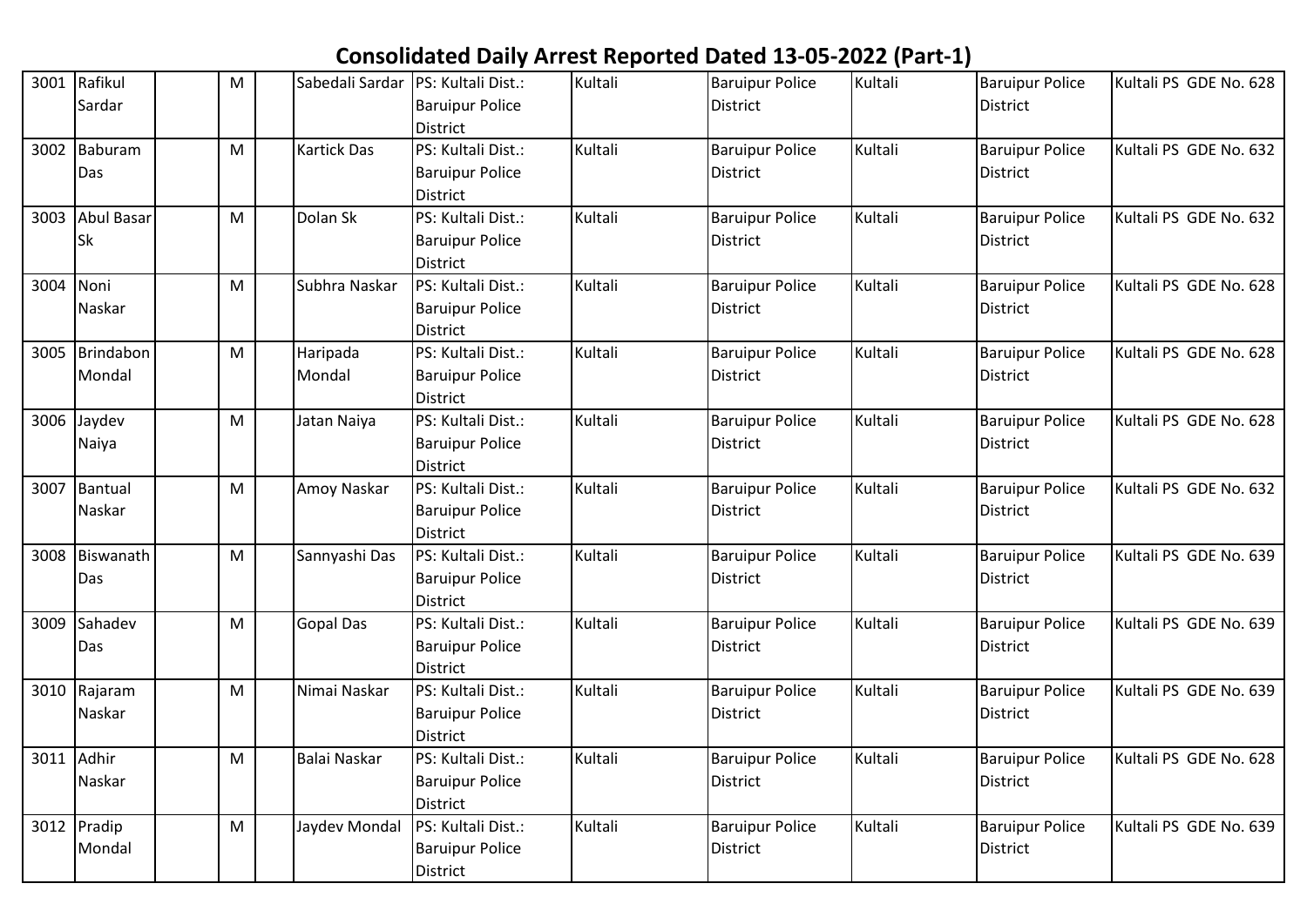| 3013      | Subhasish<br>Mondal    | M | 21 | Dinabandhu<br>Mondal                       | Vill-02 Sahaber Ghat   Maipith coastal<br>PS: Maipith coastal<br>Dist.: Baruipur Police<br>District     |                 | <b>Baruipur Police</b><br><b>District</b> | Maipith coastal | <b>Baruipur Police</b><br><b>District</b> | Maipith coastal PS GDE<br>No. 379 |
|-----------|------------------------|---|----|--------------------------------------------|---------------------------------------------------------------------------------------------------------|-----------------|-------------------------------------------|-----------------|-------------------------------------------|-----------------------------------|
| 3014      | <b>Tapas</b><br>Mondal | M | 26 | Mahadeb<br>Mondal                          | Vill- Purba Debipur<br>PS: Maipith coastal<br>Dist.: Baruipur Police<br>District                        | Maipith coastal | <b>Baruipur Police</b><br><b>District</b> | Maipith coastal | <b>Baruipur Police</b><br><b>District</b> | Maipith coastal PS GDE<br>No. 348 |
|           | 3015 Joudeb<br>Mondal  | м | 25 | Nishikanta<br>Mondal                       | Vill- Purba Debipur<br>PS: Maipith coastal<br>Dist.: Baruipur Police<br><b>District</b>                 | Maipith coastal | <b>Baruipur Police</b><br>District        | Maipith coastal | <b>Baruipur Police</b><br><b>District</b> | Maipith coastal PS GDE<br>No. 348 |
|           | $3016$ Bappa<br>Mondal | M |    | 20 Bishnupada<br>Mondal                    | Vill- Purba Debipur<br>PS: Maipith coastal<br>Dist.: Baruipur Police<br><b>District</b>                 | Maipith coastal | <b>Baruipur Police</b><br>District        | Maipith coastal | <b>Baruipur Police</b><br><b>District</b> | Maipith coastal PS GDE<br>No. 348 |
| 3017      | Biswajit<br>Bhuniya    | M | 38 | Chittaranjan<br>Bhuniya                    | Vill- Utter Debipur PS: Maipith coastal<br>Maipith coastal Dist.:<br><b>Baruipur Police</b><br>District |                 | <b>Baruipur Police</b><br>District        | Maipith coastal | <b>Baruipur Police</b><br><b>District</b> | Maipith coastal PS GDE<br>No. 383 |
| 3018 Rabi | Bhuniya                | M |    | 40 Sudhansu<br><b>Bhunia</b>               | Vill- Pallya Chack PS: Khejuri<br>Khejuri Dist.: Purba<br>Mednipore                                     |                 | Purba Mednipore                           | Maipith coastal | <b>Baruipur Police</b><br><b>District</b> | Maipith coastal PS GDE<br>No. 383 |
| 3019      | Goutam<br>Nath         | M |    | 34 S/o. Lt. Sulav<br>Chandra Nath          | Rajpur Chowhati, PS.<br>Sonarpur, South 24<br>Pgs.                                                      |                 | <b>Basirhat</b>                           | Narendrapur     | <b>Baruipur Police</b><br><b>District</b> | Narendrapur PS GDE<br>No. 1062    |
| 3020      | Ashif<br>Molla         | M | 26 | S/o.iyakub Ali<br>Molla                    | Joykrishnapur,<br>Natunhat, PS.<br>Narendrapur                                                          |                 | <b>Basirhat</b>                           | Narendrapur     | <b>Baruipur Police</b><br><b>District</b> | Narendrapur PS GDE<br>No. 1062    |
|           | 3021 Safick<br>Sardar  | M |    | 30 S/o.mir Hossain Nishapur, PO.<br>Sardar | Dhannaghata PS.<br><b>Mondir Bazar</b>                                                                  |                 | <b>Basirhat</b>                           | Narendrapur     | <b>Baruipur Police</b><br><b>District</b> | Narendrapur PS GDE<br>No. 1117    |
|           | 3022 Ziyarul<br>Halder | M |    | 35 S/o. Khalak<br>Halder                   | Songrampur, PO.<br>Jhakberia , PS. Mondir<br><b>Bazar</b>                                               |                 | <b>Basirhat</b>                           | Narendrapur     | <b>Baruipur Police</b><br><b>District</b> | Narendrapur PS GDE<br>No. 1117    |
|           | 3023 Biplab Das        | M |    | 18 S/o. Baisnab<br>Das                     | Sonarpur<br>Gangajoyara, PO.<br>Narendrapur, PS.<br>Narend                                              |                 | <b>Basirhat</b>                           | Narendrapur     | <b>Baruipur Police</b><br>District        | Narendrapur PS GDE<br>No. 1144    |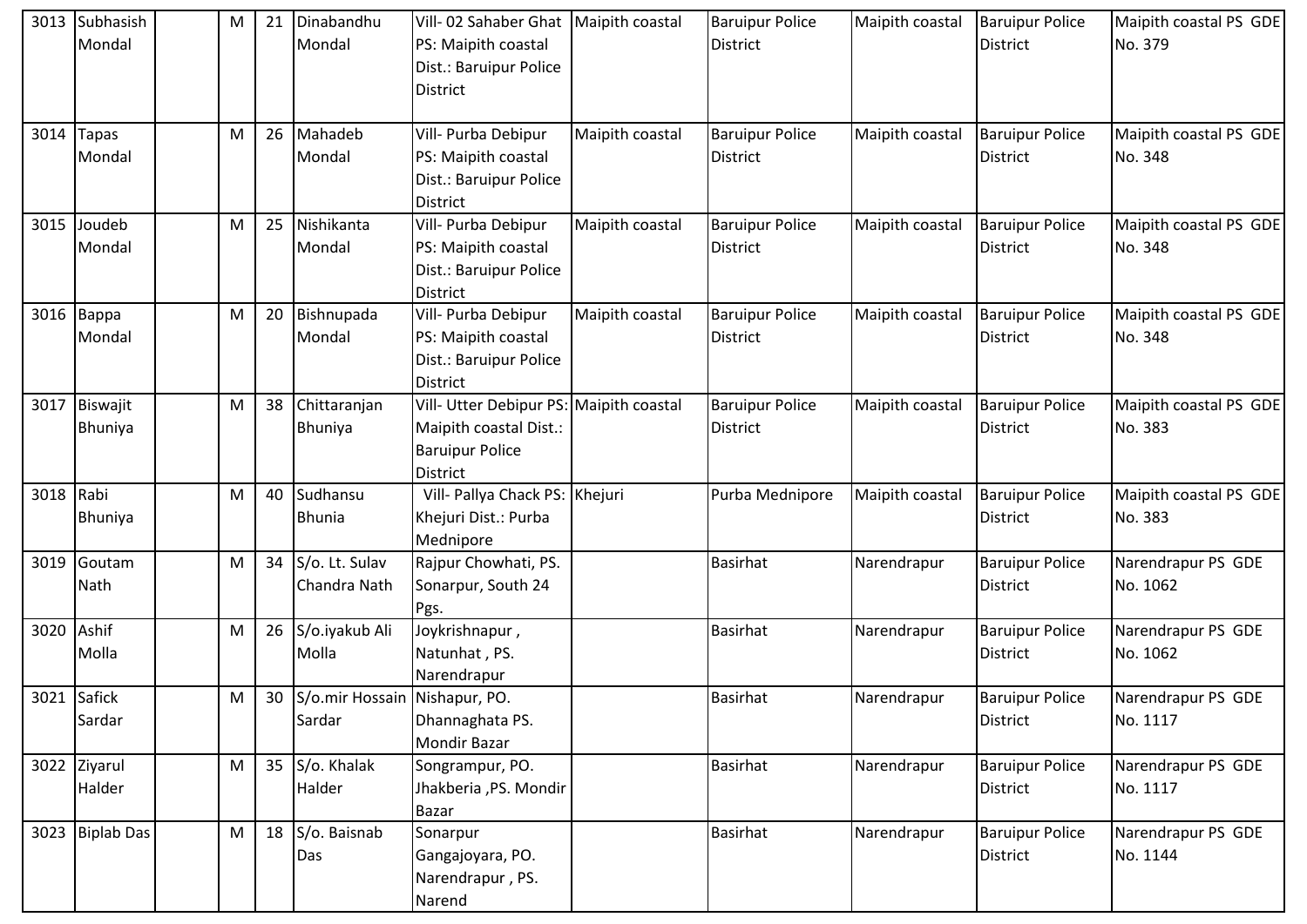| 3024      | Gour Hari     | M | 39 S/o. Tarani      | Sonarpur                      |          | <b>Basirhat</b>        | Narendrapur | <b>Baruipur Police</b> | Narendrapur PS GDE  |
|-----------|---------------|---|---------------------|-------------------------------|----------|------------------------|-------------|------------------------|---------------------|
|           | <b>Banik</b>  |   | <b>Banik</b>        | Gangajoyara, PO.              |          |                        |             | <b>District</b>        | No. 1144            |
|           |               |   |                     | Narendrapur, PS.              |          |                        |             |                        |                     |
|           |               |   |                     | Narend                        |          |                        |             |                        |                     |
|           | 3025 Manick   | M | 58 S/o. Lt. Provash | Garia Panchpota PO.           |          | Basirhat               | Narendrapur | <b>Baruipur Police</b> | Narendrapur PS GDE  |
|           | <b>Bose</b>   |   | <b>Bose</b>         | Panchpota, PS.                |          |                        |             | <b>District</b>        | No. 1144            |
|           |               |   |                     | Narendrapur                   |          |                        |             |                        |                     |
| 3026      | Pintu         | M | 38 S/o.lt.          | 24 No. Vivekananda            |          | <b>Basirhat</b>        | Narendrapur | <b>Baruipur Police</b> | Narendrapur PS GDE  |
|           | Barman        |   | Bhaginath           | Nagar PO+ PS. Rejent          |          |                        |             | <b>District</b>        | No. 1144            |
|           |               |   | <b>Barman</b>       | Park                          |          |                        |             |                        |                     |
|           |               |   |                     |                               |          |                        |             |                        |                     |
| 3027      | Sudip         | M | 23 S/o.nit Raban    | Nayabad, PS.                  |          | <b>Basirhat</b>        | Narendrapur | <b>Baruipur Police</b> | Narendrapur PS GDE  |
|           | Halder        |   | Halder              | Narendrapur                   |          |                        |             | <b>District</b>        | No. 1144            |
| 3028      | <b>Dipak</b>  | M | 30 S/o. Baburam     | Nayabad, PS.                  |          | <b>Basirhat</b>        | Narendrapur | <b>Baruipur Police</b> | Narendrapur PS GDE  |
|           | <b>Biswas</b> |   | <b>Biswas</b>       | Narendrapur                   |          |                        |             | <b>District</b>        | No. 1144            |
| 3029      | Sanu          | M | 23 S/o.goutam       | Nayabad, PS.                  |          | <b>Basirhat</b>        | Narendrapur | <b>Baruipur Police</b> | Narendrapur PS GDE  |
|           | <b>Bhure</b>  |   | <b>Bhure</b>        | Narendrapur                   |          |                        |             | <b>District</b>        | No. 1144            |
| 3030      | Basanta       | M | 32 S/o. Lt. Sushil  | SonarpurGangajoara,           |          | Basirhat               | Narendrapur | <b>Baruipur Police</b> | Narendrapur PS GDE  |
|           | Das           |   | Das                 | PS. Narendrapur               |          |                        |             | <b>District</b>        | No. 1144            |
| 3031 Ajit |               | M | 46 S/o. Lt.         | Malancha Mahinagar, Sonarpur  |          | <b>Baruipur Police</b> | Sonarpur    | <b>Baruipur Police</b> | Sonarpur PS GDE No. |
|           | Halder        |   | Monmotho            | PS-Sonarpur PS:               |          | District               |             | <b>District</b>        | 991                 |
|           |               |   | Halder              | Sonarpur Dist.:               |          |                        |             |                        |                     |
|           |               |   |                     | <b>Baruipur Police</b>        |          |                        |             |                        |                     |
|           |               |   |                     | District                      |          |                        |             |                        |                     |
|           |               |   |                     |                               |          |                        |             |                        |                     |
| 3032      | Nabakum       | M | 23 $S$ /o. Pratap   | Dr. B.C Roy Road,             | Sonarpur | <b>Baruipur Police</b> | Sonarpur    | <b>Baruipur Police</b> | Sonarpur PS GDE No. |
|           | ar Nayek      |   | Nayek               | Jagaddal, PS-                 |          | District               |             | <b>District</b>        | 991                 |
|           |               |   |                     | Sonarpur PS:                  |          |                        |             |                        |                     |
|           |               |   |                     | Sonarpur Dist.:               |          |                        |             |                        |                     |
|           |               |   |                     | <b>Baruipur Police</b>        |          |                        |             |                        |                     |
|           |               |   |                     | <b>District</b>               |          |                        |             |                        |                     |
|           | 3033 Subha    | M | 22 $S$ /o. Sunil    | Jagaddal, Kundupara, Sonarpur |          | <b>Baruipur Police</b> | Sonarpur    | <b>Baruipur Police</b> | Sonarpur PS GDE No. |
|           | Sardar        |   | Sardar              | PS-Sonarpur PS:               |          | <b>District</b>        |             | District               | 991                 |
|           |               |   |                     | Sonarpur Dist.:               |          |                        |             |                        |                     |
|           |               |   |                     | <b>Baruipur Police</b>        |          |                        |             |                        |                     |
|           |               |   |                     | District                      |          |                        |             |                        |                     |
|           |               |   |                     |                               |          |                        |             |                        |                     |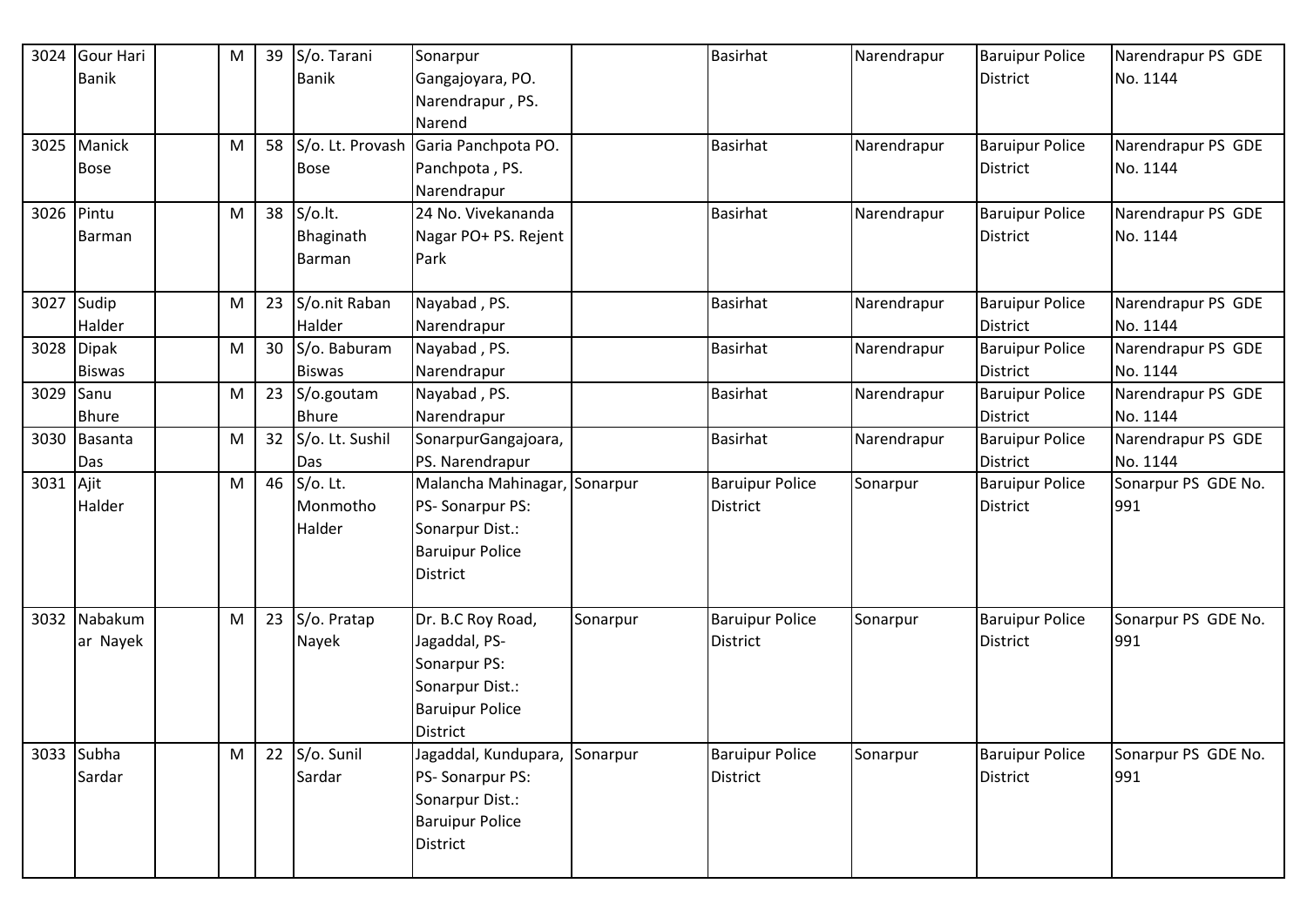| 3034      | Abhijit       | M  | 47 S/o. Lt. Gopal  | Subhash Nagar,                     | Sonarpur | <b>Baruipur Police</b> | Sonarpur | <b>Baruipur Police</b> | Sonarpur PS GDE No. |
|-----------|---------------|----|--------------------|------------------------------------|----------|------------------------|----------|------------------------|---------------------|
|           | Saha          |    | Saha               | Jagaddal, PS-                      |          | <b>District</b>        |          | <b>District</b>        | 991                 |
|           |               |    |                    | Sonarpur PS:                       |          |                        |          |                        |                     |
|           |               |    |                    | Sonarpur Dist.:                    |          |                        |          |                        |                     |
|           |               |    |                    | <b>Baruipur Police</b>             |          |                        |          |                        |                     |
|           |               |    |                    | District                           |          |                        |          |                        |                     |
|           | 3035 Amit Das | M  | 40 S/o. Sanjit Das | Rajpur P.W.D, das                  | Sonarpur | <b>Baruipur Police</b> | Sonarpur | <b>Baruipur Police</b> | Sonarpur PS GDE No. |
|           |               |    |                    | Para, PS-Sonarpur PS:              |          | <b>District</b>        |          | <b>District</b>        | 1004                |
|           |               |    |                    | Sonarpur Dist.:                    |          |                        |          |                        |                     |
|           |               |    |                    | <b>Baruipur Police</b>             |          |                        |          |                        |                     |
|           |               |    |                    | <b>District</b>                    |          |                        |          |                        |                     |
|           | 3036 Monojit  | M  | 35 S/o. Lt.        | Aron Keyerana, PO-                 | Sonarpur | <b>Baruipur Police</b> | Sonarpur | <b>Baruipur Police</b> | Sonarpur PS GDE No. |
|           | Maity         |    | Rabindra Nath      | Ghoramara, PS-                     |          | <b>District</b>        |          | <b>District</b>        | 1004                |
|           |               |    | Maity              | Moyna PS: Sonarpur                 |          |                        |          |                        |                     |
|           |               |    |                    | Dist.: Baruipur Police             |          |                        |          |                        |                     |
|           |               |    |                    | <b>District</b>                    |          |                        |          |                        |                     |
|           |               |    |                    |                                    |          |                        |          |                        |                     |
| 3037      | Akash         | M  | 26 S/o. Niranjan   | Rajpur, Harinavi, PS-              | Sonarpur | <b>Baruipur Police</b> | Sonarpur | <b>Baruipur Police</b> | Sonarpur PS GDE No. |
|           | Saha          |    | Kr. Saha           | Sonarpur PS:                       |          | <b>District</b>        |          | <b>District</b>        | 1004                |
|           |               |    |                    | Sonarpur Dist.:                    |          |                        |          |                        |                     |
|           |               |    |                    | <b>Baruipur Police</b><br>District |          |                        |          |                        |                     |
|           | 3038 Koushik  | M  | 24 S/o. Mohon      | Narendrapur,                       | Sonarpur | <b>Baruipur Police</b> | Sonarpur | <b>Baruipur Police</b> | Sonarpur PS GDE No. |
|           | Sardar        |    | Sardar             | Kadarhat, PS-                      |          | District               |          | <b>District</b>        | 1004                |
|           |               |    |                    | Narendrapur PS:                    |          |                        |          |                        |                     |
|           |               |    |                    | Sonarpur Dist.:                    |          |                        |          |                        |                     |
|           |               |    |                    | <b>Baruipur Police</b>             |          |                        |          |                        |                     |
|           |               |    |                    | District                           |          |                        |          |                        |                     |
| 3039      | Shreya        | F. | 20   D/o. Rebati   | Narendrapur,                       | Sonarpur | <b>Baruipur Police</b> | Sonarpur | <b>Baruipur Police</b> | Sonarpur PS GDE No. |
|           | Bhattacha     |    | Bhattacharya       | Kadarhat, PS-                      |          | <b>District</b>        |          | <b>District</b>        | 1004                |
|           | rya           |    |                    | Narendrapur PS:                    |          |                        |          |                        |                     |
|           |               |    |                    | Sonarpur Dist.:                    |          |                        |          |                        |                     |
|           |               |    |                    | <b>Baruipur Police</b>             |          |                        |          |                        |                     |
|           |               |    |                    | District                           |          |                        |          |                        |                     |
| 3040 Ajay |               | M  | 28 S/o. Ram Singh  | Atlas, Panchabati, PS- Sonarpur    |          | <b>Baruipur Police</b> | Sonarpur | <b>Baruipur Police</b> | Sonarpur PS GDE No. |
|           | Singh         |    |                    | Sonarpur PS:                       |          | District               |          | <b>District</b>        | 1004                |
|           |               |    |                    | Sonarpur Dist.:                    |          |                        |          |                        |                     |
|           |               |    |                    | <b>Baruipur Police</b>             |          |                        |          |                        |                     |
|           |               |    |                    | District                           |          |                        |          |                        |                     |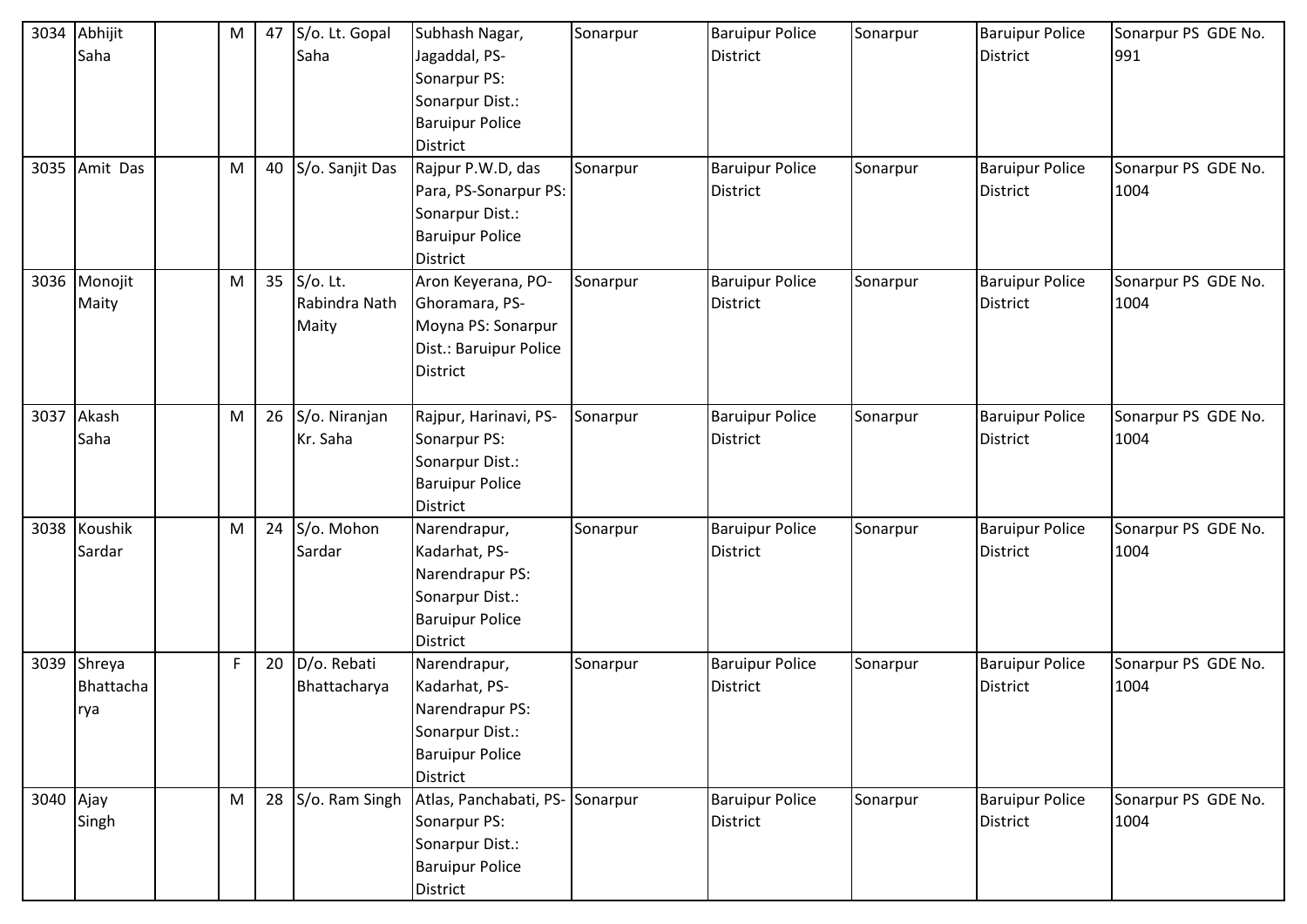| 3041       | Nakul        | M | 48              | $S/O$ . Lt.                 | Bhawanipur, PS-                           | Sonarpur | <b>Baruipur Police</b> | Sonarpur | <b>Baruipur Police</b> | Sonarpur PS GDE No. |
|------------|--------------|---|-----------------|-----------------------------|-------------------------------------------|----------|------------------------|----------|------------------------|---------------------|
|            | <b>Banik</b> |   |                 | Gurupada Banik Sonarpur PS: |                                           |          | <b>District</b>        |          | <b>District</b>        | 1036                |
|            |              |   |                 |                             | Sonarpur Dist.:                           |          |                        |          |                        |                     |
|            |              |   |                 |                             | <b>Baruipur Police</b>                    |          |                        |          |                        |                     |
|            |              |   |                 |                             | <b>District</b>                           |          |                        |          |                        |                     |
|            | 3042 Bhogu   | M | 50              | S/o. Lt. Nepal              | Bhawanipur, PS-                           | Sonarpur | <b>Baruipur Police</b> | Sonarpur | <b>Baruipur Police</b> | Sonarpur PS GDE No. |
|            | Mondal       |   |                 | Mondal                      | Sonarpur PS:                              |          | <b>District</b>        |          | <b>District</b>        | 1036                |
|            |              |   |                 |                             | Sonarpur Dist.:                           |          |                        |          |                        |                     |
|            |              |   |                 |                             | <b>Baruipur Police</b>                    |          |                        |          |                        |                     |
|            |              |   |                 |                             | <b>District</b>                           |          |                        |          |                        |                     |
| 3043 Pintu |              | M | 44              | S/o. Lt. Manick             | Bhawanipur, PS-                           | Sonarpur | <b>Baruipur Police</b> | Sonarpur | <b>Baruipur Police</b> | Sonarpur PS GDE No. |
|            | Chowdhur     |   |                 | Chowdhury                   | Sonarpur PS:                              |          | <b>District</b>        |          | District               | 1036                |
|            | ٧            |   |                 |                             | Sonarpur Dist.:                           |          |                        |          |                        |                     |
|            |              |   |                 |                             | <b>Baruipur Police</b>                    |          |                        |          |                        |                     |
|            |              |   |                 |                             | <b>District</b>                           |          |                        |          |                        |                     |
| 3044       | Sanjib       | M | 40              | S/o. Rajkumar               | Bhawanipur, PS-                           | Sonarpur | <b>Baruipur Police</b> | Sonarpur | <b>Baruipur Police</b> | Sonarpur PS GDE No. |
|            | Roy          |   |                 | Roy                         | Sonarpur PS:                              |          | <b>District</b>        |          | <b>District</b>        | 1036                |
|            |              |   |                 |                             | Sonarpur Dist.:                           |          |                        |          |                        |                     |
|            |              |   |                 |                             | <b>Baruipur Police</b>                    |          |                        |          |                        |                     |
|            |              |   |                 |                             | <b>District</b>                           |          |                        |          |                        |                     |
|            | 3045 Satish  | M |                 | 30 S/o. Lt.                 | Ashrampara, PS-                           | Sonarpur | <b>Baruipur Police</b> | Sonarpur | <b>Baruipur Police</b> | Sonarpur PS GDE No. |
|            | Sardar       |   |                 | Tarapada                    | Sonarpur PS:                              |          | <b>District</b>        |          | District               | 1036                |
|            |              |   |                 | Sardar                      | Sonarpur Dist.:                           |          |                        |          |                        |                     |
|            |              |   |                 |                             | <b>Baruipur Police</b>                    |          |                        |          |                        |                     |
|            |              |   |                 |                             | <b>District</b>                           |          |                        |          |                        |                     |
|            | 3046 Koushik | M | 23 <sup>1</sup> |                             | S/o. Lt. Pariksha Battala, Prantik Pally, | Sonarpur | <b>Baruipur Police</b> | Sonarpur | <b>Baruipur Police</b> | Sonarpur PS GDE No. |
|            | Sanfui       |   |                 | Sanfui                      | PS-Sonarpur PS:                           |          | <b>District</b>        |          | <b>District</b>        | 1036                |
|            |              |   |                 |                             | Sonarpur Dist.:                           |          |                        |          |                        |                     |
|            |              |   |                 |                             | <b>Baruipur Police</b>                    |          |                        |          |                        |                     |
|            |              |   |                 |                             | <b>District</b>                           |          |                        |          |                        |                     |
| 3047       | Bapi         | M | 18              | S/o. Laxman                 | Sonarpur,                                 | Sonarpur | <b>Baruipur Police</b> | Sonarpur | <b>Baruipur Police</b> | Sonarpur PS GDE No. |
|            | Baidya       |   |                 | Baidya                      | Mathurapur, PS-                           |          | <b>District</b>        |          | <b>District</b>        | 1036                |
|            |              |   |                 |                             | Sonarpur PS:                              |          |                        |          |                        |                     |
|            |              |   |                 |                             | Sonarpur Dist.:                           |          |                        |          |                        |                     |
|            |              |   |                 |                             | <b>Baruipur Police</b>                    |          |                        |          |                        |                     |
|            |              |   |                 |                             | <b>District</b>                           |          |                        |          |                        |                     |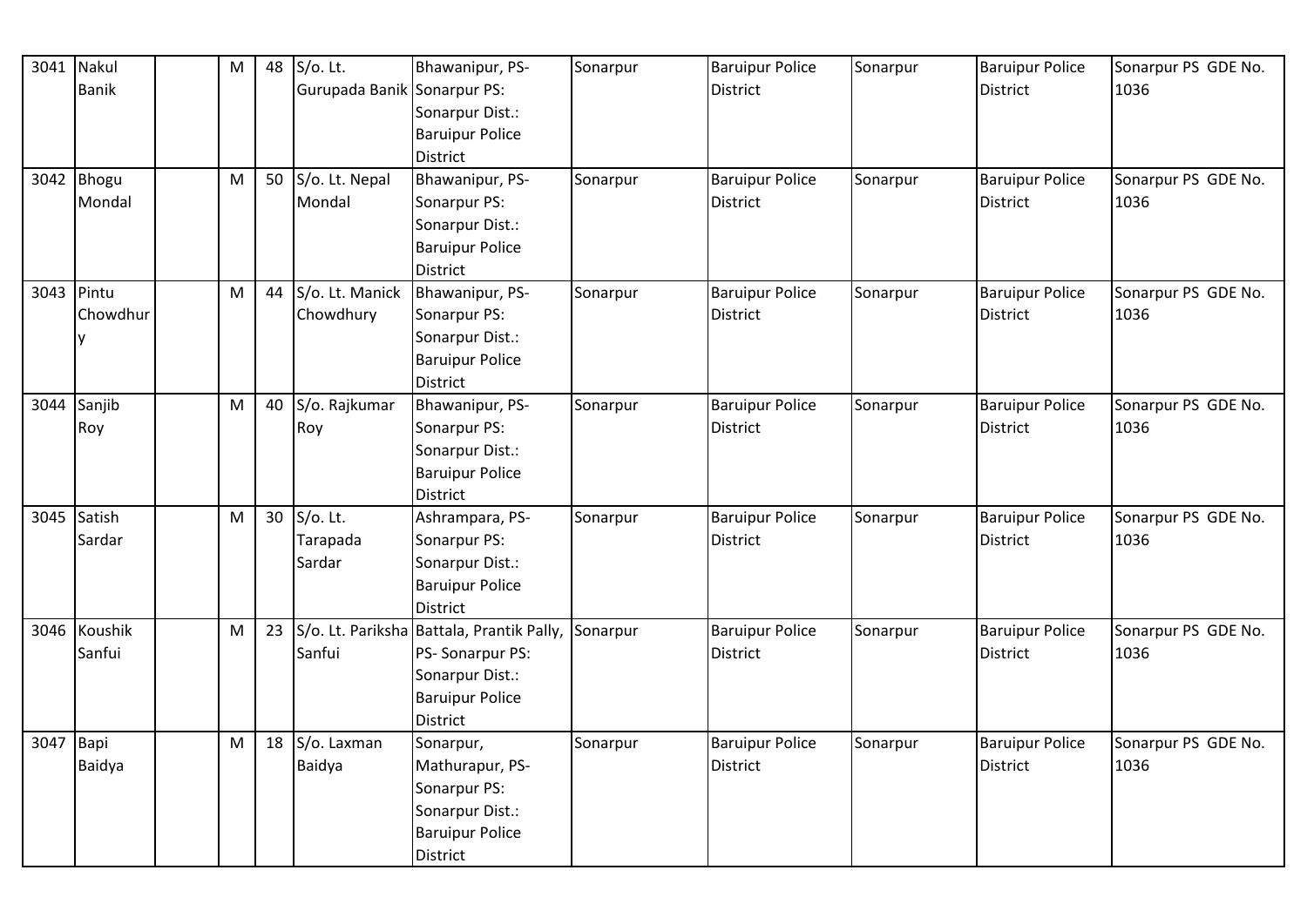| 3048 | Mithun         | M         |                 | 32 S/o. Bhutnath | Bhawanipur, PS-                         | Sonarpur | <b>Baruipur Police</b> | Sonarpur | <b>Baruipur Police</b> | Sonarpur PS GDE No. |
|------|----------------|-----------|-----------------|------------------|-----------------------------------------|----------|------------------------|----------|------------------------|---------------------|
|      | Mondal         |           |                 | Mondal           | Sonarpur PS:                            |          | <b>District</b>        |          | <b>District</b>        | 1036                |
|      |                |           |                 |                  | Sonarpur Dist.:                         |          |                        |          |                        |                     |
|      |                |           |                 |                  | <b>Baruipur Police</b>                  |          |                        |          |                        |                     |
|      |                |           |                 |                  | <b>District</b>                         |          |                        |          |                        |                     |
| 3049 | <b>Subhas</b>  | ${\sf M}$ | 44              | S/o. Lt. Jeten   | Bhawanipur, PS-                         | Sonarpur | <b>Baruipur Police</b> | Sonarpur | <b>Baruipur Police</b> | Sonarpur PS GDE No. |
|      | Majumder       |           |                 | Majumder         | Sonarpur PS:                            |          | <b>District</b>        |          | <b>District</b>        | 1036                |
|      |                |           |                 |                  | Sonarpur Dist.:                         |          |                        |          |                        |                     |
|      |                |           |                 |                  | <b>Baruipur Police</b>                  |          |                        |          |                        |                     |
|      |                |           |                 |                  | <b>District</b>                         |          |                        |          |                        |                     |
|      | 3050 Subrata   | M         |                 | 31 S/o. Sanjay   | Subhasgram,                             | Sonarpur | <b>Baruipur Police</b> | Sonarpur | <b>Baruipur Police</b> | Sonarpur PS GDE No. |
|      | Purkait        |           |                 | Purkait          | Natunpally, PS-                         |          | <b>District</b>        |          | <b>District</b>        | 1036                |
|      |                |           |                 |                  | Sonarpur PS:                            |          |                        |          |                        |                     |
|      |                |           |                 |                  | Sonarpur Dist.:                         |          |                        |          |                        |                     |
|      |                |           |                 |                  | <b>Baruipur Police</b>                  |          |                        |          |                        |                     |
|      |                |           |                 |                  | <b>District</b>                         |          |                        |          |                        |                     |
|      | 3051 Ranjit    | M         |                 | 30 S/o. Panchu   | Subhasgram,                             | Sonarpur | <b>Baruipur Police</b> | Sonarpur | <b>Baruipur Police</b> | Sonarpur PS GDE No. |
|      | Bairagi        |           |                 | <b>Bairagi</b>   | Natunpally, PS-                         |          | <b>District</b>        |          | <b>District</b>        | 1036                |
|      |                |           |                 |                  | Sonarpur PS:                            |          |                        |          |                        |                     |
|      |                |           |                 |                  | Sonarpur Dist.:                         |          |                        |          |                        |                     |
|      |                |           |                 |                  | <b>Baruipur Police</b>                  |          |                        |          |                        |                     |
|      |                |           |                 |                  | <b>District</b>                         |          |                        |          |                        |                     |
| 3052 | Raju           | M         | 38              | S/o. Bhagirath   | Subhasgram,                             | Sonarpur | <b>Baruipur Police</b> | Sonarpur | <b>Baruipur Police</b> | Sonarpur PS GDE No. |
|      | Mondal         |           |                 | Mondal           | Natunpally, PS-                         |          | <b>District</b>        |          | <b>District</b>        | 1036                |
|      |                |           |                 |                  | Sonarpur PS:                            |          |                        |          |                        |                     |
|      |                |           |                 |                  | Sonarpur Dist.:                         |          |                        |          |                        |                     |
|      |                |           |                 |                  | <b>Baruipur Police</b>                  |          |                        |          |                        |                     |
|      |                |           |                 |                  | District                                |          |                        |          |                        |                     |
|      | 3053 Rajesh    | M         | 30 <sup>°</sup> | S/o. Biswajit    | Subhasgram,                             | Sonarpur | <b>Baruipur Police</b> | Sonarpur | <b>Baruipur Police</b> | Sonarpur PS GDE No. |
|      | Dutta          |           |                 | Dutta            | Natunpally, PS-                         |          | <b>District</b>        |          | <b>District</b>        | 1036                |
|      |                |           |                 |                  | Sonarpur PS:                            |          |                        |          |                        |                     |
|      |                |           |                 |                  | Sonarpur Dist.:                         |          |                        |          |                        |                     |
|      |                |           |                 |                  | <b>Baruipur Police</b>                  |          |                        |          |                        |                     |
|      |                |           |                 |                  | <b>District</b>                         |          |                        |          |                        |                     |
|      | 3054 Kochi Das | M         |                 |                  | 44 S/o. Panchu Das Petua, Bekatala, PS- | Sonarpur | <b>Baruipur Police</b> | Sonarpur | <b>Baruipur Police</b> | Sonarpur PS GDE No. |
|      |                |           |                 |                  | Sonarpur PS:                            |          | <b>District</b>        |          | <b>District</b>        | 1036                |
|      |                |           |                 |                  | Sonarpur Dist.:                         |          |                        |          |                        |                     |
|      |                |           |                 |                  | <b>Baruipur Police</b>                  |          |                        |          |                        |                     |
|      |                |           |                 |                  | District                                |          |                        |          |                        |                     |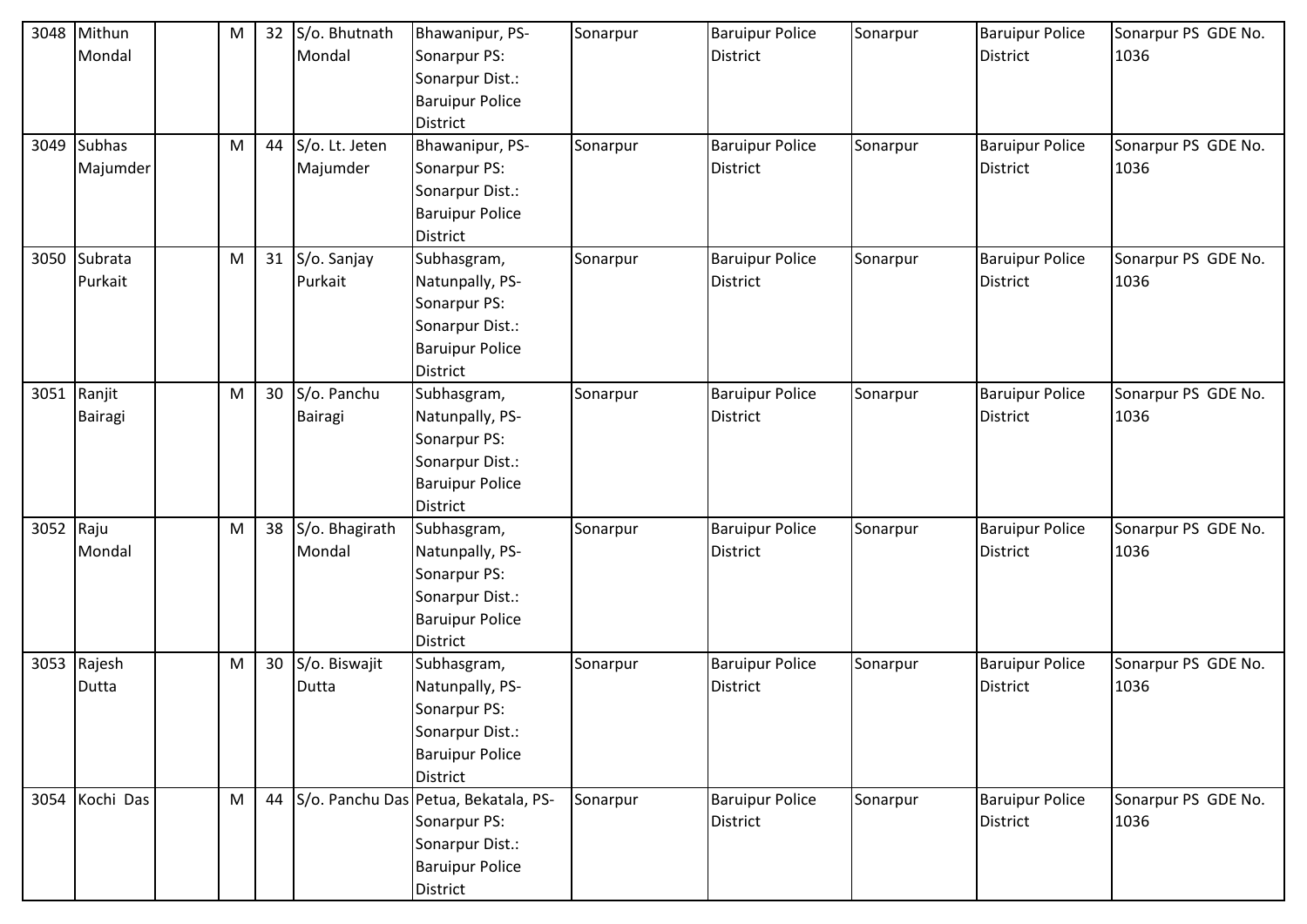| 3055      | <b>Bikash</b>  | M | 48 | S/o. Lt. Ranjit | Subhasgram,                                            | Sonarpur                          | <b>Baruipur Police</b> | Sonarpur       | <b>Baruipur Police</b> | Sonarpur PS GDE No.  |
|-----------|----------------|---|----|-----------------|--------------------------------------------------------|-----------------------------------|------------------------|----------------|------------------------|----------------------|
|           | Mondal         |   |    | Mondal          | Bhawanipur, PS-                                        |                                   | <b>District</b>        |                | <b>District</b>        | 1032                 |
|           |                |   |    |                 | Sonarpur PS:                                           |                                   |                        |                |                        |                      |
|           |                |   |    |                 | Sonarpur Dist.:                                        |                                   |                        |                |                        |                      |
|           |                |   |    |                 | <b>Baruipur Police</b>                                 |                                   |                        |                |                        |                      |
|           |                |   |    |                 | <b>District</b>                                        |                                   |                        |                |                        |                      |
|           | 3056 Sanat     | M | 42 | S/o. Shankar    | Subhasgram,                                            | Sonarpur                          | <b>Baruipur Police</b> | Sonarpur       | <b>Baruipur Police</b> | Sonarpur PS GDE No.  |
|           | Mondal         |   |    | Mondal          | Bhawanipur, PS-                                        |                                   | <b>District</b>        |                | <b>District</b>        | 1032                 |
|           |                |   |    |                 | Sonarpur PS:                                           |                                   |                        |                |                        |                      |
|           |                |   |    |                 | Sonarpur Dist.:                                        |                                   |                        |                |                        |                      |
|           |                |   |    |                 | <b>Baruipur Police</b>                                 |                                   |                        |                |                        |                      |
|           |                |   |    |                 | District                                               |                                   |                        |                |                        |                      |
| 3057      | <b>Bilam</b>   | M | 33 | Kalipada        | Amtali PS: Sundarban Sundarban coastal Baruipur Police |                                   |                        | Sundarban      | <b>Baruipur Police</b> | Sundarban coastal PS |
|           | Mondal         |   |    | Mondal          | coastal Dist.: Baruipur                                |                                   | <b>District</b>        | coastal        | <b>District</b>        | <b>GDE No. 424</b>   |
|           |                |   |    |                 | <b>Police District</b>                                 |                                   |                        |                |                        |                      |
|           |                |   |    |                 |                                                        |                                   |                        |                |                        |                      |
|           | 3058 Napal     | M | 28 | Subal Gayen     | Amtali PS: Sundarban Sundarban coastal Baruipur Police |                                   |                        | Sundarban      | <b>Baruipur Police</b> | Sundarban coastal PS |
|           | Gayen          |   |    |                 | coastal Dist.: Baruipur                                |                                   | <b>District</b>        | coastal        | <b>District</b>        | <b>GDE No. 424</b>   |
|           |                |   |    |                 | <b>Police District</b>                                 |                                   |                        |                |                        |                      |
|           |                |   |    |                 |                                                        |                                   |                        |                |                        |                      |
| 3059      | Shayamal       | M | 29 | Sajan Halder    | Chotomollakhali PS:                                    | Sundarban coastal                 | <b>Baruipur Police</b> | Sundarban      | <b>Baruipur Police</b> | Sundarban coastal PS |
|           | Halder         |   |    |                 | Sundarban coastal                                      |                                   | District               | coastal        | <b>District</b>        | <b>GDE No. 424</b>   |
|           |                |   |    |                 | Dist.: Baruipur Police                                 |                                   |                        |                |                        |                      |
|           |                |   |    |                 | <b>District</b>                                        |                                   |                        |                |                        |                      |
|           |                |   |    |                 |                                                        |                                   |                        |                |                        |                      |
| 3060      | Amor           | M | 33 | Jayanta Sardar  | Chotomollakhali PS:                                    | Sundarban coastal Baruipur Police |                        | Sundarban      | <b>Baruipur Police</b> | Sundarban coastal PS |
|           | Sardar         |   |    |                 | Sundarban coastal                                      |                                   | <b>District</b>        | coastal        | <b>District</b>        | <b>GDE No. 424</b>   |
|           |                |   |    |                 | Dist.: Baruipur Police                                 |                                   |                        |                |                        |                      |
|           |                |   |    |                 | <b>District</b>                                        |                                   |                        |                |                        |                      |
|           |                |   |    |                 |                                                        |                                   |                        |                |                        |                      |
|           | 3061 Saheb Ali | M |    | Lt Saokat Ali   |                                                        |                                   | <b>Basirhat</b>        | <b>Baduria</b> | <b>Basirhat</b>        | Baduria PS GDE No.   |
|           | Mondal         |   |    | Mondal          |                                                        |                                   |                        |                |                        | 639                  |
|           |                |   |    |                 |                                                        |                                   |                        |                |                        |                      |
|           | 3062 Abdul Hai | M |    | Lt Mamududdin   |                                                        |                                   | <b>Basirhat</b>        | Baduria        | <b>Basirhat</b>        | Baduria PS GDE No.   |
|           | Mondal         |   |    | Mondal          |                                                        |                                   |                        |                |                        | 639                  |
|           |                |   |    |                 |                                                        |                                   |                        |                |                        |                      |
| 3063      | Dino           | M |    | Mannan Molla    |                                                        |                                   | <b>Basirhat</b>        | Baduria        | <b>Basirhat</b>        | Baduria PS GDE No.   |
|           | Molla          |   |    |                 |                                                        |                                   |                        |                |                        | 639                  |
| 3064 Roky |                | M |    | Nikhil Sarkar   |                                                        |                                   | <b>Basirhat</b>        | Baduria        | <b>Basirhat</b>        | Baduria PS GDE No.   |
|           | Sarkar         |   |    |                 |                                                        |                                   |                        |                |                        | 639                  |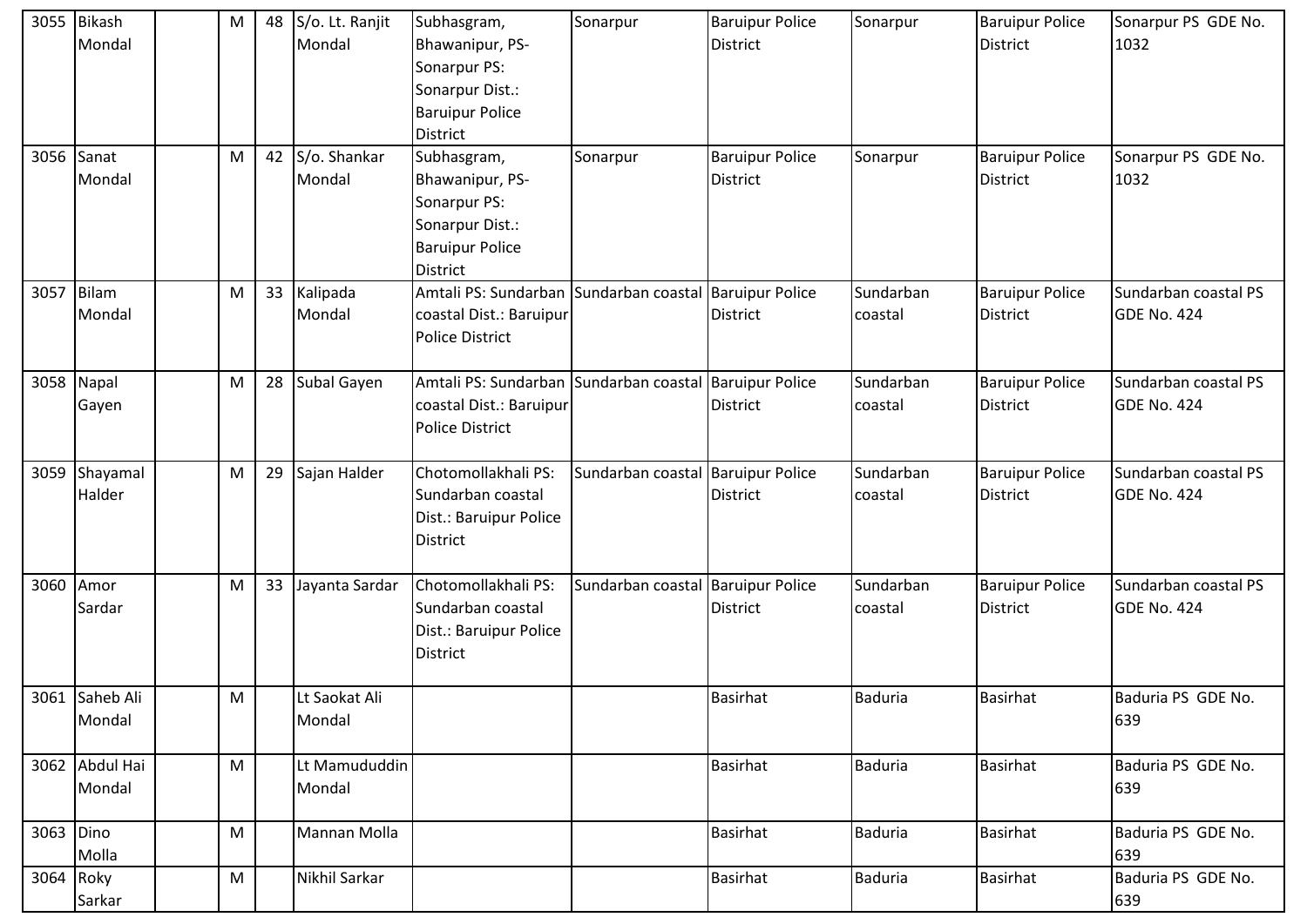| 3065 Biky   | Sarkar                   | M |    | Surojit Sarkar        |                                                         |                  | <b>Basirhat</b> | <b>Baduria</b>   | Basirhat        | Baduria PS GDE No.<br>639   |
|-------------|--------------------------|---|----|-----------------------|---------------------------------------------------------|------------------|-----------------|------------------|-----------------|-----------------------------|
|             | 3066 Romjan<br>Mondal    | M |    | Safikul Islam         |                                                         |                  | <b>Basirhat</b> | <b>Baduria</b>   | <b>Basirhat</b> | Baduria PS GDE No.<br>639   |
|             | 3067 Bakul<br>Mondal     | M |    | Kasem Mondal          |                                                         |                  | <b>Basirhat</b> | <b>Baduria</b>   | <b>Basirhat</b> | Baduria PS GDE No.<br>639   |
|             | 3068 Saifuddin<br>Sana   | M |    | <b>Chattar Sana</b>   |                                                         |                  | <b>Basirhat</b> | <b>Bashirhat</b> | <b>Basirhat</b> | Bashirhat PS GDE No.<br>994 |
|             | 3069 Krishna<br>Ghosh    | M |    | #NAME?                |                                                         |                  | <b>Basirhat</b> | Bashirhat        | <b>Basirhat</b> | Bashirhat PS GDE No.<br>995 |
|             | 3070 Atanu<br>Das        | M |    | <b>Tapas Das</b>      | PS: Bashirhat Dist.:<br><b>Basirhat</b>                 | <b>Bashirhat</b> | <b>Basirhat</b> | <b>Bashirhat</b> | <b>Basirhat</b> | Bashirhat PS GDE No.<br>958 |
|             | 3071 Fajar Ali<br>Gazi   | M |    | Lt. Jubbar Gazi       | PS: Bashirhat Dist.:<br><b>Basirhat</b>                 | <b>Bashirhat</b> | <b>Basirhat</b> | <b>Bashirhat</b> | <b>Basirhat</b> | Bashirhat PS GDE No.<br>958 |
|             | 3072 Shamim<br>Mridha    | M |    |                       | Jahangir Mridha PS: Bashirhat Dist.:<br><b>Basirhat</b> | <b>Bashirhat</b> | <b>Basirhat</b> | <b>Bashirhat</b> | <b>Basirhat</b> | Bashirhat PS GDE No.<br>958 |
|             | 3073 Rustam<br>Gazi      | M |    | <b>Majed Gazi</b>     | PS: Bashirhat Dist.:<br><b>Basirhat</b>                 | <b>Bashirhat</b> | <b>Basirhat</b> | <b>Bashirhat</b> | <b>Basirhat</b> | Bashirhat PS GDE No.<br>956 |
| 3074 Jariul | Sardar                   | M |    | Sirajul Sardar        | PS: Bashirhat Dist.:<br><b>Basirhat</b>                 | Bashirhat        | <b>Basirhat</b> | <b>Bashirhat</b> | <b>Basirhat</b> | Bashirhat PS GDE No.<br>959 |
|             | 3075 Shyamal<br>Sarkar   | M |    | Foni Bhusan<br>Sarkar | PS: Bashirhat Dist.:<br><b>Basirhat</b>                 | Bashirhat        | <b>Basirhat</b> | <b>Bashirhat</b> | <b>Basirhat</b> | Bashirhat PS GDE No.<br>969 |
|             | 3076 Aptabuddi<br>n Gazi | M |    | Anisur Gazi           | PS: Bashirhat Dist.:<br><b>Basirhat</b>                 | Bashirhat        | <b>Basirhat</b> | <b>Bashirhat</b> | <b>Basirhat</b> | Bashirhat PS GDE No.<br>963 |
| 3077 Usup   | Rahaman<br>Sardar        | M |    | Amirul Sardar         | PS: Bashirhat Dist.:<br><b>Basirhat</b>                 | <b>Bashirhat</b> | <b>Basirhat</b> | <b>Bashirhat</b> | <b>Basirhat</b> | Bashirhat PS GDE No.<br>961 |
|             | 3078 Sariful<br>Molla    | M |    | Rejaul Molla          | PS: Bashirhat Dist.:<br><b>Basirhat</b>                 | Bashirhat        | <b>Basirhat</b> | <b>Bashirhat</b> | <b>Basirhat</b> | Bashirhat PS GDE No.<br>963 |
|             | 3079 Tarikul<br>Molla    | M |    | Alauddin Molla        | PS: Bashirhat Dist.:<br><b>Basirhat</b>                 | <b>Bashirhat</b> | <b>Basirhat</b> | <b>Bashirhat</b> | <b>Basirhat</b> | Bashirhat PS GDE No.<br>960 |
| 3080 Sabir  | Hossain                  | M |    | 32 Jhara Molla        | Atpukur PS: Haroa<br>Dist.: Basirhat                    | Haroa            | <b>Basirhat</b> | Haroa            | Basirhat        | Haroa PS GDE No. 681        |
| 3081 Uday   | Santra                   | M |    | 46 Kanai Santra       | Gopalpur PS: Haroa<br>Dist.: Basirhat                   | Haroa            | Basirhat        | Haroa            | Basirhat        | Haroa PS GDE No. 608        |
|             | 3082 Rakibul<br>Molla    | M | 22 | Ohid Box Molla        | Sankarpur PS: Haroa<br>Dist.: Basirhat                  | Haroa            | <b>Basirhat</b> | Haroa            | Basirhat        | Haroa PS GDE No. 608        |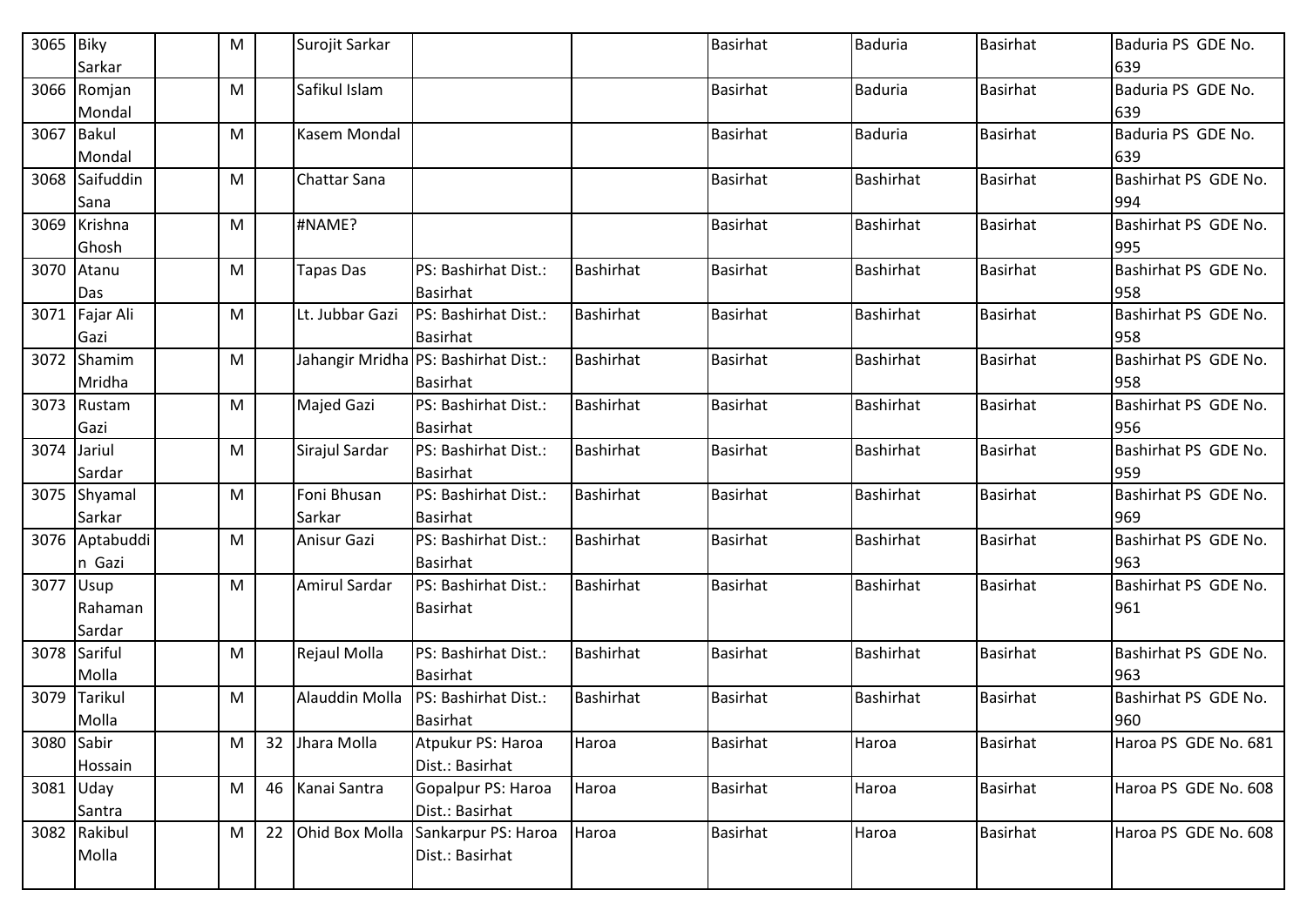| 3083 | Mahemud<br>Hossain        | M | 32 | Kalu Mondal                | Madartala PS: Haroa<br>Dist.: Basirhat                             | Haroa     | <b>Basirhat</b>                           | Haroa | <b>Basirhat</b> | Haroa PS GDE No. 608                            |
|------|---------------------------|---|----|----------------------------|--------------------------------------------------------------------|-----------|-------------------------------------------|-------|-----------------|-------------------------------------------------|
| 3084 | Asadur<br>Jaman           | M | 38 | Manchur Ali                | Madartala PS: Haroa<br>Dist.: Basirhat                             | Haroa     | <b>Basirhat</b>                           | Haroa | <b>Basirhat</b> | Haroa PS GDE No. 608                            |
| 3085 | Badarujja<br>man          | M | 44 |                            | Lt. Amirujjaman Madartala PS: Haroa<br>Dist.: Basirhat             | Haroa     | <b>Basirhat</b>                           | Haroa | <b>Basirhat</b> | Haroa PS GDE No. 608                            |
| 3086 | Hasanur<br>Gazi           | M |    | 21 Nur<br>Mohammad<br>Gazi | Makhla PS: Haroa<br>Dist.: Basirhat                                | Haroa     | <b>Basirhat</b>                           | Haroa | <b>Basirhat</b> | Haroa PS Outpost<br>Louwgachi OP GDE No.<br>230 |
| 3087 | Anarul<br>Molla           | M | 24 | Aipali Molla               | Makhla PS: Haroa<br>Dist.: Basirhat                                | Haroa     | <b>Basirhat</b>                           | Haroa | <b>Basirhat</b> | Haroa PS Outpost<br>Louwgachi OP GDE No.<br>230 |
|      | 3088 Mijanur<br>Molla     | M |    | 21 Goffar Molla            | Radhanagar PS:<br>Haroa Dist.: Basirhat                            | Haroa     | <b>Basirhat</b>                           | Haroa | <b>Basirhat</b> | Haroa PS Outpost<br>Louwgachi OP GDE No.<br>230 |
| 3089 | Robiul<br>Gazi            | M | 22 | <b>Khalek Gazi</b>         | Radhanagar PS:<br>Haroa Dist.: Basirhat                            | Haroa     | <b>Basirhat</b>                           | Haroa | <b>Basirhat</b> | Haroa PS Outpost<br>Louwgachi OP GDE No.<br>230 |
| 3090 | Rakesh<br>Parui           | M | 23 | Subal Parui                | Bhogali PS: Kashipore<br>Dist.: Baruipur Police<br>District        | Kashipore | <b>Baruipur Police</b><br><b>District</b> | Haroa | <b>Basirhat</b> | Haroa PS Outpost<br>Louwgachi OP GDE No.<br>220 |
| 3091 | Bhashkar<br>Parui         | M |    | 23 Bachhu Parui            | Bhogali PS: Kashipore<br>Dist.: Baruipur Police<br><b>District</b> | Kashipore | <b>Baruipur Police</b><br>District        | Haroa | <b>Basirhat</b> | Haroa PS Outpost<br>Louwgachi OP GDE No.<br>220 |
| 3092 | Bijay<br>Kahar            | M | 22 | Sanjay Kahar               | Salipur PS: Haroa<br>Dist.: Basirhat                               | Haroa     | <b>Basirhat</b>                           | Haroa | <b>Basirhat</b> | Haroa PS GDE No. 164                            |
| 3093 | Sujay<br>Kahar            | M |    | 22 Sanjay Kahar            | Lebutala PS: Haroa<br>Dist.: Basirhat                              | Haroa     | Basirhat                                  | Haroa | <b>Basirhat</b> | Haroa PS GDE No. 164                            |
|      | 3094 Muntri<br>Kahar      | M | 22 | Dilip Kahar                | Lebutala PS: Haroa<br>Dist.: Basirhat                              | Haroa     | Basirhat                                  | Haroa | <b>Basirhat</b> | Haroa PS GDE No. 164                            |
|      | 3095 Palan<br>Mondal      | M |    | 48 Motilal Molla           | Kalibari PS: Haroa<br>Dist.: Basirhat                              | Haroa     | <b>Basirhat</b>                           | Haroa | <b>Basirhat</b> | Haroa PS GDE No. 164                            |
|      | 3096 Ramkrishn<br>a Kahar | M |    | 37 Sadhan Kahar            | Goberia PS: Haroa<br>Dist.: Basirhat                               | Haroa     | <b>Basirhat</b>                           | Haroa | <b>Basirhat</b> | Haroa PS GDE No. 164                            |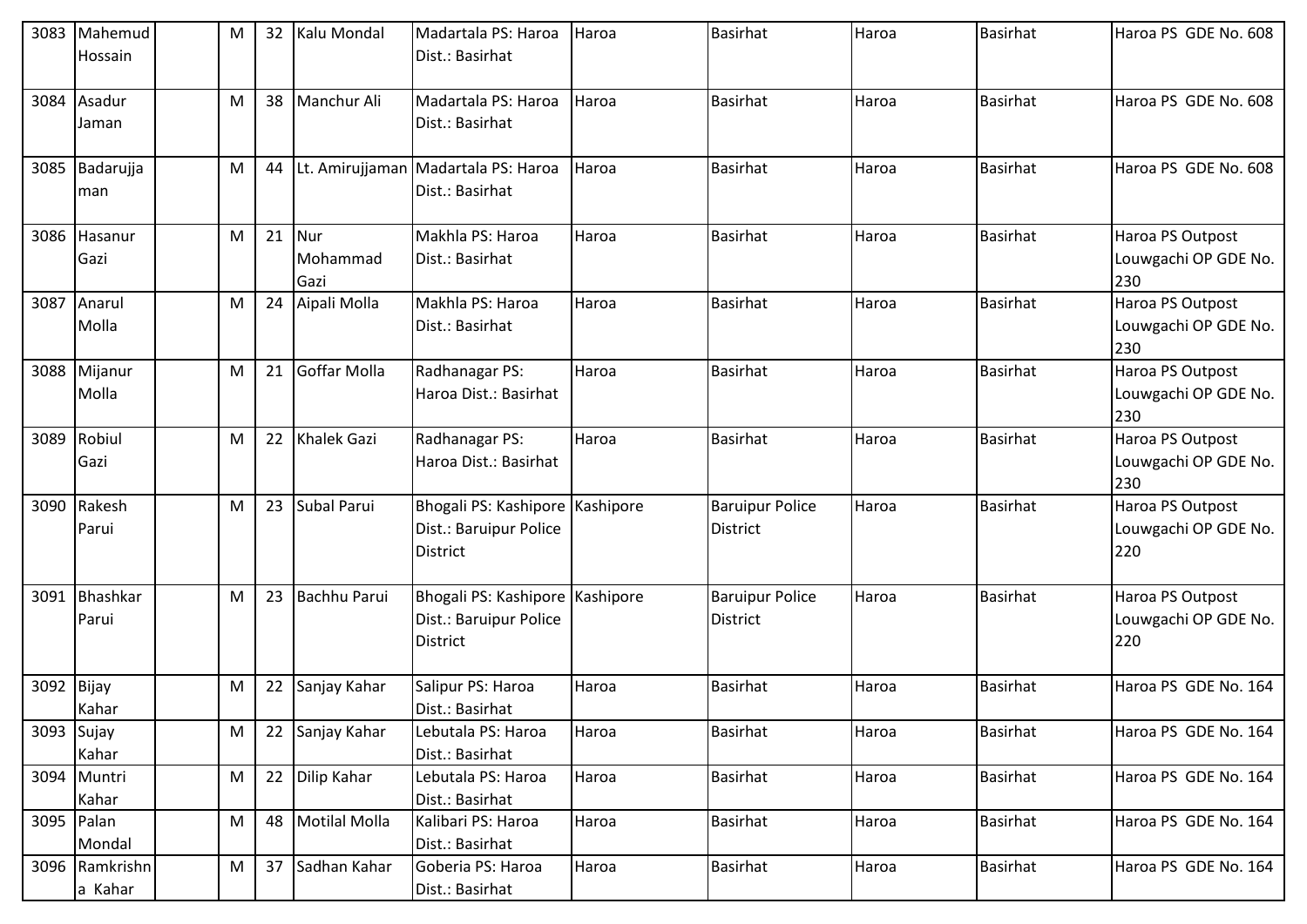| 3097 | Idris<br>Molla            | M |    | 37 Asraf Molla         | Gopalpur PS: Haroa<br>Dist.: Basirhat                                                | Haroa    | <b>Basirhat</b>                             | Haroa    | Basirhat        | Haroa PS GDE No. 164                            |
|------|---------------------------|---|----|------------------------|--------------------------------------------------------------------------------------|----------|---------------------------------------------|----------|-----------------|-------------------------------------------------|
| 3098 | Hakim<br>Molla            | M | 20 | Ohab Ali Molla         | Radhanagar PS:<br>Haroa Dist.: Basirhat                                              | Haroa    | <b>Basirhat</b>                             | Haroa    | <b>Basirhat</b> | Haroa PS Outpost<br>Louwgachi OP GDE No.<br>230 |
| 3099 | <b>Tarok</b><br>Parui     | M |    | 45 Lt. Shyam Parui     | Narikel Bagan PS:<br>New town Dist.:<br><b>Bidhannagar Police</b><br>Commissionerate | New town | Bidhannagar Police Haroa<br>Commissionerate |          | Basirhat        | Haroa PS GDE No. 636                            |
| 3100 | Sapan<br>Parui            | M | 44 | <b>Bhaben Parui</b>    | Dihigachi PS: Haroa<br>Dist.: Basirhat                                               | Haroa    | <b>Basirhat</b>                             | Haroa    | <b>Basirhat</b> | Haroa PS GDE No. 363                            |
| 3101 | Jakir<br>Hossain<br>Dhali | M |    | 25 Selim Dhali         | Dihigachi PS: Haroa<br>Dist.: Basirhat                                               | Haroa    | <b>Basirhat</b>                             | Haroa    | <b>Basirhat</b> | Haroa PS GDE No. 636                            |
| 3102 | Biswajit<br><b>Biswas</b> | M | 34 | Nilkanta Biswas        | Angnara, PS-<br>Hasnabad PS:<br>Hasnabad Dist.:<br>Basirhat                          | Hasnabad | <b>Basirhat</b>                             | Hasnabad | <b>Basirhat</b> | Hasnabad PS GDE No.<br>771                      |
| 3103 | Goutam<br><b>Biswas</b>   | M |    | 35 Naran Biswas        | Tangramari, PS-<br><b>Hasnabad PS:</b><br>Hasnabad Dist.:<br><b>Basirhat</b>         | Hasnabad | <b>Basirhat</b>                             | Hasnabad | <b>Basirhat</b> | Hasnabad PS GDE No.<br>771                      |
| 3104 | Jayanto<br>Mondal         | M |    | 22 Joydeb Mondal       | Tangramari, PS-<br>Hasnabad PS:<br>Hasnabad Dist.:<br><b>Basirhat</b>                | Hasnabad | <b>Basirhat</b>                             | Hasnabad | <b>Basirhat</b> | Hasnabad PS GDE No.<br>771                      |
| 3105 | Subrata<br>Mondal         | M |    | 37 Ashutosh<br>Mondal  | Tangramari, PS-<br>Hasnabad PS:<br>Hasnabad Dist.:<br>Basirhat                       | Hasnabad | <b>Basirhat</b>                             | Hasnabad | <b>Basirhat</b> | Hasnabad PS GDE No.<br>771                      |
|      | 3106 Bishnu<br>Mondal     | M |    | 41 Jatin Mondal        | Tangramari, PS-<br>Hasnabad PS:<br>Hasnabad Dist.:<br>Basirhat                       | Hasnabad | <b>Basirhat</b>                             | Hasnabad | <b>Basirhat</b> | Hasnabad PS GDE No.<br>771                      |
|      | 3107 Rafikul<br>Dewan     | M |    | 18 Jamaluddin<br>Dewan | Deyanati, PS-<br>Deganga PS: Deganga<br>Dist.: Barasat                               | Deganga  | Barasat                                     | Hasnabad | <b>Basirhat</b> | Hasnabad PS GDE No.<br>771                      |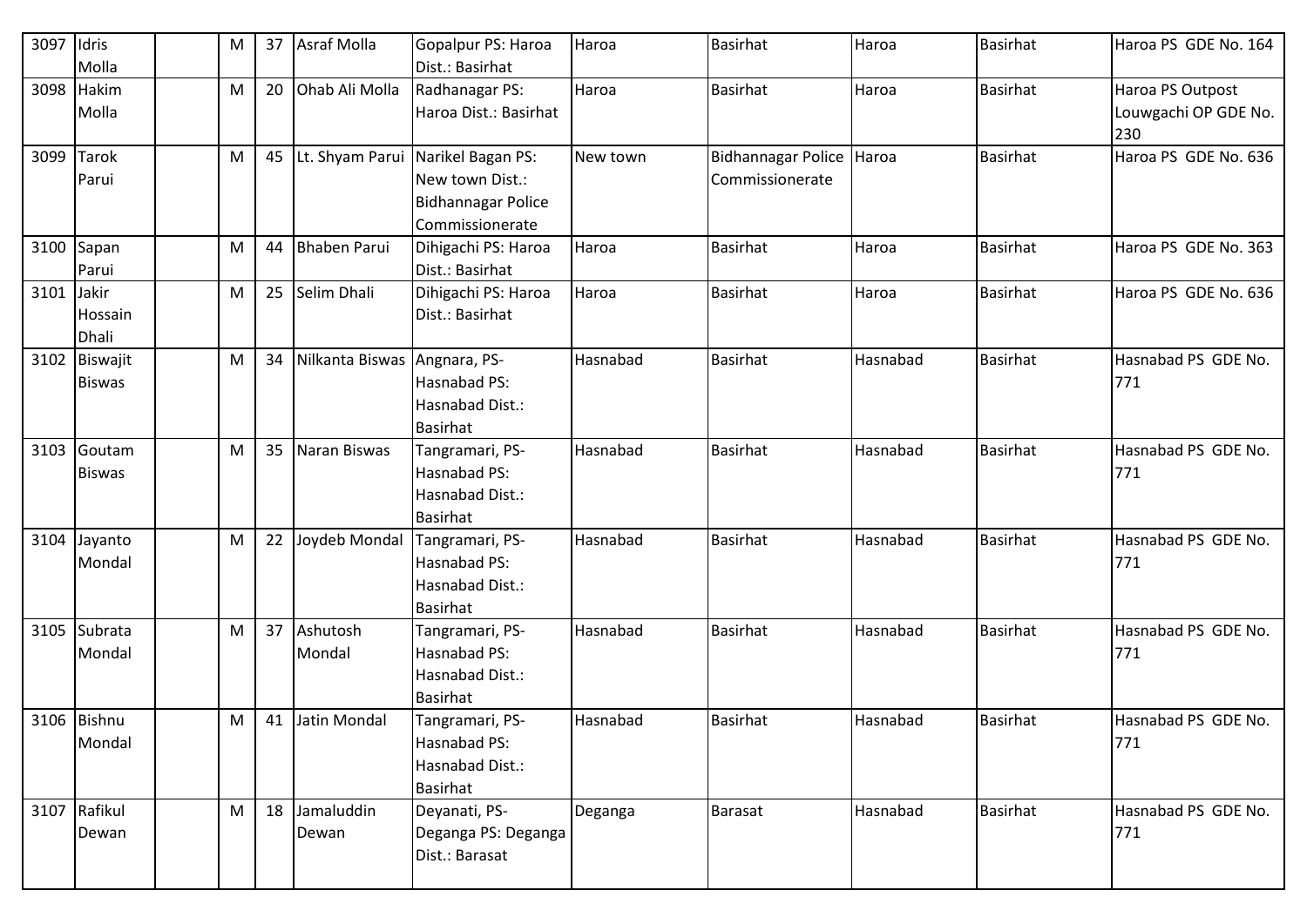| 3108 | Ruhulami<br>n Mondal         | M | 18              | Mohiuddin<br>Mondal          | Deyanati, PS-<br>Deganga PS: Deganga<br>Dist.: Barasat                                   | Deganga          | <b>Barasat</b>  | Hasnabad | <b>Basirhat</b> | Hasnabad PS GDE No.<br>771 |
|------|------------------------------|---|-----------------|------------------------------|------------------------------------------------------------------------------------------|------------------|-----------------|----------|-----------------|----------------------------|
| 3109 | Aziz<br>Hossain              | M |                 | 18 Najed Hossain             | Deyanati, PS-<br>Deganga PS: Deganga<br>Dist.: Barasat                                   | Deganga          | <b>Barasat</b>  | Hasnabad | <b>Basirhat</b> | Hasnabad PS GDE No.<br>771 |
| 3110 | Sahin<br>Sardar              | M |                 | 18 Rahim Sardar              | Deyanati, PS-<br>Deganga PS: Deganga<br>Dist.: Barasat                                   | Deganga          | <b>Barasat</b>  | Hasnabad | <b>Basirhat</b> | Hasnabad PS GDE No.<br>771 |
| 3111 | Rouf<br>Molla                | M | 18              | Janab Molla                  | Uttar Debipur, PS-<br>Matia PS: MATIA<br>Dist.: Basirhat                                 | <b>MATIA</b>     | <b>Basirhat</b> | Hasnabad | <b>Basirhat</b> | Hasnabad PS GDE No.<br>771 |
| 3112 | Karimulla<br>Molla           | M |                 | 18 Alamgir Molla             | Uttar Debipur, PS-<br>Matia PS: MATIA<br>Dist.: Basirhat                                 | <b>MATIA</b>     | <b>Basirhat</b> | Hasnabad | <b>Basirhat</b> | Hasnabad PS GDE No.<br>771 |
| 3113 | Sabir<br>Mondal              | M |                 | 18 Sadak Ali<br>Mondal       | Uttar Debipur, PS-<br>Matia PS: MATIA<br>Dist.: Basirhat                                 | <b>MATIA</b>     | <b>Basirhat</b> | Hasnabad | <b>Basirhat</b> | Hasnabad PS GDE No.<br>771 |
| 3114 | Jhantu<br>Das                | M | 35 <sub>2</sub> | Late Sunil Das               | <b>Taki Thuba Station</b><br>Para, PS-Hasnabad<br>PS: Hasnabad Dist.:<br><b>Basirhat</b> | Hasnabad         | <b>Basirhat</b> | Hasnabad | <b>Basirhat</b> | Hasnabad PS GDE No.<br>771 |
|      | 3115 Rafikul<br>Sardar       | M | 18              | Afchar Sardar                | Patilachandra, PS-<br><b>Basirhat PS:</b><br>Hasnabad Dist.:<br><b>Basirhat</b>          | Hasnabad         | <b>Basirhat</b> | Hasnabad | <b>Basirhat</b> | Hasnabad PS GDE No.<br>771 |
| 3116 | Jayanta<br>Bhattacha<br>rjee | M |                 | 33 Debendra<br>Bhattacharjee | <b>Taki Thuba Station</b><br>Para, PS-Hasnabad<br>PS: Hasnabad Dist.:<br><b>Basirhat</b> | Hasnabad         | <b>Basirhat</b> | Hasnabad | <b>Basirhat</b> | Hasnabad PS GDE No.<br>771 |
| 3117 | Salauddin<br>Sardar          | M |                 | 18 Kauchar Sardar            | Patilachandra, PS-<br>Basirhat PS: Bashirhat<br>Dist.: Basirhat                          | <b>Bashirhat</b> | Basirhat        | Hasnabad | <b>Basirhat</b> | Hasnabad PS GDE No.<br>771 |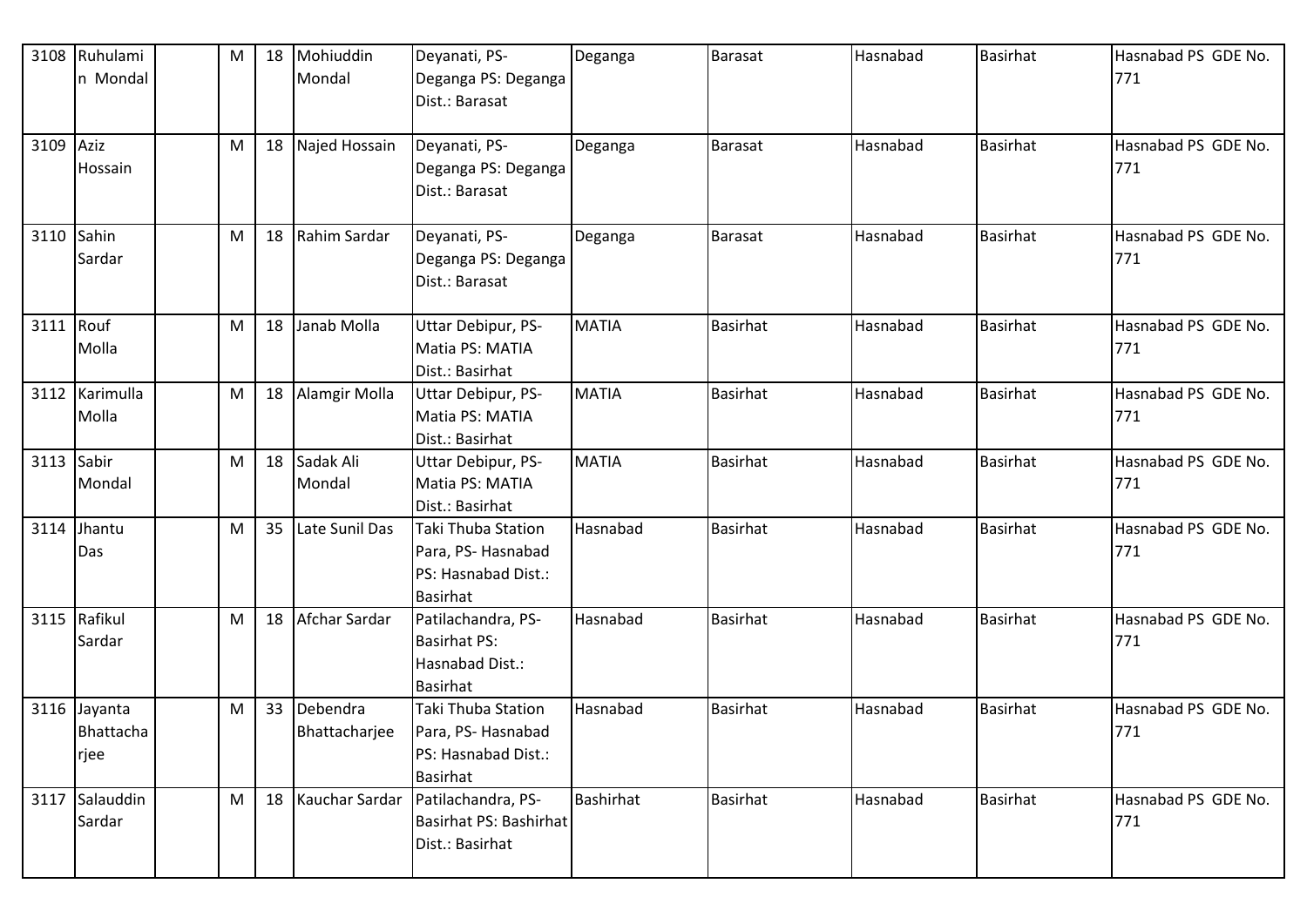| 3118      | Saifuddin<br>Sardar      | M | 35              | Ranjan Sardar           | Ghuni, PS- Hasnabad<br>PS: Bashirhat Dist.:<br><b>Basirhat</b>                 | Bashirhat        | <b>Basirhat</b> | Hasnabad | Basirhat        | Hasnabad PS GDE No.<br>771 |
|-----------|--------------------------|---|-----------------|-------------------------|--------------------------------------------------------------------------------|------------------|-----------------|----------|-----------------|----------------------------|
|           | 3119 Mujibar<br>Rahaman  | M | 18 <sup>1</sup> | Sahabuddin<br>Rahaman   | Chata, PS-<br>Maheshtala PS:<br><b>Bashirhat Dist.:</b><br><b>Basirhat</b>     | <b>Bashirhat</b> | <b>Basirhat</b> | Hasnabad | <b>Basirhat</b> | Hasnabad PS GDE No.<br>771 |
| 3120      | Subhankar<br>Patai       | м | 20 <sup>1</sup> | Sunil Patai             | Chakla, PS-Deganga<br>PS: Deganga Dist.:<br><b>Barasat</b>                     | Deganga          | <b>Barasat</b>  | Hasnabad | <b>Basirhat</b> | Hasnabad PS GDE No.<br>771 |
| 3121      | Sanjay<br>Giri           | M | 18              | <b>Budha Giri</b>       | Taparchar, PS-<br>Basirhat PS: Bashirhat<br>Dist.: Basirhat                    | Bashirhat        | <b>Basirhat</b> | Hasnabad | <b>Basirhat</b> | Hasnabad PS GDE No.<br>771 |
| 3122 Raju | Mirza                    | M | 18              | Saiful Mirza            | Matia, PS-Matia PS:<br><b>Bashirhat Dist.:</b><br><b>Basirhat</b>              | <b>Bashirhat</b> | <b>Basirhat</b> | Hasnabad | <b>Basirhat</b> | Hasnabad PS GDE No.<br>771 |
|           | 3123 Somnath<br>Mondal   | M | 19              |                         | Biswajit Mondal College Para, PS-<br>Basirhat PS: Bashirhat<br>Dist.: Basirhat | <b>Bashirhat</b> | <b>Basirhat</b> | Hasnabad | <b>Basirhat</b> | Hasnabad PS GDE No.<br>771 |
|           | 3124 Shil Shak           | M |                 | 21 Sakil Shak           | Matia, PS-Matia PS:<br><b>Bashirhat Dist.:</b><br><b>Basirhat</b>              | <b>Bashirhat</b> | <b>Basirhat</b> | Hasnabad | <b>Basirhat</b> | Hasnabad PS GDE No.<br>771 |
| 3125      | Habibar<br>Rahaman       | M | 18              | Monirul Islam<br>Gazi   | Madhyampur, PS-<br>Basirhat PS: Bashirhat<br>Dist.: Basirhat                   | <b>Bashirhat</b> | <b>Basirhat</b> | Hasnabad | <b>Basirhat</b> | Hasnabad PS GDE No.<br>771 |
|           | 3126 Mahadeb<br>Rishidas | M |                 | 30 Haripada<br>Rishidas | Taki, PS-Hasnabad<br>PS: Bashirhat Dist.:<br><b>Basirhat</b>                   | Bashirhat        | <b>Basirhat</b> | Hasnabad | <b>Basirhat</b> | Hasnabad PS GDE No.<br>771 |
|           | 3127 Mithun<br>Sarkar    | M |                 | 33 Bishnupada<br>Sarkar | Rajnagar, PS-<br>Hasnabad PS:<br><b>Bashirhat Dist.:</b><br><b>Basirhat</b>    | <b>Bashirhat</b> | Basirhat        | Hasnabad | <b>Basirhat</b> | Hasnabad PS GDE No.<br>775 |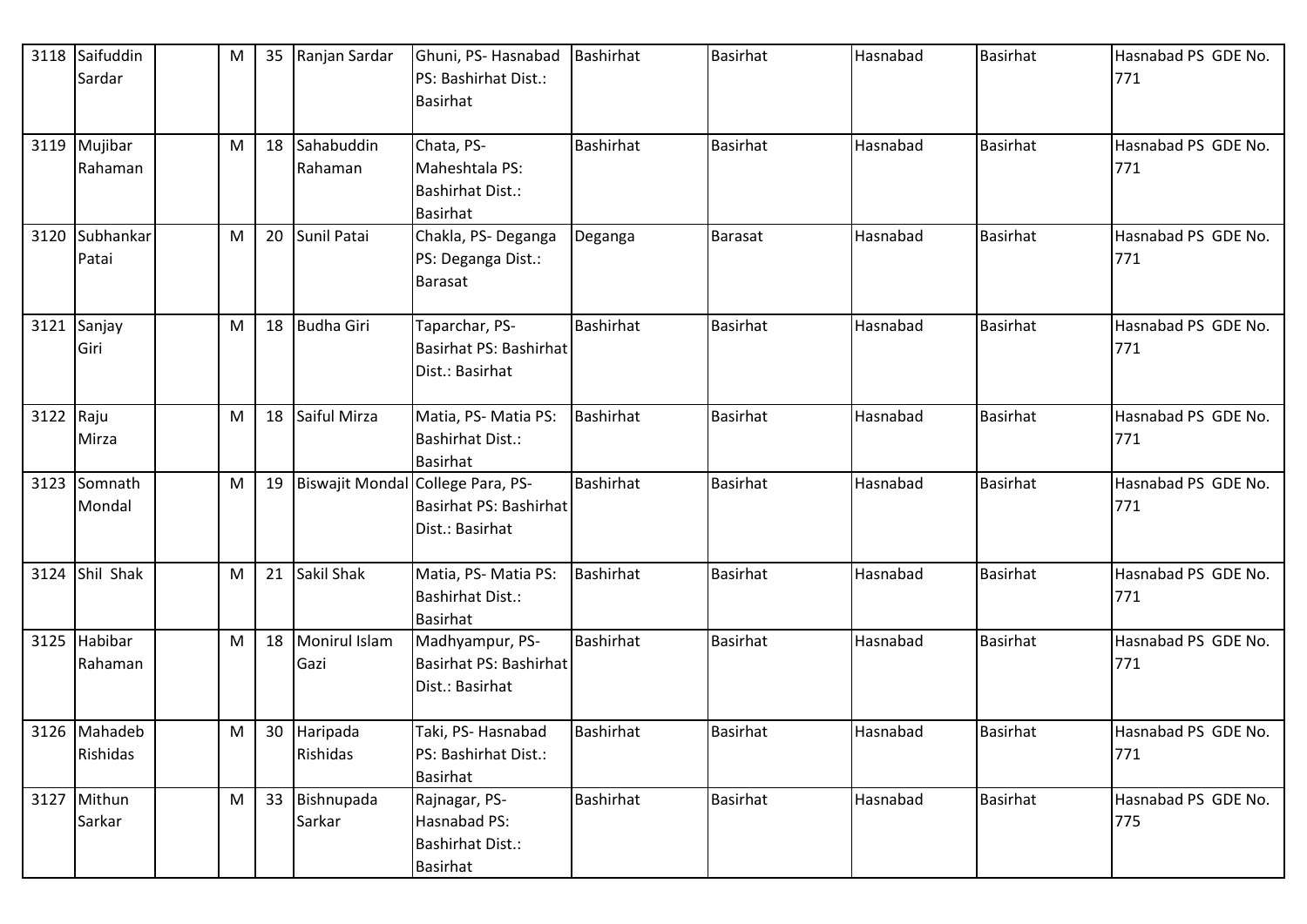| 3128 Bapi  |                | M | 34 | Dharam                          | Chak Tangramari, PS-             | Hasnabad                  | <b>Basirhat</b> | Hasnabad     | <b>Basirhat</b> | Hasnabad PS GDE No.  |
|------------|----------------|---|----|---------------------------------|----------------------------------|---------------------------|-----------------|--------------|-----------------|----------------------|
|            | Pramanik       |   |    | Pramanik                        | Hasnabad PS:                     |                           |                 |              |                 | 775                  |
|            |                |   |    |                                 | Hasnabad Dist.:                  |                           |                 |              |                 |                      |
|            |                |   |    |                                 | <b>Basirhat</b>                  |                           |                 |              |                 |                      |
| 3129 Ajay  |                | M |    | 32 Subol Biswas                 | Angnara, PS-                     | Hasnabad                  | <b>Basirhat</b> | Hasnabad     | <b>Basirhat</b> | Hasnabad PS GDE No.  |
|            | <b>Biswas</b>  |   |    |                                 | Hasnabad PS:                     |                           |                 |              |                 | 775                  |
|            |                |   |    |                                 | Hasnabad Dist.:                  |                           |                 |              |                 |                      |
|            |                |   |    |                                 | <b>Basirhat</b>                  |                           |                 |              |                 |                      |
|            | 3130 Soumen    | M |    | 26 Prasanta Sarkar Angnara, PS- |                                  | Hasnabad                  | <b>Basirhat</b> | Hasnabad     | <b>Basirhat</b> | Hasnabad PS GDE No.  |
|            | Sarkar         |   |    |                                 | Hasnabad PS:                     |                           |                 |              |                 | 775                  |
|            |                |   |    |                                 | Hasnabad Dist.:                  |                           |                 |              |                 |                      |
|            |                |   |    |                                 | <b>Basirhat</b>                  |                           |                 |              |                 |                      |
|            | 3131 Md Zahir  | M |    | Pochol Sardar                   | Parghumti PS:                    | Hemnagar coastal Basirhat |                 | Hemnagar     | <b>Basirhat</b> | Hemnagar coastal PS  |
|            | Sardar         |   |    |                                 | Hemnagar coastal                 |                           |                 | coastal      |                 | <b>GDE No. 331</b>   |
|            |                |   |    |                                 | Dist.: Basirhat                  |                           |                 |              |                 |                      |
|            | 3132 Radhakant | M |    | Lt Kanai Mondal Parghumti PS:   |                                  | Hemnagar coastal Basirhat |                 | Hemnagar     | <b>Basirhat</b> | Hemnagar coastal PS  |
|            | a Mondal       |   |    |                                 | Hemnagar coastal                 |                           |                 | coastal      |                 | <b>GDE No. 332</b>   |
|            |                |   |    |                                 | Dist.: Basirhat                  |                           |                 |              |                 |                      |
| 3133 Bistu |                | M |    | Paran Bayen                     | Gobindakati PS:                  | Hingalganj                | <b>Basirhat</b> | Hemnagar     | <b>Basirhat</b> | Hemnagar coastal PS  |
|            | Bayen          |   |    |                                 | Hingalganj Dist.:                |                           |                 | coastal      |                 | <b>GDE No. 332</b>   |
|            |                |   |    |                                 | Basirhat                         |                           |                 |              |                 |                      |
|            | 3134 Julfikar  | M |    | 20 S/o-jiyarul                  | Vill-Uttar Bagundi, PS-Bashirhat |                           | <b>Basirhat</b> | <b>MATIA</b> | <b>Basirhat</b> | MATIA PS GDE No. 724 |
|            | Mondal         |   |    | Mondal                          | Basirhat, Dist-North             |                           |                 |              |                 |                      |
|            |                |   |    |                                 | 24 Pgs PS: Bashirhat             |                           |                 |              |                 |                      |
|            |                |   |    |                                 | Dist.: Basirhat                  |                           |                 |              |                 |                      |
|            |                |   |    |                                 |                                  |                           |                 |              |                 |                      |
|            | 3135 Sajenur   | M |    | 25 S/o-nurul Amin               | Vill-Uttar Bagundi, PS-Bashirhat |                           | <b>Basirhat</b> | <b>MATIA</b> | <b>Basirhat</b> | MATIA PS GDE No. 724 |
|            | Rahaman        |   |    | Mondal                          | Basirhat, Dist-North             |                           |                 |              |                 |                      |
|            | Mondal         |   |    |                                 | 24 Pgs PS: Bashirhat             |                           |                 |              |                 |                      |
|            |                |   |    |                                 | Dist.: Basirhat                  |                           |                 |              |                 |                      |
|            | 3136 Ashim     |   |    | 19 /o-harun Al                  |                                  | Bashirhat                 | <b>Basirhat</b> | <b>MATIA</b> |                 | MATIA PS GDE No. 724 |
|            |                | M |    |                                 | Of Vill-Nimdaria, PS-            |                           |                 |              | <b>Basirhat</b> |                      |
|            | Molla          |   |    | Rasid                           | Duttapukur, Dist-                |                           |                 |              |                 |                      |
|            |                |   |    |                                 | North 24 Pgs PS:                 |                           |                 |              |                 |                      |
|            |                |   |    |                                 | <b>Bashirhat Dist.:</b>          |                           |                 |              |                 |                      |
|            |                |   |    |                                 | <b>Basirhat</b>                  |                           |                 |              |                 |                      |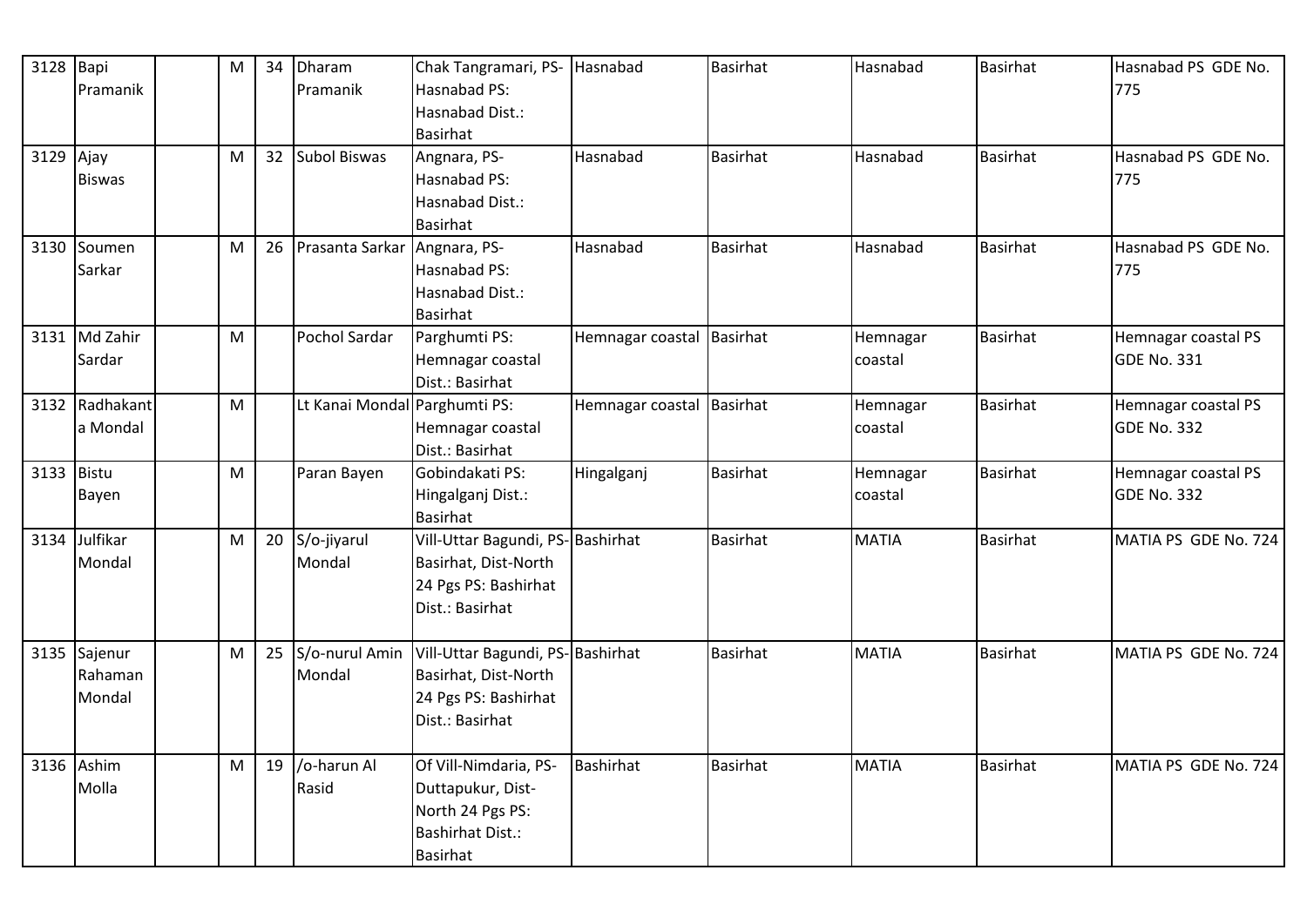| 3137         | Aminur         | M |                  | 25 S/o-mujit Molla Vill-Uttar Bagundi, PS-Bashirhat |                | <b>Basirhat</b> | <b>MATIA</b> | <b>Basirhat</b> | MATIA PS GDE No. 724 |
|--------------|----------------|---|------------------|-----------------------------------------------------|----------------|-----------------|--------------|-----------------|----------------------|
|              | Molla          |   |                  | Basirhat, Dist-North                                |                |                 |              |                 |                      |
|              |                |   |                  | 24 Pgs PS: Bashirhat                                |                |                 |              |                 |                      |
|              |                |   |                  | Dist.: Basirhat                                     |                |                 |              |                 |                      |
|              |                |   |                  |                                                     |                |                 |              |                 |                      |
|              | 3138 Md. Sakil | M | 19 S/o-md. Selim | Vill-Uttar Bagundi, PS-Bashirhat                    |                | <b>Basirhat</b> | <b>MATIA</b> | <b>Basirhat</b> | MATIA PS GDE No. 724 |
|              |                |   |                  | Basirhat, Dist-North                                |                |                 |              |                 |                      |
|              |                |   |                  | 24 Pgs PS: Bashirhat                                |                |                 |              |                 |                      |
|              |                |   |                  | Dist.: Basirhat                                     |                |                 |              |                 |                      |
|              |                |   |                  |                                                     |                |                 |              |                 |                      |
| 3139         | Jabbar Ali     | M | S/o-rajjak Ali   | Vill+PO-Hadipur, PS-                                | Deganga        | <b>Barasat</b>  | <b>MATIA</b> | <b>Basirhat</b> | MATIA PS GDE No. 739 |
|              | Mondal         |   | Mondal           | Deganga, Dist-North                                 |                |                 |              |                 |                      |
|              |                |   |                  | 24 Pgs PS: Deganga                                  |                |                 |              |                 |                      |
|              |                |   |                  | Dist.: Barasat                                      |                |                 |              |                 |                      |
|              | 3140 Rakibul   | M | $25$ S/o-bablu   | Vill+PO-Hadipur, PS-                                | Deganga        | <b>Barasat</b>  | <b>MATIA</b> | <b>Basirhat</b> | MATIA PS GDE No. 739 |
|              | Mondal         |   | Mondal           | Deganga, Dist-North                                 |                |                 |              |                 |                      |
|              |                |   |                  | 24 Pgs PS: Deganga                                  |                |                 |              |                 |                      |
|              |                |   |                  | Dist.: Barasat                                      |                |                 |              |                 |                      |
|              |                |   |                  |                                                     |                |                 |              |                 |                      |
|              | 3141 Ramiz     | M | $21$ S/o-        | Vill+PO-Jangalpur, PS-Bashirhat                     |                | <b>Basirhat</b> | <b>MATIA</b> | <b>Basirhat</b> | MATIA PS GDE No. 728 |
|              | Raja           |   | mohatabuddin     | Baduria, Dist-North                                 |                |                 |              |                 |                      |
|              | Jamadar        |   | Jamadar          | 24 Pgs PS: Bashirhat                                |                |                 |              |                 |                      |
|              |                |   |                  | Dist.: Basirhat                                     |                |                 |              |                 |                      |
|              |                |   |                  |                                                     |                |                 |              |                 |                      |
|              | 3142 Ramjanur  | M | 19 S/o-nur Islam | Vill+PO-Jangalpur, PS-Baduria                       |                | <b>Basirhat</b> | <b>MATIA</b> | <b>Basirhat</b> | MATIA PS GDE No. 728 |
|              | Mondal         |   | Mondal           | Baduria, Dist-North                                 |                |                 |              |                 |                      |
|              |                |   |                  | 24 Pgs PS: Baduria                                  |                |                 |              |                 |                      |
|              |                |   |                  | Dist.: Basirhat                                     |                |                 |              |                 |                      |
|              | 3143 Subhan    | M | 19 S/o-ebadulla  | Vill-Mashia, PS-                                    | <b>Baduria</b> | <b>Basirhat</b> | <b>MATIA</b> | <b>Basirhat</b> | MATIA PS GDE No. 728 |
|              | Sahajee        |   | Sahajee          | Baduria, Dist-North                                 |                |                 |              |                 |                      |
|              |                |   |                  | 24 Pgs PS: Baduria                                  |                |                 |              |                 |                      |
|              |                |   |                  | Dist.: Basirhat                                     |                |                 |              |                 |                      |
|              |                |   |                  |                                                     |                |                 |              |                 |                      |
| $3144$ Rajib |                | M | S/o-Abbas        |                                                     |                | <b>Basirhat</b> | Minakhan     | <b>Basirhat</b> | Minakhan PS GDE No.  |
|              | Mondal         |   | Mondal           |                                                     |                |                 |              |                 | 552                  |
|              | 3145 Tukai Dey | M | S/o-Manotosh     |                                                     |                | <b>Basirhat</b> | Minakhan     | <b>Basirhat</b> | Minakhan PS GDE No.  |
|              |                |   | Das              |                                                     |                |                 |              |                 | 552                  |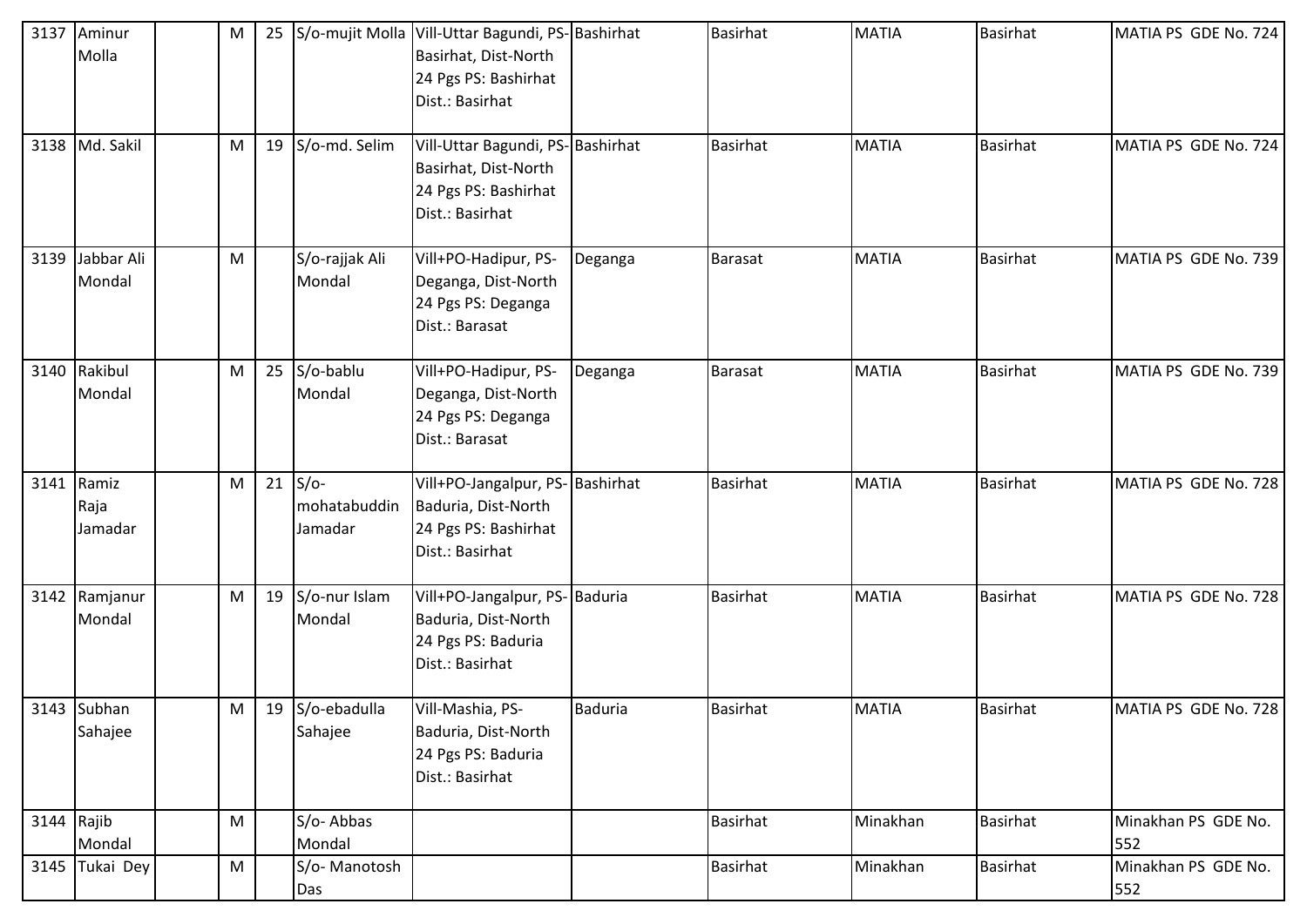|      | 3146 Hamjul<br>Laskar | M | S/o-Lt. Jomat<br>Laskar |                        |                                   | <b>Basirhat</b> | Minakhan     | <b>Basirhat</b> | Minakhan PS GDE No.<br>552 |
|------|-----------------------|---|-------------------------|------------------------|-----------------------------------|-----------------|--------------|-----------------|----------------------------|
|      |                       |   |                         |                        |                                   | <b>Basirhat</b> | Minakhan     |                 | Minakhan PS GDE No.        |
| 3147 | Gopal                 | M | S/o-Lt. Ram             |                        |                                   |                 |              | <b>Basirhat</b> |                            |
|      | Patra                 |   | <b>Chand Patra</b>      |                        |                                   |                 |              |                 | 552                        |
|      | 3148 Saharuk<br>Gazi  | M | S/o-Tarak Gazi          |                        |                                   | <b>Basirhat</b> | Minakhan     | Basirhat        | Minakhan PS GDE No.<br>557 |
| 3149 | Sadhon                | M | S/o-Lt. Lal             |                        |                                   | <b>Basirhat</b> | Minakhan     | <b>Basirhat</b> | Minakhan PS GDE No.        |
|      | Dolui                 |   | Mohan Dolui             |                        |                                   |                 |              |                 | 557                        |
| 3150 | Jotish                | M | S/o-Kalipado            |                        |                                   | <b>Basirhat</b> | Minakhan     | Basirhat        | Minakhan PS GDE No.        |
|      | Sardar                |   | Sardar                  |                        |                                   |                 |              |                 | 557                        |
|      | $3151$ Asraf          | M | S/o-Lt. Amed            |                        |                                   | <b>Basirhat</b> | Minakhan     | <b>Basirhat</b> | Minakhan PS GDE No.        |
|      | Shakh                 |   | Ali Shkh                |                        |                                   |                 |              |                 | 561                        |
| 3152 | Sukumar               | M | S/o-Lt. Susil           |                        |                                   | <b>Basirhat</b> | Minakhan     | <b>Basirhat</b> | Minakhan PS GDE No.        |
|      | Ray                   |   | Ray                     |                        |                                   |                 |              |                 | 561                        |
| 3153 | Dilip                 | M | 21 Samiran              | Amtali Bazar, PS       | Sundarban coastal Baruipur Police |                 | Sandeshkhali | <b>Basirhat</b> | Sandeshkhali PS GDE        |
|      | Mondal                |   | Mondal                  | Chhtomollakhali        |                                   | <b>District</b> |              |                 | No. 479                    |
|      |                       |   |                         | Coastal, South 24 PS:  |                                   |                 |              |                 |                            |
|      |                       |   |                         | Sundarban coastal      |                                   |                 |              |                 |                            |
|      |                       |   |                         | Dist.: Baruipur Police |                                   |                 |              |                 |                            |
|      |                       |   |                         | <b>District</b>        |                                   |                 |              |                 |                            |
|      |                       |   |                         |                        |                                   |                 |              |                 |                            |
|      | 3154 Kapil            | M | 23 Baburam              | Amtali Bazar, PS       | Sundarban coastal Baruipur Police |                 | Sandeshkhali | <b>Basirhat</b> | Sandeshkhali PS GDE        |
|      | Mondal                |   | Mondal                  | Chhtomollakhali        |                                   | District        |              |                 | No. 479                    |
|      |                       |   |                         | Coastal, South 24 PS:  |                                   |                 |              |                 |                            |
|      |                       |   |                         | Sundarban coastal      |                                   |                 |              |                 |                            |
|      |                       |   |                         | Dist.: Baruipur Police |                                   |                 |              |                 |                            |
|      |                       |   |                         | District               |                                   |                 |              |                 |                            |
|      |                       |   |                         |                        |                                   |                 |              |                 |                            |
| 3155 | Manajit               | M | 18 Jhntu Das            | Chimta Monipur         | Sundarban coastal Baruipur Police |                 | Sandeshkhali | <b>Basirhat</b> | Sandeshkhali PS GDE        |
|      | Das                   |   |                         | Gholapar, PS Chhto     |                                   | District        |              |                 | No. 505                    |
|      |                       |   |                         | Mollakhali Coast PS:   |                                   |                 |              |                 |                            |
|      |                       |   |                         | Sundarban coastal      |                                   |                 |              |                 |                            |
|      |                       |   |                         | Dist.: Baruipur Police |                                   |                 |              |                 |                            |
|      |                       |   |                         | <b>District</b>        |                                   |                 |              |                 |                            |
|      |                       |   |                         |                        |                                   |                 |              |                 |                            |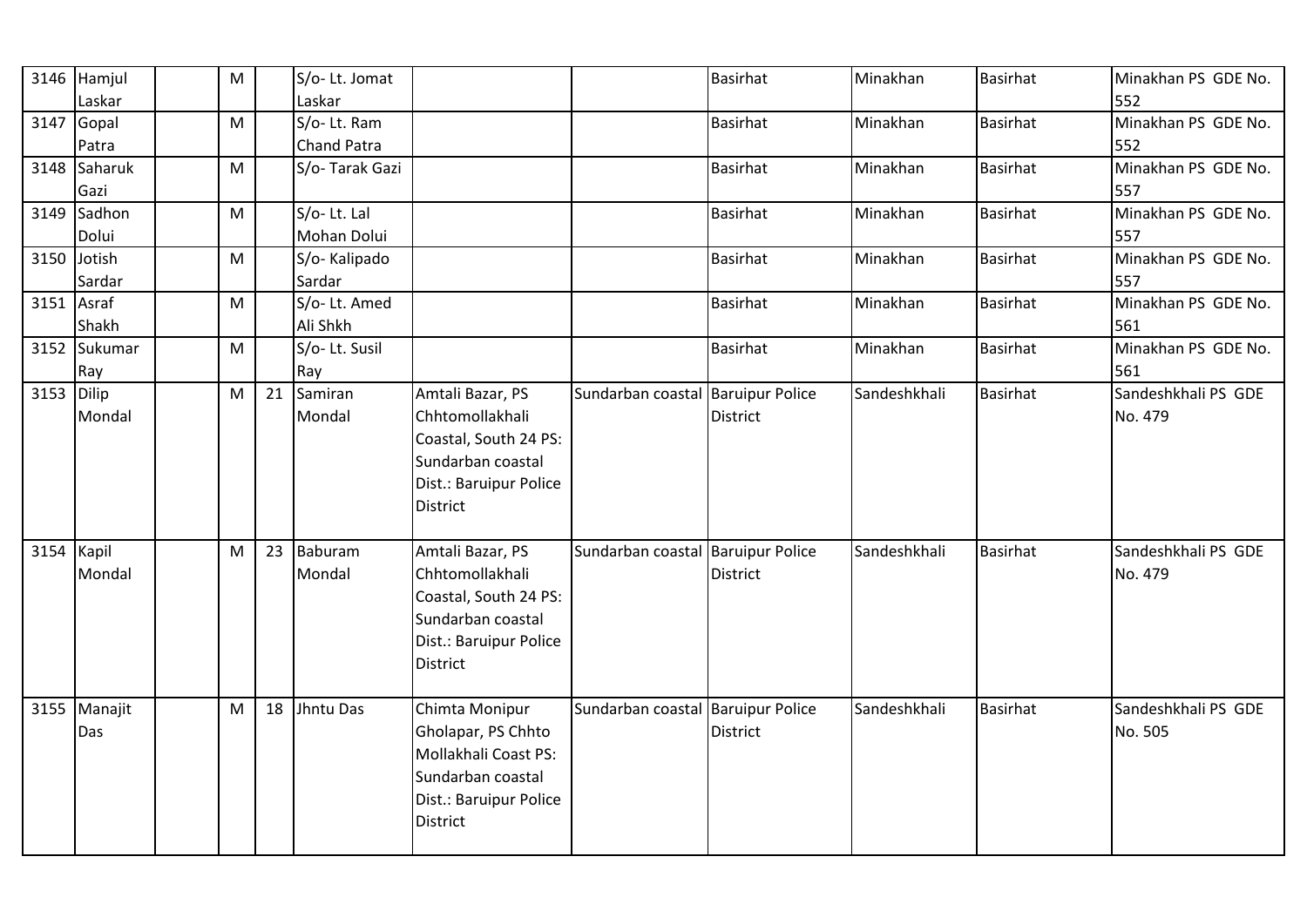|      | 3156 Pulakeh<br>Das      | M         |    | 18 Ashis Das           | Chimta Monipur<br>Gholapar, PS Chhto<br>Mollakhali Coast PS:<br>Sundarban coastal<br>Dist.: Baruipur Police<br><b>District</b> | Sundarban coastal Baruipur Police | <b>District</b> | Sandeshkhali | <b>Basirhat</b> | Sandeshkhali PS GDE<br>No. 505 |
|------|--------------------------|-----------|----|------------------------|--------------------------------------------------------------------------------------------------------------------------------|-----------------------------------|-----------------|--------------|-----------------|--------------------------------|
| 3157 | Babu Das                 | M         |    | 18 Dilip Das           | Chimta Monipur<br>Gholapar, PS Chhto<br>Mollakhali Coast PS:<br>Sundarban coastal<br>Dist.: Baruipur Police<br><b>District</b> | Sundarban coastal Baruipur Police | <b>District</b> | Sandeshkhali | <b>Basirhat</b> | Sandeshkhali PS GDE<br>No. 505 |
|      | 3158 Satish<br>Sardar    | ${\sf M}$ |    | 25 Rajkumar<br>Sardar  | Dhamakhali, PS-<br>Sandeshkhali, North<br>24 Parganas. PS:<br>Sandeshkhali Dist.:<br><b>Basirhat</b>                           | Sandeshkhali                      | <b>Basirhat</b> | Sandeshkhali | <b>Basirhat</b> | Sandeshkhali PS GDE<br>No. 508 |
|      | 3159 Pankaj<br>Das       | M         | 45 | Ratan Chandra<br>Das   | Sandeshkhali 08 No.<br>Dwarirjangal, PS-<br>Sandeshkhali PS:<br>Sandeshkhali Dist.:<br>Basirhat                                | Sandeshkhali                      | <b>Basirhat</b> | Sandeshkhali | <b>Basirhat</b> | Sandeshkhali PS GDE<br>No. 508 |
| 3160 | Sujauddin<br>Molla       | M         |    | 34 Akkaj Molla         | Dhamakhali, PS-<br>Sandeshkhali, North<br>24 Parganas. PS:<br>Sandeshkhali Dist.:<br>Basirhat                                  | Sandeshkhali                      | <b>Basirhat</b> | Sandeshkhali | <b>Basirhat</b> | Sandeshkhali PS GDE<br>No. 508 |
|      | 3161 Ratikanta<br>Sardar | Μ         |    | 50 Lt. Nakul<br>Sardar | Dakshin Jhupkhali<br>Kachhari Para, PS-<br>Sandeshkhali PS:<br>Sandeshkhali Dist.:<br>Basirhat                                 | Sandeshkhali                      | <b>Basirhat</b> | Sandeshkhali | <b>Basirhat</b> | Sandeshkhali PS GDE<br>No. 513 |
|      | 3162 Sagar<br>Munda      | M         |    | 32 Kritan Munda        | Jeliakhali Kachhari<br>Para, PS-<br>Sandeshkhali, North<br>PS: Sandeshkhali<br>Dist.: Basirhat                                 | Sandeshkhali                      | <b>Basirhat</b> | Sandeshkhali | <b>Basirhat</b> | Sandeshkhali PS GDE<br>No. 513 |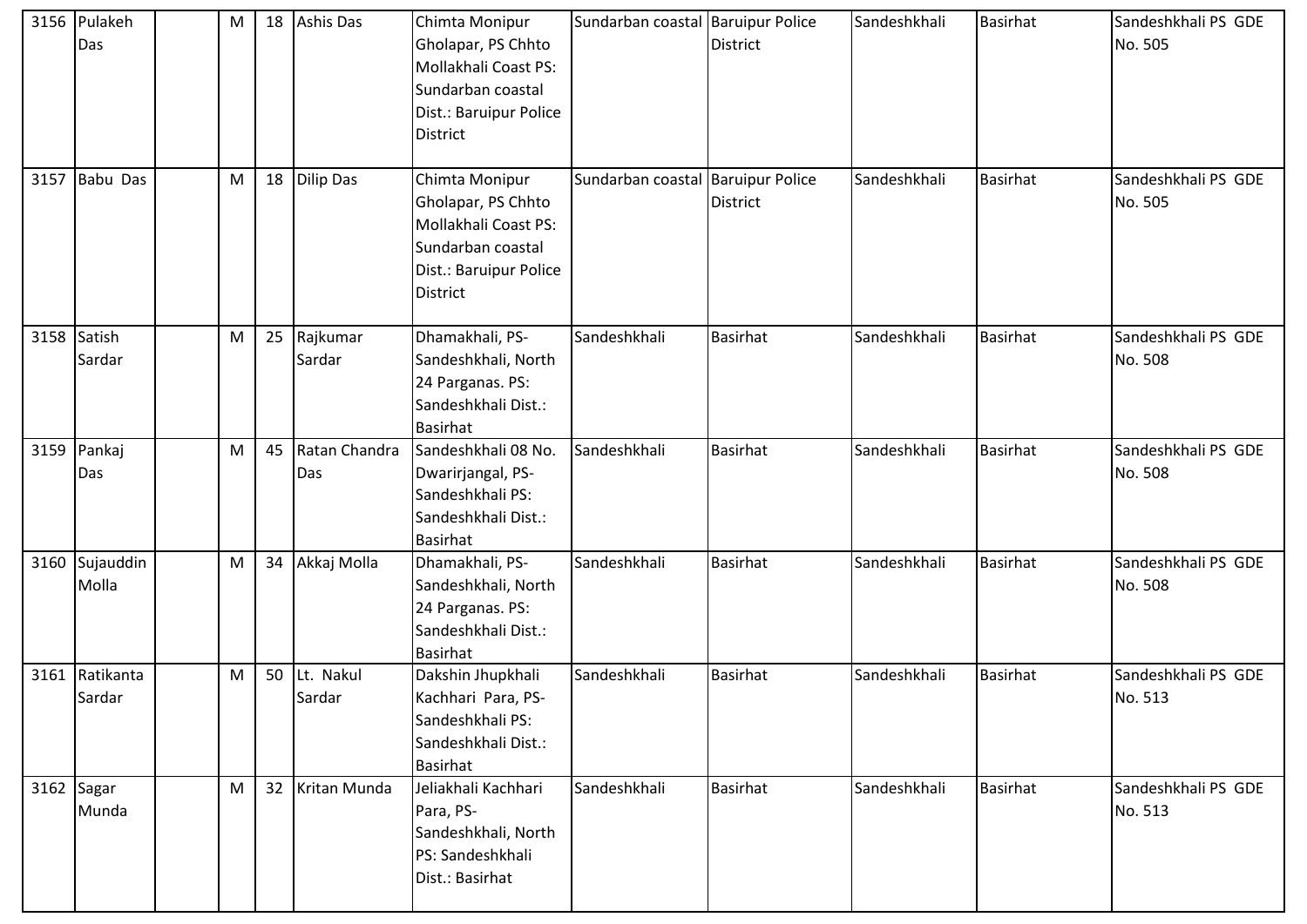| 3163 Raju | Mondal<br>3164 Pradip   | M<br>M | 29 | Gopal Mondal<br>26 Lt. Belaram | 11 No. Kumrakhali, PS Sundarban coastal Baruipur Police<br>Basanti, South 24<br>Parganas. PS:<br>Sundarban coastal<br>Dist.: Baruipur Police<br><b>District</b><br>Akunji Para Baro | Nazat        | <b>District</b><br><b>Basirhat</b> | Sandeshkhali<br>Sandeshkhali | <b>Basirhat</b><br><b>Basirhat</b> | Sandeshkhali PS GDE<br>No. 514<br>Sandeshkhali PS GDE |
|-----------|-------------------------|--------|----|--------------------------------|-------------------------------------------------------------------------------------------------------------------------------------------------------------------------------------|--------------|------------------------------------|------------------------------|------------------------------------|-------------------------------------------------------|
|           | Sardar                  |        |    | Sardar                         | Ajgara, PS-Nazat,<br>North 24 Parg PS:<br>Nazat Dist.: Basirhat                                                                                                                     |              |                                    |                              |                                    | No. 514                                               |
| 3165 Bapi | Mondal                  | M      |    | 30 Susen Mondal                | Sarberia Kumrakhali,<br>PS- Nazat, North 24<br>Parganas PS: Nazat<br>Dist.: Basirhat                                                                                                | Nazat        | <b>Basirhat</b>                    | Sandeshkhali                 | <b>Basirhat</b>                    | Sandeshkhali PS GDE<br>No. 514                        |
| 3166      | Sadanand<br>a Sardar    | M      |    | 41 Lt. Shambalak<br>Sardar     | Joygopalpur, PS<br>Sandeshkhali, North<br>24 Parganas PS:<br>Sandeshkhali Dist.:<br><b>Basirhat</b>                                                                                 | Sandeshkhali | <b>Basirhat</b>                    | Sandeshkhali                 | <b>Basirhat</b>                    | Sandeshkhali PS GDE<br>No. 517                        |
|           | 3167 Golok Das          | M      |    | 30 Jiten Das                   | Jeliakhali Baidya<br>Para, PS-<br>Sandeshkhali, North 2<br>PS: Sandeshkhali<br>Dist.: Basirhat                                                                                      | Sandeshkhali | <b>Basirhat</b>                    | Sandeshkhali                 | <b>Basirhat</b>                    | Sandeshkhali PS GDE<br>No. 517                        |
| 3168      | Prasanta<br>Sardar      | M      |    |                                | 30 Hemanta Sardar Sarberia Kumrakhali,<br>PS- Nazat, North 24<br>Parganas PS: Nazat<br>Dist.: Basirhat                                                                              | Nazat        | <b>Basirhat</b>                    | Sandeshkhali                 | <b>Basirhat</b>                    | Sandeshkhali PS GDE<br>No. 519                        |
|           | 3169 Sabur Ali<br>Molla | M      |    | 30 Lt. Akar Ali<br>Molla       | Haroa Paik Para, PS-<br>Haroa, North 24<br>Parganas PS: Haroa<br>Dist.: Basirhat                                                                                                    | Haroa        | <b>Basirhat</b>                    | Sandeshkhali                 | <b>Basirhat</b>                    | Sandeshkhali PS GDE<br>No. 519                        |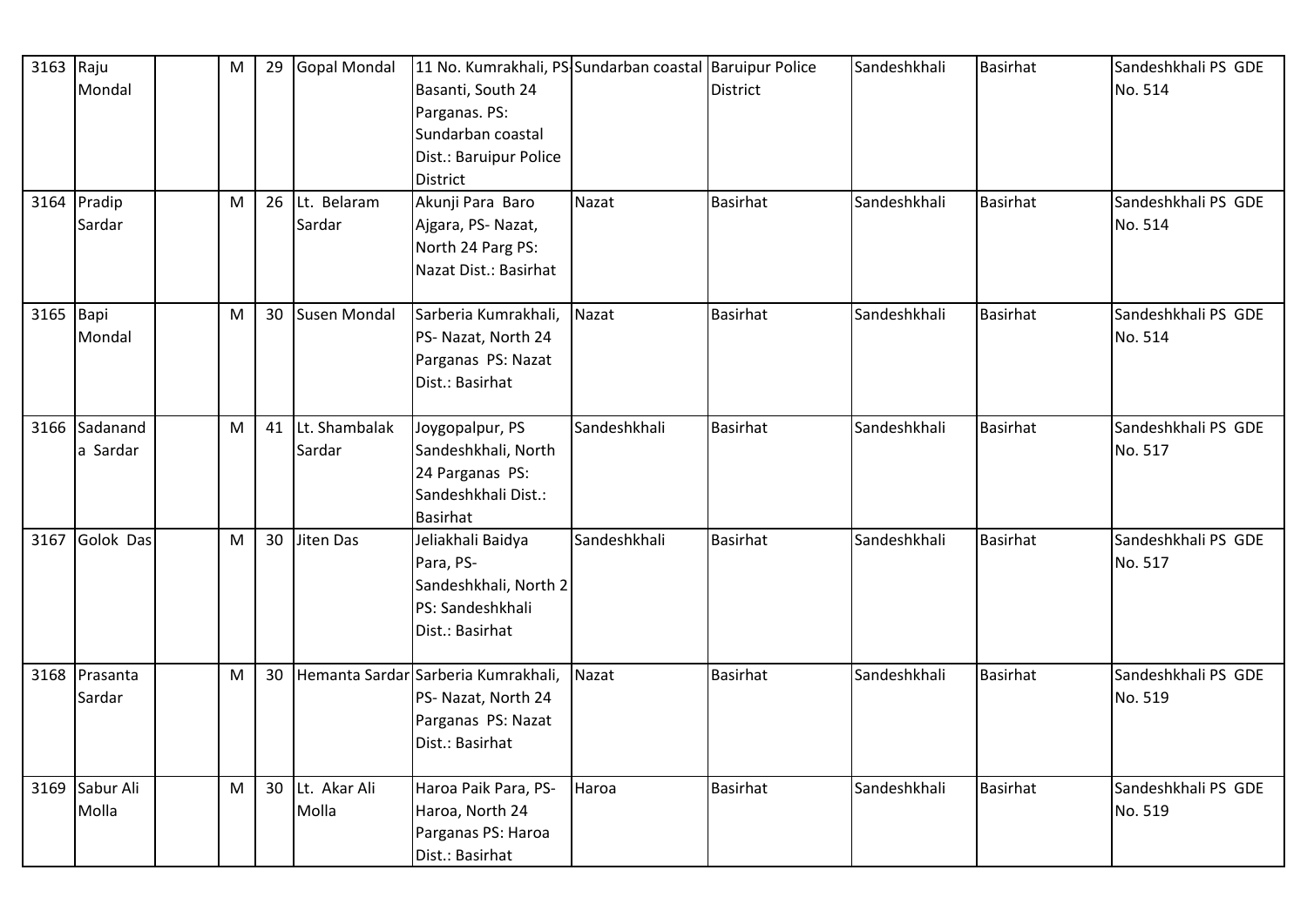| 3170 | Akash<br>Rishi Das      | M | 18 <sup>1</sup> | <b>Subal Das</b>                    | Monipur, PS<br>Sandeshkhali, North<br>24 Parganas PS:<br>Sandeshkhali Dist.:<br>Basirhat                                                                 | Sandeshkhali | <b>Basirhat</b>                                                        | Sandeshkhali         | <b>Basirhat</b>                          | Sandeshkhali PS GDE<br>No. 530      |
|------|-------------------------|---|-----------------|-------------------------------------|----------------------------------------------------------------------------------------------------------------------------------------------------------|--------------|------------------------------------------------------------------------|----------------------|------------------------------------------|-------------------------------------|
|      | 3171 Prasanta<br>Mondal | M | 18              | Kalipada<br>Mondal                  | Joygopalpur, PS<br>Sandeshkhali, North<br>24 Parganas PS:<br>Sandeshkhali Dist.:<br><b>Basirhat</b>                                                      | Sandeshkhali | <b>Basirhat</b>                                                        | Sandeshkhali         | <b>Basirhat</b>                          | Sandeshkhali PS GDE<br>No. 530      |
|      | 3172 Mantu<br>Mondal    | M | 22              | Gunadhar<br>Mondal                  | Dhuchnikhali Pradhan Sandeshkhali<br>Para, PS<br>Sandeshkhali, North<br>PS: Sandeshkhali<br>Dist.: Basirhat                                              |              | <b>Basirhat</b>                                                        | Sandeshkhali         | <b>Basirhat</b>                          | Sandeshkhali PS GDE<br>No. 527      |
| 3173 | Mangal<br>Das           | M | 19              | Sankar Das                          | Pathankhali<br>Gholapar, PS Gosaba,<br>South 24 Parganas<br>PS: Gosaba Dist.:<br><b>Baruipur Police</b><br><b>District</b>                               | Gosaba       | <b>Baruipur Police</b><br><b>District</b>                              | Sandeshkhali         | <b>Basirhat</b>                          | Sandeshkhali PS GDE<br>No. 527      |
| 3174 | <b>Babin</b><br>Halder  | M |                 | $26$ S/o-It.<br>Rajyeswar<br>Haldar | Of Baisakhi Abasan, C-Bidhannagar east<br>2/4, Salt Lake, Sec-II,<br>P.S- PS: Bidhannagar<br>east Dist.:<br><b>Bidhannagar Police</b><br>Commissionerate |              | Bidhannagar Police<br>Commissionerate                                  | Bidhannagar<br>north | Bidhannagar<br>Police<br>Commissionerate | Bidhannagar north PS<br>GDE No. 777 |
|      | 3175 Sourav<br>Roy      | M |                 | 27 S/o-ajoy Roy                     | D-24/2, Baisakhi<br>Abasan, C-2/4, Salt<br>Lake, Sec-II PS:<br>Bidhannagar east<br>Dist.: Bidhannagar<br>Police<br>Commissionerate                       |              | Bidhannagar east   Bidhannagar Police   Bidhannagar<br>Commissionerate | north                | Bidhannagar<br>Police<br>Commissionerate | Bidhannagar north PS<br>GDE No. 777 |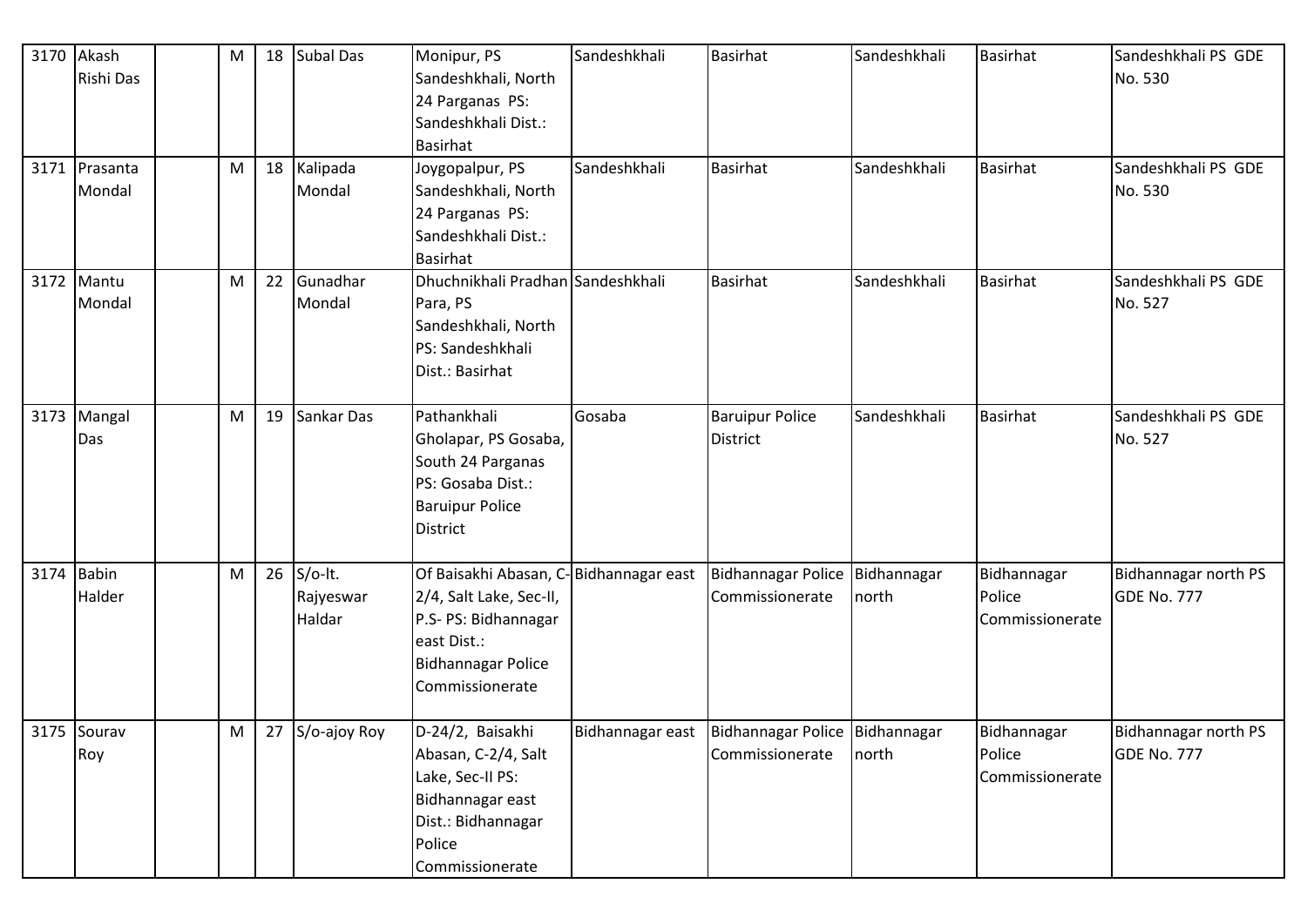| 3176 | Prosenjit      | M | 26 |             | Prabir Kr. Nandi Of D/25/2, Baisakhi                                      | Bidhannagar east | Bidhannagar Police Bidhannagar   |             | Bidhannagar     | Bidhannagar north PS   |
|------|----------------|---|----|-------------|---------------------------------------------------------------------------|------------------|----------------------------------|-------------|-----------------|------------------------|
|      | Nandy          |   |    |             | Abasan, C-2/4, Salt                                                       |                  | Commissionerate                  | north       | Police          | <b>GDE No. 777</b>     |
|      |                |   |    |             | Lake, Sec PS:                                                             |                  |                                  |             | Commissionerate |                        |
|      |                |   |    |             | Bidhannagar east                                                          |                  |                                  |             |                 |                        |
|      |                |   |    |             | Dist.: Bidhannagar                                                        |                  |                                  |             |                 |                        |
|      |                |   |    |             | Police                                                                    |                  |                                  |             |                 |                        |
|      |                |   |    |             | Commissionerate                                                           |                  |                                  |             |                 |                        |
| 3177 | Saikat         | M | 26 | Sanjoy      | HC Block, Kolkata                                                         | Bidhannagar      | Bidhannagar Police   Bidhannagar |             | Bidhannagar     | Bidhannagar north PS   |
|      | Chatterjee     |   |    | Chatterjee  | Police Abasan, Salt                                                       | south            | Commissionerate                  | north       | Police          | <b>GDE No. 777</b>     |
|      |                |   |    |             | Lake, Sec-II PS:                                                          |                  |                                  |             | Commissionerate |                        |
|      |                |   |    |             | Bidhannagar south                                                         |                  |                                  |             |                 |                        |
|      |                |   |    |             | Dist.: Bidhannagar                                                        |                  |                                  |             |                 |                        |
|      |                |   |    |             | Police                                                                    |                  |                                  |             |                 |                        |
|      |                |   |    |             | Commissionerate                                                           |                  |                                  |             |                 |                        |
|      | 3178 Uddalak   | M |    | Mihar Kumar | BB-243, Salt Lake, Sec-Bidhannagar north Bidhannagar Police   Bidhannagar |                  |                                  |             | Bidhannagar     | Bidhannagar north PS   |
|      | Roy            |   |    | Roy         | I, P.S-Bidhannagar                                                        |                  | Commissionerate                  | north       | Police          | <b>GDE No. 777</b>     |
|      |                |   |    |             | North, K PS:                                                              |                  |                                  |             | Commissionerate |                        |
|      |                |   |    |             | Bidhannagar north                                                         |                  |                                  |             |                 |                        |
|      |                |   |    |             | Dist.: Bidhannagar                                                        |                  |                                  |             |                 |                        |
|      |                |   |    |             | Police                                                                    |                  |                                  |             |                 |                        |
|      |                |   |    |             | Commissionerate                                                           |                  |                                  |             |                 |                        |
|      |                |   |    |             |                                                                           |                  |                                  |             |                 |                        |
| 3179 | Sk. Apsar      | M |    | #NAME?      | DD-29, Salt Lake, Sec-Bidhannagar north Bidhannagar Police Bidhannagar    |                  |                                  |             | Bidhannagar     | Bidhannagar north PS   |
|      | Ali            |   |    |             | I, P.S-Bidhannagar                                                        |                  | Commissionerate                  | north       | Police          | <b>GDE No. 777</b>     |
|      |                |   |    |             | North, K PS:                                                              |                  |                                  |             | Commissionerate |                        |
|      |                |   |    |             | Bidhannagar north                                                         |                  |                                  |             |                 |                        |
|      |                |   |    |             | Dist.: Bidhannagar                                                        |                  |                                  |             |                 |                        |
|      |                |   |    |             | Police                                                                    |                  |                                  |             |                 |                        |
|      |                |   |    |             | Commissionerate                                                           |                  |                                  |             |                 |                        |
|      |                |   |    |             |                                                                           |                  |                                  |             |                 |                        |
|      | 3180 Sk Amzad  | M |    | 40 Sk Rabi  | 26/1A P.K Road PS                                                         | Parnashree       | Kolkata                          | Electronics | Bidhannagar     | Electronics complex PS |
|      | Ali            |   |    |             | Parnashree Kol-61.                                                        |                  |                                  | complex     | Police          | <b>GDE No. 693</b>     |
|      |                |   |    |             | PS: Parnashree Dist.:                                                     |                  |                                  |             | Commissionerate |                        |
|      |                |   |    |             | Kolkata                                                                   |                  |                                  |             |                 |                        |
|      | 3181 Laltu Das | M | 33 | Swapan Das  | 36/1/1 Tangra Road                                                        | Parnashree       | Kolkata                          | Electronics | Bidhannagar     | Electronics complex PS |
|      |                |   |    |             | PS Tangra Kol-15 PS:                                                      |                  |                                  | complex     | Police          | <b>GDE No. 693</b>     |
|      |                |   |    |             | Parnashree Dist.:                                                         |                  |                                  |             | Commissionerate |                        |
|      |                |   |    |             | Kolkata                                                                   |                  |                                  |             |                 |                        |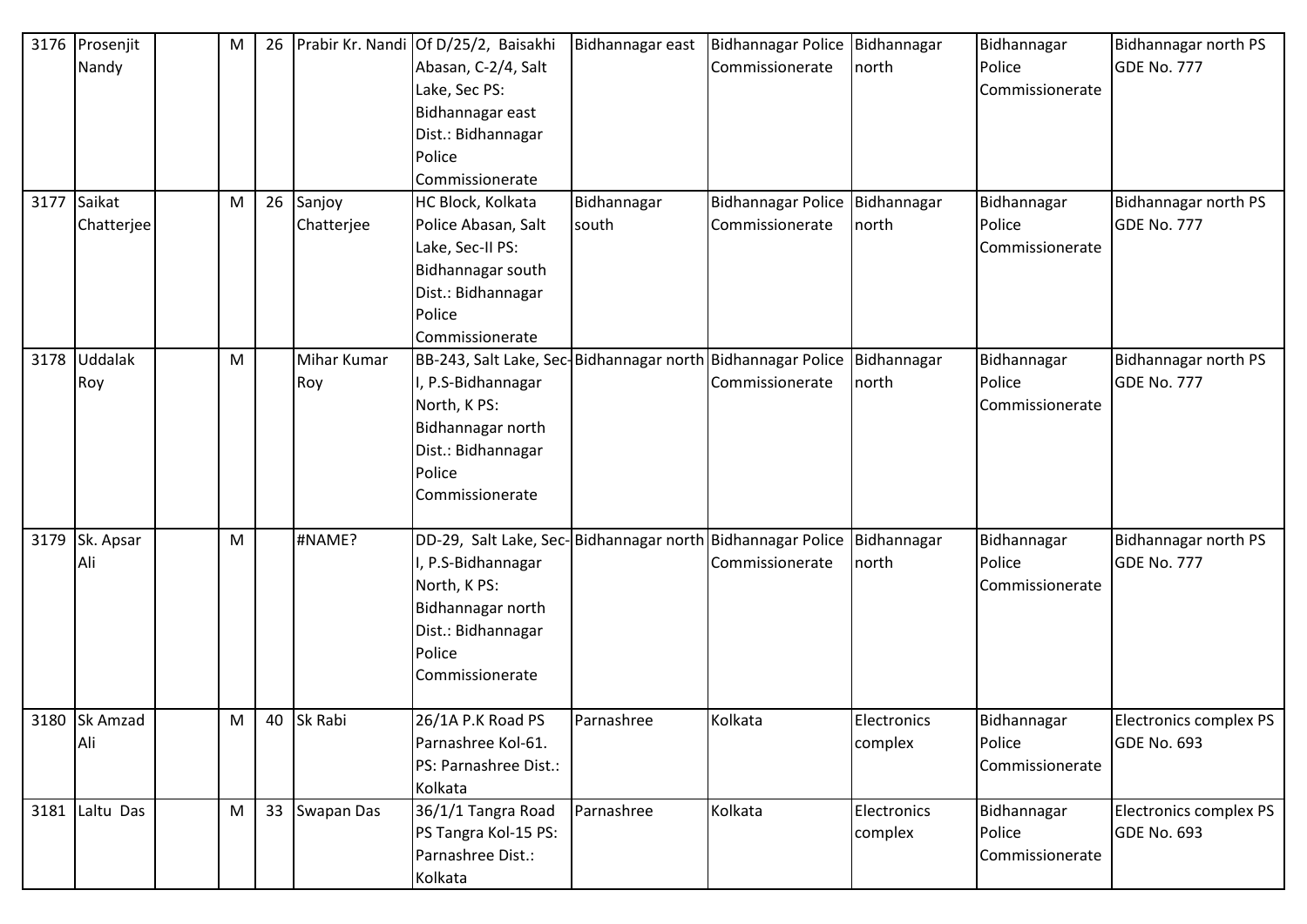| 3182 | Nitya         | М | 30 | Deb Prasad       | Vill-Goanara, PO-               | Ramnagar       | <b>Diamond Harbour</b>          | Electronics | Bidhannagar     | Electronics complex PS        |
|------|---------------|---|----|------------------|---------------------------------|----------------|---------------------------------|-------------|-----------------|-------------------------------|
|      | Nanda         |   |    | Halder           | G.Gobindapur, PS-               |                | <b>Police District</b>          | complex     | Police          | <b>GDE No. 693</b>            |
|      | Halder        |   |    |                  | Ramnagar, Dist. PS:             |                |                                 |             | Commissionerate |                               |
|      |               |   |    |                  | Ramnagar Dist.:                 |                |                                 |             |                 |                               |
|      |               |   |    |                  | <b>Diamond Harbour</b>          |                |                                 |             |                 |                               |
|      |               |   |    |                  | <b>Police District</b>          |                |                                 |             |                 |                               |
| 3183 | Anirban       | M | 33 | Lt.- Pradip Paul | 1/77 Vijaygarh,                 | Jadavpore      | Kolkata                         | Electronics | Bidhannagar     | Electronics complex PS        |
|      | Paul          |   |    | Chowdhury        | Jadavpur, PS-                   |                |                                 | complex     | Police          | <b>GDE No. 693</b>            |
|      |               |   |    |                  | Jadavpur, Kol-32 PS:            |                |                                 |             | Commissionerate |                               |
|      |               |   |    |                  | Jadavpore Dist.:                |                |                                 |             |                 |                               |
|      |               |   |    |                  | Kolkata                         |                |                                 |             |                 |                               |
| 3184 | Manik         | M | 30 | Sukhem Ghosh     | Vill+PO -Bhurulia, PS-          | Kaligunj       | Krishnanagar Police Electronics |             | Bidhannagar     | Electronics complex PS        |
|      | Ghosh         |   |    |                  | Kaliganj, Dist. - Nadia,        |                | <b>District</b>                 | complex     | Police          | <b>GDE No. 693</b>            |
|      |               |   |    |                  | Pi PS: Kaligunj Dist.:          |                |                                 |             | Commissionerate |                               |
|      |               |   |    |                  | Krishnanagar Police             |                |                                 |             |                 |                               |
|      |               |   |    |                  | <b>District</b>                 |                |                                 |             |                 |                               |
|      |               |   |    |                  |                                 |                |                                 |             |                 |                               |
| 3185 | Sunny         | M | 33 | Rup Chand        | Nayamatpur DD                   | Baguiati       | <b>Bidhannagar Police</b>       | Electronics | Bidhannagar     | <b>Electronics complex PS</b> |
|      | Singh         |   |    | Singh            | Ground, PS-                     |                | Commissionerate                 | complex     | Police          | <b>GDE No. 705</b>            |
|      |               |   |    |                  | Nayamatpur, A/P -AB-            |                |                                 |             | Commissionerate |                               |
|      |               |   |    |                  | 28 K PS: Baguiati               |                |                                 |             |                 |                               |
|      |               |   |    |                  | Dist.: Bidhannagar              |                |                                 |             |                 |                               |
|      |               |   |    |                  | Police                          |                |                                 |             |                 |                               |
|      |               |   |    |                  | Commissionerate                 |                |                                 |             |                 |                               |
| 3186 | Shivam        | M | 22 | Anil Shaw        | Bisradhar Road, PS-             |                | <b>Basirhat</b>                 | Electronics | Bidhannagar     | Electronics complex PS        |
|      | Show          |   |    |                  | Uditnagar, Raurkella,           |                |                                 | complex     | Police          | <b>GDE No. 705</b>            |
|      |               |   |    |                  | Odisha A                        |                |                                 |             | Commissionerate |                               |
|      |               |   |    |                  |                                 |                |                                 |             |                 |                               |
| 3187 | Aniruddha     | М | 19 |                  | Shubhas Tribedi 01 no. Maishila | Asansole north | Asansol Durgapur                | Electronics | Bidhannagar     | <b>Electronics complex PS</b> |
|      | Tribedi       |   |    |                  | Colony, Asansol                 |                | Police                          | complex     | Police          | <b>GDE No. 705</b>            |
|      |               |   |    |                  | SouthPS-Asansol PS:             |                | Commissionerate                 |             | Commissionerate |                               |
|      |               |   |    |                  | Asansole north Dist.:           |                |                                 |             |                 |                               |
|      |               |   |    |                  | Asansol Durgapur                |                |                                 |             |                 |                               |
|      |               |   |    |                  | Police                          |                |                                 |             |                 |                               |
|      |               |   |    |                  | Commissionerate                 |                |                                 |             |                 |                               |
|      | 3188 Satyajit | M | 26 | Raghabendra      | 5 Bishalaxmi tala, PS-          | Parnashree     | Kolkata                         | Electronics | Bidhannagar     | Electronics complex PS        |
|      | Saha          |   |    | Saha             | Parnashree, Behala,             |                |                                 | complex     | Police          | <b>GDE No. 705</b>            |
|      |               |   |    |                  | KOI- 60 PS:                     |                |                                 |             | Commissionerate |                               |
|      |               |   |    |                  | Parnashree Dist.:               |                |                                 |             |                 |                               |
|      |               |   |    |                  | Kolkata                         |                |                                 |             |                 |                               |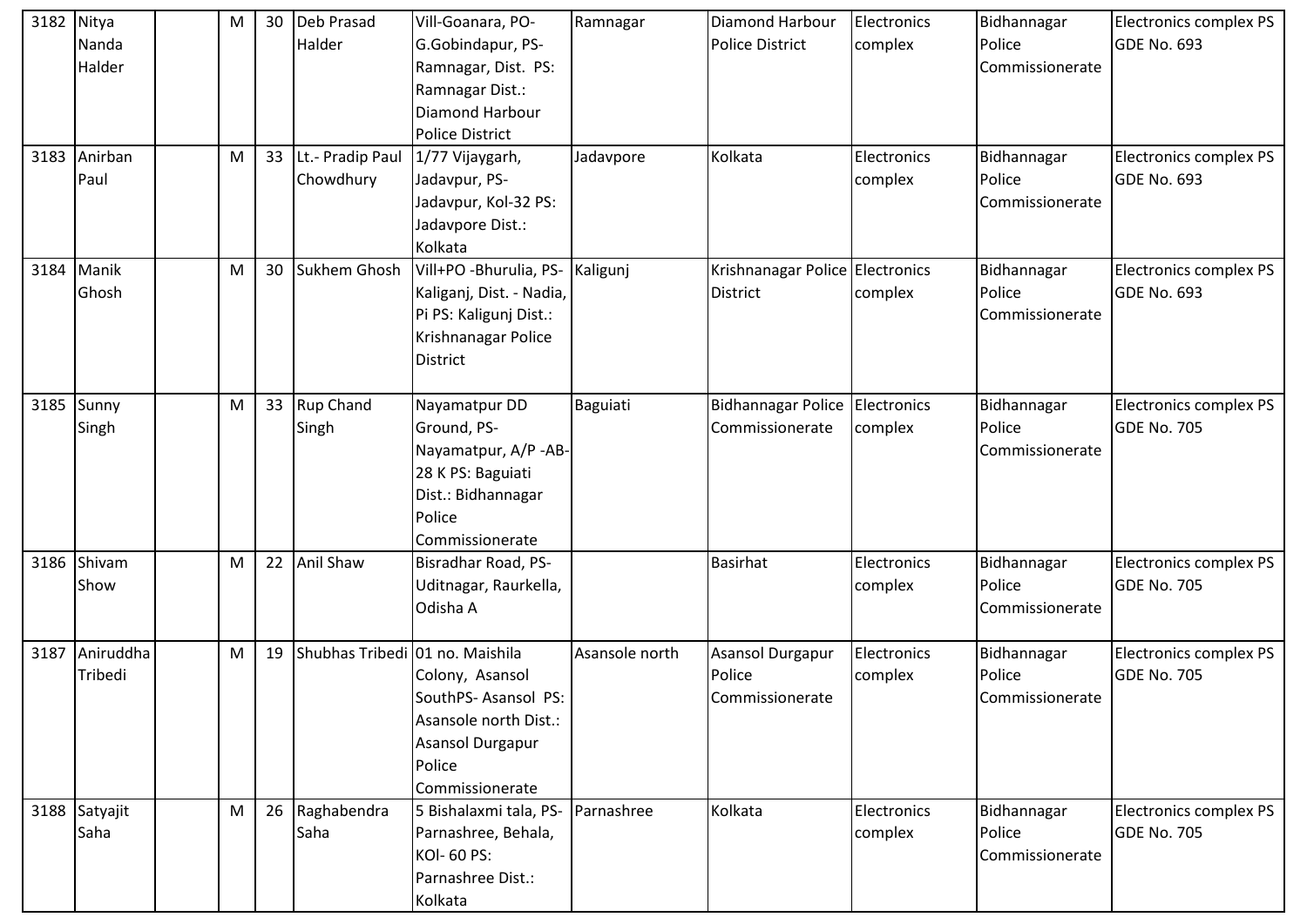| 3189 | Ranjan     | M | 46 | Late Natabar     | Vill- Mohonpur, PO-       | Digha mohana | Purba Mednipore              | Electronics | Bidhannagar     | Electronics complex PS        |
|------|------------|---|----|------------------|---------------------------|--------------|------------------------------|-------------|-----------------|-------------------------------|
|      | Das        |   |    | Das              | Mohonpur, PS-             | coastal      |                              | complex     | Police          | GDE No. 729                   |
|      |            |   |    |                  | Mohonpur, Dist- PS:       |              |                              |             | Commissionerate |                               |
|      |            |   |    |                  | Digha mohana              |              |                              |             |                 |                               |
|      |            |   |    |                  | coastal Dist.: Purba      |              |                              |             |                 |                               |
|      |            |   |    |                  | Mednipore                 |              |                              |             |                 |                               |
| 3190 | Amit Das   | M |    | 25 Basu Das      | <b>Bhej Bangan</b>        |              | Kolkata                      | Electronics | Bidhannagar     | <b>Electronics complex PS</b> |
|      |            |   |    |                  | Cossipure, PS-            |              |                              | complex     | Police          | <b>GDE No. 729</b>            |
|      |            |   |    |                  | Cossipure, Kol-02         |              |                              |             | Commissionerate |                               |
|      |            |   |    |                  | Dist.: Kolkata            |              |                              |             |                 |                               |
| 3191 | Sourav     | M | 23 | Probir           | Vill-Dargatala, PO-       | Narendrapur  | <b>Baruipur Police</b>       | Electronics | Bidhannagar     | Electronics complex PS        |
|      | Shankhari  |   |    | Shankhari        | Kheadaha, PS-             |              | <b>District</b>              | complex     | Police          | GDE No. 729                   |
|      |            |   |    |                  | Narendrapur, Sou PS:      |              |                              |             | Commissionerate |                               |
|      |            |   |    |                  | Narendrapur Dist.:        |              |                              |             |                 |                               |
|      |            |   |    |                  | <b>Baruipur Police</b>    |              |                              |             |                 |                               |
|      |            |   |    |                  | <b>District</b>           |              |                              |             |                 |                               |
| 3192 | Santu      | M | 24 | Pankaj           | Vill-Patul, PO- Patul,    | Khanakul     | <b>Hooghly Rural</b>         | Electronics | Bidhannagar     | Electronics complex PS        |
|      | Karmakar   |   |    | Karmakar         | PS-Khanakul, Dist-        |              |                              | complex     | Police          | <b>GDE No. 729</b>            |
|      |            |   |    |                  | Hooghly PS: Khanakul      |              |                              |             | Commissionerate |                               |
|      |            |   |    |                  | Dist.: Hooghly Rural      |              |                              |             |                 |                               |
|      |            |   |    |                  |                           |              |                              |             |                 |                               |
|      |            |   |    |                  |                           |              |                              |             |                 |                               |
| 3193 | Prolad     |   |    | Lt. Profulla     | Patipukur Dighirpar,      | Lake town    | Bidhannagar Police           | Lake town   | Bidhannagar     | Lake town PS GDE No.          |
|      | Sarkar     |   |    | Sarkar           | PS- Lake Town PS:         |              | Commissionerate              |             | Police          | 968                           |
|      |            |   |    |                  | Lake town Dist.:          |              |                              |             | Commissionerate |                               |
|      |            |   |    |                  | <b>Bidhannagar Police</b> |              |                              |             |                 |                               |
|      |            |   |    |                  | Commissionerate           |              |                              |             |                 |                               |
|      |            |   |    |                  |                           |              |                              |             |                 |                               |
| 3194 | Rajesh Kr  |   |    | S/o, M.l. Rajbar | 437/3, DKD Rail           | Lake town    | Bidhannagar Police           | Lake town   | Bidhannagar     | Lake town PS GDE No.          |
|      | Rajbar     |   |    |                  | Quarter, Kol-37, PS-      |              | Commissionerate              |             | Police          | 968                           |
|      |            |   |    |                  | Ultadnaga PS: Lake        |              |                              |             | Commissionerate |                               |
|      |            |   |    |                  | town Dist.:               |              |                              |             |                 |                               |
|      |            |   |    |                  | <b>Bidhannagar Police</b> |              |                              |             |                 |                               |
|      |            |   |    |                  | Commissionerate           |              |                              |             |                 |                               |
|      | 3195 Samir |   |    | S/o, Kishore     | 22 No S.K.Deb Road,       | Lake town    | Bidhannagar Police Lake town |             | Bidhannagar     | Lake town PS GDE No.          |
|      | Adhikary   |   |    | Adhikary         | Kol-48, PS- Lake Town     |              | Commissionerate              |             | Police          | 968                           |
|      |            |   |    |                  | PS: Lake town Dist.:      |              |                              |             | Commissionerate |                               |
|      |            |   |    |                  | <b>Bidhannagar Police</b> |              |                              |             |                 |                               |
|      |            |   |    |                  | Commissionerate           |              |                              |             |                 |                               |
|      |            |   |    |                  |                           |              |                              |             |                 |                               |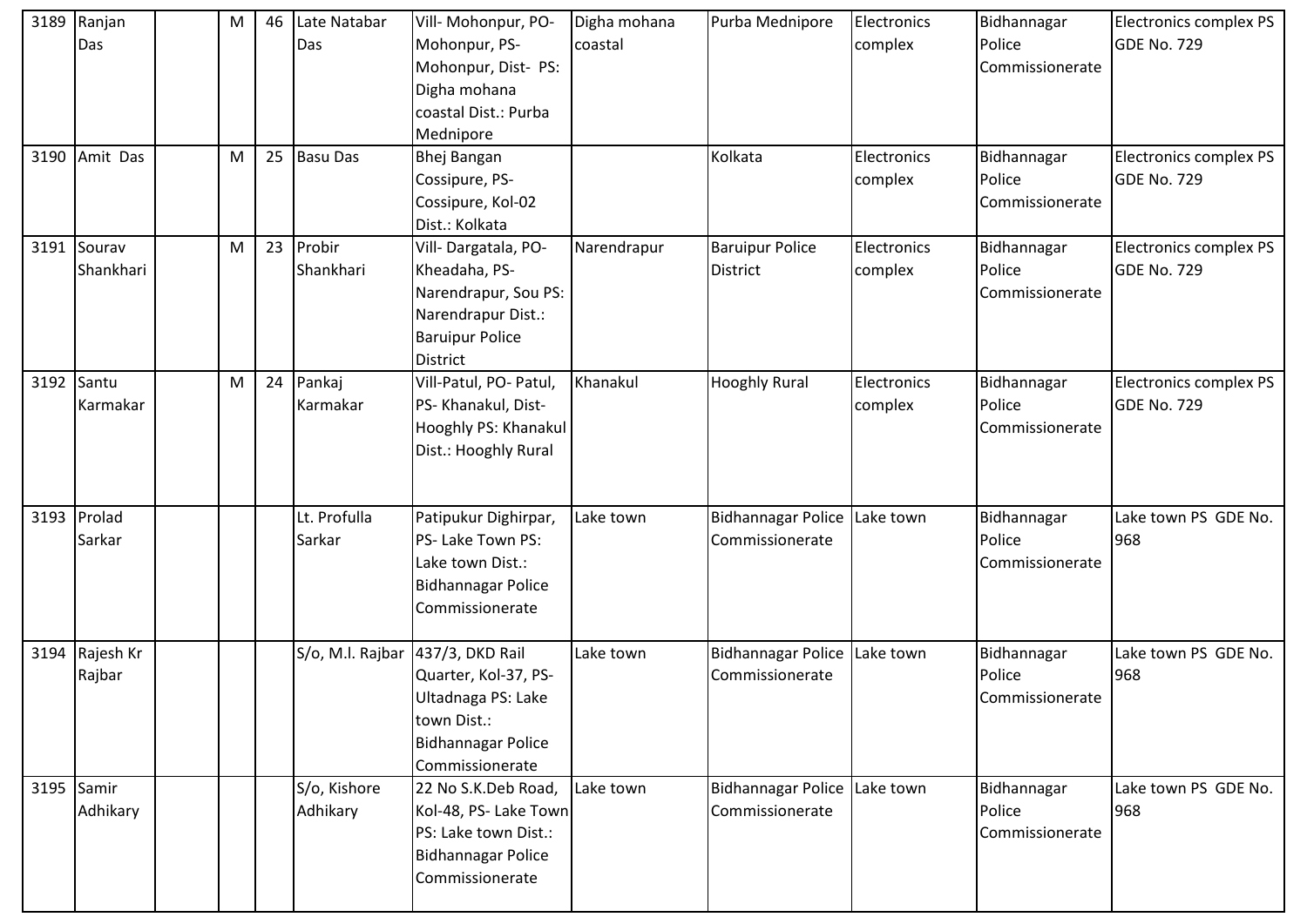| 3196<br>3197 Md. | Afroz Ali<br>Nasim     |  | S/o, Sanwar<br>Hossain<br>S/o, Naru<br>Hossain | 93/A/H/39, balgachia Lake town<br>Road, PS- Ultadang<br>PS: Lake town Dist.:<br><b>Bidhannagar Police</b><br>Commissionerate<br>93/A/H/39, balgachia<br>Road, PS- Ultadanga<br>PS: Lake town Dist.:<br><b>Bidhannagar Police</b><br>Commissionerate | Lake town | Bidhannagar Police Lake town<br>Commissionerate<br><b>Bidhannagar Police</b><br>Commissionerate | Lake town | Bidhannagar<br>Police<br>Commissionerate<br>Bidhannagar<br>Police<br>Commissionerate | Lake town PS GDE No.<br>968<br>Lake town PS GDE No.<br>968 |
|------------------|------------------------|--|------------------------------------------------|-----------------------------------------------------------------------------------------------------------------------------------------------------------------------------------------------------------------------------------------------------|-----------|-------------------------------------------------------------------------------------------------|-----------|--------------------------------------------------------------------------------------|------------------------------------------------------------|
| 3198 Md          | Samim                  |  | S/o, Azar<br>Hossain                           | 93/A/H/39, balgachia<br>Road, PS- Ultadanga<br>PS: Lake town Dist.:<br><b>Bidhannagar Police</b><br>Commissionerate                                                                                                                                 | Lake town | <b>Bidhannagar Police</b><br>Commissionerate                                                    | Lake town | Bidhannagar<br>Police<br>Commissionerate                                             | Lake town PS GDE No.<br>968                                |
|                  | 3199 Shakib<br>Hossain |  | S/o, Sk Munna                                  | Methopara,<br>Narayanpur, Kol- 136,<br>PS- Narayanpur PS:<br>Lake town Dist.:<br><b>Bidhannagar Police</b><br>Commissionerate                                                                                                                       | Lake town | <b>Bidhannagar Police</b><br>Commissionerate                                                    | Lake town | Bidhannagar<br>Police<br>Commissionerate                                             | Lake town PS GDE No.<br>968                                |
|                  | 3200 Md Imran          |  | Manu                                           | Methopara,<br>Narayanpur, Kol- 136,<br>PS- Naraya PS: Lake<br>town Dist.:<br><b>Bidhannagar Police</b><br>Commissionerate                                                                                                                           | Lake town | Bidhannagar Police<br>Commissionerate                                                           | Lake town | Bidhannagar<br>Police<br>Commissionerate                                             | Lake town PS GDE No.<br>968                                |
| 3201             | Samsher<br>Alam        |  | S/o, Janu Alam                                 | Methopara,<br>Narayanpur, Kol- 136,<br>PS- Narayanpu PS:<br>Lake town Dist.:<br><b>Bidhannagar Police</b><br>Commissionerate                                                                                                                        | Lake town | Bidhannagar Police Lake town<br>Commissionerate                                                 |           | Bidhannagar<br>Police<br>Commissionerate                                             | Lake town PS GDE No.<br>968                                |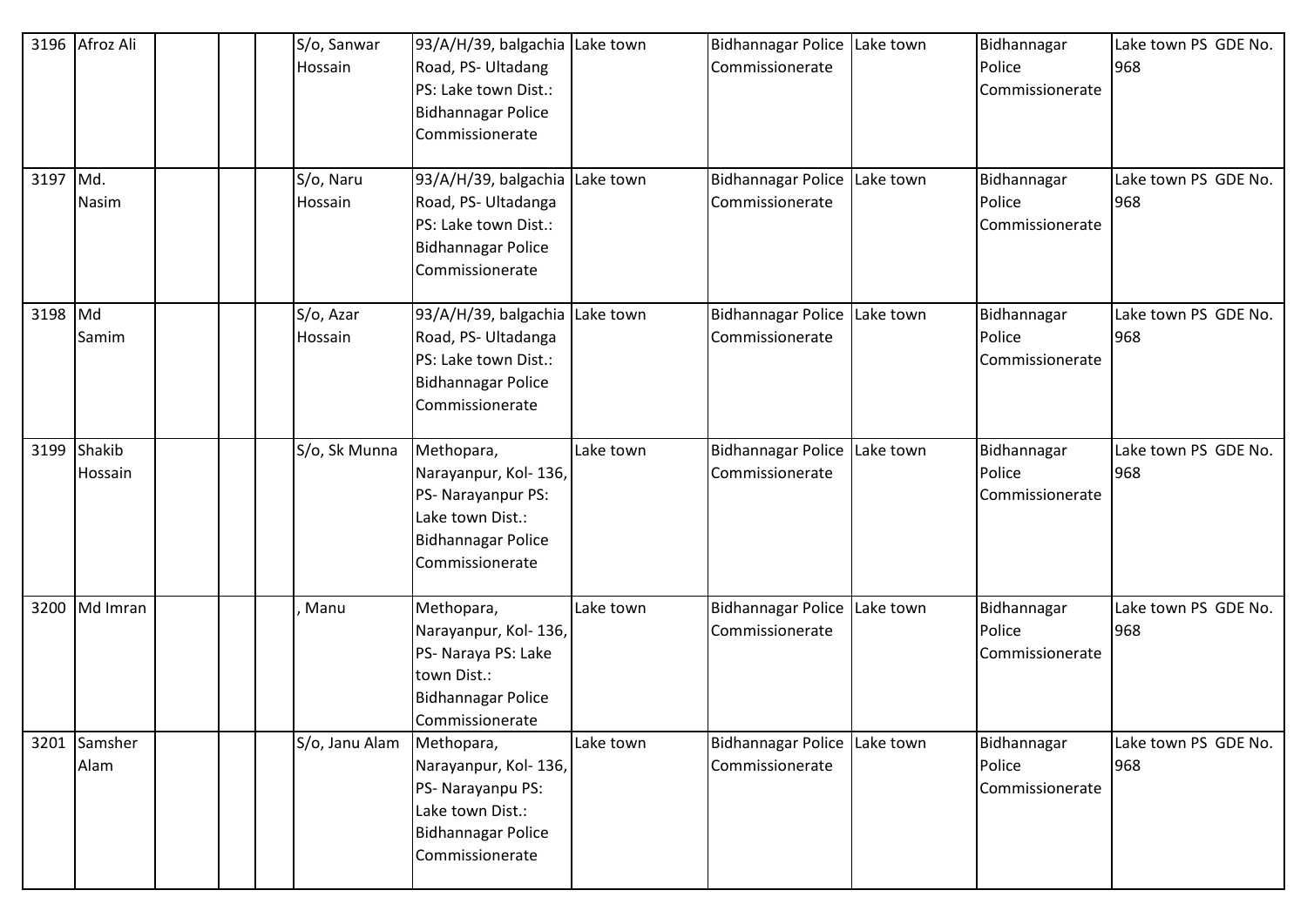| 3202 | Md. Arif       | M | 42              | S/o-Md. Isha    | of Donnagar, PS-                               | <b>Basirhat</b> | Nscbi airport | Bidhannagar           | Nscbi airport PS GDE            |
|------|----------------|---|-----------------|-----------------|------------------------------------------------|-----------------|---------------|-----------------------|---------------------------------|
|      | Ali            |   |                 | Haque Ali       | Narayanpur                                     |                 |               | Police                | No. 429                         |
|      |                |   |                 |                 |                                                |                 |               | Commissionerate       |                                 |
|      |                |   |                 |                 |                                                |                 |               |                       |                                 |
|      | 3203 Raju Sha  | M | 42              | S/o- Late Dulal | of 21 No. L. S. Street, Baduria                | Alipurduar      | Nscbi airport | Bidhannagar           | Nscbi airport PS GDE            |
|      |                |   |                 | Ch. Saha        | PS- Dum Dum, Kol-28                            |                 |               | Police                | No. 429                         |
|      |                |   |                 |                 | PS: Baduria Dist.:                             |                 |               | Commissionerate       |                                 |
|      |                |   |                 |                 | Alipurduar                                     |                 |               |                       |                                 |
| 3204 | Gour Saha      | M | 29              | $S/O-Lt.$       | of 32, Nirmal                                  | <b>Basirhat</b> | Nscbi airport |                       |                                 |
|      |                |   |                 | Gurupada Saha   | Sengupta Sarani, PS-                           |                 |               | Bidhannagar<br>Police | Nscbi airport PS GDE<br>No. 436 |
|      |                |   |                 |                 | Dum Dum, Kol-7                                 |                 |               | Commissionerate       |                                 |
|      |                |   |                 |                 |                                                |                 |               |                       |                                 |
| 3205 | Sonu           | M | 31              | S/o-Sibhu       | of 2 Â <sup>1</sup> / <sub>2</sub> No. Airport | <b>Basirhat</b> | Nscbi airport | Bidhannagar           | Nscbi airport PS GDE            |
|      | Sahani         |   |                 | Sahani          | Gate, PS-Airport, Kol-                         |                 |               | Police                | No. 436                         |
|      |                |   |                 |                 | 81                                             |                 |               | Commissionerate       |                                 |
|      |                |   |                 |                 |                                                |                 |               |                       |                                 |
| 3206 | Nirmal         | M | 33              | S/o-Lt. Jatan   | of Airport, 2 Â <sup>1</sup> / <sub>2</sub> No | <b>Basirhat</b> | Nscbi airport | Bidhannagar           | Nscbi airport PS GDE            |
|      | <b>Bishal</b>  |   |                 | <b>Bishal</b>   | Airport gate, PS-                              |                 |               | Police                | No. 436                         |
|      |                |   |                 |                 | Airport, Kol                                   |                 |               | Commissionerate       |                                 |
|      |                |   |                 |                 |                                                |                 |               |                       |                                 |
| 3207 | Rajkumar       | M | 32 <sup>2</sup> | S/o- B. Singh   | of Airport, 2 No                               | <b>Basirhat</b> | Nscbi airport | Bidhannagar           | Nscbi airport PS GDE            |
|      | Singh          |   |                 |                 | Airport gate, PS-                              |                 |               | Police                | No. 436                         |
|      |                |   |                 |                 | Airport, Kol-                                  |                 |               | Commissionerate       |                                 |
|      | 3208 Gourav    | M | 28              | S/o-Khokan      | of 1 No. Airport, 362,                         | <b>Basirhat</b> | Nscbi airport | Bidhannagar           | Nscbi airport PS GDE            |
|      | Sarkar         |   |                 | Sarkar          | P. K. Guha Road, PS-                           |                 |               | Police                | No. 437                         |
|      |                |   |                 |                 | Dum D                                          |                 |               | Commissionerate       |                                 |
|      |                |   |                 |                 |                                                |                 |               |                       |                                 |
| 3209 | Mithu          | М | 32 <sup>2</sup> | S/o-Lt. Abdul   | of Donnagar, PO-                               | <b>Basirhat</b> | Nscbi airport | Bidhannagar           | Nscbi airport PS GDE            |
|      | Mistri         |   |                 | Mistri          | Ganganagar, PS-                                |                 |               | Police                | No. 437                         |
|      |                |   |                 |                 | Airport, Kol-132                               |                 |               | Commissionerate       |                                 |
|      |                |   |                 |                 |                                                |                 |               |                       |                                 |
|      | 3210 Biswanath | M | 38              | S/o- Dilip Das  | of 18 No. Siptala                              | Basirhat        | Nscbi airport | Bidhannagar           | Nscbi airport PS GDE            |
|      | Das            |   |                 |                 | Lane, PS-                                      |                 |               | Police                | No. 437                         |
|      |                |   |                 |                 | Narkeldanga, Kol-15                            |                 |               | Commissionerate       |                                 |
|      |                |   |                 |                 |                                                |                 |               |                       |                                 |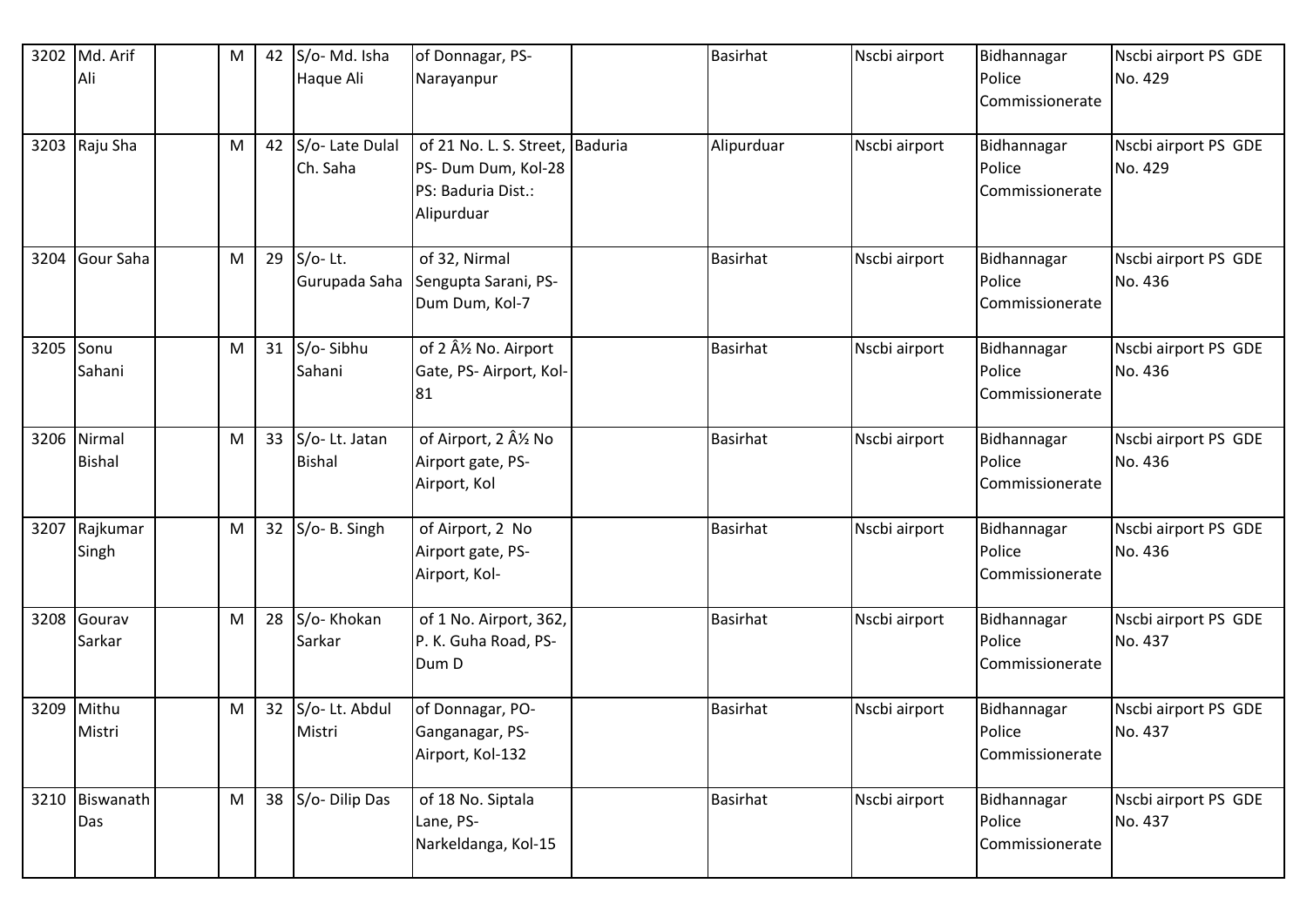|           | 3211 Prasenjit<br>Sardar | M | 35 S/o-Madan<br>Mohan Sardar    | of Vill+PO- Nuridana,<br>PS- Baruipur, 24 pgs |           | <b>Basirhat</b>                                | Nscbi airport | Bidhannagar<br>Police | Nscbi airport PS GDE<br>No. 444 |
|-----------|--------------------------|---|---------------------------------|-----------------------------------------------|-----------|------------------------------------------------|---------------|-----------------------|---------------------------------|
|           |                          |   |                                 | (S)                                           |           |                                                |               | Commissionerate       |                                 |
|           | 3212 Ramesh              | M | 23 S/o-Sukumar                  | of Vill-Dhapdhara,                            |           | <b>Basirhat</b>                                | Nscbi airport | Bidhannagar           | Nscbi airport PS GDE            |
|           | Ghosh                    |   | Ghosh                           | PS-Habra, Pin-                                |           |                                                |               | Police                | No. 445                         |
|           |                          |   |                                 | 743234                                        |           |                                                |               | Commissionerate       |                                 |
|           | 3213 Md. Abid            | M | 45 S/o-It. Suleman of Beraberi, |                                               |           | <b>Basirhat</b>                                | Nscbi airport | Bidhannagar           | Nscbi airport PS GDE            |
|           | Ali Gazi                 |   | Gazi                            | Narayanpur, PS-                               |           |                                                |               | Police                | No. 445                         |
|           |                          |   |                                 | Airport                                       |           |                                                |               | Commissionerate       |                                 |
| 3214      | Arvind                   | M | 40 S/o-dasrath                  | of 60/1, Balaram                              |           | <b>Basirhat</b>                                | Nscbi airport | Bidhannagar           | Nscbi airport PS GDE            |
|           | Prasad                   |   | Prasad Agarwal                  | Majumder Street, PS-                          |           |                                                |               | Police                | No. 448                         |
|           | Agarwal                  |   |                                 | Shyampuhat,                                   |           |                                                |               | Commissionerate       |                                 |
|           | 3215 Kuntal Das          | M | 27 S/o-Santi Das                | of Dum Dum,                                   |           | <b>Basirhat</b>                                | Nscbi airport | Bidhannagar           | Nscbi airport PS GDE            |
|           |                          |   |                                 | Pachimpara, PS-Dum                            |           |                                                |               | Police                | No. 448                         |
|           |                          |   |                                 | Dum, Kol-65                                   |           |                                                |               | Commissionerate       |                                 |
|           | 3216 Jiyaur              | M | 28 Motiar                       | Birpur, P.O. -                                | Rajarhat  | Bidhannagar Police Rajarhat                    |               | Bidhannagar           | Rajarhat PS GDE No.             |
|           | Rahaman                  |   | Rahaman                         | Abdalpur, P.S. -                              |           | Commissionerate                                |               | Police                | 498                             |
|           |                          |   |                                 | Madhyamgram PS:                               |           |                                                |               | Commissionerate       |                                 |
|           |                          |   |                                 | Rajarhat Dist.:                               |           |                                                |               |                       |                                 |
|           |                          |   |                                 | <b>Bidhannagar Police</b>                     |           |                                                |               |                       |                                 |
|           | Yousuf Ali               |   | 35 Akbar Ali                    | Commissionerate                               |           |                                                |               |                       |                                 |
| 3217      |                          | M |                                 | Paschim Rajbati, P.O.<br>Deara, PS-Rajarhat,  | -Rajarhat | Bidhannagar Police Rajarhat<br>Commissionerate |               | Bidhannagar<br>Police | Rajarhat PS GDE No.<br>498      |
|           |                          |   |                                 | North PS: Rajarhat                            |           |                                                |               | Commissionerate       |                                 |
|           |                          |   |                                 | Dist.: Bidhannagar                            |           |                                                |               |                       |                                 |
|           |                          |   |                                 | Police                                        |           |                                                |               |                       |                                 |
|           |                          |   |                                 | Commissionerate                               |           |                                                |               |                       |                                 |
| 3218 Ayan |                          | M | 26 Lt. Swapan                   | Solua, P.O. - R.                              | Rajarhat  | Bidhannagar Police Rajarhat                    |               | Bidhannagar           | Rajarhat PS GDE No.             |
|           | Chaterjee                |   | Chaterjee                       | Gopalpur, PS-Airport,                         |           | Commissionerate                                |               | Police                | 498                             |
|           |                          |   |                                 | North 24 Pa PS:                               |           |                                                |               | Commissionerate       |                                 |
|           |                          |   |                                 | Rajarhat Dist.:                               |           |                                                |               |                       |                                 |
|           |                          |   |                                 | <b>Bidhannagar Police</b>                     |           |                                                |               |                       |                                 |
|           |                          |   |                                 | Commissionerate                               |           |                                                |               |                       |                                 |
|           |                          |   |                                 |                                               |           |                                                |               |                       |                                 |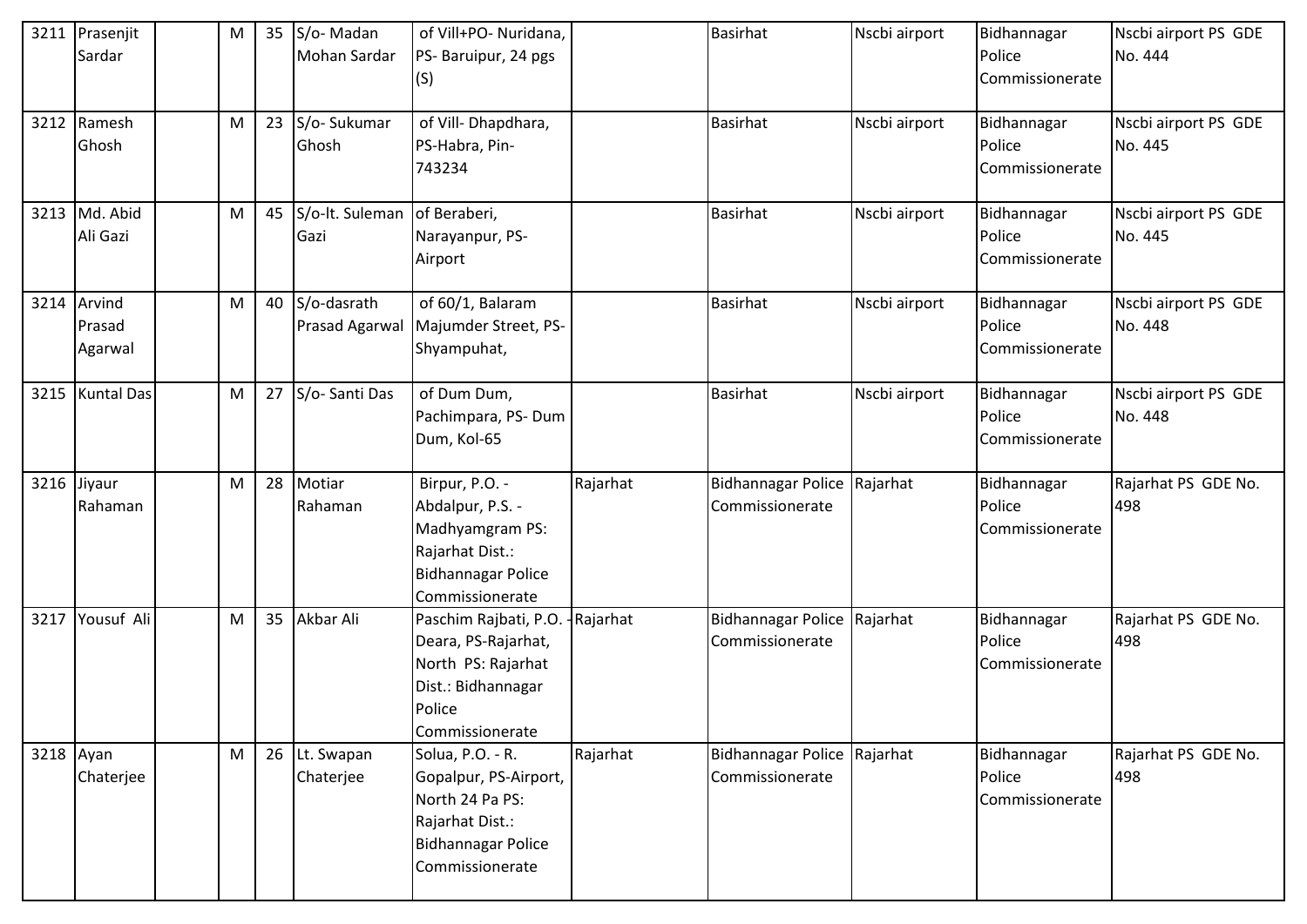| 3219    | Hasanur   | M |    | Hafijul         | Kemiya Kolupara,                   | Rajarhat | Bidhannagar Police Rajarhat | Bidhannagar     | Rajarhat PS GDE No. |
|---------|-----------|---|----|-----------------|------------------------------------|----------|-----------------------------|-----------------|---------------------|
|         | Rahaman   |   |    | Rahaman         | P.O. Kirtipur, P.S. -              |          | Commissionerate             | Police          | 498                 |
|         |           |   |    |                 | Madhyamgram PS:                    |          |                             | Commissionerate |                     |
|         |           |   |    |                 | Rajarhat Dist.:                    |          |                             |                 |                     |
|         |           |   |    |                 | <b>Bidhannagar Police</b>          |          |                             |                 |                     |
|         |           |   |    |                 | Commissionerate                    |          |                             |                 |                     |
| 3220    | Sainur    | M |    |                 | 18 Fazlur Rahaman Kemiya Kolupara, | Rajarhat | Bidhannagar Police Rajarhat | Bidhannagar     | Rajarhat PS GDE No. |
|         | Rahaman   |   |    |                 | P.O. Kirtipur, P.S. -              |          | Commissionerate             | Police          | 498                 |
|         |           |   |    |                 | Madhyamgram PS:                    |          |                             | Commissionerate |                     |
|         |           |   |    |                 | Rajarhat Dist.:                    |          |                             |                 |                     |
|         |           |   |    |                 | <b>Bidhannagar Police</b>          |          |                             |                 |                     |
|         |           |   |    |                 | Commissionerate                    |          |                             |                 |                     |
| 3221 Sk |           | M | 19 | Abu Taleb       | Humaipur, P.O. -                   | Rajarhat | Bidhannagar Police Rajarhat | Bidhannagar     | Rajarhat PS GDE No. |
|         | Injamul   |   |    |                 | Abdalpur, P.S. -                   |          | Commissionerate             | Police          | 498                 |
|         |           |   |    |                 | Madhyamgram PS:                    |          |                             | Commissionerate |                     |
|         |           |   |    |                 | Rajarhat Dist.:                    |          |                             |                 |                     |
|         |           |   |    |                 | <b>Bidhannagar Police</b>          |          |                             |                 |                     |
|         |           |   |    |                 | Commissionerate                    |          |                             |                 |                     |
| 3222    | Partha    | M |    | 32 Naresh Sen   | S.M. Banerjee Road,                | Rajarhat | Bidhannagar Police Rajarhat | Bidhannagar     | Rajarhat PS GDE No. |
|         | Deep Saha |   |    |                 | P.S. - New                         |          | Commissionerate             | Police          | 498                 |
|         |           |   |    |                 | <b>Barrackpore PS:</b>             |          |                             | Commissionerate |                     |
|         |           |   |    |                 | Rajarhat Dist.:                    |          |                             |                 |                     |
|         |           |   |    |                 | <b>Bidhannagar Police</b>          |          |                             |                 |                     |
|         |           |   |    |                 | Commissionerate                    |          |                             |                 |                     |
| 3223    | Kumardee  | M |    | 35 Lt. Arobindo | S.M. Banerjee Road,                | Rajarhat | Bidhannagar Police Rajarhat | Bidhannagar     | Rajarhat PS GDE No. |
|         |           |   |    | Choudhary       | P.S. - New                         |          | Commissionerate             | Police          | 498                 |
|         | Choudhar  |   |    |                 | Barrackpore PS:                    |          |                             | Commissionerate |                     |
|         |           |   |    |                 | Rajarhat Dist.:                    |          |                             |                 |                     |
|         |           |   |    |                 | <b>Bidhannagar Police</b>          |          |                             |                 |                     |
|         |           |   |    |                 | Commissionerate                    |          |                             |                 |                     |
| 3224    | Sulhamee  | M | 29 | Maniklal Sarkar | Rajarhat Bhatenda                  | Rajarhat | Bidhannagar Police Rajarhat | Bidhannagar     | Rajarhat PS GDE No. |
|         | r Sarkar  |   |    |                 | (west) Raypara,                    |          | Commissionerate             | Police          | 498                 |
|         |           |   |    |                 | P.O.+P.S. - Raj PS:                |          |                             | Commissionerate |                     |
|         |           |   |    |                 |                                    |          |                             |                 |                     |
|         |           |   |    |                 | Rajarhat Dist.:                    |          |                             |                 |                     |
|         |           |   |    |                 | <b>Bidhannagar Police</b>          |          |                             |                 |                     |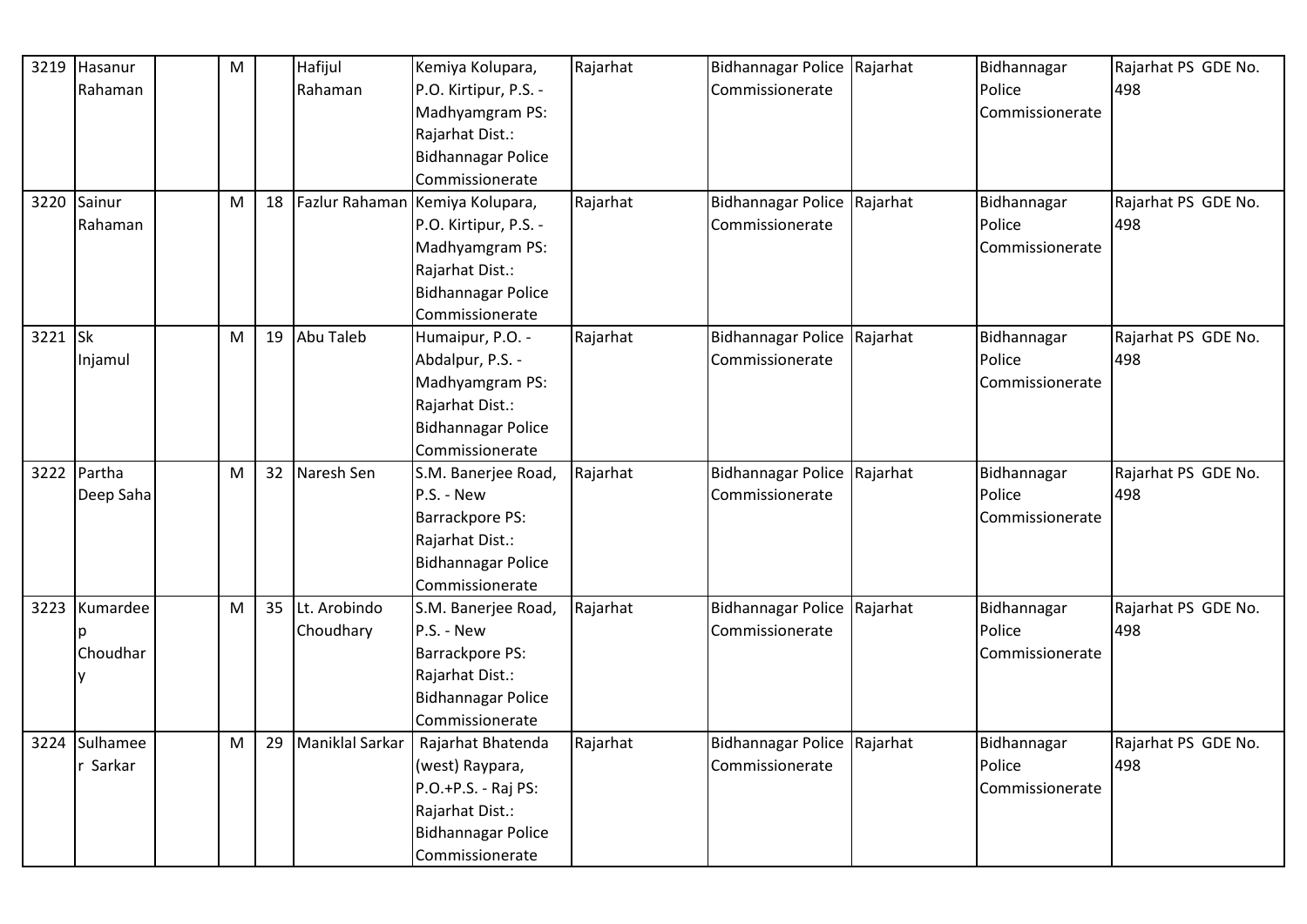| 3225 | Morshed<br>Ali<br>3226 Saruk<br>Mondal | M<br>М | 18<br>20        | Mofijul Islam<br>Montu Mondal    | Kemiya Kolupara,<br>P.O. - R. Gopalpur,<br>P.S. - Madhy PS:<br>Rajarhat Dist.:<br><b>Bidhannagar Police</b><br>Commissionerate<br>Narayanpur Atapara, Rajarhat<br>P.S. - Narayanpur PS:<br>Rajarhat Dist.:<br><b>Bidhannagar Police</b> | Rajarhat | Bidhannagar Police Rajarhat<br>Commissionerate<br>Bidhannagar Police Rajarhat<br>Commissionerate | Bidhannagar<br>Police<br>Commissionerate<br>Bidhannagar<br>Police<br>Commissionerate | Rajarhat PS GDE No.<br>498<br>Rajarhat PS GDE No.<br>498 |
|------|----------------------------------------|--------|-----------------|----------------------------------|-----------------------------------------------------------------------------------------------------------------------------------------------------------------------------------------------------------------------------------------|----------|--------------------------------------------------------------------------------------------------|--------------------------------------------------------------------------------------|----------------------------------------------------------|
|      |                                        |        |                 |                                  | Commissionerate                                                                                                                                                                                                                         |          |                                                                                                  |                                                                                      |                                                          |
| 3227 | Sk. Saheb<br>Ali                       | M      | 29              | Sk. Azim Uddin                   | Nimta, P.O.+P.S. -<br>Nimta PS: Rajarhat<br>Dist.: Bidhannagar<br>Police<br>Commissionerate                                                                                                                                             | Rajarhat | Bidhannagar Police Rajarhat<br>Commissionerate                                                   | Bidhannagar<br>Police<br>Commissionerate                                             | Rajarhat PS GDE No.<br>498                               |
| 3228 | Sumit<br>Mondal                        | M      | 32 <sup>2</sup> | Polan Mondal                     | Nimta, P.O.+P.S. -<br>Nimta PS: Rajarhat<br>Dist.: Bidhannagar<br>Police<br>Commissionerate                                                                                                                                             | Rajarhat | Bidhannagar Police Rajarhat<br>Commissionerate                                                   | Bidhannagar<br>Police<br>Commissionerate                                             | Rajarhat PS GDE No.<br>498                               |
| 3229 | Surab<br>Uddin                         | M      | 28              | Sk. Mehedi<br>Hasan              | Nimta, P.O.+P.S. -<br>Nimta PS: Rajarhat<br>Dist.: Bidhannagar<br>Police<br>Commissionerate                                                                                                                                             | Rajarhat | Bidhannagar Police Rajarhat<br>Commissionerate                                                   | Bidhannagar<br>Police<br>Commissionerate                                             | Rajarhat PS GDE No.<br>498                               |
|      | 3230 Sujan<br><b>Biswas</b>            | M      | 24              | Lt. Antu Biswas Solua, P.O. - R. | Gopalpur, P.S. -<br>Airport PS: Rajarhat<br>Dist.: Bidhannagar<br>Police<br>Commissionerate                                                                                                                                             | Rajarhat | Bidhannagar Police Rajarhat<br>Commissionerate                                                   | Bidhannagar<br>Police<br>Commissionerate                                             | Rajarhat PS GDE No.<br>498                               |
|      | 3231 Ashik<br>Hosen                    | M      |                 |                                  | 18   Anowar Hossain   Narayanpur Atapara, Rajarhat<br>P.S. - Narayanpur PS:<br>Rajarhat Dist.:<br>Bidhannagar Police<br>Commissionerate                                                                                                 |          | Bidhannagar Police Rajarhat<br>Commissionerate                                                   | Bidhannagar<br>Police<br>Commissionerate                                             | Rajarhat PS GDE No.<br>498                               |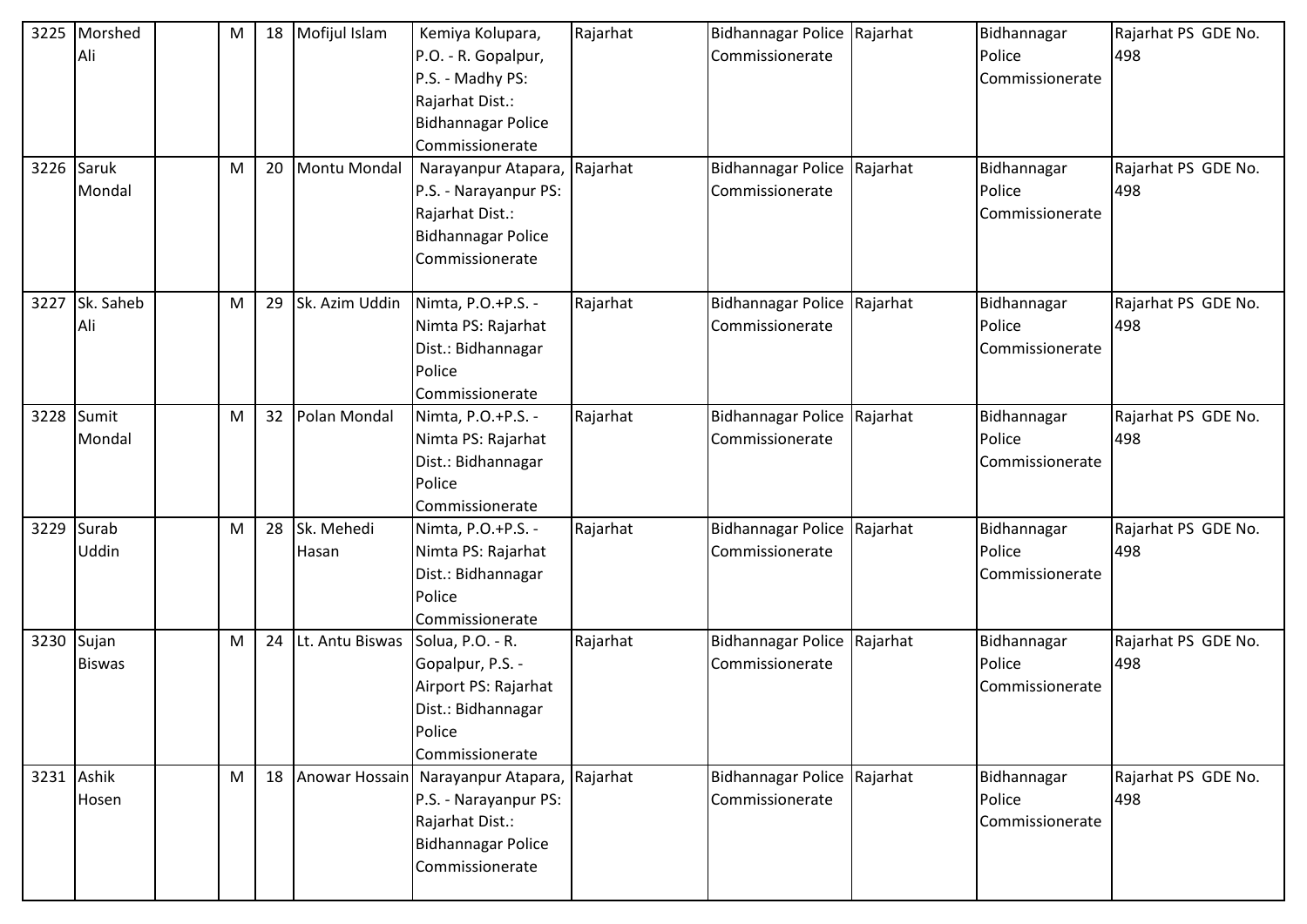|      | 3232 Ezaz Ali   | M |    | 18 Nousar Ali   | Narayanpur Atapara,             | Rajarhat | Bidhannagar Police Rajarhat | Bidhannagar     | Rajarhat PS GDE No. |
|------|-----------------|---|----|-----------------|---------------------------------|----------|-----------------------------|-----------------|---------------------|
|      |                 |   |    |                 | P.S. - Narayanpur PS:           |          | Commissionerate             | Police          | 498                 |
|      |                 |   |    |                 | Rajarhat Dist.:                 |          |                             | Commissionerate |                     |
|      |                 |   |    |                 | <b>Bidhannagar Police</b>       |          |                             |                 |                     |
|      |                 |   |    |                 | Commissionerate                 |          |                             |                 |                     |
|      |                 |   |    |                 |                                 |          |                             |                 |                     |
|      | 3233 Sk. Ajijul | M |    | 18 Sk. Hafijul  | Galasia, P.O. - Deara, Rajarhat |          | Bidhannagar Police Rajarhat | Bidhannagar     | Rajarhat PS GDE No. |
|      | Rahaman         |   |    | Rahaman         | P.S. - Rajarhat PS:             |          | Commissionerate             | Police          | 498                 |
|      |                 |   |    |                 | Rajarhat Dist.:                 |          |                             | Commissionerate |                     |
|      |                 |   |    |                 | <b>Bidhannagar Police</b>       |          |                             |                 |                     |
|      |                 |   |    |                 | Commissionerate                 |          |                             |                 |                     |
|      |                 |   |    |                 |                                 |          |                             |                 |                     |
| 3234 | Jahir Ali       | M |    | 24 Sikendar Ali | Palitpara, P.O. -               | Rajarhat | Bidhannagar Police Rajarhat | Bidhannagar     | Rajarhat PS GDE No. |
|      |                 |   |    |                 | Rohanda, P.S. -                 |          | Commissionerate             | Police          | 498                 |
|      |                 |   |    |                 | Mdhyamgram PS:                  |          |                             | Commissionerate |                     |
|      |                 |   |    |                 | Rajarhat Dist.:                 |          |                             |                 |                     |
|      |                 |   |    |                 | <b>Bidhannagar Police</b>       |          |                             |                 |                     |
|      |                 |   |    |                 | Commissionerate                 |          |                             |                 |                     |
| 3235 | Saddam          | м | 25 | Nizam Ali       | Palitpara, P.O. -               | Rajarhat | Bidhannagar Police Rajarhat | Bidhannagar     | Rajarhat PS GDE No. |
|      | Ali             |   |    |                 | Rohanda, P.S. -                 |          | Commissionerate             | Police          | 498                 |
|      |                 |   |    |                 | Mdhyamgram PS:                  |          |                             | Commissionerate |                     |
|      |                 |   |    |                 | Rajarhat Dist.:                 |          |                             |                 |                     |
|      |                 |   |    |                 | <b>Bidhannagar Police</b>       |          |                             |                 |                     |
|      |                 |   |    |                 | Commissionerate                 |          |                             |                 |                     |
| 3236 | Tawsib          | M |    | 18 Abul Hossain | Birpur, P.O. -                  | Rajarhat | Bidhannagar Police Rajarhat | Bidhannagar     | Rajarhat PS GDE No. |
|      | Hossain         |   |    |                 | Abdalpur, P.S. -                |          | Commissionerate             | Police          | 498                 |
|      |                 |   |    |                 | Madhyamgram PS:                 |          |                             | Commissionerate |                     |
|      |                 |   |    |                 | Rajarhat Dist.:                 |          |                             |                 |                     |
|      |                 |   |    |                 | Bidhannagar Police              |          |                             |                 |                     |
|      |                 |   |    |                 | Commissionerate                 |          |                             |                 |                     |
| 3237 | Md. Sahin       | M |    | 18 Abdal Hamid  | Mobarakpur, P.O. -              | Rajarhat | Bidhannagar Police Rajarhat | Bidhannagar     | Rajarhat PS GDE No. |
|      | Raj             |   |    | Mondal          | Lauhati, P.S. -                 |          | Commissionerate             | Police          | 498                 |
|      |                 |   |    |                 | Rajarhat PS: Rajarhat           |          |                             | Commissionerate |                     |
|      |                 |   |    |                 | Dist.: Bidhannagar              |          |                             |                 |                     |
|      |                 |   |    |                 | Police                          |          |                             |                 |                     |
|      |                 |   |    |                 | Commissionerate                 |          |                             |                 |                     |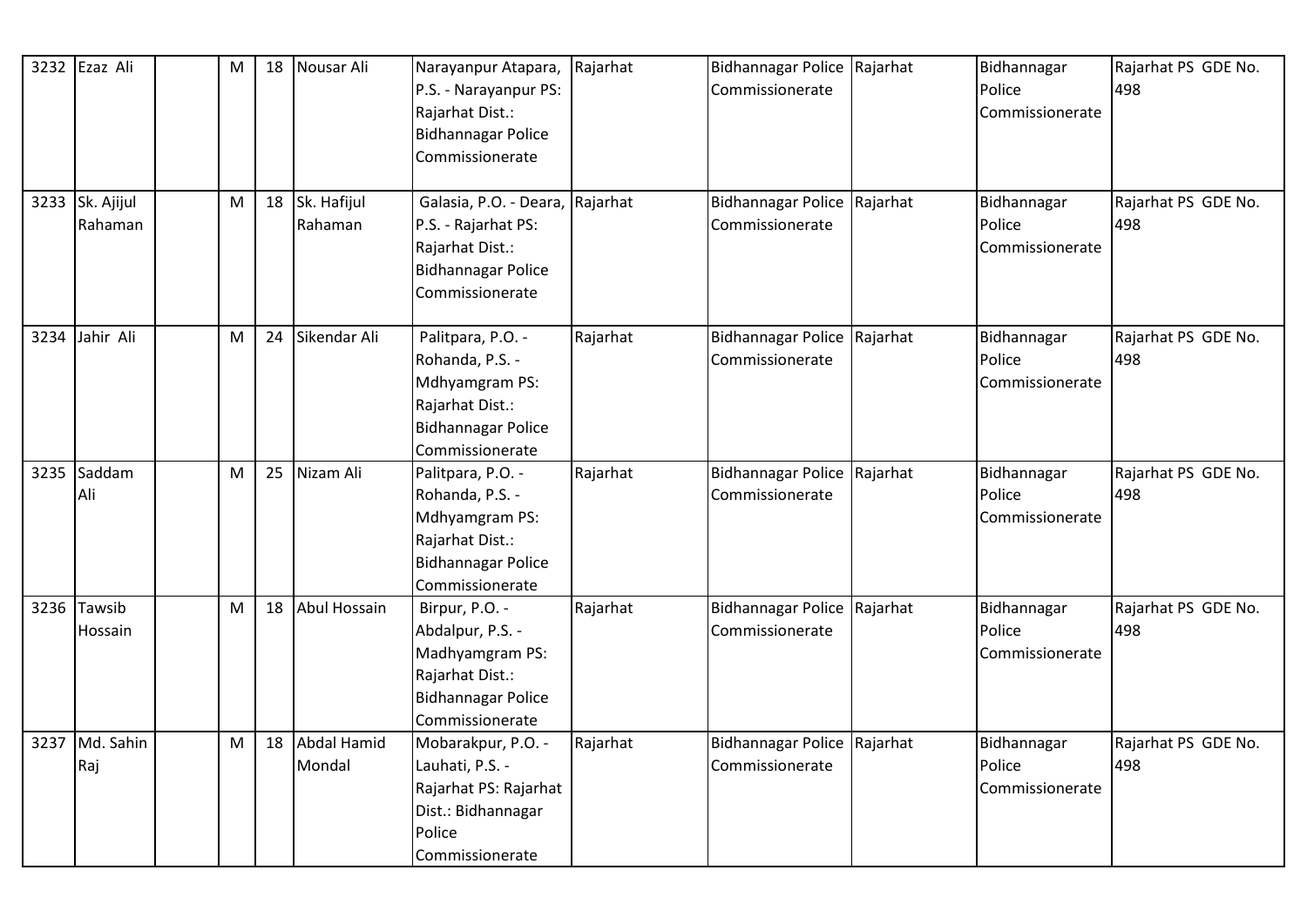|          | 3238 Samsuddi  | M |    | 18 Ojed Dhali        | Mobarakpur, P.O. -                           | Rajarhat | Bidhannagar Police Rajarhat | Bidhannagar     | Rajarhat PS GDE No. |
|----------|----------------|---|----|----------------------|----------------------------------------------|----------|-----------------------------|-----------------|---------------------|
|          | n              |   |    |                      | Lauhati, P.S. -                              |          | Commissionerate             | Police          | 498                 |
|          |                |   |    |                      | Rajarhat PS: Rajarhat                        |          |                             | Commissionerate |                     |
|          |                |   |    |                      | Dist.: Bidhannagar                           |          |                             |                 |                     |
|          |                |   |    |                      | Police                                       |          |                             |                 |                     |
|          |                |   |    |                      | Commissionerate                              |          |                             |                 |                     |
|          | 3239 Rajibur   | M |    | 18 Rafikul           | Mobarakpur, P.O. -                           | Rajarhat | Bidhannagar Police Rajarhat | Bidhannagar     | Rajarhat PS GDE No. |
|          | Rahaman        |   |    | Rahaman              | Lauhati, P.S. -                              |          | Commissionerate             | Police          | 498                 |
|          |                |   |    |                      | Rajarhat PS: Rajarhat                        |          |                             | Commissionerate |                     |
|          |                |   |    |                      | Dist.: Bidhannagar                           |          |                             |                 |                     |
|          |                |   |    |                      | Police                                       |          |                             |                 |                     |
|          |                |   |    |                      | Commissionerate                              |          |                             |                 |                     |
| 3240     | Rasim          | M |    | 18 Hayat Ali         | Mondal of                                    | Rajarhat | Bidhannagar Police Rajarhat | Bidhannagar     | Rajarhat PS GDE No. |
|          | Ahamed         |   |    | <b>Mallick</b>       | Mobarakpur, P.O. -                           |          | Commissionerate             | Police          | 498                 |
|          | <b>Mallick</b> |   |    |                      | Lauhati, P.S. - Rajar                        |          |                             | Commissionerate |                     |
|          |                |   |    |                      | PS: Rajarhat Dist.:                          |          |                             |                 |                     |
|          |                |   |    |                      | <b>Bidhannagar Police</b>                    |          |                             |                 |                     |
|          |                |   |    |                      | Commissionerate                              |          |                             |                 |                     |
| 3241     | Parvez         | M | 18 | Kutub Uddin          | Mondal of                                    | Rajarhat | Bidhannagar Police Rajarhat | Bidhannagar     | Rajarhat PS GDE No. |
|          | Maruf          |   |    | Maruf                | Mobarakpur, P.O. -                           |          | Commissionerate             | Police          | 498                 |
|          |                |   |    |                      | Lauhati, P.S. - Rajar                        |          |                             | Commissionerate |                     |
|          |                |   |    |                      | PS: Rajarhat Dist.:                          |          |                             |                 |                     |
|          |                |   |    |                      | <b>Bidhannagar Police</b>                    |          |                             |                 |                     |
|          |                |   |    |                      | Commissionerate                              |          |                             |                 |                     |
|          | 3242 Mojibul   | M | 20 | <b>Monirul Dewar</b> | Mondal of                                    | Rajarhat | Bidhannagar Police Rajarhat | Bidhannagar     | Rajarhat PS GDE No. |
|          | Dewan          |   |    |                      | Mobarakpur, P.O. -                           |          | Commissionerate             | Police          | 498                 |
|          |                |   |    |                      | Lauhati, P.S. - Rajar                        |          |                             | Commissionerate |                     |
|          |                |   |    |                      | PS: Rajarhat Dist.:                          |          |                             |                 |                     |
|          |                |   |    |                      | <b>Bidhannagar Police</b>                    |          |                             |                 |                     |
|          |                |   |    |                      | Commissionerate                              |          |                             |                 |                     |
| 3243 Sk. |                | M |    | 19 Sk. Abu Taleb     | Humaipur, P.O. -                             | Rajarhat | Bidhannagar Police Rajarhat | Bidhannagar     | Rajarhat PS GDE No. |
|          | Enamul         |   |    |                      | Abdalpur, P.S. -                             |          | Commissionerate             | Police          | 498                 |
|          |                |   |    |                      | Madhyamgram PS:                              |          |                             | Commissionerate |                     |
|          |                |   |    |                      |                                              |          |                             |                 |                     |
|          |                |   |    |                      | Rajarhat Dist.:                              |          |                             |                 |                     |
|          |                |   |    |                      | <b>Bidhannagar Police</b><br>Commissionerate |          |                             |                 |                     |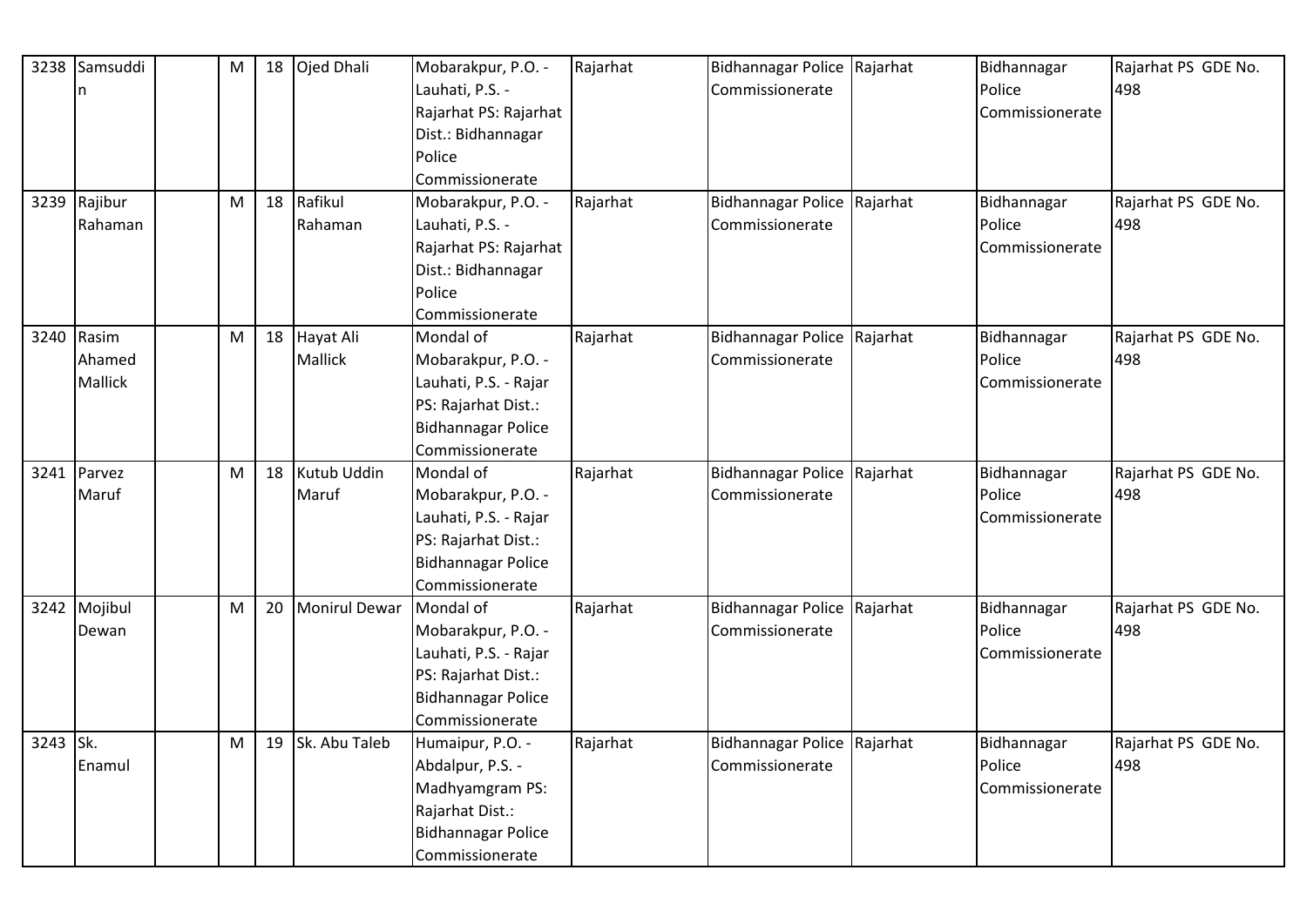| 3244 | Samad          | M |    | 18 Nur Islam      | Humaipur, P.O. -                 | Rajarhat | Bidhannagar Police Rajarhat | Bidhannagar     | Rajarhat PS GDE No. |
|------|----------------|---|----|-------------------|----------------------------------|----------|-----------------------------|-----------------|---------------------|
|      | Mondal         |   |    | Mondal            | Abdalpur, P.S. -                 |          | Commissionerate             | Police          | 498                 |
|      |                |   |    |                   | Madhyamgram PS:                  |          |                             | Commissionerate |                     |
|      |                |   |    |                   | Rajarhat Dist.:                  |          |                             |                 |                     |
|      |                |   |    |                   | <b>Bidhannagar Police</b>        |          |                             |                 |                     |
|      |                |   |    |                   | Commissionerate                  |          |                             |                 |                     |
|      | 3245 Monar     | M | 18 | Sultan Kousar     | Humaipur, P.O. -                 | Rajarhat | Bidhannagar Police Rajarhat | Bidhannagar     | Rajarhat PS GDE No. |
|      | Kousar         |   |    |                   | Abdalpur, P.S. -                 |          | Commissionerate             | Police          | 498                 |
|      |                |   |    |                   | Madhyamgram PS:                  |          |                             | Commissionerate |                     |
|      |                |   |    |                   | Rajarhat Dist.:                  |          |                             |                 |                     |
|      |                |   |    |                   | <b>Bidhannagar Police</b>        |          |                             |                 |                     |
|      |                |   |    |                   | Commissionerate                  |          |                             |                 |                     |
|      | 3246 Sabir Ali | M |    | 18 Abid Ali       | Humaipur, P.O. -                 | Rajarhat | Bidhannagar Police Rajarhat | Bidhannagar     | Rajarhat PS GDE No. |
|      |                |   |    |                   | Abdalpur, P.S. -                 |          | Commissionerate             | Police          | 498                 |
|      |                |   |    |                   | Madhyamgram PS:                  |          |                             | Commissionerate |                     |
|      |                |   |    |                   | Rajarhat Dist.:                  |          |                             |                 |                     |
|      |                |   |    |                   | <b>Bidhannagar Police</b>        |          |                             |                 |                     |
|      |                |   |    |                   | Commissionerate                  |          |                             |                 |                     |
| 3247 | Sahil          | M |    | 18 Mekail Hossain | Mobarakpur, P.O. -               | Rajarhat | Bidhannagar Police Rajarhat | Bidhannagar     | Rajarhat PS GDE No. |
|      | Hossain        |   |    |                   | Lauhati, P.S. -                  |          | Commissionerate             | Police          | 498                 |
|      |                |   |    |                   | Rajarhat PS: Rajarhat            |          |                             | Commissionerate |                     |
|      |                |   |    |                   | Dist.: Bidhannagar               |          |                             |                 |                     |
|      |                |   |    |                   | Police                           |          |                             |                 |                     |
|      |                |   |    |                   | Commissionerate                  |          |                             |                 |                     |
| 3248 | Anowar         | M | 18 | Sultan Kousar     | Mobarakpur, P.O. -               | Rajarhat | Bidhannagar Police Rajarhat | Bidhannagar     | Rajarhat PS GDE No. |
|      | Kousar         |   |    |                   | Lauhati, P.S. -                  |          | Commissionerate             | Police          | 498                 |
|      |                |   |    |                   | Rajarhat PS: Rajarhat            |          |                             | Commissionerate |                     |
|      |                |   |    |                   | Dist.: Bidhannagar               |          |                             |                 |                     |
|      |                |   |    |                   | Police                           |          |                             |                 |                     |
|      |                |   |    |                   | Commissionerate                  |          |                             |                 |                     |
|      | 3249 Somnath   | M |    | 46 Lt. Anup       | Kajialpara, P.O.+P.S. - Rajarhat |          | Bidhannagar Police Rajarhat | Bidhannagar     | Rajarhat PS GDE No. |
|      | Mondal         |   |    | Mondal            | Rajarhat PS: Rajarhat            |          | Commissionerate             | Police          | 509                 |
|      |                |   |    |                   | Dist.: Bidhannagar               |          |                             | Commissionerate |                     |
|      |                |   |    |                   | Police                           |          |                             |                 |                     |
|      |                |   |    |                   | Commissionerate                  |          |                             |                 |                     |
|      | 3250 Sk Sohid  | M |    | 43 Sk. Riyad Box  | Rajbati, P.S. -                  | Rajarhat | Bidhannagar Police Rajarhat | Bidhannagar     | Rajarhat PS GDE No. |
|      |                |   |    |                   | Madhyamgram PS:                  |          | Commissionerate             | Police          | 509                 |
|      |                |   |    |                   | Rajarhat Dist.:                  |          |                             | Commissionerate |                     |
|      |                |   |    |                   | <b>Bidhannagar Police</b>        |          |                             |                 |                     |
|      |                |   |    |                   | Commissionerate                  |          |                             |                 |                     |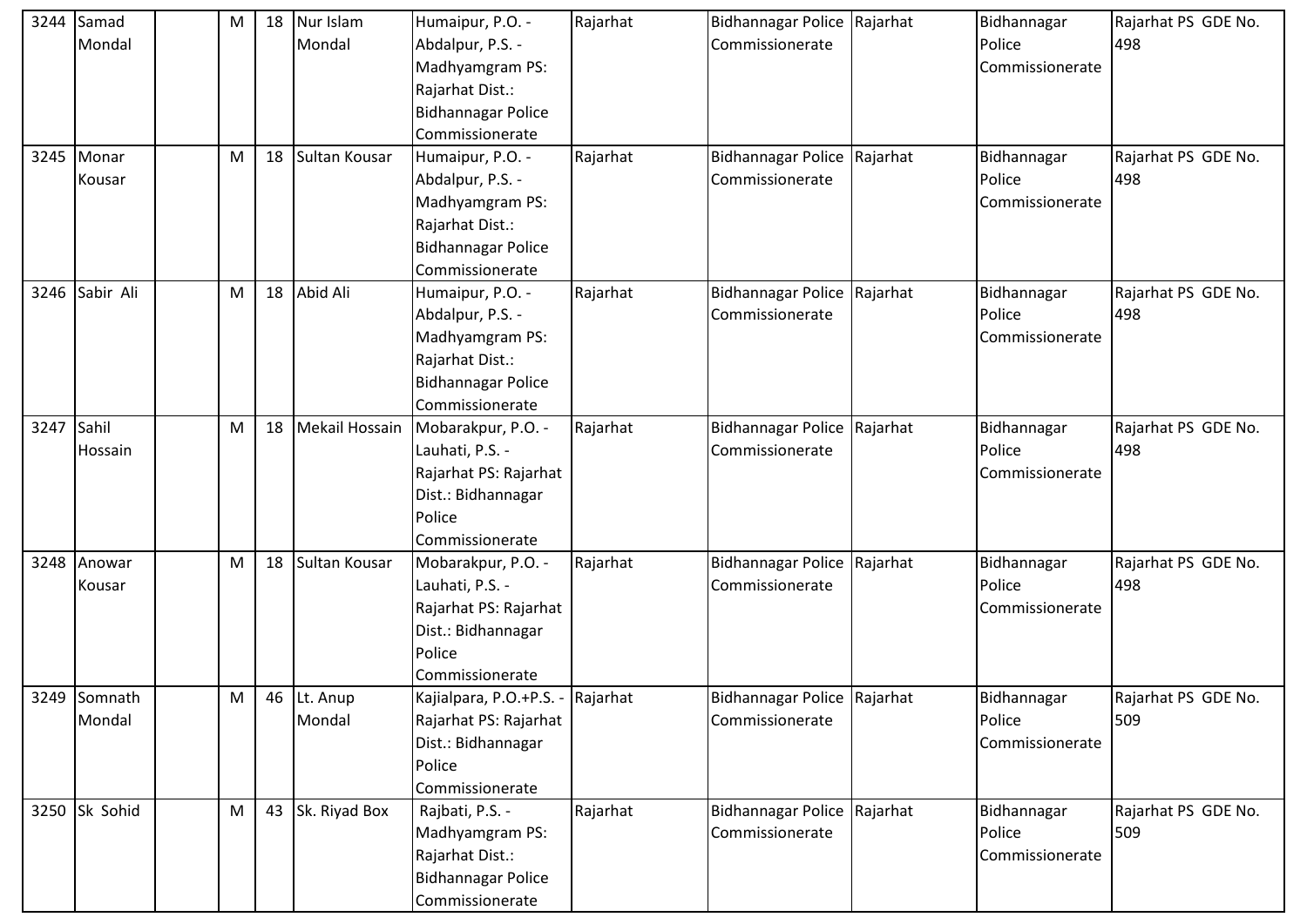|            | 3251 Manoj<br>Sahani    | M | Late Basudeb<br>Sahani          | Suroshrepally               | <b>Basirhat</b> | Bolpur        | Birbhum | Bolpur PS GDE No. 814 |
|------------|-------------------------|---|---------------------------------|-----------------------------|-----------------|---------------|---------|-----------------------|
|            | 3252 Kishor<br>Lohar    | M | Laxmikanta<br>Lohar             | Layekbazar                  | <b>Basirhat</b> | Bolpur        | Birbhum | Bolpur PS GDE No. 814 |
|            | 3253 Swadhin<br>Saha    | M | Brajogopal Saha Basapara        |                             | <b>Basirhat</b> | Bolpur        | Birbhum | Bolpur PS GDE No. 814 |
|            | 3254 Pradip<br>Saha     | M | Nabokumar<br>Saha               |                             | <b>Basirhat</b> | Bolpur        | Birbhum | Bolpur PS GDE No. 814 |
|            | 3255 Bishesh<br>Kumar   | M | Anil Kumar                      |                             | <b>Basirhat</b> | <b>Bolpur</b> | Birbhum | Bolpur PS GDE No. 814 |
|            | 3256 Sourav<br>Kumar    | M | Upandra Raklat                  | Upandra Raklat<br>Sudamapur | <b>Basirhat</b> | <b>Bolpur</b> | Birbhum | Bolpur PS GDE No. 814 |
| 3257 Raja  | Majhi                   | M | Subhas Majhi                    | Surul                       | <b>Basirhat</b> | Bolpur        | Birbhum | Bolpur PS GDE No. 814 |
|            | 3258 Babai<br>Birbanshi | M | Sukumar<br>Birbanshi            | Ahamadpur                   | <b>Basirhat</b> | <b>Bolpur</b> | Birbhum | Bolpur PS GDE No. 814 |
|            | 3259 Md Bapi            | M | Md. Moni                        | Ahamadpur                   | <b>Basirhat</b> | Bolpur        | Birbhum | Bolpur PS GDE No. 814 |
|            | 3260 Sk Rahul           | M | <b>Sk Salam</b>                 | Bhubandanga                 | <b>Basirhat</b> | <b>Bolpur</b> | Birbhum | Bolpur PS GDE No. 814 |
| 3261 Raja  | Hazra                   | M | Dipak Hazra                     | Kashimbazar                 | <b>Basirhat</b> | Bolpur        | Birbhum | Bolpur PS GDE No. 814 |
|            | 3262 Avijit Das         | M | <b>Buddhadeb Das Nichupatty</b> |                             | <b>Basirhat</b> | Bolpur        | Birbhum | Bolpur PS GDE No. 814 |
| 3263 Subir | Pramanik                | M | Late Saraj<br>Pramanik          | Bhubandanga                 | <b>Basirhat</b> | Bolpur        | Birbhum | Bolpur PS GDE No. 814 |
| 3264       | Hemanta<br>Roy          | M | Late Meghnath<br>Roy            |                             | <b>Basirhat</b> | Bolpur        | Birbhum | Bolpur PS GDE No. 814 |
| 3265 Netai | Hazra                   | M | Late<br>Madhusudan<br>Hazra     | Bandhgora                   | <b>Basirhat</b> | Bolpur        | Birbhum | Bolpur PS GDE No. 814 |
|            | 3266 Md Riyaj           | M | Md. Muktar                      | Natunpukur                  | <b>Basirhat</b> | Bolpur        | Birbhum | Bolpur PS GDE No. 814 |
| 3267 Ajay  | Sahani                  | M | Ram Ratan<br>Sahani             | Nichu Bandhgora             | <b>Basirhat</b> | Bolpur        | Birbhum | Bolpur PS GDE No. 814 |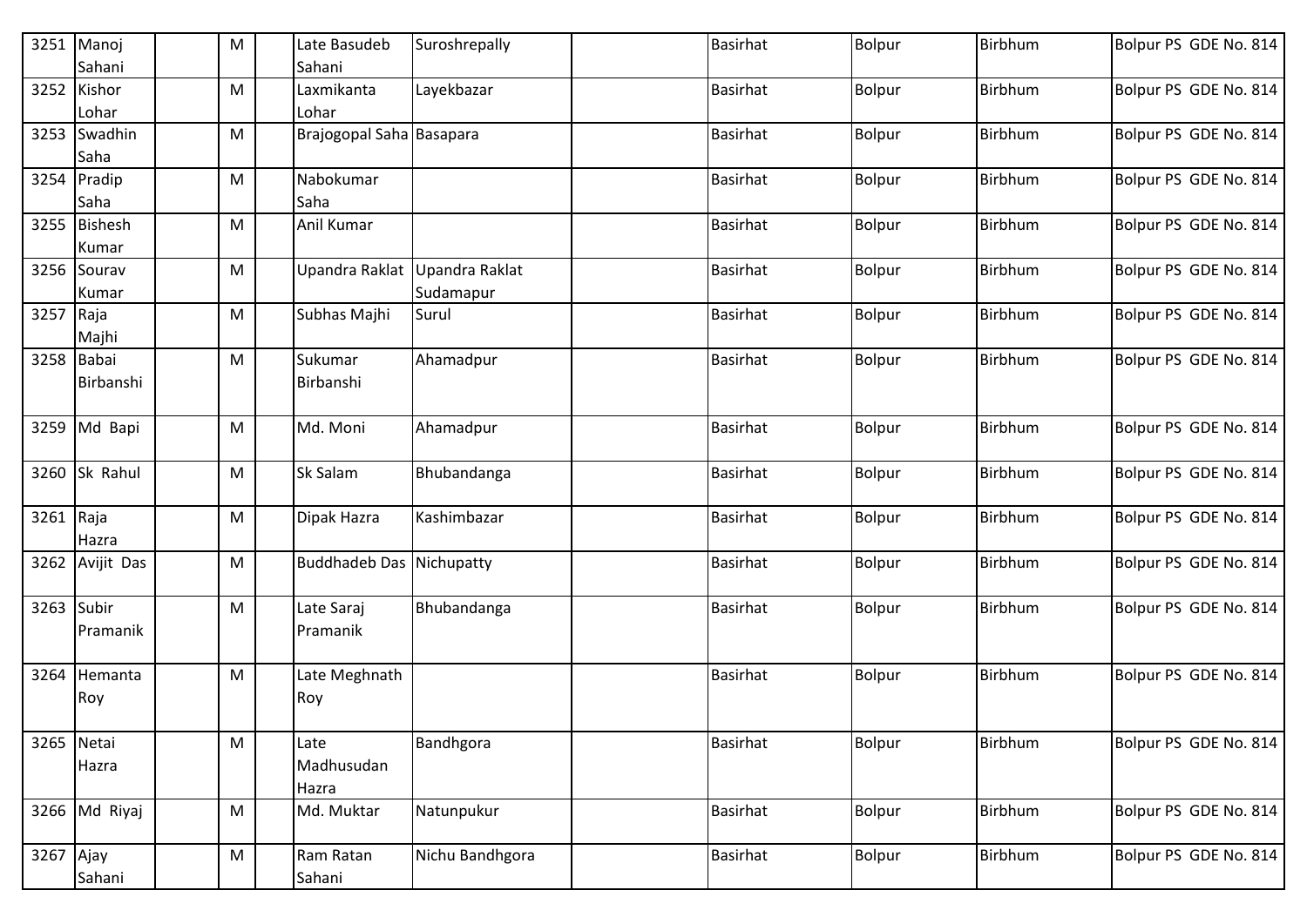| 3268 | <b>Bharat</b><br>Badyakar    | M | 56              | Lt Choka<br>Badyakar       | Gourganj PS:<br>Dubrajpore Dist.:<br>Birbhum           | Dubrajpore | Birbhum         | Dubrajpore | Birbhum | Dubrajpore PS GDE No.<br>107 |
|------|------------------------------|---|-----------------|----------------------------|--------------------------------------------------------|------------|-----------------|------------|---------|------------------------------|
| 3269 | Monotosh<br>Mal              | M | 35              | Lt Sudhir Mal              | Gourganj PS:<br>Dubrajpore Dist.:<br>Birbhum           | Dubrajpore | <b>Birbhum</b>  | Dubrajpore | Birbhum | Dubrajpore PS GDE No.<br>107 |
| 3270 | Manoj<br>Mal                 | M |                 | 37 Lt Sonaton Mal          | Gourganj PS:<br>Dubrajpore Dist.:<br>Birbhum           | Dubrajpore | Birbhum         | Dubrajpore | Birbhum | Dubrajpore PS GDE No.<br>107 |
| 3271 | Binoy<br>Bagdi               | M | 50              | Lt Khudiram<br>Bagdi       | Chandrapur PS:<br>Dubrajpore Dist.:<br>Birbhum         | Dubrajpore | <b>Birbhum</b>  | Dubrajpore | Birbhum | Dubrajpore PS GDE No.<br>107 |
| 3272 | Naru Das                     | M | 42              | Uttam Das                  | Tantipara PS:<br>Dubrajpore Dist.:<br>Birbhum          | Dubrajpore | <b>Birbhum</b>  | Dubrajpore | Birbhum | Dubrajpore PS GDE No.<br>107 |
| 3273 | Dinuband<br>hu Dutta         | M |                 | 42 Kamakha Dutta           | Tantipara PS:<br>Dubrajpore Dist.:<br>Birbhum          | Dubrajpore | <b>Birbhum</b>  | Dubrajpore | Birbhum | Dubrajpore PS GDE No.<br>107 |
| 3274 | Bimal<br>Mondal              | M |                 | 38 Biswanath<br>Mondal     | <b>Gokrul PS:</b><br>Dubrajpore Dist.:<br>Birbhum      | Dubrajpore | Birbhum         | Dubrajpore | Birbhum | Dubrajpore PS GDE No.<br>674 |
| 3275 | <b>Badal</b><br><b>Bagdi</b> | M | 32 <sup>2</sup> | Lt Kamakha<br><b>Bagdi</b> | Mohula PS:<br>Dubrajpore Dist.:<br>Birbhum             | Dubrajpore | Birbhum         | Dubrajpore | Birbhum | Dubrajpore PS GDE No.<br>674 |
| 3276 | <b>Sk</b><br>Jahiruddin      | M | 19              | Hasmat Ali                 | Dharampur, PS-<br>Illambazar, Dist-<br>Birbhum         |            | <b>Basirhat</b> | Illambazar | Birbhum | Illambazar PS GDE No.<br>610 |
| 3277 | Ajijul<br>Sekh               | M | 23              | Lt Nur Islam               | Pubar, PS-Aushgram,<br>Dist-Purba Burdwan              |            | <b>Basirhat</b> | Illambazar | Birbhum | Illambazar PS GDE No.<br>610 |
|      | 3278 Sk Sadai                | M |                 | 18 Sk Lalbabu              | Lohagram Pochiyara,<br>PS-Dubrajpur, Dist-<br>Birbhum  |            | <b>Basirhat</b> | Illambazar | Birbhum | Illambazar PS GDE No.<br>610 |
|      | 3279 Nabirul<br>Khan         | M |                 | 21 Samaul Khan             | Lohagram, Pochiyara,<br>PS-Dubrajpur, Dist-<br>Birbhum |            | <b>Basirhat</b> | Illambazar | Birbhum | Illambazar PS GDE No.<br>610 |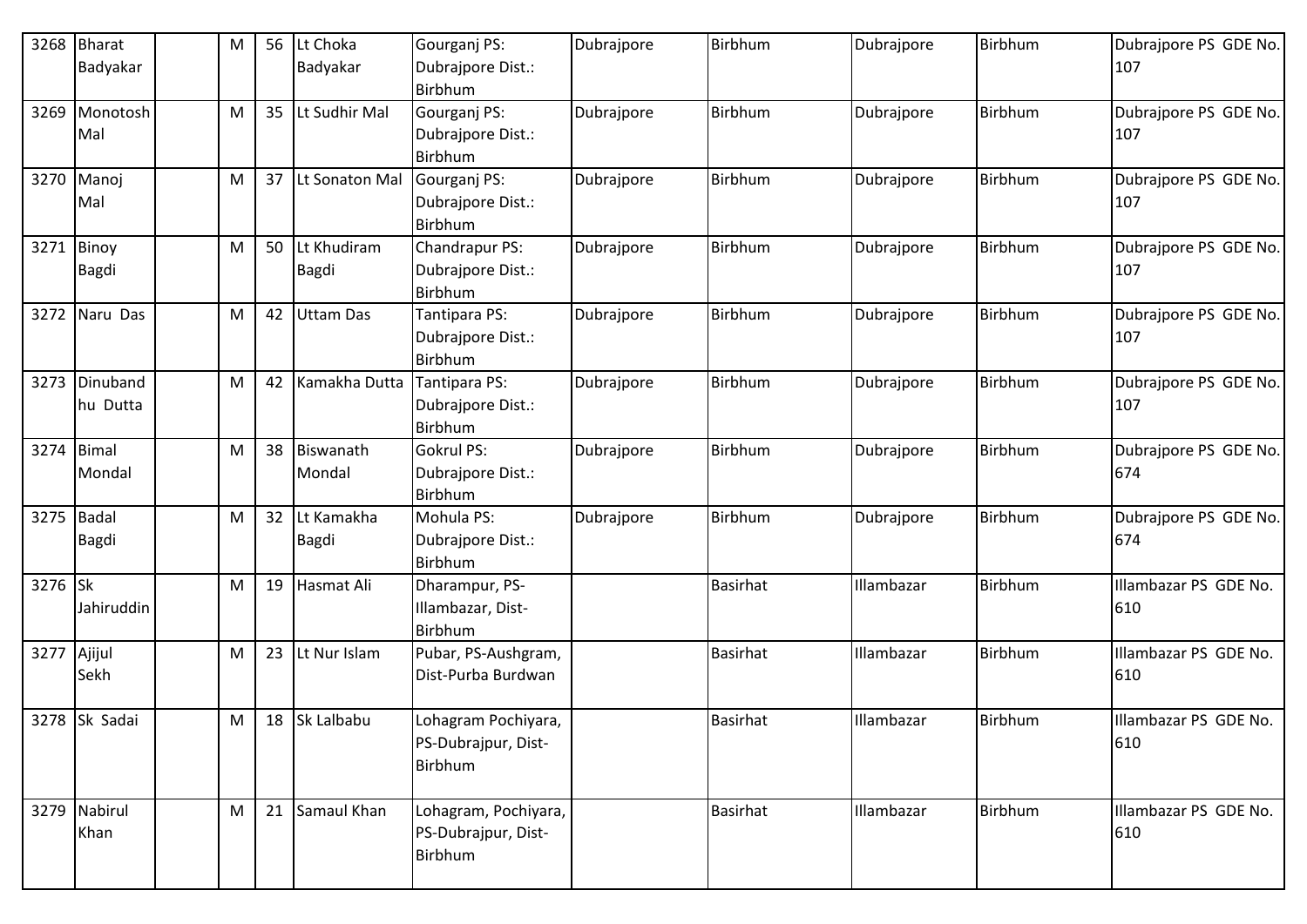|      | 3280 Subhendu<br>Ghosh                | M | 20 Gadadhar<br>Ghosh           | Beledangal, PS-<br>Illambazar, Dist-<br>Birbhum          | <b>Basirhat</b> | Illambazar | Birbhum | Illambazar PS GDE No.<br>610 |
|------|---------------------------------------|---|--------------------------------|----------------------------------------------------------|-----------------|------------|---------|------------------------------|
| 3281 | <b>Tapas</b><br>Ghosh                 | M | 22 Sadhan Ghosh                | Beta, PS-Kanksha,<br>Dist-Paschim<br>Burdwan             | <b>Basirhat</b> | Illambazar | Birbhum | Illambazar PS GDE No.<br>610 |
|      | 3282 Gopal<br><b>Bagdi</b>            | M | 60 Lt Khudiram<br><b>Bagdi</b> | Gopinathpur, PS-<br>Illambazar, Dist-<br>Birbhum         | <b>Basirhat</b> | Illambazar | Birbhum | Illambazar PS GDE No.<br>610 |
|      | 3283 Badal<br>Hazra                   | M | 65 Lt Nibaran<br>Hazra         | Payer Paschim Para,<br>PS-Illambazar, Dist-<br>Birbhum   | <b>Basirhat</b> | Illambazar | Birbhum | Illambazar PS GDE No.<br>610 |
| 3284 | <b>Subhas</b><br>Rai Bhuiya           | M | 18 Swapan Rai<br><b>Bhuiya</b> | Payer, PS-Illambazar,<br>Dist-Birbhum                    | <b>Basirhat</b> | Illambazar | Birbhum | Illambazar PS GDE No.<br>610 |
|      | 3285 Purna<br>Chandra<br><b>Bagdi</b> | M | 45 Lt Shibu Bagdi              | Payer, PS-Illambazar,<br>Dist-Birbhum                    | <b>Basirhat</b> | Illambazar | Birbhum | Illambazar PS GDE No.<br>610 |
|      | 3286 Murselim<br>Molla                | M | 42 Rahaman Molla Sunmuni, PS-  | Illambazar, Dist-<br>Birbhum                             | <b>Basirhat</b> | Illambazar | Birbhum | Illambazar PS GDE No.<br>611 |
| 3287 | Ibrahim<br>Molla                      | M | 20 Murselim Molla Sunmuni, PS- | Illambazar, Dist-<br>Birbhum                             | <b>Basirhat</b> | Illambazar | Birbhum | Illambazar PS GDE No.<br>611 |
|      | 3288 Sk Ripan                         | M | 25 Sk Hoksad                   | Nabagram (Mallick<br>Para), PS-Illambazar,<br>Dist-Birbh | <b>Basirhat</b> | Illambazar | Birbhum | Illambazar PS GDE No.<br>611 |
|      | 3289 Sk Ajim                          | M | 28 Sk Rashid                   | Ghurisha (Sripur<br>Para), PS-Illambazar,<br>Dist-Birbhu | <b>Basirhat</b> | Illambazar | Birbhum | Illambazar PS GDE No.<br>611 |
|      | 3290 Kajal Sha                        | M | 35 Dhanjan Sha                 | Saldanga (saha Para),<br>PS-Illambazar, Dist-<br>Birbhum | <b>Basirhat</b> | Illambazar | Birbhum | Illambazar PS GDE No.<br>611 |
|      | 3291 Krishna<br>Badyakar              | M | 35 Lt Kamal<br>Badyakar        | Khayerbuni, PS-<br>Illambazar, Dist-<br>Birbhum          | <b>Basirhat</b> | Illambazar | Birbhum | Illambazar PS GDE No.<br>611 |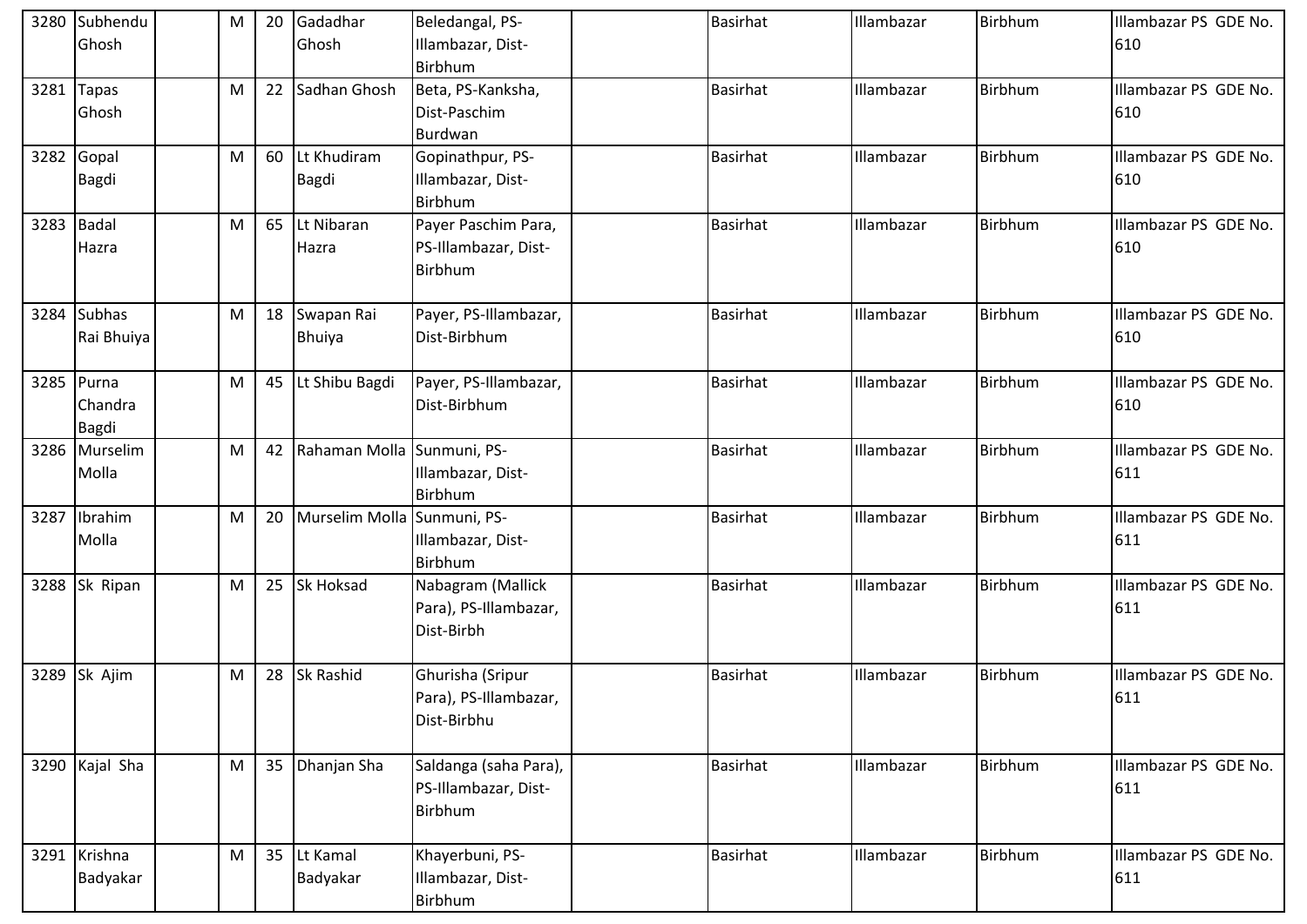| 3292       | Banamali      | M | 57 | Lt Bhupati                  | Beledangal, PS-       | <b>Basirhat</b> | Illambazar | <b>Birbhum</b> | Illambazar PS GDE No. |
|------------|---------------|---|----|-----------------------------|-----------------------|-----------------|------------|----------------|-----------------------|
|            | Ghosh         |   |    | Ghosh                       | Illambazar, Dist-     |                 |            |                | 611                   |
|            |               |   |    |                             | Birbhum               |                 |            |                |                       |
|            | 3293 Ramchara | M | 41 | Lt Dulal Ch.                | Beledangal, PS-       | <b>Basirhat</b> | Illambazar | <b>Birbhum</b> | Illambazar PS GDE No. |
|            | n Ghosh       |   |    | Ghosh                       | Illambazar, Dist-     |                 |            |                | 611                   |
|            |               |   |    |                             | Birbhum               |                 |            |                |                       |
| 3294       | Sk Liyakat    | M | 24 | Sk Akbar                    | Belowa, PS-           | <b>Basirhat</b> | Illambazar | <b>Birbhum</b> | Illambazar PS GDE No. |
|            |               |   |    |                             | Illambazar, Dist-     |                 |            |                | 611                   |
|            |               |   |    |                             | Birbhum               |                 |            |                |                       |
| 3295 Sk    |               | M | 24 | Sk Ibadat                   | Belowa, PS-           | <b>Basirhat</b> | Illambazar | Birbhum        | Illambazar PS GDE No. |
|            | Meheboo       |   |    |                             | Illambazar, Dist-     |                 |            |                | 611                   |
|            |               |   |    |                             | Birbhum               |                 |            |                |                       |
| 3296       | Sona          | M | 50 | Lt Habal Mete               | Khayerbuni, PS-       | <b>Basirhat</b> | Illambazar | Birbhum        | Illambazar PS GDE No. |
|            | Mete          |   |    |                             | Illambazar, Dist-     |                 |            |                | 615                   |
|            |               |   |    |                             | Birbhum               |                 |            |                |                       |
| 3297 Sk    |               | M | 23 | Sk Rahim                    | Raghaipur, PS-Panrui, | <b>Basirhat</b> | Illambazar | <b>Birbhum</b> | Illambazar PS GDE No. |
|            | Kiyabuddd     |   |    |                             | Dist-Birbhum          |                 |            |                | 615                   |
|            | in            |   |    |                             |                       |                 |            |                |                       |
| 3298 Nitai |               | M | 50 | Pravakar Bauri              | Payer (Paschim Para), | <b>Basirhat</b> | Illambazar | Birbhum        | Illambazar PS GDE No. |
|            | <b>Bauri</b>  |   |    |                             | PS-Illambazar, Dist-  |                 |            |                | 615                   |
|            |               |   |    |                             | Birbhum               |                 |            |                |                       |
|            |               |   |    |                             |                       |                 |            |                |                       |
| 3299       | Umapada       | M | 50 | Lt. Nityagopal              | Payer, PS-Illambazar, | <b>Basirhat</b> | Illambazar | <b>Birbhum</b> | Illambazar PS GDE No. |
|            | Bhattacha     |   |    | Bhattacharjee               | Dist-Birbhum          |                 |            |                | 615                   |
|            | rjee          |   |    |                             |                       |                 |            |                |                       |
|            |               |   |    |                             |                       |                 |            |                |                       |
| 3300       | Mubarak       | М | 28 | Piyaruddin Miya Ruppur, PS- |                       | <b>Basirhat</b> | Illambazar | Birbhum        | Illambazar PS GDE No. |
|            | Miya          |   |    |                             | Shantiniketan, Dist-  |                 |            |                | 625                   |
|            |               |   |    |                             | Birbhum               |                 |            |                |                       |
|            | 3301 Islam    | M | 19 | Piyaruddin Miya Ruppur, PS- |                       | <b>Basirhat</b> | Illambazar | Birbhum        | Illambazar PS GDE No. |
|            | Miya          |   |    |                             | Shantiniketan, Dist-  |                 |            |                | 625                   |
|            |               |   |    |                             | Birbhum               |                 |            |                |                       |
|            | 3302 Abdul    | M |    | 44 Sk. Joynal               | Ghurisha, PS-         | <b>Basirhat</b> | Illambazar | Birbhum        | Illambazar PS GDE No. |
|            | Ilias         |   |    |                             | Illambazar, Dist-     |                 |            |                | 625                   |
|            |               |   |    |                             | Birbhum               |                 |            |                |                       |
|            | 3303 Sk Kabir | M |    | 42 Sk. Haru                 | Ahamedpur, PS-        | <b>Basirhat</b> | Illambazar | <b>Birbhum</b> | Illambazar PS GDE No. |
|            |               |   |    |                             | Khairasole, Dist-     |                 |            |                | 625                   |
|            |               |   |    |                             | Birbhum               |                 |            |                |                       |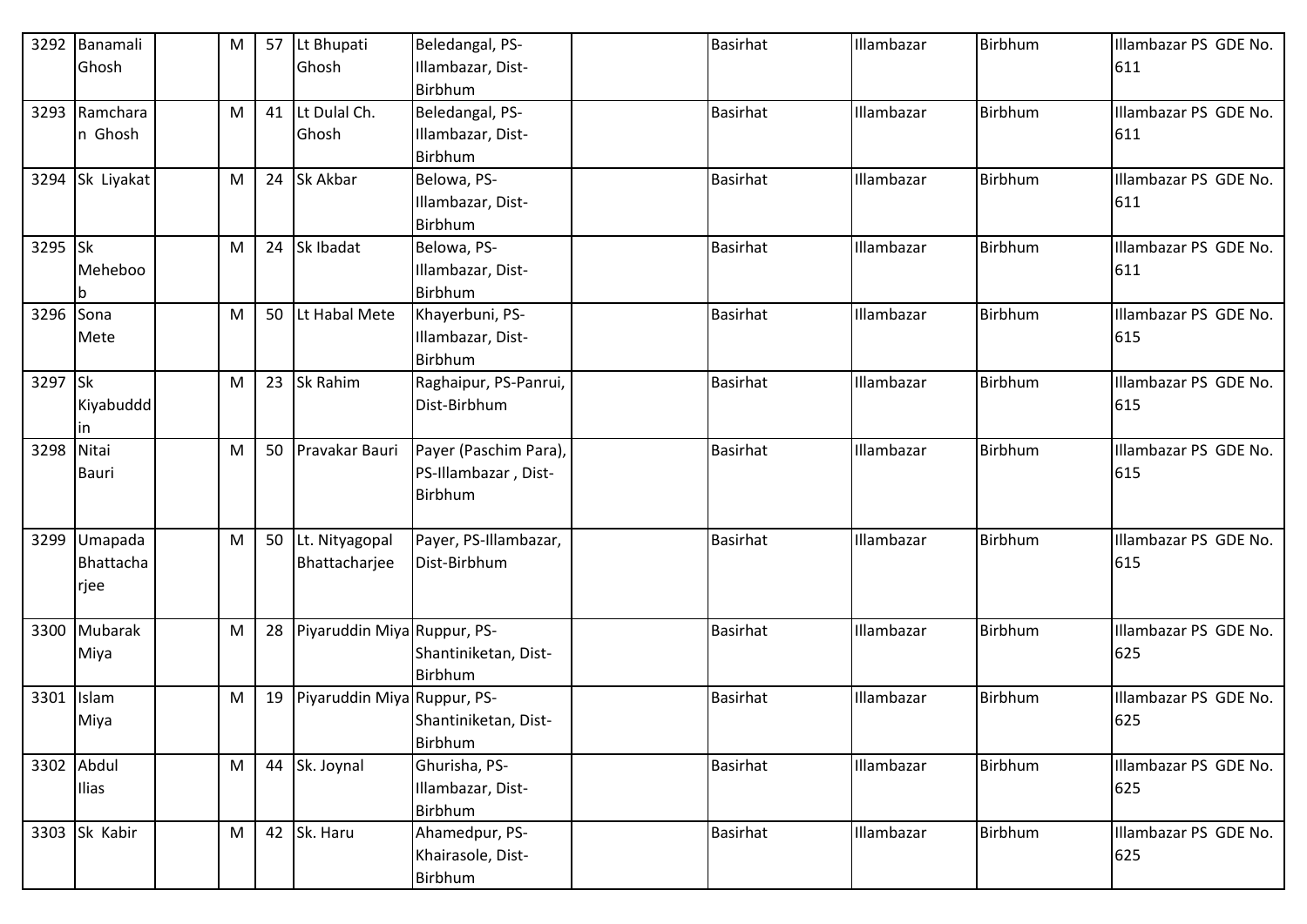|      | 3304 Joy Konra | M | 21 Naya Konra        | Payer, PS-Illambazar,                     |            | <b>Basirhat</b> | Illambazar | Birbhum | Illambazar PS GDE No. |
|------|----------------|---|----------------------|-------------------------------------------|------------|-----------------|------------|---------|-----------------------|
|      |                |   |                      | Dist-Birbhum                              |            |                 |            |         | 625                   |
|      |                |   |                      |                                           |            |                 |            |         |                       |
| 3305 | Amrit          | M | 45 Mongal Mondal     | Durgapur, PS-                             |            | <b>Basirhat</b> | Illambazar | Birbhum | Illambazar PS GDE No. |
|      | Mondal         |   |                      | Cokeoven, Dist-                           |            |                 |            |         | 625                   |
|      |                |   |                      | Paschim Burdwan                           |            |                 |            |         |                       |
|      | 3306 Sakimuddi | M | 20 Sk. Iliyas        | Bodhgram, PS-                             |            | <b>Basirhat</b> | Illambazar | Birbhum | Illambazar PS GDE No. |
|      | n              |   |                      | Dubrajpur, Dist-                          |            |                 |            |         | 625                   |
|      |                |   |                      | Birbhum                                   |            |                 |            |         |                       |
| 3307 | Dinesh         | M | Lt Amaresh           | PS: Kankartala Dist.:                     | Kankartala | Birbhum         | Kankartala | Birbhum | Kankartala PS GDE No. |
|      | Mondal         |   | Mondal               | Birbhum                                   |            |                 |            |         | 468                   |
|      | 3308 Sk Hasmat | M | Sk Sultan            | PS: Kankartala Dist.:                     | Kankartala | <b>Birbhum</b>  | Kankartala | Birbhum | Kankartala PS GDE No. |
|      |                |   |                      | Birbhum                                   |            |                 |            |         | 468                   |
|      | 3309 Sk Sajay  | м | Lt Sk Badru          | PS: Kankartala Dist.:                     | Kankartala | Birbhum         | Kankartala | Birbhum | Kankartala PS GDE No. |
|      |                |   |                      | Birbhum                                   |            |                 |            |         | 468                   |
|      | 3310 Sk Samiul | M | Sk Samir             | PS: Kankartala Dist.:                     | Kankartala | Birbhum         | Kankartala | Birbhum | Kankartala PS GDE No. |
|      |                |   |                      | Birbhum                                   |            |                 |            |         | 468                   |
|      | 3311 Sk Samir  | м | Sk Magu              | PS: Kankartala Dist.:                     | Kankartala | Birbhum         | Kankartala | Birbhum | Kankartala PS GDE No. |
|      |                |   |                      | Birbhum                                   |            |                 |            |         | 472                   |
|      | 3312 Purna Ch  | M | Lt Dhananjay         | PS: Kankartala Dist.:                     | Kankartala | Birbhum         | Kankartala | Birbhum | Kankartala PS GDE No. |
|      | Mondal         |   | Mondal               | Birbhum                                   |            |                 |            |         | 472                   |
|      | 3313 Dipak     | M | <b>Dhiren Ruidas</b> | PS: Kankartala Dist.:                     | Kankartala | Birbhum         | Kankartala | Birbhum | Kankartala PS GDE No. |
|      | Ruidas         |   |                      | <b>Birbhum</b>                            |            |                 |            |         | 472                   |
|      | 3314 Sk Tutul  | м | Sk Mojibur           | PS: Mahammad bazar Mahammad bazar Birbhum |            |                 | Kankartala | Birbhum | Kankartala PS GDE No. |
|      |                |   |                      | Dist.: Birbhum                            |            |                 |            |         | 480                   |
|      |                |   |                      |                                           |            |                 |            |         |                       |
|      | 3315 Sk Jamir  | M | <b>Baschor</b>       | PS: Suri Dist.:                           | Suri       | Birbhum         | Kankartala | Birbhum | Kankartala PS GDE No. |
|      |                |   |                      | Birbhum                                   |            |                 |            |         | 480                   |
|      | 3316 Raju Khan | M | Rahim Khan           |                                           |            | <b>Basirhat</b> | Khoyrasole | Birbhum | Khoyrasole PS GDE No. |
|      |                |   |                      |                                           |            |                 |            |         | 491                   |
|      | 3317 Sk Babor  | M | <b>Sk Habal</b>      |                                           |            | <b>Basirhat</b> | Khoyrasole | Birbhum | Khoyrasole PS GDE No. |
|      |                |   |                      |                                           |            |                 |            |         | 491                   |
|      | 3318 Subhash   | M | Lt. Joydev Pal       |                                           |            | <b>Basirhat</b> | Khoyrasole | Birbhum | Khoyrasole PS GDE No. |
|      | Pal            |   |                      |                                           |            |                 |            |         | 491                   |
| 3319 | Raghu Sk       | M | Ajahar Sk            |                                           |            | <b>Basirhat</b> | Khoyrasole | Birbhum | Khoyrasole PS GDE No. |
|      |                |   |                      |                                           |            |                 |            |         | 491                   |
|      | 3320 Ranjit    | M | Anadi Ghosh          |                                           |            | <b>Basirhat</b> | Khoyrasole | Birbhum | Khoyrasole PS GDE No. |
|      | Ghosh          |   |                      |                                           |            |                 |            |         | 491                   |
| 3321 | Prince         | M | Biswanath            |                                           |            | <b>Basirhat</b> | Khoyrasole | Birbhum | Khoyrasole PS GDE No. |
|      | Ghosh          |   | Ghosh                |                                           |            |                 |            |         | 491                   |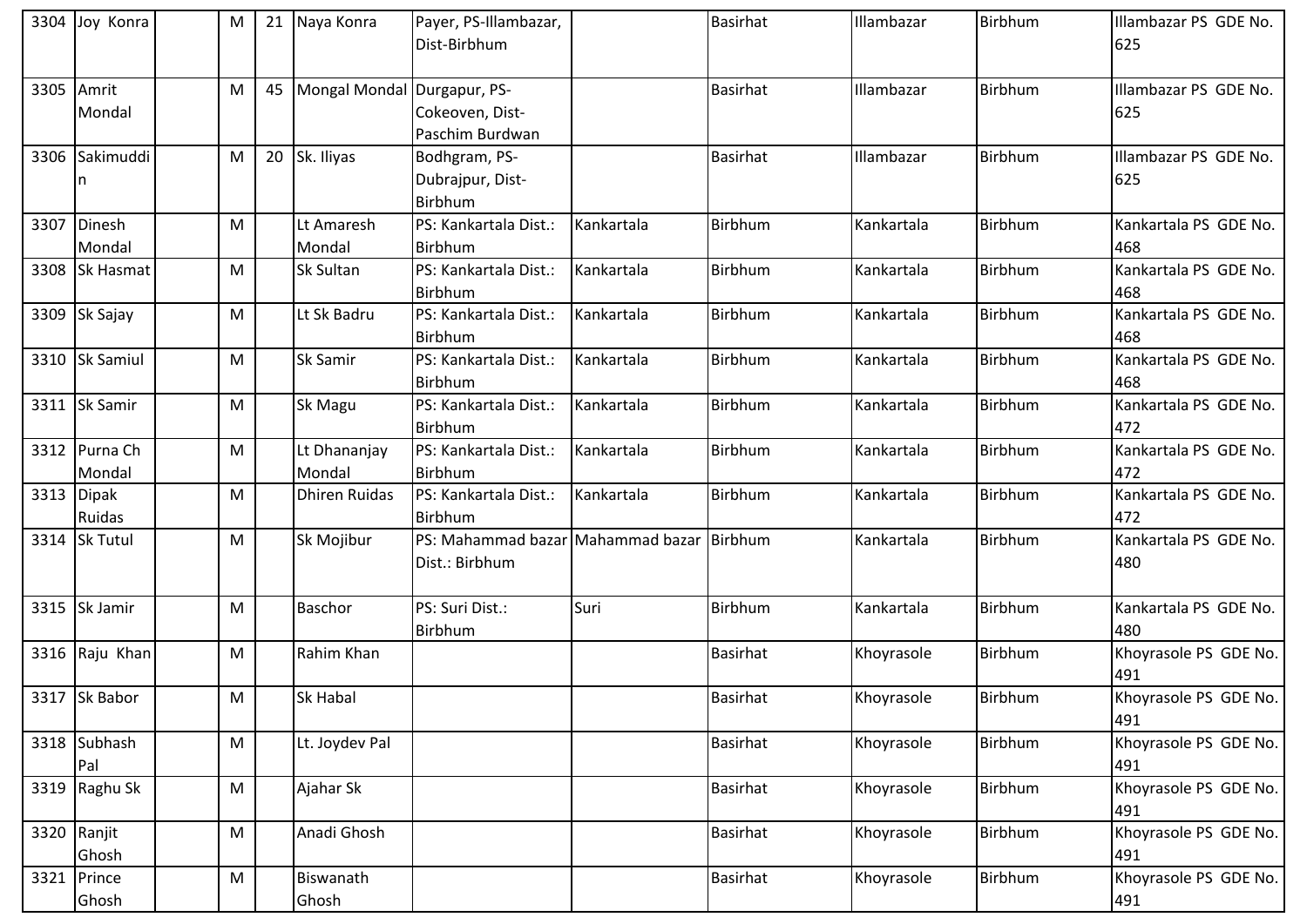| 3322      | Madhu<br>Das               |     | M |    | Ananda Das            |                                                                                               |                        | <b>Basirhat</b>                               | Khoyrasole        | Birbhum | Khoyrasole PS GDE No.<br>484             |
|-----------|----------------------------|-----|---|----|-----------------------|-----------------------------------------------------------------------------------------------|------------------------|-----------------------------------------------|-------------------|---------|------------------------------------------|
| 3323      | Raju<br>Paswar             |     | M |    | Sukhdeo<br>Paswar     |                                                                                               |                        | <b>Basirhat</b>                               | Khoyrasole        | Birbhum | Khoyrasole PS GDE No.<br>484             |
|           | 3324 Ujjwal<br>Gorain      |     | M | 38 |                       | Basanta Gorain Karidhya PS: Lokpur<br>Dist.: Birbhum                                          | Lokpur                 | Birbhum                                       | Lokpur            | Birbhum | Lokpur PS GDE No. 457                    |
| 3325      | Baban<br>Sha               |     | M | 28 | Nurman Sha            | Nawpara PS: Lokpur<br>Dist.: Birbhum                                                          | Lokpur                 | Birbhum                                       | Lokpur            | Birbhum | Lokpur PS GDE No. 457                    |
| 3326 Baul | Gharui                     |     | M |    | Lakul Gharui          | Bonkata PS: Lokpur<br>Dist.: Birbhum                                                          | Lokpur                 | Birbhum                                       | Lokpur            | Birbhum | Lokpur PS GDE No. 457                    |
|           | 3327 Kazi Md<br>Jumaid     |     | M | 31 | Kazi Golam<br>Gous    | Rajnagar PS: Lokpur<br>Dist.: Birbhum                                                         | Lokpur                 | Birbhum                                       | Lokpur            | Birbhum | Lokpur PS GDE No. 457                    |
|           | 3328 Natabar<br>Mondal     |     | M | 25 |                       | Santosh Mondal Shibpur PS: Lokpur<br>Dist.: Birbhum                                           | Lokpur                 | Birbhum                                       | Lokpur            | Birbhum | Lokpur PS GDE No. 457                    |
| 3329      | Jindar<br>Khan             |     | M | 52 | Lt. Soyasad<br>Khan   | Aliot PS: Lokpur Dist.:<br>Birbhum                                                            | Lokpur                 | Birbhum                                       | Lokpur            | Birbhum | Lokpur PS GDE No. 457                    |
| 3330      | <b>Taher</b><br>Khan       |     | M | 26 | Nobin Hossain<br>Khan | Aliot PS: Lokpur Dist.:<br>Birbhum                                                            | Lokpur                 | Birbhum                                       | Lokpur            | Birbhum | Lokpur PS GDE No. 466                    |
|           | 3331 Khurshid<br><b>Sk</b> |     | M | 57 | Sk Abdul              | Islampur PS: Lokpur<br>Dist.: Birbhum                                                         | Lokpur                 | Birbhum                                       | Lokpur            | Birbhum | Lokpur PS GDE No. 466                    |
|           | 3332 Akash<br>Bauri        |     | M | 25 | Arjun Bauri           | Nakraconda PS:<br>Lokpur Dist.: Birbhum                                                       | Lokpur                 | Birbhum                                       | Lokpur            | Birbhum | Lokpur PS GDE No. 472                    |
| 3333      | Ajharul Sk                 |     | M | 26 | Sk Abdul              | Kelejara PS: Barabani Barabani<br>Dist.: Asansol<br><b>Durgapur Police</b><br>Commissionerate |                        | Asansol Durgapur<br>Police<br>Commissionerate | Lokpur            | Birbhum | Lokpur PS GDE No. 472                    |
|           | 3334 Dipak<br>Bagdi        | Nil | M |    | 22 Sanat Bagdi        | Maladnag Md. Bazar<br>Birbhum PS:<br>Mahammad bazar<br>Dist.: Birbhum                         | Mahammad bazar Birbhum |                                               | Mahammad<br>bazar | Birbhum | Mahammad bazar PS<br><b>GDE No. 1181</b> |
|           | 3335 Khokon<br>Mirdha      | Nil | M | 27 | <b>Bharat Mirdha</b>  | Srikantapur Md.<br>Bazar Birbhum PS:<br>Mahammad bazar<br>Dist.: Birbhum                      | Mahammad bazar Birbhum |                                               | Mahammad<br>bazar | Birbhum | Mahammad bazar PS<br><b>GDE No. 1181</b> |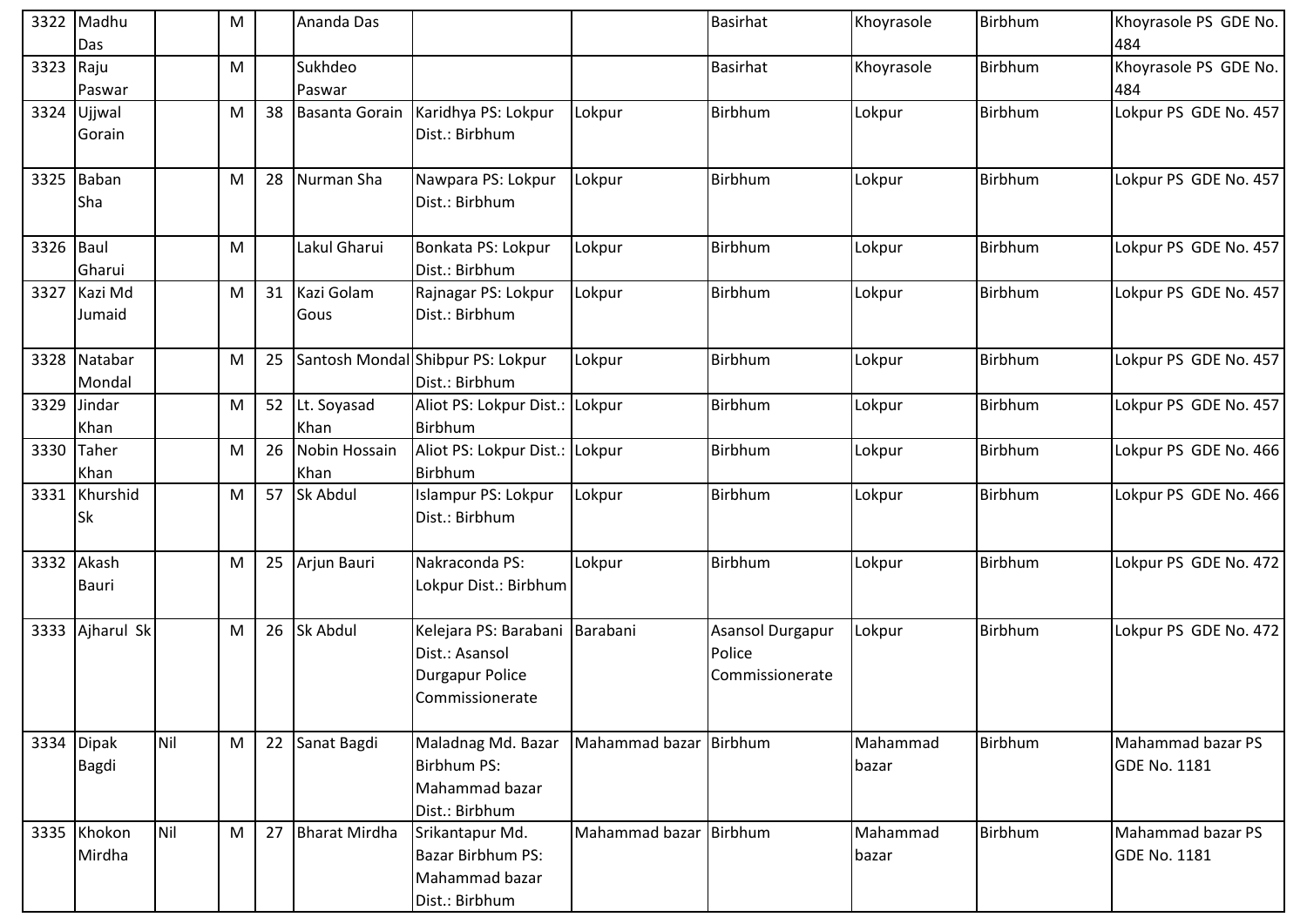| 3336       | Sachin<br>Murmu        | Nil                     | M |    | 24 Nogendra Nath<br>Murmu   | Debagram Md. Bazar   Mahammad bazar   Birbhum<br>Birbhum PS:<br>Mahammad bazar<br>Dist.: Birbhum       |                        | Mahammad<br>bazar | Birbhum | Mahammad bazar PS<br><b>GDE No. 1181</b> |
|------------|------------------------|-------------------------|---|----|-----------------------------|--------------------------------------------------------------------------------------------------------|------------------------|-------------------|---------|------------------------------------------|
|            | 3337 Bapi Tudu Nil     |                         | M |    |                             | 25 Late Iswar Tudu PS: Mahammad bazar Mahammad bazar Birbhum<br>Dist.: Birbhum                         |                        | Mahammad<br>bazar | Birbhum | Mahammad bazar PS<br><b>GDE No. 1181</b> |
| 3338       | <b>Subhas</b><br>Hasda | Nil                     | M |    | Hansda                      | 45 Late Gangadhar Bommadha Sainthia<br>Birbhum PS:<br>Mahammad bazar<br>Dist.: Birbhum                 | Mahammad bazar Birbhum | Mahammad<br>bazar | Birbhum | Mahammad bazar PS<br><b>GDE No. 1181</b> |
| 3339       | Sk Rintu               | Nil                     | M |    | 35 Sk Sabir                 | Kudaibak rajnagar<br>Birbhum PS:<br>Mahammad bazar<br>Dist.: Birbhum                                   | Mahammad bazar Birbhum | Mahammad<br>bazar | Birbhum | Mahammad bazar PS<br><b>GDE No. 1181</b> |
| 3340 Rahul | Amin                   | Nil                     | M |    | 22 Md Abu Jia               | Salchapra, Bagdola<br>Sainthia Birbhum PS:<br>Mahammad bazar<br>Dist.: Birbhum                         | Mahammad bazar Birbhum | Mahammad<br>bazar | Birbhum | Mahammad bazar PS<br><b>GDE No. 1149</b> |
| 3341       | Samsul Sk Nil          |                         | M |    | 28 Mojel Sk                 | Rampurhat<br>Rampurhat Birbhum<br>PS: Mahammad bazar<br>Dist.: Birbhum                                 | Mahammad bazar Birbhum | Mahammad<br>bazar | Birbhum | Mahammad bazar PS<br><b>GDE No. 1149</b> |
| 3342       | Sirajul<br>Islam       | Mir<br>Mirajul<br>Islam | M |    | 38 Lt. Mir Sadikul<br>Islam | Mollarpur Mollarpur<br>Birbhum PS:<br>Mahammad bazar<br>Dist.: Birbhum                                 | Mahammad bazar Birbhum | Mahammad<br>bazar | Birbhum | Mahammad bazar PS<br><b>GDE No. 1149</b> |
| 3343       | Sekendar Nil<br>Miya   |                         | M | 35 | Jamiruddin<br>Miya          | Dhakpada Nimdaspur Mahammad bazar Birbhum<br>Md. Bazar Birbhum<br>PS: Mahammad bazar<br>Dist.: Birbhum |                        | Mahammad<br>bazar | Birbhum | Mahammad bazar PS<br><b>GDE No. 1147</b> |
| 3344 Najir | Ansari                 | Nil                     | M |    | 45 Karu Ansari              | Nimdaspur Md.<br>Bazar Birbhum PS:<br>Mahammad bazar<br>Dist.: Birbhum                                 | Mahammad bazar Birbhum | Mahammad<br>bazar | Birbhum | Mahammad bazar PS<br><b>GDE No. 1147</b> |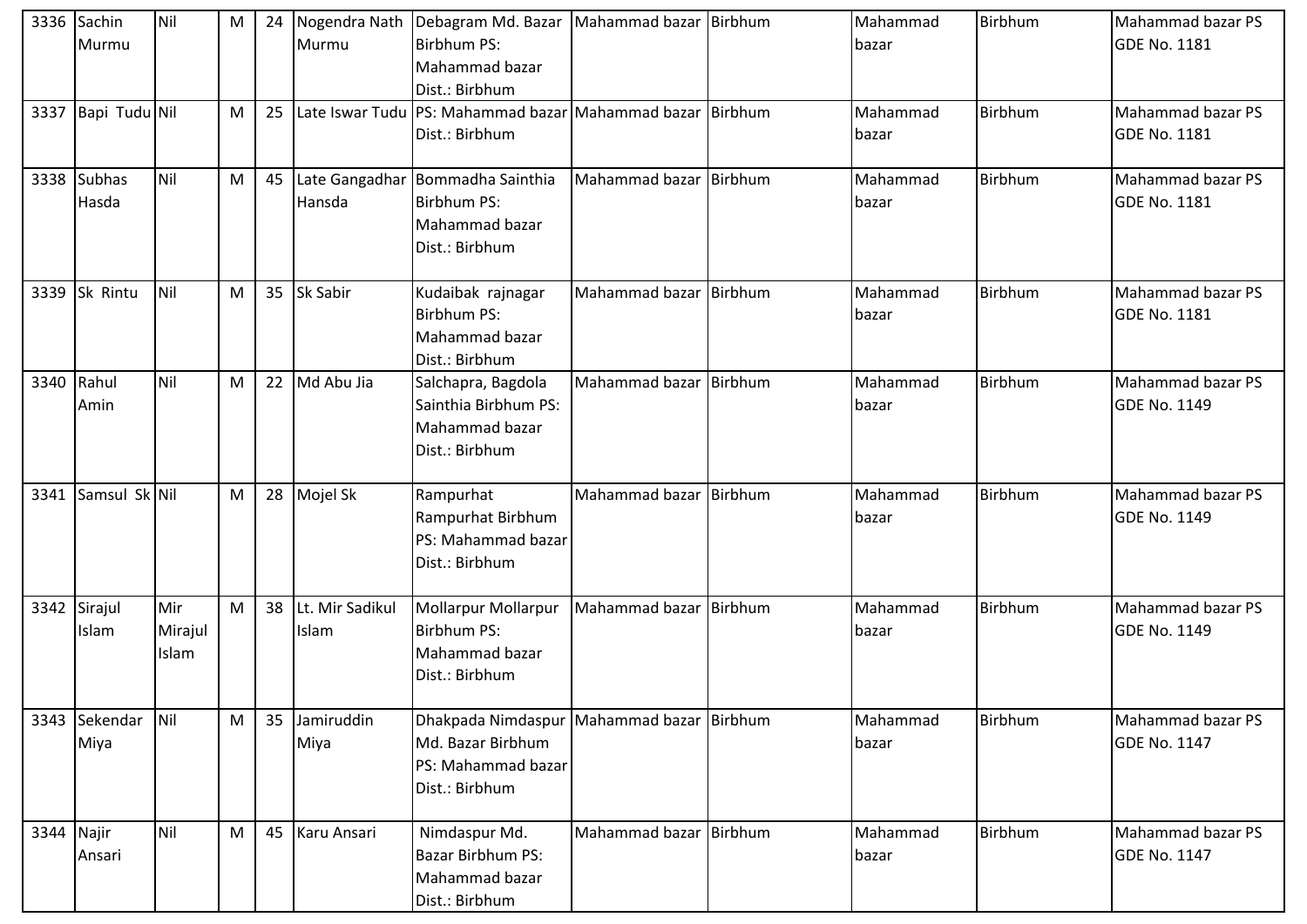| 3345       | Sosikanta<br>Jadab    | Nil               | M | 28 | Gorakh Natha<br>Jadab      | Salahadipur<br>Soraikhaje Jaunpur<br>PS: Mahammad bazar<br>Dist.: Birbhum                     | Mahammad bazar Birbhum | Mahammad<br>bazar | Birbhum | Mahammad bazar PS<br><b>GDE No. 1147</b> |
|------------|-----------------------|-------------------|---|----|----------------------------|-----------------------------------------------------------------------------------------------|------------------------|-------------------|---------|------------------------------------------|
|            | 3346 Rupan<br>Mallick | Nil               | M | 35 | <b>Samsul Mallick</b>      | Genrai Asus Gram<br>Purba Bardhaman PS:<br>Mahammad bazar<br>Dist.: Birbhum                   | Mahammad bazar Birbhum | Mahammad<br>bazar | Birbhum | Mahammad bazar PS<br><b>GDE No. 1147</b> |
| 3347       | Nabiruddi Nil<br>n Sk |                   | M |    | 26 Saju Sk                 | Md. Bazar Bording<br>Para Md. Bazar<br><b>Birbhum PS:</b><br>Mahammad bazar<br>Dist.: Birbhum | Mahammad bazar Birbhum | Mahammad<br>bazar | Birbhum | Mahammad bazar PS<br><b>GDE No. 1149</b> |
|            | 3348 Hafijul<br>Molla | Nil               | M |    | 46 Mofarijul Molla         | Mothurapur Bhangar<br>Dakhin-24 Pargana<br>PS: Mahammad bazar<br>Dist.: Birbhum               | Mahammad bazar Birbhum | Mahammad<br>bazar | Birbhum | Mahammad bazar PS<br><b>GDE No. 1149</b> |
| 3349       | Rajib<br>Molla        | Mohaba<br>t Molla | M |    | 20 Maiuddin Molla          | Jalalabad Bhangar<br>Dakhin-24 Pargana<br>PS: Mahammad bazar<br>Dist.: Birbhum                | Mahammad bazar Birbhum | Mahammad<br>bazar | Birbhum | Mahammad bazar PS<br><b>GDE No. 1149</b> |
| 3350       | Sanadhar<br>Hansda    | Nil               | M | 42 | Shibu Hasnda               | Prasadpur Kundahit<br>Jamtara, Jharkand PS:<br>Mahammad bazar<br>Dist.: Birbhum               | Mahammad bazar Birbhum | Mahammad<br>bazar | Birbhum | Mahammad bazar PS<br><b>GDE No. 1149</b> |
|            | 3351 Babar Sk Nil     |                   | M |    | 40 Nursat Sk               | Md. Bazar Bording<br>Para Md. Bazar<br><b>Birbhum PS:</b><br>Mahammad bazar<br>Dist.: Birbhum | Mahammad bazar Birbhum | Mahammad<br>bazar | Birbhum | Mahammad bazar PS<br><b>GDE No. 1149</b> |
| 3352 Sahil | Khan                  | Nil               | M |    | 19 Dinu Khan @<br>Dinu Kha | Udaka Kaman<br>Bharatpur, Rajasthan<br>PS: Mahammad bazar<br>Dist.: Birbhum                   | Mahammad bazar Birbhum | Mahammad<br>bazar | Birbhum | Mahammad bazar PS<br><b>GDE No. 1148</b> |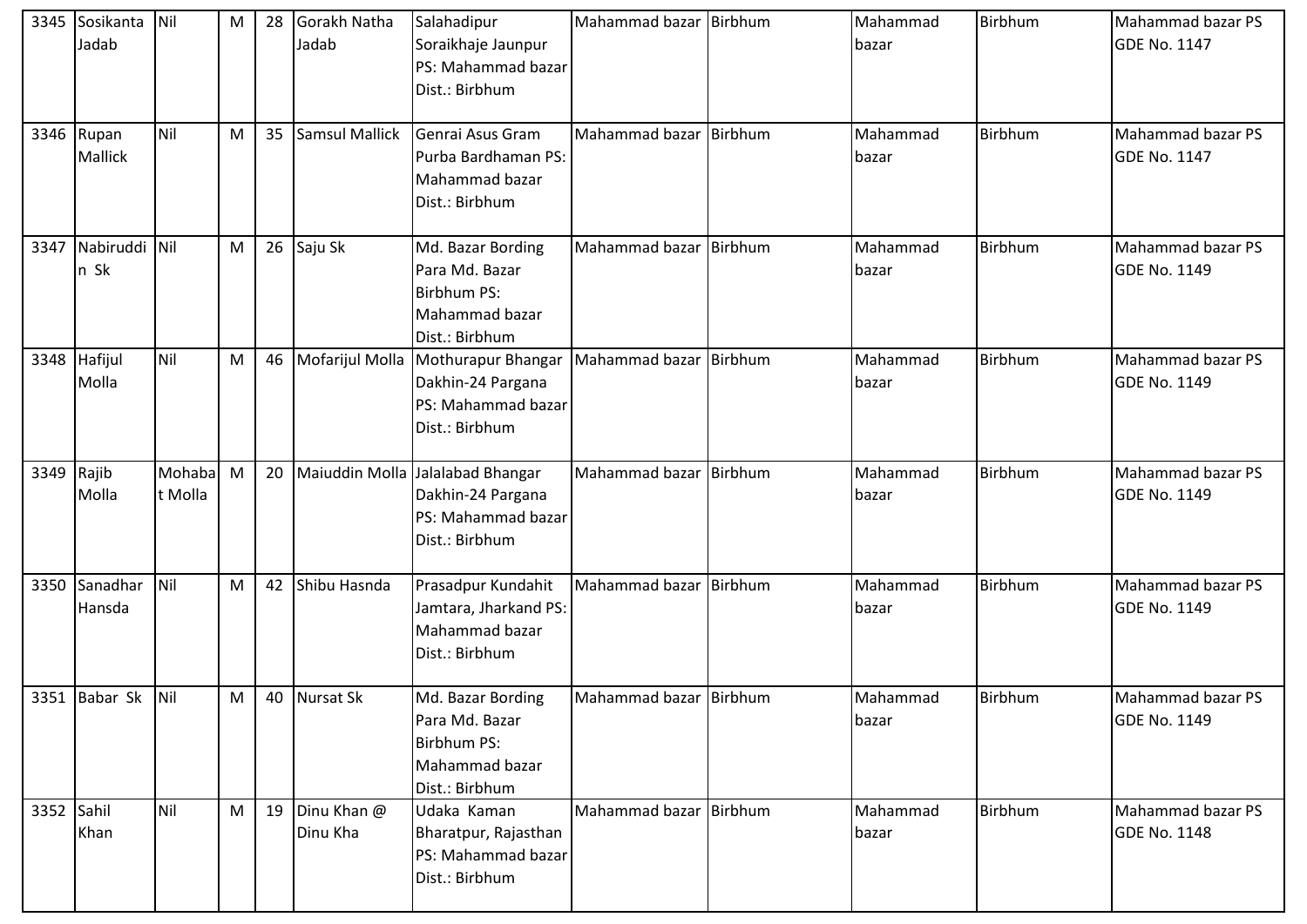| 3353       | Rabi Khan Rabiul   |           | M | 29 | Lt. Manimat      | Saluka Md. Bazar                         | Mahammad bazar Birbhum | Mahammad | Birbhum | Mahammad bazar PS        |
|------------|--------------------|-----------|---|----|------------------|------------------------------------------|------------------------|----------|---------|--------------------------|
|            |                    | <b>Sk</b> |   |    | Khan             | <b>Birbhum PS:</b>                       |                        | bazar    |         | <b>GDE No. 1148</b>      |
|            |                    |           |   |    |                  | Mahammad bazar                           |                        |          |         |                          |
|            |                    |           |   |    |                  | Dist.: Birbhum                           |                        |          |         |                          |
| 3354       | Suroj              | Nil       | M |    | 26 Mukles Khan   | Alinan Tamluk Purba                      | Mahammad bazar Birbhum | Mahammad | Birbhum | Mahammad bazar PS        |
|            | Khan               |           |   |    |                  | Medinipur PS:                            |                        | bazar    |         | <b>GDE No. 1148</b>      |
|            |                    |           |   |    |                  | Mahammad bazar                           |                        |          |         |                          |
|            |                    |           |   |    |                  | Dist.: Birbhum                           |                        |          |         |                          |
|            |                    |           |   |    |                  |                                          |                        |          |         |                          |
|            | 3355 Usman         | Nil       | M |    | 46 Amin Mia      | Udaka Kaman                              | Mahammad bazar Birbhum | Mahammad | Birbhum | Mahammad bazar PS        |
|            | Mia                |           |   |    |                  | Bharatpur, Rajasthan                     |                        | bazar    |         | <b>GDE No. 1148</b>      |
|            |                    |           |   |    |                  | PS: Mahammad bazar                       |                        |          |         |                          |
|            |                    |           |   |    |                  | Dist.: Birbhum                           |                        |          |         |                          |
|            |                    |           |   |    |                  |                                          |                        |          |         |                          |
| 3356 Sasti |                    | Nil       | M |    |                  | 35 Lt. Ghosai Kahar Khairakuri Md. Bazar | Mahammad bazar Birbhum | Mahammad | Birbhum | Mahammad bazar PS        |
|            | Kahar              |           |   |    |                  | <b>Birbhum PS:</b>                       |                        | bazar    |         | <b>GDE No. 1150</b>      |
|            |                    |           |   |    |                  | Mahammad bazar                           |                        |          |         |                          |
|            |                    |           |   |    |                  | Dist.: Birbhum                           |                        |          |         |                          |
|            | 3357 Arebul Sk Nil |           | M |    | 28 Bhulu Sk      | Md. Bazar Bording                        | Mahammad bazar Birbhum | Mahammad | Birbhum | Mahammad bazar PS        |
|            |                    |           |   |    |                  | Para Md. Bazar                           |                        | bazar    |         | <b>GDE No. 1150</b>      |
|            |                    |           |   |    |                  | <b>Birbhum PS:</b>                       |                        |          |         |                          |
|            |                    |           |   |    |                  | Mahammad bazar                           |                        |          |         |                          |
|            |                    |           |   |    |                  | Dist.: Birbhum                           |                        |          |         |                          |
| 3358 Rahul |                    | Nil       | M |    | 19 Basudeb Bagdi | Rampur Md. Bazar                         | Mahammad bazar Birbhum | Mahammad | Birbhum | Mahammad bazar PS        |
|            | Bagdi              |           |   |    |                  | Birbhum PS:                              |                        | bazar    |         | <b>GDE No. 1150</b>      |
|            |                    |           |   |    |                  | Mahammad bazar                           |                        |          |         |                          |
|            |                    |           |   |    |                  | Dist.: Birbhum                           |                        |          |         |                          |
| 3359 Lagra |                    | Nil       | M | 34 | Late Ratan Sorn  | Seorakuri Md. Bazar                      | Mahammad bazar Birbhum | Mahammad | Birbhum | <b>Mahammad bazar PS</b> |
|            | Soorn              |           |   |    |                  | <b>Birbhum PS:</b>                       |                        | bazar    |         | <b>GDE No. 1150</b>      |
|            |                    |           |   |    |                  | Mahammad bazar                           |                        |          |         |                          |
|            |                    |           |   |    |                  | Dist.: Birbhum                           |                        |          |         |                          |
|            | 3360 Sanjoy        | Nil       | M |    | 21 Balaram Bagdi | Deucha Md. Bazar                         | Mahammad bazar Birbhum | Mahammad | Birbhum | Mahammad bazar PS        |
|            | <b>Bagdi</b>       |           |   |    |                  | Birbhum PS:                              |                        | bazar    |         | <b>GDE No. 1156</b>      |
|            | <b>Bagdi</b>       |           |   |    |                  | Mahammad bazar                           |                        |          |         |                          |
|            |                    |           |   |    |                  | Dist.: Birbhum                           |                        |          |         |                          |
| 3361 Sk    |                    | Nil       | M |    | 22 Late Sk Sukur | Deucha Md. Bazar                         | Mahammad bazar Birbhum | Mahammad | Birbhum | Mahammad bazar PS        |
|            | Samsuddi           |           |   |    |                  | <b>Birbhum PS:</b>                       |                        | bazar    |         | <b>GDE No. 1156</b>      |
|            | n                  |           |   |    |                  | Mahammad bazar                           |                        |          |         |                          |
|            |                    |           |   |    |                  | Dist.: Birbhum                           |                        |          |         |                          |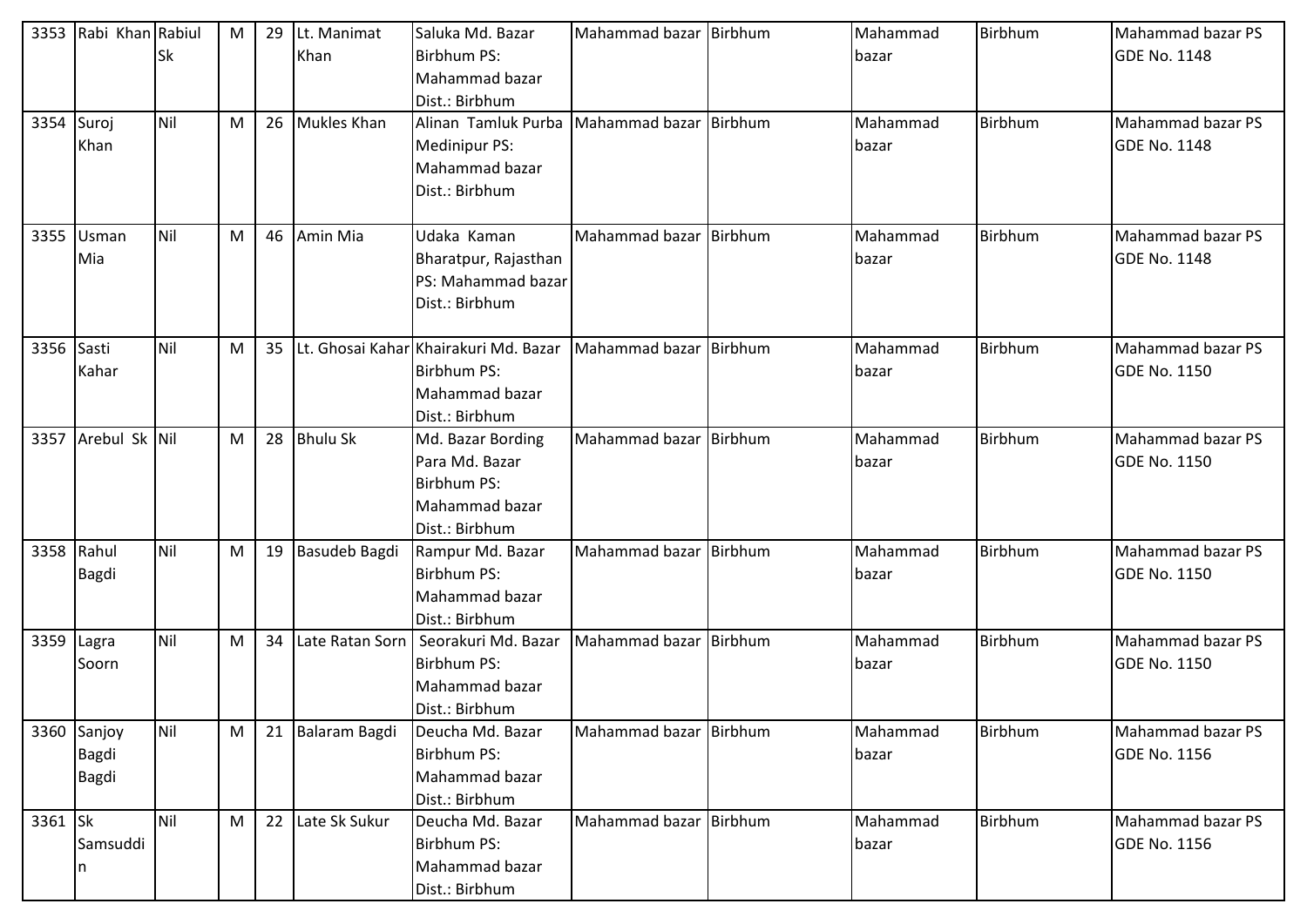| 3362       | Madhu<br>Bagdi | Nil | M |    | 38 Ajit Bagdi  | Srikantapur Md.<br><b>Bazar Birbhum PS:</b><br>Mahammad bazar | Mahammad bazar Birbhum |                | Mahammad<br>bazar | Birbhum | <b>Mahammad bazar PS</b><br><b>GDE No. 1156</b> |
|------------|----------------|-----|---|----|----------------|---------------------------------------------------------------|------------------------|----------------|-------------------|---------|-------------------------------------------------|
|            |                |     |   |    |                | Dist.: Birbhum                                                |                        |                |                   |         |                                                 |
| 3363       | Uttam          | Nil | M | 32 | Late Bodhan    | Rampur Md. Bazar                                              | Mahammad bazar Birbhum |                | Mahammad          | Birbhum | Mahammad bazar PS                               |
|            | Mirdha         |     |   |    | Mirdha         | <b>Birbhum PS:</b>                                            |                        |                | bazar             |         | <b>GDE No. 1156</b>                             |
|            |                |     |   |    |                | Mahammad bazar                                                |                        |                |                   |         |                                                 |
|            |                |     |   |    |                | Dist.: Birbhum                                                |                        |                |                   |         |                                                 |
| 3364       | Rabindra       | Nil | M | 36 | Late Nitai Das | Srikantapur Md.                                               | Mahammad bazar         | Birbhum        | Mahammad          | Birbhum | Mahammad bazar PS                               |
|            | Das            |     |   |    |                | <b>Bazar Birbhum PS:</b>                                      |                        |                | bazar             |         | <b>GDE No. 1156</b>                             |
|            |                |     |   |    |                | Mahammad bazar                                                |                        |                |                   |         |                                                 |
|            |                |     |   |    |                | Dist.: Birbhum                                                |                        |                |                   |         |                                                 |
| 3365       | Asit Bagdi Nil |     | M | 22 | Sahadev Bagdi  | Maladng Md. Bazar                                             | Mahammad bazar Birbhum |                | Mahammad          | Birbhum | <b>Mahammad bazar PS</b>                        |
|            |                |     |   |    |                | <b>Birbhum PS:</b>                                            |                        |                | bazar             |         | <b>GDE No. 1156</b>                             |
|            |                |     |   |    |                | Mahammad bazar                                                |                        |                |                   |         |                                                 |
|            |                |     |   |    |                | Dist.: Birbhum                                                |                        |                |                   |         |                                                 |
| 3366 Bipod |                | Nil | M | 32 |                | Late Malu Bagdi Srikantapur Md.                               | Mahammad bazar Birbhum |                | Mahammad          | Birbhum | Mahammad bazar PS                               |
|            | Bagdi          |     |   |    |                | <b>Bazar Birbhum PS:</b>                                      |                        |                | bazar             |         | <b>GDE No. 1156</b>                             |
|            |                |     |   |    |                | Mahammad bazar                                                |                        |                |                   |         |                                                 |
|            |                |     |   |    |                | Dist.: Birbhum                                                |                        |                |                   |         |                                                 |
| 3367       | Diptimay       |     | M | 24 | Lt Tapan Let   | Mondalpur PS:                                                 | Mayureshar             | Birbhum        | Mayureshar        | Birbhum | Mayureshar PS GDE                               |
|            | Let            |     |   |    |                | Mayureshar Dist.:                                             |                        |                |                   |         | No. 659                                         |
|            |                |     |   |    |                | <b>Birbhum</b>                                                |                        |                |                   |         |                                                 |
| 3368       | Saheb          |     | M |    | 25 Binay Konai | Mondalpur PS:                                                 | Mayureshar             | Birbhum        | Mayureshar        | Birbhum | Mayureshar PS GDE                               |
|            | Konai          |     |   |    |                | Mayureshar Dist.:                                             |                        |                |                   |         | No. 659                                         |
|            |                |     |   |    |                | <b>Birbhum</b>                                                |                        |                |                   |         |                                                 |
| 3369       | Rabi           |     | M | 50 | Lt Nityagopal  | Dangapara PS:                                                 | Mayureshar             | <b>Birbhum</b> | Mayureshar        | Birbhum | Mayureshar PS GDE                               |
|            | Bagdi          |     |   |    | Bagdi          | Mayureshar Dist.:                                             |                        |                |                   |         | No. 659                                         |
|            |                |     |   |    |                | Birbhum                                                       |                        |                |                   |         |                                                 |
| 3370       | Arabindo       |     | M | 56 | Lt Sudhir Pal  | Akna PS: Mayureshar                                           | Mayureshar             | Birbhum        | Mayureshar        | Birbhum | Mayureshar PS GDE                               |
|            | Pal            |     |   |    |                | Dist.: Birbhum                                                |                        |                |                   |         | No. 659                                         |
|            |                |     |   |    |                |                                                               |                        |                |                   |         |                                                 |
|            | 3371 Allarekha |     | M | 28 | Hakir Sekh     | Mayureswar                                                    | Mayureshar             | Birbhum        | Mayureshar        | Birbhum | Mayureshar PS GDE                               |
|            | Sekh           |     |   |    |                | Ethelpara PS:                                                 |                        |                |                   |         | No. 659                                         |
|            |                |     |   |    |                | Mayureshar Dist.:                                             |                        |                |                   |         |                                                 |
|            |                |     |   |    |                | <b>Birbhum</b>                                                |                        |                |                   |         |                                                 |
|            | 3372 Pradip    |     | M |    | 32 Sisir Bagdi | Kotasur PS:                                                   | Mayureshar             | Birbhum        | Mayureshar        | Birbhum | Mayureshar PS GDE                               |
|            | Bagdi          |     |   |    |                | Mayureshar Dist.:                                             |                        |                |                   |         | No. 659                                         |
|            |                |     |   |    |                | Birbhum                                                       |                        |                |                   |         |                                                 |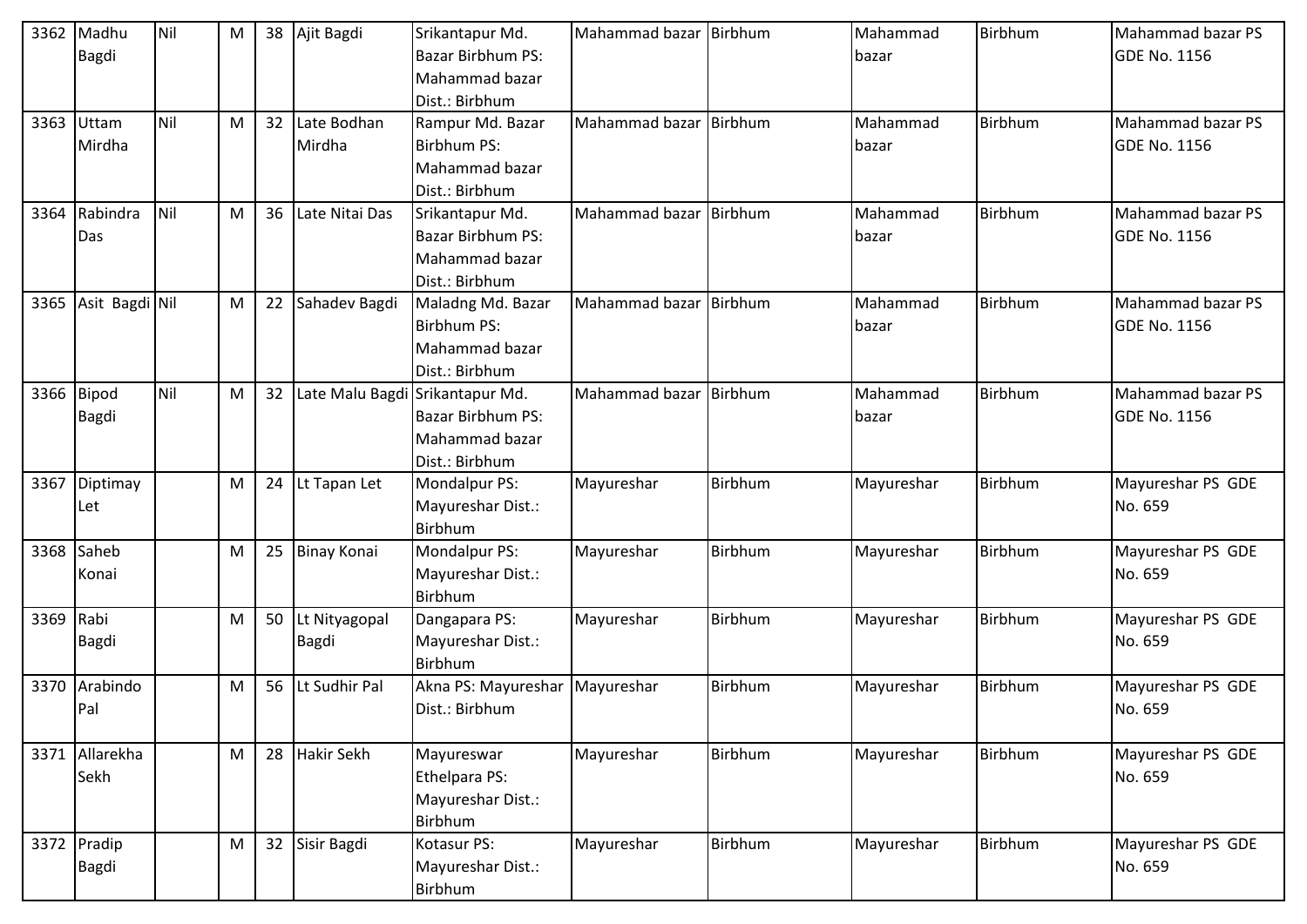| 3373       | Asun<br>Bagdi              | M | 51              | Lt Pashupati<br>Bagdi    | Ulkunda PS:<br>Mayureshar Dist.:<br>Birbhum                 | Mayureshar | Birbhum         | Mayureshar | Birbhum | Mayureshar PS GDE<br>No. 643 |
|------------|----------------------------|---|-----------------|--------------------------|-------------------------------------------------------------|------------|-----------------|------------|---------|------------------------------|
| 3374       | Prasenjit<br><b>Bagdi</b>  | M | 38              | Arun Bagdi               | Ulkunda PS:<br>Mayureshar Dist.:<br>Birbhum                 | Mayureshar | Birbhum         | Mayureshar | Birbhum | Mayureshar PS GDE<br>No. 643 |
| 3375 Adusi | <b>Bagdi</b>               | M |                 | 42 Arun Bagdi            | Ulkunda PS:<br>Mayureshar Dist.:<br>Birbhum                 | Mayureshar | Birbhum         | Mayureshar | Birbhum | Mayureshar PS GDE<br>No. 643 |
|            | 3376 Makrab<br>Sk          | M | 38              | Ali Sk                   | 38 PS: Mayureshar<br>Dist.: Birbhum                         | Mayureshar | Birbhum         | Mayureshar | Birbhum | Mayureshar PS GDE<br>No. 643 |
| 3377       | Lalu Sk                    | M | 32              | Manjur Sk                | <b>Kustore PS:</b><br>Mayureshar Dist.:<br>Birbhum          | Mayureshar | Birbhum         | Mayureshar | Birbhum | Mayureshar PS GDE<br>No. 643 |
| 3378       | Sabir Sk                   | M | 28              | <b>Bodor Sk</b>          | Chototurigram PS:<br>Mayureshar Dist.:<br><b>Birbhum</b>    | Mayureshar | Birbhum         | Mayureshar | Birbhum | Mayureshar PS GDE<br>No. 643 |
| 3379       | Najim Sk                   | M | 39              | Kalu Sk                  | Chototurigram PS:<br>Mayureshar Dist.:<br>Birbhum           | Mayureshar | Birbhum         | Mayureshar | Birbhum | Mayureshar PS GDE<br>No. 643 |
| 3380       | Ajoy<br><b>Bagdi</b>       | M | 37              | Lt Haradhan<br>Bagdi     | Mayureswar<br>Ethelpara PS:<br>Mayureshar Dist.:<br>Birbhum | Mayureshar | Birbhum         | Mayureshar | Birbhum | Mayureshar PS GDE<br>No. 643 |
|            | 3381 Rakibul<br>Khan       | M | 30 <sup>°</sup> | <b>Motal Khan</b>        | Mayureswar PS:<br>Mayureshar Dist.:<br>Birbhum              | Mayureshar | Birbhum         | Mayureshar | Birbhum | Mayureshar PS GDE<br>No. 650 |
| 3382       | Naba<br>Kumar<br>Sarkel    | M | 50              | Lt Gadadhar<br>Sarkel    | Mondalpur PS:<br>Mayureshar Dist.:<br>Birbhum               | Mayureshar | Birbhum         | Mayureshar | Birbhum | Mayureshar PS GDE<br>No. 609 |
|            | 3383 Giridhari<br>Bhandari | M |                 | 32 Lt Swapan<br>Bhandari | Mondalpur PS:<br>Mayureshar Dist.:<br>Birbhum               | Mayureshar | Birbhum         | Mayureshar | Birbhum | Mayureshar PS GDE<br>No. 609 |
|            | 3384 Sudhnshu<br>Bagdi     | M | 30 <sup>°</sup> | Lt Gadai Bagdi           | Mondalpur PS:<br>Mayureshar Dist.:<br>Birbhum               | Mayureshar | Birbhum         | Mayureshar | Birbhum | Mayureshar PS GDE<br>No. 609 |
|            | 3385 Hasibul<br><b>Sk</b>  | M |                 | Khalek Sk                |                                                             |            | <b>Basirhat</b> | Mergram    | Birbhum | Mergram PS GDE No.<br>531    |
|            | 3386 Nefaz Sk              | M |                 | Lt.hatem Sk              |                                                             |            | <b>Basirhat</b> | Mergram    | Birbhum | Mergram PS GDE No.<br>531    |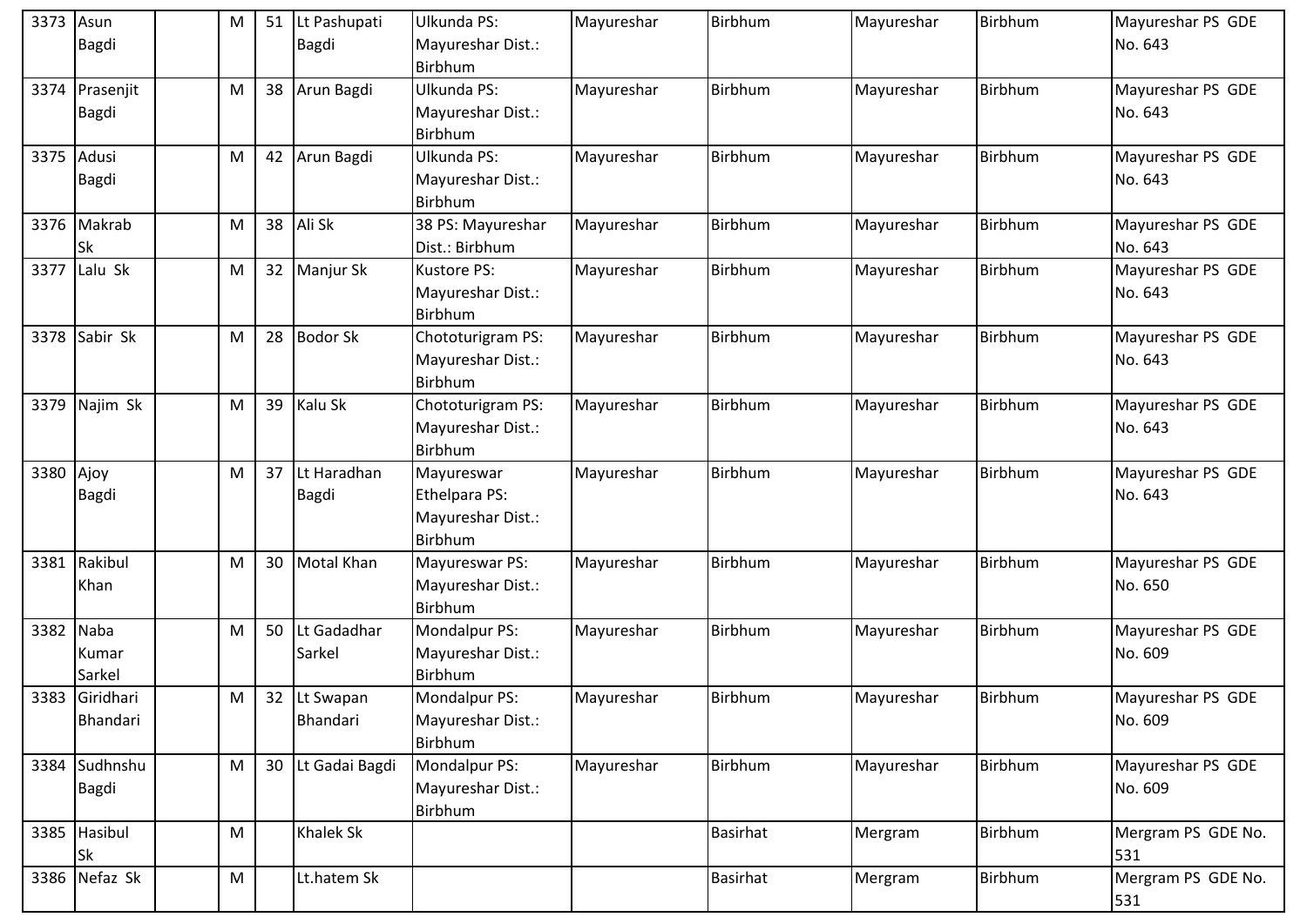|           | 3387 Arif Sk              |       | M |    | <b>Akal Sk</b>       |                                                  |         | <b>Basirhat</b> | Mergram | Birbhum        | Mergram PS GDE No.<br>531 |
|-----------|---------------------------|-------|---|----|----------------------|--------------------------------------------------|---------|-----------------|---------|----------------|---------------------------|
|           | 3388 Ripon Sk             |       | M |    | Jikir Sk             |                                                  |         | <b>Basirhat</b> | Mergram | Birbhum        | Mergram PS GDE No.<br>531 |
| 3389 Asif | Raihan                    |       | M |    | Jakir Ali            |                                                  |         | <b>Basirhat</b> | Mergram | Birbhum        | Mergram PS GDE No.<br>531 |
|           | 3390 Rohid Sk             |       | M |    | Sultan Sk            |                                                  |         | <b>Basirhat</b> | Mergram | <b>Birbhum</b> | Mergram PS GDE No.<br>531 |
| 3391      | Imran Sk                  | Mihir | M |    | Kutubuddin Sk        |                                                  |         | <b>Basirhat</b> | Mergram | Birbhum        | Mergram PS GDE No.<br>531 |
|           | 3392 Ramjan<br><b>Sk</b>  |       | M |    | Felu Sk              |                                                  |         | <b>Basirhat</b> | Mergram | Birbhum        | Mergram PS GDE No.<br>531 |
| 3393      | Musaddik<br>Ali           |       | M |    | Najem Ali            |                                                  |         | <b>Basirhat</b> | Mergram | Birbhum        | Mergram PS GDE No.<br>531 |
| 3394      | Mone Sk                   |       | M |    | Joddin Sk            |                                                  |         | <b>Basirhat</b> | Mergram | Birbhum        | Mergram PS GDE No.<br>531 |
|           | 3395 Subodh<br>Das        |       | M |    | Chittaranjan<br>Das  |                                                  |         | <b>Basirhat</b> | Mergram | Birbhum        | Mergram PS GDE No.<br>531 |
|           | 3396 Rashid Ali           |       | M |    | Hamzar Sk            |                                                  |         | <b>Basirhat</b> | Mergram | Birbhum        | Mergram PS GDE No.<br>531 |
|           | 3397 Bebak<br>Rajbanshi   |       | M | 28 | Bam Rajbanshi        | Uttar Kashillya PS:<br>Murarai Dist.:<br>Birbhum | Murarai | Birbhum         | Murarai | Birbhum        | Murarai PS GDE No.<br>631 |
|           | 3398 Ranjit<br>Rajbanshi  |       | M | 22 | Robidas<br>Rajbanshi | Dhananjaupur PS:<br>Murarai Dist.:<br>Birbhum    | Murarai | Birbhum         | Murarai | Birbhum        | Murarai PS GDE No.<br>631 |
|           | 3399 Rofikul Sk           |       | M | 28 | Fajal Sk             | Palsa PS: Murarai<br>Dist.: Birbhum              | Murarai | Birbhum         | Murarai | Birbhum        | Murarai PS GDE No.<br>631 |
|           | 3400 Bokul Sk             |       | M | 20 | Samsuddin Sk         | Bathia PS: Murarai<br>Dist.: Birbhum             | Murarai | <b>Birbhum</b>  | Murarai | Birbhum        | Murarai PS GDE No.<br>631 |
|           | 3401 Anarul Sk            |       | M |    | 35 Fulbas Sk         | Jalibagan PS: Murarai Murarai<br>Dist.: Birbhum  |         | Birbhum         | Murarai | Birbhum        | Murarai PS GDE No.<br>631 |
|           | 3402 Basarul<br><b>Sk</b> |       | M | 30 | Jahiruddin Sk        | Dhitora PS: Murarai<br>Dist.: Birbhum            | Murarai | <b>Birbhum</b>  | Murarai | Birbhum        | Murarai PS GDE No.<br>631 |
|           | 3403 Julmul Sk            |       | M | 40 | Lt Gofur Sk          | Uttar Kashillya PS:<br>Murarai Dist.:<br>Birbhum | Murarai | Birbhum         | Murarai | Birbhum        | Murarai PS GDE No.<br>632 |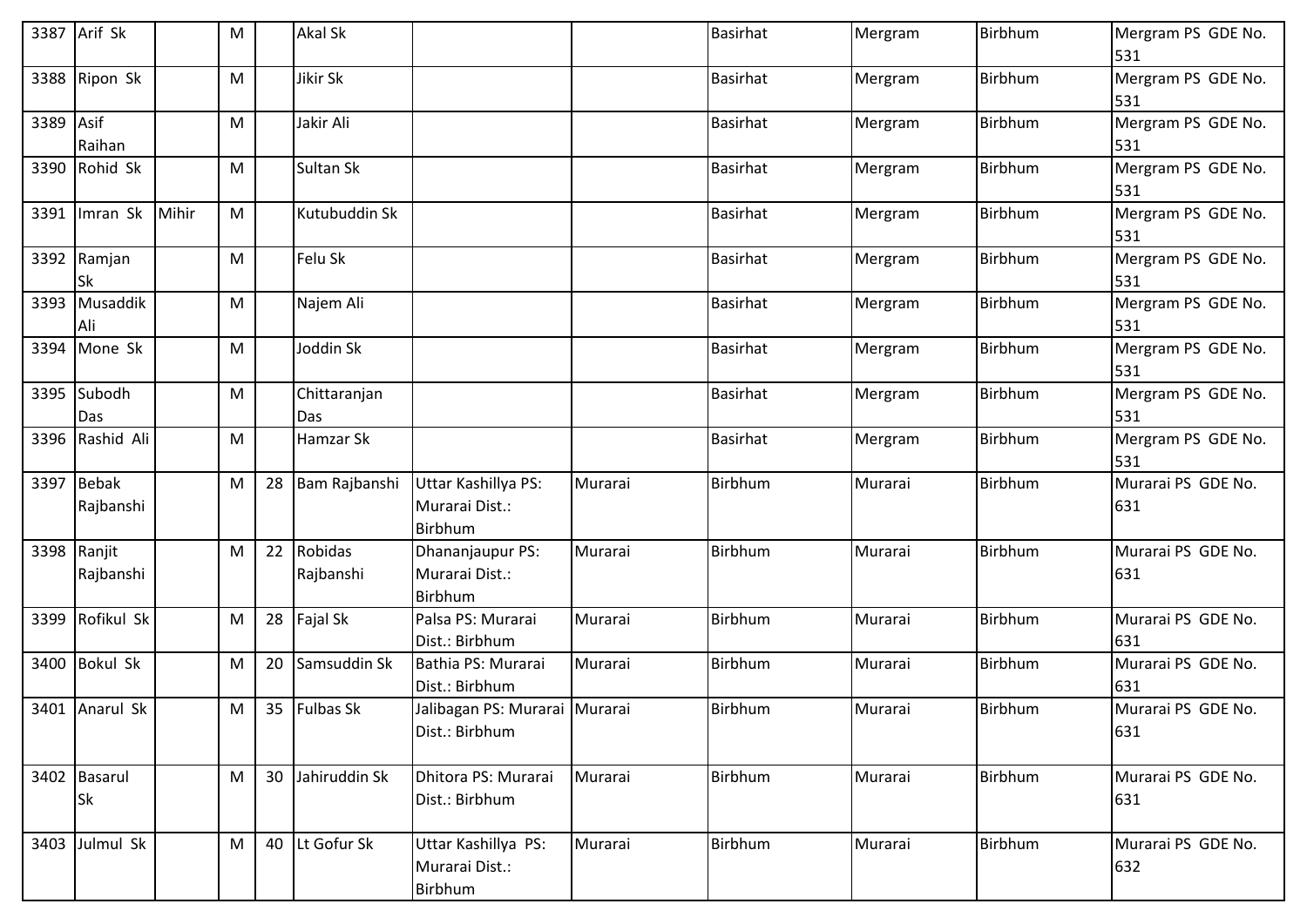| 3404       | Salal Sk                      | M | 20              | Haque Sk                  | Uttar Kashillya PS:<br>Murarai Dist.:<br><b>Birbhum</b>                             | Murarai      | Birbhum  | Murarai | Birbhum        | Murarai PS GDE No.<br>632 |
|------------|-------------------------------|---|-----------------|---------------------------|-------------------------------------------------------------------------------------|--------------|----------|---------|----------------|---------------------------|
| 3405       | Sabir Ali                     | M |                 | 19 Rasu Sk                | Uttar Kashillya PS:<br>Murarai Dist.:<br><b>Birbhum</b>                             | Murarai      | Birbhum  | Murarai | Birbhum        | Murarai PS GDE No.<br>632 |
|            | 3406 Hasimuddi<br>n Sk        | M | 24              | Jomir Sk                  | Palsa PS: Murarai<br>Dist.: Birbhum                                                 | Murarai      | Birbhum  | Murarai | <b>Birbhum</b> | Murarai PS GDE No.<br>632 |
|            | 3407 Sanjay<br>Sarma          | M | 52              | Lt Sadi Prasad<br>Sarma   | <b>Bhadiswar PS:</b><br>Murarai Dist.:<br><b>Birbhum</b>                            | Murarai      | Birbhum  | Murarai | Birbhum        | Murarai PS GDE No.<br>632 |
| 3408 Sujay | Karmokar                      | M |                 | 32 Ram Prasad<br>Karmakar | Ghuskira PS: Murarai<br>Dist.: Birbhum                                              | Murarai      | Birbhum  | Murarai | Birbhum        | Murarai PS GDE No.<br>632 |
|            | 3409 Santu Sk                 | M | 22              | Emam Sk                   | Chilampur, PS<br>Maheshpur, Dist-<br>Pakur, (JH) PS: MATIA                          | <b>MATIA</b> | Basirhat | Murarai | Birbhum        | Murarai PS GDE No.<br>634 |
|            | 3410 Khirul Sk                | M |                 | 19 Lt Badu Sk             | Edrakpur PS: Murarai Murarai<br>Dist.: Birbhum                                      |              | Birbhum  | Murarai | Birbhum        | Murarai PS GDE No.<br>634 |
|            | 3411 Sadhin<br>Dewan<br>Dewan | M | 40              | Moniruddin                | Paniara PS: Murarai<br>Dist.: Birbhum                                               | Murarai      | Birbhum  | Murarai | Birbhum        | Murarai PS GDE No.<br>631 |
|            | 3412 Robbakul<br>Dewan        | M | 35 <sub>2</sub> | Saifor Dewan              | Mohulladanga PS:<br>Murarai Dist.:<br><b>Birbhum</b>                                | Murarai      | Birbhum  | Murarai | Birbhum        | Murarai PS GDE No.<br>631 |
| 3413       | Tulu Das                      | M | 32 <sup>2</sup> | Lt. Biswanath<br>Das      | Gopalpur PS: Nalhati<br>Dist.: Birbhum                                              | Nalhati      | Birbhum  | Nalhati | Birbhum        | Nalhati PS GDE No. 874    |
| 3414 Bijoy | Pramanik                      | M |                 |                           | 32 Satya Pramanik Nalhati Farm Para PS: Nalhati<br>Nalhati Dist.:<br><b>Birbhum</b> |              | Birbhum  | Nalhati | Birbhum        | Nalhati PS GDE No. 874    |
|            | 3415 Selim Sk                 | M |                 | 21 Seraful Islam          | Ayas PS: Nalhati Dist.: Nalhati<br><b>Birbhum</b>                                   |              | Birbhum  | Nalhati | Birbhum        | Nalhati PS GDE No. 871    |
|            | 3416 Dipu Let                 | M |                 | 19 Basudeb Let            | Rani Nagar PS:<br>Nalhati Dist.:<br>Birbhum                                         | Nalhati      | Birbhum  | Nalhati | Birbhum        | Nalhati PS GDE No. 871    |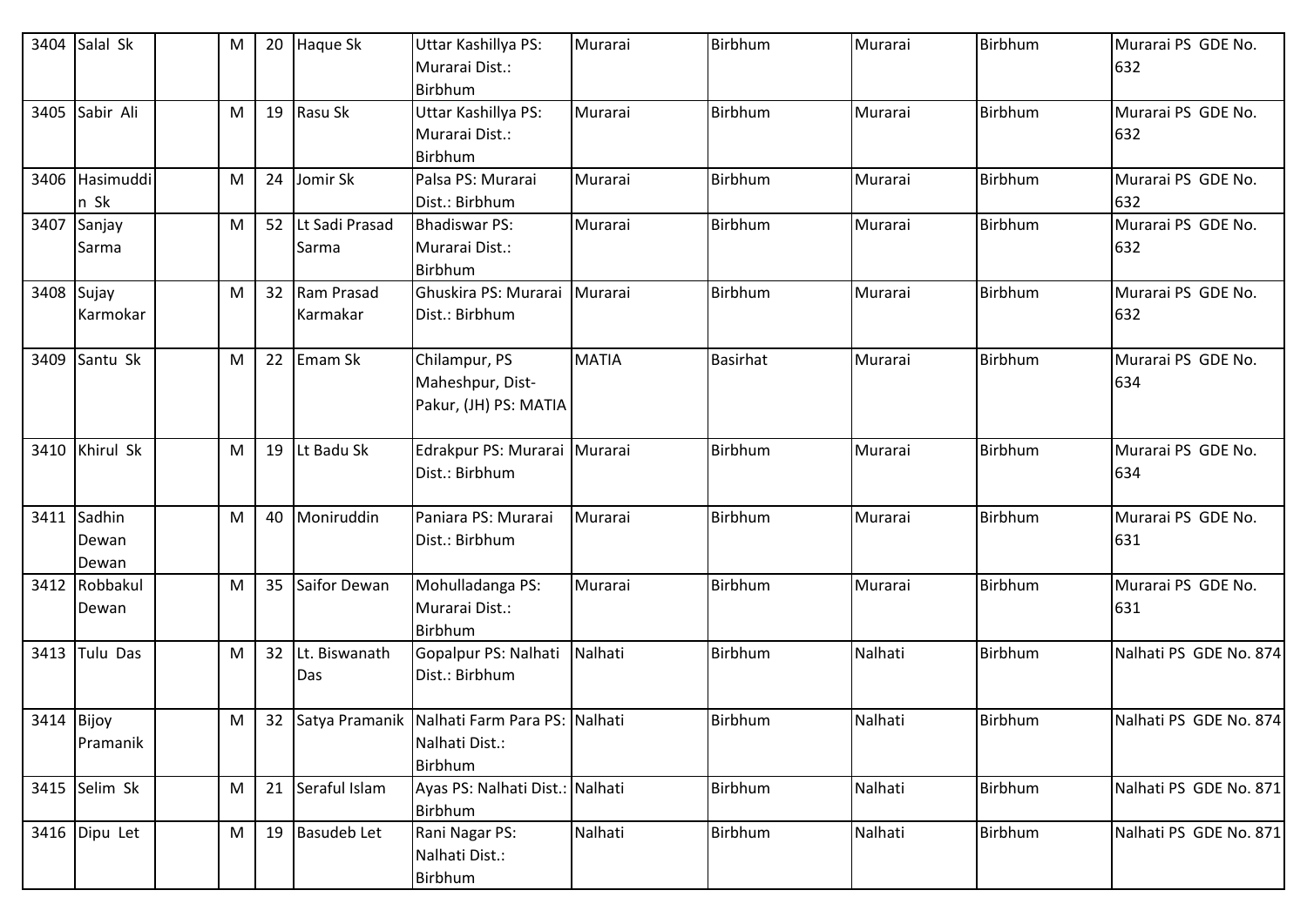|      | 3417 Ranjit<br>Mahaldar | M | 45 | Lt. Habal<br>Mahaldar     | Barla PS: Nalhati<br>Dist.: Birbhum                       | Nalhati | Birbhum | Nalhati | Birbhum | Nalhati PS GDE No. 871 |
|------|-------------------------|---|----|---------------------------|-----------------------------------------------------------|---------|---------|---------|---------|------------------------|
|      |                         |   |    |                           |                                                           |         |         |         |         |                        |
| 3418 | Harisaran<br>Mondal     | M |    | 58 Lt. Khudiram<br>Mondal | Nalhati Ward No-9<br>PS: Nalhati Dist.:<br><b>Birbhum</b> | Nalhati | Birbhum | Nalhati | Birbhum | Nalhati PS GDE No. 871 |
|      | 3419 Santanu<br>Sarkar  | M |    | 55 Lt. Lakhi Sarkar       | Laskarpur PS: Nalhati Nalhati<br>Dist.: Birbhum           |         | Birbhum | Nalhati | Birbhum | Nalhati PS GDE No. 871 |
|      | 3420 Biswajit<br>Mondal | M | 22 | <b>Tinku Mondal</b>       | Nalhati Ward No- 7<br>PS: Nalhati Dist.:<br>Birbhum       | Nalhati | Birbhum | Nalhati | Birbhum | Nalhati PS GDE No. 871 |
| 3421 | Bablu Das               | M | 24 | <b>Atul Das</b>           | PS: Nalhati Dist.:<br><b>Birbhum</b>                      | Nalhati | Birbhum | Nalhati | Birbhum | Nalhati PS GDE No. 871 |
|      | 3422 Sanatan<br>Tudu    | M |    | 46 Lt. Deben Tudu         | Nalhati Kamarpara<br>PS: Nalhati Dist.:<br>Birbhum        | Nalhati | Birbhum | Nalhati | Birbhum | Nalhati PS GDE No. 871 |
| 3423 | Budhadeb<br>Let         | M |    | 18 Lt. Asit Let           | Bautia PS: Nalhati<br>Dist.: Birbhum                      | Nalhati | Birbhum | Nalhati | Birbhum | Nalhati PS GDE No. 871 |
| 3424 | Ganesh<br>Sarkar        | M |    | 38 Lt. Bhagya<br>Sarkar   | Laskarpur PS: Nalhati Nalhati<br>Dist.: Birbhum           |         | Birbhum | Nalhati | Birbhum | Nalhati PS GDE No. 871 |
| 3425 | Indrajit<br>Mehena      | M | 22 | Nibaran<br>Mehena         | Banior PS: Nalhati<br>Dist.: Birbhum                      | Nalhati | Birbhum | Nalhati | Birbhum | Nalhati PS GDE No. 846 |
|      | 3426 Bishnu<br>Konai    | M | 18 | Sanjoy Konai              | Bautia PS: Nalhati<br>Dist.: Birbhum                      | Nalhati | Birbhum | Nalhati | Birbhum | Nalhati PS GDE No. 846 |
| 3427 | <b>Bikram</b><br>Konai  | M | 21 | Nirmal Konai              | Bautia PS: Nalhati<br>Dist.: Birbhum                      | Nalhati | Birbhum | Nalhati | Birbhum | Nalhati PS GDE No. 846 |
|      | 3428 Monmoth<br>o Sen   | M |    | 26 Lojen Sen              | Banior PS: Nalhati<br>Dist.: Birbhum                      | Nalhati | Birbhum | Nalhati | Birbhum | Nalhati PS GDE No. 846 |
|      | 3429 Sujoy Let          | M |    | 28 Astam Let              | PS: Nalhati Dist.:<br><b>Birbhum</b>                      | Nalhati | Birbhum | Nalhati | Birbhum | Nalhati PS GDE No. 846 |
|      | 3430 Dalim<br>Molla     | M | 38 |                           | Rabbekul Molla Harioka PS: Nalhati<br>Dist.: Birbhum      | Nalhati | Birbhum | Nalhati | Birbhum | Nalhati PS GDE No. 846 |
|      | 3431 Samuyel<br>Mardi   | M | 24 | Amar Mardi                | Lakhnamara PS:<br>Nalhati Dist.:<br><b>Birbhum</b>        | Nalhati | Birbhum | Nalhati | Birbhum | Nalhati PS GDE No. 846 |
|      | 3432 Ramesh<br>Mardi    | M | 36 | Gamayel Mardi             | PS: Nalhati Dist.:<br>Birbhum                             | Nalhati | Birbhum | Nalhati | Birbhum | Nalhati PS GDE No. 846 |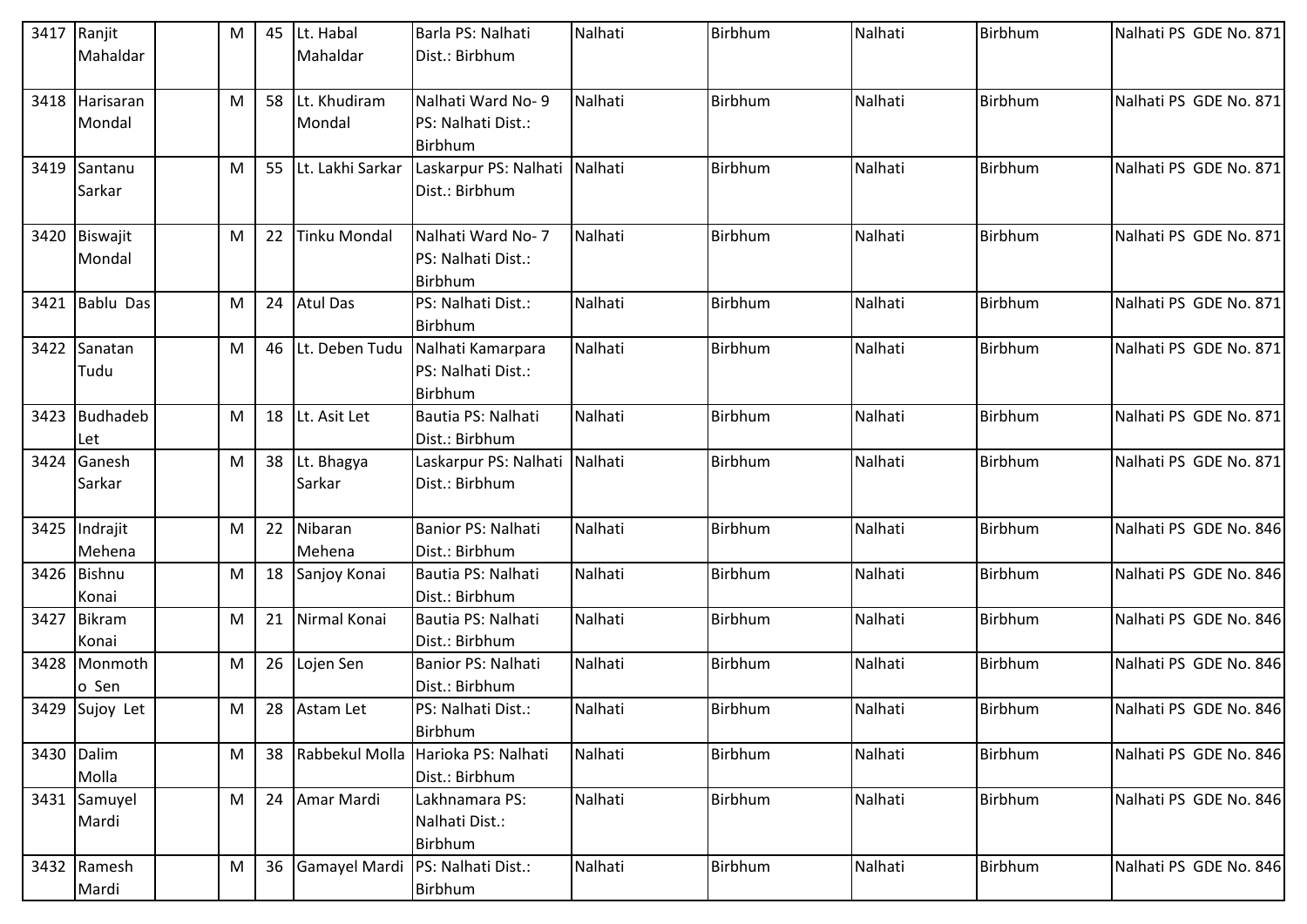|          | 3433 Riyaj Sk             |           | M | 30              | Hasan Sk         | Nalhati Sk Para PS:                 | Nalhati | Birbhum        | Nalhati | Birbhum | Nalhati PS GDE No. 846 |
|----------|---------------------------|-----------|---|-----------------|------------------|-------------------------------------|---------|----------------|---------|---------|------------------------|
|          |                           |           |   |                 |                  | Nalhati Dist.:                      |         |                |         |         |                        |
|          |                           |           |   |                 |                  | Birbhum                             |         |                |         |         |                        |
| 3434     | Silan Sk                  |           | M | 24              | Golam Mostafa    | PS: Nalhati Dist.:                  | Nalhati | Birbhum        | Nalhati | Birbhum | Nalhati PS GDE No. 846 |
|          |                           |           |   |                 |                  | Birbhum                             |         |                |         |         |                        |
|          | 3435 Rabbekul             |           | M | 35              | Latif Sk         | Pahari PS: Nalhati                  | Nalhati | Birbhum        | Nalhati | Birbhum | Nalhati PS GDE No. 873 |
|          | <b>Sk</b>                 |           |   |                 |                  | Dist.: Birbhum                      |         |                |         |         |                        |
|          | 3436 Sipan Sk             |           | M |                 | 27 Hurmuj Sk     | Nalhati Ward No-11                  | Nalhati | Birbhum        | Nalhati | Birbhum | Nalhati PS GDE No. 873 |
|          |                           |           |   |                 |                  | PS: Nalhati Dist.:                  |         |                |         |         |                        |
|          |                           |           |   |                 |                  | Birbhum                             |         |                |         |         |                        |
| 3437     | Anowar                    |           | M |                 | 22 Naimuddin Sk  | Baisnab Danga PS:                   | Nalhati | Birbhum        | Nalhati | Birbhum | Nalhati PS GDE No. 873 |
|          | <b>Sk</b>                 |           |   |                 |                  | Nalhati Dist.:                      |         |                |         |         |                        |
|          |                           |           |   |                 |                  | Birbhum                             |         |                |         |         |                        |
| 3438     | Ahammed                   |           | M | 32 <sup>2</sup> | Lt. Kased Sk     | Siura PS: Nalhati                   | Nalhati | Birbhum        | Nalhati | Birbhum | Nalhati PS GDE No. 873 |
|          | Ali                       |           |   |                 |                  | Dist.: Birbhum                      |         |                |         |         |                        |
| 3439 Md. |                           |           | M |                 | 30 Kawsar Sk     | Kulora PS: Paikar                   | Paikar  | Birbhum        | Paikar  | Birbhum | Paikar PS GDE No. 592  |
|          | Kamruddi                  |           |   |                 |                  | Dist.: Birbhum                      |         |                |         |         |                        |
|          | n Sk                      |           |   |                 |                  |                                     |         |                |         |         |                        |
| 3440     | Maju Sk                   |           | M |                 | 45 Lt. Najar Sk  | Nandigram PS: Paikar Paikar         |         | Birbhum        | Paikar  | Birbhum | Paikar PS GDE No. 592  |
|          |                           |           |   |                 |                  | Dist.: Birbhum                      |         |                |         |         |                        |
|          |                           |           |   |                 |                  |                                     |         |                |         |         |                        |
|          | 3441 Rasel Sk             |           | M |                 | 19 Rentu Sk      | Mitrapur PS: Paikar                 | Paikar  | Birbhum        | Paikar  | Birbhum | Paikar PS GDE No. 592  |
|          |                           |           |   |                 |                  | Dist.: Birbhum                      |         |                |         |         |                        |
| 3442     | Ahammad                   |           | M |                 | 20 Kalimulla Sk  | Mitrapur PS: Paikar                 | Paikar  | Birbhum        | Paikar  | Birbhum | Paikar PS GDE No. 592  |
|          | Sk                        |           |   |                 |                  | Dist.: Birbhum                      |         |                |         |         |                        |
| 3443     | Sabban Sk                 |           | M |                 | 29 Objed Sk      | Arail PS: Paikar Dist.:             | Paikar  | <b>Birbhum</b> | Paikar  | Birbhum | Paikar PS GDE No. 592  |
|          |                           |           |   |                 |                  | Birbhum                             |         |                |         |         |                        |
| 3444     | Khos                      |           | M |                 | 23 Mojibul Sk    | Mitrapur PS: Paikar                 | Paikar  | Birbhum        | Paikar  | Birbhum | Paikar PS GDE No. 592  |
|          | Mahamm                    |           |   |                 |                  | Dist.: Birbhum                      |         |                |         |         |                        |
|          | ad Sk                     |           |   |                 |                  |                                     |         |                |         |         |                        |
|          | 3445 Rinku Sk             |           | M |                 | 25 Abdul Goni Sk | Mitrapur PS: Paikar                 | Paikar  | Birbhum        | Paikar  | Birbhum | Paikar PS GDE No. 592  |
|          |                           |           |   |                 |                  | Dist.: Birbhum                      |         |                |         |         |                        |
|          | 3446 Ghuntu               |           | M |                 | 48 Lt. Kolechu   | Kichai PS: Paikar Dist.: Paikar     |         | Birbhum        | Paikar  | Birbhum | Paikar PS GDE No. 592  |
|          | Konai                     |           |   |                 | Konai            | Birbhum                             |         |                |         |         |                        |
| 3447     | Dablu Sk                  |           | M |                 | 35 Lt. Kadir Sk  | Paikar PS: Paikar                   | Paikar  | Birbhum        | Paikar  | Birbhum | Paikar PS GDE No. 602  |
|          |                           |           |   |                 |                  | Dist.: Birbhum                      |         |                | Paikar  | Birbhum |                        |
|          | 3448 Meherul<br><b>Sk</b> |           | M |                 | 40 Selim Sk      | Paikar PS: Paikar<br>Dist.: Birbhum | Paikar  | Birbhum        |         |         | Paikar PS GDE No. 602  |
| 3449     | Mofijuddi Sukuddi         |           | M |                 |                  | Paikar PS: Paikar                   | Paikar  | <b>Birbhum</b> | Paikar  | Birbhum | Paikar PS GDE No. 602  |
|          |                           |           |   |                 | 42 Sajjad Sk     |                                     |         |                |         |         |                        |
|          | n Sk                      | <b>Sk</b> |   |                 |                  | Dist.: Birbhum                      |         |                |         |         |                        |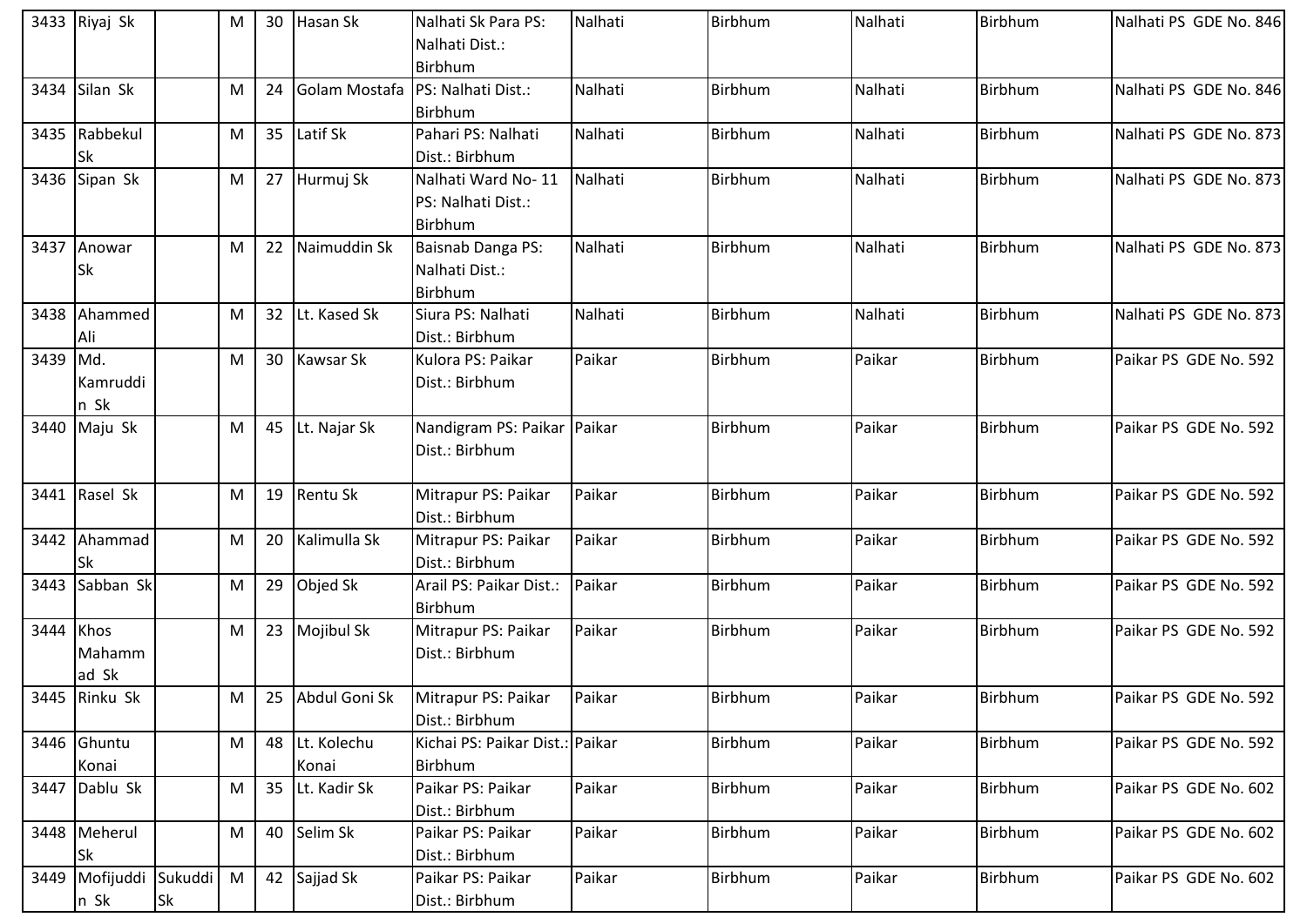|             | 3450 Minajul<br><b>Sk</b>     |                     | M | 28              | <b>Motibul Sk</b>            | Baralipara PS: Paikar<br>Dist.: Birbhum            | Paikar         | Birbhum | Paikar | Birbhum | Paikar PS GDE No. 602 |
|-------------|-------------------------------|---------------------|---|-----------------|------------------------------|----------------------------------------------------|----------------|---------|--------|---------|-----------------------|
|             | 3451 Amerul<br>Choudhur       |                     | M |                 | 26 Mokid<br>Choudhury        | Baralipara PS: Paikar<br>Dist.: Birbhum            | Paikar         | Birbhum | Paikar | Birbhum | Paikar PS GDE No. 602 |
|             | 3452 Saddam<br><b>Sk</b>      |                     | M | 30 <sup>°</sup> | Jalal Sk                     | Baralipara PS: Paikar<br>Dist.: Birbhum            | Paikar         | Birbhum | Paikar | Birbhum | Paikar PS GDE No. 602 |
|             | 3453 Anekul Sk                |                     | M | 45              | Lt. Kadam Sk                 | Baralipara PS: Paikar<br>Dist.: Birbhum            | Paikar         | Birbhum | Paikar | Birbhum | Paikar PS GDE No. 602 |
|             | 3454 Sudip<br>Rabidas         |                     | M | 19              | <b>Binay Rabidas</b>         | Jajigram PS: Paikar<br>Dist.: Birbhum              | Paikar         | Birbhum | Paikar | Birbhum | Paikar PS GDE No. 610 |
| 3455 Rana   |                               | Rejaul<br><b>Sk</b> | M |                 | 20 Firoj Sk                  | Bhadista PS: Paikar<br>Dist.: Birbhum              | Paikar         | Birbhum | Paikar | Birbhum | Paikar PS GDE No. 610 |
|             | 3456 Gopinath<br><b>Baski</b> |                     | M | 18              | Sukdeb Baski                 | <b>Bankhatipur PS:</b><br>Panrui Dist.: Birbhum    | Panrui         | Birbhum | Panrui | Birbhum | Panrui PS GDE No. 486 |
| 3457 Alam   | Ansari                        |                     | M | 37              | Rahaman Ansari Natundihi PS: | Mahammad bazar<br>Dist.: Birbhum                   | Mahammad bazar | Birbhum | Panrui | Birbhum | Panrui PS GDE No. 486 |
|             | 3458 Bipad<br>Mirdha          |                     | M | 27              | Kanu Mirdha                  | Lebra PS: Panrui Dist.: Panrui<br>Birbhum          |                | Birbhum | Panrui | Birbhum | Panrui PS GDE No. 486 |
|             | 3459 Sukanta<br>Mirdha        |                     | M | 34              | Arati Mirdha                 | Lebra PS: Panrui Dist.: Panrui<br>Birbhum          |                | Birbhum | Panrui | Birbhum | Panrui PS GDE No. 486 |
|             | 3460 Raju Das                 |                     | M | 35              | <b>Dulal Das</b>             | Hattikra PS: Panrui<br>Dist.: Birbhum              | Panrui         | Birbhum | Panrui | Birbhum | Panrui PS GDE No. 486 |
|             | 3461 Buddhade<br>b Bagdi      |                     | M |                 | 35 Biswanath<br>Bagdi        | Srirampur, Pochera<br>PS: Panrui Dist.:<br>Birbhum | Panrui         | Birbhum | Panrui | Birbhum | Panrui PS GDE No. 486 |
|             | 3462 Madhai<br><b>Bagdi</b>   |                     | M | 28              | Purna Chandra<br>Bagdi       | Hattikra PS: Panrui<br>Dist.: Birbhum              | Panrui         | Birbhum | Panrui | Birbhum | Panrui PS GDE No. 486 |
| 3463 Jiten  | <b>Bauri</b>                  |                     | M |                 | 57 Lt. Shyamal<br>Bauri      | Batikar PS: Panrui<br>Dist.: Birbhum               | Panrui         | Birbhum | Panrui | Birbhum | Panrui PS GDE No. 486 |
| 3464 Bhakti |                               |                     |   |                 |                              |                                                    | Panrui         |         |        |         |                       |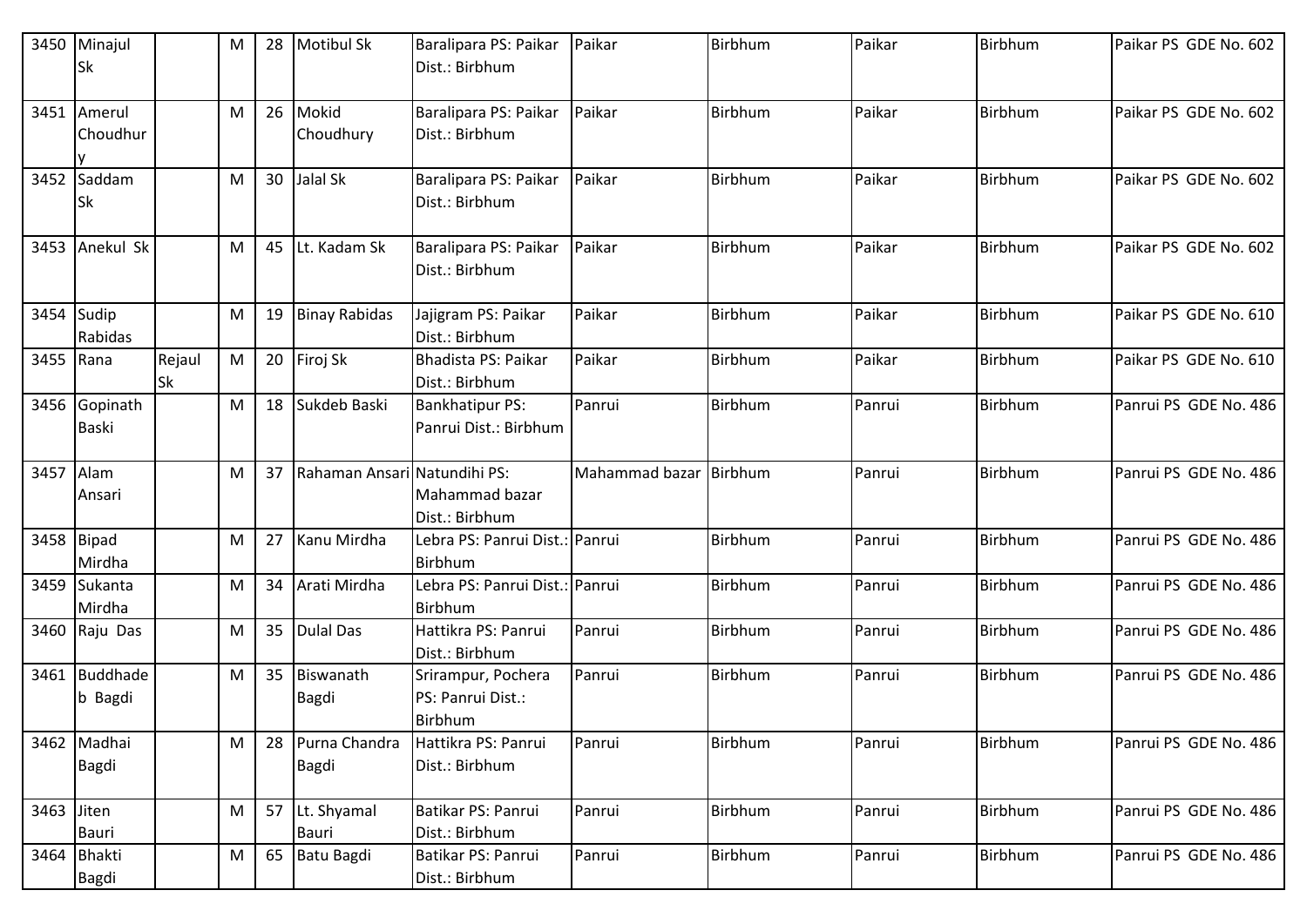|            | 3465 Kartick<br>Chandra     | M         | 62 | Jiban Krishna<br>Roy      | Batikar PS: Panrui<br>Dist.: Birbhum                               | Panrui   | Birbhum         | Panrui   | Birbhum        | Panrui PS GDE No. 486                              |
|------------|-----------------------------|-----------|----|---------------------------|--------------------------------------------------------------------|----------|-----------------|----------|----------------|----------------------------------------------------|
|            | Roy                         |           |    |                           |                                                                    |          |                 |          |                |                                                    |
| 3466       | Sk Munna                    | M         |    | 57 Lt. Sk Habu            | Sainthia Dorjipara<br>Ward no 13 PS:<br>Sainthia Dist.:<br>Birbhum | Sainthia | Birbhum         | Sainthia | Birbhum        | Sainthia PS GDE No.<br>641                         |
| 3467       | <b>Mukul Sk</b>             | M         |    | 47 Lt. Lakhu Sk           | Sainthia Dorjipara<br>Ward no 13 PS:<br>Sainthia Dist.:<br>Birbhum | Sainthia | Birbhum         | Sainthia | Birbhum        | Sainthia PS GDE No.<br>641                         |
|            | 3468 Bapan<br><b>Bittar</b> | M         |    | 20 Raju Bittar            | Shuilia Mollarpur<br><b>Birbhum</b>                                |          | <b>Basirhat</b> | Sainthia | Birbhum        | Sainthia PS GDE No.<br>689                         |
| 3469       | Manab<br>Das                | M         |    |                           | 19   Anupam Kr. Das   Shuilia Mollarpur<br>Birbhum                 |          | <b>Basirhat</b> | Sainthia | Birbhum        | Sainthia PS GDE No.<br>689                         |
| 3470       | Sudipta<br>Das              | M         | 18 | Shyamsundar<br>Das        | Shuilia Mollarpur<br>Birbhum                                       |          | <b>Basirhat</b> | Sainthia | Birbhum        | Sainthia PS GDE No.<br>689                         |
| 3471       | Ramesh<br>Konai             | М         | 25 | <b>Binod Konai</b>        | Sainthia Ward no 12<br>Sainthia Birbhum                            |          | <b>Basirhat</b> | Sainthia | Birbhum        | Sainthia PS GDE No.<br>702                         |
|            | 3472 Alakendu<br>Mondal     | M         | 34 | <b>Tamal Mondal</b>       | <b>Hemanta Basupally</b><br>Ward no 14 Sainthia<br>Birbhum         |          | <b>Basirhat</b> | Sainthia | Birbhum        | Sainthia PS GDE No.<br>702                         |
| 3473 Mihir | Hembram                     | M         | 46 | Radheshyam<br>Hembram     | <b>Bhabanipur Sainthia</b><br>Birbhum                              |          | <b>Basirhat</b> | Sainthia | Birbhum        | Sainthia PS GDE No.<br>702                         |
|            | 3474 Basudeb<br>Shil        | M         | 25 | Bidhan Ch. Shil           | Bagdola Sainthia<br>Birbhum                                        |          | <b>Basirhat</b> | Sainthia | Birbhum        | Sainthia PS GDE No.<br>702                         |
|            | 3475 Abhijit<br>Sutradhar   | M         | 43 | Rabindranath<br>Sutradhar | Bagdanga Sainthia<br>Birbhum                                       |          | <b>Basirhat</b> | Sainthia | Birbhum        | Sainthia PS GDE No.<br>702                         |
|            | 3476 Sourav<br>Mondal       | ${\sf M}$ |    | 26 Banyaswar<br>Mondal    | Sainthia Palir More<br>ward no 15 Sainthia<br>Birbhum              |          | <b>Basirhat</b> | Sainthia | <b>Birbhum</b> | Sainthia PS GDE No.<br>702                         |
|            | 3477 Sayed<br>Miya          | M         |    | 23 Kader Miya             | Ahamedpur Sukanta<br>Pally Sainthia<br>Birbhum                     |          | <b>Basirhat</b> | Sainthia | Birbhum        | Sainthia PS Outpost<br>Ahamedpur OP GDE<br>No. 322 |
|            | 3478 Hiron<br>Mallick       | M         |    | 30 Lt. Safiur<br>Rahaman  | Kusumgoriya Labpur<br>Birbhum                                      |          | <b>Basirhat</b> | Sainthia | Birbhum        | Sainthia PS Outpost<br>Ahamedpur OP GDE<br>No. 346 |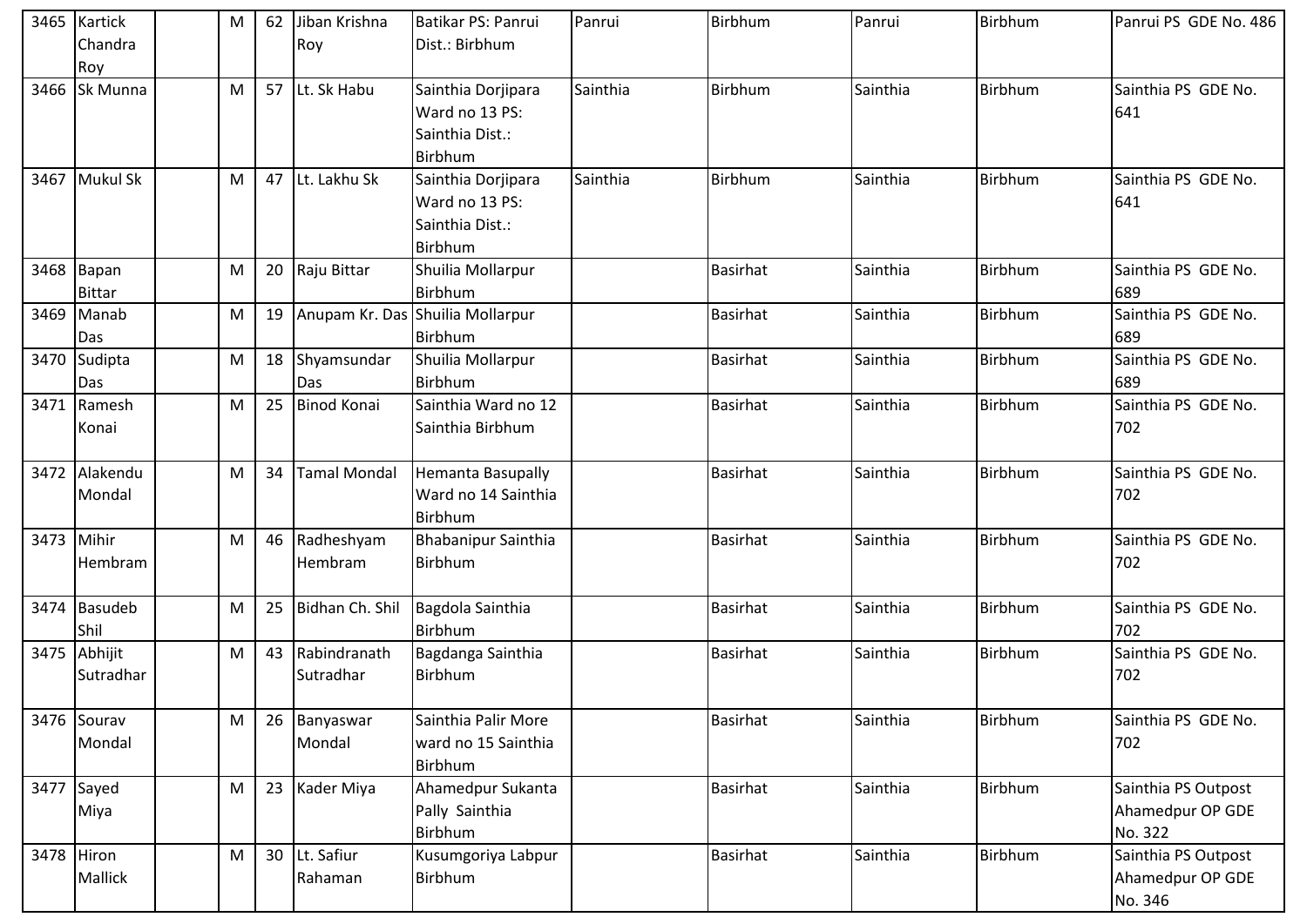| 3479      | Md. Sofi          | M |    | 35 Shyamsundar<br>Hoda | Komudpur Labpur<br><b>Birbhum</b> |                | <b>Basirhat</b> | Sainthia      | Birbhum | Sainthia PS Outpost<br>Ahamedpur OP GDE |
|-----------|-------------------|---|----|------------------------|-----------------------------------|----------------|-----------------|---------------|---------|-----------------------------------------|
|           |                   |   |    |                        |                                   |                |                 |               |         | No. 346                                 |
| 3480      | Dilbahadu         | M |    | 31 Md. Seyar Box       | Komudpur Labpur                   |                | <b>Basirhat</b> | Sainthia      | Birbhum | Sainthia PS Outpost                     |
|           | r Sk              |   |    |                        | Birbhum                           |                |                 |               |         | Ahamedpur OP GDE                        |
|           |                   |   |    |                        |                                   |                |                 |               |         | No. 346                                 |
| 3481      | Shibnath          | M |    | 32 Ganesh Baski        | Sannashi Danga                    | <b>Baduria</b> | Alipurduar      | Sainthia      | Birbhum | Sainthia PS GDE No.                     |
|           | <b>Baski</b>      |   |    |                        | Sainthia Birbhum PS:              |                |                 |               |         | 346                                     |
|           |                   |   |    |                        | Baduria Dist.:<br>Alipurduar      |                |                 |               |         |                                         |
| 3482      | <b>Abdul Tosi</b> | M |    | 50 Lt. Dilu Sk         | Ghattore Labpur                   | <b>Baduria</b> | Alipurduar      | Sainthia      | Birbhum | Sainthia PS GDE No.                     |
|           |                   |   |    |                        | Birbhum PS: Baduria               |                |                 |               |         | 346                                     |
|           |                   |   |    |                        | Dist.: Alipurduar                 |                |                 |               |         |                                         |
|           |                   |   |    |                        |                                   |                |                 |               |         |                                         |
| 3483      | Rajib Miya        | M |    | 19 Anoyar Miya         | Chotolinepara                     |                | <b>Basirhat</b> | Sainthia      | Birbhum | Sainthia PS Outpost                     |
|           |                   |   |    |                        | Sainthia Birbhum                  |                |                 |               |         | Ahamedpur OP GDE                        |
|           |                   |   |    |                        |                                   |                |                 |               |         | No. 346                                 |
| 3484      | Raju              | M | 40 | Swapan                 | Sukantapally                      |                | <b>Basirhat</b> | Sainthia      | Birbhum | Sainthia PS Outpost                     |
|           | Chitrakar         |   |    | Chitrakar              | Ahamedpur Sainthia                |                |                 |               |         | Ahamedpur OP GDE                        |
|           |                   |   |    |                        | Birbhum                           |                |                 |               |         | No. 346                                 |
| 3485      | Sanoka            |   |    | 27 Joydeb Das          | Layekbazar PS:                    | Shantiniketan  | Birbhum         | Shantiniketan | Birbhum | Shantiniketan PS GDE                    |
|           | Das               |   |    |                        | Shantiniketan Dist.:<br>Birbhum   |                |                 |               |         | No. 662                                 |
|           | 3486 Rahul        |   | 25 | Souvik Rajak           | Bichitra PS: Bolpur               | Bolpur         | Birbhum         | Shantiniketan | Birbhum | Shantiniketan PS GDE                    |
|           | Rajak             |   |    |                        | Dist.: Birbhum                    |                |                 |               |         | No. 659                                 |
| 3487 Amit |                   |   |    | 29 Dilip Bhakat        | Kankalitala PS:                   | Shantiniketan  | Birbhum         | Shantiniketan | Birbhum | Shantiniketan PS GDE                    |
|           | <b>Bhakat</b>     |   |    |                        | Shantiniketan Dist.:              |                |                 |               |         | No. 659                                 |
|           |                   |   |    |                        | Birbhum                           |                |                 |               |         |                                         |
| 3488      | Animesh           |   |    | 28 Khokon              | Ashoke Nagar Dist.:               |                | Howrah Rural    | Shantiniketan | Birbhum | Shantiniketan PS GDE                    |
|           | Chakrobor         |   |    | Chakroborty            | <b>Howrah Rural</b>               |                |                 |               |         | No. 659                                 |
|           | <b>Ity</b>        |   |    |                        |                                   |                |                 |               |         |                                         |
| 3489      | Nihar             |   |    | 28 Nirmal Bagchi       | Ashoke Nagar Dist.:               |                | Howrah Rural    | Shantiniketan | Birbhum | Shantiniketan PS GDE                    |
|           | <b>Bagchi</b>     |   |    |                        | Howrah Rural                      |                |                 |               |         | No. 659                                 |
| 3490      | Somnath<br>Das    |   |    | Swapan Das             | Kotasur PS:<br>Mayureshar Dist.:  | Mayureshar     | Birbhum         | Shantiniketan | Birbhum | Shantiniketan PS GDE<br>No. 659         |
|           |                   |   |    |                        | Birbhum                           |                |                 |               |         |                                         |
|           | 3491 Abhijit      |   | 24 | Tapan Das              | Akolpur PS:                       | Mayureshar     | Birbhum         | Shantiniketan | Birbhum | Shantiniketan PS GDE                    |
|           | Das               |   |    |                        | Mayureshar Dist.:                 |                |                 |               |         | No. 659                                 |
|           |                   |   |    |                        | Birbhum                           |                |                 |               |         |                                         |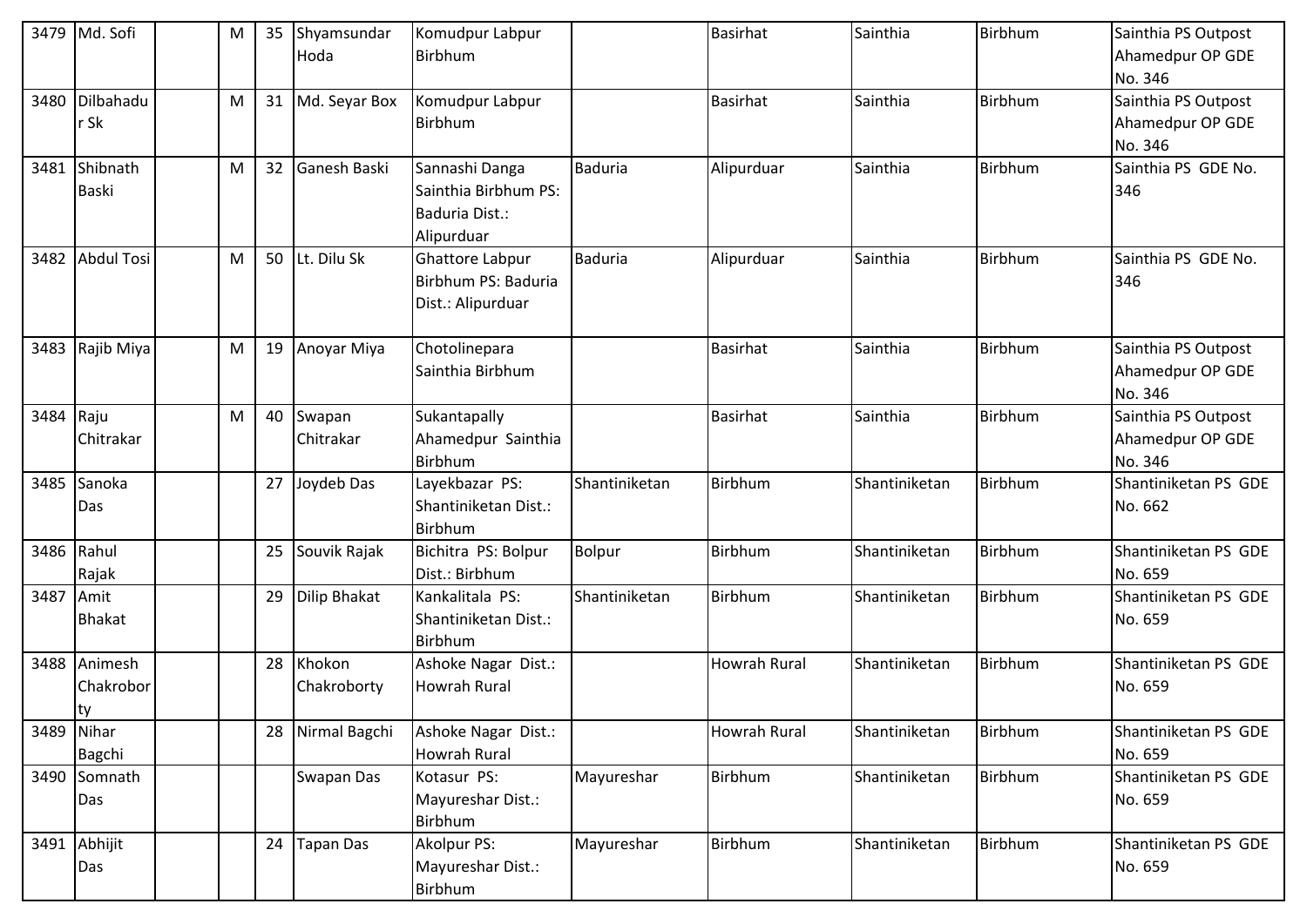| 3492 | Swarup          |        |   | 32 | Janardan Das     | <b>Mallarpur Panchim</b>                        | Mallarpur     | <b>Birbhum</b> | Shantiniketan | Birbhum | Shantiniketan PS GDE |
|------|-----------------|--------|---|----|------------------|-------------------------------------------------|---------------|----------------|---------------|---------|----------------------|
|      | Das             |        |   |    |                  | PS: Mallarpur Dist.:                            |               |                |               |         | No. 659              |
|      |                 |        |   |    |                  | Birbhum                                         |               |                |               |         |                      |
| 3493 | Udit            | Subham |   |    |                  | 22 Ujjal Mukherjee Makarampur PS:               | <b>Bolpur</b> | Birbhum        | Shantiniketan | Birbhum | Shantiniketan PS GDE |
|      | Mukherje        |        |   |    |                  | Bolpur Dist.: Birbhum                           |               |                |               |         | No. 659              |
|      | e               |        |   |    |                  |                                                 |               |                |               |         |                      |
| 3494 | Santu           |        |   |    |                  | 30 Lt Bidyut Baran Bibe kanandapally PS: Bolpur |               | Birbhum        | Shantiniketan | Birbhum | Shantiniketan PS GDE |
|      | Manikar         |        |   |    | Manikar          | <b>Bolpur Dist.: Birbhum</b>                    |               |                |               |         | No. 659              |
|      |                 |        |   |    |                  |                                                 |               |                |               |         |                      |
| 3495 | Jyotir Moy      |        |   |    | 27 Joydeb Biswas | Goalpara PS:                                    | Shantiniketan | Birbhum        | Shantiniketan | Birbhum | Shantiniketan PS GDE |
|      | <b>Biswas</b>   |        |   |    |                  | Shantiniketan Dist.:                            |               |                |               |         | No. 659              |
|      |                 |        |   |    |                  | Birbhum                                         |               |                |               |         |                      |
| 3496 | Subhasish       |        |   | 22 | Sukdeb Biswas    | Kosba PS: Panrui                                | Panrui        | Birbhum        | Shantiniketan | Birbhum | Shantiniketan PS GDE |
|      | <b>Biswas</b>   |        |   |    |                  | Dist.: Birbhum                                  |               |                |               |         | No. 659              |
| 3497 | Hemanta         |        |   | 23 | Santosh Kumar    | Kosba PS: Panrui                                | Panrui        | Birbhum        | Shantiniketan | Birbhum | Shantiniketan PS GDE |
|      | Bhowmik         |        |   |    | <b>Bhoumik</b>   | Dist.: Birbhum                                  |               |                |               |         | No. 659              |
|      |                 |        |   |    |                  |                                                 |               |                |               |         |                      |
| 3498 | Saptam          |        | M |    | Pada Das         | Hatzanbazar PS: Suri                            | Suri          | Birbhum        | Suri          | Birbhum | Suri PS GDE No. 956  |
|      | Das             |        |   |    |                  | Dist.: Birbhum                                  |               |                |               |         |                      |
| 3499 | <b>Buddhade</b> |        | M |    | Fanu Mahara      | Changuria PS: Suri                              | Suri          | Birbhum        | Suri          | Birbhum | Suri PS GDE No. 956  |
|      | b Mahara        |        |   |    |                  | Dist.: Birbhum                                  |               |                |               |         |                      |
|      |                 |        |   |    |                  |                                                 |               |                |               |         |                      |
| 3500 | Sumit           |        | M |    | Jagannath        | Kalipur PS: Suri Dist.:                         | Suri          | Birbhum        | Suri          | Birbhum | Suri PS GDE No. 954  |
|      | Ankur           |        |   |    | Ankur            | Birbhum                                         |               |                |               |         |                      |
| 3501 | Sagar           |        | M |    | Sunil Bagdi      | Rastanpur PS: Suri                              | Suri          | Birbhum        | Suri          | Birbhum | Suri PS GDE No. 954  |
|      | Bagdi           |        |   |    |                  | Dist.: Birbhum                                  |               |                |               |         |                      |
| 3502 | Habu            |        | M |    | Swapan Kahar     | Rakshakalitala PS:                              | Suri          | Birbhum        | Suri          | Birbhum | Suri PS GDE No. 953  |
|      | Kahar           |        |   |    |                  | Suri Dist.: Birbhum                             |               |                |               |         |                      |
| 3503 | Sumanta         |        | M |    | Prasanta Dey     | Nuraipara PS: Suri                              | Suri          | Birbhum        | Suri          | Birbhum | Suri PS GDE No. 953  |
|      | Dey             |        |   |    |                  | Dist.: Birbhum                                  |               |                |               |         |                      |
|      | 3504 Santanu    |        | M |    |                  | Subodh Mahara Nuraipara PS: Suri                | Suri          | Birbhum        | Suri          | Birbhum | Suri PS GDE No. 953  |
|      | Mahara          |        |   |    |                  | Dist.: Birbhum                                  |               |                |               |         |                      |
|      | 3505 Sujan      |        | M |    |                  | Ashok Badyakar Kharyadihi PS: Suri              | Suri          | Birbhum        | Suri          | Birbhum | Suri PS GDE No. 953  |
|      | Badyakar        |        |   |    |                  | Dist.: Birbhum                                  |               |                |               |         |                      |
|      | 3506 Dhanjoy    |        | M |    | Lt. Subhas       | Rakshakalitala PS:                              | Suri          | Birbhum        | Suri          | Birbhum | Suri PS GDE No. 953  |
|      | Bhandari        |        |   |    | Bhandari         | Suri Dist.: Birbhum                             |               |                |               |         |                      |
|      | 3507 Sanat      |        | M |    | Swapan Mandi     | Rakshakalitala PS:                              | Suri          | <b>Birbhum</b> | Suri          | Birbhum | Suri PS GDE No. 953  |
|      | Mandi           |        |   |    |                  | Suri Dist.: Birbhum                             |               |                |               |         |                      |
|      | 3508 Sk. Islam  |        | M |    | Sk. Saju         | Kantaboni PS: Suri                              | Suri          | Birbhum        | Suri          | Birbhum | Suri PS GDE No. 953  |
|      |                 |        |   |    |                  | Dist.: Birbhum                                  |               |                |               |         |                      |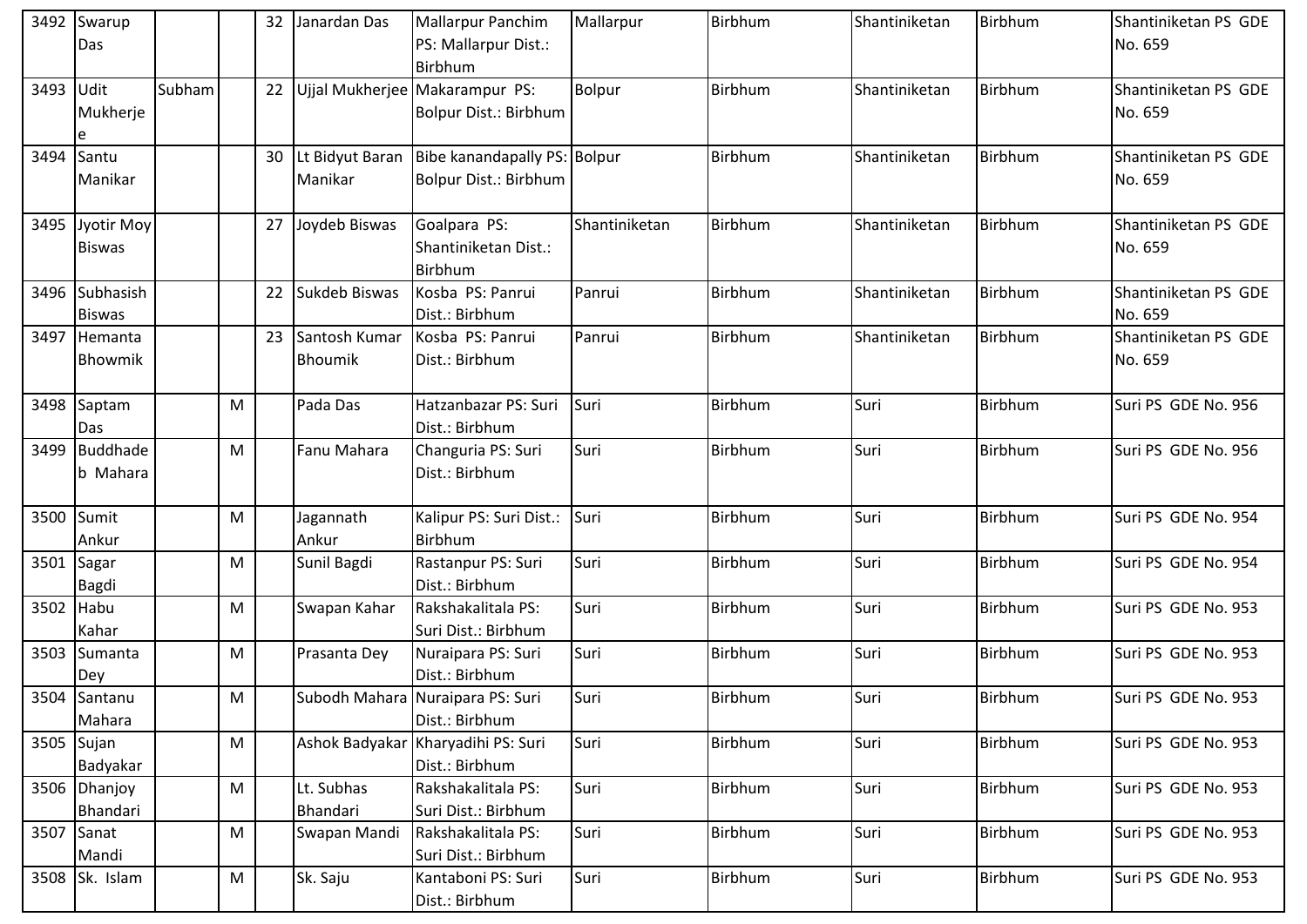| 3509       | Dilip<br>Singh                 | ${\sf M}$ |    | Jagadish Singh                  | Karidhya PS: Suri<br>Dist.: Birbhum              | Suri | Birbhum         | Suri       | Birbhum                                   | Suri PS GDE No. 953                  |
|------------|--------------------------------|-----------|----|---------------------------------|--------------------------------------------------|------|-----------------|------------|-------------------------------------------|--------------------------------------|
|            | 3510 Haradhan<br>Rajbanshi     | M         |    | Mandu<br>Rajbanshi              | Karidhya PS: Suri<br>Dist.: Birbhum              | Suri | Birbhum         | Suri       | Birbhum                                   | Suri PS GDE No. 953                  |
|            | 3511 Somenath<br>Kahar         | M         |    | Jagannath<br>Kahar              | Barabagan PS: Suri<br>Dist.: Birbhum             | Suri | <b>Birbhum</b>  | Suri       | Birbhum                                   | Suri PS GDE No. 953                  |
|            | 3512 Sanjoy<br>Bagdi           | M         |    | <b>Bagdi</b>                    | Ambika Prosade Kustar PS: Suri Dist.:<br>Birbhum | Suri | Birbhum         | Suri       | Birbhum                                   | Suri PS GDE No. 953                  |
|            | 3513 Bikash<br>Kumar<br>Ravi   | M         | 24 | <b>Bhagbat Yadav</b>            | Baramasia PS-<br>Dhansar Dist-<br>Dhanbad        |      | <b>Basirhat</b> | Tarapith   | Birbhum                                   | Tarapith PS GDE No.<br>473           |
| 3514 Ankit | Pallav                         | M         | 22 | Rajib Kumar<br>Misrha           | Baramasia PS-<br>Dhansar Dist-<br>Dhanbad        |      | <b>Basirhat</b> | Tarapith   | Birbhum                                   | Tarapith PS GDE No.<br>473           |
|            | 3515 Ritesh<br>Kumar<br>Kumar  | M         |    | 31 Lt. Bijendar<br>Prasad       | Lt. Bijendar Prasad                              |      | <b>Basirhat</b> | Tarapith   | <b>Birbhum</b>                            | Tarapith PS GDE No.<br>473           |
|            | 3516 Nishant<br>Kumar          | M         | 23 | Niranjan Kumar<br>Singha        |                                                  |      | <b>Basirhat</b> | Tarapith   | Birbhum                                   | Tarapith PS GDE No.<br>483           |
|            | 3517 Nitesh<br>Mahato          | M         | 22 | Arjun Mahata                    |                                                  |      | <b>Basirhat</b> | Tarapith   | Birbhum                                   | Tarapith PS GDE No.<br>483           |
|            | 3518 Pijush<br>Kumar           | M         | 23 | Pankaj Kumar                    |                                                  |      | <b>Basirhat</b> | Tarapith   | Birbhum                                   | Tarapith PS GDE No.<br>483           |
| 3519 Rajen | Mondal                         | M         |    | 45 Lt Mahabir<br>Mondal         |                                                  |      | <b>Basirhat</b> | Bhadreswar | Chandannagar<br>Police<br>Commissionerate | <b>Bhadreswar PS GDE</b><br>No. 7787 |
|            | 3520 Sankar<br><b>Bansfore</b> | M         | 28 | Lt Banaroshi<br><b>Bansfore</b> |                                                  |      | <b>Basirhat</b> | Bhadreswar | Chandannagar<br>Police<br>Commissionerate | <b>Bhadreswar PS GDE</b><br>No. 787  |
|            | 3521 Ganesh<br>Das             | M         | 43 | Lt Rajpati Das                  |                                                  |      | <b>Basirhat</b> | Bhadreswar | Chandannagar<br>Police<br>Commissionerate | <b>Bhadreswar PS GDE</b><br>No. 787  |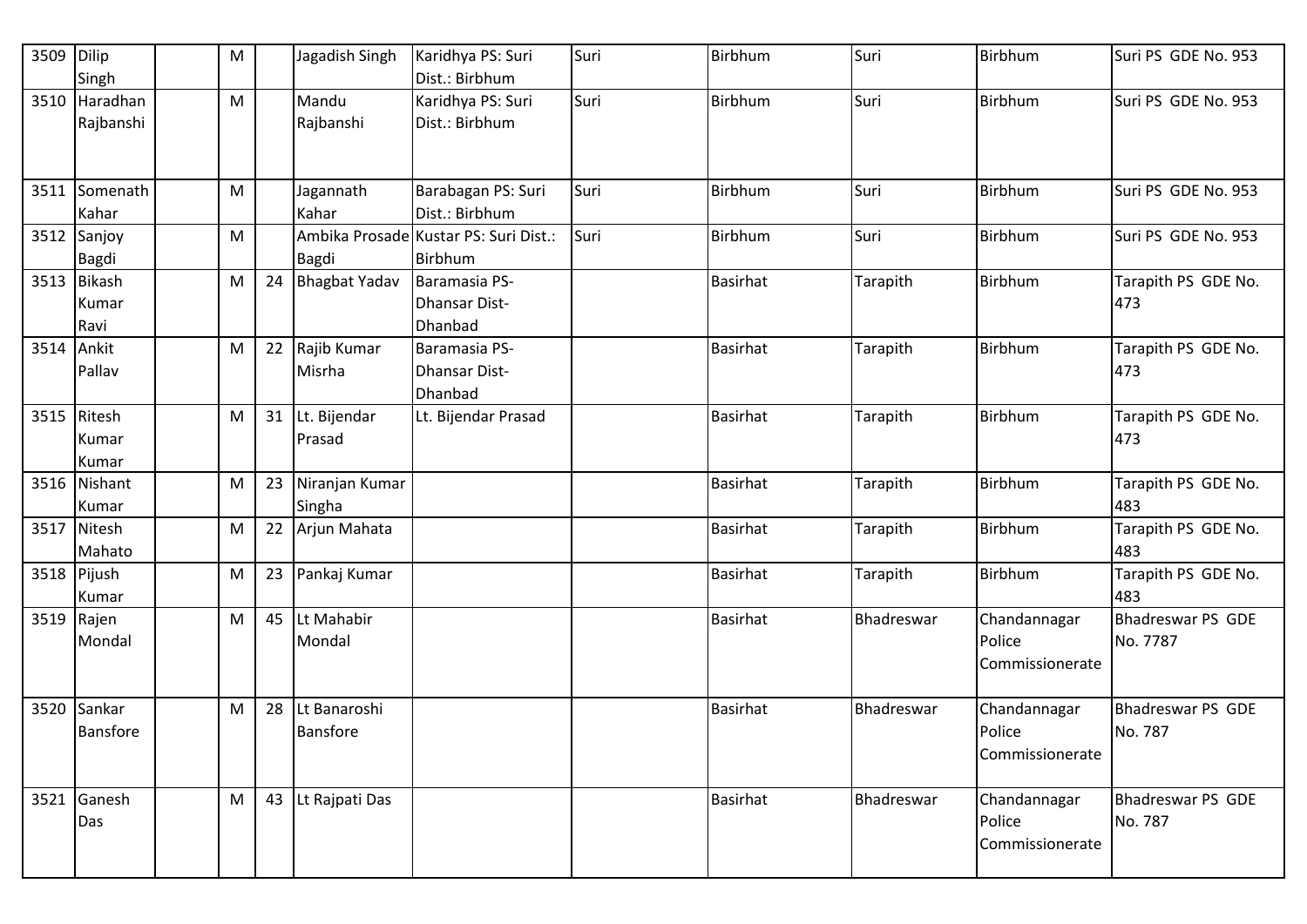|             | 3522 Rajendra<br>Shaw    | M |    | 50 Lt Gopal Shaw      |  | <b>Basirhat</b> | Bhadreswar | Chandannagar<br>Police<br>Commissionerate | <b>Bhadreswar PS GDE</b><br>No. 787 |
|-------------|--------------------------|---|----|-----------------------|--|-----------------|------------|-------------------------------------------|-------------------------------------|
|             | 3523 Dipak<br>Tanti      | M |    | 42 Lt Raju Tanti      |  | <b>Basirhat</b> | Bhadreswar | Chandannagar<br>Police<br>Commissionerate | <b>Bhadreswar PS GDE</b><br>No. 787 |
|             | 3524 Bhutati<br>Das      | M |    | 35 Lt Amir Das        |  | <b>Basirhat</b> | Bhadreswar | Chandannagar<br>Police<br>Commissionerate | <b>Bhadreswar PS GDE</b><br>No. 228 |
| 3525        | Sankar<br>Das            | M | 50 | Rambrij Das           |  | <b>Basirhat</b> | Bhadreswar | Chandannagar<br>Police<br>Commissionerate | <b>Bhadreswar PS GDE</b><br>No. 228 |
|             | 3526 Bimal<br>Rajbhar    | M |    | 50 Suraj Rajbhar      |  | <b>Basirhat</b> | Bhadreswar | Chandannagar<br>Police<br>Commissionerate | <b>Bhadreswar PS GDE</b><br>No. 228 |
| 3527 Baljit | Chowdhur                 | M | 22 | Bauna<br>Chowdhury    |  | <b>Basirhat</b> | Bhadreswar | Chandannagar<br>Police<br>Commissionerate | <b>Bhadreswar PS GDE</b><br>No. 222 |
|             | 3528 Motilal<br>Chowdhur | M |    | 38 Arjun<br>Chowdhury |  | <b>Basirhat</b> | Bhadreswar | Chandannagar<br>Police<br>Commissionerate | <b>Bhadreswar PS GDE</b><br>No. 222 |
| 3529        | Sarwan<br>Chowdhur<br>y  | M |    | 38 Arjun<br>Chowdhury |  | <b>Basirhat</b> | Bhadreswar | Chandannagar<br>Police<br>Commissionerate | <b>Bhadreswar PS GDE</b><br>No. 222 |
|             | 3530 Prafulla<br>Nayak   | M |    | 60 Lt Daso Nayak      |  | <b>Basirhat</b> | Bhadreswar | Chandannagar<br>Police<br>Commissionerate | <b>Bhadreswar PS GDE</b><br>No. 222 |
|             | 3531 Momtaj<br>Alam      | M | 44 | Rahamat Alam          |  | <b>Basirhat</b> | Bhadreswar | Chandannagar<br>Police<br>Commissionerate | <b>Bhadreswar PS GDE</b><br>No. 225 |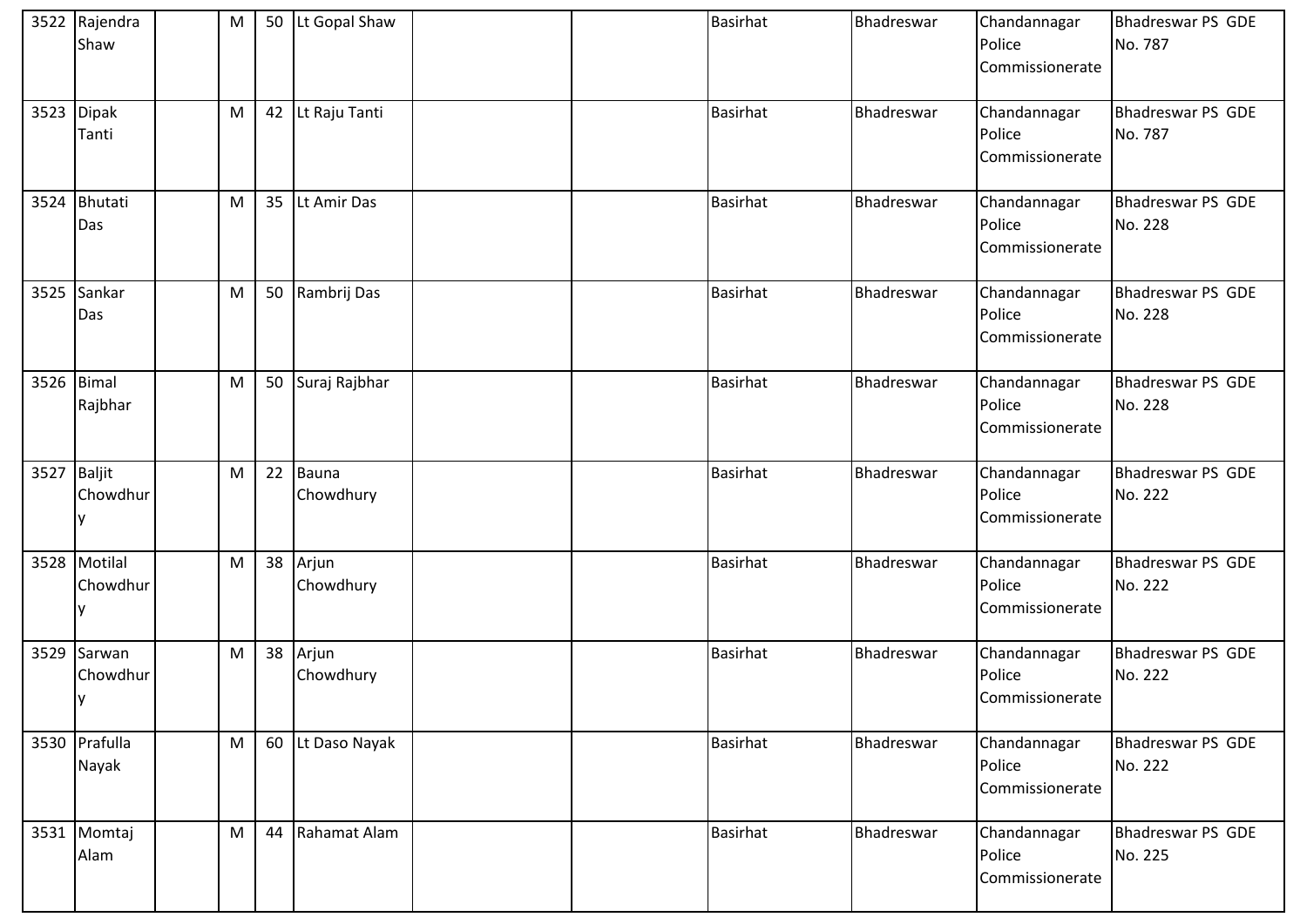|           | 3532 Samsad<br>Ali          |              | M |    | 45 Sahajan Ali                      |  | <b>Basirhat</b> | Bhadreswar | Chandannagar<br>Police<br>Commissionerate | <b>Bhadreswar PS GDE</b><br>No. 225 |
|-----------|-----------------------------|--------------|---|----|-------------------------------------|--|-----------------|------------|-------------------------------------------|-------------------------------------|
| 3533      | Uma<br>Sankar<br>Shaw       |              | M | 35 | Somnath Shaw                        |  | <b>Basirhat</b> | Bhadreswar | Chandannagar<br>Police<br>Commissionerate | Bhadreswar PS GDE<br>No. 335        |
| 3534 Ali  | Hussain                     | <b>Badri</b> | M |    | 60 Lt Md Yusuf                      |  | <b>Basirhat</b> | Bhadreswar | Chandannagar<br>Police<br>Commissionerate | <b>Bhadreswar PS GDE</b><br>No. 353 |
|           | 3535 Krishna<br>Mahato      |              | M |    | 45 Lt Gulab<br>Mahato               |  | <b>Basirhat</b> | Bhadreswar | Chandannagar<br>Police<br>Commissionerate | Bhadreswar PS GDE<br>No. 353        |
|           | 3536 Bhagan<br>Chowdhur     |              | M |    | 50 Lt Banarashi<br>Chowdhury        |  | <b>Basirhat</b> | Bhadreswar | Chandannagar<br>Police<br>Commissionerate | Bhadreswar PS GDE<br>No. 353        |
|           | 3537 Sewnath<br>Chowdhur    |              | M |    | 45 Lt Baijnath<br>Chowdhury         |  | Basirhat        | Bhadreswar | Chandannagar<br>Police<br>Commissionerate | <b>Bhadreswar PS GDE</b><br>No. 353 |
| 3538      | Sanjay<br>Sonar             |              | M |    | 44 Lt Jamuna<br>Sonar               |  | <b>Basirhat</b> | Bhadreswar | Chandannagar<br>Police<br>Commissionerate | <b>Bhadreswar PS GDE</b><br>No. 353 |
|           | 3539 Uttam<br>Chowdhur<br>y |              | M |    | 42 Lt Santi<br>Chowdhury            |  | <b>Basirhat</b> | Bhadreswar | Chandannagar<br>Police<br>Commissionerate | <b>Bhadreswar PS GDE</b><br>No. 353 |
| 3540 Raju | <b>Bansfore</b>             |              | M |    | 34 Lt Ram Avatar<br><b>Bansfore</b> |  | <b>Basirhat</b> | Bhadreswar | Chandannagar<br>Police<br>Commissionerate | Bhadreswar PS GDE<br>No. 353        |
|           | 3541 Bijay Das              |              | M | 20 | Laxman Das                          |  | <b>Basirhat</b> | Bhadreswar | Chandannagar<br>Police<br>Commissionerate | Bhadreswar PS GDE<br>No. 353        |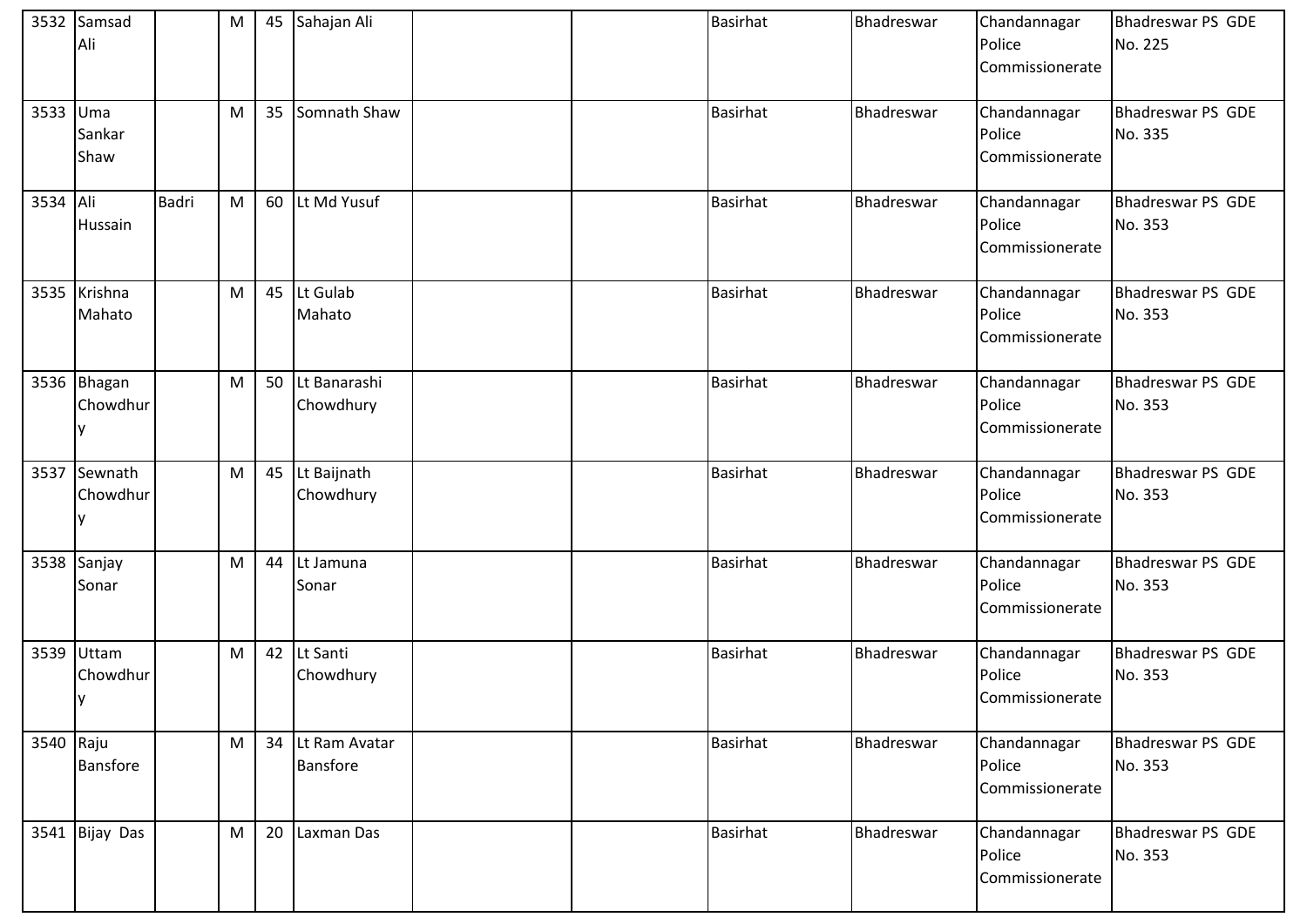|      | 3542 Arijit Paul    | M | 27 | <b>Biswajit Paul</b>  | Bandel Bazar, P.S-<br>Chinsurah, Hooghly<br>PS: Chinsurah Dist.:<br>Chandannagar Police<br>Commissionerate            | Chinsurah  | Chandannagar<br>Police<br>Commissionerate | Chandannagar | Chandannagar<br>Police<br>Commissionerate | Chandannagar PS GDE<br>No. 598 |
|------|---------------------|---|----|-----------------------|-----------------------------------------------------------------------------------------------------------------------|------------|-------------------------------------------|--------------|-------------------------------------------|--------------------------------|
| 3543 | Sudeb<br>Ghosh      | M | 27 | Subrata Ghosh         | Bhadreswar Senpara,<br>P.S- Bhadreswar,<br>Hooghly PS:<br>Bhadreswar Dist.:<br>Chandannagar Police<br>Commissionerate | Bhadreswar | Chandannagar<br>Police<br>Commissionerate | Chandannagar | Chandannagar<br>Police<br>Commissionerate | Chandannagar PS GDE<br>No. 598 |
| 3544 | Puronjit<br>Ghosh   | M | 28 | <b>Biswajit Ghosh</b> | Bandel Bazar, P.S-<br>Chinsurah, Hooghly<br>PS: Chinsurah Dist.:<br>Chandannagar Police<br>Commissionerate            | Chinsurah  | Chandannagar<br>Police<br>Commissionerate | Chandannagar | Chandannagar<br>Police<br>Commissionerate | Chandannagar PS GDE<br>No. 598 |
|      | 3545 Arnab<br>Koley | M | 27 | <b>Tapas Koley</b>    | Noapara, P.S- Singur,<br>Hooghly PS: Singur<br>Dist.: Hooghly Rural                                                   | Singur     | <b>Hooghly Rural</b>                      | Chandannagar | Chandannagar<br>Police<br>Commissionerate | Chandannagar PS GDE<br>No. 598 |
| 3546 | Sourav<br>Seth      | M | 26 | Dilip Seth            | Noapara, P.S- Singur,<br>Hooghly PS: Singur<br>Dist.: Hooghly Rural                                                   | Singur     | <b>Hooghly Rural</b>                      | Chandannagar | Chandannagar<br>Police<br>Commissionerate | Chandannagar PS GDE<br>No. 598 |
| 3547 | Pradipta<br>Pal     | M | 25 | Rahit Kr. Pal         | Noapara, P.S- Singur,<br>Hooghly PS: Singur<br>Dist.: Hooghly Rural                                                   | Singur     | <b>Hooghly Rural</b>                      | Chandannagar | Chandannagar<br>Police<br>Commissionerate | Chandannagar PS GDE<br>No. 598 |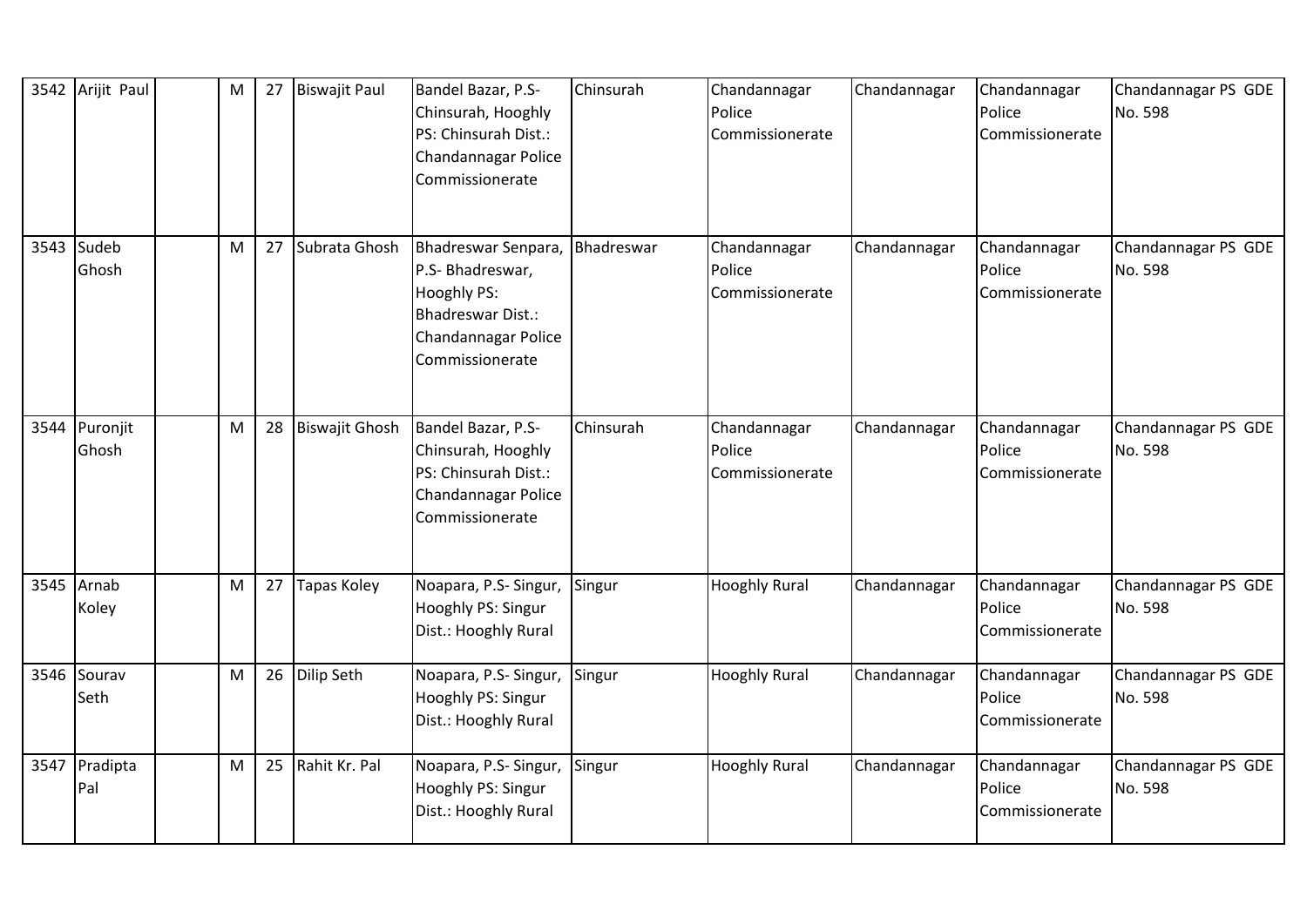|         | 3548 Md Niyar               | M |    | 18 Md. Faruk        | Gourhati Govt.<br>Quarter, P.S-<br>Chandannagar,<br>Hooghly PS:<br>Chandannagar Dist.:<br>Chandannagar Police<br>Commissionerate | Chandannagar | Chandannagar<br>Police<br>Commissionerate | Chandannagar | Chandannagar<br>Police<br>Commissionerate | Chandannagar PS GDE<br>No. 598 |
|---------|-----------------------------|---|----|---------------------|----------------------------------------------------------------------------------------------------------------------------------|--------------|-------------------------------------------|--------------|-------------------------------------------|--------------------------------|
| 3549 Md | Shamim                      | M |    | 19 Fajlu Rahaman    | Telinipara, B.B. Bye<br>Lane, P.S-<br>Bhadreswar, Hooghl<br>PS: Bhadreswar Dist.:<br>Chandannagar Police<br>Commissionerate      | Bhadreswar   | Chandannagar<br>Police<br>Commissionerate | Chandannagar | Chandannagar<br>Police<br>Commissionerate | Chandannagar PS GDE<br>No. 650 |
| 3550    | Shamim<br>Akhtar            | M |    | 18 Saidar Ali       | Telinipara, B.B. Bye<br>Lane, P.S-<br>Bhadreswar, Hooghl<br>PS: Bhadreswar Dist.:<br>Chandannagar Police<br>Commissionerate      | Bhadreswar   | Chandannagar<br>Police<br>Commissionerate | Chandannagar | Chandannagar<br>Police<br>Commissionerate | Chandannagar PS GDE<br>No. 650 |
|         | 3551 Manoj<br>Kumar<br>Shaw | M | 40 | Gaya Prasad<br>Shaw | Hajinagar Natun Teli<br>Line, P.S-<br>Chandannagar, Hoog<br>PS: Chandannagar<br>Dist.: Chandannagar<br>Police<br>Commissionerate | Chandannagar | Chandannagar<br>Police<br>Commissionerate | Chandannagar | Chandannagar<br>Police<br>Commissionerate | Chandannagar PS GDE<br>No. 650 |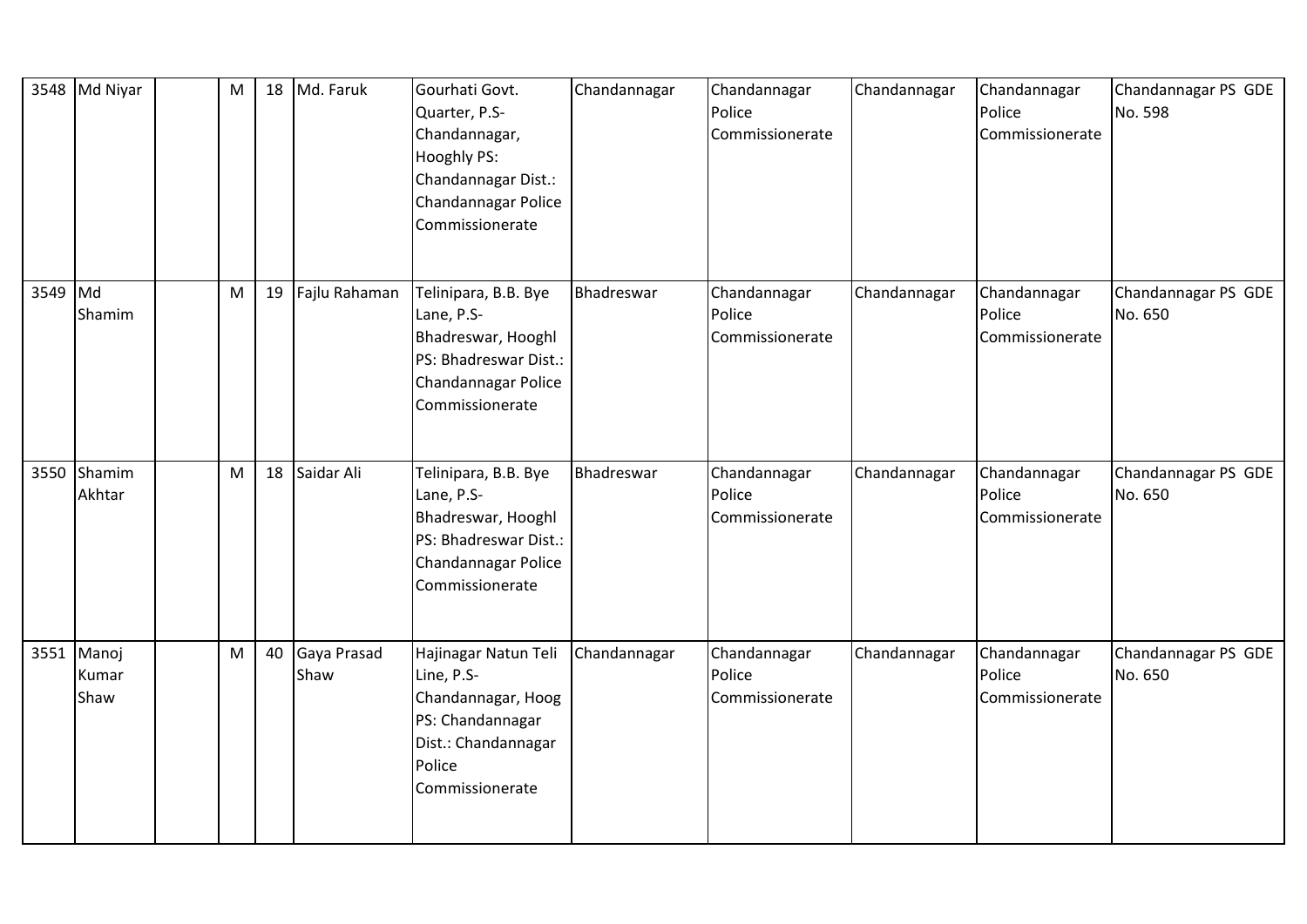| 3552 | Samim<br>Aktar  | M | 21 | Lt. Aslam Aktar      | Gandhi Sarak, Near<br>Ram Krishna Ashram,<br>P.S- Rishra PS: Rishra<br>Dist.: Chandannagar<br>Police<br>Commissionerate        | Rishra       | Chandannagar<br>Police<br>Commissionerate | Chandannagar | Chandannagar<br>Police<br>Commissionerate | Chandannagar PS GDE<br>No. 650 |
|------|-----------------|---|----|----------------------|--------------------------------------------------------------------------------------------------------------------------------|--------------|-------------------------------------------|--------------|-------------------------------------------|--------------------------------|
| 3553 | Md Sohil        | M |    | 18 Md. Yusuf         | Gandhi Sarak, Near<br>Ram Krishna Ashram,<br>P.S- Rishra PS: Rishra<br>Dist.: Chandannagar<br>Police<br>Commissionerate        | Rishra       | Chandannagar<br>Police<br>Commissionerate | Chandannagar | Chandannagar<br>Police<br>Commissionerate | Chandannagar PS GDE<br>No. 650 |
| 3554 | Akhil Pal       | M | 57 | Lt. Nabakumar<br>Pal | Kantapukur<br>Garerdhar, P.S-<br>Chandannagar,<br>Hooghly PS:<br>Chandannagar Dist.:<br>Chandannagar Police<br>Commissionerate | Chandannagar | Chandannagar<br>Police<br>Commissionerate | Chandannagar | Chandannagar<br>Police<br>Commissionerate | Chandannagar PS GDE<br>No. 650 |
| 3555 | Subhadip<br>Das | M |    | 21 Sunirmal Das      | Santan Sangha, P.S-<br>Chandannagar,<br>Hooghly PS:<br>Chandannagar Dist.:<br>Chandannagar Police<br>Commissionerate           | Chandannagar | Chandannagar<br>Police<br>Commissionerate | Chandannagar | Chandannagar<br>Police<br>Commissionerate | Chandannagar PS GDE<br>No. 650 |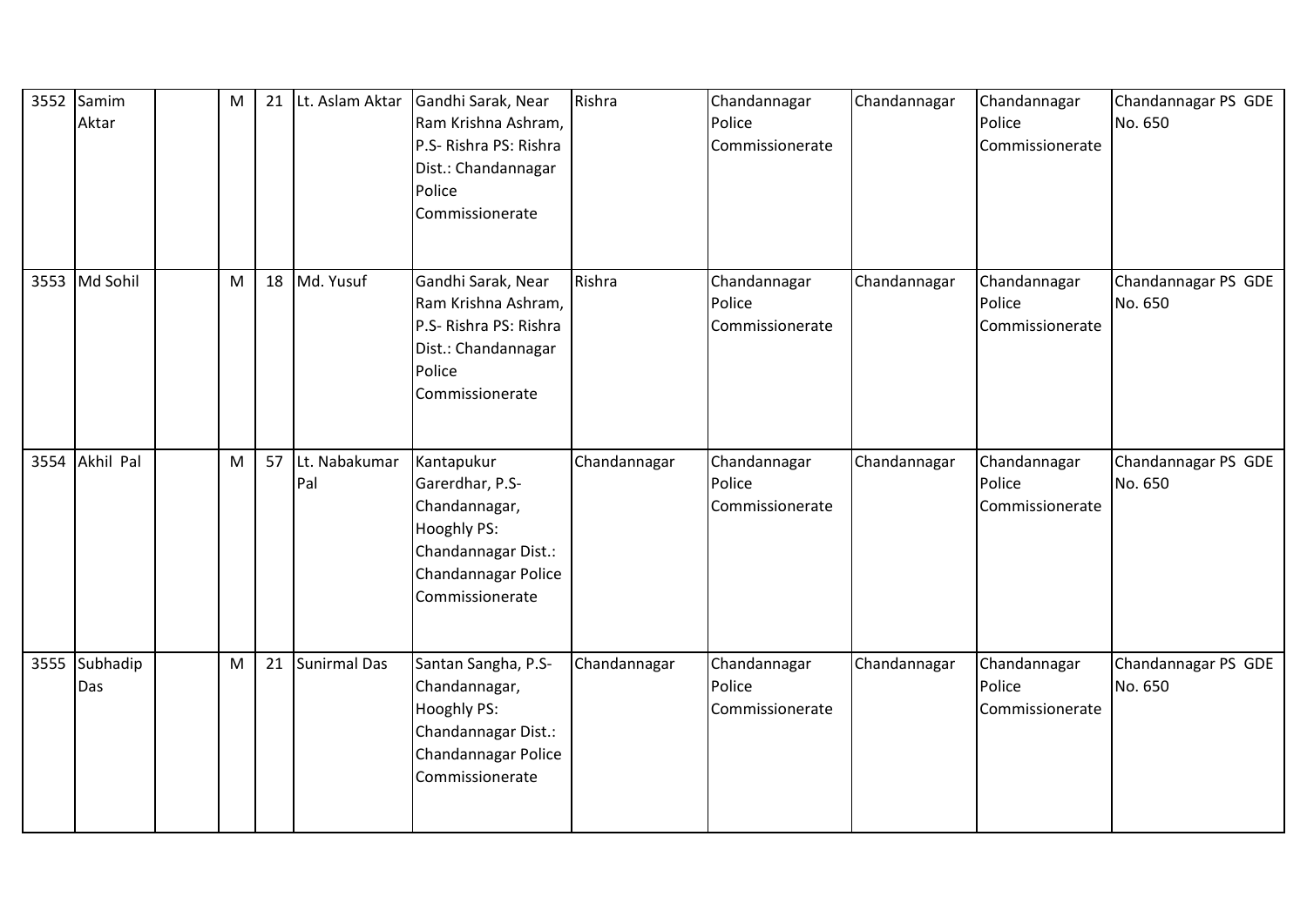| 3556 | Sananda<br>Sundar<br><b>Bhar</b> | M | 25 | Partha Sarathi<br><b>Bhar</b> | Rathersarak, P.S-<br>Chandannagar,<br>Hooghly PS:<br>Chandannagar Dist.:<br>Chandannagar Police<br>Commissionerate | Chandannagar | Chandannagar<br>Police<br>Commissionerate | Chandannagar | Chandannagar<br>Police<br>Commissionerate | Chandannagar PS GDE<br>No. 650 |
|------|----------------------------------|---|----|-------------------------------|--------------------------------------------------------------------------------------------------------------------|--------------|-------------------------------------------|--------------|-------------------------------------------|--------------------------------|
| 3557 | Sayam<br>Chakrabor<br>ty         | M | 20 | Debashis<br>Chakraborty       | Rathersarak, P.S-<br>Chandannagar,<br>Hooghly PS:<br>Chandannagar Dist.:<br>Chandannagar Police<br>Commissionerate | Chandannagar | Chandannagar<br>Police<br>Commissionerate | Chandannagar | Chandannagar<br>Police<br>Commissionerate | Chandannagar PS GDE<br>No. 650 |
|      | 3558 Sujit Sen                   | M | 25 | Manush Sen                    | Rathersarak, P.S-<br>Chandannagar,<br>Hooghly PS:<br>Chandannagar Dist.:<br>Chandannagar Police<br>Commissionerate | Chandannagar | Chandannagar<br>Police<br>Commissionerate | Chandannagar | Chandannagar<br>Police<br>Commissionerate | Chandannagar PS GDE<br>No. 650 |
|      | 3559 Kamal Pal                   | M |    | 48 Ratan Das                  | Sukantanagar, PS<br>CHN(H)                                                                                         |              | <b>Basirhat</b>                           | Chinsurah    | Chandannagar<br>Police<br>Commissionerate | Chinsurah PS GDE No.<br>936    |
|      | 3560 Kalu Das                    | M |    | 45 Swapan Das                 | Adarshapally, PS CHN<br>(H)                                                                                        |              | <b>Basirhat</b>                           | Chinsurah    | Chandannagar<br>Police<br>Commissionerate | Chinsurah PS GDE No.<br>936    |
|      | 3561 Ratan Mal                   | M |    | 32 Gopal Mal                  | Deshbandhu Pally, PS<br>CHN(H)                                                                                     |              | <b>Basirhat</b>                           | Chinsurah    | Chandannagar<br>Police<br>Commissionerate | Chinsurah PS GDE No.<br>936    |
|      | 3562 Gopal<br>Debnath            | M |    | 58 Lt Nepal<br>Debnath        | Pearabagan,<br>Desbandhu pally, PS<br>CHN(H)                                                                       |              | <b>Basirhat</b>                           | Chinsurah    | Chandannagar<br>Police<br>Commissionerate | Chinsurah PS GDE No.<br>936    |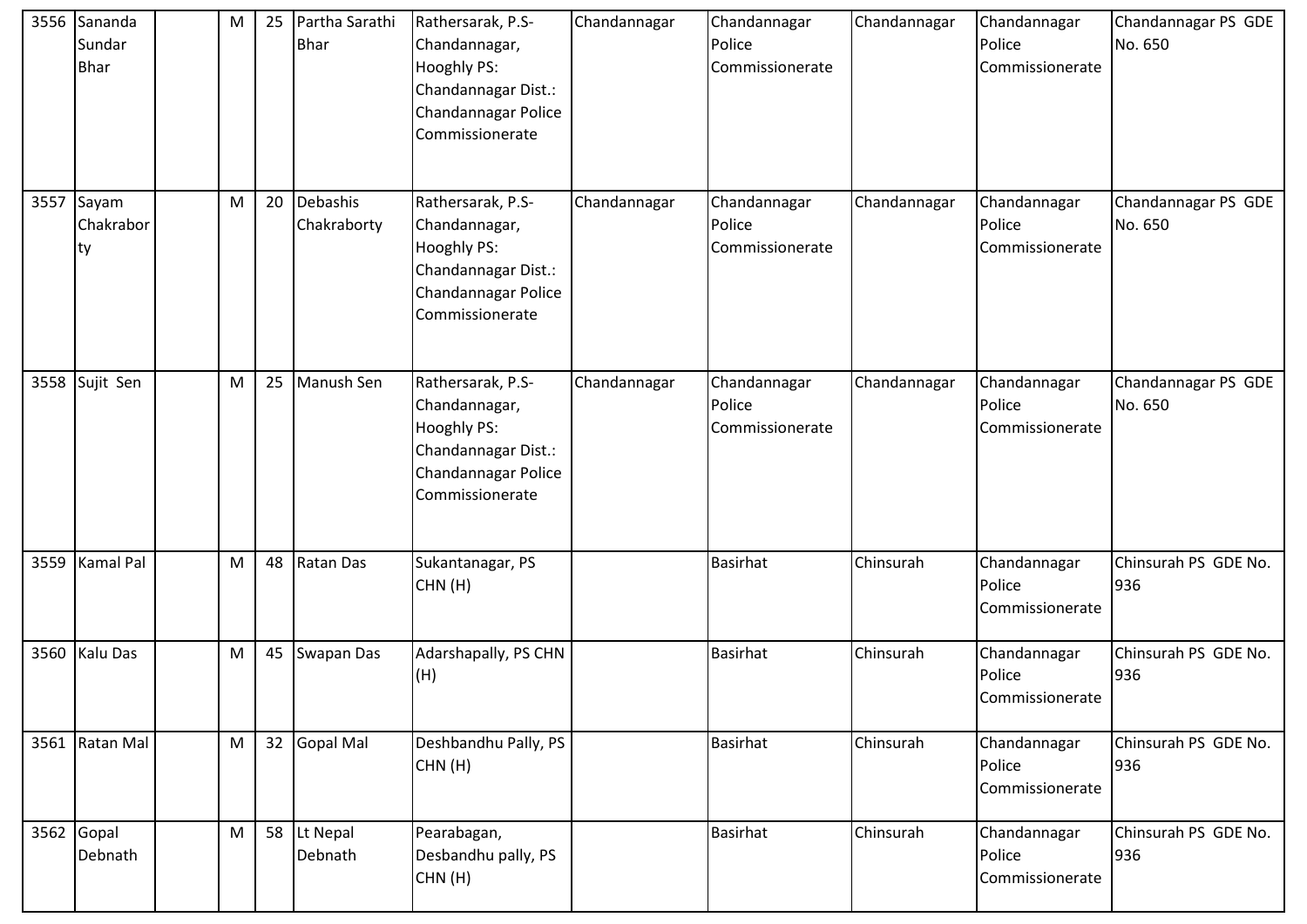| 3563 | Dipak<br>Mohali          | M | 38              |                        | Jagadish Mohali Nabagram, Harijon<br>Pally, PS Bhadreswar,<br>(H) | <b>Basirhat</b> | Chinsurah | Chandannagar<br>Police<br>Commissionerate | Chinsurah PS GDE No.<br>938 |
|------|--------------------------|---|-----------------|------------------------|-------------------------------------------------------------------|-----------------|-----------|-------------------------------------------|-----------------------------|
| 3564 | Dipankar<br>Das          | M | 42              | Gopal Ch Das           | Gorasthan More, PS<br>CHN(H)                                      | <b>Basirhat</b> | Chinsurah | Chandannagar<br>Police<br>Commissionerate | Chinsurah PS GDE No.<br>854 |
| 3565 | Raju<br>Mondal           | M | 30 <sup>°</sup> | Kalachand<br>Mondal    | Rabindranagar<br>Colony, PS CHN (H)                               | <b>Basirhat</b> | Chinsurah | Chandannagar<br>Police<br>Commissionerate | Chinsurah PS GDE No.<br>854 |
| 3566 | Tukai<br>Mondal          | M | 25              | <b>Bipul Mondal</b>    | 2 No Rabindranagar,<br>PS CHN (H)                                 | <b>Basirhat</b> | Chinsurah | Chandannagar<br>Police<br>Commissionerate | Chinsurah PS GDE No.<br>854 |
| 3567 | Amit<br>Prasad           | M | 29              | Munna Prasad           | 2 No Kapasdanga, PS<br>CHN(H)                                     | <b>Basirhat</b> | Chinsurah | Chandannagar<br>Police<br>Commissionerate | Chinsurah PS GDE No.<br>854 |
| 3568 | Surojit<br><b>Biswas</b> | M | 29              | Lt Ajit Biswas         | Krishnapur, PS CHN<br>(H)                                         | <b>Basirhat</b> | Chinsurah | Chandannagar<br>Police<br>Commissionerate | Chinsurah PS GDE No.<br>854 |
|      | 3569 Prosenjit<br>Sarkar | M | 25              | Shyamal Sarkar         | Sukantanagar Colony,<br>PS CHN (H)                                | <b>Basirhat</b> | Chinsurah | Chandannagar<br>Police<br>Commissionerate | Chinsurah PS GDE No.<br>853 |
| 3570 | Gouranga<br>Howlader     | M |                 | 45 Mohadeb<br>Howlader | 5 No Krishnapur, PS<br>CHN(H)                                     | <b>Basirhat</b> | Chinsurah | Chandannagar<br>Police<br>Commissionerate | Chinsurah PS GDE No.<br>853 |
|      | 3571 Ganesh<br>Sarkar    | M | 40              | Ram Chandra<br>Sarkar  | Desbandhu Pally, PS<br>CHN(H)                                     | <b>Basirhat</b> | Chinsurah | Chandannagar<br>Police<br>Commissionerate | Chinsurah PS GDE No.<br>853 |
|      | 3572 Niranjan<br>Halder  | M | 45              | Nirmal Halder          | 2 No Rabindranagar,<br>PS CHN (H)                                 | <b>Basirhat</b> | Chinsurah | Chandannagar<br>Police<br>Commissionerate | Chinsurah PS GDE No.<br>853 |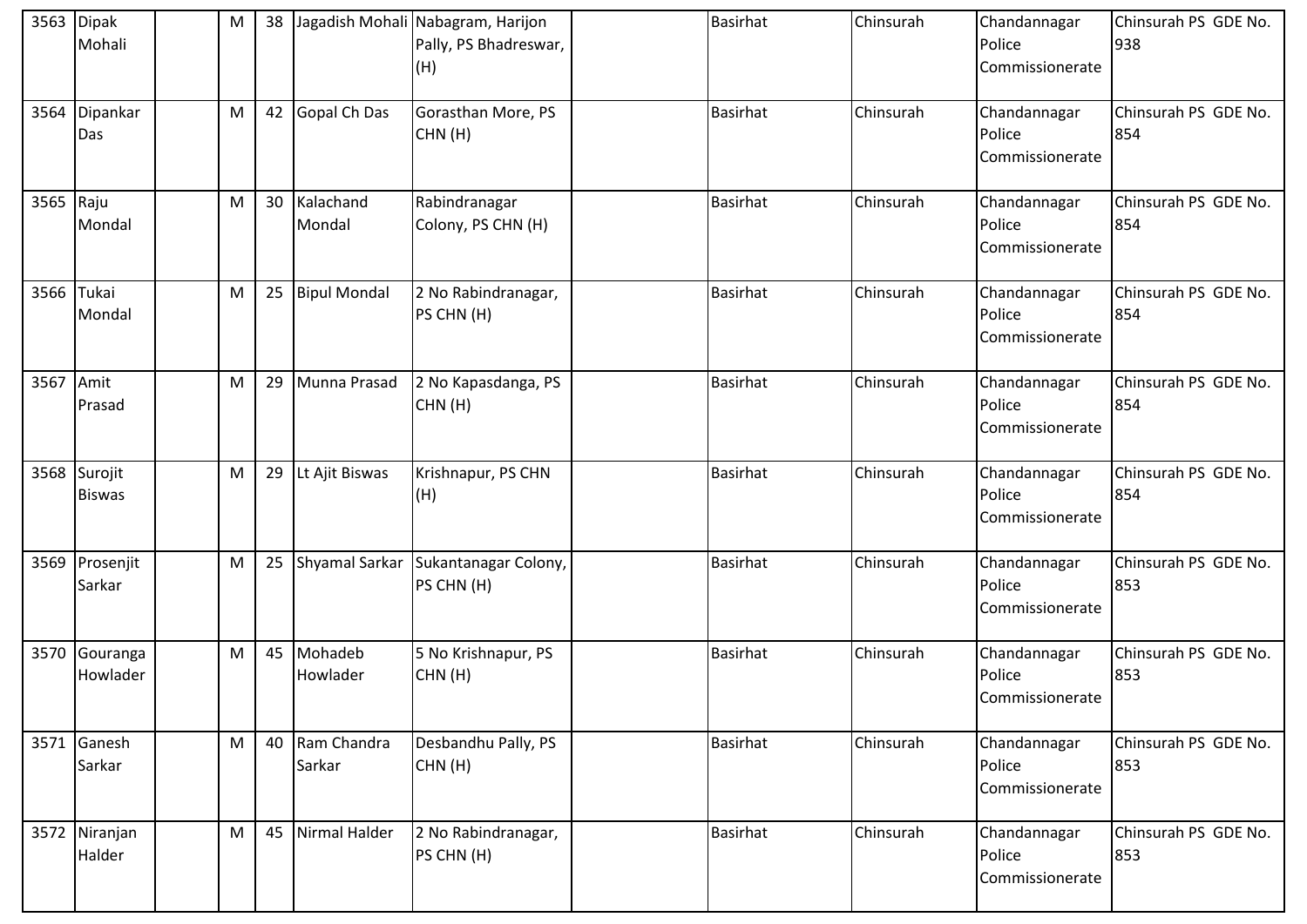|         | 3573 Bhelu Das            |               | M | 50 | Lt Gour Das           | Bandel Naldanga, PS<br>CHN(H)                                | <b>Basirhat</b> | Chinsurah | Chandannagar<br>Police<br>Commissionerate | Chinsurah PS GDE No.<br>454 |
|---------|---------------------------|---------------|---|----|-----------------------|--------------------------------------------------------------|-----------------|-----------|-------------------------------------------|-----------------------------|
| 3574    | Babu<br>Fulmali           |               | M | 45 |                       | Ram Ch Fulmali Bandel Naldanga, PS<br>CHN(H)                 | <b>Basirhat</b> | Chinsurah | Chandannagar<br>Police<br>Commissionerate | Chinsurah PS GDE No.<br>454 |
| 3575 Md | Salauddin                 | <b>Bhulua</b> | M | 50 | Lt Md Sulaman         | Bandel, Ambagan, PS<br>CHN(H)                                | <b>Basirhat</b> | Chinsurah | Chandannagar<br>Police<br>Commissionerate | Chinsurah PS GDE No.<br>454 |
|         | 3576 Prince<br>Mishra     |               | M | 22 | Raja Mishra           | Bandel, Sarat Park,<br>Debanandapur, PS<br>CHN(H)            | <b>Basirhat</b> | Chinsurah | Chandannagar<br>Police<br>Commissionerate | Chinsurah PS GDE No.<br>454 |
|         | 3577 Swapan<br>Das        |               | M | 25 | Sanjit Das            | Bandel, Sarat Park,<br>Debanandapur, PS<br>CHN(H)            | <b>Basirhat</b> | Chinsurah | Chandannagar<br>Police<br>Commissionerate | Chinsurah PS GDE No.<br>454 |
|         | 3578 Avinash<br>Harijon   |               | M | 25 | <b>Bhanu Harijon</b>  | Bandel, Sarat Park,<br>Debanandapur, PS<br>CHN(H)            | <b>Basirhat</b> | Chinsurah | Chandannagar<br>Police<br>Commissionerate | Chinsurah PS GDE No.<br>454 |
| 3579    | Ratan<br>Mitra            |               | M | 44 | Sankar Mitra          | Kailash Nagar, Merry<br>Park, PS CHN (H)                     | <b>Basirhat</b> | Chinsurah | Chandannagar<br>Police<br>Commissionerate | Chinsurah PS GDE No.<br>454 |
|         | 3580 Kuntal<br>Majumder   |               | M | 21 | Shyamol<br>Majumder   | Bandel, Lalkuthi, near<br><b>ESI Hospital, PS CHN</b><br>(H) | <b>Basirhat</b> | Chinsurah | Chandannagar<br>Police<br>Commissionerate | Chinsurah PS GDE No.<br>454 |
|         | 3581 Soumyadi<br>Majumder |               | M | 21 | Sekhar<br>Majumder    | Bandel, 2 No Netaji<br>Park, PS CHN (H)                      | <b>Basirhat</b> | Chinsurah | Chandannagar<br>Police<br>Commissionerate | Chinsurah PS GDE No.<br>454 |
|         | 3582 Bhola<br>Singh       |               | M | 24 | <b>Baleswar Singh</b> | Bandel, Manaspur<br>Basti, PS CHN (H)                        | Basirhat        | Chinsurah | Chandannagar<br>Police<br>Commissionerate | Chinsurah PS GDE No.<br>467 |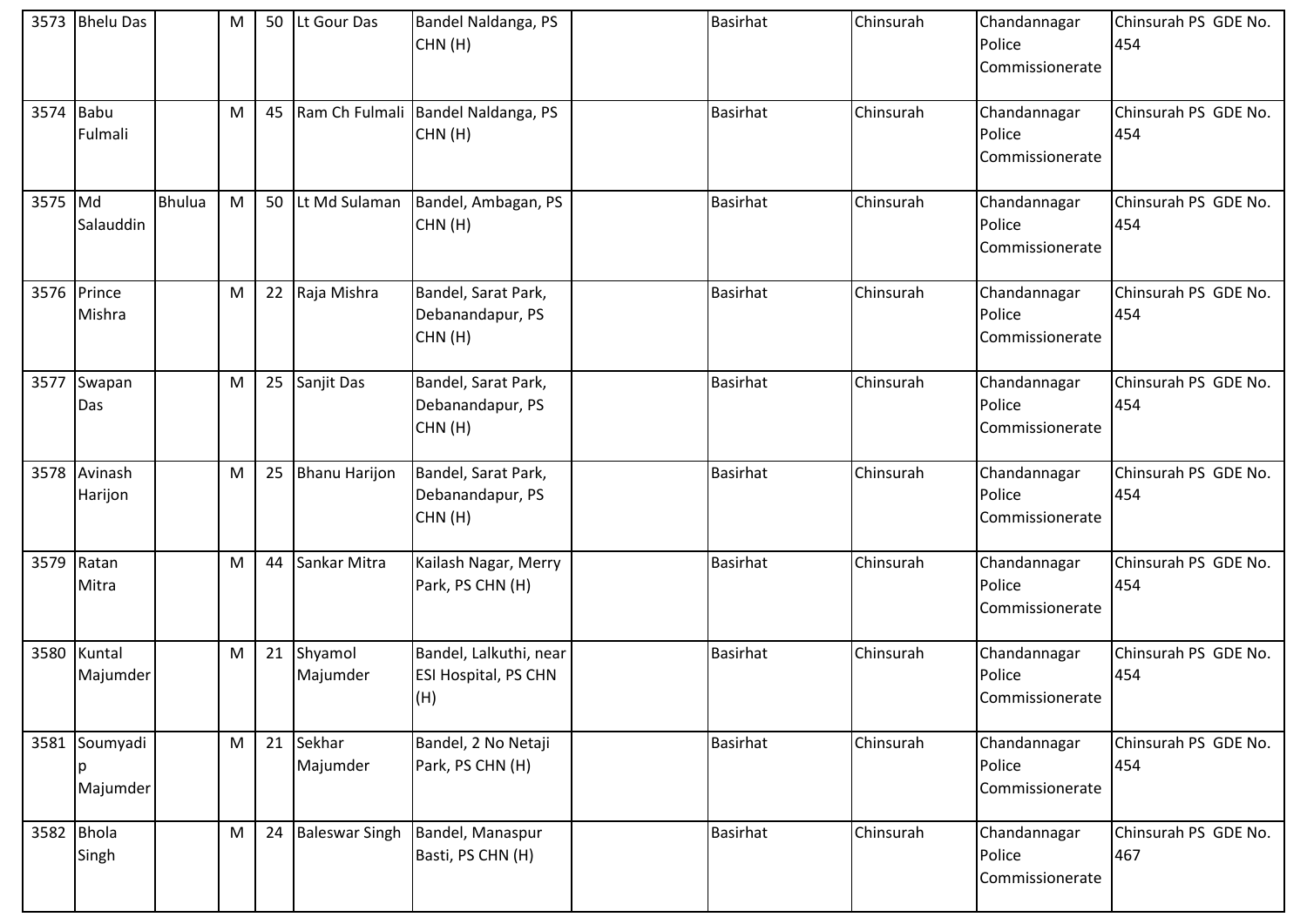| 3583 | Ramesh<br><b>Bagdi</b>   | M | 22              | Tarit Bagdi                     | Bandel, Manaspur<br>Basti, PS CHN (H)                     | <b>Basirhat</b> | Chinsurah          | Chandannagar<br>Police<br>Commissionerate | Chinsurah PS GDE No.<br>467              |
|------|--------------------------|---|-----------------|---------------------------------|-----------------------------------------------------------|-----------------|--------------------|-------------------------------------------|------------------------------------------|
|      | 3584 Subho<br>Solanki    | M |                 | 21 Lt Rup Chand<br>Solanki      | Bandel, Purba<br>Naldanga, PS CHN (H)                     | <b>Basirhat</b> | Chinsurah          | Chandannagar<br>Police<br>Commissionerate | Chinsurah PS GDE No.<br>467              |
|      | 3585 Munna<br>Singh      | M | 32 <sub>2</sub> |                                 | Brij Kishor Singh Bandel, Netaji Park 2<br>No. PS CHN (H) | <b>Basirhat</b> | Chinsurah          | Chandannagar<br>Police<br>Commissionerate | Chinsurah PS GDE No.<br>467              |
|      | 3586 Birendra<br>Paswan  | M | 48              | Lt Pashu Ram<br>Paswan          | Dunlop Mollapota, PS<br>CHN(H)                            | <b>Basirhat</b> | Chinsurah          | Chandannagar<br>Police<br>Commissionerate | Chinsurah PS GDE No.<br>467              |
|      | 3587 Dipak Ray           | M |                 | 50 Lt Ajit Ray                  | Jhappukur, Sahaganj,<br>PS CHN (H)                        | <b>Basirhat</b> | Chinsurah          | Chandannagar<br>Police<br>Commissionerate | Chinsurah PS GDE No.<br>467              |
|      | 3588 Chottu<br>Prasad    | M | 32              | <b>Ganesh Prasad</b>            | <b>Bandel Chinsurah</b>                                   | <b>Basirhat</b> | Chinsurah<br>women | Chandannagar<br>Police<br>Commissionerate | Chinsurah women PS<br><b>GDE No. 147</b> |
| 3589 | Tarit<br>Molla           | M | 36              | <b>Abdul Samad</b><br>Molla     | Nichdankuni<br>Aakdanga, PS-<br>Dankuni, Dist-<br>Hooghly | <b>Basirhat</b> | Dankuni            | Chandannagar<br>Police<br>Commissionerate | Dankuni PS GDE No.<br>1030               |
|      | 3590 Aliful<br>Molla     | M | 27              | Abdul Ali Molla                 | Abdul Ali Molla                                           | <b>Basirhat</b> | Dankuni            | Chandannagar<br>Police<br>Commissionerate | Dankuni PS GDE No.<br>1030               |
|      | 3591 Babu<br>Molla       | M | 20              | Abdul Ali Molla Abdul Ali Molla |                                                           | Basirhat        | Dankuni            | Chandannagar<br>Police<br>Commissionerate | Dankuni PS GDE No.<br>1030               |
|      | 3592 Dinesh Lal<br>Gupta | M |                 | 45 Lt. Sankarlal<br>Gupta       | Nichdankuni, PS-<br>Dankuni, Dist-<br>Hooghly             | <b>Basirhat</b> | Dankuni            | Chandannagar<br>Police<br>Commissionerate | Dankuni PS GDE No.<br>1030               |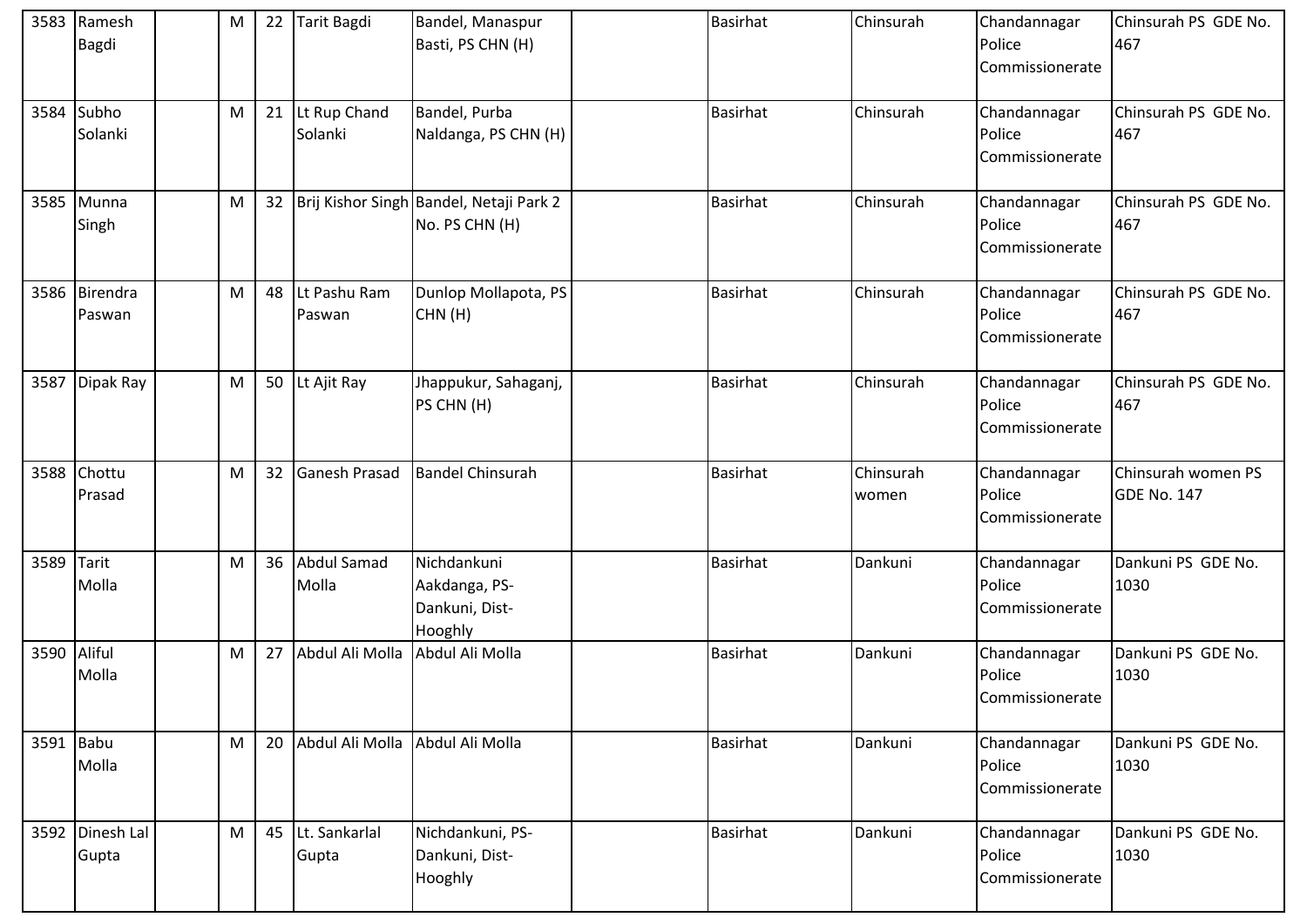|      | 3593 Raju Das           | M | 35 | <b>Biren Das</b>        | <b>Uttar Subhaspally, PS-</b><br>Dankuni, Dist-<br>Hooghly | <b>Basirhat</b> | Dankuni | Chandannagar<br>Police<br>Commissionerate | Dankuni PS GDE No.<br>1030 |
|------|-------------------------|---|----|-------------------------|------------------------------------------------------------|-----------------|---------|-------------------------------------------|----------------------------|
| 3594 | Paresh<br>Yadav         | M | 40 | Lt. Hari Yadav          | Uttar Subhaspally, PS-<br>Dankuni, Dist-<br>Hooghly        | <b>Basirhat</b> | Dankuni | Chandannagar<br>Police<br>Commissionerate | Dankuni PS GDE No.<br>1030 |
| 3595 | Ramday<br>Chatriy       | M | 42 | Lt. Hiralal<br>Chatariy | Nichdankuni, PS-<br>Dankuni, Dist-<br>Hooghly              | <b>Basirhat</b> | Dankuni | Chandannagar<br>Police<br>Commissionerate | Dankuni PS GDE No.<br>1030 |
| 3596 | Ganesh<br>Pal           | M | 23 | <b>Bijoy Pal</b>        | Nichdankuni, PS-<br>Dankuni, Dist-<br>Hooghly              | <b>Basirhat</b> | Dankuni | Chandannagar<br>Police<br>Commissionerate | Dankuni PS GDE No.<br>1030 |
| 3597 | Sankar<br>Murmu         | M | 35 | Nani Gopal<br>Murmu     | <b>Uttar Subhaspally, PS-</b><br>Dankuni, Dist-<br>Hooghly | <b>Basirhat</b> | Dankuni | Chandannagar<br>Police<br>Commissionerate | Dankuni PS GDE No.<br>1030 |
| 3598 | Bhaja Hari<br>Saha      | M | 39 | Lt. Sukumar<br>Saha     | <b>Uttar Subhaspally, PS-</b><br>Dankuni, Dist-<br>Hooghly | <b>Basirhat</b> | Dankuni | Chandannagar<br>Police<br>Commissionerate | Dankuni PS GDE No.<br>1030 |
| 3599 | Amit<br>Kumar           | M | 25 | Sunil Kumar             | <b>Uttar Subhaspally, PS-</b><br>Dankuni, Dist-<br>Hooghly | Basirhat        | Dankuni | Chandannagar<br>Police<br>Commissionerate | Dankuni PS GDE No.<br>1030 |
|      | 3600 Parsu Ram<br>Nayak | M | 45 | Paran Bandhu<br>Nayak   | Uttar Subhaspally, PS-<br>Dankuni, Dist-<br>Hooghly        | <b>Basirhat</b> | Dankuni | Chandannagar<br>Police<br>Commissionerate | Dankuni PS GDE No.<br>1030 |
|      | 3601 Sk. Sandip         | M |    | 21 Sk Sarafat           | Bhadua, PS-Dankuni,<br>Dist-Hooghly                        | <b>Basirhat</b> | Dankuni | Chandannagar<br>Police<br>Commissionerate | Dankuni PS GDE No.<br>1030 |
|      | 3602 Sk. Sarafat        | M | 40 | Sk. Morlem              | Bhadua, PS-Dankuni,<br>Dist-Hooghly                        | <b>Basirhat</b> | Dankuni | Chandannagar<br>Police<br>Commissionerate | Dankuni PS GDE No.<br>1030 |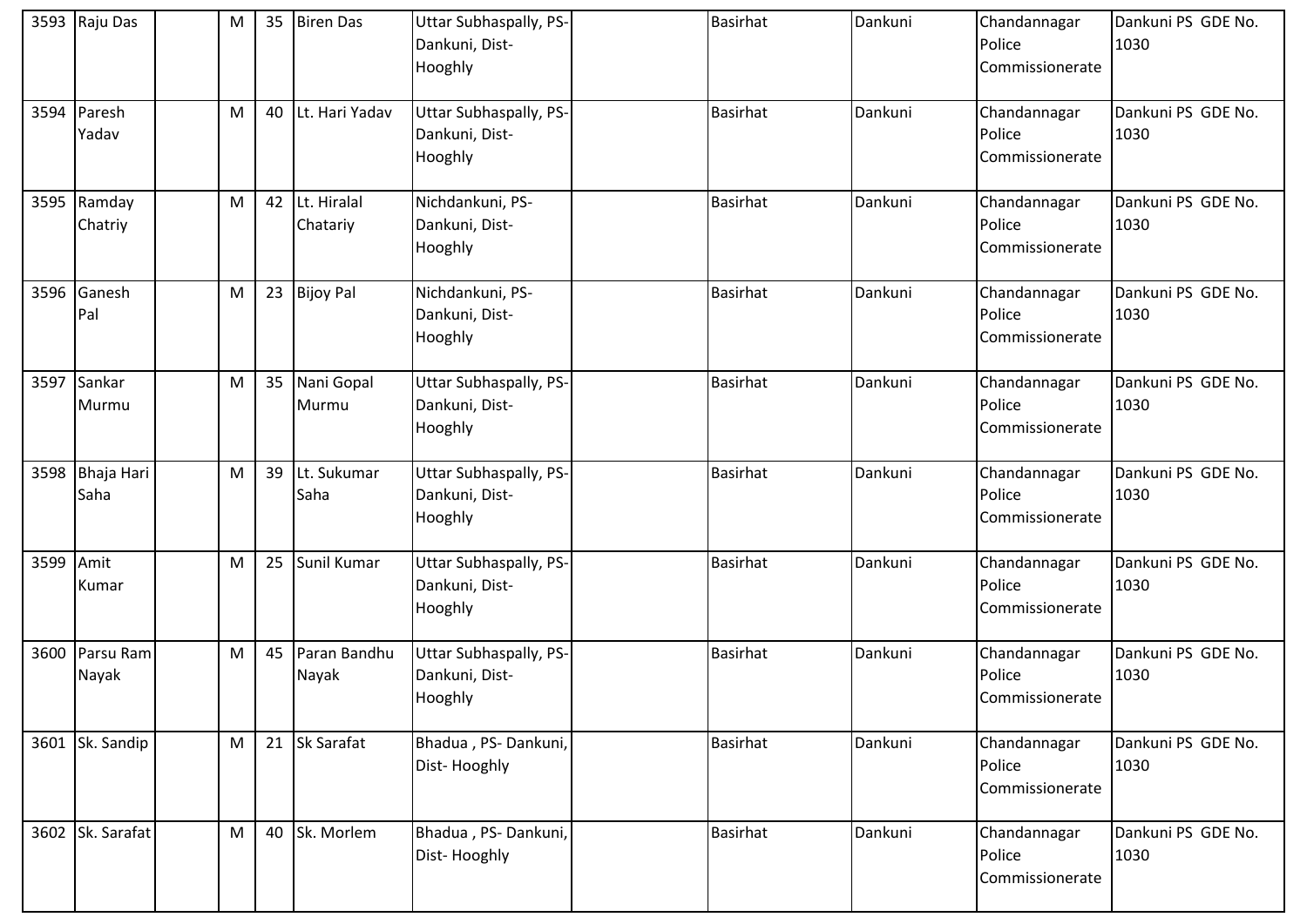| 3603 Md.  | Mostafa                | M | 35 Md. Khalid                | Bhadua, PS-Dankuni,<br>Dist-Hooghly                 | Basirhat        | Dankuni | Chandannagar<br>Police<br>Commissionerate | Dankuni PS GDE No.<br>1030 |
|-----------|------------------------|---|------------------------------|-----------------------------------------------------|-----------------|---------|-------------------------------------------|----------------------------|
| 3604      | Nimai<br><b>Barman</b> | M | 22 Dinesh Barman             | Bhadua, PS-Dankuni,<br>Dist-Hooghly                 | Basirhat        | Dankuni | Chandannagar<br>Police<br>Commissionerate | Dankuni PS GDE No.<br>1030 |
| 3605 Kaji | Rigabul Ali            | M | 32 Monsur Ali                | Bhadua, PS-Dankuni,<br>Dist-Hooghly                 | <b>Basirhat</b> | Dankuni | Chandannagar<br>Police<br>Commissionerate | Dankuni PS GDE No.<br>1030 |
| 3606      | Anawar<br>Ali          | M | 22 Abdul Ali                 | Bhadua, PS-Dankuni,<br>Dist-Hooghly                 | <b>Basirhat</b> | Dankuni | Chandannagar<br>Police<br>Commissionerate | Dankuni PS GDE No.<br>1030 |
| 3607      | Arijit<br>Kundu        | M | 35 Ankur Kundu               | Star battery more, PS-<br>Dankuni, Dist-<br>Hooghly | <b>Basirhat</b> | Dankuni | Chandannagar<br>Police<br>Commissionerate | Dankuni PS GDE No.<br>1030 |
|           | 3608 Sk. Jaharul       | M | 39 Sk. Keramot               | Star battery more, PS-<br>Dankuni, Dist-<br>Hooghly | <b>Basirhat</b> | Dankuni | Chandannagar<br>Police<br>Commissionerate | Dankuni PS GDE No.<br>1030 |
| 3609 Alok | Sankar                 | M | 46 Lt. Shib Chanda<br>Sarkar | Bhadua, PS-Dankuni,<br>Dist-Hooghly                 | <b>Basirhat</b> | Dankuni | Chandannagar<br>Police<br>Commissionerate | Dankuni PS GDE No.<br>1045 |
| 3610      | Debasis<br>Das         | M | 49 Lt. Dasarath<br>Das       | Bhadua, PS-Dankuni,<br>Dist-Hooghly                 | <b>Basirhat</b> | Dankuni | Chandannagar<br>Police<br>Commissionerate | Dankuni PS GDE No.<br>1045 |
|           | 3611 Sk. Babu          | M | 31 Sk. Mujid                 | Bhadua, PS-Dankuni,<br>Dist-Hooghly                 | <b>Basirhat</b> | Dankuni | Chandannagar<br>Police<br>Commissionerate | Dankuni PS GDE No.<br>1045 |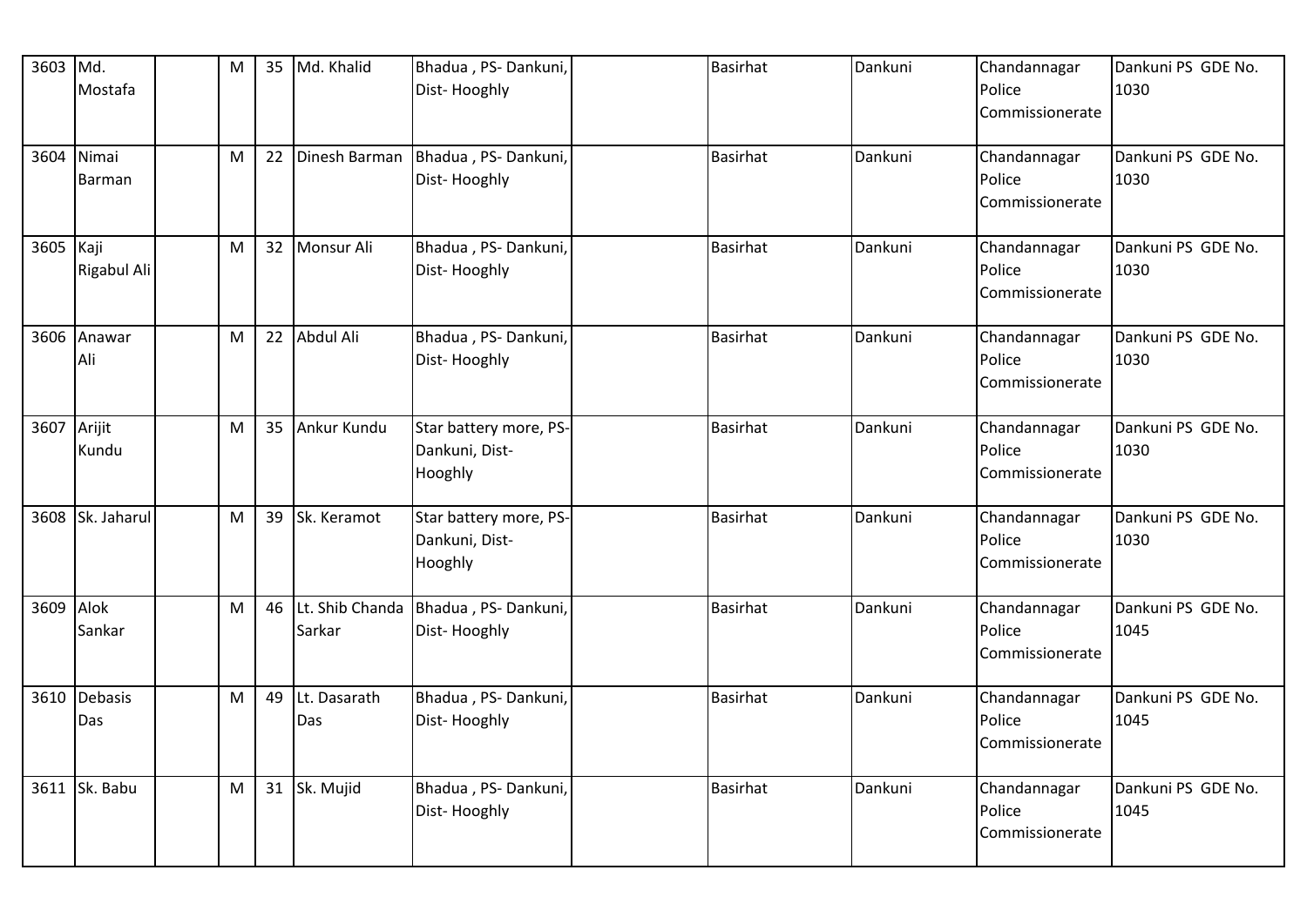|         | 3612 Sahanaj<br>Akhtar     | M |    | 21 Lt Amir Hasan            | A.K Azad Road, P.S-<br>Serampore, Dist-<br>Hooghly PS:<br>Srirampore Dist.:<br>Chandannagar Police<br>Commissionerate | Srirampore | Chandannagar<br>Police<br>Commissionerate | Rishra | Chandannagar<br>Police<br>Commissionerate | Rishra PS GDE No. 716 |
|---------|----------------------------|---|----|-----------------------------|-----------------------------------------------------------------------------------------------------------------------|------------|-------------------------------------------|--------|-------------------------------------------|-----------------------|
| 3613 Md | Sahajad                    | M |    | 24 Md Raiz                  | A.K Azad Road, P.S-<br>Serampore, Dist-<br>Hooghly PS:<br>Srirampore Dist.:<br>Chandannagar Police<br>Commissionerate | Srirampore | Chandannagar<br>Police<br>Commissionerate | Rishra | Chandannagar<br>Police<br>Commissionerate | Rishra PS GDE No. 716 |
| 3614    | Harindar<br>Kr<br>Chowdhur | M | 30 | <b>Bhairab</b><br>Chowdhury | 2/1 N.S Road, P.S-<br>Rishra, Dist-Hooghly<br>PS: Srirampore Dist.:<br>Chandannagar Police<br>Commissionerate         | Srirampore | Chandannagar<br>Police<br>Commissionerate | Rishra | Chandannagar<br>Police<br>Commissionerate | Rishra PS GDE No. 716 |
| 3615    | Deepnara<br>yan Tanti      | M | 30 | Kanai Prasad<br>Tanti       | 2/1 N.S Road, P.S-<br>Rishra, Dist-Hooghly<br>PS: Rishra Dist.:<br>Chandannagar Police<br>Commissionerate             | Rishra     | Chandannagar<br>Police<br>Commissionerate | Rishra | Chandannagar<br>Police<br>Commissionerate | Rishra PS GDE No. 716 |
|         | 3616 Avijit<br>Prasad      | M | 28 | Gautam Prasad               | 2/1 N.S Road, P.S-<br>Rishra, Dist-Hooghly<br>PS: Rishra Dist.:<br>Chandannagar Police<br>Commissionerate             | Rishra     | Chandannagar<br>Police<br>Commissionerate | Rishra | Chandannagar<br>Police<br>Commissionerate | Rishra PS GDE No. 716 |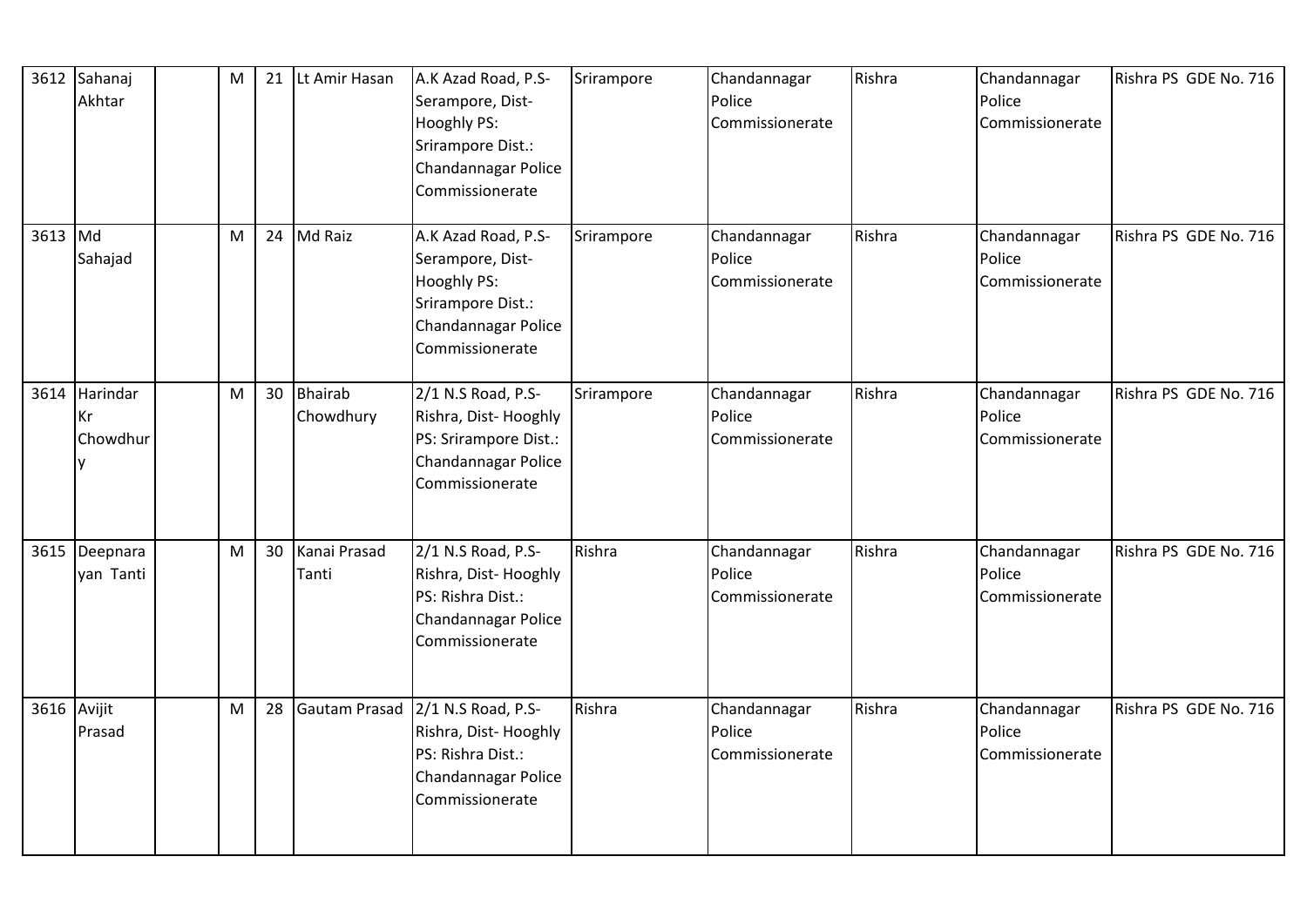| 3617 | Amit<br><b>Duley</b>   | M | 21 | <b>Uttam Dulley</b> | Duley Para, Simla, P.S-Srirampore<br>Serampore, Dist-<br>Hooghly PS:<br>Srirampore Dist.:<br>Chandannagar Police<br>Commissionerate   |            | Chandannagar<br>Police<br>Commissionerate | Rishra | Chandannagar<br>Police<br>Commissionerate | Rishra PS GDE No. 730 |
|------|------------------------|---|----|---------------------|---------------------------------------------------------------------------------------------------------------------------------------|------------|-------------------------------------------|--------|-------------------------------------------|-----------------------|
| 3618 | Ankit<br>Kurmi         | М | 20 | Ganesh Kurmi        | Dakshin<br>Rajyadharpur, P.S-<br>Serampore, Dist-<br>Hoogh PS: Srirampore<br>Dist.: Chandannagar<br>Police<br>Commissionerate         | Srirampore | Chandannagar<br>Police<br>Commissionerate | Rishra | Chandannagar<br>Police<br>Commissionerate | Rishra PS GDE No. 730 |
|      | 3619 Aman<br>Singh     | М | 18 | Samarendra<br>Singh | 987/A S.K Nagar, P.S- Srirampore<br>Serampore, Dist-<br>Hooghly PS:<br>Srirampore Dist.:<br>Chandannagar Police<br>Commissionerate    |            | Chandannagar<br>Police<br>Commissionerate | Rishra | Chandannagar<br>Police<br>Commissionerate | Rishra PS GDE No. 730 |
| 3620 | Monojit<br>Rajbhar     | M | 19 | Moni Rajbhar        | 112 S.K Nagar,<br>Nayabsti, P.S-<br>Serampore, Dist-Ho<br>PS: Srirampore Dist.:<br>Chandannagar Police<br>Commissionerate             | Srirampore | Chandannagar<br>Police<br>Commissionerate | Rishra | Chandannagar<br>Police<br>Commissionerate | Rishra PS GDE No. 730 |
|      | 3621 Ramratan<br>Singh | M |    | Singh               | 20 Manojbahadur 743 S.K Nagar, P.S-<br>Serampore, Dist-<br>Hooghly PS:<br>Srirampore Dist.:<br>Chandannagar Police<br>Commissionerate | Srirampore | Chandannagar<br>Police<br>Commissionerate | Rishra | Chandannagar<br>Police<br>Commissionerate | Rishra PS GDE No. 730 |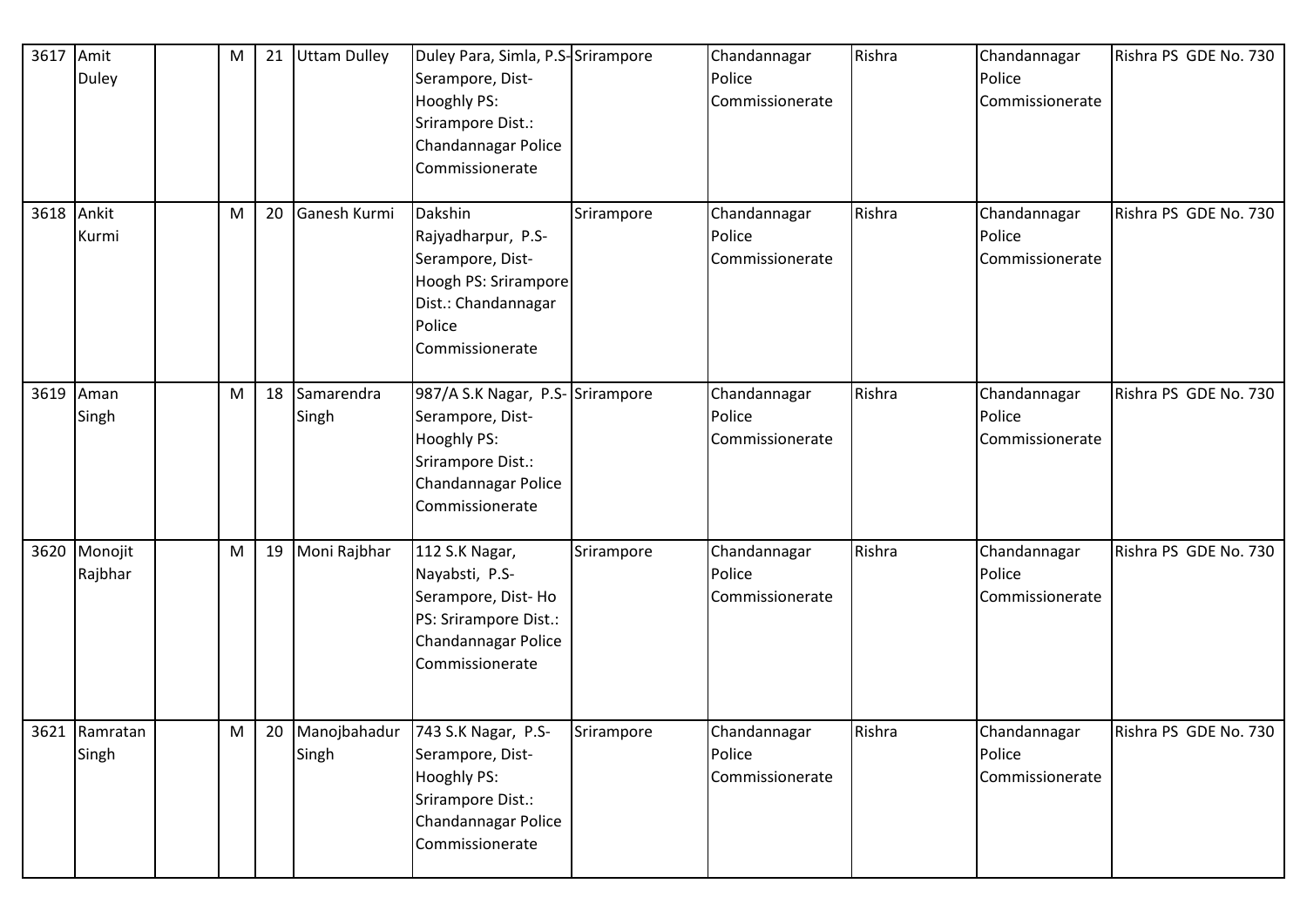|             | 3622 Nirmal<br>Hazra            | M         | 50 | Ranjit Hazra                     | Kumardingi<br>Panchanantala, P.S-<br>Rishra, Dist-Hoogh<br>PS: Rishra Dist.:<br>Chandannagar Police<br>Commissionerate | Rishra | Chandannagar<br>Police<br>Commissionerate | Rishra | Chandannagar<br>Police<br>Commissionerate | Rishra PS GDE No. 748 |
|-------------|---------------------------------|-----------|----|----------------------------------|------------------------------------------------------------------------------------------------------------------------|--------|-------------------------------------------|--------|-------------------------------------------|-----------------------|
|             | 3623 Biswanath<br>Chandra       | ${\sf M}$ |    | 45 Lt Ajit Chandra               | Nabinpally, P.S-<br>Rishra, Dist-Hooghly<br>PS: Rishra Dist.:<br>Chandannagar Police<br>Commissionerate                | Rishra | Chandannagar<br>Police<br>Commissionerate | Rishra | Chandannagar<br>Police<br>Commissionerate | Rishra PS GDE No. 748 |
|             | 3624 Subrata<br><b>Bhowmick</b> | M         | 46 | Lt Manoranjan<br><b>Bhowmick</b> | Bakultala, P.S- Rishra, Rishra<br>Dist-Hooghly PS:<br>Rishra Dist.:<br>Chandannagar Police<br>Commissionerate          |        | Chandannagar<br>Police<br>Commissionerate | Rishra | Chandannagar<br>Police<br>Commissionerate | Rishra PS GDE No. 748 |
|             | 3625 Tapan Pal                  | M         | 49 | Lt Radhaballav<br>Pal            | 20 K.C Sen Road, P.S- Rishra<br>Rishra, Dist-Hooghly<br>PS: Rishra Dist.:<br>Chandannagar Police<br>Commissionerate    |        | Chandannagar<br>Police<br>Commissionerate | Rishra | Chandannagar<br>Police<br>Commissionerate | Rishra PS GDE No. 748 |
| 3626 Arijit | Majumder                        | M         | 50 | Lt Motilal<br>Majumder           | K.C Sen Road,<br>Morepukur, P.S-<br>Rishra, Dist-Hooghl<br>PS: Rishra Dist.:<br>Chandannagar Police<br>Commissionerate | Rishra | Chandannagar<br>Police<br>Commissionerate | Rishra | Chandannagar<br>Police<br>Commissionerate | Rishra PS GDE No. 736 |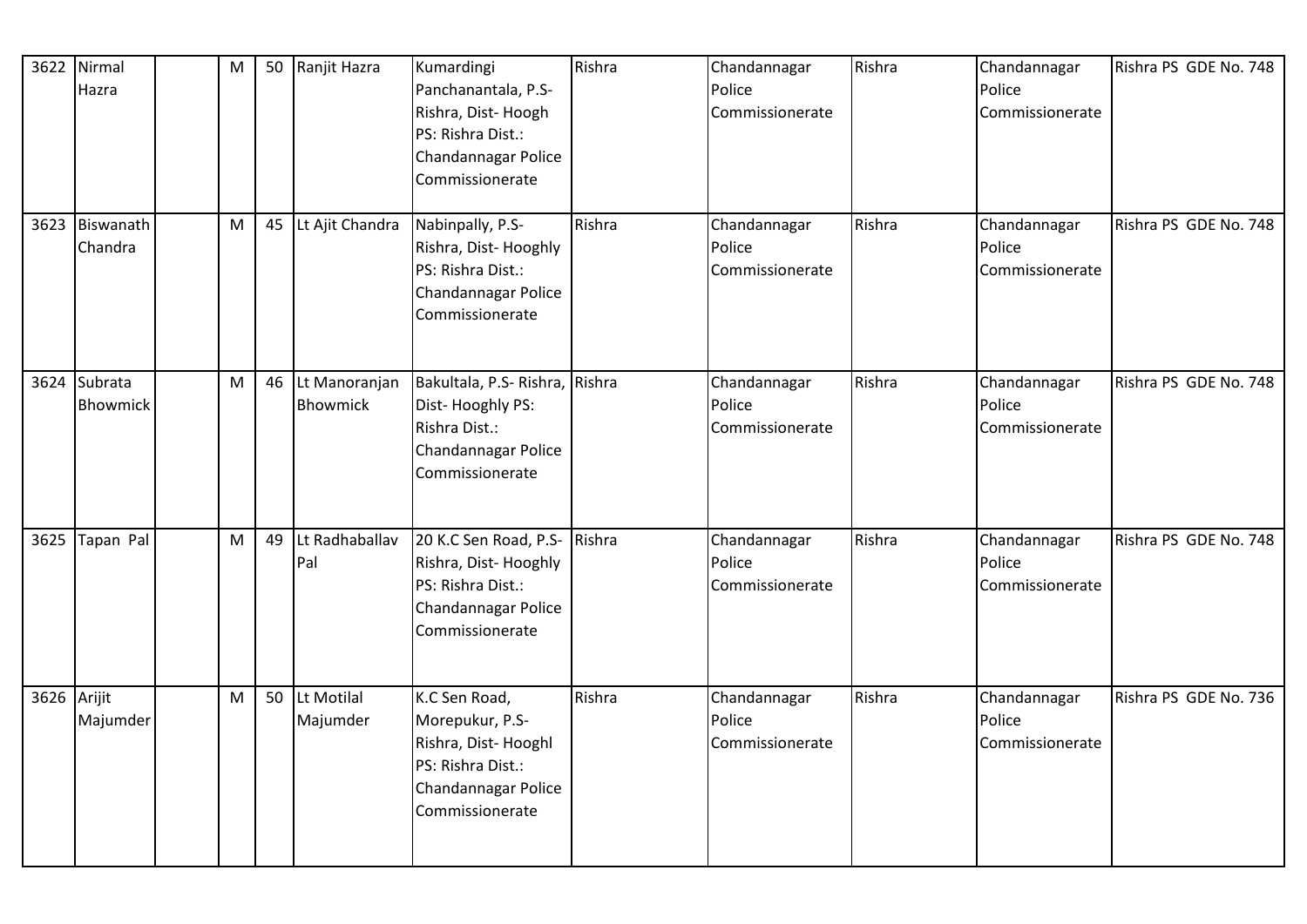| 3627 | Debasish<br>Roychowd<br>hury | M | 49 | Lt Kalachand<br>Roychowdhury | 16, Bagpara 10th<br>Lane, P.S- Rishra, Dist-<br>Hooghly PS: Rishra<br>Dist.: Chandannagar<br>Police<br>Commissionerate     | Rishra | Chandannagar<br>Police<br>Commissionerate | Rishra | Chandannagar<br>Police<br>Commissionerate | Rishra PS GDE No. 736 |
|------|------------------------------|---|----|------------------------------|----------------------------------------------------------------------------------------------------------------------------|--------|-------------------------------------------|--------|-------------------------------------------|-----------------------|
|      | 3628 Chinuya<br>Sarkar       | M | 40 | Dilip Sarkar                 | Nabinpally, P.S-<br>Rishra, Dist-Hooghly<br>PS: Rishra Dist.:<br>Chandannagar Police<br>Commissionerate                    | Rishra | Chandannagar<br>Police<br>Commissionerate | Rishra | Chandannagar<br>Police<br>Commissionerate | Rishra PS GDE No. 736 |
|      | 3629 Sambhu<br>Sarkar        | M | 45 |                              | Gajendra Sarkar 10 Nabinpally, P.S-<br>Rishra, Dist-Hooghly<br>PS: Rishra Dist.:<br>Chandannagar Police<br>Commissionerate | Rishra | Chandannagar<br>Police<br>Commissionerate | Rishra | Chandannagar<br>Police<br>Commissionerate | Rishra PS GDE No. 736 |
|      | 3630 Biswajit<br>Dey         | M | 43 | Kumud Ranjan<br>Dey          | 168 Nabinpally, P.S-<br>Rishra, Dist-Hooghly<br>PS: Rishra Dist.:<br>Chandannagar Police<br>Commissionerate                | Rishra | Chandannagar<br>Police<br>Commissionerate | Rishra | Chandannagar<br>Police<br>Commissionerate | Rishra PS GDE No. 736 |
|      | 3631 Narayan<br>Samadder     | M | 45 | Lt Jotin<br>Samadder         | Morepukur, P.S-<br>Rishra, Dist-Hooghly<br>PS: Rishra Dist.:<br>Chandannagar Police<br>Commissionerate                     | Rishra | Chandannagar<br>Police<br>Commissionerate | Rishra | Chandannagar<br>Police<br>Commissionerate | Rishra PS GDE No. 736 |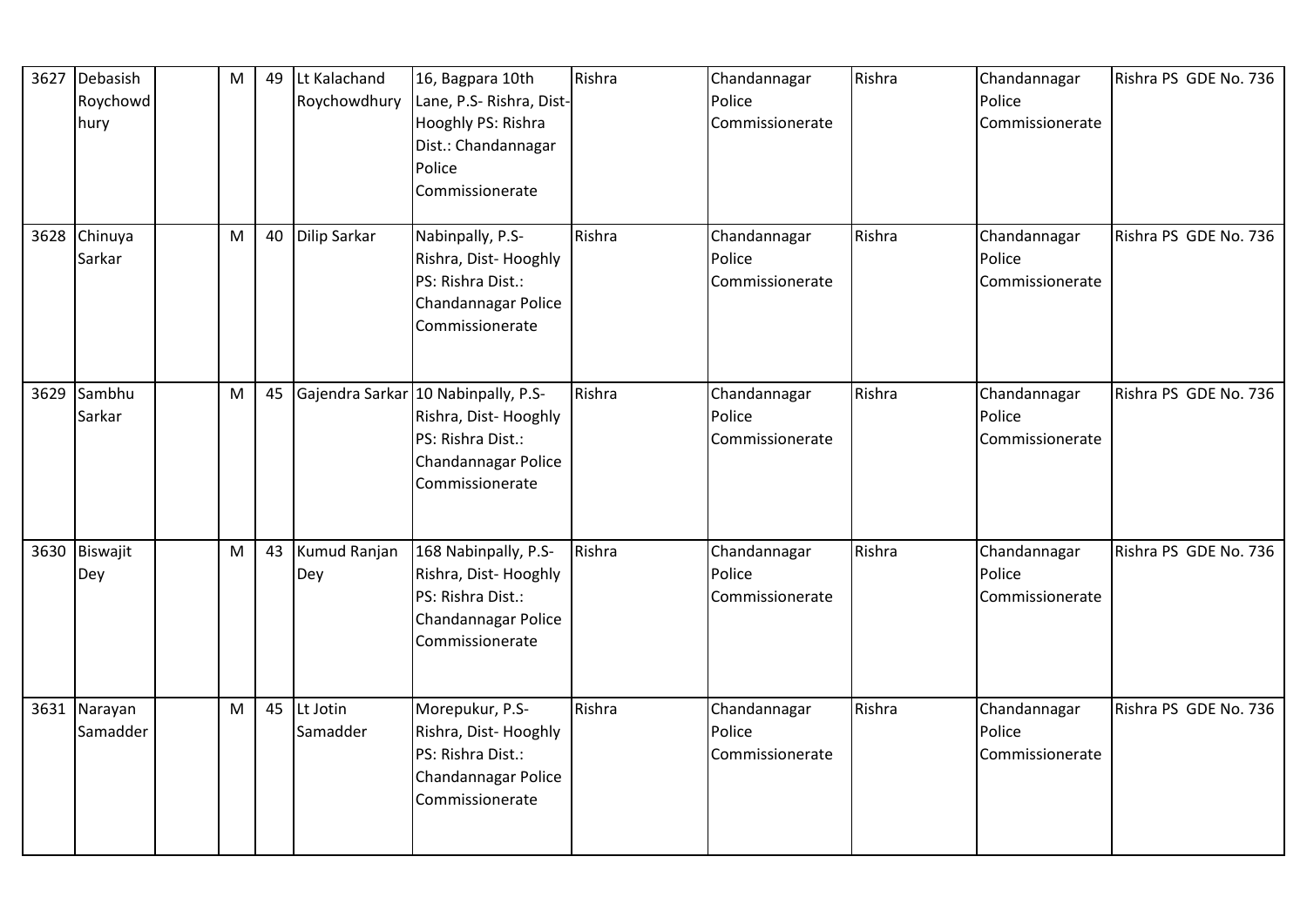|      | 3632 Mrinal<br>Chatterjee     | M |    | 35 Mridul<br>Chatterjee | 46/11 K.C Sen Road,<br>P.S- Rishra, Dist-<br>Hooghly PS: Rishra<br>Dist.: Chandannagar<br>Police<br>Commissionerate    | Rishra     | Chandannagar<br>Police<br>Commissionerate | Rishra              | Chandannagar<br>Police<br>Commissionerate | Rishra PS GDE No. 736              |
|------|-------------------------------|---|----|-------------------------|------------------------------------------------------------------------------------------------------------------------|------------|-------------------------------------------|---------------------|-------------------------------------------|------------------------------------|
| 3633 | Joydeb<br>Saha                | M | 48 | Lt Jiten Saha           | Dakshinpara,<br>Morepukur, P.S-<br>Rishra, Dist-Hooghly<br>PS: Rishra Dist.:<br>Chandannagar Police<br>Commissionerate | Rishra     | Chandannagar<br>Police<br>Commissionerate | Rishra              | Chandannagar<br>Police<br>Commissionerate | Rishra PS GDE No. 736              |
| 3634 | Tapan<br>Das                  | M |    | 42 Sambhu Das           | PS: Srirampore Dist.:<br>Chandannagar Police<br>Commissionerate                                                        | Srirampore | Chandannagar<br>Police<br>Commissionerate | Shrirampur<br>women | Chandannagar<br>Police<br>Commissionerate | Shrirampur women PS<br>GDE No. 156 |
| 3635 | Saymali<br>Das                | F |    | 55 Sambhu Das           | PS: Srirampore Dist.:<br>Chandannagar Police<br>Commissionerate                                                        | Srirampore | Chandannagar<br>Police<br>Commissionerate | Shrirampur<br>women | Chandannagar<br>Police<br>Commissionerate | Shrirampur women PS<br>GDE No. 156 |
| 3636 | Abhijit<br>Das                | M |    | 35 Sambhu Das           | PS: Srirampore Dist.:<br>Chandannagar Police<br>Commissionerate                                                        | Srirampore | Chandannagar<br>Police<br>Commissionerate | Shrirampur<br>women | Chandannagar<br>Police<br>Commissionerate | Shrirampur women PS<br>GDE No. 156 |
|      | 3637 Krishna<br>Mukherje<br>e | M | 29 | Gobinda<br>Mukherjee    | 1/A, Mahesh, PS-<br>Serampore, Hooghly<br>PS: Srirampore Dist.:<br>Chandannagar Police<br>Commissionerate              | Srirampore | Chandannagar<br>Police<br>Commissionerate | Srirampore          | Chandannagar<br>Police<br>Commissionerate | Srirampore PS GDE No.<br>892       |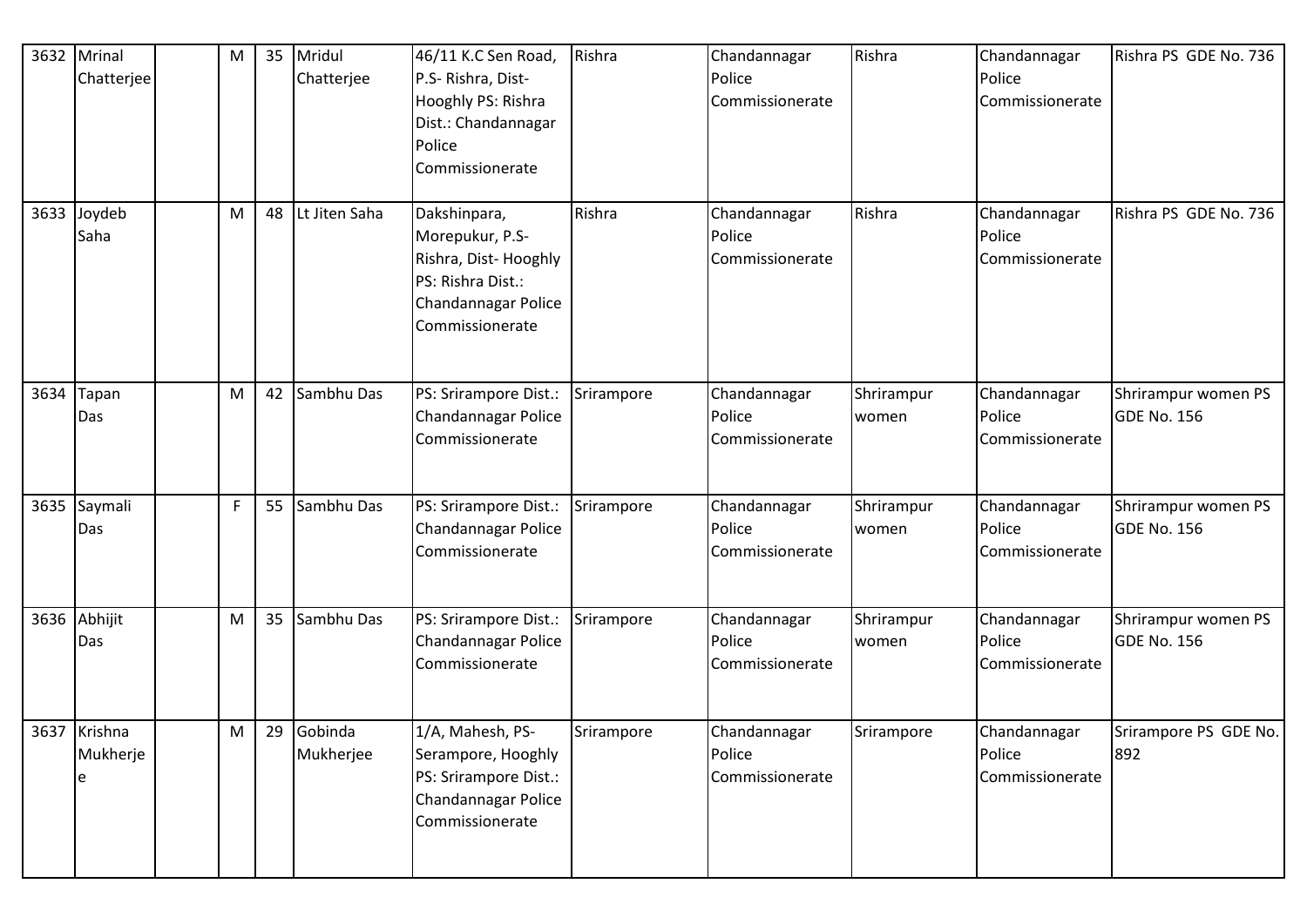|            | 3638 Mintu<br>Das    | M         | 32 <sup>2</sup> | Lt. Ganga Das           | 1/A, Mahesh, PS-<br>Serampore, Hooghly<br>PS: Srirampore Dist.:<br>Chandannagar Police<br>Commissionerate   | Srirampore | Chandannagar<br>Police<br>Commissionerate | Srirampore | Chandannagar<br>Police<br>Commissionerate | Srirampore PS GDE No.<br>892 |
|------------|----------------------|-----------|-----------------|-------------------------|-------------------------------------------------------------------------------------------------------------|------------|-------------------------------------------|------------|-------------------------------------------|------------------------------|
|            | 3639 Bappa<br>Sarkar | M         | 36              | Lt. Subodh<br>Sarkar    | Belting Bazar, PS-<br>Serampore, Hooghly<br>PS: Srirampore Dist.:<br>Chandannagar Police<br>Commissionerate | Srirampore | Chandannagar<br>Police<br>Commissionerate | Srirampore | Chandannagar<br>Police<br>Commissionerate | Srirampore PS GDE No.<br>892 |
|            | 3640 Natki Das       | M         | 28              | <b>Bhusan Das</b>       | Belting Bazar, PS-<br>Serampore, Hooghly<br>PS: Srirampore Dist.:<br>Chandannagar Police<br>Commissionerate | Srirampore | Chandannagar<br>Police<br>Commissionerate | Srirampore | Chandannagar<br>Police<br>Commissionerate | Srirampore PS GDE No.<br>892 |
| 3641 Dilip | <b>Biswas</b>        | ${\sf M}$ | 30              | Priya Gopal<br>Biswas30 | Bibir Ber, PS-<br>Serampore, Hooghly<br>PS: Srirampore Dist.:<br>Chandannagar Police<br>Commissionerate     | Srirampore | Chandannagar<br>Police<br>Commissionerate | Srirampore | Chandannagar<br>Police<br>Commissionerate | Srirampore PS GDE No.<br>892 |
| 3642 Bapi  | Koley                | M         | 25              | Dalu Koley              | Bibir Ber, PS-<br>Serampore, Hooghly<br>PS: Srirampore Dist.:<br>Chandannagar Police<br>Commissionerate     | Srirampore | Chandannagar<br>Police<br>Commissionerate | Srirampore | Chandannagar<br>Police<br>Commissionerate | Srirampore PS GDE No.<br>892 |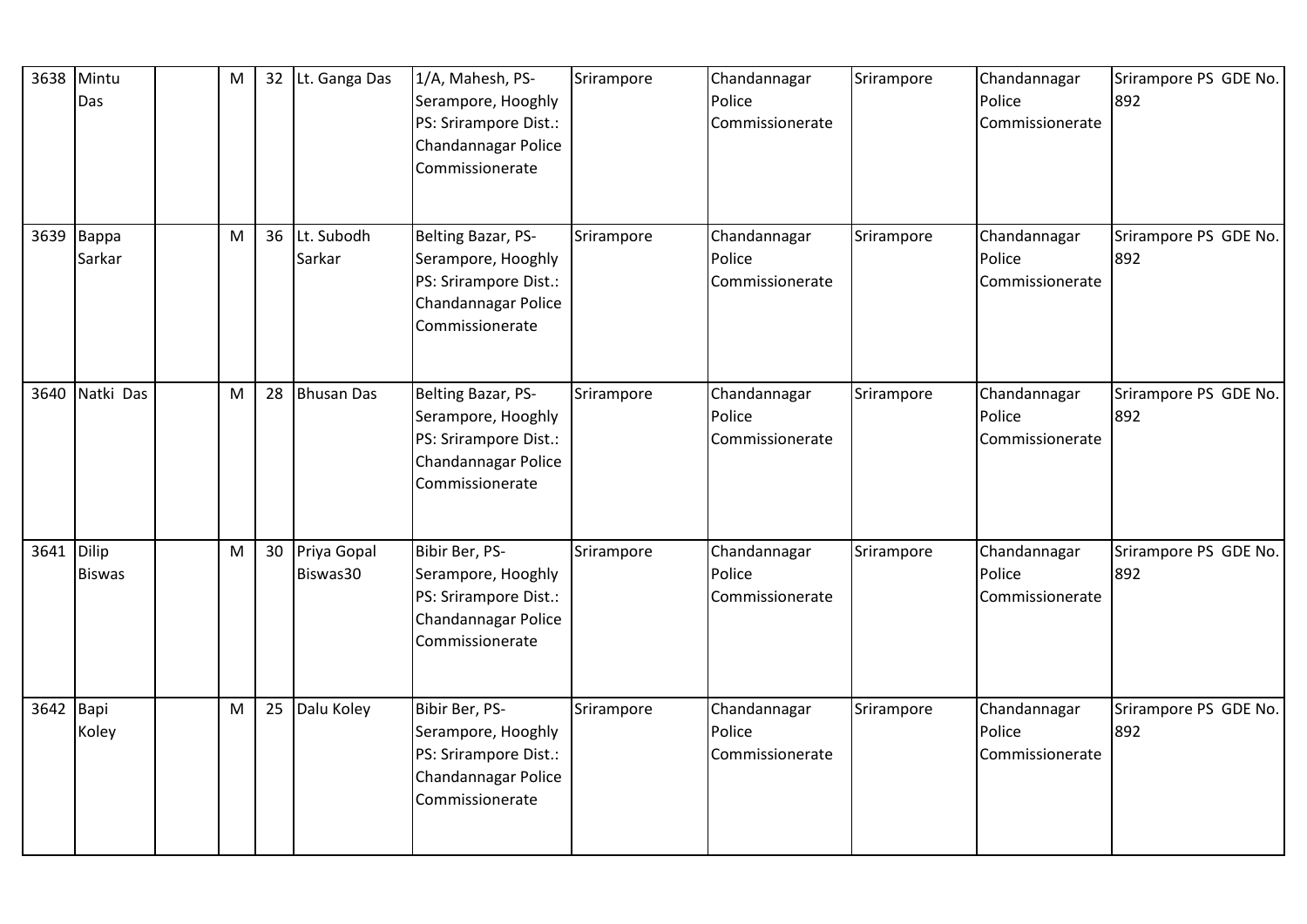|      | 3643 Rajkumar<br>Yadav   | M | 42 | Lt. Mangal<br>Yadav           | Bibir Ber, PS-<br>Serampore, Hooghly.<br>PS: Srirampore Dist.:<br>Chandannagar Police<br>Commissionerate      | Srirampore | Chandannagar<br>Police<br>Commissionerate | Srirampore | Chandannagar<br>Police<br>Commissionerate | Srirampore PS GDE No.<br>892 |
|------|--------------------------|---|----|-------------------------------|---------------------------------------------------------------------------------------------------------------|------------|-------------------------------------------|------------|-------------------------------------------|------------------------------|
| 3644 | Gopal<br>Debnath         | M | 32 | Suresh Debnath Bibir Ber, PS- | Serampore, Hooghly<br>PS: Srirampore Dist.:<br>Chandannagar Police<br>Commissionerate                         | Srirampore | Chandannagar<br>Police<br>Commissionerate | Srirampore | Chandannagar<br>Police<br>Commissionerate | Srirampore PS GDE No.<br>892 |
|      | 3645 Raja X<br>Raja Khan | M | 26 | Suku Khan                     | 4 No. Rail Gate, PS-<br>Serampore, Hooghly<br>PS: Srirampore Dist.:<br>Chandannagar Police<br>Commissionerate | Srirampore | Chandannagar<br>Police<br>Commissionerate | Srirampore | Chandannagar<br>Police<br>Commissionerate | Srirampore PS GDE No.<br>892 |
|      | 3646 Ram Surat<br>Yadav  | M | 45 | Lt. Jagannath<br>Yadav        | Provash Nagar, PS-<br>Serampore, Hooghly<br>PS: Srirampore Dist.:<br>Chandannagar Police<br>Commissionerate   | Srirampore | Chandannagar<br>Police<br>Commissionerate | Srirampore | Chandannagar<br>Police<br>Commissionerate | Srirampore PS GDE No.<br>892 |
|      | 3647 Manik<br>Saha       | M | 49 | Lt. Uttam Saha                | S.K. Nagar, PS-<br>Serampore, Hooghly<br>PS: Srirampore Dist.:<br>Chandannagar Police<br>Commissionerate      | Srirampore | Chandannagar<br>Police<br>Commissionerate | Srirampore | Chandannagar<br>Police<br>Commissionerate | Srirampore PS GDE No.<br>892 |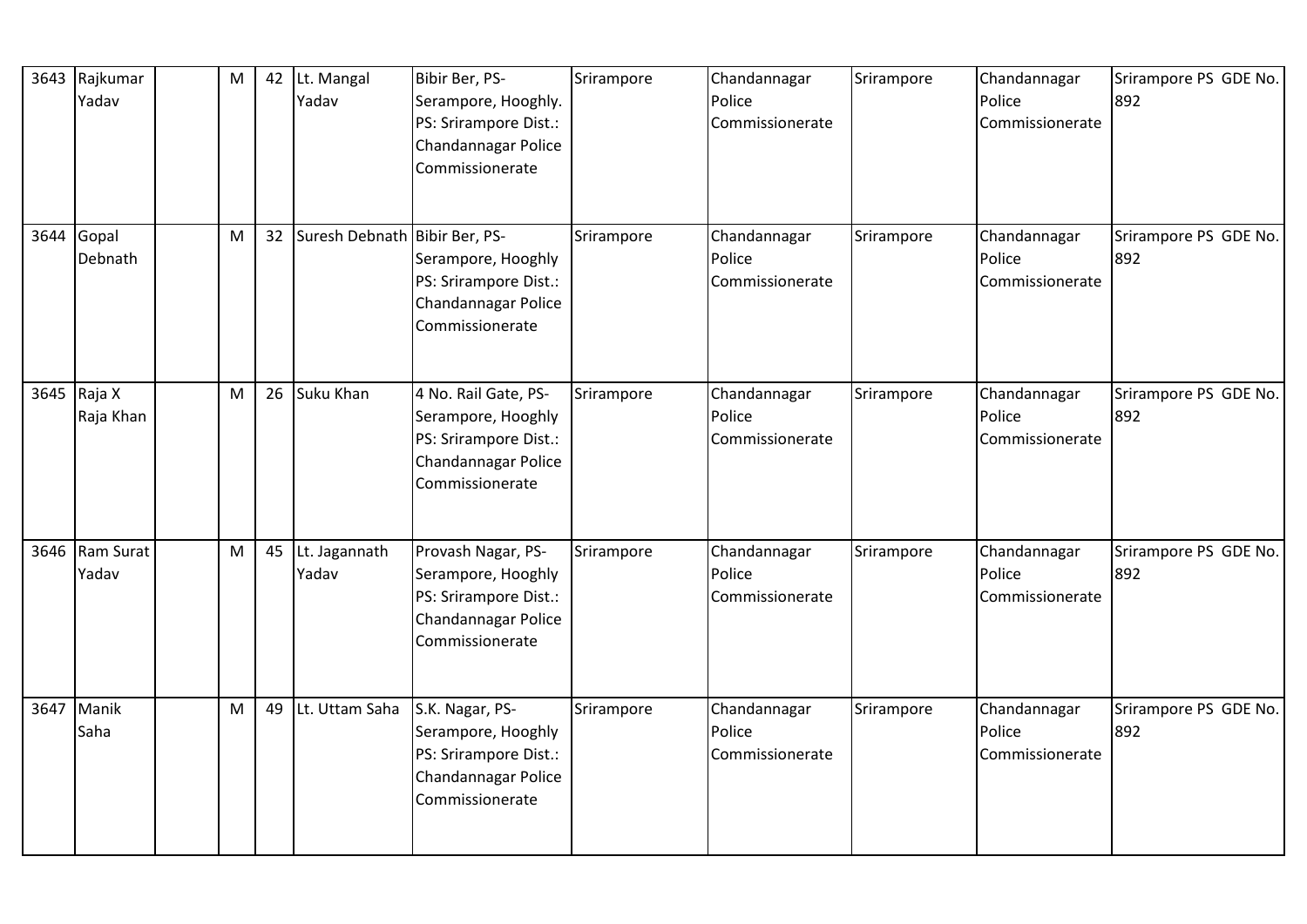| 3648       | Sanku<br>Dey               | M | 23 | Sankar Dey             | Khatir Bazar Lane, PS- Srirampore<br>Serampore, Hooghly<br>PS: Srirampore Dist.:<br>Chandannagar Police<br>Commissionerate |            | Chandannagar<br>Police<br>Commissionerate | Srirampore | Chandannagar<br>Police<br>Commissionerate | Srirampore PS GDE No.<br>892 |
|------------|----------------------------|---|----|------------------------|----------------------------------------------------------------------------------------------------------------------------|------------|-------------------------------------------|------------|-------------------------------------------|------------------------------|
| 3649       | Simanchal<br><b>Dhakla</b> | M | 32 | Santosh Dhakla         | Khatir Bazar Lane, PS- Srirampore<br>Serampore, Hooghly<br>PS: Srirampore Dist.:<br>Chandannagar Police<br>Commissionerate |            | Chandannagar<br>Police<br>Commissionerate | Srirampore | Chandannagar<br>Police<br>Commissionerate | Srirampore PS GDE No.<br>892 |
|            | 3650 Subham<br>Chatterjee  | M | 26 | Abhik<br>Chatterjee    | Khatir Bazar Lane, PS-<br>Serampore, Hooghly<br>PS: Srirampore Dist.:<br>Chandannagar Police<br>Commissionerate            | Srirampore | Chandannagar<br>Police<br>Commissionerate | Srirampore | Chandannagar<br>Police<br>Commissionerate | Srirampore PS GDE No.<br>892 |
| 3651 Rajib | Chatterjee                 | M | 28 | Anjan<br>Chatterjee    | Khatir Bazar Lane, PS- Srirampore<br>Serampore, Hooghly<br>PS: Srirampore Dist.:<br>Chandannagar Police<br>Commissionerate |            | Chandannagar<br>Police<br>Commissionerate | Srirampore | Chandannagar<br>Police<br>Commissionerate | Srirampore PS GDE No.<br>892 |
|            | 3652 Pinaki<br>Lahiri      | M | 43 | Lt. Manotosh<br>Lahiri | 4 No. Tarapukur<br>Lane, PS- Serampore,<br>Hooghly PS:<br>Srirampore Dist.:<br>Chandannagar Police<br>Commissionerate      | Srirampore | Chandannagar<br>Police<br>Commissionerate | Srirampore | Chandannagar<br>Police<br>Commissionerate | Srirampore PS GDE No.<br>893 |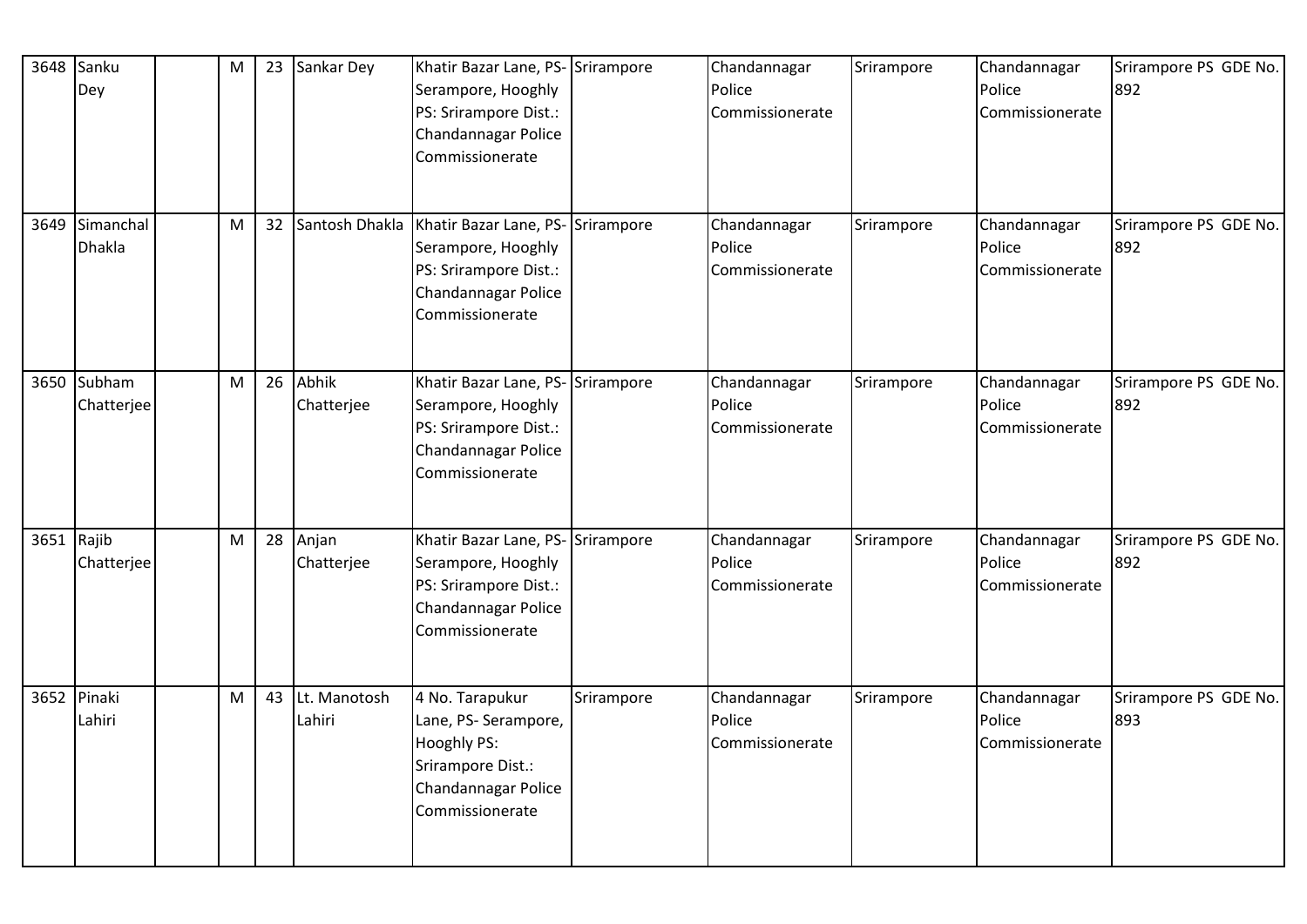| 3653 Debanand<br>Chowdhur | $\mathsf{M}% _{T}=\mathsf{M}_{T}\!\left( a,b\right) ,\ \mathsf{M}_{T}=\mathsf{M}_{T}\!\left( a,b\right) ,$ | 40 | Angad<br>Chowdhury     | 7, Dey Ghat Lane, PS-<br>Serampore, Hooghly<br>PS: Srirampore Dist.:<br>Chandannagar Police<br>Commissionerate                        | Srirampore | Chandannagar<br>Police<br>Commissionerate | Srirampore | Chandannagar<br>Police<br>Commissionerate | Srirampore PS GDE No.<br>893 |
|---------------------------|------------------------------------------------------------------------------------------------------------|----|------------------------|---------------------------------------------------------------------------------------------------------------------------------------|------------|-------------------------------------------|------------|-------------------------------------------|------------------------------|
| 3654 Ranjit Das           | M                                                                                                          | 28 | Lt. Rameswar<br>Das    | Panchu Babu Bazar,<br>PS-Serampore,<br><b>Hooghly PS:</b><br>Srirampore Dist.:<br>Chandannagar Police<br>Commissionerate              | Srirampore | Chandannagar<br>Police<br>Commissionerate | Srirampore | Chandannagar<br>Police<br>Commissionerate | Srirampore PS GDE No.<br>893 |
| 3655 Madul<br>Hossain     | M                                                                                                          | 38 | Lt. Nasiruddin<br>Sk.  | B/513/1, Garia,<br>Kolkata PS:<br>Srirampore Dist.:<br>Chandannagar Police<br>Commissionerate                                         | Srirampore | Chandannagar<br>Police<br>Commissionerate | Srirampore | Chandannagar<br>Police<br>Commissionerate | Srirampore PS GDE No.<br>893 |
| 3656 Duggu<br>Nayek       | M                                                                                                          |    | 67 Lt. Chakra<br>Nayek | J.N. Lahiri Road, PS-<br>Serampore, Hooghly<br>PS: Srirampore Dist.:<br>Chandannagar Police<br>Commissionerate                        | Srirampore | Chandannagar<br>Police<br>Commissionerate | Srirampore | Chandannagar<br>Police<br>Commissionerate | Srirampore PS GDE No.<br>893 |
| 3657 Sk Laltu             | M                                                                                                          |    | 42 Lt. Sk. Habul       | Miya Jan Darjee Lane, Srirampore<br>Mallickpara, PS-<br>Serampore, PS:<br>Srirampore Dist.:<br>Chandannagar Police<br>Commissionerate |            | Chandannagar<br>Police<br>Commissionerate | Srirampore | Chandannagar<br>Police<br>Commissionerate | Srirampore PS GDE No.<br>893 |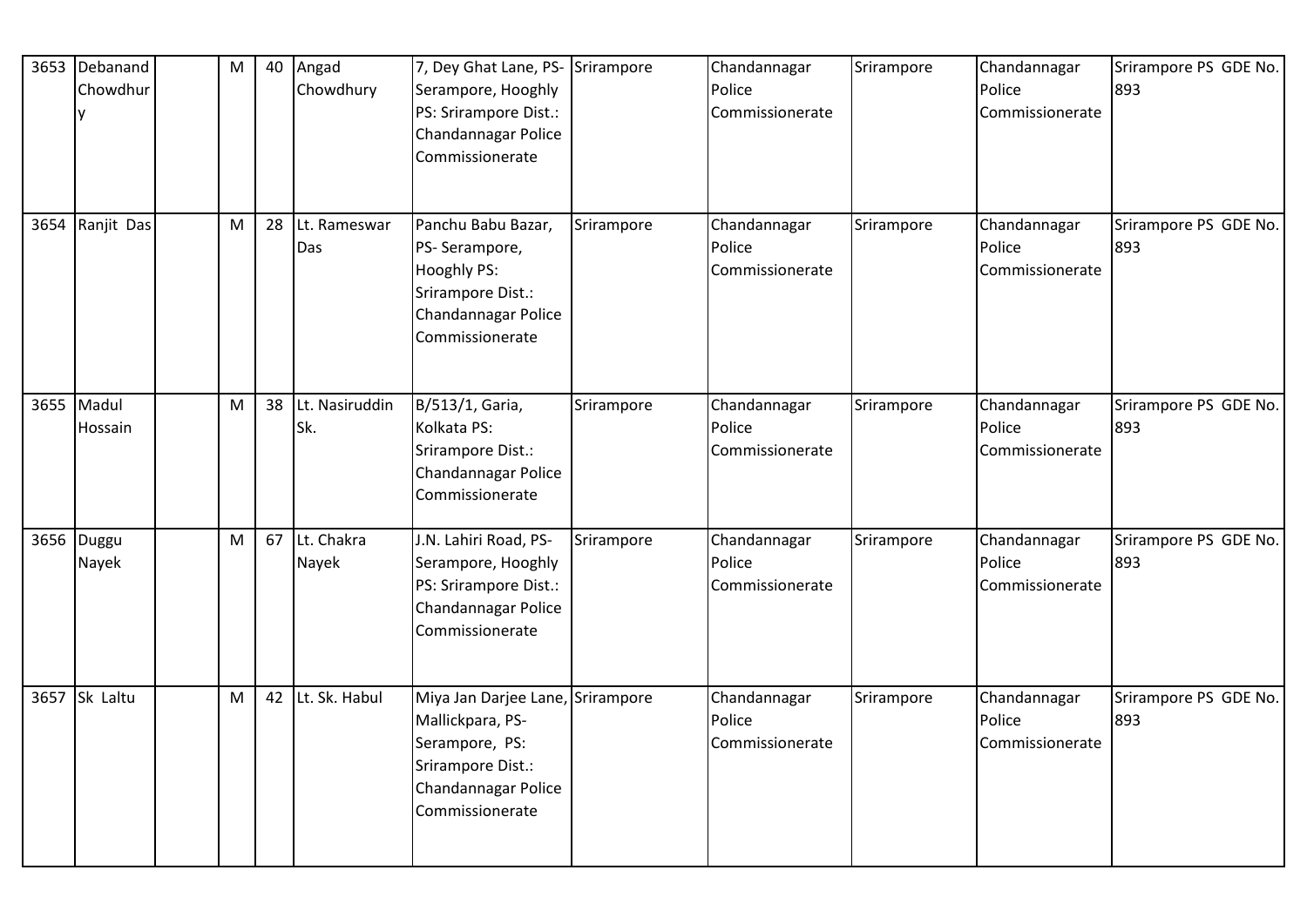|           | 3658 Jay Rajak       | $\mathsf{M}% _{T}=\mathsf{M}_{T}\!\left( a,b\right) ,\ \mathsf{M}_{T}=\mathsf{M}_{T}\!\left( a,b\right) ,$ | 27 | Raju Rajak   | 17, Railand Road, PS-<br>Serampore, Hooghly<br>PS: Srirampore Dist.:<br>Chandannagar Police<br>Commissionerate                          | Srirampore | Chandannagar<br>Police<br>Commissionerate | Srirampore | Chandannagar<br>Police<br>Commissionerate | Srirampore PS GDE No.<br>893 |
|-----------|----------------------|------------------------------------------------------------------------------------------------------------|----|--------------|-----------------------------------------------------------------------------------------------------------------------------------------|------------|-------------------------------------------|------------|-------------------------------------------|------------------------------|
| 3659 Amit | Mandi                | M                                                                                                          | 30 | Ganga Mandi  | Tin Bazar, PS-<br>Serampore, Hooghly<br>PS: Srirampore Dist.:<br>Chandannagar Police<br>Commissionerate                                 | Srirampore | Chandannagar<br>Police<br>Commissionerate | Srirampore | Chandannagar<br>Police<br>Commissionerate | Srirampore PS GDE No.<br>893 |
|           | 3660 Subham<br>Varma | M                                                                                                          | 48 | Ajay Varma   | 23, Champa Road, PS-Srirampore<br>Serampore, Hooghly<br>PS: Srirampore Dist.:<br>Chandannagar Police<br>Commissionerate                 |            | Chandannagar<br>Police<br>Commissionerate | Srirampore | Chandannagar<br>Police<br>Commissionerate | Srirampore PS GDE No.<br>893 |
|           | 3661 Ramesh<br>Varma | M                                                                                                          | 60 | Dwarka Varma | Bosepara, PS-<br>Serampore, Hooghly<br>PS: Srirampore Dist.:<br>Chandannagar Police<br>Commissionerate                                  | Srirampore | Chandannagar<br>Police<br>Commissionerate | Srirampore | Chandannagar<br>Police<br>Commissionerate | Srirampore PS GDE No.<br>893 |
|           | 3662 Chandan<br>Das  | $\mathsf{M}% _{T}=\mathsf{M}_{T}\!\left( a,b\right) ,\ \mathsf{M}_{T}=\mathsf{M}_{T}\!\left( a,b\right) ,$ |    |              | 24 Raj Narayan Das 115/18, Angus Lane,<br>PS- Bhadreswar,<br>Hooghly PS:<br>Srirampore Dist.:<br>Chandannagar Police<br>Commissionerate | Srirampore | Chandannagar<br>Police<br>Commissionerate | Srirampore | Chandannagar<br>Police<br>Commissionerate | Srirampore PS GDE No.<br>162 |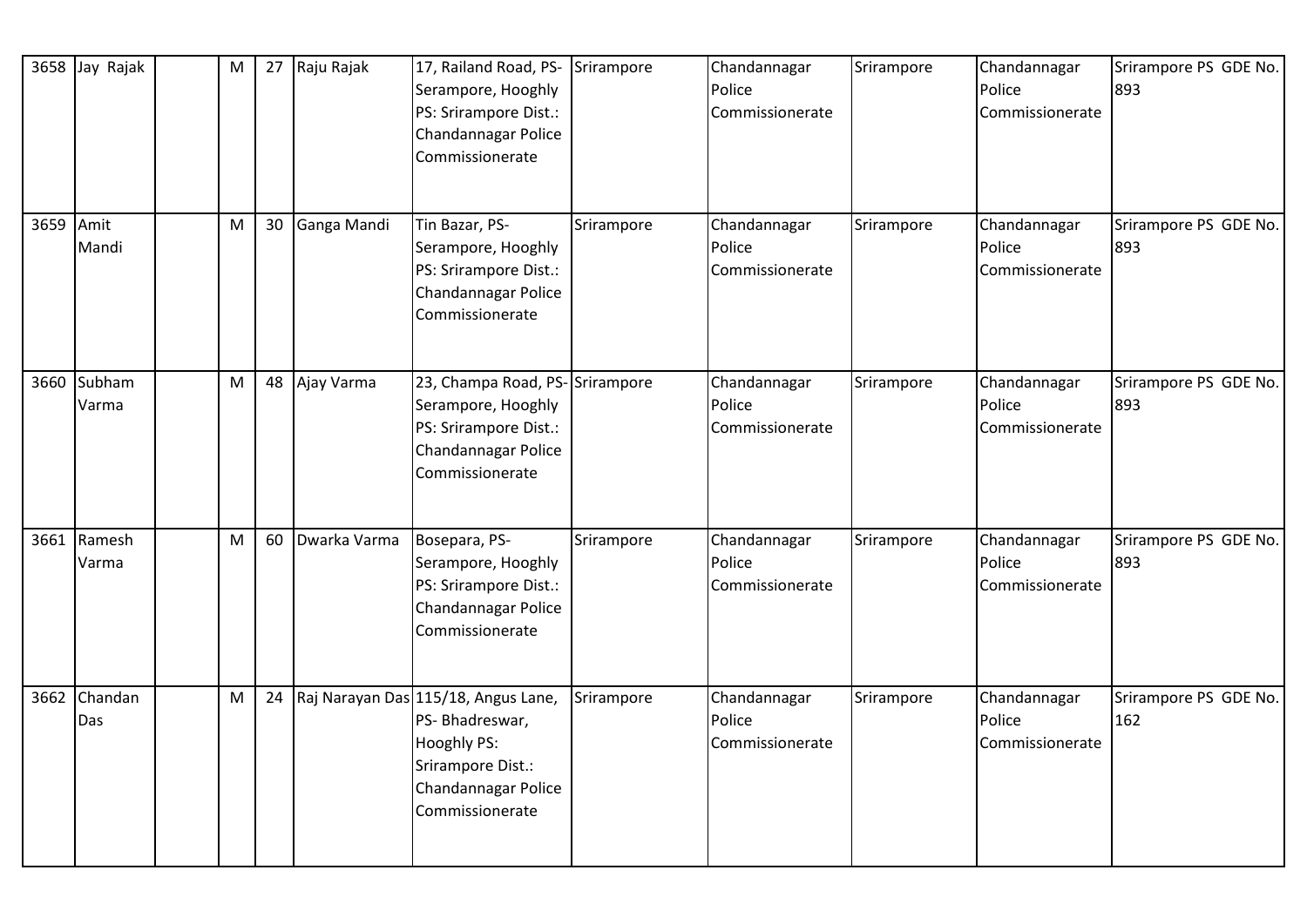| 3663 | Surajit<br>Das       | M | 42 | Lt. Maniklal Das Chatra      | Panchanantala, PS-<br>Serampore, Hooghly<br>PS: Srirampore Dist.:<br>Chandannagar Police<br>Commissionerate                            | Srirampore | Chandannagar<br>Police<br>Commissionerate | Srirampore | Chandannagar<br>Police<br>Commissionerate | Srirampore PS GDE No.<br>486 |
|------|----------------------|---|----|------------------------------|----------------------------------------------------------------------------------------------------------------------------------------|------------|-------------------------------------------|------------|-------------------------------------------|------------------------------|
| 3664 | Balaram<br>Yadav     | M | 24 | Kashinath<br>Yadav           | Baidyabati Dhan<br>Math, PS- Serampore,<br><b>Hooghly PS:</b><br>Srirampore Dist.:<br>Chandannagar Police<br>Commissionerate           | Srirampore | Chandannagar<br>Police<br>Commissionerate | Srirampore | Chandannagar<br>Police<br>Commissionerate | Srirampore PS GDE No.<br>486 |
|      | 3665 Soumen<br>Kundu | M | 25 | Sushabhan<br>Kundu           | Sheoraphully Shibtala Srirampore<br>Bye Lane, PS-<br>Serampore, Hoo PS:<br>Srirampore Dist.:<br>Chandannagar Police<br>Commissionerate |            | Chandannagar<br>Police<br>Commissionerate | Srirampore | Chandannagar<br>Police<br>Commissionerate | Srirampore PS GDE No.<br>486 |
|      | 3666 Gopal<br>Saha   | M |    | 53 Lt. Surya<br>Narayan Saha | Sheoraphully Shibtala Srirampore<br>Bye Lane, PS-<br>Serampore, Hoo PS:<br>Srirampore Dist.:<br>Chandannagar Police<br>Commissionerate |            | Chandannagar<br>Police<br>Commissionerate | Srirampore | Chandannagar<br>Police<br>Commissionerate | Srirampore PS GDE No.<br>486 |
|      | 3667 Pralay<br>Malik | M |    | 36 Lt. Sital Malik           | Sheoraphully<br>Sitalatala, PS-<br>Serampore, Hooghly<br>PS: Srirampore Dist.:<br>Chandannagar Police<br>Commissionerate               | Srirampore | Chandannagar<br>Police<br>Commissionerate | Srirampore | Chandannagar<br>Police<br>Commissionerate | Srirampore PS GDE No.<br>486 |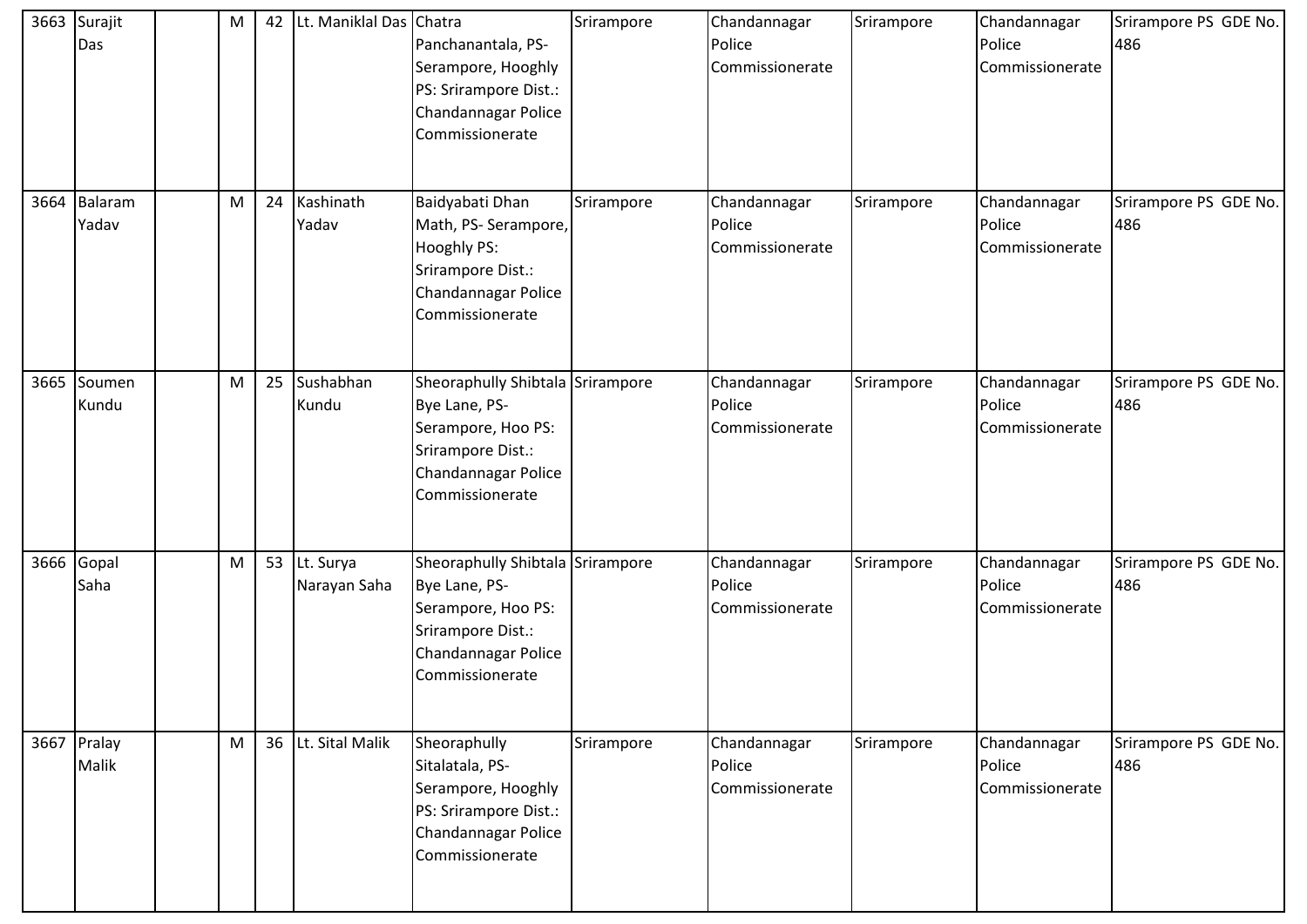| 3668       | Ganesh<br>Kumar        | M | 22 | Madan Kumar            | Jhania Baraghara, PS- Srirampore<br>Jhoric, Dist-Dhanbad,<br>Jhark PS: Srirampore<br>Dist.: Chandannagar<br>Police<br>Commissionerate |            | Chandannagar<br>Police<br>Commissionerate | Srirampore | Chandannagar<br>Police<br>Commissionerate | Srirampore PS GDE No.<br>486 |
|------------|------------------------|---|----|------------------------|---------------------------------------------------------------------------------------------------------------------------------------|------------|-------------------------------------------|------------|-------------------------------------------|------------------------------|
| 3669       | Sk Maidul              | M |    | 29 Sk. Sarjul          | Baidyabati Majher<br>Para, PS-Serampore,<br>Hooghly PS:<br>Srirampore Dist.:<br>Chandannagar Police<br>Commissionerate                | Srirampore | Chandannagar<br>Police<br>Commissionerate | Srirampore | Chandannagar<br>Police<br>Commissionerate | Srirampore PS GDE No.<br>486 |
| 3670 Suraj | Paswan                 | м |    | 24 Arvin Paswan        | Jhania Baraghara, PS-<br>Jhoric, Dist-Dhanbad,<br>Jhark PS: Srirampore<br>Dist.: Chandannagar<br>Police<br>Commissionerate            | Srirampore | Chandannagar<br>Police<br>Commissionerate | Srirampore | Chandannagar<br>Police<br>Commissionerate | Srirampore PS GDE No.<br>486 |
|            | 3671 Md Sakil          | Μ |    | 28 Md. Raja            | Dr. Nuri Lane,<br>Champdani, PS-<br>Bhadreswar, Hooghly<br>PS: Srirampore Dist.:<br>Chandannagar Police<br>Commissionerate            | Srirampore | Chandannagar<br>Police<br>Commissionerate | Srirampore | Chandannagar<br>Police<br>Commissionerate | Srirampore PS GDE No.<br>486 |
|            | 3672 Manas<br>Majumder |   |    | S/o Madhab<br>Majumder | 28, Tara Sankar<br>Sarani, Konnagar, PS-<br>Uttarpara, D PS:<br>Uttarpara Dist.:<br>Chandannagar Police<br>Commissionerate            | Uttarpara  | Chandannagar<br>Police<br>Commissionerate | Uttarpara  | Chandannagar<br>Police<br>Commissionerate | Uttarpara PS GDE No.<br>812  |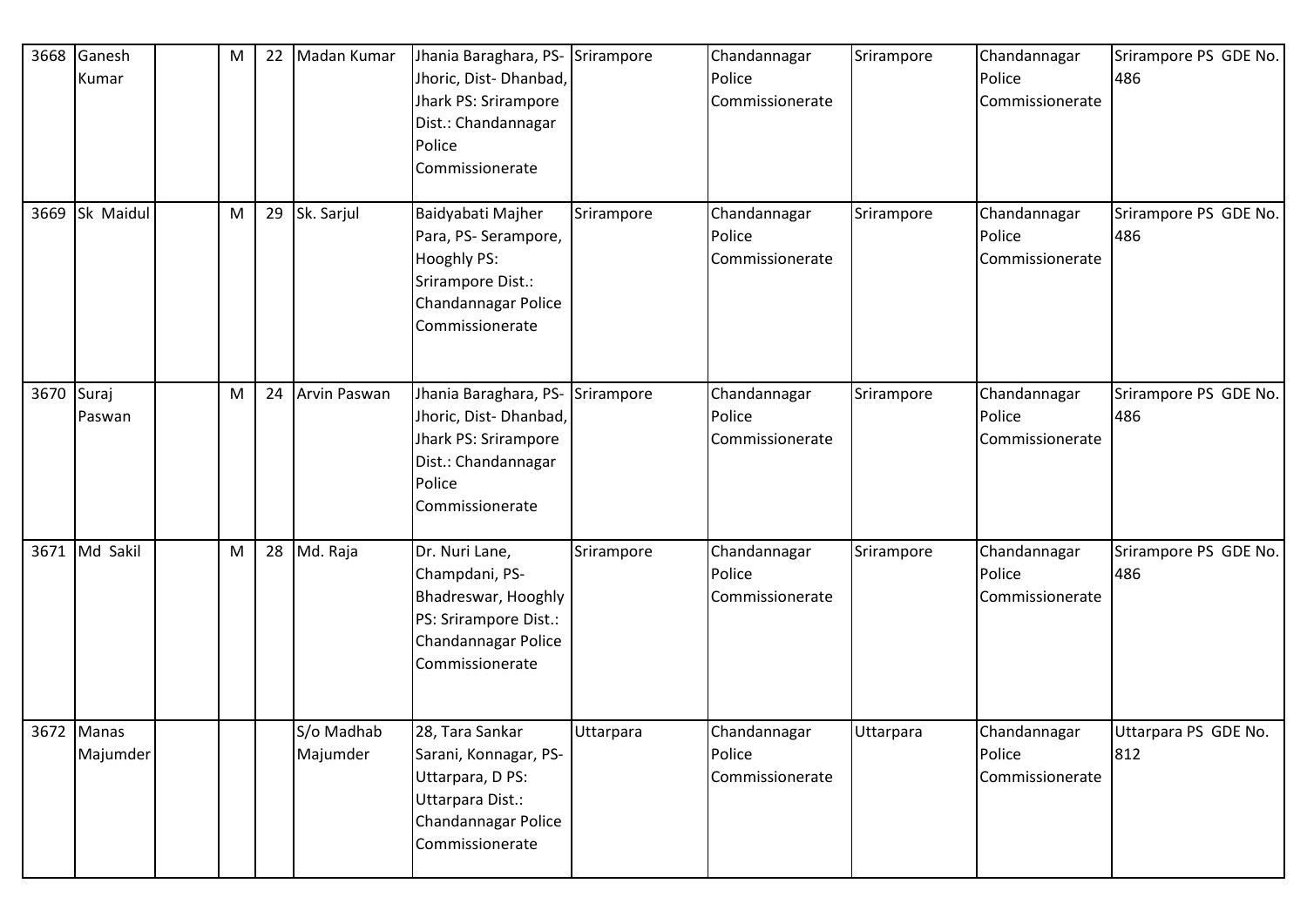| 3673       | Sanjib<br>Shaw        | S/o Mahendra<br>Shaw | Konnagar Sastrinagar, Uttarpara<br>PS- Uttarpara, Dist-<br>Hooghly PS:<br>Uttarpara Dist.:<br>Chandannagar Police<br>Commissionerate                |           | Chandannagar<br>Police<br>Commissionerate | Uttarpara | Chandannagar<br>Police<br>Commissionerate | Uttarpara PS GDE No.<br>846 |
|------------|-----------------------|----------------------|-----------------------------------------------------------------------------------------------------------------------------------------------------|-----------|-------------------------------------------|-----------|-------------------------------------------|-----------------------------|
| 3674 Vinay | Ku,ar<br>Shaw         |                      | S/o Ashok Shaw Konnagar Sastrinagar, Uttarpara<br>PS- Uttarpara, Dist-<br>Hooghly PS:<br>Uttarpara Dist.:<br>Chandannagar Police<br>Commissionerate |           | Chandannagar<br>Police<br>Commissionerate | Uttarpara | Chandannagar<br>Police<br>Commissionerate | Uttarpara PS GDE No.<br>846 |
|            | 3675 Manish<br>Yadav  | S/o Sanjay<br>Yadav  | Sastrinagar, Boro Shiv Uttarpara<br>Mandir, PS-<br>Uttarpara, Dist PS:<br>Uttarpara Dist.:<br>Chandannagar Police<br>Commissionerate                |           | Chandannagar<br>Police<br>Commissionerate | Uttarpara | Chandannagar<br>Police<br>Commissionerate | Uttarpara PS GDE No.<br>846 |
|            | 3676 Jitender<br>Shaw |                      | S/o Sanjib Shaw Konnagar Sastrinagar,<br>PS- Uttarpara, Dist-<br>Hooghly PS:<br>Uttarpara Dist.:<br>Chandannagar Police<br>Commissionerate          | Uttarpara | Chandannagar<br>Police<br>Commissionerate | Uttarpara | Chandannagar<br>Police<br>Commissionerate | Uttarpara PS GDE No.<br>846 |
|            | 3677 Bapi Dule        | S/o Subal Dule       | Kotrung Ghosh Para,<br>PS- Uttarpara, Dist-<br>Hooghly PS:<br>Uttarpara Dist.:<br>Chandannagar Police<br>Commissionerate                            | Uttarpara | Chandannagar<br>Police<br>Commissionerate | Uttarpara | Chandannagar<br>Police<br>Commissionerate | Uttarpara PS GDE No.<br>846 |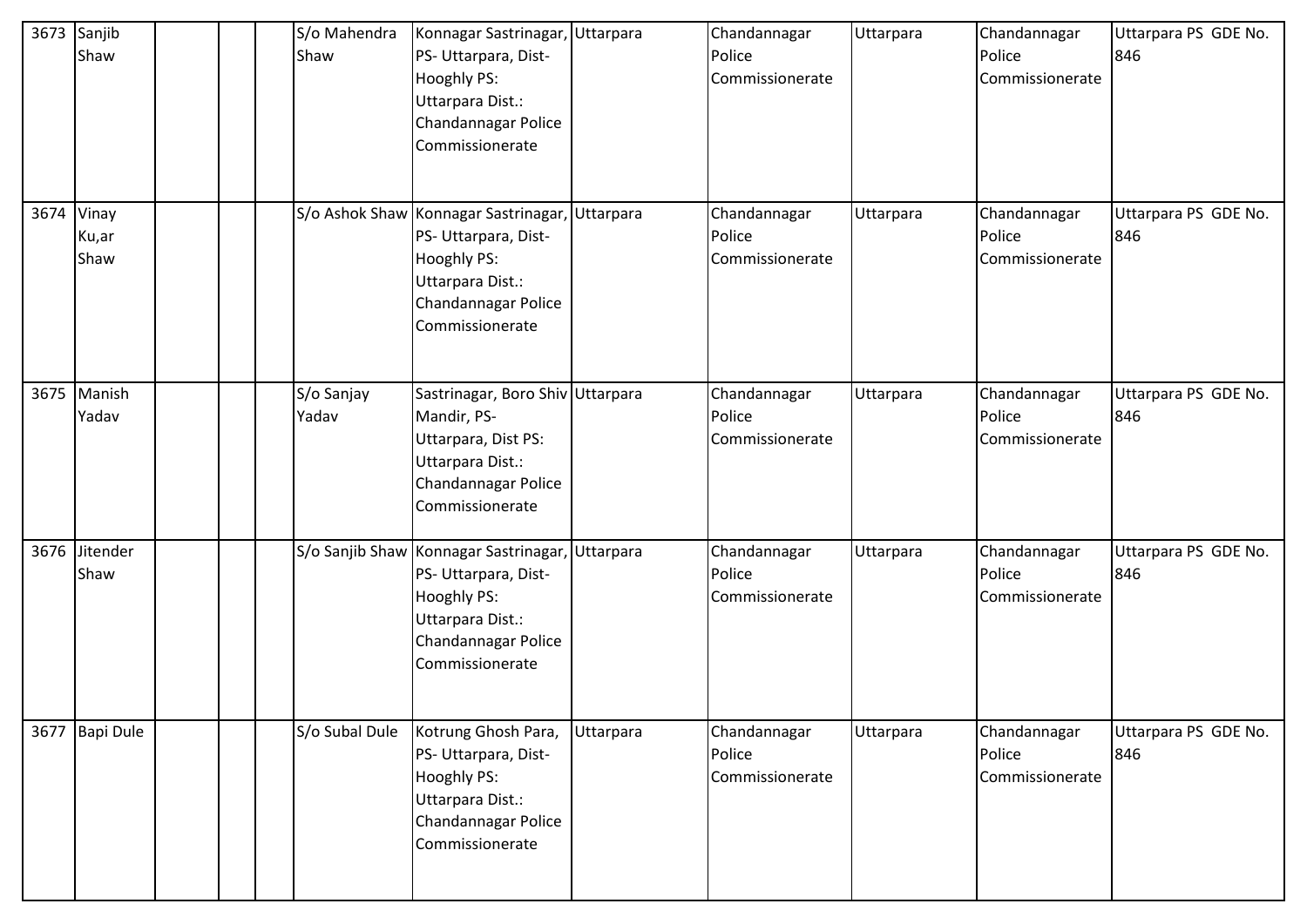| 3678 | Nimai<br>Dule        |                              | S/o Joydev Dule Kotrung Ghosh Para,<br>PS- Uttarpara, Dist-<br><b>Hooghly PS:</b><br>Uttarpara Dist.:<br>Chandannagar Police<br>Commissionerate | Uttarpara | Chandannagar<br>Police<br>Commissionerate | Uttarpara | Chandannagar<br>Police<br>Commissionerate | Uttarpara PS GDE No.<br>846 |
|------|----------------------|------------------------------|-------------------------------------------------------------------------------------------------------------------------------------------------|-----------|-------------------------------------------|-----------|-------------------------------------------|-----------------------------|
|      | 3679 Uttam Das       | S/o Sona Das                 | Kotrung Dharmatala,<br>Hindmotor, PS-<br>Uttarpara, Dist PS:<br>Uttarpara Dist.:<br>Chandannagar Police<br>Commissionerate                      | Uttarpara | Chandannagar<br>Police<br>Commissionerate | Uttarpara | Chandannagar<br>Police<br>Commissionerate | Uttarpara PS GDE No.<br>846 |
| 3680 | Banka Roy<br>Bhagat  | S/o Somnath<br><b>Bhagat</b> | Kotrung Dharmatala,<br>Hindmotor, PS-<br>Uttarpara, Dist PS:<br>Uttarpara Dist.:<br>Chandannagar Police<br>Commissionerate                      | Uttarpara | Chandannagar<br>Police<br>Commissionerate | Uttarpara | Chandannagar<br>Police<br>Commissionerate | Uttarpara PS GDE No.<br>846 |
|      | 3681 Binod Das       |                              | S/o Chanda Das Bally Durgapur, PS-<br>Nischinda, Dist-<br>Howrah PS: Uttarpara<br>Dist.: Chandannagar<br>Police<br>Commissionerate              | Uttarpara | Chandannagar<br>Police<br>Commissionerate | Uttarpara | Chandannagar<br>Police<br>Commissionerate | Uttarpara PS GDE No.<br>846 |
|      | 3682 Anand<br>Paswan | S/o Ram Ch.<br>Paswan        | Rail Quarter, PS-<br>Uttarpara, Dist-<br><b>Hooghly PS:</b><br>Uttarpara Dist.:<br>Chandannagar Police<br>Commissionerate                       | Uttarpara | Chandannagar<br>Police<br>Commissionerate | Uttarpara | Chandannagar<br>Police<br>Commissionerate | Uttarpara PS GDE No.<br>846 |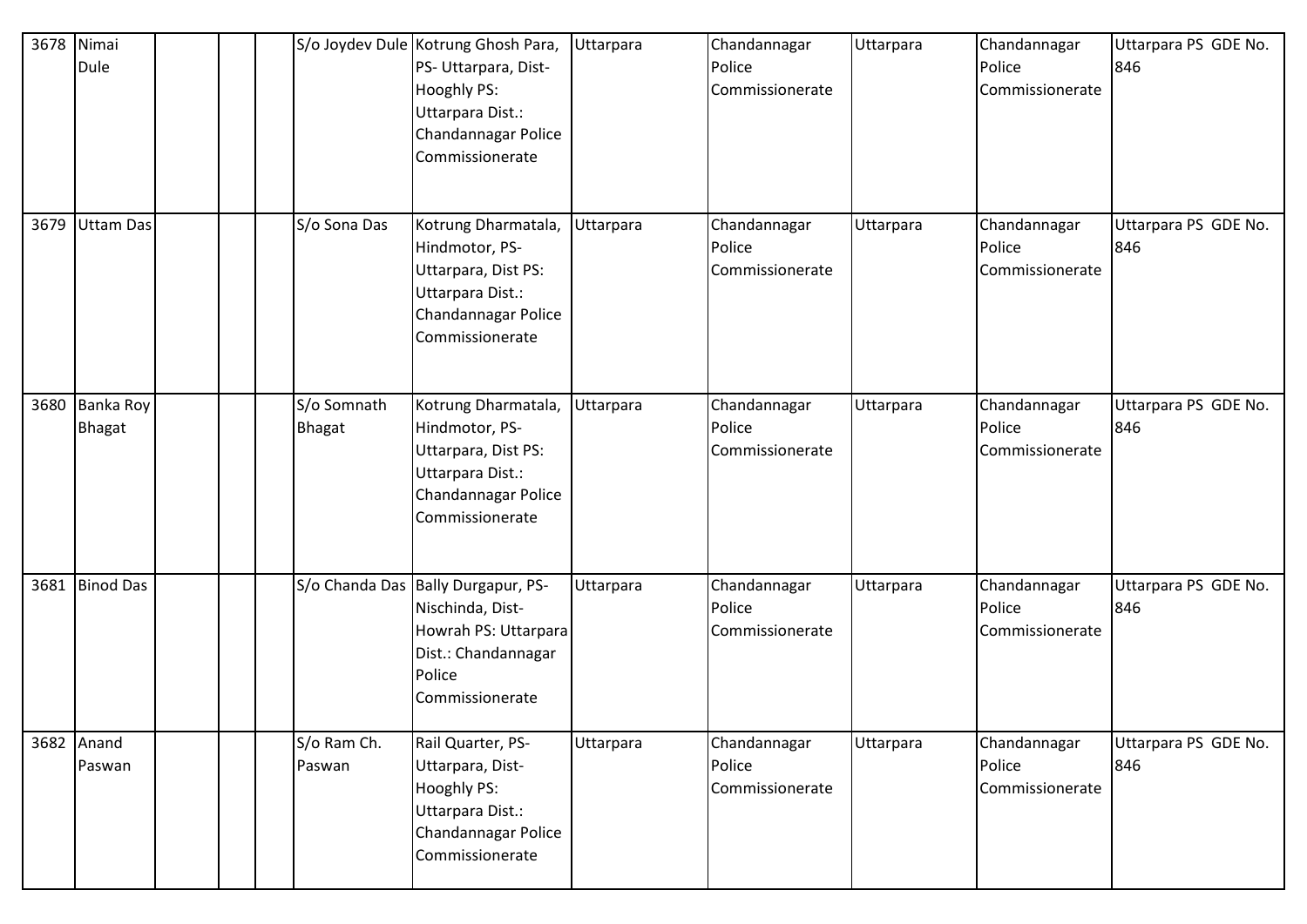|          | 3683 Dipak Hari        |                             | S/o Malick Hari Bally Durgapur, PS-<br>Nischinda, Dist-<br>Howrah PS: Uttarpara<br>Dist.: Chandannagar<br>Police<br>Commissionerate | Uttarpara | Chandannagar<br>Police<br>Commissionerate | Uttarpara | Chandannagar<br>Police<br>Commissionerate | Uttarpara PS GDE No.<br>846 |
|----------|------------------------|-----------------------------|-------------------------------------------------------------------------------------------------------------------------------------|-----------|-------------------------------------------|-----------|-------------------------------------------|-----------------------------|
| 3684 Ram | Kumar<br>Kanak         | S/o Majelal<br>Kanak        | Maniktala Jhilpar, PO-Uttarpara<br>Makhla, PS-<br>Uttarpara, Dist PS:<br>Uttarpara Dist.:<br>Chandannagar Police<br>Commissionerate |           | Chandannagar<br>Police<br>Commissionerate | Uttarpara | Chandannagar<br>Police<br>Commissionerate | Uttarpara PS GDE No.<br>846 |
| 3685     | Sureh<br><b>Bhadur</b> | S/o Sukdeb<br><b>Bhadur</b> | Auto Stand,<br>Uttarpara Kalitala, PO-<br>Makhla, PS- Ut PS:<br>Uttarpara Dist.:<br>Chandannagar Police<br>Commissionerate          | Uttarpara | Chandannagar<br>Police<br>Commissionerate | Uttarpara | Chandannagar<br>Police<br>Commissionerate | Uttarpara PS GDE No.<br>846 |
| 3686     | Gobinda<br>Shaw        | S/o Murli Shaw              | Khaldhar, Kulipara,<br>PO-Makhla, PS-<br>Uttarpara, Dis PS:<br>Uttarpara Dist.:<br>Chandannagar Police<br>Commissionerate           | Uttarpara | Chandannagar<br>Police<br>Commissionerate | Uttarpara | Chandannagar<br>Police<br>Commissionerate | Uttarpara PS GDE No.<br>846 |
| 3687     | Koushik<br>Mondal      | S/o Srikanta<br>Mondal      | Makhla<br>Bandhumahal, PO-<br>Makhla, PS-<br>Uttarpara, Dis PS:<br>Uttarpara Dist.:<br>Chandannagar Police<br>Commissionerate       | Uttarpara | Chandannagar<br>Police<br>Commissionerate | Uttarpara | Chandannagar<br>Police<br>Commissionerate | Uttarpara PS GDE No.<br>846 |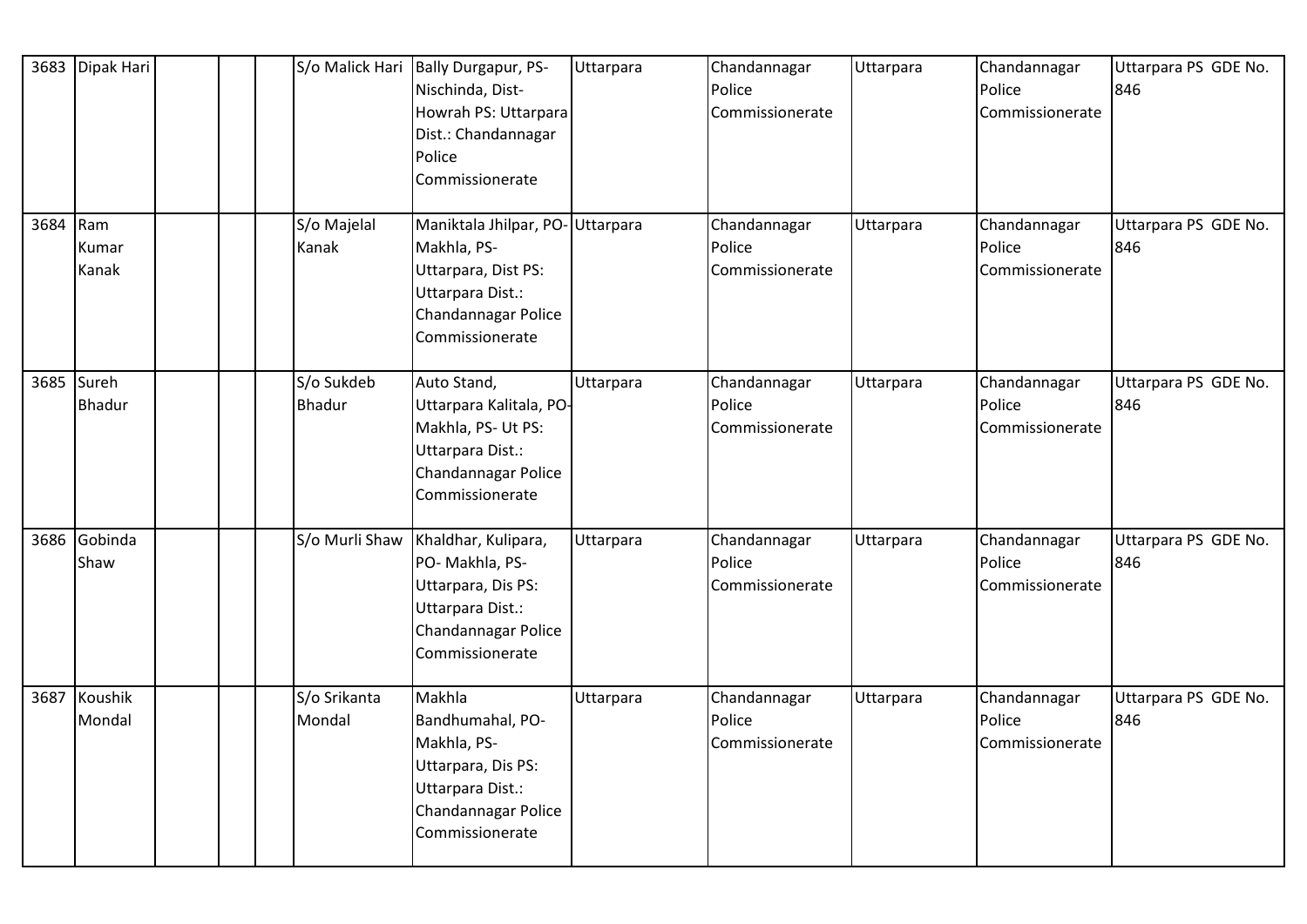| 3688 | Chatu<br>Routh          | S/o Rajkumar<br>Routh      | 38/2 Golabari, PS-<br>Golabari, Dist-<br>Howrah PS: Uttarpara<br>Dist.: Chandannagar<br>Police<br>Commissionerate             | Uttarpara | Chandannagar<br>Police<br>Commissionerate | Uttarpara | Chandannagar<br>Police<br>Commissionerate | Uttarpara PS GDE No.<br>846 |
|------|-------------------------|----------------------------|-------------------------------------------------------------------------------------------------------------------------------|-----------|-------------------------------------------|-----------|-------------------------------------------|-----------------------------|
| 3689 | Pankaj<br>Chowdhur<br>v | S/o Sudhgansu<br>Chowdhury | 2 No, Makhla<br>Manasatala, PO-<br>Makhla, PS-<br>Uttarpara PS:<br>Uttarpara Dist.:<br>Chandannagar Police<br>Commissionerate | Uttarpara | Chandannagar<br>Police<br>Commissionerate | Uttarpara | Chandannagar<br>Police<br>Commissionerate | Uttarpara PS GDE No.<br>846 |
|      | 3690 Shayam<br>Roy      | S/o Rajen Roy              | 2 No, Makhla<br>Manasatala, PO-<br>Makhla, PS-<br>Uttarpara PS:<br>Uttarpara Dist.:<br>Chandannagar Police<br>Commissionerate | Uttarpara | Chandannagar<br>Police<br>Commissionerate | Uttarpara | Chandannagar<br>Police<br>Commissionerate | Uttarpara PS GDE No.<br>846 |
|      | 3691 Bablu<br>Santra    | S/o Chandi<br>Santra       | 2 No, Makhla<br>Manasatala, PO-<br>Makhla, PS-<br>Uttarpara PS:<br>Uttarpara Dist.:<br>Chandannagar Police<br>Commissionerate | Uttarpara | Chandannagar<br>Police<br>Commissionerate | Uttarpara | Chandannagar<br>Police<br>Commissionerate | Uttarpara PS GDE No.<br>846 |
|      | 3692 Alamgir Sk         | S/o Akali Sk               | Palashi Ashapara,<br>Sugar Mill, PS-<br>Kaligunj, Dist- PS:<br>Uttarpara Dist.:<br>Chandannagar Police<br>Commissionerate     | Uttarpara | Chandannagar<br>Police<br>Commissionerate | Uttarpara | Chandannagar<br>Police<br>Commissionerate | Uttarpara PS GDE No.<br>846 |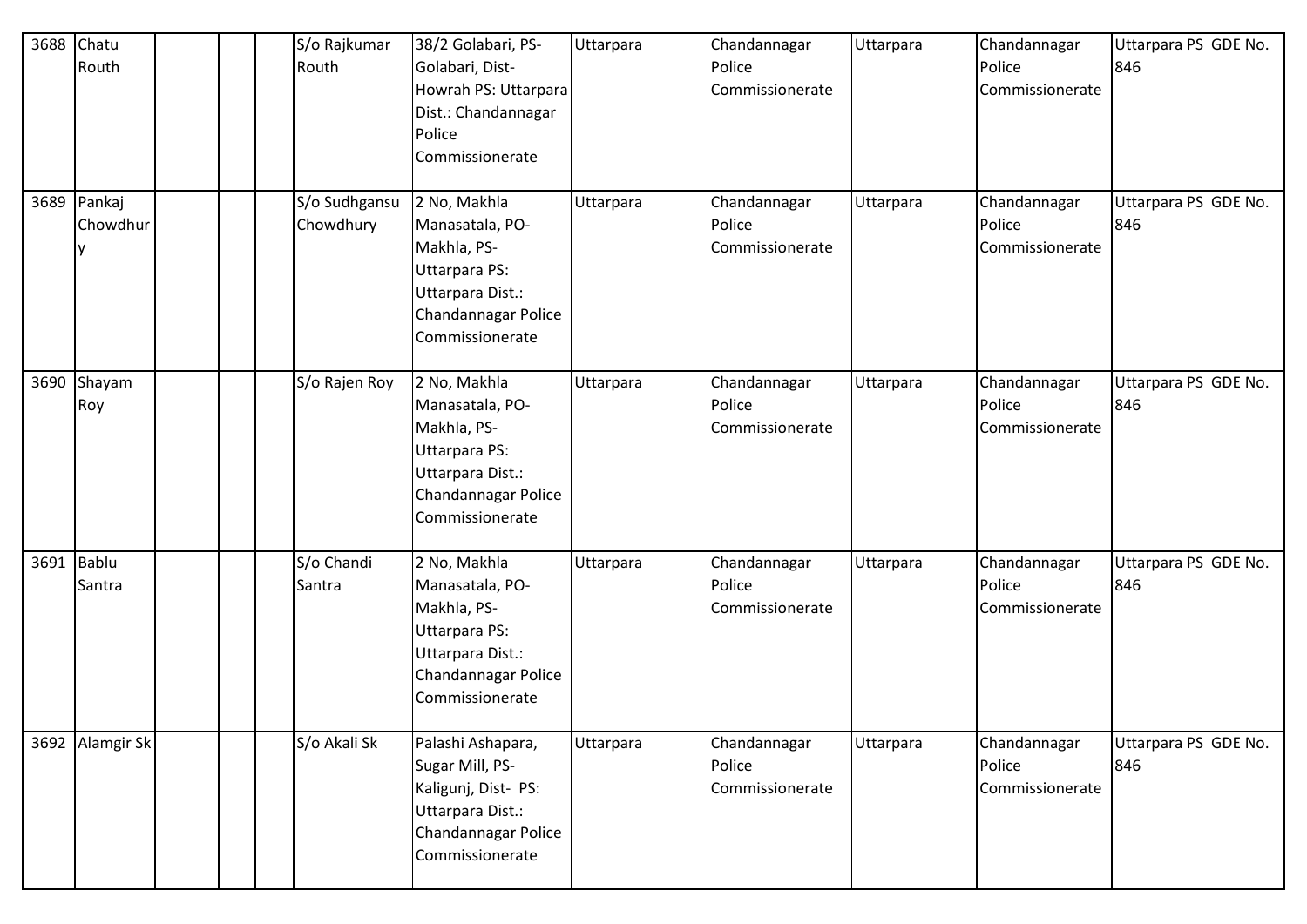|            | 3693 Kampan<br>Chakrabor<br>ty | S/o Goutam<br>Chakraborty | Uttarpara Housing, PS-Uttarpara<br>Uttarpara, Dist-<br>Hooghly PS:<br>Uttarpara Dist.:<br>Chandannagar Police<br>Commissionerate     |           | Chandannagar<br>Police<br>Commissionerate | Uttarpara | Chandannagar<br>Police<br>Commissionerate | Uttarpara PS GDE No.<br>846 |
|------------|--------------------------------|---------------------------|--------------------------------------------------------------------------------------------------------------------------------------|-----------|-------------------------------------------|-----------|-------------------------------------------|-----------------------------|
|            | 3694 Binod<br>Sharma           | S/o Ram Ch.<br>Sharma     | Rishra Chai Road, PS-<br>Rishra, Dist-Hooghgly<br>PS: Uttarpara Dist.:<br>Chandannagar Police<br>Commissionerate                     | Uttarpara | Chandannagar<br>Police<br>Commissionerate | Uttarpara | Chandannagar<br>Police<br>Commissionerate | Uttarpara PS GDE No.<br>846 |
|            | 3695 Aladin<br>Sardar          | S/o Besad<br>Sardar       | Delhi Road, PS-<br>Dankuni, Dist-<br>Hooghly PS:<br>Uttarpara Dist.:<br>Chandannagar Police<br>Commissionerate                       | Uttarpara | Chandannagar<br>Police<br>Commissionerate | Uttarpara | Chandannagar<br>Police<br>Commissionerate | Uttarpara PS GDE No.<br>846 |
|            | 3696 Bikki Shaw                | S/o Munib<br>Shaw         | 6, Old G.T Road, PO & Uttarpara<br>PS- Uttarpara, Dist-<br>Hooghly PS:<br>Uttarpara Dist.:<br>Chandannagar Police<br>Commissionerate |           | Chandannagar<br>Police<br>Commissionerate | Uttarpara | Chandannagar<br>Police<br>Commissionerate | Uttarpara PS GDE No.<br>240 |
| 3697 Laltu | Prasad                         | S/o Lt. Subir<br>Prasad   | 109 C.S Mukherjee<br>Street, Chatkal, PO-<br>Konnagar, P PS:<br>Uttarpara Dist.:<br>Chandannagar Police<br>Commissionerate           | Uttarpara | Chandannagar<br>Police<br>Commissionerate | Uttarpara | Chandannagar<br>Police<br>Commissionerate | Uttarpara PS GDE No.<br>240 |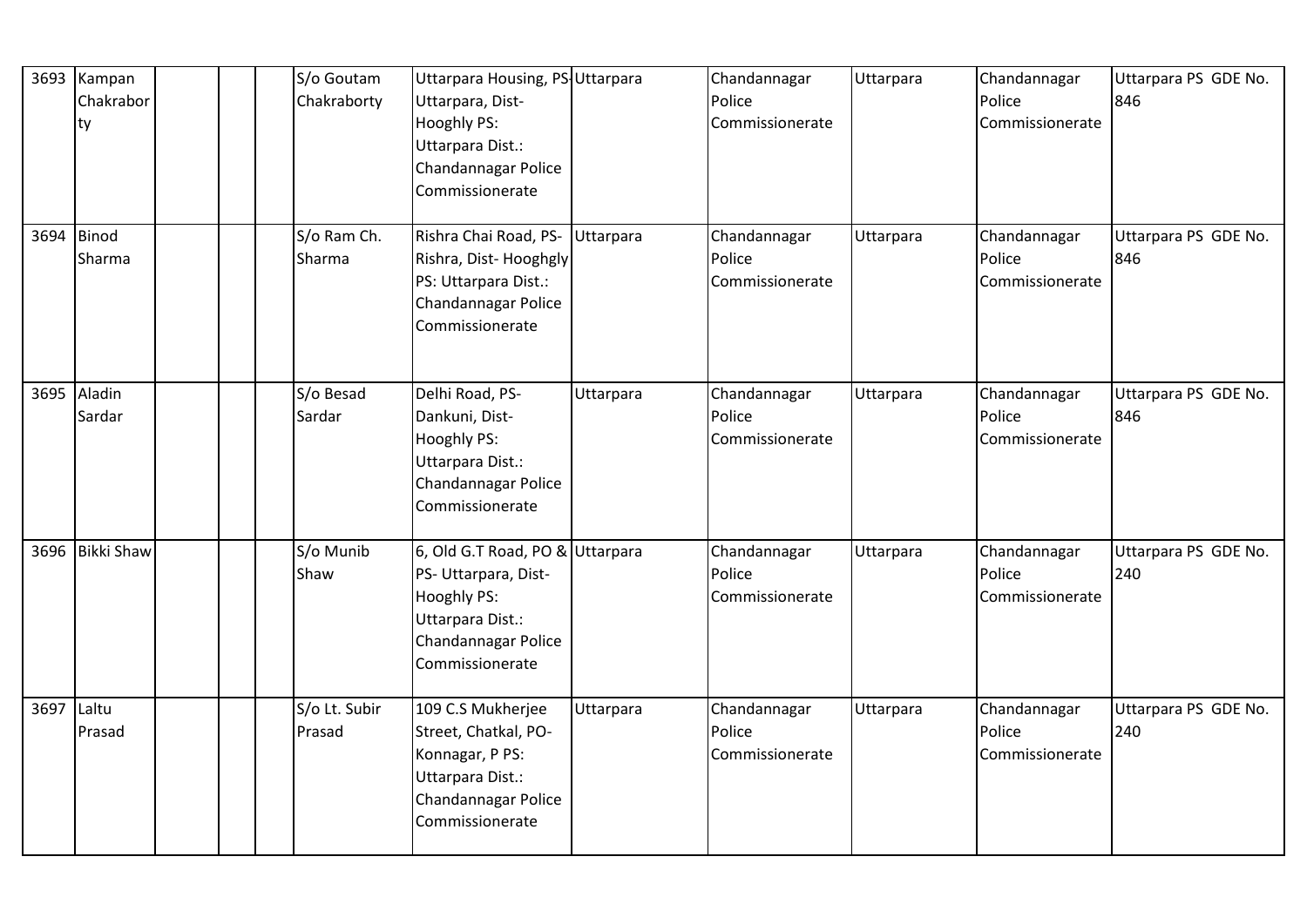| 3698 | Sabuj<br>Manna                 |  | S/o Niladri<br>Manna     | Konnagar Arabinda<br>Pally, PS- Uttarpara,<br>Dist-Hoog PS:<br>Uttarpara Dist.:<br>Chandannagar Police<br>Commissionerate     | Uttarpara | Chandannagar<br>Police<br>Commissionerate | Uttarpara | Chandannagar<br>Police<br>Commissionerate | Uttarpara PS GDE No.<br>240 |
|------|--------------------------------|--|--------------------------|-------------------------------------------------------------------------------------------------------------------------------|-----------|-------------------------------------------|-----------|-------------------------------------------|-----------------------------|
|      | 3699 Biswajit<br>Dutta         |  | S/o Somnath<br>Dutta     | Konnagar Arabinda<br>Pally, PS- Uttarpara,<br>Dist-Hoog PS:<br>Uttarpara Dist.:<br>Chandannagar Police<br>Commissionerate     | Uttarpara | Chandannagar<br>Police<br>Commissionerate | Uttarpara | Chandannagar<br>Police<br>Commissionerate | Uttarpara PS GDE No.<br>240 |
|      | 3700 Sayan<br>Karmakar         |  | S/o Shyam<br>Karmakar    | Kotrung Dharmatala,<br>Hindmotor, PS-<br>Uttarpara, Dist PS:<br>Uttarpara Dist.:<br>Chandannagar Police<br>Commissionerate    | Uttarpara | Chandannagar<br>Police<br>Commissionerate | Uttarpara | Chandannagar<br>Police<br>Commissionerate | Uttarpara PS GDE No.<br>240 |
| 3701 | Satyendra<br>Prasad            |  | S/o Brij Mohan<br>Prasad | Kotrung Dharmatala,<br>Hindmotor, PS-<br>Uttarpara, Dist PS:<br>Uttarpara Dist.:<br>Chandannagar Police<br>Commissionerate    | Uttarpara | Chandannagar<br>Police<br>Commissionerate | Uttarpara | Chandannagar<br>Police<br>Commissionerate | Uttarpara PS GDE No.<br>240 |
|      | 3702 Sourav<br>Chakrabor<br>ty |  | S/o Arnab<br>Chakraborty | Madrasi Line,<br>Konnagar, PS-<br>Uttarpara, Dist-<br>Hoogh PS: Uttarpara<br>Dist.: Chandannagar<br>Police<br>Commissionerate | Uttarpara | Chandannagar<br>Police<br>Commissionerate | Uttarpara | Chandannagar<br>Police<br>Commissionerate | Uttarpara PS GDE No.<br>240 |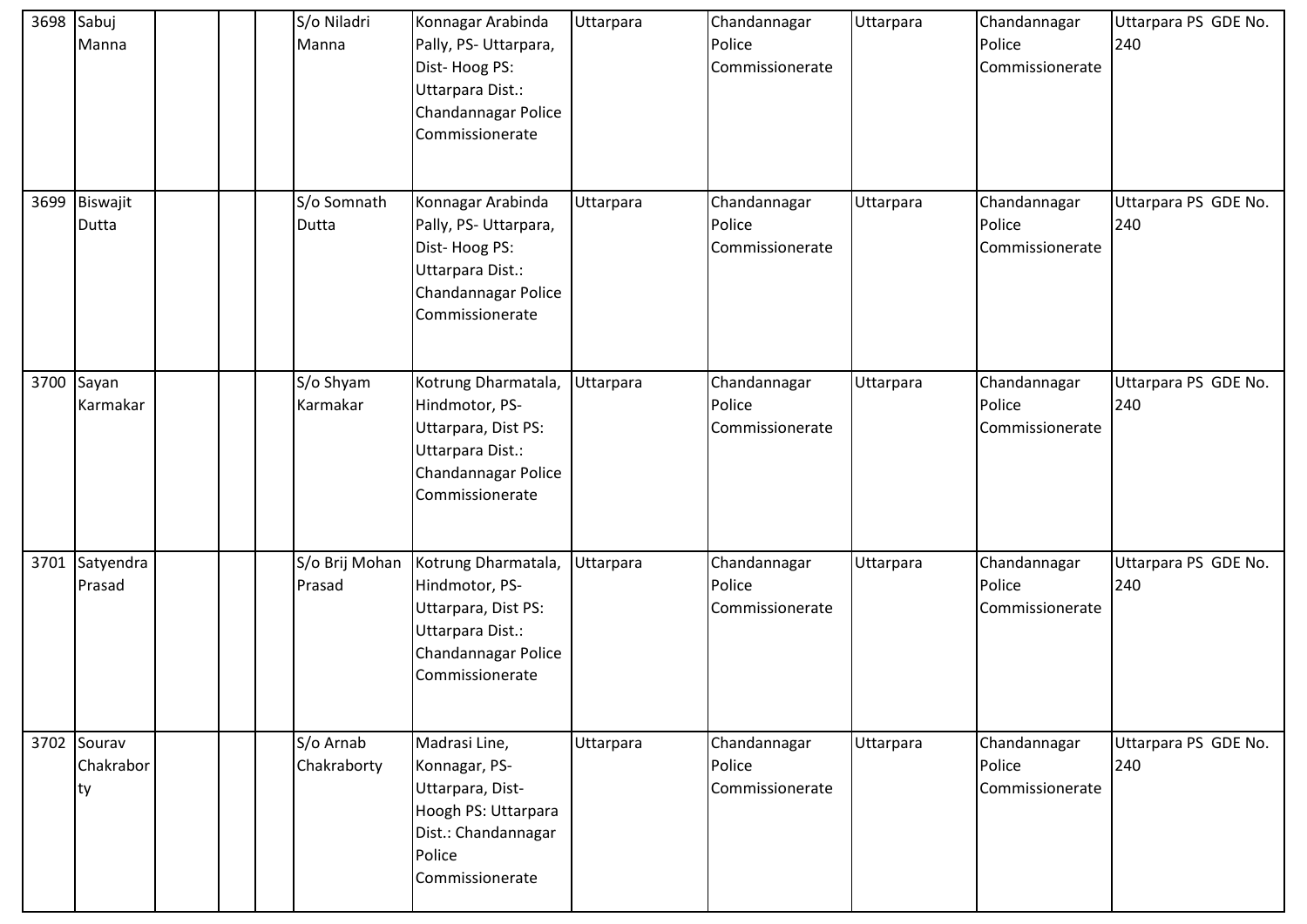| 3703 | Soumyajit<br>Basu         |  | S/o Lt. Nemai<br>Basu         | Haran Chandra<br>Banerjee Lane,<br>Konnagar, PS-<br>Uttarpa PS: Uttarpara<br>Dist.: Chandannagar<br>Police<br>Commissionerate | Uttarpara | Chandannagar<br>Police<br>Commissionerate | Uttarpara | Chandannagar<br>Police<br>Commissionerate | Uttarpara PS GDE No.<br>240 |
|------|---------------------------|--|-------------------------------|-------------------------------------------------------------------------------------------------------------------------------|-----------|-------------------------------------------|-----------|-------------------------------------------|-----------------------------|
| 3704 | Aniket Jha                |  | S/o Lalan Jha                 | Shastrinagar,<br>Konnagar, PS-<br>Uttarpara, Dist-<br>Hoogh PS: Uttarpara<br>Dist.: Chandannagar<br>Police<br>Commissionerate | Uttarpara | Chandannagar<br>Police<br>Commissionerate | Uttarpara | Chandannagar<br>Police<br>Commissionerate | Uttarpara PS GDE No.<br>220 |
| 3705 | Kartick<br>Das            |  | S/o Basudeb<br>Das            | Kanaipur Dakshin<br>Pally, PS-Uttarpara,<br>Dist-Hoogh PS:<br>Uttarpara Dist.:<br>Chandannagar Police<br>Commissionerate      | Uttarpara | Chandannagar<br>Police<br>Commissionerate | Uttarpara | Chandannagar<br>Police<br>Commissionerate | Uttarpara PS GDE No.<br>220 |
| 3706 | Gopinath<br><b>Biswas</b> |  | S/o Manindra<br><b>Biswas</b> | Naba Chakra Para,<br>Nabagram, PS-<br>Uttarpara, Dist-H PS:<br>Uttarpara Dist.:<br>Chandannagar Police<br>Commissionerate     | Uttarpara | Chandannagar<br>Police<br>Commissionerate | Uttarpara | Chandannagar<br>Police<br>Commissionerate | Uttarpara PS GDE No.<br>220 |
| 3707 | Tapan<br>Sharma           |  | S/o Arun<br>Sharma            | Nabagram "Bâ€<br>Block, PS-Uttarpara,<br>Dist-Hooghly PS:<br>Uttarpara Dist.:<br>Chandannagar Police<br>Commissionerate       | Uttarpara | Chandannagar<br>Police<br>Commissionerate | Uttarpara | Chandannagar<br>Police<br>Commissionerate | Uttarpara PS GDE No.<br>220 |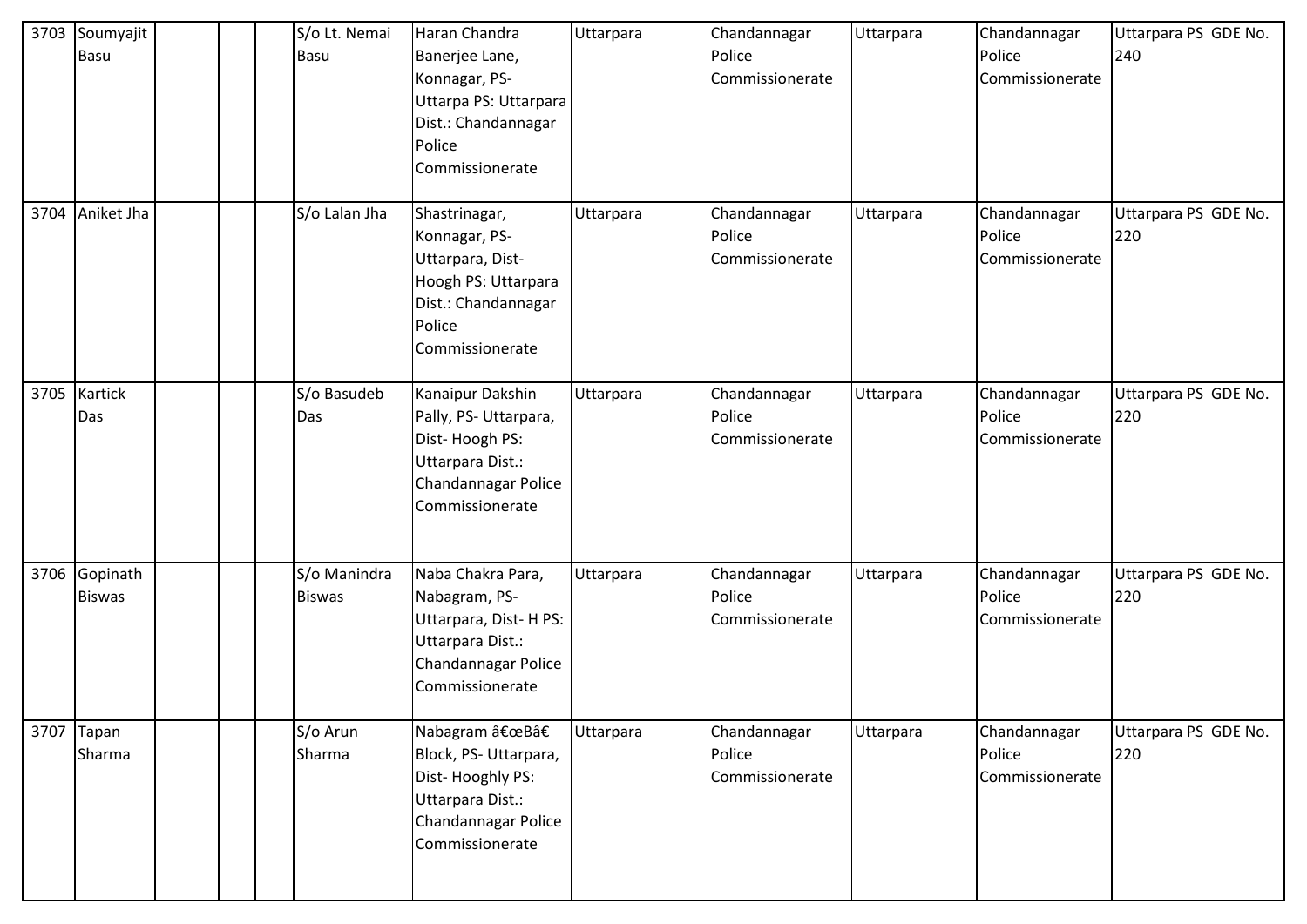|          | 3708 Mukesh<br>Tiwari        |   | S/o Sri Krishna<br>Kr. Tiwari | Shastrinagar,<br>Konnagar, PS-<br>Uttarpara, Dist-<br>Hoogh PS: Uttarpara<br>Dist.: Chandannagar<br>Police<br>Commissionerate     | Uttarpara | Chandannagar<br>Police<br>Commissionerate | Uttarpara        | Chandannagar<br>Police<br>Commissionerate | Uttarpara PS GDE No.<br>220 |
|----------|------------------------------|---|-------------------------------|-----------------------------------------------------------------------------------------------------------------------------------|-----------|-------------------------------------------|------------------|-------------------------------------------|-----------------------------|
| 3709     | Abhishek<br>Kumar            |   | S/o Lt. Shyam<br>Sharma       | Nabagram Jhilpar,<br>Konnagar, PS-<br>Uttarpara, Dist-HPS:<br>Uttarpara Dist.:<br>Chandannagar Police<br>Commissionerate          | Uttarpara | Chandannagar<br>Police<br>Commissionerate | Uttarpara        | Chandannagar<br>Police<br>Commissionerate | Uttarpara PS GDE No.<br>220 |
| 3710 Joy | Mondal                       |   | S/o Bachu<br>Mondal           | Jhilpar, Chakraborty<br>Nagar, Konnagar, PS-<br><b>Uttarpar PS:</b><br>Uttarpara Dist.:<br>Chandannagar Police<br>Commissionerate | Uttarpara | Chandannagar<br>Police<br>Commissionerate | Uttarpara        | Chandannagar<br>Police<br>Commissionerate | Uttarpara PS GDE No.<br>220 |
| 3711     | Tanmoy<br>Dey                |   | S/o Sankar Dey                | Jhilpar, Chakraborty<br>Nagar, Konnagar, PS-<br><b>Uttarpar PS:</b><br>Uttarpara Dist.:<br>Chandannagar Police<br>Commissionerate | Uttarpara | Chandannagar<br>Police<br>Commissionerate | Uttarpara        | Chandannagar<br>Police<br>Commissionerate | Uttarpara PS GDE No.<br>220 |
|          | 3712 Rup Raj<br>Paul         | M | Rabinda Nath<br>Paul          | Haripur                                                                                                                           |           | <b>Basirhat</b>                           | <b>Baxsirhat</b> | Coochbehar                                | Baxsirhat PS GDE No.<br>493 |
| 3713     | Tanay<br>Dey                 | M | Lt. Arun Dey                  | Nakarkhana Part-II                                                                                                                |           | <b>Basirhat</b>                           | Baxsirhat        | Coochbehar                                | Baxsirhat PS GDE No.<br>493 |
|          | 3714 Nibir<br>Chandra<br>Dey | M | Birendra Ch.<br>Dey           | Nakarkhana Part-II                                                                                                                |           | <b>Basirhat</b>                           | Baxsirhat        | Coochbehar                                | Baxsirhat PS GDE No.<br>493 |
| 3715     | Tarun<br>Prodhan             | M | Lt. Rameh<br>Prodhan          | Dhaldabri-V                                                                                                                       |           | <b>Basirhat</b>                           | <b>Baxsirhat</b> | Coochbehar                                | Baxsirhat PS GDE No.<br>493 |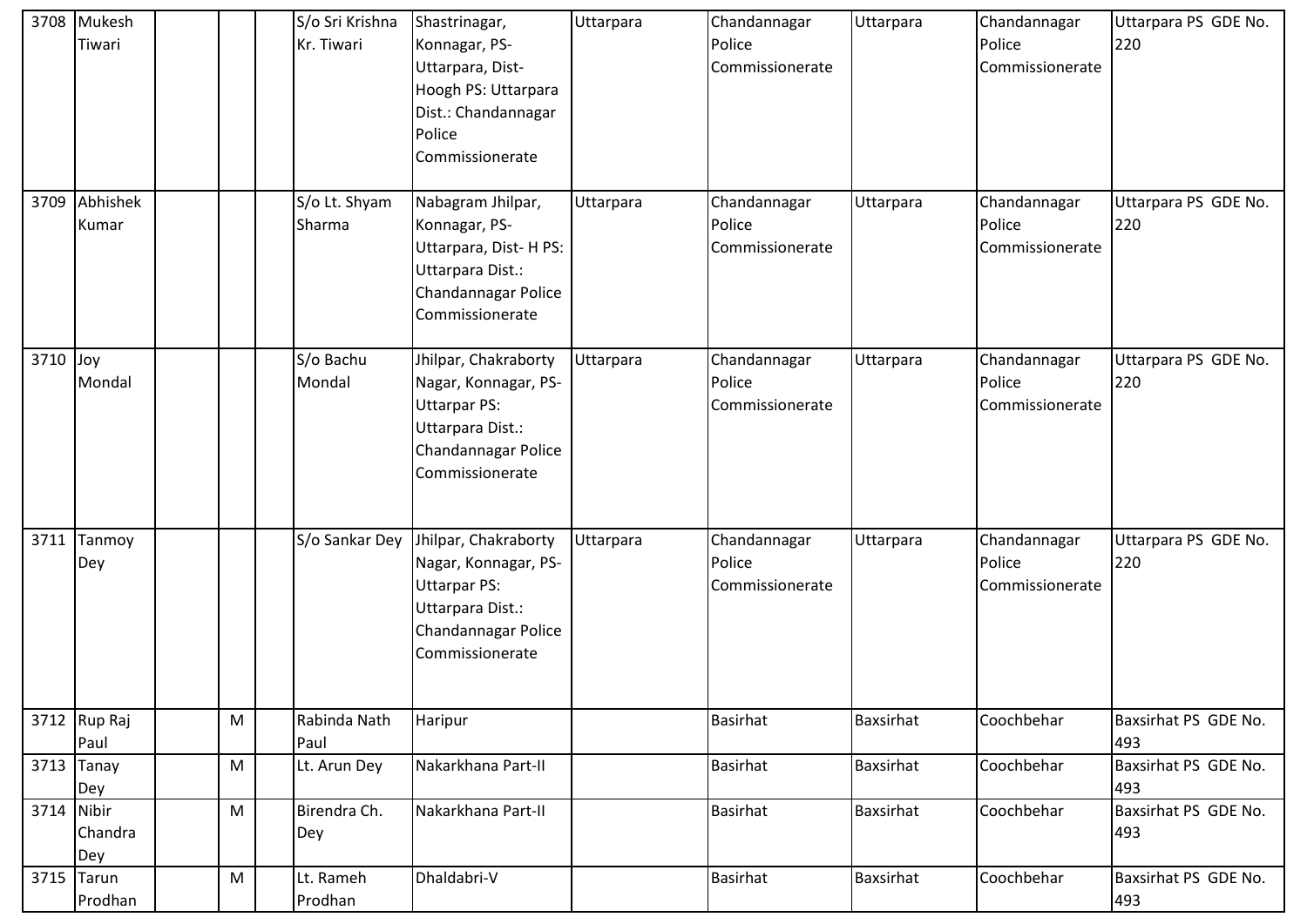| 3716 | Ananda<br>Majumdar        | M | Lt. Jogendra<br>Majumdar | Nakarkhana Part-II             | <b>Basirhat</b> | Baxsirhat        | Coochbehar | Baxsirhat PS GDE No.<br>493 |
|------|---------------------------|---|--------------------------|--------------------------------|-----------------|------------------|------------|-----------------------------|
| 3717 | Rabindra<br>Sutradhar     | M | Lt. Kalachand<br>Sutdhar | Nakarkhana Part-IV             | <b>Basirhat</b> | <b>Baxsirhat</b> | Coochbehar | Baxsirhat PS GDE No.<br>493 |
|      | 3718 Sawpan<br>Barman     | M | Amal Barman              | Gowden More                    | <b>Basirhat</b> | Baxsirhat        | Coochbehar | Baxsirhat PS GDE No.<br>495 |
|      | 3719 Abhijit<br>Mahanta   | M | Biswajit<br>Mahanta      | Ram Hari More, Ward<br>No-04   | <b>Basirhat</b> | <b>Baxsirhat</b> | Coochbehar | Baxsirhat PS GDE No.<br>495 |
| 3720 | Debarata<br>Mondal        | M | <b>Bijoy Mondal</b>      | Siliguri, Near Iscon<br>Mandir | <b>Basirhat</b> | Baxsirhat        | Coochbehar | Baxsirhat PS GDE No.<br>495 |
| 3721 | Abhijit<br>Deb            | M | Sridam Deb               | North Moradabga                | <b>Basirhat</b> | <b>Baxsirhat</b> | Coochbehar | Baxsirhat PS GDE No.<br>495 |
| 3722 | Dipjyoti<br>Deb           | M | <b>Modan Deb</b>         | North Moradanga                | <b>Basirhat</b> | <b>Baxsirhat</b> | Coochbehar | Baxsirhat PS GDE No.<br>495 |
| 3723 | Sourav<br>Nandi           | M | Ajay Nandi               | Trishma Kalibari               | <b>Basirhat</b> | <b>Baxsirhat</b> | Coochbehar | Baxsirhat PS GDE No.<br>495 |
| 3724 | Bhaskar<br><b>Barman</b>  | M | <b>Mahes Barman</b>      | Bhandijilash                   | <b>Basirhat</b> | <b>Baxsirhat</b> | Coochbehar | Baxsirhat PS GDE No.<br>495 |
|      | 3725 Ahotush<br>Majumdar  | M | Paritosh<br>Majumdar     | Dowaguri                       | <b>Basirhat</b> | <b>Baxsirhat</b> | Coochbehar | Baxsirhat PS GDE No.<br>495 |
| 3726 | Chayan<br>Ghosh           | M | Chitta Ranjan<br>Ghosh   | Dutta Para                     | <b>Basirhat</b> | <b>Baxsirhat</b> | Coochbehar | Baxsirhat PS GDE No.<br>495 |
| 3727 | Biswajit<br><b>Barman</b> | M | Dhiren Barman            | Kamat Fulbari                  | <b>Basirhat</b> | Baxsirhat        | Coochbehar | Baxsirhat PS GDE No.<br>495 |
| 3728 | Amit Das                  | M | Ananta Das               | Choto Pakriguri                | <b>Basirhat</b> | <b>Baxsirhat</b> | Coochbehar | Baxsirhat PS GDE No.<br>495 |
| 3729 | <b>Bipul Das</b>          | M | Rabi Das                 | Mathabhanga                    | <b>Basirhat</b> | Baxsirhat        | Coochbehar | Baxsirhat PS GDE No.<br>495 |
|      | 3730 Prasenjit<br>Sarkar  | M | Prakash Sarkar           | Tufanganj                      | <b>Basirhat</b> | Baxsirhat        | Coochbehar | Baxsirhat PS GDE No.<br>495 |
|      | 3731 Bkram<br>Barman      | M | Sushil Barman            | Dinhata                        | <b>Basirhat</b> | Baxsirhat        | Coochbehar | Baxsirhat PS GDE No.<br>495 |
|      | 3732 Prasanta<br>Barman   | M | Kapin Barman             | Harirhat                       | <b>Basirhat</b> | Baxsirhat        | Coochbehar | Baxsirhat PS GDE No.<br>494 |
|      | $3733$ Sanoy<br>Rava      | M | Suresh Rava              | Talliguri                      | <b>Basirhat</b> | Baxsirhat        | Coochbehar | Baxsirhat PS GDE No.<br>494 |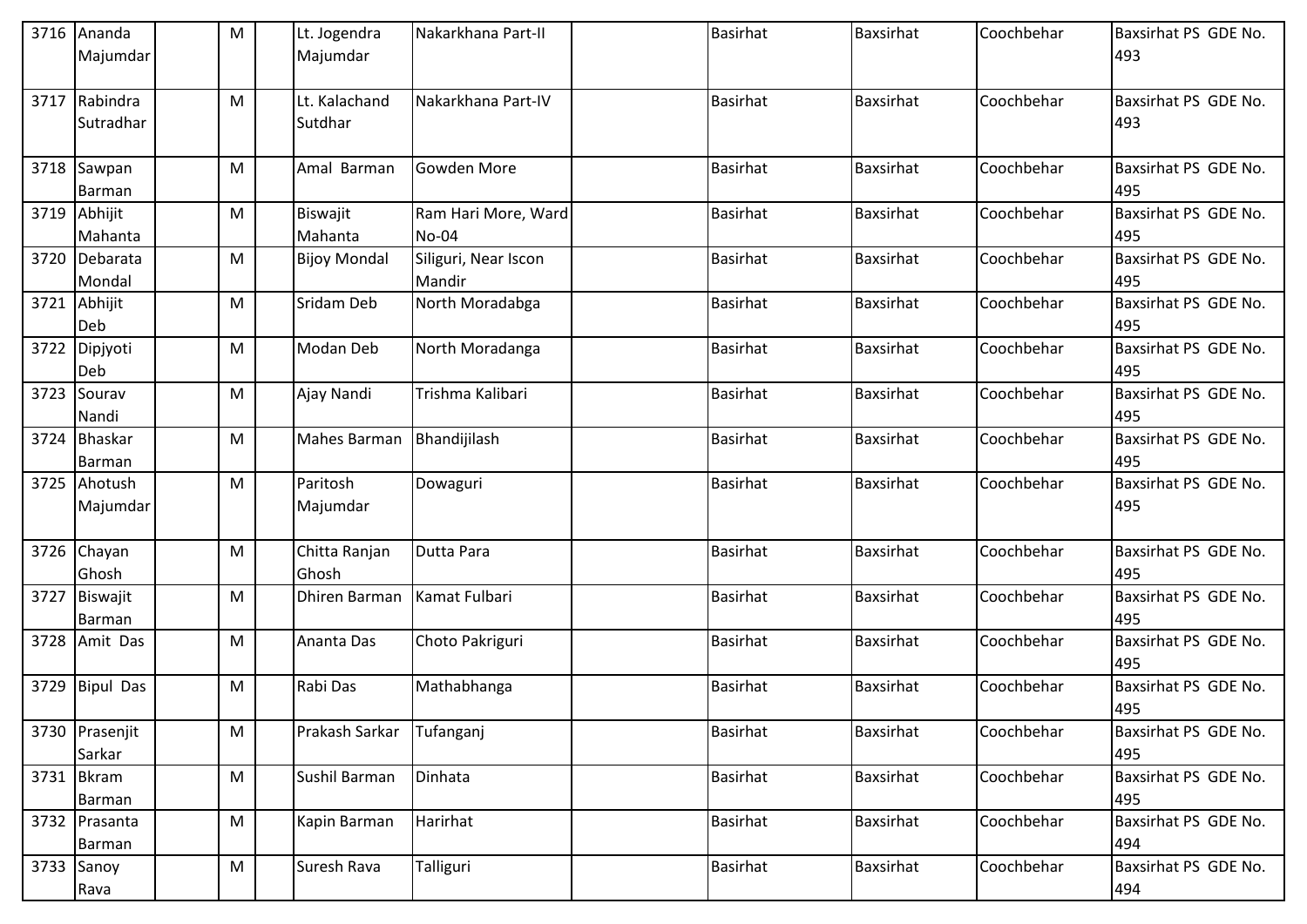| 3734 | Subodh<br>Saha               | M | Suresh Saha                 | Talliguri                                                                                  |            | <b>Basirhat</b> | Baxsirhat           | Coochbehar | Baxsirhat PS GDE No.<br>494               |
|------|------------------------------|---|-----------------------------|--------------------------------------------------------------------------------------------|------------|-----------------|---------------------|------------|-------------------------------------------|
| 3735 | Goutam<br>Barman             | M | Sunil Barman                | Purba Chakchaka                                                                            |            | <b>Basirhat</b> | <b>Baxsirhat</b>    | Coochbehar | Baxsirhat PS GDE No.<br>232               |
| 3736 | Khushi<br>Mohan<br>Sannyashi | M | Lt. Lalchand<br>Sannyashi   | Paschim rampur                                                                             |            | <b>Basirhat</b> | <b>Baxsirhat</b>    | Coochbehar | Baxsirhat PS GDE No.<br>232               |
| 3737 | Kamal<br>Das                 | M | Lt. Haridas Das             | Uttar rampur                                                                               |            | Basirhat        | Baxsirhat           | Coochbehar | Baxsirhat PS GDE No.<br>232               |
| 3738 | Ranjit Kar                   | M | Lt. Ratan Kar               | Madhya rampur                                                                              |            | <b>Basirhat</b> | <b>Baxsirhat</b>    | Coochbehar | Baxsirhat PS GDE No.<br>232               |
| 3739 | Amal<br>Rajbanshi            | M | <b>Dhiren</b><br>Rajbanshi  | Singimari                                                                                  |            | <b>Basirhat</b> | Baxsirhat           | Coochbehar | Baxsirhat PS GDE No.<br>232               |
| 3740 | Prabir<br><b>Biswas</b>      | M | Madhusudan<br><b>Biswas</b> | Madhurbhasa                                                                                |            | <b>Basirhat</b> | Baxsirhat           | Coochbehar | Baxsirhat PS GDE No.<br>232               |
| 3741 | Sujit<br>Rajbanshi           | M | Gagan<br>Rajbanshi          | Madhurbhasa                                                                                |            | <b>Basirhat</b> | Baxsirhat           | Coochbehar | Baxsirhat PS GDE No.<br>232               |
| 3742 | Soma<br>Oraon                | M | Lt. Skari Oraon             | <b>Uttar Paniyal Guri</b>                                                                  |            | <b>Basirhat</b> | <b>Baxsirhat</b>    | Coochbehar | Baxsirhat PS GDE No.<br>232               |
| 3743 | Bishu Das                    | M | <b>Fani Das</b>             | Chhat Volka                                                                                |            | <b>Basirhat</b> | Baxsirhat           | Coochbehar | Baxsirhat PS GDE No.<br>232               |
| 3744 | Nur<br>Kashim<br>Mia         | M | 27 Sapiruddin Mia           | <b>Baikunthapur PS:</b><br>Pundibari Dist.:<br>Coochbehar                                  | Pundibari  | Coochbehar      | Coochbehar<br>women | Coochbehar | Coochbehar women PS<br><b>GDE No. 282</b> |
| 3745 | Rajib Mia                    | M | Alkaj Mia                   | <b>Baikunthapur PS:</b><br>Pundibari Dist.:<br>Coochbehar                                  | Pundibari  | Coochbehar      | Coochbehar<br>women | Coochbehar | Coochbehar women PS<br><b>GDE No. 282</b> |
|      | 3746 Nayan Ali               | M | 24 Rajjak Ali               | Sataght<br>township, fulbari PS:<br>Jalpaiguri Dist.:<br>Jalpaiguri                        | Jalpaiguri | Jalpaiguri      | Coochbehar<br>women | Coochbehar | Coochbehar women PS<br><b>GDE No. 282</b> |
| 3747 | Nilay Paul                   | M | Gouranga Paul               | <b>BARO SHIBBARI,</b><br>WARD NO-3, PS-<br>DINHATA/CBR PS:<br>Dinhata Dist.:<br>Coochbehar | Dinhata    | Coochbehar      | Dinhata             | Coochbehar | Dinhata PS GDE No.<br>840                 |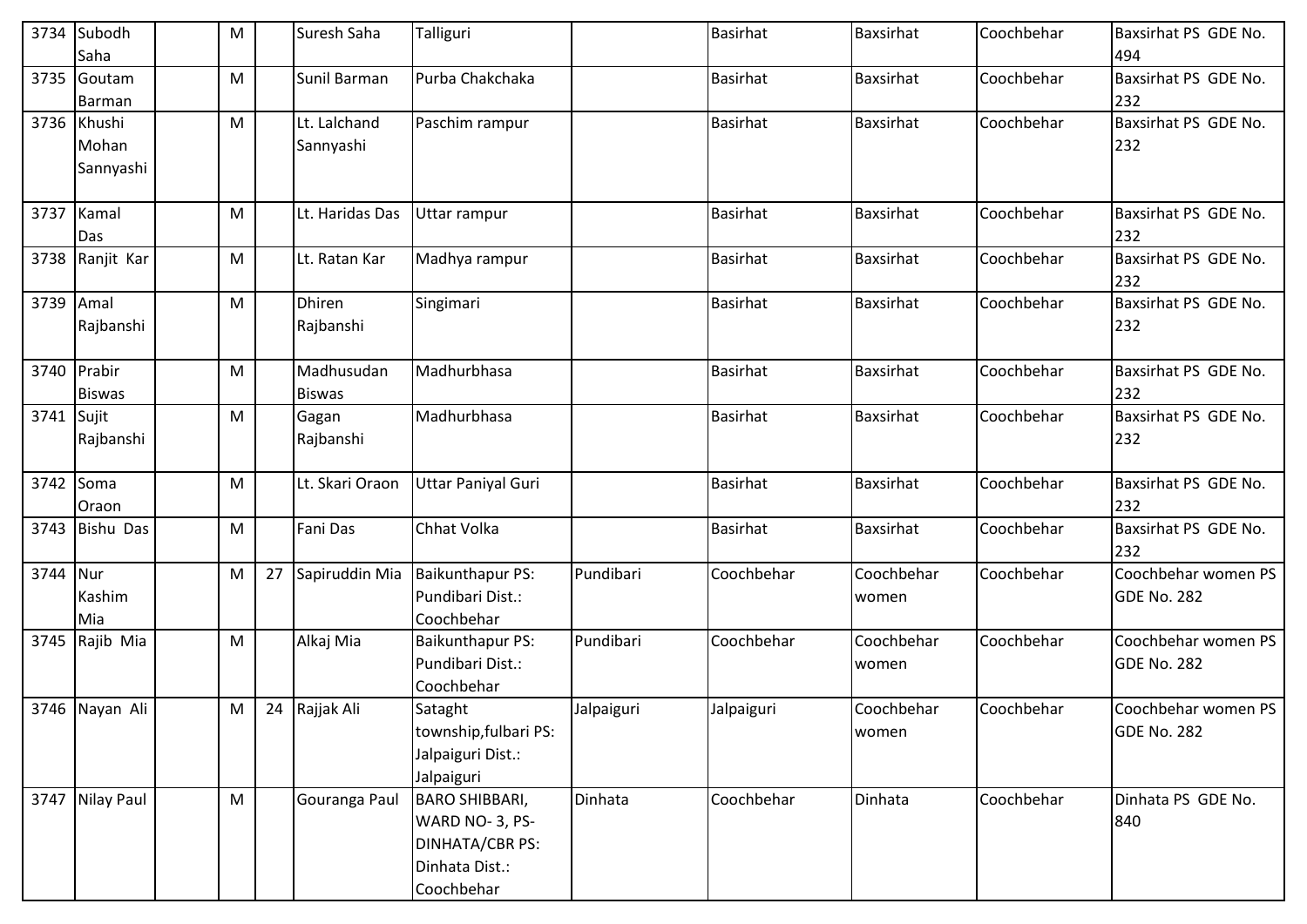| 3748      | <b>Mihir Paul</b> | M | Lt Manindra<br>Nath Paul | WARD NO-13, PS-<br>DINHATA/CBR PS:<br>Dinhata Dist.: | Dinhata   | Coochbehar | Dinhata | Coochbehar | Dinhata PS GDE No.<br>840 |
|-----------|-------------------|---|--------------------------|------------------------------------------------------|-----------|------------|---------|------------|---------------------------|
|           |                   |   |                          | Coochbehar                                           |           |            |         |            |                           |
| 3749 Naba |                   | M | Lt Manindra              | WARD NO-13, PS-                                      | Dinhata   | Coochbehar | Dinhata | Coochbehar | Dinhata PS GDE No.        |
|           | Kumar             |   | Nath Paul                | DINHATA/CBR PS:                                      |           |            |         |            | 840                       |
|           | Paul              |   |                          | Dinhata Dist.:                                       |           |            |         |            |                           |
|           |                   |   |                          | Coochbehar                                           |           |            |         |            |                           |
| 3750      | Ashutosh          | M | Lt Nripendra             | CHHOTO ATIABARI,                                     | Dinhata   | Coochbehar | Dinhata | Coochbehar | Dinhata PS GDE No.        |
|           | Singha            |   |                          | Narayan Singha   PS- DINHATA/CBR PS:                 |           |            |         |            | 795                       |
|           |                   |   |                          | Dinhata Dist.:                                       |           |            |         |            |                           |
|           |                   |   |                          | Coochbehar                                           |           |            |         |            |                           |
|           | 3751 Manoj        | M | Nishikanta Roy           | <b>BAJEJAMA</b>                                      | Dinhata   | Coochbehar | Dinhata | Coochbehar | Dinhata PS GDE No.        |
|           | Kumar             |   |                          | PAKHIHAGA, PS-                                       |           |            |         |            | 795                       |
|           | Roy               |   |                          | <b>DINHATA/CBR PS:</b>                               |           |            |         |            |                           |
|           |                   |   |                          | Dinhata Dist.:                                       |           |            |         |            |                           |
|           |                   |   |                          | Coochbehar                                           |           |            |         |            |                           |
| 3752 Budu |                   | M | Lt Bali Kanta            | PS: Dinhata Dist.:                                   | Dinhata   | Coochbehar | Dinhata | Coochbehar | Dinhata PS GDE No.        |
|           | Kanta             |   | Barman                   | Coochbehar                                           |           |            |         |            | 795                       |
|           | Barman            |   |                          |                                                      |           |            |         |            |                           |
| 3753      | Jakir             | M | Abdul Majid              | SHIBESWAR, PS-                                       | Dinhata   | Coochbehar | Dinhata | Coochbehar | Dinhata PS GDE No.        |
|           | Hossain           |   |                          | <b>DINHATA/CBR PS:</b>                               |           |            |         |            | 795                       |
|           |                   |   |                          | Dinhata Dist.:                                       |           |            |         |            |                           |
|           |                   |   |                          | Coochbehar                                           |           |            |         |            |                           |
|           | 3754 Rajib Sekh   | M |                          | Hukum Ali Sekh NAGORERBARI PS:                       | Sahebganj | Coochbehar | Dinhata | Coochbehar | Dinhata PS GDE No.        |
|           |                   |   |                          | Sahebganj Dist.:                                     |           |            |         |            | 789                       |
|           |                   |   |                          | Coochbehar                                           |           |            |         |            |                           |
| 3755      | Motaleb           | M | Mahej Uddin              | NAGORERBARI PS:                                      | Sahebganj | Coochbehar | Dinhata | Coochbehar | Dinhata PS GDE No.        |
|           | Sekh              |   | Sekh                     | Sahebganj Dist.:                                     |           |            |         |            | 789                       |
|           |                   |   |                          | Coochbehar                                           |           |            |         |            |                           |
|           | 3756 Mominul      | M | Lt Sahalom               | <b>NAGORERBARI PS:</b>                               | Sahebganj | Coochbehar | Dinhata | Coochbehar | Dinhata PS GDE No.        |
|           | Hoque             |   | Miah                     | Sahebganj Dist.:                                     |           |            |         |            | 789                       |
|           |                   |   |                          | Coochbehar                                           |           |            |         |            |                           |
|           | 3757 Sahajan      | M | Serajul Hoque            | NAGORERBARI PS:                                      | Sahebganj | Coochbehar | Dinhata | Coochbehar | Dinhata PS GDE No.        |
|           | Ali               |   |                          | Sahebganj Dist.:                                     |           |            |         |            | 789                       |
|           |                   |   |                          | Coochbehar                                           |           |            |         |            |                           |
|           | 3758 Ranjit       | M | Ratan Sharma             | <b>KOWALIDAHA PS:</b>                                | Dinhata   | Coochbehar | Dinhata | Coochbehar | Dinhata PS GDE No.        |
|           | Sharma            |   |                          | Dinhata Dist.:                                       |           |            |         |            | 846                       |
|           |                   |   |                          | Coochbehar                                           |           |            |         |            |                           |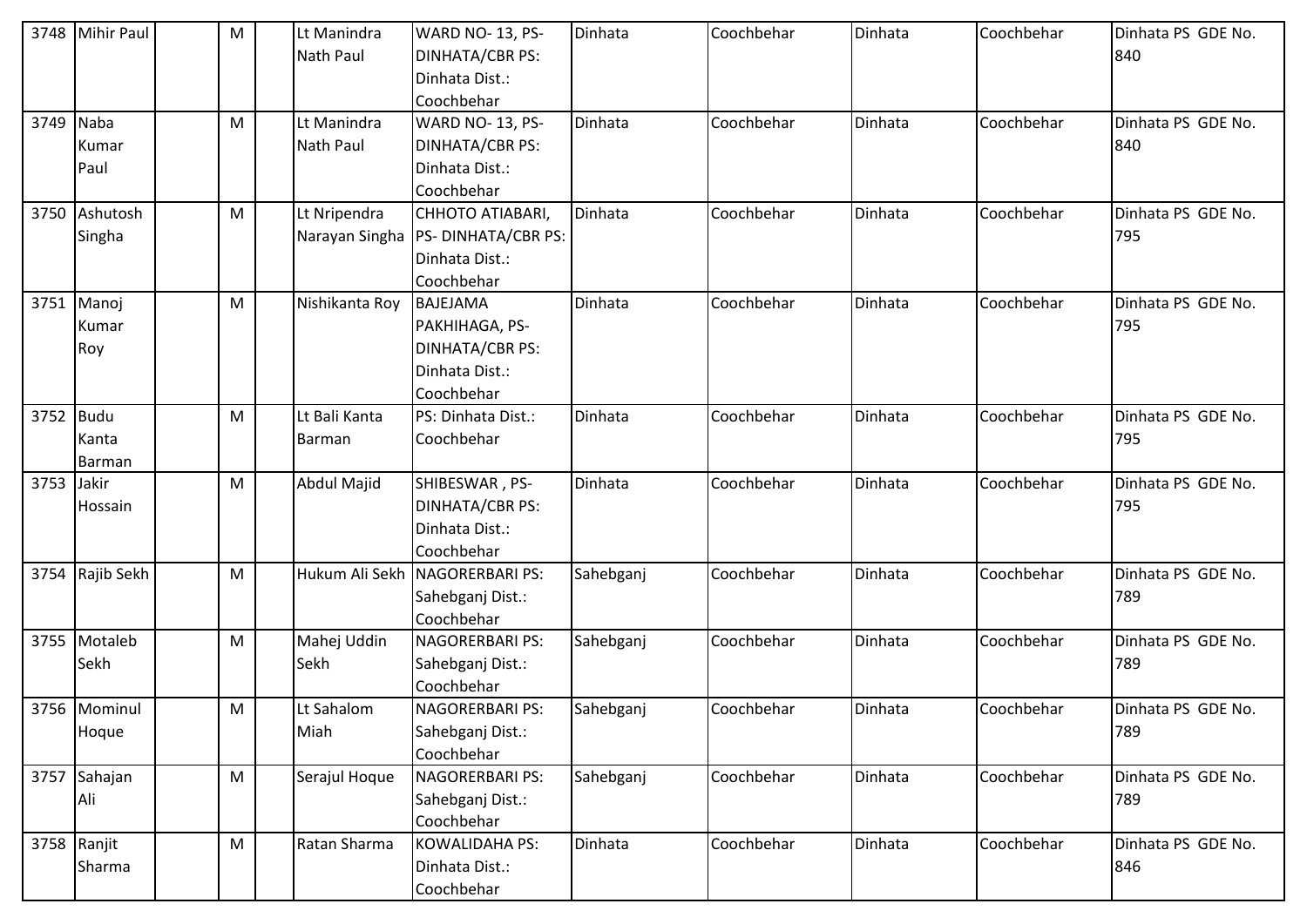| 3759       | Jayanta         | M | <b>Rabind Barman</b> | <b>JARABARI</b>           | Dinhata   | Coochbehar | Dinhata | Coochbehar | Dinhata PS GDE No. |
|------------|-----------------|---|----------------------|---------------------------|-----------|------------|---------|------------|--------------------|
|            | Barman          |   |                      | <b>MAHESHERHAT PS:</b>    |           |            |         |            | 846                |
|            |                 |   |                      | Dinhata Dist.:            |           |            |         |            |                    |
|            |                 |   |                      | Coochbehar                |           |            |         |            |                    |
| 3760 Shibu |                 | M | Mantu Barman         | <b>JARABARI</b>           | Dinhata   | Coochbehar | Dinhata | Coochbehar | Dinhata PS GDE No. |
|            | Barman          |   |                      | <b>MAHESERHAT PS:</b>     |           |            |         |            | 788                |
|            |                 |   |                      | Dinhata Dist.:            |           |            |         |            |                    |
|            |                 |   |                      | Coochbehar                |           |            |         |            |                    |
| 3761       | Gopal Dey       | M | Gouranga Ch          | <b>GOPALNAGAR WARD</b>    | Dinhata   | Coochbehar | Dinhata | Coochbehar | Dinhata PS GDE No. |
|            |                 |   | Dey                  | NO- 6 PS: Dinhata         |           |            |         |            | 788                |
|            |                 |   |                      | Dist.: Coochbehar         |           |            |         |            |                    |
| 3762       | Sahajul         | M | Ajgar Hoque          | <b>GOPALNAGAR WARD</b>    | Dinhata   | Coochbehar | Dinhata | Coochbehar | Dinhata PS GDE No. |
|            | Hoque           |   |                      | NO-06 PS: Dinhata         |           |            |         |            | 788                |
|            |                 |   |                      | Dist.: Coochbehar         |           |            |         |            |                    |
| 3763       | <b>Tuku Roy</b> | M | <b>Biren Roy</b>     | <b>LANGULIYA PART- II</b> | Sahebganj | Coochbehar | Dinhata | Coochbehar | Dinhata PS GDE No. |
|            |                 |   |                      | PS: Sahebganj Dist.:      |           |            |         |            | 845                |
|            |                 |   |                      | Coochbehar                |           |            |         |            |                    |
| 3764       | <b>Bikash</b>   | M | Dwijendra Nath       | <b>LANGULIYA PART- II</b> | Sahebganj | Coochbehar | Dinhata | Coochbehar | Dinhata PS GDE No. |
|            | Barman          |   | Barman               | PS: Sahebganj Dist.:      |           |            |         |            | 845                |
|            |                 |   |                      | Coochbehar                |           |            |         |            |                    |
| 3765       | Aminur          | M | Abdar Ali            | NANDINA NAYARHAT          | Sahebganj | Coochbehar | Dinhata | Coochbehar | Dinhata PS GDE No. |
|            | Hoque           |   |                      | PS: Sahebganj Dist.:      |           |            |         |            | 845                |
|            |                 |   |                      | Coochbehar                |           |            |         |            |                    |
|            |                 |   |                      |                           |           |            |         |            |                    |
| 3766       | Sapikul         | M | Nural Hoque          | NANDINA NAYARHAT          | Sahebganj | Coochbehar | Dinhata | Coochbehar | Dinhata PS GDE No. |
|            | Hoque           |   |                      | PS: Sahebganj Dist.:      |           |            |         |            | 845                |
|            |                 |   |                      | Coochbehar                |           |            |         |            |                    |
| 3767 Amir  |                 | M | Aminur Miah          | <b>BARO ATIABARI PS:</b>  | Dinhata   | Coochbehar | Dinhata | Coochbehar | Dinhata PS GDE No. |
|            | Hossain         |   |                      | Dinhata Dist.:            |           |            |         |            | 796                |
|            |                 |   |                      | Coochbehar                |           |            |         |            |                    |
|            | 3768 Rahit Roy  | M | <b>Mrinal Roy</b>    | WARD NO-15 PS:            | Dinhata   | Coochbehar | Dinhata | Coochbehar | Dinhata PS GDE No. |
|            |                 |   |                      | Dinhata Dist.:            |           |            |         |            | 796                |
|            |                 |   |                      | Coochbehar                |           |            |         |            |                    |
|            | 3769 Manik      | M | Krishna Barman       | <b>BARO ATIABARI PS:</b>  | Dinhata   | Coochbehar | Dinhata | Coochbehar | Dinhata PS GDE No. |
|            | Barman          |   |                      | Dinhata Dist.:            |           |            |         |            | 796                |
|            |                 |   |                      | Coochbehar                |           |            |         |            |                    |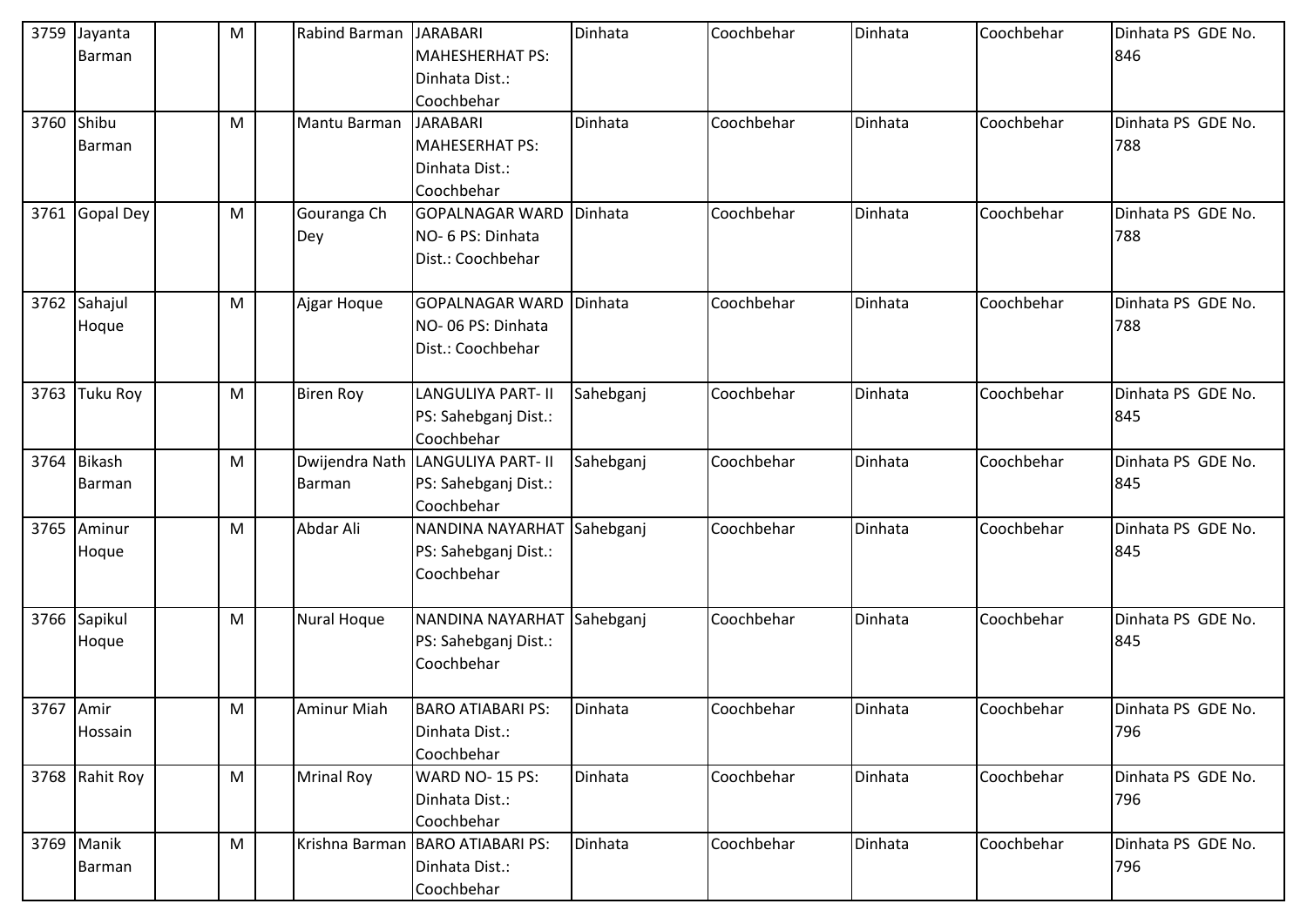|            | 3770 Majnu   | M | Joynal Sekh         | <b>BILASHIPARA,</b>        |             | <b>Basirhat</b> | Dinhata | Coochbehar | Dinhata PS GDE No. |
|------------|--------------|---|---------------------|----------------------------|-------------|-----------------|---------|------------|--------------------|
|            | Sekh         |   |                     | KOKRARJHAR, STATE-         |             |                 |         |            | 796                |
|            |              |   |                     | <b>ASSAM</b>               |             |                 |         |            |                    |
| 3771       | Jahanur      | M | Anu Sekh            | <b>BILASHIPARA,</b>        |             | <b>Basirhat</b> | Dinhata | Coochbehar | Dinhata PS GDE No. |
|            | Islam        |   |                     | KOKRARJHAR, STATE-         |             |                 |         |            | 796                |
|            |              |   |                     | <b>ASSAM</b>               |             |                 |         |            |                    |
|            | 3772 Rejaul  | M | Ajgar Ali           | JAMDAR PART-I, PS-         |             | <b>Basirhat</b> | Dinhata | Coochbehar | Dinhata PS GDE No. |
|            | Karim        |   |                     | CHIRAKUTHA, DIST-          |             |                 |         |            | 796                |
|            |              |   |                     | DHUBRI, ASSAM              |             |                 |         |            |                    |
|            | 3773 Mabibal | M | <b>Babar Ali</b>    | BILASHIPARA,               |             | <b>Basirhat</b> | Dinhata | Coochbehar | Dinhata PS GDE No. |
|            | Islam        |   |                     | KOKRARJHAR, STATE-         |             |                 |         |            | 796                |
|            |              |   |                     | <b>ASSAM</b>               |             |                 |         |            |                    |
|            | 3774 Serajul | M | Lt Khariulla        | <b>NEAR BDO OFFICE</b>     | Sahebganj   | Coochbehar      | Dinhata | Coochbehar | Dinhata PS GDE No. |
|            | Sekh         |   | Sekh                | SAHEBGANJ PS:              |             |                 |         |            | 790                |
|            |              |   |                     | Sahebganj Dist.:           |             |                 |         |            |                    |
|            |              |   |                     | Coochbehar                 |             |                 |         |            |                    |
| 3775 Fazle |              | M | <b>Jabed Ali</b>    | <b>NEAR BDO OFFICE</b>     | Sahebganj   | Coochbehar      | Dinhata | Coochbehar | Dinhata PS GDE No. |
|            | Hoque        |   |                     | <b>SAHEBGANJ PS:</b>       |             |                 |         |            | 790                |
|            |              |   |                     | Sahebganj Dist.:           |             |                 |         |            |                    |
|            |              |   |                     | Coochbehar                 |             |                 |         |            |                    |
|            | 3776 Anowar  | M | <b>Bhamore Sekh</b> | <b>NEAR NAJIRHAT</b>       | Sahebganj   | Coochbehar      | Dinhata | Coochbehar | Dinhata PS GDE No. |
|            | Sekh         |   |                     | <b>HOSPITAL PS:</b>        |             |                 |         |            | 790                |
|            |              |   |                     | Sahebganj Dist.:           |             |                 |         |            |                    |
|            |              |   |                     | Coochbehar                 |             |                 |         |            |                    |
|            | 3777 Sahanur | M | Umed Ali Miah       | <b>CHANDAMARI PS:</b>      | Cooch behar | Coochbehar      | Dinhata | Coochbehar | Dinhata PS GDE No. |
|            | Alom         |   |                     | Cooch behar Dist.:         |             |                 |         |            | 790                |
|            |              |   |                     | Coochbehar                 |             |                 |         |            |                    |
|            | 3778 Jahanur | M | Mainuddin           | KALJANI, NEAR              | Pundibari   | Coochbehar      | Dinhata | Coochbehar | Dinhata PS GDE No. |
|            | Hossain      |   | Miah                | <b>BAZAR PS: Pundibari</b> |             |                 |         |            | 790                |
|            |              |   |                     | Dist.: Coochbehar          |             |                 |         |            |                    |
|            |              |   |                     |                            |             |                 |         |            |                    |
| 3779 Arip  |              | M | <b>Azidul Hoque</b> | <b>BARO FALIMARI PS:</b>   | Dinhata     | Coochbehar      | Dinhata | Coochbehar | Dinhata PS GDE No. |
|            | Hoque        |   |                     | Dinhata Dist.:             |             |                 |         |            | 790                |
|            |              |   |                     | Coochbehar                 |             |                 |         |            |                    |
|            | 3780 Mahedi  | M | Rahul Sekh          | SAHEBGANJ PS:              | Sahebganj   | Coochbehar      | Dinhata | Coochbehar | Dinhata PS GDE No. |
|            | Hasan        |   |                     | Sahebganj Dist.:           |             |                 |         |            | 840                |
|            |              |   |                     | Coochbehar                 |             |                 |         |            |                    |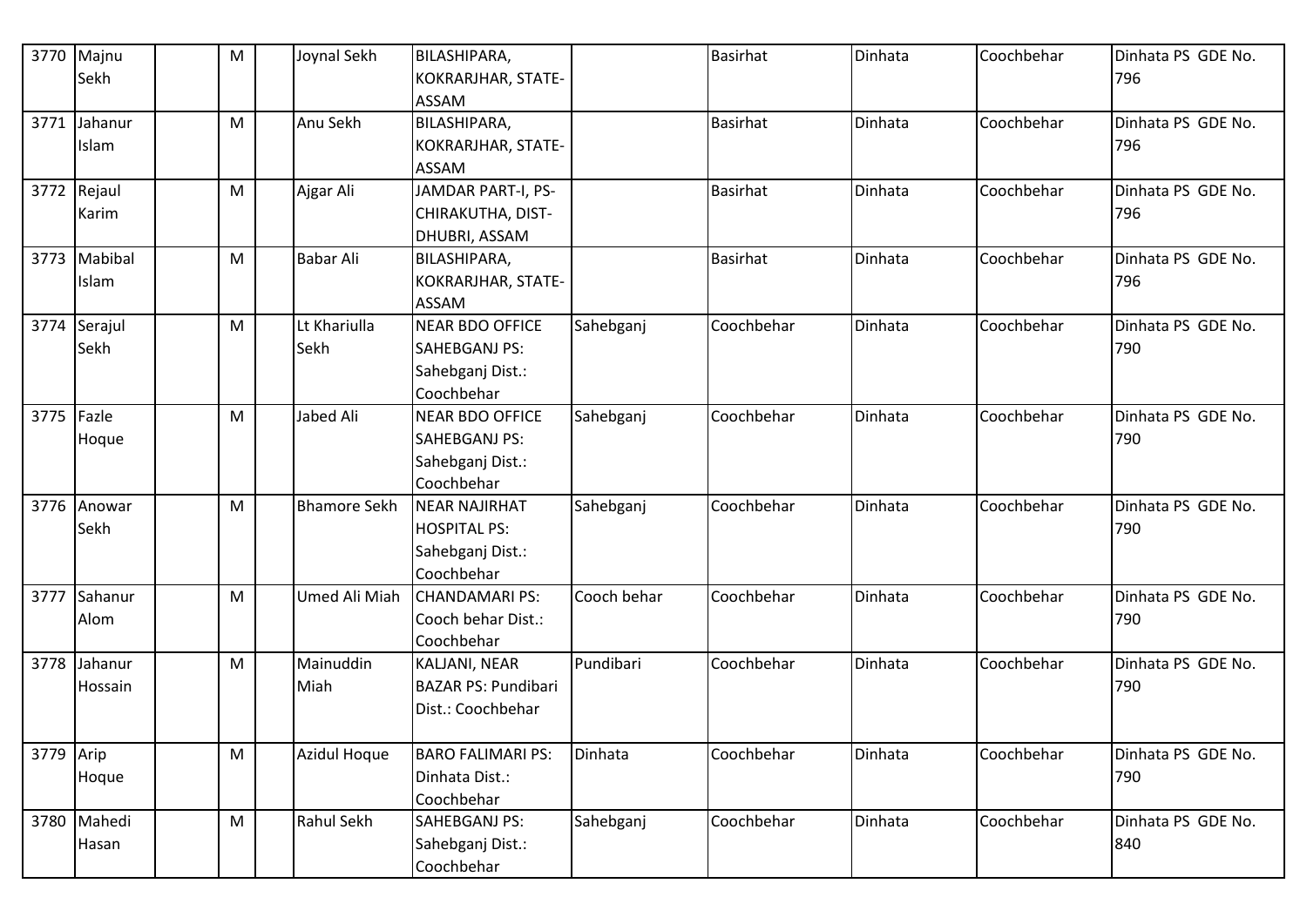| 3781 Shibu |               | M |    | Rajballav        | BOARDINGPARA         | <b>Dinhata</b> | Coochbehar | Dinhata     | Coochbehar | Dinhata PS GDE No.   |
|------------|---------------|---|----|------------------|----------------------|----------------|------------|-------------|------------|----------------------|
|            | Paswan        |   |    | Paswan           | WARD NO-07 PS:       |                |            |             |            | 788                  |
|            |               |   |    |                  | Dinhata Dist.:       |                |            |             |            |                      |
|            |               |   |    |                  | Coochbehar           |                |            |             |            |                      |
|            | 3782 Pnakaj   | M | 24 | Paresh Haldar    | of Vervari Manabari  | Mathabhanga    | Coochbehar | Mathabhanga | Coochbehar | Mathabhanga PS GDE   |
|            | Halder        |   |    |                  | PS: Mathabhanga      |                |            |             |            | No. 596              |
|            |               |   |    |                  | Dist.: Coochbehar    |                |            |             |            |                      |
|            |               |   |    |                  |                      |                |            |             |            |                      |
| 3783       | Nidham        | M |    | 25 Nagendra Ch.  | Of Matiya Kuthi PS:  | Mathabhanga    | Coochbehar | Mathabhanga | Coochbehar | Mathabhanga PS GDE   |
|            | Sarkar        |   |    | Sarkar           | Mathabhanga Dist.:   |                |            |             |            | No. 596              |
|            |               |   |    |                  | Coochbehar           |                |            |             |            |                      |
|            | 3784 Bswajit  | M |    | 18 Promod Sarkar | Matiyakuthi PS:      | Mathabhanga    | Coochbehar | Mathabhanga | Coochbehar | Mathabhanga PS GDE   |
|            | Sarkar        |   |    |                  | Mathabhanga Dist.:   |                |            |             |            | No. 18               |
|            |               |   |    |                  | Coochbehar           |                |            |             |            |                      |
|            | 3785 Asit Das | M |    | 18 Bisnu Das     | of Matiya Kuthi PS:  | Mathabhanga    | Coochbehar | Mathabhanga | Coochbehar | Mathabhanga PS GDE   |
|            |               |   |    |                  | Mathabhanga Dist.:   |                |            |             |            | No. 596              |
|            |               |   |    |                  | Coochbehar           |                |            |             |            |                      |
| 3786       | Prosenjit     | M | 25 | <b>Monty Roy</b> | Of Chhat Khater Bari | Mathabhanga    | Coochbehar | Mathabhanga | Coochbehar | Mathabhanga PS GDE   |
|            | Roy           |   |    |                  | PS: Mathabhanga      |                |            |             |            | No. 626              |
|            |               |   |    |                  | Dist.: Coochbehar    |                |            |             |            |                      |
|            |               |   |    |                  |                      |                |            |             |            |                      |
| 3787       | Bibhissan     | M |    | 40 Piyari Das    | Kuthibari PS:        | Sahebganj      | Coochbehar | Sahebganj   | Coochbehar | Sahebganj PS GDE No. |
|            | Das           |   |    |                  | Sahebganj Dist.:     |                |            |             |            | 471                  |
|            |               |   |    |                  | Coochbehar           |                |            |             |            |                      |
|            | 3788 Bishnu   | M | 36 | Khageshawar      | Dhumerkhata PS:      | Sitai          | Coochbehar | Sahebganj   | Coochbehar | Sahebganj PS GDE No. |
|            | Paul          |   |    | Paul             | Sitai Dist.:         |                |            |             |            | 471                  |
|            |               |   |    |                  | Coochbehar           |                |            |             |            |                      |
| 3789       | Mahadeb       | M | 18 | Tapas Adhikary   | Rakhalmari PS:       | Sahebganj      | Coochbehar | Sahebganj   | Coochbehar | Sahebganj PS GDE No. |
|            | Adhikary      |   |    |                  | Sahebganj Dist.:     |                |            |             |            | 471                  |
|            |               |   |    |                  | Coochbehar           |                |            |             |            |                      |
| 3790 Sujit |               | M |    | 37 Jagadish Ch   | Rakhalmari PS:       | Sahebganj      | Coochbehar | Sahebganj   | Coochbehar | Sahebganj PS GDE No. |
|            | Ghosh         |   |    | Ghosh            | Sahebganj Dist.:     |                |            |             |            | 471                  |
|            |               |   |    |                  | Coochbehar           |                |            |             |            |                      |
|            | 3791 Mofijul  | M |    | 23 Abdul Ohab    | Chanderkuthi PS:     | Sahebganj      | Coochbehar | Sahebganj   | Coochbehar | Sahebganj PS GDE No. |
|            | Sekh          |   |    |                  | Sahebganj Dist.:     |                |            |             |            | 462                  |
|            |               |   |    |                  | Coochbehar           |                |            |             |            |                      |
|            | 3792 Ajit Kr  | M | 44 | Jotindra Nath    | Kamat Seoraguri PS:  | Sahebganj      | Coochbehar | Sahebganj   | Coochbehar | Sahebganj PS GDE No. |
|            | Eshore        |   |    | Eshore           | Sahebganj Dist.:     |                |            |             |            | 142                  |
|            |               |   |    |                  | Coochbehar           |                |            |             |            |                      |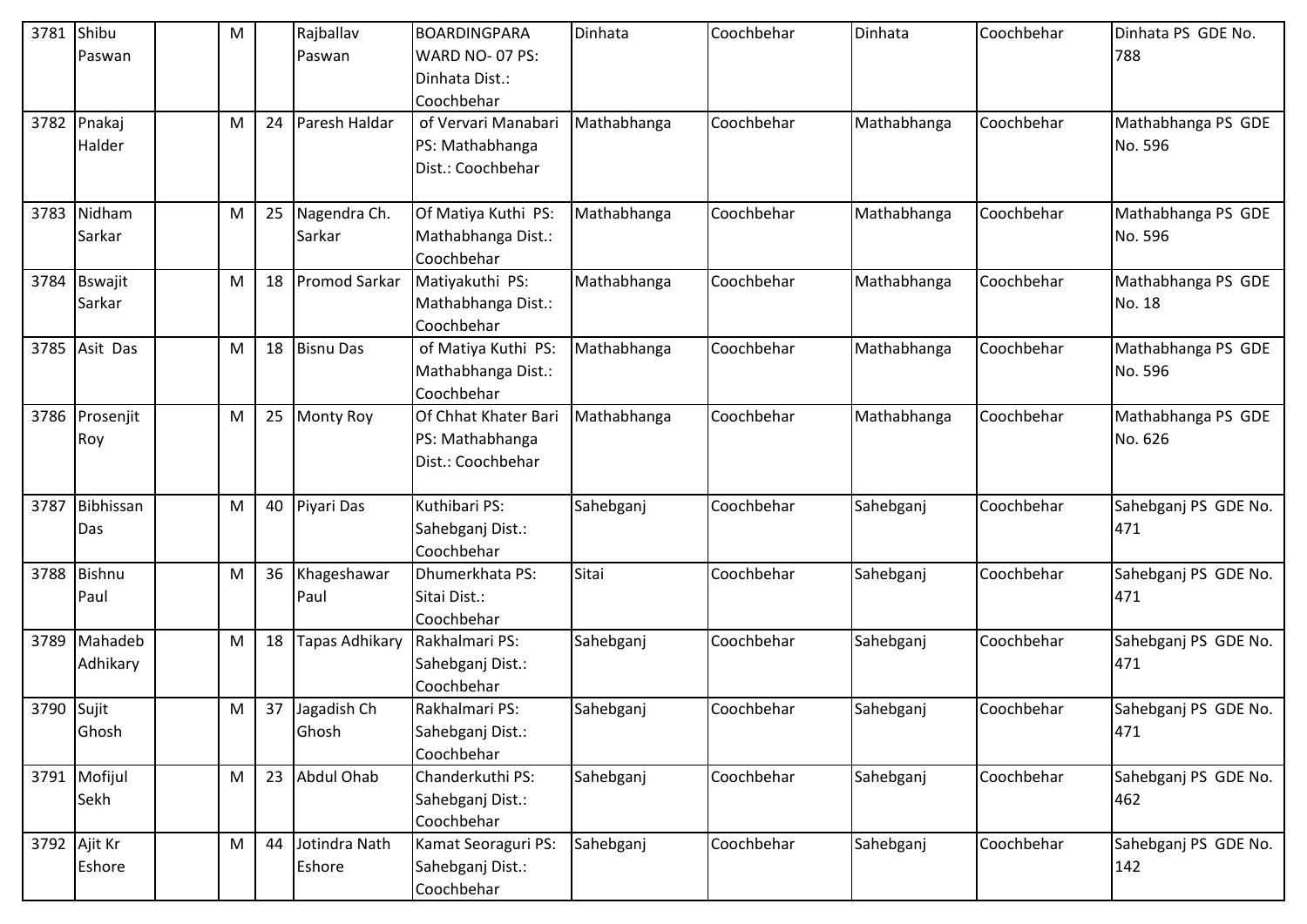| 3793 | Lakhan<br>Sen              | M |    | 30 Prodip Sen               | Goochulka PS:<br>Sahebganj Dist.:<br>Coochbehar          | Sahebganj | Coochbehar | Sahebganj | Coochbehar | Sahebganj PS GDE No.<br>142                        |
|------|----------------------------|---|----|-----------------------------|----------------------------------------------------------|-----------|------------|-----------|------------|----------------------------------------------------|
| 3794 | <b>Tapas</b><br>Rabidas    | M | 18 | Suklal Rabidas              | Purba Soulmari PS:<br>Sahebganj Dist.:<br>Coochbehar     | Sahebganj | Coochbehar | Sahebganj | Coochbehar | Sahebganj PS GDE No.<br>142                        |
|      | 3795 Motiar<br>Rahaman     | M | 27 | Mosaraf<br>Rahaman          | <b>Gokulchand PS:</b><br>Sahebganj Dist.:<br>Coochbehar  | Sahebganj | Coochbehar | Sahebganj | Coochbehar | Sahebganj PS GDE No.<br>142                        |
| 3796 | Soilen<br>Barman           | M |    | 54 Lt. Pocha<br>Barman      | Kharubhanj PS:<br>Sahebganj Dist.:<br>Coochbehar         | Sahebganj | Coochbehar | Sahebganj | Coochbehar | Sahebganj PS Outpost<br>Nayarhat OP GDE No.<br>319 |
| 3797 | Krishna<br>Kanta<br>Barman | M |    | 40 Sudhir Ch<br>Barman      | Kalmati PS:<br>Sahebganj Dist.:<br>Coochbehar            | Sahebganj | Coochbehar | Sahebganj | Coochbehar | Sahebganj PS Outpost<br>Nayarhat OP GDE No.<br>319 |
| 3798 | Ukil<br>Barman             | M |    | 26 Lt.tareya<br>Barman      | Kalmati PS:<br>Sahebganj Dist.:<br>Coochbehar            | Sahebganj | Coochbehar | Sahebganj | Coochbehar | Sahebganj PS Outpost<br>Nayarhat OP GDE No.<br>319 |
| 3799 | Ujjal<br>Barman            | M | 26 | Lt.ratan Barman Salmara PS: | Sahebganj Dist.:<br>Coochbehar                           | Sahebganj | Coochbehar | Sahebganj | Coochbehar | Sahebganj PS Outpost<br>Nayarhat OP GDE No.<br>319 |
| 3800 | Ratan<br><b>Biswas</b>     | M | 22 | Harikanta<br><b>Biswas</b>  | Chanderkuthi PS:<br>Sahebganj Dist.:<br>Coochbehar       | Sahebganj | Coochbehar | Sahebganj | Coochbehar | Sahebganj PS Outpost<br>Nayarhat OP GDE No.<br>319 |
|      | 3801 Sagar<br>Sekh         | M |    | 45 Lt.tota Sekh             | Kharija Kalaighati PS:<br>Sahebganj Dist.:<br>Coochbehar | Sahebganj | Coochbehar | Sahebganj | Coochbehar | Sahebganj PS Outpost<br>Nayarhat OP GDE No.<br>319 |
| 3802 | Panchar<br>Ali             | M |    | 50 Lt.pachar Ali            | Purba Sahebganj PS:<br>Sahebganj Dist.:<br>Coochbehar    | Sahebganj | Coochbehar | Sahebganj | Coochbehar | Sahebganj PS Outpost<br>Nayarhat OP GDE No.<br>319 |
|      | 3803 Tapash<br>Barman      | M | 29 | Jagadish<br>Barman          | Kayeterbari PS: Sitai<br>Dist.: Coochbehar               | Sitai     | Coochbehar | Sitai     | Coochbehar | Sitai PS GDE No. 446                               |
|      | 3804 Shibu<br>Barman       | M |    | 31 Bisheketu<br>Barman      | Paschim Sitai PS: Sitai Sitai<br>Dist.: Coochbehar       |           | Coochbehar | Sitai     | Coochbehar | Sitai PS GDE No. 446                               |
|      | 3805 Ruhidas<br>Barman     | M |    | 35 Late Kandura<br>Barman   | Khamar Sitai PS: Sitai<br>Dist.: Coochbehar              | Sitai     | Coochbehar | Sitai     | Coochbehar | Sitai PS GDE No. 446                               |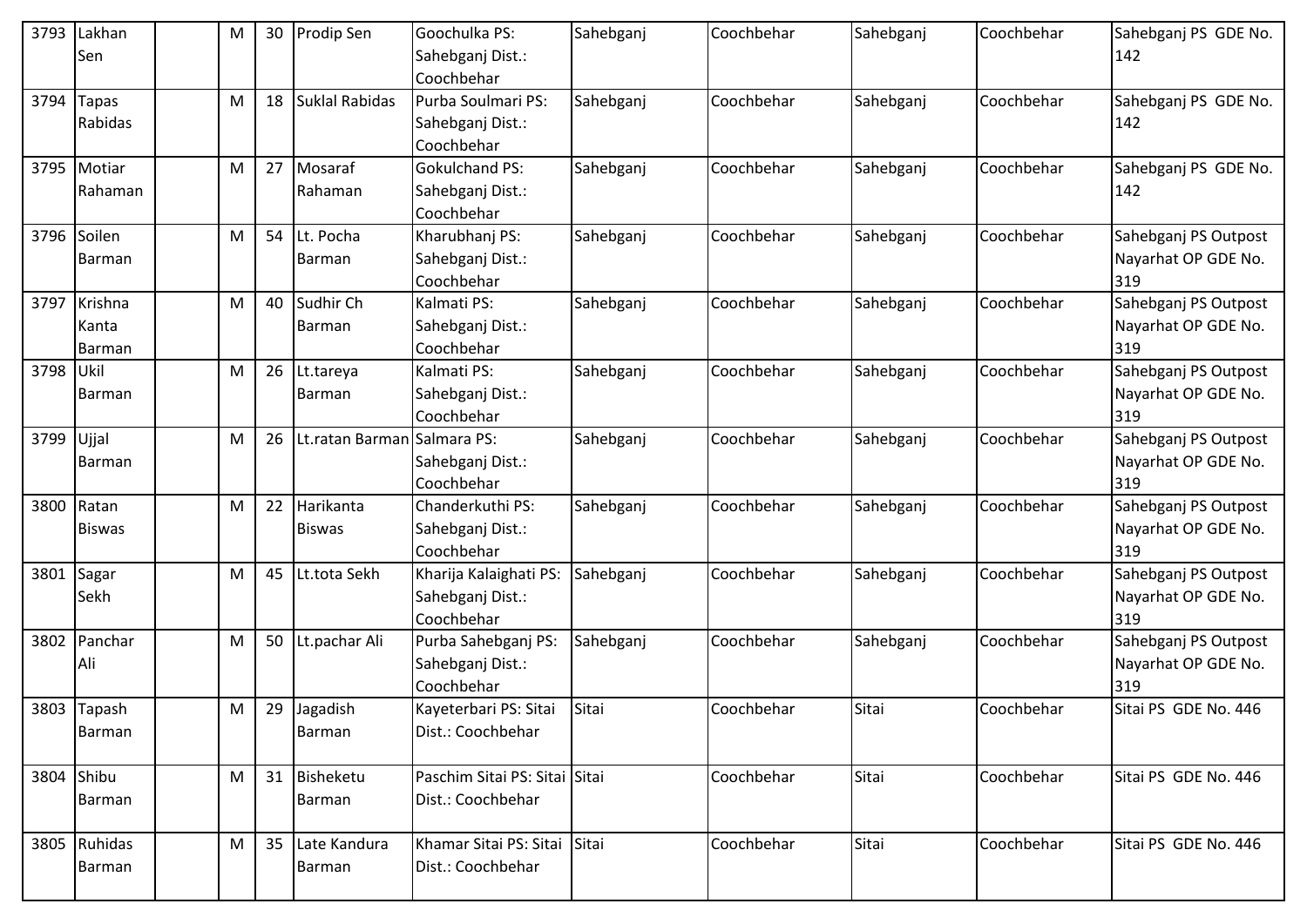| 3806      | Kanteswar     | M |    | 32 Sri Kanta     | Paschim Sitai PS: Sitai Sitai |           | Coochbehar | Sitai     | Coochbehar | Sitai PS GDE No. 446 |
|-----------|---------------|---|----|------------------|-------------------------------|-----------|------------|-----------|------------|----------------------|
|           | Barman        |   |    | Barman           | Dist.: Coochbehar             |           |            |           |            |                      |
|           |               |   |    |                  |                               |           |            |           |            |                      |
| 3807      | Gopal         | M |    | 65 Late Narayan  | Nagar Sitai PS: Sitai         | Sitai     | Coochbehar | Sitai     | Coochbehar | Sitai PS GDE No. 446 |
|           | Dutta         |   |    | Dutta            | Dist.: Coochbehar             |           |            |           |            |                      |
|           |               |   |    |                  |                               |           |            |           |            |                      |
|           | 3808 Tapan    | M |    | 33 Nilkamal      | Kayeterbari PS: Sitai         | Sitai     | Coochbehar | Sitai     | Coochbehar | Sitai PS GDE No. 446 |
|           | Barman        |   |    | Barman           | Dist.: Coochbehar             |           |            |           |            |                      |
|           |               |   |    |                  |                               |           |            |           |            |                      |
|           | 3809 Ashok    | M |    | 35 Bhanu Barman  | Paschim Sitai PS: Sitai Sitai |           | Coochbehar | Sitai     | Coochbehar | Sitai PS GDE No. 446 |
|           | Barman        |   |    |                  | Dist.: Coochbehar             |           |            |           |            |                      |
|           |               |   |    |                  |                               |           |            |           |            |                      |
|           | 3810 Majit    | M |    | 27 Sattar Miah   | East Chamta PS: Sitai         | Sitai     | Coochbehar | Sitai     | Coochbehar | Sitai PS GDE No. 435 |
|           | Miah          |   |    |                  | Dist.: Coochbehar             |           |            |           |            |                      |
|           |               |   |    |                  |                               |           |            |           |            |                      |
|           | 3811 Rahul    | M |    | 28 Aynal Miah    | Madhya Chamta PS:             | Sitai     | Coochbehar | Sitai     | Coochbehar | Sitai PS GDE No. 435 |
|           | Miah          |   |    |                  | Sitai Dist.:                  |           |            |           |            |                      |
|           |               |   |    |                  | Coochbehar                    |           |            |           |            |                      |
|           | 3812 Mithun   | M |    | 22 Ajkar Miah    | East Chamta PS: Sitai         | Sitai     | Coochbehar | Sitai     | Coochbehar | Sitai PS GDE No. 435 |
|           | Miah          |   |    |                  | Dist.: Coochbehar             |           |            |           |            |                      |
|           |               |   |    |                  |                               |           |            |           |            |                      |
| 3813      | Giyashudd     | M |    | 29 Mofajal Miah  | East Chamta PS: Sitai         | Sitai     | Coochbehar | Sitai     | Coochbehar | Sitai PS GDE No. 435 |
|           | in Miah       |   |    |                  | Dist.: Coochbehar             |           |            |           |            |                      |
|           |               |   |    |                  |                               |           |            |           |            |                      |
| 3814      | Gopal         | M |    | 25 Jhantu Barman | DakshinKonachatra             | Sitai     | Coochbehar | Sitai     | Coochbehar | Sitai PS GDE No. 445 |
|           | Barman        |   |    |                  | PS: Sitai Dist.:              |           |            |           |            |                      |
|           |               |   |    |                  | Coochbehar                    |           |            |           |            |                      |
| 3815      | Tinku         | M |    | 23 Bijen Barman  | DakshinKonachatra             | Sitai     | Coochbehar | Sitai     | Coochbehar | Sitai PS GDE No. 445 |
|           | Barman        |   |    |                  | PS: Sitai Dist.:              |           |            |           |            |                      |
|           |               |   |    |                  | Coochbehar                    |           |            |           |            |                      |
| 3816 Hari |               | M |    | 42 Birbhadra     | Dawabari PS: Sitai            | Sitai     | Coochbehar | Sitai     | Coochbehar | Sitai PS GDE No. 445 |
|           | Barman        |   |    | Barman           | Dist.: Coochbehar             |           |            |           |            |                      |
| 3817      | Santosh       | M |    | 55 Lt. Khagen    | Deokhata PS: Sitai            | Sitai     | Coochbehar | Sitai     | Coochbehar | Sitai PS GDE No. 445 |
|           | Barman        |   |    | Barman           | Dist.: Coochbehar             |           |            |           |            |                      |
|           | 3818 Khattu   | M | 29 | Jitin Biswas     | Deokhata PS: Sitai            | Sitai     | Coochbehar | Sitai     | Coochbehar | Sitai PS GDE No. 445 |
|           | <b>Biswas</b> |   |    |                  | Dist.: Coochbehar             |           |            |           |            |                      |
|           | 3819 Ajidul   | M |    | Mahiruddin       | PS: Tufanganj Dist.:          | Tufanganj | Coochbehar | Tufanganj | Coochbehar | Tufanganj PS GDE No. |
|           | Hossein       |   |    | Miah             | Coochbehar                    |           |            |           |            | 805                  |
| 3820      | Krishna       | M |    | Sushil Arya      | PS: Tufanganj Dist.:          | Tufanganj | Coochbehar | Tufanganj | Coochbehar | Tufanganj PS GDE No. |
|           | Arya          |   |    |                  | Coochbehar                    |           |            |           |            | 805                  |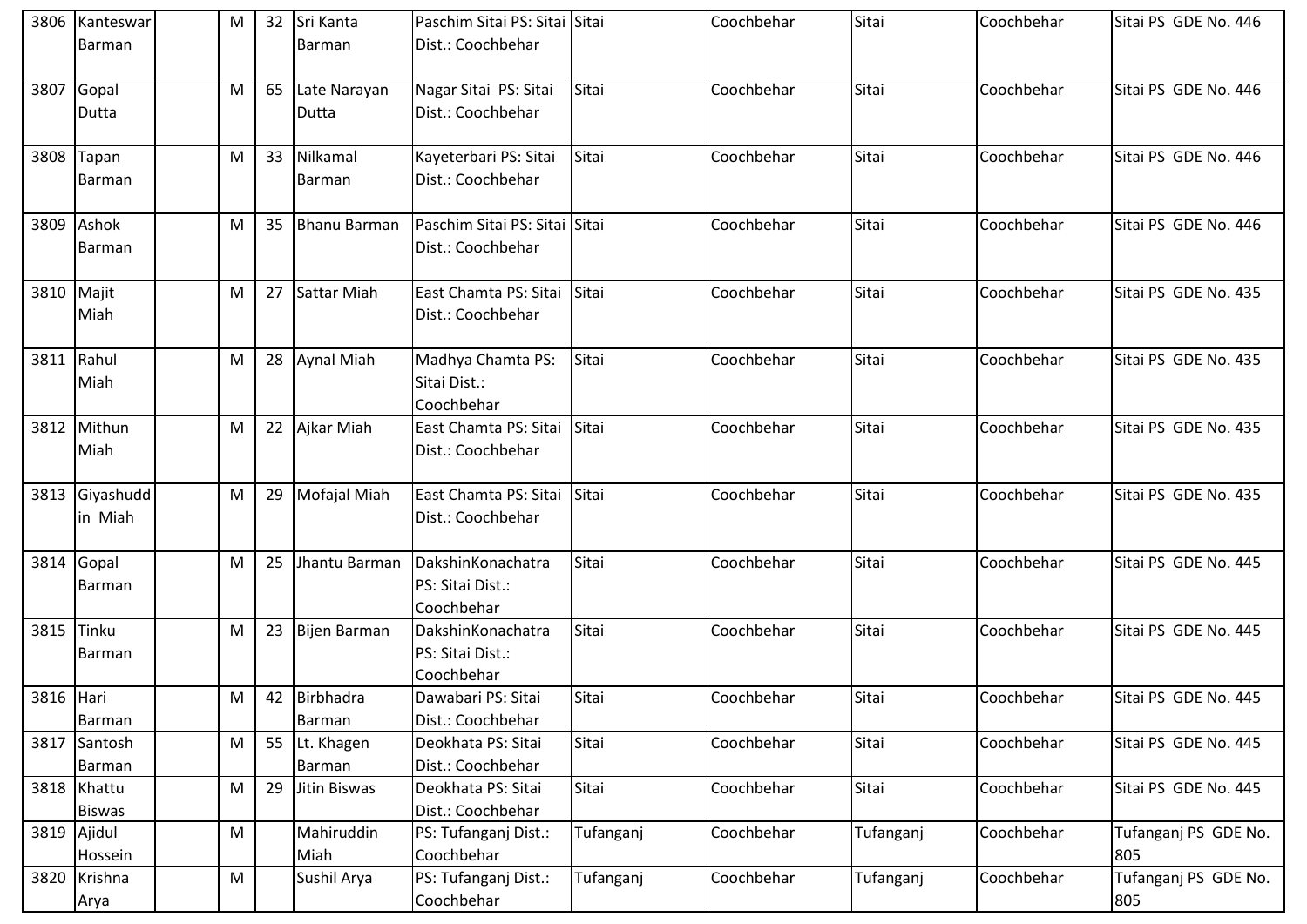| 3821 | Ratan<br>Arya          | м         |    | Mangal Arya         | PS: Tufanganj Dist.:<br>Coochbehar | Tufanganj | Coochbehar       | Tufanganj | Coochbehar       | Tufanganj PS GDE No.<br>805 |
|------|------------------------|-----------|----|---------------------|------------------------------------|-----------|------------------|-----------|------------------|-----------------------------|
| 3822 | Prosenjit              | M         |    | <b>Bhabesh Das</b>  | PS: Tufanganj Dist.:               | Tufanganj | Coochbehar       | Tufanganj | Coochbehar       | Tufanganj PS GDE No.        |
|      | Das                    |           |    |                     | Coochbehar                         |           |                  |           |                  | 801                         |
| 3823 | <b>Biren Das</b>       | M         |    | Lt. Harendra        | PS: Tufanganj Dist.:               | Tufanganj | Coochbehar       | Tufanganj | Coochbehar       | Tufanganj PS GDE No.        |
|      |                        |           |    | Nath Das            | Coochbehar                         |           |                  |           |                  | 801                         |
| 3824 | Nur Islam              | м         |    | Joynal Miah         | PS: Tufanganj Dist.:               | Tufanganj | Coochbehar       | Tufanganj | Coochbehar       | Tufanganj PS GDE No.        |
|      | Miah                   |           |    |                     | Coochbehar                         |           |                  |           |                  | 801                         |
|      |                        |           |    |                     |                                    |           |                  |           |                  |                             |
| 3825 | Surath                 | M         |    | <b>Sunil Das</b>    | PS: Tufanganj Dist.:               | Tufanganj | Coochbehar       | Tufanganj | Coochbehar       | Tufanganj PS GDE No.        |
|      | Das                    |           |    |                     | Coochbehar                         |           |                  |           |                  | 801                         |
| 3826 | Sanjoy                 | M         |    | Akhil Sarkar        | PS: Tufanganj Dist.:               | Tufanganj | Coochbehar       | Tufanganj | Coochbehar       | Tufanganj PS GDE No.        |
|      | Sarkar                 |           |    |                     | Coochbehar                         |           |                  |           |                  | 801                         |
| 3827 | Bijan Das              | м         |    | Narayan Das         | PS: Tufanganj Dist.:               | Tufanganj | Coochbehar       | Tufanganj | Coochbehar       | Tufanganj PS GDE No.        |
|      |                        |           |    |                     | Coochbehar                         |           |                  |           |                  | 801                         |
| 3828 | Delowar                | M         |    | Jasimuddin          | PS: Tufanganj Dist.:               | Tufanganj | Coochbehar       | Tufanganj | Coochbehar       | Tufanganj PS GDE No.        |
|      | Hossein                |           |    | Miah                | Coochbehar                         |           |                  |           |                  | 815                         |
| 3829 | Sudharsan              | M         |    | Lt. Gostha Paul     | PS: Tufanganj Dist.:               | Tufanganj | Coochbehar       | Tufanganj | Coochbehar       | Tufanganj PS GDE No.        |
|      | Paul                   |           |    |                     | Coochbehar                         |           |                  |           |                  | 815                         |
| 3830 | <b>Bimal</b><br>Barman | м         |    | <b>Budha Barman</b> | PS: Tufanganj Dist.:<br>Coochbehar | Tufanganj | Coochbehar       | Tufanganj | Coochbehar       | Tufanganj PS GDE No.<br>815 |
| 3831 | Kamakhya               | M         |    | Lt. Bhabendra       | PS: Tufanganj Dist.:               | Tufanganj | Coochbehar       | Tufanganj | Coochbehar       | Tufanganj PS GDE No.        |
|      | Adhikary               |           |    | Nath Adhikary       | Coochbehar                         |           |                  |           |                  | 821                         |
|      |                        |           |    |                     |                                    |           |                  |           |                  |                             |
| 3832 | Nirmal                 | м         |    | <b>Mrinal Roy</b>   | PS: Tufanganj Dist.:               | Tufanganj | Coochbehar       | Tufanganj | Coochbehar       | Tufanganj PS GDE No.        |
|      | Roy                    |           |    |                     | Coochbehar                         |           |                  |           |                  | 821                         |
| 3833 | Pradip                 | м         |    | Dhaneswar           | PS: Tufanganj Dist.:               | Tufanganj | Coochbehar       | Tufanganj | Coochbehar       | Tufanganj PS GDE No.        |
|      | Barman                 |           |    | Barman              | Coochbehar                         |           |                  |           |                  | 821                         |
|      | 3834 Sachin            | M         |    | Lt. Sashadhar       | PS: Tufanganj Dist.:               | Tufanganj | Coochbehar       | Tufanganj | Coochbehar       | Tufanganj PS GDE No.        |
|      | Barman                 |           |    | Barman              | Coochbehar                         |           |                  |           |                  | 821                         |
|      | 3835 Bidhur            | ${\sf M}$ |    | Lt. Rajendra        | PS: Tufanganj Dist.:               | Tufanganj | Coochbehar       | Tufanganj | Coochbehar       | Tufanganj PS GDE No.        |
|      | Barman                 |           |    | Nath Barman         | Coochbehar                         |           |                  |           |                  | 821                         |
|      | 3836 Mantu             | Μ         |    | Sonatan             | PS: Tufanganj Dist.:               | Tufanganj | Coochbehar       | Tufanganj | Coochbehar       | Tufanganj PS GDE No.        |
|      | Barman                 |           |    | Barman              | Coochbehar                         |           |                  |           |                  | 821                         |
|      | 3837 Rajit Roy         | M         | 47 | Lt. Hemaendra       | Renuka Apartment,                  | Balurghat | Dakshin Dinajpur | Balurghat | Dakshin Dinajpur | Balurghat PS GDE No.        |
|      |                        |           |    | Nath Roy            | (Block No. A) PS:                  |           |                  |           |                  | 988                         |
|      |                        |           |    |                     | <b>Balurghat Dist.:</b>            |           |                  |           |                  |                             |
|      |                        |           |    |                     | Dakshin Dinajpur                   |           |                  |           |                  |                             |
|      |                        |           |    |                     |                                    |           |                  |           |                  |                             |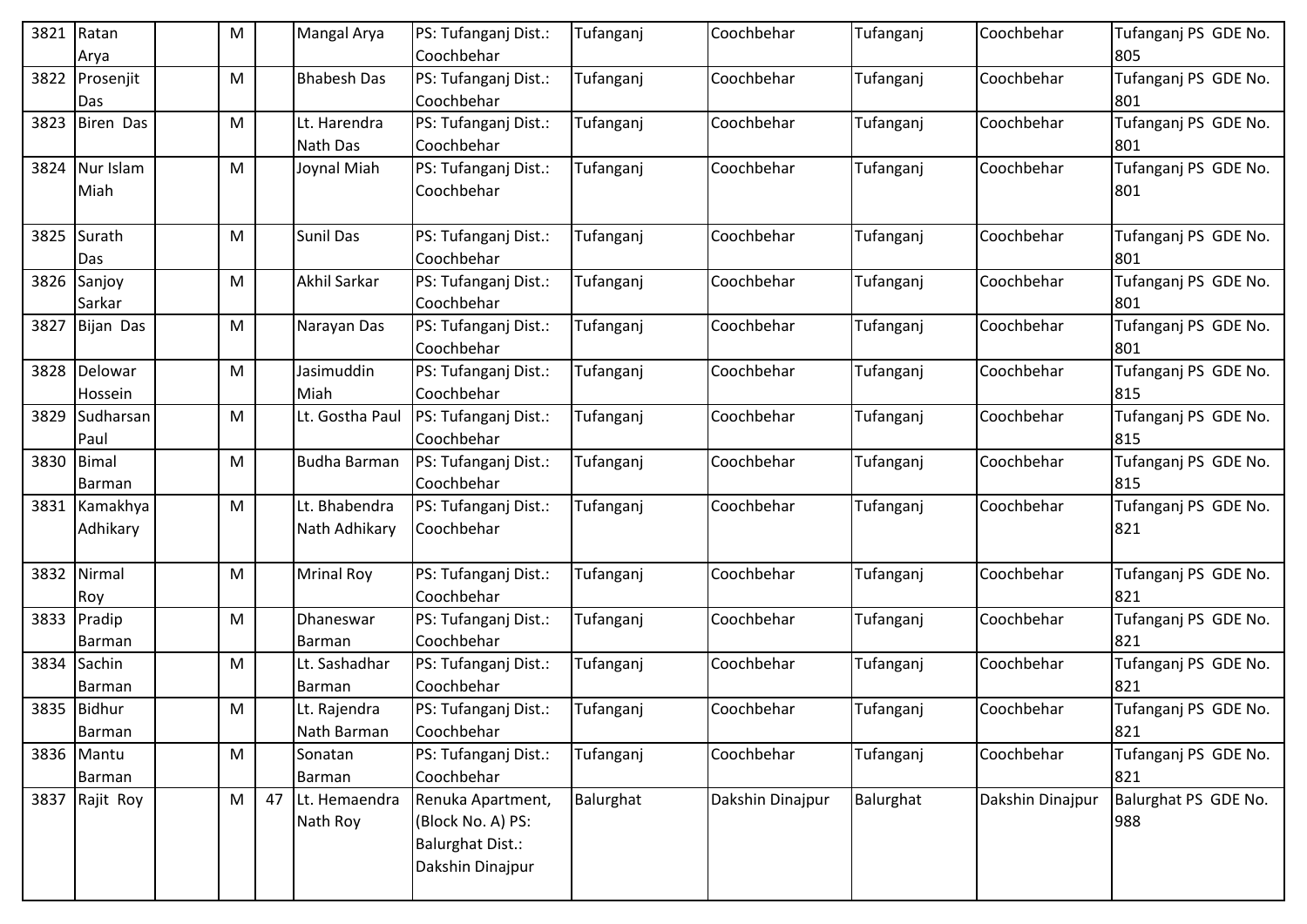| 3838       | Jamal         | M | 35              | Lt. Jahanjir        | Burikali Bari (New                    | Balurghat | Dakshin Dinajpur | Balurghat | Dakshin Dinajpur | Balurghat PS GDE No. |
|------------|---------------|---|-----------------|---------------------|---------------------------------------|-----------|------------------|-----------|------------------|----------------------|
|            | Eissn         |   |                 | Eissn               | Market), PS:                          |           |                  |           |                  | 988                  |
|            |               |   |                 |                     | <b>Balurghat Dist.:</b>               |           |                  |           |                  |                      |
|            |               |   |                 |                     | Dakshin Dinajpur                      |           |                  |           |                  |                      |
|            | 3839 Ganesh   | M | 45              | Jagadish Addo       | Saheb Kachari                         | Balurghat | Dakshin Dinajpur | Balurghat | Dakshin Dinajpur | Balurghat PS GDE No. |
|            | Addo          |   |                 |                     | Hatkhola PS:                          |           |                  |           |                  | 988                  |
|            |               |   |                 |                     | <b>Balurghat Dist.:</b>               |           |                  |           |                  |                      |
|            |               |   |                 |                     | Dakshin Dinajpur                      |           |                  |           |                  |                      |
| 3840       | <b>Dipak</b>  | M | 36              | Lt. Dulal Ghosh     | Congress Para PS:                     | Balurghat | Dakshin Dinajpur | Balurghat | Dakshin Dinajpur | Balurghat PS GDE No. |
|            | Ghosh         |   |                 |                     | <b>Balurghat Dist.:</b>               |           |                  |           |                  | 988                  |
|            |               |   |                 |                     | Dakshin Dinajpur                      |           |                  |           |                  |                      |
|            | 3841 Sanjit   | M | 32 <sup>2</sup> | Sushil Sarkar       | Paschim Rainagar PS:                  | Balurghat | Dakshin Dinajpur | Balurghat | Dakshin Dinajpur | Balurghat PS GDE No. |
|            | Sarkar        |   |                 |                     | <b>Balurghat Dist.:</b>               |           |                  |           |                  | 988                  |
|            |               |   |                 |                     | Dakshin Dinajpur                      |           |                  |           |                  |                      |
|            | 3842 Shyamapa | M | 39              | Ashini Das          | Paschim Rainagar PS:                  | Balurghat | Dakshin Dinajpur | Balurghat | Dakshin Dinajpur | Balurghat PS GDE No. |
|            | da Das        |   |                 |                     | <b>Balurghat Dist.:</b>               |           |                  |           |                  | 988                  |
|            |               |   |                 |                     | Dakshin Dinajpur                      |           |                  |           |                  |                      |
| 3843       | Raju          | M | 24              |                     | Kamal Mohanta Paschim Rainagar PS:    | Balurghat | Dakshin Dinajpur | Balurghat | Dakshin Dinajpur | Balurghat PS GDE No. |
|            | Mohanta       |   |                 |                     | <b>Balurghat Dist.:</b>               |           |                  |           |                  | 988                  |
|            |               |   |                 |                     | Dakshin Dinajpur                      |           |                  |           |                  |                      |
|            | 3844 Pradip   | M | 51              |                     | Lt. Biswamohan Chakgobinda, Bhatra    | Balurghat | Dakshin Dinajpur | Balurghat | Dakshin Dinajpur | Balurghat PS GDE No. |
|            | <b>Basak</b>  |   |                 | <b>Basak</b>        | PS: Balurghat Dist.:                  |           |                  |           |                  | 988                  |
|            |               |   |                 |                     | Dakshin Dinajpur                      |           |                  |           |                  |                      |
|            |               |   |                 |                     |                                       |           |                  |           |                  |                      |
|            | 3845 Binoy    | M | 40              |                     | Lt. Josef Vengra Kuaran PS: Balurghat | Balurghat | Dakshin Dinajpur | Balurghat | Dakshin Dinajpur | Balurghat PS GDE No. |
|            | Vengra        |   |                 |                     | Dist.: Dakshin                        |           |                  |           |                  | 988                  |
|            |               |   |                 |                     | Dinajpur                              |           |                  |           |                  |                      |
| 3846       | Kajal Roy     | M | 42              | Lt. Narayan Ch.     | Chakvrigu                             | Balurghat | Dakshin Dinajpur | Balurghat | Dakshin Dinajpur | Balurghat PS GDE No. |
|            |               |   |                 | Roy                 | Granthagarpara, PS:                   |           |                  |           |                  | 988                  |
|            |               |   |                 |                     | <b>Balurghat Dist.:</b>               |           |                  |           |                  |                      |
|            |               |   |                 |                     | Dakshin Dinajpur                      |           |                  |           |                  |                      |
| 3847       | Samir Roy     | M |                 | 51 Lt. Chittaranjan | Chakvrigu                             | Balurghat | Dakshin Dinajpur | Balurghat | Dakshin Dinajpur | Balurghat PS GDE No. |
|            |               |   |                 | Roy                 | Madhyapara PS:                        |           |                  |           |                  | 988                  |
|            |               |   |                 |                     | <b>Balurghat Dist.:</b>               |           |                  |           |                  |                      |
|            |               |   |                 |                     | Dakshin Dinajpur                      |           |                  |           |                  |                      |
| 3848 Bimal |               | M |                 | 35 Lt. Ramani       | Bangi Baidyanathpara Balurghat        |           | Dakshin Dinajpur | Balurghat | Dakshin Dinajpur | Balurghat PS GDE No. |
|            | Mohanta       |   |                 |                     | Kanta Mohanta   PS: Balurghat Dist.:  |           |                  |           |                  | 988                  |
|            |               |   |                 |                     | Dakshin Dinajpur                      |           |                  |           |                  |                      |
|            |               |   |                 |                     |                                       |           |                  |           |                  |                      |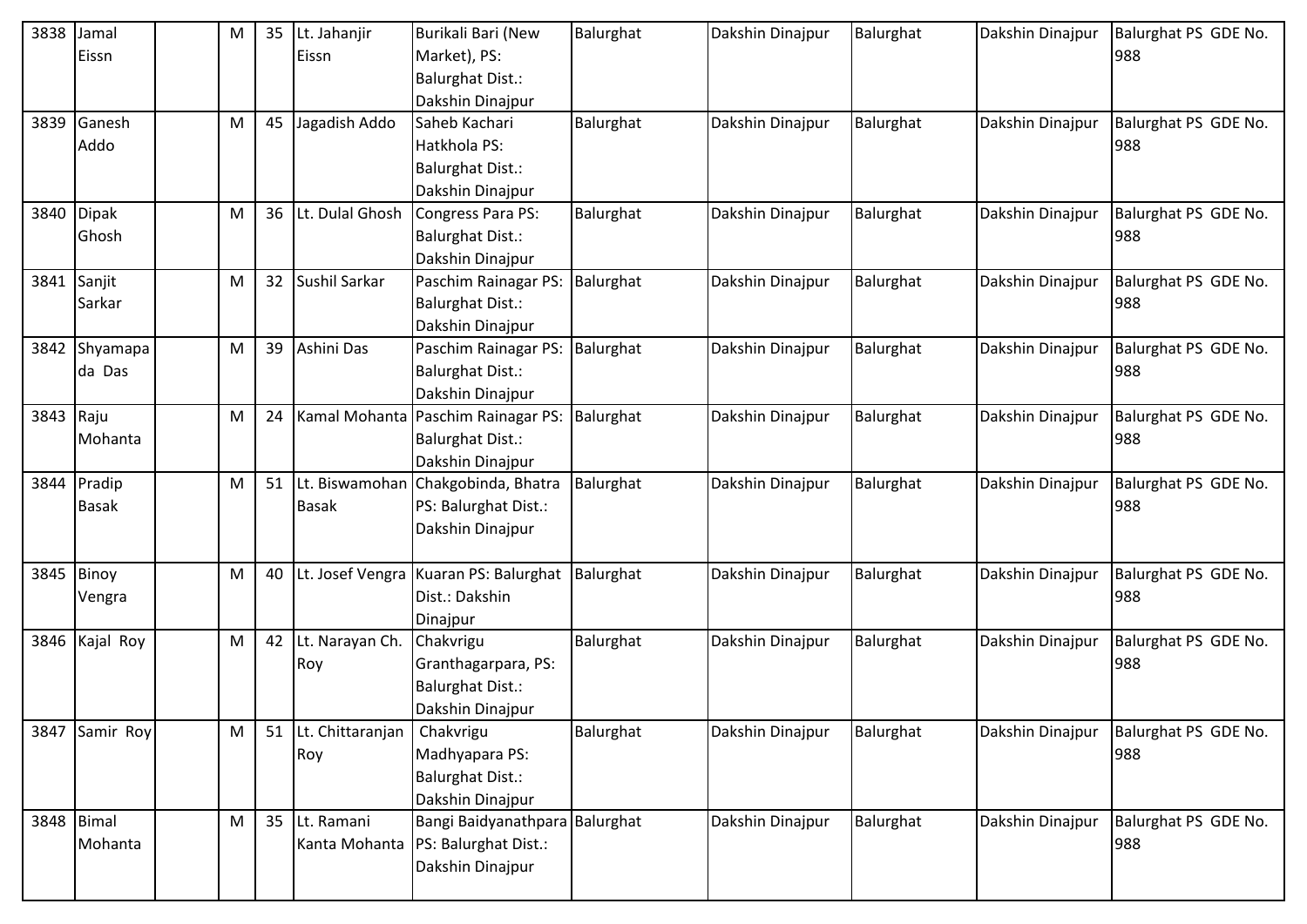| 3849 | Uday          | M |    | 37 Lt. Harendra              | Sobra Shyampur PS:      | Balurghat | Dakshin Dinajpur | Balurghat | Dakshin Dinajpur | Balurghat PS GDE No. |
|------|---------------|---|----|------------------------------|-------------------------|-----------|------------------|-----------|------------------|----------------------|
|      | Barman        |   |    | Nath Barman                  | <b>Balurghat Dist.:</b> |           |                  |           |                  | 988                  |
|      |               |   |    |                              | Dakshin Dinajpur        |           |                  |           |                  |                      |
| 3850 | Mihir Ch.     | M |    | 51 Lt. Jyotish Ch.           | <b>Chak Sridhar PS:</b> | Balurghat | Dakshin Dinajpur | Balurghat | Dakshin Dinajpur | Balurghat PS GDE No. |
|      | Barman        |   |    | Barman                       | <b>Balurghat Dist.:</b> |           |                  |           |                  | 988                  |
|      |               |   |    |                              | Dakshin Dinajpur        |           |                  |           |                  |                      |
|      | 3851 Sachin   | M |    | 42 Lt. Rupay Mardi           | Chingishpur PS:         | Balurghat | Dakshin Dinajpur | Balurghat | Dakshin Dinajpur | Balurghat PS GDE No. |
|      | Mardi         |   |    |                              | <b>Balurghat Dist.:</b> |           |                  |           |                  | 988                  |
|      |               |   |    |                              | Dakshin Dinajpur        |           |                  |           |                  |                      |
| 3852 | Nakul Ch.     | M | 42 | Lt. Anyada Ch.               | Alipur PS: Balurghat    | Balurghat | Dakshin Dinajpur | Balurghat | Dakshin Dinajpur | Balurghat PS GDE No. |
|      | Mandal        |   |    | Mandal                       | Dist.: Dakshin          |           |                  |           |                  | 988                  |
|      |               |   |    |                              | Dinajpur                |           |                  |           |                  |                      |
| 3853 | Amal          | M |    | 57 Lt. Nagen                 | Majatpour PS:           | Balurghat | Dakshin Dinajpur | Balurghat | Dakshin Dinajpur | Balurghat PS GDE No. |
|      | Barman        |   |    | Barman                       | <b>Balurghat Dist.:</b> |           |                  |           |                  | 988                  |
|      |               |   |    |                              | Dakshin Dinajpur        |           |                  |           |                  |                      |
| 3854 | Gopal         | M |    | 27 Anil Barman               | Dakshin Nagar PS:       | Balurghat | Dakshin Dinajpur | Balurghat | Dakshin Dinajpur | Balurghat PS GDE No. |
|      | Barman        |   |    |                              | <b>Balurghat Dist.:</b> |           |                  |           |                  | 988                  |
|      |               |   |    |                              | Dakshin Dinajpur        |           |                  |           |                  |                      |
|      | 3855 Avishek  | M | 23 | Sukumal                      | Dakshin Nagar PS:       | Balurghat | Dakshin Dinajpur | Balurghat | Dakshin Dinajpur | Balurghat PS GDE No. |
|      | Barman        |   |    | Barman                       | <b>Balurghat Dist.:</b> |           |                  |           |                  | 988                  |
|      |               |   |    |                              | Dakshin Dinajpur        |           |                  |           |                  |                      |
| 3856 | Jyotish       | м | 47 | Dinesh Barman                | Majatpur PS:            | Balurghat | Dakshin Dinajpur | Balurghat | Dakshin Dinajpur | Balurghat PS GDE No. |
|      | Barman        |   |    |                              | <b>Balurghat Dist.:</b> |           |                  |           |                  | 988                  |
|      |               |   |    |                              | Dakshin Dinajpur        |           |                  |           |                  |                      |
|      | 3857 Pravash  | M | 40 | Lt. Suren                    | Alipur PS: Balurghat    | Balurghat | Dakshin Dinajpur | Balurghat | Dakshin Dinajpur | Balurghat PS GDE No. |
|      | Mahato        |   |    | Mahato                       | Dist.: Dakshin          |           |                  |           |                  | 988                  |
|      |               |   |    |                              | Dinajpur                |           |                  |           |                  |                      |
| 3858 | Sanjoy        | M | 38 | Adesh Barman                 | Sobra Shyampur PS:      | Balurghat | Dakshin Dinajpur | Balurghat | Dakshin Dinajpur | Balurghat PS GDE No. |
|      | Barman        |   |    |                              | <b>Balurghat Dist.:</b> |           |                  |           |                  | 988                  |
|      |               |   |    |                              | Dakshin Dinajpur        |           |                  |           |                  |                      |
|      | 3859 Pradip   | М | 60 | Bhudeswar                    | Kamarpara PS:           | Balurghat | Dakshin Dinajpur | Balurghat | Dakshin Dinajpur | Balurghat PS GDE No. |
|      | <b>Barman</b> |   |    | Barman,                      | <b>Balurghat Dist.:</b> |           |                  |           |                  | 988                  |
|      |               |   |    |                              | Dakshin Dinajpur        |           |                  |           |                  |                      |
|      | 3860 Aniket   | M |    | 24 Lt. Amal                  | Mangalpur PS:           | Balurghat | Dakshin Dinajpur | Balurghat | Dakshin Dinajpur | Balurghat PS GDE No. |
|      | <b>Barman</b> |   |    | Barman                       | <b>Balurghat Dist.:</b> |           |                  |           |                  | 988                  |
|      |               |   |    |                              | Dakshin Dinajpur        |           |                  |           |                  |                      |
|      | 3861 Joyanta  | M |    | 22 Lt. Deb Chandra Mangalpur |                         | Balurghat | Dakshin Dinajpur | Balurghat | Dakshin Dinajpur | Balurghat PS GDE No. |
|      | Rabidas       |   |    | Rabidas                      | Madhyapara PS:          |           |                  |           |                  | 988                  |
|      |               |   |    |                              | <b>Balurghat Dist.:</b> |           |                  |           |                  |                      |
|      |               |   |    |                              | Dakshin Dinajpur        |           |                  |           |                  |                      |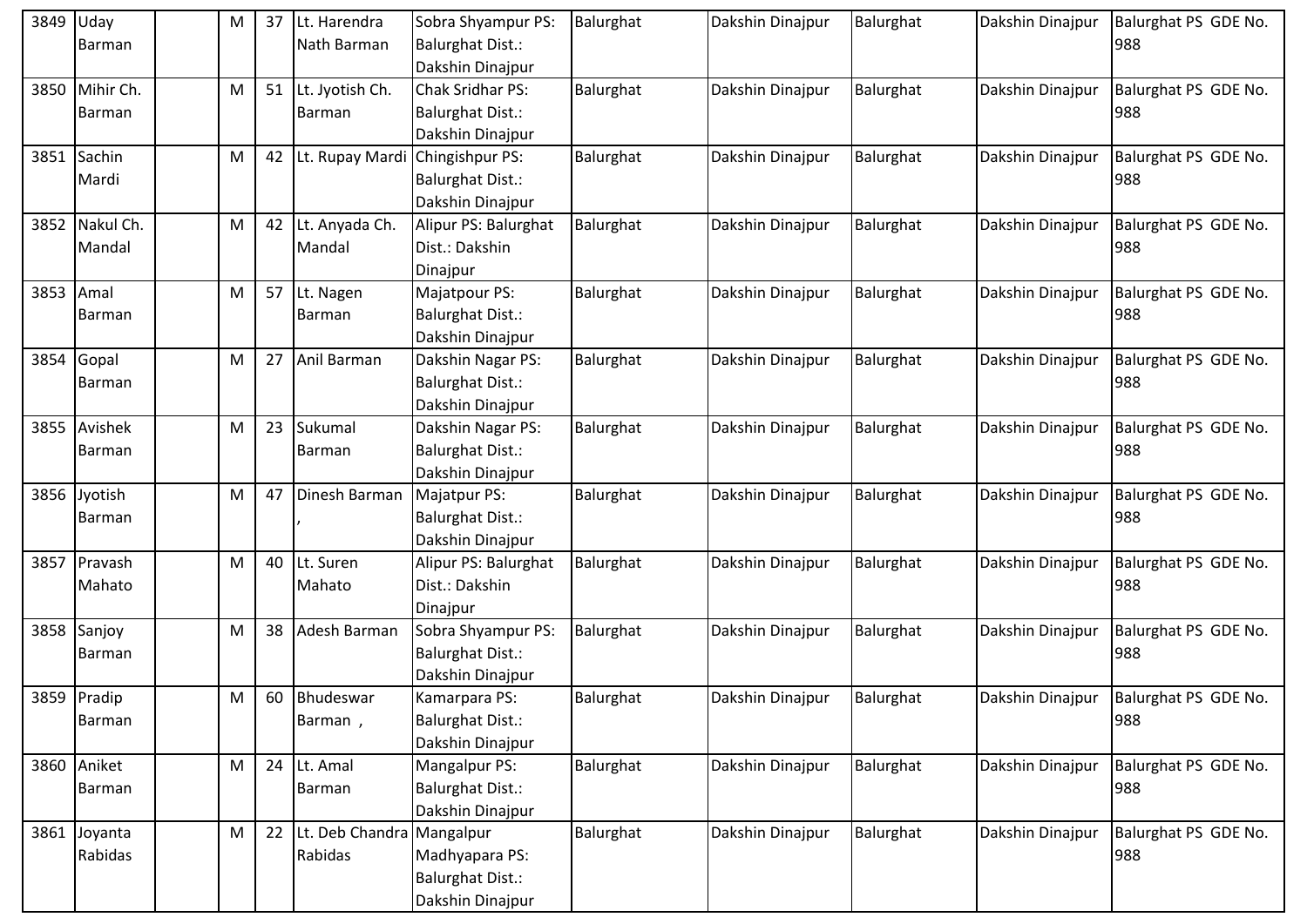| 3862      | Debotosh<br>Chowdhur            | M | 25 | Lt. Debdas<br>Chowdhury          | Power House PS:<br><b>Balurghat Dist.:</b><br>Dakshin Dinajpur                          | Balurghat   | Dakshin Dinajpur | Balurghat | Dakshin Dinajpur | Balurghat PS GDE No.<br>988 |
|-----------|---------------------------------|---|----|----------------------------------|-----------------------------------------------------------------------------------------|-------------|------------------|-----------|------------------|-----------------------------|
| 3863      | Rohit<br>Jamadar                | M | 23 | Lt. Jogendra<br>Jamadar          | Baro Raghunathpur<br>(Near Hospital) PS:<br><b>Balurghat Dist.:</b><br>Dakshin Dinajpur | Balurghat   | Dakshin Dinajpur | Balurghat | Dakshin Dinajpur | Balurghat PS GDE No.<br>988 |
| 3864      | Rahul Das                       | м |    | 22 Rabi Das                      | Boro Raghunathpur<br>(Near Hospital) PS:<br><b>Balurghat Dist.:</b><br>Dakshin Dinajpur | Balurghat   | Dakshin Dinajpur | Balurghat | Dakshin Dinajpur | Balurghat PS GDE No.<br>988 |
| 3865      | <b>Bishal</b><br><b>Basfore</b> | M | 29 | Lt. Nemo<br><b>Basfore</b>       | Boro Raghunathpur<br>(Near Hospital) PS:<br><b>Balurghat Dist.:</b><br>Dakshin Dinajpur | Balurghat   | Dakshin Dinajpur | Balurghat | Dakshin Dinajpur | Balurghat PS GDE No.<br>988 |
|           | 3866 Binod<br><b>Basfore</b>    | M | 35 | Ramu Basfore                     | Boro Raghunathpur<br>(Near Hospital) PS:<br><b>Balurghat Dist.:</b><br>Dakshin Dinajpur | Balurghat   | Dakshin Dinajpur | Balurghat | Dakshin Dinajpur | Balurghat PS GDE No.<br>988 |
| 3867      | Kartick<br>Khoira               | M |    | 65 Lt Moneswar<br>Khoira         | Dhumpara PS:<br><b>Bansihari Dist.:</b><br>Dakshin Dinajpur                             | Bansihari   | Dakshin Dinajpur | Bansihari | Dakshin Dinajpur | Bansihari PS GDE No.<br>574 |
| 3868      | Anil Saha                       | M | 31 | Swapan Saha                      | Kardaha PS: Tapan<br>Dist.: Dakshin<br>Dinajpur                                         | Tapan       | Dakshin Dinajpur | Bansihari | Dakshin Dinajpur | Bansihari PS GDE No.<br>613 |
| 3869      | Samir<br>Khan                   | M |    | 24 Sushanta Khan                 | <b>Ghasipur PS:</b><br>Bansihari Dist.:<br>Dakshin Dinajpur                             | Bansihari   | Dakshin Dinajpur | Bansihari | Dakshin Dinajpur | Bansihari PS GDE No.<br>619 |
|           | 3870 Biswanath<br><b>Biswas</b> | M |    | 33 Basudeb Biswas Bhodanpara PS: | Gangarampur Dist.:<br>Dakshin Dinajpur                                                  | Gangarampur | Dakshin Dinajpur | Bansihari | Dakshin Dinajpur | Bansihari PS GDE No.<br>615 |
| 3871 Rano | Halder                          | M |    | 40 Lt Narayan<br>Halder          | Shibpur Halderpara<br>PS: Bansihari Dist.:<br>Dakshin Dinajpur                          | Bansihari   | Dakshin Dinajpur | Bansihari | Dakshin Dinajpur | Bansihari PS GDE No.<br>615 |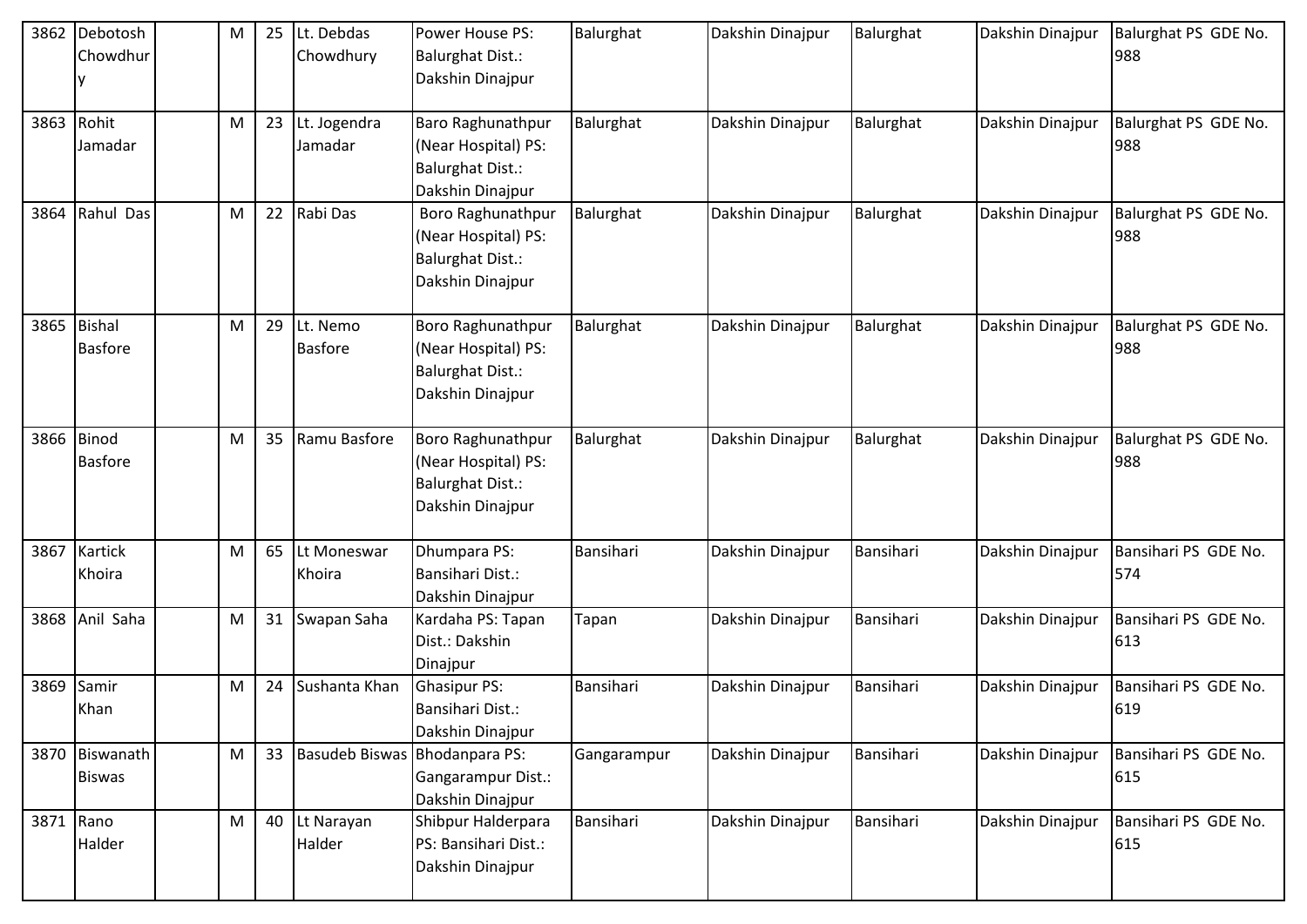| 3872      | Labo<br>Sarkar        | M | 50 Lt Panchanon<br>Sarkar  | Shibpur Halderpara<br>PS: Bansihari Dist.:<br>Dakshin Dinajpur    | Bansihari   | Dakshin Dinajpur | Bansihari   | Dakshin Dinajpur | Bansihari PS GDE No.<br>615   |
|-----------|-----------------------|---|----------------------------|-------------------------------------------------------------------|-------------|------------------|-------------|------------------|-------------------------------|
| 3873      | Gopal                 | M | <b>Mangal Murmu</b>        | Kashiya Danga PS:                                                 | Balurghat   | Dakshin Dinajpur | Gangarampur | Dakshin Dinajpur | Gangarampur PS GDE            |
|           | Murmu                 |   |                            | Balurghat Dist.:<br>Dakshin Dinajpur                              |             |                  |             |                  | No. 564                       |
| 3874      | Nirmal<br>Hembram     | M | Anil Hembram               | Kashiya Danga PS:<br><b>Balurghat Dist.:</b><br>Dakshin Dinajpur  | Balurghat   | Dakshin Dinajpur | Gangarampur | Dakshin Dinajpur | Gangarampur PS GDE<br>No. 564 |
| 3875      | Amit Das              | M | <b>Goutam Das</b>          | Suvashpally PS:<br>Gangarampur Dist.:<br>Dakshin Dinajpur         | Gangarampur | Dakshin Dinajpur | Gangarampur | Dakshin Dinajpur | Gangarampur PS GDE<br>No. 593 |
|           | 3876 Gopal<br>Halder  | M | <b>Gour Halder</b>         | Bodhangpara PS:<br>Gangarampur Dist.:<br>Dakshin Dinajpur         | Gangarampur | Dakshin Dinajpur | Gangarampur | Dakshin Dinajpur | Gangarampur PS GDE<br>No. 593 |
| 3877      | Raju<br>Gopal<br>Laha | M | Naru Gopal<br>Laha         | PWD Para PS:<br>Gangarampur Dist.:<br>Dakshin Dinajpur            | Gangarampur | Dakshin Dinajpur | Gangarampur | Dakshin Dinajpur | Gangarampur PS GDE<br>No. 679 |
| 3878      | Parimal<br>Roy        | M | Paresh Roy                 | <b>Badhmore PS:</b><br>Gangarampur Dist.:<br>Dakshin Dinajpur     | Gangarampur | Dakshin Dinajpur | Gangarampur | Dakshin Dinajpur | Gangarampur PS GDE<br>No. 679 |
| 3879      | Rupnath<br>Malo       | M | Lt. Utpal Malo             | Hatidoba PS:<br>Gangarampur Dist.:<br>Dakshin Dinajpur            | Gangarampur | Dakshin Dinajpur | Gangarampur | Dakshin Dinajpur | Gangarampur PS GDE<br>No. 679 |
| 3880 Arif | Hossain               | M | Anisur<br>Rahaman          | Tilchara PS:<br>Gangarampur Dist.:<br>Dakshin Dinajpur            | Gangarampur | Dakshin Dinajpur | Gangarampur | Dakshin Dinajpur | Gangarampur PS GDE<br>No. 680 |
| 3881      | Dilip Das             | M | Lt. Paresh<br>Chandra Paul | Kadighat PS:<br>Gangarampur Dist.:<br>Dakshin Dinajpur            | Gangarampur | Dakshin Dinajpur | Gangarampur | Dakshin Dinajpur | Gangarampur PS GDE<br>No. 680 |
|           | 3882 Bijon Deb        | M | Lt. Bimal Deb              | Hagh School Para<br>PS: Gangarampur<br>Dist.: Dakshin<br>Dinajpur | Gangarampur | Dakshin Dinajpur | Gangarampur | Dakshin Dinajpur | Gangarampur PS GDE<br>No. 680 |
|           | 3883 Anup Roy         | M | Kanu Roy                   | Chakshri PS:<br>Gangarampur Dist.:<br>Dakshin Dinajpur            | Gangarampur | Dakshin Dinajpur | Gangarampur | Dakshin Dinajpur | Gangarampur PS GDE<br>No. 664 |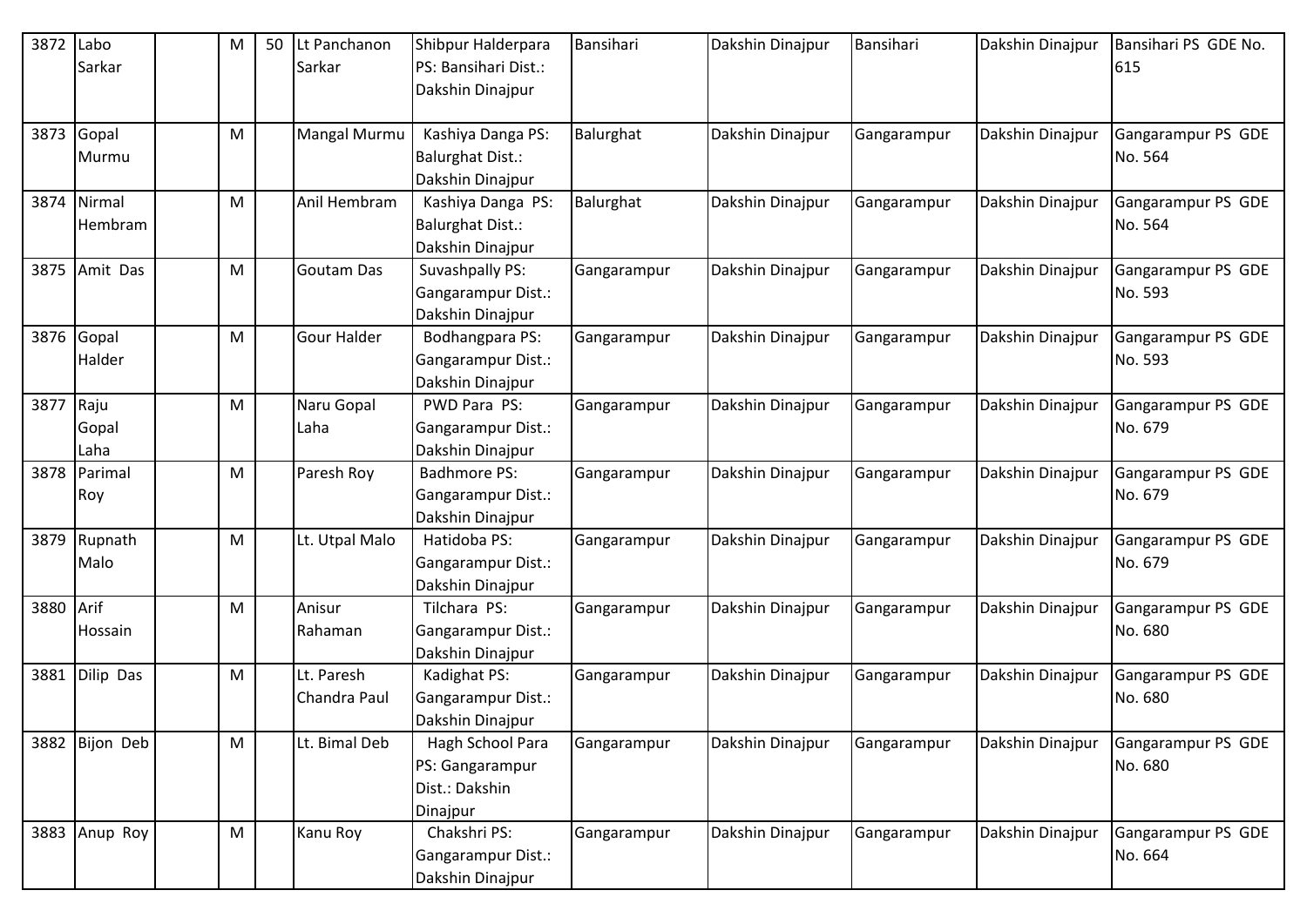| 3884       | Debashis        | M |    | <b>Dhiren Roy</b>       | Chakshri PS:         | Gangarampur | Dakshin Dinajpur | Gangarampur | Dakshin Dinajpur | Gangarampur PS GDE    |
|------------|-----------------|---|----|-------------------------|----------------------|-------------|------------------|-------------|------------------|-----------------------|
|            | Roy             |   |    |                         | Gangarampur Dist.:   |             |                  |             |                  | No. 664               |
|            |                 |   |    |                         | Dakshin Dinajpur     |             |                  |             |                  |                       |
| 3885       | Raju            | M |    | Sankar Chouhan          | Lakshmi Tala PS:     | Gangarampur | Dakshin Dinajpur | Gangarampur | Dakshin Dinajpur | Gangarampur PS GDE    |
|            | Chouhan         |   |    |                         | Gangarampur Dist.:   |             |                  |             |                  | No. 664               |
|            |                 |   |    |                         | Dakshin Dinajpur     |             |                  |             |                  |                       |
|            | 3886 Goutam     | M |    | Janardhan Roy           | Lakshmi Tala PS:     | Gangarampur | Dakshin Dinajpur | Gangarampur | Dakshin Dinajpur | Gangarampur PS GDE    |
|            | Roy             |   |    |                         | Gangarampur Dist.:   |             |                  |             |                  | No. 664               |
|            |                 |   |    |                         | Dakshin Dinajpur     |             |                  |             |                  |                       |
|            | 3887 Pradip     | M |    | Lt. Dwejindra           | Belbari Laxmitala    | Gangarampur | Dakshin Dinajpur | Gangarampur | Dakshin Dinajpur | Gangarampur PS GDE    |
|            | Roy             |   |    | Nath Roy                | PS: Gangarampur      |             |                  |             |                  | No. 664               |
|            |                 |   |    |                         | Dist.: Dakshin       |             |                  |             |                  |                       |
|            |                 |   |    |                         | Dinajpur             |             |                  |             |                  |                       |
|            | 3888 Bhaskar    | M |    | Santosh Roy             | Shetcolony,          |             | <b>Basirhat</b>  | Gangarampur | Dakshin Dinajpur | Gangarampur PS GDE    |
|            | Roy             |   |    |                         |                      |             |                  |             |                  | No. 664               |
| 3889       | Pratap Ali      | M | 60 | Lt. Oyad Ali            | Jathigram PS:        | Harirampur  | Dakshin Dinajpur | Harirampur  | Dakshin Dinajpur | Harirampur PS GDE No. |
|            |                 |   |    |                         | Harirampur Dist.:    |             |                  |             |                  | 537                   |
|            |                 |   |    |                         | Dakshin Dinajpur     |             |                  |             |                  |                       |
| 3890 Selim |                 | M | 18 | Majedur                 | Shirshi PS:          | Harirampur  | Dakshin Dinajpur | Harirampur  | Dakshin Dinajpur | Harirampur PS GDE No. |
|            | Raja            |   |    | Rahaman                 | Harirampur Dist.:    |             |                  |             |                  | 537                   |
|            |                 |   |    |                         | Dakshin Dinajpur     |             |                  |             |                  |                       |
| 3891       | Rajesh          | M | 19 | Sarfaraj                | Shirshi PS:          | Harirampur  | Dakshin Dinajpur | Harirampur  | Dakshin Dinajpur | Harirampur PS GDE No. |
|            | Kabir           |   |    | Ahammed                 | Harirampur Dist.:    |             |                  |             |                  | 537                   |
|            |                 |   |    |                         | Dakshin Dinajpur     |             |                  |             |                  |                       |
| 3892 Rahul |                 | M | 18 | Sunil Nunia             | Sosha PS: Harirampur | Harirampur  | Dakshin Dinajpur | Harirampur  | Dakshin Dinajpur | Harirampur PS GDE No. |
|            | Nunia           |   |    |                         | Dist.: Dakshin       |             |                  |             |                  | 537                   |
|            |                 |   |    |                         | Dinajpur             |             |                  |             |                  |                       |
|            | 3893 Asatulla   | M | 42 | <b>Abdul Based Ali</b>  | Boro Bora PS:        | Harirampur  | Dakshin Dinajpur | Harirampur  | Dakshin Dinajpur | Harirampur PS GDE No. |
|            | Ali             |   |    |                         | Harirampur Dist.:    |             |                  |             |                  | 537                   |
|            |                 |   |    |                         | Dakshin Dinajpur     |             |                  |             |                  |                       |
| 3894 Sajan |                 | M |    | <b>Aktar Hossin</b>     | Chhoto Bora PS:      | Harirampur  | Dakshin Dinajpur | Harirampur  | Dakshin Dinajpur | Harirampur PS GDE No. |
|            | Iqbal           |   |    |                         | Harirampur Dist.:    |             |                  |             |                  | 537                   |
|            |                 |   |    |                         | Dakshin Dinajpur     |             |                  |             |                  |                       |
|            | 3895 Aminul     | M |    | Md. Ahasanu             | Nardas PS:           | Harirampur  | Dakshin Dinajpur | Harirampur  | Dakshin Dinajpur | Harirampur PS GDE No. |
|            | Hoque           |   |    | Hoque                   | Harirampur Dist.:    |             |                  |             |                  | 537                   |
|            |                 |   |    |                         | Dakshin Dinajpur     |             |                  |             |                  |                       |
|            | 3896 Sattar Ali | M |    | Jan Mahammad Nordas PS: |                      | Harirampur  | Dakshin Dinajpur | Harirampur  | Dakshin Dinajpur | Harirampur PS GDE No. |
|            |                 |   |    |                         | Harirampur Dist.:    |             |                  |             |                  | 537                   |
|            |                 |   |    |                         | Dakshin Dinajpur     |             |                  |             |                  |                       |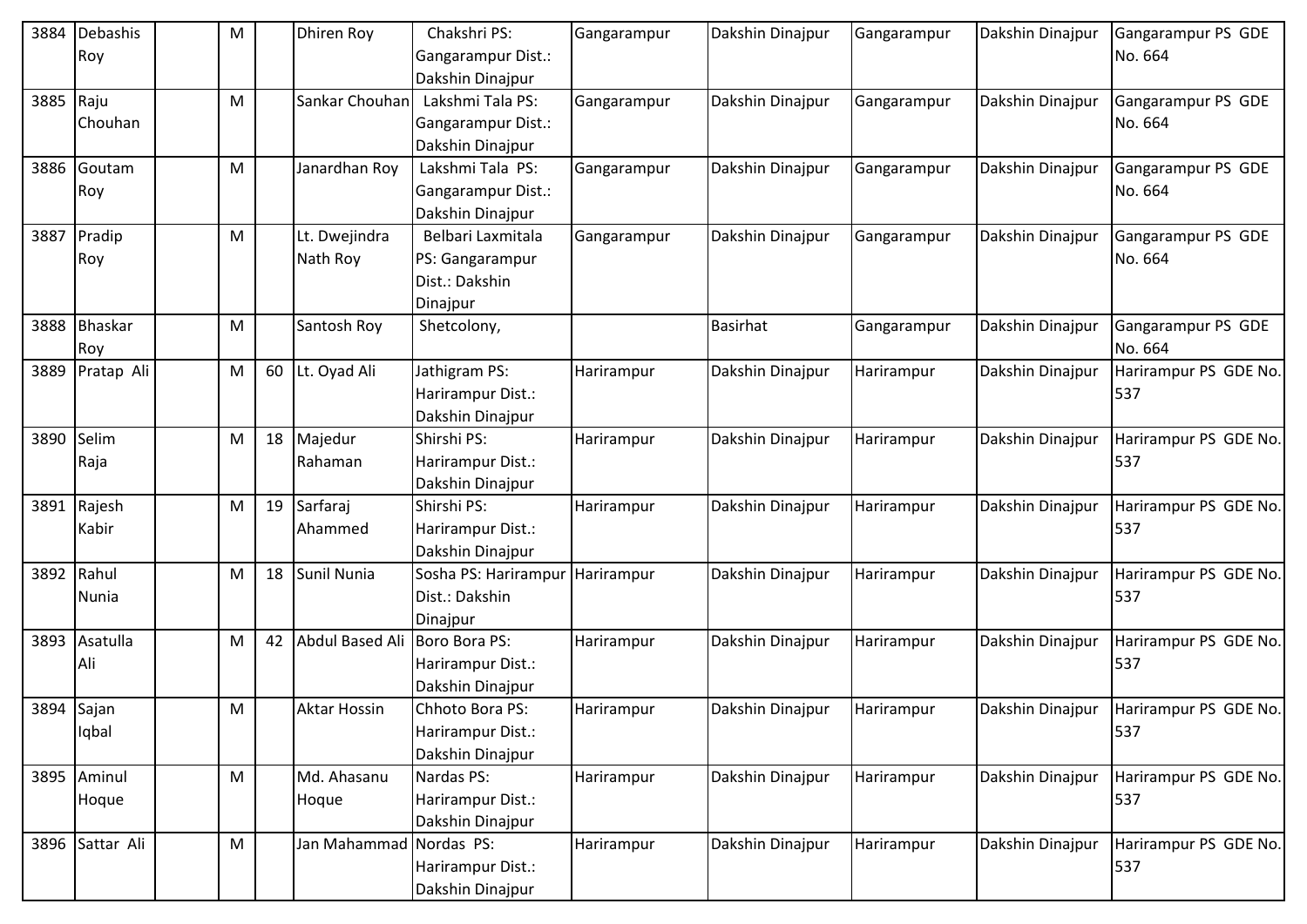| 3897       | Jahirul        | M | 54 | Lt. Sanam         | <b>Balihara PS:</b>           | Harirampur   | Dakshin Dinajpur | Harirampur   | Dakshin Dinajpur | Harirampur PS GDE No. |
|------------|----------------|---|----|-------------------|-------------------------------|--------------|------------------|--------------|------------------|-----------------------|
|            | Islam          |   |    | Mahammad          | Harirampur Dist.:             |              |                  |              |                  | 531                   |
|            |                |   |    |                   | Dakshin Dinajpur              |              |                  |              |                  |                       |
|            | 3898 Runub     | M | 38 | <b>Nurul Alam</b> | <b>Balihara PS:</b>           | Harirampur   | Dakshin Dinajpur | Harirampur   | Dakshin Dinajpur | Harirampur PS GDE No. |
|            | Alam           |   |    |                   | Harirampur Dist.:             |              |                  |              |                  | 531                   |
|            |                |   |    |                   | Dakshin Dinajpur              |              |                  |              |                  |                       |
| 3899       | Masud          | M |    | Alauddin Mia      | Keshrail PS:                  | Harirampur   | Dakshin Dinajpur | Harirampur   | Dakshin Dinajpur | Harirampur PS GDE No. |
|            | Rana           |   |    |                   | Harirampur Dist.:             |              |                  |              |                  | 531                   |
|            |                |   |    |                   | Dakshin Dinajpur              |              |                  |              |                  |                       |
|            | 3900 Rajat     | M | 19 | Sunil Debnath     | Keshrail PS:                  | Harirampur   | Dakshin Dinajpur | Harirampur   | Dakshin Dinajpur | Harirampur PS GDE No. |
|            | Debnath        |   |    |                   | Harirampur Dist.:             |              |                  |              |                  | 531                   |
|            |                |   |    |                   | Dakshin Dinajpur              |              |                  |              |                  |                       |
| 3901       | Sunil          | M | 57 | Lt.sudhrn         | <b>Kesrail PS:</b>            | Harirampur   | Dakshin Dinajpur | Harirampur   | Dakshin Dinajpur | Harirampur PS GDE No. |
|            | Debnath        |   |    | Debnath           | Harirampur Dist.:             |              |                  |              |                  | 531                   |
|            |                |   |    |                   | Dakshin Dinajpur              |              |                  |              |                  |                       |
|            | 3902 Baidul    | M |    | 36 Khagen Das     | Kuaran PS: Balurghat          | Balurghat    | Dakshin Dinajpur | Hilli        | Dakshin Dinajpur | Hilli PS GDE No. 552  |
|            | Das            |   |    |                   | Dist.: Dakshin                |              |                  |              |                  |                       |
|            |                |   |    |                   | Dinajpur                      |              |                  |              |                  |                       |
|            | 3903 Raj Kumar | M |    | 23 Bhivuti        | Kuaran PS: Balurghat          | Balurghat    | Dakshin Dinajpur | Hilli        | Dakshin Dinajpur | Hilli PS GDE No. 552  |
|            | Mahanto        |   |    | Mahanto           | Dist.: Dakshin                |              |                  |              |                  |                       |
|            |                |   |    |                   | Dinajpur                      |              |                  |              |                  |                       |
| 3904       | Raja           | M | 18 | Kartick           | Kuaran PS: Balurghat          | Balurghat    | Dakshin Dinajpur | Hilli        | Dakshin Dinajpur | Hilli PS GDE No. 552  |
|            | Mahanto        |   |    | Mahanto           | Dist.: Dakshin                |              |                  |              |                  |                       |
|            |                |   |    |                   | Dinajpur                      |              |                  |              |                  |                       |
| 3905 Bipul |                | M | 30 | Lt. Kanai         | Saranbari PS: Hilli           | Hilli        | Dakshin Dinajpur | Hilli        | Dakshin Dinajpur | Hilli PS GDE No. 552  |
|            | Mondal         |   |    | Mondal            | Dist.: Dakshin                |              |                  |              |                  |                       |
|            |                |   |    |                   | Dinajpur                      |              |                  |              |                  |                       |
|            | 3906 Hiren     | M | 30 | Charka Mahata     | Chakurpai PS: Hilli           | Hilli        | Dakshin Dinajpur | Hilli        | Dakshin Dinajpur | Hilli PS GDE No. 552  |
|            | Mahata         |   |    |                   | Dist.: Dakshin                |              |                  |              |                  |                       |
|            |                |   |    |                   | Dinajpur                      |              |                  |              |                  |                       |
|            | 3907 Sanjit    | M |    | 32 Nipen Mali     | Banora PS: Hilli Dist.: Hilli |              | Dakshin Dinajpur | Hilli        | Dakshin Dinajpur | Hilli PS GDE No. 552  |
|            | Mali           |   |    |                   | Dakshin Dinajpur              |              |                  |              |                  |                       |
|            |                |   |    |                   |                               |              |                  |              |                  |                       |
|            | 3908 Souvik    | M | 20 | Sanjit Sarkar     | Agra PS: Hilli Dist.:         | <b>Hilli</b> | Dakshin Dinajpur | <b>Hilli</b> | Dakshin Dinajpur | Hilli PS GDE No. 552  |
|            | Sarkar         |   |    |                   | Dakshin Dinajpur              |              |                  |              |                  |                       |
|            | 3909 Subham    | M | 27 | Birendra Nath     | Kamarpara PS:                 | Balurghat    | Dakshin Dinajpur | <b>Hilli</b> | Dakshin Dinajpur | Hilli PS GDE No. 552  |
|            | Mondal         |   |    | Mondal            | Balurghat Dist.:              |              |                  |              |                  |                       |
|            |                |   |    |                   | Dakshin Dinajpur              |              |                  |              |                  |                       |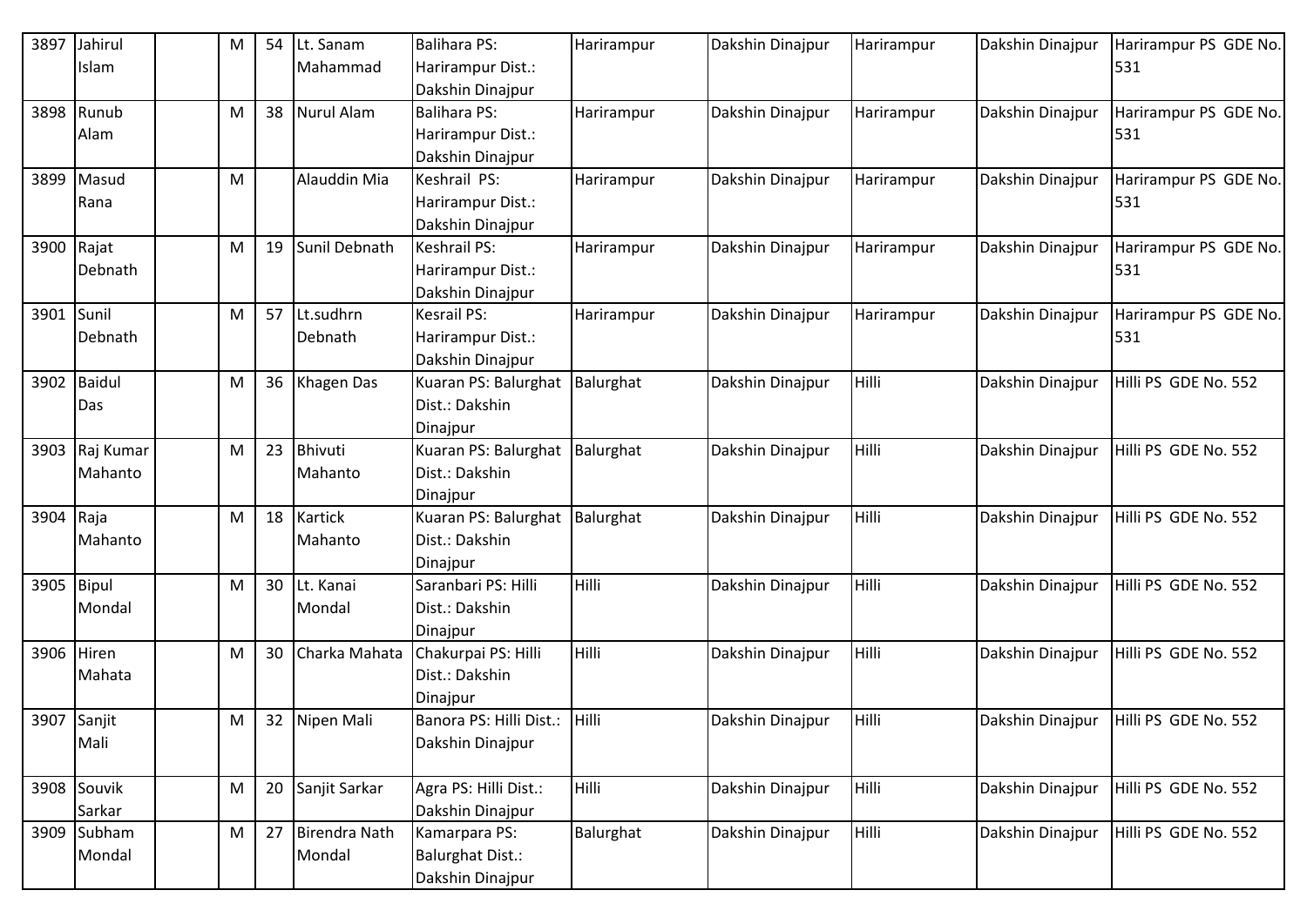| 3910 | Md. Rased<br>Sk        | M | 22 | Munna Sk             | <b>Ghariyalichak PS:</b><br>Kaliachak Dist.: Malda      | Kaliachak | Malda            | Hilli     | Dakshin Dinajpur | Hilli PS GDE No. 553        |
|------|------------------------|---|----|----------------------|---------------------------------------------------------|-----------|------------------|-----------|------------------|-----------------------------|
| 3911 | Arefa<br>Khatun        | M | 25 | Md. Rased Sk         | Ghariyalichak PS:<br>Kaliachak Dist.: Malda             | Kaliachak | Malda            | Hilli     | Dakshin Dinajpur | Hilli PS GDE No. 553        |
|      | 3912 Murshet<br>Shaikh | M | 42 | Kitabuddin<br>Shaikh | Dumran PS: Hilli Dist.: Hilli<br>Dakshin Dinajpur       |           | Dakshin Dinajpur | Hilli     | Dakshin Dinajpur | Hilli PS GDE No. 553        |
| 3913 | Anupam<br>Das          | M | 28 | Subal Ch.das         | Korari Chakpur PS:<br>Kaliachak Dist.: Malda            | Kaliachak | Malda            | Kushmandi | Dakshin Dinajpur | Kushmandi PS GDE No.<br>567 |
| 3914 | Pikai Das              | M | 29 | Lt Laxman Das        | Korari Chakpur PS:<br>Kaliachak Dist.: Malda            | Kaliachak | Malda            | Kushmandi | Dakshin Dinajpur | Kushmandi PS GDE No.<br>567 |
| 3915 | Rana<br>Pratap<br>Das  | M | 29 | Subal Ch. Das        | Korari Chakpur PS:<br>Kaliachak Dist.: Malda            | Kaliachak | Malda            | Kushmandi | Dakshin Dinajpur | Kushmandi PS GDE No.<br>567 |
| 3916 | Akbar<br>Sekh          | M |    | 36 Lt, Atiful Sekh   | Mojampur PS:<br>Kaliachak Dist.: Malda                  | Kaliachak | Malda            | Kushmandi | Dakshin Dinajpur | Kushmandi PS GDE No.<br>567 |
| 3917 | Jarjish<br>Sekh        | M | 29 | Ajir Sekh            | Khas Chandpur PS:<br>Kaliachak Dist.: Malda             | Kaliachak | Malda            | Kushmandi | Dakshin Dinajpur | Kushmandi PS GDE No.<br>567 |
| 3918 | Firen<br>Sarkar        | M | 30 | <b>Umesh Sarkar</b>  | Khuniadangi PS:<br>Kushmandi Dist.:<br>Dakshin Dinajpur | Kushmandi | Dakshin Dinajpur | Kushmandi | Dakshin Dinajpur | Kushmandi PS GDE No.<br>615 |
| 3919 | Debobrata<br>Sarkar    | M | 25 | Sukumar Sarkar       | Kushmandi PS:<br>Kushmandi Dist.:<br>Dakshin Dinajpur   | Kushmandi | Dakshin Dinajpur | Kushmandi | Dakshin Dinajpur | Kushmandi PS GDE No.<br>615 |
|      | 3920 Ranjan<br>Barman  | M | 25 | Tarani Barman        | Khantapara PS:<br>Kushmandi Dist.:<br>Dakshin Dinajpur  | Kushmandi | Dakshin Dinajpur | Kushmandi | Dakshin Dinajpur | Kushmandi PS GDE No.<br>615 |
| 3921 | Insan<br>Radat         | M | 24 | Abul Hossain         | Bargachi PS:<br>Kushmandi Dist.:<br>Dakshin Dinajpur    | Kushmandi | Dakshin Dinajpur | Kushmandi | Dakshin Dinajpur | Kushmandi PS GDE No.<br>615 |
|      | 3922 Sanatan<br>Sarkar | M |    | 41 Lt. Hejak Sarkar  | Jaminapara PS:<br>Kushmandi Dist.:<br>Dakshin Dinajpur  | Kushmandi | Dakshin Dinajpur | Kushmandi | Dakshin Dinajpur | Kushmandi PS GDE No.<br>615 |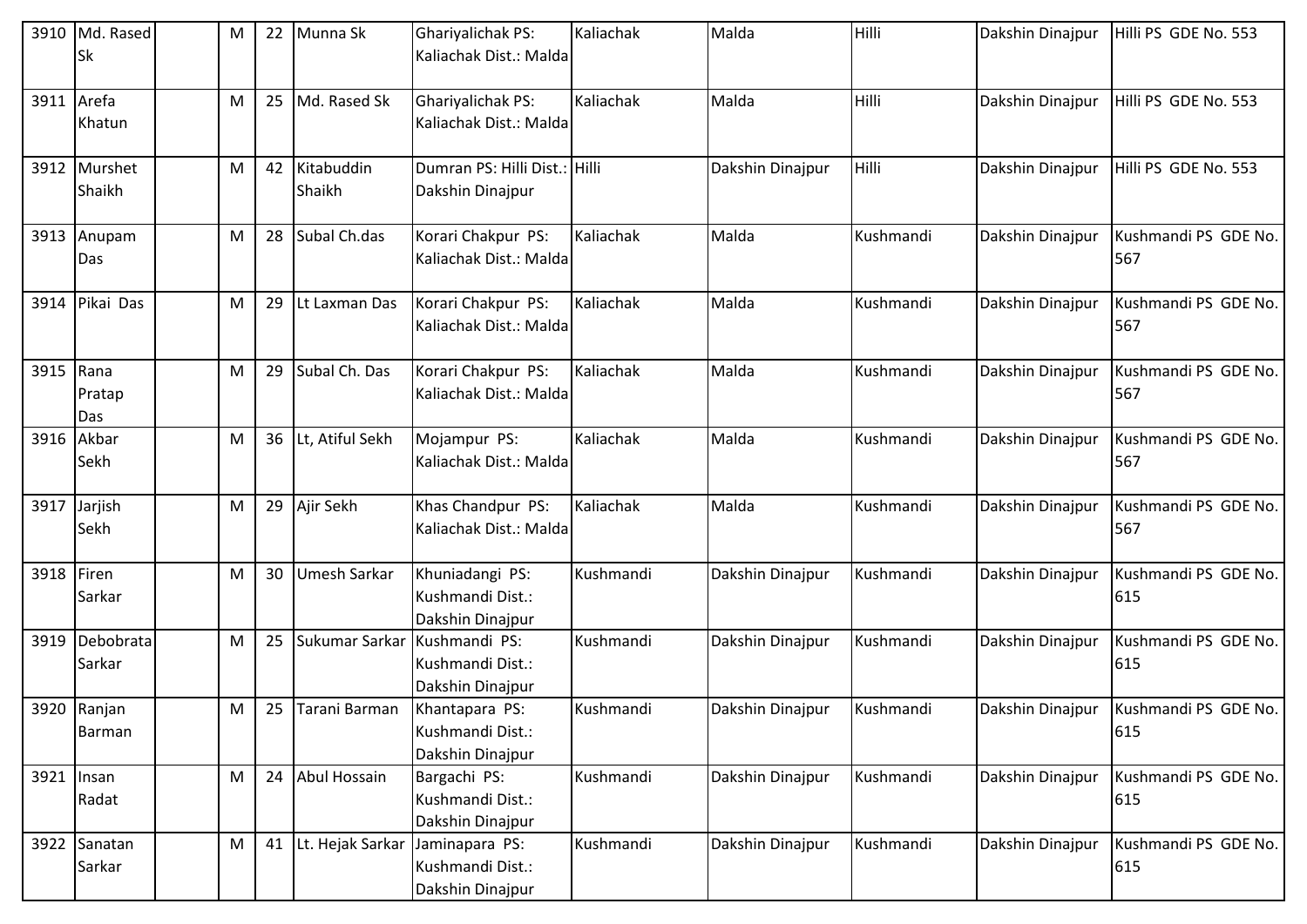| 3923       | Balai<br>Sarkar        | M | 58 | Prem Chand<br>Sarkar        | Jaminapara PS:<br>Kushmandi Dist.:<br>Dakshin Dinajpur                 | Kushmandi | Dakshin Dinajpur | Kushmandi  | Dakshin Dinajpur | Kushmandi PS GDE No.<br>615  |
|------------|------------------------|---|----|-----------------------------|------------------------------------------------------------------------|-----------|------------------|------------|------------------|------------------------------|
| 3924       | Najmul<br>Hoque        | M |    | 30 Asiruddin Miah           | Dakshin Krishnapur<br>PS: Kushmandi Dist.:<br>Dakshin Dinajpur         | Kushmandi | Dakshin Dinajpur | Kushmandi  | Dakshin Dinajpur | Kushmandi PS GDE No.<br>615  |
| 3925       | Arabanda<br>Bain       | M | 24 | Anil Krishna<br><b>Bain</b> | Kushmandi PS:<br>Kushmandi Dist.:<br>Dakshin Dinajpur                  | Kushmandi | Dakshin Dinajpur | Kushmandi  | Dakshin Dinajpur | Kushmandi PS GDE No.<br>614  |
| 3926       | Rafijuddin<br>Ahamed   | M | 28 | Jarifuddin<br>Ahamed        | Painala PS:<br>Kushmandi Dist.:<br>Dakshin Dinajpur                    | Kushmandi | Dakshin Dinajpur | Kushmandi  | Dakshin Dinajpur | Kushmandi PS GDE No.<br>614  |
| 3927       | Sakil<br>Hossain       | M | 21 | Abdul Baki                  | Shibkrishnapur<br>Nayapara PS:<br>Kushmandi Dist.:<br>Dakshin Dinajpur | Kushmandi | Dakshin Dinajpur | Kushmandi  | Dakshin Dinajpur | Kushmandi PS GDE No.<br>614  |
| 3928       | Papi Das               | M | 26 | Ashi Das Of                 | Kardaha (Kantabari)<br>PS: Tapan Dist.:<br>Dakshin Dinajpur            | Tapan     | Dakshin Dinajpur | Tapan      | Dakshin Dinajpur | Tapan PS GDE No. 563         |
| 3929 Man   | Dorjay<br>Tamang       | M |    | Lt Abhi Tamang              |                                                                        |           | <b>Basirhat</b>  | Darjeeling | Darjeeling       | Darjeeling PS GDE No.<br>535 |
| 3930       | Sabir<br>Gurung        | M |    | Jiwan Gurung                |                                                                        |           | <b>Basirhat</b>  | Darjeeling | Darjeeling       | Darjeeling PS GDE No.<br>535 |
|            | 3931 Rajen<br>Sharma   | M |    | Padam Lal<br>Sharma         |                                                                        |           | <b>Basirhat</b>  | Darjeeling | Darjeeling       | Darjeeling PS GDE No.<br>535 |
|            | 3932 Rikesh Rai        | M |    | San Bdr Rai                 |                                                                        |           | <b>Basirhat</b>  | Darjeeling | Darjeeling       | Darjeeling PS GDE No.<br>535 |
|            | 3933 Ashick<br>Uraw    | M |    | Shibu Uraw                  |                                                                        |           | <b>Basirhat</b>  | Darjeeling | Darjeeling       | Darjeeling PS GDE No.<br>536 |
|            | 3934 Padampa<br>Sangay | M |    | Sangay Dorjee               |                                                                        |           | <b>Basirhat</b>  | Darjeeling | Darjeeling       | Darjeeling PS GDE No.<br>536 |
| 3935 Tilok | Thami                  | M |    | Suk Bdr Thami               |                                                                        |           | <b>Basirhat</b>  | Darjeeling | Darjeeling       | Darjeeling PS GDE No.<br>536 |
|            | 3936 Nirjal<br>Gurung  | M |    | Suban Gurung                |                                                                        |           | Basirhat         | Darjeeling | Darjeeling       | Darjeeling PS GDE No.<br>536 |
|            | 3937 Passang<br>Tamang | M |    | Pemba Tamang                |                                                                        |           | <b>Basirhat</b>  | Darjeeling | Darjeeling       | Darjeeling PS GDE No.<br>536 |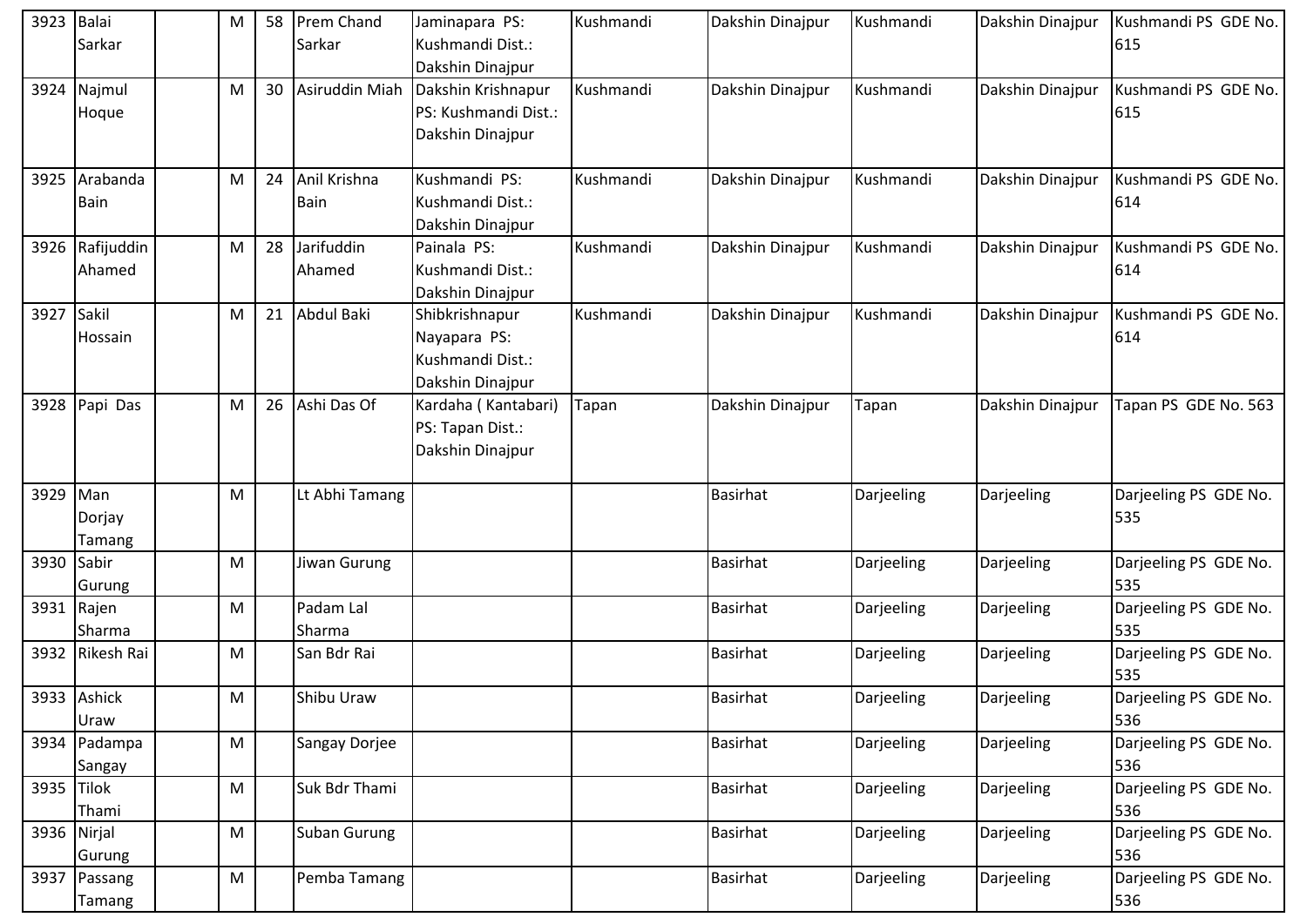|           | 3938 Suresh<br>Thami                    | M | Sarkiman Thami              |                                     |                | <b>Basirhat</b> | Darjeeling | Darjeeling | Darjeeling PS GDE No.<br>536 |
|-----------|-----------------------------------------|---|-----------------------------|-------------------------------------|----------------|-----------------|------------|------------|------------------------------|
|           | 3939 Manthan<br>Gupta                   | M | Gulabsan Gupta              |                                     |                | <b>Basirhat</b> | Darjeeling | Darjeeling | Darjeeling PS GDE No.<br>536 |
|           | 3940 Madan<br>Gurung                    | M | K.l.gurung                  |                                     |                | <b>Basirhat</b> | Darjeeling | Darjeeling | Darjeeling PS GDE No.<br>536 |
|           | 3941 Pemba<br>Tshering<br><b>Bhutia</b> | M | Mingma Bhutia               |                                     |                | <b>Basirhat</b> | Darjeeling | Darjeeling | Darjeeling PS GDE No.<br>536 |
|           | 3942 Arpan<br>Tamang                    | M | Palden Tamang               |                                     |                | <b>Basirhat</b> | Darjeeling | Darjeeling | Darjeeling PS GDE No.<br>536 |
|           | 3943 Dincheng<br>Tamang                 | M | Shekhar<br>Tamang           |                                     |                | <b>Basirhat</b> | Darjeeling | Darjeeling | Darjeeling PS GDE No.<br>536 |
| 3944      | Rohan Sk                                | M | Samim Sk                    |                                     |                | <b>Basirhat</b> | Darjeeling | Darjeeling | Darjeeling PS GDE No.<br>536 |
| 3945 Raja | Kumar                                   | M | Umesh Sharma                | PS: Baduria Dist.:<br>Alipurduar    | <b>Baduria</b> | Alipurduar      | Darjeeling | Darjeeling | Darjeeling PS GDE No.<br>359 |
|           | 3946 Chandan<br><b>Kr Sharma</b>        | M | Rameshwar<br>Sharma         | PS: Alipurduar Dist.:<br>Alipurduar | Alipurduar     | Alipurduar      | Darjeeling | Darjeeling | Darjeeling PS GDE No.<br>359 |
| 3947      | Inshad<br>Deven                         | M | <b>Bhola Deven</b>          |                                     |                | <b>Basirhat</b> | Darjeeling | Darjeeling | Darjeeling PS GDE No.<br>536 |
|           | 3948 Abraj<br>Dewan                     | M | Anadu Dewan                 |                                     |                | <b>Basirhat</b> | Darjeeling | Darjeeling | Darjeeling PS GDE No.<br>359 |
|           | 3949 Sanjay<br>Subba                    |   | Manoj Subba                 |                                     |                | <b>Basirhat</b> | Darjeeling | Darjeeling | Darjeeling PS GDE No.<br>359 |
|           | 3950 Rewan<br><b>Bhujel</b>             |   | Lt Tej Bdr<br><b>Bhujel</b> |                                     |                | <b>Basirhat</b> | Darjeeling | Darjeeling | Darjeeling PS GDE No.<br>359 |
| 3951      | Hemraj<br>Tamang                        | M | Lt Lackey<br>Tamang         |                                     |                | <b>Basirhat</b> | Darjeeling | Darjeeling | Darjeeling PS GDE No.<br>359 |
|           | 3952 Pulok<br>Barman                    | M | Chaitanya<br>Barman         |                                     |                | <b>Basirhat</b> | Darjeeling | Darjeeling | Darjeeling PS GDE No.<br>152 |
|           | 3953 Jayanta<br>Roy                     | M | Chandan Roy                 |                                     |                | <b>Basirhat</b> | Darjeeling | Darjeeling | Darjeeling PS GDE No.<br>152 |
|           | 3954 Sudip<br>Singha                    | M | Kartik Singha               |                                     |                | <b>Basirhat</b> | Darjeeling | Darjeeling | Darjeeling PS GDE No.<br>152 |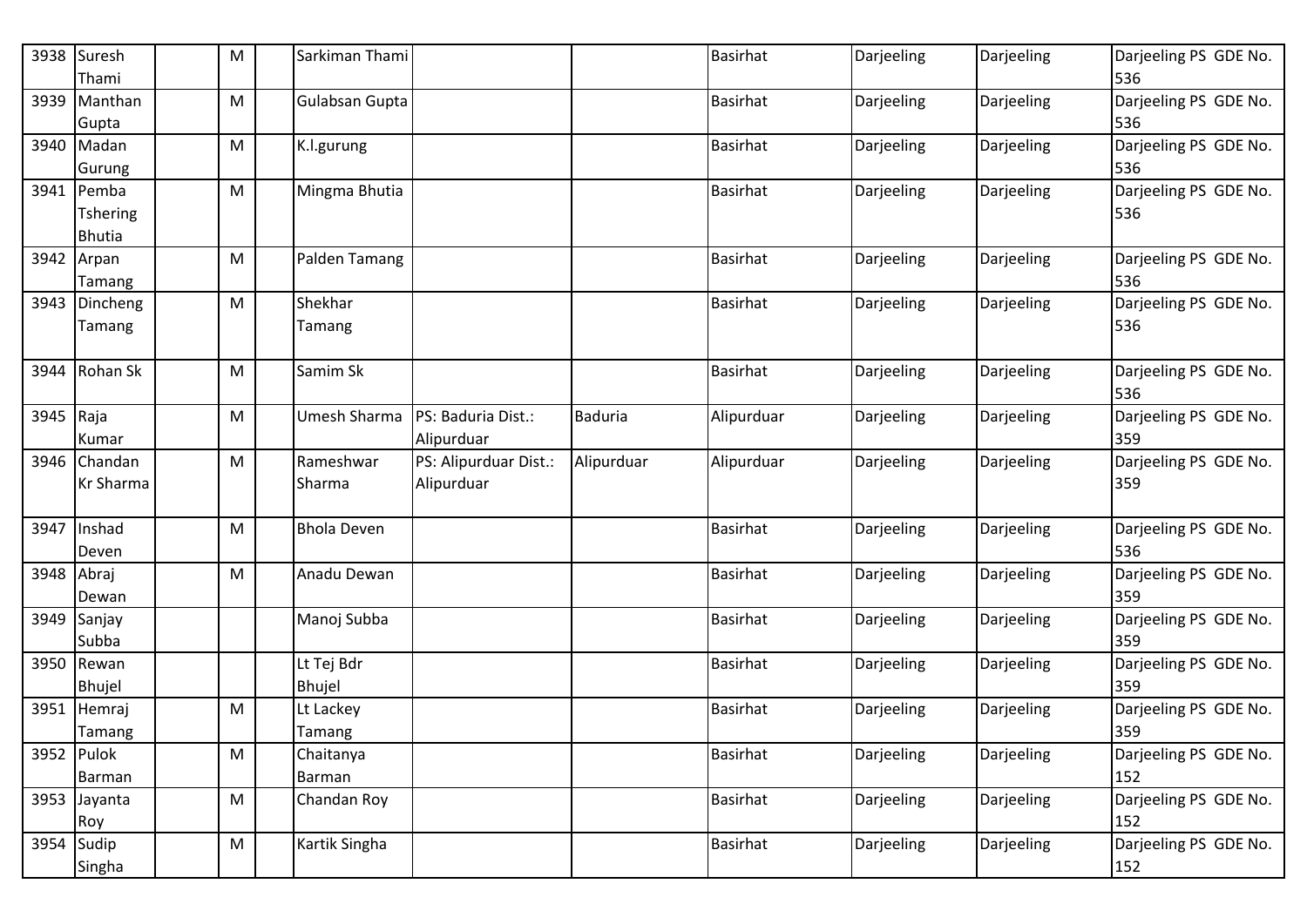| 3955       | Bijay<br>Gurung        | M         | 40 | Bushnell<br>Gurung                          | Mundahatta Busty<br>Sonada P.S. J.B.P.S<br>PS: Jorebunglow                                                 | Jorebunglow | Darjeeling | Jorebunglow | Darjeeling | Jorebunglow PS<br>Outpost Sonada OP<br><b>GDE No. 410</b> |
|------------|------------------------|-----------|----|---------------------------------------------|------------------------------------------------------------------------------------------------------------|-------------|------------|-------------|------------|-----------------------------------------------------------|
|            |                        |           |    |                                             | Dist.: Darjeeling                                                                                          |             |            |             |            |                                                           |
| 3956 Shiva | Gurung                 | M         | 29 | Lt. Ganesh<br>Gurung                        | Bachabari Oaks T.E.<br>P.O .Sonada P.S.                                                                    | Jorebunglow | Darjeeling | Jorebunglow | Darjeeling | Jorebunglow PS<br>Outpost Sonada OP                       |
|            |                        |           |    |                                             | J.B.PS, DJ PS:<br>Jorebunglow Dist.:<br>Darjeeling                                                         |             |            |             |            | <b>GDE No. 410</b>                                        |
| 3957       | Suman<br>Rawat         | M         |    | Kharka Bikram<br>Rawat                      | MundaHata Busty<br>Sonada P.S. J.B.P,S,,<br>DJG PS: Jorebunglow<br>Dist.: Darjeeling                       | Jorebunglow | Darjeeling | Jorebunglow | Darjeeling | Jorebunglow PS<br>Outpost Sonada OP<br><b>GDE No. 410</b> |
| 3958       | Manish<br>Rai          | M         |    | Mani Kr Rai                                 | D.B. Road Sonada of Jorebunglow<br>P.S. J.B.P.S. PS:<br>Jorebunglow Dist.:<br>Darjeeling                   |             | Darjeeling | Jorebunglow | Darjeeling | Jorebunglow PS<br>Outpost Sonada OP<br><b>GDE No. 410</b> |
| 3959       | Amit<br>Chettri        | M         |    | O Lt. Ram Bdr.<br>Chettri                   | Upper Johnson Hatta<br>Sonada P.S.J.B.P.S.<br>PS: Jorebunglow<br>Dist.: Darjeeling                         | Jorebunglow | Darjeeling | Jorebunglow | Darjeeling | Jorebunglow PS<br>Outpost Sonada OP<br><b>GDE No. 410</b> |
|            | 3960 Sontosh<br>Mondal | M         |    | Lt.<br>ondal                                | Of Naya Nagar P.O<br>Radhaysgyamm Chakulia, Dist Uttar<br>Dinajpur PS:<br>Jorebunglow Dist.:<br>Darjeeling | Jorebunglow | Darjeeling | Jorebunglow | Darjeeling | Jorebunglow PS<br>Outpost Sonada OP<br><b>GDE No. 410</b> |
|            | 3961 Palden<br>Tamang  | M         |    | 45 Lt. Karma Singh Salu Bich Gaon<br>Tamang | Marybong T.E PS-<br>Jorebunglow, DJG PS:<br>Jorebunglow Dist.:<br>Darjeeling                               | Jorebunglow | Darjeeling | Jorebunglow | Darjeeling | Jorebunglow PS GDE<br>No. 344                             |
|            | 3962 Nayan Rai         | ${\sf M}$ |    | Lt Man Prasad<br>Rai                        | Ghoom Bhanjayang<br>Check Post PS-<br>Jorebunglow, DJG PS:<br>Jorebunglow Dist.:<br>Darjeeling             | Jorebunglow | Darjeeling | Jorebunglow | Darjeeling | Jorebunglow PS GDE<br>No. 344                             |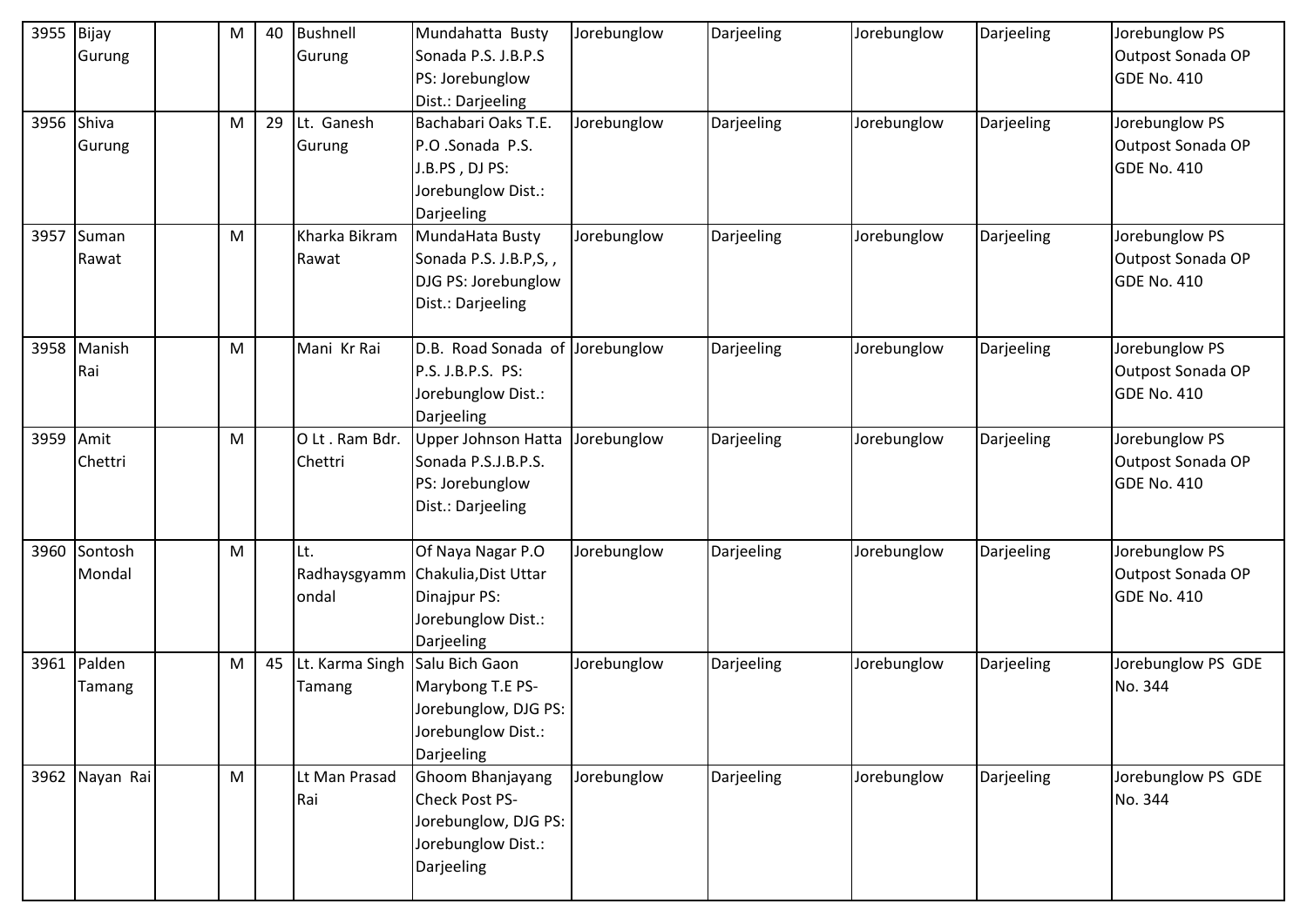| 3963      | Nabin Rai                 | M |    |                          | Mani Kumar Rai Ghoom Monestry<br>Road Ps-<br>Jorebunglow, DJG PS:<br>Jorebunglow Dist.:<br>Darjeeling | Jorebunglow | Darjeeling | Jorebunglow | Darjeeling | Jorebunglow PS GDE<br>No. 344 |
|-----------|---------------------------|---|----|--------------------------|-------------------------------------------------------------------------------------------------------|-------------|------------|-------------|------------|-------------------------------|
| 3964      | Jay Kishor<br>Prasad      | M | 53 | O Lt. Rameshor<br>Prasad | Hill Cart Road Ghoom Jorebunglow<br>PS-Jorebunglow, DJG<br>PS: Jorebunglow<br>Dist.: Darjeeling       |             | Darjeeling | Jorebunglow | Darjeeling | Jorebunglow PS GDE<br>No. 344 |
| 3965      | Tika<br>Limbu             | M |    | Lt. Kb. Limbu            | Of Ghoom Manger<br>Goan PS-<br>Jorebunglow, DJG<br>P.S. J PS: Jorebunglow<br>Dist.: Darjeeling        | Jorebunglow | Darjeeling | Jorebunglow | Darjeeling | Jorebunglow PS GDE<br>No. 344 |
| 3966      | Dhaney<br>Thapa           | M |    | Ayla Singh<br>Thapa      | Marybong Gumba<br>Dara PS- Jorebunglow<br>DJG PS:<br>Jorebunglow Dist.:<br>Darjeeling                 | Jorebunglow | Darjeeling | Jorebunglow | Darjeeling | Jorebunglow PS GDE<br>No. 344 |
| 3967      | Amal Das                  | M |    | Gobinda Das              | Dangujote, PS:<br>Kharibari Dist.:<br>Darjeeling                                                      | Kharibari   | Darjeeling | Kharibari   | Darjeeling | Kharibari PS GDE No.<br>563   |
| 3968      | Bhuta<br>Mahato           | M |    | Rambhorosh<br>Mahato     | Goursingjote, PS:<br>Kharibari Dist.:<br>Darjeeling                                                   | Kharibari   | Darjeeling | Kharibari   | Darjeeling | Kharibari PS GDE No.<br>563   |
| 3969      | Rajesh<br>Prasad          | M |    | <b>Bholu Prasad</b>      | Panitanki PS:<br>Kharibari Dist.:<br>Darjeeling                                                       | Kharibari   | Darjeeling | Kharibari   | Darjeeling | Kharibari PS GDE No.<br>563   |
|           | 3970 Monu<br>Kumar<br>Roy | M |    | Lt. Surendar<br>Roy      | Bhakulagara PS:<br>Kharibari Dist.:<br>Darjeeling                                                     | Kharibari   | Darjeeling | Kharibari   | Darjeeling | Kharibari PS GDE No.<br>563   |
| 3971      | Sonu<br>Kumar<br>Yadav    | M |    | Sambhu Prasad<br>Yadav   | Mahishmari PS:<br>Kharibari Dist.:<br>Darjeeling                                                      | Kharibari   | Darjeeling | Kharibari   | Darjeeling | Kharibari PS GDE No.<br>563   |
| 3972 Uday | Kumar<br>Yadav            | M |    | Salendar Yadav           | Nayarhat PS:<br>Kharibari Dist.:<br>Darjeeling                                                        | Kharibari   | Darjeeling | Kharibari   | Darjeeling | Kharibari PS GDE No.<br>563   |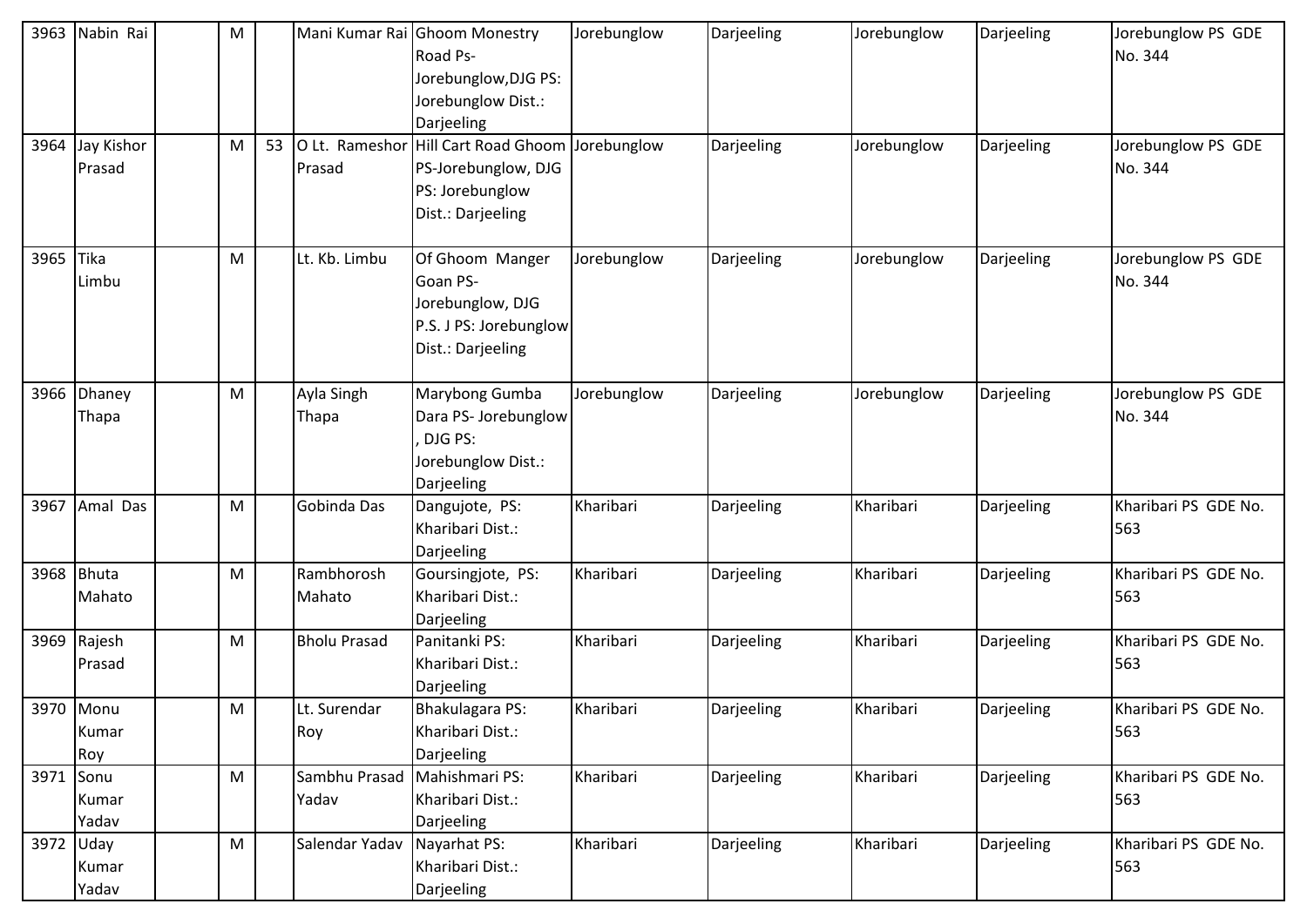| 3973      | Manik<br>Jaiswal        | M | Lt. Atul Jaiswal             | Chekarmari, PS:<br>Kharibari Dist.:<br>Darjeeling       | Kharibari | Darjeeling | Kharibari | Darjeeling | Kharibari PS GDE No.<br>563 |
|-----------|-------------------------|---|------------------------------|---------------------------------------------------------|-----------|------------|-----------|------------|-----------------------------|
| 3974      | Rohit Roy               | M | <b>Ashilal Roy</b>           | Kachaijote, PS:<br>Kharibari Dist.:<br>Darjeeling       | Kharibari | Darjeeling | Kharibari | Darjeeling | Kharibari PS GDE No.<br>563 |
| 3975 Raja | Singha                  | M | Shymal Singha                | <b>Bhalukgara PS:</b><br>Kharibari Dist.:<br>Darjeeling | Kharibari | Darjeeling | Kharibari | Darjeeling | Kharibari PS GDE No.<br>563 |
| 3976      | Ratan<br>Barman         | M | Jatin Barman                 | Hatidoba, PS:<br>Kharibari Dist.:<br>Darjeeling         | Kharibari | Darjeeling | Kharibari | Darjeeling | Kharibari PS GDE No.<br>563 |
| 3977      | Dilip Roy               | M | Shymal Roy                   | Rangali, PS: Kharibari Kharibari<br>Dist.: Darjeeling   |           | Darjeeling | Kharibari | Darjeeling | Kharibari PS GDE No.<br>563 |
| 3978      | <b>Dhiren</b><br>Oraon  | M | <b>Prasant Oraon</b>         | Panitanki, PS:<br>Kharibari Dist.:<br>Darjeeling        | Kharibari | Darjeeling | Kharibari | Darjeeling | Kharibari PS GDE No.<br>563 |
| 3979      | <b>Bikash</b><br>Mahato | M | Dinesh Mahato                | Panitanki, PS:<br>Kharibari Dist.:<br>Darjeeling        | Kharibari | Darjeeling | Kharibari | Darjeeling | Kharibari PS GDE No.<br>563 |
| 3980      | Bikash<br>Chhetri       | M | Dilip Chhetri                | Doodhgate, PS:<br>Kharibari Dist.:<br>Darjeeling        | Kharibari | Darjeeling | Kharibari | Darjeeling | Kharibari PS GDE No.<br>563 |
| 3981      | Pintu<br>Oraon          | M | Dinesh Oraon                 | Fulbari T.E PS:<br>Kharibari Dist.:<br>Darjeeling       | Kharibari | Darjeeling | Kharibari | Darjeeling | Kharibari PS GDE No.<br>563 |
| 3982      | <b>Badal</b><br>Barman  | M | Gopal Barman                 | Lodhabari, PS:<br>Kharibari Dist.:<br>Darjeeling        | Kharibari | Darjeeling | Kharibari | Darjeeling | Kharibari PS GDE No.<br>563 |
|           | 3983 Mintu<br>Barman    | M | Mathur Barman Lodhabari, PS: | Kharibari Dist.:<br>Darjeeling                          | Kharibari | Darjeeling | Kharibari | Darjeeling | Kharibari PS GDE No.<br>563 |
|           | 3984 Arjun<br>Kisku     | M | Munsi Kisku                  | Chekarmari, PS:<br>Kharibari Dist.:<br>Darjeeling       | Kharibari | Darjeeling | Kharibari | Darjeeling | Kharibari PS GDE No.<br>563 |
| 3985 Ajay | Singha                  | M | <b>Bijay Singha</b>          | Bhalukgara, PS:<br>Kharibari Dist.:<br>Darjeeling       | Kharibari | Darjeeling | Kharibari | Darjeeling | Kharibari PS GDE No.<br>563 |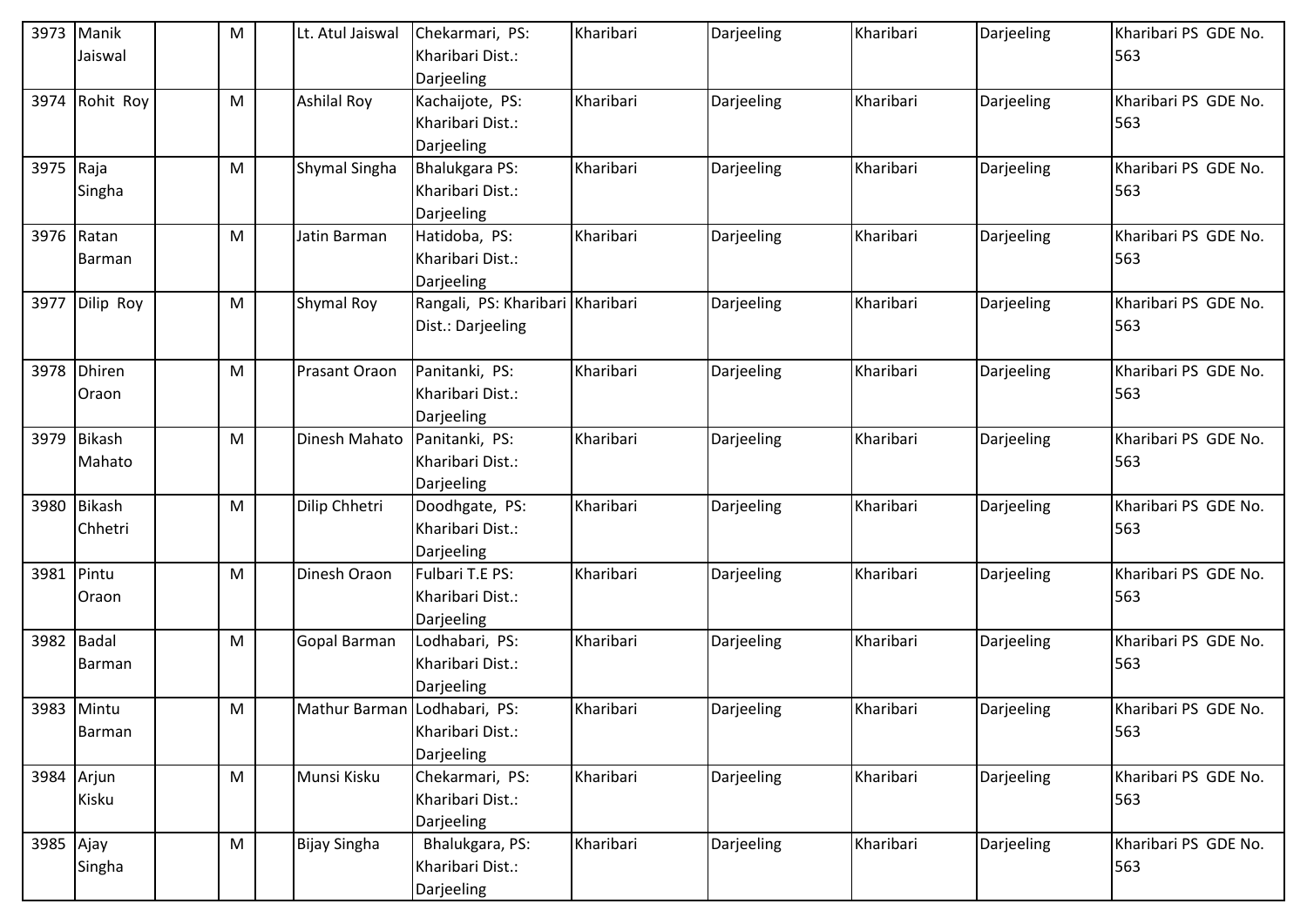| 3986       | Sanjay                 | M | Shyam Barman         | Banchavita PS:<br>Kharibari Dist.:     | Kharibari | Darjeeling | Kharibari | Darjeeling | Kharibari PS GDE No.<br>563 |
|------------|------------------------|---|----------------------|----------------------------------------|-----------|------------|-----------|------------|-----------------------------|
|            | Barman                 |   |                      | Darjeeling                             |           |            |           |            |                             |
| 3987       | Amal                   | M | Naresh Barman        | Bhalukgara, PS:                        | Kharibari | Darjeeling | Kharibari | Darjeeling | Kharibari PS GDE No.        |
|            | Singha                 |   |                      | Kharibari Dist.:                       |           |            |           |            | 563                         |
|            |                        |   |                      | Darjeeling                             |           |            |           |            |                             |
|            | 3988 Shyamal           | M | Naren Singha         | Chekarmari, PS:                        | Kharibari | Darjeeling | Kharibari | Darjeeling | Kharibari PS GDE No.        |
|            | Singha                 |   |                      | Kharibari Dist.:                       |           |            |           |            | 563                         |
|            |                        |   | <b>Bikash Barman</b> | Darjeeling<br>Batasi PS: Kharibari     | Kharibari |            | Kharibari |            |                             |
| 3989       | Sunil<br><b>Barman</b> | M |                      | Dist.: Darjeeling                      |           | Darjeeling |           | Darjeeling | Kharibari PS GDE No.<br>563 |
| 3990 Bijay |                        | M | Alok Debnath         | Kharibari PS:                          | Kharibari | Darjeeling | Kharibari | Darjeeling | Kharibari PS GDE No.        |
|            | Debanth                |   |                      | Kharibari Dist.:                       |           |            |           |            | 563                         |
|            |                        |   |                      | Darjeeling                             |           |            |           |            |                             |
|            | 3991 Suresh            | M | <b>Bijay Singha</b>  | Singhiajote, PS:                       | Kharibari | Darjeeling | Kharibari | Darjeeling | Kharibari PS GDE No.        |
|            | Singha                 |   |                      | Kharibari Dist.:                       |           |            |           |            | 563                         |
|            |                        |   |                      | Darjeeling                             |           |            |           |            |                             |
|            | 3992 Gopal             | M | Sanjay Barman        | Chekarmari PS:                         | Kharibari | Darjeeling | Kharibari | Darjeeling | Kharibari PS GDE No.        |
|            | Barman                 |   |                      | Kharibari Dist.:                       |           |            |           |            | 563                         |
|            |                        |   |                      | Darjeeling                             |           |            |           |            |                             |
| 3993       | Rabi Roy               | M | <b>Gobin Roy</b>     | Panitanki, PS:                         | Kharibari | Darjeeling | Kharibari | Darjeeling | Kharibari PS GDE No.        |
|            |                        |   |                      | Kharibari Dist.:                       |           |            |           |            | 563                         |
|            | Manik                  |   | Sanjib Das           | Darjeeling                             | Kharibari |            | Kharibari |            | Kharibari PS GDE No.        |
| 3994       | Das                    | M |                      | Goursinghjote, PS:<br>Kharibari Dist.: |           | Darjeeling |           | Darjeeling | 563                         |
|            |                        |   |                      | Darjeeling                             |           |            |           |            |                             |
| 3995       | Bijay                  | Μ | <b>Binod Mandal</b>  | Goursinghjote, PS:                     | Kharibari | Darjeeling | Kharibari | Darjeeling | Kharibari PS GDE No.        |
|            | Mandal                 |   |                      | Kharibari Dist.:                       |           |            |           |            | 563                         |
|            |                        |   |                      | Darjeeling                             |           |            |           |            |                             |
|            | 3996 Biplab            | M | Nabin Mahanta        | Shayamdhanjote, PS:                    | Kharibari | Darjeeling | Kharibari | Darjeeling | Kharibari PS GDE No.        |
|            | Mahanta                |   |                      | Kharibari Dist.:                       |           |            |           |            | 563                         |
|            |                        |   |                      | Darjeeling                             |           |            |           |            |                             |
|            | 3997 Hemanta           | M | Dinanath             | Panitanki, PS:                         | Kharibari | Darjeeling | Kharibari | Darjeeling | Kharibari PS GDE No.        |
|            | Barman                 |   | Barman               | Kharibari Dist.:                       |           |            |           |            | 563                         |
|            |                        |   |                      | Darjeeling                             |           |            |           |            |                             |
|            | 3998 Ranjan            | M | Panab Roy            | Panitanki, PS:                         | Kharibari | Darjeeling | Kharibari | Darjeeling | Kharibari PS GDE No.        |
|            | Roy                    |   |                      | Kharibari Dist.:                       |           |            |           |            | 563                         |
|            |                        |   |                      | Darjeeling                             |           |            |           |            |                             |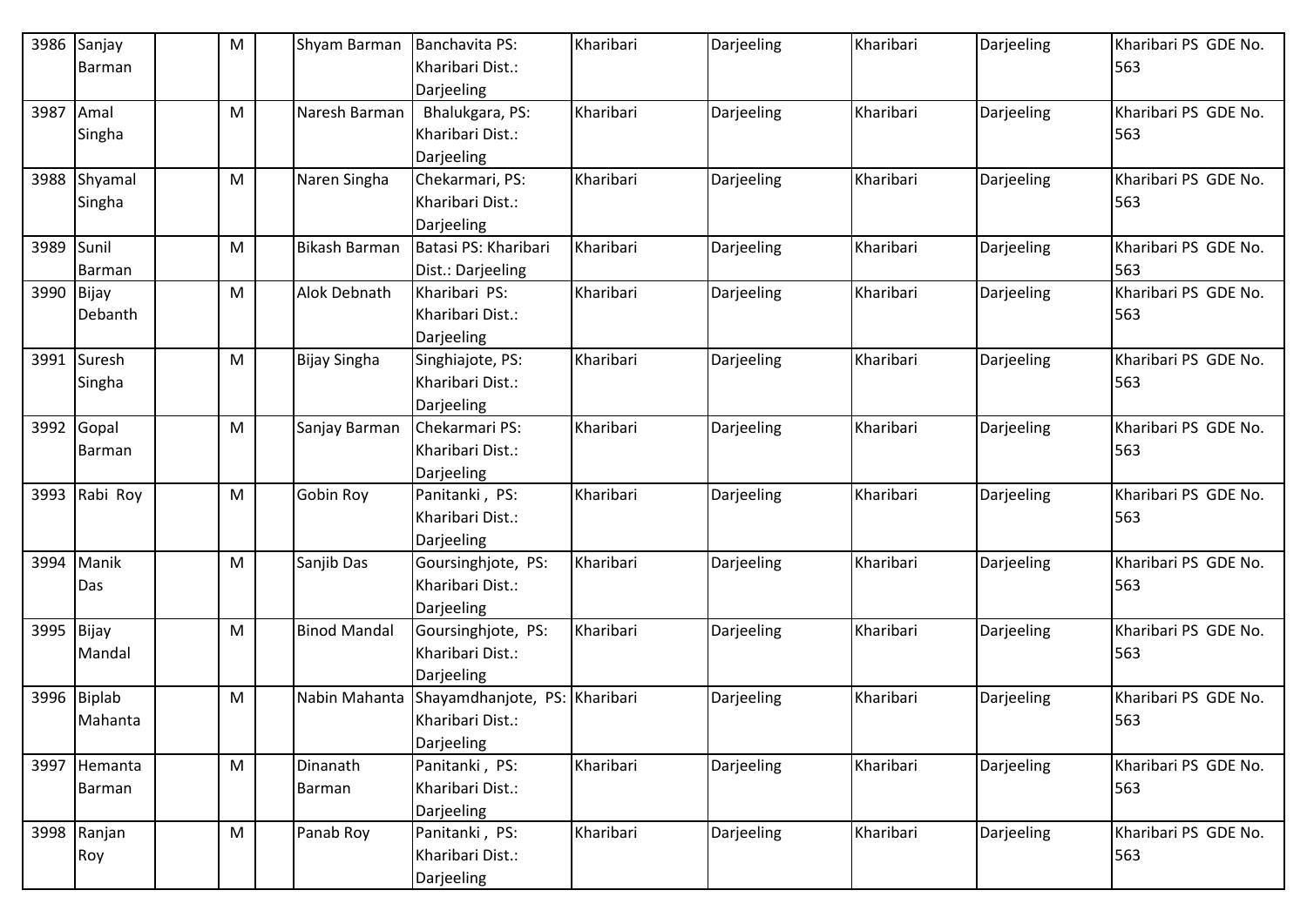| 3999       | Sunil         | M | <b>Anil Tamang</b>  | Panitanki, PS:       | Kharibari | Darjeeling | Kharibari | Darjeeling | Kharibari PS GDE No. |
|------------|---------------|---|---------------------|----------------------|-----------|------------|-----------|------------|----------------------|
|            | Tamang        |   |                     | Kharibari Dist.:     |           |            |           |            | 563                  |
|            |               |   |                     | Darjeeling           |           |            |           |            |                      |
|            | 4000 Naren    | M | <b>Biren Sarkar</b> | Dibiganj, PS:        | Kharibari | Darjeeling | Kharibari | Darjeeling | Kharibari PS GDE No. |
|            | Sarkar        |   |                     | Kharibari Dist.:     |           |            |           |            | 563                  |
|            |               |   |                     | Darjeeling           |           |            |           |            |                      |
| 4001 Biren |               | M | Ramesh Pahan        | Kharibari, PS:       | Kharibari | Darjeeling | Kharibari | Darjeeling | Kharibari PS GDE No. |
|            | Pahan         |   |                     | Kharibari Dist.:     |           |            |           |            | 563                  |
|            |               |   |                     | Darjeeling           |           |            |           |            |                      |
|            | 4002 Sidhat   | M | Suresh Pahan        | Kumarsinghjote, PS:  | Kharibari | Darjeeling | Kharibari | Darjeeling | Kharibari PS GDE No. |
|            | Pahan         |   |                     | Kharibari Dist.:     |           |            |           |            | 563                  |
|            |               |   |                     | Darjeeling           |           |            |           |            |                      |
| 4003       | Binay         | M | Amal Pahan          | Kharibari, PS:       | Kharibari | Darjeeling | Kharibari | Darjeeling | Kharibari PS GDE No. |
|            | Pahan         |   |                     | Kharibari Dist.:     |           |            |           |            | 563                  |
|            |               |   |                     | Darjeeling           |           |            |           |            |                      |
|            | 4004 Promod   | M | Ajay Barman         | Bhalukgara, PS:      | Kharibari | Darjeeling | Kharibari | Darjeeling | Kharibari PS GDE No. |
|            | Barman        |   |                     | Kharibari Dist.:     |           |            |           |            | 563                  |
|            |               |   |                     | Darjeeling           |           |            |           |            |                      |
| 4005 Md    |               | M | Md. Rahim           | Chekarmari PS:       | Kharibari | Darjeeling | Kharibari | Darjeeling | Kharibari PS GDE No. |
|            | Mustaq        |   |                     | Kharibari Dist.:     |           |            |           |            | 563                  |
|            |               |   |                     | Darjeeling           |           |            |           |            |                      |
|            | 4006 Anil Sha | M | Ram Lal Sha         | <b>Bhajanpur PS:</b> | Kharibari | Darjeeling | Kharibari | Darjeeling | Kharibari PS GDE No. |
|            |               |   |                     | Kharibari Dist.:     |           |            |           |            | 563                  |
|            |               |   |                     | Darjeeling           |           |            |           |            |                      |
| 4007       | Suklal        | M | Roben Tudu          | Singhi Jote PS:      | Kharibari | Darjeeling | Kharibari | Darjeeling | Kharibari PS GDE No. |
|            | Tudu          |   |                     | Kharibari Dist.:     |           |            |           |            | 563                  |
|            |               |   |                     | Darjeeling           |           |            |           |            |                      |
|            | 4008 Roshan   | M | Lt. Dhan Brd.       | Bohun dangi PS:      | Kharibari | Darjeeling | Kharibari | Darjeeling | Kharibari PS GDE No. |
|            | Tamang        |   | Tamang              | Kharibari Dist.:     |           |            |           |            | 563                  |
|            |               |   |                     | Darjeeling           |           |            |           |            |                      |
|            | 4009 Nirendra | M | Lt. Jogendra        | Panitanki PS:        | Kharibari | Darjeeling | Kharibari | Darjeeling | Kharibari PS GDE No. |
|            | Das           |   | Das                 | Kharibari Dist.:     |           |            |           |            | 563                  |
|            |               |   |                     | Darjeeling           |           |            |           |            |                      |
|            | 4010 Mahesh   | M | Lt. Jagamohan       | Goursinghjote PS:    | Kharibari | Darjeeling | Kharibari | Darjeeling | Kharibari PS GDE No. |
|            | Singha        |   | Singha              | Kharibari Dist.:     |           |            |           |            | 563                  |
|            |               |   |                     | Darjeeling           |           |            |           |            |                      |
| 4011 Anil  |               | M | Biren Singha        | Dulaljote PS:        | Kharibari | Darjeeling | Kharibari | Darjeeling | Kharibari PS GDE No. |
|            | Singha        |   |                     | Kharibari Dist.:     |           |            |           |            | 563                  |
|            |               |   |                     | Darjeeling           |           |            |           |            |                      |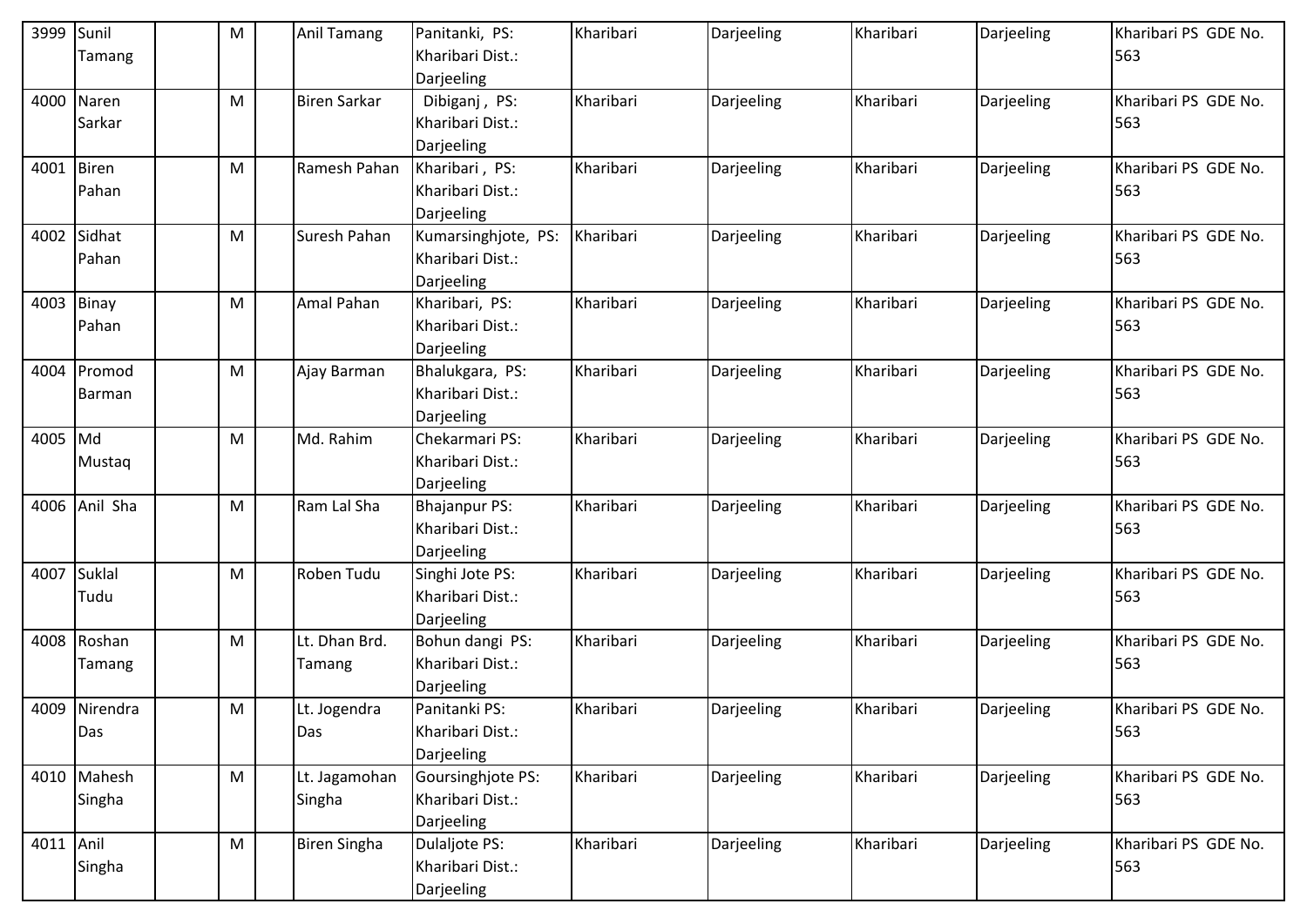| 4012 | Agati<br>Barman |               | M |    | Gagan Barman         | Bhalikgara PS:<br>Kharibari Dist.: | Kharibari | Darjeeling | Kharibari | Darjeeling | Kharibari PS GDE No.<br>563 |
|------|-----------------|---------------|---|----|----------------------|------------------------------------|-----------|------------|-----------|------------|-----------------------------|
|      |                 |               |   |    |                      | Darjeeling                         |           |            |           |            |                             |
| 4013 | Jiwan           |               | M |    | Anil Singha          | <b>Bhalikgara PS:</b>              | Kharibari | Darjeeling | Kharibari | Darjeeling | Kharibari PS GDE No.        |
|      | Singha          |               |   |    |                      | Kharibari Dist.:                   |           |            |           |            | 563                         |
|      |                 |               |   |    |                      | Darjeeling                         |           |            |           |            |                             |
| 4014 | Jagadish        |               | M |    | Meghlal Singha       | <b>Bhalikgara PS:</b>              | Kharibari | Darjeeling | Kharibari | Darjeeling | Kharibari PS GDE No.        |
|      | Singha          |               |   |    |                      | Kharibari Dist.:                   |           |            |           |            | 563                         |
|      |                 |               |   |    |                      | Darjeeling                         |           |            |           |            |                             |
| 4015 | Jayadew         |               | M |    | <b>Bhuben Barman</b> | Kharibari PS:                      | Kharibari | Darjeeling | Kharibari | Darjeeling | Kharibari PS GDE No.        |
|      | Barman          |               |   |    |                      | Kharibari Dist.:                   |           |            |           |            | 563                         |
|      |                 |               |   |    |                      | Darjeeling                         |           |            |           |            |                             |
| 4016 | Dewan           |               | M |    | Lt. Sukhlal          | Banchavita PS:                     | Kharibari | Darjeeling | Kharibari | Darjeeling | Kharibari PS GDE No.        |
|      | Singha          |               |   |    | Barman               | Kharibari Dist.:                   |           |            |           |            | 563                         |
|      |                 |               |   |    |                      | Darjeeling                         |           |            |           |            |                             |
|      | 4017 Roshan     |               | м |    | Lt. Dhan Brd.        | Bohun dangi PS:                    | Kharibari | Darjeeling | Kharibari | Darjeeling | Kharibari PS GDE No.        |
|      | Tamang          |               |   |    | Tamang               | Kharibari Dist.:                   |           |            |           |            | 563                         |
|      |                 |               |   |    |                      | Darjeeling                         |           |            |           |            |                             |
|      | 4018 Sudesh     |               | M |    | 32 Lt. Pemba         | Bardaman Road,                     | Kurseong  | Darjeeling | Kurseong  | Darjeeling | Kurseong PS GDE No.         |
|      | Sherpa          |               |   |    | Sherpa               | W/No. 8 PS:                        |           |            |           |            | 521                         |
|      |                 |               |   |    |                      | Kurseong Dist.:                    |           |            |           |            |                             |
|      |                 |               |   |    |                      | Darjeeling                         |           |            |           |            |                             |
| 4019 | Aditya          |               | M |    | 24 Pradhan           | <b>Upper Dumaram</b>               | Kurseong  | Darjeeling | Kurseong  | Darjeeling | Kurseong PS GDE No.         |
|      | Pradhan         |               |   |    |                      | Busty, W/No. 04 PS:                |           |            |           |            | 521                         |
|      |                 |               |   |    |                      | Kurseong Dist.:                    |           |            |           |            |                             |
|      |                 |               |   |    |                      | Darjeeling                         |           |            |           |            |                             |
| 4020 | Palsang         |               | M | 29 |                      | Lt. Pema Dorjay Middle Dumaram     | Kurseong  | Darjeeling | Kurseong  | Darjeeling | Kurseong PS GDE No.         |
|      | Lama            |               |   |    | Lama                 | Busty, W/No. 04 PS:                |           |            |           |            | 521                         |
|      |                 |               |   |    |                      | Kurseong Dist.:                    |           |            |           |            |                             |
|      |                 |               |   |    |                      | Darjeeling                         |           |            |           |            |                             |
|      | 4021 Sanjoy     | <b>Tamang</b> | M |    | 22 Dipak Gazmer      | Monteviot T.E No. 02 Kurseong      |           | Darjeeling | Kurseong  | Darjeeling | Kurseong PS GDE No.         |
|      | Gazmer          |               |   |    |                      | Busty PS: Kurseong                 |           |            |           |            | 521                         |
|      |                 |               |   |    |                      | Dist.: Darjeeling                  |           |            |           |            |                             |
|      |                 |               |   |    |                      |                                    |           |            |           |            |                             |
|      | 4022 Sarwan     |               | M |    | 30 Lt. Shyam Deo     | Subedar Busty,                     | Kurseong  | Darjeeling | Kurseong  | Darjeeling | Kurseong PS GDE No.         |
|      | Saha            |               |   |    | Saha                 | W/No. 16 PS:                       |           |            |           |            | 521                         |
|      |                 |               |   |    |                      | Kurseong Dist.:                    |           |            |           |            |                             |
|      |                 |               |   |    |                      | Darjeeling                         |           |            |           |            |                             |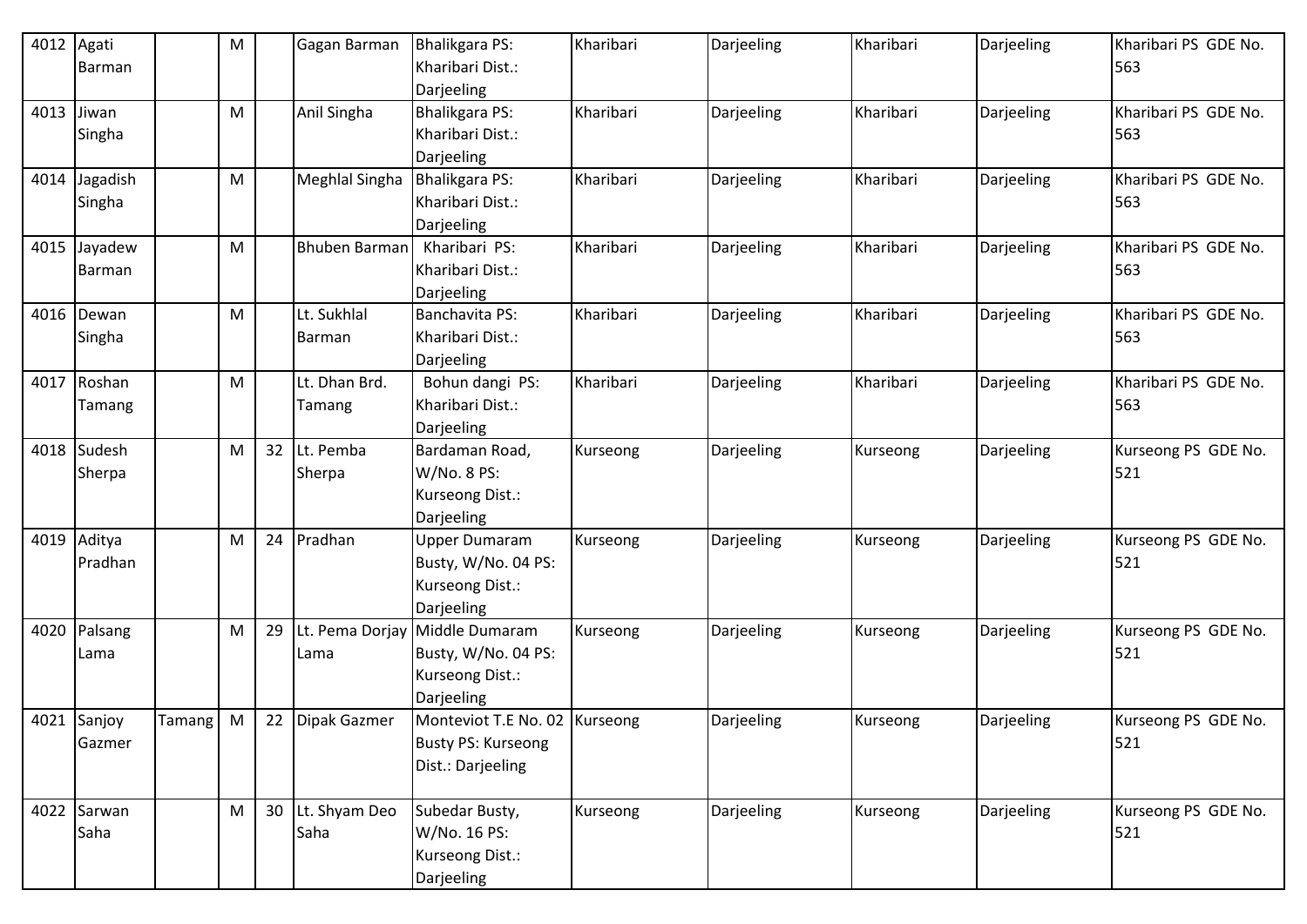| 4023 | Abhinay<br>Tamang                | M | 21 | Lt. Bimal<br>Tamang    | 02 No. Hydal Project   Kurseong<br>Jaldhaka, Po<br>Gorubathan P/A K PS:<br>Kurseong Dist.:<br>Darjeeling        |              | Darjeeling                         | Kurseong | Darjeeling | Kurseong PS Outpost<br>Kurseong TOP GDE No.<br>111        |
|------|----------------------------------|---|----|------------------------|-----------------------------------------------------------------------------------------------------------------|--------------|------------------------------------|----------|------------|-----------------------------------------------------------|
| 4024 | Sankar<br><b>Bahadur</b><br>Mall | M | 48 | Lt. Amrit Bdr.<br>Mall | New Darjeeling More, Pradhannagar<br>Shivnagar PS:<br>Pradhannagar Dist.:<br>Siliguri Police<br>Commissionerate |              | Siliguri Police<br>Commissionerate | Kurseong | Darjeeling | Kurseong PS Outpost<br>Kurseong TOP GDE No.<br>111        |
| 4025 | Depash<br>Mukhia                 | M | 35 | Shiva Mukhia           | Lowere Toryak Busty, Kurseong<br>Khasmahal PS:<br>Kurseong Dist.:<br>Darjeeling                                 |              | Darjeeling                         | Kurseong | Darjeeling | <b>Kurseong PS Outpost</b><br>Kurseong TOP GDE No.<br>111 |
| 4026 | M.d Salim                        | M |    | 37 M.d Hraz            | Park Location PS:<br>Kurseong Dist.:<br>Darjeeling                                                              | Kurseong     | Darjeeling                         | Kurseong | Darjeeling | Kurseong PS Outpost<br>Kurseong TOP GDE No.<br>111        |
| 4027 | Anamika<br>Chettri               | F |    | Pratik Mukhia          | Ram Mandir Busty,<br>Giddhapahar PS:<br>Kurseong Dist.:<br>Darjeeling                                           | Kurseong     | Darjeeling                         | Kurseong | Darjeeling | <b>Kurseong PS Outpost</b><br>Kurseong TOP GDE No.<br>111 |
| 4028 | Kabit<br>Pradhan                 | M | 25 | Harkabdr.<br>Pradhan   | Bijanbari PO+PS-<br>Pulbazar PS: Pulbazar<br>Dist.: Darjeeling                                                  | Pulbazar     | Darjeeling                         | Kurseong | Darjeeling | Kurseong PS Outpost<br>Garidhura OP GDE No.<br>300        |
| 4029 | Arjun<br>Singh                   | M | 30 | Dayal Singh            | Marionbari T.E PS:<br>Kurseong Dist.:<br>Darjeeling                                                             | Kurseong     | Darjeeling                         | Kurseong | Darjeeling | Kurseong PS Outpost<br>Garidhura OP GDE No.<br>300        |
| 4030 | Manjit<br>Subba                  | M | 32 | Sukman Subba           | Dudhia, PO-<br>Jamadarvitta PS:<br>Kurseong Dist.:<br>Darjeeling                                                | Kurseong     | Darjeeling                         | Kurseong | Darjeeling | Kurseong PS Outpost<br>Garidhura OP GDE No.<br>300        |
|      | 4031 Kalyan<br>Rai               | M | 48 |                        | Lt. Bom Bdr. Rai Mirik Busty, PO+PS-<br>Mirik PS: Mirik Dist.:<br>Darjeeling                                    | <b>Mirik</b> | Darjeeling                         | Kurseong | Darjeeling | <b>Kurseong PS Outpost</b><br>Garidhura OP GDE No.<br>300 |
|      | 4032 Kailash<br>Chettri          | M | 23 | Baburam<br>Chettri     | Dudhia Rai Gaon, PO- Kurseong<br>Jamadarvitta PS:<br>Kurseong Dist.:<br>Darjeeling                              |              | Darjeeling                         | Kurseong | Darjeeling | Kurseong PS Outpost<br>Garidhura OP GDE No.<br>300        |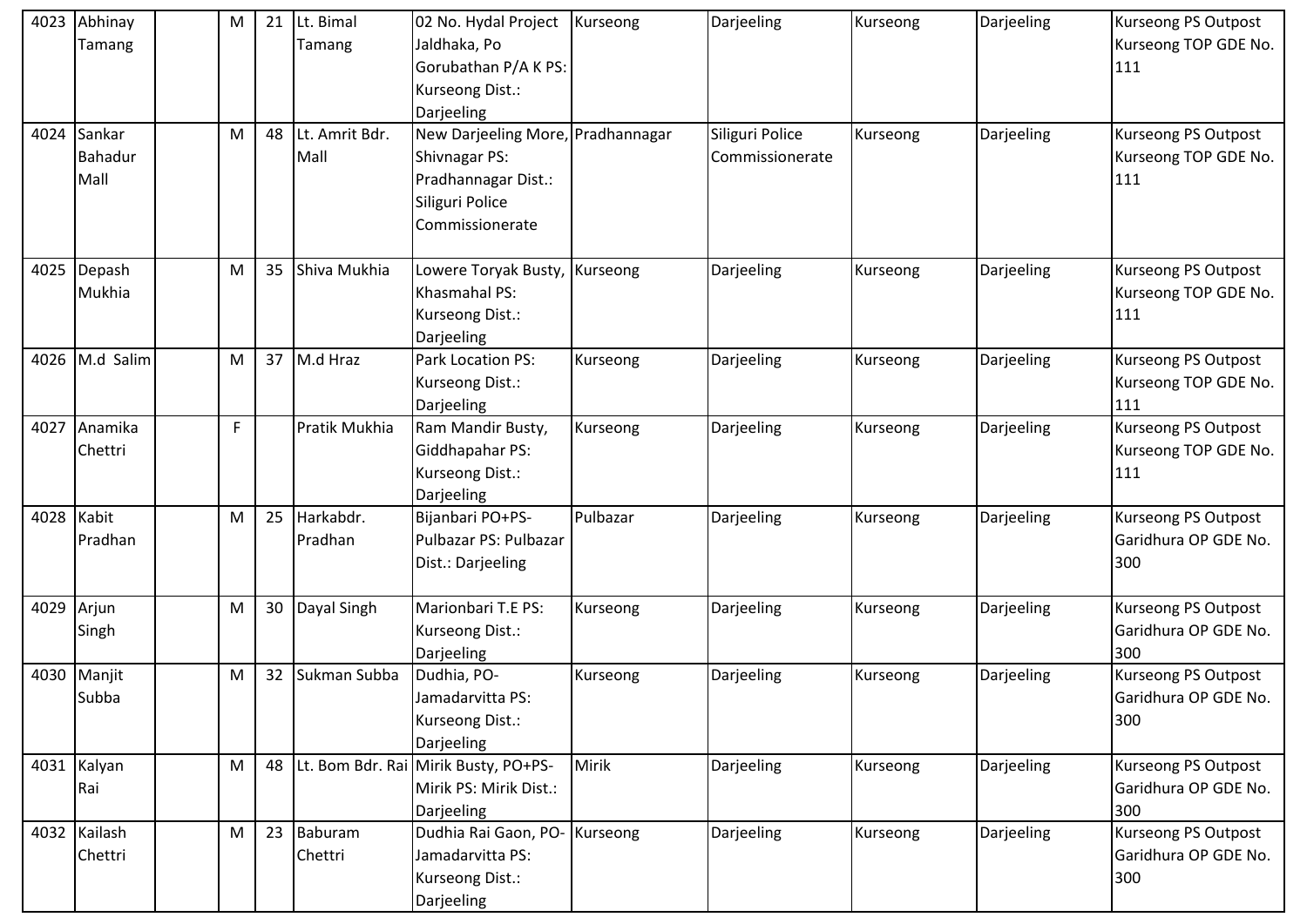| 4033 | Sujan        | M | 31     | Mani Brd.                   | Lamagaon PS:                  | Kurseong    | Darjeeling      | Kurseong | Darjeeling | <b>Kurseong PS Outpost</b> |
|------|--------------|---|--------|-----------------------------|-------------------------------|-------------|-----------------|----------|------------|----------------------------|
|      | Limbu        |   |        | Limbu                       | Kurseong Dist.:               |             |                 |          |            | Garidhura OP GDE No.       |
|      |              |   |        |                             | Darjeeling                    |             |                 |          |            | 300                        |
| 4034 | Nasir Ali    | M | 30     | Sakir Ali                   | Barsana 2C 1, PO+PS- Matigara |             | Siliguri Police | Kurseong | Darjeeling | Kurseong PS Outpost        |
|      |              |   |        |                             | Matigara PS:                  |             | Commissionerate |          |            | Garidhura OP GDE No.       |
|      |              |   |        |                             | Matigara Dist.: Siliguri      |             |                 |          |            | 308                        |
|      |              |   |        |                             | Police                        |             |                 |          |            |                            |
|      |              |   |        |                             | Commissionerate               |             |                 |          |            |                            |
| 4035 | Rinchen      | M | 38     | Lt. D. N Sherpa             | GhoomBhangyang,               | Jorebunglow | Darjeeling      | Kurseong | Darjeeling | <b>Kurseong PS Outpost</b> |
|      | Sherpa       |   |        |                             | PO- Ghoom PS:                 |             |                 |          |            | Garidhura OP GDE No.       |
|      |              |   |        |                             | Jorebunglow Dist.:            |             |                 |          |            | 308                        |
|      |              |   |        |                             | Darjeeling                    |             |                 |          |            |                            |
| 4036 | Nabin        | M | 31     | Chandra Bdr.                | <b>Subedar Busty PS:</b>      | Kurseong    | Darjeeling      | Kurseong | Darjeeling | Kurseong PS Outpost        |
|      | Chettri      |   |        | Chettri                     | Kurseong Dist.:               |             |                 |          |            | Garidhura OP GDE No.       |
|      |              |   |        |                             | Darjeeling                    |             |                 |          |            | 308                        |
| 4037 | Thupden      | M |        | 27 D.s Tamang               | Sonada, PO-Sonada,            | Jorebunglow | Darjeeling      | Kurseong | Darjeeling | Kurseong PS Outpost        |
|      | Tamang       |   |        |                             | PS: Jorebunglow               |             |                 |          |            | Garidhura OP GDE No.       |
|      |              |   |        |                             | Dist.: Darjeeling             |             |                 |          |            | 308                        |
|      |              |   |        |                             |                               |             |                 |          |            |                            |
| 4038 | Rinchen      | M | 27     | Prabintamang                | Munda Forest                  | Jorebunglow | Darjeeling      | Kurseong | Darjeeling | <b>Kurseong PS Outpost</b> |
|      | Tamang       |   |        |                             | Ghoom, Sonada PS:             |             |                 |          |            | Garidhura OP GDE No.       |
|      |              |   |        |                             | Jorebunglow Dist.:            |             |                 |          |            | 308                        |
|      |              |   |        |                             | Darjeeling                    |             |                 |          |            |                            |
| 4039 | Devashis     | M | 34     | Devi Ram Thapa New Champta, |                               | Matigara    | Siliguri Police | Kurseong | Darjeeling | Kurseong PS Outpost        |
|      | Thapa        |   |        |                             | Khoprail, PO- New             |             | Commissionerate |          |            | Garidhura OP GDE No.       |
|      |              |   |        |                             | Champta PS:                   |             |                 |          |            | 308                        |
|      |              |   |        |                             | Matigara Dist.: Siliguri      |             |                 |          |            |                            |
|      |              |   |        |                             | Police                        |             |                 |          |            |                            |
|      |              |   |        |                             | Commissionerate               |             |                 |          |            |                            |
| 4040 | <b>Dipak</b> | M | 38     | Lt. Suryaman                | Ghandinagar, PO-              | Bhaktinagar | Siliguri Police | Kurseong | Darjeeling | Kurseong PS Outpost        |
|      | Chettri      |   |        | Chettri                     | Sevok PS:                     |             | Commissionerate |          |            | Garidhura OP GDE No.       |
|      |              |   |        |                             | <b>Bhaktinagar Dist.:</b>     |             |                 |          |            | 308                        |
|      |              |   |        |                             | Siliguri Police               |             |                 |          |            |                            |
|      |              |   |        |                             | Commissionerate               |             |                 |          |            |                            |
|      | 4041 Sanjoy  | M | 28 Lt. |                             | Old Matigara Road             | Matigara    | Siliguri Police | Kurseong | Darjeeling | <b>Kurseong PS Outpost</b> |
|      | Mondal       |   |        | Swapanmondal W/No.47, New   |                               |             | Commissionerate |          |            | Garidhura OP GDE No.       |
|      |              |   |        |                             | Colony No.6 PS:               |             |                 |          |            | 308                        |
|      |              |   |        |                             | Matigara Dist.: Siliguri      |             |                 |          |            |                            |
|      |              |   |        |                             | Police                        |             |                 |          |            |                            |
|      |              |   |        |                             | Commissionerate               |             |                 |          |            |                            |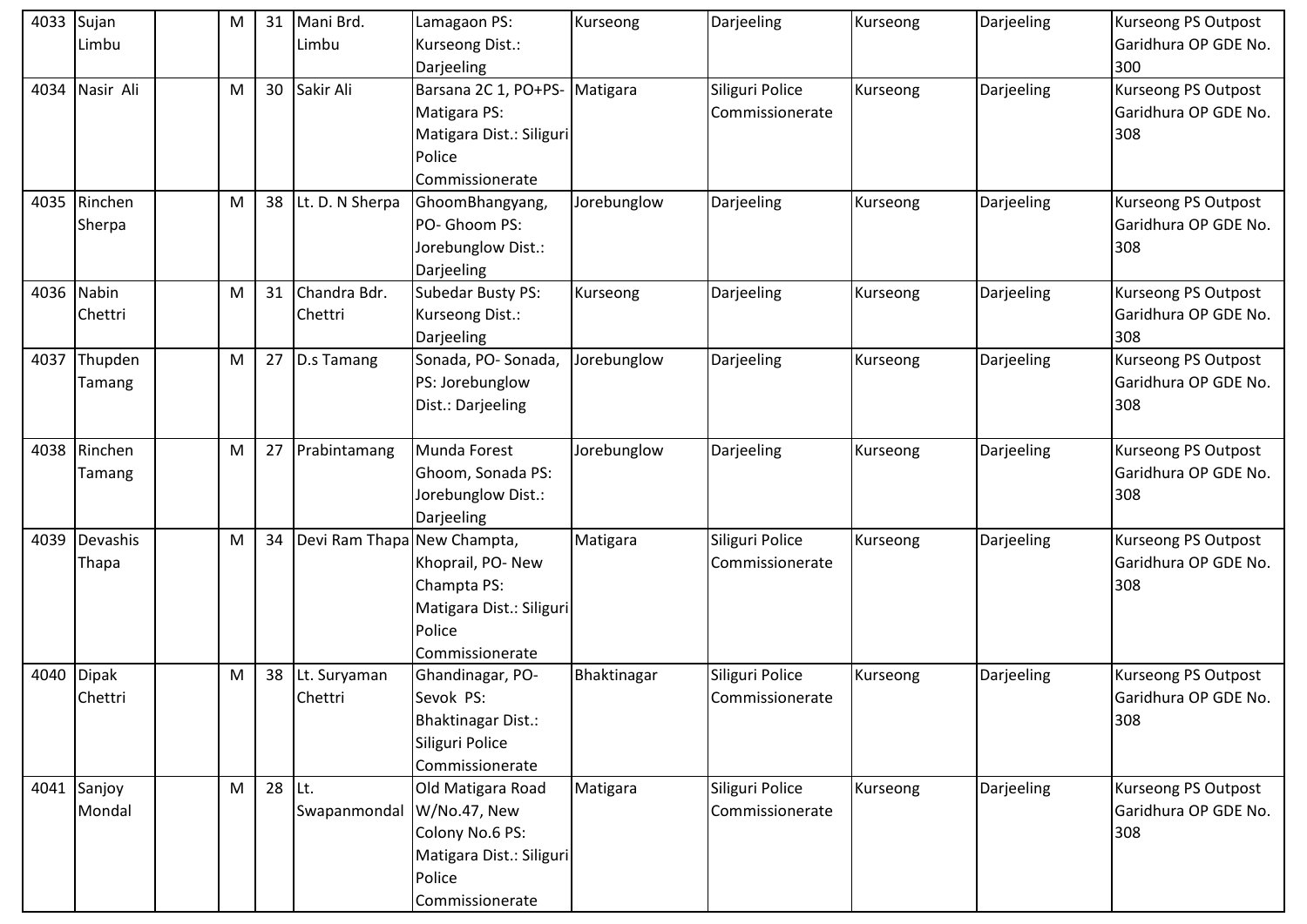| 4042 | <b>Basudev</b> | M | 40 | Lt. Laldev      | Gaddiline, Garidhura, Kurseong   |          | Darjeeling      | Kurseong | Darjeeling | <b>Kurseong PS Outpost</b>                  |
|------|----------------|---|----|-----------------|----------------------------------|----------|-----------------|----------|------------|---------------------------------------------|
|      | Kawar          |   |    | Kawar           | PO-Simulbari PS:                 |          |                 |          |            | Garidhura OP GDE No.                        |
|      |                |   |    |                 | Kurseong Dist.:                  |          |                 |          |            | 308                                         |
|      |                |   |    |                 | Darjeeling                       |          |                 |          |            |                                             |
|      |                |   |    |                 |                                  |          |                 |          |            |                                             |
| 4043 | <b>Bikash</b>  | M | 22 | Sudh Kr. Karjee | Balasan Colony, PO-              | Matigara | Siliguri Police | Kurseong | Darjeeling | Kurseong PS Outpost                         |
|      | Karjee         |   |    |                 | New Rongia PS:                   |          | Commissionerate |          |            | Garidhura OP GDE No.                        |
|      |                |   |    |                 | Matigara Dist.: Siliguri         |          |                 |          |            | 308                                         |
|      |                |   |    |                 | Police                           |          |                 |          |            |                                             |
|      |                |   |    |                 | Commissionerate                  |          |                 |          |            |                                             |
| 4044 | Umesh Kr.      | M | 28 | Hari Sankar     | Baddapur, PO-                    |          | <b>Basirhat</b> | Kurseong | Darjeeling | Kurseong PS Outpost                         |
|      | Rajbhar        |   |    | Rajbhar         | Karmuddinpur, Dist-              |          |                 |          |            | Garidhura OP GDE No.                        |
|      |                |   |    |                 | Gajipur, Uttar P                 |          |                 |          |            | 308                                         |
|      |                |   |    |                 |                                  |          |                 |          |            |                                             |
| 4045 | Anup           | M | 36 | Ramdaras Ram    | Baddapur, PO-                    |          | <b>Basirhat</b> | Kurseong | Darjeeling | Kurseong PS Outpost                         |
|      | Kumar          |   |    |                 | Karmuddinpur, Dist-              |          |                 |          |            | Garidhura OP GDE No.                        |
|      |                |   |    |                 | Gajipur, Uttar P                 |          |                 |          |            | 308                                         |
|      |                |   |    |                 |                                  |          |                 |          |            |                                             |
| 4046 | Sumit Kr.      | M | 23 | Harendraj       | Baliaitbalis, PS- Balia,         |          | <b>Basirhat</b> | Kurseong | Darjeeling | Kurseong PS Outpost                         |
|      | Bhardwaj       |   |    | Bhardwaj        | Dist-Balia, Uttar                |          |                 |          |            | Garidhura OP GDE No.                        |
|      |                |   |    |                 | Prades                           |          |                 |          |            | 308                                         |
| 4047 | Rajen          | M |    | 24 Kasinath     | Dudhia PO-                       | Kurseong | Darjeeling      | Kurseong | Darjeeling | Kurseong PS Outpost                         |
|      | Sharma         |   |    | Sharma          | Jamadarvitta PS:                 |          |                 |          |            | Garidhura OP GDE No.                        |
|      |                |   |    |                 | Kurseong Dist.:                  |          |                 |          |            | 308                                         |
|      |                |   |    |                 | Darjeeling                       |          |                 |          |            |                                             |
| 4048 | Samir          | M | 29 | Sudesh Subba    | Pulbazar Thana Line              | Pulbazar | Darjeeling      | Kurseong | Darjeeling | <b>Kurseong PS Outpost</b>                  |
|      | Subba          |   |    |                 | PS: Pulbazar Dist.:              |          |                 |          |            | Garidhura OP GDE No.                        |
|      | Kishan         |   |    | Samu Sawaria    | Darjeeling                       |          |                 |          |            | 308                                         |
| 4049 |                | M | 26 |                 | Siptiguri PS: Kurseong Kurseong  |          | Darjeeling      | Kurseong | Darjeeling | Kurseong PS Outpost<br>Garidhura OP GDE No. |
|      | Suwaria        |   |    |                 | Dist.: Darjeeling                |          |                 |          |            | 314                                         |
|      | 4050 Pritesh   | M |    | 35 Subodh       | W/No.41, Jyoti Nagar Bhaktinagar |          | Siliguri Police | Kurseong | Darjeeling | <b>Kurseong PS Outpost</b>                  |
|      | Deb            |   |    | Chandra Deb     | Sevok Road PS:                   |          | Commissionerate |          |            | Garidhura OP GDE No.                        |
|      |                |   |    |                 | <b>Bhaktinagar Dist.:</b>        |          |                 |          |            | 314                                         |
|      |                |   |    |                 | Siliguri Police                  |          |                 |          |            |                                             |
|      |                |   |    |                 | Commissionerate                  |          |                 |          |            |                                             |
|      |                |   |    |                 |                                  |          |                 |          |            |                                             |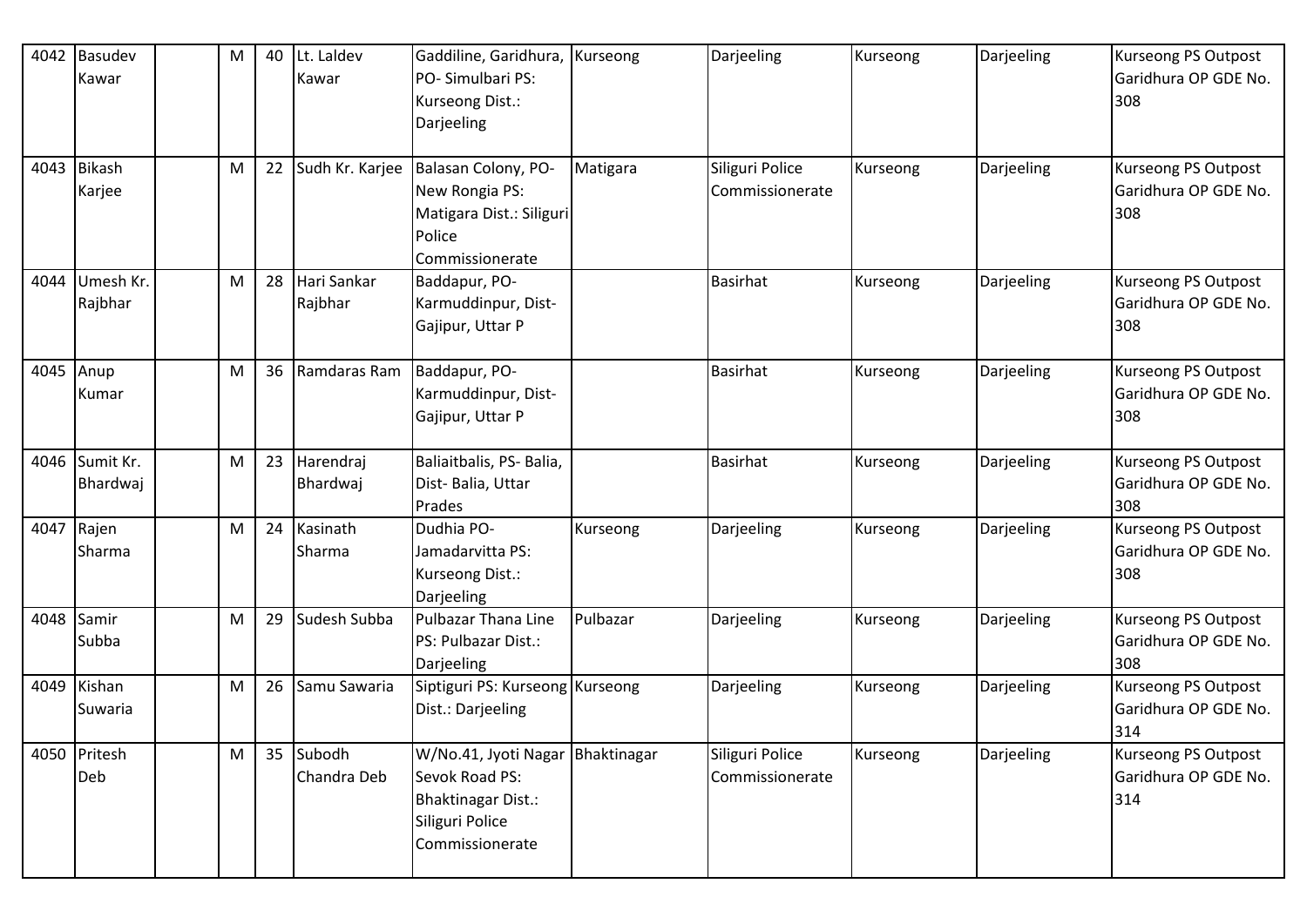|      | 4051 Bicky  | M | 29 | Ganesh Bjhujel                   | <b>SUKNA PART-1 P.O-</b>       | Kurseong     | Darjeeling      | Kurseong | Darjeeling | <b>Kurseong PS Outpost</b> |
|------|-------------|---|----|----------------------------------|--------------------------------|--------------|-----------------|----------|------------|----------------------------|
|      | Bhujel      |   |    |                                  | <b>SUKNA PS: Kurseong</b>      |              |                 |          |            | Sukna IC GDE No. 256       |
|      |             |   |    |                                  | Dist.: Darjeeling              |              |                 |          |            |                            |
|      |             |   |    |                                  |                                |              |                 |          |            |                            |
|      | 4052 Jiwan  | M |    | 32   Kumar Pradhan   SHIV NAGAR, |                                | Matigara     | Siliguri Police | Kurseong | Darjeeling | <b>Kurseong PS Outpost</b> |
|      | Pradhan     |   |    |                                  | <b>SUKANTA PALLI, PO-</b>      |              | Commissionerate |          |            | Sukna IC GDE No. 256       |
|      |             |   |    |                                  | PRADHAN NAGAR PS:              |              |                 |          |            |                            |
|      |             |   |    |                                  | Matigara Dist.: Siliguri       |              |                 |          |            |                            |
|      |             |   |    |                                  | Police                         |              |                 |          |            |                            |
|      |             |   |    |                                  | Commissionerate                |              |                 |          |            |                            |
|      | 4053 Manjay | M |    | 24 Ratan Sha                     | MAHIYA MALPAN, PO-             |              | <b>Basirhat</b> | Kurseong | Darjeeling | Kurseong PS Outpost        |
|      | Kumar       |   |    |                                  | MALYAN, PAKPUR,                |              |                 |          |            | Sukna IC GDE No. 256       |
|      |             |   |    |                                  | DIST-BAISALI,                  |              |                 |          |            |                            |
|      |             |   |    |                                  |                                |              |                 |          |            |                            |
|      | 4054 Deepak | M |    | 28 Lal Bahadur                   | DHANOUTI, PO-                  |              | <b>Basirhat</b> | Kurseong | Darjeeling | <b>Kurseong PS Outpost</b> |
|      | Kumar       |   |    | Pandit                           | MASHRAKH, PS-                  |              |                 |          |            | Sukna IC GDE No. 256       |
|      | Pandit      |   |    |                                  | PANAPUR, DIST-                 |              |                 |          |            |                            |
|      |             |   |    |                                  | <b>CHAPRA</b>                  |              |                 |          |            |                            |
|      | 4055 Mohon  | M |    | 32 Lt. Kalipada Das KARNAJHORA   |                                |              | <b>Basirhat</b> | Kurseong | Darjeeling | <b>Kurseong PS Outpost</b> |
|      | Das         |   |    |                                  | KALIBARI, PO-                  |              |                 |          |            | Sukna IC GDE No. 256       |
|      |             |   |    |                                  | <b>KARNAJHORA</b>              |              |                 |          |            |                            |
| 4056 | Tarani      | M |    | 36 Lt. Gopal Roy                 | SHIVA NAGAR, WORD Pradhannagar |              | Siliguri Police | Kurseong | Darjeeling | <b>Kurseong PS Outpost</b> |
|      | Roy         |   |    |                                  | <b>NO-46 PS:</b>               |              | Commissionerate |          |            | Sukna IC GDE No. 256       |
|      |             |   |    |                                  | Pradhannagar Dist.:            |              |                 |          |            |                            |
|      |             |   |    |                                  | Siliguri Police                |              |                 |          |            |                            |
|      |             |   |    |                                  | Commissionerate                |              |                 |          |            |                            |
| 4057 | Sujeet Kr.  | M |    | 27 Paresh Mahat                  | POKAI JOTE, WORD               | Pradhannagar | Siliguri Police | Kurseong | Darjeeling | <b>Kurseong PS Outpost</b> |
|      | Mahato      |   |    |                                  | NO-46, CHAMPASARI              |              | Commissionerate |          |            | Sukna IC GDE No. 256       |
|      |             |   |    |                                  | PS: Pradhannagar               |              |                 |          |            |                            |
|      |             |   |    |                                  | Dist.: Siliguri Police         |              |                 |          |            |                            |
|      |             |   |    |                                  | Commissionerate                |              |                 |          |            |                            |
|      |             |   |    |                                  |                                |              |                 |          |            |                            |
|      |             |   |    |                                  |                                |              |                 |          |            |                            |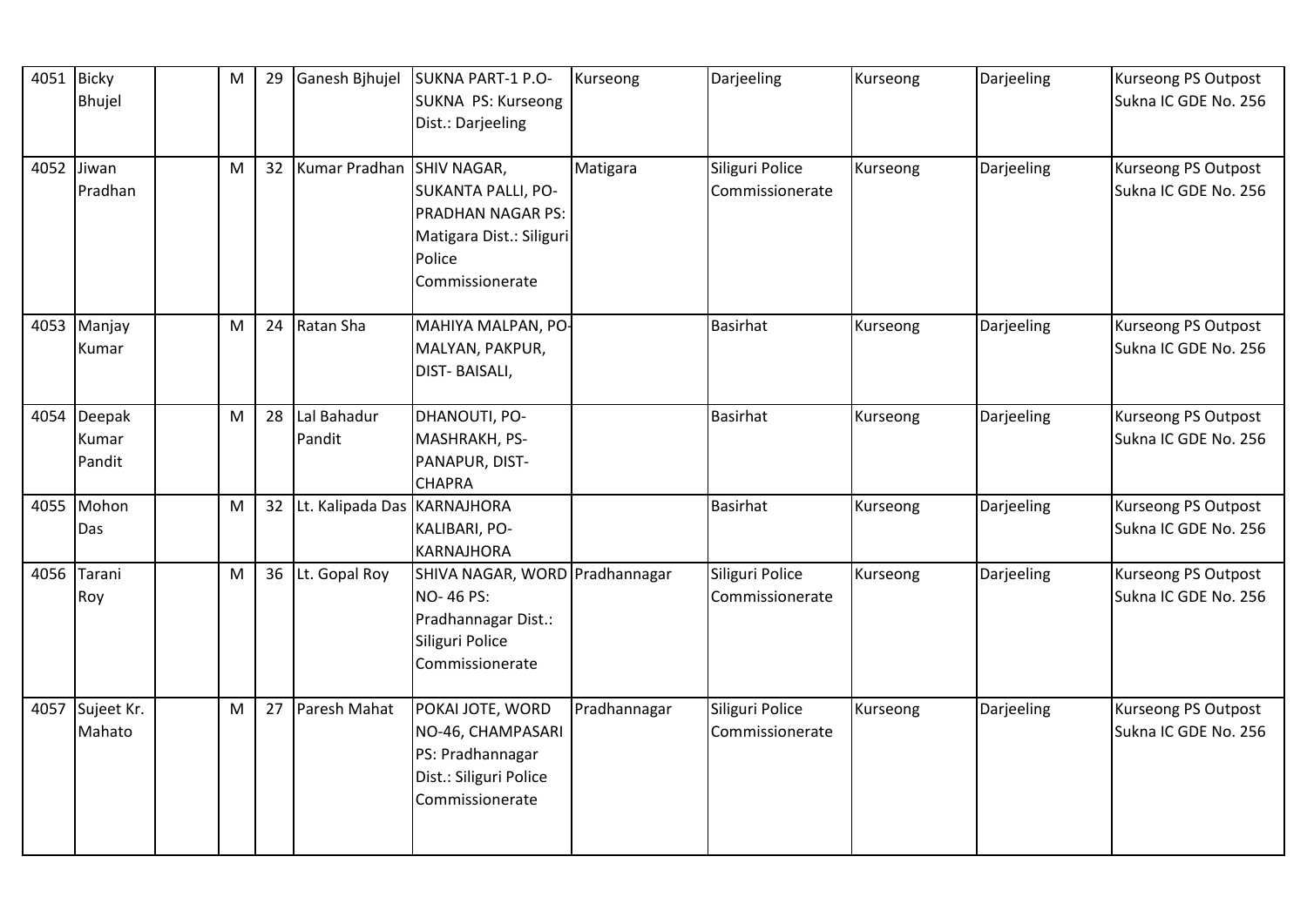| 4058<br>4059 | Rahul<br>Prasad<br>Gupta<br>Dhruba<br>Roy | M<br>M |    | 19 Achabar Prasad<br>Gupta<br>18 Niramoy Roy | SAMAR NAGAR,<br><b>BATTALA PS:</b><br>Pradhannagar Dist.:<br>Siliguri Police<br>Commissionerate<br>SAMAR NAGAR,<br><b>BATTALA PS:</b> | Pradhannagar<br>Pradhannagar | Siliguri Police<br>Commissionerate<br>Siliguri Police<br>Commissionerate | Kurseong<br>Kurseong | Darjeeling<br>Darjeeling | Kurseong PS Outpost<br>Sukna IC GDE No. 256<br><b>Kurseong PS Outpost</b><br>Sukna IC GDE No. 256 |
|--------------|-------------------------------------------|--------|----|----------------------------------------------|---------------------------------------------------------------------------------------------------------------------------------------|------------------------------|--------------------------------------------------------------------------|----------------------|--------------------------|---------------------------------------------------------------------------------------------------|
|              |                                           |        |    |                                              | Pradhannagar Dist.:<br>Siliguri Police<br>Commissionerate                                                                             |                              |                                                                          |                      |                          |                                                                                                   |
| 4060         | <b>Om</b><br>Prakash<br>Mahato            | M      |    | 28 Suresh Mahato                             | POKAI JOTE, WORD<br>NO-46, CHAMPASARI<br>PS: Pradhannagar<br>Dist.: Siliguri Police<br>Commissionerate                                | Pradhannagar                 | Siliguri Police<br>Commissionerate                                       | Kurseong             | Darjeeling               | Kurseong PS Outpost<br>Sukna IC GDE No. 256                                                       |
|              | 4061 Rajesh<br>Kumar                      | M      |    | 27 Ram Bachan<br>Mahato                      | NEW POKAI JOTE,<br>WORD NO-46,<br><b>CHAMPASARI PS:</b><br>Pradhannagar Dist.:<br>Siliguri Police<br>Commissionerate                  | Pradhannagar                 | Siliguri Police<br>Commissionerate                                       | Kurseong             | Darjeeling               | Kurseong PS Outpost<br>Sukna IC GDE No. 256                                                       |
| 4062         | Amrendra<br>Kumar                         | M      | 25 | Ram Babu<br>Yadav                            | Muzaffarpur, PS<br>Town Yogimath, Bihar                                                                                               |                              | <b>Basirhat</b>                                                          | Kurseong             | Darjeeling               | Kurseong PS Outpost<br>Sevoke PP GDE No. 287                                                      |
| 4063         | Biplab<br>Poul                            | M      |    | 24 Subash Poul                               | Sevoke Kali Mandir<br>PS: Kurseong Dist.:<br>Darjeeling                                                                               | Kurseong                     | Darjeeling                                                               | Kurseong             | Darjeeling               | <b>Kurseong PS Outpost</b><br>Sevoke PP GDE No. 287                                               |
|              | 4064 Shankar<br>Khati                     | M      |    | 42 Kishor Khati                              | Sukanta Pally PO<br>Champasari PS:<br>Pradhannagar Dist.:<br>Siliguri Police<br>Commissionerate                                       | Pradhannagar                 | Siliguri Police<br>Commissionerate                                       | Kurseong             | Darjeeling               | <b>Kurseong PS Outpost</b><br>Sevoke PP GDE No. 287                                               |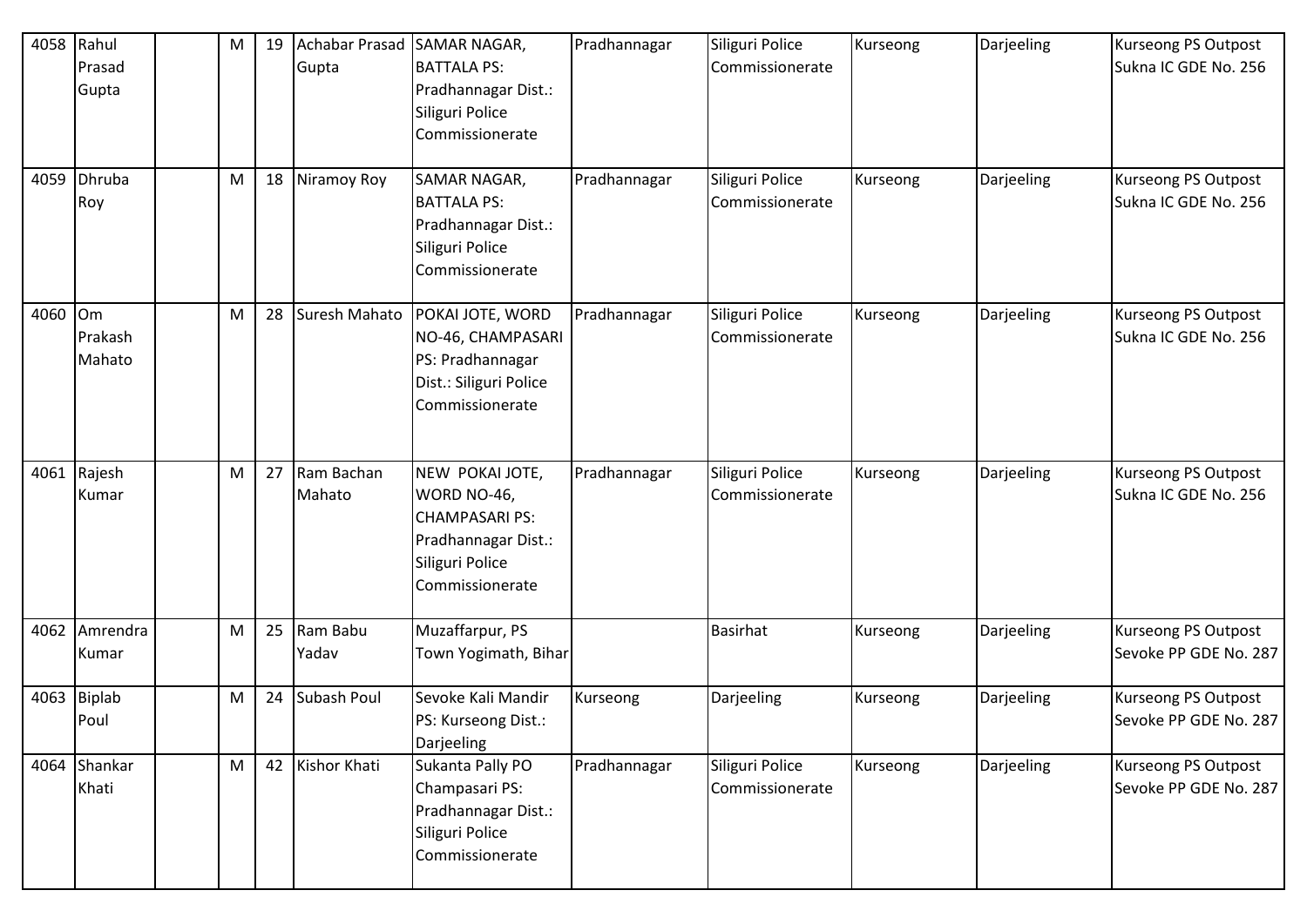| 4065      | Ramesh<br>Sah                   | M | 33 | Siya Ram Sah                         | Dharamnagar,<br>Koolipara PS:<br>Pradhannagar Dist.:<br>Siliguri Police<br>Commissionerate                     | Pradhannagar | Siliguri Police<br>Commissionerate | Kurseong | Darjeeling | Kurseong PS Outpost<br>Sevoke PP GDE No. 287       |
|-----------|---------------------------------|---|----|--------------------------------------|----------------------------------------------------------------------------------------------------------------|--------------|------------------------------------|----------|------------|----------------------------------------------------|
|           | 4066 Rakesh<br>Singh            | м | 47 | <b>Badhur Singh</b>                  | Kadamtala, W/No.<br>46, Champaari PS:<br>Pradhannagar Dist.:<br>Siliguri Police<br>Commissionerate             | Pradhannagar | Siliguri Police<br>Commissionerate | Kurseong | Darjeeling | Kurseong PS Outpost<br>Sevoke PP GDE No. 287       |
| 4067      | Bijoy<br>Lohar                  | Μ | 26 | Lt. Minu Nayak                       | Sevoke Parijat Nagar<br>PS: Kurseong Dist.:<br>Darjeeling                                                      | Kurseong     | Darjeeling                         | Kurseong | Darjeeling | Kurseong PS Outpost<br>Sevoke PP GDE No. 287       |
|           | 4068 Lawang<br>Dorjee<br>Tamang | M | 21 | <b>Manik Tamang</b>                  | Kopchey Namchi,<br>South Sikkim                                                                                |              | <b>Basirhat</b>                    | Kurseong | Darjeeling | Kurseong PS Outpost<br>Sevoke PP GDE No. 287       |
| 4069      | Jyotirmoy<br>Roy                | M | 25 | <b>Bahbanu Roy</b>                   | <b>AMGURI BAZAR</b><br>AMGURI JALPAIGURI<br>PS: Moynaguri Dist.:<br>Jalpaiguri                                 | Moynaguri    | Jalpaiguri                         | Kurseong | Darjeeling | Kurseong PS Outpost<br>Tindharia OP GDE No.<br>365 |
| 4070      | Biswanath<br>Some               | M |    | 56 Lt. K.m Roy                       | <b>DABGRAM COLONY</b><br><b>SILIGURI MATIGARA</b><br>PS: Matigara Dist.:<br>Siliguri Police<br>Commissionerate | Matigara     | Siliguri Police<br>Commissionerate | Kurseong | Darjeeling | Kurseong PS Outpost<br>Tindharia OP GDE No.<br>365 |
| 4071 Niki | Chettri                         | M |    | 30 Lt. Surya Chettri Singell T.E PS: | Kurseong Dist.:<br>Darjeeling                                                                                  | Kurseong     | Darjeeling                         | Kurseong | Darjeeling | Kurseong PS GDE No.<br>540                         |
|           | 4072 Amar<br>Thapa              | M |    |                                      | 33 Lt. Sukraj Thapa Monteviot T.E PS:<br>Kurseong Dist.:<br>Darjeeling                                         | Kurseong     | Darjeeling                         | Kurseong | Darjeeling | Kurseong PS GDE No.<br>540                         |
|           | 4073 Pravesh<br>Lama            | M |    | 35 Lt. Krishna<br>Lama               | Nayabazar PS:<br>Kurseong Dist.:<br>Darjeeling                                                                 | Kurseong     | Darjeeling                         | Kurseong | Darjeeling | Kurseong PS GDE No.<br>540                         |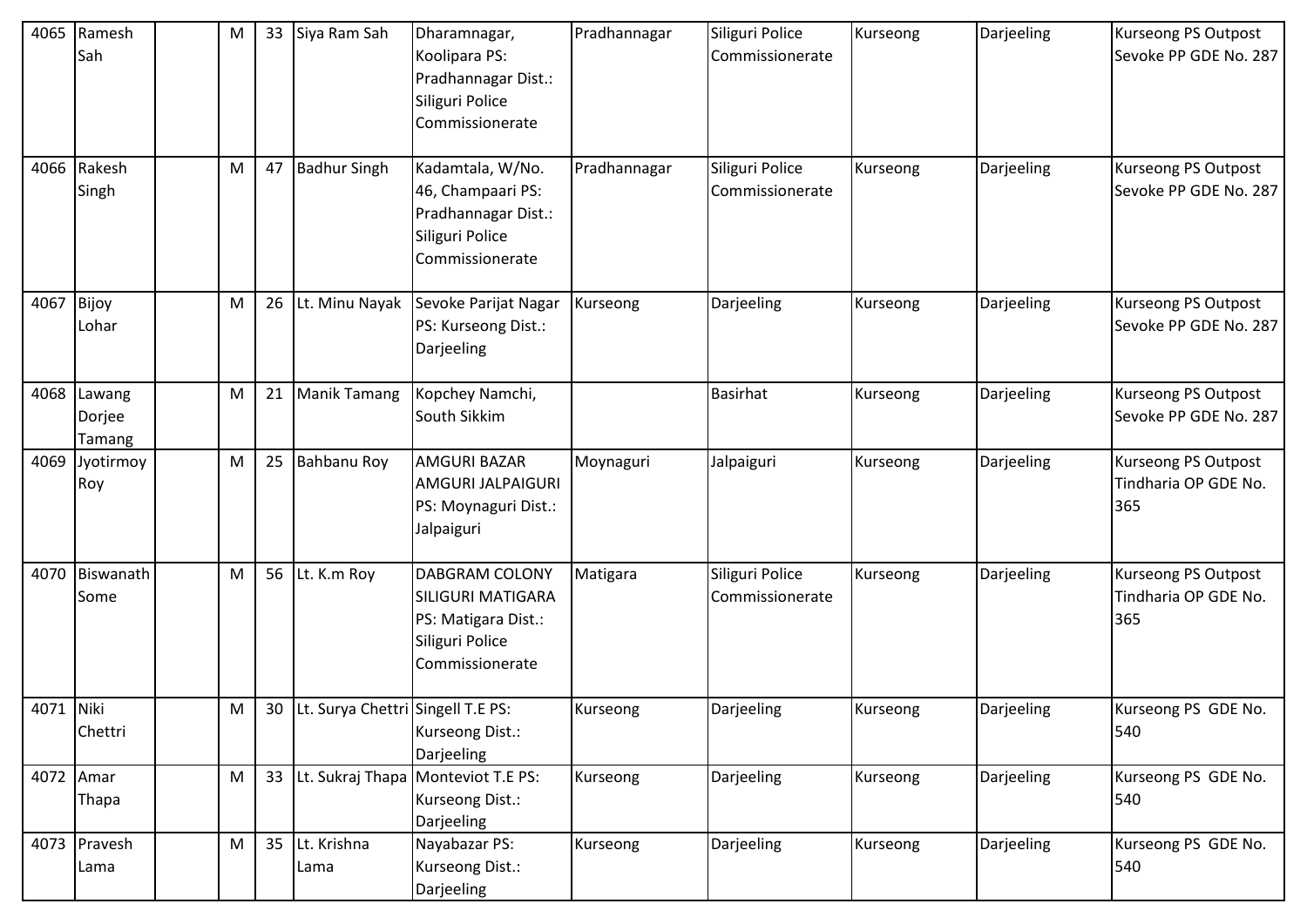| 4074      | Sujan           | M |    | 32 Lt. Jit Bdr.   | Chimney Busty PS:                       | Kurseong | Darjeeling      | Kurseong | Darjeeling | Kurseong PS GDE No.  |
|-----------|-----------------|---|----|-------------------|-----------------------------------------|----------|-----------------|----------|------------|----------------------|
|           | Tamang          |   |    | <b>Tamang</b>     | Kurseong Dist.:                         |          |                 |          |            | 540                  |
|           |                 |   |    |                   | Darjeeling                              |          |                 |          |            |                      |
| 4075      | Jagat           | M |    |                   | 42 Lt. Dawa Sherpa Middle Sherpa Busty, | Kurseong | Darjeeling      | Kurseong | Darjeeling | Kurseong PS GDE No.  |
|           | Sherpa          |   |    |                   | Near Gumba, W/No.                       |          |                 |          |            | 540                  |
|           |                 |   |    |                   | 06 PS: Kurseong Dist.:                  |          |                 |          |            |                      |
|           |                 |   |    |                   | Darjeeling                              |          |                 |          |            |                      |
|           |                 |   |    |                   |                                         |          |                 |          |            |                      |
|           | 4076 Kishor     | M |    | 25 Amar Dhoj      | <b>BANSBOTAY PS:</b>                    | Lodhama  | Darjeeling      | Lodhama  | Darjeeling | Lodhama PS GDE No.   |
|           | Sunuwar         |   |    | Sunuwar           | Lodhama Dist.:                          |          |                 |          |            | 306                  |
|           |                 |   |    |                   | Darjeeling                              |          |                 |          |            |                      |
| 4077 Amit |                 | M |    | 25 Lt Raghu Bir   | <b>BARAHATTA, PO</b>                    | Lodhama  | Darjeeling      | Lodhama  | Darjeeling | Lodhama PS GDE No.   |
|           | <b>Biswakar</b> |   |    | Biswakarma        | <b>BANSBOTAY PS:</b>                    |          |                 |          |            | 306                  |
|           | ma              |   |    |                   | Lodhama Dist.:                          |          |                 |          |            |                      |
|           |                 |   |    |                   | Darjeeling                              |          |                 |          |            |                      |
|           | 4078 Lakpa      | M |    | 19 Lakpa Nuri     | PALMUZUWA, PO                           | Lodhama  | Darjeeling      | Lodhama  | Darjeeling | Lodhama PS GDE No.   |
|           | Dorjee          |   |    | Sherpa            | <b>BANSBOTAY PS:</b>                    |          |                 |          |            | 306                  |
|           |                 |   |    |                   | Lodhama Dist.:                          |          |                 |          |            |                      |
|           |                 |   |    |                   | Darjeeling                              |          |                 |          |            |                      |
| 4079      | Raj Bdr         | M |    | 50 Lt Biekha Bdr  | PS: Lodhama Dist.:                      | Lodhama  | Darjeeling      | Lodhama  | Darjeeling | Lodhama PS GDE No.   |
|           | Rai             |   |    | Rai               | Darjeeling                              |          |                 |          |            | 306                  |
| 4080      | Santilal        | M | 46 | Gokul Bhattarai   | UPPERLINGSEBONG,                        | Lodhama  | Darjeeling      | Lodhama  | Darjeeling | Lodhama PS GDE No.   |
|           | Bhatttrai       |   |    |                   | PO BANSBOTAY PS:                        |          |                 |          |            | 309                  |
|           |                 |   |    |                   | Lodhama Dist.:                          |          |                 |          |            |                      |
|           |                 |   |    |                   | Darjeeling                              |          |                 |          |            |                      |
| 4081 Ram  |                 | M |    | 35 Sd Mahato      | Baghajotin colony ps                    |          | Darjeeling      | Mirik    | Darjeeling | Mirik PS GDE No. 389 |
|           | Shankar         |   |    |                   | pradhan nagar Dist.:                    |          |                 |          |            |                      |
|           | Mahato          |   |    |                   | Darjeeling                              |          |                 |          |            |                      |
| 4082      | Yogen           | M |    | 32 Bikash Thami   | Devkota gram bhutia                     |          | Darjeeling      | Mirik    | Darjeeling | Mirik PS GDE No. 389 |
|           | Thami           |   |    |                   | busty PS sadar Dist.:                   |          |                 |          |            |                      |
|           |                 |   |    |                   | Darjeeling                              |          |                 |          |            |                      |
|           |                 |   |    |                   |                                         |          |                 |          |            |                      |
|           | 4083 Runarayan  | M |    | 28 Sukbir Pradhan | Okaity TE PS: Mirik                     | Mirik    | Darjeeling      | Mirik    | Darjeeling | Mirik PS GDE No. 389 |
|           | Pradhan         |   |    |                   | Dist.: Darjeeling                       |          |                 |          |            |                      |
|           |                 |   |    |                   |                                         |          |                 |          |            |                      |
|           | 4084 Sunny      | M |    | 27 Raj Kumar      | Railway colony. PS                      |          | <b>Basirhat</b> | Mirik    | Darjeeling | Mirik PS GDE No. 389 |
|           | Kumar           |   |    | Yadav             | kishanganj. Bihar                       |          |                 |          |            |                      |
|           | 4085 Manot      | M |    | 35 Bharat Tamang  | Murmah TE                               | Mirik    | <b>Basirhat</b> | Mirik    | Darjeeling | Mirik PS GDE No. 389 |
|           | Tamang          |   |    |                   | darjeeling PS: Mirik                    |          |                 |          |            |                      |
|           |                 |   |    |                   |                                         |          |                 |          |            |                      |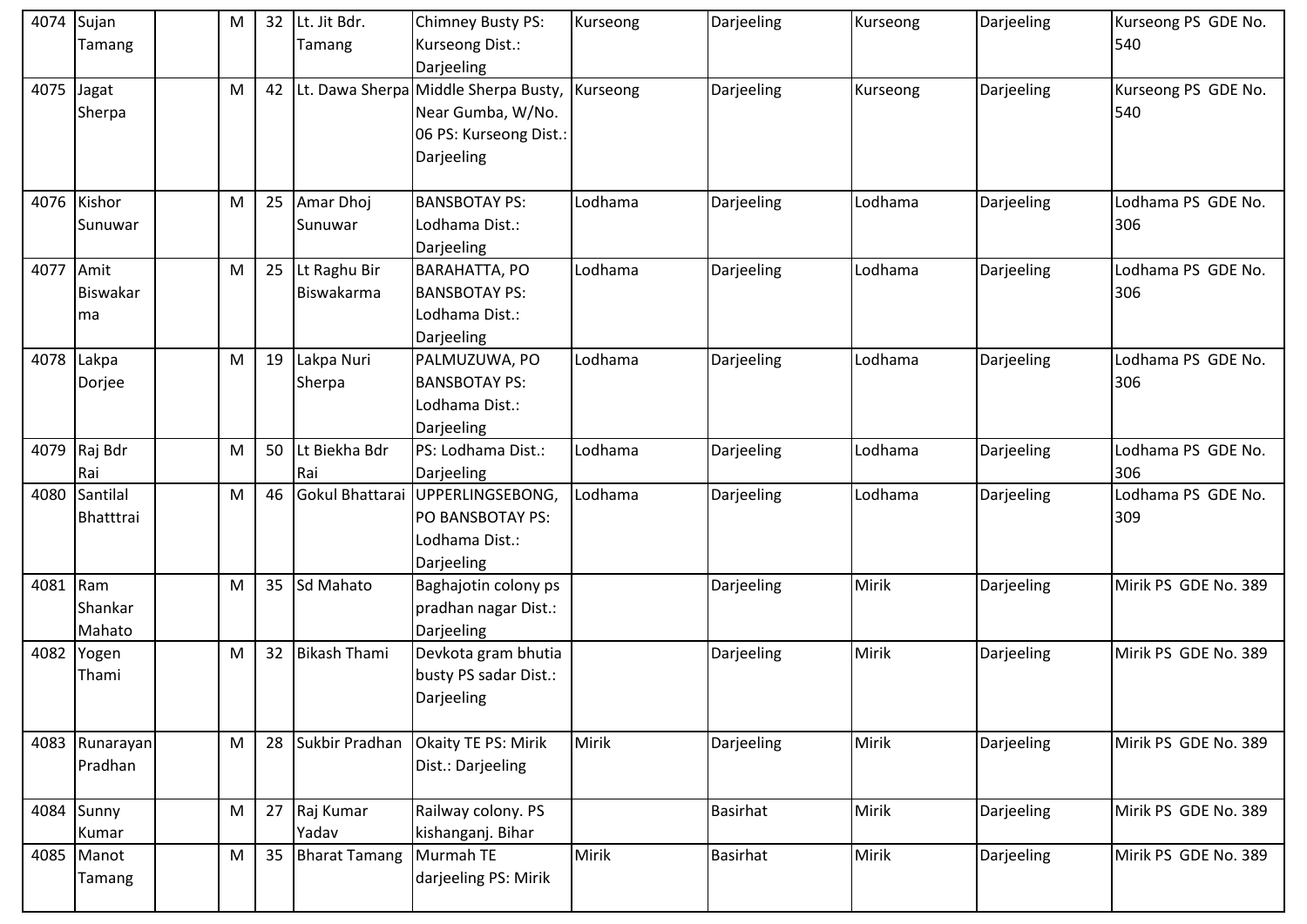| 4086 | Nabin Rai                      | M | 26 | Mohanlal Rai        | Nigalay PS: Mirik<br>Dist.: Darjeeling                                | Mirik         | Darjeeling | Mirik | Darjeeling | Mirik PS GDE No. 389 |
|------|--------------------------------|---|----|---------------------|-----------------------------------------------------------------------|---------------|------------|-------|------------|----------------------|
| 4087 | <b>Bishu</b><br>Sarki          | M | 29 | Kb Sarki            | Thurbo TE PS: Mirik<br>Dist.: Darjeeling                              | Mirik         | Darjeeling | Mirik | Darjeeling | Mirik PS GDE No. 389 |
| 4088 | <b>Bikram</b><br>Thapa         | M | 35 | Mani Thapa          | Phuguri TE PS: Mirik<br>Dist.: Darjeeling                             | Mirik         | Darjeeling | Mirik | Darjeeling | Mirik PS GDE No. 389 |
| 4089 | Laxman<br>Lama                 | M | 26 | Chandra Bdr<br>Lama | Lama dara<br>champasari PS<br><b>Bhaktinagar Dist.:</b><br>Darjeeling |               | Darjeeling | Mirik | Darjeeling | Mirik PS GDE No. 389 |
| 4090 | Ashok<br><b>Biswakar</b><br>ma | M | 27 | Sb Biswakarma       | Mirik Busty PS: Mirik<br>Dist.: Darjeeling                            | Mirik         | Darjeeling | Mirik | Darjeeling | Mirik PS GDE No. 389 |
| 4091 | Umang<br>Rai                   | M |    | 26 Santabir Rai     | Bich gaon okaity te<br>PS: Mirik Dist.:<br>Darjeeling                 | Mirik         | Darjeeling | Mirik | Darjeeling | Mirik PS GDE No. 389 |
| 4092 | Rajay Rai                      | M | 26 | Late Ash Kr Rai     | Kawlay ward no 6 PS:<br>Mirik Dist.: Darjeeling                       | Mirik         | Darjeeling | Mirik | Darjeeling | Mirik PS GDE No. 389 |
| 4093 | Anand<br>Tamang                | M |    | 31 Balbir Tamang    | Kawley ward no 6 PS:<br>Mirik Dist.: Darjeeling                       | Mirik         | Darjeeling | Mirik | Darjeeling | Mirik PS GDE No. 389 |
| 4094 | Karan<br>Pradhan               | M |    | 25   K Pradhan      | Pokhriabong PS:<br>Sukhia pokhri Dist.:<br>Darjeeling                 | Sukhia pokhri | Darjeeling | Mirik | Darjeeling | Mirik PS GDE No. 389 |
| 4095 | Dawa<br>Sherpa                 | M |    | 32 Pd Sherpa        | Sukhia pokhri PS:<br>Sukhia pokhri Dist.:<br>Darjeeling               | Sukhia pokhri | Darjeeling | Mirik | Darjeeling | Mirik PS GDE No. 389 |
| 4096 | Rojan Rai                      | M | 29 | Milan Rai           | Manju lepcha villa PS: Mirik<br>Mirik Dist.: Darjeeling               |               | Darjeeling | Mirik | Darjeeling | Mirik PS GDE No. 389 |
|      | 4097 Ujjwal<br>Thapa           | M |    | 36 Bom Bdr Thapa    | Limbu dhura tingling<br>PS: Mirik Dist.:<br>Darjeeling                | Mirik         | Darjeeling | Mirik | Darjeeling | Mirik PS GDE No. 389 |
| 4098 | Samarpan<br>Rai                | M |    | 19 Kailash Rai      | Nigalay PS: Mirik<br>Dist.: Darjeeling                                | Mirik         | Darjeeling | Mirik | Darjeeling | Mirik PS GDE No. 389 |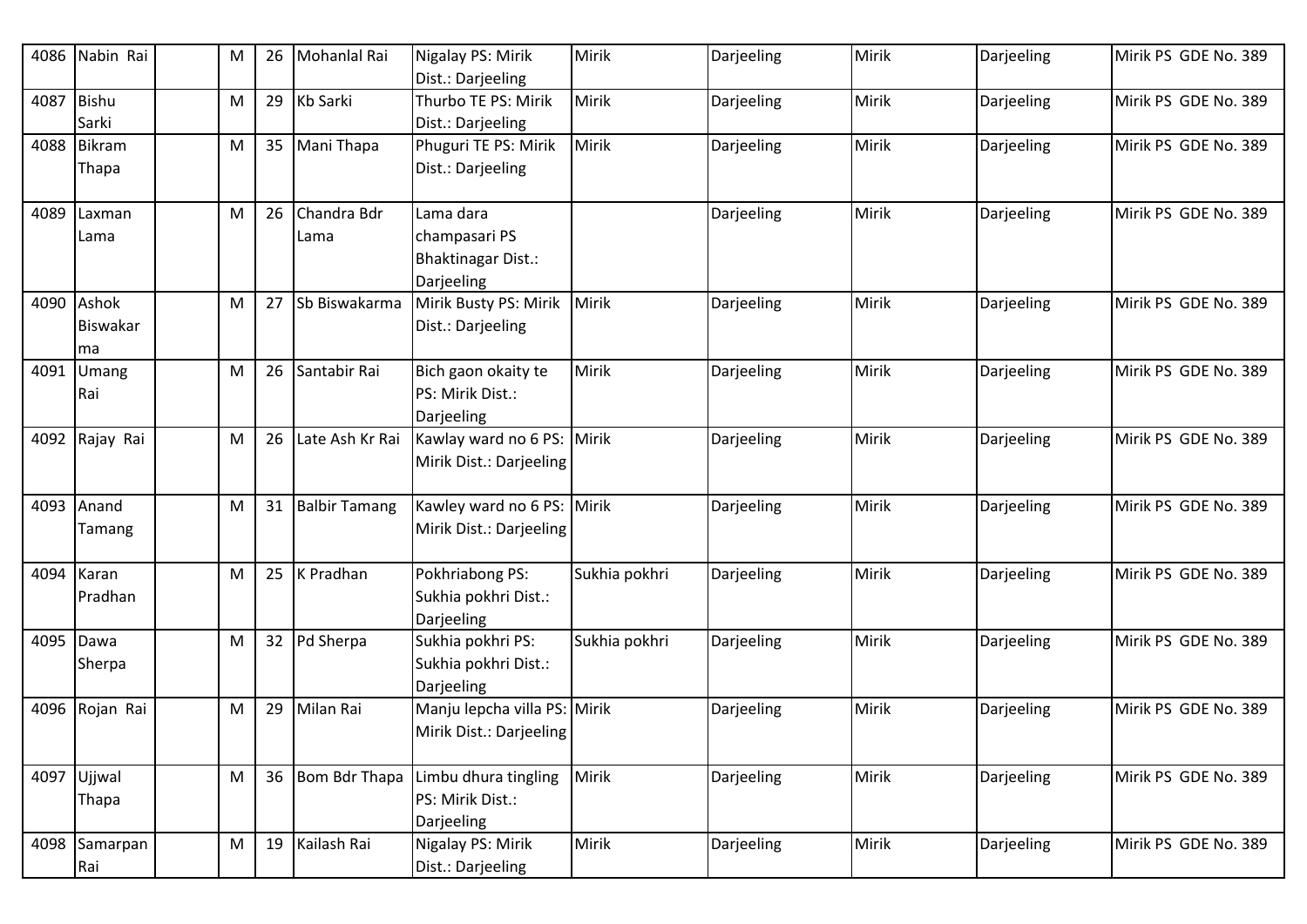| 4099       | Prem Dip<br>Tamang     |              | M | 30 | <b>Kuldip Tamang</b>          | Tulsi gaon nagary<br>farm PS: Sukhia<br>pokhri Dist.:<br>Darjeeling    | Sukhia pokhri | Darjeeling | Mirik    | Darjeeling | Mirik PS GDE No. 389       |
|------------|------------------------|--------------|---|----|-------------------------------|------------------------------------------------------------------------|---------------|------------|----------|------------|----------------------------|
| 4100       | John Rai               |              | M |    | 31 Nowraj Rai                 | Thulung gaon PS:<br>Mirik Dist.: Darjeeling                            | Mirik         | Darjeeling | Mirik    | Darjeeling | Mirik PS GDE No. 389       |
| 4101       | Gouri<br>Mangar        |              | M |    | 38 Suren Mangar               | Shanti gram Nipania<br>busty PS: Mirik Dist.:<br>Darjeeling            | Mirik         | Darjeeling | Mirik    | Darjeeling | Mirik PS GDE No. 349       |
|            | 4102 Sushil<br>Tamang  |              | M |    | 35 Lt. Passang<br>Tamang      | Mirik busty PS: Mirik<br>Dist.: Darjeeling                             | Mirik         | Darjeeling | Mirik    | Darjeeling | Mirik PS GDE No. 349       |
| 4103       | Santosh<br>Tamang      |              | M |    | 33 Lt. Shyam<br>Tamang        | KAIJALIA BA 4 NO. PS: Pulbazar<br>Pulbazar Dist.:<br>Darjeeling        |               | Darjeeling | Pulbazar | Darjeeling | Pulbazar PS GDE No.<br>419 |
| 4104       | Fogulal<br>Singha      |              | M | 34 | Parafulla Singha              | RANGAPANI M.D<br><b>BOXJED PS:</b><br>Phansidewa Dist.:<br>Darjeeling  | Phansidewa    | Darjeeling | Pulbazar | Darjeeling | Pulbazar PS GDE No.<br>419 |
| 4105       | Ashish<br>Tamang       |              | M | 20 | Nima Tamang                   | LOWER SAMALBONG<br><b>BUSTY PS: Darjeeling</b><br>Dist.: Darjeeling    | Darjeeling    | Darjeeling | Pulbazar | Darjeeling | Pulbazar PS GDE No.<br>419 |
| 4106       | Soini B.k              |              | M | 46 | Lt Amrit B.k                  | CHAINPURA,<br><b>BIJANBARI PS:</b><br>Darjeeling Dist.:<br>Darjeeling  | Darjeeling    | Darjeeling | Pulbazar | Darjeeling | Pulbazar PS GDE No.<br>422 |
|            | 4107 Vaskar<br>Pardhan |              | M |    |                               | 33 Lt. Aku Pradhan CHAINPURA LINE PS:<br>Pulbazar Dist.:<br>Darjeeling | Pulbazar      | Darjeeling | Pulbazar | Darjeeling | Pulbazar PS GDE No.<br>422 |
| 4108 Ujal  | Tamang                 | CHUDU<br>IP. | M |    | 29 Buddha Tamang SCHOOL LINE, | <b>BIJANBARI PS:</b><br>Pulbazar Dist.:<br>Darjeeling                  | Pulbazar      | Darjeeling | Pulbazar | Darjeeling | Pulbazar PS GDE No.<br>422 |
| 4109 Titus | Pradhan                |              | M |    | 21 Suren Pradhan              | PULBAZAR PS:<br>Pulbazar Dist.:<br>Darjeeling                          | Pulbazar      | Darjeeling | Pulbazar | Darjeeling | Pulbazar PS GDE No.<br>422 |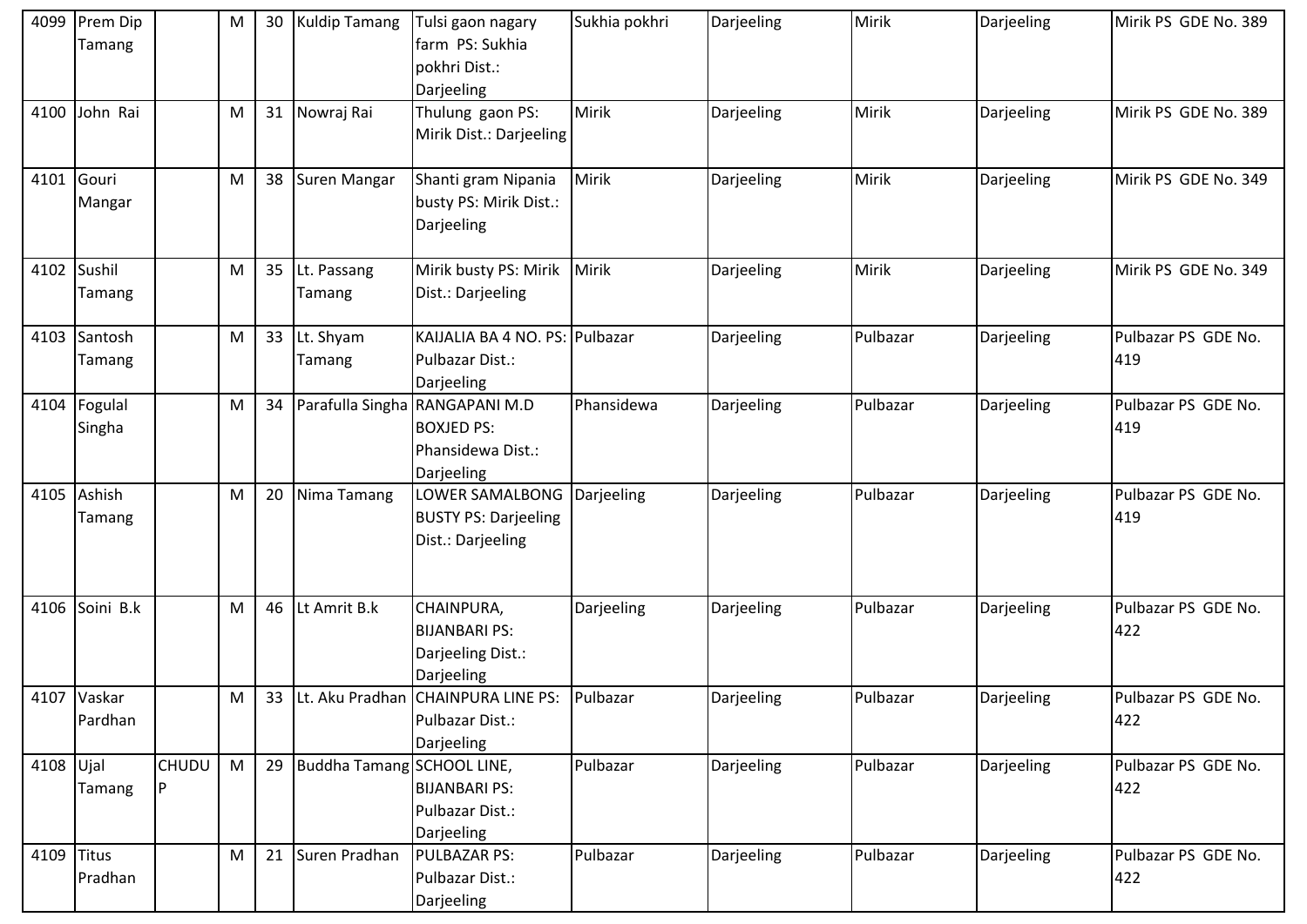| 4110 Keran | Chettri        | M         | 24 | Nilam Chettri                | <b>PULBAZAR PS:</b><br>Pulbazar Dist.: | Pulbazar | Darjeeling      | Pulbazar | Darjeeling | Pulbazar PS GDE No.<br>422 |
|------------|----------------|-----------|----|------------------------------|----------------------------------------|----------|-----------------|----------|------------|----------------------------|
|            |                |           |    |                              | Darjeeling                             |          |                 |          |            |                            |
|            | 4111 Padam     | M         | 66 | Shar Bahadur                 | MIDDLE NAKJUM                          | Pulbazar | Darjeeling      | Pulbazar | Darjeeling | Pulbazar PS GDE No.        |
|            | <b>Bahadur</b> |           |    | Subba                        | <b>BUSTY PS: Pulbazar</b>              |          |                 |          |            | 402                        |
|            | Subba          |           |    |                              | Dist.: Darjeeling                      |          |                 |          |            |                            |
| 4112 Bimal |                | M         | 44 | Padam Bahadur GAIRI GOAN PS: |                                        | Pulbazar | Darjeeling      | Pulbazar | Darjeeling | Pulbazar PS GDE No.        |
|            | <b>Bhujel</b>  |           |    | <b>Bhujel</b>                | Pulbazar Dist.:                        |          |                 |          |            | 402                        |
|            |                |           |    |                              | Darjeeling                             |          |                 |          |            |                            |
|            | 4113 Mukash    | M         | 34 | Pamba Subba                  | <b>PARBONG BUSTY PS:</b>               | Pulbazar | Darjeeling      | Pulbazar | Darjeeling | Pulbazar PS GDE No.        |
|            | Subba          |           |    |                              | Pulbazar Dist.:                        |          |                 |          |            | 402                        |
|            |                |           |    |                              | Darjeeling                             |          |                 |          |            |                            |
| 4114       | Chandan        | M         | 29 | <b>Gopal Tamang</b>          | <b>CHONTONG T.E PS:</b>                | Pulbazar | Darjeeling      | Pulbazar | Darjeeling | Pulbazar PS GDE No.        |
|            | Tamang         |           |    |                              | Pulbazar Dist.:                        |          |                 |          |            | 402                        |
|            |                |           |    |                              | Darjeeling                             |          |                 |          |            |                            |
| 4115 Gyan  |                | M         |    | 38 B.d Tamang                | <b>EAST SIKKIM, PS</b>                 |          | <b>Basirhat</b> | Pulbazar | Darjeeling | Pulbazar PS GDE No.        |
|            | Bahadur        |           |    |                              | <b>SIKKIM</b>                          |          |                 |          |            | 271                        |
|            | Tamang         |           |    |                              |                                        |          |                 |          |            |                            |
|            | 4116 Dhoram    | M         |    | 25 Dhanraj                   | <b>SALGHORI SOUTH</b>                  |          | Gangtok         | Pulbazar | Darjeeling | Pulbazar PS GDE No.        |
|            | Tamang         |           |    | Tamang                       | <b>SIKKIM Dist.: Gangtok</b>           |          |                 |          |            | 271                        |
|            | 4117 Sonam     | M         |    | 31 Lt. P.t Sherpa            | OKHREY, WEST                           |          | Gangtok         | Pulbazar | Darjeeling | Pulbazar PS GDE No.        |
|            | <b>Sherpa</b>  |           |    |                              | <b>SIKKIM Dist.: Gangtok</b>           |          |                 |          |            | 271                        |
|            |                |           |    |                              |                                        |          |                 |          |            |                            |
|            | 4118 Marari    | M         |    | 34 M.p Gupta                 | <b>SONG KHOLA EAST</b>                 |          | Gangtok         | Pulbazar | Darjeeling | Pulbazar PS GDE No.        |
|            | Gupta          |           |    |                              | <b>SIKKIM Dist.: Gangtok</b>           |          |                 |          |            | 271                        |
|            |                |           |    |                              |                                        |          |                 |          |            |                            |
| 4119 Toshi |                | M         |    |                              | 47 Lt. Dawa Bhutia TODANG BAZAR,       |          | Gangtok         | Pulbazar | Darjeeling | Pulbazar PS GDE No.        |
|            | Pintro         |           |    |                              | <b>EAST SIKKIM Dist.:</b>              |          |                 |          |            | 271                        |
|            | <b>Bhutia</b>  |           |    |                              | Gangtok                                |          |                 |          |            |                            |
|            | 4120 Bittu Rai | M         |    | 23 Mohan Rai                 | <b>SINGLA BAZAR PS:</b>                | Pulbazar | Darjeeling      | Pulbazar | Darjeeling | Pulbazar PS GDE No.        |
|            |                |           |    |                              | Pulbazar Dist.:                        |          |                 |          |            | 271                        |
|            |                |           |    |                              | Darjeeling                             |          |                 |          |            |                            |
| 4121 Kalu  |                | ${\sf M}$ |    | Hari Thami                   | <b>KARABARI SINGLA PS: Darjeeling</b>  |          | Darjeeling      | Pulbazar | Darjeeling | Pulbazar PS GDE No.        |
|            | Thami          |           |    |                              | Darjeeling Dist.:                      |          |                 |          |            | 271                        |
|            |                |           |    |                              | Darjeeling                             |          |                 |          |            |                            |
|            | 4122 Kamal Rai | ${\sf M}$ |    | L.t S.k Rai                  | POBONG SOUTH                           |          | Gangtok         | Pulbazar | Darjeeling | Pulbazar PS GDE No.        |
|            |                |           |    |                              | <b>SIKKIM Dist.: Gangtok</b>           |          |                 |          |            | 271                        |
|            |                |           |    |                              |                                        |          |                 |          |            |                            |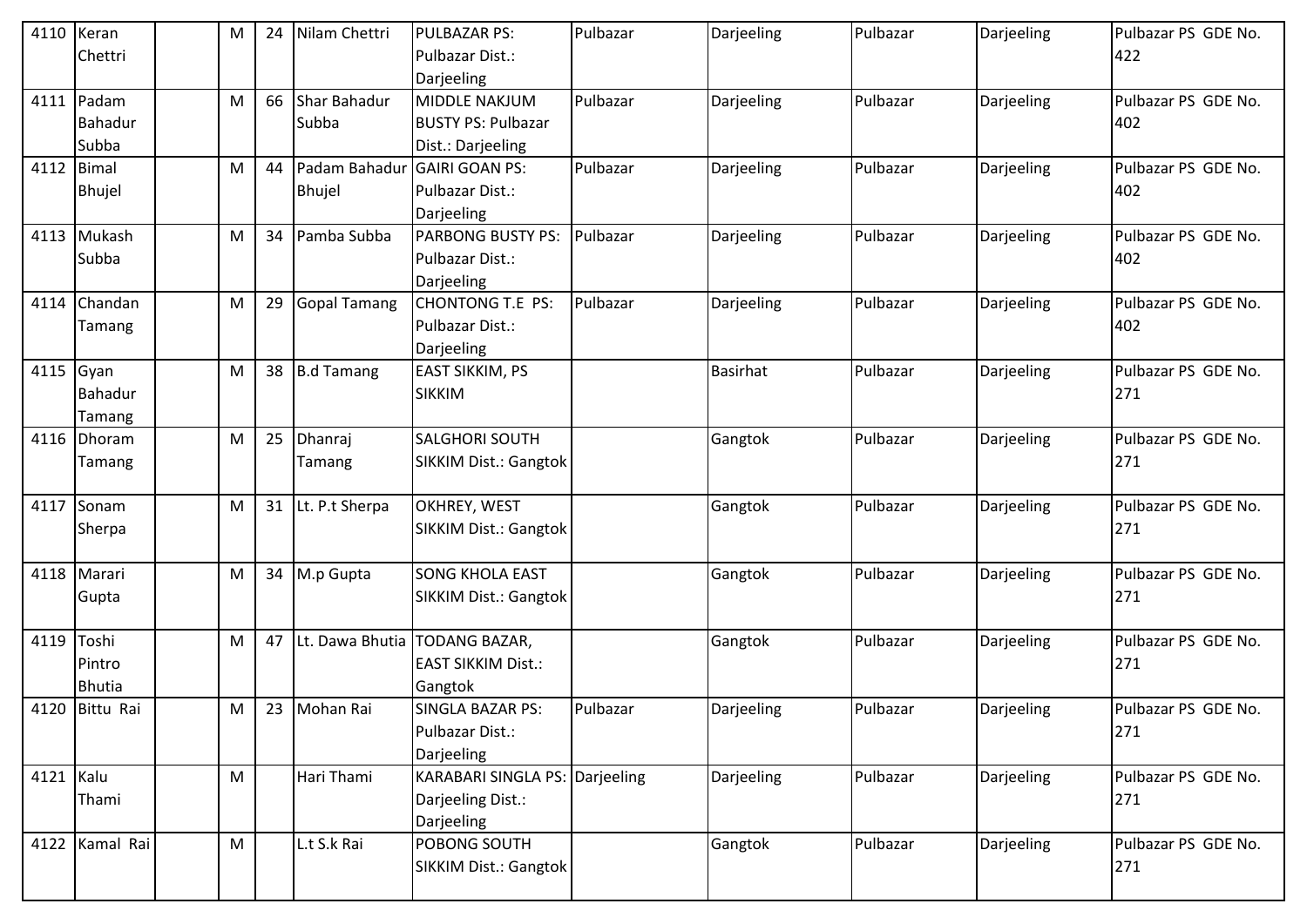| 4123 | Madan           | M | 30              | Indra Kr. Limbu              | Doothria 16th Aikar,<br>P.O. Doothria PS: | Jorebunglow     | Darjeeling | Rangli rangliat | Darjeeling | Rangli rangliat PS GDE<br>No. 343 |
|------|-----------------|---|-----------------|------------------------------|-------------------------------------------|-----------------|------------|-----------------|------------|-----------------------------------|
|      | Limbu           |   |                 |                              | Jorebunglow Dist.:<br>Darjeeling          |                 |            |                 |            |                                   |
|      |                 |   |                 |                              |                                           |                 |            |                 |            |                                   |
| 4124 | Nipesh          | M | 24              | Tashiman                     | Takdah Club PS:                           | Rangli rangliat | Darjeeling | Rangli rangliat | Darjeeling | Rangli rangliat PS GDE            |
|      | Tamang          |   |                 | Tanmang                      | Rangli rangliat Dist.:<br>Darjeeling      |                 |            |                 |            | No. 343                           |
| 4125 | Sourav          | M | 25              | Chandan                      | Srigaon Takdah PS:                        | Rangli rangliat | Darjeeling | Rangli rangliat | Darjeeling | Rangli rangliat PS GDE            |
|      | Chamling        |   |                 | <b>Chamling Rai</b>          | Rangli rangliat Dist.:                    |                 |            |                 |            | No. 343                           |
|      | Rai             |   |                 |                              | Darjeeling                                |                 |            |                 |            |                                   |
| 4126 | Amar            | M | 30 <sub>2</sub> | <b>Birbal Tamang</b>         | Poobong, Tindhure<br>PS: Rangli rangliat  | Rangli rangliat | Darjeeling | Rangli rangliat | Darjeeling | Rangli rangliat PS GDE<br>No. 347 |
|      | Mangar          |   |                 |                              | Dist.: Darjeeling                         |                 |            |                 |            |                                   |
| 4127 | Rubi            | M |                 | 31 Binod                     | Poobong Tea Estate,                       | Rangli rangliat | Darjeeling | Rangli rangliat | Darjeeling | Rangli rangliat PS GDE            |
|      | Mangar          |   |                 | Mangar(thapa)                | 3 No PS: Rangli                           |                 |            |                 |            | No. 347                           |
|      | (thapa)         |   |                 |                              | rangliat Dist.:                           |                 |            |                 |            |                                   |
|      |                 |   |                 |                              | Darjeeling                                |                 |            |                 |            |                                   |
| 4128 | Salim           | M | 26              | Lalit Gurung                 | Lopchu Dokandara,                         | Rangli rangliat | Darjeeling | Rangli rangliat | Darjeeling | Rangli rangliat PS GDE            |
|      | Gurung          |   |                 |                              | Tea Garden PS: Rangli                     |                 |            |                 |            | No. 343                           |
|      |                 |   |                 |                              | rangliat Dist.:                           |                 |            |                 |            |                                   |
|      |                 |   |                 | 37 Ram Kumar                 | Darjeeling<br>Middle Lamahatta            |                 |            |                 |            |                                   |
| 4129 | Ujjal<br>Moktan | M |                 | Moktan                       | <b>Busty PS: Rangli</b>                   | Rangli rangliat | Darjeeling | Rangli rangliat | Darjeeling | Rangli rangliat PS GDE<br>No. 343 |
|      |                 |   |                 |                              | rangliat Dist.:                           |                 |            |                 |            |                                   |
|      |                 |   |                 |                              | Darjeeling                                |                 |            |                 |            |                                   |
| 4130 | Rajiv           | M |                 | 32 Lt. Bhagwan               | Takdah Bazar PS:                          | Rangli rangliat | Darjeeling | Rangli rangliat | Darjeeling | Rangli rangliat PS GDE            |
|      | Gupta           |   |                 | <b>Prasad Gupta</b>          | Rangli rangliat Dist.:                    |                 |            |                 |            | No. 343                           |
|      |                 |   |                 |                              | Darjeeling                                |                 |            |                 |            |                                   |
|      | 4131 Sushil     | M | 26              | Tshering Sherpa Deepak Tole, |                                           | Rangli rangliat | Darjeeling | Rangli rangliat | Darjeeling | Rangli rangliat PS GDE            |
|      | Sherpa          |   |                 |                              | Mungpoo PS: Rangli                        |                 |            |                 |            | No. 299                           |
|      |                 |   |                 |                              | rangliat Dist.:                           |                 |            |                 |            |                                   |
|      |                 |   |                 |                              | Darjeeling                                |                 |            |                 |            |                                   |
|      | 4132 Chandra    | M |                 | 30 Lt. Lal Bdr.              | Katwal Golai, P.O.                        | Rangli rangliat | Darjeeling | Rangli rangliat | Darjeeling | Rangli rangliat PS GDE            |
|      | Bdr.            |   |                 | Chhetri                      | Mungpoo PS: Rangli                        |                 |            |                 |            | No. 299                           |
|      | Chhetri         |   |                 |                              | rangliat Dist.:                           |                 |            |                 |            |                                   |
|      |                 |   |                 |                              | Darjeeling                                |                 |            |                 |            |                                   |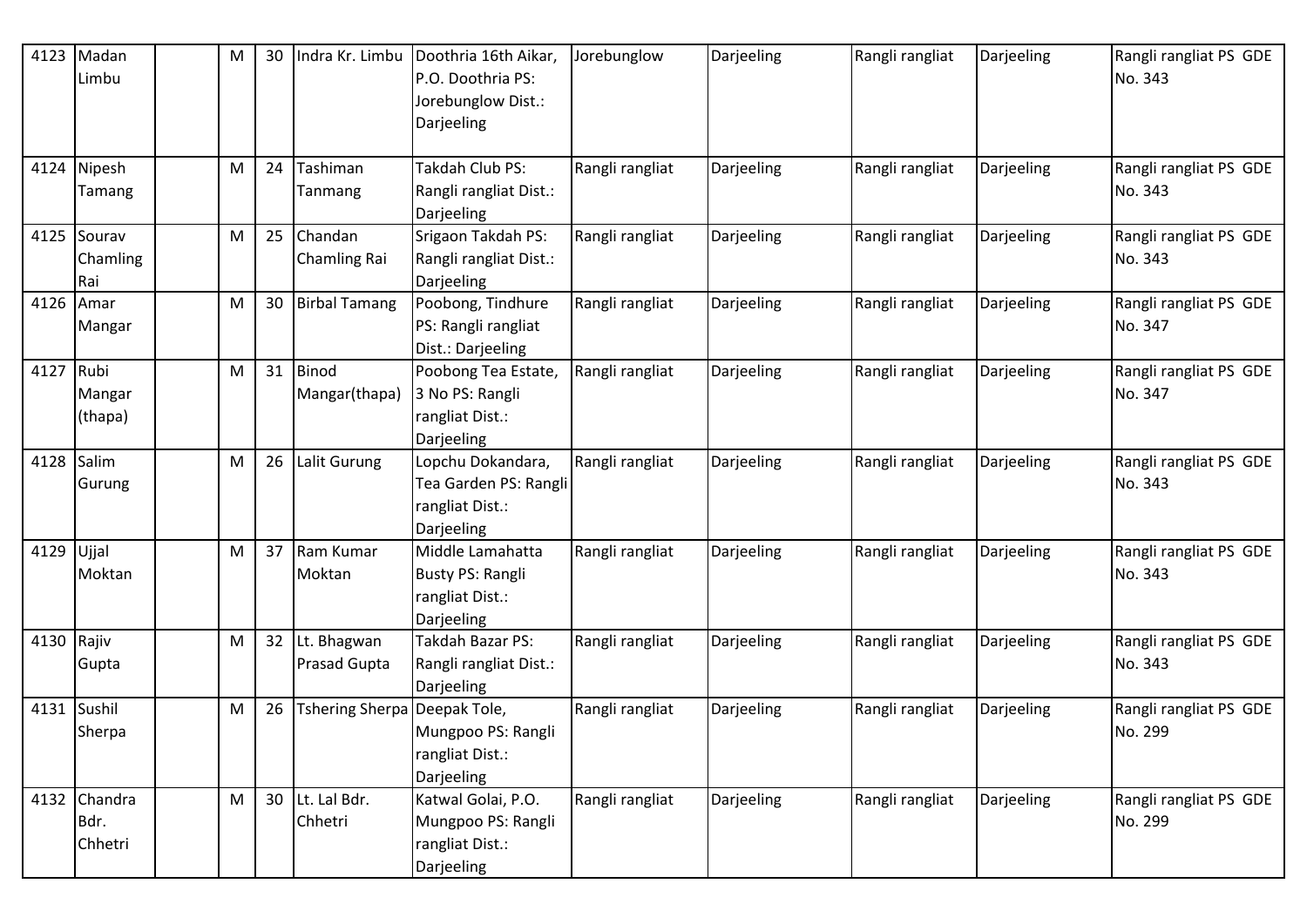| 4133      | Rajen<br>Chhetri                 | M | 31 | Krishna Bdr.<br>Chhetri        | Reshep Pokhari<br>Dhura, Mungpoo<br>Cinchona Plantation<br>PS: Rangli rangliat<br>Dist.: Darjeeling                 | Rangli rangliat | Darjeeling     | Rangli rangliat | Darjeeling     | Rangli rangliat PS GDE<br>No. 299 |
|-----------|----------------------------------|---|----|--------------------------------|---------------------------------------------------------------------------------------------------------------------|-----------------|----------------|-----------------|----------------|-----------------------------------|
| 4134 Arun | Thapa                            | M |    | 33 S/o Late Aitay<br>Thapa     | MANEYBHANJYANG<br><b>BAZAR P.O</b><br>MANEYBHANJYANG<br><b>DARJEELING PS:</b><br>Sukhia pokhri Dist.:<br>Darjeeling | Sukhia pokhri   | Darjeeling     | Sukhia pokhri   | Darjeeling     | Sukhia pokhri PS GDE<br>No. 384   |
|           | 4135 Passang<br>Yalmo            | M |    | $37$ S/o Late<br>Wangdi Yalmo  | <b>MANEYDARA SUKHIA</b><br>POKHRI DARJEELING<br>PS: Sukhia pokhri<br>Dist.: Darjeeling                              | Sukhia pokhri   | Darjeeling     | Sukhia pokhri   | Darjeeling     | Sukhia pokhri PS GDE<br>No. 384   |
|           | 4136 Mahindra<br>Prasad<br>Gupta | M |    | 35 S/o Loknath<br>Prasad Gupta | <b>GOPALDHARA TEA</b><br><b>ESTATE P.O MIRIK</b><br><b>DARJEELING PS:</b><br>Sukhia pokhri Dist.:<br>Darjeeling     | Sukhia pokhri   | Darjeeling     | Sukhia pokhri   | Darjeeling     | Sukhia pokhri PS GDE<br>No. 384   |
| 4137      | Kewal<br>Mukhia                  | M |    | 29 S/o Bikram<br>Mukhia        | <b>THANALINE SUKHIA</b><br>POKHRI DARJEELING<br>PS: Sukhia pokhri<br>Dist.: Darjeeling                              | Sukhia pokhri   | Darjeeling     | Sukhia pokhri   | Darjeeling     | Sukhia pokhri PS GDE<br>No. 384   |
| 4138      | Mritunjoy<br>Lohar               | M |    | 38 Gopal Lohar                 | Ramnagar PS: Joypur<br>Dist.: Bankura                                                                               | Joypur          | <b>Bankura</b> | Bishnupur       | Bankura        | Bishnupur PS GDE No.<br>612       |
|           | 4139 Budhan<br><b>Bouri</b>      | M |    | 25 Niranjan Bouri              | Ramnagar PS: Joypur<br>Dist.: Bankura                                                                               | Joypur          | <b>Bankura</b> | Bishnupur       | <b>Bankura</b> | Bishnupur PS GDE No.<br>612       |
|           | 4140 Dhunu<br>Lohar              | M |    | 26 Bibhuti Lohar               | Bandgaba PS:<br><b>Bishnupur Dist.:</b><br><b>Bankura</b>                                                           | Bishnupur       | <b>Bankura</b> | Bishnupur       | <b>Bankura</b> | Bishnupur PS GDE No.<br>612       |
|           | 4141 Ananda<br>Das               | M |    | 46 Lakhinarayan<br>Das         | <b>Station Road PS:</b><br><b>Bishnupur Dist.:</b><br>Bankura                                                       | Bishnupur       | Bankura        | Bishnupur       | <b>Bankura</b> | Bishnupur PS GDE No.<br>613       |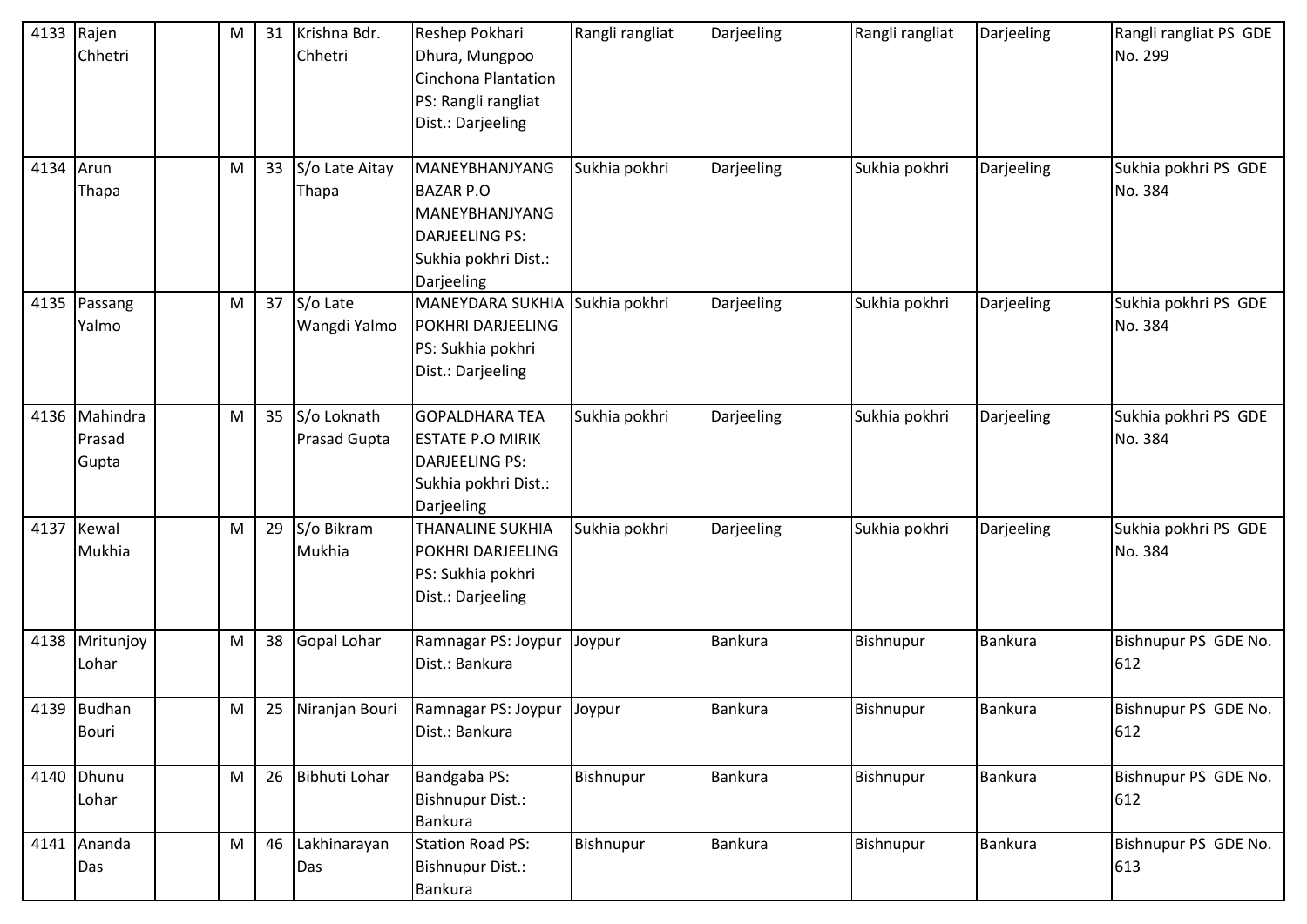| 4142      | Kush<br>Lohar          | M | 40 | Dijopala Lohar            | <b>Station Road PS:</b><br><b>Bishnupur Dist.:</b><br><b>Bankura</b>                  | Bishnupur | Bankura                                   | Bishnupur | Bankura                                          | Bishnupur PS GDE No.<br>613  |
|-----------|------------------------|---|----|---------------------------|---------------------------------------------------------------------------------------|-----------|-------------------------------------------|-----------|--------------------------------------------------|------------------------------|
| 4143      | <b>Bhala</b><br>Bouri  | M |    | 37 Lt. Madhab<br>Lohar    | Madhabganj PS:<br><b>Bishnupur Dist.:</b><br>Bankura                                  | Bishnupur | <b>Bankura</b>                            | Bishnupur | Bankura                                          | Bishnupur PS GDE No.<br>613  |
| 4144      | Nandan<br>Bagdi        | M | 28 | Nemai Bagdi               | Chakdaha PS:<br><b>Bishnupur Dist.:</b><br>Bankura                                    | Bishnupur | Bankura                                   | Bishnupur | <b>Bankura</b>                                   | Bishnupur PS GDE No.<br>613  |
| 4145      | Avik Das               | M |    | 38 Lt. Suresh Das         | Jamunabandh Colony<br>PS: Bishnupur Dist.:<br><b>Bankura</b>                          | Bishnupur | Bankura                                   | Bishnupur | Bankura                                          | Bishnupur PS GDE No.<br>613  |
| 4146      | Panchu<br>Dey          | M |    | 40 Sibprasad Dey          | Jamunabandh Colony<br>PS: Bishnupur Dist.:<br>Bankura                                 | Bishnupur | Bankura                                   | Bishnupur | <b>Bankura</b>                                   | Bishnupur PS GDE No.<br>613  |
| 4147      | Sadanand<br>a Naskar   | M |    |                           | 55 Lt. Biren Naskar PS: Bishnupur Dist.:<br>Diamond Harbour<br><b>Police District</b> | Bishnupur | Diamond Harbour<br><b>Police District</b> | Bishnupur | <b>Diamond Harbour</b><br><b>Police District</b> | Bishnupur PS GDE No.<br>972  |
| 4148      | Tapan<br>Samanta       | M | 54 | Lt. Kalipada<br>Samanta   | PS: Bishnupur Dist.:<br>Diamond Harbour<br><b>Police District</b>                     | Bishnupur | Diamond Harbour<br><b>Police District</b> | Bishnupur | Diamond Harbour<br><b>Police District</b>        | Bishnupur PS GDE No.<br>972  |
| 4149      | Moloy<br>Khamaru       | M |    | 42 Botokrishna<br>Khamaru | PS: Bishnupur Dist.:<br>Diamond Harbour<br><b>Police District</b>                     | Bishnupur | Diamond Harbour<br><b>Police District</b> | Bishnupur | <b>Diamond Harbour</b><br><b>Police District</b> | Bishnupur PS GDE No.<br>962  |
| 4150      | <b>Dipak</b><br>Mistri | M | 20 | <b>Bhomar Mistri</b>      | PS: Bishnupur Dist.:<br><b>Diamond Harbour</b><br><b>Police District</b>              | Bishnupur | Diamond Harbour<br>Police District        | Bishnupur | Diamond Harbour<br>Police District               | Bishnupur PS GDE No.<br>1016 |
| 4151 Dipu | Naskar                 | M |    | 28 Nemai Naskar           | PS: Bishnupur Dist.:<br>Diamond Harbour<br>Police District                            | Bishnupur | Diamond Harbour<br><b>Police District</b> | Bishnupur | <b>Diamond Harbour</b><br><b>Police District</b> | Bishnupur PS GDE No.<br>1016 |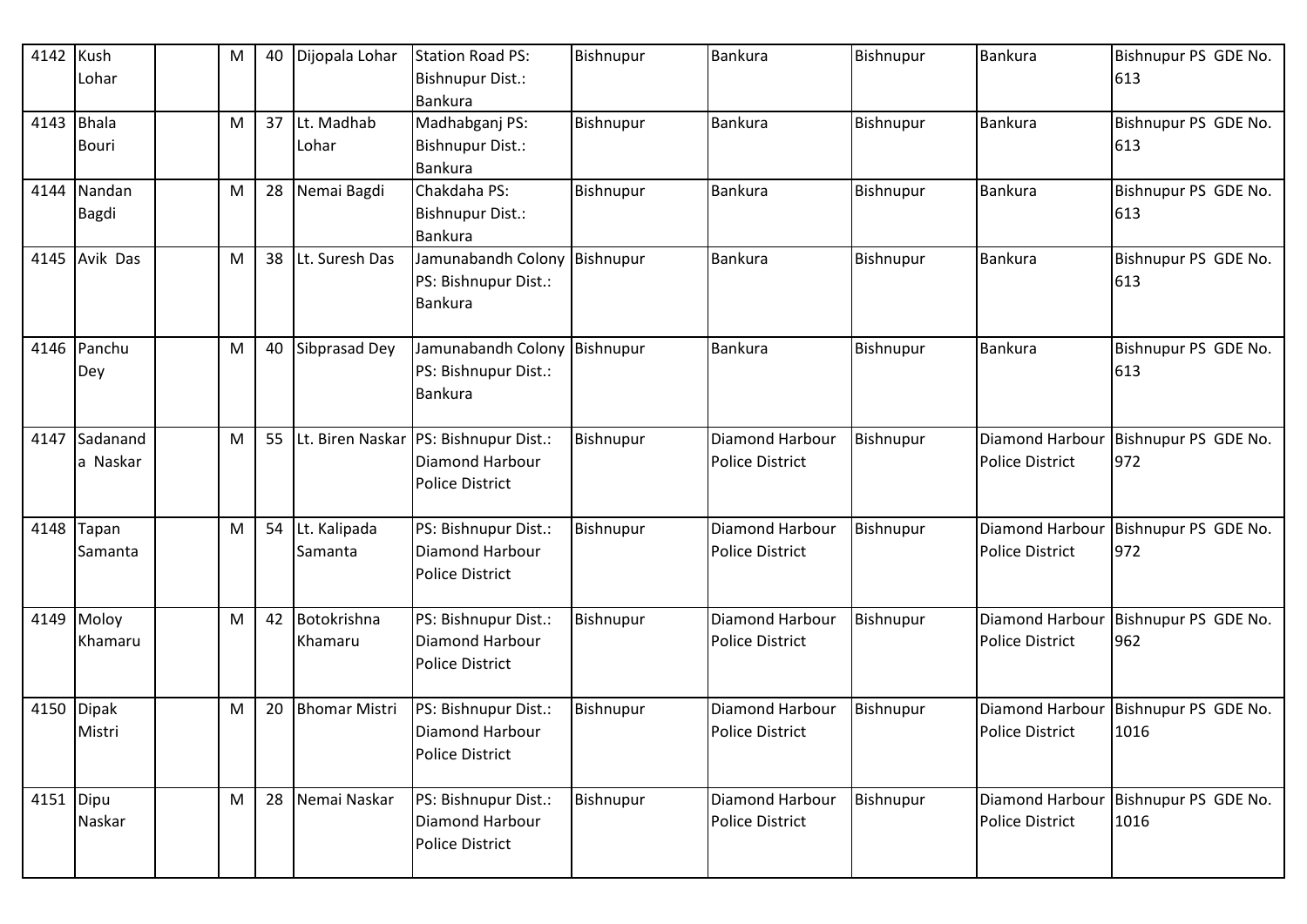| 4152 | Biren Roy                    | M | 40 | <b>Bishnu Roy</b>          | PS: Bishnupur Dist.:<br>Diamond Harbour<br><b>Police District</b> | Bishnupur | <b>Diamond Harbour</b><br><b>Police District</b> | Bishnupur | <b>Diamond Harbour</b><br><b>Police District</b> | Bishnupur PS GDE No.<br>1016 |
|------|------------------------------|---|----|----------------------------|-------------------------------------------------------------------|-----------|--------------------------------------------------|-----------|--------------------------------------------------|------------------------------|
| 4153 | Samar<br>Sarder              | м | 27 | Lt. Laltu Sarder           | PS: Bishnupur Dist.:<br>Diamond Harbour<br><b>Police District</b> | Bishnupur | <b>Diamond Harbour</b><br><b>Police District</b> | Bishnupur | Diamond Harbour<br><b>Police District</b>        | Bishnupur PS GDE No.<br>1016 |
| 4154 | Haru Bar                     | м | 38 | Lt. Mohan<br>Chandra Bar   | PS: Bishnupur Dist.:<br>Diamond Harbour<br><b>Police District</b> | Bishnupur | <b>Diamond Harbour</b><br><b>Police District</b> | Bishnupur | Diamond Harbour<br><b>Police District</b>        | Bishnupur PS GDE No.<br>1016 |
| 4155 | Sunil<br>Rong                | м | 30 | Jugal Rong                 | PS: Bishnupur Dist.:<br>Diamond Harbour<br><b>Police District</b> | Bishnupur | <b>Diamond Harbour</b><br><b>Police District</b> | Bishnupur | <b>Diamond Harbour</b><br><b>Police District</b> | Bishnupur PS GDE No.<br>1016 |
|      | 4156 Rangalal<br>Pramanik    | M |    | 44 Lt. Sanatan<br>Pramanik | PS: Bishnupur Dist.:<br>Diamond Harbour<br><b>Police District</b> | Bishnupur | Diamond Harbour<br><b>Police District</b>        | Bishnupur | Diamond Harbour<br><b>Police District</b>        | Bishnupur PS GDE No.<br>1016 |
| 4157 | Abuhossai<br>n Sk            | M | 25 | Subir Ali Sk               | PS: Bishnupur Dist.:<br>Diamond Harbour<br><b>Police District</b> | Bishnupur | Diamond Harbour<br><b>Police District</b>        | Bishnupur | Diamond Harbour<br><b>Police District</b>        | Bishnupur PS GDE No.<br>1016 |
|      | 4158 Gopal<br>Pramanik       | м | 35 | Biswanath<br>Pramanik      | PS: Bishnupur Dist.:<br>Diamond Harbour<br><b>Police District</b> | Bishnupur | Diamond Harbour<br>Police District               | Bishnupur | <b>Diamond Harbour</b><br><b>Police District</b> | Bishnupur PS GDE No.<br>1016 |
|      | 4159 Prasanta<br><b>Bera</b> | M | 30 | Niranjan Bera              | PS: Bishnupur Dist.:<br>Diamond Harbour<br><b>Police District</b> | Bishnupur | <b>Diamond Harbour</b><br><b>Police District</b> | Bishnupur | Diamond Harbour<br><b>Police District</b>        | Bishnupur PS GDE No.<br>1016 |
|      | 4160 Gouranga<br>Makhal      | M |    | 28 Monoranjan<br>Makal     | PS: Bishnupur Dist.:<br>Diamond Harbour<br><b>Police District</b> | Bishnupur | Diamond Harbour<br><b>Police District</b>        | Bishnupur | Diamond Harbour<br><b>Police District</b>        | Bishnupur PS GDE No.<br>1016 |
|      | 4161 Bappa<br>Makal          | M |    | 35 Kamal Makal             | PS: Bishnupur Dist.:<br>Diamond Harbour<br><b>Police District</b> | Bishnupur | <b>Diamond Harbour</b><br><b>Police District</b> | Bishnupur | <b>Diamond Harbour</b><br><b>Police District</b> | Bishnupur PS GDE No.<br>1016 |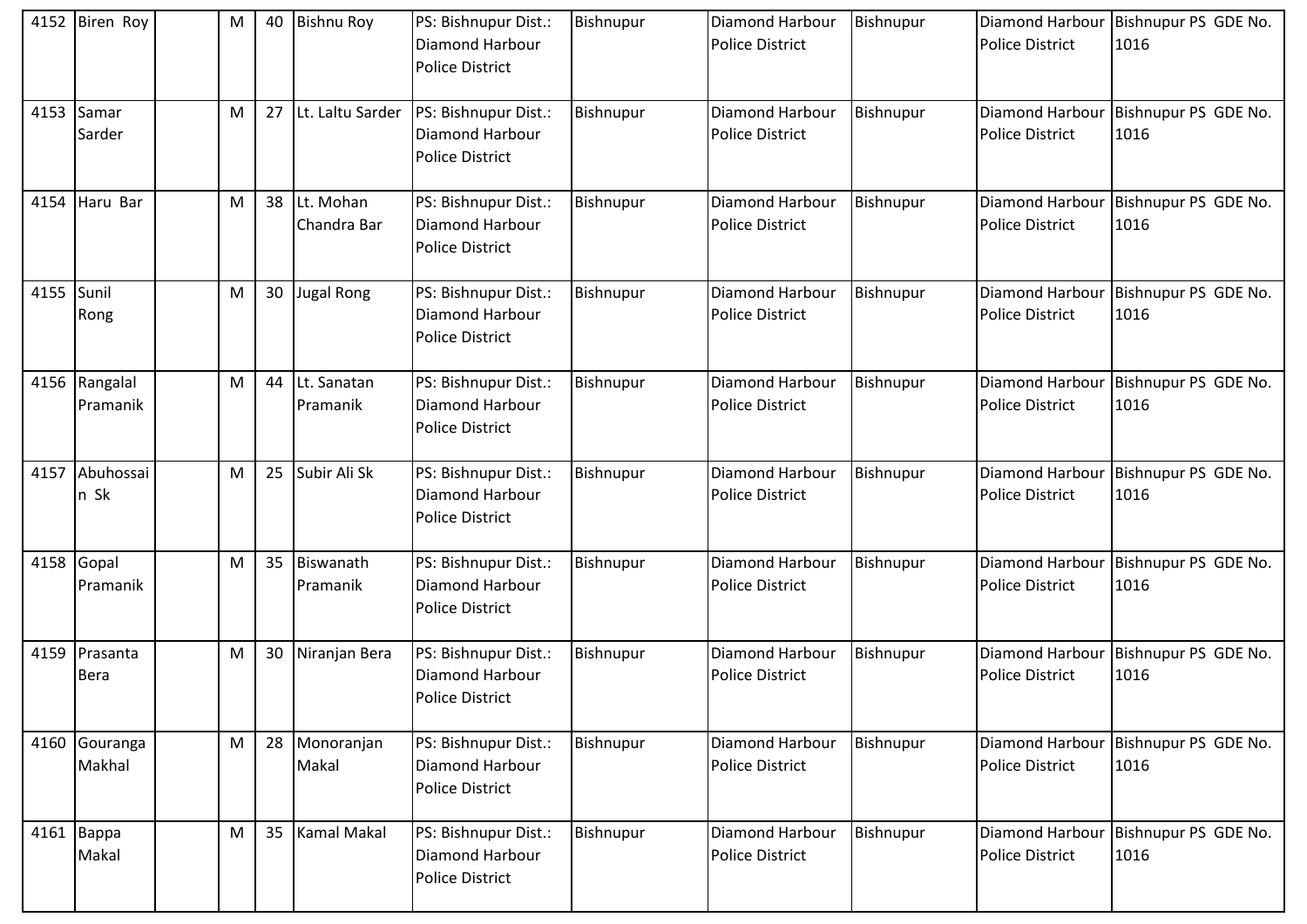| 4162       | Biplab<br>Mondal        | M |    | 35 Pradip Mondal      | PS: Bishnupur Dist.:<br>Diamond Harbour<br><b>Police District</b> | Bishnupur | <b>Diamond Harbour</b><br><b>Police District</b> | Bishnupur | Diamond Harbour<br><b>Police District</b>        | Bishnupur PS GDE No.<br>1016 |
|------------|-------------------------|---|----|-----------------------|-------------------------------------------------------------------|-----------|--------------------------------------------------|-----------|--------------------------------------------------|------------------------------|
| 4163 Raju  | Gharami                 | M |    | 31 Sunil Gharami      | PS: Bishnupur Dist.:<br>Diamond Harbour<br><b>Police District</b> | Bishnupur | <b>Diamond Harbour</b><br><b>Police District</b> | Bishnupur | Diamond Harbour<br><b>Police District</b>        | Bishnupur PS GDE No.<br>1016 |
| 4164       | Shyamal<br><b>Dhara</b> | M |    | 24 Bimal Dhara        | PS: Bishnupur Dist.:<br>Diamond Harbour<br><b>Police District</b> | Bishnupur | Diamond Harbour<br><b>Police District</b>        | Bishnupur | Diamond Harbour<br><b>Police District</b>        | Bishnupur PS GDE No.<br>1016 |
| 4165       | Dipankar<br><b>Bag</b>  | M | 25 | Madan Bag             | PS: Bishnupur Dist.:<br>Diamond Harbour<br><b>Police District</b> | Bishnupur | <b>Diamond Harbour</b><br><b>Police District</b> | Bishnupur | Diamond Harbour<br><b>Police District</b>        | Bishnupur PS GDE No.<br>1016 |
| 4166 Sunit | Malik                   | M |    | 24 Anandra Malik      | PS: Sonarpur Dist.:<br><b>Baruipur Police</b><br><b>District</b>  | Sonarpur  | <b>Baruipur Police</b><br><b>District</b>        | Bishnupur | Diamond Harbour<br><b>Police District</b>        | Bishnupur PS GDE No.<br>1016 |
|            | 4167 Maidul<br>Molla    | M |    | 26 Iyas Molla         | PS: Bishnupur Dist.:<br>Diamond Harbour<br><b>Police District</b> | Bishnupur | <b>Diamond Harbour</b><br><b>Police District</b> | Bishnupur | Diamond Harbour<br><b>Police District</b>        | Bishnupur PS GDE No.<br>265  |
|            | 4168 Ali Md. Sk         | M | 35 | Ibrahim Sk            | PS: Bishnupur Dist.:<br>Diamond Harbour<br><b>Police District</b> | Bishnupur | Diamond Harbour<br><b>Police District</b>        | Bishnupur | Diamond Harbour<br><b>Police District</b>        | Bishnupur PS GDE No.<br>265  |
| 4169       | Sk Firoj                | M |    | 52 Lt. Mustafa        | PS: Bishnupur Dist.:<br>Diamond Harbour<br><b>Police District</b> | Bishnupur | <b>Diamond Harbour</b><br><b>Police District</b> | Bishnupur | <b>Diamond Harbour</b><br><b>Police District</b> | Bishnupur PS GDE No.<br>265  |
|            | 4170 Laxman<br>Mahata   | M |    | 35 Jagender<br>Mahata | PS: Bishnupur Dist.:<br>Diamond Harbour<br><b>Police District</b> | Bishnupur | <b>Diamond Harbour</b><br><b>Police District</b> | Bishnupur | Diamond Harbour<br><b>Police District</b>        | Bishnupur PS GDE No.<br>265  |
| 4171 Sk    | Monsab                  | M |    | 58 Rejman Sk          | PS: Bishnupur Dist.:<br>Diamond Harbour<br><b>Police District</b> | Bishnupur | <b>Diamond Harbour</b><br><b>Police District</b> | Bishnupur | Diamond Harbour<br>Police District               | Bishnupur PS GDE No.<br>265  |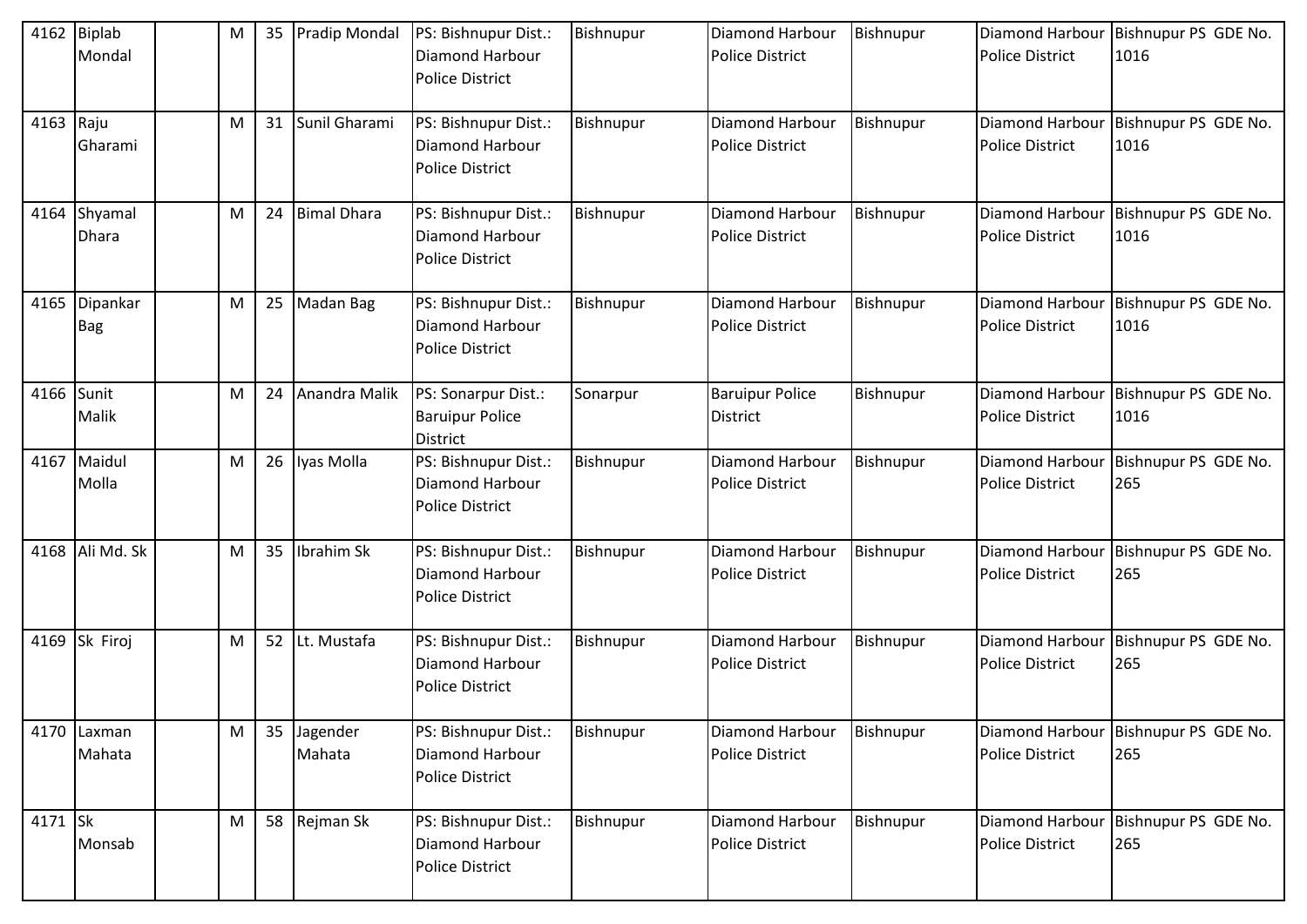| 4172       | Amar          | M | 33 | Paban Ghosh        | PS: Bishnupur Dist.:   | Bishnupur | Diamond Harbour        | Bishnupur | <b>Diamond Harbour</b> | Bishnupur PS GDE No.                 |
|------------|---------------|---|----|--------------------|------------------------|-----------|------------------------|-----------|------------------------|--------------------------------------|
|            | Ghosh         |   |    |                    | Diamond Harbour        |           | <b>Police District</b> |           | <b>Police District</b> | 265                                  |
|            |               |   |    |                    | <b>Police District</b> |           |                        |           |                        |                                      |
|            |               |   |    |                    |                        |           |                        |           |                        |                                      |
| 4173       | Amir          | M | 22 | Azad Hossain       | PS: Bishnupur Dist.:   | Bishnupur | Diamond Harbour        | Bishnupur | Diamond Harbour        | Bishnupur PS GDE No.                 |
|            | Hossain       |   |    | Molla              | Diamond Harbour        |           | <b>Police District</b> |           | <b>Police District</b> | 265                                  |
|            | Molla         |   |    |                    | <b>Police District</b> |           |                        |           |                        |                                      |
|            |               |   |    |                    |                        |           |                        |           |                        |                                      |
| 4174       | <b>Bidhan</b> |   |    | Lt. Milan Patra    | PS: Falta Dist.:       | Falta     | <b>Diamond Harbour</b> | Falta     | <b>Diamond Harbour</b> | Falta PS GDE No. 558                 |
|            | Patra         |   |    |                    | <b>Diamond Harbour</b> |           | <b>Police District</b> |           | <b>Police District</b> |                                      |
|            |               |   |    |                    | <b>Police District</b> |           |                        |           |                        |                                      |
| 4175 Suraj |               |   |    | Akabr Alam         | PS: Falta Dist.:       | Falta     | Diamond Harbour        | Falta     |                        | Diamond Harbour Falta PS GDE No. 558 |
|            | Alam          |   |    |                    | Diamond Harbour        |           | <b>Police District</b> |           | <b>Police District</b> |                                      |
|            |               |   |    |                    | <b>Police District</b> |           |                        |           |                        |                                      |
|            | 4176 Sansur   |   |    | Samsuddin          | PS: Falta Dist.:       | Falta     | <b>Diamond Harbour</b> | Falta     | <b>Diamond Harbour</b> | Falta PS GDE No. 558                 |
|            | Rahaman       |   |    | Rahaman            | Diamond Harbour        |           | <b>Police District</b> |           | <b>Police District</b> |                                      |
|            |               |   |    |                    | <b>Police District</b> |           |                        |           |                        |                                      |
| 4177       | Ajay Bera     |   |    | Asshay Bera        | PS: Falta Dist.:       | Falta     | Diamond Harbour        | Falta     | <b>Diamond Harbour</b> | Falta PS GDE No. 558                 |
|            |               |   |    |                    | Diamond Harbour        |           | <b>Police District</b> |           | <b>Police District</b> |                                      |
|            |               |   |    |                    | <b>Police District</b> |           |                        |           |                        |                                      |
|            | 4178 Bubai    |   |    | Nikhil Mondal      | PS: Falta Dist.:       | Falta     | Diamond Harbour        | Falta     | Diamond Harbour        | Falta PS GDE No. 558                 |
|            | Mondal        |   |    |                    | <b>Diamond Harbour</b> |           | <b>Police District</b> |           | <b>Police District</b> |                                      |
|            |               |   |    |                    | <b>Police District</b> |           |                        |           |                        |                                      |
| 4179       | Sudip         |   |    | Sona Naskar        | PS: Falta Dist.:       | Falta     | Diamond Harbour        | Falta     | Diamond Harbour        | Falta PS GDE No. 558                 |
|            | Naskar        |   |    |                    | Diamond Harbour        |           | <b>Police District</b> |           | <b>Police District</b> |                                      |
|            |               |   |    |                    | <b>Police District</b> |           |                        |           |                        |                                      |
| 4180       | Mokbul        |   |    | Abu Khan           | PS: Falta Dist.:       | Falta     | Diamond Harbour        | Falta     | <b>Diamond Harbour</b> | Falta PS GDE No. 558                 |
|            | Khan          |   |    |                    | Diamond Harbour        |           | <b>Police District</b> |           | <b>Police District</b> |                                      |
|            |               |   |    |                    | <b>Police District</b> |           |                        |           |                        |                                      |
| 4181       | Siraj Khan    |   |    | Sawgat Khan        | PS: Falta Dist.:       | Falta     | Diamond Harbour        | Falta     | Diamond Harbour        | Falta PS GDE No. 558                 |
|            |               |   |    |                    | Diamond Harbour        |           | Police District        |           | <b>Police District</b> |                                      |
|            |               |   |    |                    | <b>Police District</b> |           |                        |           |                        |                                      |
|            | 4182 Najuddin |   |    | <b>Mabud Molla</b> | PS: Falta Dist.:       | Falta     | Diamond Harbour        | Falta     | <b>Diamond Harbour</b> | Falta PS GDE No. 558                 |
|            | Molla         |   |    |                    | Diamond Harbour        |           | <b>Police District</b> |           | <b>Police District</b> |                                      |
|            |               |   |    |                    | <b>Police District</b> |           |                        |           |                        |                                      |
|            | 4183 Morselim |   |    | Lt Abdul Salam     | PS: Falta Dist.:       | Falta     | Diamond Harbour        | Falta     | Diamond Harbour        | Falta PS GDE No. 558                 |
|            | Molla         |   |    | Molla              | Diamond Harbour        |           | <b>Police District</b> |           | <b>Police District</b> |                                      |
|            |               |   |    |                    | Police District        |           |                        |           |                        |                                      |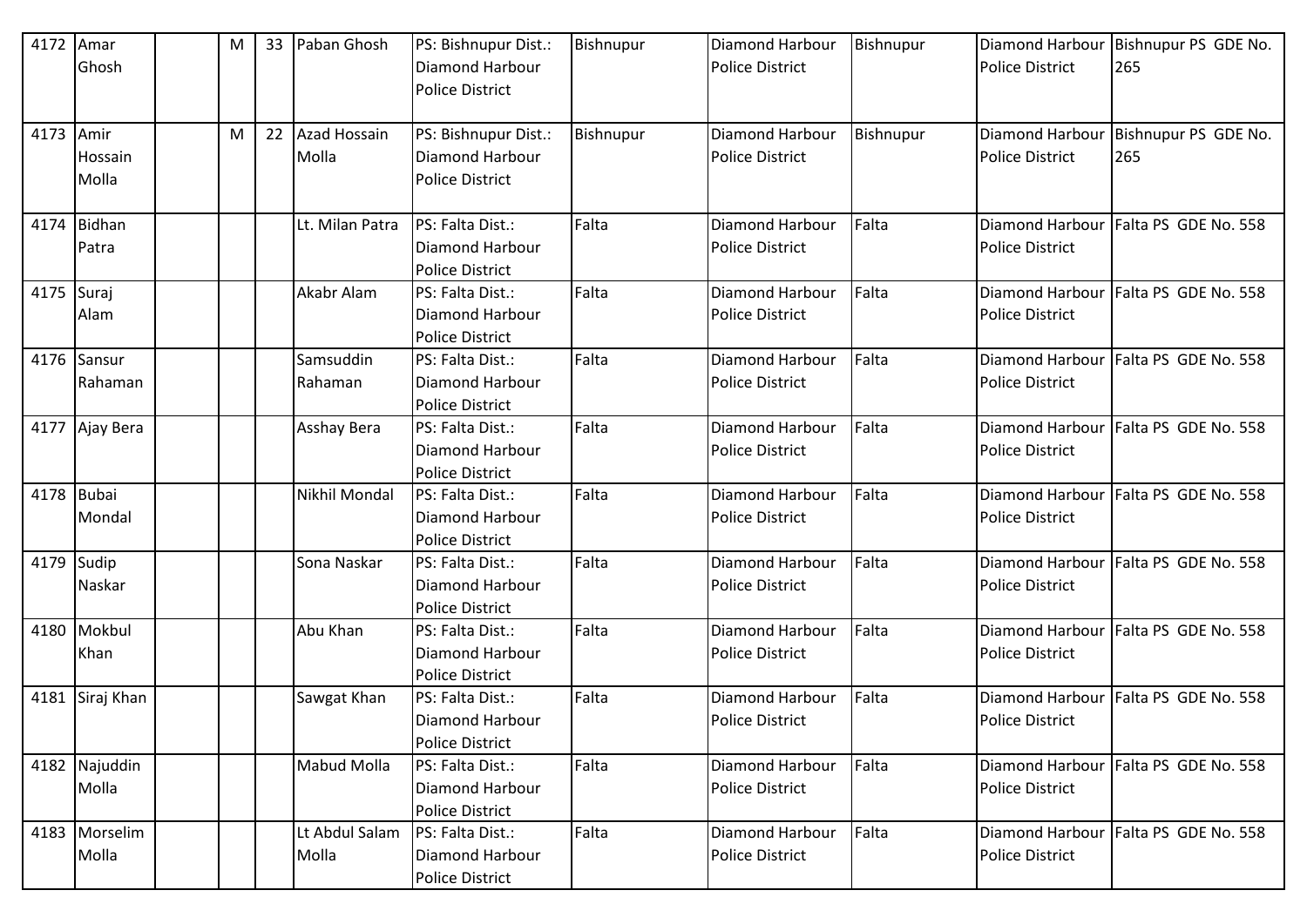| 4184      | Anoewar          |   | Golam Nabi         | PS: Falta Dist.:       | Falta       | <b>Diamond Harbour</b> | Falta           |                        | Diamond Harbour Falta PS GDE No. 559   |
|-----------|------------------|---|--------------------|------------------------|-------------|------------------------|-----------------|------------------------|----------------------------------------|
|           | Kahn             |   | Khan               | Diamond Harbour        |             | <b>Police District</b> |                 | <b>Police District</b> |                                        |
|           |                  |   |                    | <b>Police District</b> |             |                        |                 |                        |                                        |
|           | 4185 Asmat       |   | Jiyad Kahan        | PS: Falta Dist.:       | Falta       | <b>Diamond Harbour</b> | Falta           |                        | Diamond Harbour Falta PS GDE No. 559   |
|           | Khan             |   |                    | Diamond Harbour        |             | <b>Police District</b> |                 | <b>Police District</b> |                                        |
|           |                  |   |                    | <b>Police District</b> |             |                        |                 |                        |                                        |
| 4186 Raju |                  |   | Jagadish           | PS: Falta Dist.:       | Falta       | Diamond Harbour        | Falta           |                        | Diamond Harbour Falta PS GDE No. 559   |
|           | Chowfhur         |   | Chowdhury          | Diamond Harbour        |             | <b>Police District</b> |                 | <b>Police District</b> |                                        |
|           |                  |   |                    | <b>Police District</b> |             |                        |                 |                        |                                        |
|           | 4187 Arijit Giri |   | Nikhil Giri        | PS: Falta Dist.:       | Falta       | <b>Diamond Harbour</b> | Falta           |                        | Diamond Harbour Falta PS GDE No. 560   |
|           |                  |   |                    | Diamond Harbour        |             | <b>Police District</b> |                 | <b>Police District</b> |                                        |
|           |                  |   |                    | <b>Police District</b> |             |                        |                 |                        |                                        |
| 4188      | Rahul            |   | Dhanajjay          | PS: Falta Dist.:       | Falta       | <b>Diamond Harbour</b> | Falta           | Diamond Harbour        | Falta PS GDE No. 560                   |
|           | Mondal           |   | Mondal             | Diamond Harbour        |             | <b>Police District</b> |                 | <b>Police District</b> |                                        |
|           |                  |   |                    | <b>Police District</b> |             |                        |                 |                        |                                        |
| 4189      | Siraj Sk         | M | 40 Lt. Khalek Sk   | Nahazari, P.S          | Bishnupur   | Diamond Harbour        | Kalitala Ashuti | Diamond Harbour        | Kalitala Ashuti PS GDE                 |
|           |                  |   |                    | Bishnupur, South 24    |             | <b>Police District</b> |                 | <b>Police District</b> | No. 635                                |
|           |                  |   |                    | Pgs. PS: Bishnupur     |             |                        |                 |                        |                                        |
|           |                  |   |                    | Dist.: Diamond         |             |                        |                 |                        |                                        |
|           |                  |   |                    | <b>Harbour Police</b>  |             |                        |                 |                        |                                        |
|           |                  |   |                    | <b>District</b>        |             |                        |                 |                        |                                        |
|           | 4190 Subha       | M | 21 Surajit Mallick | 127 PS: Sarsuna Dist.: | Sarsuna     | Kolkata                | Kalitala Ashuti |                        | Diamond Harbour Kalitala Ashuti PS GDE |
|           | Mallick          |   |                    | Kolkata                |             |                        |                 | <b>Police District</b> | No. 628                                |
|           |                  |   |                    |                        |             |                        |                 |                        |                                        |
|           | 4191 Avirup      | M | 22 Debobrata       | PS: Sarsuna Dist.:     | Sarsuna     | Kolkata                | Kalitala Ashuti | Diamond Harbour        | Kalitala Ashuti PS GDE                 |
|           | Chakrabor        |   | Chakraborty        | Kolkata                |             |                        |                 | <b>Police District</b> | No. 628                                |
|           | ty               |   |                    |                        |             |                        |                 |                        |                                        |
|           | 4192 Arijit Das  | M | 22 Goutam Das      | PS: Sarsuna Dist.:     | Sarsuna     | Kolkata                | Kalitala Ashuti | <b>Diamond Harbour</b> | Kalitala Ashuti PS GDE                 |
|           |                  |   |                    | Kolkata                |             |                        |                 | <b>Police District</b> | No. 628                                |
|           |                  |   |                    |                        |             |                        |                 |                        |                                        |
|           | 4193 Sanjoy      | M | 25 Haripada        | PS: Thakurpukur        | Thakurpukur | Kolkata                | Kalitala Ashuti | Diamond Harbour        | Kalitala Ashuti PS GDE                 |
|           | Mondal           |   | Mondal             | Dist.: Kolkata         |             |                        |                 | <b>Police District</b> | No. 628                                |
|           |                  |   |                    |                        |             |                        |                 |                        |                                        |
|           | 4194 Samaresh    | M | 26 Nepal Mondal    | PS: Sarsuna Dist.:     | Sarsuna     | Kolkata                | Kalitala Ashuti |                        | Diamond Harbour Kalitala Ashuti PS GDE |
|           | Mondal           |   |                    | Kolkata                |             |                        |                 | <b>Police District</b> | No. 630                                |
|           |                  |   |                    |                        |             |                        |                 |                        |                                        |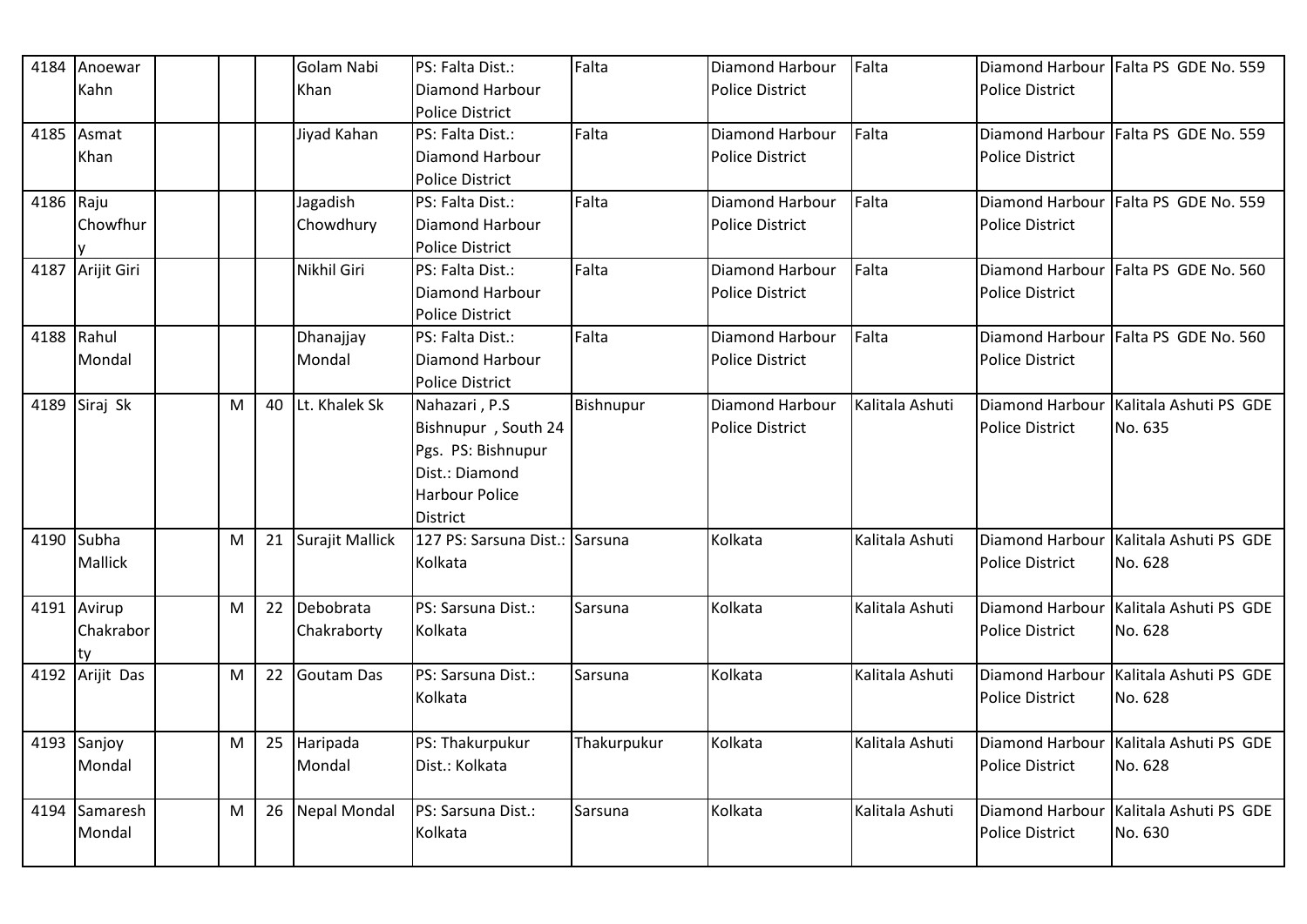| 4195       | Susanta<br>Naskar       | M |    | 47 Lt. Narayan<br>Naskar | Rameswarpur, P.S-<br>Kalitala Ashuti, South<br>24 Pgs PS: Kalitala<br>Ashuti Dist.: Diamond<br><b>Harbour Police</b><br><b>District</b>                   | Kalitala Ashuti | <b>Diamond Harbour</b><br><b>Police District</b> | Kalitala Ashuti | Diamond Harbour<br><b>Police District</b> | Kalitala Ashuti PS GDE<br>No. 635                   |
|------------|-------------------------|---|----|--------------------------|-----------------------------------------------------------------------------------------------------------------------------------------------------------|-----------------|--------------------------------------------------|-----------------|-------------------------------------------|-----------------------------------------------------|
| 4196       | Sufal<br>Naskar         | M |    | 42 Lt. Amal Naskar       | Rameswarpur PS:<br>Kalitala Ashuti Dist.:<br>Diamond Harbour<br><b>Police District</b>                                                                    | Kalitala Ashuti | <b>Diamond Harbour</b><br><b>Police District</b> | Kalitala Ashuti | Diamond Harbour<br><b>Police District</b> | Kalitala Ashuti PS GDE<br>No. 635                   |
| 4197       | Sajal<br>Sardar         | M |    | 32 Sunil Sardar          | Rameswarpur PS:<br>Kalitala Ashuti Dist.:<br>Diamond Harbour<br><b>Police District</b>                                                                    | Kalitala Ashuti | <b>Diamond Harbour</b><br><b>Police District</b> | Kalitala Ashuti | <b>Police District</b>                    | Diamond Harbour   Kalitala Ashuti PS GDE<br>No. 635 |
| 4198       | Dipankar<br>Mondal      | M |    | 32 Debobrata<br>Mondal   | Ashuti Panchanantala Kalitala Ashuti<br>, P.S - Kalitala Ashuti,<br>Sou PS: Kalitala<br>Ashuti Dist.: Diamond<br><b>Harbour Police</b><br><b>District</b> |                 | Diamond Harbour<br><b>Police District</b>        | Kalitala Ashuti | <b>Police District</b>                    | Diamond Harbour Kalitala Ashuti PS GDE<br>No. 640   |
|            | 4199 Mojaffar<br>Laskar | M | 43 | Jelkar Laskar            | Chatta Laskar Para,<br>PS: Kalitala Ashuti<br>Dist.: Diamond<br><b>Harbour Police</b><br>District                                                         | Kalitala Ashuti | Diamond Harbour<br><b>Police District</b>        | Kalitala Ashuti | <b>Police District</b>                    | Diamond Harbour Kalitala Ashuti PS GDE<br>No. 640   |
| 4200 Laltu | Mallick                 | M |    | 40 Ismail Mallick        | Ashuti Beg Para, PS: Kalitala Ashuti<br>Kalitala Ashuti Dist.:<br>Diamond Harbour<br>Police District                                                      |                 | <b>Diamond Harbour</b><br>Police District        | Kalitala Ashuti | <b>Police District</b>                    | Diamond Harbour Kalitala Ashuti PS GDE<br>No. 640   |
|            | 4201 Aloke<br>Mondal    | M |    | 35 Lt.sadhan<br>Mondal   | <b>DODALIA PS:</b><br>Mograhat Dist.:<br>Diamond Harbour<br>Police District                                                                               | Mograhat        | <b>Diamond Harbour</b><br><b>Police District</b> | Mograhat        | <b>Police District</b>                    | Diamond Harbour   Mograhat PS GDE No.<br>1138       |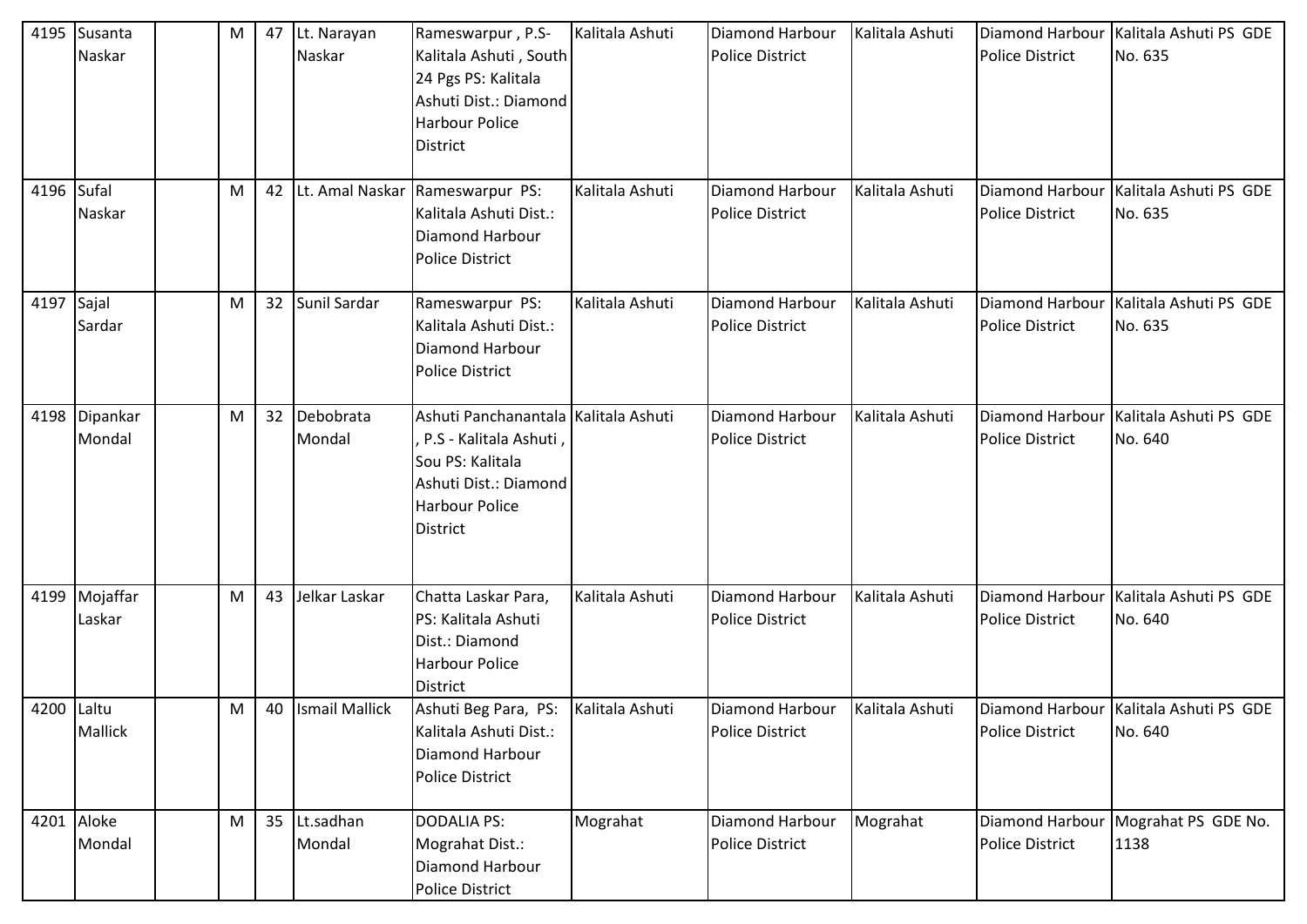| 4202 | Dinaband<br>lhu. | M | 38              | Lt Kartici<br>Mondal       | <b>DODALIA PS:</b><br>Mograhat Dist.:     | Mograhat  | Diamond Harbour<br><b>Police District</b> | Mograhat  | Diamond Harbour<br><b>Police District</b> | Mograhat PS GDE No.<br>1138          |
|------|------------------|---|-----------------|----------------------------|-------------------------------------------|-----------|-------------------------------------------|-----------|-------------------------------------------|--------------------------------------|
|      | Mondal           |   |                 |                            | Diamond Harbour<br><b>Police District</b> |           |                                           |           |                                           |                                      |
| 4203 | Nittyanan        | M | 38              | Lt. Bhupati                | <b>DODALIA PS:</b>                        | Mograhat  | Diamond Harbour                           | Mograhat  | Diamond Harbour                           | Mograhat PS GDE No.                  |
|      | da               |   |                 | Monmdl                     | Mograhat Dist.:                           |           | <b>Police District</b>                    |           | <b>Police District</b>                    | 1178                                 |
|      | Mondal           |   |                 |                            | Diamond Harbour                           |           |                                           |           |                                           |                                      |
|      |                  |   |                 |                            | <b>Police District</b>                    |           |                                           |           |                                           |                                      |
| 4204 | Prohallad        | M | 42              | Bhupati Mondal DODALIA PS: |                                           | Mograhat  | Diamond Harbour                           | Mograhat  | Diamond Harbour                           | Mograhat PS GDE No.                  |
|      | Mondal           |   |                 |                            | Mograhat Dist.:                           |           | <b>Police District</b>                    |           | <b>Police District</b>                    | 1138                                 |
|      |                  |   |                 |                            | Diamond Harbour                           |           |                                           |           |                                           |                                      |
|      |                  |   |                 |                            | <b>Police District</b>                    |           |                                           |           |                                           |                                      |
| 4205 | Rathin           | M | 32 <sup>2</sup> | <b>Prasad Halder</b>       | <b>HANSURI PS:</b>                        | Mograhat  | <b>Diamond Harbour</b>                    | Mograhat  | <b>Diamond Harbour</b>                    | Mograhat PS GDE No.                  |
|      | Halder           |   |                 |                            | Mograhat Dist.:                           |           | <b>Police District</b>                    |           | <b>Police District</b>                    | 1138                                 |
|      |                  |   |                 |                            | Diamond Harbour                           |           |                                           |           |                                           |                                      |
|      |                  |   |                 |                            | <b>Police District</b>                    |           |                                           |           |                                           |                                      |
| 4206 | Surajit          | M | 28              | Gopal Das                  | <b>HANSURI PS:</b>                        | Mograhat  | <b>Diamond Harbour</b>                    | Mograhat  | Diamond Harbour                           | Mograhat PS GDE No.                  |
|      | Das              |   |                 |                            | Mograhat Dist.:                           |           | <b>Police District</b>                    |           | <b>Police District</b>                    | 1138                                 |
|      |                  |   |                 |                            | Diamond Harbour                           |           |                                           |           |                                           |                                      |
|      |                  |   |                 |                            | <b>Police District</b>                    |           |                                           |           |                                           |                                      |
| 4207 | <b>Bhuttu</b>    | M | 45              | Lt. Balaram Das            | <b>HANSURI PS:</b>                        | Mograhat  | <b>Diamond Harbour</b>                    | Mograhat  | Diamond Harbour                           | Mograhat PS GDE No.                  |
|      | Das              |   |                 |                            | Mograhat Dist.:                           |           | <b>Police District</b>                    |           | <b>Police District</b>                    | 1138                                 |
|      |                  |   |                 |                            | Diamond Harbour                           |           |                                           |           |                                           |                                      |
|      |                  |   |                 |                            | <b>Police District</b>                    |           |                                           |           |                                           |                                      |
| 4208 | Baidyanat        | M | 48              | Lt.madan                   | <b>ALAMPUR PS: Usthi</b>                  | Usthi     | <b>Diamond Harbour</b>                    | Mograhat  | Diamond Harbour                           | Mograhat PS GDE No.                  |
|      | h Naskar         |   |                 | Naskar                     | Dist.: Diamond                            |           | <b>Police District</b>                    |           | <b>Police District</b>                    | 1138                                 |
|      |                  |   |                 |                            | <b>Harbour Police</b>                     |           |                                           |           |                                           |                                      |
|      |                  |   |                 |                            | <b>District</b>                           |           |                                           |           |                                           |                                      |
| 4209 | Somnath          | M | 38              | Sambhunath                 | DODALAIA PS:                              | Mograhat  | Diamond Harbour                           | Mograhat  | Diamond Harbour                           | Mograhat PS GDE No.                  |
|      | Mukherje         |   |                 | Mukherjee                  | Mograhat Dist.:                           |           | <b>Police District</b>                    |           | <b>Police District</b>                    | 1138                                 |
|      | e                |   |                 |                            | Diamond Harbour                           |           |                                           |           |                                           |                                      |
|      |                  |   |                 |                            | <b>Police District</b>                    |           |                                           |           |                                           |                                      |
|      | 4210 Sk Bapi     | M | 35              | Lt. Sk Sabor Ali           | PS: Nodakhali Dist.:                      | Nodakhali | Diamond Harbour                           | Nodakhali |                                           | Diamond Harbour Nodakhali PS GDE No. |
|      |                  |   |                 |                            | Diamond Harbour                           |           | <b>Police District</b>                    |           | <b>Police District</b>                    | 804                                  |
|      |                  |   |                 |                            | <b>Police District</b>                    |           |                                           |           |                                           |                                      |
|      | 4211 Bapi Sk     | М | 36              | <b>Abdul Rauf Sk</b>       | PS: Nodakhali Dist.:                      | Nodakhali | Diamond Harbour                           | Nodakhali | Diamond Harbour                           | Nodakhali PS GDE No.                 |
|      |                  |   |                 |                            | Diamond Harbour                           |           | Police District                           |           | Police District                           | 777                                  |
|      |                  |   |                 |                            | Police District                           |           |                                           |           |                                           |                                      |
|      |                  |   |                 |                            |                                           |           |                                           |           |                                           |                                      |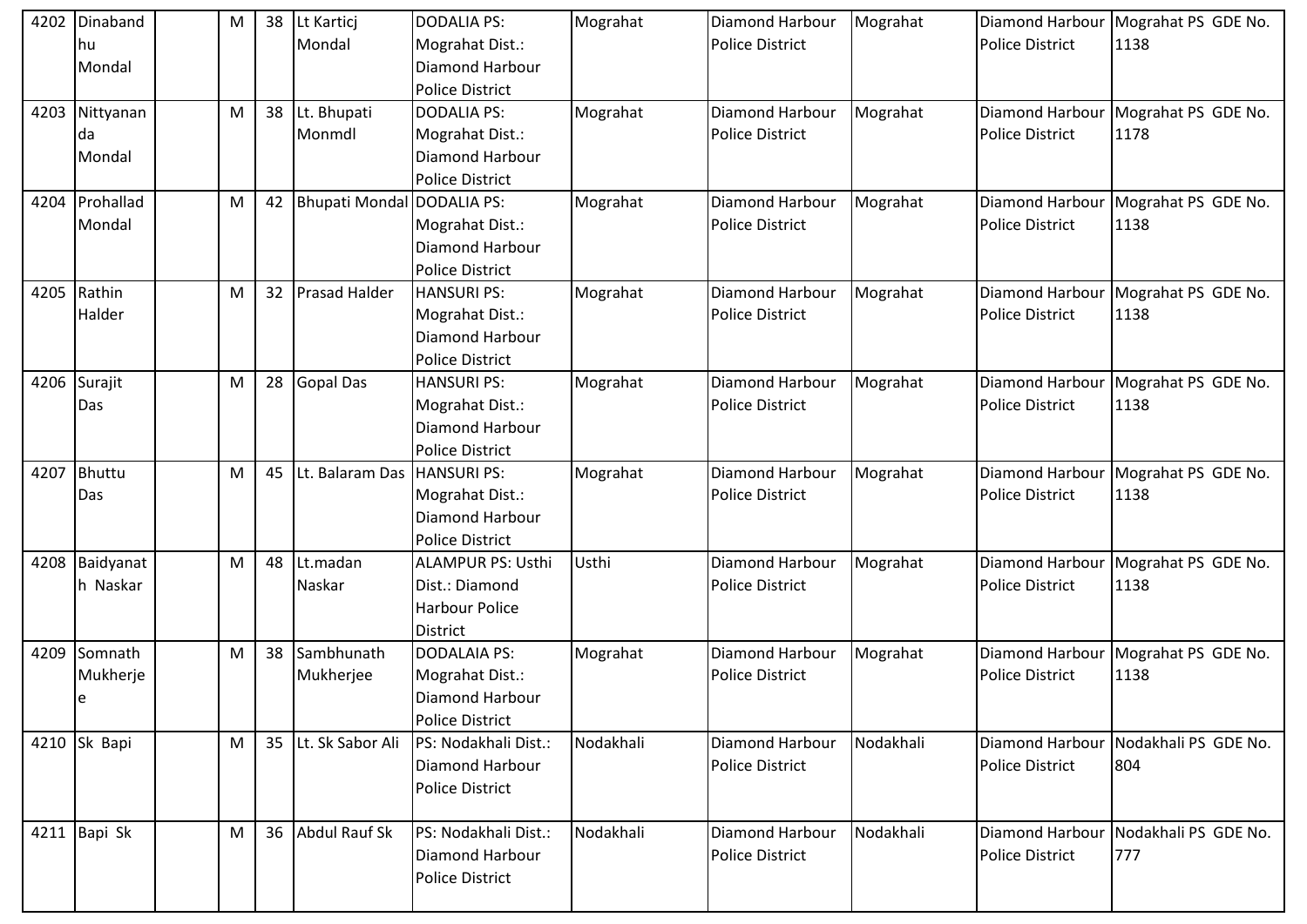| 4212        | Sk Mohim       | M | 62 Lt. Umed Sk     | PS: Nodakhali Dist.:             | Nodakhali | <b>Diamond Harbour</b> | Nodakhali | Diamond Harbour        | Nodakhali PS GDE No.                 |
|-------------|----------------|---|--------------------|----------------------------------|-----------|------------------------|-----------|------------------------|--------------------------------------|
|             |                |   |                    | Diamond Harbour                  |           | <b>Police District</b> |           | <b>Police District</b> | 777                                  |
|             |                |   |                    | <b>Police District</b>           |           |                        |           |                        |                                      |
|             |                |   |                    |                                  |           |                        |           |                        |                                      |
| 4213        | Baburam        | M | 43 Lt. Sudhir Ch.  | PS: Nodakhali Dist.:             | Nodakhali | <b>Diamond Harbour</b> | Nodakhali | Diamond Harbour        | Nodakhali PS GDE No.                 |
|             | Das            |   | Das                | Diamond Harbour                  |           | <b>Police District</b> |           | <b>Police District</b> | 777                                  |
|             |                |   |                    | <b>Police District</b>           |           |                        |           |                        |                                      |
|             |                |   |                    |                                  |           |                        |           |                        |                                      |
| 4214        | Tapasi         | M | <b>Baburam Das</b> | Bawali puratan Bagan Nodakhali   |           | Diamond Harbour        | Nodakhali |                        | Diamond Harbour Nodakhali PS GDE No. |
|             | Das            |   |                    | PS: Nodakhali Dist.:             |           | <b>Police District</b> |           | <b>Police District</b> | 777                                  |
|             |                |   |                    | Diamond Harbour                  |           |                        |           |                        |                                      |
|             |                |   |                    | <b>Police District</b>           |           |                        |           |                        |                                      |
|             |                |   |                    |                                  |           |                        |           |                        |                                      |
|             | 4215 Asit Das  | M | Lt. Mantu Das      | Chakkashipur PS:                 | Nodakhali | <b>Diamond Harbour</b> | Nodakhali |                        | Diamond Harbour Nodakhali PS Outpost |
|             |                |   |                    | Nodakhali Dist.:                 |           | <b>Police District</b> |           | <b>Police District</b> | Shyamganj ROP GDE                    |
|             |                |   |                    | Diamond Harbour                  |           |                        |           |                        | No. 399                              |
|             |                |   |                    | <b>Police District</b>           |           |                        |           |                        |                                      |
| 4216        | Pintu          | M | Santu Mondal       | Hasnecha PS:                     | Nodakhali | Diamond Harbour        | Nodakhali | Diamond Harbour        | Nodakhali PS Outpost                 |
|             | Mondal         |   |                    | Nodakhali Dist.:                 |           | <b>Police District</b> |           | <b>Police District</b> | Shyamganj ROP GDE                    |
|             |                |   |                    | Diamond Harbour                  |           |                        |           |                        | No. 399                              |
|             |                |   |                    | <b>Police District</b>           |           |                        |           |                        |                                      |
|             | 4217 Sk Irfan  | M | Sk Giyasuddin      | Goza Sk Para PS:                 | Nodakhali | <b>Diamond Harbour</b> | Nodakhali | <b>Diamond Harbour</b> | Nodakhali PS GDE No.                 |
|             |                |   |                    | Nodakhali Dist.:                 |           | <b>Police District</b> |           | <b>Police District</b> | 745                                  |
|             |                |   |                    | Diamond Harbour                  |           |                        |           |                        |                                      |
|             |                |   |                    | <b>Police District</b>           |           |                        |           |                        |                                      |
|             | 4218 Asadul Sk | M | <b>Sk Rafik</b>    | Goza Sk Para PS:                 | Nodakhali | Diamond Harbour        | Nodakhali | Diamond Harbour        | Nodakhali PS GDE No.                 |
|             |                |   |                    | Nodakhali Dist.:                 |           | <b>Police District</b> |           | <b>Police District</b> | 745                                  |
|             |                |   |                    | Diamond Harbour                  |           |                        |           |                        |                                      |
|             |                |   |                    | <b>Police District</b>           |           |                        |           |                        |                                      |
| 4219 Avijit |                | M | Shyam Sudar        | Bawali puratan Bagan Nodakhali   |           | Diamond Harbour        | Nodakhali | Diamond Harbour        | Nodakhali PS GDE No.                 |
|             | Purkait        |   | Purkait            | PS: Nodakhali Dist.:             |           | <b>Police District</b> |           | <b>Police District</b> | 778                                  |
|             |                |   |                    | Diamond Harbour                  |           |                        |           |                        |                                      |
|             |                |   |                    | <b>Police District</b>           |           |                        |           |                        |                                      |
|             |                |   |                    |                                  |           |                        |           |                        |                                      |
|             | 4220 Shyam     | M |                    | Lt. Gour Mohan Dorikeyadanga PS: | Bishnupur | <b>Diamond Harbour</b> | Nodakhali |                        | Diamond Harbour Nodakhali PS GDE No. |
|             | Sundar         |   | Purkaut            | <b>Bishnupur Dist.:</b>          |           | <b>Police District</b> |           | <b>Police District</b> | 778                                  |
|             | Purkait        |   |                    | Diamond Harbour                  |           |                        |           |                        |                                      |
|             |                |   |                    | <b>Police District</b>           |           |                        |           |                        |                                      |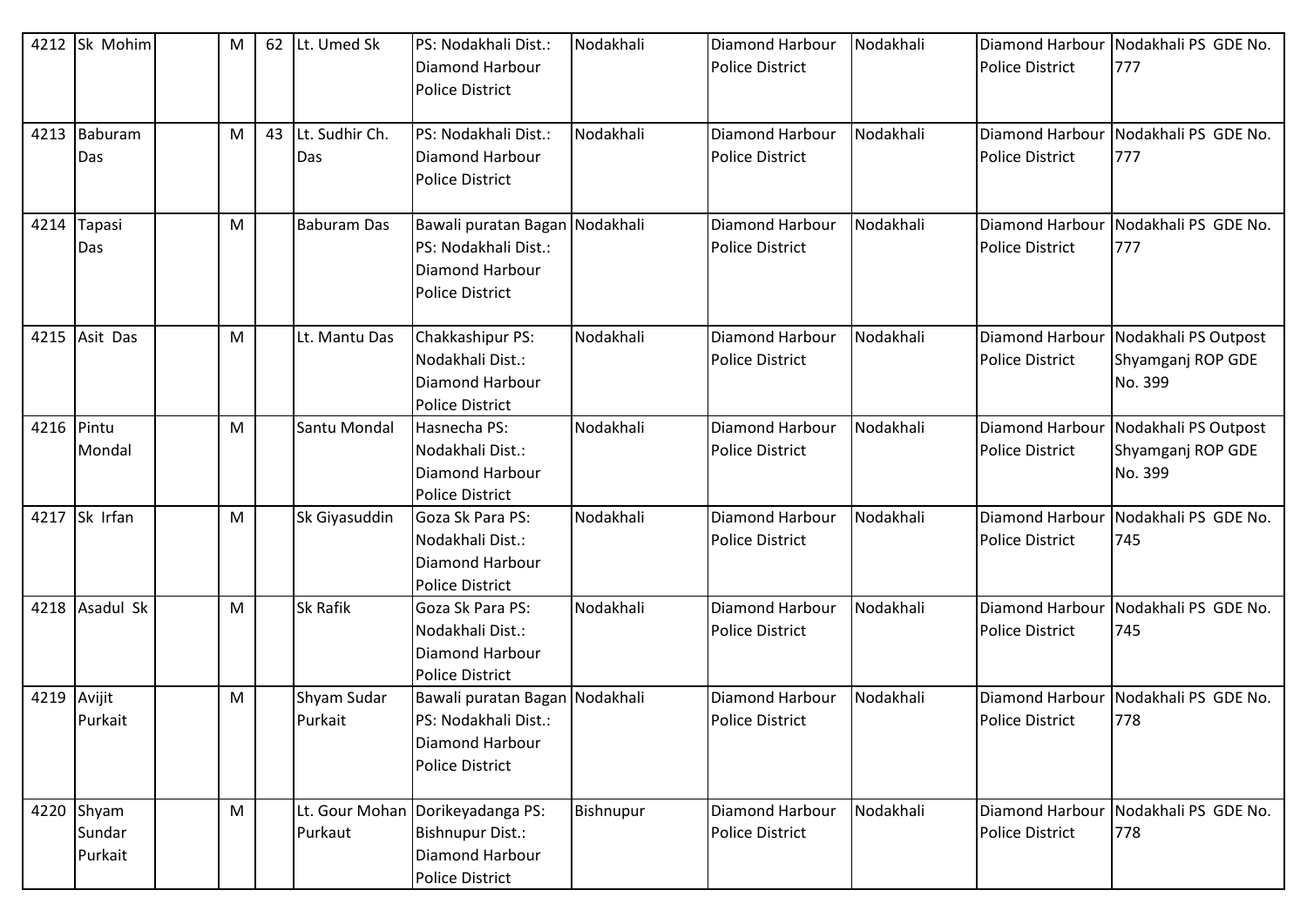| 4221    | Samaresh<br>Halder          | M | <b>Tushar Halder</b>   | Bidira PS: Nodakhali<br>Dist.: Diamond<br><b>Harbour Police</b><br>District          | Nodakhali | Diamond Harbour<br><b>Police District</b>        | Nodakhali | <b>Diamond Harbour</b><br><b>Police District</b> | Nodakhali PS GDE No.<br>846                                          |
|---------|-----------------------------|---|------------------------|--------------------------------------------------------------------------------------|-----------|--------------------------------------------------|-----------|--------------------------------------------------|----------------------------------------------------------------------|
| 4222    | Manash<br>Halder            | M | Samaresh<br>Halder     | Bidira PS: Nodakhali<br>Dist.: Diamond<br><b>Harbour Police</b><br><b>District</b>   | Nodakhali | Diamond Harbour<br><b>Police District</b>        | Nodakhali | Diamond Harbour<br><b>Police District</b>        | Nodakhali PS GDE No.<br>846                                          |
| 4223    | <b>Dibakar</b><br>Halder    | M | Lt. Rabindra<br>Halder | Bawali Rathtala PS:<br>Nodakhali Dist.:<br>Diamond Harbour<br><b>Police District</b> | Nodakhali | Diamond Harbour<br><b>Police District</b>        | Nodakhali | <b>Diamond Harbour</b><br><b>Police District</b> | Nodakhali PS GDE No.<br>846                                          |
| 4224    | <b>Sk</b><br>Aktabuddi      | M | Lt. Sk Abeshul         | Banogram PS:<br>Nodakhali Dist.:<br>Diamond Harbour<br><b>Police District</b>        | Nodakhali | <b>Diamond Harbour</b><br><b>Police District</b> | Nodakhali | <b>Diamond Harbour</b><br><b>Police District</b> | Nodakhali PS GDE No.<br>217                                          |
| 4225 Sk | Montajul                    | M | Lt. Sk Abeshul         | Banogram PS:<br>Nodakhali Dist.:<br>Diamond Harbour<br><b>Police District</b>        | Nodakhali | Diamond Harbour<br><b>Police District</b>        | Nodakhali | Diamond Harbour<br><b>Police District</b>        | Nodakhali PS GDE No.<br>217                                          |
|         | 4226 Kalyan<br><b>Buduk</b> | M | Sufal Buduk            | Burul Maji Para PS:<br>Nodakhali Dist.:<br>Diamond Harbour<br><b>Police District</b> | Nodakhali | Diamond Harbour<br><b>Police District</b>        | Nodakhali | Diamond Harbour<br><b>Police District</b>        | Nodakhali PS GDE No.<br>205                                          |
| 4227    | Avijit<br><b>Bera</b>       | M | Sukumar Bera           | Bagpota PS:<br>Nodakhali Dist.:<br>Diamond Harbour<br><b>Police District</b>         | Nodakhali | <b>Diamond Harbour</b><br><b>Police District</b> | Nodakhali | Diamond Harbour<br><b>Police District</b>        | Nodakhali PS GDE No.<br>219                                          |
|         | 4228 Prasanta<br>Sardar     | M | <b>Dilip Sardar</b>    | Bagpota PS:<br>Nodakhali Dist.:<br><b>Diamond Harbour</b><br><b>Police District</b>  | Nodakhali | <b>Diamond Harbour</b><br><b>Police District</b> | Nodakhali | Diamond Harbour<br><b>Police District</b>        | Nodakhali PS GDE No.<br>219                                          |
|         | 4229 Sk Rofik               | M | <b>Sk Mantu</b>        | Rehub Quarter PS:<br>Pujali Dist.: Diamond<br><b>Harbour Police</b><br>District      | Pujali    | <b>Diamond Harbour</b><br><b>Police District</b> | Nodakhali | <b>Police District</b>                           | Diamond Harbour Nodakhali PS Outpost<br>Shyamganj ROP GDE<br>No. 377 |
|         | 4230 Sk Jamirul             | M | Sk Jabbar              | Durgapur PS: Pujali<br>Dist.: Diamond<br><b>Harbour Police</b><br>District           | Pujali    | <b>Diamond Harbour</b><br>Police District        | Nodakhali | Diamond Harbour<br><b>Police District</b>        | Nodakhali PS Outpost<br>Shyamganj ROP GDE<br>No. 377                 |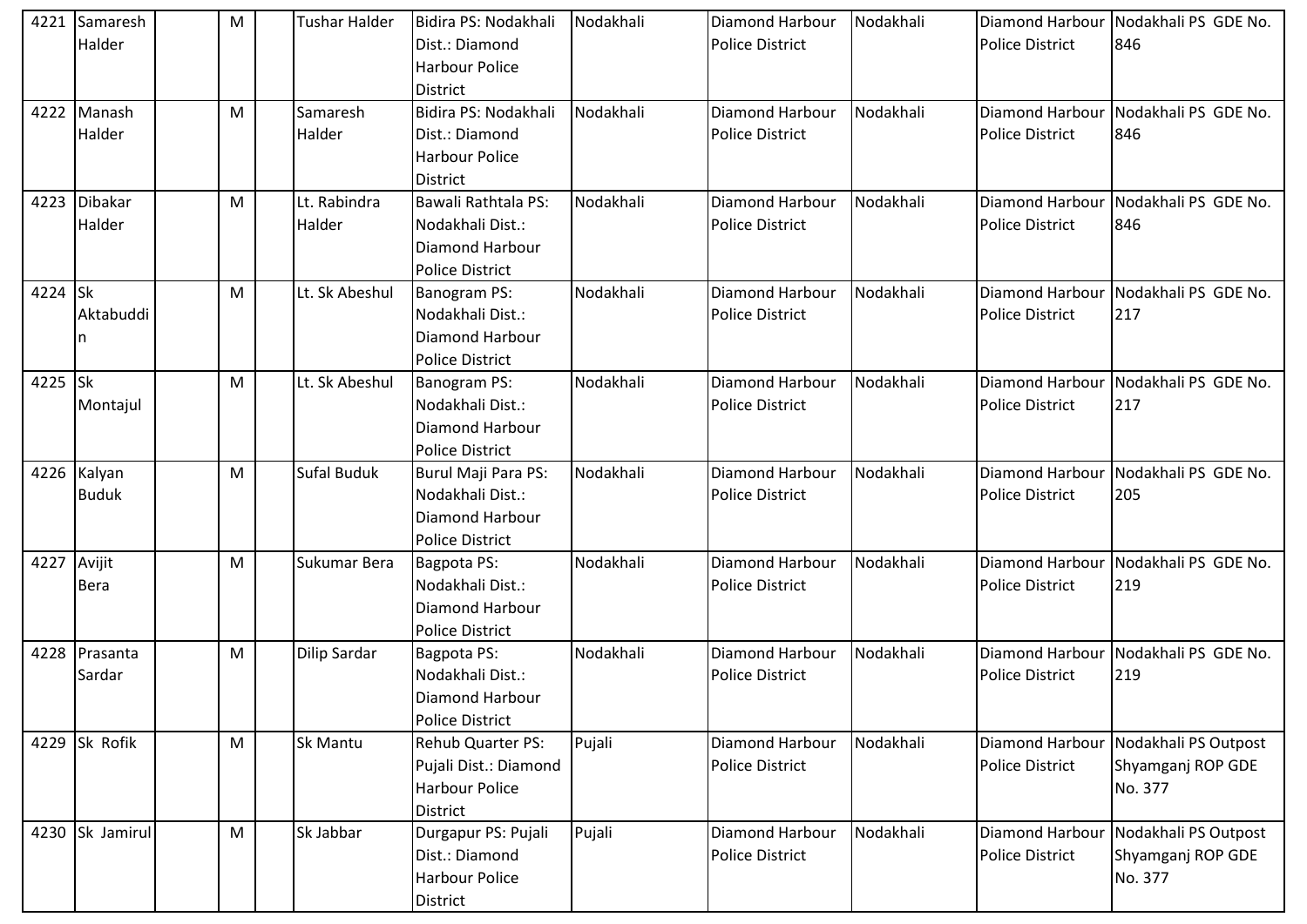| 4231       | Soriful Sk   | M | Sk Eder Jamal        | Rehub Quarter PS:     | Pujali    | <b>Diamond Harbour</b> | Nodakhali | Diamond Harbour        | Nodakhali PS Outpost |
|------------|--------------|---|----------------------|-----------------------|-----------|------------------------|-----------|------------------------|----------------------|
|            |              |   |                      | Pujali Dist.: Diamond |           | <b>Police District</b> |           | <b>Police District</b> | Shyamganj ROP GDE    |
|            |              |   |                      | <b>Harbour Police</b> |           |                        |           |                        | No. 377              |
|            |              |   |                      | <b>District</b>       |           |                        |           |                        |                      |
| 4232       | Kartick      | M | Lt. Madan            | Magazine Line         | Pujali    | Diamond Harbour        | Nodakhali | Diamond Harbour        | Nodakhali PS Outpost |
|            | Sahani       |   | Sahani               | Mayapur PS: Pujali    |           | <b>Police District</b> |           | <b>Police District</b> | Shyamganj ROP GDE    |
|            |              |   |                      | Dist.: Diamond        |           |                        |           |                        | No. 377              |
|            |              |   |                      | <b>Harbour Police</b> |           |                        |           |                        |                      |
|            |              |   |                      | <b>District</b>       |           |                        |           |                        |                      |
| 4233 Bapi  |              | M | Gopal Hazra          | Telari PS: Nodakhali  | Nodakhali | <b>Diamond Harbour</b> | Nodakhali | Diamond Harbour        | Nodakhali PS GDE No. |
|            | Hazra        |   |                      | Dist.: Diamond        |           | <b>Police District</b> |           | <b>Police District</b> | 288                  |
|            |              |   |                      | <b>Harbour Police</b> |           |                        |           |                        |                      |
|            |              |   |                      | <b>District</b>       |           |                        |           |                        |                      |
| 4234       | Munna        | M | <b>Bhakta Sanfui</b> | Telari PS: Nodakhali  | Nodakhali | <b>Diamond Harbour</b> | Nodakhali | Diamond Harbour        | Nodakhali PS GDE No. |
|            | Sanfui       |   |                      | Dist.: Diamond        |           | <b>Police District</b> |           | <b>Police District</b> | 288                  |
|            |              |   |                      | <b>Harbour Police</b> |           |                        |           |                        |                      |
|            |              |   |                      | <b>District</b>       |           |                        |           |                        |                      |
| 4235       | Subir        | M | Madhap               | Mallickpur PS: Falta  | Falta     | <b>Diamond Harbour</b> | Nodakhali | Diamond Harbour        | Nodakhali PS GDE No. |
|            | Mondal       |   | Mondal               | Dist.: Diamond        |           | <b>Police District</b> |           | <b>Police District</b> | 288                  |
|            |              |   |                      | <b>Harbour Police</b> |           |                        |           |                        |                      |
|            |              |   |                      | <b>District</b>       |           |                        |           |                        |                      |
| 4236       | Kartick      | M | <b>Uttam Mondal</b>  | Mallickpur PS: Falta  | Falta     | Diamond Harbour        | Nodakhali | Diamond Harbour        | Nodakhali PS GDE No. |
|            | Mondal       |   |                      | Dist.: Diamond        |           | <b>Police District</b> |           | <b>Police District</b> | 288                  |
|            |              |   |                      | <b>Harbour Police</b> |           |                        |           |                        |                      |
|            |              |   |                      | <b>District</b>       |           |                        |           |                        |                      |
| 4237 Sagar |              | M | <b>Tinkar Mondal</b> | Mallickpur PS: Falta  | Falta     | Diamond Harbour        | Nodakhali | Diamond Harbour        | Nodakhali PS GDE No. |
|            | Mondal       |   |                      | Dist.: Diamond        |           | <b>Police District</b> |           | <b>Police District</b> | 288                  |
|            |              |   |                      | <b>Harbour Police</b> |           |                        |           |                        |                      |
|            |              |   |                      | <b>District</b>       |           |                        |           |                        |                      |
|            | 4238 Sudipta | М | Milan Mondal         | Mallickpur PS: Falta  | Falta     | <b>Diamond Harbour</b> | Nodakhali | Diamond Harbour        | Nodakhali PS GDE No. |
|            | Mondal       |   |                      | Dist.: Diamond        |           | <b>Police District</b> |           | <b>Police District</b> | 288                  |
|            |              |   |                      | <b>Harbour Police</b> |           |                        |           |                        |                      |
|            |              |   |                      | <b>District</b>       |           |                        |           |                        |                      |
| 4239       | Ritam        | М | <b>Uttam Mondal</b>  | Telari PS: Nodakhali  | Nodakhali | Diamond Harbour        | Nodakhali | Diamond Harbour        | Nodakhali PS GDE No. |
|            | Mondal       |   |                      | Dist.: Diamond        |           | <b>Police District</b> |           | <b>Police District</b> | 288                  |
|            |              |   |                      | Harbour Police        |           |                        |           |                        |                      |
|            |              |   |                      | District              |           |                        |           |                        |                      |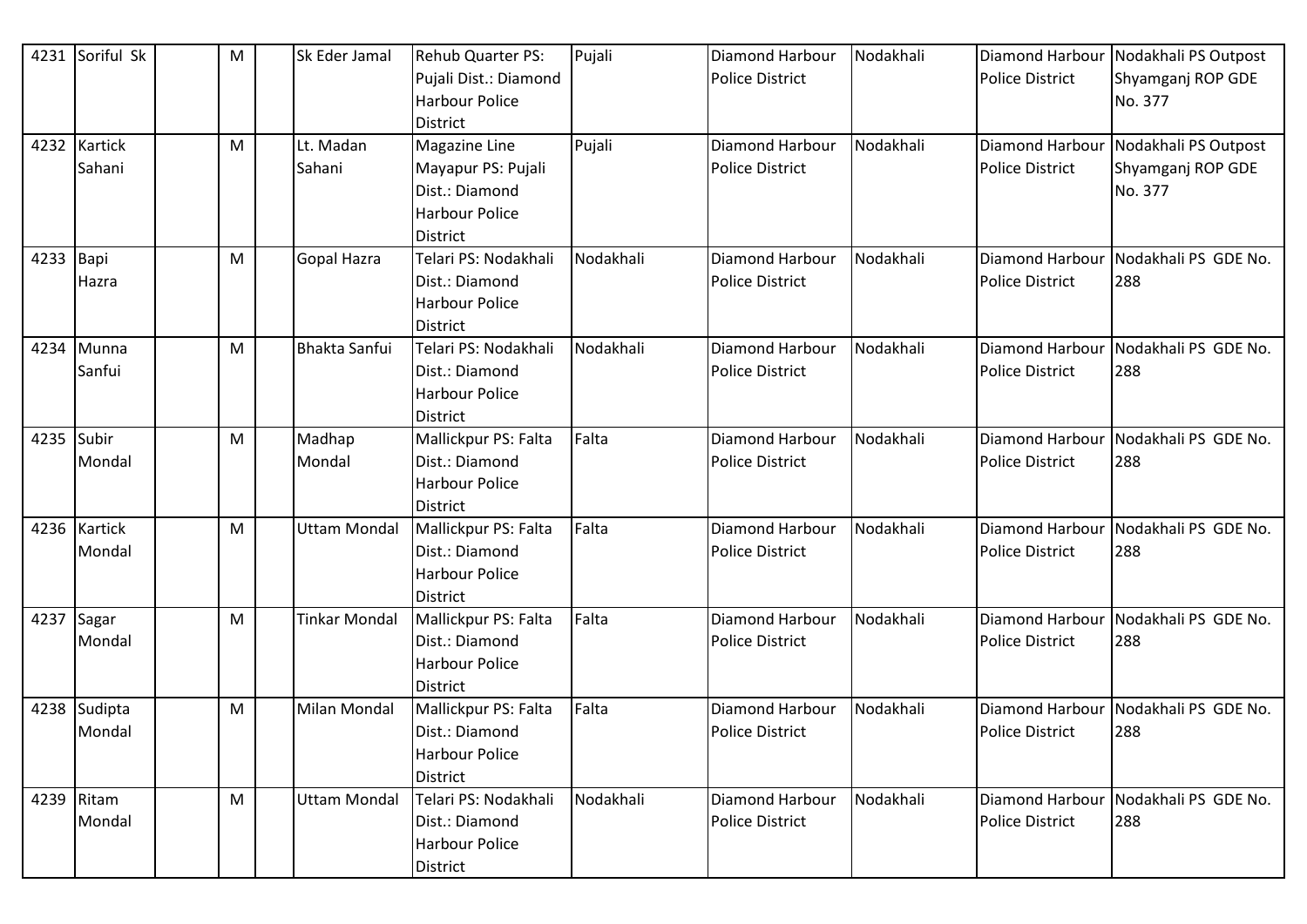| 4240      | Supravat<br><b>Bhakta</b> | M | Hemanta<br><b>Bhakta</b> | Telari PS: Nodakhali<br>Dist.: Diamond<br><b>Harbour Police</b><br><b>District</b>             | Nodakhali | Diamond Harbour<br><b>Police District</b>        | Nodakhali | Diamond Harbour<br><b>Police District</b>        | Nodakhali PS GDE No.<br>288                 |
|-----------|---------------------------|---|--------------------------|------------------------------------------------------------------------------------------------|-----------|--------------------------------------------------|-----------|--------------------------------------------------|---------------------------------------------|
|           | 4241 Sk Ali<br>Hossain    | м | Lt. Sk Sahalam           | Goza PS: Nodakhali<br>Dist.: Diamond<br><b>Harbour Police</b><br><b>District</b>               | Nodakhali | Diamond Harbour<br><b>Police District</b>        | Nodakhali | Diamond Harbour<br><b>Police District</b>        | Nodakhali PS GDE No.<br>288                 |
| 4242      | Asish<br>Ghughu           | M | Niranjan<br>Ghughuq      | <b>Banaraiipur PS:</b><br>Nodakhali Dist.:<br><b>Diamond Harbour</b><br><b>Police District</b> | Nodakhali | <b>Diamond Harbour</b><br><b>Police District</b> | Nodakhali | Diamond Harbour<br><b>Police District</b>        | Nodakhali PS GDE No.<br>250                 |
| 4243      | Krishanu<br>Bar           | M | Mritunjay Bar            | Ghanshyambati PS:<br>Nodakhali Dist.:<br>Diamond Harbour<br><b>Police District</b>             | Nodakhali | <b>Diamond Harbour</b><br><b>Police District</b> | Nodakhali | <b>Diamond Harbour</b><br><b>Police District</b> | Nodakhali PS GDE No.<br>250                 |
| 4244      | Dhanush<br>Senapati       | M | Golok Senapati           | Ghanshyambati PS:<br>Nodakhali Dist.:<br><b>Diamond Harbour</b><br><b>Police District</b>      | Nodakhali | Diamond Harbour<br><b>Police District</b>        | Nodakhali | Diamond Harbour<br><b>Police District</b>        | Nodakhali PS GDE No.<br>250                 |
| 4245      | Debasish<br>Bar           | M | Lt. Manik Bar            | Ghanshyambati PS:<br>Nodakhali Dist.:<br>Diamond Harbour<br><b>Police District</b>             | Nodakhali | <b>Diamond Harbour</b><br>Police District        | Nodakhali | Diamond Harbour<br><b>Police District</b>        | Nodakhali PS GDE No.<br>250                 |
| 4246 Amit | Dalui                     | M | <b>Hriday Dalui</b>      | Ghanshyambati PS:<br>Nodakhali Dist.:<br><b>Diamond Harbour</b><br><b>Police District</b>      | Nodakhali | <b>Diamond Harbour</b><br><b>Police District</b> | Nodakhali | Diamond Harbour<br><b>Police District</b>        | Nodakhali PS GDE No.<br>250                 |
| 4247      | Sukumar<br>Ruidas         | M | Lt. Kana Ruidas          | Telari PS: Nodakhali<br>Dist.: Diamond<br><b>Harbour Police</b><br><b>District</b>             | Nodakhali | <b>Diamond Harbour</b><br><b>Police District</b> | Nodakhali | Diamond Harbour<br><b>Police District</b>        | Nodakhali PS GDE No.<br>250                 |
|           | 4248 Subrata<br>Halder    | M | Charan Halder            | Bahirkunja PS:<br>Nodakhali Dist.:<br>Diamond Harbour<br><b>Police District</b>                | Nodakhali | Diamond Harbour<br><b>Police District</b>        | Nodakhali | <b>Police District</b>                           | Diamond Harbour Nodakhali PS GDE No.<br>250 |
|           | 4249 Pratap<br>Mondal     | М | Lt. Ananda<br>Mondal     | Paita PS: Nodakhali<br>Dist.: Diamond<br>Harbour Police<br><b>District</b>                     | Nodakhali | Diamond Harbour<br>Police District               | Nodakhali | Diamond Harbour<br>Police District               | Nodakhali PS GDE No.<br>250                 |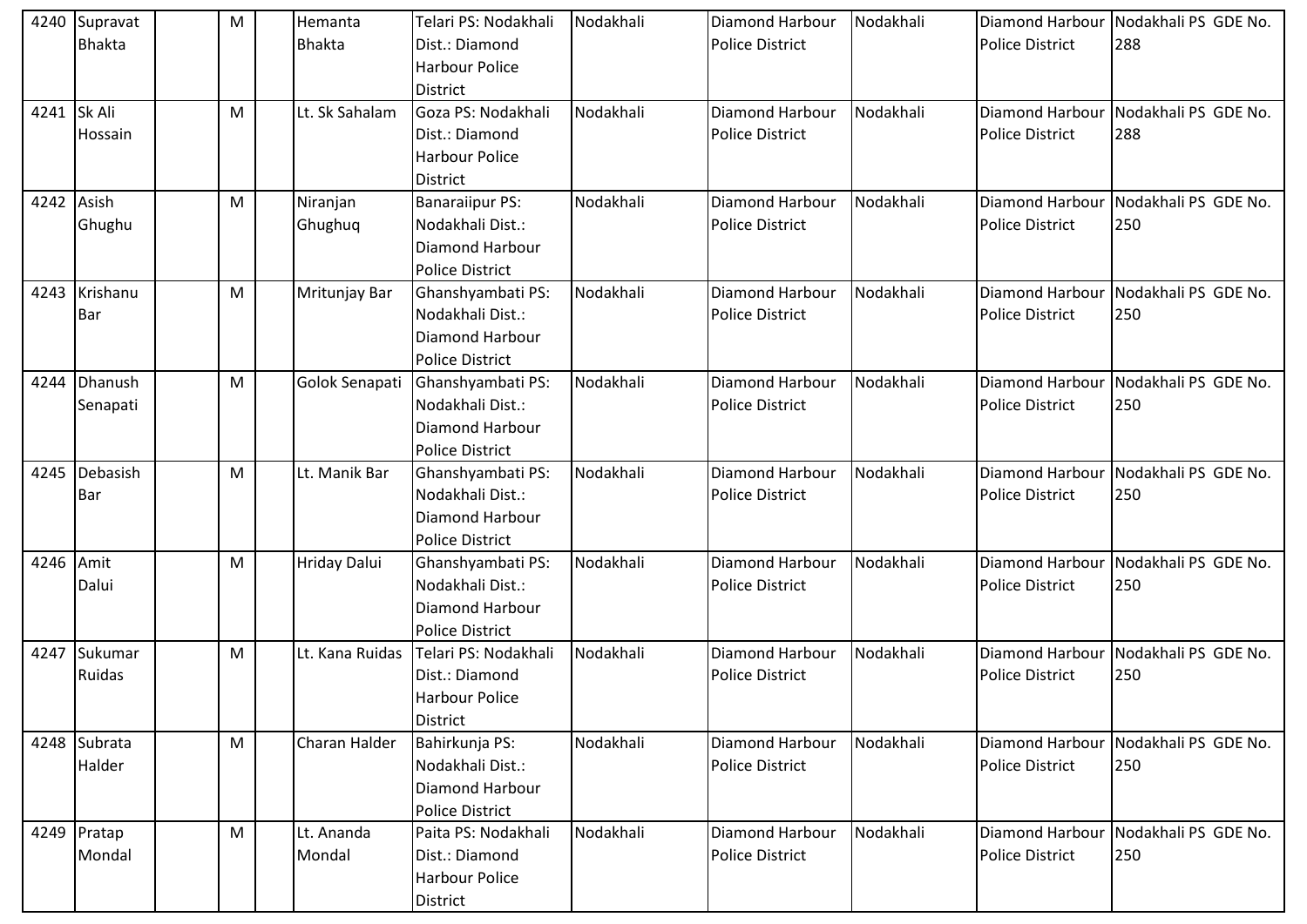|         | 4250 Rajesh Sk        | M | Anowar Ali Sk        | Gopalpur PS:<br>Nodakhali Dist.:<br>Diamond Harbour<br><b>Police District</b>                    | Nodakhali | Diamond Harbour<br><b>Police District</b>        | Nodakhali | <b>Diamond Harbour</b><br><b>Police District</b> | Nodakhali PS GDE No.<br>777                 |
|---------|-----------------------|---|----------------------|--------------------------------------------------------------------------------------------------|-----------|--------------------------------------------------|-----------|--------------------------------------------------|---------------------------------------------|
| 4251 Sk | Hasibur               | M | Sk Rajjak            | Sehai PS: Nodakhali<br>Dist.: Diamond<br><b>Harbour Police</b><br><b>District</b>                | Nodakhali | <b>Diamond Harbour</b><br><b>Police District</b> | Nodakhali | <b>Diamond Harbour</b><br><b>Police District</b> | Nodakhali PS GDE No.<br>760                 |
| 4252    | Samir<br>Mondal       | M | <b>Bhim Mondal</b>   | Dorikeyadanga PS:<br>Bishnupur Dist.:<br>Diamond Harbour<br><b>Police District</b>               | Bishnupur | <b>Diamond Harbour</b><br><b>Police District</b> | Nodakhali | <b>Diamond Harbour</b><br><b>Police District</b> | Nodakhali PS GDE No.<br>745                 |
| 4253    | Harek Das             | M | Lt. Arabinda<br>Das  | Dorikeyadanga PS:<br>Bishnupur Dist.:<br>Diamond Harbour<br><b>Police District</b>               | Bishnupur | <b>Diamond Harbour</b><br><b>Police District</b> | Nodakhali | Diamond Harbour<br><b>Police District</b>        | Nodakhali PS GDE No.<br>745                 |
| 4254    | Raja Bag              | M | Dinesh Bag           | Dorikeyadanga PS:<br><b>Bishnupur Dist.:</b><br><b>Diamond Harbour</b><br><b>Police District</b> | Bishnupur | <b>Diamond Harbour</b><br><b>Police District</b> | Nodakhali | <b>Diamond Harbour</b><br><b>Police District</b> | Nodakhali PS GDE No.<br>745                 |
|         | 4255 Sk Amirul        | M | Sk Samsur            | Ayma Dalui Para PS:<br>Nodakhali Dist.:<br>Diamond Harbour<br><b>Police District</b>             | Nodakhali | <b>Diamond Harbour</b><br><b>Police District</b> | Nodakhali | <b>Diamond Harbour</b><br><b>Police District</b> | Nodakhali PS GDE No.<br>766                 |
|         | 4256 Majnu<br>Molla   | M | Lt. Mahamad<br>Molla | Ayma Dalui Para PS:<br>Nodakhali Dist.:<br>Diamond Harbour<br><b>Police District</b>             | Nodakhali | Diamond Harbour<br><b>Police District</b>        | Nodakhali | <b>Diamond Harbour</b><br><b>Police District</b> | Nodakhali PS GDE No.<br>766                 |
|         | 4257 Chayan<br>Ruidas | M | <b>Gopal Ruidas</b>  | <b>Uttar Mohanpur PS:</b><br>Nodakhali Dist.:<br>Diamond Harbour<br>Police District              | Nodakhali | Diamond Harbour<br><b>Police District</b>        | Nodakhali | <b>Police District</b>                           | Diamond Harbour Nodakhali PS GDE No.<br>838 |
|         | 4258 Souvik<br>Mondal | M | Dipak Kr.<br>Mondal  | <b>Uttar Mohanpur PS:</b><br>Nodakhali Dist.:<br>Diamond Harbour<br><b>Police District</b>       | Nodakhali | <b>Diamond Harbour</b><br><b>Police District</b> | Nodakhali | <b>Diamond Harbour</b><br><b>Police District</b> | Nodakhali PS GDE No.<br>838                 |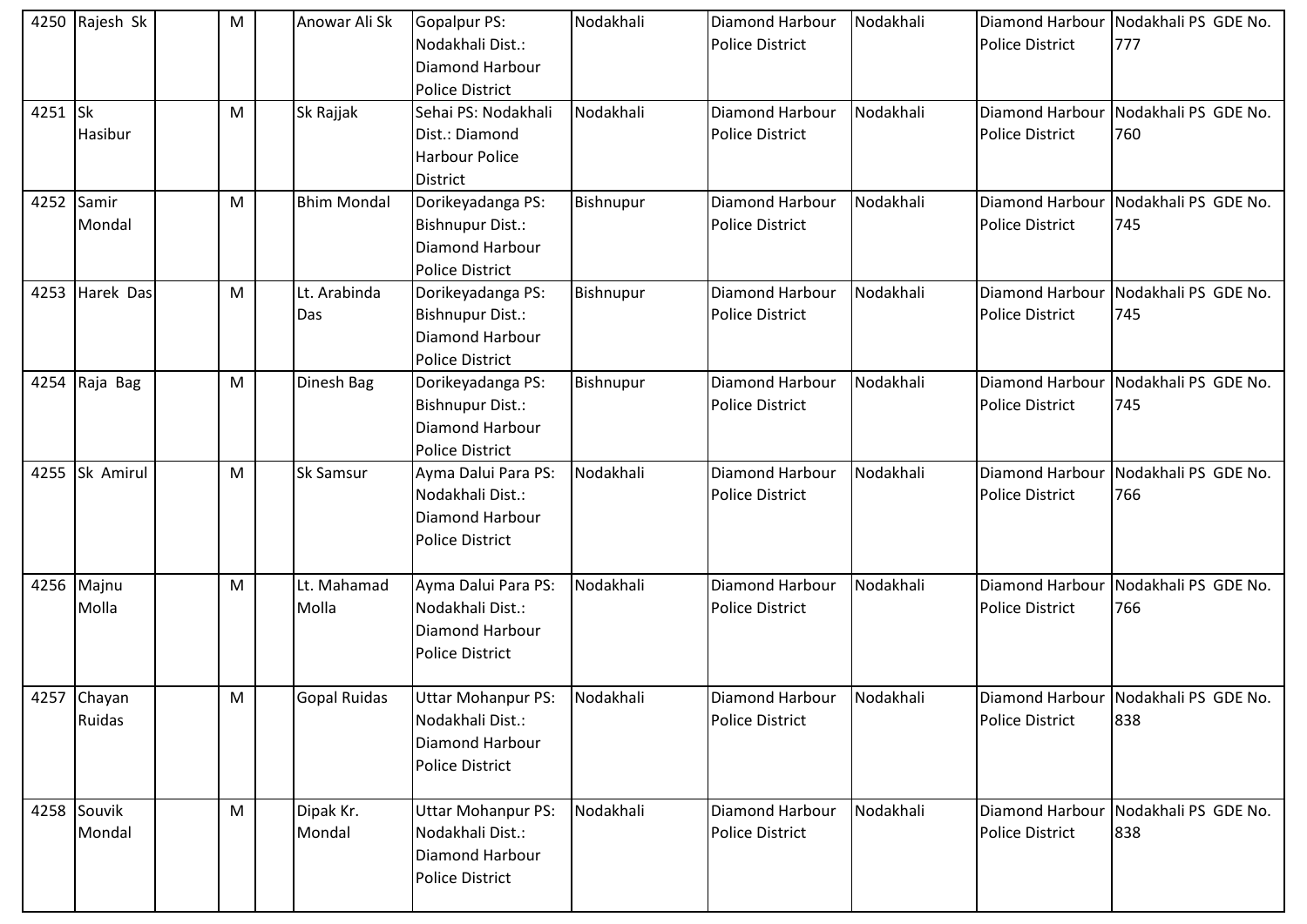| 4259       | Subhendu<br>Mondal           |    | M |    | Lt. Animesh<br>Mondal          | <b>Uttar Mohanpur PS:</b><br>Nodakhali Dist.:                                                        | Nodakhali                | Diamond Harbour<br><b>Police District</b>        | Nodakhali       | <b>Police District</b>                           | Diamond Harbour Nodakhali PS GDE No.<br>838       |
|------------|------------------------------|----|---|----|--------------------------------|------------------------------------------------------------------------------------------------------|--------------------------|--------------------------------------------------|-----------------|--------------------------------------------------|---------------------------------------------------|
|            |                              |    |   |    |                                | Diamond Harbour<br><b>Police District</b>                                                            |                          |                                                  |                 |                                                  |                                                   |
|            | 4260 Sanjay<br>Das           |    | M |    | Lt. Santosh Das                | Chadua Burul PS:<br>Nodakhali Dist.:<br><b>Diamond Harbour</b><br><b>Police District</b>             | Nodakhali                | Diamond Harbour<br><b>Police District</b>        | Nodakhali       | Diamond Harbour<br><b>Police District</b>        | Nodakhali PS GDE No.<br>845                       |
| 4261 Sunil | Dalui                        |    | M |    | Baidyanath<br>Dalui            | Verivetkakhali PS:<br>Nodakhali Dist.:<br>Diamond Harbour<br><b>Police District</b>                  | Nodakhali                | <b>Diamond Harbour</b><br><b>Police District</b> | Nodakhali       | Diamond Harbour<br><b>Police District</b>        | Nodakhali PS GDE No.<br>845                       |
| 4262       | Mimal<br>Mal                 |    | M |    | <b>Tarak Mal</b>               | Mohanpur PS:<br>Nodakhali Dist.:<br><b>Diamond Harbour</b><br><b>Police District</b>                 | Nodakhali                | Diamond Harbour<br>Police District               | Nodakhali       | Diamond Harbour<br><b>Police District</b>        | Nodakhali PS GDE No.<br>845                       |
| 4263       | Sk Salam                     |    | M |    | Sk Akkas                       | Bareya PS: Nodakhali<br>Dist.: Diamond<br><b>Harbour Police</b><br><b>District</b>                   | Nodakhali                | <b>Diamond Harbour</b><br><b>Police District</b> | Nodakhali       | Diamond Harbour<br><b>Police District</b>        | Nodakhali PS GDE No.<br>845                       |
|            | 4264 Sk Moni                 |    | M |    | Sk Kalo                        | Bareya PS: Nodakhali Nodakhali<br>Dist.: Diamond<br><b>Harbour Police</b><br><b>District</b>         |                          | Diamond Harbour<br><b>Police District</b>        | Nodakhali       | Diamond Harbour<br><b>Police District</b>        | Nodakhali PS GDE No.<br>845                       |
| 4265 Netai | Hazra                        |    |   | 41 | Tara Pada Hazra Of -Dulagara ( | Baubazar) PS-<br>Panchla, Dist-Ho<br>PS: Panchla Dist.:<br><b>Howrah Rural</b>                       | Panchla                  | <b>Howrah Rural</b>                              | Parulia coastal | Diamond Harbour<br><b>Police District</b>        | Parulia coastal PS GDE<br>No. 278                 |
| 4266 Sujoy | Halder                       |    | M |    | 34 Lt. Kamal<br>Halder         | Pitambara PS: Parulia Parulia coastal<br>coastal Dist.:<br>Diamond Harbour<br><b>Police District</b> |                          | Diamond Harbour<br>Police District               | Parulia coastal | <b>Police District</b>                           | Diamond Harbour Parulia coastal PS GDE<br>No. 304 |
|            | 4267 Abdus<br>Salam<br>Molla | 34 | M | 32 | Hidar Ali Molla                | Mohanpur PS:<br>Diamond harbour<br>women Dist.:<br>Diamond Harbour<br><b>Police District</b>         | Diamond harbour<br>women | Diamond Harbour<br><b>Police District</b>        | Parulia coastal | <b>Diamond Harbour</b><br><b>Police District</b> | Parulia coastal PS GDE<br>No. 304                 |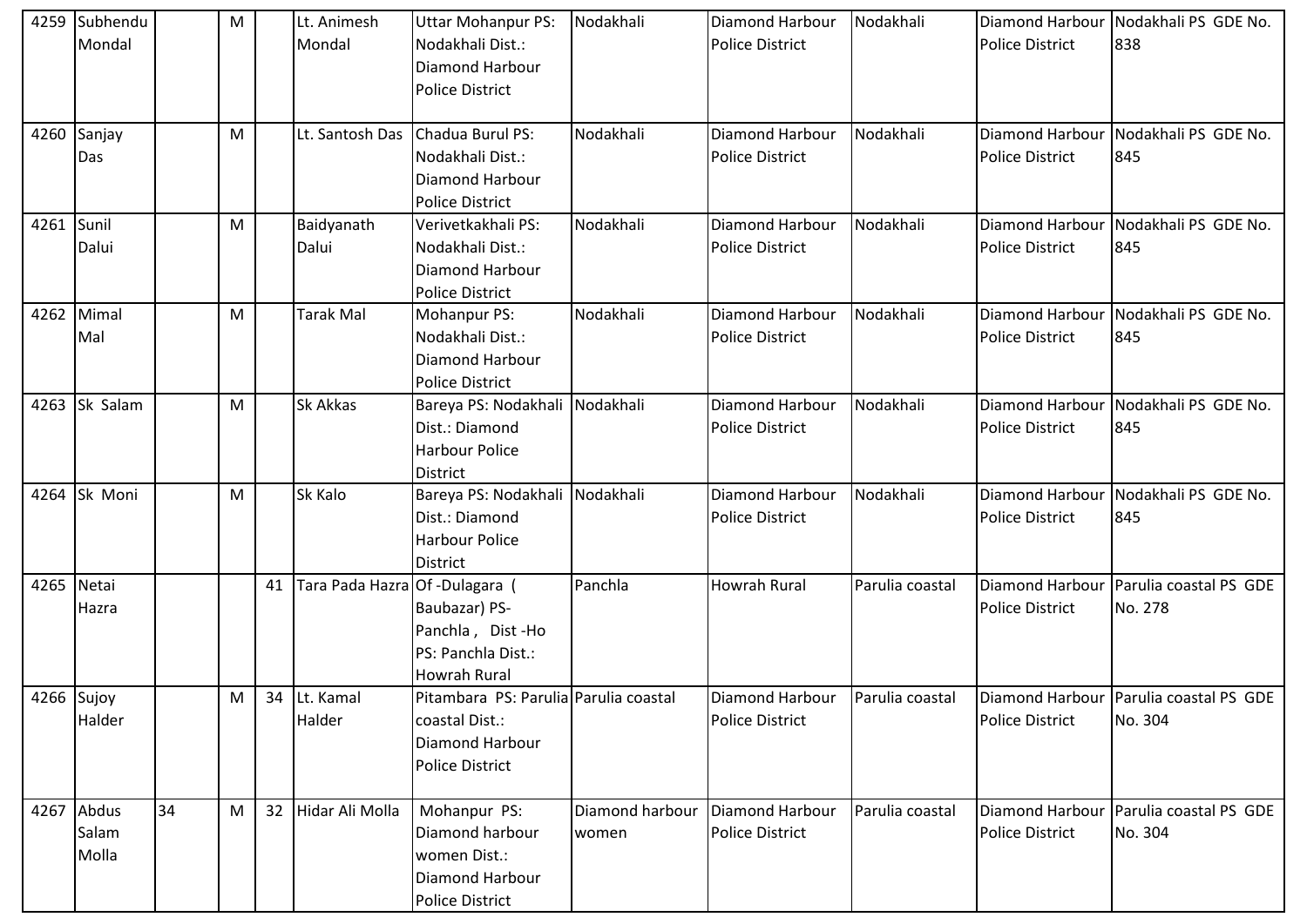| 4268        | Modan           | М | 25              | Rajkumar                   | Pitambara, Mali Para         | Parulia coastal | Diamond Harbour        | Parulia coastal | <b>Diamond Harbour</b> | Parulia coastal PS GDE                  |
|-------------|-----------------|---|-----------------|----------------------------|------------------------------|-----------------|------------------------|-----------------|------------------------|-----------------------------------------|
|             | Naskar          |   |                 | Naskar                     | PS: Parulia coastal          |                 | <b>Police District</b> |                 | <b>Police District</b> | No. 304                                 |
|             |                 |   |                 |                            | Dist.: Diamond               |                 |                        |                 |                        |                                         |
|             |                 |   |                 |                            | <b>Harbour Police</b>        |                 |                        |                 |                        |                                         |
|             |                 |   |                 |                            | <b>District</b>              |                 |                        |                 |                        |                                         |
| 4269        | Bhulu           | M |                 | 32 Ajay Kirtonio           | Gobindapur PS:               | Ramnagar        | Diamond Harbour        | Parulia coastal | Diamond Harbour        | Parulia coastal PS GDE                  |
|             | Kirtania        |   |                 |                            | Ramnagar Dist.:              |                 | <b>Police District</b> |                 | <b>Police District</b> | No. 327                                 |
|             |                 |   |                 |                            | <b>Diamond Harbour</b>       |                 |                        |                 |                        |                                         |
|             |                 |   |                 |                            | <b>Police District</b>       |                 |                        |                 |                        |                                         |
|             | 4270 Alimudin   | M | 46              | Mokuddin                   | Noorpur PS:                  | Ramnagar        | Diamond Harbour        | Parulia coastal | Diamond Harbour        | Parulia coastal PS GDE                  |
|             | Gayen           |   |                 | Gayen                      | Ramnagar Dist.:              |                 | <b>Police District</b> |                 | <b>Police District</b> | No. 327                                 |
|             |                 |   |                 |                            | <b>Diamond Harbour</b>       |                 |                        |                 |                        |                                         |
|             |                 |   |                 |                            | <b>Police District</b>       |                 |                        |                 |                        |                                         |
|             | 4271 Nurul Paik | M | 32 <sup>2</sup> | Sakhar Ali Paik            | Khapur PS: Kulpi             | Kulpi           | Sundarban Police       | Parulia coastal |                        | Diamond Harbour Parulia coastal PS GDE  |
|             |                 |   |                 |                            | Dist.: Sundarban             |                 | District               |                 | <b>Police District</b> | No. 327                                 |
|             |                 |   |                 |                            | <b>Police District</b>       |                 |                        |                 |                        |                                         |
| 4272        | Tarun           | M |                 | Sukumar Halder Raichak PS: |                              | Ramnagar        | Diamond Harbour        | Parulia coastal | Diamond Harbour        | Parulia coastal PS GDE                  |
|             | Halder          |   |                 |                            | Ramnagar Dist.:              |                 | <b>Police District</b> |                 | <b>Police District</b> | No. 327                                 |
|             |                 |   |                 |                            | <b>Diamond Harbour</b>       |                 |                        |                 |                        |                                         |
|             |                 |   |                 |                            | <b>Police District</b>       |                 |                        |                 |                        |                                         |
| 4273 Riajul |                 | M | 27              | Mojammel                   | Basantapur PS:               | Parulia coastal | Diamond Harbour        | Parulia coastal | <b>Diamond Harbour</b> | Parulia coastal PS GDE                  |
|             | Islam           |   |                 | Islam                      | Parulia coastal Dist.:       |                 | Police District        |                 | <b>Police District</b> | No. 342                                 |
|             |                 |   |                 |                            | Diamond Harbour              |                 |                        |                 |                        |                                         |
|             |                 |   |                 |                            | <b>Police District</b>       |                 |                        |                 |                        |                                         |
|             |                 |   |                 |                            |                              |                 |                        |                 |                        |                                         |
|             | 4274 Habirul    | M | 24              | Akibar Molla               | Basantapur PS:               | Parulia coastal | Diamond Harbour        | Parulia coastal |                        | Diamond Harbour Parulia coastal PS GDE  |
|             | Molla           |   |                 |                            | Parulia coastal Dist.:       |                 | <b>Police District</b> |                 | <b>Police District</b> | No. 342                                 |
|             |                 |   |                 |                            | Diamond Harbour              |                 |                        |                 |                        |                                         |
|             |                 |   |                 |                            | Police District              |                 |                        |                 |                        |                                         |
|             |                 |   |                 |                            |                              |                 |                        |                 |                        |                                         |
|             | 4275 Manjur     | M |                 | $29$ S/o-sk                | Rajibpur, Achipur PS: Pujali |                 | Diamond Harbour        | Pujali          |                        | Diamond Harbour   Pujali PS GDE No. 423 |
|             | Alam            |   |                 | Sahajamal                  | Pujali Dist.: Diamond        |                 | Police District        |                 | <b>Police District</b> |                                         |
|             |                 |   |                 |                            | <b>Harbour Police</b>        |                 |                        |                 |                        |                                         |
|             |                 |   |                 |                            | <b>District</b>              |                 |                        |                 |                        |                                         |
|             | 4276 Mintu      | M | 38              | S/o-Lt. Nantu              | Rajibghatroad, Pujali        | Pujali          | Diamond Harbour        | Pujali          |                        | Diamond Harbour Pujali PS GDE No. 423   |
|             | <b>Barik</b>    |   |                 | <b>Barik</b>               | PS: Pujali Dist.:            |                 | Police District        |                 | <b>Police District</b> |                                         |
|             |                 |   |                 |                            | Diamond Harbour              |                 |                        |                 |                        |                                         |
|             |                 |   |                 |                            | Police District              |                 |                        |                 |                        |                                         |
|             |                 |   |                 |                            |                              |                 |                        |                 |                        |                                         |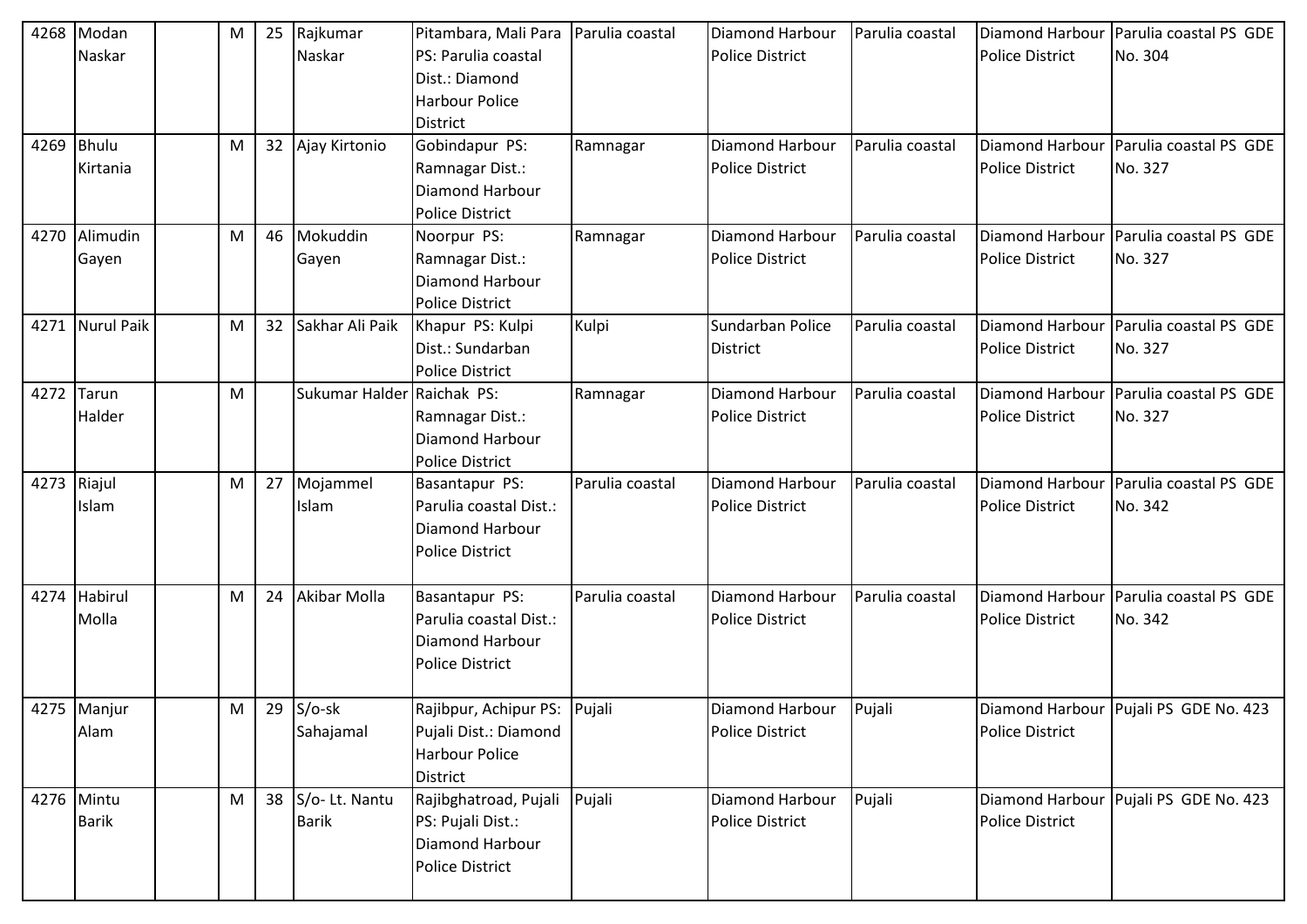| 4277    | Milan Das             | M | 21 | S/o-Arabinda<br>Das      | Kalipur, Palpara PS:<br>Pujali Dist.: Diamond<br><b>Harbour Police</b><br>District                    | Pujali     | Diamond Harbour<br><b>Police District</b>        | Pujali        | Police District                           | Diamond Harbour   Pujali PS GDE No. 423 |
|---------|-----------------------|---|----|--------------------------|-------------------------------------------------------------------------------------------------------|------------|--------------------------------------------------|---------------|-------------------------------------------|-----------------------------------------|
| 4278 Sk | Surjamal              | M |    | 47 S/o-Lt. Sk<br>Hasan   | Raghunathpur, Pujali<br>PS: Pujali Dist.:<br>Diamond Harbour<br><b>Police District</b>                | Pujali     | <b>Diamond Harbour</b><br><b>Police District</b> | Pujali        | Police District                           | Diamond Harbour Pujali PS GDE No. 423   |
| 4279 Sk | Alamgir               | M |    | 32 S/o-Sk Islam          | Ramchandrapur,<br>Pujali PS: Pujali Dist.:<br>Diamond Harbour<br><b>Police District</b>               | Pujali     | <b>Diamond Harbour</b><br><b>Police District</b> | Pujali        | Police District                           | Diamond Harbour Pujali PS GDE No. 423   |
| 4280    | Sailen<br>Manna       | M |    | 31 S/o-Dhiren<br>Manna   | Rajarampur, ward No Pujali<br>13 PS: Pujali Dist.:<br>Diamond Harbour<br><b>Police District</b>       |            | <b>Diamond Harbour</b><br><b>Police District</b> | Pujali        | <b>Police District</b>                    | Diamond Harbour   Pujali PS GDE No. 423 |
| 4281    | Sabir Das             | M |    | 29 S/o- Gopal Das        | Achipur, Ward No 16<br>PS: Pujali Dist.:<br>Diamond Harbour<br><b>Police District</b>                 | Pujali     | <b>Diamond Harbour</b><br><b>Police District</b> | Pujali        | <b>Police District</b>                    | Diamond Harbour Pujali PS GDE No. 423   |
| 4282    | Pradip<br>Das         | M |    | 33 S/o-Niranjan<br>Das   | Indiraghat Road,<br>Pujali PS: Pujali Dist.:<br>Diamond Harbour<br><b>Police District</b>             | Pujali     | <b>Diamond Harbour</b><br><b>Police District</b> | Pujali        | <b>Police District</b>                    | Diamond Harbour   Pujali PS GDE No. 432 |
|         | 4283 Kuntal<br>Hazra  | M |    | 35 S/o-Sanatan<br>Hazra  | Ragib Ghat Road,<br>Pujali PS: Pujali Dist.:<br>Diamond Harbour<br><b>Police District</b>             | Pujali     | <b>Diamond Harbour</b><br><b>Police District</b> | Pujali        | <b>Police District</b>                    | Diamond Harbour Pujali PS GDE No. 432   |
| 4284    | Babu<br>Mukherje<br>e | M |    | 52 Lt Kesab<br>Mukherjee | Akra Puraton Bazar<br>Nath Para PS:<br>Maheshtala Dist.:<br>Diamond Harbour<br><b>Police District</b> | Maheshtala | <b>Diamond Harbour</b><br><b>Police District</b> | Rabindranagar | Diamond Harbour<br><b>Police District</b> | Rabindranagar PS GDE<br>No. 642         |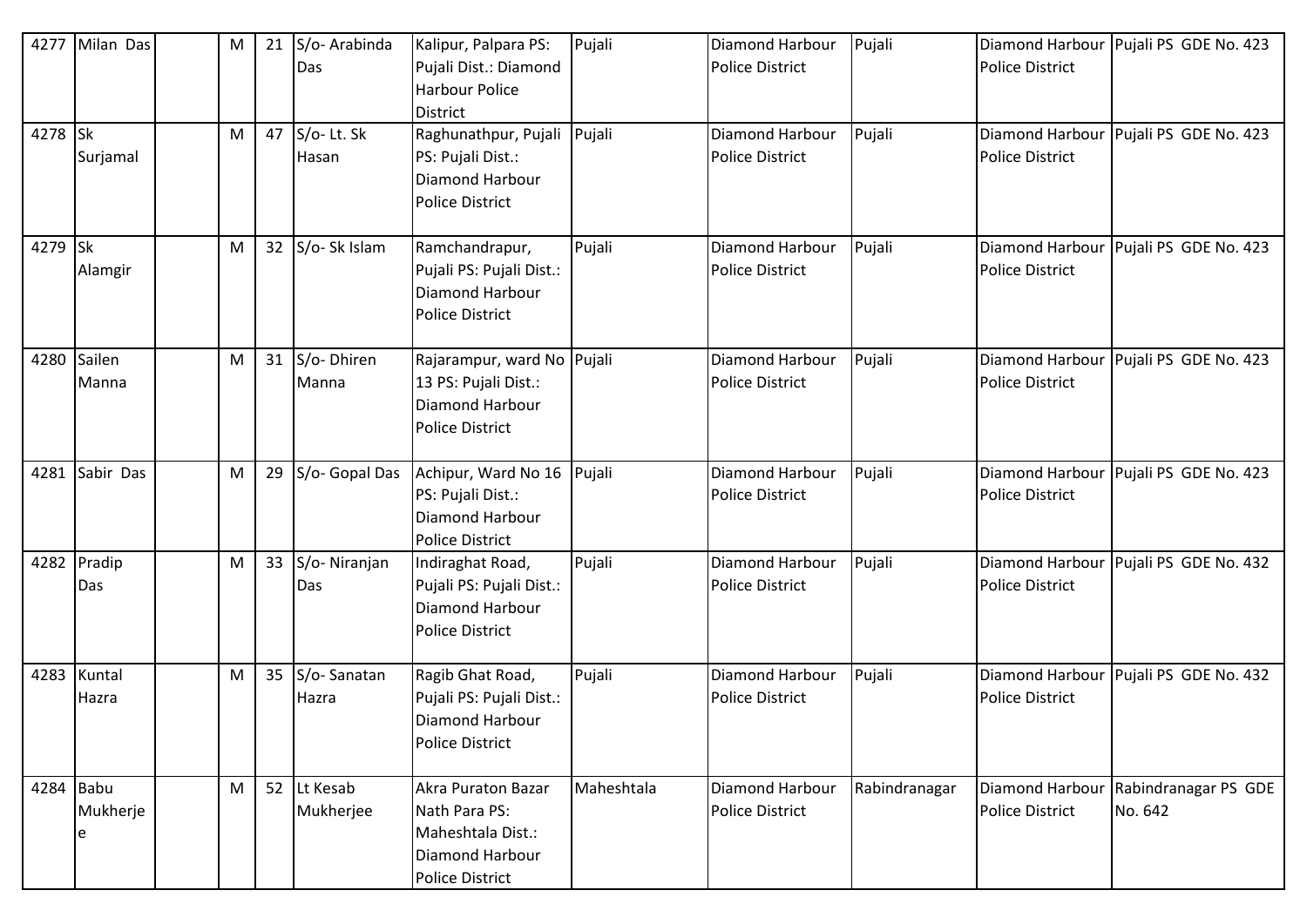| 4285 Raja | Adhikary                 | M | 38 Lt Niranjan<br>Adhikary              | Akra Natun Sugali<br>Para PS:<br>Rabindranagar Dist.:<br>Diamond Harbour<br><b>Police District</b>    | Rabindranagar | Diamond Harbour<br><b>Police District</b>        | Rabindranagar | <b>Diamond Harbour</b><br><b>Police District</b> | Rabindranagar PS GDE<br>No. 642 |
|-----------|--------------------------|---|-----------------------------------------|-------------------------------------------------------------------------------------------------------|---------------|--------------------------------------------------|---------------|--------------------------------------------------|---------------------------------|
| 4286 Md   | Nuruddin                 | M | 25 Md Jahir                             | Akrafatak 4 No.<br>Dhankheti PS:<br>Rabindranagar Dist.:<br>Diamond Harbour<br><b>Police District</b> | Rabindranagar | <b>Diamond Harbour</b><br>Police District        | Rabindranagar | <b>Diamond Harbour</b><br><b>Police District</b> | Rabindranagar PS GDE<br>No. 642 |
| 4287      | Amirul<br>Islam<br>Molla | м | 20 Lt Monirul Islam Ramdashati<br>Molla | Mominpara PS:<br>Rabindranagar Dist.:<br>Diamond Harbour<br><b>Police District</b>                    | Rabindranagar | <b>Diamond Harbour</b><br><b>Police District</b> | Rabindranagar | Diamond Harbour<br><b>Police District</b>        | Rabindranagar PS GDE<br>No. 651 |
|           | 4288 Masood<br>Khan      | M | 22 Lt Gulam<br>Moinuddin<br>Khan        | Ramdashati<br>Mominpara PS:<br>Rabindranagar Dist.:<br>Diamond Harbour<br><b>Police District</b>      | Rabindranagar | Diamond Harbour<br><b>Police District</b>        | Rabindranagar | Diamond Harbour<br><b>Police District</b>        | Rabindranagar PS GDE<br>No. 651 |
| 4289      | Saddam<br>Ali Molla      | M | 32 Lt Alamgir Ali<br>Molla              | Ramdashati<br>Mominpara PS:<br>Rabindranagar Dist.:<br>Diamond Harbour<br><b>Police District</b>      | Rabindranagar | Diamond Harbour<br><b>Police District</b>        | Rabindranagar | <b>Diamond Harbour</b><br><b>Police District</b> | Rabindranagar PS GDE<br>No. 651 |
| 4290      | Sk Hasim                 | М | 22 Sk Nasim                             | Ramdashati<br>Mominpara PS:<br>Rabindranagar Dist.:<br>Diamond Harbour<br><b>Police District</b>      | Rabindranagar | <b>Diamond Harbour</b><br><b>Police District</b> | Rabindranagar | Diamond Harbour<br><b>Police District</b>        | Rabindranagar PS GDE<br>No. 659 |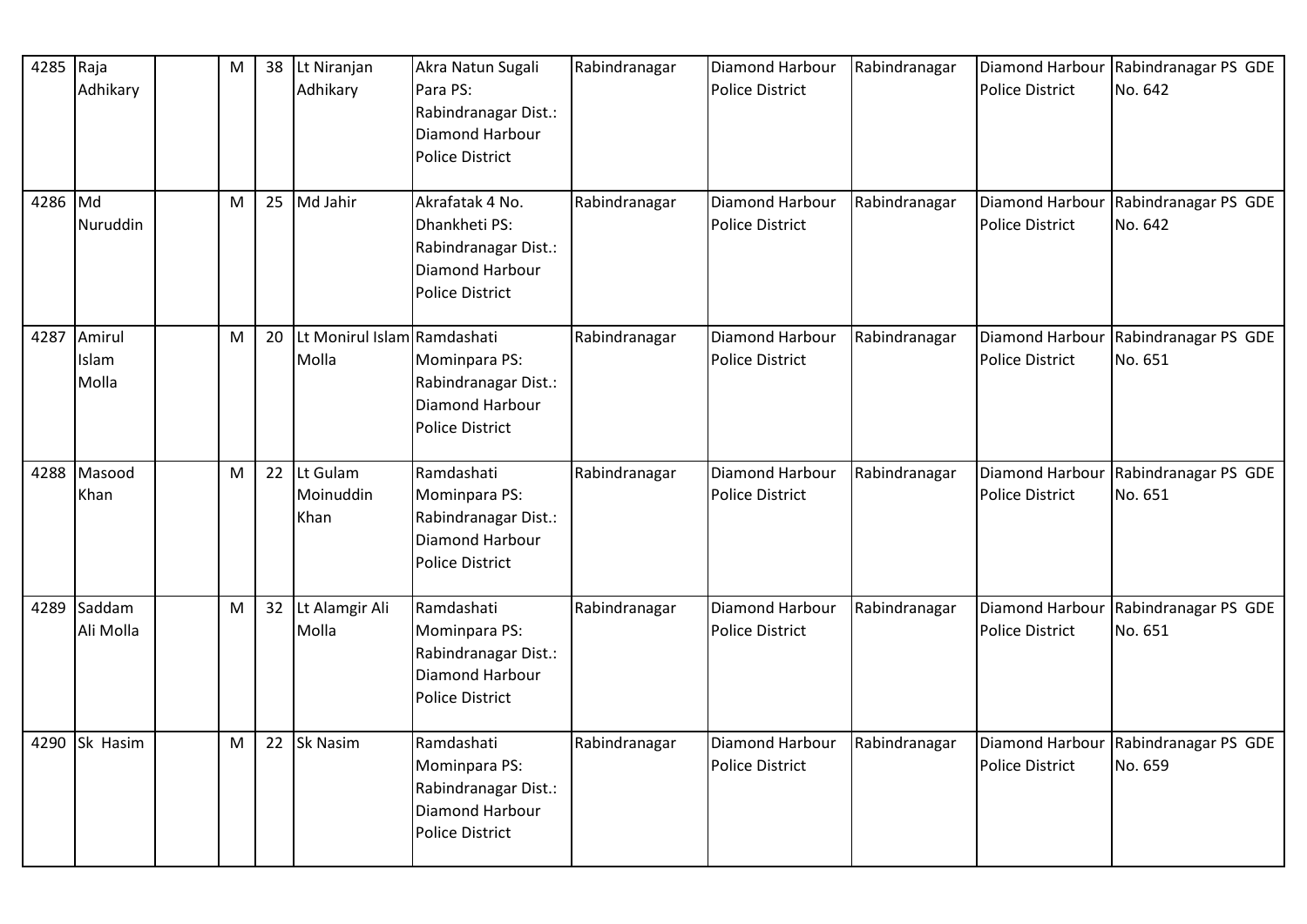| 4291 Raj<br>4292 Arun | Mahato                  | M<br>M | 28<br>35 | Mohan Mahato              | <b>Akrafatak Bazar PS:</b><br>Rabindranagar Dist.:<br>Diamond Harbour<br><b>Police District</b><br>Gobinda Naskar Paharpur Jhilpar PS: | Rabindranagar<br>Rabindranagar | <b>Diamond Harbour</b><br><b>Police District</b><br>Diamond Harbour | Rabindranagar<br>Rabindranagar | <b>Diamond Harbour</b><br><b>Police District</b><br><b>Diamond Harbour</b> | Rabindranagar PS GDE<br>No. 659<br>Rabindranagar PS GDE |
|-----------------------|-------------------------|--------|----------|---------------------------|----------------------------------------------------------------------------------------------------------------------------------------|--------------------------------|---------------------------------------------------------------------|--------------------------------|----------------------------------------------------------------------------|---------------------------------------------------------|
|                       | Naskar                  |        |          |                           | Rabindranagar Dist.:<br>Diamond Harbour<br><b>Police District</b>                                                                      |                                | <b>Police District</b>                                              |                                | <b>Police District</b>                                                     | No. 659                                                 |
| 4293                  | Ahmed Ali<br>Khan       | M      |          | 22 Lt Sarafat Ali<br>Khan | Paharpur Jhilpar PS:<br>Rabindranagar Dist.:<br>Diamond Harbour<br><b>Police District</b>                                              | Rabindranagar                  | <b>Diamond Harbour</b><br><b>Police District</b>                    | Rabindranagar                  | <b>Diamond Harbour</b><br><b>Police District</b>                           | Rabindranagar PS GDE<br>No. 659                         |
|                       | 4294 Rakibul<br>Molla   | M      |          | 20 Arob Ali Molla         | Akrafatak Naya Basti<br>PS: Rabindranagar<br>Dist.: Diamond<br><b>Harbour Police</b><br><b>District</b>                                | Rabindranagar                  | <b>Diamond Harbour</b><br><b>Police District</b>                    | Rabindranagar                  | <b>Diamond Harbour</b><br><b>Police District</b>                           | Rabindranagar PS GDE<br>No. 659                         |
| 4295                  | Sk Chottu               | M      | 29       | Lt Sk Jahangir            | Akrafatak Naya Basti<br>PS: Rabindranagar<br>Dist.: Diamond<br><b>Harbour Police</b><br><b>District</b>                                | Rabindranagar                  | <b>Diamond Harbour</b><br><b>Police District</b>                    | Rabindranagar                  | Diamond Harbour<br><b>Police District</b>                                  | Rabindranagar PS GDE<br>No. 659                         |
|                       | 4296 Abhisk<br>Mondal   | M      |          | 30 Lt Nepal<br>Mondal     | Akrafatak Naya Basti<br>PS: Rabindranagar<br>Dist.: Diamond<br><b>Harbour Police</b><br><b>District</b>                                | Rabindranagar                  | <b>Diamond Harbour</b><br><b>Police District</b>                    | Rabindranagar                  | Diamond Harbour<br><b>Police District</b>                                  | Rabindranagar PS GDE<br>No. 659                         |
|                       | 4297 Pankaj<br>Jaiswara | M      |          |                           | 26 Mohan Jaiswara Akrafatak Depo PS:<br>Rabindranagar Dist.:<br>Diamond Harbour<br><b>Police District</b>                              | Rabindranagar                  | Diamond Harbour<br><b>Police District</b>                           | Rabindranagar                  | <b>Diamond Harbour</b><br><b>Police District</b>                           | Rabindranagar PS GDE<br>No. 659                         |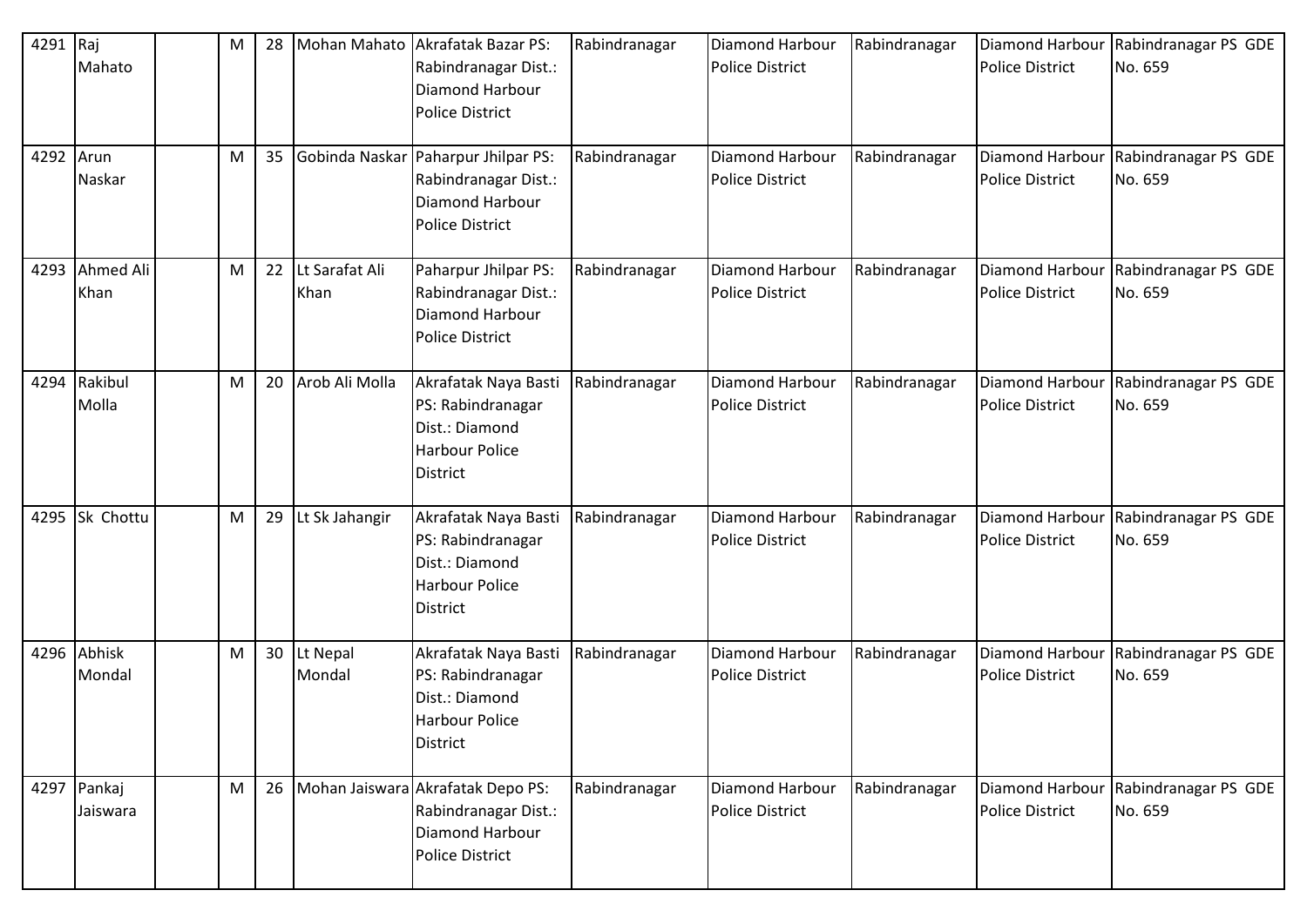| 4298       | Nabab       | M | $31$ Lt. |                   | Noorpur Majherpara                       | Ramnagar | <b>Diamond Harbour</b> | Ramnagar | <b>Diamond Harbour</b> | Ramnagar PS GDE No.                 |
|------------|-------------|---|----------|-------------------|------------------------------------------|----------|------------------------|----------|------------------------|-------------------------------------|
|            | Molick      |   |          | Shyamsuddin       | PS: Ramnagar Dist.:                      |          | <b>Police District</b> |          | <b>Police District</b> | 555                                 |
|            |             |   |          | <b>Mollick</b>    | Diamond Harbour                          |          |                        |          |                        |                                     |
|            |             |   |          |                   | <b>Police District</b>                   |          |                        |          |                        |                                     |
|            |             |   |          |                   |                                          |          |                        |          |                        |                                     |
| 4299       | Sajjat      | M | 33       | Lt. Jalal Mollick | Noorpur Majherpara                       | Ramnagar | Diamond Harbour        | Ramnagar | <b>Diamond Harbour</b> | Ramnagar PS GDE No.                 |
|            | Mollick     |   |          |                   | PS: Ramnagar Dist.:                      |          | <b>Police District</b> |          | <b>Police District</b> | 555                                 |
|            |             |   |          |                   | Diamond Harbour                          |          |                        |          |                        |                                     |
|            |             |   |          |                   | <b>Police District</b>                   |          |                        |          |                        |                                     |
|            |             |   |          |                   |                                          |          |                        |          |                        |                                     |
| 4300       | Ibranuddi   | M |          | 24 Rasid Molla    | Paschim Durgapur PS: Ramnagar            |          | Diamond Harbour        | Ramnagar | Diamond Harbour        | Ramnagar PS GDE No.                 |
|            | n Molla     |   |          |                   | Ramnagar Dist.:                          |          | <b>Police District</b> |          | <b>Police District</b> | 555                                 |
|            |             |   |          |                   | Diamond Harbour                          |          |                        |          |                        |                                     |
|            |             |   |          |                   | <b>Police District</b>                   |          |                        |          |                        |                                     |
| 4301       | Karna       | M | 60       | Karna Halder      | Kalatala Hat PS:                         | Ramnagar | Diamond Harbour        | Ramnagar | Diamond Harbour        | Ramnagar PS GDE No.                 |
|            | Halder      |   |          |                   | Ramnagar Dist.:                          |          | <b>Police District</b> |          | <b>Police District</b> | 555                                 |
|            |             |   |          |                   | Diamond Harbour                          |          |                        |          |                        |                                     |
|            |             |   |          |                   | <b>Police District</b>                   |          |                        |          |                        |                                     |
| 4302       | Uttam       | M |          | 40 Bidu Dalui     | Karaghata PS:                            | Ramnagar | Diamond Harbour        | Ramnagar | <b>Diamond Harbour</b> | Ramnagar PS GDE No.                 |
|            | Dalui       |   |          |                   | Ramnagar Dist.:                          |          | <b>Police District</b> |          | <b>Police District</b> | 555                                 |
|            |             |   |          |                   | Diamond Harbour                          |          |                        |          |                        |                                     |
|            |             |   |          |                   | <b>Police District</b>                   |          |                        |          |                        |                                     |
| 4303 Asish |             | M | 19       | Goutam            | Nila PS: Ramnagar                        | Ramnagar | Diamond Harbour        | Ramnagar | Diamond Harbour        | Ramnagar PS GDE No.                 |
|            | Pramanik    |   |          | Pramanik          | Dist.: Diamond                           |          | <b>Police District</b> |          | <b>Police District</b> | 574                                 |
|            |             |   |          |                   | <b>Harbour Police</b>                    |          |                        |          |                        |                                     |
|            |             |   |          |                   | District                                 |          |                        |          |                        |                                     |
| 4304       | Pulack      | M |          | 18 Soumen         | Nila PS: Ramnagar                        | Ramnagar | <b>Diamond Harbour</b> | Ramnagar | Diamond Harbour        | Ramnagar PS GDE No.                 |
|            | Pramanik    |   |          | Pramanik          | Dist.: Diamond                           |          | <b>Police District</b> |          | <b>Police District</b> | 574                                 |
|            |             |   |          |                   | <b>Harbour Police</b>                    |          |                        |          |                        |                                     |
|            |             |   |          |                   | <b>District</b>                          |          |                        |          |                        |                                     |
|            | 4305 Souvik | M |          |                   | 19   Ranjit Pramanik   Nila PS: Ramnagar | Ramnagar | <b>Diamond Harbour</b> | Ramnagar |                        | Diamond Harbour Ramnagar PS GDE No. |
|            | Pramanik    |   |          |                   | Dist.: Diamond                           |          | <b>Police District</b> |          | <b>Police District</b> | 574                                 |
|            |             |   |          |                   | <b>Harbour Police</b>                    |          |                        |          |                        |                                     |
|            |             |   |          |                   | District                                 |          |                        |          |                        |                                     |
|            | 4306 Tushar | M |          | 38 Sukdeb Paik    | Awasberia PS:                            | Ramnagar | Diamond Harbour        | Ramnagar |                        | Diamond Harbour Ramnagar PS GDE No. |
|            | Paik        |   |          |                   | Ramnagar Dist.:                          |          | <b>Police District</b> |          | <b>Police District</b> | 577                                 |
|            |             |   |          |                   | Diamond Harbour                          |          |                        |          |                        |                                     |
|            |             |   |          |                   | Police District                          |          |                        |          |                        |                                     |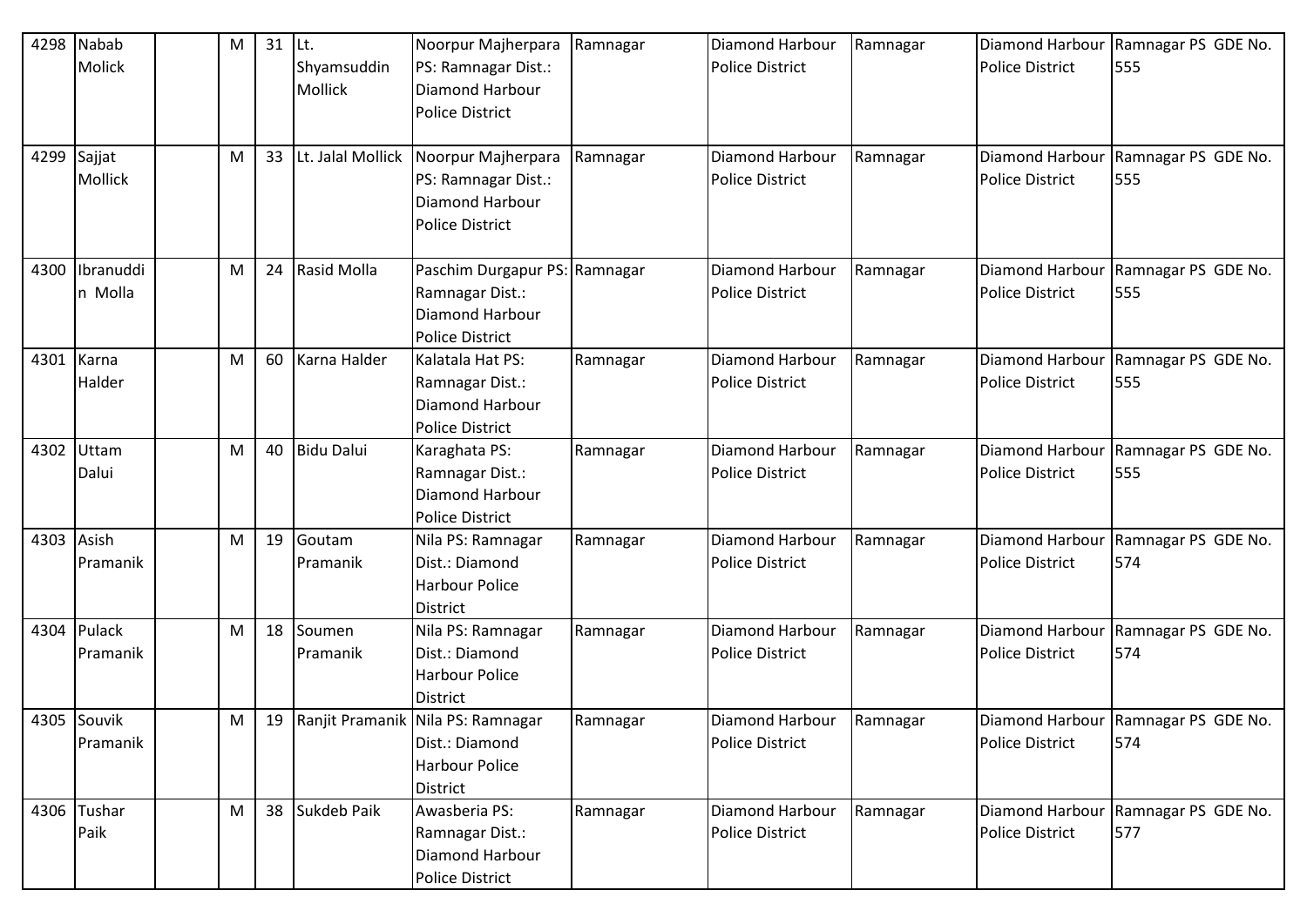| 4307      | Sathi Paik      | M |                 | 54 Lt. Nakul Ch.   | Awasberia PS:          | Ramnagar | Diamond Harbour        | Ramnagar | <b>Diamond Harbour</b> | Ramnagar PS GDE No. |
|-----------|-----------------|---|-----------------|--------------------|------------------------|----------|------------------------|----------|------------------------|---------------------|
|           |                 |   |                 | Paik               | Ramnagar Dist.:        |          | <b>Police District</b> |          | <b>Police District</b> | 577                 |
|           |                 |   |                 |                    | <b>Diamond Harbour</b> |          |                        |          |                        |                     |
|           |                 |   |                 |                    | <b>Police District</b> |          |                        |          |                        |                     |
| 4308      | Anirudha        | M | 38              | Lt. Bechuram       | Nainan PS: Ramnagar    | Ramnagar | Diamond Harbour        | Ramnagar | Diamond Harbour        | Ramnagar PS GDE No. |
|           | Bar             |   |                 | Bar                | Dist.: Diamond         |          | <b>Police District</b> |          | <b>Police District</b> | 577                 |
|           |                 |   |                 |                    | <b>Harbour Police</b>  |          |                        |          |                        |                     |
|           |                 |   |                 |                    | <b>District</b>        |          |                        |          |                        |                     |
| 4309      | Ganesh          | M |                 | 35 Lt Sambhu       | Vill- Brindabanpur PS- |          | <b>Basirhat</b>        | Arambagh | <b>Hooghly Rural</b>   | Arambagh PS GDE No. |
|           | Malik           |   |                 | Malik              | Arambagh Dist-         |          |                        |          |                        | 941                 |
|           |                 |   |                 |                    | Hooghly                |          |                        |          |                        |                     |
|           | 4310 Khakon     | M | 32 <sup>2</sup> | <b>Tilok Malik</b> | Vill- Brindabanpur PS- |          | <b>Basirhat</b>        | Arambagh | <b>Hooghly Rural</b>   | Arambagh PS GDE No. |
|           | Malik           |   |                 |                    | Arambagh Dist-         |          |                        |          |                        | 941                 |
|           |                 |   |                 |                    | Hooghly                |          |                        |          |                        |                     |
|           | 4311 Hira Malik | M | 29              | Sufal Malik        | Vill- Brindabanpur PS- |          | <b>Basirhat</b>        | Arambagh | <b>Hooghly Rural</b>   | Arambagh PS GDE No. |
|           |                 |   |                 |                    | Arambagh Dist-         |          |                        |          |                        | 941                 |
|           |                 |   |                 |                    | Hooghly                |          |                        |          |                        |                     |
| 4312      | Surajit         | M | 21              | Piru Mondal        | Vill- Kalipur PS-      |          | <b>Basirhat</b>        | Arambagh | <b>Hooghly Rural</b>   | Arambagh PS GDE No. |
|           | Mondal          |   |                 |                    | Arambagh Dist-         |          |                        |          |                        | 941                 |
|           |                 |   |                 |                    | Hooghly                |          |                        |          |                        |                     |
| 4313      | Debasish        | M | 22              | <b>Uttam Malik</b> | Vill- Kalipur PS-      |          | <b>Basirhat</b>        | Arambagh | <b>Hooghly Rural</b>   | Arambagh PS GDE No. |
|           | Dolui           |   |                 |                    | Arambagh Dist-         |          |                        |          |                        | 941                 |
|           |                 |   |                 |                    | Hooghly                |          |                        |          |                        |                     |
|           | 4314 Ganesh     | M |                 | 23 Sunil Santra    | Vill- Kalipur PS-      |          | <b>Basirhat</b>        | Arambagh | <b>Hooghly Rural</b>   | Arambagh PS GDE No. |
|           | Santra          |   |                 |                    | Arambagh Dist-         |          |                        |          |                        | 941                 |
|           |                 |   |                 |                    | Hooghly                |          |                        |          |                        |                     |
|           | 4315 Biswajit   | M | 21              | Sahadeb            | Vill-Sohai,            |          | <b>Basirhat</b>        | Arambagh | <b>Hooghly Rural</b>   | Arambagh PS GDE No. |
|           | Mondal          |   |                 | Mondal             | Daskhinpara PS-        |          |                        |          |                        | 864                 |
|           |                 |   |                 |                    | Ghatal Dist- Paschin   |          |                        |          |                        |                     |
|           |                 |   |                 |                    |                        |          |                        |          |                        |                     |
| 4316 Kazi |                 | M |                 | 57 Lt Kazi Nowser  | Kazipara W/N-13        |          | <b>Basirhat</b>        | Arambagh | <b>Hooghly Rural</b>   | Arambagh PS GDE No. |
|           | Hossion         |   |                 | Ali                | PS- Arambagh Dist-     |          |                        |          |                        | 867                 |
|           | Ali             |   |                 |                    |                        |          |                        |          |                        |                     |
|           | 4317 Sk Hafiz   | M |                 | 58 Lt Sher Ali     | Vill-Salepur PS-       |          | <b>Basirhat</b>        | Arambagh | <b>Hooghly Rural</b>   | Arambagh PS GDE No. |
|           | Saddar          |   |                 |                    | Arambagh Dist-         |          |                        |          |                        | 867                 |
|           |                 |   |                 |                    | Hooghly                |          |                        |          |                        |                     |
| 4318 Robi |                 | M |                 | 21 Rabindra Kumar  | Vill-Dihibagnan        |          | <b>Basirhat</b>        | Arambagh | <b>Hooghly Rural</b>   | Arambagh PS GDE No. |
|           | Prokesh         |   |                 |                    | PS- Arambagh Dist-     |          |                        |          |                        | 941                 |
|           |                 |   |                 |                    | Hoogh                  |          |                        |          |                        |                     |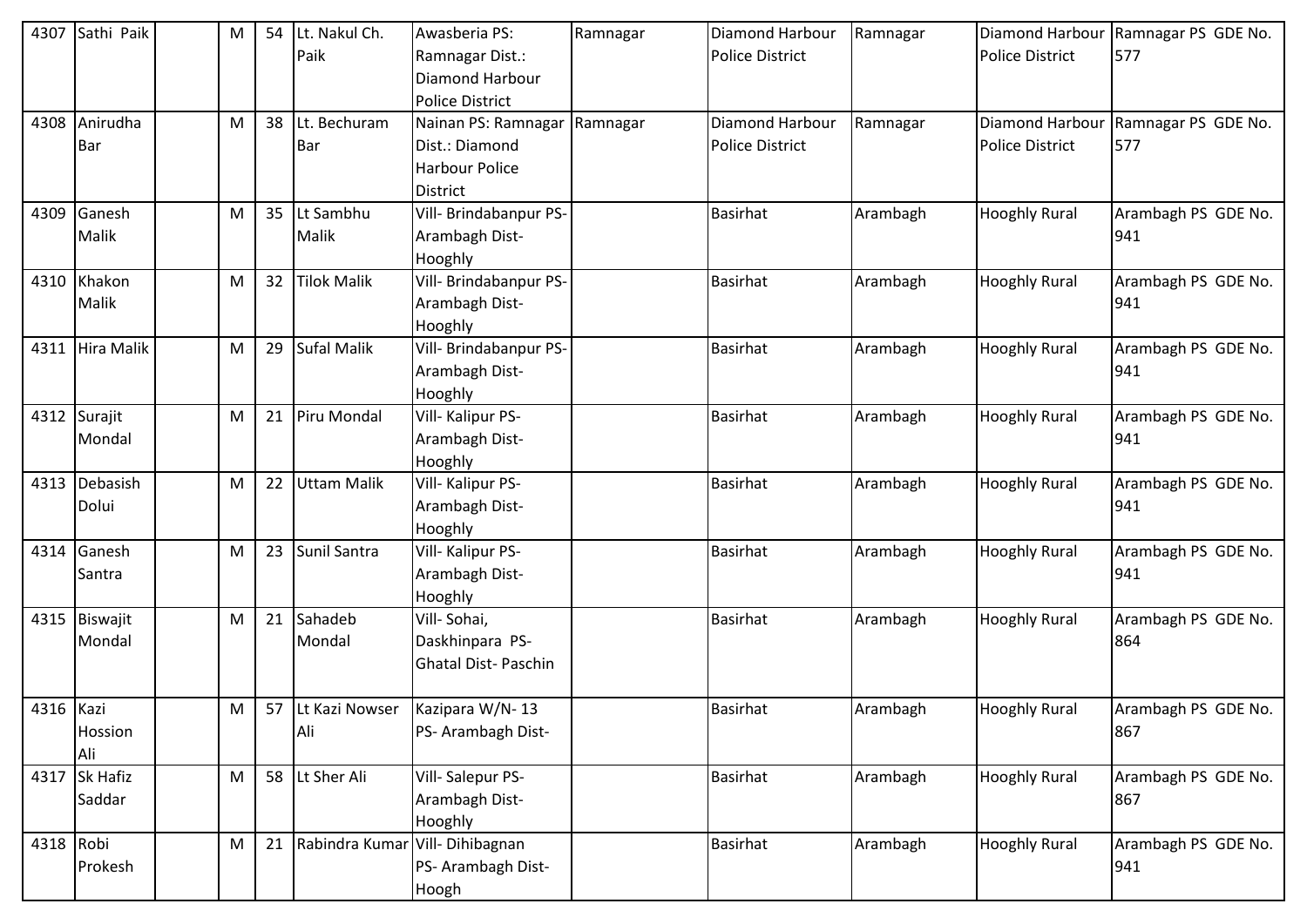| 4319 | Srikanta<br>Palui     | M |    | Palui                         | 34   Lt Rabindranath   Arambagh W/N-03<br>PS- Arambagh Dist- | <b>Basirhat</b> | Arambagh | <b>Hooghly Rural</b> | Arambagh PS GDE No.<br>941 |
|------|-----------------------|---|----|-------------------------------|--------------------------------------------------------------|-----------------|----------|----------------------|----------------------------|
|      |                       |   |    |                               |                                                              |                 |          |                      |                            |
| 4320 | <b>Sk Salim</b>       | M |    | 26 Sk Asraf Ali               | Vill- Chandur PS-<br>Arambagh Dist-<br>Hooghly               | <b>Basirhat</b> | Arambagh | <b>Hooghly Rural</b> | Arambagh PS GDE No.<br>941 |
|      | 4321 Sanchit<br>Roy   | M | 33 | Gobinda Roy                   | Vill- Chandur PS-<br>Arambagh Dist-<br>Hooghly               | <b>Basirhat</b> | Arambagh | <b>Hooghly Rural</b> | Arambagh PS GDE No.<br>941 |
| 4322 | Joydeb<br>Das         | M |    | 42 Binoy Das                  | Vill-Horhoriya<br>PS- Arambagh Dist-<br>Ho                   | <b>Basirhat</b> | Arambagh | <b>Hooghly Rural</b> | Arambagh PS GDE No.<br>865 |
| 4323 | Balaram<br>Prodhan    | M | 35 | Lt Murari<br>Prodhan          | Vill-Vatarmore<br>PS- Arambagh Dist-<br>Hoo                  | <b>Basirhat</b> | Arambagh | <b>Hooghly Rural</b> | Arambagh PS GDE No.<br>865 |
| 4324 | Dipankar<br>Patra     | M | 28 | Samar Patra                   | Vill-Dihibagnan<br>PS- Arambagh Dist-<br>Hoogh               | <b>Basirhat</b> | Arambagh | <b>Hooghly Rural</b> | Arambagh PS GDE No.<br>865 |
|      | 4325 Abhijit<br>Malik | M |    | 30 Bhaktipada<br>Malik        | Vill- Gharbari PS-<br>Arambagh Dist-<br>Hooghly              | <b>Basirhat</b> | Arambagh | <b>Hooghly Rural</b> | Arambagh PS GDE No.<br>865 |
| 4326 | Achinto<br>Malik      | M | 55 | Lt Abhiram<br>Malik           | Vill- Krishnanagar PS-<br>Khanakul Dist-<br>Hooghly          | <b>Basirhat</b> | Arambagh | <b>Hooghly Rural</b> | Arambagh PS GDE No.<br>941 |
|      | 4327 Sambhu<br>Malik  | M | 56 | Kalipada Malik                | Vill- Chandur PS-<br>Arambagh Dist-<br>Hooghly               | <b>Basirhat</b> | Arambagh | <b>Hooghly Rural</b> | Arambagh PS GDE No.<br>941 |
| 4328 | Kamal<br>Shingh       | M | 21 | Suresh Singh                  | Vill- Monshatala PS-<br>Arambagh Dist-<br>Hooghly            | <b>Basirhat</b> | Arambagh | <b>Hooghly Rural</b> | Arambagh PS GDE No.<br>941 |
|      | 4329 Susanta<br>Porel | M |    | 22 Mihir Porel                | Vill- Brindabanpur PS-<br>Arambagh Dist-<br>Hooghly          | <b>Basirhat</b> | Arambagh | <b>Hooghly Rural</b> | Arambagh PS GDE No.<br>941 |
|      | 4330 Bibak<br>Maity   | M | 25 | Shyamapada<br>Maity           | Vill- Monshatala PS-<br>Arambagh Dist-<br>Hooghly            | <b>Basirhat</b> | Arambagh | <b>Hooghly Rural</b> | Arambagh PS GDE No.<br>941 |
|      | 4331 Hayder<br>Khan   | M |    | 50 Lt Matbar Kha              | Vill-Kirtichandrapur                                         | <b>Basirhat</b> | Arambagh | <b>Hooghly Rural</b> | Arambagh PS GDE No.<br>864 |
|      | 4332 Palash<br>Bauri  | M | 23 | Lt Laxmikanta<br><b>Bauir</b> | Vill- Kirtichandrapur                                        | Basirhat        | Arambagh | <b>Hooghly Rural</b> | Arambagh PS GDE No.<br>864 |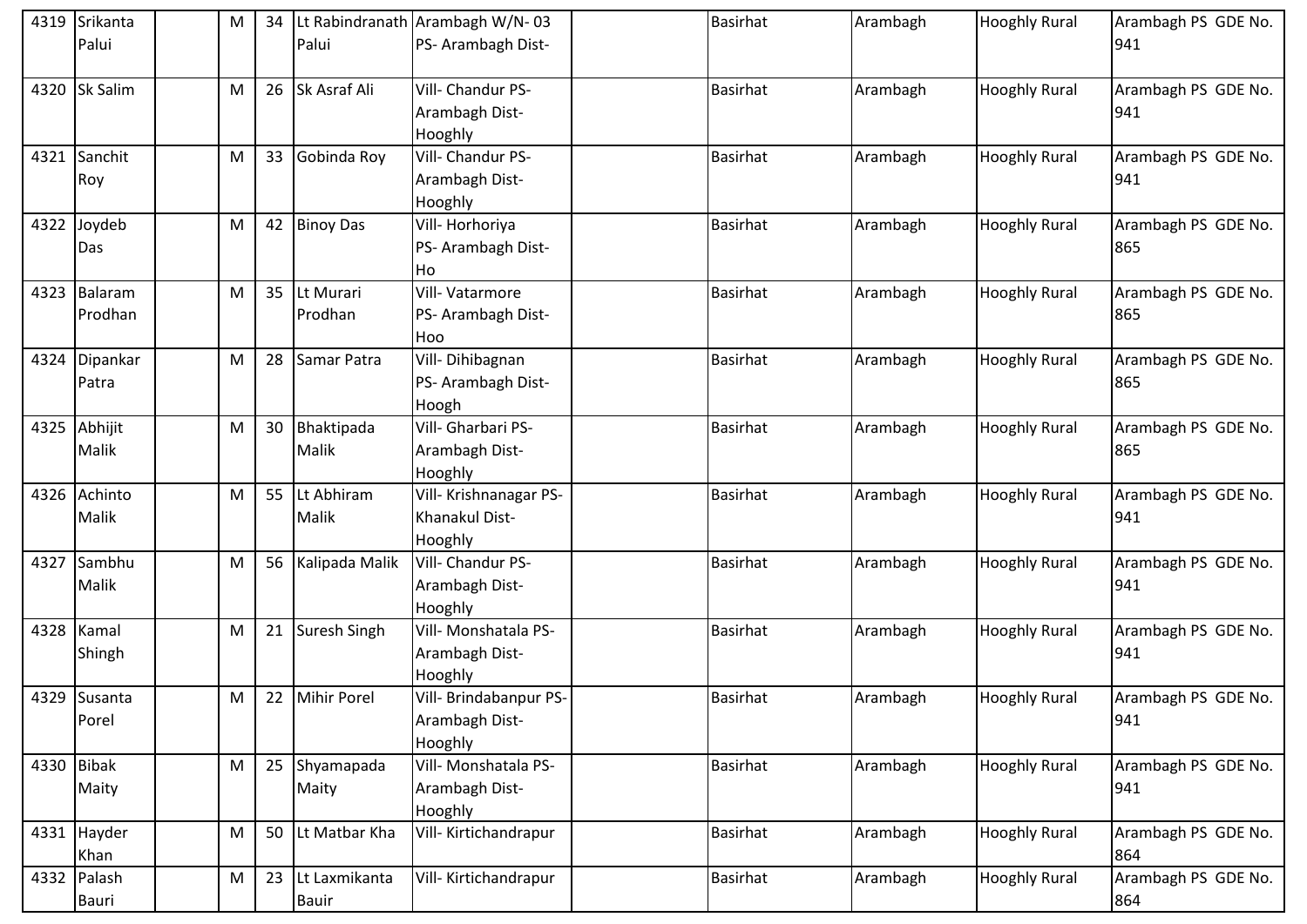| 4333 | Rajesh<br>Khan         | M | 26 | <b>Kased Khan</b>       | Vill- Kirtichandrapur                                | <b>Basirhat</b> | Arambagh | <b>Hooghly Rural</b> | Arambagh PS GDE No.<br>864 |
|------|------------------------|---|----|-------------------------|------------------------------------------------------|-----------------|----------|----------------------|----------------------------|
| 4334 | Bodhan<br>Dutta        | M | 30 | Lt Ramprosad<br>Dutta   | Vill- Brindabanpur PS-<br>Arambagh Dist-<br>Hooghly  | <b>Basirhat</b> | Arambagh | <b>Hooghly Rural</b> | Arambagh PS GDE No.<br>941 |
| 4335 | <b>Bikesh</b><br>Malik | M | 35 | Nabakumar<br>Malik      | Vill- Brindabanpur PS-<br>Arambagh Dist-<br>Hooghly  | <b>Basirhat</b> | Arambagh | <b>Hooghly Rural</b> | Arambagh PS GDE No.<br>941 |
|      | 4336 Mursad<br>Ali     | M |    | Faijuddin Sk.           | Doulatpur,<br>Baishnabpur, Dist-<br>Malda            | <b>Basirhat</b> | Balagarh | <b>Hooghly Rural</b> | Balagarh PS GDE No.<br>683 |
| 4337 | Amit Das               | M | 22 | Lt. Ajit Das            | Doulatpur,<br>Baishnabpur, Dist-<br>Malda            | <b>Basirhat</b> | Balagarh | <b>Hooghly Rural</b> | Balagarh PS GDE No.<br>683 |
| 4338 | Bidhan<br>Mondal       | M | 42 | Lalu Mondal             | Punui, PS-Balagarh,<br>Dist-Hooghly                  | <b>Basirhat</b> | Balagarh | <b>Hooghly Rural</b> | Balagarh PS GDE No.<br>683 |
| 4339 | Sunil<br>Mondal        | M | 38 | Kesto Mondal            | Punui, PS- Balagarh,<br>Dist-Hooghly                 | <b>Basirhat</b> | Balagarh | <b>Hooghly Rural</b> | Balagarh PS GDE No.<br>683 |
| 4340 | Avijit Dey             | M | 36 | Moloy Dey               | Punui, PS- Balagarh,<br>Dist-Hooghly                 | <b>Basirhat</b> | Balagarh | <b>Hooghly Rural</b> | Balagarh PS GDE No.<br>683 |
| 4341 | Subhojit<br>Das        | M | 28 | Hari Das                | Sija, PS- Balagarh,<br>Dist-Hooghly                  | <b>Basirhat</b> | Balagarh | <b>Hooghly Rural</b> | Balagarh PS GDE No.<br>683 |
| 4342 | Amalendu<br>Das        | M | 32 | <b>Kartick Das</b>      | Sija, PS- Balagarh,<br>Dist-Hooghly                  | <b>Basirhat</b> | Balagarh | <b>Hooghly Rural</b> | Balagarh PS GDE No.<br>683 |
| 4343 | Gakul Das              | M | 47 | Lt. Dulal Das           | Sija, PS- Balagarh,<br>Dist-Hooghly                  | <b>Basirhat</b> | Balagarh | <b>Hooghly Rural</b> | Balagarh PS GDE No.<br>683 |
| 4344 | Sourav<br>Sarkar       | M |    | 24 Ramkrishna<br>Sarkar | Paranpur, PS-<br>Balagarh, Dist-<br>Hooghly          | <b>Basirhat</b> | Balagarh | <b>Hooghly Rural</b> | Balagarh PS GDE No.<br>683 |
|      | 4345 Sujay Das         | M |    | 37 Harulal Das          | Bhattacharjeepara,<br>PS- Balagarh, Dist-<br>Hooghly | <b>Basirhat</b> | Balagarh | <b>Hooghly Rural</b> | Balagarh PS GDE No.<br>683 |
|      | 4346 Baren<br>Mitra    | M |    | 47 Lt. Pramod<br>Mitra  | Kaliagarh, PS-<br>Balagarh, Dist-<br>Hooghly         | <b>Basirhat</b> | Balagarh | <b>Hooghly Rural</b> | Balagarh PS GDE No.<br>683 |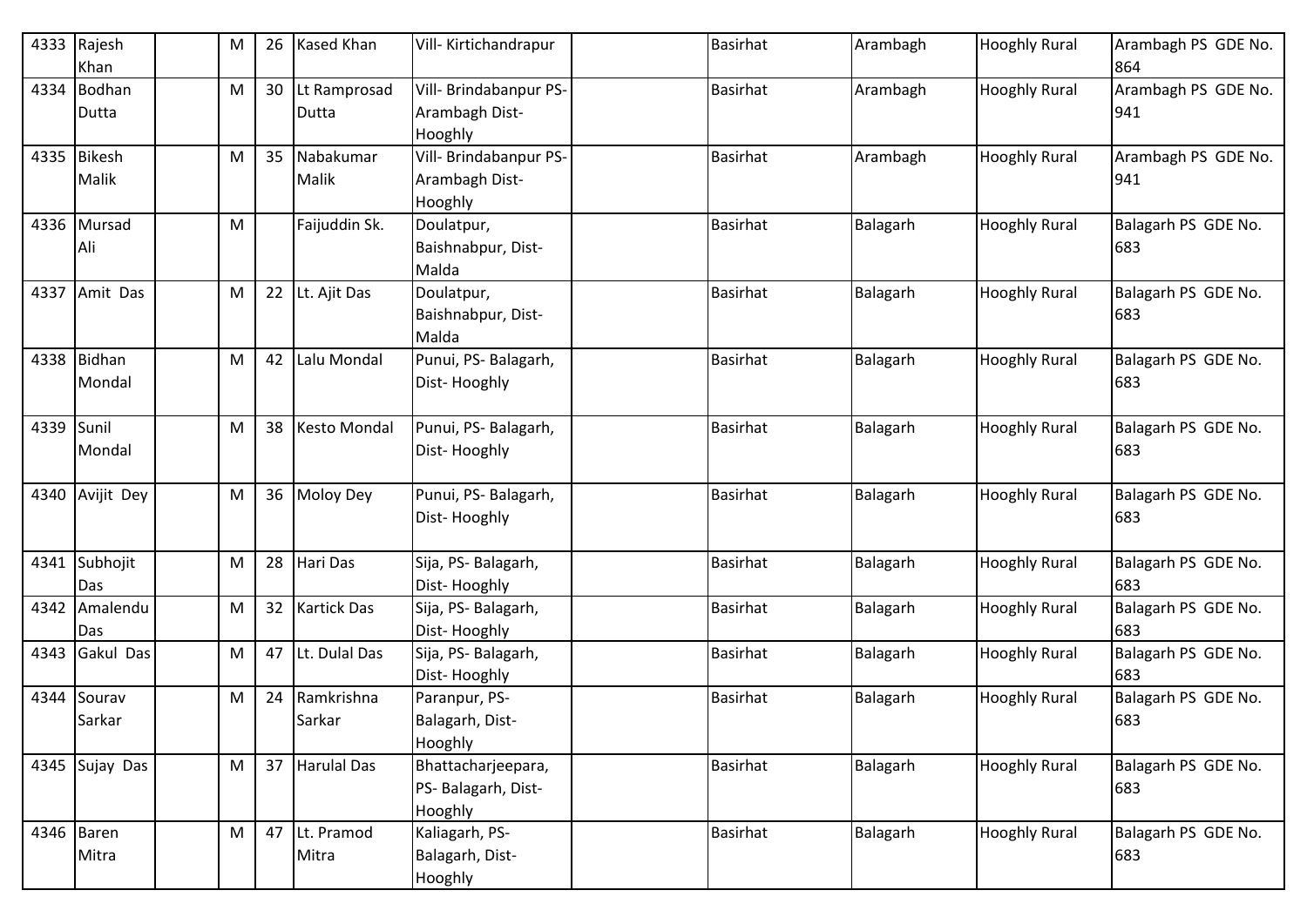| 4347 | Hari<br><b>Biswas</b>  | M | 49              | Lt. Promod<br><b>Biswas</b> | Barujibi Colony, PS-<br>Balagarh, Dist-<br>Hooghly    | <b>Basirhat</b> | <b>Balagarh</b> | <b>Hooghly Rural</b> | Balagarh PS GDE No.<br>683 |
|------|------------------------|---|-----------------|-----------------------------|-------------------------------------------------------|-----------------|-----------------|----------------------|----------------------------|
| 4348 | Kanai<br>Mondal        | M | 27              | Nitai Mondal                | Somra, Paschimpara,<br>PS- Balagarh, Dist-<br>Hooghly | <b>Basirhat</b> | Balagarh        | <b>Hooghly Rural</b> | Balagarh PS GDE No.<br>683 |
| 4349 | Ratan<br>Mondal        | M | 31              | <b>Dulal Mondal</b>         | Somra, Paschimpara,<br>PS- Balagarh, Dist-<br>Hooghly | <b>Basirhat</b> | Balagarh        | <b>Hooghly Rural</b> | Balagarh PS GDE No.<br>683 |
|      | 4350 Subrata<br>Das    | M |                 | <b>Subal Das</b>            | Somra, Paschimpara,<br>PS- Balagarh, Dist-<br>Hooghly | <b>Basirhat</b> | Balagarh        | <b>Hooghly Rural</b> | Balagarh PS GDE No.<br>683 |
|      | 4351 Rajesh<br>Das     | M | 33              | Das                         | Somra, Paschimpara,<br>PS- Balagarh, Dist-<br>Hooghly | <b>Basirhat</b> | <b>Balagarh</b> | <b>Hooghly Rural</b> | Balagarh PS GDE No.<br>683 |
|      | 4352 Bikash<br>Singh   | M | 32 <sup>2</sup> | <b>Ganesh Singh</b>         | Hujupara, PS-<br>Balagarh, Dist-<br>Hooghly           | <b>Basirhat</b> | Balagarh        | <b>Hooghly Rural</b> | Balagarh PS GDE No.<br>679 |
| 4353 | Gopal<br>Singh         | M | 22              | Lt. Mukunda<br>Singh        | Hujupara, PS-<br>Balagarh, Dist-<br>Hooghly           | <b>Basirhat</b> | Balagarh        | <b>Hooghly Rural</b> | Balagarh PS GDE No.<br>679 |
|      | 4354 Ajay Saha         | M | 25              | <b>Bimal Saha</b>           | Chandra, PS-<br>Balagarh, Dist-<br>Hooghly            | <b>Basirhat</b> | <b>Balagarh</b> | <b>Hooghly Rural</b> | Balagarh PS GDE No.<br>679 |
|      | 4355 Sanjib<br>Saha    | M | 23              | <b>Bimal Saha</b>           | Chandra, PS-<br>Balagarh, Dist-<br>Hooghly            | <b>Basirhat</b> | Balagarh        | <b>Hooghly Rural</b> | Balagarh PS GDE No.<br>679 |
|      | 4356 Raju Sen          | M | 27              | Nimai Sen                   | Chandra, PS-<br>Balagarh, Dist-<br>Hooghly            | <b>Basirhat</b> | Balagarh        | <b>Hooghly Rural</b> | Balagarh PS GDE No.<br>679 |
|      | 4357 Swapan<br>Roy     | M | 34              | Subhash Roy                 | Chandra, PS-<br>Balagarh, Dist-<br>Hooghly            | <b>Basirhat</b> | <b>Balagarh</b> | <b>Hooghly Rural</b> | Balagarh PS GDE No.<br>679 |
|      | 4358 $Tapan$<br>Santra | M | 35              | Lt. Balai Ch.<br>Santra     | Nityanandapur, PS-<br>Balagarh, Dist-<br>Hooghly      | <b>Basirhat</b> | Balagarh        | <b>Hooghly Rural</b> | Balagarh PS GDE No.<br>679 |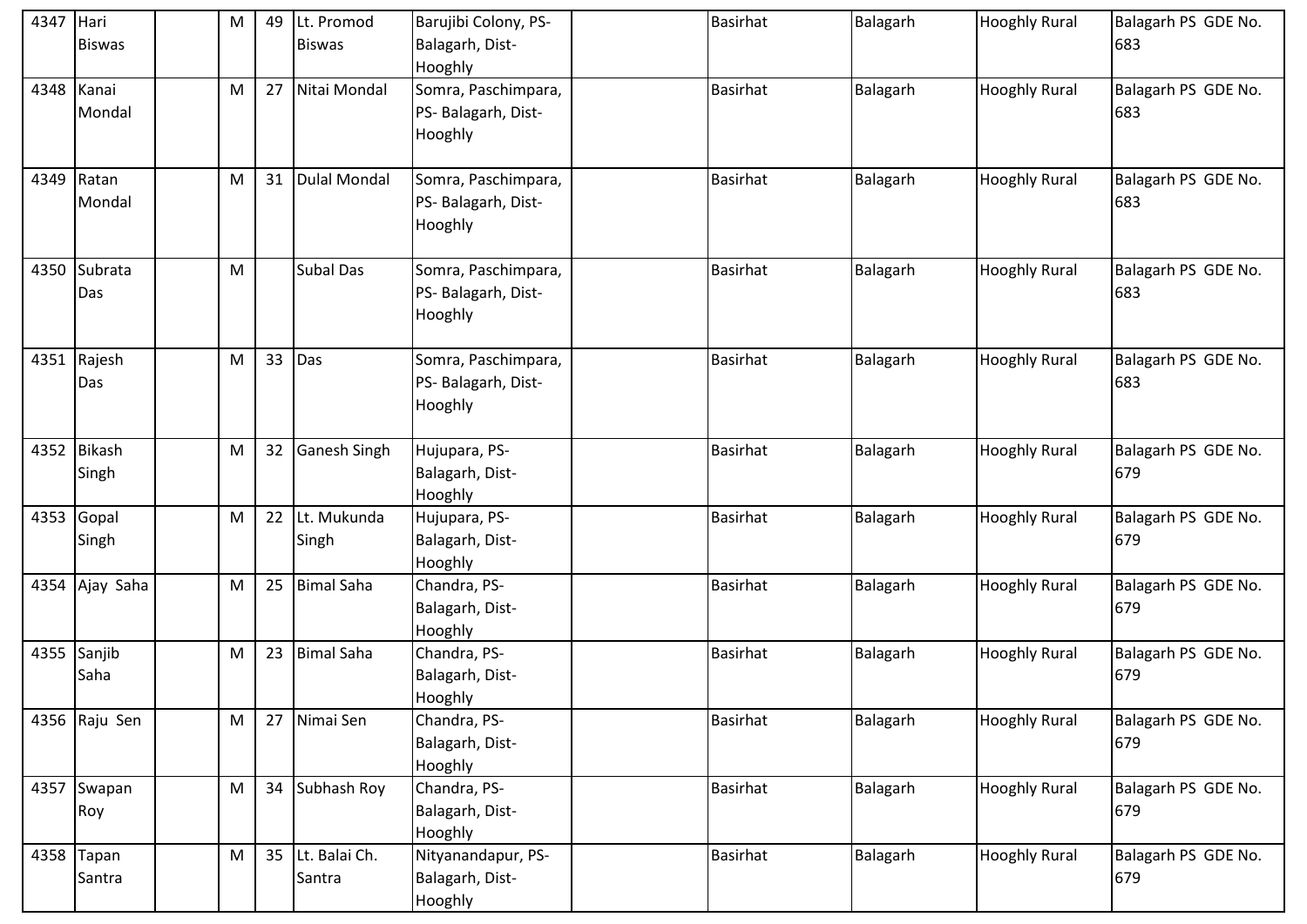| 4359       | Umesh           | M | 39              | Lt. Haren Ch.      | Sherpur, PS-          | <b>Basirhat</b> | Balagarh | <b>Hooghly Rural</b> | Balagarh PS GDE No. |
|------------|-----------------|---|-----------------|--------------------|-----------------------|-----------------|----------|----------------------|---------------------|
|            | Ch. Biswas      |   |                 | <b>Biswas</b>      | Balagarh, Dist-       |                 |          |                      | 679                 |
|            |                 |   |                 |                    | Hooghly               |                 |          |                      |                     |
| 4360       | Samir           | M |                 | 36 Sarkar Tudu     | Bankipur, PS-         | <b>Basirhat</b> | Balagarh | <b>Hooghly Rural</b> | Balagarh PS GDE No. |
|            | Tudu            |   |                 |                    | Balagarh, Dist-       |                 |          |                      | 679                 |
|            |                 |   |                 |                    | Hooghly               |                 |          |                      |                     |
| 4361 Suraj |                 | M |                 | 34 Binoy Tudu      | Bankipur, PS-         | <b>Basirhat</b> | Balagarh | <b>Hooghly Rural</b> | Balagarh PS GDE No. |
|            | Tudu            |   |                 |                    | Balagarh, Dist-       |                 |          |                      | 679                 |
|            |                 |   |                 |                    | Hooghly               |                 |          |                      |                     |
| 4362       | <b>Bhola</b>    | M | 28              | Ganesh Kisku       | Bankipur, PS-         | <b>Basirhat</b> | Balagarh | <b>Hooghly Rural</b> | Balagarh PS GDE No. |
|            | Kisku           |   |                 |                    | Balagarh, Dist-       |                 |          |                      | 679                 |
|            |                 |   |                 |                    | Hooghly               |                 |          |                      |                     |
| 4363       | Haradhan        | M | 32 <sup>2</sup> | Ananda Kisku       | Bankipur, PS-         | <b>Basirhat</b> | Balagarh | <b>Hooghly Rural</b> | Balagarh PS GDE No. |
|            | Kisku           |   |                 |                    | Balagarh, Dist-       |                 |          |                      | 679                 |
|            |                 |   |                 |                    | Hooghly               |                 |          |                      |                     |
| 4364       | Utpal           | M |                 | 36 Bhulu Kisku     | Bankipur, PS-         | <b>Basirhat</b> | Balagarh | <b>Hooghly Rural</b> | Balagarh PS GDE No. |
|            | Kisku           |   |                 |                    | Balagarh, Dist-       |                 |          |                      | 679                 |
|            |                 |   |                 |                    | Hooghly               |                 |          |                      |                     |
| 4365       | Surendra        | M | 22              | Lt. Khonu          | Kulepara, PS-         | <b>Basirhat</b> | Balagarh | <b>Hooghly Rural</b> | Balagarh PS GDE No. |
|            | Majhi           |   |                 | Majhiq             | Balagarh, Dist-       |                 |          |                      | 676                 |
|            |                 |   |                 |                    | Hooghly               |                 |          |                      |                     |
| 4366       | Susanta         | M |                 | 30 Sanjay Singh    | Damorgacha, PS-       | <b>Basirhat</b> | Balagarh | <b>Hooghly Rural</b> | Balagarh PS GDE No. |
|            | Singh           |   |                 |                    | Balagarh, Dist-       |                 |          |                      | 676                 |
|            |                 |   |                 |                    | Hooghly               |                 |          |                      |                     |
| 4367       | <b>Buddhdeb</b> | M |                 | 25 Lt. Ganesh      | Hajupara, PS-         | <b>Basirhat</b> | Balagarh | <b>Hooghly Rural</b> | Balagarh PS GDE No. |
|            | Singh           |   |                 | Singh              | Balagarh, Dist-       |                 |          |                      | 676                 |
|            |                 |   |                 |                    | Hooghly               |                 |          |                      |                     |
| 4368       | Saheb           | M |                 | 27 Sushil Malik    | Kobura Panchpara, PS- | <b>Basirhat</b> | Balagarh | <b>Hooghly Rural</b> | Balagarh PS GDE No. |
|            | Malik           |   |                 |                    | Balagarh, Dist-       |                 |          |                      | 676                 |
|            |                 |   |                 |                    | Hooghly               |                 |          |                      |                     |
|            | 4369 Sanjay     | M |                 | 27 Sona Malik      | Kobura Panchpara, PS- | <b>Basirhat</b> | Balagarh | <b>Hooghly Rural</b> | Balagarh PS GDE No. |
|            | Malik           |   |                 |                    | Balagarh, Dist-       |                 |          |                      | 676                 |
|            |                 |   |                 |                    | Hooghly               |                 |          |                      |                     |
|            | 4370 Asit Pal   | M |                 | 56 Lt. Krishna Ch. | Baro Nekua, PS-       | <b>Basirhat</b> | Balagarh | <b>Hooghly Rural</b> | Balagarh PS GDE No. |
|            |                 |   |                 | Pal                | Balagarh, Dist-       |                 |          |                      | 676                 |
|            |                 |   |                 |                    | Hooghly               |                 |          |                      |                     |
|            | 4371 Samir Pal  | M |                 | 48 Lt. Bijay Pal   | Baro Nekua, PS-       | <b>Basirhat</b> | Balagarh | <b>Hooghly Rural</b> | Balagarh PS GDE No. |
|            |                 |   |                 |                    | Balagarh, Dist-       |                 |          |                      | 676                 |
|            |                 |   |                 |                    | Hooghly               |                 |          |                      |                     |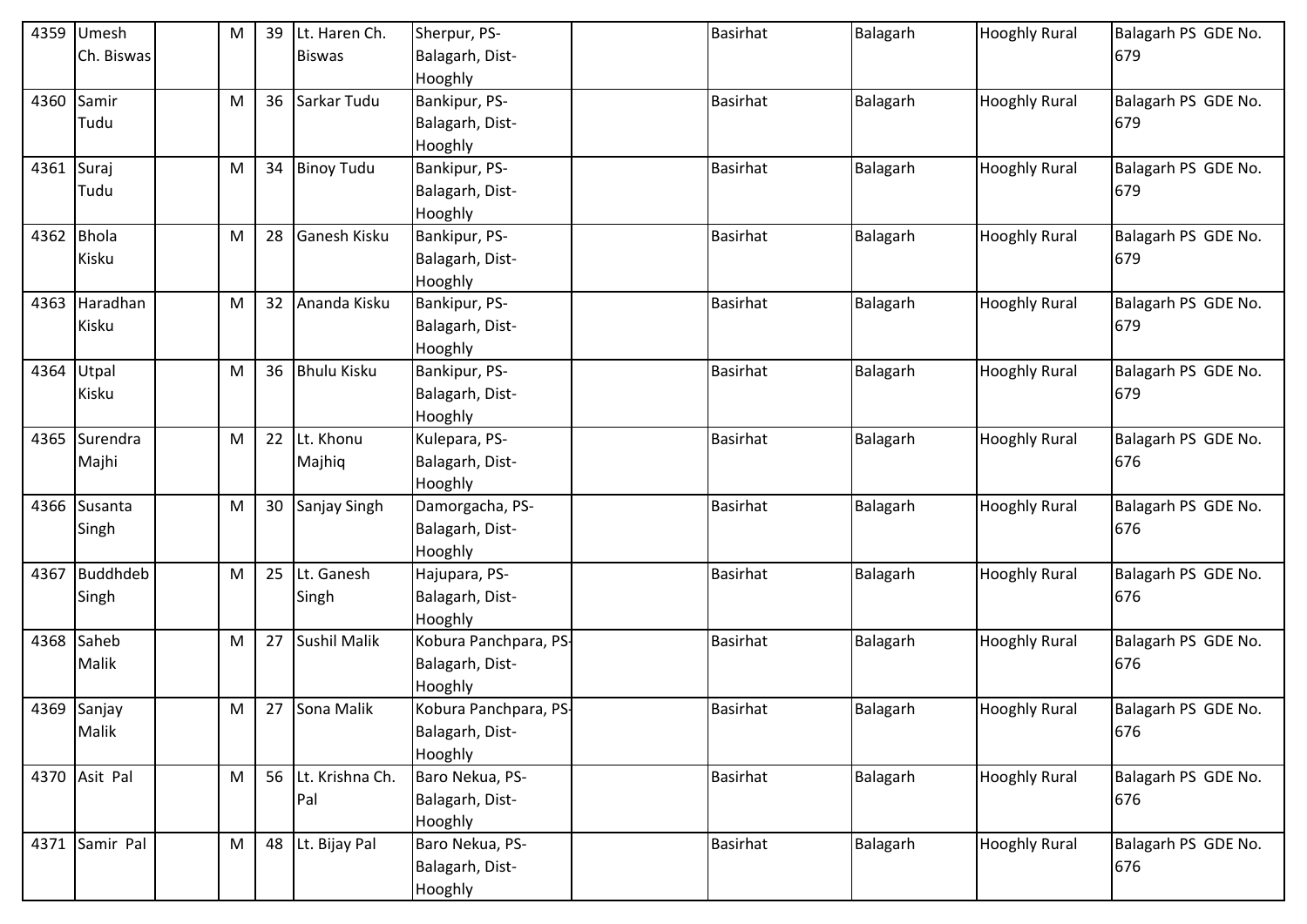| 4372      | Basu<br>Patra                | м | 21              | Him Patra             | Baro Nekua, PS-<br>Balagarh, Dist-                                                                   |            | <b>Basirhat</b> | Balagarh | <b>Hooghly Rural</b> | Balagarh PS GDE No.<br>676 |
|-----------|------------------------------|---|-----------------|-----------------------|------------------------------------------------------------------------------------------------------|------------|-----------------|----------|----------------------|----------------------------|
|           |                              |   |                 |                       | Hooghly                                                                                              |            |                 |          |                      |                            |
| 4373      | Sakti Kara                   | M | 58              | Lt. Jiten Kara        | Baro Nekua, PS-<br>Balagarh, Dist-<br>Hooghly                                                        |            | <b>Basirhat</b> | Balagarh | <b>Hooghly Rural</b> | Balagarh PS GDE No.<br>676 |
|           | 4374 Chottu<br><b>Biswas</b> | м |                 | 33 Ratan Biswas       | Baro Nekua, PS-<br>Balagarh, Dist-<br>Hooghly                                                        |            | <b>Basirhat</b> | Balagarh | <b>Hooghly Rural</b> | Balagarh PS GDE No.<br>676 |
| 4375      | Sk. Najibul<br>Hossain       | M |                 | 31 Sk. Akter          | Rampur, Guptipara,<br>PS- Balagarh, Dist-<br>Hooghly                                                 |            | <b>Basirhat</b> | Balagarh | <b>Hooghly Rural</b> | Balagarh PS GDE No.<br>166 |
| 4376 Deba | Mahato                       | M | 18              | Nagen Mahato          | Mahatopara,<br>Charkrishnabati, PS-<br>Balagarh, Dist-H                                              |            | <b>Basirhat</b> | Balagarh | <b>Hooghly Rural</b> | Balagarh PS GDE No.<br>166 |
| 4377      | Shyamal<br><b>Biswas</b>     | M | 38              | <b>Kartick Biswas</b> | Railmath, PS-<br>Balagarh, Dist-<br>Hooghly                                                          |            | Basirhat        | Balagarh | <b>Hooghly Rural</b> | Balagarh PS GDE No.<br>166 |
|           | 4378 Sutap<br>Mahato         | M |                 | 27 Pradip Mahato      | Mahatopara,<br>Charkrishnabati, PS-<br>Balagarh, Dist-H                                              |            | Basirhat        | Balagarh | <b>Hooghly Rural</b> | Balagarh PS GDE No.<br>166 |
| 4379      | Gobinda<br>Das               | M | 32 <sup>2</sup> | Das                   | Lt. Shyamchand Bandhagachi, PS-<br>Balagarh, Dist-<br>Hooghly PS:<br>Alipurduar Dist.:<br>Alipurduar | Alipurduar | Alipurduar      | Balagarh | <b>Hooghly Rural</b> | Balagarh PS GDE No.<br>166 |
| 4380      | Sumanta<br>Barui             | M | 30              | Sukdeb Barui          | Auda Colony, PO-<br>Aida Kismat, PS-<br>Balagarh, Dist-                                              |            | <b>Basirhat</b> | Balagarh | <b>Hooghly Rural</b> | Balagarh PS GDE No.<br>166 |
|           | 4381 Samir Bag               | M |                 | 22 Tapan Bag          | Lalpukur, PO-<br>Guptipara, PS-<br>Balagarh, Dist-Hoogh                                              |            | Basirhat        | Balagarh | <b>Hooghly Rural</b> | Balagarh PS GDE No.<br>166 |
|           | 4382 Ranjit<br>Mondal        | M |                 | 30 Lt. Mona<br>Mondal | Natayan Colony, PS-<br>Balagarh, Dist-<br>Hooghly                                                    |            | <b>Basirhat</b> | Balagarh | <b>Hooghly Rural</b> | Balagarh PS GDE No.<br>166 |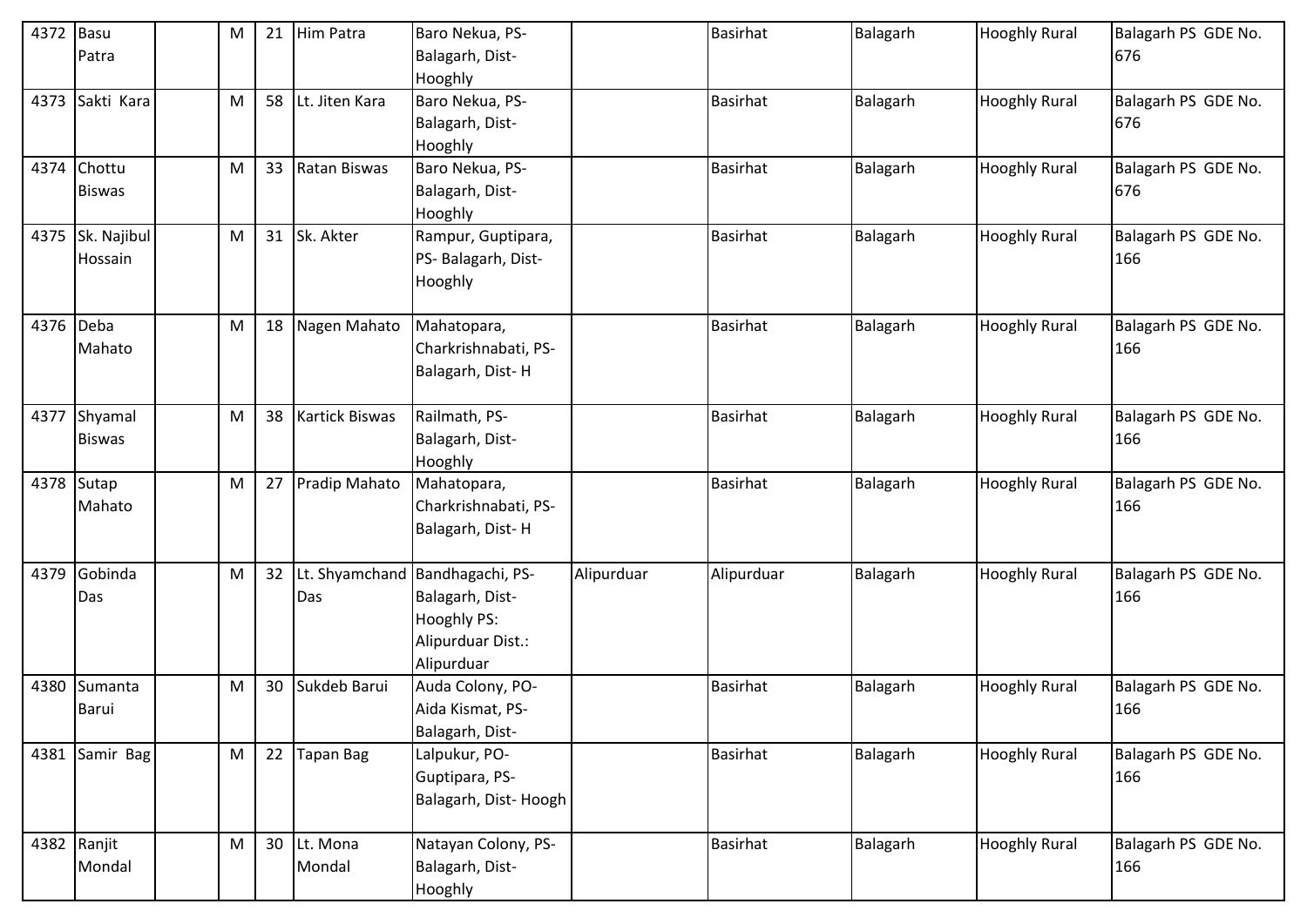| 4383      | Shyamal<br><b>Biswas</b>  | M | 39 | <b>Kartick Biswas</b>    | Saspur, PO+PS- Kalna,<br>Dist- Purba Burdwan                | <b>Basirhat</b> | Balagarh   | <b>Hooghly Rural</b> | Balagarh PS GDE No.<br>166   |
|-----------|---------------------------|---|----|--------------------------|-------------------------------------------------------------|-----------------|------------|----------------------|------------------------------|
| 4384      | Usuf Sk.                  | M |    | 55 Rahim Sk.             | Fatepur, PS- Balagarh,<br>Dist-Hooghly                      | <b>Basirhat</b> | Balagarh   | <b>Hooghly Rural</b> | Balagarh PS GDE No.<br>166   |
| 4385 Anis | Hossain                   | M |    | 27 Sk. Latib             | Rampur, PO-<br>Guptipara, PS-<br>Balagarh, Dist-<br>Hooghly | <b>Basirhat</b> | Balagarh   | <b>Hooghly Rural</b> | Balagarh PS GDE No.<br>166   |
| 4386      | Sambhuna<br>th Roy        | M |    | 18 Meghnath Roy          | Bhodorbagan<br>Sultanpur, PO-<br>Guptipara, PS-<br>Balagarh | <b>Basirhat</b> | Balagarh   | <b>Hooghly Rural</b> | Balagarh PS GDE No.<br>166   |
|           | 4387 Jit Nandi            | M |    | 35 Biplob Nandi          | Of Barijhatty,<br>Purbapara, PS:<br>Chanditala, Hooghly     | <b>Basirhat</b> | Chanditala | <b>Hooghly Rural</b> | Chanditala PS GDE No.<br>860 |
| 4388      | Amit Kr.<br>Bag           | M | 25 | Narendranath<br>Bag      | Vill: Chikrand, PS:<br>Chanditala, Dist:<br>Hooghly         | <b>Basirhat</b> | Chanditala | <b>Hooghly Rural</b> | Chanditala PS GDE No.<br>919 |
| 4389      | Soumen<br>Parui           | M |    | 23 Bimal Parui           | Panchghara, PS_<br>Chanditala, Dist<br>Hooghly              | <b>Basirhat</b> | Chanditala | <b>Hooghly Rural</b> | Chanditala PS GDE No.<br>919 |
| 4390      | Tushar<br>Mondal          | M | 25 | Nirmal Mondal            | Chikrand Garbagan,<br>PS_Chanditala, Dist_<br>Hooghly       | <b>Basirhat</b> | Chanditala | <b>Hooghly Rural</b> | Chanditala PS GDE No.<br>919 |
| 4391      | Subha<br>Adak             | M |    | 24 Pradip Adak           | Panchghara, PS_<br>Chanditala, Dist_<br>Hooghly             | <b>Basirhat</b> | Chanditala | <b>Hooghly Rural</b> | Chanditala PS GDE No.<br>919 |
|           | 4392 Sujit Das            | M |    | 39 Lt. Joydeb Das        | _Dhipa, PO_<br>Jangalpara, PS_<br>Chanditala, Dist<br>Hoog  | <b>Basirhat</b> | Chanditala | <b>Hooghly Rural</b> | Chanditala PS GDE No.<br>919 |
|           | 4393 Tanmoy<br><b>Bag</b> | M |    | 30 Lt. Laxmikanta<br>Das | _Dhipa, PO_<br>Jangalpara, PS_<br>Chanditala, Dist_<br>Hoog | <b>Basirhat</b> | Chanditala | <b>Hooghly Rural</b> | Chanditala PS GDE No.<br>919 |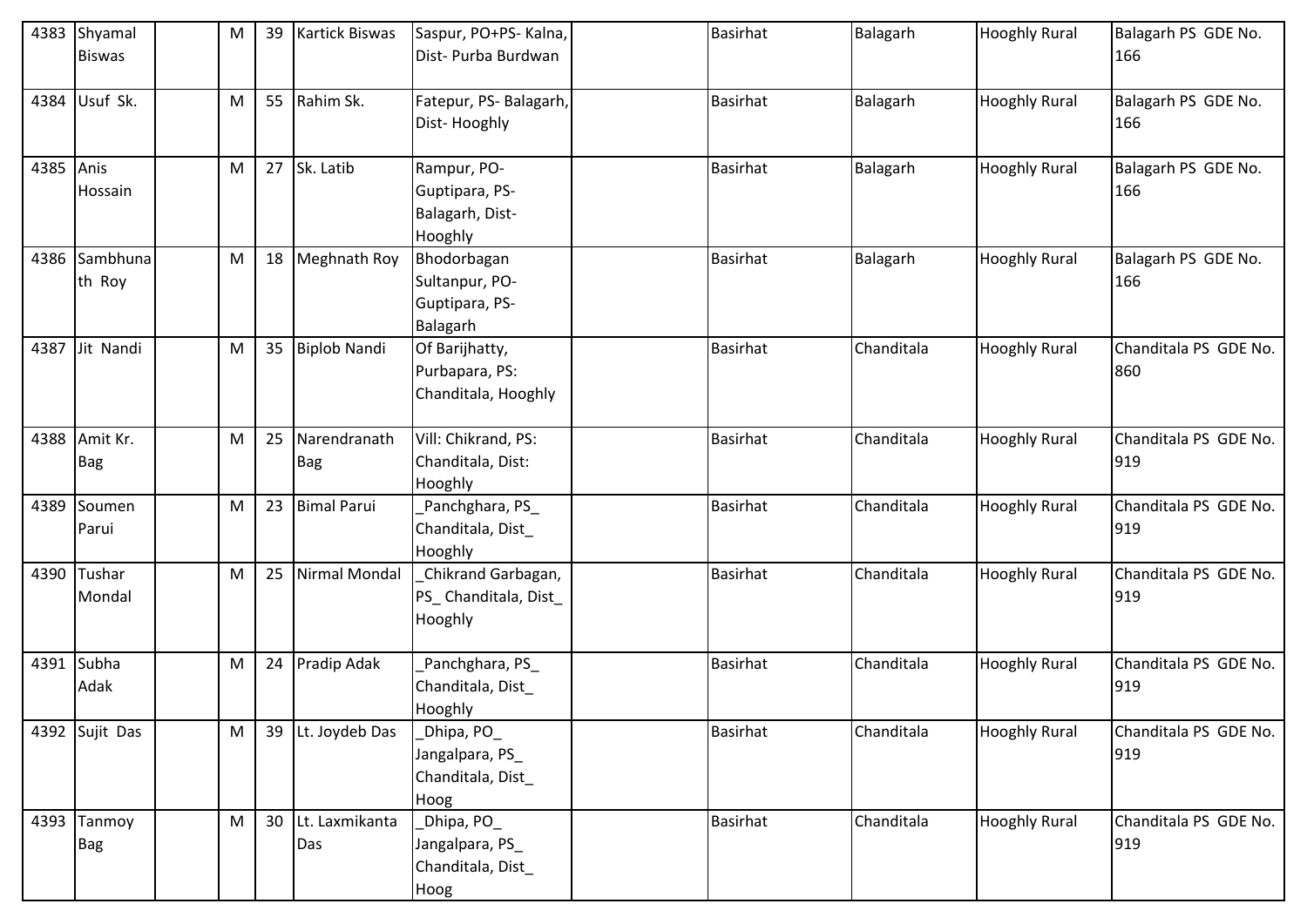| 4394      | Ajay Das                | M | 30 | Lt. Ashutosh<br>Das              | Dhipa, PO_<br>Jangalpara, PS_<br>Chanditala, Dist<br>Hoog                             |        | <b>Basirhat</b>      | Chanditala | <b>Hooghly Rural</b> | Chanditala PS GDE No.<br>919 |
|-----------|-------------------------|---|----|----------------------------------|---------------------------------------------------------------------------------------|--------|----------------------|------------|----------------------|------------------------------|
| 4395      | Sishanara<br>yan Yadav  | M |    | 55 Lt. Yogi Yadav                | Shalimar, PS: Shibpur,<br>Dist: Howrah                                                |        | <b>Basirhat</b>      | Chanditala | <b>Hooghly Rural</b> | Chanditala PS GDE No.<br>919 |
| 4396      | Sk. Arif                | M |    | 20 Sk. Munna                     | Nawabpur, Gabtala,<br>PS_Chanditala, Dist_<br>Hooghly                                 |        | <b>Basirhat</b>      | Chanditala | <b>Hooghly Rural</b> | Chanditala PS GDE No.<br>919 |
| 4397 Sk.  | Mustakin                | M |    | 22 Soleman                       | Chak<br>Krishnarampur, PS_<br>Chanditala, Dist<br>Hooghly                             |        | <b>Basirhat</b>      | Chanditala | <b>Hooghly Rural</b> | Chanditala PS GDE No.<br>919 |
| 4398 Arif | Mahamm<br>ad Sk         | M |    | 35 Sk Saykat<br>Hossain          | PS: Dadpur Dist.:<br><b>Hooghly Rural</b>                                             | Dadpur | <b>Hooghly Rural</b> | Dadpur     | <b>Hooghly Rural</b> | Dadpur PS GDE No.<br>823     |
| 4399      | Shaheb<br>Sk            | M |    | 40 Sk Amiruddin                  | Vill-Sekharpara, P.S-<br>Dadpur, Dist-<br>Hooghly PS: Dadpur<br>Dist.: Hooghly Rural  | Dadpur | <b>Hooghly Rural</b> | Dadpur     | <b>Hooghly Rural</b> | Dadpur PS GDE No.<br>823     |
| 4400      | Kesto<br>Majhi          | M | 37 | Lt Samir Majhi                   | Vill- Kantagoria, P.S-<br>Dadpur, Dist-<br>Hooghly PS: Dadpur<br>Dist.: Hooghly Rural | Dadpur | <b>Hooghly Rural</b> | Dadpur     | <b>Hooghly Rural</b> | Dadpur PS GDE No.<br>823     |
| 4401      | Souman<br>Durlav        | M |    |                                  | 46   Lt Sudhir Durlav   PS: Dadpur Dist.:<br><b>Hooghly Rural</b>                     | Dadpur | <b>Hooghly Rural</b> | Dadpur     | <b>Hooghly Rural</b> | Dadpur PS GDE No.<br>823     |
| 4402 Md.  | Safiuddin               | M |    | 28 Amiruddin Alam Vill- Bhastara | Rathtola, P.S- Gurap,<br>Hooghly PS: Dadpur<br>Dist.: Hooghly Rural                   | Dadpur | <b>Hooghly Rural</b> | Dadpur     | <b>Hooghly Rural</b> | Dadpur PS GDE No.<br>823     |
|           | 4403 Dilip Tanti        | M |    | 25 Bhola Tanti                   | PS: Dadpur Dist.:<br><b>Hooghly Rural</b>                                             | Dadpur | <b>Hooghly Rural</b> | Dadpur     | <b>Hooghly Rural</b> | Dadpur PS GDE No.<br>823     |
|           | 4404 Prafulla<br>Deheri | M |    |                                  | Lt Shiblal Deheri PS: Dadpur Dist.:<br><b>Hooghly Rural</b>                           | Dadpur | <b>Hooghly Rural</b> | Dadpur     | <b>Hooghly Rural</b> | Dadpur PS GDE No.<br>823     |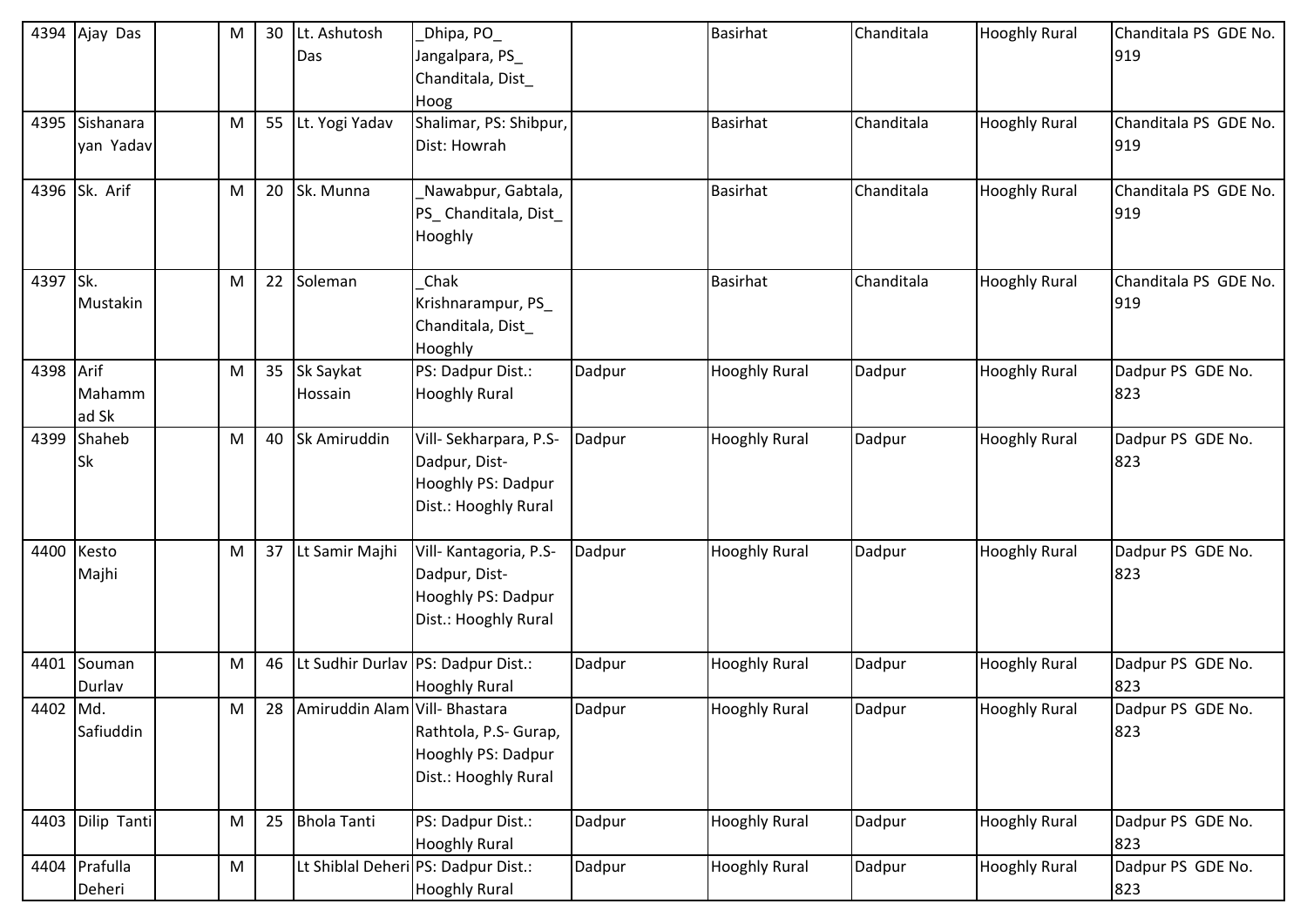| 4405 | Lakhikant<br>a Majhi           | M | 36              | Nakul Majhi                    | PS: Dadpur Dist.:<br><b>Hooghly Rural</b>                                   | Dadpur      | <b>Hooghly Rural</b> | Dadpur      | <b>Hooghly Rural</b> | Dadpur PS GDE No.<br>823      |
|------|--------------------------------|---|-----------------|--------------------------------|-----------------------------------------------------------------------------|-------------|----------------------|-------------|----------------------|-------------------------------|
| 4406 | Shibu<br>Murmu                 | M | 41              | Lt Baidhyanath<br>Murmu        | PS: Dadpur Dist.:<br><b>Hooghly Rural</b>                                   | Dadpur      | <b>Hooghly Rural</b> | Dadpur      | <b>Hooghly Rural</b> | Dadpur PS GDE No.<br>823      |
| 4407 | Nirmal<br>Das                  | M | 43              | Lt Naren Das                   | PS: Dadpur Dist.:<br><b>Hooghly Rural</b>                                   | Dadpur      | <b>Hooghly Rural</b> | Dadpur      | <b>Hooghly Rural</b> | Dadpur PS GDE No.<br>823      |
| 4408 | Jantu<br><b>Baskey</b>         | M |                 | 35 Lt. Mongal<br><b>Baskey</b> | Chalksultan PS:<br>Dhaniakhali Dist.:<br><b>Hooghly Rural</b>               | Dhaniakhali | <b>Hooghly Rural</b> | Dhaniakhali | <b>Hooghly Rural</b> | Dhaniakhali PS GDE<br>No. 684 |
| 4409 | Sosti Mudi                     | M |                 | 40 Lt. Noren Mudi              | Talbona PS:<br>Dhaniakhali Dist.:<br><b>Hooghly Rural</b>                   | Dhaniakhali | <b>Hooghly Rural</b> | Dhaniakhali | <b>Hooghly Rural</b> | Dhaniakhali PS GDE<br>No. 684 |
| 4410 | Ananda<br>Mudi                 | M | 21              | Lt. Purna Mudi                 | Talbona PS:<br>Dhaniakhali Dist.:<br><b>Hooghly Rural</b>                   | Dhaniakhali | <b>Hooghly Rural</b> | Dhaniakhali | <b>Hooghly Rural</b> | Dhaniakhali PS GDE<br>No. 684 |
| 4411 | <b>Bikash</b><br>Mudi          | M | 32 <sup>2</sup> | Lt. Nakul Mudi                 | Talbona PS:<br>Dhaniakhali Dist.:<br><b>Hooghly Rural</b>                   | Dhaniakhali | <b>Hooghly Rural</b> | Dhaniakhali | <b>Hooghly Rural</b> | Dhaniakhali PS GDE<br>No. 684 |
| 4412 | Debu Bag                       | M | 45              | Lt. Dharmadas<br>Bag           | B.P.R. Line,<br>Somaspur, PS:<br>Dhaniakhali Dist.:<br><b>Hooghly Rural</b> | Dhaniakhali | <b>Hooghly Rural</b> | Dhaniakhali | <b>Hooghly Rural</b> | Dhaniakhali PS GDE<br>No. 703 |
| 4413 | Joydeb<br>Digar                | M | 60              | Lt. Monmohan<br>Digar          | B.P.R. Line,<br>Somaspur, PS:<br>Dhaniakhali Dist.:<br><b>Hooghly Rural</b> | Dhaniakhali | <b>Hooghly Rural</b> | Dhaniakhali | <b>Hooghly Rural</b> | Dhaniakhali PS GDE<br>No. 703 |
| 4414 | <b>Bhadu</b><br>Malik          | M |                 | 32 Kalosona Malik              | B.P.R. Line,<br>Somaspur, PS:<br>Dhaniakhali Dist.:<br><b>Hooghly Rural</b> | Dhaniakhali | <b>Hooghly Rural</b> | Dhaniakhali | <b>Hooghly Rural</b> | Dhaniakhali PS GDE<br>No. 703 |
|      | 4415 Baidyanat<br>n<br>Hembram | M |                 | 60 Lt. Ganesh<br>Hembram       | Mandra PS:<br>Dhaniakhali Dist.:<br><b>Hooghly Rural</b>                    | Dhaniakhali | <b>Hooghly Rural</b> | Dhaniakhali | <b>Hooghly Rural</b> | Dhaniakhali PS GDE<br>No. 704 |
|      | 4416 Binod<br>Mudi             | M |                 | 29 Kamal Mudi                  | Mandra PS:<br>Dhaniakhali Dist.:<br><b>Hooghly Rural</b>                    | Dhaniakhali | <b>Hooghly Rural</b> | Dhaniakhali | <b>Hooghly Rural</b> | Dhaniakhali PS GDE<br>No. 704 |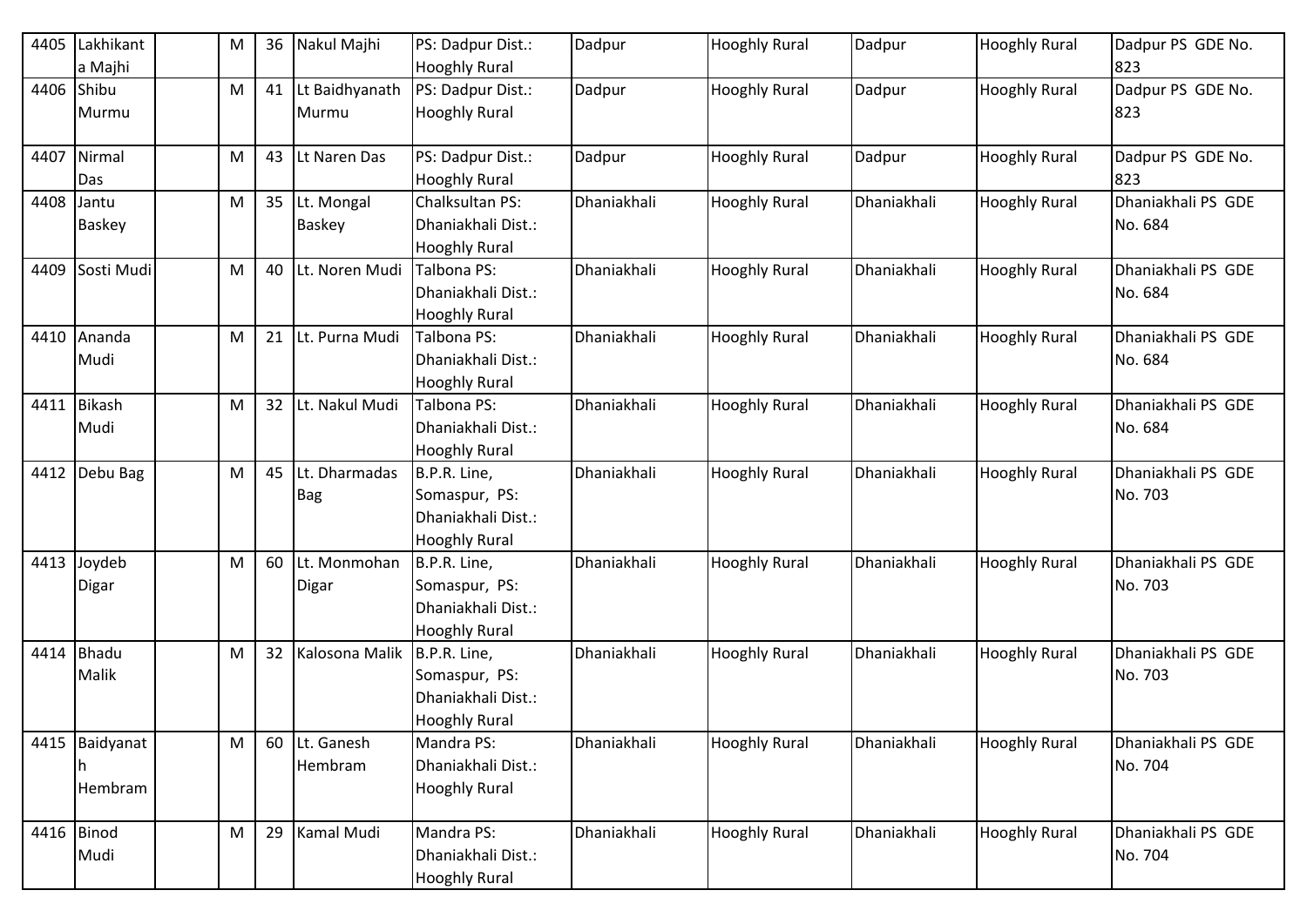| 4417      | Koushik<br>Banerjee   | M | 31 | Tarapada<br>Banerjee  | Natungram PS:<br>Jamalpore Dist.:<br>Purba Burdwan                                                            | Jamalpore | Purba Burdwan        | Dhaniakhali | <b>Hooghly Rural</b> | Dhaniakhali PS GDE<br>No. 704 |
|-----------|-----------------------|---|----|-----------------------|---------------------------------------------------------------------------------------------------------------|-----------|----------------------|-------------|----------------------|-------------------------------|
|           | 4418 Sujit Dhak       | M |    | 21 Laltu Dhak         | Vill- Goyalpara P.S-<br>Goghat, Dist-Hooghly<br>PS: Goghat Dist.:<br><b>Hooghly Rural</b>                     | Goghat    | <b>Hooghly Rural</b> | Goghat      | Hooghly Rural        | Goghat PS GDE No.<br>729      |
|           | 4419 Manik<br>Soren   | M |    | 25 Sukur Soren        | Vill- Paschim<br>Amarpur, P.S-<br>Goghat, Dist-Hooghly<br>PS: Goghat Dist.:<br><b>Hooghly Rural</b>           | Goghat    | <b>Hooghly Rural</b> | Goghat      | <b>Hooghly Rural</b> | Goghat PS GDE No.<br>754      |
| 4420      | Sudip<br>Soren        | M |    | 19 Sukur Soren        | Vill- Paschim<br>Amarpur, P.S-<br>Goghat, Dist-Hooghly<br>PS: Goghat Dist.:<br><b>Hooghly Rural</b>           | Goghat    | <b>Hooghly Rural</b> | Goghat      | <b>Hooghly Rural</b> | Goghat PS GDE No.<br>754      |
|           | 4421 Sk. Suroj<br>Ali | M | 23 | Lt. Sk. Abbash<br>Ali | Vill- Garh Mandaran,<br>P.S- Goghat, Dist-<br>Hooghly PS: Goghat<br>Dist.: Hooghly Rural                      | Goghat    | <b>Hooghly Rural</b> | Goghat      | <b>Hooghly Rural</b> | Goghat PS GDE No.<br>754      |
| 4422 Sk.  | Ashibul<br>Ali        | M | 45 | Lt. Sk. Anoyar<br>Ali | Vill- Garh Mandaran,<br>P.S- Goghat, Dist-<br>Hooghly PS: Goghat<br>Dist.: Hooghly Rural                      | Goghat    | <b>Hooghly Rural</b> | Goghat      | <b>Hooghly Rural</b> | Goghat PS GDE No.<br>754      |
| 4423 Gour | Mandal                | M |    |                       | 35   Swarup Mandal   Vill- Kantali, P.S-<br>Goghat, Dist-Hooghly<br>PS: Goghat Dist.:<br><b>Hooghly Rural</b> | Goghat    | <b>Hooghly Rural</b> | Goghat      | <b>Hooghly Rural</b> | Goghat PS GDE No.<br>754      |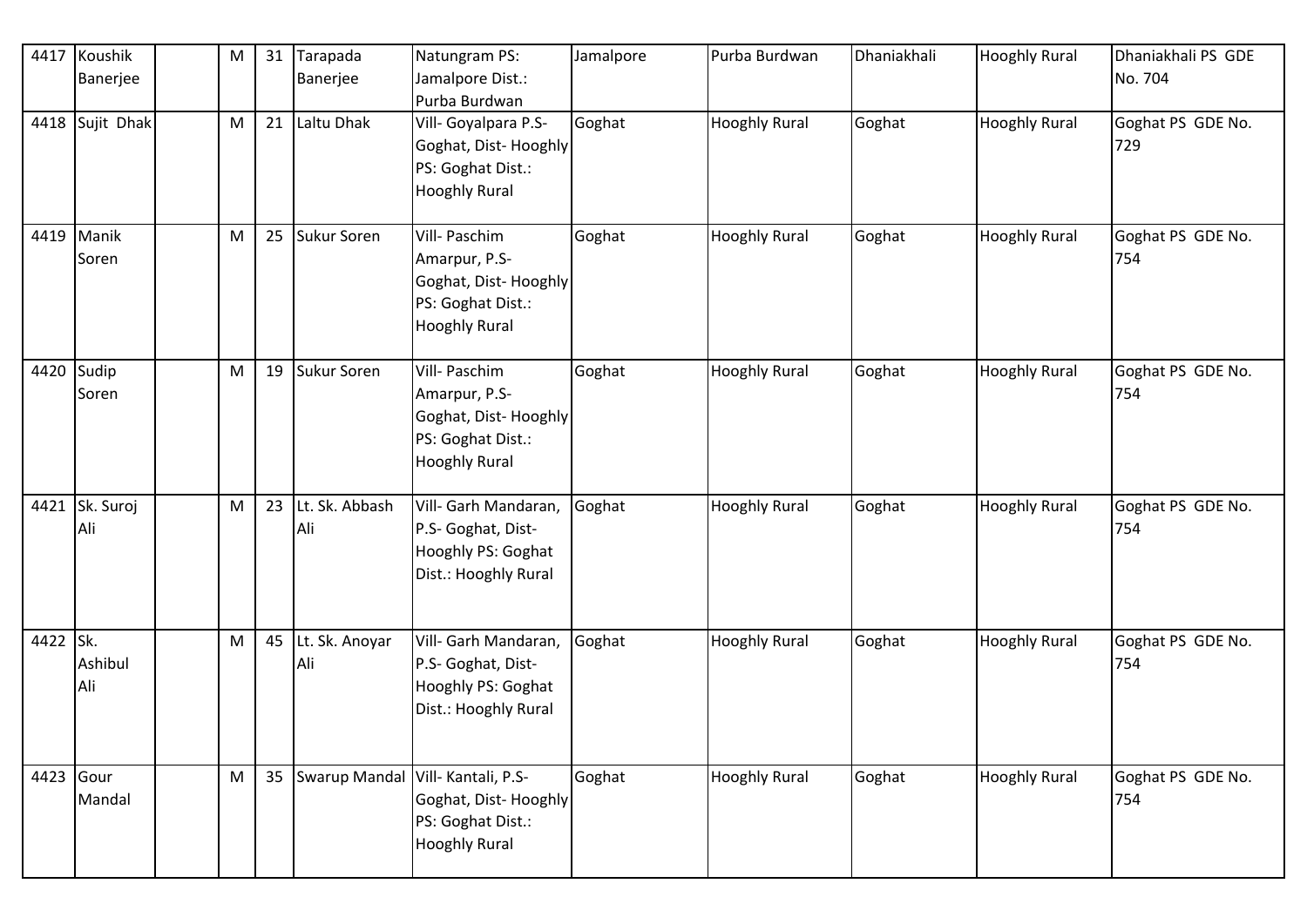| 4424 | Subhash<br>Roy         | M | 36 | Lakshikanta Roy Vill-Anur, P.S- | Goghat, Dist-Hooghly<br>PS: Goghat Dist.:<br><b>Hooghly Rural</b>                                       | Goghat | <b>Hooghly Rural</b> | Goghat | <b>Hooghly Rural</b> | Goghat PS GDE No.<br>754 |
|------|------------------------|---|----|---------------------------------|---------------------------------------------------------------------------------------------------------|--------|----------------------|--------|----------------------|--------------------------|
|      | 4425 Saiful<br>Molla   | M | 32 | Taher Ali Molla                 | Vill- Swarupnagar, P.S-Goghat<br>Kashipur, Dist-North<br>24 P PS: Goghat Dist.:<br><b>Hooghly Rural</b> |        | <b>Hooghly Rural</b> | Goghat | <b>Hooghly Rural</b> | Goghat PS GDE No.<br>752 |
|      | 4426 Joyram<br>Singh   | M | 34 | Shambhu Singh                   | Vill-Shaktigharh, P.S-<br>Shaktigharh, Dist-<br>Purba B PS: Goghat<br>Dist.: Hooghly Rural              | Goghat | <b>Hooghly Rural</b> | Goghat | <b>Hooghly Rural</b> | Goghat PS GDE No.<br>752 |
|      | 4427 Chandu<br>Malik   | M | 35 | Lt. Ganesh<br>Malik             | Vill- Khila, P.S-<br>Udaynarayanpur, Dist-<br>Howrah PS: Goghat<br>Dist.: Hooghly Rural                 | Goghat | <b>Hooghly Rural</b> | Goghat | <b>Hooghly Rural</b> | Goghat PS GDE No.<br>752 |
|      | 4428 Sanjoy<br>Roy     | M | 40 | Tapewar Roy                     | Vill- Bihar, P.S- Patri,<br>Dist-Samastipur PS:<br>Goghat Dist.: Hooghly<br>Rural                       | Goghat | <b>Hooghly Rural</b> | Goghat | <b>Hooghly Rural</b> | Goghat PS GDE No.<br>752 |
|      | 4429 Sunilal<br>Mahato | M | 42 | Shibaji Mahato                  | Vill- Bihar, P.S- Garal,<br>Dist-Baishali PS:<br>Goghat Dist.: Hooghly<br>Rural                         | Goghat | <b>Hooghly Rural</b> | Goghat | <b>Hooghly Rural</b> | Goghat PS GDE No.<br>752 |
|      | 4430 Dipankar<br>Queen | M |    | 31 Bharat Queen                 | Vill- Purshuah, P.S-<br>Purshuah, Dist-<br>Hooghly PS: Goghat<br>Dist.: Hooghly Rural                   | Goghat | <b>Hooghly Rural</b> | Goghat | <b>Hooghly Rural</b> | Goghat PS GDE No.<br>752 |
|      | 4431 Sajahan<br>Ali    | M |    | 32 Asraf Ali                    | Vill- Avirampur, PS-<br>Gurap, Dist-Hooghly<br>PS: Gurap Dist.:<br><b>Hooghly Rural</b>                 | Gurap  | <b>Hooghly Rural</b> | Gurap  | <b>Hooghly Rural</b> | Gurap PS GDE No. 674     |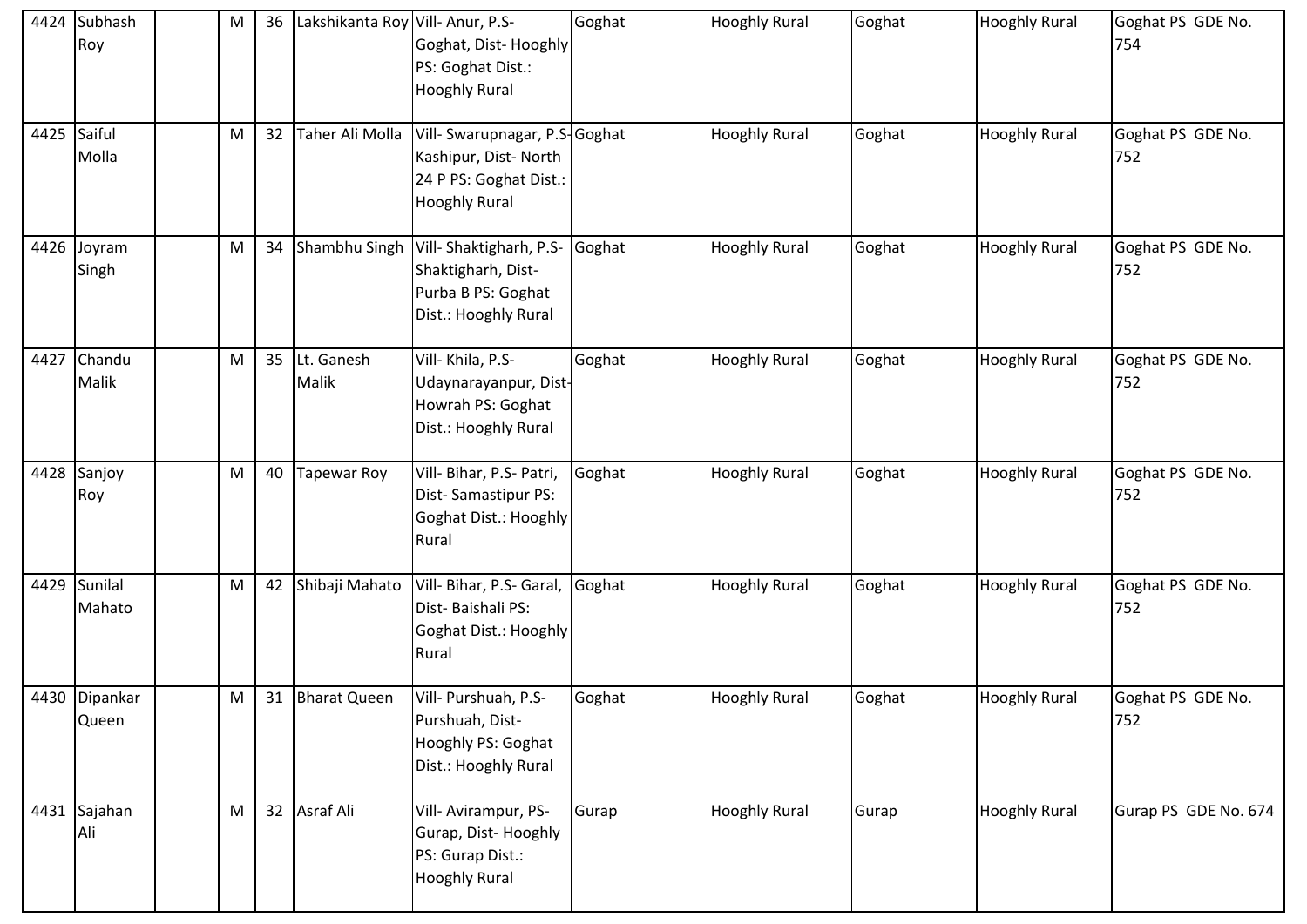|      | 4432 Sayan   | M |                                     | 22 Budhadev Singh Vill-Avirampur, PS- | Gurap     | <b>Hooghly Rural</b> | Gurap | <b>Hooghly Rural</b> | Gurap PS GDE No. 674 |
|------|--------------|---|-------------------------------------|---------------------------------------|-----------|----------------------|-------|----------------------|----------------------|
|      | Singh        |   |                                     | Gurap, Dist-Hooghly                   |           |                      |       |                      |                      |
|      |              |   |                                     | PS: Gurap Dist.:                      |           |                      |       |                      |                      |
|      |              |   |                                     | <b>Hooghly Rural</b>                  |           |                      |       |                      |                      |
|      |              |   |                                     |                                       |           |                      |       |                      |                      |
|      | 4433 Ratan   | M | 26 Lt. Srijan Majhi Vill- Ghoshla,  |                                       | Gurap     | <b>Hooghly Rural</b> | Gurap | <b>Hooghly Rural</b> | Gurap PS GDE No. 674 |
|      | Majhi        |   |                                     | Uttarpara, PS- Gurap,                 |           |                      |       |                      |                      |
|      |              |   |                                     | Dist-Hooghly PS:                      |           |                      |       |                      |                      |
|      |              |   |                                     | <b>Gurap Dist.: Hooghly</b>           |           |                      |       |                      |                      |
|      |              |   |                                     | Rural                                 |           |                      |       |                      |                      |
|      |              |   |                                     |                                       |           |                      |       |                      |                      |
| 4434 | Mangal       | M | 27 Ajit Khetrapal                   | Vill- Ghoshla,                        | Gurap     | <b>Hooghly Rural</b> | Gurap | <b>Hooghly Rural</b> | Gurap PS GDE No. 674 |
|      | Khetrapal    |   |                                     | Uttarpara, PS- Gurap,                 |           |                      |       |                      |                      |
|      |              |   |                                     | Dist-Hooghly PS:                      |           |                      |       |                      |                      |
|      |              |   |                                     | <b>Gurap Dist.: Hooghly</b>           |           |                      |       |                      |                      |
|      |              |   |                                     | Rural                                 |           |                      |       |                      |                      |
|      |              |   |                                     |                                       |           |                      |       |                      |                      |
| 4435 | <b>Binod</b> | M | 30 Lt. Fokir Tudu                   | Vill- Mohisgoria, PS-                 | Gurap     | <b>Hooghly Rural</b> | Gurap | <b>Hooghly Rural</b> | Gurap PS GDE No. 674 |
|      | Tudu         |   |                                     | Gurap, Dist-Hooghly                   |           |                      |       |                      |                      |
|      |              |   |                                     | PS: Gurap Dist.:                      |           |                      |       |                      |                      |
|      |              |   |                                     | <b>Hooghly Rural</b>                  |           |                      |       |                      |                      |
|      | 4436 Amar    | M | 45 Lt. Rui Malik                    | Vill- Chachitara, PS-                 | Pandua    | <b>Hooghly Rural</b> | Gurap | <b>Hooghly Rural</b> | Gurap PS GDE No. 674 |
|      | Malik        |   |                                     | Pandua, Dist-                         |           |                      |       |                      |                      |
|      |              |   |                                     | Hooghly PS: Pandua                    |           |                      |       |                      |                      |
|      |              |   |                                     | Dist.: Hooghly Rural                  |           |                      |       |                      |                      |
|      |              |   |                                     |                                       |           |                      |       |                      |                      |
| 4437 | Kamrul       | M | 36 Lt. Bahurul                      | Vill- Maloncha, PS-                   | Pandua    | <b>Hooghly Rural</b> | Gurap | <b>Hooghly Rural</b> | Gurap PS GDE No. 674 |
|      | Momin        |   | Momin                               | Bhuliyan, Dist-                       |           |                      |       |                      |                      |
|      |              |   |                                     | Murshidabad PS:                       |           |                      |       |                      |                      |
|      |              |   |                                     | Pandua Dist.:                         |           |                      |       |                      |                      |
|      |              |   |                                     | <b>Hooghly Rural</b>                  |           |                      |       |                      |                      |
|      | 4438 Raghu   | M | 44 Lt. Dhiren Saren Vill- Itle, PS- |                                       | Jamalpore | Purba Burdwan        | Gurap | <b>Hooghly Rural</b> | Gurap PS GDE No. 674 |
|      | Nath         |   |                                     | Jamalpur, Dist- Purba                 |           |                      |       |                      |                      |
|      | Saren        |   |                                     | Burdwan PS:                           |           |                      |       |                      |                      |
|      |              |   |                                     | Jamalpore Dist.:                      |           |                      |       |                      |                      |
|      |              |   |                                     | Purba Burdwan                         |           |                      |       |                      |                      |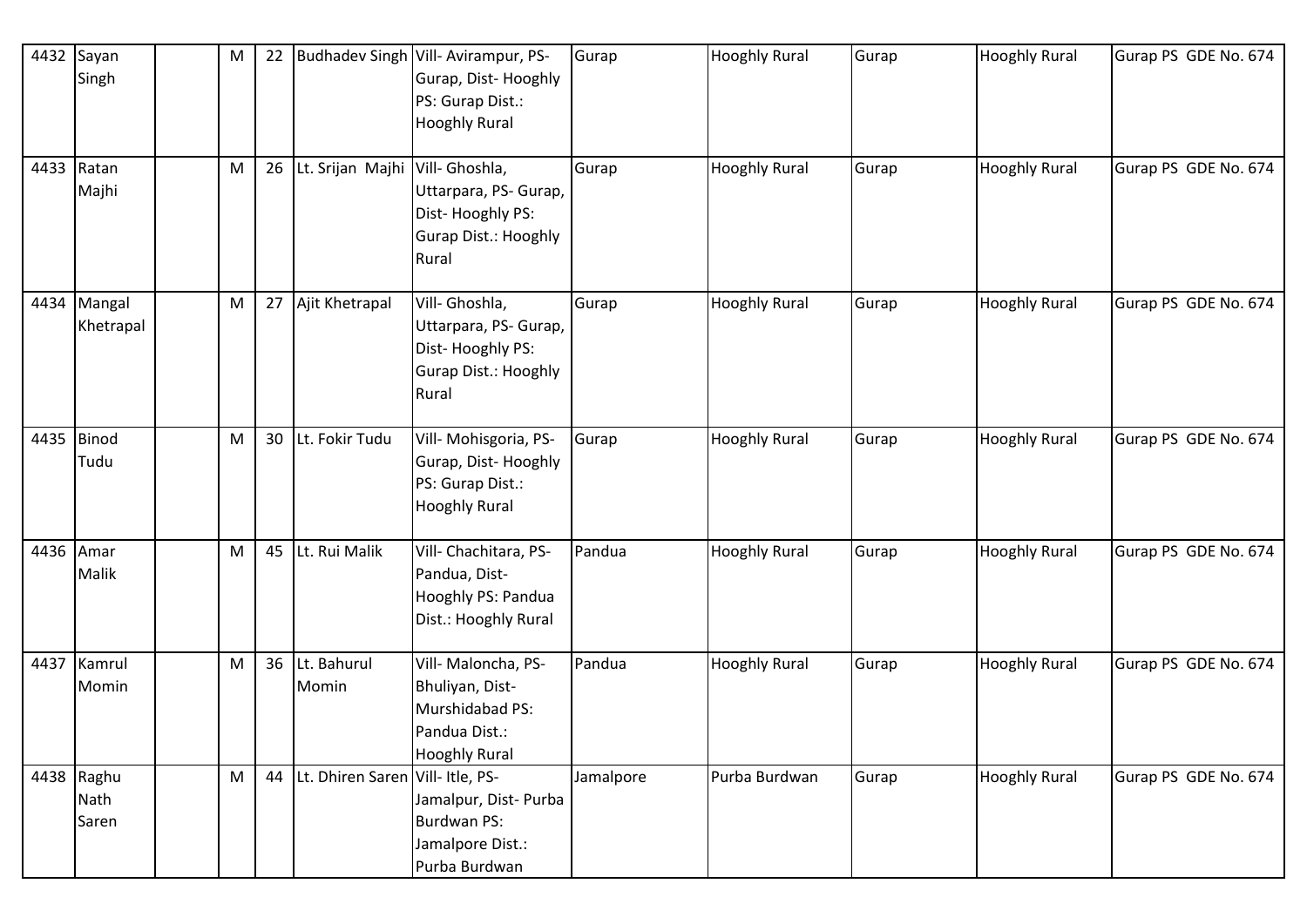| 4439      | Sarif<br>Sarkar           | M |    | 31 Lt. Ajad Ali<br>Sarkar         | Vill- Uttar Avirampur,                                                                                               | Gurap   | <b>Hooghly Rural</b> | Gurap   | <b>Hooghly Rural</b> | Gurap PS GDE No. 674   |
|-----------|---------------------------|---|----|-----------------------------------|----------------------------------------------------------------------------------------------------------------------|---------|----------------------|---------|----------------------|------------------------|
|           |                           |   |    |                                   | PS- Gurap, Dist-<br>Hooghly PS: Gurap<br>Dist.: Hooghly Rural                                                        |         |                      |         |                      |                        |
|           |                           |   |    |                                   |                                                                                                                      |         |                      |         |                      |                        |
|           | 4440 Rajesh<br>Malik      | M |    | 20 Swapan Malik                   | Vill-Kotalpur, PS-<br>Gurap, Dist-Hooghly<br>PS: Gurap Dist.:<br><b>Hooghly Rural</b>                                | Gurap   | <b>Hooghly Rural</b> | Gurap   | <b>Hooghly Rural</b> | Gurap PS GDE No. 674   |
| 4441      | Sujan<br>Hansda           | M | 24 | Raban Hansda                      | Vill-Haral, PS-<br>Pandua, Dist-<br>Hooghly PS: Pandua<br>Dist.: Hooghly Rural                                       | Pandua  | <b>Hooghly Rural</b> | Gurap   | <b>Hooghly Rural</b> | Gurap PS GDE No. 674   |
| 4442      | Rahul<br>Malik            | M |    | 19 Bablu Malik                    | Vill-Hatkamalpur, PS- Dhaniakhali<br>Dhaniakhali, Dist-<br>Hooghly PS:<br>Dhaniakhali Dist.:<br><b>Hooghly Rural</b> |         | <b>Hooghly Rural</b> | Gurap   | <b>Hooghly Rural</b> | Gurap PS GDE No. 674   |
|           | 4443 Avijit<br>Banerjee   | M |    | 46 Lt. Sushil<br>Banerjee         | Baganbati, PS-<br>Haripal, Dist.-<br>Hooghly PS: Haripal<br>Dist.: Hooghly Rural                                     | Haripal | <b>Hooghly Rural</b> | Haripal | <b>Hooghly Rural</b> | Haripal PS GDE No. 674 |
| 4444      | Suvankar<br><b>Biswas</b> | M |    | 19 Supravat Biswas Baganbati, PS- | Haripal, Dist.-<br>Hooghly PS: Haripal<br>Dist.: Hooghly Rural                                                       | Haripal | <b>Hooghly Rural</b> | Haripal | <b>Hooghly Rural</b> | Haripal PS GDE No. 674 |
| 4445 Babu | Mohanto                   | M |    | 60 Lt. Bhabani<br>Mohanto         | Baddipur, PS-<br>Tarakeswar, Dist.-<br>Hooghly PS: Haripal<br>Dist.: Hooghly Rural                                   | Haripal | <b>Hooghly Rural</b> | Haripal | <b>Hooghly Rural</b> | Haripal PS GDE No. 674 |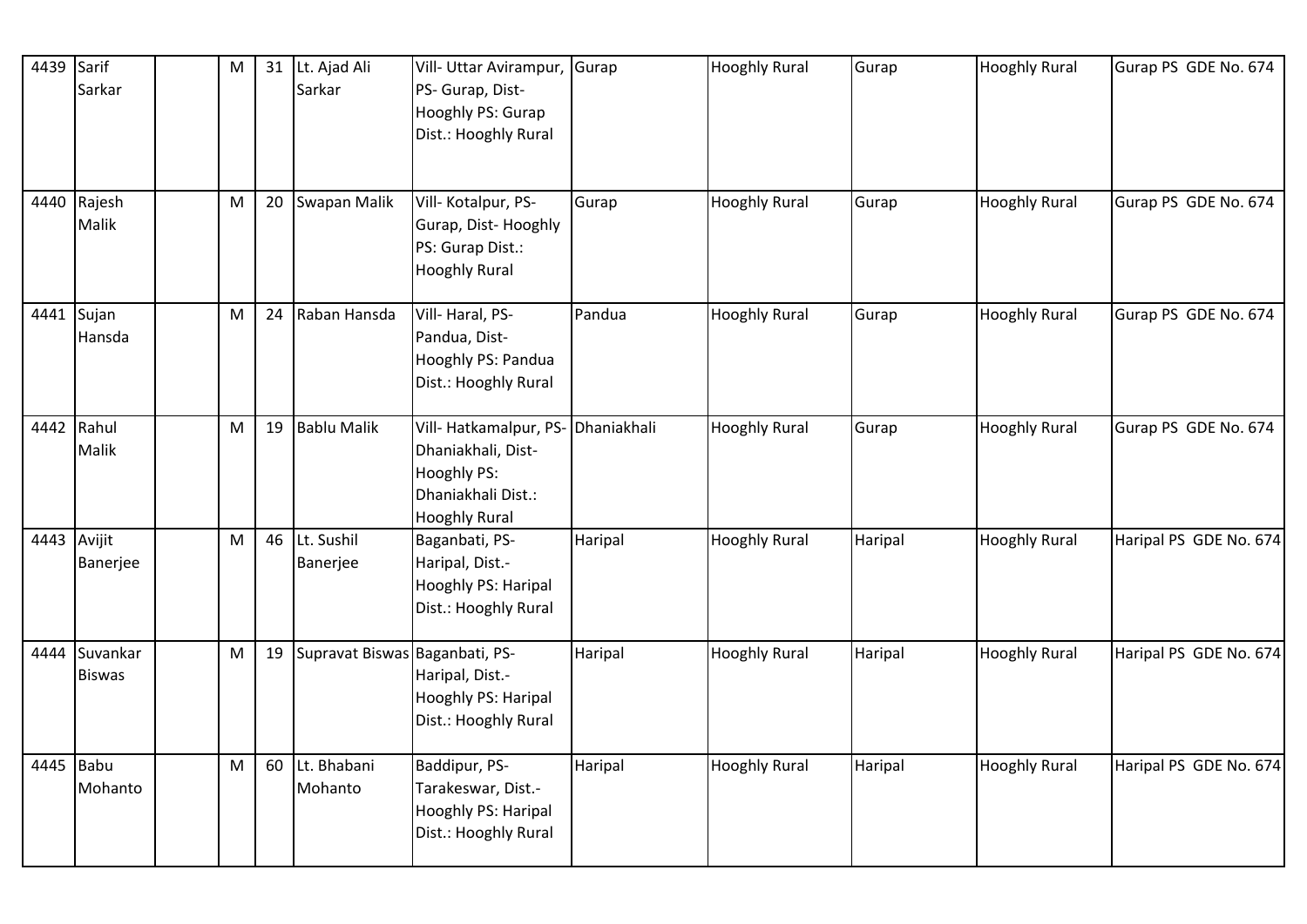| 4446       | Chunuram<br>Murmu                | M | 37 | <b>Biram Murmu</b>             | Basudebpur, PS-<br>Haripal, Dist.-<br>Hooghly PS: Haripal<br>Dist.: Hooghly Rural      | Haripal | <b>Hooghly Rural</b> | Haripal | <b>Hooghly Rural</b> | Haripal PS GDE No. 680 |
|------------|----------------------------------|---|----|--------------------------------|----------------------------------------------------------------------------------------|---------|----------------------|---------|----------------------|------------------------|
| 4447       | Paban<br>Duley                   | M |    | 35 Panchu Duley                | Ghantra, PS- Haripal,<br>Dist.- Hooghly PS:<br>Haripal Dist.: Hooghly<br>Rural         | Haripal | <b>Hooghly Rural</b> | Haripal | <b>Hooghly Rural</b> | Haripal PS GDE No. 680 |
|            | 4448 Debashis<br>Chakrabor<br>ty | M |    | 36 Satyanarayan<br>Chakraborty | Bhanderhati, PS-<br>Dhaniakhali, Dist.-<br>Hooghly PS: Haripal<br>Dist.: Hooghly Rural | Haripal | <b>Hooghly Rural</b> | Haripal | <b>Hooghly Rural</b> | Haripal PS GDE No. 680 |
|            | 4449 Krishna<br>Chakrabor<br>ty  | M |    | 28 Bansi<br>Chakraborty        | Balia, PS-Haripal,<br>Dist.- Hooghly PS:<br>Haripal Dist.: Hooghly<br>Rural            | Haripal | <b>Hooghly Rural</b> | Haripal | <b>Hooghly Rural</b> | Haripal PS GDE No. 699 |
| 4450       | Manik<br>Koley                   | M |    | 28 Nemai Koley                 | Balia, PS-Haripal,<br>Dist.- Hooghly PS:<br>Haripal Dist.: Hooghly<br>Rural            | Haripal | <b>Hooghly Rural</b> | Haripal | <b>Hooghly Rural</b> | Haripal PS GDE No. 699 |
| 4451       | Ratan<br>Duley                   | M |    | 30 Shyam Duley                 | Balia, PS-Haripal,<br>Dist.- Hooghly PS:<br>Haripal Dist.: Hooghly<br>Rural            | Haripal | <b>Hooghly Rural</b> | Haripal | <b>Hooghly Rural</b> | Haripal PS GDE No. 699 |
| 4452 Palas | Santra                           | M |    | 38 Rajen Santra                | Basudebpur, PS-<br>Haripal, Dist.-<br>Hooghly PS: Haripal<br>Dist.: Hooghly Rural      | Haripal | <b>Hooghly Rural</b> | Haripal | <b>Hooghly Rural</b> | Haripal PS GDE No. 694 |
|            | 4453 Sankar<br>Das               | M |    | 40 Nepal Das                   | Basudebpur, PS-<br>Haripal, Dist.-<br>Hooghly PS: Haripal<br>Dist.: Hooghly Rural      | Haripal | <b>Hooghly Rural</b> | Haripal | <b>Hooghly Rural</b> | Haripal PS GDE No. 694 |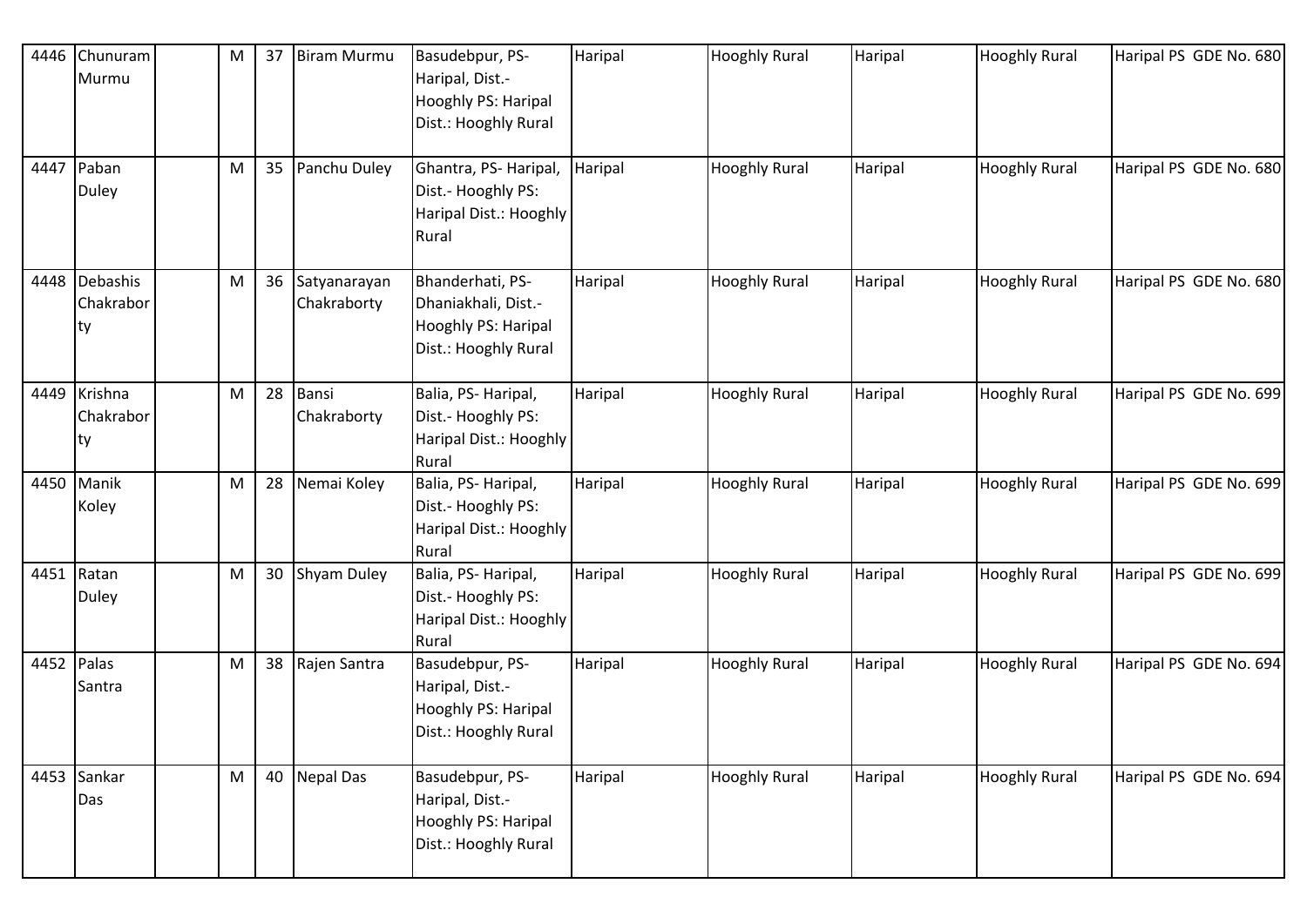| 4454      | Ashoke<br>Pal           | M |                 | 36 Lalit Pal             | Basudebpur, PS-<br>Haripal, Dist.-<br>Hooghly PS: Haripal<br>Dist.: Hooghly Rural                    | Haripal | <b>Hooghly Rural</b> | Haripal | <b>Hooghly Rural</b> | Haripal PS GDE No. 694 |
|-----------|-------------------------|---|-----------------|--------------------------|------------------------------------------------------------------------------------------------------|---------|----------------------|---------|----------------------|------------------------|
| 4455 Deba | Adhikary                | M | 34              | Lalu Adhikary            | Hara, PS-Haripal,<br>Dist.- Hooghly PS:<br>Haripal Dist.: Hooghly<br>Rural                           | Haripal | <b>Hooghly Rural</b> | Haripal | <b>Hooghly Rural</b> | Haripal PS GDE No. 699 |
| 4456 Raju | Mondal                  | M | 32 <sup>2</sup> | Laltu Mondal             | Hara, PS-Haripal,<br>Dist.- Hooghly PS:<br>Haripal Dist.: Hooghly<br>Rural                           | Haripal | <b>Hooghly Rural</b> | Haripal | <b>Hooghly Rural</b> | Haripal PS GDE No. 699 |
|           | 4457 Rajat<br>Mondal    | M |                 | 36 Debu Mal              | Hara, PS-Haripal,<br>Dist.- Hooghly PS:<br>Haripal Dist.: Hooghly<br>Rural                           | Haripal | <b>Hooghly Rural</b> | Haripal | <b>Hooghly Rural</b> | Haripal PS GDE No. 699 |
| 4458      | <b>Babulal</b><br>Soren | M |                 |                          | 49 Lt. Naran Soren Basudebpur, PS-<br>Haripal, Dist.-<br>Hooghly PS: Haripal<br>Dist.: Hooghly Rural | Haripal | <b>Hooghly Rural</b> | Haripal | <b>Hooghly Rural</b> | Haripal PS GDE No. 692 |
| 4459      | Kanai<br>Soren          | M |                 | 48 Lt. Chunuram<br>Soren | Basudebpur, PS-<br>Haripal, Dist.-<br>Hooghly PS: Haripal<br>Dist.: Hooghly Rural                    | Haripal | <b>Hooghly Rural</b> | Haripal | <b>Hooghly Rural</b> | Haripal PS GDE No. 692 |
| 4460      | Sunil<br>Sabbar         | M |                 | 45 Lt. Rajaram<br>Sabbar | Panchgachia, PS-<br>Haripal, Dist.-<br>Hooghly PS: Haripal<br>Dist.: Hooghly Rural                   | Haripal | <b>Hooghly Rural</b> | Haripal | <b>Hooghly Rural</b> | Haripal PS GDE No. 696 |
|           | 4461 Chandan<br>Sabbar  | M |                 | 24 Lt. Chand<br>Sabbar   | Panchgachia, PS-<br>Haripal, Dist.-<br>Hooghly PS: Haripal<br>Dist.: Hooghly Rural                   | Haripal | <b>Hooghly Rural</b> | Haripal | <b>Hooghly Rural</b> | Haripal PS GDE No. 696 |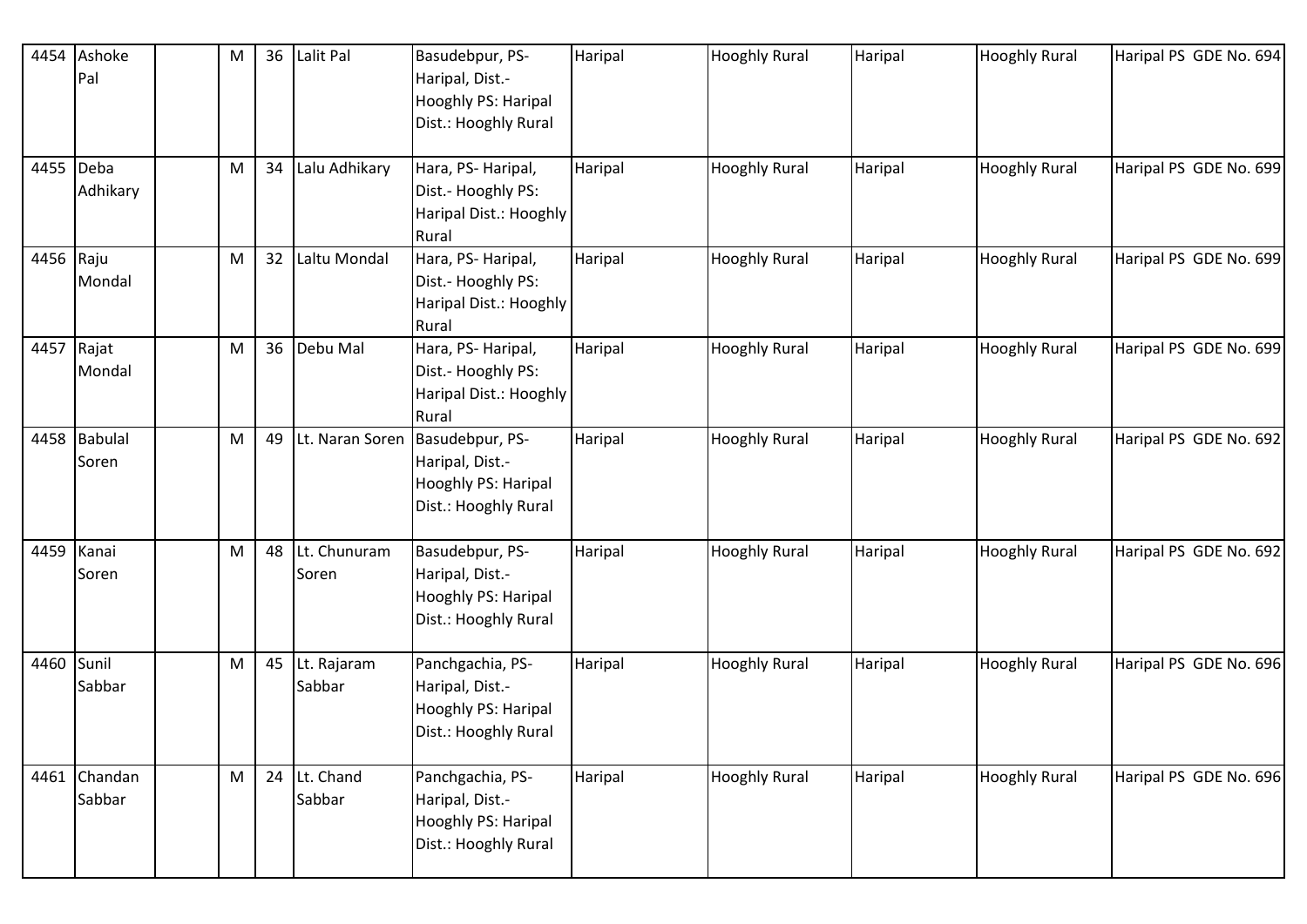| 4462 | <b>Dilip</b><br>Sabbar  | M |    | 38 Lt. Banshi<br>Sabbar  | Panchgachia, PS-<br>Haripal, Dist.-<br>Hooghly PS: Haripal<br>Dist.: Hooghly Rural | Haripal | <b>Hooghly Rural</b> | Haripal | <b>Hooghly Rural</b> | Haripal PS GDE No. 696 |
|------|-------------------------|---|----|--------------------------|------------------------------------------------------------------------------------|---------|----------------------|---------|----------------------|------------------------|
| 4463 | Gorachan<br>d Sabbar    | M |    | 25 Kanai Sabbar          | Panchgachia, PS-<br>Haripal, Dist.-<br>Hooghly PS: Haripal<br>Dist.: Hooghly Rural | Haripal | <b>Hooghly Rural</b> | Haripal | <b>Hooghly Rural</b> | Haripal PS GDE No. 696 |
| 4464 | Nera<br>Sabbar          | M |    | 22 Lt. Motilal<br>Sabbar | Panchgachia, PS-<br>Haripal, Dist.-<br>Hooghly PS: Haripal<br>Dist.: Hooghly Rural | Haripal | <b>Hooghly Rural</b> | Haripal | <b>Hooghly Rural</b> | Haripal PS GDE No. 696 |
|      | 4465 Dipen<br>Mallick   | M |    | 38 Sukumar<br>Mallick    | Dullya, PS-Haripal,<br>Dist.- Hooghly PS:<br>Haripal Dist.: Hooghly<br>Rural       | Haripal | <b>Hooghly Rural</b> | Haripal | <b>Hooghly Rural</b> | Haripal PS GDE No. 694 |
|      | 4466 Dipankar<br>Ruidas | M |    | 30 Ashoke Ruidas         | Belechonga, PS-<br>Haripal, Dist.-<br>Hooghly PS: Haripal<br>Dist.: Hooghly Rural  | Haripal | <b>Hooghly Rural</b> | Haripal | <b>Hooghly Rural</b> | Haripal PS GDE No. 694 |
| 4467 | Abul Mal                | M |    | 50 Lt. Malek Mal         | Belechonga, PS-<br>Haripal, Dist.-<br>Hooghly PS: Haripal<br>Dist.: Hooghly Rural  | Haripal | <b>Hooghly Rural</b> | Haripal | <b>Hooghly Rural</b> | Haripal PS GDE No. 694 |
| 4468 | <b>Bhagho</b><br>Malik  | M | 55 | Adhir Ch. Malik          | Kaikala, PS-Haripal,<br>Dist.- Hooghly PS:<br>Haripal Dist.: Hooghly<br>Rural      | Haripal | <b>Hooghly Rural</b> | Haripal | <b>Hooghly Rural</b> | Haripal PS GDE No. 694 |
| 4469 | <b>Tapas</b><br>Hansda  | M |    | 25 Lt. Kadam<br>Hansda   | Kashimerpur, PS-<br>Haripal, Dist.-<br>Hooghly PS: Haripal<br>Dist.: Hooghly Rural | Haripal | <b>Hooghly Rural</b> | Haripal | <b>Hooghly Rural</b> | Haripal PS GDE No. 641 |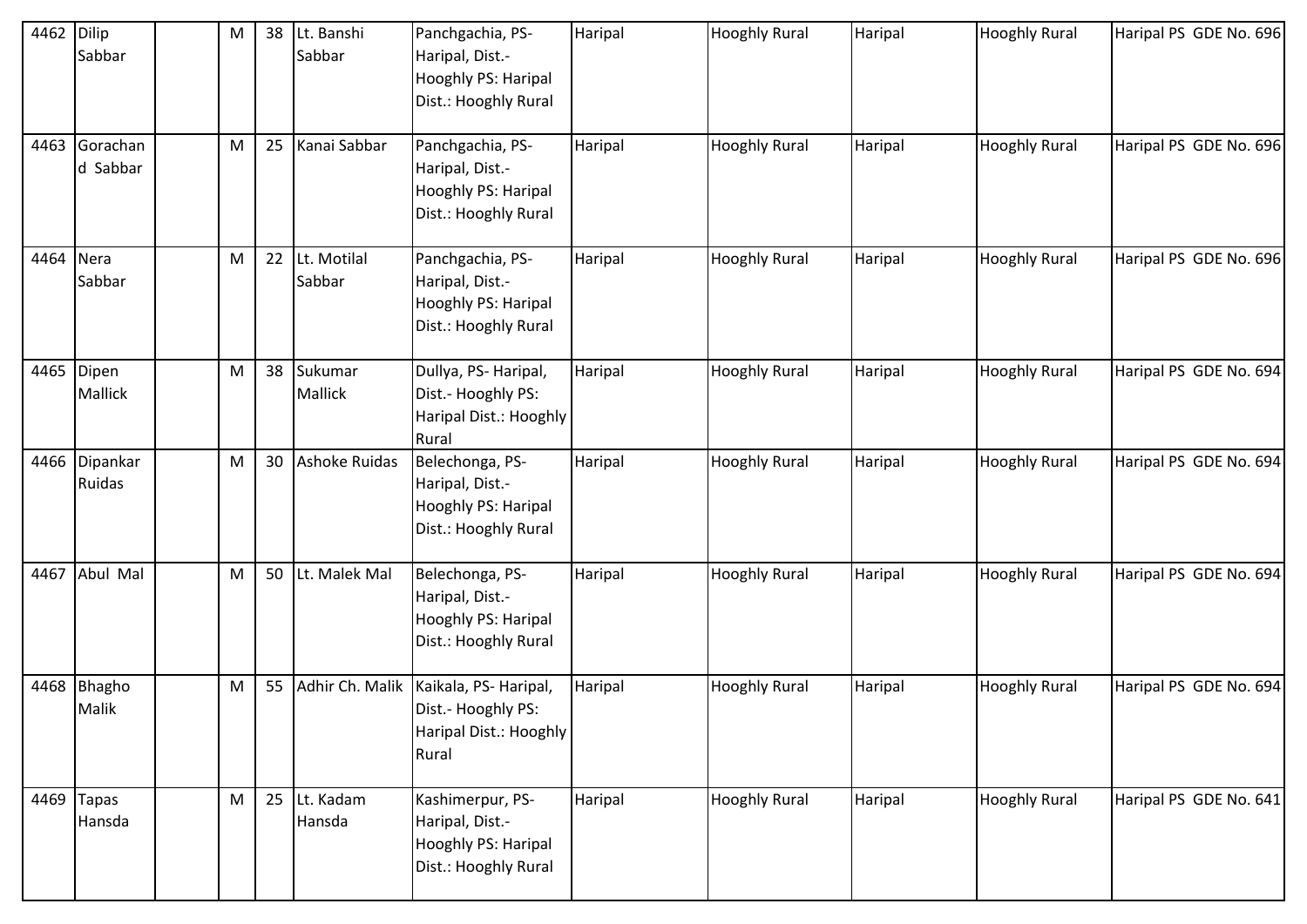| 4470 | Akash<br>Pandit         | M | 22 | Sukdeb Pandit          | Sahamanitala, PS-<br>Haripal, Dist.-<br>Hooghly PS: Haripal<br>Dist.: Hooghly Rural              | Haripal | <b>Hooghly Rural</b> | Haripal   | <b>Hooghly Rural</b> | Haripal PS GDE No. 641      |
|------|-------------------------|---|----|------------------------|--------------------------------------------------------------------------------------------------|---------|----------------------|-----------|----------------------|-----------------------------|
|      | 4471 Ankit<br>Pandit    | M |    | 19 Ranjan Pandit       | Sahamanitala, PS-<br>Haripal, Dist.-<br>Hooghly PS: Haripal<br>Dist.: Hooghly Rural              | Haripal | <b>Hooghly Rural</b> | Haripal   | <b>Hooghly Rural</b> | Haripal PS GDE No. 641      |
| 4472 | Sourav<br>Manna         | M |    |                        | 21 Shyamal Manna Bandipur, PS- Haripal,<br>Dist.- Hooghly PS:<br>Haripal Dist.: Hooghly<br>Rural | Haripal | <b>Hooghly Rural</b> | Haripal   | <b>Hooghly Rural</b> | Haripal PS GDE No. 641      |
| 4473 | Suraj<br>Pakira         | M | 20 | Gobinda Pakira         | Bandipur, PS- Haripal, Haripal<br>Dist.- Hooghly PS:<br>Haripal Dist.: Hooghly<br>Rural          |         | <b>Hooghly Rural</b> | Haripal   | <b>Hooghly Rural</b> | Haripal PS GDE No. 641      |
| 4474 | Ashit<br>Santra         |   |    | Lt. Mahadeb<br>Santra  |                                                                                                  |         | <b>Basirhat</b>      | Jangipara | <b>Hooghly Rural</b> | Jangipara PS GDE No.<br>709 |
|      | 4475 Abijit<br>Malik    |   |    | <b>Kashinath Malik</b> |                                                                                                  |         | <b>Basirhat</b>      | Jangipara | <b>Hooghly Rural</b> | Jangipara PS GDE No.<br>725 |
|      | 4476 Sanjoy<br>Koley    |   |    | <b>Barun Koley</b>     |                                                                                                  |         | <b>Basirhat</b>      | Jangipara | <b>Hooghly Rural</b> | Jangipara PS GDE No.<br>725 |
|      | 4477 Rabin<br>Kathuriya |   |    | Sambhu<br>Kathuriya    |                                                                                                  |         | <b>Basirhat</b>      | Jangipara | <b>Hooghly Rural</b> | Jangipara PS GDE No.<br>725 |
| 4478 | <b>Bablu</b><br>Manna   |   |    | Janoki Manna           |                                                                                                  |         | <b>Basirhat</b>      | Jangipara | <b>Hooghly Rural</b> | Jangipara PS GDE No.<br>725 |
|      | 4479 Biswanath<br>Ray   |   |    | Jaydeb Ray             |                                                                                                  |         | <b>Basirhat</b>      | Jangipara | <b>Hooghly Rural</b> | Jangipara PS GDE No.<br>725 |
|      | 4480 Prasanta<br>Singh  |   |    | Lt. Nilkanta<br>Singh  |                                                                                                  |         | <b>Basirhat</b>      | Jangipara | <b>Hooghly Rural</b> | Jangipara PS GDE No.<br>725 |
|      | 4481 Sukumar<br>Malik   |   |    | Haradhan Malik         |                                                                                                  |         | <b>Basirhat</b>      | Jangipara | <b>Hooghly Rural</b> | Jangipara PS GDE No.<br>725 |
|      | 4482 Bapi Roy           |   |    | Asta Roy               |                                                                                                  |         | <b>Basirhat</b>      | Jangipara | <b>Hooghly Rural</b> | Jangipara PS GDE No.<br>725 |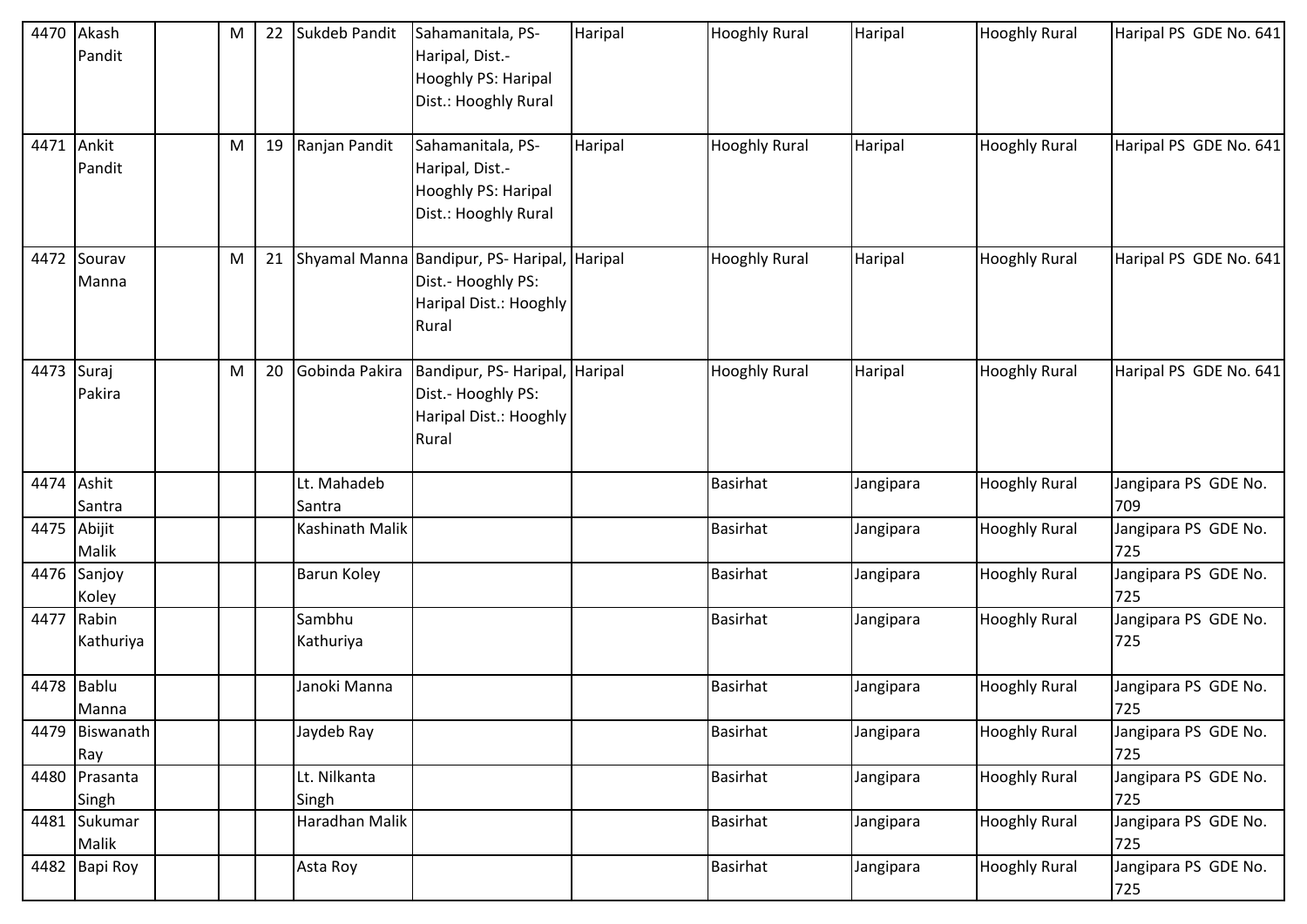| 4483       | Subho<br><b>Dhara</b>   |   |    | Tapan Dhara           | PS: Baduria Dist.:<br>Alipurduar                           | Baduria        | Alipurduar           | Jangipara | <b>Hooghly Rural</b> | Jangipara PS GDE No.<br>724 |
|------------|-------------------------|---|----|-----------------------|------------------------------------------------------------|----------------|----------------------|-----------|----------------------|-----------------------------|
| 4484       | Kashi<br>Malik          |   |    | Tapan Malik           | PS: Baduria Dist.:<br>Alipurduar                           | <b>Baduria</b> | Alipurduar           | Jangipara | <b>Hooghly Rural</b> | Jangipara PS GDE No.<br>724 |
| 4485       | Amar Bag                |   |    | Shila Bag             | PS: Baduria Dist.:<br>Alipurduar                           | <b>Baduria</b> | Alipurduar           | Jangipara | <b>Hooghly Rural</b> | Jangipara PS GDE No.<br>724 |
|            | 4486 Sanjoy<br>Hambir   |   |    | <b>Kartick Hambir</b> | PS: Alipurduar Dist.:<br>Alipurduar                        | Alipurduar     | Alipurduar           | Jangipara | <b>Hooghly Rural</b> | Jangipara PS GDE No.<br>724 |
|            | 4487 Palash<br>Santra   |   |    | Khandu Santra         | PS: Alipurduar Dist.:<br>Alipurduar                        | Alipurduar     | Alipurduar           | Jangipara | <b>Hooghly Rural</b> | Jangipara PS GDE No.<br>724 |
|            | 4488 Gopikanta<br>Gayen | M | 27 |                       | Sukumar Gayen Patul PS: Khanakul<br>Dist.: Hooghly Rural   | Khanakul       | <b>Hooghly Rural</b> | Khanakul  | <b>Hooghly Rural</b> | Khanakul PS GDE No.<br>815  |
| 4489       | Nemai<br>Kotal          | M | 41 | <b>Uttam Kotal</b>    | Anantanagar PS:<br>Khanakul Dist.:<br><b>Hooghly Rural</b> | Khanakul       | <b>Hooghly Rural</b> | Khanakul  | <b>Hooghly Rural</b> | Khanakul PS GDE No.<br>815  |
| 4490       | Apurba<br><b>Bag</b>    | M | 28 | Ranajit Bag           | Patul PS: Khanakul<br>Dist.: Hooghly Rural                 | Khanakul       | <b>Hooghly Rural</b> | Khanakul  | <b>Hooghly Rural</b> | Khanakul PS GDE No.<br>815  |
| 4491       | Bapan Bag               | M | 26 | <b>Ashok Bag</b>      | Patul PS: Khanakul<br>Dist.: Hooghly Rural                 | Khanakul       | <b>Hooghly Rural</b> | Khanakul  | <b>Hooghly Rural</b> | Khanakul PS GDE No.<br>815  |
| 4492 Pintu | Santra                  | M | 27 | Madan Santra          | Patul PS: Khanakul<br>Dist.: Hooghly Rural                 | Khanakul       | <b>Hooghly Rural</b> | Khanakul  | <b>Hooghly Rural</b> | Khanakul PS GDE No.<br>815  |
|            | 4493 Palash<br>Malik    | M | 27 | Nemai Malik           | Ramnagar PS:<br>Khanakul Dist.:<br><b>Hooghly Rural</b>    | Khanakul       | <b>Hooghly Rural</b> | Khanakul  | <b>Hooghly Rural</b> | Khanakul PS GDE No.<br>812  |
| 4494       | Samar<br>Malik          | M | 30 | <b>Balai Malik</b>    | Anantanagar PS:<br>Khanakul Dist.:<br><b>Hooghly Rural</b> | Khanakul       | <b>Hooghly Rural</b> | Khanakul  | <b>Hooghly Rural</b> | Khanakul PS GDE No.<br>812  |
|            | 4495 Akash<br>Porel     | M | 26 | Palash Porel          | Ramnagar PS:<br>Khanakul Dist.:<br><b>Hooghly Rural</b>    | Khanakul       | <b>Hooghly Rural</b> | Khanakul  | <b>Hooghly Rural</b> | Khanakul PS GDE No.<br>812  |
|            | 4496 Dilip Malik        | M |    | 33 Nemai Malik        | Ramnagar PS:<br>Khanakul Dist.:<br><b>Hooghly Rural</b>    | Khanakul       | <b>Hooghly Rural</b> | Khanakul  | <b>Hooghly Rural</b> | Khanakul PS GDE No.<br>812  |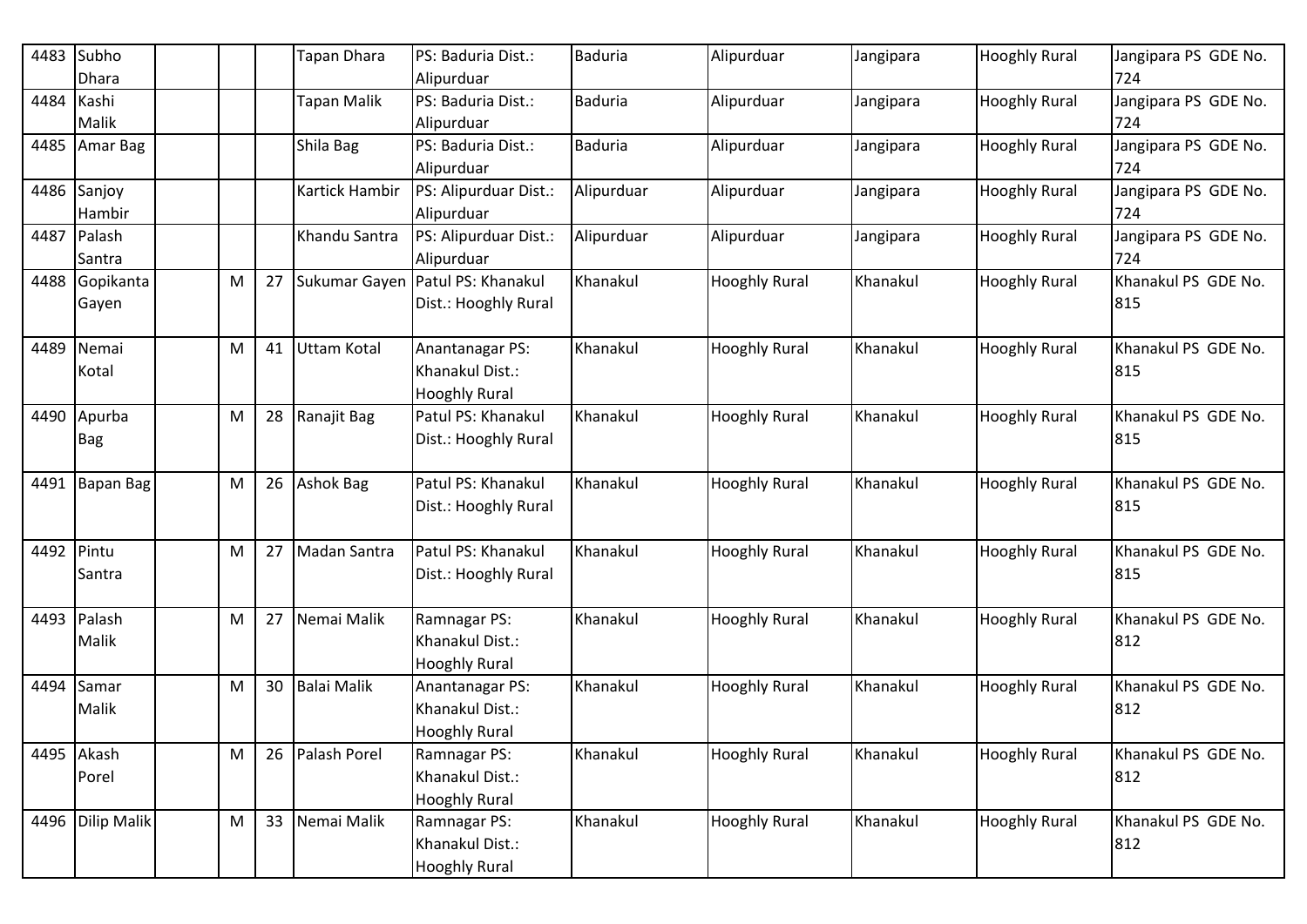| 4497 Md. |                 | M |    | 22 Ali Akbar      | Kalbazar Chawra Line, Mogra |       | <b>Hooghly Rural</b> | Mogra  | <b>Hooghly Rural</b> | Mogra PS GDE No. 246 |
|----------|-----------------|---|----|-------------------|-----------------------------|-------|----------------------|--------|----------------------|----------------------|
|          | Ershad          |   |    |                   | P.S- Mogra, Dist-           |       |                      |        |                      |                      |
|          | Alam            |   |    |                   | Hooghly PS: Mogra           |       |                      |        |                      |                      |
|          |                 |   |    |                   | Dist.: Hooghly Rural        |       |                      |        |                      |                      |
|          |                 |   |    |                   |                             |       |                      |        |                      |                      |
|          | 4498 Bishal Das | M |    | 23 Manoj Das      | Bansberia Rani Kuthi,       | Mogra | <b>Hooghly Rural</b> | Mogra  | <b>Hooghly Rural</b> | Mogra PS GDE No. 246 |
|          |                 |   |    |                   | P.S- Mogra, Dist-           |       |                      |        |                      |                      |
|          |                 |   |    |                   | Hooghly PS: Mogra           |       |                      |        |                      |                      |
|          |                 |   |    |                   | Dist.: Hooghly Rural        |       |                      |        |                      |                      |
|          |                 |   |    |                   |                             |       |                      |        |                      |                      |
| 4499     | Sayan           | M |    | 21 Rui Das Mal    | Bansberia Kundu             | Mogra | <b>Hooghly Rural</b> | Mogra  | <b>Hooghly Rural</b> | Mogra PS GDE No. 246 |
|          | Mal             |   |    |                   | Ghat, P.S-Mogra,            |       |                      |        |                      |                      |
|          |                 |   |    |                   | Dist-Hooghly PS:            |       |                      |        |                      |                      |
|          |                 |   |    |                   | Mogra Dist.: Hooghly        |       |                      |        |                      |                      |
|          |                 |   |    |                   | Rural                       |       |                      |        |                      |                      |
| 4500     | Sujay           | M | 21 | Naran Mondal      | Bansberia Kundu             | Mogra | <b>Hooghly Rural</b> | Mogra  | <b>Hooghly Rural</b> | Mogra PS GDE No. 246 |
|          | Mondal          |   |    |                   | Ghat, P.S-Mogra,            |       |                      |        |                      |                      |
|          |                 |   |    |                   | Dist-Hooghly PS:            |       |                      |        |                      |                      |
|          |                 |   |    |                   | Mogra Dist.: Hooghly        |       |                      |        |                      |                      |
|          |                 |   |    |                   | Rural                       |       |                      |        |                      |                      |
| 4501     | Subhankar       | M |    | 22 Mongal Mondal  | Bansberia Choto             | Mogra | <b>Hooghly Rural</b> | Mogra  | <b>Hooghly Rural</b> | Mogra PS GDE No. 246 |
|          | Mondal          |   |    |                   | Rathtala, P.S-Mogra,        |       |                      |        |                      |                      |
|          |                 |   |    |                   | Dist-Hoogh PS:              |       |                      |        |                      |                      |
|          |                 |   |    |                   | Mogra Dist.: Hooghly        |       |                      |        |                      |                      |
|          |                 |   |    |                   | Rural                       |       |                      |        |                      |                      |
|          | 4502 Tamajit    | M | 21 | Tapan Acharya     | Bansberia Kundu             | Mogra | <b>Hooghly Rural</b> | Mogra  | <b>Hooghly Rural</b> | Mogra PS GDE No. 246 |
|          | Acharya         |   |    |                   | Gali, P.S-Mogra, Dist-      |       |                      |        |                      |                      |
|          |                 |   |    |                   | Hooghly PS: Mogra           |       |                      |        |                      |                      |
|          |                 |   |    |                   | Dist.: Hooghly Rural        |       |                      |        |                      |                      |
|          |                 |   |    |                   |                             |       |                      |        |                      |                      |
| 4503 Sk  |                 | Μ |    | 37 Abdul Khalil   | Ilampur, PS- Pandua, Pandua |       | <b>Hooghly Rural</b> | Pandua | <b>Hooghly Rural</b> | Pandua PS GDE No.    |
|          | Basiruddin      |   |    |                   | Dist. Hooghly PS:           |       |                      |        |                      | 859                  |
|          |                 |   |    |                   | Pandua Dist.:               |       |                      |        |                      |                      |
|          |                 |   |    |                   | <b>Hooghly Rural</b>        |       |                      |        |                      |                      |
|          |                 |   |    |                   |                             |       |                      |        |                      |                      |
|          | 4504 Monotosh   | M |    | 52 Santosh Biswas | Ilampur, PS- Pandua, Pandua |       | <b>Hooghly Rural</b> | Pandua | <b>Hooghly Rural</b> | Pandua PS GDE No.    |
|          | <b>Biswas</b>   |   |    |                   | Dist. Hooghly PS:           |       |                      |        |                      | 859                  |
|          |                 |   |    |                   | Pandua Dist.:               |       |                      |        |                      |                      |
|          |                 |   |    |                   | <b>Hooghly Rural</b>        |       |                      |        |                      |                      |
|          |                 |   |    |                   |                             |       |                      |        |                      |                      |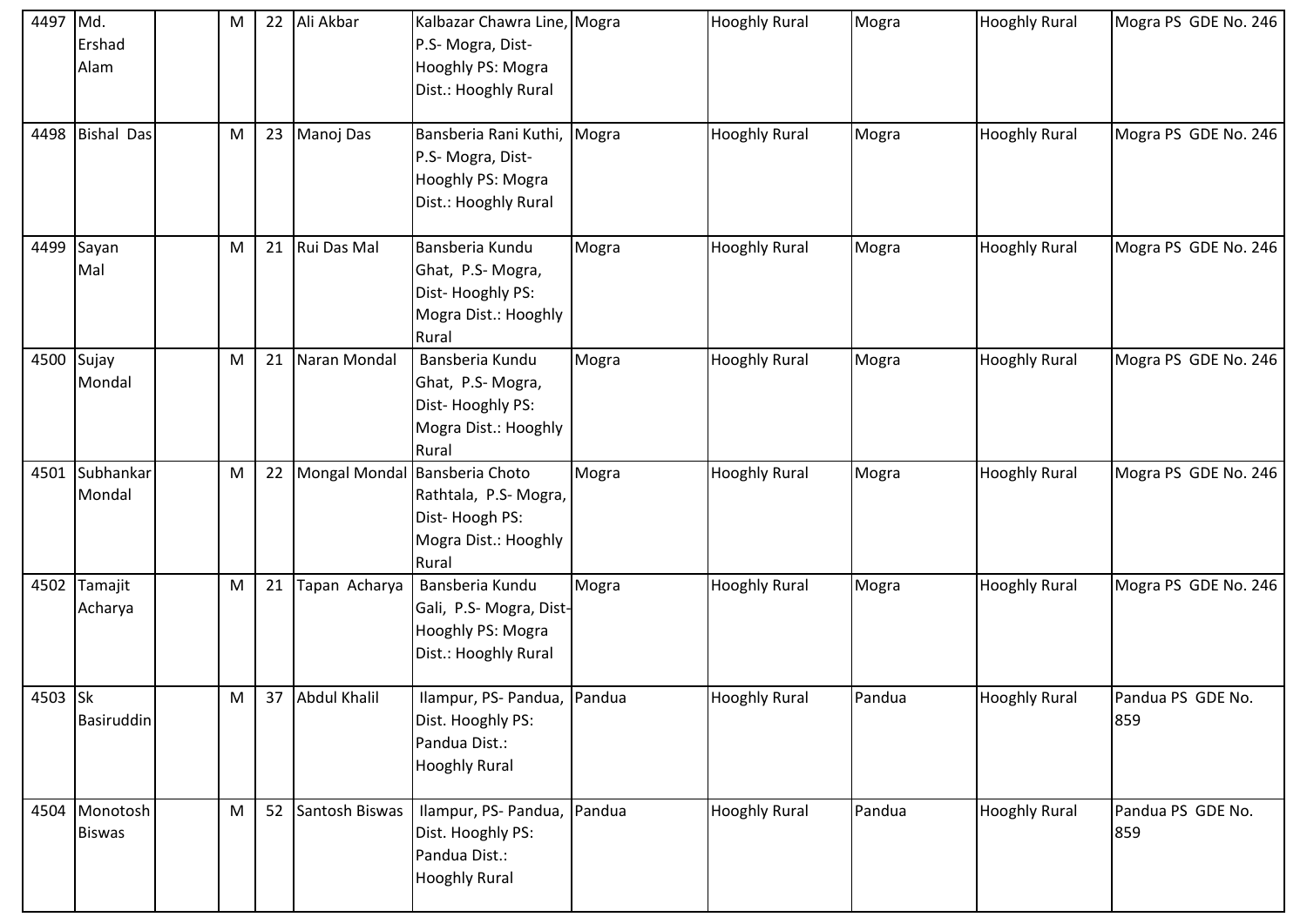| 4505      | Somnath<br>Roy              | M | Madhu Roy                | Daypukur, PS-<br>Pandua, Dist. Hooghly<br>PS: Pandua Dist.:<br><b>Hooghly Rural</b>  | Pandua | <b>Hooghly Rural</b> | Pandua | <b>Hooghly Rural</b> | Pandua PS GDE No.<br>859 |
|-----------|-----------------------------|---|--------------------------|--------------------------------------------------------------------------------------|--------|----------------------|--------|----------------------|--------------------------|
|           | 4506 Uttam<br><b>Bagchi</b> | M | Lt. Chaytannya<br>Bagchi | Tinna, PS- Pandua,<br>Dist. Hooghly PS:<br>Pandua Dist.:<br><b>Hooghly Rural</b>     | Pandua | <b>Hooghly Rural</b> | Pandua | <b>Hooghly Rural</b> | Pandua PS GDE No.<br>863 |
| 4507      | <b>Tapas Roy</b>            | M | 38 Bayankim Roy          | Merepara, PS-<br>Pandua, Dist. Hooghly<br>PS: Pandua Dist.:<br><b>Hooghly Rural</b>  | Pandua | <b>Hooghly Rural</b> | Pandua | <b>Hooghly Rural</b> | Pandua PS GDE No.<br>863 |
| 4508      | Gopal<br>Bayda              | M | 44 Sunil Bayda           | Merepara, PS-<br>Pandua, Dist. Hooghly<br>PS: Pandua Dist.:<br><b>Hooghly Rural</b>  | Pandua | <b>Hooghly Rural</b> | Pandua | <b>Hooghly Rural</b> | Pandua PS GDE No.<br>863 |
| 4509      | Krishna<br>Roy              | M | 44 Budo Roy              | Sathgechia PS-<br>Pandua, Dist. Hooghly<br>PS: Pandua Dist.:<br><b>Hooghly Rural</b> | Pandua | <b>Hooghly Rural</b> | Pandua | <b>Hooghly Rural</b> | Pandua PS GDE No.<br>863 |
| 4510      | <b>Binod Sing</b>           | M | 50 Lt. Bimal Sing        | Bagmoidan, PS-<br>Pandua, Dist. Hooghly<br>PS: Pandua Dist.:<br><b>Hooghly Rural</b> | Pandua | <b>Hooghly Rural</b> | Pandua | <b>Hooghly Rural</b> | Pandua PS GDE No.<br>863 |
| 4511 Bisu | Mondal                      | M | 43 Lt. Bhadra<br>Mondal  | Merepara, PS-<br>Pandua, Dist. Hooghly<br>PS: Pandua Dist.:<br><b>Hooghly Rural</b>  | Pandua | <b>Hooghly Rural</b> | Pandua | <b>Hooghly Rural</b> | Pandua PS GDE No.<br>863 |
|           | 4512 Sristhidha<br>r Nayak  | M | 43 Vadraswar<br>Nayak    | Ramnagar, PS-<br>Pandua, Dist. Hooghly<br>PS: Pandua Dist.:<br><b>Hooghly Rural</b>  | Pandua | <b>Hooghly Rural</b> | Pandua | <b>Hooghly Rural</b> | Pandua PS GDE No.<br>871 |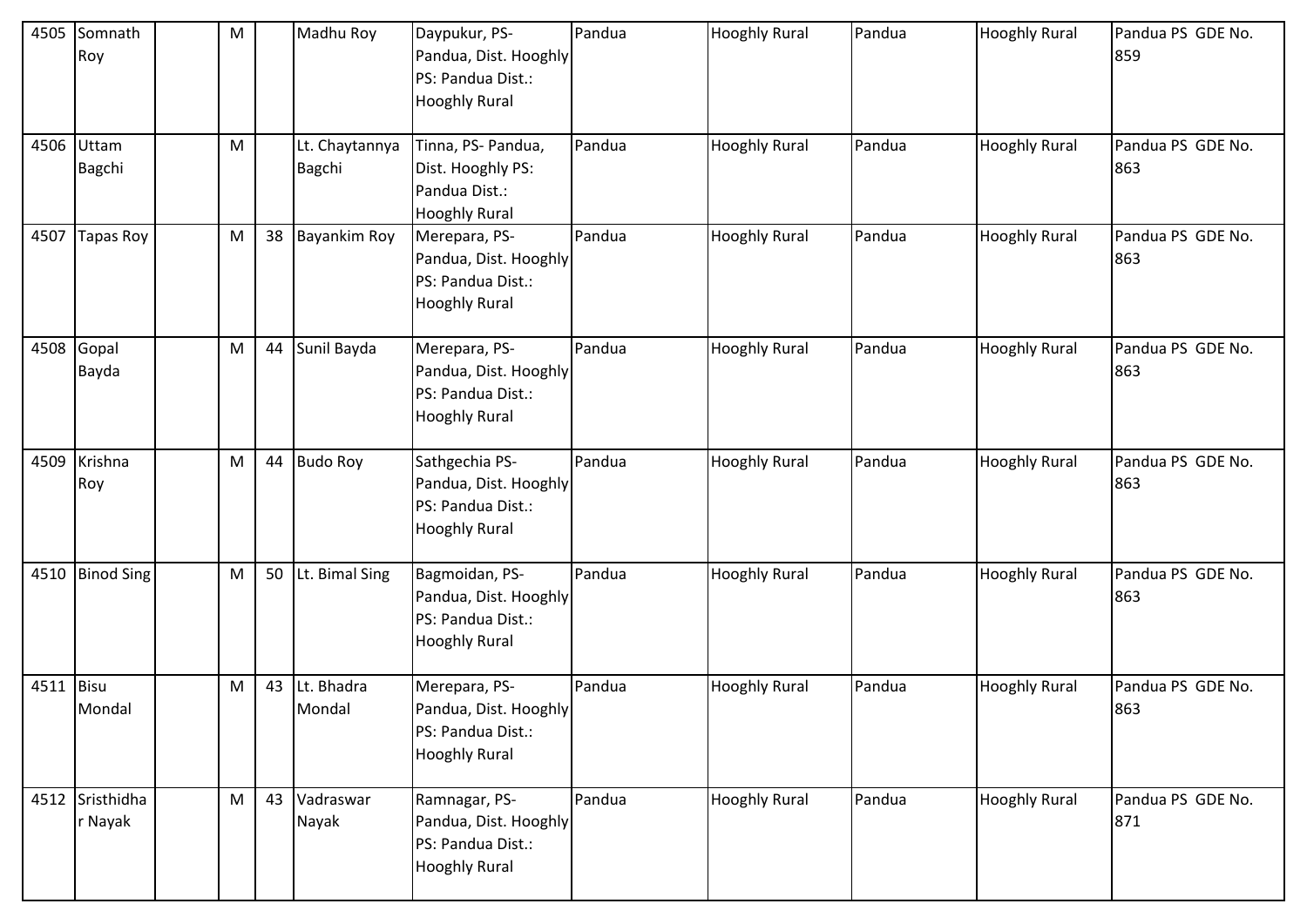| 4513      | Prasanta<br>Sardar    | M | 30 | Lt. Sasti Sadar           | Jhapa, P.S.-Polba PS:<br>Polba Dist.: Hooghly<br>Rural                                                              | Polba     | <b>Hooghly Rural</b>                      | Polba | <b>Hooghly Rural</b> | Polba PS GDE No. 594 |
|-----------|-----------------------|---|----|---------------------------|---------------------------------------------------------------------------------------------------------------------|-----------|-------------------------------------------|-------|----------------------|----------------------|
| 4514      | Pratap<br>Lama        | M |    | 23 Sambhu Lama            | Jhapa, P.S.-Polba PS:<br>Polba Dist.: Hooghly<br>Rural                                                              | Polba     | <b>Hooghly Rural</b>                      | Polba | <b>Hooghly Rural</b> | Polba PS GDE No. 594 |
| 4515 Amit | Karmakar              | M |    |                           | 20 Sanjit Karmakar Baildyapur, P.S.-<br>Gangapur, Dist.-<br>Nadia                                                   |           | <b>Basirhat</b>                           | Polba | <b>Hooghly Rural</b> | Polba PS GDE No. 594 |
|           | 4516 Shyam<br>Mondal  | M |    | 40 Lt. Tarak<br>Mondal    | Bhuagachi PS: Polba<br>Dist.: Hooghly Rural                                                                         | Polba     | <b>Hooghly Rural</b>                      | Polba | <b>Hooghly Rural</b> | Polba PS GDE No. 594 |
| 4517      | Ganesh<br>Malakar     | M | 29 | Bhuban<br>Malakar         | VIII- Jhapa PS: Polba<br>Dist.: Hooghly Rural                                                                       | Polba     | <b>Hooghly Rural</b>                      | Polba | <b>Hooghly Rural</b> | Polba PS GDE No. 594 |
| 4518      | Amal<br>Singh         | M | 24 | <b>Uday Singh</b>         | Vill-Bandal,<br>Maheshpur Basti, PS-<br>Chinsurah PS:<br>Chinsurah Dist.:<br>Chandannagar Police<br>Commissionerate | Chinsurah | Chandannagar<br>Police<br>Commissionerate | Polba | <b>Hooghly Rural</b> | Polba PS GDE No. 594 |
| 4519 Nani | Ghosh                 | M |    | 35 Lt. Durjoy<br>Ghosh    | Vill- Chowtara PS:<br>Polba Dist.: Hooghly<br>Rural                                                                 | Polba     | <b>Hooghly Rural</b>                      | Polba | <b>Hooghly Rural</b> | Polba PS GDE No. 594 |
| 4520      | Gour<br>Ghosh         | M |    | 40 Lt. Durjoy<br>Ghosh    | Vill- Chowtara PS:<br>Polba Dist.: Hooghly<br>Rural                                                                 | Polba     | <b>Hooghly Rural</b>                      | Polba | <b>Hooghly Rural</b> | Polba PS GDE No. 594 |
| 4521 Bapi | <b>Biswas</b>         | M |    | 31 Bonkim Biswas          | Pumlia, P.S.-<br>Ashoknagar, Dist. - 24<br>Pgs.(N)                                                                  |           | <b>Basirhat</b>                           | Polba | <b>Hooghly Rural</b> | Polba PS GDE No. 594 |
|           | 4522 Narayan<br>Soren | M |    | 31 Lt. Takur Das<br>Soren | Maloncha,<br>Mahipalpur, P.S.-<br>Balagarh PS: Balagarh<br>Dist.: Hooghly Rural                                     | Balagarh  | <b>Hooghly Rural</b>                      | Polba | <b>Hooghly Rural</b> | Polba PS GDE No. 593 |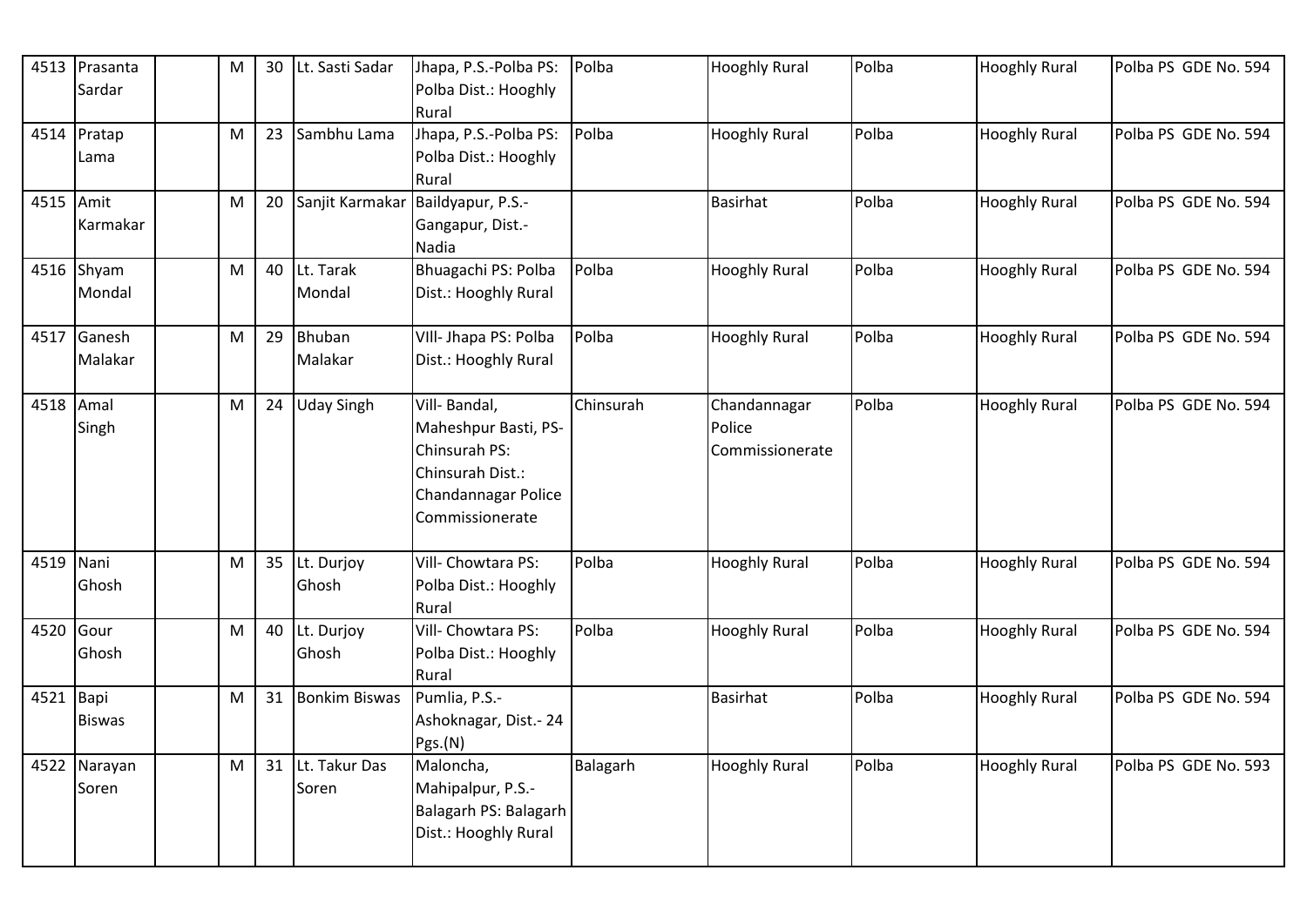| 4523 | Mahadeb          | M |        | Lt. Bhangaram      | Maloncha,             | Balagarh | <b>Hooghly Rural</b> | Polba    | <b>Hooghly Rural</b> | Polba PS GDE No. 593 |
|------|------------------|---|--------|--------------------|-----------------------|----------|----------------------|----------|----------------------|----------------------|
|      | Murmu            |   |        | Murmu              | Mahipalpur, P.S.-     |          |                      |          |                      |                      |
|      |                  |   |        |                    | Balagarh PS: Balagarh |          |                      |          |                      |                      |
|      |                  |   |        |                    | Dist.: Hooghly Rural  |          |                      |          |                      |                      |
|      |                  |   |        |                    |                       |          |                      |          |                      |                      |
| 4524 | Sunil            | M |        | 30 Paresh Mandi    | Vill- Chowtara PS:    | Polba    | <b>Hooghly Rural</b> | Polba    | <b>Hooghly Rural</b> | Polba PS GDE No. 593 |
|      | Mandi            |   |        |                    | Polba Dist.: Hooghly  |          |                      |          |                      |                      |
|      |                  |   |        |                    | Rural                 |          |                      |          |                      |                      |
| 4525 | Ajit Pakira      | M | 41     | <b>Bisu Pakira</b> | Vill- Bhaturia PS:    | Polba    | <b>Hooghly Rural</b> | Polba    | <b>Hooghly Rural</b> | Polba PS GDE No. 593 |
|      |                  |   |        |                    | Polba Dist.: Hooghly  |          |                      |          |                      |                      |
|      |                  |   |        |                    | Rural                 |          |                      |          |                      |                      |
| 4526 | <b>Subhas</b>    | M | 42     | <b>Dulal Dhara</b> | Dhapdhara PS:         | Pursurah | <b>Hooghly Rural</b> | Pursurah | <b>Hooghly Rural</b> | Pursurah PS GDE No.  |
|      | Dhara            |   |        |                    | Pursurah Dist.:       |          |                      |          |                      | 807                  |
|      |                  |   |        |                    | <b>Hooghly Rural</b>  |          |                      |          |                      |                      |
| 4527 | Arjun            | M | 39     | Nemai Samanta      | Dhapdhara PS:         | Pursurah | <b>Hooghly Rural</b> | Pursurah | <b>Hooghly Rural</b> | Pursurah PS GDE No.  |
|      | Samanta          |   |        |                    | Pursurah Dist.:       |          |                      |          |                      | 807                  |
|      |                  |   |        |                    | <b>Hooghly Rural</b>  |          |                      |          |                      |                      |
| 4528 | Mritunjoy        | M |        | 32 Jagannath       | Jangalpara PS:        | Pursurah | <b>Hooghly Rural</b> | Pursurah | <b>Hooghly Rural</b> | Pursurah PS GDE No.  |
|      | Mondal           |   |        | Mondal             | Pursurah Dist.:       |          |                      |          |                      | 807                  |
|      |                  |   |        |                    | <b>Hooghly Rural</b>  |          |                      |          |                      |                      |
| 4529 | Balaram          | M |        | 41 Baidyanath      | Dhapdhara PS:         | Pursurah | <b>Hooghly Rural</b> | Pursurah | <b>Hooghly Rural</b> | Pursurah PS GDE No.  |
|      | Hazra            |   |        | Hazra              | Pursurah Dist.:       |          |                      |          |                      | 807                  |
|      |                  |   |        |                    | <b>Hooghly Rural</b>  |          |                      |          |                      |                      |
| 4530 | Sanat            | M | 58 Lt. |                    | Jangalpara PS:        | Pursurah | <b>Hooghly Rural</b> | Pursurah | <b>Hooghly Rural</b> | Pursurah PS GDE No.  |
|      | Karmakar         |   |        | Purnachandra       | Pursurah Dist.:       |          |                      |          |                      | 811                  |
|      |                  |   |        | Karmakar           | <b>Hooghly Rural</b>  |          |                      |          |                      |                      |
| 4531 | Ganesh           | M |        | 50 Lt. Bhuban      | Jangalpara PS:        | Pursurah | <b>Hooghly Rural</b> | Pursurah | <b>Hooghly Rural</b> | Pursurah PS GDE No.  |
|      | Hazra            |   |        | Chandra Hazra      | Pursurah Dist.:       |          |                      |          |                      | 811                  |
|      |                  |   |        |                    | <b>Hooghly Rural</b>  |          |                      |          |                      |                      |
| 4532 | <b>Bimal Roy</b> | M | 42     | Madhusudhan        | Chiladangi PS:        | Pursurah | <b>Hooghly Rural</b> | Pursurah | <b>Hooghly Rural</b> | Pursurah PS GDE No.  |
|      |                  |   |        | Roy                | Pursurah Dist.:       |          |                      |          |                      | 811                  |
|      |                  |   |        |                    | <b>Hooghly Rural</b>  |          |                      |          |                      |                      |
|      | 4533 Ramesh      | M |        | 53 Champa Dhan     | Boroldangi PS:        | Pursurah | <b>Hooghly Rural</b> | Pursurah | <b>Hooghly Rural</b> | Pursurah PS GDE No.  |
|      | Dhan             |   |        |                    | Pursurah Dist.:       |          |                      |          |                      | 811                  |
|      |                  |   |        |                    | <b>Hooghly Rural</b>  |          |                      |          |                      |                      |
|      | 4534 Tushar      | M |        | 38 Lt. Bhagirath   | Digruighat PS:        | Pursurah | <b>Hooghly Rural</b> | Pursurah | <b>Hooghly Rural</b> | Pursurah PS GDE No.  |
|      | Patra            |   |        | Patra              | Pursurah Dist.:       |          |                      |          |                      | 811                  |
|      |                  |   |        |                    | <b>Hooghly Rural</b>  |          |                      |          |                      |                      |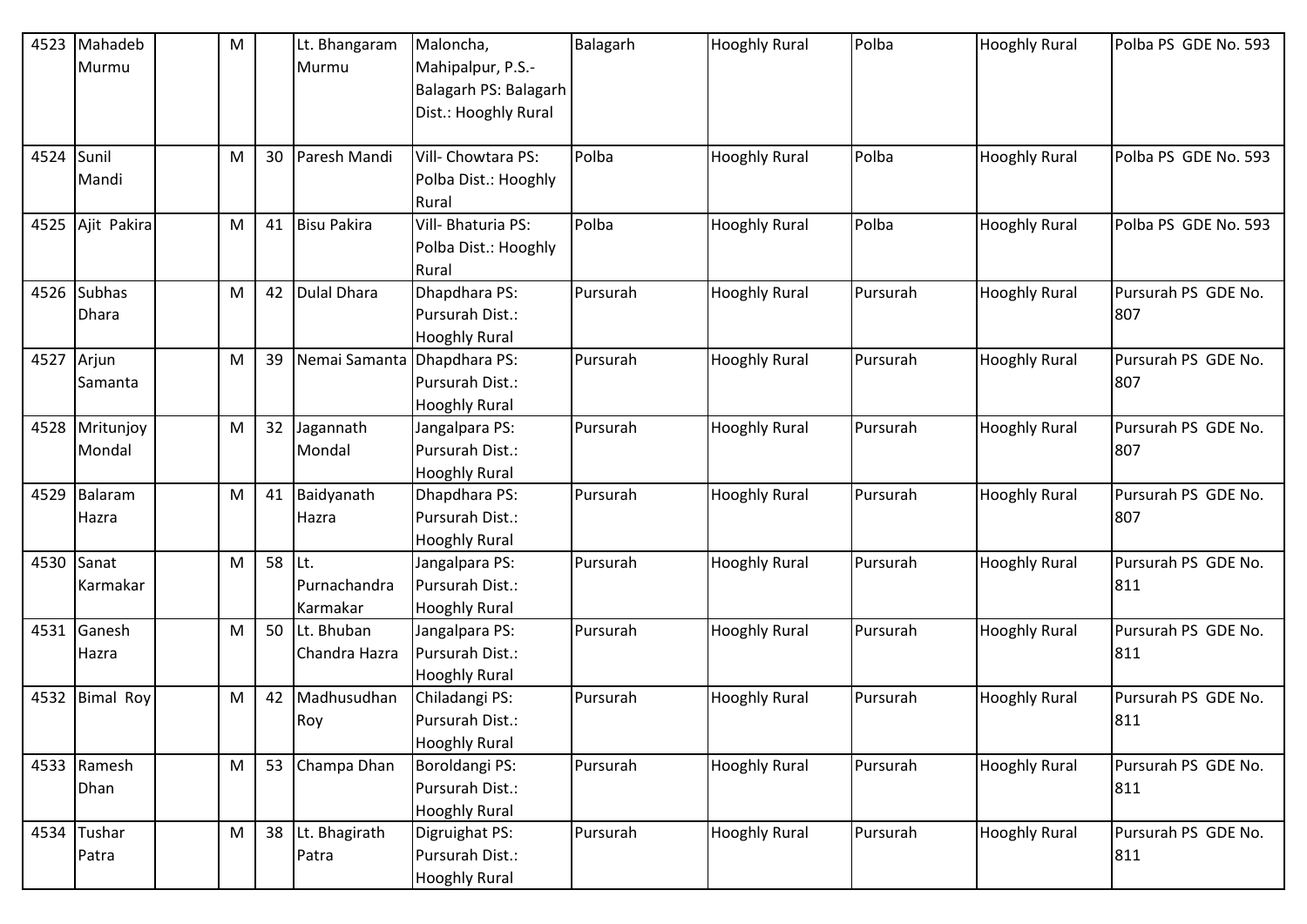| 4535 | Chandan<br>Roy               | M |    | 45 Lt. Dhiman Roy                           | <b>Gharghoyal PS:</b><br>Arambagh Dist.:<br><b>Hooghly Rural</b>                  | Arambagh | <b>Hooghly Rural</b> | Pursurah | <b>Hooghly Rural</b> | Pursurah PS GDE No.<br>812 |
|------|------------------------------|---|----|---------------------------------------------|-----------------------------------------------------------------------------------|----------|----------------------|----------|----------------------|----------------------------|
|      | 4536 Naroutta<br>m<br>Mondal | M | 58 | Lt. Jiban Krishna Chiladangi PS:<br>Mondal  | Pursurah Dist.:<br><b>Hooghly Rural</b>                                           | Pursurah | <b>Hooghly Rural</b> | Pursurah | <b>Hooghly Rural</b> | Pursurah PS GDE No.<br>812 |
| 4537 | <b>Basudeb</b><br>Patra      | M |    | 37 Sital Patra                              | Digruighat PS:<br>Pursurah Dist.:<br><b>Hooghly Rural</b>                         | Pursurah | <b>Hooghly Rural</b> | Pursurah | <b>Hooghly Rural</b> | Pursurah PS GDE No.<br>812 |
| 4538 | Sanat<br>Dolui               | M | 35 | Mahadeb Dolui                               | Neota PS: Pursurah<br>Dist.: Hooghly Rural                                        | Pursurah | <b>Hooghly Rural</b> | Pursurah | <b>Hooghly Rural</b> | Pursurah PS GDE No.<br>808 |
| 4539 | Komol<br>Maitra              | M |    | 36 Asta Maitra                              | Gholdigrui PS:<br>Pursurah Dist.:<br><b>Hooghly Rural</b>                         | Pursurah | <b>Hooghly Rural</b> | Pursurah | <b>Hooghly Rural</b> | Pursurah PS GDE No.<br>808 |
| 4540 | Tapan<br>Maitra              | M |    | 55 Lt. Gobinda<br>Maitra                    | Gholdigrui PS:<br>Pursurah Dist.:<br><b>Hooghly Rural</b>                         | Pursurah | <b>Hooghly Rural</b> | Pursurah | <b>Hooghly Rural</b> | Pursurah PS GDE No.<br>808 |
| 4541 | Jayanta<br>Patra             | M |    | Lt. Paresh Patra                            | Bighati, PS-<br>Bhadreswar, Hooghly<br>PS: Singur Dist.:<br><b>Hooghly Rural</b>  | Singur   | <b>Hooghly Rural</b> | Singur   | <b>Hooghly Rural</b> | Singur PS GDE No. 717      |
|      | 4542 Prosenjit<br><b>Bag</b> | M |    | <b>Gopal Bag</b>                            | Bighati, PS-<br>Bhadreswar, Hooghly,<br>PS: Singur Dist.:<br><b>Hooghly Rural</b> | Singur   | <b>Hooghly Rural</b> | Singur   | <b>Hooghly Rural</b> | Singur PS GDE No. 717      |
| 4543 | Gobinda<br>Majhi             | M | 30 | Manik Majhi                                 | Bighati, PS-<br>Bhadreswar, Hooghly<br>PS: Singur Dist.:<br><b>Hooghly Rural</b>  | Singur   | <b>Hooghly Rural</b> | Singur   | <b>Hooghly Rural</b> | Singur PS GDE No. 717      |
| 4544 | Sukumar<br>Das               | M |    | 42   Lt. Sital Chandra Nabagram, PS-<br>Das | Nabagram, Dist-<br>Murshidabad PS:<br>Singur Dist.: Hooghly<br>Rural              | Singur   | <b>Hooghly Rural</b> | Singur   | <b>Hooghly Rural</b> | Singur PS GDE No. 717      |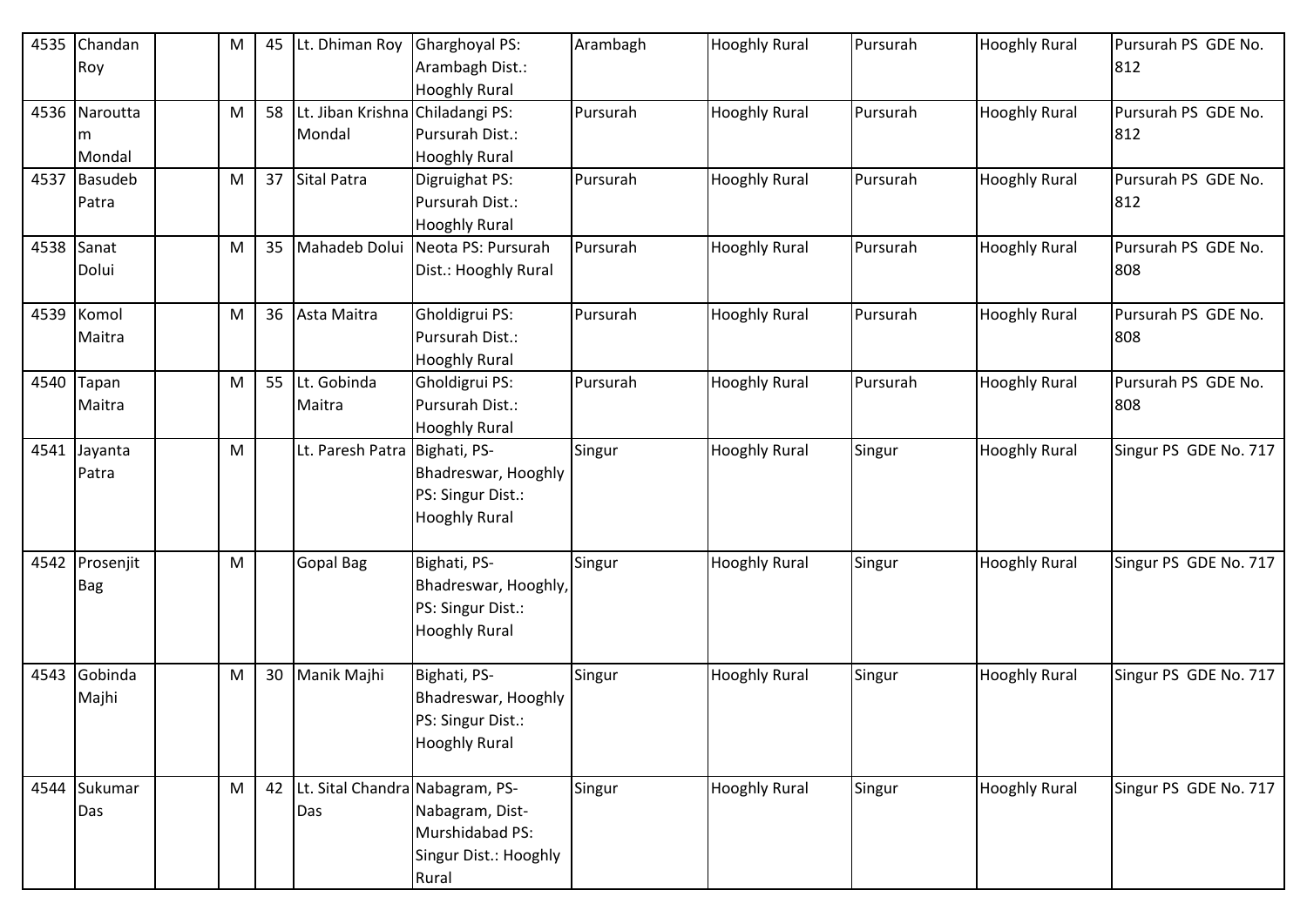|            | 4545 Arobinda  | M |    | <b>Balak Mondal</b> | Nabagram, PS-          | Singur | <b>Hooghly Rural</b> | Singur | <b>Hooghly Rural</b> | Singur PS GDE No. 717 |
|------------|----------------|---|----|---------------------|------------------------|--------|----------------------|--------|----------------------|-----------------------|
|            | Mondal         |   |    |                     | Nabagram, Dist-        |        |                      |        |                      |                       |
|            |                |   |    |                     | Murshidabad PS:        |        |                      |        |                      |                       |
|            |                |   |    |                     | Singur Dist.: Hooghly  |        |                      |        |                      |                       |
|            |                |   |    |                     | Rural                  |        |                      |        |                      |                       |
|            | 4546 Surajit   | M | 27 | <b>Uttam Malik</b>  | Vill- Madhubati,       | Singur | <b>Hooghly Rural</b> | Singur | <b>Hooghly Rural</b> | Singur PS GDE No. 656 |
|            | Malik          |   |    |                     | Shibtala, PO-          |        |                      |        |                      |                       |
|            |                |   |    |                     | Basubati, Singur, H    |        |                      |        |                      |                       |
|            |                |   |    |                     | PS: Singur Dist.:      |        |                      |        |                      |                       |
|            |                |   |    |                     | <b>Hooghly Rural</b>   |        |                      |        |                      |                       |
| 4547       | Sukhen         | M |    | Dhananjay           | Balarambati, Hattala,  | Singur | <b>Hooghly Rural</b> | Singur | <b>Hooghly Rural</b> | Singur PS GDE No. 656 |
|            | <b>Malik</b>   |   |    | Malik               | Singur, Hooghly PS:    |        |                      |        |                      |                       |
|            |                |   |    |                     | Singur Dist.: Hooghly  |        |                      |        |                      |                       |
|            |                |   |    |                     | Rural                  |        |                      |        |                      |                       |
|            |                |   |    |                     |                        |        |                      |        |                      |                       |
|            | 4548 Rajkumar  | M | 28 | <b>Ganesh Pal</b>   | Dangamaheshpur, PS-    | Singur | <b>Hooghly Rural</b> | Singur | <b>Hooghly Rural</b> | Singur PS GDE No. 656 |
|            | Pal            |   |    |                     | Haripal, Hooghly PS:   |        |                      |        |                      |                       |
|            |                |   |    |                     | Singur Dist.: Hooghly  |        |                      |        |                      |                       |
|            |                |   |    |                     | Rural                  |        |                      |        |                      |                       |
|            |                |   |    |                     |                        |        |                      |        |                      |                       |
| 4549 Sk.   |                | M |    | 23 Sk. Sariful      | Kansaripukur, Singur,  | Singur | <b>Hooghly Rural</b> | Singur | <b>Hooghly Rural</b> | Singur PS GDE No. 657 |
|            | Surajuddi      |   |    |                     | Hooghly PS: Singur     |        |                      |        |                      |                       |
|            |                |   |    |                     | Dist.: Hooghly Rural   |        |                      |        |                      |                       |
|            |                |   |    |                     |                        |        |                      |        |                      |                       |
| 4550 Netai |                | M |    | Lt. Mohan           | Vill - Kamalapur       | Singur | <b>Hooghly Rural</b> | Singur | <b>Hooghly Rural</b> | Singur PS GDE No. 252 |
|            | Malik          |   |    | Malik               | Paschim para, P.S --   |        |                      |        |                      |                       |
|            |                |   |    |                     | Singur . Ho PS: Singur |        |                      |        |                      |                       |
|            |                |   |    |                     | Dist.: Hooghly Rural   |        |                      |        |                      |                       |
|            | 4551 Ashok     | M |    | Lt.                 | Vill -- Kamalapur      | Singur | <b>Hooghly Rural</b> | Singur | <b>Hooghly Rural</b> | Singur PS GDE No. 252 |
|            | Santra         |   |    | Sailendranath       | Paschim para, P.S -    |        |                      |        |                      |                       |
|            |                |   |    | Santra              | Singur, Ho PS: Singur  |        |                      |        |                      |                       |
|            |                |   |    |                     | Dist.: Hooghly Rural   |        |                      |        |                      |                       |
|            |                |   |    |                     |                        |        |                      |        |                      |                       |
|            | 4552 Ujjal Das | M |    | Lt. Ranjit Das      | Vill -- Kamalapur      | Singur | <b>Hooghly Rural</b> | Singur | <b>Hooghly Rural</b> | Singur PS GDE No. 252 |
|            |                |   |    |                     | Paschim para, P.S --   |        |                      |        |                      |                       |
|            |                |   |    |                     | Singur, H PS: Singur   |        |                      |        |                      |                       |
|            |                |   |    |                     | Dist.: Hooghly Rural   |        |                      |        |                      |                       |
|            |                |   |    |                     |                        |        |                      |        |                      |                       |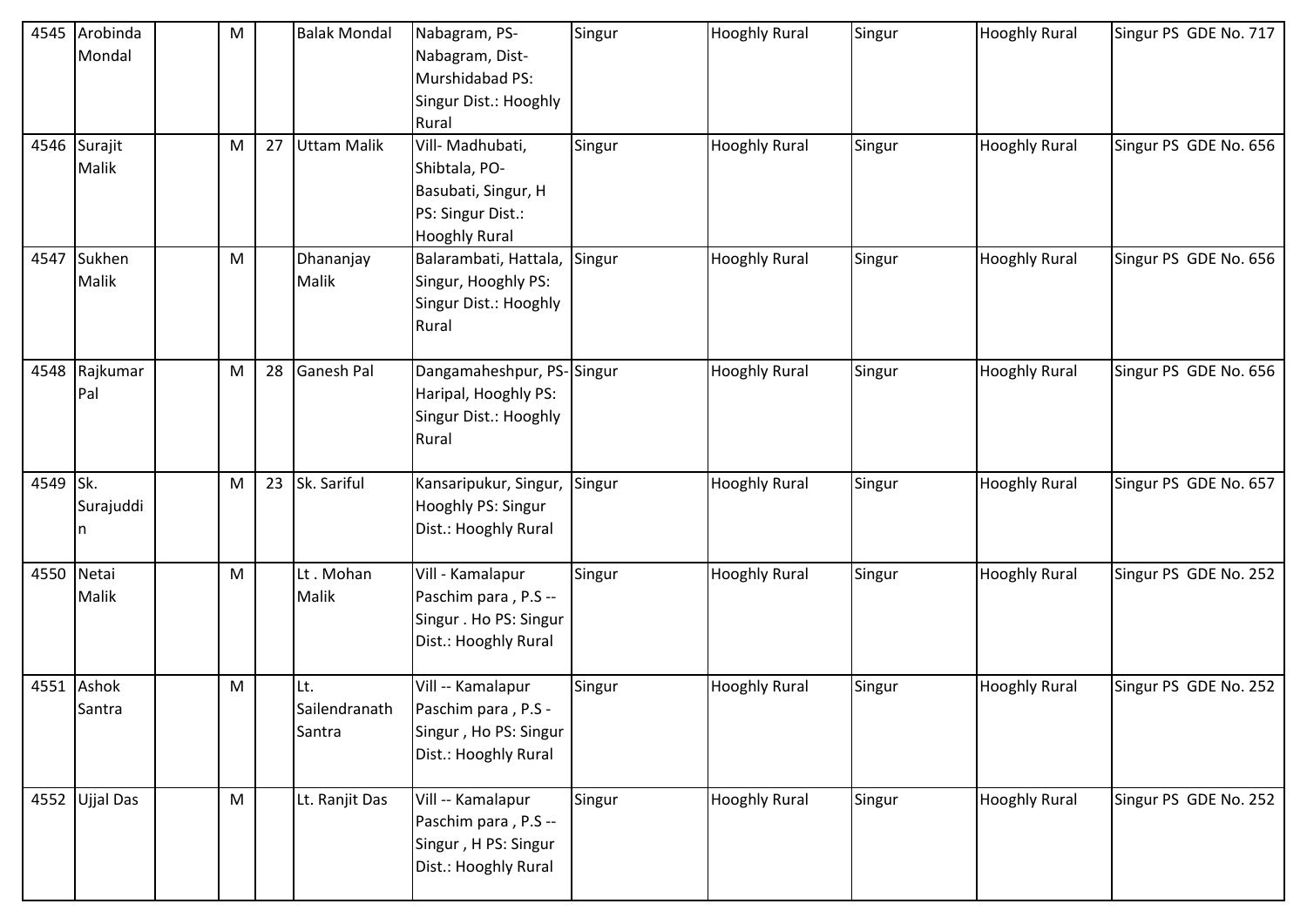| 4553       | Shyamapa         | M |    | Lt. Hrishikesh  | Vill -                                       | Singur | <b>Hooghly Rural</b> | Singur | <b>Hooghly Rural</b> | Singur PS GDE No. 252 |
|------------|------------------|---|----|-----------------|----------------------------------------------|--------|----------------------|--------|----------------------|-----------------------|
|            | da Shee          |   |    | Shee            | Borgakhetriyapara,                           |        |                      |        |                      |                       |
|            |                  |   |    |                 | P,S Singur, Hooghly                          |        |                      |        |                      |                       |
|            |                  |   |    |                 | PS: Singur Dist.:                            |        |                      |        |                      |                       |
|            |                  |   |    |                 | <b>Hooghly Rural</b>                         |        |                      |        |                      |                       |
| 4554 Rafik |                  | M |    |                 | Lt. Yousuf Molla Vill - Nimpukurdhar         | Singur | <b>Hooghly Rural</b> | Singur | <b>Hooghly Rural</b> | Singur PS GDE No. 252 |
|            | Molla            |   |    |                 | PS - Singur, Hooghly                         |        |                      |        |                      |                       |
|            |                  |   |    |                 | PS: Singur Dist.:                            |        |                      |        |                      |                       |
|            |                  |   |    |                 | <b>Hooghly Rural</b>                         |        |                      |        |                      |                       |
|            | 4555 Papan       | M |    | Amit Singh      | <b>Vill Baruipara</b>                        | Singur | <b>Hooghly Rural</b> | Singur | <b>Hooghly Rural</b> | Singur PS GDE No. 252 |
|            | Singh            |   |    |                 | Rajapara , P.S Singur,                       |        |                      |        |                      |                       |
|            |                  |   |    |                 | Hooghly PS: Singur                           |        |                      |        |                      |                       |
|            |                  |   |    |                 | Dist.: Hooghly Rural                         |        |                      |        |                      |                       |
| 4556       | Somnath          | M |    | 18 Bolaram Das  | Vill- Baruipara                              | Singur | <b>Hooghly Rural</b> | Singur | <b>Hooghly Rural</b> | Singur PS GDE No. 252 |
|            | Das              |   |    |                 | Purbapara, PS -                              |        |                      |        |                      |                       |
|            |                  |   |    |                 | Singur, Hooghly PS:                          |        |                      |        |                      |                       |
|            |                  |   |    |                 | Singur Dist.: Hooghly                        |        |                      |        |                      |                       |
| 4557       | <b>Tapan Bag</b> | M | 40 | Lt. Kakrick Bag | Rural<br>Vill Mathdhipa , P.S                |        | <b>Hooghly Rural</b> |        | <b>Hooghly Rural</b> | Singur PS GDE No. 252 |
|            |                  |   |    |                 | Singur, Hooghly PS:                          | Singur |                      | Singur |                      |                       |
|            |                  |   |    |                 | Singur Dist.: Hooghly                        |        |                      |        |                      |                       |
|            |                  |   |    |                 | Rural                                        |        |                      |        |                      |                       |
|            | 4558 Prantosh    | M |    | Tarapada Khan   | Vill - Jhankari, PS -                        | Singur | <b>Hooghly Rural</b> | Singur | <b>Hooghly Rural</b> | Singur PS GDE No. 252 |
|            | Khan             |   |    |                 | Singur, Hooghly PS:                          |        |                      |        |                      |                       |
|            |                  |   |    |                 | Singur Dist.: Hooghly                        |        |                      |        |                      |                       |
|            |                  |   |    |                 | Rural                                        |        |                      |        |                      |                       |
| 4559 Sk.   | Jamsed           | M |    | Sk. Sabur       | Vill - Buradamta, PS -                       | Singur | <b>Hooghly Rural</b> | Singur | <b>Hooghly Rural</b> | Singur PS GDE No. 252 |
|            |                  |   |    |                 | Singur Hooghly, PS:<br>Singur Dist.: Hooghly |        |                      |        |                      |                       |
|            |                  |   |    |                 | Rural                                        |        |                      |        |                      |                       |
|            |                  |   |    |                 |                                              |        |                      |        |                      |                       |
|            | 4560 Prasenjit   | M |    | 33 Kush Koley   | Vill Kamalapur, P.S -                        | Singur | <b>Hooghly Rural</b> | Singur | <b>Hooghly Rural</b> | Singur PS GDE No. 252 |
|            | Koley            |   |    |                 | Singur, Hooghly PS:                          |        |                      |        |                      |                       |
|            |                  |   |    |                 | Singur Dist.: Hooghly                        |        |                      |        |                      |                       |
|            |                  |   |    |                 | Rural                                        |        |                      |        |                      |                       |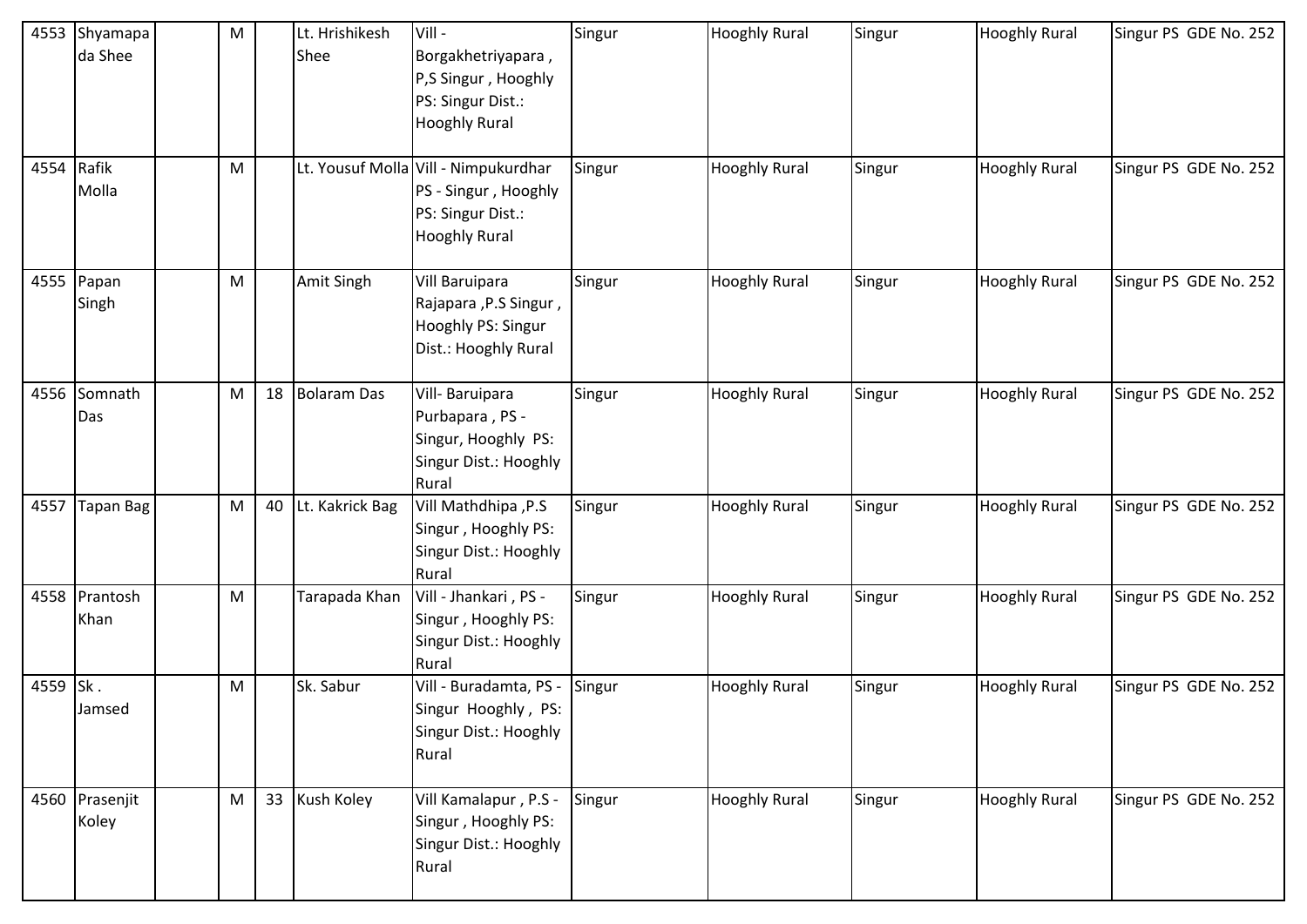| 4561       | Dinoband<br>hu Malik     | M | 45              | Lt. Netai Malik                | Vill Shyampur, PS -<br>Singur, Hooghly PS:<br>Singur Dist.: Hooghly<br>Rural                        | Singur | <b>Hooghly Rural</b> | Singur | <b>Hooghly Rural</b> | Singur PS GDE No. 252 |
|------------|--------------------------|---|-----------------|--------------------------------|-----------------------------------------------------------------------------------------------------|--------|----------------------|--------|----------------------|-----------------------|
|            | 4562 Tapan<br>Santra     | M |                 | 52 Lt. Gobardhan<br>Santra     | Kamalapur Purbapara Singur<br>PS - Singur, Hooghly<br>PS: Singur Dist.:<br><b>Hooghly Rural</b>     |        | <b>Hooghly Rural</b> | Singur | <b>Hooghly Rural</b> | Singur PS GDE No. 252 |
|            | 4563 Bikash<br>Malik     | M |                 |                                | 27 Lt. Paresh Malik Vill Ajabnagore, P.S -<br>Singur, Hooghly PS:<br>Singur Dist.: Hooghly<br>Rural | Singur | <b>Hooghly Rural</b> | Singur | <b>Hooghly Rural</b> | Singur PS GDE No. 258 |
|            | 4564 Joy Malik           | M |                 | 21 Lt. Tapas Malik             | Ajabnagore, P.S -<br>Singur, Hooghly, , , ,<br>PS: Singur Dist.:<br><b>Hooghly Rural</b>            | Singur | <b>Hooghly Rural</b> | Singur | <b>Hooghly Rural</b> | Singur PS GDE No. 258 |
| 4565 Iqbal | Hasan<br>Molla           | M | 30              | Lt. Anamat<br>Molla            | Vill - Baharampur,<br>P.O-Bora, P.S - Singur,<br>Hooghl PS: Singur<br>Dist.: Hooghly Rural          | Singur | <b>Hooghly Rural</b> | Singur | <b>Hooghly Rural</b> | Singur PS GDE No. 258 |
|            | 4566 Buddhade<br>b Ghosh | M |                 | 48 Lt. Sachindra<br>Nath Ghosh | Bhola, PS-Singur,<br>Hooghly PS: Singur<br>Dist.: Hooghly Rural                                     | Singur | <b>Hooghly Rural</b> | Singur | <b>Hooghly Rural</b> | Singur PS GDE No. 732 |
| 4567       | Biswanath<br>Majhi       | M | 36 <sup>1</sup> | Arindam Majhi                  | Vill- Madhyahijla, PS-<br>Singur, Hooghly., PS:<br>Singur Dist.: Hooghly<br>Rural                   | Singur | <b>Hooghly Rural</b> | Singur | <b>Hooghly Rural</b> | Singur PS GDE No. 732 |
|            | 4568 Rajib Das           | M |                 | 31 Rabin Das                   | Nalikul Kalibari, PS-<br>Haripal, Hooghly.,,<br>PS: Singur Dist.:<br><b>Hooghly Rural</b>           | Singur | <b>Hooghly Rural</b> | Singur | <b>Hooghly Rural</b> | Singur PS GDE No. 732 |
|            | 4569 Ismail<br>Mallick   | M |                 | <b>Samad Mallick</b>           | Vill- Joymolla, PS-<br>Singur, Hooghly PS:<br>Singur Dist.: Hooghly<br>Rural                        | Singur | <b>Hooghly Rural</b> | Singur | <b>Hooghly Rural</b> | Singur PS GDE No. 732 |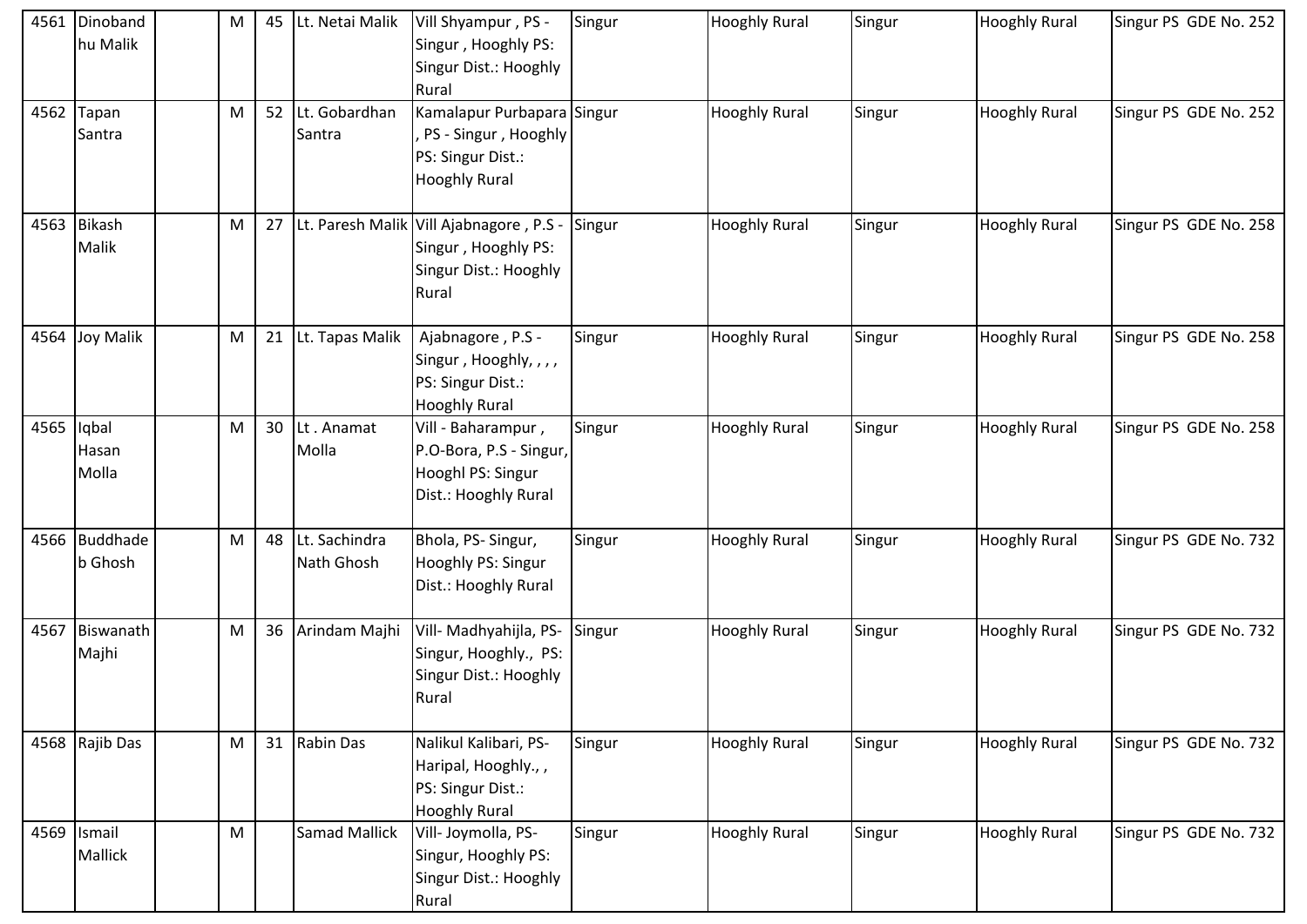| 4570 Sona  |                | M |    |                 | Lt. Lakhan Malik Vill- Kadipara, PS- | Singur     | <b>Hooghly Rural</b> | Singur     | <b>Hooghly Rural</b> | Singur PS GDE No. 732 |
|------------|----------------|---|----|-----------------|--------------------------------------|------------|----------------------|------------|----------------------|-----------------------|
|            | Malik          |   |    |                 | Dadpur, District-                    |            |                      |            |                      |                       |
|            |                |   |    |                 | Hooghly PS: Singur                   |            |                      |            |                      |                       |
|            |                |   |    |                 | Dist.: Hooghly Rural                 |            |                      |            |                      |                       |
|            |                |   |    |                 |                                      |            |                      |            |                      |                       |
|            | 4571 Abhijit   | M | 28 | Lt. Debu Mal    | Gowalberia PS:                       | Santari    | Purulia              | Tarakeswar | <b>Hooghly Rural</b> | Tarakeswar PS GDE No. |
|            | Mal            |   |    |                 | Santari Dist.: Purulia               |            |                      |            |                      | 734                   |
|            |                |   |    |                 |                                      |            |                      |            |                      |                       |
|            | 4572 Bhola     | M | 18 | Lt. Banomali    | Rail Jhupri PS:                      | Tarakeswar | <b>Hooghly Rural</b> | Tarakeswar | <b>Hooghly Rural</b> | Tarakeswar PS GDE No. |
|            | Sarkar         |   |    | Sarkar          | Tarakeswar Dist.:                    |            |                      |            |                      | 734                   |
|            |                |   |    |                 | <b>Hooghly Rural</b>                 |            |                      |            |                      |                       |
| 4573 Baro  |                | M | 30 | Lt. Gopal Malik | Ramnagar PS:                         | Tarakeswar | <b>Hooghly Rural</b> | Tarakeswar | <b>Hooghly Rural</b> | Tarakeswar PS GDE No. |
|            | <b>Malilk</b>  |   |    |                 | Tarakeswar Dist.:                    |            |                      |            |                      | 734                   |
|            |                |   |    |                 | <b>Hooghly Rural</b>                 |            |                      |            |                      |                       |
|            | 4574 Prodyut   | M | 43 | Lt. Dhananjay   | Kanaria PS:                          | Tarakeswar | <b>Hooghly Rural</b> | Tarakeswar | <b>Hooghly Rural</b> | Tarakeswar PS GDE No. |
|            | Sardar         |   |    | Sardar          | Tarakeswar Dist.:                    |            |                      |            |                      | 734                   |
|            |                |   |    |                 | <b>Hooghly Rural</b>                 |            |                      |            |                      |                       |
|            | 4575 Khokon    | M | 30 | Lt. Sudhyanna   | Kanaria PS:                          | Tarakeswar | <b>Hooghly Rural</b> | Tarakeswar | <b>Hooghly Rural</b> | Tarakeswar PS GDE No. |
|            | Sardar         |   |    | Sardar          | Tarakeswar Dist.:                    |            |                      |            |                      | 734                   |
|            |                |   |    |                 | <b>Hooghly Rural</b>                 |            |                      |            |                      |                       |
|            | 4576 Chandan   | M |    | 35 Nepal Shee   | Ramnagar PS:                         | Tarakeswar | <b>Hooghly Rural</b> | Tarakeswar | <b>Hooghly Rural</b> | Tarakeswar PS GDE No. |
|            | Shee           |   |    |                 | Tarakeswar Dist.:                    |            |                      |            |                      | 734                   |
|            |                |   |    |                 | <b>Hooghly Rural</b>                 |            |                      |            |                      |                       |
|            | 4577 Mrityunjo | M | 28 | Ajit Poldey     | Kulteghari PS:                       | Tarakeswar | <b>Hooghly Rural</b> | Tarakeswar | <b>Hooghly Rural</b> | Tarakeswar PS GDE No. |
|            | y Poldey       |   |    |                 | Tarakeswar Dist.:                    |            |                      |            |                      | 734                   |
|            |                |   |    |                 | <b>Hooghly Rural</b>                 |            |                      |            |                      |                       |
|            | 4578 Subhas    | M | 30 | ILt.            | Kulteghari PS:                       | Tarakeswar | <b>Hooghly Rural</b> | Tarakeswar | <b>Hooghly Rural</b> | Tarakeswar PS GDE No. |
|            | Santra         |   |    | Chandicharan    | Tarakeswar Dist.:                    |            |                      |            |                      | 734                   |
|            |                |   |    | Santra          | Hooghly Rural                        |            |                      |            |                      |                       |
|            | 4579 Nirmal    | M | 25 | Sukdeb Sahana   | Kulteghari PS:                       | Tarakeswar | <b>Hooghly Rural</b> | Tarakeswar | <b>Hooghly Rural</b> | Tarakeswar PS GDE No. |
|            | Sahana         |   |    |                 | Tarakeswar Dist.:                    |            |                      |            |                      | 734                   |
|            |                |   |    |                 | <b>Hooghly Rural</b>                 |            |                      |            |                      |                       |
| 4580 Sunil |                | M |    | 42 Bijoy Ghosh  | Somserpur PS:                        | Tarakeswar | <b>Hooghly Rural</b> | Tarakeswar | <b>Hooghly Rural</b> | Tarakeswar PS GDE No. |
|            | Ghosh          |   |    |                 | Tarakeswar Dist.:                    |            |                      |            |                      | 737                   |
|            |                |   |    |                 | <b>Hooghly Rural</b>                 |            |                      |            |                      |                       |
|            | 4581 Ajay Jana | M |    | 34 Ajit Jana    | Houli PS: Tarakeswar                 | Tarakeswar | <b>Hooghly Rural</b> | Tarakeswar | <b>Hooghly Rural</b> | Tarakeswar PS GDE No. |
|            |                |   |    |                 | Dist.: Hooghly Rural                 |            |                      |            |                      | 737                   |
|            |                |   |    |                 |                                      |            |                      |            |                      |                       |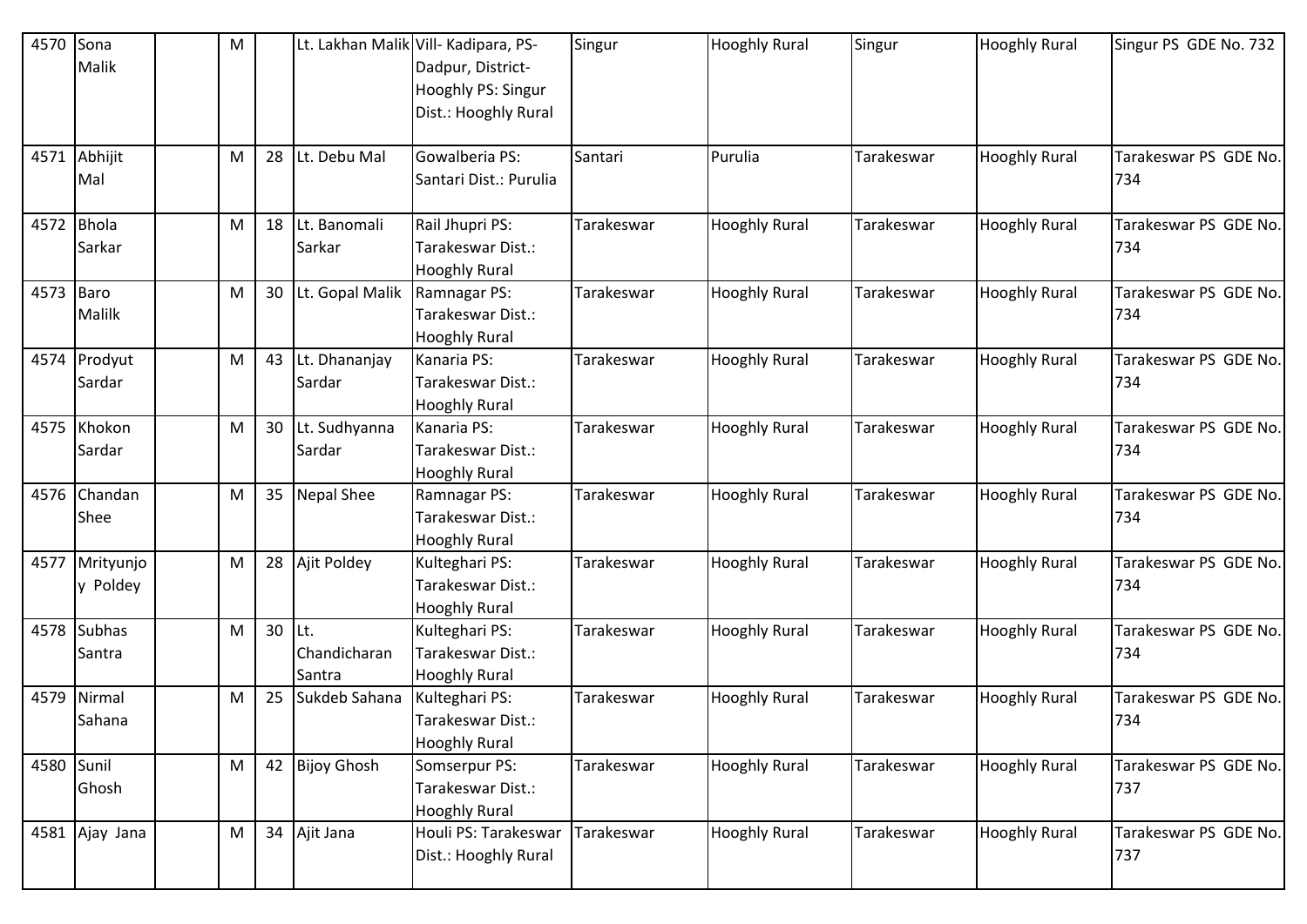| 4582 | Shyamsun<br>dar Jana   | M |    | 38 Ajay Jana                | Mirzapur PS:<br>Tarakeswar Dist.:                       | Tarakeswar | <b>Hooghly Rural</b> | Tarakeswar     | <b>Hooghly Rural</b> | Tarakeswar PS GDE No.<br>737 |
|------|------------------------|---|----|-----------------------------|---------------------------------------------------------|------------|----------------------|----------------|----------------------|------------------------------|
|      |                        |   |    |                             | <b>Hooghly Rural</b>                                    |            |                      |                |                      |                              |
| 4583 | <b>Bikash</b><br>Malik | M |    | 25 Ajit Malik               | Talpur PS:<br>Tarakeswar Dist.:<br><b>Hooghly Rural</b> | Tarakeswar | <b>Hooghly Rural</b> | Tarakeswar     | <b>Hooghly Rural</b> | Tarakeswar PS GDE No.<br>737 |
|      |                        |   |    |                             |                                                         |            |                      |                |                      |                              |
| 4584 | Hemanta<br>Malik       | M |    | 35 Kesto Malik              | Talpur PS:<br>Tarakeswar Dist.:                         | Tarakeswar | <b>Hooghly Rural</b> | Tarakeswar     | <b>Hooghly Rural</b> | Tarakeswar PS GDE No.<br>737 |
|      | Ramchand               |   | 32 |                             | <b>Hooghly Rural</b>                                    |            |                      |                |                      |                              |
| 4585 |                        | M |    | Jugal Bhowmick Ramnagar PS: |                                                         | Tarakeswar | <b>Hooghly Rural</b> | Tarakeswar     | <b>Hooghly Rural</b> | Tarakeswar PS GDE No.        |
|      | ra                     |   |    |                             | Tarakeswar Dist.:                                       |            |                      |                |                      | 737                          |
|      | <b>Bhowmick</b>        |   |    |                             | <b>Hooghly Rural</b>                                    |            |                      |                |                      |                              |
| 4586 | Suresh Kr              | M | 32 | Yuvana Prasad               | Ukhra Bankola Andal                                     |            | <b>Basirhat</b>      | Andal g.r.p.s. | Howrah G.R.P.        | Andal g.r.p.s. PS GDE        |
|      | Gupta                  |   |    |                             | Paschim Bardhaman                                       |            |                      |                |                      | No. 396                      |
|      |                        |   |    |                             |                                                         |            |                      |                |                      |                              |
| 4587 | Sambunat               | M | 19 | Dananath Bouri              | Panchra Khyrasol                                        |            | <b>Basirhat</b>      | Andal g.r.p.s. | Howrah G.R.P.        | Andal g.r.p.s. PS GDE        |
|      | h Bouri                |   |    |                             | Birbhum                                                 |            |                      |                |                      | No. 396                      |
| 4588 | Chandan                | M | 20 | Swapan Bouri                | Panchra Khyrasol                                        |            | <b>Basirhat</b>      | Andal g.r.p.s. | Howrah G.R.P.        | Andal g.r.p.s. PS GDE        |
|      | Bouri                  |   |    |                             | <b>Birbhum</b>                                          |            |                      |                |                      | No. 396                      |
| 4589 | Mithun                 | M | 25 | Sukdeb Bouri                | Patharkuchi Khyrasol                                    |            | <b>Basirhat</b>      | Andal g.r.p.s. | Howrah G.R.P.        | Andal g.r.p.s. PS GDE        |
|      | Bagdi                  |   |    |                             | <b>Birbhum</b>                                          |            |                      |                |                      | No. 396                      |
| 4590 | Sarath                 | M |    | 20 Raju Bouri               | Panchra Khyrasol                                        |            | <b>Basirhat</b>      | Andal g.r.p.s. | Howrah G.R.P.        | Andal g.r.p.s. PS GDE        |
|      | Bouri                  |   |    |                             | Birbhum                                                 |            |                      |                |                      | No. 396                      |
| 4591 | Binod                  | M |    | 30 Lt. Sukdev Bouri         | Panchra Khyrasol                                        |            | <b>Basirhat</b>      | Andal g.r.p.s. | Howrah G.R.P.        | Andal g.r.p.s. PS GDE        |
|      | Bouri                  |   |    |                             | Birbhum                                                 |            |                      |                |                      | No. 396                      |
| 4592 | Sailesh                | M |    | 22 Sripati Prasad           | Madhupur                                                |            | <b>Basirhat</b>      | Andal g.r.p.s. | Howrah G.R.P.        | Andal g.r.p.s. PS            |
|      | Prasad                 |   |    |                             | <b>Basantipur Bihar</b>                                 |            |                      |                |                      | <b>Outpost Durgapur</b>      |
|      |                        |   |    |                             |                                                         |            |                      |                |                      | GRPP GDE No. 403             |
| 4593 | Mangal                 | M | 24 | Dular Sah                   | Chirata Belhar                                          |            | <b>Basirhat</b>      | Andal g.r.p.s. | Howrah G.R.P.        | Andal g.r.p.s. PS            |
|      | Kumar                  |   |    |                             | Bartha, Bihar                                           |            |                      |                |                      | Outpost Durgapur             |
|      |                        |   |    |                             |                                                         |            |                      |                |                      | GRPP GDE No. 403             |
|      | 4594 Upen              | M |    | 25 Aran Singh               | Nampur Jasanthpur                                       |            | <b>Basirhat</b>      | Andal g.r.p.s. | Howrah G.R.P.        | Andal g.r.p.s. PS            |
|      | Singh                  |   |    |                             | UP                                                      |            |                      |                |                      | <b>Outpost Durgapur</b>      |
|      |                        |   |    |                             |                                                         |            |                      |                |                      | GRPP GDE No. 403             |
|      | 4595 Abishek           | M |    | 22 Ramu Rajput              | Nampur Jasanthpur                                       |            | <b>Basirhat</b>      | Andal g.r.p.s. | Howrah G.R.P.        | Andal g.r.p.s. PS            |
|      | Kumar                  |   |    |                             | UP                                                      |            |                      |                |                      | <b>Outpost Durgapur</b>      |
|      |                        |   |    |                             |                                                         |            |                      |                |                      | GRPP GDE No. 403             |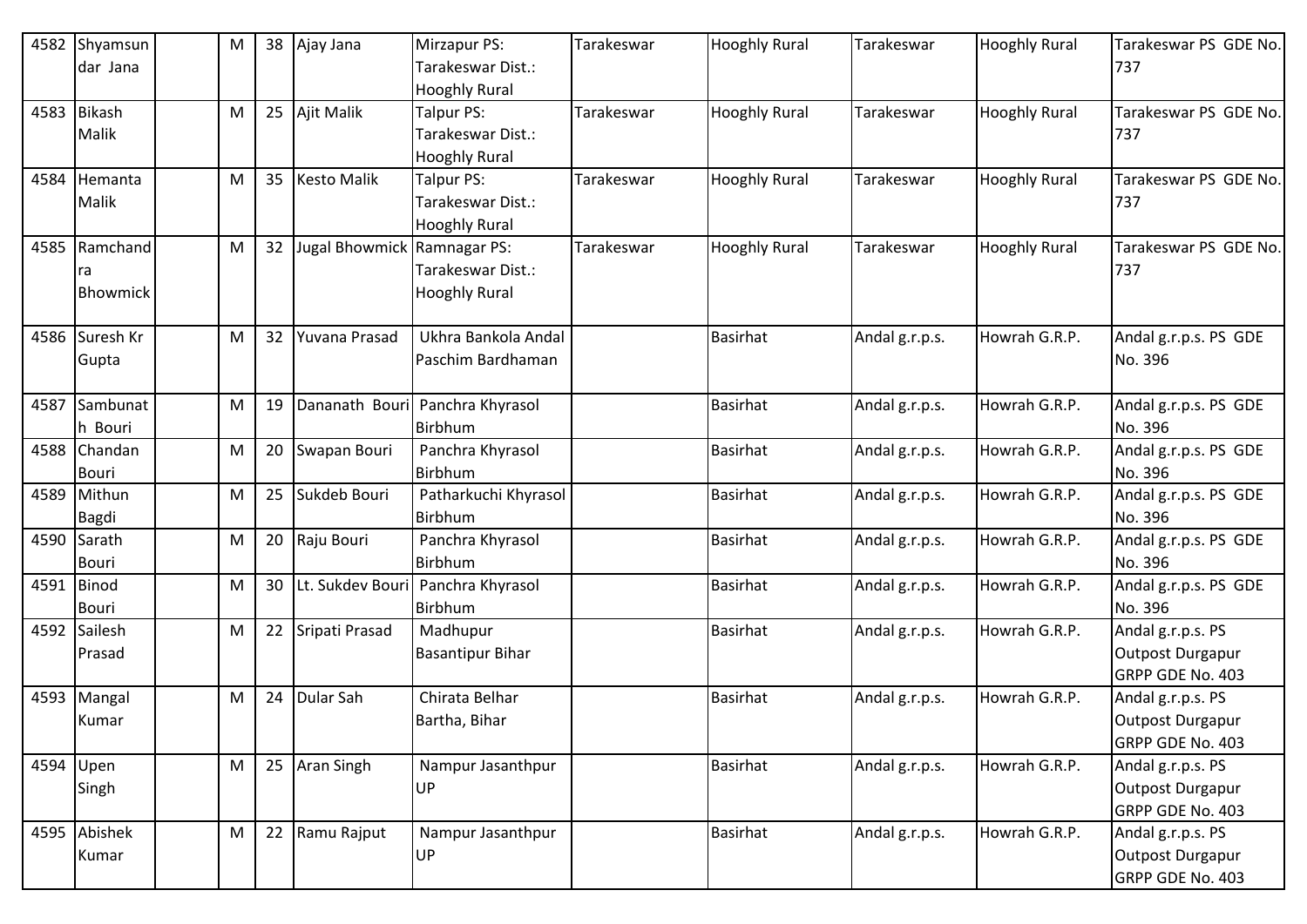| 4596 | Kamdev          | M | 28              | Baleswar Yadav      | Boudhyay Karana              | Basirhat        | Andal g.r.p.s. | Howrah G.R.P. | Andal g.r.p.s. PS     |
|------|-----------------|---|-----------------|---------------------|------------------------------|-----------------|----------------|---------------|-----------------------|
|      | Yadav           |   |                 |                     | Karaiya Banta, Bihar         |                 |                |               | Outpost Durgapur      |
|      |                 |   |                 |                     |                              |                 |                |               | GRPP GDE No. 403      |
|      | 4597 Bapi Bouri | M | 23              | Kanum Bouri         | Gundth Irdpur                | <b>Basirhat</b> | Andal g.r.p.s. | Howrah G.R.P. | Andal g.r.p.s. PS     |
|      |                 |   |                 |                     | <b>Bankura</b>               |                 |                |               | Outpost Durgapur      |
|      |                 |   |                 |                     |                              |                 |                |               | GRPP GDE No. 403      |
|      | 4598 Akshai     | M | 21              | Kolmohan Bouri      | Gunath Irdpur                | <b>Basirhat</b> | Andal g.r.p.s. | Howrah G.R.P. | Andal g.r.p.s. PS     |
|      | Kumar           |   |                 |                     | <b>Bankura</b>               |                 |                |               | Outpost Durgapur      |
|      |                 |   |                 |                     |                              |                 |                |               | GRPP GDE No. 403      |
| 4599 | Nitai Bouri     | M | 22              | Chakradhar          | Gunath Irdpur                | <b>Basirhat</b> | Andal g.r.p.s. | Howrah G.R.P. | Andal g.r.p.s. PS     |
|      |                 |   |                 | Bouri               | <b>Bankura</b>               |                 |                |               | Outpost Durgapur      |
|      |                 |   |                 |                     |                              |                 |                |               | GRPP GDE No. 403      |
|      | 4600 Bidyut     | M | 21              | Ananda Bouri        | Gunath Irdpur                | <b>Basirhat</b> | Andal g.r.p.s. | Howrah G.R.P. | Andal g.r.p.s. PS     |
|      | <b>Bouri</b>    |   |                 |                     | Bankura                      |                 |                |               | Outpost Durgapur      |
|      |                 |   |                 |                     |                              |                 |                |               | GRPP GDE No. 403      |
|      | 4601 Ramu Roy   | M | 21              | Ganesh Roy          | Podra Sonamukhi              | <b>Basirhat</b> | Andal g.r.p.s. | Howrah G.R.P. | Andal g.r.p.s. PS     |
|      |                 |   |                 |                     | bankura                      |                 |                |               | Outpost Durgapur      |
|      |                 |   |                 |                     |                              |                 |                |               | GRPP GDE No. 403      |
|      | 4602 Lauprasad  | M | 42              | <b>Akhil Prasad</b> | Podpur Gankha                | <b>Basirhat</b> | Andal g.r.p.s. | Howrah G.R.P. | Andal g.r.p.s. PS     |
|      |                 |   |                 |                     | Chapra, Bihar                |                 |                |               | Outpost Durgapur      |
|      |                 |   |                 |                     |                              |                 |                |               | GRPP GDE No. 403      |
|      | 4603 Mukhesh    | M | 30 <sub>o</sub> | Joggi Roy           | Mushwar Jandola              | <b>Basirhat</b> | Andal g.r.p.s. | Howrah G.R.P. | Andal g.r.p.s. PS     |
|      | Kumar           |   |                 |                     | Vaishali, Bihar              |                 |                |               | Outpost Durgapur      |
|      | Roy             |   |                 |                     |                              |                 |                |               | GRPP GDE No. 403      |
| 4604 | Md.             | M | 30 <sup>1</sup> | Md. Idpis           | Asl Railpar ASL South        | <b>Basirhat</b> | Andal g.r.p.s. | Howrah G.R.P. | Andal g.r.p.s. PS     |
|      | Samser          |   |                 |                     | Paschim Bardhaman            |                 |                |               | Outpost Raniganj GRPP |
|      |                 |   |                 |                     |                              |                 |                |               | <b>GDE No. 206</b>    |
| 4605 | Arman           | M | 23              | Radhaman            | Avinagar Raniganj            | Basirhat        | Andal g.r.p.s. | Howrah G.R.P. | Andal g.r.p.s. PS     |
|      | Ansari          |   |                 | Ansari              | Paschim Bardhaman            |                 |                |               | Outpost Raniganj GRPP |
|      |                 |   |                 |                     |                              |                 |                |               | <b>GDE No. 206</b>    |
|      | 4606 Sanjit     | М |                 | 25 Ananta Mondal    | Gopinathpur                  | <b>Basirhat</b> | Andal g.r.p.s. | Howrah G.R.P. | Andal g.r.p.s. PS     |
|      | Mondal          |   |                 |                     | Gangajal Ghati               |                 |                |               | Outpost Raniganj GRPP |
|      |                 |   |                 |                     | Bankura                      |                 |                |               | <b>GDE No. 206</b>    |
|      | 4607 Binoydas   | M | 30 <sup>1</sup> | <b>Kaleswar Das</b> | Panjabi More                 | <b>Basirhat</b> | Andal g.r.p.s. | Howrah G.R.P. | Andal g.r.p.s. PS     |
|      |                 |   |                 |                     | Raniganj Paschim             |                 |                |               | Outpost Raniganj GRPP |
|      |                 |   |                 |                     | Bardhaman                    |                 |                |               | <b>GDE No. 206</b>    |
|      | 4608 Bonomali   | M | 20 <sub>1</sub> | Bhutnath            | Jaganathpur Faridpur Baduria | Alipurduar      | Andal g.r.p.s. | Howrah G.R.P. | Andal g.r.p.s. PS     |
|      | Goswami         |   |                 | Goswami             | Pswar PS: Baduria            |                 |                |               | Outpost Pandobeswar   |
|      |                 |   |                 |                     | Dist.: Alipurduar            |                 |                |               | GRPP GDE No. 150      |
|      |                 |   |                 |                     |                              |                 |                |               |                       |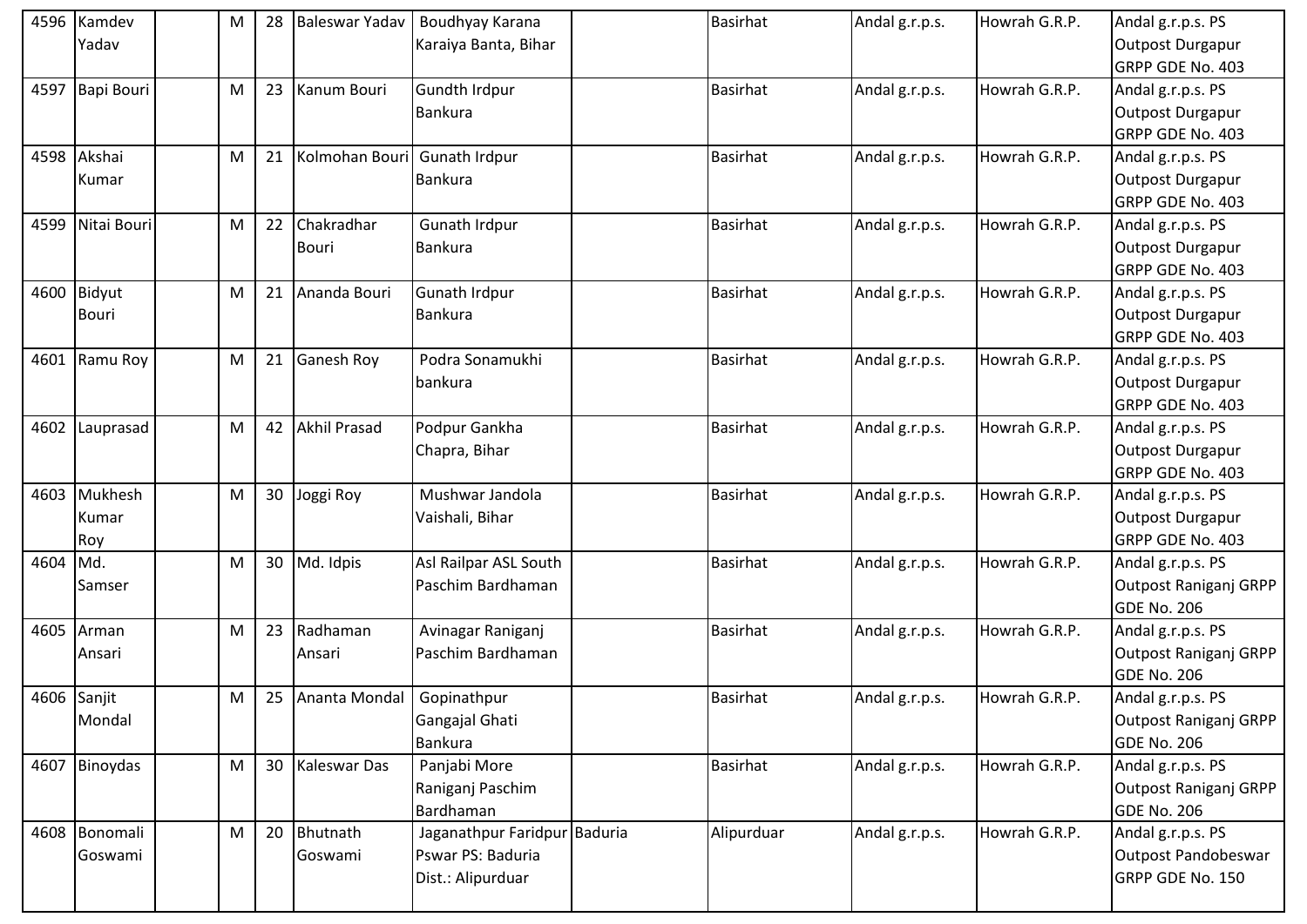| 4609 | Chiranjit<br>Ghosh      | M |    | 32 Lt. Anath Ch<br>Ghosh                        | Pandabeswar<br>Pandabeswar<br>Paschim Bardhaman    | <b>Basirhat</b> | Andal g.r.p.s. | Howrah G.R.P. | Andal g.r.p.s. PS<br>Outpost Pandobeswar<br>GRPP GDE No. 150     |
|------|-------------------------|---|----|-------------------------------------------------|----------------------------------------------------|-----------------|----------------|---------------|------------------------------------------------------------------|
| 4610 | Sohal<br>Khan           | M |    | 22 Najim Khan                                   | Pandabeswar<br>Pandabeswar<br>Paschim Bardhaman    | <b>Basirhat</b> | Andal g.r.p.s. | Howrah G.R.P. | Andal g.r.p.s. PS<br>Outpost Pandobeswar<br>GRPP GDE No. 150     |
| 4611 | Monohar<br>Yadav        | M |    | 53 Bhawanbal<br>Yadav                           | Bogra Jamuria<br>Paschim Bardhaman                 | <b>Basirhat</b> | Andal g.r.p.s. | Howrah G.R.P. | Andal g.r.p.s. PS<br>Outpost Raniganj GRPP<br><b>GDE No. 216</b> |
| 4612 | Indobar<br>Chatterjee   | M | 42 | Lt. Sattacharan<br>Chatterjee                   | Gopaldanga<br>Gopaldanga 24 PGGS<br>North          | <b>Basirhat</b> | Andal g.r.p.s. | Howrah G.R.P. | Andal g.r.p.s. PS<br>Outpost Raniganj GRPP<br><b>GDE No. 216</b> |
| 4613 | Sk Lal<br>Chand         | M |    | 40 Sk Babar                                     | Khattadihi<br>Pandabeswar<br>Paschim Bardhaman     | <b>Basirhat</b> | Andal g.r.p.s. | Howrah G.R.P. | Andal g.r.p.s. PS<br>Outpost Pandobeswar<br>GRPP GDE No. 155     |
| 4614 | Kunal<br>Mondal         | M |    | 23 Provat Mondal                                | Bamoni Gram<br>Sainthia Birbhum                    | <b>Basirhat</b> | Andal g.r.p.s. | Howrah G.R.P. | Andal g.r.p.s. PS<br>Outpost Pandobeswar<br>GRPP GDE No. 155     |
| 4615 | Ajibul<br>Ansari        | M |    | 26 Kasem Anseri                                 | Relun Bandh<br>Pandabeswar<br>Paschim Bardhaman    | <b>Basirhat</b> | Andal g.r.p.s. | Howrah G.R.P. | Andal g.r.p.s. PS<br>Outpost Pandobeswar<br>GRPP GDE No. 155     |
| 4616 | Megnath<br><b>Barma</b> | M |    | 32 Ramanuj Barma<br>Rasra Nebad<br>Patna, Bihar | Rasra Nebad Patna,<br><b>Bihar</b>                 | <b>Basirhat</b> | Andal g.r.p.s. | Howrah G.R.P. | Andal g.r.p.s. PS<br>Outpost Durgapur<br>GRPP GDE No. 415        |
|      | 4617 Akhlesh<br>Kumar   | M |    | 21 Prem Barma                                   | Bale Naura Patna,<br><b>Bihar</b>                  | <b>Basirhat</b> | Andal g.r.p.s. | Howrah G.R.P. | Andal g.r.p.s. PS<br>Outpost Durgapur<br>GRPP GDE No. 415        |
|      | 4618 Gufram<br>Alam     | M |    | 19 Jamil Alam                                   | Ok Road, Asansol Asl<br>South Paschim<br>Bardhaman | <b>Basirhat</b> | Andal g.r.p.s. | Howrah G.R.P. | Andal g.r.p.s. PS<br>Outpost Durgapur<br>GRPP GDE No. 226        |
|      | 4619 Dinesh<br>Show     | M |    | 21 Gajendar Shaw                                | Drup Danga Hirapur<br>Paschim Bardhaman            | <b>Basirhat</b> | Andal g.r.p.s. | Howrah G.R.P. | Andal g.r.p.s. PS<br>Outpost Raniganj GRPP<br><b>GDE No. 226</b> |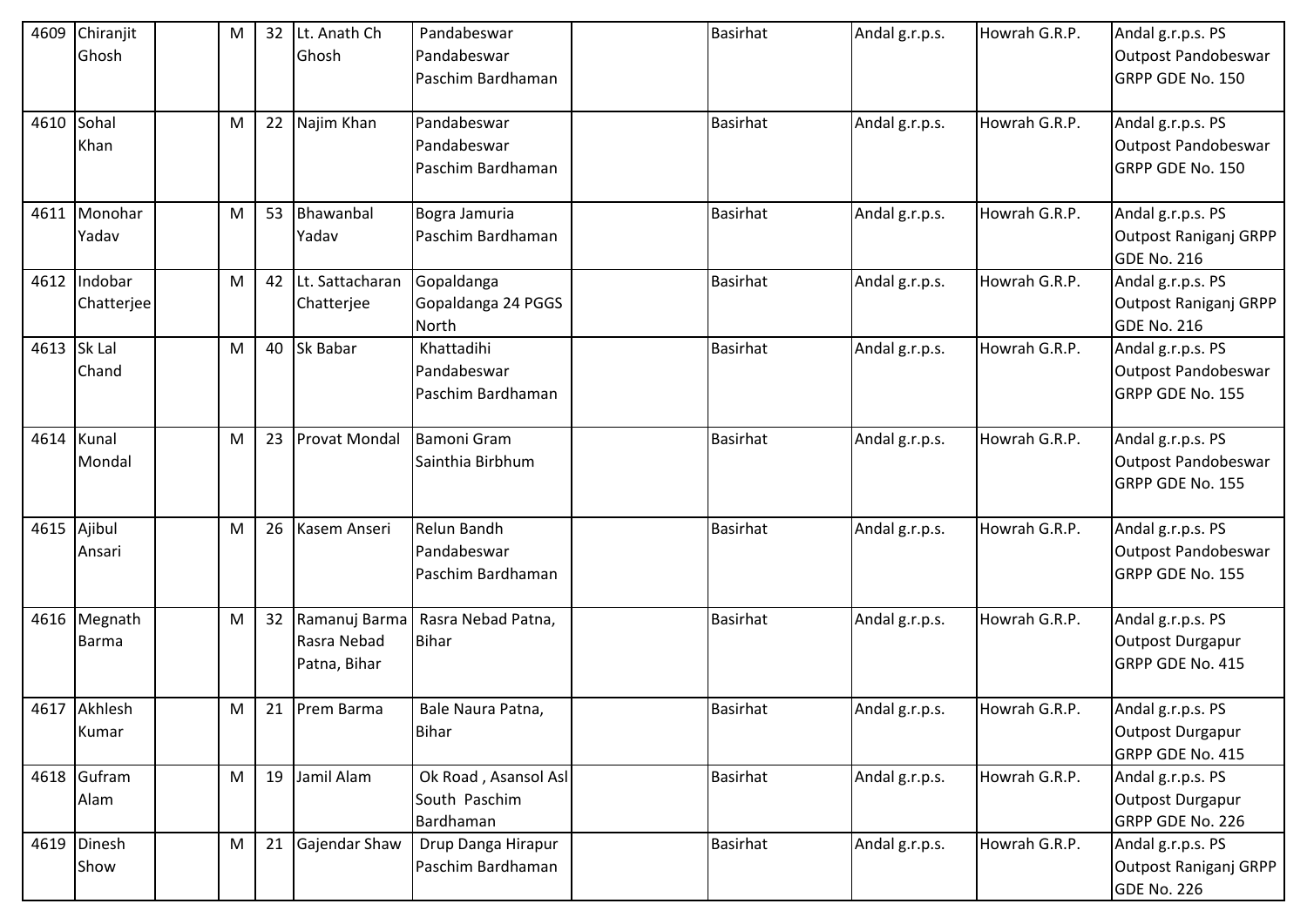|           | 4620 Ajoy Singh | M | 48 | Din Dayal Singh      | MAMC Durgapur         | Basirhat        | Andal g.r.p.s.    | Howrah G.R.P. | Andal g.r.p.s. PS    |
|-----------|-----------------|---|----|----------------------|-----------------------|-----------------|-------------------|---------------|----------------------|
|           |                 |   |    |                      | NTPC Paschim          |                 |                   |               | Outpost Durgapur     |
|           |                 |   |    |                      | Bardhaman             |                 |                   |               | GRPP GDE No. 417     |
|           | 4621 Butra Sk   | M |    | 38 Muslim Sk         | MAMC Durgapur         | <b>Basirhat</b> | Andal g.r.p.s.    | Howrah G.R.P. | Andal g.r.p.s. PS    |
|           |                 |   |    |                      | NTPC Paschim          |                 |                   |               | Outpost Durgapur     |
|           |                 |   |    |                      | Bardhaman             |                 |                   |               | GRPP GDE No. 417     |
|           | 4622 Tajal Sekh | M |    | 38 Bujraj Sekh       | Taldanga Farakka      | <b>Basirhat</b> | Asansole g.r.p.s. | Howrah G.R.P. | Asansole g.r.p.s. PS |
|           |                 |   |    |                      | Murshidabad WB        |                 |                   |               | <b>GDE No. 527</b>   |
| 4623      | Aahad           | M |    | 25 Mahammad          | Taldanga Farakka      | Basirhat        | Asansole g.r.p.s. | Howrah G.R.P. | Asansole g.r.p.s. PS |
|           | Sekh            |   |    | Sekh                 | Murshidabad WB        |                 |                   |               | <b>GDE No. 527</b>   |
| 4624      | Noor            | M | 28 | Aljahar Sekh         | Girjapur Barharwa     | Basirhat        | Asansole g.r.p.s. | Howrah G.R.P. | Asansole g.r.p.s. PS |
|           | Islam Sekh      |   |    |                      | Sahebganj JHK         |                 |                   |               | <b>GDE No. 527</b>   |
|           |                 |   |    |                      |                       |                 |                   |               |                      |
| 4625      | Akidul          | M | 22 | Jahrul Sekh          | Taldanga Farakka      | <b>Basirhat</b> | Asansole g.r.p.s. | Howrah G.R.P. | Asansole g.r.p.s. PS |
|           | Sekh            |   |    |                      | Murshidabad WB        |                 |                   |               | GDE No. 527          |
|           | 4626 Majbur     | M |    | 32 Kasiz Khan        | Taldanga Farakka      | <b>Basirhat</b> | Asansole g.r.p.s. | Howrah G.R.P. | Asansole g.r.p.s. PS |
|           | Khan            |   |    |                      | Murshidabad WB        |                 |                   |               | <b>GDE No. 527</b>   |
| 4627      | Kuntal          | M | 24 | <b>Kumad Mallick</b> | Boichi Pandua         | Basirhat        | Asansole g.r.p.s. | Howrah G.R.P. | Asansole g.r.p.s. PS |
|           | <b>Mallick</b>  |   |    |                      | <b>Hooghly WB</b>     |                 |                   |               | <b>GDE No. 527</b>   |
|           | 4628 Alam Sekh  | M |    | 32 Mahammad          | Taldanga Farakka      | <b>Basirhat</b> | Asansole g.r.p.s. | Howrah G.R.P. | Asansole g.r.p.s. PS |
|           |                 |   |    | Sekh                 | Murshidabad WB        |                 |                   |               | <b>GDE No. 527</b>   |
| 4629      | Achinta         | M |    | 22 Lt. Purna         | Ram Bhatta Dih Saturi | <b>Basirhat</b> | Asansole g.r.p.s. | Howrah G.R.P. | Asansole g.r.p.s. PS |
|           | Mondal          |   |    | Chandra              | Purulia WB            |                 |                   |               | <b>GDE No. 527</b>   |
|           |                 |   |    | Mondal               |                       |                 |                   |               |                      |
| 4630      | Roushan         | M | 23 | <b>Suresh Prasad</b> | Debipur Debipur       | <b>Basirhat</b> | Asansole g.r.p.s. | Howrah G.R.P. | Asansole g.r.p.s. PS |
|           | Burnwal         |   |    |                      | Deoghar, JHK          |                 |                   |               | <b>GDE No. 527</b>   |
|           | 4631 Suresh     | M |    | 44 Lt. Shyam         | Debipur Debipur       | <b>Basirhat</b> | Asansole g.r.p.s. | Howrah G.R.P. | Asansole g.r.p.s. PS |
|           | Prasad          |   |    | <b>Sundar Prasad</b> | Deoghar, JHK          |                 |                   |               | <b>GDE No. 527</b>   |
|           |                 |   |    | Burnwal              |                       |                 |                   |               |                      |
| 4632      | Sanatan         | M | 26 | Lt.nepu Das          | Naueadih Jamtara      | Basirhat        | Asansole g.r.p.s. | Howrah G.R.P. | Asansole g.r.p.s. PS |
|           | Das             |   |    |                      | Jamtara JHK           |                 |                   |               | <b>GDE No. 532</b>   |
|           | 4633 Binay      | M |    | 18 Ranjit Gupta      | Sindri Colony Nirsha  | Basirhat        | Asansole g.r.p.s. | Howrah G.R.P. | Asansole g.r.p.s. PS |
|           | Kumar           |   |    |                      | Nirsha Dhanbad JHK    |                 |                   |               | GDE No. 532          |
|           |                 |   |    |                      |                       |                 |                   |               |                      |
|           | 4634 Chandan    | M |    | 21 Ram Jatan         | Sindri Colony Nirsha  | <b>Basirhat</b> | Asansole g.r.p.s. | Howrah G.R.P. | Asansole g.r.p.s. PS |
|           | Kumar           |   |    | <b>Bhniya</b>        | Nirsha Dhanbad JHK    |                 |                   |               | <b>GDE No. 532</b>   |
|           |                 |   |    |                      |                       |                 |                   |               |                      |
| 4635 Ravi |                 | M |    | 21 Nandlal Kumar     | Sindri Colony Nirsha  | <b>Basirhat</b> | Asansole g.r.p.s. | Howrah G.R.P. | Asansole g.r.p.s. PS |
|           | Kumar           |   |    |                      | Nirsha Dhanbad JHK    |                 |                   |               | <b>GDE No. 532</b>   |
|           |                 |   |    |                      |                       |                 |                   |               |                      |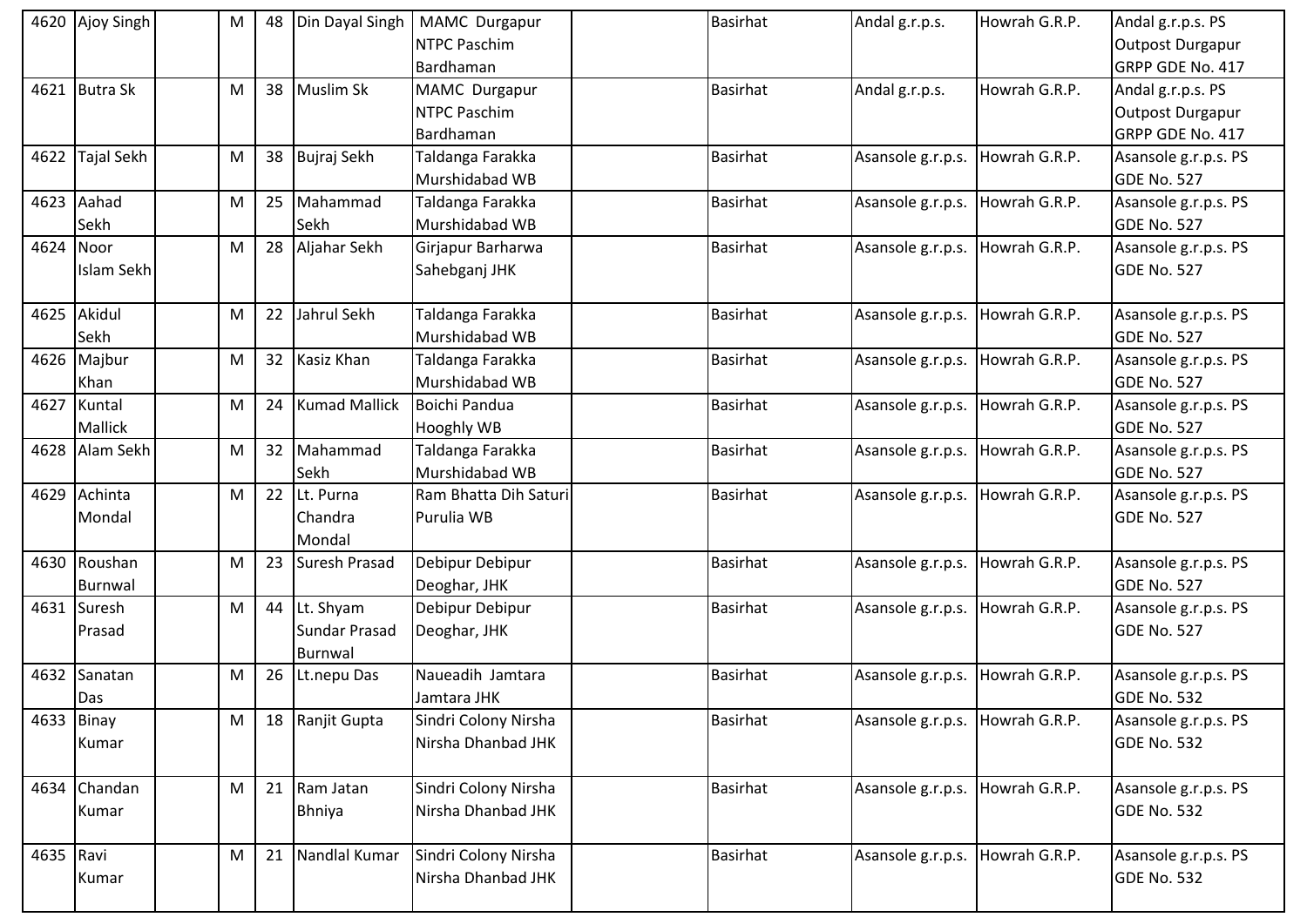| 4636 | Guddu           | M | 36 | <b>Awadh Kishor</b> | <b>Bastin Bazar Asansol</b>             | <b>Basirhat</b> | Asansole g.r.p.s. | Howrah G.R.P. | Asansole g.r.p.s. PS                       |
|------|-----------------|---|----|---------------------|-----------------------------------------|-----------------|-------------------|---------------|--------------------------------------------|
|      | Barnwal         |   |    | Barnwal             | <b>Asansol South</b>                    |                 |                   |               | <b>GDE No. 532</b>                         |
|      |                 |   |    |                     | Paschim Bardham                         |                 |                   |               |                                            |
|      | 4637 Dablu      | M |    | 32 Gopal Yadav      | Sarsa Chandra Mandi                     | <b>Basirhat</b> | Asansole g.r.p.s. | Howrah G.R.P. | Asansole g.r.p.s. PS                       |
|      | Yadav           |   |    |                     | Jamui, Bihar                            |                 |                   |               | <b>GDE No. 532</b>                         |
|      | 4638 Pratab     | M |    | 55 Lt.pravat        | Bardhaman Hat                           | <b>Basirhat</b> | Asansole g.r.p.s. | Howrah G.R.P. | Asansole g.r.p.s. PS                       |
|      | Chatterjee      |   |    | Chatterjee          | Gobindo pur Saktigar                    |                 |                   |               | <b>GDE No. 532</b>                         |
|      |                 |   |    |                     | Purbo Bardhaman                         |                 |                   |               |                                            |
|      | 4639 Biswjeet   | M |    | 32 Ajoy Konar       | Panagul Kaksa                           | <b>Basirhat</b> | Asansole g.r.p.s. | Howrah G.R.P. | Asansole g.r.p.s. PS                       |
|      | Konar           |   |    |                     | Paschim Bardhaman,                      |                 |                   |               | <b>GDE No. 532</b>                         |
|      |                 |   |    |                     | <b>WB</b>                               |                 |                   |               |                                            |
| 4640 | Nihan Bag       | M |    | 58 Lt. Manindro     | Keuta Madhabdih                         | <b>Basirhat</b> | Asansole g.r.p.s. | Howrah G.R.P. | Asansole g.r.p.s. PS                       |
|      |                 |   |    | Nath Bag            | Purbo Bardhaman                         |                 |                   |               | <b>GDE No. 532</b>                         |
|      |                 |   |    |                     | W.B                                     |                 |                   |               |                                            |
| 4641 | Samaresh        | M |    | 18 Manaranjan       | <b>Tistipur Patashpur</b>               | <b>Basirhat</b> | Asansole g.r.p.s. | Howrah G.R.P. | Asansole g.r.p.s. PS                       |
|      | Das             |   |    | Das                 | purbo Mednapur W.B                      |                 |                   |               | <b>GDE No. 532</b>                         |
| 4642 | Sekh Abed       | M |    | 58 Lt. Sekh Abdul   | Uchhogram Galsi                         | <b>Basirhat</b> | Asansole g.r.p.s. | Howrah G.R.P. | Asansole g.r.p.s. PS                       |
|      | Ali             |   |    | Wahid               | Purbo Bardhaman                         |                 |                   |               | <b>GDE No. 532</b>                         |
|      |                 |   |    |                     | W.B                                     |                 |                   |               |                                            |
| 4643 | Iswar           | M |    | 28 Sunil Badyakar   | <b>Ballavpur Ranignj</b>                | <b>Basirhat</b> | Asansole g.r.p.s. | Howrah G.R.P. | Asansole g.r.p.s. PS                       |
|      | Badyakar        |   |    |                     | Paschim Bardhaman,                      |                 |                   |               | <b>GDE No. 532</b>                         |
|      |                 |   |    |                     | <b>WB</b>                               |                 |                   |               |                                            |
| 4644 | Subhendu        | M | 23 | Sadan Bouri         | Ballavpur Ranignj                       | <b>Basirhat</b> | Asansole g.r.p.s. | Howrah G.R.P. | Asansole g.r.p.s. PS                       |
|      | Bouri           |   |    |                     | Paschim Bardhaman,                      |                 |                   |               | <b>GDE No. 532</b>                         |
|      |                 |   |    |                     | <b>WB</b>                               |                 |                   |               |                                            |
| 4645 | Sourav<br>Bouri | M |    | 21 Sandip Bouri     | Ballavpur Ranignj<br>Paschim Bardhaman, | <b>Basirhat</b> | Asansole g.r.p.s. | Howrah G.R.P. | Asansole g.r.p.s. PS<br><b>GDE No. 532</b> |
|      |                 |   |    |                     | <b>WB</b>                               |                 |                   |               |                                            |
| 4646 | Karan           | M |    | 22 Rajesh Singh     | <b>Ballavpur Ranignj</b>                | <b>Basirhat</b> | Asansole g.r.p.s. | Howrah G.R.P. | Asansole g.r.p.s. PS                       |
|      | Singh           |   |    |                     | Paschim Bardhaman,                      |                 |                   |               | <b>GDE No. 532</b>                         |
|      |                 |   |    |                     | <b>WB</b>                               |                 |                   |               |                                            |
|      | 4647 Aranya     | M |    | 28 Pattu Bouri      | Ballavpur Ranignj                       | <b>Basirhat</b> | Asansole g.r.p.s. | Howrah G.R.P. | Asansole g.r.p.s. PS                       |
|      | Bouri           |   |    |                     | Paschim Bardhaman,                      |                 |                   |               | <b>GDE No. 532</b>                         |
|      |                 |   |    |                     | <b>WB</b>                               |                 |                   |               |                                            |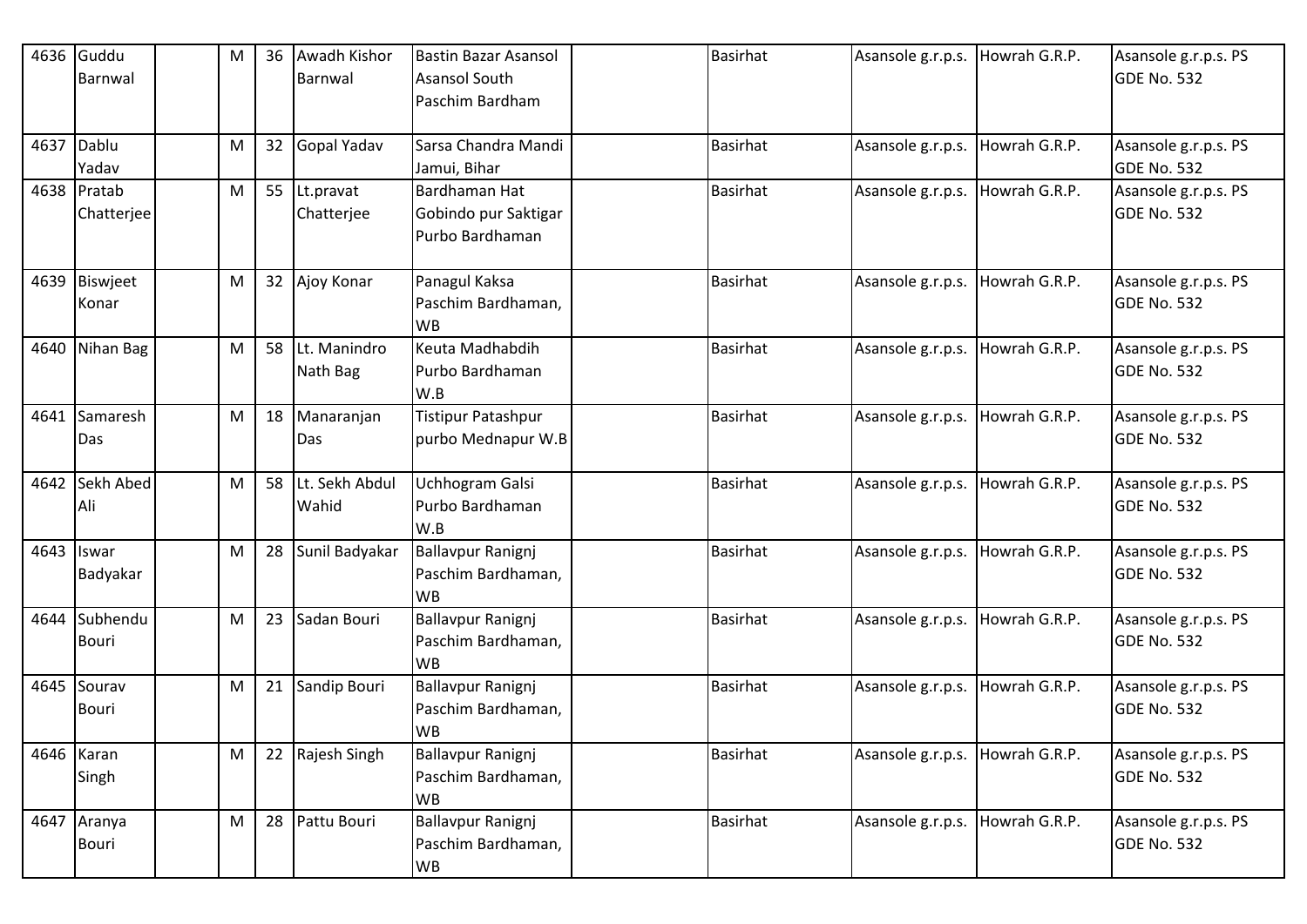| 4648       | Chanohal    | M | 42 | Ganesh            | Faridpur Galsi Purbo                  | <b>Basirhat</b> | Asansole g.r.p.s. | Howrah G.R.P. | Asansole g.r.p.s. PS                       |
|------------|-------------|---|----|-------------------|---------------------------------------|-----------------|-------------------|---------------|--------------------------------------------|
|            | Paramanik   |   |    | Paramanik         | Bardhaman W.B                         |                 |                   |               | GDE No. 532                                |
|            |             |   |    |                   |                                       |                 |                   |               |                                            |
|            |             |   |    |                   |                                       |                 |                   |               |                                            |
| 4649 Rohit |             | M |    | 31 Lt. Tarokeswar | Mayabazar Durgapur                    | <b>Basirhat</b> | Asansole g.r.p.s. | Howrah G.R.P. | Asansole g.r.p.s. PS                       |
|            | Sharma      |   |    | Sharma            | <b>Durgapur DTPS</b>                  |                 |                   |               | <b>GDE No. 532</b>                         |
|            |             |   |    |                   | Paschim Bardhama                      |                 |                   |               |                                            |
|            | Gourav      |   |    |                   |                                       | <b>Basirhat</b> |                   |               |                                            |
| 4650       |             | M | 20 | Swapna Das        | Faridpur Galsi Purbo<br>Bardhaman W.B |                 | Asansole g.r.p.s. | Howrah G.R.P. | Asansole g.r.p.s. PS<br><b>GDE No. 532</b> |
|            | Das         |   |    |                   |                                       |                 |                   |               |                                            |
|            | 4651 Mukesh | M | 32 |                   | Rabindra Gonda Tewari Dobari Lah      | <b>Basirhat</b> | Asansole g.r.p.s. | Howrah G.R.P. | Asansole g.r.p.s. PS                       |
|            | Gonda       |   |    |                   | Deoriya U.P                           |                 |                   |               | <b>GDE No. 532</b>                         |
| 4652       | Laehhena    | M | 45 |                   | Lt.ganesh Rajak Manaitar Bank More    | <b>Basirhat</b> | Asansole g.r.p.s. | Howrah G.R.P. | Asansole g.r.p.s. PS                       |
|            | n Rajak     |   |    |                   | Dhanbad JHK                           |                 |                   |               | <b>GDE No. 532</b>                         |
|            | 4653 Bikash | M |    | 36 Sri Anil Sah   | Moqna Shor Bajar                      | <b>Basirhat</b> | Asansole g.r.p.s. | Howrah G.R.P. | Asansole g.r.p.s. PS                       |
|            | Kumar       |   |    |                   | Saharsa Bihar                         |                 |                   |               | <b>GDE No. 532</b>                         |
| 4654       | Sonu        | M |    | 18 Bharat Prasad  | Sikatiya Sidhwuliya                   | <b>Basirhat</b> | Asansole g.r.p.s. | Howrah G.R.P. | Asansole g.r.p.s. PS                       |
|            | Kumar       |   |    |                   | Gopalgonj, Bihar                      |                 |                   |               | <b>GDE No. 532</b>                         |
|            |             |   |    |                   |                                       |                 |                   |               |                                            |
| 4655       | Jitendra    | M |    |                   | 32 Lt. Ram Nandan Andal Damodaar      | <b>Basirhat</b> | Asansole g.r.p.s. | Howrah G.R.P. | Asansole g.r.p.s. PS                       |
|            | Kumar       |   |    |                   | Colony Andal                          |                 |                   |               | <b>GDE No. 532</b>                         |
|            |             |   |    |                   | Paschim Bardhaman,                    |                 |                   |               |                                            |
|            |             |   |    |                   | <b>WB</b>                             |                 |                   |               |                                            |
| 4656       | Rohit       | M | 26 |                   | Lt. Ram Nandan Andal Damodaar         | <b>Basirhat</b> | Asansole g.r.p.s. | Howrah G.R.P. | Asansole g.r.p.s. PS                       |
|            | Kumar       |   |    |                   | <b>Colony Andal</b>                   |                 |                   |               | <b>GDE No. 532</b>                         |
|            |             |   |    |                   | Paschim Bardhaman,<br><b>WB</b>       |                 |                   |               |                                            |
| 4657       | Santosh     | M |    | 36 Sri Bhanu      | <b>Ushagram Asansol</b>               | <b>Basirhat</b> | Asansole g.r.p.s. | Howrah G.R.P. | Asansole g.r.p.s. PS                       |
|            | Sharma      |   |    | Sharma            | South Paschim                         |                 |                   |               | <b>GDE No. 532</b>                         |
|            |             |   |    |                   | Bardhaman, WB                         |                 |                   |               |                                            |
| 4658 Suraj |             | M | 23 | Sri Bhanu         | <b>Ushagram Asansol</b>               | <b>Basirhat</b> | Asansole g.r.p.s. | Howrah G.R.P. | Asansole g.r.p.s. PS                       |
|            | Sharmaa     |   |    | Sharma            | South Paschim                         |                 |                   |               | <b>GDE No. 532</b>                         |
|            |             |   |    |                   | Bardhaman, WB                         |                 |                   |               |                                            |
|            | 4659 Gonesh | M |    | 18 Kamdeo Rai     | Dundiya Masliya                       | <b>Basirhat</b> | Asansole g.r.p.s. | Howrah G.R.P. | Asansole g.r.p.s. PS                       |
|            | Rai         |   |    |                   | Dumka JHk                             |                 |                   |               | <b>GDE No. 532</b>                         |
| 4660       | Krishan     | M |    | 25 Bamdeo Ram     | Tunda Balumath                        | <b>Basirhat</b> | Asansole g.r.p.s. | Howrah G.R.P. | Asansole g.r.p.s. PS                       |
|            | Kumar       |   |    |                   | Latehar JHK                           |                 |                   |               | <b>GDE No. 532</b>                         |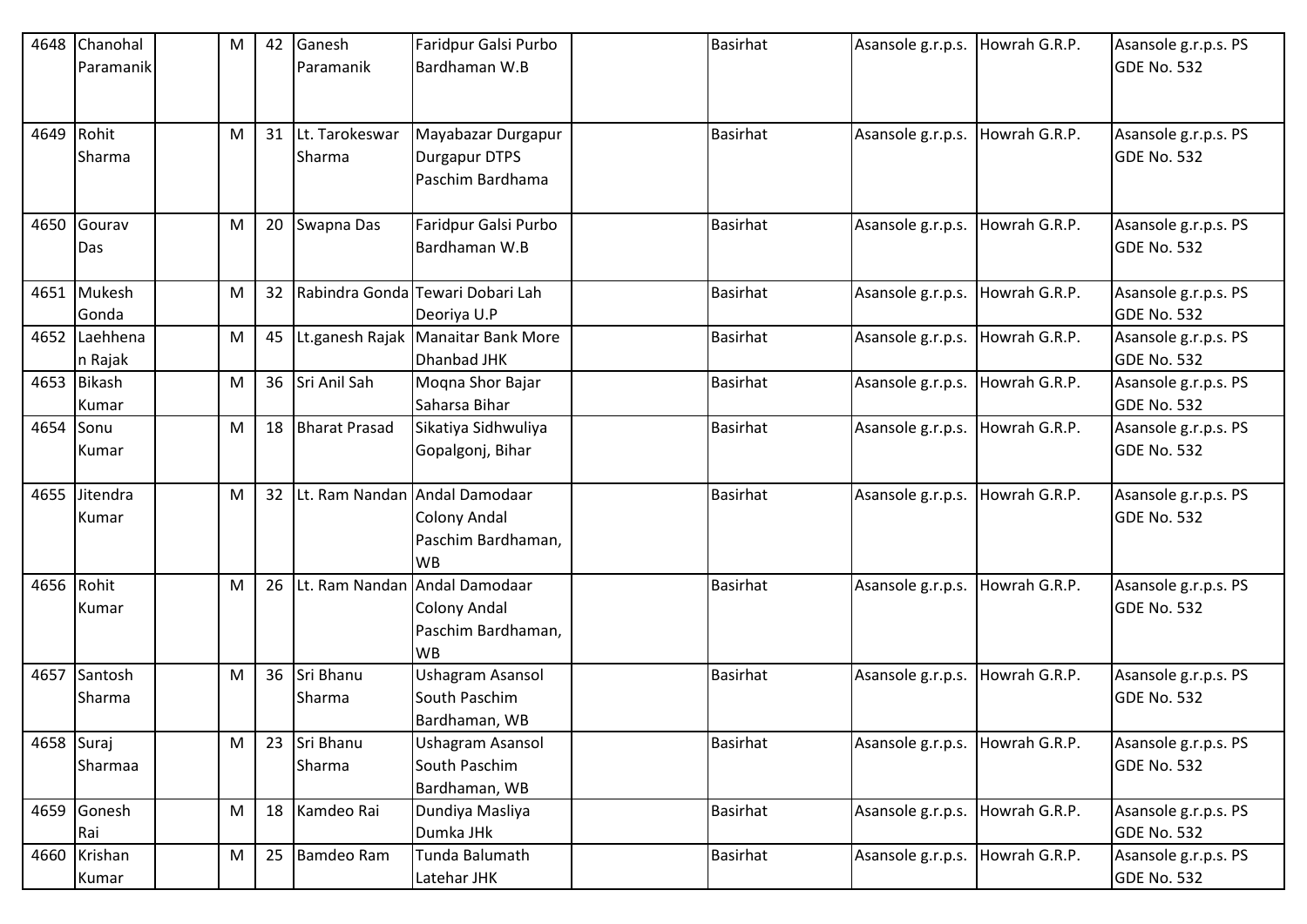| 4661      | Sorav<br>Sarkar | M | 22 | <b>Malay Sarkar</b>              | Baisnav Bandh<br><b>Hirapur Paschim</b> | <b>Basirhat</b> | Asansole g.r.p.s. | Howrah G.R.P. | Asansole g.r.p.s. PS<br><b>GDE No. 532</b> |
|-----------|-----------------|---|----|----------------------------------|-----------------------------------------|-----------------|-------------------|---------------|--------------------------------------------|
|           |                 |   |    |                                  | Bardhaman, WB                           |                 |                   |               |                                            |
| 4662 Ayan |                 | M | 20 | Harendra Nath                    | Rajbandh Kanksha                        | <b>Basirhat</b> | Asansole g.r.p.s. | Howrah G.R.P. | Asansole g.r.p.s. PS                       |
|           | Konar           |   |    | Konar                            | Paschim Bardhaman,                      |                 |                   |               | <b>GDE No. 532</b>                         |
|           |                 |   |    |                                  | <b>WB</b>                               |                 |                   |               |                                            |
| 4663      | Sayan           | M |    | 18 Ranjit Patar                  | Amlajora Kanksha                        | <b>Basirhat</b> | Asansole g.r.p.s. | Howrah G.R.P. | Asansole g.r.p.s. PS                       |
|           | Patar           |   |    |                                  | Paschim Bardhaman,                      |                 |                   |               | <b>GDE No. 532</b>                         |
|           |                 |   |    |                                  | <b>WB</b>                               |                 |                   |               |                                            |
| 4664 Ajoy |                 | M | 23 | Laltu Munda                      | Mayabazar Durgapur                      | <b>Basirhat</b> | Asansole g.r.p.s. | Howrah G.R.P. | Asansole g.r.p.s. PS                       |
|           | Kumar           |   |    |                                  | Faridpur Paschim                        |                 |                   |               | <b>GDE No. 532</b>                         |
|           | Munda           |   |    |                                  | Bardhaman, WB                           |                 |                   |               |                                            |
| 4665      | Shankar         | M |    | 23 Karan Oran                    | Mayabazar Durgapur                      | <b>Basirhat</b> | Asansole g.r.p.s. | Howrah G.R.P. | Asansole g.r.p.s. PS                       |
|           | Oran            |   |    |                                  | <b>Faridpur Paschim</b>                 |                 |                   |               | <b>GDE No. 532</b>                         |
|           |                 |   |    |                                  | Bardhaman, WB                           |                 |                   |               |                                            |
| 4666      | Nitish          | M |    | 19 Pappu Thakur                  | Wariya Munger Basti                     | <b>Basirhat</b> | Asansole g.r.p.s. | Howrah G.R.P. | Asansole g.r.p.s. PS                       |
|           | Thakur          |   |    |                                  | <b>DTPS Paschim</b>                     |                 |                   |               | <b>GDE No. 532</b>                         |
|           |                 |   |    |                                  | Bardhaman, WB                           |                 |                   |               |                                            |
|           | 4667 Ram Binoy  | M | 34 | Sri Mahendra                     | Bisanpur Begusarai                      | <b>Basirhat</b> | Asansole g.r.p.s. | Howrah G.R.P. | Asansole g.r.p.s. PS                       |
|           | Mahato          |   |    | Mahato                           | Begusarai Bihar                         |                 |                   |               | <b>GDE No. 532</b>                         |
|           |                 |   |    |                                  |                                         |                 |                   |               |                                            |
|           | 4668 Binod      | M |    | 26 Nageswar                      | Nigha Colliery                          | <b>Basirhat</b> | Asansole g.r.p.s. | Howrah G.R.P. | Asansole g.r.p.s. PS                       |
|           | Yadav           |   |    | Yadav                            | Jamuria Paschim                         |                 |                   |               | <b>GDE No. 532</b>                         |
|           |                 |   |    |                                  | Bardhaman, WB                           |                 |                   |               |                                            |
| 4669      | <b>Binod</b>    | M |    | 33 Gadadhar                      | Nigha Colliery                          | <b>Basirhat</b> | Asansole g.r.p.s. | Howrah G.R.P. | Asansole g.r.p.s. PS                       |
|           | Prasad          |   |    | Prasad                           | Jamuria Paschim                         |                 |                   |               | <b>GDE No. 532</b>                         |
|           |                 |   |    |                                  | Bardhaman, WB                           |                 |                   |               |                                            |
| 4670      | Pankaj          | M | 25 | Uday Singh                       | Janjiraha Bankata                       | <b>Basirhat</b> | Asansole g.r.p.s. | Howrah G.R.P. | Asansole g.r.p.s. PS<br><b>GDE No. 532</b> |
|           | Kumar<br>Singh  |   |    |                                  | Deoriya U.P                             |                 |                   |               |                                            |
|           | 4671 Mindu      | M |    | 21 Lt. Ghanashyam Nigha Colliery |                                         | <b>Basirhat</b> | Asansole g.r.p.s. | Howrah G.R.P. | Asansole g.r.p.s. PS                       |
|           | Paswan          |   |    | Paswan                           | Jamuria Paschim                         |                 |                   |               | <b>GDE No. 532</b>                         |
|           |                 |   |    |                                  | Bardhaman, WB                           |                 |                   |               |                                            |
| 4672 Jai  |                 | M |    | 26 Rama Nand                     | Andal South Bajar                       | <b>Basirhat</b> | Asansole g.r.p.s. | Howrah G.R.P. | Asansole g.r.p.s. PS                       |
|           | Prakashsh       |   |    | Sharma                           | <b>Andal Paschim</b>                    |                 |                   |               | <b>GDE No. 532</b>                         |
|           | arma            |   |    |                                  | Bardhaman, WB                           |                 |                   |               |                                            |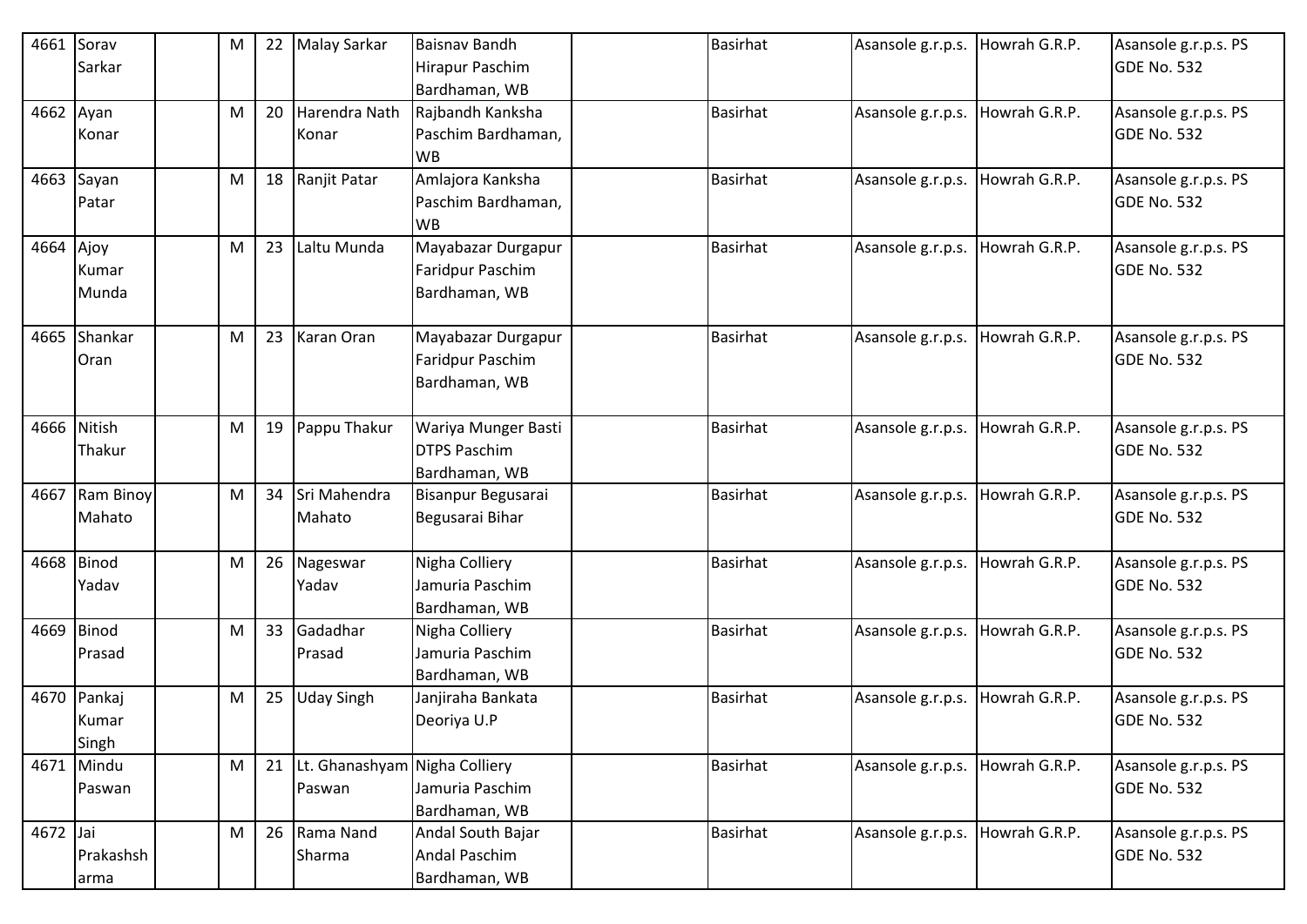|            | 4673 Diwakarku | M | 26 | Siya Saran Bind   | J.K Nagar Raniganj               | <b>Basirhat</b> | Asansole g.r.p.s. | Howrah G.R.P. | Asansole g.r.p.s. PS |
|------------|----------------|---|----|-------------------|----------------------------------|-----------------|-------------------|---------------|----------------------|
|            | mar            |   |    |                   | Paschim Bardhaman,               |                 |                   |               | <b>GDE No. 532</b>   |
|            |                |   |    |                   | <b>WB</b>                        |                 |                   |               |                      |
| 4674 Bijai |                | M |    | 25 Sri Hulash     | Dovanda Rajdhanwer               | Basirhat        | Asansole g.r.p.s. | Howrah G.R.P. | Asansole g.r.p.s. PS |
|            | Kumar          |   |    | Mahato            | Giridih, JHK                     |                 |                   |               | <b>GDE No. 532</b>   |
|            | <b>Burma</b>   |   |    |                   |                                  |                 |                   |               |                      |
|            | 4675 Satish    | M | 40 |                   | Nandlal Mondal Chandiyajari Koro | <b>Basirhat</b> | Asansole g.r.p.s. | Howrah G.R.P. | Asansole g.r.p.s. PS |
|            | Mondal         |   |    |                   | Deoghar, JHK                     |                 |                   |               | <b>GDE No. 546</b>   |
|            | 4676 Karamdeo  | M |    | 65 Lt Mahabir     | Rail Colony Jhopri               | <b>Basirhat</b> | Asansole g.r.p.s. | Howrah G.R.P. | Asansole g.r.p.s. PS |
|            | Pandit         |   |    | Pandit            | Para Panaghar                    |                 |                   |               | <b>GDE No. 546</b>   |
|            |                |   |    |                   | Panaghar Paschim                 |                 |                   |               |                      |
|            | 4677 Md Sakib  | M |    | 38 Md Sanif       | Babu Talab, Railpar              | <b>Basirhat</b> | Asansole g.r.p.s. | Howrah G.R.P. | Asansole g.r.p.s. PS |
|            |                |   |    |                   | <b>Asansol Asansol</b>           |                 |                   |               | <b>GDE No. 546</b>   |
|            |                |   |    |                   | North Paschim                    |                 |                   |               |                      |
|            | 4678 Jahir Sk  | M |    | 45 Nur Hossain Sk |                                  | <b>Basirhat</b> | Azimganj g.r.p.s. | Howrah G.R.P. | Azimganj g.r.p.s. PS |
|            |                |   |    |                   |                                  |                 |                   |               | <b>GDE No. 545</b>   |
|            | 4679 Nazrul    | M |    | 46 Abdul Barik    |                                  | <b>Basirhat</b> | Azimganj g.r.p.s. | Howrah G.R.P. | Azimganj g.r.p.s. PS |
|            | Islam          |   |    |                   |                                  |                 |                   |               | <b>GDE No. 545</b>   |
|            | 4680 Royal     | M |    | 52 Lt. Proganath  |                                  | <b>Basirhat</b> | Azimganj g.r.p.s. | Howrah G.R.P. | Azimganj g.r.p.s. PS |
|            | Mohon          |   |    | Murmu             |                                  |                 |                   |               | <b>GDE No. 545</b>   |
|            | Murmu          |   |    |                   |                                  |                 |                   |               |                      |
| 4681 Amir  |                | M |    | 22 Mahatab Ali    |                                  | <b>Basirhat</b> | Azimganj g.r.p.s. | Howrah G.R.P. | Azimganj g.r.p.s. PS |
|            | Sohel          |   |    |                   |                                  |                 |                   |               | <b>GDE No. 545</b>   |
|            | 4682 Rubel Sk  | M |    | 24 Tausin Sk      |                                  | <b>Basirhat</b> | Azimganj g.r.p.s. | Howrah G.R.P. | Azimganj g.r.p.s. PS |
|            |                |   |    |                   |                                  |                 |                   |               | <b>GDE No. 545</b>   |
|            | 4683 Farihad   | M |    | 23 Abdul Alim     |                                  | <b>Basirhat</b> | Azimganj g.r.p.s. | Howrah G.R.P. | Azimganj g.r.p.s. PS |
|            | <b>Sk</b>      |   |    |                   |                                  |                 |                   |               | <b>GDE No. 545</b>   |
|            | 4684 Rakib Sk  | M | 22 | Jamal Sk          |                                  | <b>Basirhat</b> | Azimganj g.r.p.s. | Howrah G.R.P. | Azimganj g.r.p.s. PS |
|            |                |   |    |                   |                                  |                 |                   |               | <b>GDE No. 551</b>   |
|            | 4685 Munsur    | M |    | 23 Nabiul Islam   |                                  | <b>Basirhat</b> | Azimganj g.r.p.s. | Howrah G.R.P. | Azimganj g.r.p.s. PS |
|            | Ali            |   |    |                   |                                  |                 |                   |               | GDE No. 551          |
|            | 4686 Raju Sk   | M |    | 25 Rabiul Islam   |                                  | <b>Basirhat</b> | Azimganj g.r.p.s. | Howrah G.R.P. | Azimganj g.r.p.s. PS |
|            |                |   |    |                   |                                  |                 |                   |               | <b>GDE No. 551</b>   |
|            | 4687 Ansar Sk  | M |    | 51 Biru Sk        |                                  | <b>Basirhat</b> | Azimganj g.r.p.s. | Howrah G.R.P. | Azimganj g.r.p.s. PS |
|            |                |   |    |                   |                                  |                 |                   |               | <b>GDE No. 551</b>   |
|            | 4688 Rakibul   | M |    | 40 Safiuddin Sahu |                                  | <b>Basirhat</b> | Azimganj g.r.p.s. | Howrah G.R.P. | Azimganj g.r.p.s. PS |
|            | Sahu           |   |    |                   |                                  |                 |                   |               | <b>GDE No. 551</b>   |
|            | 4689 Nasiruddi | M |    | 25 Masa Sk        |                                  | <b>Basirhat</b> | Azimganj g.r.p.s. | Howrah G.R.P. | Azimganj g.r.p.s. PS |
|            | n Sk           |   |    |                   |                                  |                 |                   |               | <b>GDE No. 551</b>   |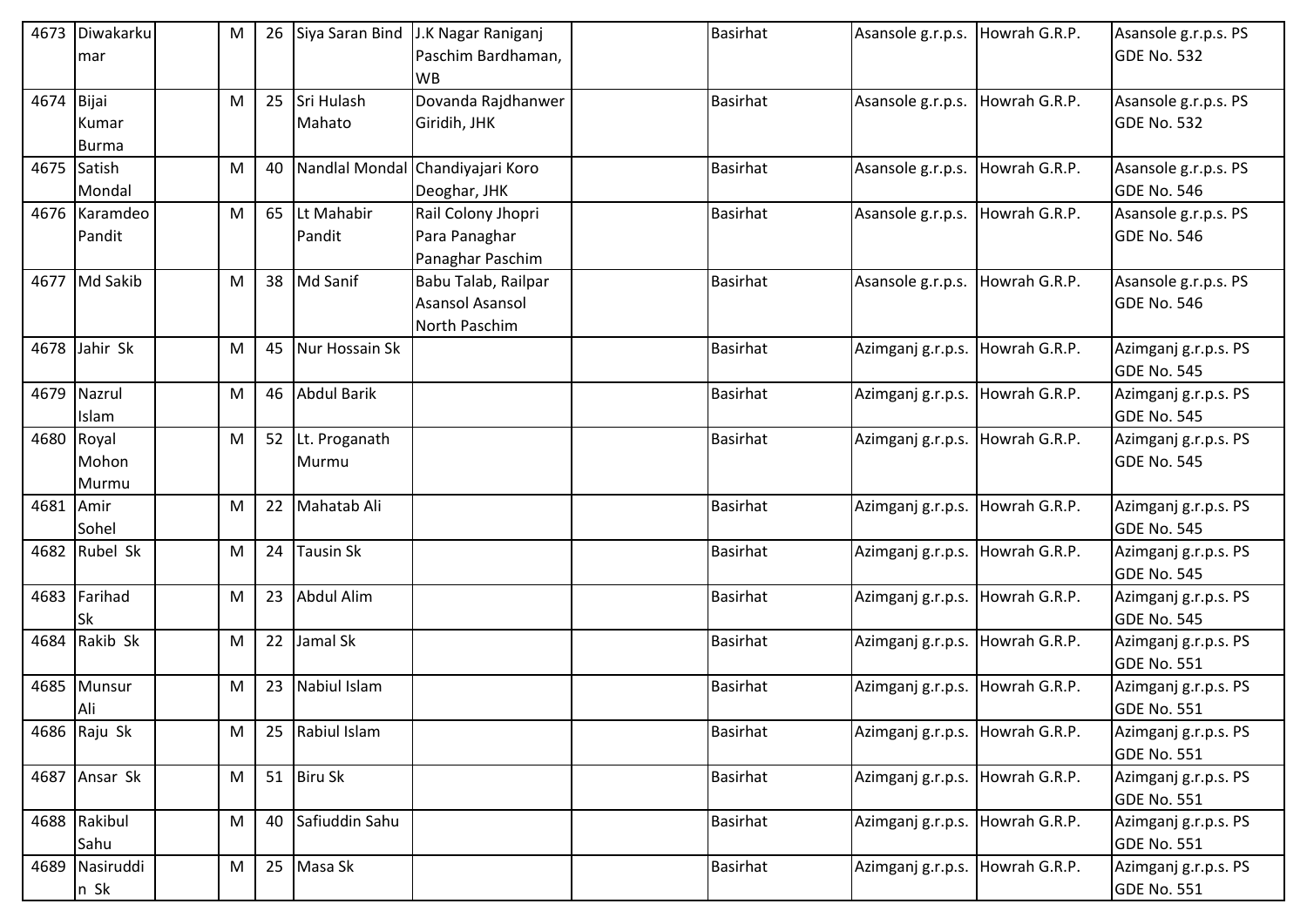|      | 4690 Lalchand<br>Sk     | M |    | 33 Meherul Sk             | <b>Basirhat</b> | Azimganj g.r.p.s. Howrah G.R.P. |               | Azimganj g.r.p.s. PS<br><b>GDE No. 551</b>                                 |
|------|-------------------------|---|----|---------------------------|-----------------|---------------------------------|---------------|----------------------------------------------------------------------------|
|      | 4691 Baidul Sk          | м |    | 37 Sohon Sk               | <b>Basirhat</b> | Azimganj g.r.p.s. Howrah G.R.P. |               | Azimganj g.r.p.s. PS<br><b>GDE No. 553</b>                                 |
|      | 4692 Milon Sk           | Μ |    | 29 Kajim Sk               | <b>Basirhat</b> | Azimganj g.r.p.s. Howrah G.R.P. |               | Azimganj g.r.p.s. PS<br><b>GDE No. 553</b>                                 |
|      | 4693 Allarakha<br>Sk    | M |    | 30 Oyazed Ali             | <b>Basirhat</b> | Azimganj g.r.p.s. Howrah G.R.P. |               | Azimganj g.r.p.s. PS<br><b>GDE No. 553</b>                                 |
| 4694 | <b>Buddha</b><br>Mondal | M | 47 | Jogindra<br>Mondal        | <b>Basirhat</b> | Azimganj g.r.p.s.               | Howrah G.R.P. | Azimganj g.r.p.s. PS<br><b>GDE No. 553</b>                                 |
|      | 4695 Sabirul Sk         | M |    | 31 Yanus Sk               | <b>Basirhat</b> | Azimganj g.r.p.s.               | Howrah G.R.P. | Azimganj g.r.p.s. PS<br><b>GDE No. 553</b>                                 |
|      | 4696 Kabirul Sk         | Μ |    | 27 Ajarul Sk              | <b>Basirhat</b> | Azimganj g.r.p.s.               | Howrah G.R.P. | Azimganj g.r.p.s. PS<br><b>GDE No. 553</b>                                 |
|      | 4697 Ismail Sk          | Μ | 35 | Jokimuddin Sk             | <b>Basirhat</b> | Azimganj g.r.p.s. Howrah G.R.P. |               | Azimganj g.r.p.s. PS<br><b>GDE No. 564</b>                                 |
|      | 4698 Salam Sk           | M | 49 | Mahiuddin Sk              | <b>Basirhat</b> | Azimganj g.r.p.s. Howrah G.R.P. |               | Azimganj g.r.p.s. PS<br><b>GDE No. 564</b>                                 |
|      | 4699 Somrat Sk          | M |    | 22 Sohorub Sk             | <b>Basirhat</b> | Azimganj g.r.p.s. Howrah G.R.P. |               | Azimganj g.r.p.s. PS<br><b>GDE No. 564</b>                                 |
|      | 4700 Sayed<br>Afridi    | M |    | 22 Sariful Islam          | <b>Basirhat</b> | Azimganj g.r.p.s. Howrah G.R.P. |               | Azimganj g.r.p.s. PS<br><b>GDE No. 564</b>                                 |
| 4701 | Teentul<br>Majhi        | Μ |    | 34 Lt. Lakhindar<br>Majhi | <b>Basirhat</b> | Azimganj g.r.p.s.               | Howrah G.R.P. | Azimganj g.r.p.s. PS<br><b>Outpost Jangipur GRPP</b><br><b>GDE No. 216</b> |
|      | 4702 Joydeb<br>Haldar   | M |    | 37 Arup Haldar            | <b>Basirhat</b> | Azimganj g.r.p.s. Howrah G.R.P. |               | Azimganj g.r.p.s. PS<br><b>Outpost Jangipur GRPP</b><br><b>GDE No. 216</b> |
| 4703 | Kawsar<br>Ali           | М |    | 20 Sakim Sk               | <b>Basirhat</b> | Azimganj g.r.p.s. Howrah G.R.P. |               | Azimganj g.r.p.s. PS<br>Outpost Tildanga GRPP<br><b>GDE No. 294</b>        |
|      | 4704 Ahidur<br>Haque    | M |    | 19 Saraful Sk             | <b>Basirhat</b> | Azimganj g.r.p.s. Howrah G.R.P. |               | Azimganj g.r.p.s. PS<br><b>Outpost Tildanga GRPP</b><br><b>GDE No. 294</b> |
|      | 4705 Tomijul            | M |    | 26 Motiur Kharita         | <b>Basirhat</b> | Azimganj g.r.p.s.               | Howrah G.R.P. | Azimganj g.r.p.s. PS<br><b>Outpost Jangipur GRPP</b><br><b>GDE No. 219</b> |
|      | 4706 Omor<br>Faruk      | M |    | 22 Nazrul Sk              | Basirhat        | Azimganj g.r.p.s. Howrah G.R.P. |               | Azimganj g.r.p.s. PS<br><b>Outpost Jangipur GRPP</b><br><b>GDE No. 219</b> |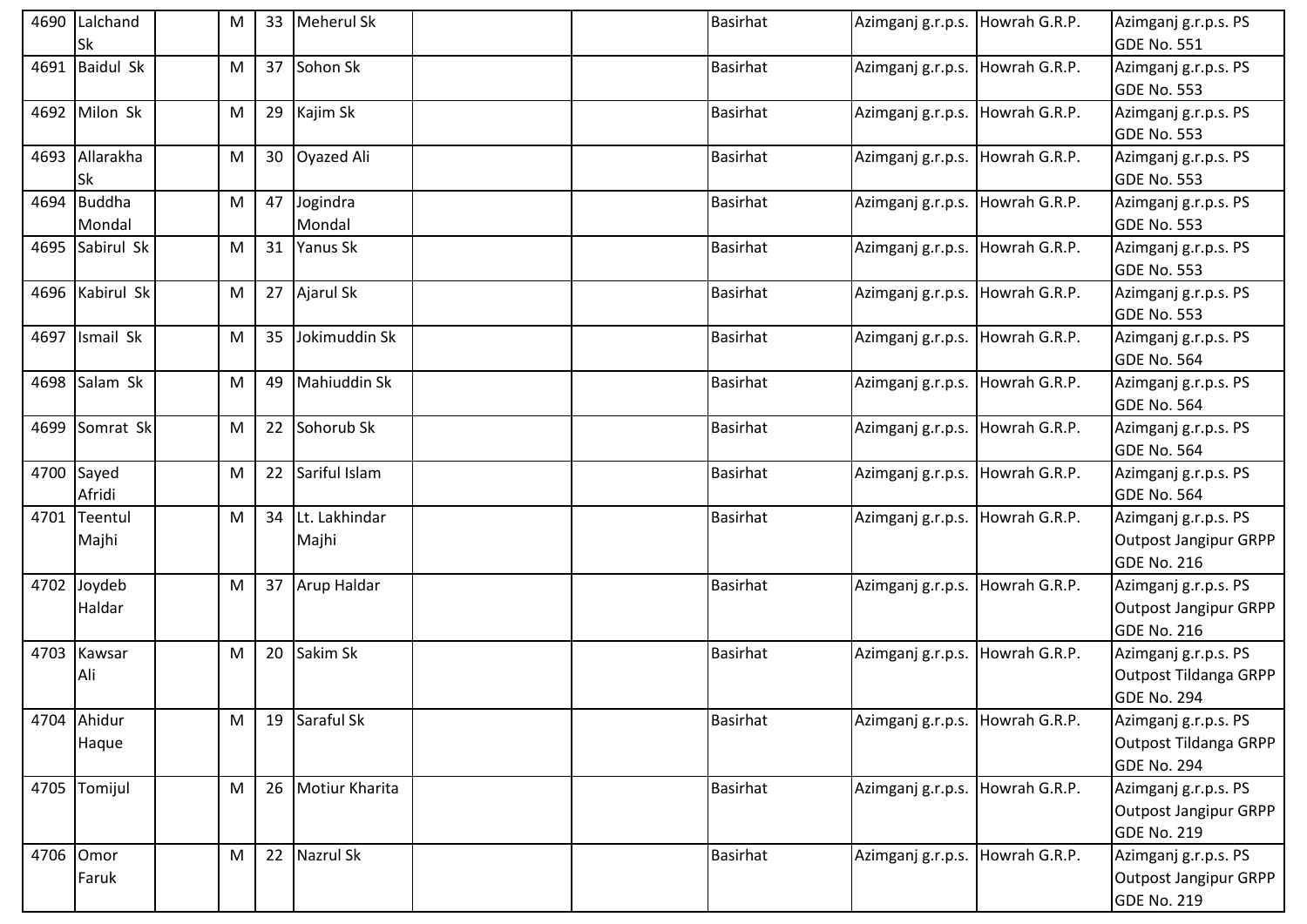| 4707 | Rahul<br>Patra           |    | 30 Sunil Patra         | PANDUA PS: Pandua<br>Dist.: Hooghly Rural                                                          | Pandua      | <b>Hooghly Rural</b>                         | Bandel g.r.p.s. | Howrah G.R.P. | Bandel g.r.p.s. PS GDE<br>No. 588 |
|------|--------------------------|----|------------------------|----------------------------------------------------------------------------------------------------|-------------|----------------------------------------------|-----------------|---------------|-----------------------------------|
|      | 4708 Raj Kishor<br>Yadav |    | 31 Raj Punjal<br>Yadav | <b>SRIRAMPUR PS:</b><br>Srirampore Dist.:<br>Chandannagar Police<br>Commissionerate                | Srirampore  | Chandannagar<br>Police<br>Commissionerate    | Bandel g.r.p.s. | Howrah G.R.P. | Bandel g.r.p.s. PS GDE<br>No. 588 |
| 4709 | <b>Dipak</b><br>Mondal   | 50 |                        | Disnesh Mondal ASINNAGAR COLONY<br>PS: Srirampore Dist.:<br>Chandannagar Police<br>Commissionerate | Srirampore  | Chandannagar<br>Police<br>Commissionerate    | Bandel g.r.p.s. | Howrah G.R.P. | Bandel g.r.p.s. PS GDE<br>No. 588 |
| 4710 | Kartik Ch<br>Dey         |    | 50 Rajendra Dey        | <b>ASINNAGAR COLONY</b><br>PS: Srirampore Dist.:<br>Chandannagar Police<br>Commissionerate         | Srirampore  | Chandannagar<br>Police<br>Commissionerate    | Bandel g.r.p.s. | Howrah G.R.P. | Bandel g.r.p.s. PS GDE<br>No. 588 |
|      | 4711 Jagadish<br>Paul    |    | 42 Nobokumar<br>Dey`   | <b>GUSKARA PS:</b><br>Ausgram Dist.: Purba<br>Burdwan                                              | Ausgram     | Purba Burdwan                                | Bandel g.r.p.s. | Howrah G.R.P. | Bandel g.r.p.s. PS GDE<br>No. 588 |
|      | 4712 Md Kaijal           |    | 33 Md Raju             | <b>GAJULIA MAIN ROAD</b><br>PS: Noapara Dist.:<br>Barrackpore Police<br>Commissionerate            | Noapara     | Barrackpore Police<br>Commissionerate        | Bandel g.r.p.s. | Howrah G.R.P. | Bandel g.r.p.s. PS GDE<br>No. 588 |
|      | 4713 Samin Ali           |    | 40 Rajad Ali           | <b>GAJULIA MAIN ROAD</b><br>PS: Noapara Dist.:<br><b>Barrackpore Police</b><br>Commissionerate     | Noapara     | <b>Barrackpore Police</b><br>Commissionerate | Bandel g.r.p.s. | Howrah G.R.P. | Bandel g.r.p.s. PS GDE<br>No. 588 |
|      | 4714 Subho Sk            |    | 27 Md Sk               | <b>BABUIDANGA PS:</b><br>Purbasthali Dist.:<br>Purba Burdwan                                       | Purbasthali | Purba Burdwan                                | Bandel g.r.p.s. | Howrah G.R.P. | Bandel g.r.p.s. PS GDE<br>No. 588 |
|      | 4715 Taijan Sk           |    | 26 Salim Sk            | <b>BABUIDANGA PS:</b><br>Purbasthali Dist.:<br>Purba Burdwan                                       | Purbasthali | Purba Burdwan                                | Bandel g.r.p.s. | Howrah G.R.P. | Bandel g.r.p.s. PS GDE<br>No. 588 |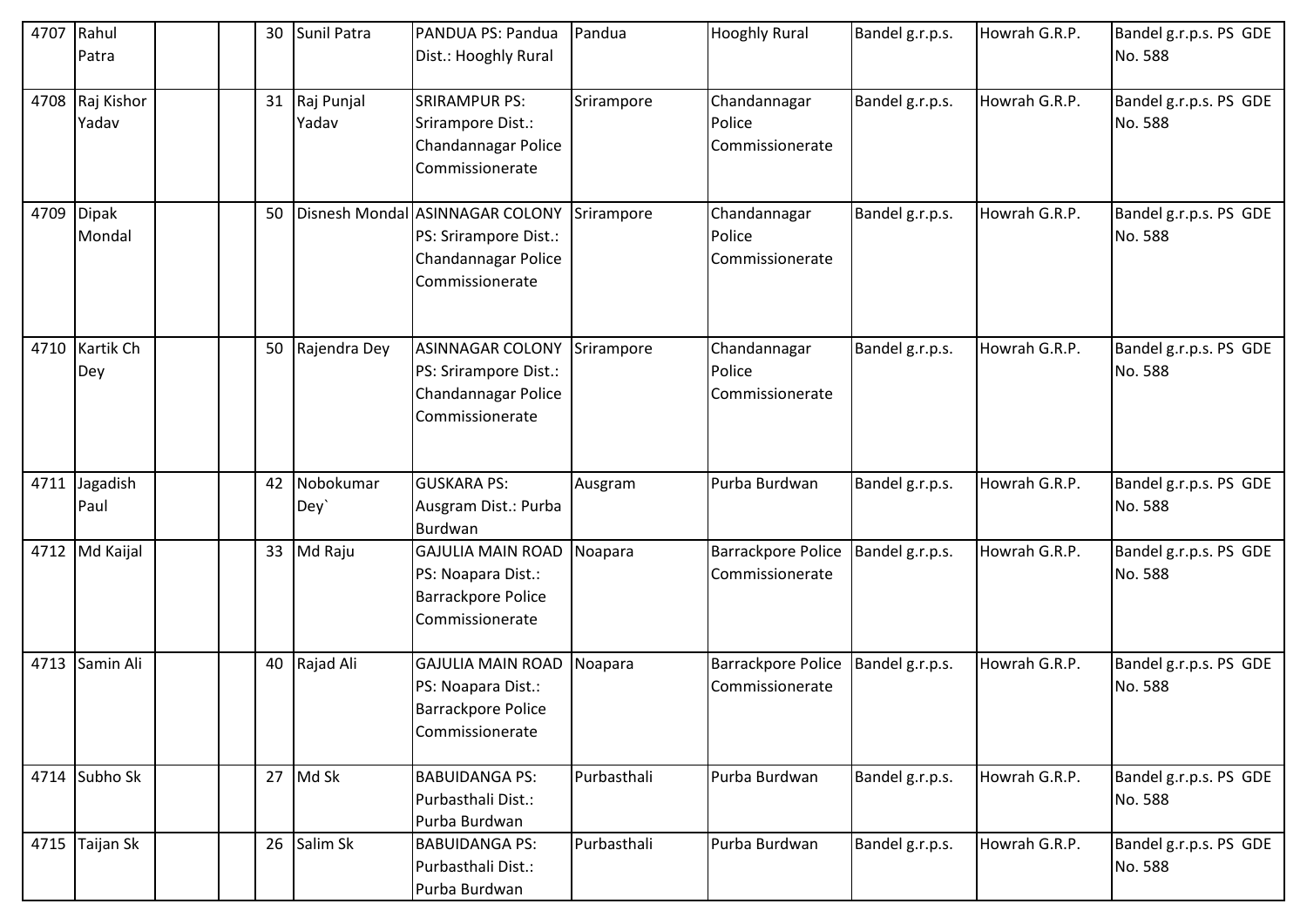|      | 4716 Amordeep<br>Saha         |  | 27              | Sachin Saha                 | <b>AZIMGHOR</b>                                                     |          | <b>Basirhat</b>      | Bandel g.r.p.s. | Howrah G.R.P. | Bandel g.r.p.s. PS GDE<br>No. 588 |
|------|-------------------------------|--|-----------------|-----------------------------|---------------------------------------------------------------------|----------|----------------------|-----------------|---------------|-----------------------------------|
|      | 4717 Bishnu<br>Saha           |  | 32              | Srimonta Saha               | <b>AZIMGHOR</b>                                                     |          | <b>Basirhat</b>      | Bandel g.r.p.s. | Howrah G.R.P. | Bandel g.r.p.s. PS GDE<br>No. 588 |
|      | 4718 Taidul<br>Islam          |  | 33              | Salim Sk                    | <b>AZIMGHOR</b>                                                     |          | <b>Basirhat</b>      | Bandel g.r.p.s. | Howrah G.R.P. | Bandel g.r.p.s. PS GDE<br>No. 588 |
|      | 4719 Rintu<br>Alam            |  | 34              | Atinur Rahaman AZIMGHOR     |                                                                     |          | <b>Basirhat</b>      | Bandel g.r.p.s. | Howrah G.R.P. | Bandel g.r.p.s. PS GDE<br>No. 588 |
| 4720 | Pradip<br><b>Biswas</b>       |  | 35              | Palash Bswas                | <b>AZIMGHOR</b>                                                     |          | <b>Basirhat</b>      | Bandel g.r.p.s. | Howrah G.R.P. | Bandel g.r.p.s. PS GDE<br>No. 588 |
| 4721 | Chinmoy<br>Majhi              |  | 27              | Gobinda Majhi               | <b>GURIPARA PS:</b><br>Ketugram Dist.: Purba<br>Burdwan             | Ketugram | Purba Burdwan        | Bandel g.r.p.s. | Howrah G.R.P. | Bandel g.r.p.s. PS GDE<br>No. 590 |
| 4722 | Jowti<br>Chakrabor<br>ty 16   |  | 32 <sup>2</sup> | Goutam<br>Chakraborty       | <b>BURDWAN PS:</b><br>Burdwan Dist.: Purba<br>Burdwan               | Burdwan  | Purba Burdwan        | Bandel g.r.p.s. | Howrah G.R.P. | Bandel g.r.p.s. PS GDE<br>No. 590 |
|      | 4723 Ibraim Sk                |  |                 | 27 Jakir Sk                 | <b>BURDWAN PS:</b><br>Burdwan Dist.: Purba<br>Burdwan               | Burdwan  | Purba Burdwan        | Bandel g.r.p.s. | Howrah G.R.P. | Bandel g.r.p.s. PS GDE<br>No. 590 |
|      | 4724 Susanta<br><b>Biswas</b> |  | 29              | Suryakanta<br><b>Biswas</b> | <b>BURDWAN PS:</b><br>Burdwan Dist.: Purba<br>Burdwan               | Burdwan  | Purba Burdwan        | Bandel g.r.p.s. | Howrah G.R.P. | Bandel g.r.p.s. PS GDE<br>No. 590 |
| 4725 | Raju<br><b>Biswas</b>         |  | 30              | Hemanta<br><b>Biswas</b>    | <b>BURDWAN PS:</b><br>Burdwan Dist.: Purba<br>Burdwan               | Burdwan  | Purba Burdwan        | Bandel g.r.p.s. | Howrah G.R.P. | Bandel g.r.p.s. PS GDE<br>No. 590 |
|      | 4726 Promod<br>Bairagya       |  |                 | 27 Pravulla<br>Biaragya     | <b>BURDWAN PS:</b><br>Burdwan Dist.: Purba<br>Burdwan               | Burdwan  | Purba Burdwan        | Bandel g.r.p.s. | Howrah G.R.P. | Bandel g.r.p.s. PS GDE<br>No. 590 |
|      | 4727 Sadek Ali                |  |                 | 31 Mongal Haque             | <b>BURDWAN PS:</b><br>Burdwan Dist.: Purba<br>Burdwan               | Burdwan  | Purba Burdwan        | Bandel g.r.p.s. | Howrah G.R.P. | Bandel g.r.p.s. PS GDE<br>No. 590 |
|      | 4728 Rabenda<br>Mallik        |  |                 |                             | 31 Rampada Mallik ADISAPTAGRAM PS:<br>Mogra Dist.: Hooghly<br>Rural | Mogra    | <b>Hooghly Rural</b> | Bandel g.r.p.s. | Howrah G.R.P. | Bandel g.r.p.s. PS GDE<br>No. 590 |
|      | 4729 Kailash<br>Paul          |  |                 | 39 Pashupati Paul           | PANDUA PS: Pandua<br>Dist.: Hooghly Rural                           | Pandua   | <b>Hooghly Rural</b> | Bandel g.r.p.s. | Howrah G.R.P. | Bandel g.r.p.s. PS GDE<br>No. 590 |
|      | 4730 Rabiul<br>Islam          |  | 40              | Amanul Haque                | <b>BAIRABPUR PS:</b><br>Lalgola Dist.:<br>Murshidabad               | Lalgola  | Murshidabad          | Bandel g.r.p.s. | Howrah G.R.P. | Bandel g.r.p.s. PS GDE<br>No. 590 |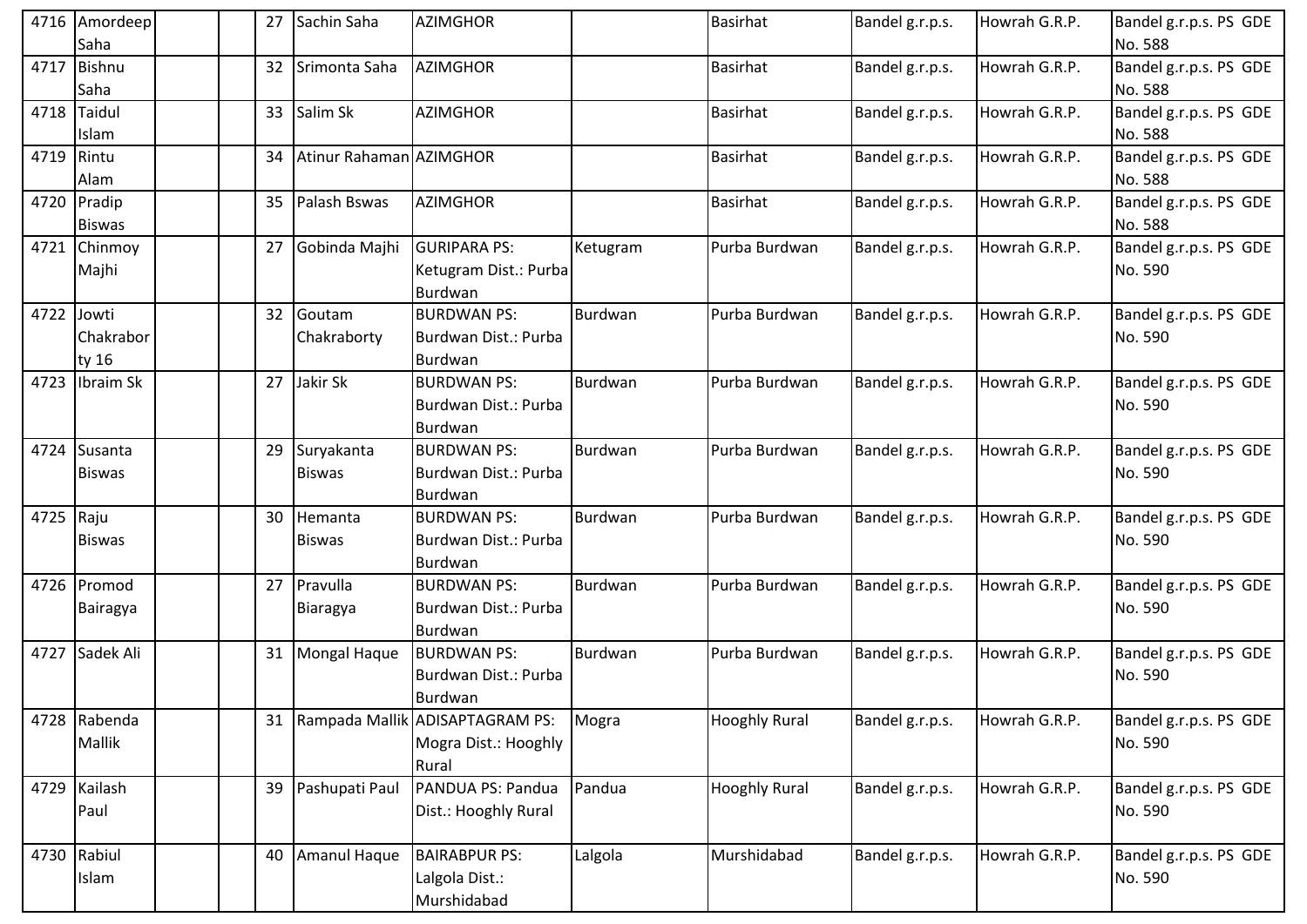|           | 4731 Safikul  | 27              | Nayek Islam                      | <b>BAIRABPUR PS:</b>      | Lalgola    | Murshidabad                          | Bandel g.r.p.s. | Howrah G.R.P. | Bandel g.r.p.s. PS GDE |
|-----------|---------------|-----------------|----------------------------------|---------------------------|------------|--------------------------------------|-----------------|---------------|------------------------|
|           | Islam         |                 |                                  | Lalgola Dist.:            |            |                                      |                 |               | No. 590                |
|           |               |                 |                                  | Murshidabad               |            |                                      |                 |               |                        |
|           | 4732 Milon Sk | 31              | Madhu Sk                         | <b>MON'TESWAR PS:</b>     | Monteshwar | Purba Burdwan                        | Bandel g.r.p.s. | Howrah G.R.P. | Bandel g.r.p.s. PS GDE |
|           |               |                 |                                  | Monteshwar Dist.:         |            |                                      |                 |               | No. 590                |
|           |               |                 |                                  | Purba Burdwan             |            |                                      |                 |               |                        |
|           | 4733 Toton    | 25              | Amol Sikder                      | MON'TESWAR PS:            | Monteshwar | Purba Burdwan                        | Bandel g.r.p.s. | Howrah G.R.P. | Bandel g.r.p.s. PS GDE |
|           | Sikder        |                 |                                  | Monteshwar Dist.:         |            |                                      |                 |               | No. 590                |
|           |               |                 |                                  | Purba Burdwan             |            |                                      |                 |               |                        |
| 4734 Arup |               | 20              | Madhusudhan                      | <b>BISHORIDANGA PS:</b>   | Kalna      | Purba Burdwan                        | Bandel g.r.p.s. | Howrah G.R.P. | Bandel g.r.p.s. PS GDE |
|           | Ghosh         |                 | Ghosh                            | Kalna Dist.: Purba        |            |                                      |                 |               | No. 590                |
|           |               |                 |                                  | Burdwan                   |            |                                      |                 |               |                        |
| 4735      | Hemanta       | 27              | Barenda Mallik                   | <b>ADISAPTAGRAM PS:</b>   | Mogra      | <b>Hooghly Rural</b>                 | Bandel g.r.p.s. | Howrah G.R.P. | Bandel g.r.p.s. PS GDE |
|           | <b>Mallik</b> |                 |                                  | Mogra Dist.: Hooghly      |            |                                      |                 |               | No. 594                |
|           |               |                 |                                  | Rural                     |            |                                      |                 |               |                        |
|           | 4736 Prakesh  | 31              | Santosh Biswas                   | <b>SANTIPUR PS:</b>       | Shantipur  | Ranaghat Police                      | Bandel g.r.p.s. | Howrah G.R.P. | Bandel g.r.p.s. PS GDE |
|           | <b>Biswas</b> |                 |                                  | <b>Shantipur Dist.:</b>   |            | District                             |                 |               | No. 594                |
|           |               |                 |                                  | Ranaghat Police           |            |                                      |                 |               |                        |
|           |               |                 |                                  | <b>District</b>           |            |                                      |                 |               |                        |
|           | 4737 Saikad   | 37              | Sankar Sarkar                    | <b>SANTIPUR PS:</b>       | Shantipur  | Ranaghat Police                      | Bandel g.r.p.s. | Howrah G.R.P. | Bandel g.r.p.s. PS GDE |
|           | Sarkar        |                 |                                  | <b>Shantipur Dist.:</b>   |            | <b>District</b>                      |                 |               | No. 594                |
|           |               |                 |                                  | Ranaghat Police           |            |                                      |                 |               |                        |
|           |               |                 |                                  | <b>District</b>           |            |                                      |                 |               |                        |
|           | 4738 Atauddin | 35 <sup>2</sup> | Rafikul Sk                       | <b>SUMUDRAGHAR PS:</b>    | Nadanghat  | Purba Burdwan                        | Bandel g.r.p.s. | Howrah G.R.P. | Bandel g.r.p.s. PS GDE |
|           | Sk            |                 |                                  | Nadanghat Dist.:          |            |                                      |                 |               | No. 594                |
|           |               |                 |                                  | Purba Burdwan             |            |                                      |                 |               |                        |
|           |               |                 |                                  |                           |            |                                      |                 |               |                        |
| 4739      | Tahabuddi     | 20              | Rafikul Sk                       | <b>SUMUDRAGHAR PS:</b>    | Nadanghat  | Purba Burdwan                        | Bandel g.r.p.s. | Howrah G.R.P. | Bandel g.r.p.s. PS GDE |
|           | n Sk          |                 |                                  | Nadanghat Dist.:          |            |                                      |                 |               | No. 594                |
|           |               |                 |                                  | Purba Burdwan             |            |                                      |                 |               |                        |
|           |               |                 |                                  |                           |            |                                      |                 |               |                        |
|           | 4740 Jitendra | 27              | Kanchan                          | <b>SHYAMNAGAR PS:</b>     | Jagaddal   | Barrackpore Police   Bandel g.r.p.s. |                 | Howrah G.R.P. | Bandel g.r.p.s. PS GDE |
|           | Mahato        |                 | Mahato                           | Jagaddal Dist.:           |            | Commissionerate                      |                 |               | No. 594                |
|           |               |                 |                                  | <b>Barrackpore Police</b> |            |                                      |                 |               |                        |
|           |               |                 |                                  | Commissionerate           |            |                                      |                 |               |                        |
|           | 4741 Goutam   |                 | 36   Mongal Paswan SRIRAMPUR PS: |                           | Srirampore | Chandannagar                         | Bandel g.r.p.s. | Howrah G.R.P. | Bandel g.r.p.s. PS GDE |
|           | Kumar         |                 |                                  | Srirampore Dist.:         |            | Police                               |                 |               | No. 594                |
|           |               |                 |                                  | Chandannagar Police       |            | Commissionerate                      |                 |               |                        |
|           |               |                 |                                  | Commissionerate           |            |                                      |                 |               |                        |
|           |               |                 |                                  |                           |            |                                      |                 |               |                        |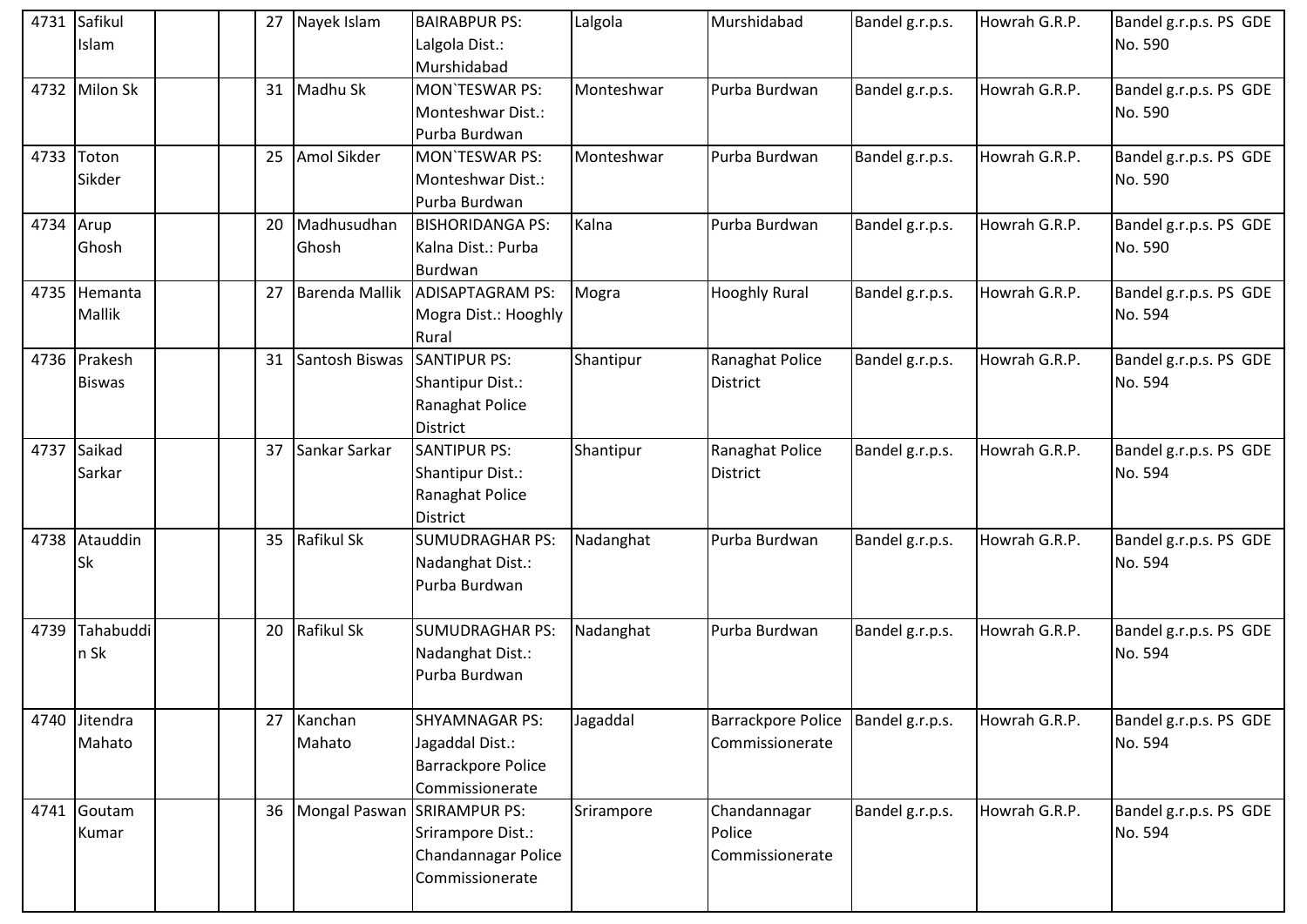| 4742 | Sandip<br>Giri 36           |   |    | 27 Dayal Giri             | <b>SRIRAMPUR PS:</b><br>Srirampore Dist.:<br>Chandannagar Police<br>Commissionerate   | Srirampore  | Chandannagar<br>Police<br>Commissionerate | Bandel g.r.p.s. | Howrah G.R.P. | Bandel g.r.p.s. PS GDE<br>No. 594 |
|------|-----------------------------|---|----|---------------------------|---------------------------------------------------------------------------------------|-------------|-------------------------------------------|-----------------|---------------|-----------------------------------|
| 4743 | Sk Solahir                  |   |    | 29 Hafijul<br>Rahaman     | <b>ARAMBAG PS:</b><br>Arambagh Dist.:<br><b>Hooghly Rural</b>                         | Arambagh    | <b>Hooghly Rural</b>                      | Bandel g.r.p.s. | Howrah G.R.P. | Bandel g.r.p.s. PS GDE<br>No. 594 |
| 4744 | Puskar<br>Ghosh             | M |    | 31 Bikash Ghosh           | <b>NANDIPUR PS: Polba</b><br>Dist.: Hooghly Rural                                     | Polba       | <b>Hooghly Rural</b>                      | Bandel g.r.p.s. | Howrah G.R.P. | Bandel g.r.p.s. PS GDE<br>No. 594 |
|      | 4745 Ramen<br>Ghosh         | M |    | 40 Ratan Ghosh            | <b>NANDIPUR PS: Polba</b><br>Dist.: Hooghly Rural                                     | Polba       | <b>Hooghly Rural</b>                      | Bandel g.r.p.s. | Howrah G.R.P. | Bandel g.r.p.s. PS GDE<br>No. 594 |
| 4746 | Santosh<br>Show             | M |    | 20 Lt.harinarayan<br>Show | <b>BDC LOKOPARA PS:</b><br>Chinsurah Dist.:<br>Chandannagar Police<br>Commissionerate | Chinsurah   | Chandannagar<br>Police<br>Commissionerate | Bandel g.r.p.s. | Howrah G.R.P. | Bandel g.r.p.s. PS GDE<br>No. 594 |
| 4747 | Milton<br>Das               | M |    | 22 Prafulla Das           | <b>PURBESTHALI PS:</b><br>Purbasthali Dist.:<br>Purba Burdwan                         | Purbasthali | Purba Burdwan                             | Bandel g.r.p.s. | Howrah G.R.P. | Bandel g.r.p.s. PS GDE<br>No. 594 |
| 4748 | Sanjib<br>Paul              | M |    | 31 Tarapada Paul          | Balaghar PS: Balagarh Balagarh<br>Dist.: Hooghly Rural                                |             | <b>Hooghly Rural</b>                      | Bandel g.r.p.s. | Howrah G.R.P. | Bandel g.r.p.s. PS GDE<br>No. 594 |
| 4749 | Kaleswar<br>Rajbanshi       | M | 25 |                           | Ramji Rajbanshi BANULA PS: Balagarh<br>Dist.: Hooghly Rural                           | Balagarh    | <b>Hooghly Rural</b>                      | Bandel g.r.p.s. | Howrah G.R.P. | Bandel g.r.p.s. PS GDE<br>No. 597 |
| 4750 | Sunil<br>Rajbanshi          | M |    | 27 Kaleswar<br>Rajbanshi  | <b>BANULA PS: Balagarh</b><br>Dist.: Hooghly Rural                                    | Balagarh    | <b>Hooghly Rural</b>                      | Bandel g.r.p.s. | Howrah G.R.P. | Bandel g.r.p.s. PS GDE<br>No. 597 |
|      | 4751 Sumonta<br>Ghosh       | M |    | 31 Sashodhar<br>Ghosh     | KALNA PS: Kalna<br>Dist.: Purba Burdwan                                               | Kalna       | Purba Burdwan                             | Bandel g.r.p.s. | Howrah G.R.P. | Bandel g.r.p.s. PS GDE<br>No. 597 |
|      | 4752 Sibsankar<br>Rajbanshi | M |    | 32 Prosen<br>Rajbanshi    | KALNA PS: Kalna<br>Dist.: Purba Burdwan                                               | Kalna       | Purba Burdwan                             | Bandel g.r.p.s. | Howrah G.R.P. | Bandel g.r.p.s. PS GDE<br>No. 597 |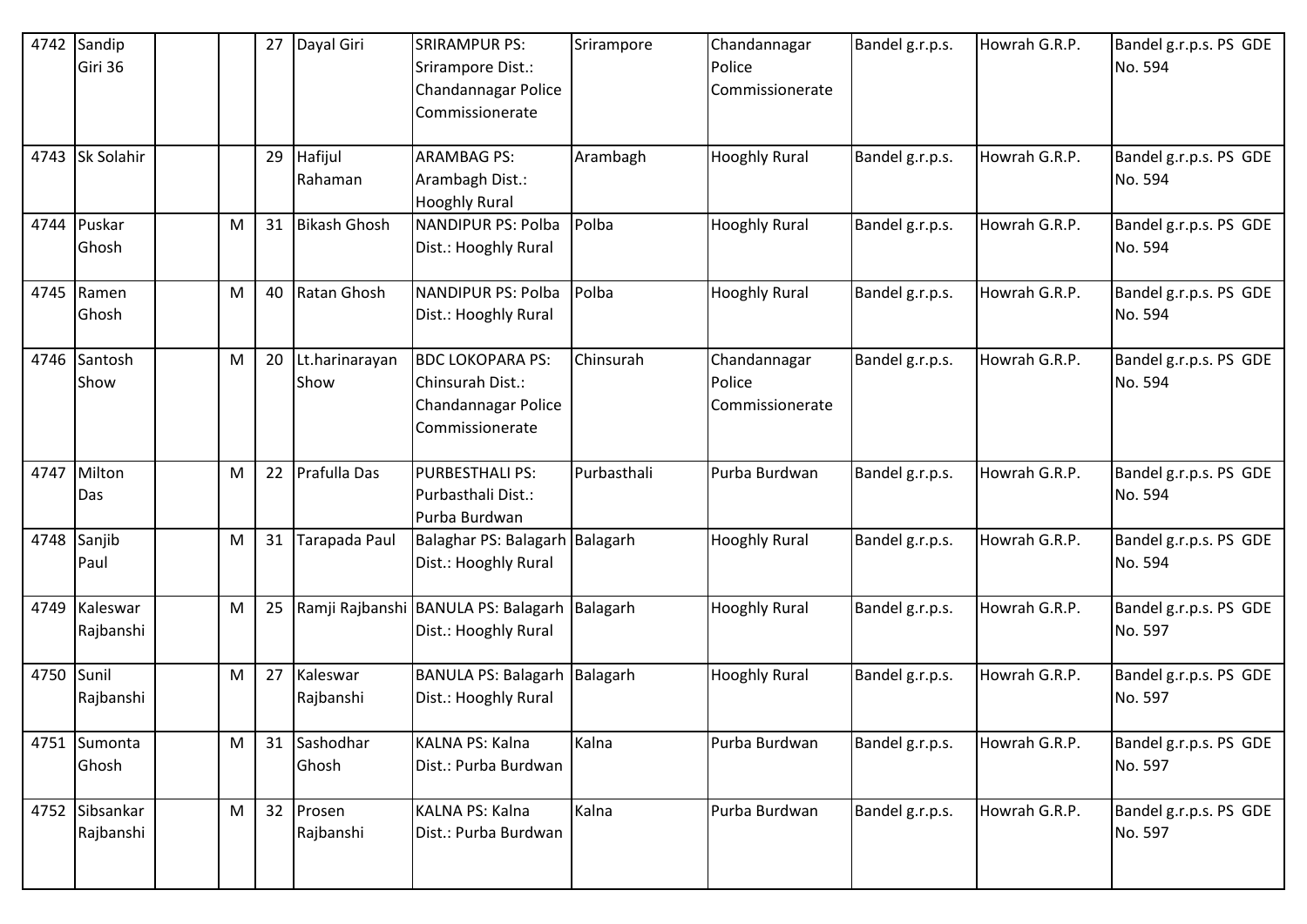| 4753       | Sunil<br><b>Biswas</b>   | M |    | 41 Sashodhar<br><b>Biswas</b> | <b>SUMUDRAGHAR PS:</b><br>Nadanghat Dist.:<br>Purba Burdwan                                         | Nadanghat    | Purba Burdwan                                          | Bandel g.r.p.s. | Howrah G.R.P. | Bandel g.r.p.s. PS GDE<br>No. 597 |
|------------|--------------------------|---|----|-------------------------------|-----------------------------------------------------------------------------------------------------|--------------|--------------------------------------------------------|-----------------|---------------|-----------------------------------|
| 4754       | Lakhon<br><b>Bhaskar</b> | M |    | 42 Jagabandu<br><b>Baskar</b> | <b>AGRADEEP PS:</b><br>Nabadwip Dist.:<br>Krishnanagar Police                                       | Nabadwip     | Krishnanagar Police Bandel g.r.p.s.<br>District        |                 | Howrah G.R.P. | Bandel g.r.p.s. PS GDE<br>No. 597 |
|            | 4755 Pradip Kr<br>Saha   | M | 41 | Gobinda Saha                  | District<br><b>PRACHIN MAYAPUR</b><br>PS: Nabadwip Dist.:<br>Krishnanagar Police<br><b>District</b> | Nabadwip     | Krishnanagar Police Bandel g.r.p.s.<br>District        |                 | Howrah G.R.P. | Bandel g.r.p.s. PS GDE<br>No. 597 |
| 4756       | Rupankar<br>Roy          | M |    | 31 Sankar Roy                 | <b>BALAGHAT PS:</b><br><b>Balagarh Dist.:</b><br><b>Hooghly Rural</b>                               | Balagarh     | <b>Hooghly Rural</b>                                   | Bandel g.r.p.s. | Howrah G.R.P. | Bandel g.r.p.s. PS GDE<br>No. 603 |
| 4757       | <b>Uday Das</b>          | M | 39 | <b>Bholanath Das</b>          | <b>BALAGHAT PS:</b><br><b>Balagarh Dist.:</b><br><b>Hooghly Rural</b>                               | Balagarh     | <b>Hooghly Rural</b>                                   | Bandel g.r.p.s. | Howrah G.R.P. | Bandel g.r.p.s. PS GDE<br>No. 603 |
| 4758       | Gopal<br>Debnath         | M | 29 | Mohan<br>Debnath              | <b>BALAGHAT PS:</b><br><b>Balagarh Dist.:</b><br><b>Hooghly Rural</b>                               | Balagarh     | <b>Hooghly Rural</b>                                   | Bandel g.r.p.s. | Howrah G.R.P. | Bandel g.r.p.s. PS GDE<br>No. 603 |
| 4759       | Samar<br><b>Biswas</b>   | M |    | 23 Mongal Biswas              | <b>BALAGHAT PS:</b><br><b>Balagarh Dist.:</b><br><b>Hooghly Rural</b>                               | Balagarh     | <b>Hooghly Rural</b>                                   | Bandel g.r.p.s. | Howrah G.R.P. | Bandel g.r.p.s. PS GDE<br>No. 603 |
| 4760 Liton | Debnath                  | M | 25 | Drirenda<br>Debnath           | <b>TALAMIYAPARA PS:</b><br>Purbasthali Dist.:<br>Purba Burdwan                                      | Purbasthali  | Purba Burdwan                                          | Bandel g.r.p.s. | Howrah G.R.P. | Bandel g.r.p.s. PS GDE<br>No. 604 |
| 4761       | Mahit<br>Sharma          | M | 25 | Sadhu Singh                   | <b>LAKHIPUR PS:</b><br>Purbasthali                                                                  | Purbasthali  | <b>Basirhat</b>                                        | Bandel g.r.p.s. | Howrah G.R.P. | Bandel g.r.p.s. PS GDE<br>No. 604 |
| 4762 Lalu  | Kumar                    | M |    | 24 Payer Singh                | <b>LAKHIPUR PS:</b><br>Purbasthali                                                                  | Purbasthali  | <b>Basirhat</b>                                        | Bandel g.r.p.s. | Howrah G.R.P. | Bandel g.r.p.s. PS GDE<br>No. 604 |
| 4763 Ayan  | Mondal                   | M |    | 23 Ramen Mondal               | <b>KRINANAGAR PS:</b><br>Krishnanagar Dist.:<br>Krishnanagar Police<br>District                     | Krishnanagar | Krishnanagar Police Bandel g.r.p.s.<br><b>District</b> |                 | Howrah G.R.P. | Bandel g.r.p.s. PS GDE<br>No. 604 |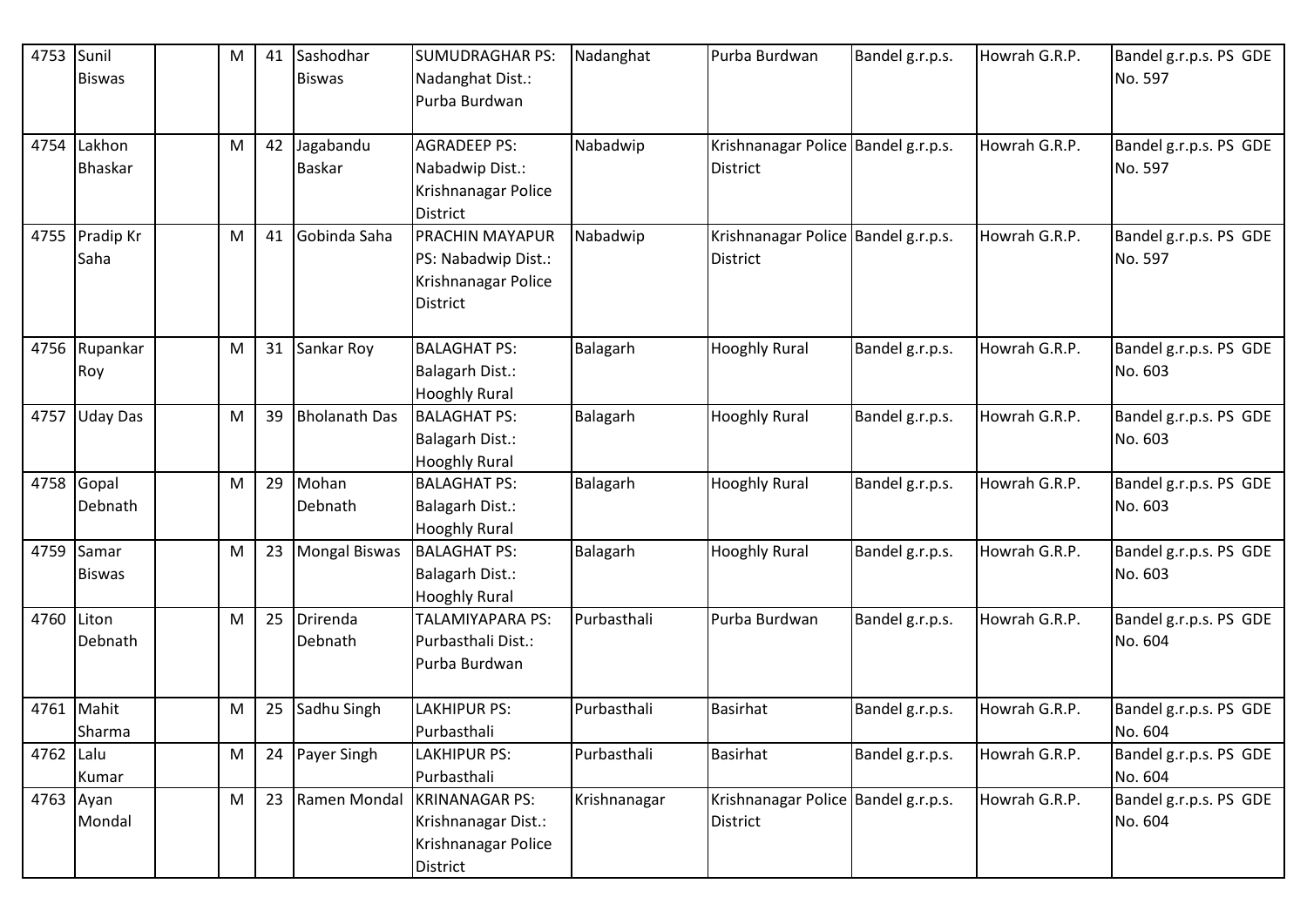| 4764 | Rakesh          | M | 25 |                               | Lt.naresh Sarkar KRINANAGAR PS: | Krishnanagar | Krishnanagar Police Bandel g.r.p.s. |                | Howrah G.R.P. | Bandel g.r.p.s. PS GDE |
|------|-----------------|---|----|-------------------------------|---------------------------------|--------------|-------------------------------------|----------------|---------------|------------------------|
|      | Sarkar          |   |    |                               | Krishnanagar Dist.:             |              | District                            |                |               | No. 604                |
|      |                 |   |    |                               | Krishnanagar Police             |              |                                     |                |               |                        |
|      |                 |   |    |                               | <b>District</b>                 |              |                                     |                |               |                        |
| 4765 | <b>Bimlesh</b>  | M |    | 24 Binoy Singh                | Bhemlempur, PO-                 |              | <b>Basirhat</b>                     | Belur g.r.p.s. | Howrah G.R.P. | Belur g.r.p.s. PS GDE  |
|      | Kumar           |   |    |                               | Sodopur at present              |              |                                     |                |               | No. 504                |
|      |                 |   |    |                               | Ghoshpara, Utta                 |              |                                     |                |               |                        |
| 4766 | Bikram          | M |    | 34 Arun Sharma                | Badreswar Badreswar             |              | <b>Basirhat</b>                     | Belur g.r.p.s. | Howrah G.R.P. | Belur g.r.p.s. PS GDE  |
|      | Kumar           |   |    |                               | Hooghly                         |              |                                     |                |               | No. 482                |
|      |                 |   |    |                               |                                 |              |                                     |                |               |                        |
|      | 4767 Harinder   | M |    | 24 Janak Majhi                | Sreerampur                      |              | <b>Basirhat</b>                     | Belur g.r.p.s. | Howrah G.R.P. | Belur g.r.p.s. PS GDE  |
|      | Kumar           |   |    |                               | Sreerampur Hooghly              |              |                                     |                |               | No. 482                |
|      | 4768 Mrityunja  |   | 26 | Sishu Ghosh                   | <b>ESI Hospital Nischinda</b>   |              | <b>Basirhat</b>                     |                | Howrah G.R.P. | Belur g.r.p.s. PS GDE  |
|      | y Ghosh         | M |    |                               | Howrah                          |              |                                     | Belur g.r.p.s. |               | No. 454                |
|      | 4769 Arindram   | M |    | 36 Ajit Kr Saha               | Kalyani Kalyani Nadia           |              | <b>Basirhat</b>                     | Belur g.r.p.s. | Howrah G.R.P. | Belur g.r.p.s. PS GDE  |
|      | Saha            |   |    |                               |                                 |              |                                     |                |               | No. 454                |
| 4770 | Samir           | M |    | 46 Kanu                       | Jamalpur Purba                  |              | Basirhat                            | Belur g.r.p.s. | Howrah G.R.P. | Belur g.r.p.s. PS GDE  |
|      | Mazumde         |   |    | Mazumder                      | Burdwan Purba                   |              |                                     |                |               | No. 454                |
|      |                 |   |    |                               | <b>Burdwan</b>                  |              |                                     |                |               |                        |
|      | 4771 Ravi Kr    | M |    | 22 Shib Kr Singh              | Kasipur Kossipur Kol-           |              | <b>Basirhat</b>                     | Belur g.r.p.s. | Howrah G.R.P. | Belur g.r.p.s. PS GDE  |
|      | Singh           |   |    |                               |                                 |              |                                     |                |               | No. 454                |
| 4772 | Tushar          | M |    | 20 Rathin Bagchi              | Uttarpara Uttarpara             |              | <b>Basirhat</b>                     | Belur g.r.p.s. | Howrah G.R.P. | Belur g.r.p.s. PS GDE  |
|      | <b>Bagchi</b>   |   |    |                               | Hooghly                         |              |                                     |                |               | No. 454                |
| 4773 | Vishal          | M |    | 34 Lt Kailash                 | Rishra Rishra Hooghly           |              | <b>Basirhat</b>                     | Belur g.r.p.s. | Howrah G.R.P. | Belur g.r.p.s. PS GDE  |
|      | Sharma          |   |    | Sharma                        |                                 |              |                                     |                |               | No. 454                |
| 4774 | <b>Bablu</b>    | M |    | 50 Lt Haripada                | Paschim Sapuipara               |              | <b>Basirhat</b>                     | Belur g.r.p.s. | Howrah G.R.P. | Belur g.r.p.s. PS GDE  |
|      | Muhury          |   |    | Muhury                        | Nischinda Howrah                |              |                                     |                |               | No. 454                |
| 4775 | Subimal         | M | 38 | <b>Milan Ghosh</b>            | Sastitala Nischinda             |              | <b>Basirhat</b>                     | Belur g.r.p.s. | Howrah G.R.P. | Belur g.r.p.s. PS GDE  |
|      | Ghosh           |   |    |                               | Howrah                          |              |                                     |                |               | No. 455                |
|      | 4776 Habibuddi  | M |    | 50 Sk Jainal Abidal           | Konnagar Uttarpara              |              | <b>Basirhat</b>                     | Belur g.r.p.s. | Howrah G.R.P. | Belur g.r.p.s. PS GDE  |
|      | n Sk            |   |    |                               | Hooghly                         |              |                                     |                |               | No. 455                |
|      | 4777 Dhiraj     | M |    | 33 G Dehera                   | Sapuipara Nischinda             |              | <b>Basirhat</b>                     | Belur g.r.p.s. | Howrah G.R.P. | Belur g.r.p.s. PS GDE  |
|      | Dehera          |   |    |                               | Howrah                          |              |                                     |                |               | No. 455                |
|      | 4778 Gozi Singh | M |    | 27 Bhagirath Singh Mathurapur |                                 |              | <b>Basirhat</b>                     | Belur g.r.p.s. | Howrah G.R.P. | Belur g.r.p.s. PS GDE  |
|      |                 |   |    |                               | Mathurapur 24 PGS               |              |                                     |                |               | No. 455                |
|      |                 |   |    |                               | (S)                             |              |                                     |                |               |                        |
|      | 4779 Gobinda    | M |    | 32 Joglal Mahato              | Gopal Nagar Garia Kol-          |              | <b>Basirhat</b>                     | Belur g.r.p.s. | Howrah G.R.P. | Belur g.r.p.s. PS GDE  |
|      | Mahato          |   |    |                               | 50                              |              |                                     |                |               | No. 455                |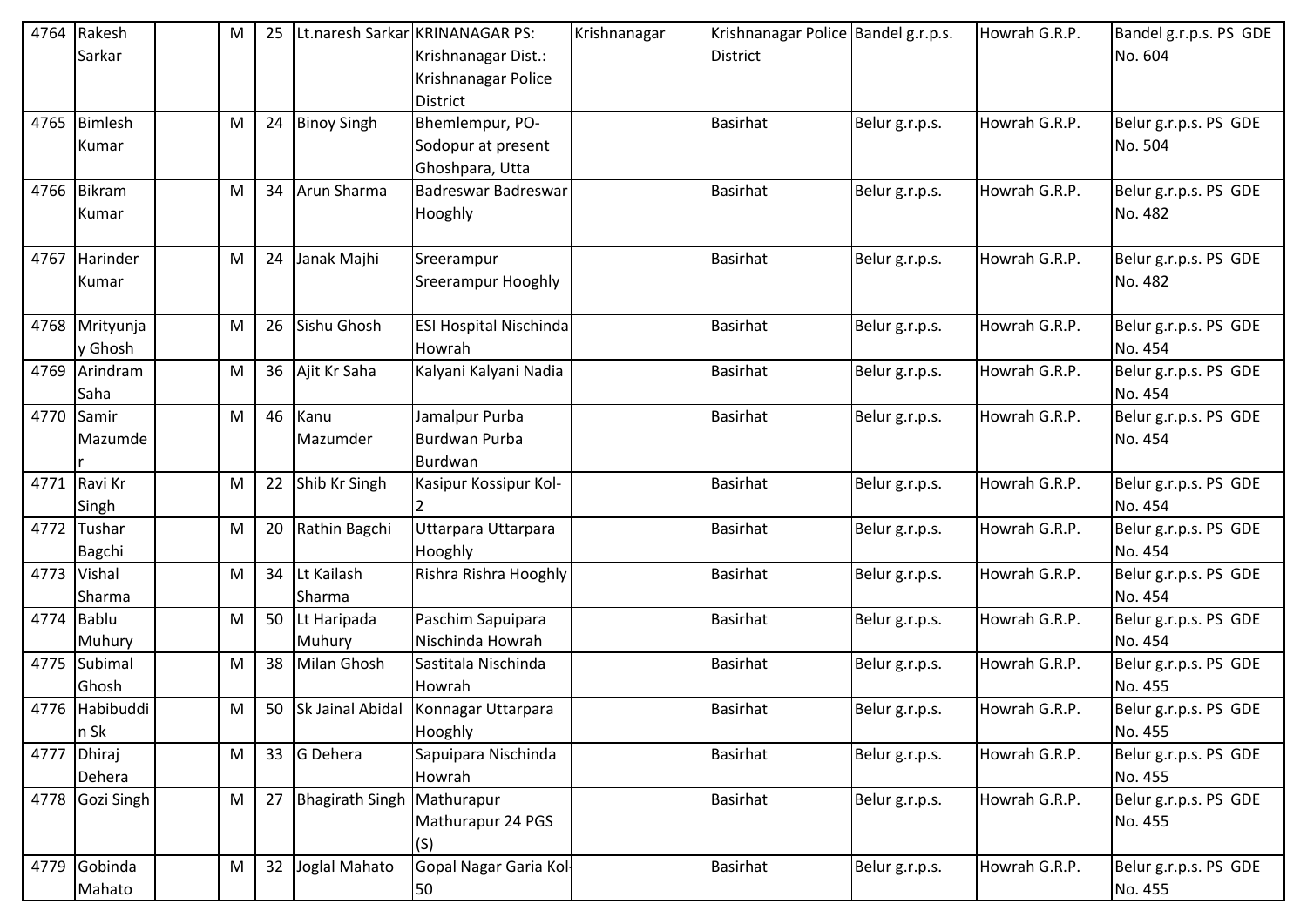| 4780       | Risha Raj<br>Talukdar | M | 19 | <b>Kasar Talukdar</b>        | Ghoshpara Nischinda<br>Howrah | <b>Basirhat</b> | Belur g.r.p.s. | Howrah G.R.P. | Belur g.r.p.s. PS GDE<br>No. 455 |
|------------|-----------------------|---|----|------------------------------|-------------------------------|-----------------|----------------|---------------|----------------------------------|
|            |                       |   |    |                              |                               |                 |                |               |                                  |
| 4781 Babu  |                       | M |    | 31 Lalu Malik                | Natungram Jamalpur            | <b>Basirhat</b> | Belur g.r.p.s. | Howrah G.R.P. | Belur g.r.p.s. PS GDE            |
|            | Malik                 |   |    |                              | Purba Burdwan                 |                 |                |               | No. 455                          |
|            | 4782 Snehasis         | M |    | 28 Lt. Tarun Koley           | Arambag Arambag               | <b>Basirhat</b> | Belur g.r.p.s. | Howrah G.R.P. | Belur g.r.p.s. PS GDE            |
|            | Koley                 |   |    |                              | Hooghly                       |                 |                |               | No. 479                          |
|            | 4783 Prakash          | M |    | 43 Sukumar Sarkar            | 37/C C.C. Lane Bally          | <b>Basirhat</b> | Belur g.r.p.s. | Howrah G.R.P. | Belur g.r.p.s. PS GDE            |
|            | Sarkar                |   |    |                              | Howrah                        |                 |                |               | No. 479                          |
|            | 4784 Anup,, mo        | M |    | 33 Tarapada                  | Katalpur Katalpur             | <b>Basirhat</b> | Belur g.r.p.s. | Howrah G.R.P. | Belur g.r.p.s. PS GDE            |
|            | ndal                  |   |    | Mondal                       | Bankura                       |                 |                |               | No. 479                          |
|            | 4785 Soumaydi         | M | 31 | Shamapada Gui Rashbari Bally |                               | <b>Basirhat</b> | Belur g.r.p.s. | Howrah G.R.P. | Belur g.r.p.s. PS GDE            |
|            | pta Gui               |   |    |                              | Howrah                        |                 |                |               | No. 479                          |
|            | 4786 Sushil Kr.       | M |    | 34 Kailash Singh             | Das Para Liluah               | <b>Basirhat</b> | Belur g.r.p.s. | Howrah G.R.P. | Belur g.r.p.s. PS GDE            |
|            | Singh                 |   |    |                              | Howrah                        |                 |                |               | No. 479                          |
|            | 4787 Bhola            | M |    | 33 Arjun Prasad              | Rishra Rishra Hooghly         | <b>Basirhat</b> | Belur g.r.p.s. | Howrah G.R.P. | Belur g.r.p.s. PS GDE            |
|            | Prasad                |   |    |                              |                               |                 |                |               | No. 479                          |
|            | 4788 Malay            | M |    | 50 Lt. Monoranjan            | <b>Housing Nischinda</b>      | <b>Basirhat</b> | Belur g.r.p.s. | Howrah G.R.P. | Belur g.r.p.s. PS GDE            |
|            | <b>Biswas</b>         |   |    | <b>Biswas</b>                | Howrah                        |                 |                |               | No. 479                          |
|            |                       |   |    |                              |                               |                 |                |               |                                  |
|            | 4789 Mrimay           | M |    | 36 Kartick Dutta             | Rampurhat                     | <b>Basirhat</b> | Belur g.r.p.s. | Howrah G.R.P. | Belur g.r.p.s. PS GDE            |
|            | Dutta                 |   |    |                              | Rampurhat Birbhum             |                 |                |               | No. 483                          |
|            |                       |   |    |                              |                               |                 |                |               |                                  |
|            | 4790 Sourav           | м | 25 | Bimal                        | Nanur Nanur                   | <b>Basirhat</b> | Belur g.r.p.s. | Howrah G.R.P. | Belur g.r.p.s. PS GDE            |
|            | Chowdhur              |   |    | Chowdhury                    | <b>Birbhum</b>                |                 |                |               | No. 483                          |
|            |                       |   |    |                              |                               |                 |                |               |                                  |
|            | 4791 Ranjan Sk.       | M |    | 32 Lt. Jahangir Sk.          | Dumka Dumka J.K               | <b>Basirhat</b> | Belur g.r.p.s. | Howrah G.R.P. | Belur g.r.p.s. PS GDE            |
|            |                       |   |    |                              |                               |                 |                |               | No. 483                          |
|            | 4792 Prakash          | M |    | 20 Bablu Jana                | Sreerampur                    | <b>Basirhat</b> | Belur g.r.p.s. | Howrah G.R.P. | Belur g.r.p.s. PS GDE            |
|            | Jana                  |   |    |                              | <b>Sreerampur Hooghly</b>     |                 |                |               | No. 483                          |
|            |                       |   |    |                              |                               | <b>Basirhat</b> |                |               |                                  |
| 4793 Surjo |                       | M |    | 22 Gopal                     | Patua Para Liluah<br>Howrah   |                 | Belur g.r.p.s. | Howrah G.R.P. | Belur g.r.p.s. PS GDE<br>No. 483 |
|            | Chatterjee            |   |    | Chatterjee                   |                               |                 |                |               |                                  |
|            | 4794 Santanu          | M |    | 35 Shekar Das                | Sasti Tala Nischinda          | <b>Basirhat</b> | Belur g.r.p.s. | Howrah G.R.P. | Belur g.r.p.s. PS GDE            |
|            | Das                   |   |    |                              | Howrah                        |                 |                |               | No. 483                          |
|            | 4795 Sehanshu         | Μ |    | 50 Lt. Amal Prasad           | Janai Rd. Chanditala          | <b>Basirhat</b> | Belur g.r.p.s. | Howrah G.R.P. | Belur g.r.p.s. PS GDE            |
|            | Sheker                |   |    | Maity                        | Hooghly                       |                 |                |               | No. 499                          |
|            | Maity                 |   |    |                              |                               |                 |                |               |                                  |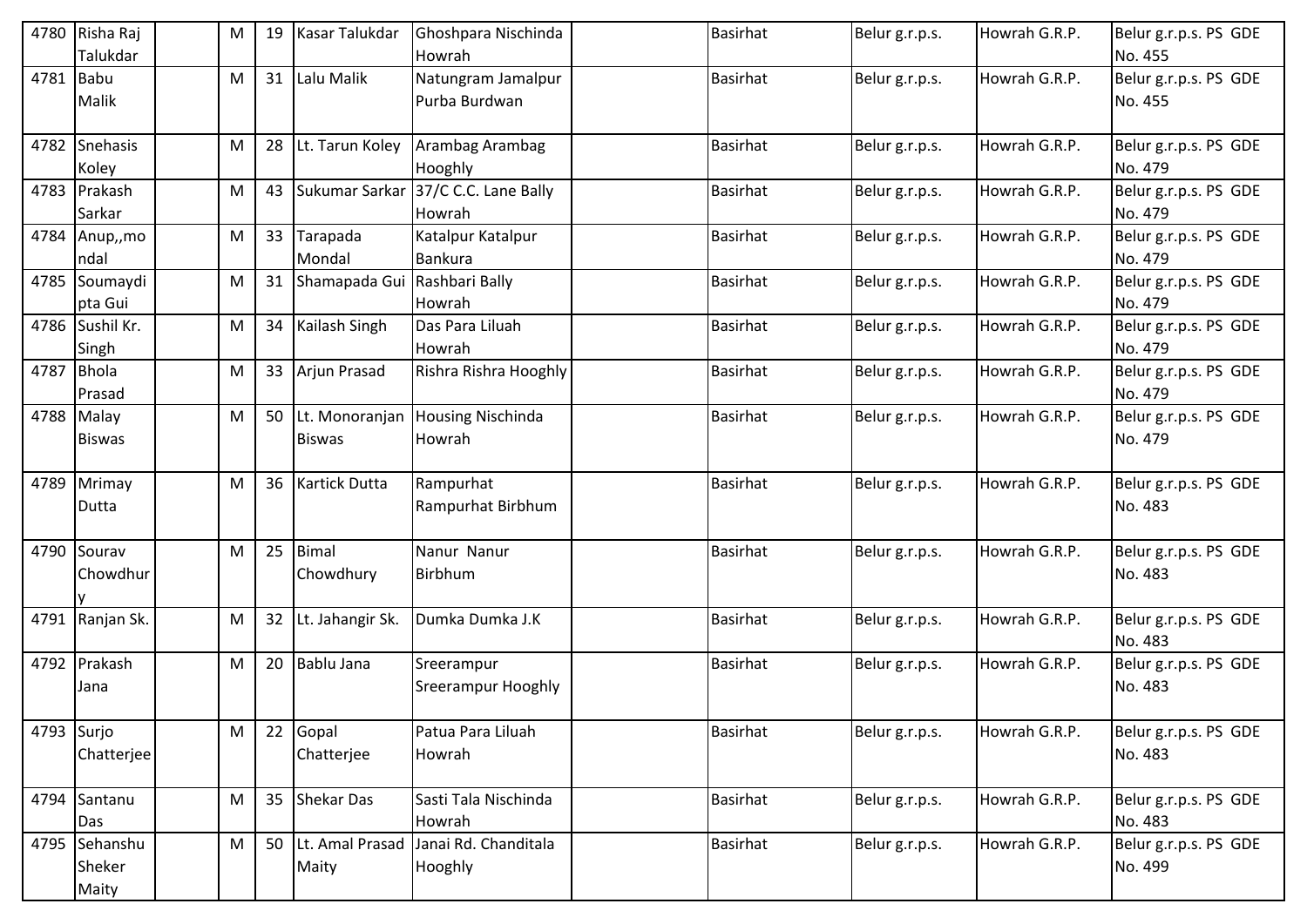|      | 4796 Prasanta<br>Das    | M |    | 52 Lt. S.n.das            | Liluah Liluah Howrah                                     | <b>Basirhat</b> | Belur g.r.p.s. | Howrah G.R.P. | Belur g.r.p.s. PS GDE<br>No. 499                                |
|------|-------------------------|---|----|---------------------------|----------------------------------------------------------|-----------------|----------------|---------------|-----------------------------------------------------------------|
| 4797 | Shyam<br>Kumar          | M | 36 | <b>Biswadeb Patal</b>     | Indra Pastha Para<br><b>Belur Howrah</b>                 | <b>Basirhat</b> | Belur g.r.p.s. | Howrah G.R.P. | Belur g.r.p.s. PS GDE<br>No. 499                                |
| 4798 | Anirban<br>Mukherje     | M | 19 | Indrajit<br>Mukherjee     | Uttarpara Uttarpara<br>Hooghly                           | <b>Basirhat</b> | Belur g.r.p.s. | Howrah G.R.P. | Belur g.r.p.s. PS GDE<br>No. 499                                |
| 4799 | Kaustab<br>Tapadar      | M | 31 | Tarapada<br>Tapadar       | Nischinda Nischinda<br>Howrah                            | <b>Basirhat</b> | Belur g.r.p.s. | Howrah G.R.P. | Belur g.r.p.s. PS GDE<br>No. 499                                |
| 4800 | <b>Subhas</b><br>Lahar  | M | 32 | Kasinath Lahar            | Baichi Pandua<br>Hooghly                                 | <b>Basirhat</b> | Belur g.r.p.s. | Howrah G.R.P. | Belur g.r.p.s. PS GDE<br>No. 499                                |
| 4801 | Goutam<br>Bala          | M | 28 | Gobinda Bala              | Asrampur Bamungala<br>Malda                              | <b>Basirhat</b> | Belur g.r.p.s. | Howrah G.R.P. | Belur g.r.p.s. PS GDE<br>No. 499                                |
| 4802 | Subhankar<br>Ganguly    | M |    | 31 Basudeb<br>Ganguly     | Nabadip Nabadip<br>Nadia                                 | <b>Basirhat</b> | Belur g.r.p.s. | Howrah G.R.P. | Belur g.r.p.s. PS GDE<br>No. 500                                |
| 4803 | Samar<br>Mondal         | M | 22 | Debdas Mondal             | <b>Baruipur Baruipur</b><br>S.24 Pgs.                    | <b>Basirhat</b> | Belur g.r.p.s. | Howrah G.R.P. | Belur g.r.p.s. PS GDE<br>No. 500                                |
| 4804 | Susanta<br>Halder       | M |    | 30 Haradhan<br>Halder     | Basukati Nischinda<br>Howrah                             | <b>Basirhat</b> | Belur g.r.p.s. | Howrah G.R.P. | Belur g.r.p.s. PS GDE<br>No. 500                                |
|      | 4805 Amarsingh          | M | 25 | Rama Sankar<br>Singh      | 29/15/2 E.Rd. Liluah<br>Howrah                           | <b>Basirhat</b> | Belur g.r.p.s. | Howrah G.R.P. | Belur g.r.p.s. PS GDE<br>No. 500                                |
| 4806 | Nitesh<br>Kamar         | M |    | 19 Mohendar<br>Kamar      | <b>ESI Hospital Nischinda</b><br>Howrah                  | <b>Basirhat</b> | Belur g.r.p.s. | Howrah G.R.P. | Belur g.r.p.s. PS GDE<br>No. 500                                |
|      | 4807 Soumen<br>Dutta    | M |    | 23 Bhala Dutta            | Ramgali Mal Belur<br>Howrah                              | <b>Basirhat</b> | Belur g.r.p.s. | Howrah G.R.P. | Belur g.r.p.s. PS GDE<br>No. 500                                |
|      | 4808 Ravi Kr.<br>Sharma | M |    | 22 Sei Ranm               | 27/54 B.K.Pal Tempar<br>Krishna Sharma Rd. Liluah Howrah | <b>Basirhat</b> | Belur g.r.p.s. | Howrah G.R.P. | Belur g.r.p.s. PS<br>Outpost Dankuni GRPP<br><b>GDE No. 216</b> |
| 4809 | Ujjal Neje              | M |    | 47 Lt. Balai Neje         | Monber Dankuni<br>Hooghly                                | <b>Basirhat</b> | Belur g.r.p.s. | Howrah G.R.P. | Belur g.r.p.s. PS<br>Outpost Dankuni GRPP<br>GDE No. 216        |
|      | 4810 Sudipta<br>Koley   | M |    | 25 Lt. Nirmadhab<br>Koley | Paigachi Liluah<br>Howrah                                | <b>Basirhat</b> | Belur g.r.p.s. | Howrah G.R.P. | Belur g.r.p.s. PS<br>Outpost Dankuni GRPP<br>GDE No. 216        |
|      | 4811 Dinesh<br>Shaw     | M |    | 45 Sarban Shaw            | Najrul Polly Dankuni<br>Hooghly                          | Basirhat        | Belur g.r.p.s. | Howrah G.R.P. | Belur g.r.p.s. PS<br>Outpost Dankuni GRPP<br><b>GDE No. 216</b> |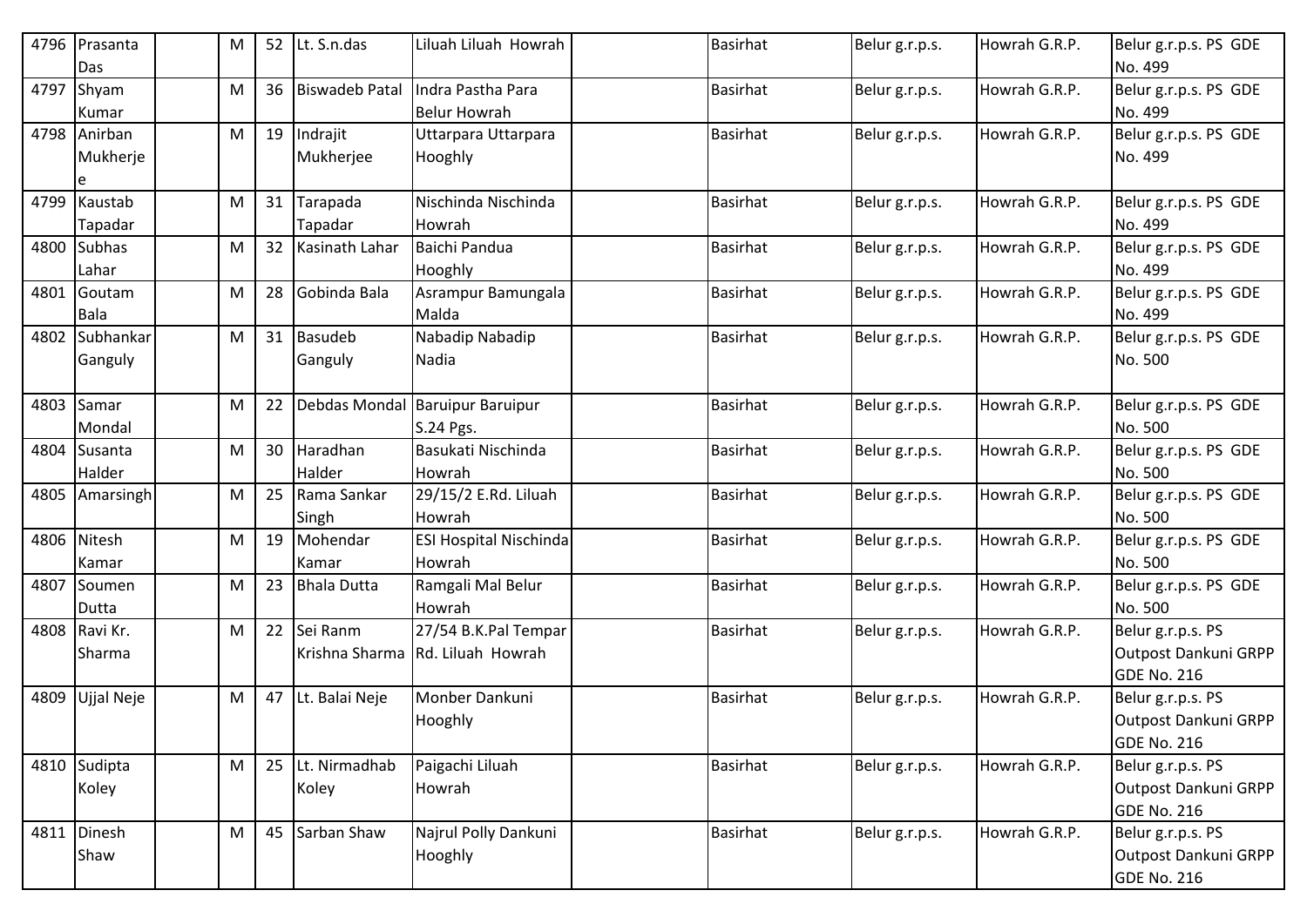| Outpost Dankuni GRPP<br>Hooghly<br>Kumar<br>Paswan<br>GDE No. 216<br>Paswan<br>4813 Apu<br>24 Asim Sardar<br>Kalipur Dankuni<br><b>Basirhat</b><br>Howrah G.R.P.<br>Belur g.r.p.s. PS<br>Belur g.r.p.s.<br>М<br>Outpost Dankuni GRPP<br>Hooghly<br>Sardar<br><b>GDE No. 216</b><br>4814 Indadul<br>28<br>Malud<br>Sankral PS: Galsi<br>Galsi<br>Burdwan g.r.p.s. PS<br>Purba Burdwan<br>Burdwan g.r.p.s.<br>Howrah G.R.P.<br>M<br>Chowdhary<br><b>GDE No. 704</b><br>Chowdhar<br>Dist.: Purba Burdwan<br>4815 Ajit Das<br>Galsi<br>40<br>Sankral PS: Galsi<br>Purba Burdwan<br>Jama Das<br>Burdwan g.r.p.s.<br>Howrah G.R.P.<br>Burdwan g.r.p.s. PS<br>м<br><b>GDE No. 704</b><br>Dist.: Purba Burdwan<br><b>Kartick Porel</b><br>Galsi<br>4816<br>Bapi<br>26<br>Sankral PS: Galsi<br>Purba Burdwan<br>Burdwan g.r.p.s. PS<br>M<br>Burdwan g.r.p.s.<br>Howrah G.R.P.<br><b>GDE No. 704</b><br>Porel<br>Dist.: Purba Burdwan<br>Saheb<br>Galsi<br>Soleman Patwa<br>Sankral PS: Galsi<br>Purba Burdwan<br>4817<br>M<br>28<br>Burdwan g.r.p.s.<br>Howrah G.R.P.<br>Burdwan g.r.p.s. PS<br><b>GDE No. 704</b><br>Dist.: Purba Burdwan<br>Patwa<br>Kaithan PS: Katwa<br>Burdwan g.r.p.s. PS<br>4818 Sumon<br>24 Bablu Mondal<br>Katwa<br>Purba Burdwan<br>Howrah G.R.P.<br>Burdwan g.r.p.s.<br>м<br><b>GDE No. 724</b><br>Mondal<br>Dist.: Purba Burdwan<br>4819 Raju<br>20 Dilip Majhi<br>Burdwan g.r.p.s. PS<br>M<br>Kaithan PS: Katwa<br>Katwa<br>Purba Burdwan<br>Burdwan g.r.p.s.<br>Howrah G.R.P.<br>GDE No. 724<br>Dist.: Purba Burdwan<br>Majhi<br>Shiba<br><b>Bimal Sahani</b><br>4820<br>29<br>Ambika Kalna PS:<br>Burdwan<br>Purba Burdwan<br>Burdwan g.r.p.s. PS<br>M<br>Howrah G.R.P.<br>Burdwan g.r.p.s.<br>Burdwan Dist.: Purba<br><b>GDE No. 724</b><br>Sahani<br>Burdwan<br>4821 Asraf Ali<br><b>Basirhat</b><br>49<br>Lukman Ali<br><b>NABAGRAM</b><br>Howrah g.r.p.s.<br>Howrah G.R.P.<br>Howrah g.r.p.s. PS GDE<br>BHAGABANGOLA<br>No. 853<br><b>MSD</b><br>4822 Sakib<br>22 Hasibur Sk<br>NABAGRAM<br><b>Basirhat</b><br>Howrah g.r.p.s. PS GDE<br>Howrah g.r.p.s.<br>Howrah G.R.P.<br>No. 853<br>Hossain<br>BHAGABANGOLA<br><b>MSD</b><br>4823 Samim Sk<br>18 Hasibu Rsk<br>NABAGRAM<br><b>Basirhat</b><br>Howrah g.r.p.s.<br>Howrah G.R.P.<br>Howrah g.r.p.s. PS GDE<br>No. 853<br>BHAGABANGOLA<br><b>MSD</b><br>Lalaon<br><b>Basirhat</b><br>4824<br>22 Mritun Joy<br><b>NATUNPARA</b><br>Howrah g.r.p.s.<br>Howrah G.R.P.<br>Howrah g.r.p.s. PS GDE<br>No. 853<br><b>Biswas</b><br>TEHATTO NADIA<br><b>Biswas</b> | 4812 | Munna | M | 24 Rajaram | Nandan Dankuni | Basirhat | Belur g.r.p.s. | Howrah G.R.P. | Belur g.r.p.s. PS |
|---------------------------------------------------------------------------------------------------------------------------------------------------------------------------------------------------------------------------------------------------------------------------------------------------------------------------------------------------------------------------------------------------------------------------------------------------------------------------------------------------------------------------------------------------------------------------------------------------------------------------------------------------------------------------------------------------------------------------------------------------------------------------------------------------------------------------------------------------------------------------------------------------------------------------------------------------------------------------------------------------------------------------------------------------------------------------------------------------------------------------------------------------------------------------------------------------------------------------------------------------------------------------------------------------------------------------------------------------------------------------------------------------------------------------------------------------------------------------------------------------------------------------------------------------------------------------------------------------------------------------------------------------------------------------------------------------------------------------------------------------------------------------------------------------------------------------------------------------------------------------------------------------------------------------------------------------------------------------------------------------------------------------------------------------------------------------------------------------------------------------------------------------------------------------------------------------------------------------------------------------------------------------------------------------------------------------------------------------------------------------------------------------------------------------------------------------------------------------------------------------------------------------------------|------|-------|---|------------|----------------|----------|----------------|---------------|-------------------|
|                                                                                                                                                                                                                                                                                                                                                                                                                                                                                                                                                                                                                                                                                                                                                                                                                                                                                                                                                                                                                                                                                                                                                                                                                                                                                                                                                                                                                                                                                                                                                                                                                                                                                                                                                                                                                                                                                                                                                                                                                                                                                                                                                                                                                                                                                                                                                                                                                                                                                                                                       |      |       |   |            |                |          |                |               |                   |
|                                                                                                                                                                                                                                                                                                                                                                                                                                                                                                                                                                                                                                                                                                                                                                                                                                                                                                                                                                                                                                                                                                                                                                                                                                                                                                                                                                                                                                                                                                                                                                                                                                                                                                                                                                                                                                                                                                                                                                                                                                                                                                                                                                                                                                                                                                                                                                                                                                                                                                                                       |      |       |   |            |                |          |                |               |                   |
|                                                                                                                                                                                                                                                                                                                                                                                                                                                                                                                                                                                                                                                                                                                                                                                                                                                                                                                                                                                                                                                                                                                                                                                                                                                                                                                                                                                                                                                                                                                                                                                                                                                                                                                                                                                                                                                                                                                                                                                                                                                                                                                                                                                                                                                                                                                                                                                                                                                                                                                                       |      |       |   |            |                |          |                |               |                   |
|                                                                                                                                                                                                                                                                                                                                                                                                                                                                                                                                                                                                                                                                                                                                                                                                                                                                                                                                                                                                                                                                                                                                                                                                                                                                                                                                                                                                                                                                                                                                                                                                                                                                                                                                                                                                                                                                                                                                                                                                                                                                                                                                                                                                                                                                                                                                                                                                                                                                                                                                       |      |       |   |            |                |          |                |               |                   |
|                                                                                                                                                                                                                                                                                                                                                                                                                                                                                                                                                                                                                                                                                                                                                                                                                                                                                                                                                                                                                                                                                                                                                                                                                                                                                                                                                                                                                                                                                                                                                                                                                                                                                                                                                                                                                                                                                                                                                                                                                                                                                                                                                                                                                                                                                                                                                                                                                                                                                                                                       |      |       |   |            |                |          |                |               |                   |
|                                                                                                                                                                                                                                                                                                                                                                                                                                                                                                                                                                                                                                                                                                                                                                                                                                                                                                                                                                                                                                                                                                                                                                                                                                                                                                                                                                                                                                                                                                                                                                                                                                                                                                                                                                                                                                                                                                                                                                                                                                                                                                                                                                                                                                                                                                                                                                                                                                                                                                                                       |      |       |   |            |                |          |                |               |                   |
|                                                                                                                                                                                                                                                                                                                                                                                                                                                                                                                                                                                                                                                                                                                                                                                                                                                                                                                                                                                                                                                                                                                                                                                                                                                                                                                                                                                                                                                                                                                                                                                                                                                                                                                                                                                                                                                                                                                                                                                                                                                                                                                                                                                                                                                                                                                                                                                                                                                                                                                                       |      |       |   |            |                |          |                |               |                   |
|                                                                                                                                                                                                                                                                                                                                                                                                                                                                                                                                                                                                                                                                                                                                                                                                                                                                                                                                                                                                                                                                                                                                                                                                                                                                                                                                                                                                                                                                                                                                                                                                                                                                                                                                                                                                                                                                                                                                                                                                                                                                                                                                                                                                                                                                                                                                                                                                                                                                                                                                       |      |       |   |            |                |          |                |               |                   |
|                                                                                                                                                                                                                                                                                                                                                                                                                                                                                                                                                                                                                                                                                                                                                                                                                                                                                                                                                                                                                                                                                                                                                                                                                                                                                                                                                                                                                                                                                                                                                                                                                                                                                                                                                                                                                                                                                                                                                                                                                                                                                                                                                                                                                                                                                                                                                                                                                                                                                                                                       |      |       |   |            |                |          |                |               |                   |
|                                                                                                                                                                                                                                                                                                                                                                                                                                                                                                                                                                                                                                                                                                                                                                                                                                                                                                                                                                                                                                                                                                                                                                                                                                                                                                                                                                                                                                                                                                                                                                                                                                                                                                                                                                                                                                                                                                                                                                                                                                                                                                                                                                                                                                                                                                                                                                                                                                                                                                                                       |      |       |   |            |                |          |                |               |                   |
|                                                                                                                                                                                                                                                                                                                                                                                                                                                                                                                                                                                                                                                                                                                                                                                                                                                                                                                                                                                                                                                                                                                                                                                                                                                                                                                                                                                                                                                                                                                                                                                                                                                                                                                                                                                                                                                                                                                                                                                                                                                                                                                                                                                                                                                                                                                                                                                                                                                                                                                                       |      |       |   |            |                |          |                |               |                   |
|                                                                                                                                                                                                                                                                                                                                                                                                                                                                                                                                                                                                                                                                                                                                                                                                                                                                                                                                                                                                                                                                                                                                                                                                                                                                                                                                                                                                                                                                                                                                                                                                                                                                                                                                                                                                                                                                                                                                                                                                                                                                                                                                                                                                                                                                                                                                                                                                                                                                                                                                       |      |       |   |            |                |          |                |               |                   |
|                                                                                                                                                                                                                                                                                                                                                                                                                                                                                                                                                                                                                                                                                                                                                                                                                                                                                                                                                                                                                                                                                                                                                                                                                                                                                                                                                                                                                                                                                                                                                                                                                                                                                                                                                                                                                                                                                                                                                                                                                                                                                                                                                                                                                                                                                                                                                                                                                                                                                                                                       |      |       |   |            |                |          |                |               |                   |
|                                                                                                                                                                                                                                                                                                                                                                                                                                                                                                                                                                                                                                                                                                                                                                                                                                                                                                                                                                                                                                                                                                                                                                                                                                                                                                                                                                                                                                                                                                                                                                                                                                                                                                                                                                                                                                                                                                                                                                                                                                                                                                                                                                                                                                                                                                                                                                                                                                                                                                                                       |      |       |   |            |                |          |                |               |                   |
|                                                                                                                                                                                                                                                                                                                                                                                                                                                                                                                                                                                                                                                                                                                                                                                                                                                                                                                                                                                                                                                                                                                                                                                                                                                                                                                                                                                                                                                                                                                                                                                                                                                                                                                                                                                                                                                                                                                                                                                                                                                                                                                                                                                                                                                                                                                                                                                                                                                                                                                                       |      |       |   |            |                |          |                |               |                   |
|                                                                                                                                                                                                                                                                                                                                                                                                                                                                                                                                                                                                                                                                                                                                                                                                                                                                                                                                                                                                                                                                                                                                                                                                                                                                                                                                                                                                                                                                                                                                                                                                                                                                                                                                                                                                                                                                                                                                                                                                                                                                                                                                                                                                                                                                                                                                                                                                                                                                                                                                       |      |       |   |            |                |          |                |               |                   |
|                                                                                                                                                                                                                                                                                                                                                                                                                                                                                                                                                                                                                                                                                                                                                                                                                                                                                                                                                                                                                                                                                                                                                                                                                                                                                                                                                                                                                                                                                                                                                                                                                                                                                                                                                                                                                                                                                                                                                                                                                                                                                                                                                                                                                                                                                                                                                                                                                                                                                                                                       |      |       |   |            |                |          |                |               |                   |
|                                                                                                                                                                                                                                                                                                                                                                                                                                                                                                                                                                                                                                                                                                                                                                                                                                                                                                                                                                                                                                                                                                                                                                                                                                                                                                                                                                                                                                                                                                                                                                                                                                                                                                                                                                                                                                                                                                                                                                                                                                                                                                                                                                                                                                                                                                                                                                                                                                                                                                                                       |      |       |   |            |                |          |                |               |                   |
|                                                                                                                                                                                                                                                                                                                                                                                                                                                                                                                                                                                                                                                                                                                                                                                                                                                                                                                                                                                                                                                                                                                                                                                                                                                                                                                                                                                                                                                                                                                                                                                                                                                                                                                                                                                                                                                                                                                                                                                                                                                                                                                                                                                                                                                                                                                                                                                                                                                                                                                                       |      |       |   |            |                |          |                |               |                   |
|                                                                                                                                                                                                                                                                                                                                                                                                                                                                                                                                                                                                                                                                                                                                                                                                                                                                                                                                                                                                                                                                                                                                                                                                                                                                                                                                                                                                                                                                                                                                                                                                                                                                                                                                                                                                                                                                                                                                                                                                                                                                                                                                                                                                                                                                                                                                                                                                                                                                                                                                       |      |       |   |            |                |          |                |               |                   |
|                                                                                                                                                                                                                                                                                                                                                                                                                                                                                                                                                                                                                                                                                                                                                                                                                                                                                                                                                                                                                                                                                                                                                                                                                                                                                                                                                                                                                                                                                                                                                                                                                                                                                                                                                                                                                                                                                                                                                                                                                                                                                                                                                                                                                                                                                                                                                                                                                                                                                                                                       |      |       |   |            |                |          |                |               |                   |
|                                                                                                                                                                                                                                                                                                                                                                                                                                                                                                                                                                                                                                                                                                                                                                                                                                                                                                                                                                                                                                                                                                                                                                                                                                                                                                                                                                                                                                                                                                                                                                                                                                                                                                                                                                                                                                                                                                                                                                                                                                                                                                                                                                                                                                                                                                                                                                                                                                                                                                                                       |      |       |   |            |                |          |                |               |                   |
|                                                                                                                                                                                                                                                                                                                                                                                                                                                                                                                                                                                                                                                                                                                                                                                                                                                                                                                                                                                                                                                                                                                                                                                                                                                                                                                                                                                                                                                                                                                                                                                                                                                                                                                                                                                                                                                                                                                                                                                                                                                                                                                                                                                                                                                                                                                                                                                                                                                                                                                                       |      |       |   |            |                |          |                |               |                   |
|                                                                                                                                                                                                                                                                                                                                                                                                                                                                                                                                                                                                                                                                                                                                                                                                                                                                                                                                                                                                                                                                                                                                                                                                                                                                                                                                                                                                                                                                                                                                                                                                                                                                                                                                                                                                                                                                                                                                                                                                                                                                                                                                                                                                                                                                                                                                                                                                                                                                                                                                       |      |       |   |            |                |          |                |               |                   |
|                                                                                                                                                                                                                                                                                                                                                                                                                                                                                                                                                                                                                                                                                                                                                                                                                                                                                                                                                                                                                                                                                                                                                                                                                                                                                                                                                                                                                                                                                                                                                                                                                                                                                                                                                                                                                                                                                                                                                                                                                                                                                                                                                                                                                                                                                                                                                                                                                                                                                                                                       |      |       |   |            |                |          |                |               |                   |
|                                                                                                                                                                                                                                                                                                                                                                                                                                                                                                                                                                                                                                                                                                                                                                                                                                                                                                                                                                                                                                                                                                                                                                                                                                                                                                                                                                                                                                                                                                                                                                                                                                                                                                                                                                                                                                                                                                                                                                                                                                                                                                                                                                                                                                                                                                                                                                                                                                                                                                                                       |      |       |   |            |                |          |                |               |                   |
|                                                                                                                                                                                                                                                                                                                                                                                                                                                                                                                                                                                                                                                                                                                                                                                                                                                                                                                                                                                                                                                                                                                                                                                                                                                                                                                                                                                                                                                                                                                                                                                                                                                                                                                                                                                                                                                                                                                                                                                                                                                                                                                                                                                                                                                                                                                                                                                                                                                                                                                                       |      |       |   |            |                |          |                |               |                   |
|                                                                                                                                                                                                                                                                                                                                                                                                                                                                                                                                                                                                                                                                                                                                                                                                                                                                                                                                                                                                                                                                                                                                                                                                                                                                                                                                                                                                                                                                                                                                                                                                                                                                                                                                                                                                                                                                                                                                                                                                                                                                                                                                                                                                                                                                                                                                                                                                                                                                                                                                       |      |       |   |            |                |          |                |               |                   |
|                                                                                                                                                                                                                                                                                                                                                                                                                                                                                                                                                                                                                                                                                                                                                                                                                                                                                                                                                                                                                                                                                                                                                                                                                                                                                                                                                                                                                                                                                                                                                                                                                                                                                                                                                                                                                                                                                                                                                                                                                                                                                                                                                                                                                                                                                                                                                                                                                                                                                                                                       |      |       |   |            |                |          |                |               |                   |
|                                                                                                                                                                                                                                                                                                                                                                                                                                                                                                                                                                                                                                                                                                                                                                                                                                                                                                                                                                                                                                                                                                                                                                                                                                                                                                                                                                                                                                                                                                                                                                                                                                                                                                                                                                                                                                                                                                                                                                                                                                                                                                                                                                                                                                                                                                                                                                                                                                                                                                                                       |      |       |   |            |                |          |                |               |                   |
|                                                                                                                                                                                                                                                                                                                                                                                                                                                                                                                                                                                                                                                                                                                                                                                                                                                                                                                                                                                                                                                                                                                                                                                                                                                                                                                                                                                                                                                                                                                                                                                                                                                                                                                                                                                                                                                                                                                                                                                                                                                                                                                                                                                                                                                                                                                                                                                                                                                                                                                                       |      |       |   |            |                |          |                |               |                   |
|                                                                                                                                                                                                                                                                                                                                                                                                                                                                                                                                                                                                                                                                                                                                                                                                                                                                                                                                                                                                                                                                                                                                                                                                                                                                                                                                                                                                                                                                                                                                                                                                                                                                                                                                                                                                                                                                                                                                                                                                                                                                                                                                                                                                                                                                                                                                                                                                                                                                                                                                       |      |       |   |            |                |          |                |               |                   |
|                                                                                                                                                                                                                                                                                                                                                                                                                                                                                                                                                                                                                                                                                                                                                                                                                                                                                                                                                                                                                                                                                                                                                                                                                                                                                                                                                                                                                                                                                                                                                                                                                                                                                                                                                                                                                                                                                                                                                                                                                                                                                                                                                                                                                                                                                                                                                                                                                                                                                                                                       |      |       |   |            |                |          |                |               |                   |
|                                                                                                                                                                                                                                                                                                                                                                                                                                                                                                                                                                                                                                                                                                                                                                                                                                                                                                                                                                                                                                                                                                                                                                                                                                                                                                                                                                                                                                                                                                                                                                                                                                                                                                                                                                                                                                                                                                                                                                                                                                                                                                                                                                                                                                                                                                                                                                                                                                                                                                                                       |      |       |   |            |                |          |                |               |                   |
|                                                                                                                                                                                                                                                                                                                                                                                                                                                                                                                                                                                                                                                                                                                                                                                                                                                                                                                                                                                                                                                                                                                                                                                                                                                                                                                                                                                                                                                                                                                                                                                                                                                                                                                                                                                                                                                                                                                                                                                                                                                                                                                                                                                                                                                                                                                                                                                                                                                                                                                                       |      |       |   |            |                |          |                |               |                   |
|                                                                                                                                                                                                                                                                                                                                                                                                                                                                                                                                                                                                                                                                                                                                                                                                                                                                                                                                                                                                                                                                                                                                                                                                                                                                                                                                                                                                                                                                                                                                                                                                                                                                                                                                                                                                                                                                                                                                                                                                                                                                                                                                                                                                                                                                                                                                                                                                                                                                                                                                       |      |       |   |            |                |          |                |               |                   |
|                                                                                                                                                                                                                                                                                                                                                                                                                                                                                                                                                                                                                                                                                                                                                                                                                                                                                                                                                                                                                                                                                                                                                                                                                                                                                                                                                                                                                                                                                                                                                                                                                                                                                                                                                                                                                                                                                                                                                                                                                                                                                                                                                                                                                                                                                                                                                                                                                                                                                                                                       |      |       |   |            |                |          |                |               |                   |
| <b>Basirhat</b><br>4825 Ankur<br>22<br><b>Biswajit Biswas</b><br>Howrah g.r.p.s.<br><b>NATUNPARA</b><br>Howrah G.R.P.<br>Howrah g.r.p.s. PS GDE                                                                                                                                                                                                                                                                                                                                                                                                                                                                                                                                                                                                                                                                                                                                                                                                                                                                                                                                                                                                                                                                                                                                                                                                                                                                                                                                                                                                                                                                                                                                                                                                                                                                                                                                                                                                                                                                                                                                                                                                                                                                                                                                                                                                                                                                                                                                                                                       |      |       |   |            |                |          |                |               |                   |
| <b>Biswas</b><br>TEHATTO NADIA<br>No. 853                                                                                                                                                                                                                                                                                                                                                                                                                                                                                                                                                                                                                                                                                                                                                                                                                                                                                                                                                                                                                                                                                                                                                                                                                                                                                                                                                                                                                                                                                                                                                                                                                                                                                                                                                                                                                                                                                                                                                                                                                                                                                                                                                                                                                                                                                                                                                                                                                                                                                             |      |       |   |            |                |          |                |               |                   |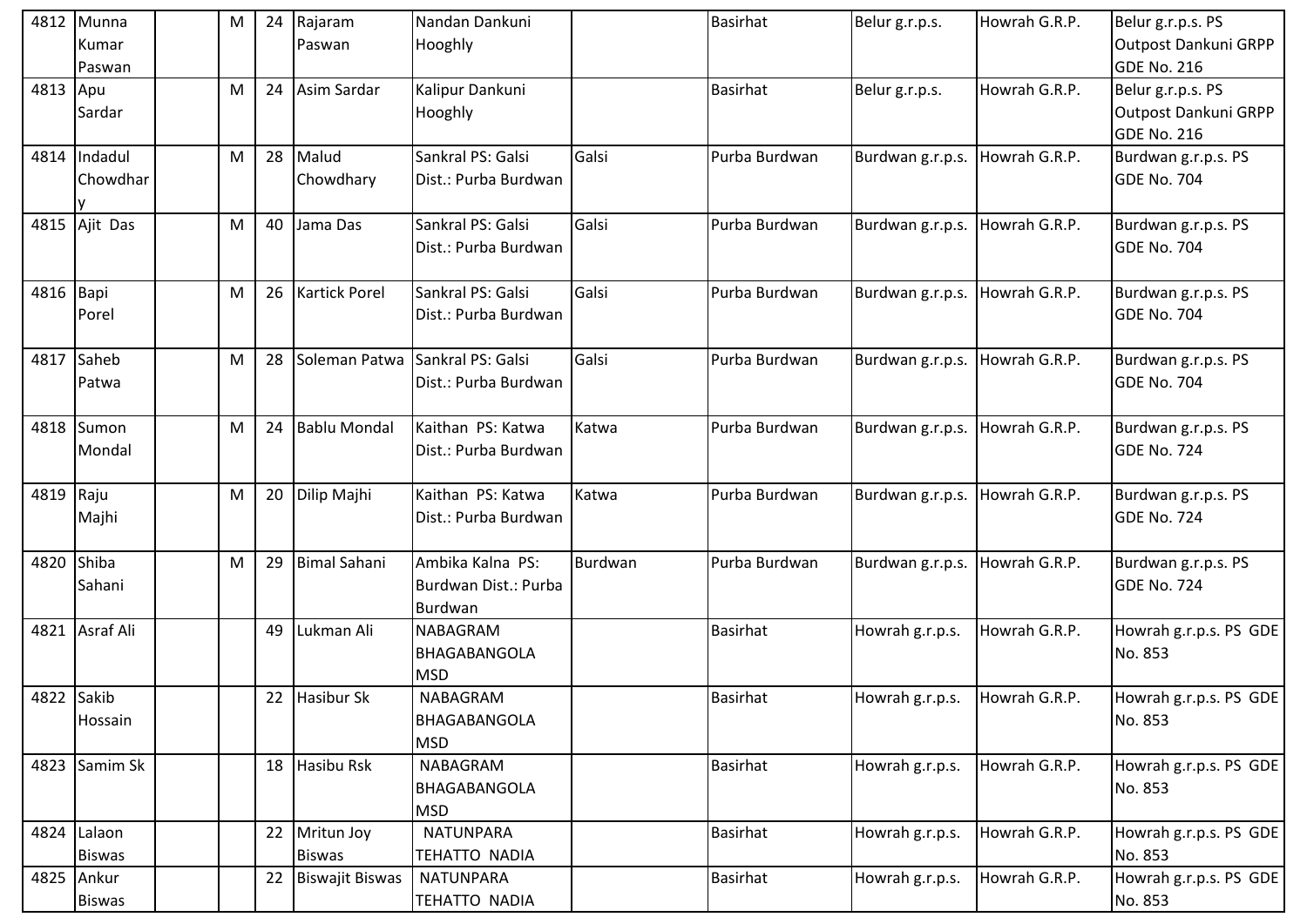| 4826       | Debashish<br>Dey       |    | 35 Dilip Kr Dey               | <b>BIRHATI NIMTA KOL</b><br>51                         | <b>Basirhat</b> | Howrah g.r.p.s. | Howrah G.R.P. | Howrah g.r.p.s. PS GDE<br>No. 853 |
|------------|------------------------|----|-------------------------------|--------------------------------------------------------|-----------------|-----------------|---------------|-----------------------------------|
|            | 4827 Rahul<br>Kumar    | 40 | Rameswar<br>Kumar             | <b>BIRHATI NIMTA KOL</b><br>51                         | <b>Basirhat</b> | Howrah g.r.p.s. | Howrah G.R.P. | Howrah g.r.p.s. PS GDE<br>No. 853 |
|            | 4828 Alam Sk           |    | Ali Kamal Sk<br>21            | <b>BIRHATI NIMTA KOL</b><br>51                         | <b>Basirhat</b> | Howrah g.r.p.s. | Howrah G.R.P. | Howrah g.r.p.s. PS GDE<br>No. 853 |
|            | 4829 Bhasan Sk         |    | 45 Wahidul Sk                 | <b>BIRHATI NIMTA KOL</b><br>51                         | <b>Basirhat</b> | Howrah g.r.p.s. | Howrah G.R.P. | Howrah g.r.p.s. PS GDE<br>No. 853 |
| 4830 Balai | Chakrabor<br>ty        |    | 50 Lt Umesh Ch<br>Chakraborty | <b>BIRHATI NIMTA</b><br><b>KOL 51</b>                  | <b>Basirhat</b> | Howrah g.r.p.s. | Howrah G.R.P. | Howrah g.r.p.s. PS GDE<br>No. 853 |
| 4831       | Dilip Gour             |    | 40 M. Gour                    | <b>14 NO DHARMATAL</b><br>LAKETOWN KOLKATA             | <b>Basirhat</b> | Howrah g.r.p.s. | Howrah G.R.P. | Howrah g.r.p.s. PS GDE<br>No. 853 |
|            | 4832 Abdul<br>Answari  |    | 48 Mainuddin<br>Answari       | <b>14 NO DHARMATAL</b><br>LAKETOWN KOLKATA             | <b>Basirhat</b> | Howrah g.r.p.s. | Howrah G.R.P. | Howrah g.r.p.s. PS GDE<br>No. 853 |
|            | 4833 Sandip<br>Answari |    | 37 N. Mallick                 | <b>14 NO DHARMATAL</b><br>LAKETOWN KOLKATA             | Basirhat        | Howrah g.r.p.s. | Howrah G.R.P. | Howrah g.r.p.s. PS GDE<br>No. 853 |
|            | 4834 Akash Das         |    | 24 Gonesh Ch Das              | <b>TIKIAPARA</b><br>HOWRAH HOWRAH                      | Basirhat        | Howrah g.r.p.s. | Howrah G.R.P. | Howrah g.r.p.s. PS GDE<br>No. 853 |
|            | 4835 Alok Dolui        |    | 42 Lt Arun Dolui              | TIKIAPARA HOWRAH<br><b>HOWRAH</b>                      | <b>Basirhat</b> | Howrah g.r.p.s. | Howrah G.R.P. | Howrah g.r.p.s. PS GDE<br>No. 853 |
|            | 4836 Maksud<br>Answari |    | 24 Tohir Ali                  | <b>DEBGARH</b><br><b>DEBGARH DEBGARH</b><br><b>JHK</b> | <b>Basirhat</b> | Howrah g.r.p.s. | Howrah G.R.P. | Howrah g.r.p.s. PS GDE<br>No. 853 |
|            | 4837   Imran Sk        |    | 27 Miraj Sk                   | DEBGARH DEBGARH<br><b>DEBGARH JHK</b>                  | <b>Basirhat</b> | Howrah g.r.p.s. | Howrah G.R.P. | Howrah g.r.p.s. PS GDE<br>No. 853 |
|            | 4838 Enjamamu<br>I Sdk |    | 28 Jaidul Sk                  | KHARAGPUR<br>KHARAGPUR<br>PASCHIM MEDINIPUR            | <b>Basirhat</b> | Howrah g.r.p.s. | Howrah G.R.P. | Howrah g.r.p.s. PS GDE<br>No. 853 |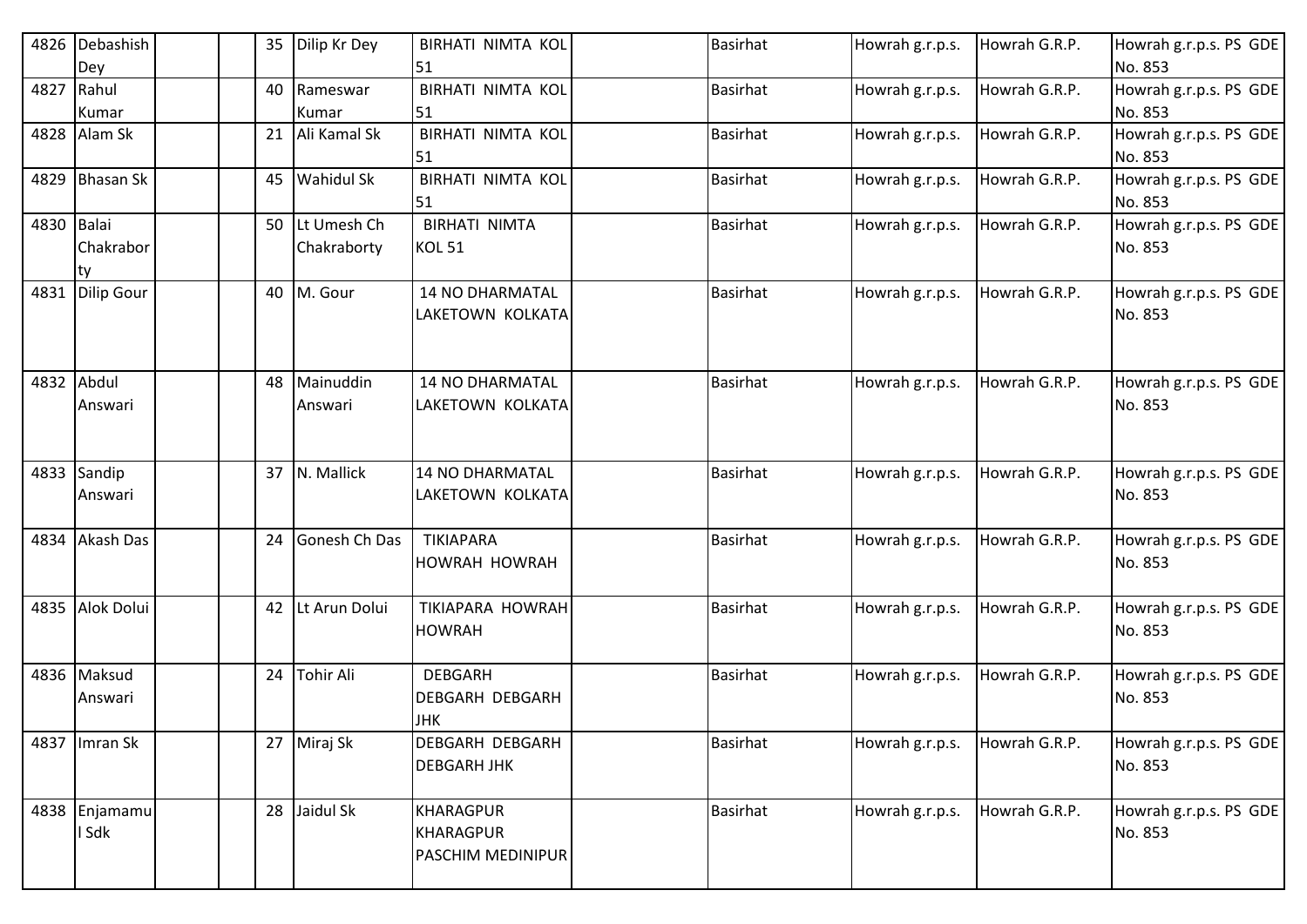|      | 4839 Momin Sk            |                 | 36 Lalon Sk             | <b>KHARAGPUR</b><br>KHARAGPUR<br><b>PASCHIM MEDINIPUR</b>      | <b>Basirhat</b> | Howrah g.r.p.s. | Howrah G.R.P. | Howrah g.r.p.s. PS GDE<br>No. 853 |
|------|--------------------------|-----------------|-------------------------|----------------------------------------------------------------|-----------------|-----------------|---------------|-----------------------------------|
| 4840 | Sourav<br>Kabiraj        |                 | 33 Rahit Kabiraj        | RAIDIGHI RANAGHAT<br><b>NADIA</b>                              | <b>Basirhat</b> | Howrah g.r.p.s. | Howrah G.R.P. | Howrah g.r.p.s. PS GDE<br>No. 853 |
|      | 4841 Sourav<br>Chakrabor |                 | 31 Sant<br>Chakraborty  | Y RAIDIGHI<br>RANAGHAT NADIA                                   | <b>Basirhat</b> | Howrah g.r.p.s. | Howrah G.R.P. | Howrah g.r.p.s. PS GDE<br>No. 853 |
|      | 4842 Ritem<br>Kumar      |                 | 32 Rabindra Kumar       | CHITTARANJAN<br><b>CHITTARAN JAN</b><br><b>PASCHIM BURDWAN</b> | <b>Basirhat</b> | Howrah g.r.p.s. | Howrah G.R.P. | Howrah g.r.p.s. PS GDE<br>No. 853 |
| 4843 | <b>Bijoy Sdha</b>        |                 | 22 Kesto Sdha           | CHITTARANJAN<br><b>CHITTARAN JAN</b><br><b>PASCHIM BURDWAN</b> | <b>Basirhat</b> | Howrah g.r.p.s. | Howrah G.R.P. | Howrah g.r.p.s. PS GDE<br>No. 853 |
|      | 4844 Ali Raja Sk         |                 | 35 Md Rajesh            | <b>HAJIPUR</b><br>MOLLARPUR<br><b>BIRBHUM</b>                  | <b>Basirhat</b> | Howrah g.r.p.s. | Howrah G.R.P. | Howrah g.r.p.s. PS GDE<br>No. 853 |
|      | 4845 Maidul<br>Haque     |                 | 36 Ajijul Haque         | <b>HAJIPUR</b><br>MOLLARPUR<br><b>BIRBHUM</b>                  | <b>Basirhat</b> | Howrah g.r.p.s. | Howrah G.R.P. | Howrah g.r.p.s. PS GDE<br>No. 853 |
|      | 4846 Animesh<br>Adhikary | 18              | Jagat Nath<br>Adikary   | <b>HAJIPUR</b><br>MOLLARPUR<br><b>BIRBHUM</b>                  | <b>Basirhat</b> | Howrah g.r.p.s. | Howrah G.R.P. | Howrah g.r.p.s. PS GDE<br>No. 853 |
|      | 4847 Pabir Pal           |                 | 21 Sanjeb Pal           | <b>HAJIPUR</b><br>MOLLARPUR<br><b>BIRBHUM</b>                  | <b>Basirhat</b> | Howrah g.r.p.s. | Howrah G.R.P. | Howrah g.r.p.s. PS GDE<br>No. 853 |
|      | 4848 Somesh<br>Mondal    | 32 <sub>2</sub> | Gojendra Nath<br>Mondal | <b>HASKHALI HASKHALI</b><br><b>NADIA</b>                       | <b>Basirhat</b> | Howrah g.r.p.s. | Howrah G.R.P. | Howrah g.r.p.s. PS GDE<br>No. 853 |
|      | 4849 Sourav<br>Dutta     |                 | 45 Lt Dilip Dutta       | <b>TITAGARH TITAGARH</b><br>NORTH 24 PGS                       | <b>Basirhat</b> | Howrah g.r.p.s. | Howrah G.R.P. | Howrah g.r.p.s. PS GDE<br>No. 853 |
|      | 4850 Tapas<br>Ghosh      |                 | 50 Ajit Kr Ghosh        | <b>TITAGARH TITAGARH</b><br><b>NORTH 24 PGS</b>                | <b>Basirhat</b> | Howrah g.r.p.s. | Howrah G.R.P. | Howrah g.r.p.s. PS GDE<br>No. 853 |
|      | 4851 Arun Dey            |                 | 35 Chanchal Dey         | <b>TITAGARH TITAGARH</b><br>NORTH 24 PGS                       | <b>Basirhat</b> | Howrah g.r.p.s. | Howrah G.R.P. | Howrah g.r.p.s. PS GDE<br>No. 853 |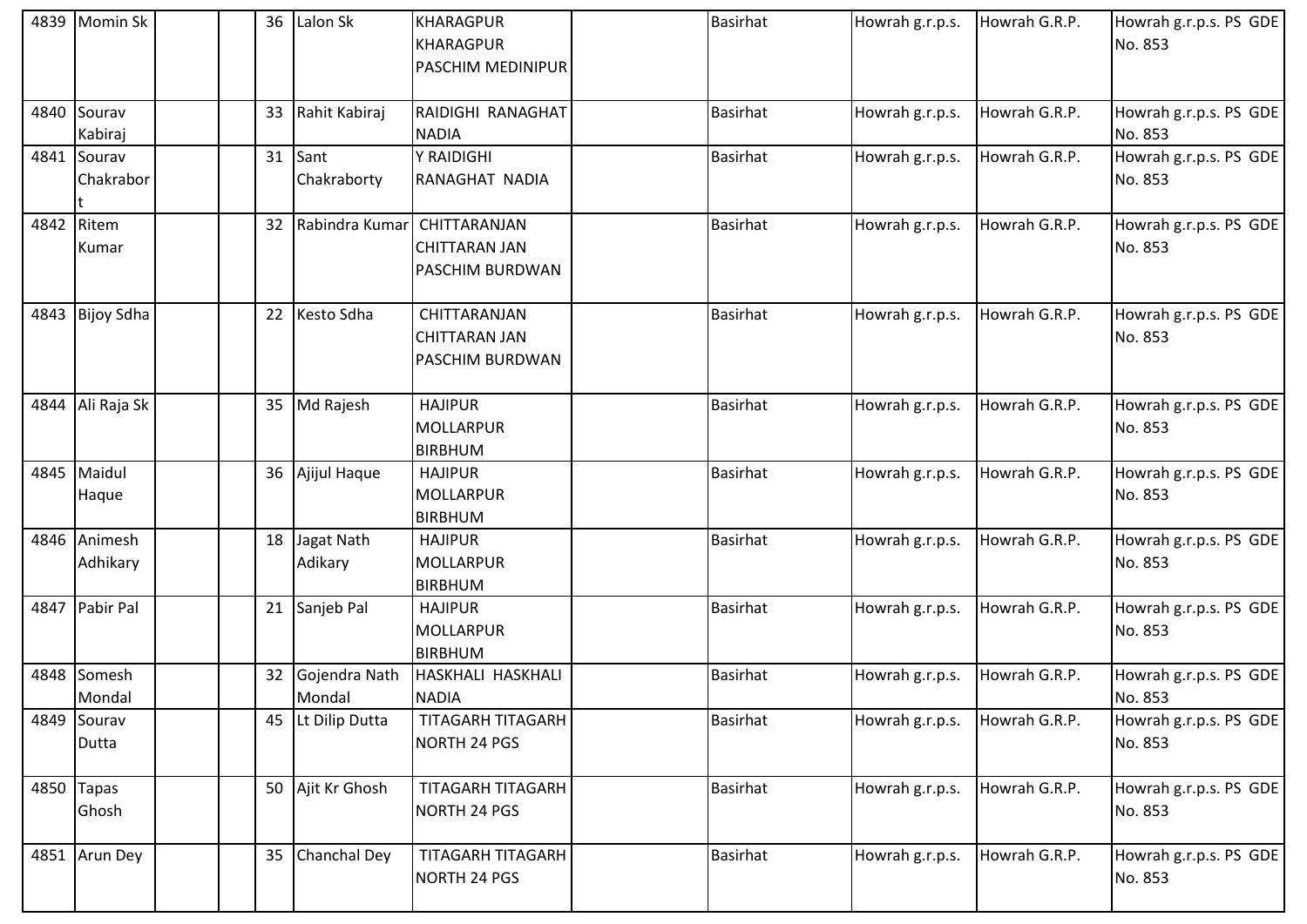|            | 4852 Nabin Dey |   |    | 30 S.s Kuma R               | TITAGARH TITAGARH                    |             | <b>Basirhat</b>                    | Howrah g.r.p.s. | Howrah G.R.P. | Howrah g.r.p.s. PS GDE |
|------------|----------------|---|----|-----------------------------|--------------------------------------|-------------|------------------------------------|-----------------|---------------|------------------------|
|            |                |   |    |                             | <b>NORTH 24 PGS</b>                  |             |                                    |                 |               | No. 853                |
|            |                |   |    |                             |                                      |             |                                    |                 |               |                        |
|            | 4853 Bapan     |   | 28 | Chandan                     | SAMARPUR                             |             | <b>Basirhat</b>                    | Howrah g.r.p.s. | Howrah G.R.P. | Howrah g.r.p.s. PS GDE |
|            | Mondal         |   |    | Mondal                      | NOWAPARA "South                      |             |                                    |                 |               | No. 853                |
|            |                |   |    |                             | 24 Pgs."                             |             |                                    |                 |               |                        |
| 4854 Laltu |                |   |    | 40 Samiruddin               | <b>BANGAL JHA</b>                    |             | <b>Basirhat</b>                    | Howrah g.r.p.s. | Howrah G.R.P. | Howrah g.r.p.s. PS GDE |
|            | <b>Biswas</b>  |   |    | <b>Biswas</b>               | CHAPRA NADIA                         |             |                                    |                 |               | No. 853                |
|            | 4855 Rohit Sk  |   |    | 19 Rafhikul Sk              | <b>BANGAL JHA</b>                    |             | Basirhat                           | Howrah g.r.p.s. | Howrah G.R.P. | Howrah g.r.p.s. PS GDE |
|            |                |   |    |                             | CHAPRA NADIA                         |             |                                    |                 |               | No. 853                |
|            | 4856 Bittu Sha |   |    | 18 Bikash Saha              | <b>BANGAL JHA</b>                    |             | <b>Basirhat</b>                    | Howrah g.r.p.s. | Howrah G.R.P. | Howrah g.r.p.s. PS GDE |
|            |                |   |    |                             | CHAPRA NADIA                         |             |                                    |                 |               | No. 853                |
| 4857       | Bijoy          |   |    | 23 Bhagaban                 | <b>BANGAL JHA</b>                    |             | <b>Basirhat</b>                    | Howrah g.r.p.s. | Howrah G.R.P. | Howrah g.r.p.s. PS GDE |
|            | Kumar          |   |    | Kumar                       | CHAPRA NADIA                         |             |                                    |                 |               | No. 583                |
|            | 4858 Dulu Sdk  |   |    | 34 Khabaruddin Sk TANAARPAR |                                      |             | <b>Basirhat</b>                    | Howrah g.r.p.s. | Howrah G.R.P. | Howrah g.r.p.s. PS GDE |
|            |                |   |    |                             | THANARPARA                           |             |                                    |                 |               | No. 853                |
|            |                |   |    |                             | <b>MALDA</b>                         |             |                                    |                 |               |                        |
| 4859       | Jiban Ch.      | M |    | 39 S/o Bhuban Roy           | Nabadwip PS:                         | Nabadwip    | Krishnanagar Police Kalna g.r.p.s. |                 | Howrah G.R.P. | Kalna g.r.p.s. PS GDE  |
|            | Roy            |   |    |                             | Nabadwip Dist.:                      |             | <b>District</b>                    |                 |               | No. 482                |
|            |                |   |    |                             | Krishnanagar Police                  |             |                                    |                 |               |                        |
|            |                |   |    |                             | <b>District</b>                      |             |                                    |                 |               |                        |
|            | 4860 Tarun     | M |    | 37 S/o Ltt. Paresh          | Saspur Khelarmath                    | Kalna       | Purba Burdwan                      | Kalna g.r.p.s.  | Howrah G.R.P. | Kalna g.r.p.s. PS GDE  |
|            | Sarkar         |   |    | Sarkar                      | PS: Kalna Dist.: Purba               |             |                                    |                 |               | No. 482                |
|            |                |   |    |                             | Burdwan                              |             |                                    |                 |               |                        |
|            | 4861 Bishnu    | M |    |                             | 28 S/o Dinabandhu Gobra PS: Kaligunj | Kaligunj    | Krishnanagar Police Kalna g.r.p.s. |                 | Howrah G.R.P. | Kalna g.r.p.s. PS GDE  |
|            | Kabiraj        |   |    | Kabiraj                     | Dist.: Krishnanagar                  |             | <b>District</b>                    |                 |               | No. 482                |
|            |                |   |    |                             | <b>Police District</b>               |             |                                    |                 |               |                        |
|            | 4862 Palash    | M |    | 28 S/o Tamal Das            | Gobra PS: Kaligunj                   | Kaligunj    | Krishnanagar Police Kalna g.r.p.s. |                 | Howrah G.R.P. | Kalna g.r.p.s. PS GDE  |
|            | Das            |   |    |                             | Dist.: Krishnanagar                  |             | <b>District</b>                    |                 |               | No. 482                |
|            |                |   |    |                             | <b>Police District</b>               |             |                                    |                 |               |                        |
|            | 4863 Biswajit  | M |    | $23$ S/o                    | Gobra PS: Kaligunj                   | Kaligunj    | Krishnanagar Police Kalna g.r.p.s. |                 | Howrah G.R.P. | Kalna g.r.p.s. PS GDE  |
|            | Das            |   |    | Madhusudan                  | Dist.: Krishnanagar                  |             | <b>District</b>                    |                 |               | No. 485                |
|            |                |   |    | Das                         | <b>Police District</b>               |             |                                    |                 |               |                        |
|            | 4864 Sukchand  | M |    | 33 S/o Bhakta               | Mertala PS:                          | Purbasthali | Purba Burdwan                      | Kalna g.r.p.s.  | Howrah G.R.P. | Kalna g.r.p.s. PS GDE  |
|            | Ghosh          |   |    | Ghosh                       | Purbasthali Dist.:                   |             |                                    |                 |               | No. 485                |
|            |                |   |    |                             | Purba Burdwan                        |             |                                    |                 |               |                        |
|            | 4865 Momin     | M |    | 48 S/o Lt.muslim            | Purbasthali                          | Purbasthali | Purba Burdwan                      | Kalna g.r.p.s.  | Howrah G.R.P. | Kalna g.r.p.s. PS      |
|            | Answari        |   |    | Answari                     | Natunpara PS:                        |             |                                    |                 |               | Outpost Nabadwip       |
|            |                |   |    |                             | Purbasthali Dist.:                   |             |                                    |                 |               | GRPP GDE No. 369       |
|            |                |   |    |                             | Purba Burdwan                        |             |                                    |                 |               |                        |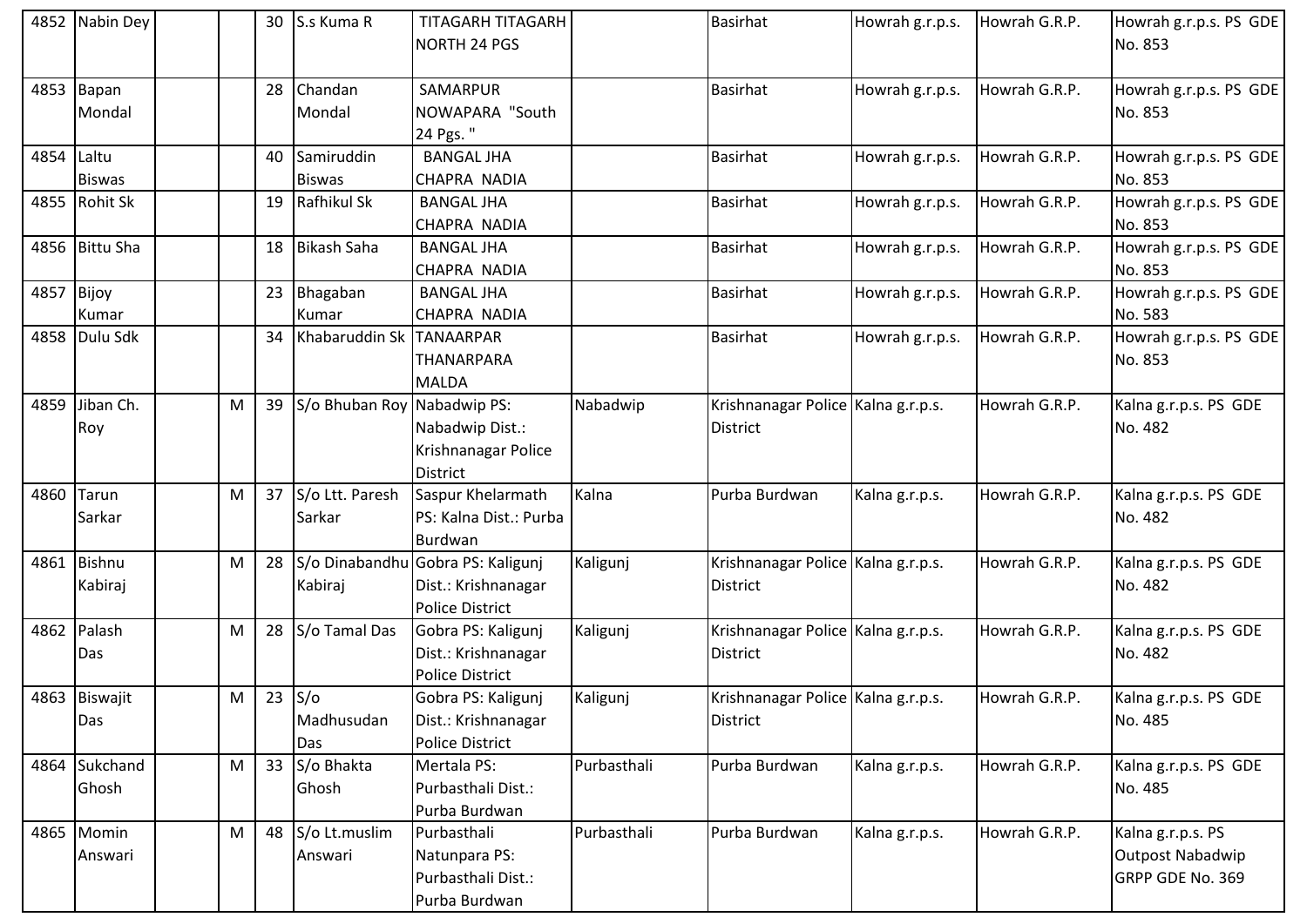| 4866 | <b>Bhaskar</b> | M |    | 26 S/o Lt.                      | Dumdum PS:                | Dumdum    | Barrackpore Police                   | Kalna g.r.p.s. | Howrah G.R.P. | Kalna g.r.p.s. PS       |
|------|----------------|---|----|---------------------------------|---------------------------|-----------|--------------------------------------|----------------|---------------|-------------------------|
|      | Roy            |   |    | <b>Bimalendu Roy</b>            | Dumdum Dist.:             |           | Commissionerate                      |                |               | Outpost Nabadwip        |
|      |                |   |    |                                 | <b>Barrackpore Police</b> |           |                                      |                |               | GRPP GDE No. 369        |
|      |                |   |    |                                 | Commissionerate           |           |                                      |                |               |                         |
| 4867 | Ankit          | M |    | 27 S/o Parimal Kr.              | Howrah PS: Howrah         | Howrah    | <b>Howrah Police</b>                 | Kalna g.r.p.s. | Howrah G.R.P. | Kalna g.r.p.s. PS       |
|      | Ranwan         |   |    | Ranwan                          | Dist.: Howrah Police      |           | Commissionerate                      |                |               | Outpost Nabadwip        |
|      |                |   |    |                                 | Commissionerate           |           |                                      |                |               | GRPP GDE No. 369        |
|      |                |   |    |                                 |                           |           |                                      |                |               |                         |
| 4868 | Samir          | M |    | 32 S/o Gobinda                  | Pratapnagar PS:           | Nabadwip  | Krishnanagar Police   Kalna g.r.p.s. |                | Howrah G.R.P. | Kalna g.r.p.s. PS       |
|      | Debnath        |   |    | Debnath                         | Nabadwip Dist.:           |           | District                             |                |               | <b>Outpost Nabadwip</b> |
|      |                |   |    |                                 | Krishnanagar Police       |           |                                      |                |               | GRPP GDE No. 369        |
|      |                |   |    |                                 | <b>District</b>           |           |                                      |                |               |                         |
| 4869 | <b>Bhusan</b>  | M |    | 31 $S$ /o Lt.                   | Sultanpur PS:             | Balagarh  | <b>Hooghly Rural</b>                 | Kalna g.r.p.s. | Howrah G.R.P. | Kalna g.r.p.s. PS       |
|      | Sarkar         |   |    | Kalachand                       | Balagarh Dist.:           |           |                                      |                |               | Outpost Nabadwip        |
|      |                |   |    | Sarkar                          | <b>Hooghly Rural</b>      |           |                                      |                |               | GRPP GDE No. 372        |
| 4870 | Amirul Sk      | M |    | 22 S/o Nazim Sk                 | Nasaratpur PS:            | Nadanghat | Purba Burdwan                        | Kalna g.r.p.s. | Howrah G.R.P. | Kalna g.r.p.s. PS       |
|      |                |   |    |                                 | Nadanghat Dist.:          |           |                                      |                |               | <b>Outpost Nabadwip</b> |
|      |                |   |    |                                 | Purba Burdwan             |           |                                      |                |               | GRPP GDE No. 372        |
|      | 4871 Partha    | M |    | 24 S/o Khokan Das Nadanghat PS: |                           | Nadanghat | Purba Burdwan                        | Kalna g.r.p.s. | Howrah G.R.P. | Kalna g.r.p.s. PS       |
|      | Das            |   |    |                                 | Nadanghat Dist.:          |           |                                      |                |               | Outpost Nabadwip        |
|      |                |   |    |                                 | Purba Burdwan             |           |                                      |                |               | GRPP GDE No. 383        |
| 4872 | Khokan         | M | 45 | S/o Lt. Sakti Das Nadanghat PS: |                           | Nadanghat | Purba Burdwan                        | Kalna g.r.p.s. | Howrah G.R.P. | Kalna g.r.p.s. PS       |
|      | Das            |   |    |                                 | Nadanghat Dist.:          |           |                                      |                |               | Outpost Nabadwip        |
|      |                |   |    |                                 | Purba Burdwan             |           |                                      |                |               | GRPP GDE No. 383        |
|      | 4873 Shyamal   | M |    | 31 S/o Lt. Gour                 | Benepara PS:              | Nabadwip  | Krishnanagar Police Kalna g.r.p.s.   |                | Howrah G.R.P. | Kalna g.r.p.s. PS       |
|      | Modak          |   |    | <b>Gopal Modak</b>              | Nabadwip Dist.:           |           | <b>District</b>                      |                |               | <b>Outpost Nabadwip</b> |
|      |                |   |    |                                 | Krishnanagar Police       |           |                                      |                |               | GRPP GDE No. 383        |
|      |                |   |    |                                 | <b>District</b>           |           |                                      |                |               |                         |
| 4874 | Rajib          | M | 44 | S/o Narayan Ch.                 | . 55/02 Shibpur PS:       | Shibpur   | <b>Howrah Police</b>                 | Kalna g.r.p.s. | Howrah G.R.P. | Kalna g.r.p.s. PS       |
|      | Saha           |   |    | Saha                            | Shibpur Dist.: Howrah     |           | Commissionerate                      |                |               | Outpost Nabadwip        |
|      |                |   |    |                                 | Police                    |           |                                      |                |               | GRPP GDE No. 383        |
|      |                |   |    |                                 | Commissionerate           |           |                                      |                |               |                         |
|      | 4875 Ratan     | M |    | 46 S/o Jagabandhu Mirdanga PS:  |                           | Balagarh  | <b>Hooghly Rural</b>                 | Kalna g.r.p.s. | Howrah G.R.P. | Kalna g.r.p.s. PS       |
|      | Ghosh          |   |    | Ghosh                           | Balagarh Dist.:           |           |                                      |                |               | Outpost Guptipara       |
|      |                |   |    |                                 | <b>Hooghly Rural</b>      |           |                                      |                |               | GRPP GDE No. 233        |
|      | 4876 Kunal     | M |    | 28 S/o Kanailal                 | Saradanagar PS:           | Balagarh  | <b>Hooghly Rural</b>                 | Kalna g.r.p.s. | Howrah G.R.P. | Kalna g.r.p.s. PS       |
|      | Dutta          |   |    | Dutta                           | Balagarh Dist.:           |           |                                      |                |               | Outpost Guptipara       |
|      |                |   |    |                                 | <b>Hooghly Rural</b>      |           |                                      |                |               | GRPP GDE No. 233        |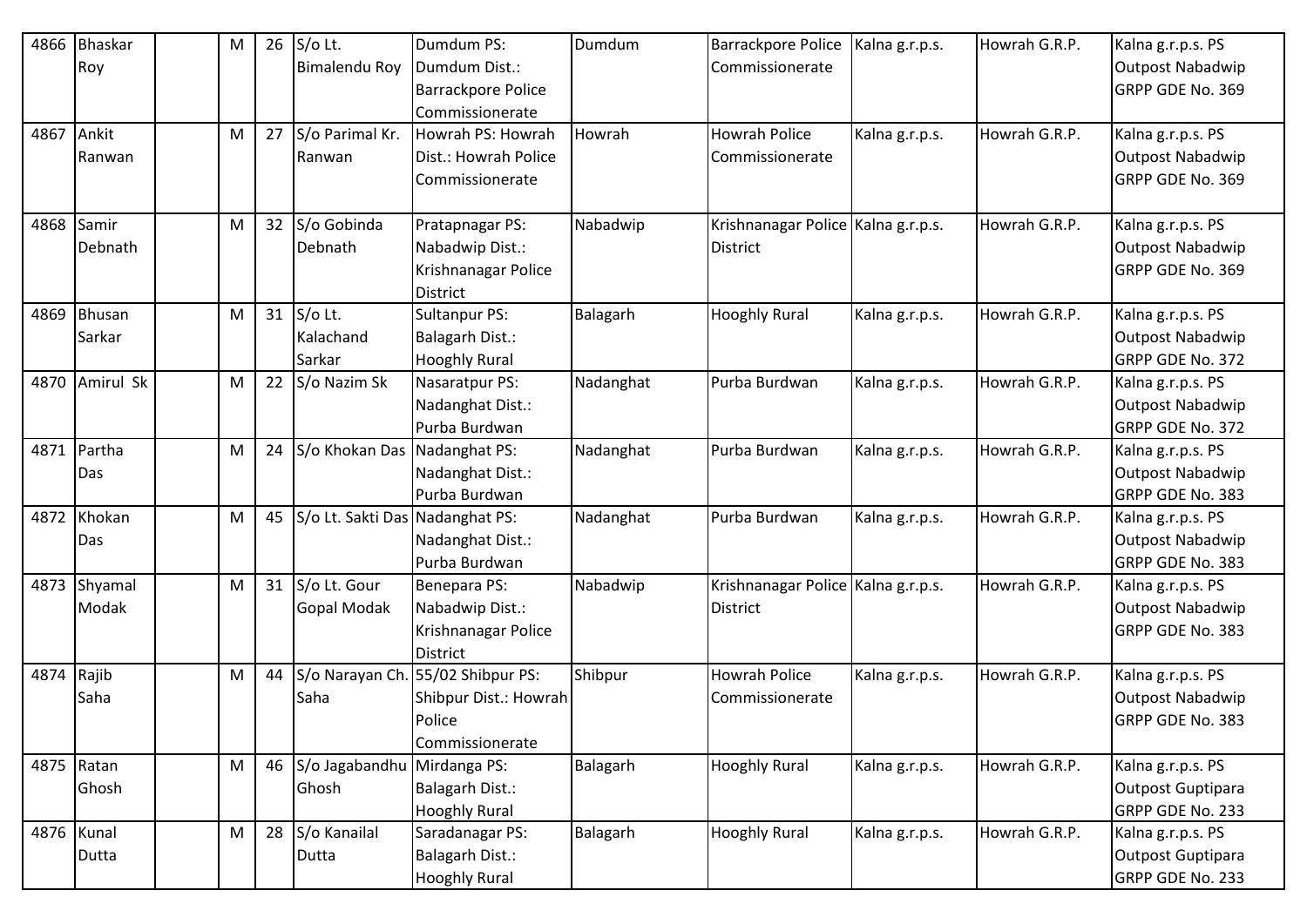| 4877 Sk | Hasibul                | M | 32 | S/osk Kasem                        | Behula PS: Balagarh<br>Dist.: Hooghly Rural                      | Balagarh    | <b>Hooghly Rural</b> | Kalna g.r.p.s.          | Howrah G.R.P. | Kalna g.r.p.s. PS<br><b>Outpost Guptipara</b>              |
|---------|------------------------|---|----|------------------------------------|------------------------------------------------------------------|-------------|----------------------|-------------------------|---------------|------------------------------------------------------------|
|         |                        |   |    |                                    |                                                                  |             |                      |                         |               | GRPP GDE No. 233                                           |
| 4878    | Sk Md.<br>Samir        | M |    | 18 S/o Sk Md.<br>Sayed             | Memari PS: Memari<br>Dist.: Purba Burdwan                        | Memari      | Purba Burdwan        | Kalna g.r.p.s.          | Howrah G.R.P. | Kalna g.r.p.s. PS<br>Outpost Guptipara<br>GRPP GDE No. 233 |
|         | 4879 Ranajit<br>Durlav | M |    | 50 S/o Lt. Kali<br>Durlav          | Ragunathpur PS:<br>Mogra Dist.: Hooghly<br>Rural                 | Mogra       | <b>Hooghly Rural</b> | Kalna g.r.p.s.          | Howrah G.R.P. | Kalna g.r.p.s. PS<br>Outpost Guptipara<br>GRPP GDE No. 238 |
| 4880    | Susil<br>Pandey        | M |    | 54 S/o Lt.<br>Ramchandra<br>Pandey | Ragunathpur PS:<br>Mogra Dist.: Hooghly<br>Rural                 | Mogra       | <b>Hooghly Rural</b> | Kalna g.r.p.s.          | Howrah G.R.P. | Kalna g.r.p.s. PS<br>Outpost Guptipara<br>GRPP GDE No. 238 |
| 4881    | Bijay<br>Routh         | M | 34 |                                    | S/o Lalan Routh Ragunathpur PS:<br>Mogra Dist.: Hooghly<br>Rural | Mogra       | <b>Hooghly Rural</b> | Kalna g.r.p.s.          | Howrah G.R.P. | Kalna g.r.p.s. PS<br>Outpost Guptipara<br>GRPP GDE No. 238 |
| 4882    | Rakesh<br>Debnath      | M |    | 35 S/o Kalachand<br>Debnath        | Panuhat PS: Katwa<br>Dist.: Purba Burdwan                        | Katwa       | Purba Burdwan        | Kalna g.r.p.s.          | Howrah G.R.P. | Kalna g.r.p.s. PS<br>Outpost Guptipara<br>GRPP GDE No. 238 |
| 4883    | Firoj Sk               | M |    | 28 Sk Raihan                       | Joth Dakhin PS:<br>Jamalpore Dist.:<br>Purba Burdwan             | Jamalpore   | Purba Burdwan        | Kamar kundu<br>g.r.p.s. | Howrah G.R.P. | Kamar kundu g.r.p.s. PS<br><b>GDE No. 447</b>              |
| 4884    | Subendu<br><b>Bag</b>  | M | 23 | Lt Bablu Bag                       | Panchra PS:<br>Jamalpore Dist.:<br>Purba Burdwan                 | Jamalpore   | Purba Burdwan        | Kamar kundu<br>g.r.p.s. | Howrah G.R.P. | Kamar kundu g.r.p.s. PS<br><b>GDE No. 447</b>              |
| 4885    | Asim<br>Ruidas         | M |    | 28 Kartick Ch<br>Ruidas            | Mohistikari PS:<br>Haripal Dist.: Hooghly<br>Rural               | Haripal     | <b>Hooghly Rural</b> | Kamar kundu<br>g.r.p.s. | Howrah G.R.P. | Kamar kundu g.r.p.s. PS<br><b>GDE No. 447</b>              |
| 4886    | <b>Uday Das</b>        | M |    | 18 Gopal Das                       | Chak Tajpur PS:<br>Chanditala Dist.:<br><b>Hooghly Rural</b>     | Chanditala  | <b>Hooghly Rural</b> | Kamar kundu<br>g.r.p.s. | Howrah G.R.P. | Kamar kundu g.r.p.s. PS<br><b>GDE No. 447</b>              |
|         | 4887 Rabin<br>Sarkar   | M |    | 50 Sudeb Sarkar                    | Kanaipur PS:<br>Dhaniakhali Dist.:<br><b>Hooghly Rural</b>       | Dhaniakhali | <b>Hooghly Rural</b> | Kamar kundu<br>g.r.p.s. | Howrah G.R.P. | Kamar kundu g.r.p.s. PS<br><b>GDE No. 447</b>              |
|         | 4888 Imran<br>Khan     | M |    | 38 Humayan Khan                    | Kanakpur PS: Haripal<br>Dist.: Hooghly Rural                     | Haripal     | <b>Hooghly Rural</b> | Kamar kundu<br>g.r.p.s. | Howrah G.R.P. | Kamar kundu g.r.p.s. PS<br><b>GDE No. 447</b>              |
| 4889 Sk | Mujaffar               | M |    | 41 Sk Noor Islam                   | Kamdebpur PS:<br>Jangipara Dist.:<br><b>Hooghly Rural</b>        | Jangipara   | <b>Hooghly Rural</b> | Kamar kundu<br>g.r.p.s. | Howrah G.R.P. | Kamar kundu g.r.p.s. PS<br><b>GDE No. 450</b>              |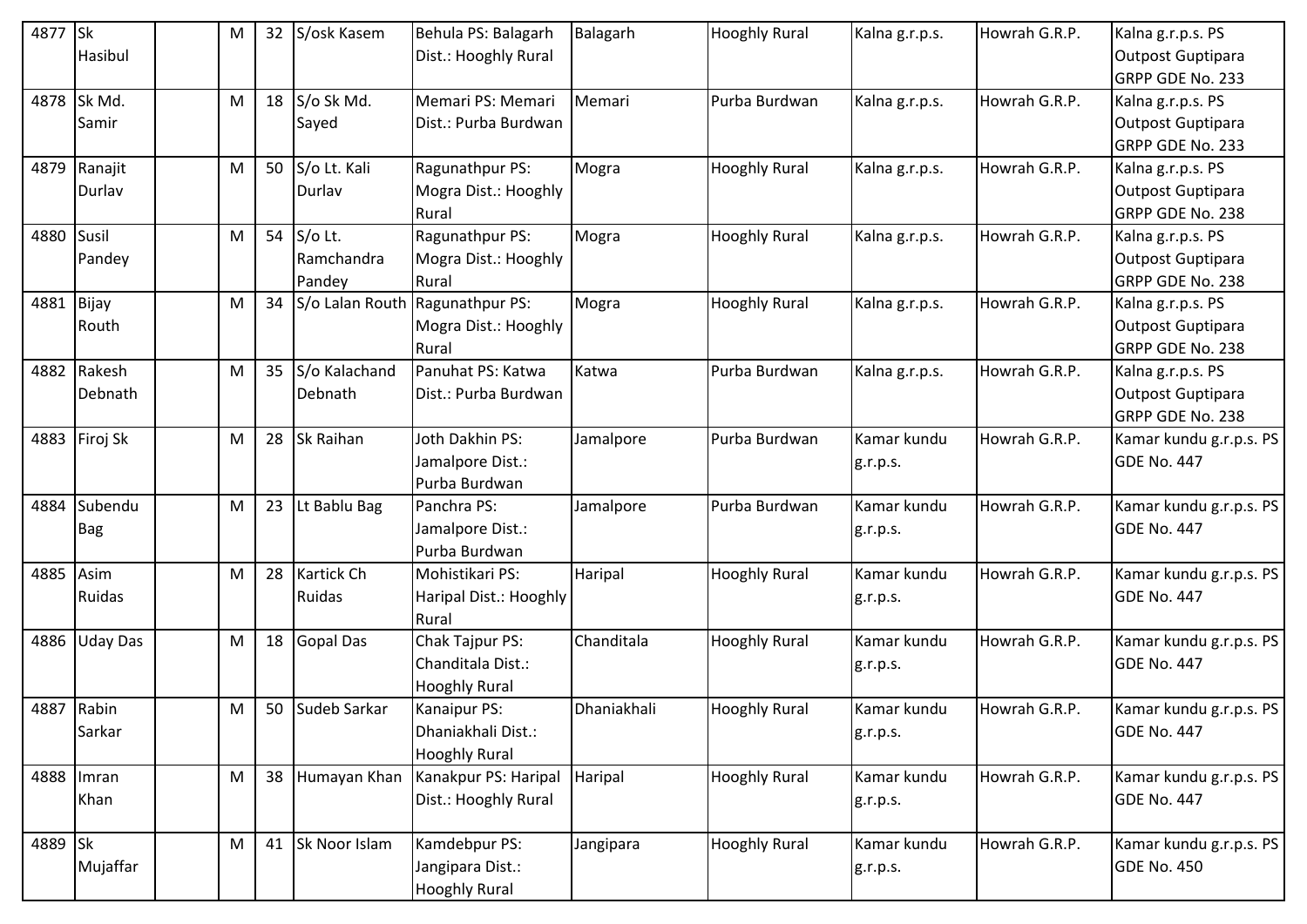| 4890    | Bijoy<br>Ghosh                | M | 38              | Dilip Ghosh              | Tarasusuna PS:<br>Mangalkot Dist.:<br>Purba Burdwan                             | Mangalkot   | Purba Burdwan                                      | Kamar kundu<br>g.r.p.s. | Howrah G.R.P. | Kamar kundu g.r.p.s. PS<br>GDE No. 450        |
|---------|-------------------------------|---|-----------------|--------------------------|---------------------------------------------------------------------------------|-------------|----------------------------------------------------|-------------------------|---------------|-----------------------------------------------|
| 4891    | Sukumar<br>Mal                | M | 33 <sup>°</sup> | Lt Anil Mal              | Jothmahes PS:<br>Dhaniakhali Dist.:<br><b>Hooghly Rural</b>                     | Dhaniakhali | <b>Hooghly Rural</b>                               | Kamar kundu<br>g.r.p.s. | Howrah G.R.P. | Kamar kundu g.r.p.s. PS<br><b>GDE No. 450</b> |
| 4892    | Mahabub<br>Hossain            | M |                 | 35 Md Hossain            | <b>Beherbad PS:</b><br>Dhaniakhali                                              | Dhaniakhali | <b>Basirhat</b>                                    | Kamar kundu<br>g.r.p.s. | Howrah G.R.P. | Kamar kundu g.r.p.s. PS<br><b>GDE No. 450</b> |
| 4893    | Shyamapa<br>da<br>Ruidads     | M | 45              | Lt Tarak Ruidas          | Chowtara PS:<br>Dhaniakhali Dist.:<br><b>Hooghly Rural</b>                      | Dhaniakhali | <b>Hooghly Rural</b>                               | Kamar kundu<br>g.r.p.s. | Howrah G.R.P. | Kamar kundu g.r.p.s. PS<br>GDE No. 450        |
| 4894    | Bhaskar<br>Manna              | M | 21              | Swapan Manna             | Pursurah PS:<br>Pursurah Dist.:<br><b>Hooghly Rural</b>                         | Pursurah    | <b>Hooghly Rural</b>                               | Kamar kundu<br>g.r.p.s. | Howrah G.R.P. | Kamar kundu g.r.p.s. PS<br><b>GDE No. 450</b> |
| 4895    | Sk Suman                      | M |                 | 27 Sk Ansar Ali          | Nilarpar PS:<br>Dhaniakhali Dist.:<br><b>Hooghly Rural</b>                      | Dhaniakhali | <b>Hooghly Rural</b>                               | Kamar kundu<br>g.r.p.s. | Howrah G.R.P. | Kamar kundu g.r.p.s. PS<br><b>GDE No. 450</b> |
| 4896    | Imran<br>Haque                | M |                 | 27 Sk Mujaffar<br>Haque  | Sankarpur PS: Gurap<br>Dist.: Hooghly Rural                                     | Gurap       | <b>Hooghly Rural</b>                               | Kamar kundu<br>g.r.p.s. | Howrah G.R.P. | Kamar kundu g.r.p.s. PS<br><b>GDE No. 452</b> |
| 4897    | Sourav<br>Mudi                | M | 20              | Gonesh Mudi              | Moheswarpur PS:<br>Dadpur Dist.: Hooghly<br>Rural                               | Dadpur      | <b>Hooghly Rural</b>                               | Kamar kundu<br>g.r.p.s. | Howrah G.R.P. | Kamar kundu g.r.p.s. PS<br>GDE No. 452        |
| 4898    | Sahebe<br>Alam                | M | 28              | Najir Hossain            | P K Das Lane PS:<br>Srirampore Dist.:<br>Chandannagar Police<br>Commissionerate | Srirampore  | Chandannagar<br>Police<br>Commissionerate          | Kamar kundu<br>g.r.p.s. | Howrah G.R.P. | Kamar kundu g.r.p.s. PS<br><b>GDE No. 452</b> |
| 4899 Md | Shamid                        | M | 36              | Md Sahid Alam            | P K Das Lane PS:<br>Srirampore Dist.:<br>Chandannagar Police<br>Commissionerate | Srirampore  | Chandannagar<br>Police<br>Commissionerate          | Kamar kundu<br>g.r.p.s. | Howrah G.R.P. | Kamar kundu g.r.p.s. PS<br>GDE No. 452        |
|         | 4900 Gopal<br>Chakrobor<br>ty | M |                 | 30 Nirmal<br>Chakroborty | Kalyani PS: Kaligunj<br>Dist.: Krishnanagar<br>Police District                  | Kaligunj    | Krishnanagar Police Kamar kundu<br><b>District</b> | g.r.p.s.                | Howrah G.R.P. | Kamar kundu g.r.p.s. PS<br><b>GDE No. 452</b> |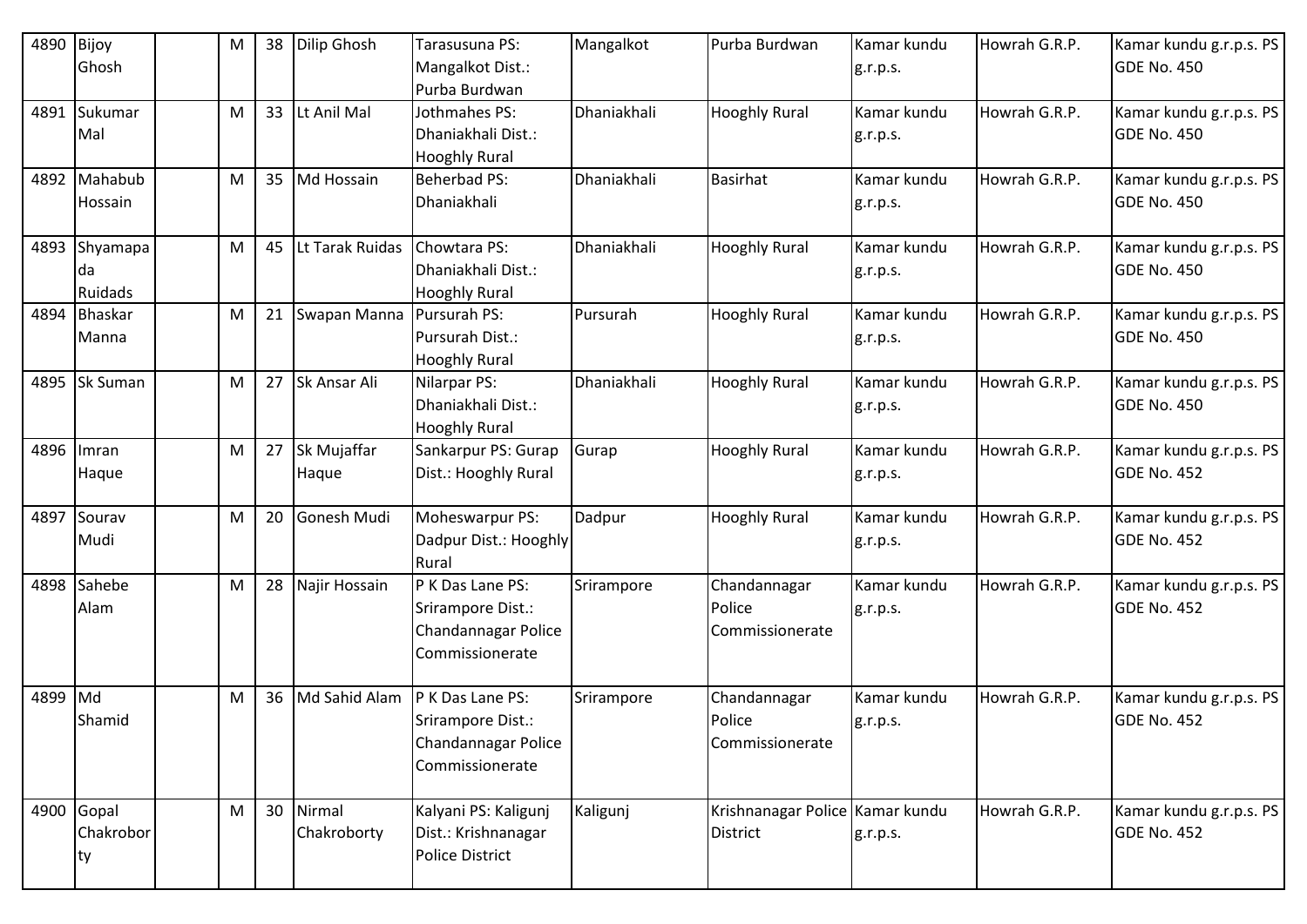| 4901       | Tamal            | M |    | 32 Dulal         | Halisahar PS: Bizpur                    | Bizpur        | <b>Barrackpore Police</b> | Kamar kundu | Howrah G.R.P. | Kamar kundu g.r.p.s. PS |
|------------|------------------|---|----|------------------|-----------------------------------------|---------------|---------------------------|-------------|---------------|-------------------------|
|            | Chakrobor        |   |    | Chakroborty      | Dist.: Barrackpore                      |               | Commissionerate           | g.r.p.s.    |               | <b>GDE No. 452</b>      |
|            | ty               |   |    |                  | Police                                  |               |                           |             |               |                         |
|            |                  |   |    |                  | Commissionerate                         |               |                           |             |               |                         |
| 4902       | <b>Subhasis</b>  | M |    | 30 Anup Porey    | <b>Bhanjipur PS:</b>                    | Tarakeswar    | <b>Hooghly Rural</b>      | Kamar kundu | Howrah G.R.P. | Kamar kundu g.r.p.s. PS |
|            | Porey            |   |    |                  | Tarakeswar Dist.:                       |               |                           | g.r.p.s.    |               | <b>GDE No. 452</b>      |
|            |                  |   |    |                  | <b>Hooghly Rural</b>                    |               |                           |             |               |                         |
| 4903       | Sitaram          | M |    | 32 Swapan        | Fulsikha PS: Burwan                     | <b>Burwan</b> | Murshidabad               | Kamar kundu | Howrah G.R.P. | Kamar kundu g.r.p.s. PS |
|            | <b>Bhandari</b>  |   |    | Bhandari         | Dist.: Murshidabad                      |               |                           | g.r.p.s.    |               | <b>GDE No. 452</b>      |
|            | 4904 Swarup      | M |    | 34 Biswanath     | Kamla PS: Joypur                        | Joypur        | <b>Howrah Rural</b>       | Kamar kundu | Howrah G.R.P. | Kamar kundu g.r.p.s. PS |
|            | Santra           |   |    | Santra           | Dist.: Howrah Rural                     |               |                           | g.r.p.s.    |               | <b>GDE No. 464</b>      |
| 4905       | <b>Sk Taibul</b> | M |    | 50 Sk Abdul      | Joysingha PS:                           | Arambagh      | <b>Hooghly Rural</b>      | Kamar kundu | Howrah G.R.P. | Kamar kundu g.r.p.s. PS |
|            | <b>Islam</b>     |   |    | Hossain          | Arambagh Dist.:<br><b>Hooghly Rural</b> |               |                           | g.r.p.s.    |               | <b>GDE No. 464</b>      |
| 4906       | Sourav           | M |    | 23 Chandranath   | Chanditala PS:                          | Chanditala    | <b>Hooghly Rural</b>      | Kamar kundu | Howrah G.R.P. | Kamar kundu g.r.p.s. PS |
|            | <b>Bhowmik</b>   |   |    | Bhowmik          | Chanditala Dist.:                       |               |                           | g.r.p.s.    |               | <b>GDE No. 464</b>      |
|            |                  |   |    |                  | <b>Hooghly Rural</b>                    |               |                           |             |               |                         |
| 4907       | Swarup           | M |    | 26 Ram Koley     | Bajemelia PS: Singur                    | Singur        | <b>Hooghly Rural</b>      | Kamar kundu | Howrah G.R.P. | Kamar kundu g.r.p.s. PS |
|            | Koley            |   |    |                  | Dist.: Hooghly Rural                    |               |                           | g.r.p.s.    |               | <b>GDE No. 464</b>      |
| 4908       | <b>Tapas</b>     | M | 25 | Swapan Santra    | <b>Raminursal PS:</b>                   | Burdwan       | Purba Burdwan             | Kamar kundu | Howrah G.R.P. | Kamar kundu g.r.p.s. PS |
|            | Santra           |   |    |                  | Burdwan Dist.: Purba                    |               |                           | g.r.p.s.    |               | <b>GDE No. 464</b>      |
|            |                  |   |    |                  | Burdwan                                 |               |                           |             |               |                         |
| 4909 Arun  |                  | M |    | 25 Narayan Malik | Isra PS: Jamalpore                      | Jamalpore     | Purba Burdwan             | Kamar kundu | Howrah G.R.P. | Kamar kundu g.r.p.s. PS |
|            | Malik            |   |    |                  | Dist.: Purba Burdwan                    |               |                           | g.r.p.s.    |               | <b>GDE No. 464</b>      |
|            |                  |   |    |                  |                                         |               |                           |             |               |                         |
| 4910       | <b>Babar Ali</b> | M |    | 24 Arshad Mondal | <b>Baligarah PS:</b>                    | Dhaniakhali   | <b>Hooghly Rural</b>      | Kamar kundu | Howrah G.R.P. | Kamar kundu g.r.p.s. PS |
|            | Mondal           |   |    |                  | Dhaniakhali Dist.:                      |               |                           | g.r.p.s.    |               | <b>GDE No. 464</b>      |
|            |                  |   |    |                  | <b>Hooghly Rural</b>                    |               |                           |             |               |                         |
|            | 4911 Sandip      | M |    | 36 Madhusudhan   | Rishra PS: Rishra                       | Rishra        | Chandannagar              | Kamar kundu | Howrah G.R.P. | Kamar kundu g.r.p.s. PS |
|            | Das              |   |    | Das              | Dist.: Chandannagar                     |               | Police                    | g.r.p.s.    |               | <b>GDE No. 464</b>      |
|            |                  |   |    |                  | Police                                  |               | Commissionerate           |             |               |                         |
|            |                  |   |    |                  | Commissionerate                         |               |                           |             |               |                         |
| 4912 Kajal |                  | M |    | 58 Anil          | Alipur PS: Dadpur                       | Dadpur        | <b>Hooghly Rural</b>      | Kamar kundu | Howrah G.R.P. | Kamar kundu g.r.p.s. PS |
|            | Chattopad        |   |    | Chattopadhyay    | Dist.: Hooghly Rural                    |               |                           | g.r.p.s.    |               | <b>GDE No. 469</b>      |
|            | hyay             |   |    |                  |                                         |               |                           |             |               |                         |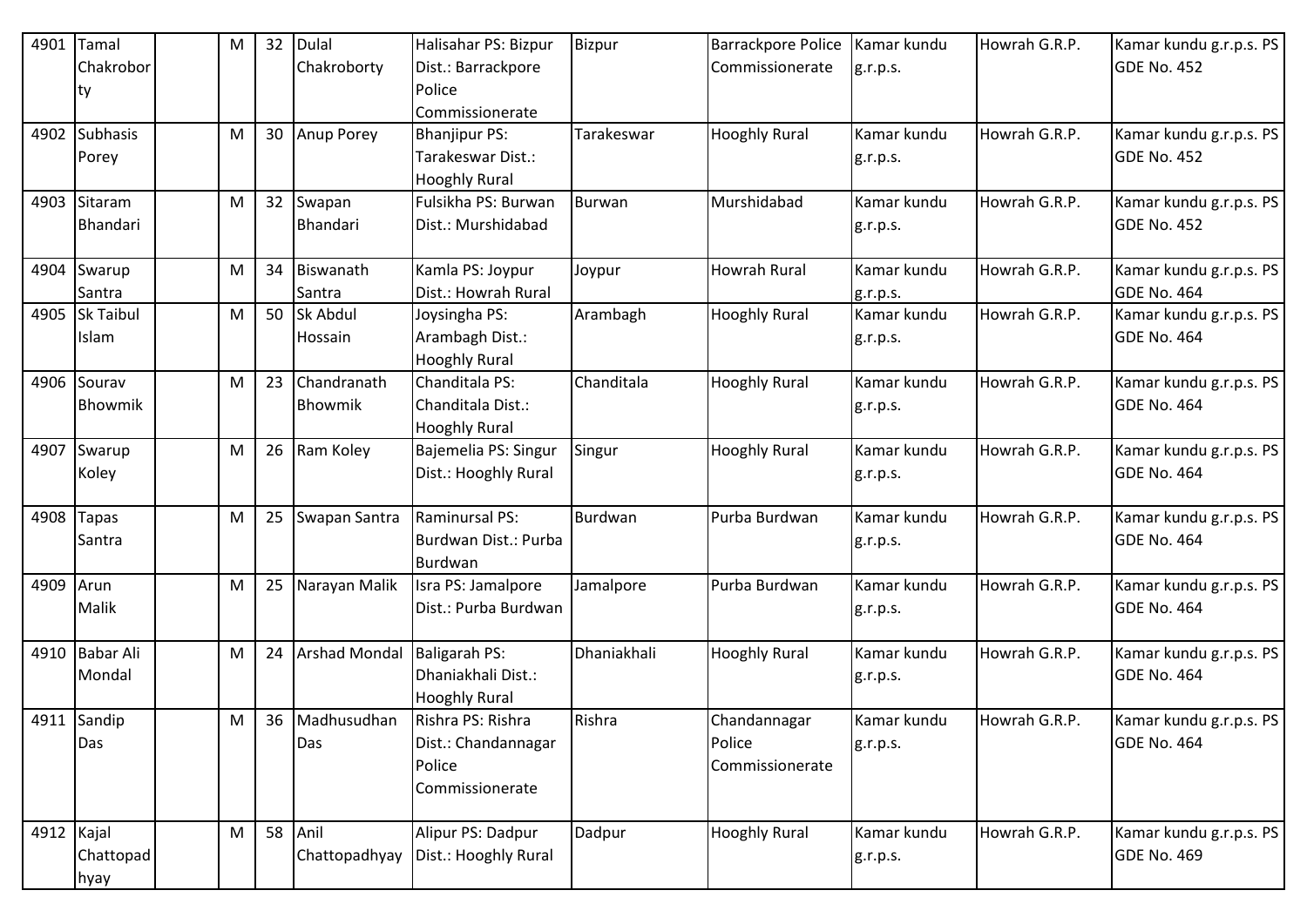| 4913       | Sofik Ali<br>Sha         | M |    | 23 Shyamser Ali<br>Sha    | Dhaniakhali PS:<br>Dhaniakhali Dist.:<br><b>Hooghly Rural</b>         | Dhaniakhali      | <b>Hooghly Rural</b>                     | Kamar kundu<br>g.r.p.s. | Howrah G.R.P. | Kamar kundu g.r.p.s. PS<br><b>GDE No. 469</b> |
|------------|--------------------------|---|----|---------------------------|-----------------------------------------------------------------------|------------------|------------------------------------------|-------------------------|---------------|-----------------------------------------------|
| 4914       | Bishnu<br>Prasad<br>Sha  | M |    | 37 Gour Prasad<br>Sha     | Astai PS: Jamalpore<br>Dist.: Purba Burdwan                           | Jamalpore        | Purba Burdwan                            | Kamar kundu<br>g.r.p.s. | Howrah G.R.P. | Kamar kundu g.r.p.s. PS<br><b>GDE No. 469</b> |
|            | 4915 Sumit<br>Murmu      | M | 30 | Jyotiswar<br>Murmu        | <b>Gopinathpur PS:</b><br>Memari Dist.: Purba<br>Burdwan              | Memari           | Purba Burdwan                            | Kamar kundu<br>g.r.p.s. | Howrah G.R.P. | Kamar kundu g.r.p.s. PS<br><b>GDE No. 469</b> |
| 4916 Sk    | Noyimudd<br>in.          | M |    | 37 Sk Sofikul             | Dwarhata PS: Haripal<br>Dist.: Hooghly Rural                          | Haripal          | <b>Hooghly Rural</b>                     | Kamar kundu<br>g.r.p.s. | Howrah G.R.P. | Kamar kundu g.r.p.s. PS<br>GDE No. 469        |
| 4917       | Sk Nasim                 | M |    | 26 Sukur Ali              | Dalapatipur PS:<br>Haripal Dist.: Hooghly<br>Rural                    | Haripal          | <b>Hooghly Rural</b>                     | Kamar kundu<br>g.r.p.s. | Howrah G.R.P. | Kamar kundu g.r.p.s. PS<br><b>GDE No. 469</b> |
|            | 4918 Surajit<br>Chowdhur | M |    | 41 Aniruddha<br>Chowdhury | Saktigarh PS:<br><b>SAKTIGARH Dist.:</b><br>Purba Burdwan             | <b>SAKTIGARH</b> | Purba Burdwan                            | Kamar kundu<br>g.r.p.s. | Howrah G.R.P. | Kamar kundu g.r.p.s. PS<br>GDE No. 469        |
| 4919       | <b>Tarun Roy</b>         | M |    | 27 Bharat Roy             | Abujhati PS:<br>Jamalpore Dist.:<br>Purba Burdwan                     | Jamalpore        | Purba Burdwan                            | Kamar kundu<br>g.r.p.s. | Howrah G.R.P. | Kamar kundu g.r.p.s. PS<br><b>GDE No. 469</b> |
| 4920 Pintu | <b>Biswas</b>            | M |    | 35 Basudeb Biswas         | Cheyghoria PS:<br>Bongaon Dist.:<br><b>Bongaon Police</b><br>District | Bongaon          | <b>Bongaon Police</b><br><b>District</b> | Kamar kundu<br>g.r.p.s. | Howrah G.R.P. | Kamar kundu g.r.p.s. PS<br>GDE No. 469        |
| 4921 Putul | Hansda                   | F |    | 50 Raju Hansda            | Balidaha PS: Gurap<br>Dist.: Hooghly Rural                            | Gurap            | <b>Hooghly Rural</b>                     | Kamar kundu<br>g.r.p.s. | Howrah G.R.P. | Kamar kundu g.r.p.s. PS<br><b>GDE No. 479</b> |
|            | 4922 Basanti<br>Soren    | F |    | 50 Lt. Sanatan<br>Soren   | Balidaha PS: Gurap<br>Dist.: Hooghly Rural                            | Gurap            | <b>Hooghly Rural</b>                     | Kamar kundu<br>g.r.p.s. | Howrah G.R.P. | Kamar kundu g.r.p.s. PS<br><b>GDE No. 479</b> |
|            | 4923 Pirmani<br>Mandi    | F |    | 50 Gora Mandi             | Gorerbari PS: Gurap<br>Dist.: Hooghly Rural                           | Gurap            | <b>Hooghly Rural</b>                     | Kamar kundu<br>g.r.p.s. | Howrah G.R.P. | Kamar kundu g.r.p.s. PS<br><b>GDE No. 479</b> |
|            | 4924 Mongal<br>Mal       | M |    | 19 Shamadish Mal          | Lakhipur Math PS:<br>Burdwan Dist.: Purba<br>Burdwan                  | Burdwan          | Purba Burdwan                            | Kamar kundu<br>g.r.p.s. | Howrah G.R.P. | Kamar kundu g.r.p.s. PS<br><b>GDE No. 428</b> |
|            | 4925 Mujibar<br>Mondal   | M |    | 33 Aharb Mondal           | Chowdanga PS:<br>Chanditala Dist.:<br><b>Hooghly Rural</b>            | Chanditala       | <b>Hooghly Rural</b>                     | Kamar kundu<br>g.r.p.s. | Howrah G.R.P. | Kamar kundu g.r.p.s. PS<br><b>GDE No. 482</b> |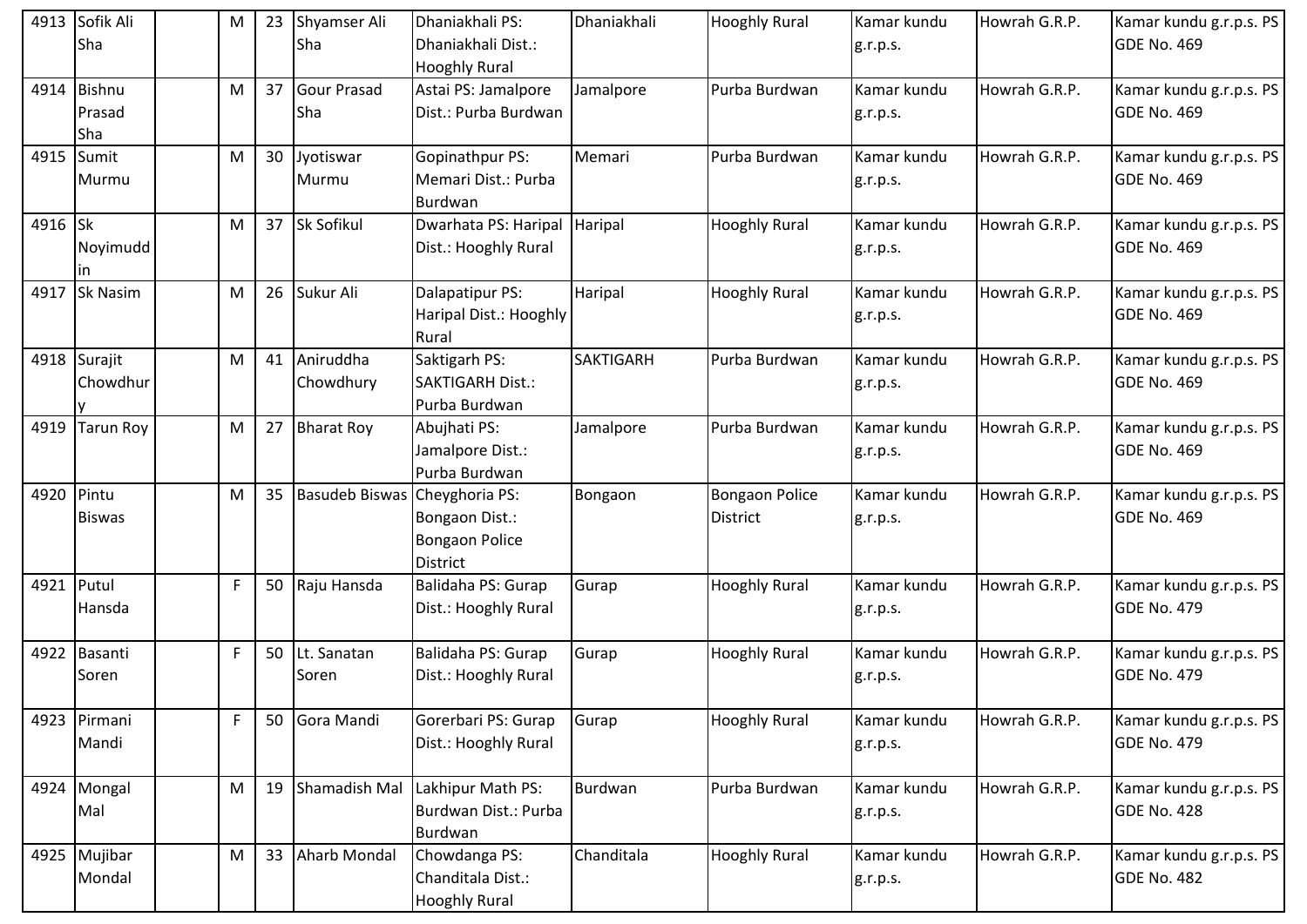|           | 4926 Apurba<br>Jana      | M | 20 | Ashok Jana                   | Kurchi PS:<br>Udaynarayanpur<br>Dist.: Howrah Rural                       | Udaynarayanpur | <b>Howrah Rural</b>                                | Kamar kundu<br>g.r.p.s. | Howrah G.R.P. | Kamar kundu g.r.p.s. PS<br>GDE No. 482                                   |
|-----------|--------------------------|---|----|------------------------------|---------------------------------------------------------------------------|----------------|----------------------------------------------------|-------------------------|---------------|--------------------------------------------------------------------------|
|           | 4927 Suman<br>Khan       | M | 24 | Sankar Khan                  | Narayanpur PS:<br>Haripal Dist.: Hooghly<br>Rural                         | Haripal        | <b>Hooghly Rural</b>                               | Kamar kundu<br>g.r.p.s. | Howrah G.R.P. | Kamar kundu g.r.p.s. PS<br>GDE No. 482                                   |
| 4928 Amit | Kodal                    | M | 32 | Shambhunath<br>Kodal         | Jaganathpur PS:<br>Singur Dist.: Hooghly<br>Rural                         | Singur         | <b>Hooghly Rural</b>                               | Kamar kundu<br>g.r.p.s. | Howrah G.R.P. | Kamar kundu g.r.p.s. PS<br>GDE No. 482                                   |
| 4929      | Joydev<br>Bala           | M | 31 | Jagadish Bala                | Dhubulia PS:<br>Dhubulia Dist.:<br>Krishnanagar Police<br><b>District</b> | Dhubulia       | Krishnanagar Police Kamar kundu<br><b>District</b> | g.r.p.s.                | Howrah G.R.P. | Kamar kundu g.r.p.s. PS<br>GDE No. 482                                   |
|           | 4930 Ajoy Kr.<br>Shaw    | M |    | 40 Sita Shaw                 | Panikhal PS:<br>Tarakeswar Dist.:<br><b>Hooghly Rural</b>                 | Tarakeswar     | <b>Hooghly Rural</b>                               | Kamar kundu<br>g.r.p.s. | Howrah G.R.P. | Kamar kundu g.r.p.s. PS<br>GDE No. 482                                   |
|           | 4931 Prasenjit<br>Majhi  | M |    | 33 Shyamal Kr.<br>Majhi      | Champadanga PS:<br>Tarakeswar Dist.:<br><b>Hooghly Rural</b>              | Tarakeswar     | <b>Hooghly Rural</b>                               | Kamar kundu<br>g.r.p.s. | Howrah G.R.P. | Kamar kundu g.r.p.s. PS<br>GDE No. 482                                   |
|           | 4932 Raghunat<br>h Malik | M | 39 | Haradhan Malik Mukterpur PS: | Tarakeswar Dist.:<br>Hooghly Rural                                        | Tarakeswar     | <b>Hooghly Rural</b>                               | Kamar kundu<br>g.r.p.s. | Howrah G.R.P. | Kamar kundu g.r.p.s. PS<br>GDE No. 482                                   |
|           | 4933 Kalidas<br>Banarjee | M | 45 | Srikanta<br>Banerjee         | Shyampur PS:<br>Pursurah Dist.:<br><b>Hooghly Rural</b>                   | Pursurah       | <b>Hooghly Rural</b>                               | Kamar kundu<br>g.r.p.s. | Howrah G.R.P. | Kamar kundu g.r.p.s. PS<br>Outpost Tarakeswar<br>GRPP GDE No. 199        |
| 4934      | Srijan<br>Samanta        | M | 23 | Durgapada<br>Samanta         | Astara PS:<br>Tarakeswar Dist.:<br><b>Hooghly Rural</b>                   | Tarakeswar     | <b>Hooghly Rural</b>                               | Kamar kundu<br>g.r.p.s. | Howrah G.R.P. | Kamar kundu g.r.p.s. PS<br><b>Outpost Tarakeswar</b><br>GRPP GDE No. 199 |
|           | 4935 Sk. Imran           | M |    |                              | 22 Sk. Safikul Alam Kushali PS: Khanakul<br>Dist.: Hooghly Rural          | Khanakul       | <b>Hooghly Rural</b>                               | Kamar kundu<br>g.r.p.s. | Howrah G.R.P. | Kamar kundu g.r.p.s. PS<br>Outpost Tarakeswar<br>GRPP GDE No. 199        |
|           | 4936 Narattam<br>Karar   | M |    | 38 Parash Karar              | Balipur PS: Khanakul<br>Dist.: Hooghly Rural                              | Khanakul       | <b>Hooghly Rural</b>                               | Kamar kundu<br>g.r.p.s. | Howrah G.R.P. | Kamar kundu g.r.p.s. PS<br>Outpost Tarakeswar<br>GRPP GDE No. 199        |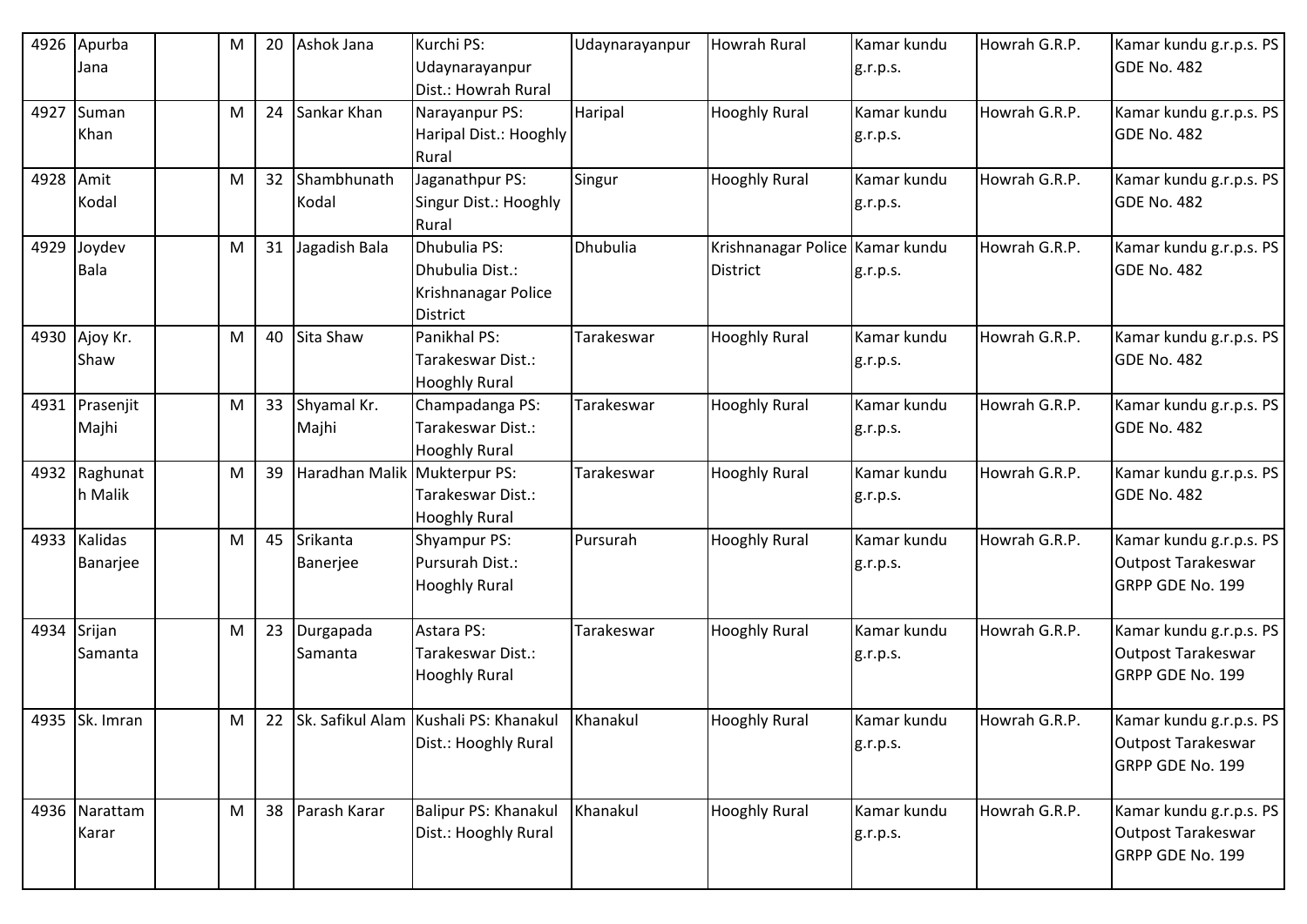|      | 4937 Jaynal Ali                         | M |    | Md. Aziz Ali            | <b>PS: Asansole north</b><br>Dist.: Asansol<br><b>Durgapur Police</b><br>Commissionerate | Asansole north | <b>Asansol Durgapur</b><br>Police<br>Commissionerate | Katwa g.r.p.s. | Howrah G.R.P. | Katwa g.r.p.s. PS GDE<br>No. 659 |
|------|-----------------------------------------|---|----|-------------------------|------------------------------------------------------------------------------------------|----------------|------------------------------------------------------|----------------|---------------|----------------------------------|
|      | 4938 Suklal<br><b>Biswas</b>            | M | 45 | Jiten Biswas            | PS: Purbasthali Dist.:<br>Purba Burdwan                                                  | Purbasthali    | Purba Burdwan                                        | Katwa g.r.p.s. | Howrah G.R.P. | Katwa g.r.p.s. PS GDE<br>No. 659 |
| 4939 | Sonatan<br><b>Biswas</b>                | M | 42 | Nimay Biswas            | PS: Purbasthali Dist.:<br>Purba Burdwan                                                  | Purbasthali    | Purba Burdwan                                        | Katwa g.r.p.s. | Howrah G.R.P. | Katwa g.r.p.s. PS GDE<br>No. 659 |
| 4940 | Asish Das                               | M |    | 30 Narayan Das          | PS: Burdwan Dist.:<br>Purba Burdwan                                                      | <b>Burdwan</b> | Purba Burdwan                                        | Katwa g.r.p.s. | Howrah G.R.P. | Katwa g.r.p.s. PS GDE<br>No. 659 |
|      | 4941 Suraj Sk                           | M | 22 | Sahidul Sk              | PS: Saktipur Dist.:<br>Murshidabad                                                       | Saktipur       | Murshidabad                                          | Katwa g.r.p.s. | Howrah G.R.P. | Katwa g.r.p.s. PS GDE<br>No. 659 |
| 4942 | Sagar Das                               | M | 20 | <b>Bhubesh Das</b>      | PS: Berhampore Dist.: Berhampore<br>Murshidabad                                          |                | Murshidabad                                          | Katwa g.r.p.s. | Howrah G.R.P. | Katwa g.r.p.s. PS GDE<br>No. 659 |
|      | 4943 Rajkishore<br>Ghosh                | м | 26 | Uttam Kr.<br>Ghosh      | PS: Mangalkot Dist.:<br>Purba Burdwan                                                    | Mangalkot      | Purba Burdwan                                        | Katwa g.r.p.s. | Howrah G.R.P. | Katwa g.r.p.s. PS GDE<br>No. 659 |
|      | 4944 Pulak<br><b>Kumar Pal</b>          | M | 51 | Jatish Ranjan<br>Pal    | PS: Nadanghat Dist.:<br>Purba Burdwan                                                    | Nadanghat      | Purba Burdwan                                        | Katwa g.r.p.s. | Howrah G.R.P. | Katwa g.r.p.s. PS GDE<br>No. 659 |
| 4945 | Yunus Sk                                | M | 35 | Apil Sk                 | PS: Domkal Dist.:<br>Murshidabad                                                         | Domkal         | Murshidabad                                          | Katwa g.r.p.s. | Howrah G.R.P. | Katwa g.r.p.s. PS GDE<br>No. 659 |
| 4946 | Monirul<br>Sk                           | M |    | 35 Majib Sk             | PS: Kalna Dist.: Purba Kalna<br>Burdwan                                                  |                | Purba Burdwan                                        | Katwa g.r.p.s. | Howrah G.R.P. | Katwa g.r.p.s. PS GDE<br>No. 659 |
| 4947 | Ranjit<br>Ghosh                         | M |    | 36 Lt. Amrita<br>Ghosh  | PS: Katwa Dist.:<br>Purba Burdwan                                                        | Katwa          | Purba Burdwan                                        | Katwa g.r.p.s. | Howrah G.R.P. | Katwa g.r.p.s. PS GDE<br>No. 659 |
|      | 4948 Pradip<br>Kumar<br>Chakrabor<br>ty | M | 42 | Rasmohan<br>Chakraborty | PS: Khargram Dist.:<br>Murshidabad                                                       | Khargram       | Murshidabad                                          | Katwa g.r.p.s. | Howrah G.R.P. | Katwa g.r.p.s. PS GDE<br>No. 659 |
| 4949 | Arnab<br>Kumar<br>Thakur                | M | 21 | Amal Kumar<br>Thakur    | PS: Liluah Dist.:<br>Howrah Police<br>Commissionerate                                    | Liluah         | <b>Howrah Police</b><br>Commissionerate              | Katwa g.r.p.s. | Howrah G.R.P. | Katwa g.r.p.s. PS GDE<br>No. 659 |
|      | 4950 Siumen<br>Nandi                    | M |    | 26 Haradhone<br>Nandi   | PS: Mangalkot Dist.:<br>Purba Burdwan                                                    | Mangalkot      | Purba Burdwan                                        | Katwa g.r.p.s. | Howrah G.R.P. | Katwa g.r.p.s. PS GDE<br>No. 659 |
|      | 4951 Puspendu<br>Santra                 | M | 22 | Nityananda<br>Santra    | PS: Katwa Dist.:<br>Purba Burdwan                                                        | Katwa          | Purba Burdwan                                        | Katwa g.r.p.s. | Howrah G.R.P. | Katwa g.r.p.s. PS GDE<br>No. 659 |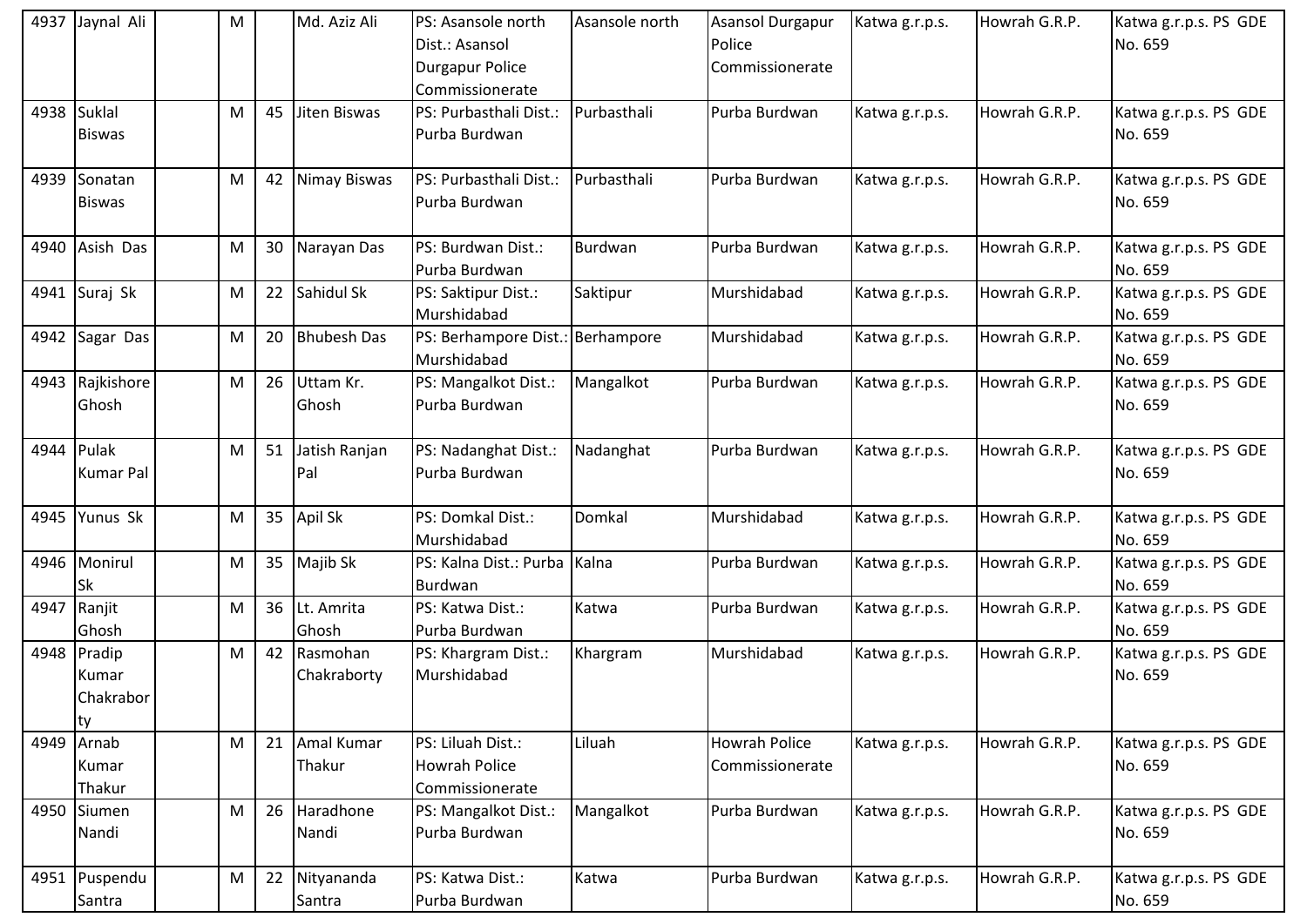| 4952       | Somnath<br>Prodhan        | м | 24 | Amulya<br>Pradhan        | PS: Ketugram Dist.:<br>Purba Burdwan                           | Ketugram  | Purba Burdwan                             | Katwa g.r.p.s. | Howrah G.R.P. | Katwa g.r.p.s. PS GDE<br>No. 659 |
|------------|---------------------------|---|----|--------------------------|----------------------------------------------------------------|-----------|-------------------------------------------|----------------|---------------|----------------------------------|
| 4953       | Subhadip<br>Saha          | м | 28 | Niranjan Saha            | PS: Katwa Dist.:<br>Purba Burdwan                              | Katwa     | Purba Burdwan                             | Katwa g.r.p.s. | Howrah G.R.P. | Katwa g.r.p.s. PS GDE<br>No. 659 |
| 4954       | Soumendr<br>a Nath<br>Das | M | 58 | <b>Bhutnath Das</b>      | PS: Katwa Dist.:<br>Purba Burdwan                              | Katwa     | Purba Burdwan                             | Katwa g.r.p.s. | Howrah G.R.P. | Katwa g.r.p.s. PS GDE<br>No. 659 |
| 4955 Kazi  | Sahansha                  | M | 34 | Kazi Sahalam             | PS: Nanoor Dist.:<br>Birbhum                                   | Nanoor    | Birbhum                                   | Katwa g.r.p.s. | Howrah G.R.P. | Katwa g.r.p.s. PS GDE<br>No. 659 |
|            | 4956 Ajbahar<br>Sk        | M | 22 | Nur Alam Sk              | PS: Kandi Dist.:<br>Murshidabad                                | Kandi     | Murshidabad                               | Katwa g.r.p.s. | Howrah G.R.P. | Katwa g.r.p.s. PS GDE<br>No. 659 |
| 4957       | Sk Faisal                 | м | 23 | Sk Ratan                 | PS: Topsia Dist.:<br>Kolkata                                   | Topsia    | Kolkata                                   | Katwa g.r.p.s. | Howrah G.R.P. | Katwa g.r.p.s. PS GDE<br>No. 664 |
|            | 4958 Firoj Sk             | M | 28 | <b>Bhula Sk</b>          | PS: Salar Dist.:<br>Murshidabad                                | Salar     | Murshidabad                               | Katwa g.r.p.s. | Howrah G.R.P. | Katwa g.r.p.s. PS GDE<br>No. 664 |
| 4959       | Chiran<br>Majhi           | M | 30 | Nakul Majhi              | PS: Bharatpur Dist.:<br>Murshidabad                            | Bharatpur | Murshidabad                               | Katwa g.r.p.s. | Howrah G.R.P. | Katwa g.r.p.s. PS GDE<br>No. 664 |
|            | 4960 Bacchu<br>Majhi      | м | 38 | Sukumar Majhi            | PS: Chinsurah Dist.:<br>Chandannagar Police<br>Commissionerate | Chinsurah | Chandannagar<br>Police<br>Commissionerate | Katwa g.r.p.s. | Howrah G.R.P. | Katwa g.r.p.s. PS GDE<br>No. 664 |
|            | 4961 Prasanta<br>Karmakar | M | 40 | Nityaranjan<br>Karmakar  | PS: Chinsurah Dist.:<br>Chandannagar Police<br>Commissionerate | Chinsurah | Chandannagar<br>Police<br>Commissionerate | Katwa g.r.p.s. | Howrah G.R.P. | Katwa g.r.p.s. PS GDE<br>No. 664 |
| 4962       | Vikash<br>Kumar<br>Singh  | м | 25 | Sanjit Kumar<br>Singh    | Rahtas (Bihar)                                                 |           | <b>Basirhat</b>                           | Katwa g.r.p.s. | Howrah G.R.P. | Katwa g.r.p.s. PS GDE<br>No. 664 |
| 4963       | <b>Dharma</b><br>Hari     | M | 39 | Lt. Laxman Hari          | PS: Mogra Dist.:<br><b>Hooghly Rural</b>                       | Mogra     | <b>Hooghly Rural</b>                      | Katwa g.r.p.s. | Howrah G.R.P. | Katwa g.r.p.s. PS GDE<br>No. 664 |
| 4964       | Ganesh<br>Harizone        | M | 35 | Lt. Jagaswar<br>Harizone | PS: Mogra Dist.:<br><b>Hooghly Rural</b>                       | Mogra     | <b>Hooghly Rural</b>                      | Katwa g.r.p.s. | Howrah G.R.P. | Katwa g.r.p.s. PS GDE<br>No. 664 |
|            | 4965 Lalchand<br>Sk       | M | 30 | Khodabox Sk              | PS: Salar Dist.:<br>Murshidabad                                | Salar     | Murshidabad                               | Katwa g.r.p.s. | Howrah G.R.P. | Katwa g.r.p.s. PS GDE<br>No. 683 |
| 4966 Dulal | Mondal                    | М | 42 | Radhasham<br>Mondal      | PS: Bhatar Dist.:<br>Purba Burdwan                             | Bhatar    | Purba Burdwan                             | Katwa g.r.p.s. | Howrah G.R.P. | Katwa g.r.p.s. PS GDE<br>No. 683 |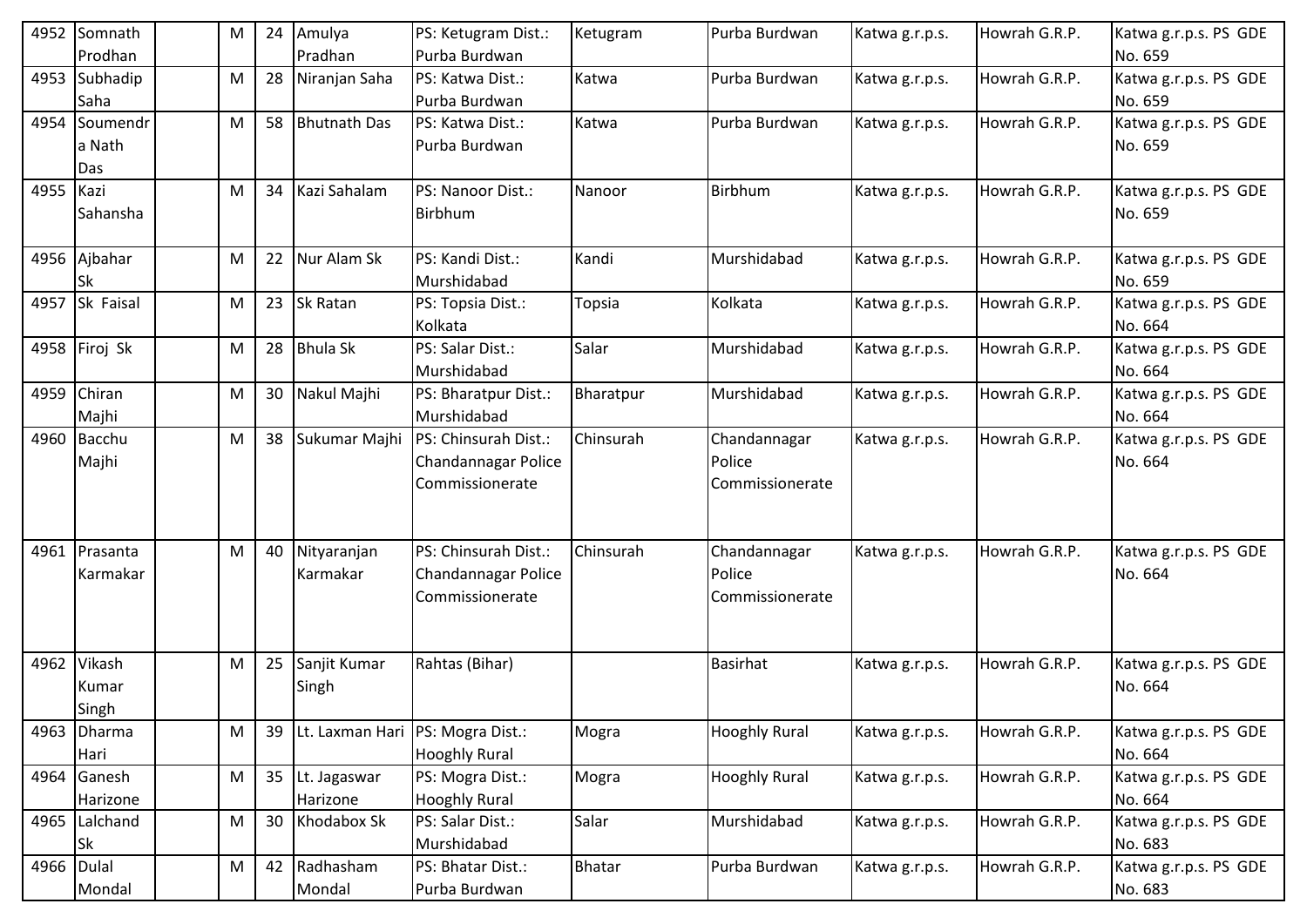| 4967 | Swapan<br>Dutta         | M | 47 | Lt. Biswanath<br>Dutta               | Kotwali Dist.:<br>Krishnanagar Police                       |             | Krishnanagar Police Katwa g.r.p.s.<br><b>District</b> |                   | Howrah G.R.P. | Katwa g.r.p.s. PS GDE<br>No. 683                                     |
|------|-------------------------|---|----|--------------------------------------|-------------------------------------------------------------|-------------|-------------------------------------------------------|-------------------|---------------|----------------------------------------------------------------------|
|      |                         |   |    |                                      | <b>District</b>                                             |             |                                                       |                   |               |                                                                      |
| 4968 | Sabir<br>Mallick        | M |    | 20 Miraj Mallick                     | PS: Salar Dist.:<br>Murshidabad                             | Salar       | Murshidabad                                           | Katwa g.r.p.s.    | Howrah G.R.P. | Katwa g.r.p.s. PS<br><b>Outpost Salar GRPP</b><br><b>GDE No. 349</b> |
|      | 4969 Sk Habib           | M |    | 35 Sk Anwar                          | PS: Pandua Dist.:<br><b>Hooghly Rural</b>                   | Pandua      | <b>Hooghly Rural</b>                                  | Katwa g.r.p.s.    | Howrah G.R.P. | Katwa g.r.p.s. PS<br><b>Outpost Salar GRPP</b><br><b>GDE No. 349</b> |
|      | 4970 Sadib Sk           | M |    | 36 Khalak Sk                         | PS: Salar Dist.:<br>Murshidabad                             | Salar       | Murshidabad                                           | Katwa g.r.p.s.    | Howrah G.R.P. | Katwa g.r.p.s. PS<br><b>Outpost Salar GRPP</b><br><b>GDE No. 342</b> |
| 4971 | Sukchand<br>Sk          | M | 26 | Yamajaddar Sk                        | PS: Nakashipara Dist.:<br>Krishnanagar Police<br>District   | Nakashipara | Krishnanagar Police Katwa g.r.p.s.<br><b>District</b> |                   | Howrah G.R.P. | Katwa g.r.p.s. PS<br><b>Outpost Salar GRPP</b><br><b>GDE No. 342</b> |
|      | 4972 Pappu<br>Patra     | M |    | 19 Chandan Patra                     | PS: Salar Dist.:<br>Murshidabad                             | Salar       | Murshidabad                                           | Katwa g.r.p.s.    | Howrah G.R.P. | Katwa g.r.p.s. PS<br><b>Outpost Salar GRPP</b><br>GDE No. 342        |
| 4973 | Jagabandh<br>u Rakshit  | M |    | 46 Haradhan<br>Rakshit               | PS: Mangalkot Dist.:<br>Purba Burdwan                       | Mangalkot   | Purba Burdwan                                         | Katwa g.r.p.s.    | Howrah G.R.P. | Katwa g.r.p.s. PS<br><b>Outpost Salar GRPP</b><br><b>GDE No. 342</b> |
| 4974 | Srikrishna<br>Ghosh     | M |    | 27 Kalu Ghosh                        | PS: Saktipur Dist.:<br>Murshidabad                          | Saktipur    | Murshidabad                                           | Katwa g.r.p.s.    | Howrah G.R.P. | Katwa g.r.p.s. PS<br><b>Outpost Salar GRPP</b><br><b>GDE No. 351</b> |
|      | 4975 Aniruddha<br>Ghosh | M | 55 | <b>Abhisek Ghosh</b>                 | PS: Salar Dist.:<br>Murshidabad                             | Salar       | Murshidabad                                           | Katwa g.r.p.s.    | Howrah G.R.P. | Katwa g.r.p.s. PS<br>Outpost Salar GRPP<br><b>GDE No. 351</b>        |
| 4976 | Habibur<br>Rahaman      | M |    | 38 Golam Sk                          | PS: Beldanga Dist.:<br>Murshidabad                          | Beldanga    | Murshidabad                                           | Katwa g.r.p.s.    | Howrah G.R.P. | Katwa g.r.p.s. PS<br><b>Outpost Salar GRPP</b><br><b>GDE No. 351</b> |
|      | 4977 Murshid<br>Ali     | M |    | 32 Haraj Ali                         | PS: Sagardighi Dist.:<br>Jangipur Police<br><b>District</b> | Sagardighi  | Jangipur Police<br><b>District</b>                    | Katwa g.r.p.s.    | Howrah G.R.P. | Katwa g.r.p.s. PS<br><b>Outpost Salar GRPP</b><br><b>GDE No. 351</b> |
|      | 4978 Mir Sakin<br>Sk    | M |    | 37 Lt. Khurshed Ali PS: Salar Dist.: | Murshidabad                                                 | Salar       | Murshidabad                                           | Katwa g.r.p.s.    | Howrah G.R.P. | Katwa g.r.p.s. PS<br><b>Outpost Salar GRPP</b><br><b>GDE No. 351</b> |
|      | 4979 Sk Soil<br>Abbas   | M |    | 20 Sk Amir Ali                       |                                                             |             | <b>Basirhat</b>                                       | Sainthia g.r.p.s. | Howrah G.R.P. | Sainthia g.r.p.s. PS<br>Outpost Bolpur GRPP<br><b>GDE No. 242</b>    |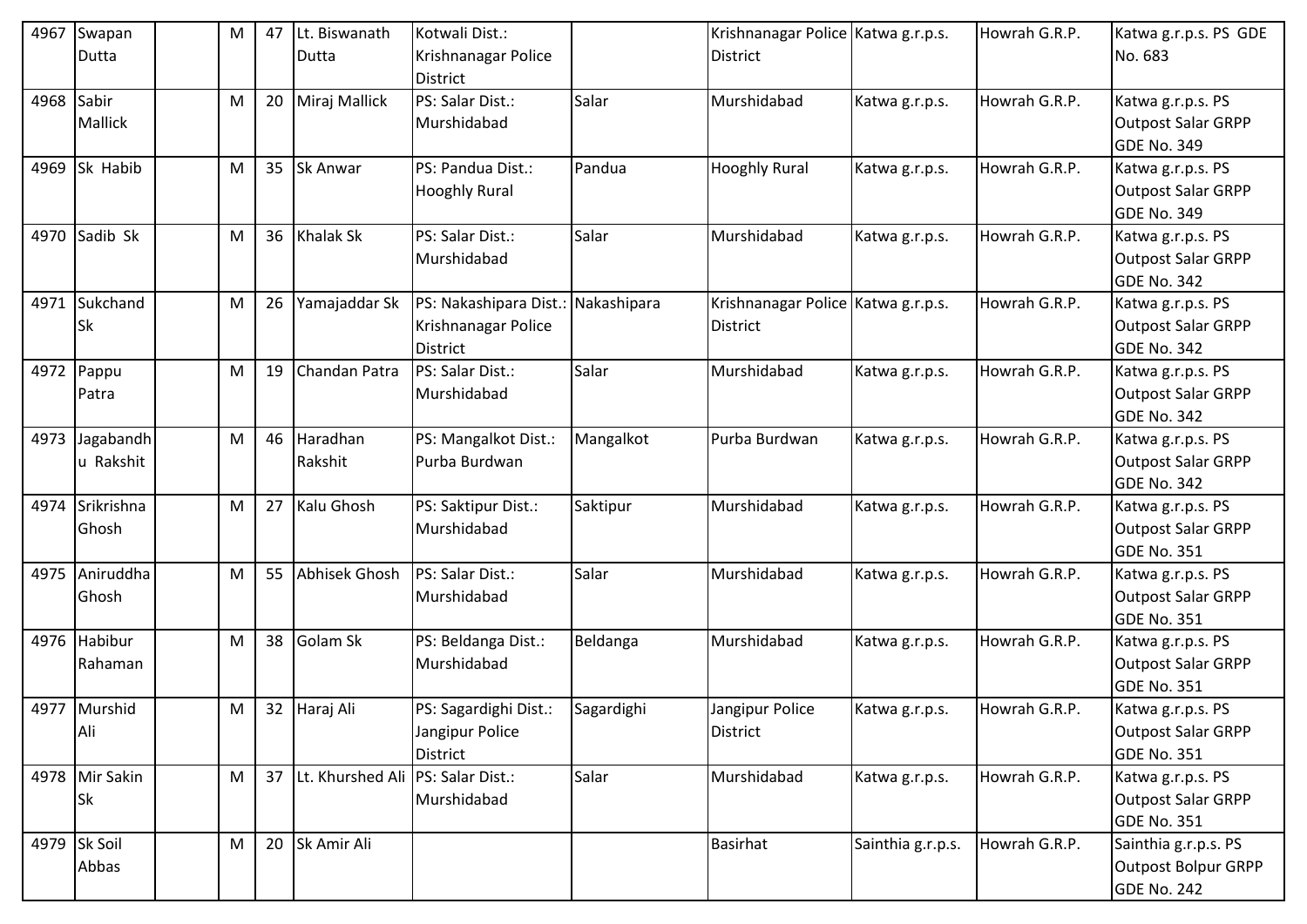| 4980 | Nibaruddi<br>n Mallick     | M | 20 | Rahamatulla<br>Mallick | <b>Basirhat</b> | Sainthia g.r.p.s. | Howrah G.R.P. | Sainthia g.r.p.s. PS<br><b>Outpost Bolpur GRPP</b><br><b>GDE No. 242</b>  |
|------|----------------------------|---|----|------------------------|-----------------|-------------------|---------------|---------------------------------------------------------------------------|
| 4981 | Sk Chand<br><b>Babu</b>    | M |    | 21 Niyat Alam          | <b>Basirhat</b> | Sainthia g.r.p.s. | Howrah G.R.P. | Sainthia g.r.p.s. PS<br><b>Outpost Bolpur GRPP</b><br><b>GDE No. 242</b>  |
|      | 4982 Nasimuddi<br>n Mondal | M |    | 20 Sk Taher            | <b>Basirhat</b> | Sainthia g.r.p.s. | Howrah G.R.P. | Sainthia g.r.p.s. PS<br><b>Outpost Bolpur GRPP</b><br><b>GDE No. 242</b>  |
| 4983 | Suruddin<br><b>Sk</b>      | M |    | 18 Abdul Sk            | <b>Basirhat</b> | Sainthia g.r.p.s. | Howrah G.R.P. | Sainthia g.r.p.s. PS<br><b>Outpost Nalhati GRPP</b><br><b>GDE No. 226</b> |
| 4984 | Alim Sk                    | M |    | 18 Majil Sk            | <b>Basirhat</b> | Sainthia g.r.p.s. | Howrah G.R.P. | Sainthia g.r.p.s. PS<br>Outpost Nalhati GRPP<br><b>GDE No. 226</b>        |
|      | 4985 Lalu Sk               | M |    | 18 Alam Sk             | <b>Basirhat</b> | Sainthia g.r.p.s. | Howrah G.R.P. | Sainthia g.r.p.s. PS<br><b>Outpost Nalhati GRPP</b><br><b>GDE No. 226</b> |
|      | 4986 Sudul<br>Doladar      | M | 20 | Jamd Doladar           | <b>Basirhat</b> | Sainthia g.r.p.s. | Howrah G.R.P. | Sainthia g.r.p.s. PS<br>Outpost Nalhati GRPP<br><b>GDE No. 226</b>        |
|      | 4987 Sahabul Sk            | M |    | 18 Muktar Sk           | <b>Basirhat</b> | Sainthia g.r.p.s. | Howrah G.R.P. | Sainthia g.r.p.s. PS<br><b>Outpost Nalhati GRPP</b><br><b>GDE No. 226</b> |
|      | 4988 Humayan<br>Mondal     | M |    | 27 Jayanta Mondal      | <b>Basirhat</b> | Sainthia g.r.p.s. | Howrah G.R.P. | Sainthia g.r.p.s. PS<br><b>Outpost Nalhati GRPP</b><br><b>GDE No. 228</b> |
| 4989 | Alabuddin<br><b>Sk</b>     | M |    | 19 Abdul Sk            | <b>Basirhat</b> | Sainthia g.r.p.s. | Howrah G.R.P. | Sainthia g.r.p.s. PS<br><b>Outpost Nalhati GRPP</b><br><b>GDE No. 228</b> |
|      | 4990 Pintu Sen             | M |    | 30 Chandan Sen         | <b>Basirhat</b> | Sainthia g.r.p.s. | Howrah G.R.P. | Sainthia g.r.p.s. PS<br><b>Outpost Nalhati GRPP</b><br><b>GDE No. 228</b> |
|      | 4991 Koushik<br>Mal        | M |    | 19 Bidhan Mal          | <b>Basirhat</b> | Sainthia g.r.p.s. | Howrah G.R.P. | Sainthia g.r.p.s. PS<br><b>Outpost Nalhati GRPP</b><br><b>GDE No. 228</b> |
|      | 4992 Sahabuddi<br>n Sk     | M |    | 18 Alauddin Sk         | Basirhat        | Sainthia g.r.p.s. | Howrah G.R.P. | Sainthia g.r.p.s. PS<br><b>Outpost Nalhati GRPP</b><br><b>GDE No. 228</b> |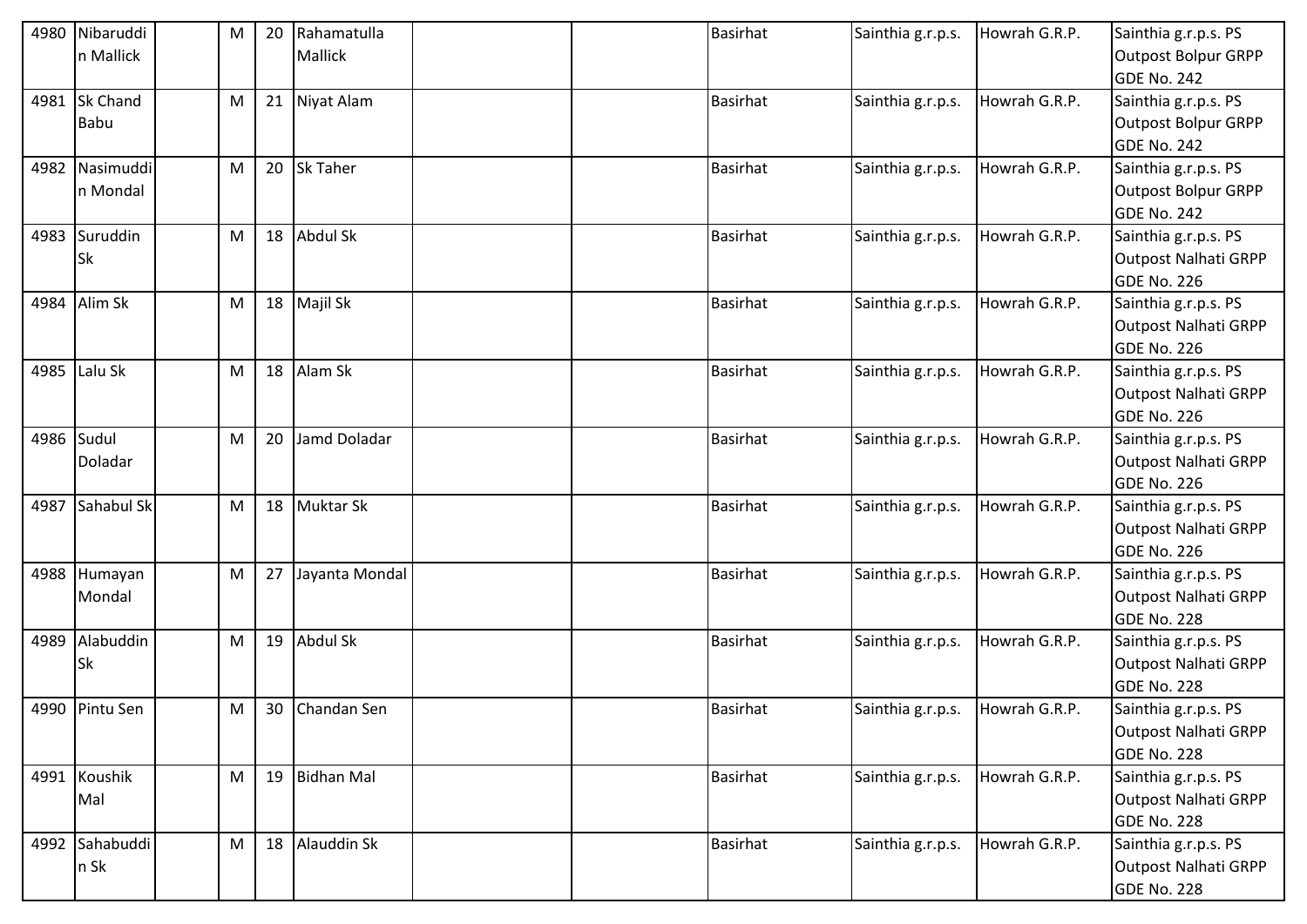|            | 4993 Asauddin  | M         |                 | 30 Raja Miya       | <b>Basirhat</b> | Sainthia g.r.p.s. | Howrah G.R.P. | Sainthia g.r.p.s. PS       |
|------------|----------------|-----------|-----------------|--------------------|-----------------|-------------------|---------------|----------------------------|
|            | Ansari         |           |                 |                    |                 |                   |               | Outpost Bolpur GRPP        |
|            |                |           |                 |                    |                 |                   |               | <b>GDE No. 250</b>         |
|            | 4994 Partha    | M         | 40              | Nimai Ch           | <b>Basirhat</b> | Sainthia g.r.p.s. | Howrah G.R.P. | Sainthia g.r.p.s. PS       |
|            | Mondal         |           |                 | Mondal             |                 |                   |               | Outpost Bolpur GRPP        |
|            |                |           |                 |                    |                 |                   |               | GDE No. 250                |
|            | 4995 Pradip    | M         | 50              | Sukumar Let        | <b>Basirhat</b> | Sainthia g.r.p.s. | Howrah G.R.P. | Sainthia g.r.p.s. PS       |
|            | Karmakar       |           |                 |                    |                 |                   |               | <b>Outpost Bolpur GRPP</b> |
|            |                |           |                 |                    |                 |                   |               | GDE No. 250                |
|            | 4996 Bunty     | M         |                 | 21 Dinu Prasad     | <b>Basirhat</b> | Sainthia g.r.p.s. | Howrah G.R.P. | Sainthia g.r.p.s. PS       |
|            | Prasad         |           |                 |                    |                 |                   |               | Outpost Bolpur GRPP        |
|            |                |           |                 |                    |                 |                   |               | GDE No. 250                |
| 4997       | Ujjwal         | M         | 25              | <b>Bablu Konai</b> | <b>Basirhat</b> | Sainthia g.r.p.s. | Howrah G.R.P. | Sainthia g.r.p.s. PS       |
|            | Konai          |           |                 |                    |                 |                   |               | Outpost Bolpur GRPP        |
|            |                |           |                 |                    |                 |                   |               | <b>GDE No. 250</b>         |
|            | 4998 Soumyajit | M         |                 | 20 Biswajit        | <b>Basirhat</b> | Sainthia g.r.p.s. | Howrah G.R.P. | Sainthia g.r.p.s. PS       |
|            | Mukherje       |           |                 | Mukherjee          |                 |                   |               | <b>Outpost Bolpur GRPP</b> |
|            | e              |           |                 |                    |                 |                   |               | GDE No. 250                |
|            |                |           |                 |                    |                 |                   |               |                            |
|            | 4999 Ajoy Kr   | M         | 38              | Dibakor Maji       | <b>Basirhat</b> | Sainthia g.r.p.s. | Howrah G.R.P. | Sainthia g.r.p.s. PS GDE   |
|            | Maji           |           |                 |                    |                 |                   |               | No. 438                    |
|            | 5000 Ajoy Saha | M         | 22              | Pream Saha         | <b>Basirhat</b> | Sainthia g.r.p.s. | Howrah G.R.P. | Sainthia g.r.p.s. PS GDE   |
|            |                |           |                 |                    |                 |                   |               | No. 438                    |
| 5001 Asish |                | M         | 30              | <b>Uttam Bagdi</b> | <b>Basirhat</b> | Sainthia g.r.p.s. | Howrah G.R.P. | Sainthia g.r.p.s. PS GDE   |
|            | Bagdi          |           |                 |                    |                 |                   |               | No. 438                    |
|            | 5002 Chanchal  | M         | 19              | Rabi Sk            | <b>Basirhat</b> | Sainthia g.r.p.s. | Howrah G.R.P. | Sainthia g.r.p.s. PS GDE   |
|            | Sk             |           |                 |                    |                 |                   |               | No. 438                    |
| 5003       | Simal          | M         | 20              | Samser Khan        | <b>Basirhat</b> | Sainthia g.r.p.s. | Howrah G.R.P. | Sainthia g.r.p.s. PS GDE   |
|            | Khan           |           |                 |                    |                 |                   |               | No. 438                    |
|            | 5004 Alamgir   | M         | 32 <sub>2</sub> | Naimuddin          | <b>Basirhat</b> | Sainthia g.r.p.s. | Howrah G.R.P. | Sainthia g.r.p.s. PS GDE   |
|            | Molla          |           |                 | Molla              |                 |                   |               | No. 438                    |
|            | 5005 Farhad    | M         | 27              | Rahim Molla        | <b>Basirhat</b> | Sainthia g.r.p.s. | Howrah G.R.P. | Sainthia g.r.p.s. PS GDE   |
|            | Molla          |           |                 |                    |                 |                   |               | No. 438                    |
|            | 5006 Kabir Sk  | M         |                 | 32 Mosa Sk         | <b>Basirhat</b> | Sainthia g.r.p.s. | Howrah G.R.P. | Sainthia g.r.p.s. PS GDE   |
|            |                |           |                 |                    |                 |                   |               | No. 438                    |
|            | 5007 Sourav    | ${\sf M}$ |                 | 30 Harish Ch Das   | <b>Basirhat</b> | Sainthia g.r.p.s. | Howrah G.R.P. | Sainthia g.r.p.s. PS       |
|            | Das            |           |                 |                    |                 |                   |               | Outpost Bolpur GRPP        |
|            |                |           |                 |                    |                 |                   |               | GDE No. 252                |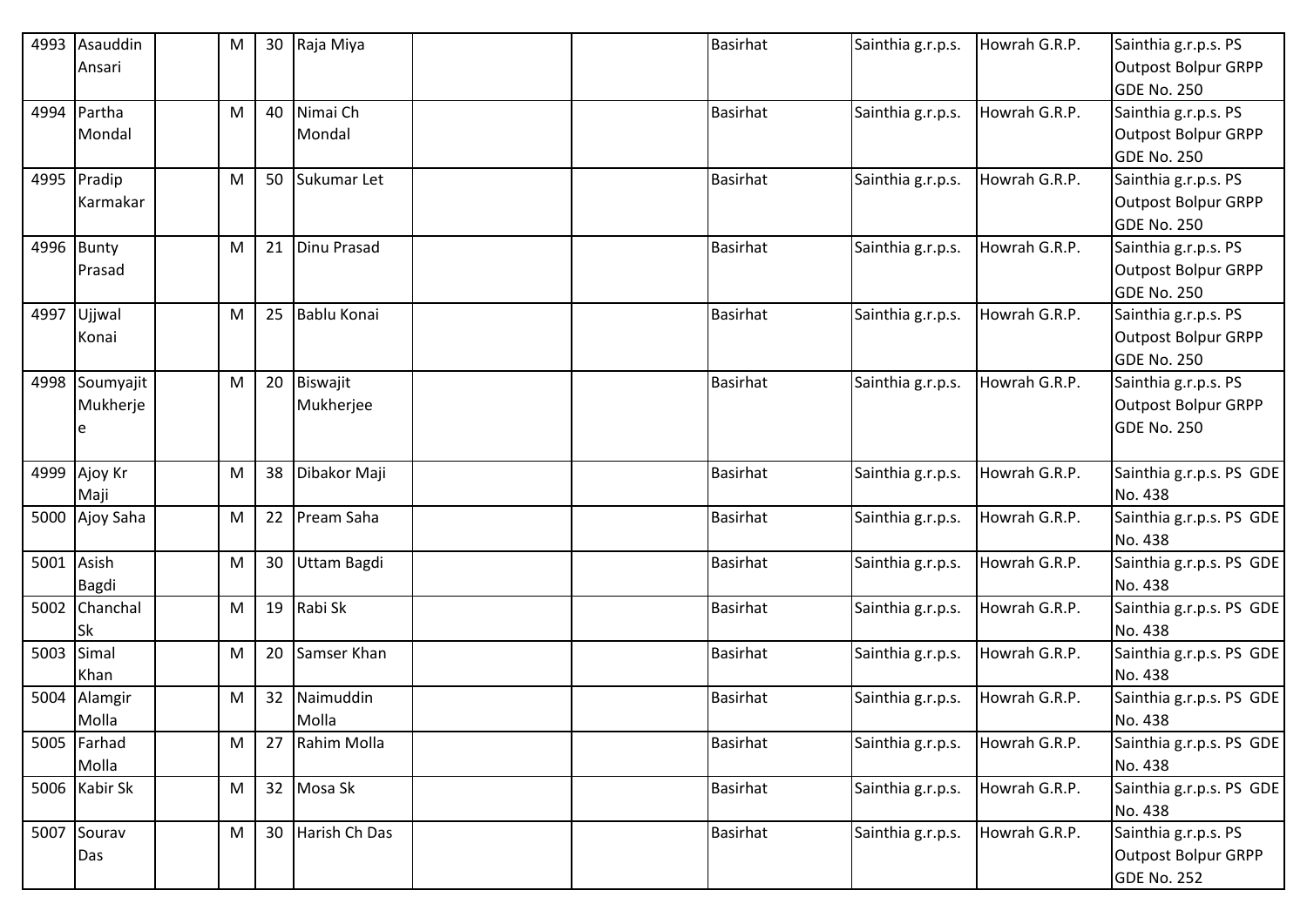|      | 5008 Avijit Roy         | M |                 | 31 Ashok Roy           | <b>Basirhat</b> | Sainthia g.r.p.s. | Howrah G.R.P. | Sainthia g.r.p.s. PS<br><b>Outpost Bolpur GRPP</b><br><b>GDE No. 252</b> |
|------|-------------------------|---|-----------------|------------------------|-----------------|-------------------|---------------|--------------------------------------------------------------------------|
| 5009 | Pintu<br>Ghosh          | M | 35 <sup>1</sup> | Haradhan<br>Ghosh      | <b>Basirhat</b> | Sainthia g.r.p.s. | Howrah G.R.P. | Sainthia g.r.p.s. PS<br><b>Outpost Bolpur GRPP</b><br><b>GDE No. 252</b> |
| 5010 | Nmdadul<br>Haque        | M |                 | 41 Nazrul Haque        | <b>Basirhat</b> | Sainthia g.r.p.s. | Howrah G.R.P. | Sainthia g.r.p.s. PS GDE<br>No. 440                                      |
| 5011 | Santosh<br>Saha         | M |                 | 41 Ataul Saha          | <b>Basirhat</b> | Sainthia g.r.p.s. | Howrah G.R.P. | Sainthia g.r.p.s. PS GDE<br>No. 440                                      |
|      | 5012 Abhijit De         | M |                 | 38 Sunil De            | <b>Basirhat</b> | Sainthia g.r.p.s. | Howrah G.R.P. | Sainthia g.r.p.s. PS GDE<br>No. 440                                      |
| 5013 | Sjahan<br>Kaji          | M | 22              | Abdul Gafur Kaji       | <b>Basirhat</b> | Sainthia g.r.p.s. | Howrah G.R.P. | Sainthia g.r.p.s. PS GDE<br>No. 440                                      |
|      | 5014 Dipon Kar<br>Ghosh | M |                 | 40 Bswinath Ghosh      | <b>Basirhat</b> | Sainthia g.r.p.s. | Howrah G.R.P. | Sainthia g.r.p.s. PS GDE<br>No. 440                                      |
| 5015 | Gopi Rajak              | M |                 | 36 Krishna Rajak       | <b>Basirhat</b> | Sainthia g.r.p.s. | Howrah G.R.P. | Sainthia g.r.p.s. PS GDE<br>No. 440                                      |
|      | 5016 Faruk Sk           | M |                 | 28 Dulal Sk            | <b>Basirhat</b> | Sainthia g.r.p.s. | Howrah G.R.P. | Sainthia g.r.p.s. PS GDE<br>No. 440                                      |
|      | 5017 Debendra<br>Shwa   | M |                 | 51 Benarashi Shaw      | <b>Basirhat</b> | Sainthia g.r.p.s. | Howrah G.R.P. | Sainthia g.r.p.s. PS GDE<br>No. 440                                      |
|      | 5018 Mithun<br>Dutta    | M | 34              | <b>Nikhil Dutta</b>    | <b>Basirhat</b> | Sainthia g.r.p.s. | Howrah G.R.P. | Sainthia g.r.p.s. PS GDE<br>No. 444                                      |
| 5019 | Amitava<br>Roy          | M |                 | 31 Pradip Roy          | <b>Basirhat</b> | Sainthia g.r.p.s. | Howrah G.R.P. | Sainthia g.r.p.s. PS GDE<br>No. 444                                      |
| 5020 | Sadhan Kr<br>Saha       | M | 49              | Chandicharan<br>Saha   | <b>Basirhat</b> | Sainthia g.r.p.s. | Howrah G.R.P. | Sainthia g.r.p.s. PS GDE<br>No. 444                                      |
| 5021 | Sanjoy<br>Chitarakor    | M |                 | 50 Shadhan<br>Chitokar | <b>Basirhat</b> | Sainthia g.r.p.s. | Howrah G.R.P. | Sainthia g.r.p.s. PS GDE<br>No. 444                                      |
| 5022 | Sanatan<br>Roy          | M |                 | 40 Susanta Roy         | <b>Basirhat</b> | Sainthia g.r.p.s. | Howrah G.R.P. | Sainthia g.r.p.s. PS GDE<br>No. 444                                      |
|      | 5023 Kalim<br>Answari   | M |                 | 45 Md Nizam            | <b>Basirhat</b> | Sainthia g.r.p.s. | Howrah G.R.P. | Sainthia g.r.p.s. PS<br><b>Outpost Rampurhat</b><br>GRPP GDE No. 279     |
|      | 5024 Chanchal<br>Mondal | M |                 | 19 Sujit Mondal        | <b>Basirhat</b> | Sainthia g.r.p.s. | Howrah G.R.P. | Sainthia g.r.p.s. PS<br><b>Outpost Rampurhat</b><br>GRPP GDE No. 279     |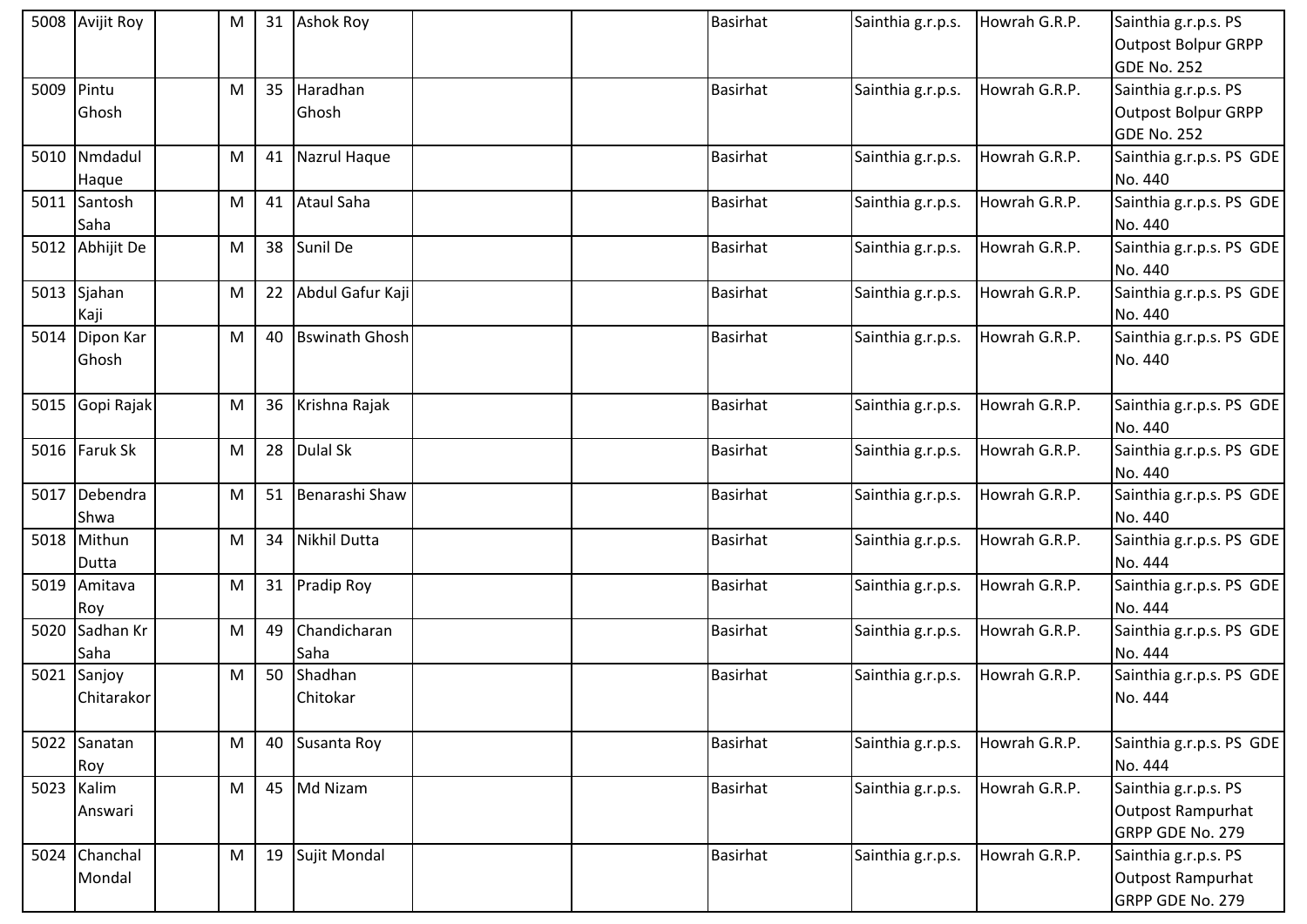| 5025        | Mrinmoy          | M | 50 | Lt.manranjan        |                    |         | <b>Basirhat</b> | Sainthia g.r.p.s. | Howrah G.R.P. | Sainthia g.r.p.s. PS     |
|-------------|------------------|---|----|---------------------|--------------------|---------|-----------------|-------------------|---------------|--------------------------|
|             | Chakorab         |   |    | Chakoraborty        |                    |         |                 |                   |               | <b>Outpost Rampurhat</b> |
|             | orty             |   |    |                     |                    |         |                 |                   |               | GRPP GDE No. 279         |
|             | 5026 Sujit Pal   | M | 47 | Lt.sridhar Pal      |                    |         | <b>Basirhat</b> | Sainthia g.r.p.s. | Howrah G.R.P. | Sainthia g.r.p.s. PS     |
|             |                  |   |    |                     |                    |         |                 |                   |               | <b>Outpost Rampurhat</b> |
|             |                  |   |    |                     |                    |         |                 |                   |               | GRPP GDE No. 279         |
| 5027        | <b>Tapas Let</b> | M | 24 | Lalu Let            |                    |         | <b>Basirhat</b> | Sainthia g.r.p.s. | Howrah G.R.P. | Sainthia g.r.p.s. PS     |
|             |                  |   |    |                     |                    |         |                 |                   |               | <b>Outpost Rampurhat</b> |
|             |                  |   |    |                     |                    |         |                 |                   |               | GRPP GDE No. 282         |
| 5028        | Indrajit         | M | 22 | <b>Abul Bhoumik</b> |                    |         | <b>Basirhat</b> | Sainthia g.r.p.s. | Howrah G.R.P. | Sainthia g.r.p.s. PS     |
|             | <b>Bhoumik</b>   |   |    |                     |                    |         |                 |                   |               | <b>Outpost Rampurhat</b> |
|             |                  |   |    |                     |                    |         |                 |                   |               | GRPP GDE No. 282         |
| 5029        | Rahon            | M | 19 | Sabir Ahamaed       |                    |         | <b>Basirhat</b> | Sainthia g.r.p.s. | Howrah G.R.P. | Sainthia g.r.p.s. PS     |
|             | Khan             |   |    |                     |                    |         |                 |                   |               | <b>Outpost Rampurhat</b> |
|             |                  |   |    |                     |                    |         |                 |                   |               | GRPP GDE No. 282         |
|             | 5030 Rahul Sk    | M |    | 18 Naosad Sk        |                    |         | <b>Basirhat</b> | Sainthia g.r.p.s. | Howrah G.R.P. | Sainthia g.r.p.s. PS     |
|             |                  |   |    |                     |                    |         |                 |                   |               | Outpost Rampurhat        |
|             |                  |   |    |                     |                    |         |                 |                   |               | GRPP GDE No. 282         |
|             | 5031 Biswajit    | M |    | 46 Lt-bijay Sarkar  |                    |         | <b>Basirhat</b> | Sainthia g.r.p.s. | Howrah G.R.P. | Sainthia g.r.p.s. PS     |
|             | Sarkar           |   |    |                     |                    |         |                 |                   |               | <b>Outpost Rampurhat</b> |
|             |                  |   |    |                     |                    |         |                 |                   |               | GRPP GDE No. 288         |
| 5032        | Bimal            | M | 25 | Amal Konai          |                    |         | <b>Basirhat</b> | Sainthia g.r.p.s. | Howrah G.R.P. | Sainthia g.r.p.s. PS     |
|             | Konai            |   |    |                     |                    |         |                 |                   |               | Outpost Rampurhat        |
|             |                  |   |    |                     |                    |         |                 |                   |               | GRPP GDE No. 288         |
| 5033        | Manu             | M |    | 22 Benial Tudu      | PS: Baduria Dist.: | Baduria | Alipurduar      | Sainthia g.r.p.s. | Howrah G.R.P. | Sainthia g.r.p.s. PS     |
|             | Tudu             |   |    |                     | Alipurduar         |         |                 |                   |               | <b>Outpost Rampurhat</b> |
|             |                  |   |    |                     |                    |         |                 |                   |               | GRPP GDE No. 292         |
|             | 5034 Arnesh      | M | 20 | Turka Murmu         | PS: Baduria Dist.: | Baduria | Alipurduar      | Sainthia g.r.p.s. | Howrah G.R.P. | Sainthia g.r.p.s. PS     |
|             | Murmu            |   |    |                     | Alipurduar         |         |                 |                   |               | <b>Outpost Rampurhat</b> |
|             |                  |   |    |                     |                    |         |                 |                   |               | GRPP GDE No. 292         |
| 5035 Philip |                  | M |    | 20 Kerani Kisku     |                    |         | <b>Basirhat</b> | Sainthia g.r.p.s. | Howrah G.R.P. | Sainthia g.r.p.s. PS     |
|             | Kisku            |   |    |                     |                    |         |                 |                   |               | <b>Outpost Rampurhat</b> |
|             |                  |   |    |                     |                    |         |                 |                   |               | GRPP GDE No. 292         |
|             | 5036 Papai       | M |    | 19 Subhas Mondal    |                    |         | <b>Basirhat</b> | Sainthia g.r.p.s. | Howrah G.R.P. | Sainthia g.r.p.s. PS     |
|             | Mondal           |   |    |                     |                    |         |                 |                   |               | Outpost Rampurhat        |
|             |                  |   |    |                     |                    |         |                 |                   |               | GRPP GDE No. 292         |
|             | 5037 Rafur Sk    | M |    | 20 Lt-abdus Wari    |                    |         | <b>Basirhat</b> | Sainthia g.r.p.s. | Howrah G.R.P. | Sainthia g.r.p.s. PS     |
|             |                  |   |    |                     |                    |         |                 |                   |               | Outpost Rampurhat        |
|             |                  |   |    |                     |                    |         |                 |                   |               | GRPP GDE No. 296         |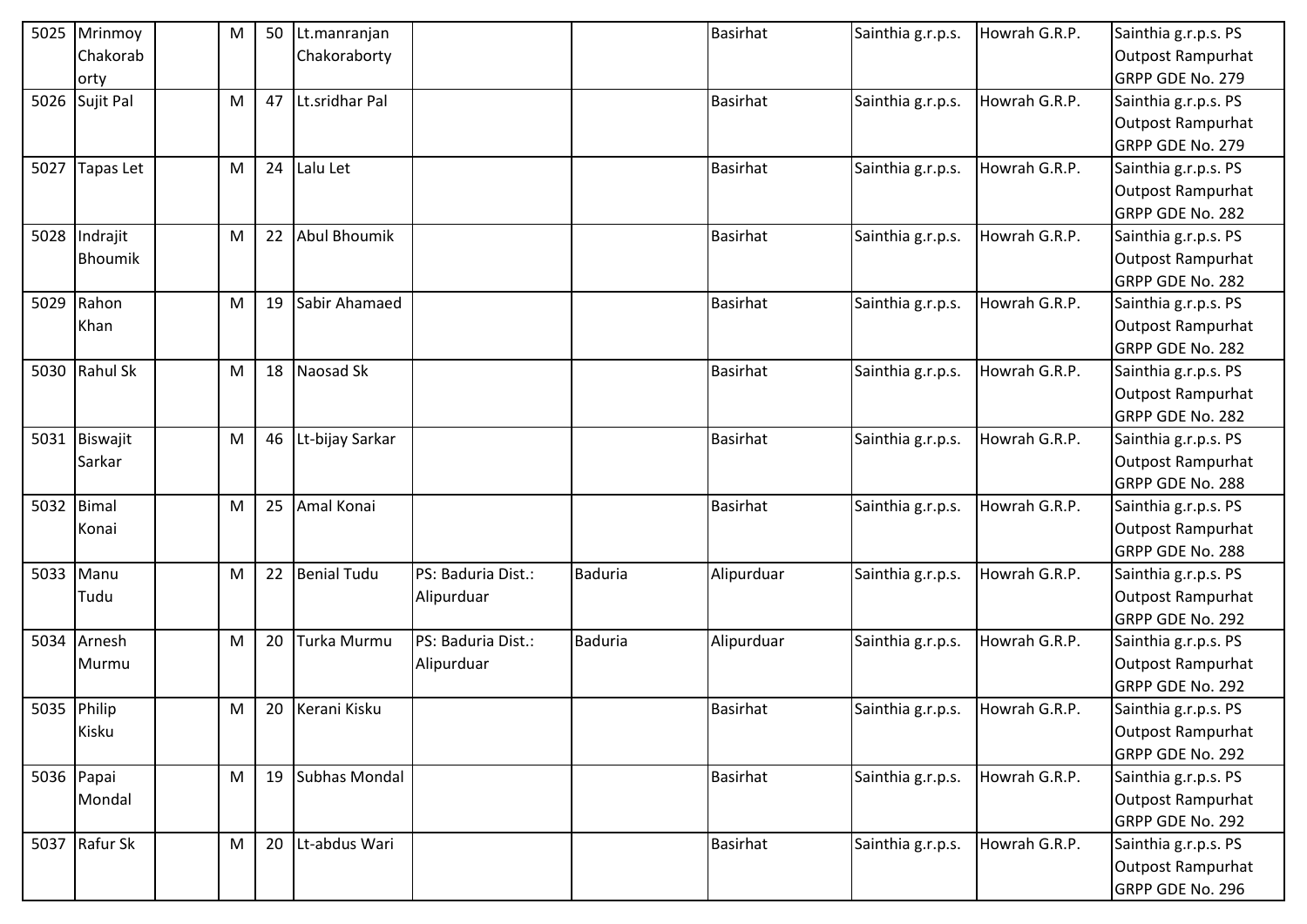|             | 5038 Manirul Sk                | M | 24 | Lutfur Sk              |                                                                                                |                         | Basirhat        | Sainthia g.r.p.s.       | Howrah G.R.P. | Sainthia g.r.p.s. PS<br>Outpost Rampurhat<br>GRPP GDE No. 296 |
|-------------|--------------------------------|---|----|------------------------|------------------------------------------------------------------------------------------------|-------------------------|-----------------|-------------------------|---------------|---------------------------------------------------------------|
| 5039 Avijit | Karmakar                       | M | 19 | Jhantu<br>Karmakar     |                                                                                                |                         | <b>Basirhat</b> | Sainthia g.r.p.s.       | Howrah G.R.P. | Sainthia g.r.p.s. PS GDE<br>No. 452                           |
|             | 5040 Ismile Sk                 | M |    | 22 Milan Sk            |                                                                                                |                         | <b>Basirhat</b> | Sainthia g.r.p.s.       | Howrah G.R.P. | Sainthia g.r.p.s. PS GDE<br>No. 452                           |
|             | 5041 Sk Sunny                  | M |    | 22 Lt-jamal Sk         |                                                                                                |                         | <b>Basirhat</b> | Sainthia g.r.p.s.       | Howrah G.R.P. | Sainthia g.r.p.s. PS GDE<br>No. 452                           |
|             | 5042 Pintu Sk                  | M |    | 36 Manu Sk             |                                                                                                |                         | <b>Basirhat</b> | Sainthia g.r.p.s.       | Howrah G.R.P. | Sainthia g.r.p.s. PS GDE<br>No. 452                           |
|             | 5043 Rahl Sk                   | M | 23 | Ali Sk                 |                                                                                                |                         | <b>Basirhat</b> | Sainthia g.r.p.s.       | Howrah G.R.P. | Sainthia g.r.p.s. PS<br>Outpost Rampurhat<br>GRPP GDE No. 282 |
|             | 5044 Arghya<br>Chakrabor<br>ty | M | 20 | Goutam<br>Cakraborty   | Khanakul Khanakul<br><b>Hooghly PS:</b><br>Sheoraphuli g.r.p.s.<br>Dist.: Howrah G.R.P.        | Sheoraphuli<br>g.r.p.s. | Howrah G.R.P.   | Sheoraphuli<br>g.r.p.s. | Howrah G.R.P. | Sheoraphuli g.r.p.s. PS<br>GDE No. 463                        |
|             | 5045 Souvik<br>Koley           | M |    | 25 Lt. Ananda<br>Koley | Samar Bazer<br><b>Balagharh Hooghly</b><br>PS: Sheoraphuli<br>g.r.p.s. Dist.: Howrah<br>G.R.P. | Sheoraphuli<br>g.r.p.s. | Howrah G.R.P.   | Sheoraphuli<br>g.r.p.s. | Howrah G.R.P. | Sheoraphuli g.r.p.s. PS<br>GDE No. 463                        |
| 5046 Anup   | Mondal                         | M | 27 | Krishnendu<br>Mondal   | Baidyabati Chak<br>Serampore Hooghly<br>PS: Sheoraphuli<br>g.r.p.s. Dist.: Howrah<br>G.R.P.    | Sheoraphuli<br>g.r.p.s. | Howrah G.R.P.   | Sheoraphuli<br>g.r.p.s. | Howrah G.R.P. | Sheoraphuli g.r.p.s. PS<br>GDE No. 463                        |
|             | 5047 Nizamuddi<br>n Mondal     | M | 27 | Hasim Ali<br>Mondal    | Sundarpur Haripal<br><b>Hooghly PS:</b><br>Sheoraphuli g.r.p.s.<br>Dist.: Howrah G.R.P.        | Sheoraphuli<br>g.r.p.s. | Howrah G.R.P.   | Sheoraphuli<br>g.r.p.s. | Howrah G.R.P. | Sheoraphuli g.r.p.s. PS<br>GDE No. 463                        |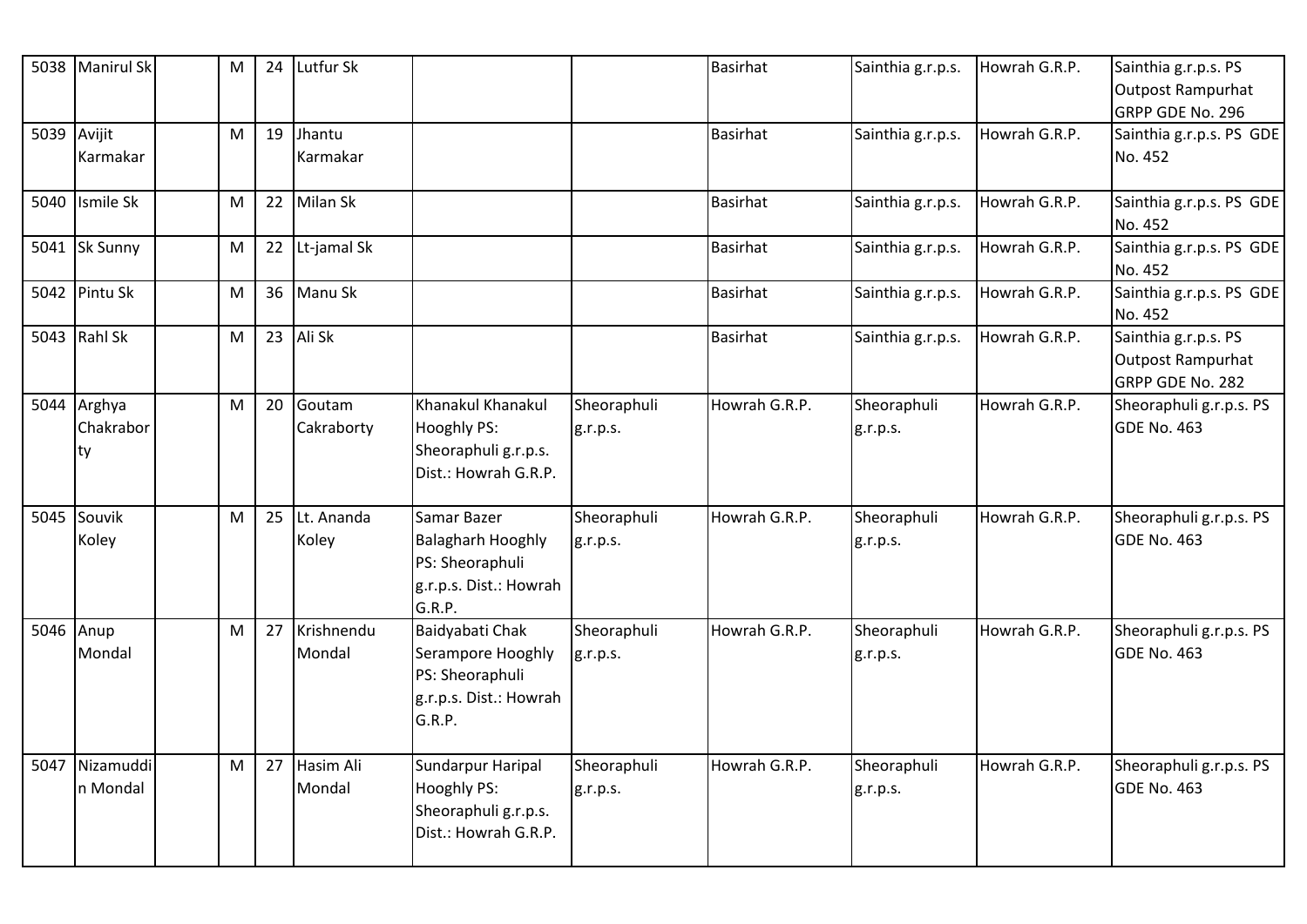|      | 5048 Prasenjit<br>Roy<br>5049 Sobhra | M<br>M | 42 Lt. Balai Ch Roy<br>20 Subrata Roy | Mankundu<br><b>Bhadreswar Hooghly</b><br>PS: Sheoraphuli<br>g.r.p.s. Dist.: Howrah<br>G.R.P.<br>Kalyani 2 no Bazer | Sheoraphuli<br>g.r.p.s.<br>Sheoraphuli | Howrah G.R.P.<br>Howrah G.R.P. | Sheoraphuli<br>g.r.p.s.<br>Sheoraphuli | Howrah G.R.P.<br>Howrah G.R.P. | Sheoraphuli g.r.p.s. PS<br><b>GDE No. 463</b><br>Sheoraphuli g.r.p.s. PS |
|------|--------------------------------------|--------|---------------------------------------|--------------------------------------------------------------------------------------------------------------------|----------------------------------------|--------------------------------|----------------------------------------|--------------------------------|--------------------------------------------------------------------------|
|      | Pratim<br>Roy                        |        |                                       | Kalyani Nadia PS:<br>Sheoraphuli g.r.p.s.<br>Dist.: Howrah G.R.P.                                                  | g.r.p.s.                               |                                | g.r.p.s.                               |                                | <b>GDE No. 463</b>                                                       |
| 5050 | Sankar<br>Santra                     | M      | 27 Gunadhar<br>Santra                 | Ghaidirui Pursurah<br><b>Hooghly PS:</b><br>Sheoraphuli g.r.p.s.<br>Dist.: Howrah G.R.P.                           | Sheoraphuli<br>g.r.p.s.                | Howrah G.R.P.                  | Sheoraphuli<br>g.r.p.s.                | Howrah G.R.P.                  | Sheoraphuli g.r.p.s. PS<br><b>GDE No. 463</b>                            |
| 5051 | Anada Das                            | M      | 21 Lt. Apurba Das                     | Nasibpur Singur<br>Hooghly PS:<br>Sheoraphuli g.r.p.s.<br>Dist.: Howrah G.R.P.                                     | Sheoraphuli<br>g.r.p.s.                | Howrah G.R.P.                  | Sheoraphuli<br>g.r.p.s.                | Howrah G.R.P.                  | Sheoraphuli g.r.p.s. PS<br><b>GDE No. 463</b>                            |
|      | 5052 Prasenjit<br>Pal                | M      | 32 Rabindranath<br>Pal                | Kakgram Salar<br>Murshidabad PS:<br>Sheoraphuli g.r.p.s.<br>Dist.: Howrah G.R.P.                                   | Sheoraphuli<br>g.r.p.s.                | Howrah G.R.P.                  | Sheoraphuli<br>g.r.p.s.                | Howrah G.R.P.                  | Sheoraphuli g.r.p.s. PS<br><b>GDE No. 463</b>                            |
| 5053 | Banamali<br>Bera                     | M      | 50 Lt. Kalipada<br><b>Bera</b>        | Singur Singur Hooghly Sheoraphuli<br>PS: Sheoraphuli<br>g.r.p.s. Dist.: Howrah<br>G.R.P.                           | g.r.p.s.                               | Howrah G.R.P.                  | Sheoraphuli<br>g.r.p.s.                | Howrah G.R.P.                  | Sheoraphuli g.r.p.s. PS<br><b>GDE No. 463</b>                            |
|      | 5054 Suvajit<br>Patra                | M      | 30 Biswajit Patra                     | Chinsurah Chinsurah<br>Hooghly PS:<br>Sheoraphuli g.r.p.s.<br>Dist.: Howrah G.R.P.                                 | Sheoraphuli<br>g.r.p.s.                | Howrah G.R.P.                  | Sheoraphuli<br>g.r.p.s.                | Howrah G.R.P.                  | Sheoraphuli g.r.p.s. PS<br><b>GDE No. 463</b>                            |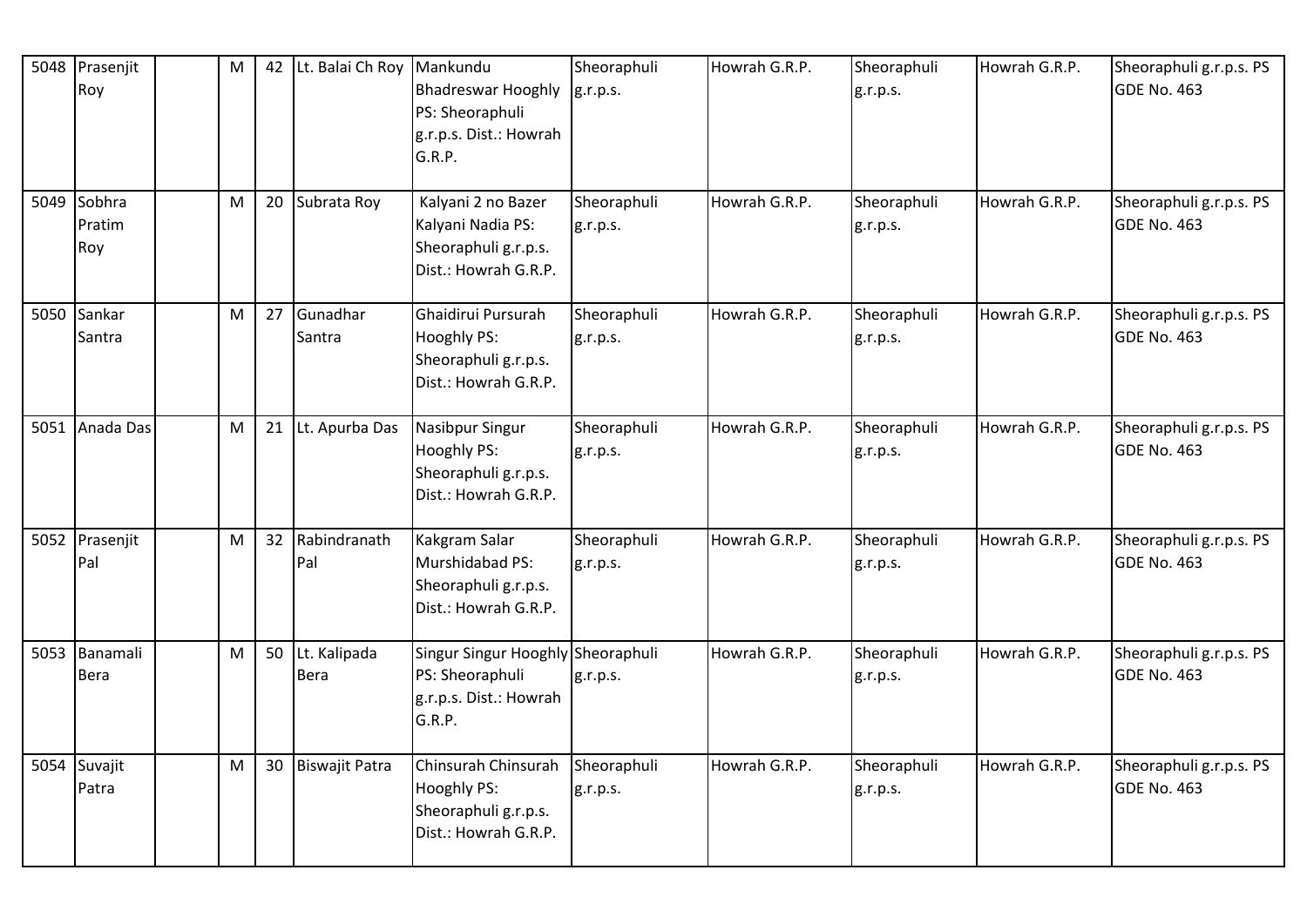|           | 5055 Md Rubel         | M | 19     | Kumar Faruk                 | Jhowbari Rowtala<br>Malda PS:<br>Sheoraphuli g.r.p.s.<br>Dist.: Howrah G.R.P.                         | Sheoraphuli<br>g.r.p.s. | Howrah G.R.P. | Sheoraphuli<br>g.r.p.s. | Howrah G.R.P. | Sheoraphuli g.r.p.s. PS<br>GDE No. 463        |
|-----------|-----------------------|---|--------|-----------------------------|-------------------------------------------------------------------------------------------------------|-------------------------|---------------|-------------------------|---------------|-----------------------------------------------|
| 5056 Raju | Sadhukha              | M |        | 42 Lt. Biswajit<br>Sadhukha | Bagnapara kalna<br>Purba Burdwan PS:<br>Sheoraphuli g.r.p.s.<br>Dist.: Howrah G.R.P.                  | Sheoraphuli<br>g.r.p.s. | Howrah G.R.P. | Sheoraphuli<br>g.r.p.s. | Howrah G.R.P. | Sheoraphuli g.r.p.s. PS<br>GDE No. 463        |
| 5057 Sk   | Morfuddi<br>n         | M |        | 20 Sk Alauddin              | Mosagram Jamalpur<br>Burdwan PS:<br>Sheoraphuli g.r.p.s.<br>Dist.: Howrah G.R.P.                      | Sheoraphuli<br>g.r.p.s. | Howrah G.R.P. | Sheoraphuli<br>g.r.p.s. | Howrah G.R.P. | Sheoraphuli g.r.p.s. PS<br>GDE No. 463        |
| 5058      | Asim<br>Mishra        | M | 45 Lt. | Surendranath<br>Mishra      | Chinsurah Chinsurah<br>Hooghly PS:<br>Sheoraphuli g.r.p.s.<br>Dist.: Howrah G.R.P.                    | Sheoraphuli<br>g.r.p.s. | Howrah G.R.P. | Sheoraphuli<br>g.r.p.s. | Howrah G.R.P. | Sheoraphuli g.r.p.s. PS<br>GDE No. 463        |
| 5059      | Raghunan<br>dan Gupta | M |        | 31 Bipin Gupta              | Sathghat Sisir Babu<br>Rd Chandannagar<br>Hooghly PS:<br>Sheoraphuli g.r.p.s.<br>Dist.: Howrah G.R.P. | Sheoraphuli<br>g.r.p.s. | Howrah G.R.P. | Sheoraphuli<br>g.r.p.s. | Howrah G.R.P. | Sheoraphuli g.r.p.s. PS<br><b>GDE No. 463</b> |
|           | 5060 Md Ratik         | M |        | 30 Md Sakib<br>Hassan       | <b>Tchala Bazer</b><br>Burdwan Burdwan<br>PS: Sheoraphuli<br>g.r.p.s. Dist.: Howrah<br>G.R.P.         | Sheoraphuli<br>g.r.p.s. | Howrah G.R.P. | Sheoraphuli<br>g.r.p.s. | Howrah G.R.P. | Sheoraphuli g.r.p.s. PS<br>GDE No. 463        |
|           | 5061 Tanmoy<br>Ghosh  | M |        | 23 Bimal Kr Ghosh           | Gopinagar Haripal<br>Hooghly PS:<br>Sheoraphuli g.r.p.s.<br>Dist.: Howrah G.R.P.                      | Sheoraphuli<br>g.r.p.s. | Howrah G.R.P. | Sheoraphuli<br>g.r.p.s. | Howrah G.R.P. | Sheoraphuli g.r.p.s. PS<br>GDE No. 463        |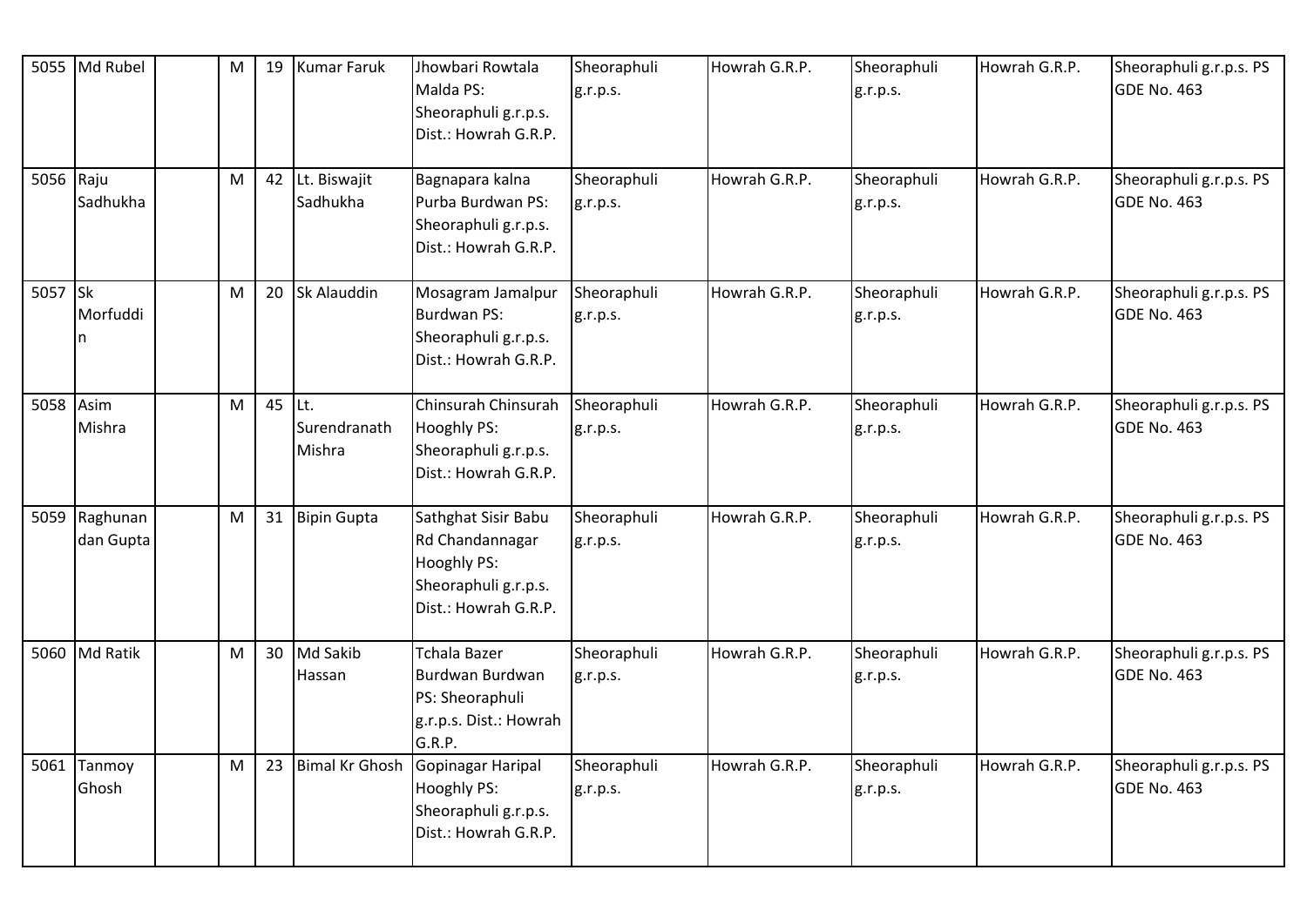| 5062      | Arun Bairi             | M |    | 24 Sidam Bairi      | <b>Helan Khanakul</b><br>Hooghly PS:<br>Sheoraphuli g.r.p.s.<br>Dist.: Howrah G.R.P.       | Sheoraphuli<br>g.r.p.s. | Howrah G.R.P. | Sheoraphuli<br>g.r.p.s. | Howrah G.R.P. | Sheoraphuli g.r.p.s. PS<br><b>GDE No. 463</b> |
|-----------|------------------------|---|----|---------------------|--------------------------------------------------------------------------------------------|-------------------------|---------------|-------------------------|---------------|-----------------------------------------------|
|           | 5063 Sujan<br>Mandi    | M |    | 24 Dhiren Mandi     | Mahesh Giriya Gurap<br>Hooghly PS:<br>Sheoraphuli g.r.p.s.<br>Dist.: Howrah G.R.P.         | Sheoraphuli<br>g.r.p.s. | Howrah G.R.P. | Sheoraphuli<br>g.r.p.s. | Howrah G.R.P. | Sheoraphuli g.r.p.s. PS<br><b>GDE No. 463</b> |
|           | 5064 Bapon<br>Mandi    | M |    | 38 Robin Mandi      | Mahesh Giriya Gurap<br>Hooghly PS:<br>Sheoraphuli g.r.p.s.<br>Dist.: Howrah G.R.P.         | Sheoraphuli<br>g.r.p.s. | Howrah G.R.P. | Sheoraphuli<br>g.r.p.s. | Howrah G.R.P. | Sheoraphuli g.r.p.s. PS<br><b>GDE No. 463</b> |
|           | 5065 Sitaram<br>Dutta  | м | 47 | <b>Ganesh Dutta</b> | Khanpur Gurap<br>Howrah PS:<br>Sheoraphuli g.r.p.s.<br>Dist.: Howrah G.R.P.                | Sheoraphuli<br>g.r.p.s. | Howrah G.R.P. | Sheoraphuli<br>g.r.p.s. | Howrah G.R.P. | Sheoraphuli g.r.p.s. PS<br><b>GDE No. 473</b> |
|           | 5066 Manoj Kr<br>Yadav | M | 28 | Rajendra Yadav      | Balaji factory<br>Serampore Hooghly<br>PS: Sheoraphuli<br>g.r.p.s. Dist.: Howrah<br>G.R.P. | Sheoraphuli<br>g.r.p.s. | Howrah G.R.P. | Sheoraphuli<br>g.r.p.s. | Howrah G.R.P. | Sheoraphuli g.r.p.s. PS<br><b>GDE No. 473</b> |
| 5067      | Sobodh Kr<br>Yadav     | M | 25 | Prabhu Yadav        | Balaji factory<br>Serampore Hooghly<br>PS: Sheoraphuli<br>g.r.p.s. Dist.: Howrah<br>G.R.P. | Sheoraphuli<br>g.r.p.s. | Howrah G.R.P. | Sheoraphuli<br>g.r.p.s. | Howrah G.R.P. | Sheoraphuli g.r.p.s. PS<br><b>GDE No. 473</b> |
| 5068 Arun | Santra                 | M |    | 38 Bipin Santra     | Chadur Tarakeswar<br>Hooghly PS:<br>Sheoraphuli g.r.p.s.<br>Dist.: Howrah G.R.P.           | Sheoraphuli<br>g.r.p.s. | Howrah G.R.P. | Sheoraphuli<br>g.r.p.s. | Howrah G.R.P. | Sheoraphuli g.r.p.s. PS<br><b>GDE No. 473</b> |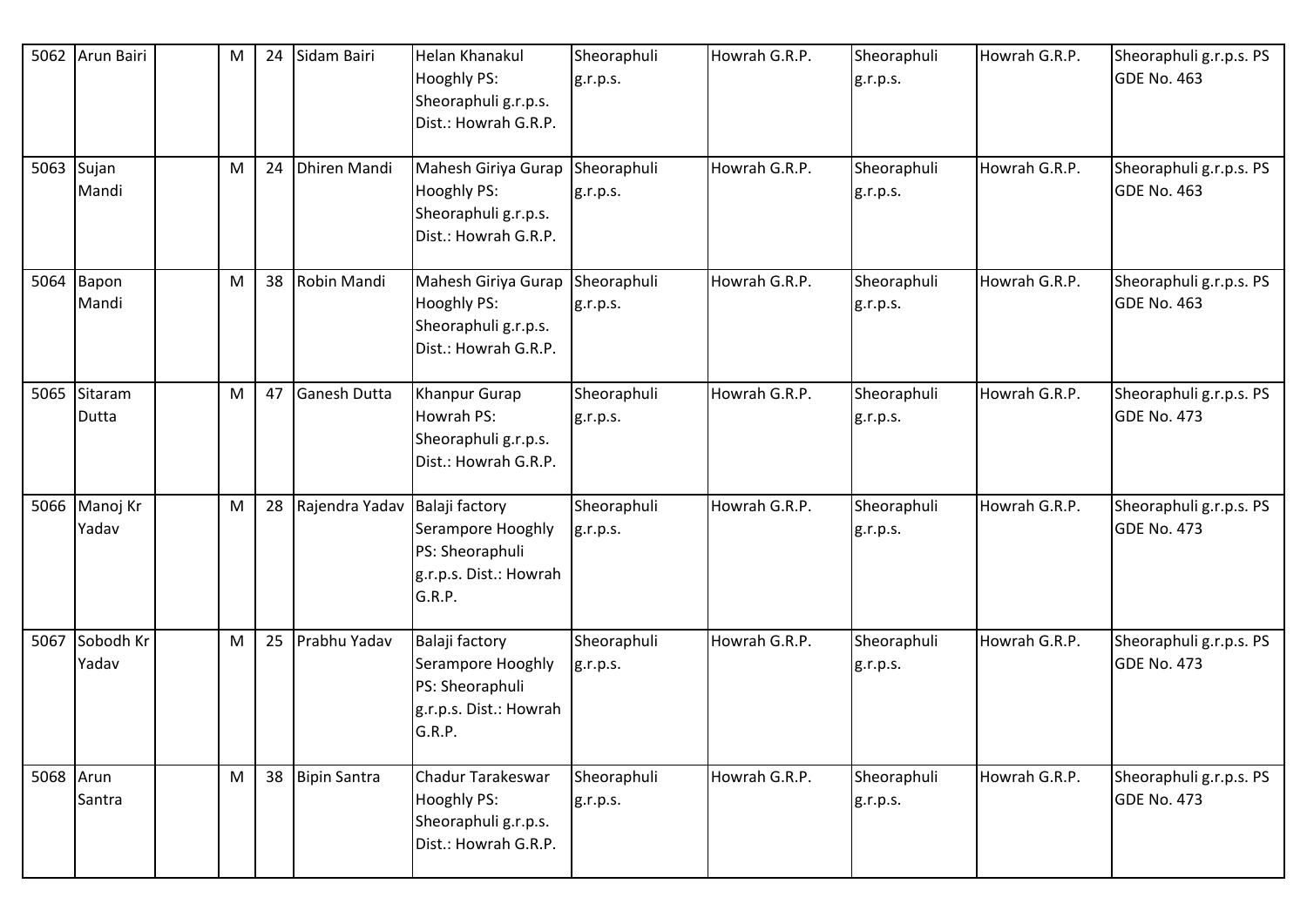| 5069 | Joharlal<br>Pal     | M | 53              | Lt. Balai Ch Pal  | madhubati Singur<br><b>Hooghly PS:</b><br>Sheoraphuli g.r.p.s.<br>Dist.: Howrah G.R.P.                       | Sheoraphuli<br>g.r.p.s. | Howrah G.R.P. | Sheoraphuli<br>g.r.p.s. | Howrah G.R.P. | Sheoraphuli g.r.p.s. PS<br>GDE No. 473        |
|------|---------------------|---|-----------------|-------------------|--------------------------------------------------------------------------------------------------------------|-------------------------|---------------|-------------------------|---------------|-----------------------------------------------|
|      | 5070 Bappa<br>Ghosh | M | 30 <sup>°</sup> | Khudiram<br>Ghosh | Santipur Baliyadanga<br>Santipur Nadia PS:<br>Sheoraphuli g.r.p.s.<br>Dist.: Howrah G.R.P.                   | Sheoraphuli<br>g.r.p.s. | Howrah G.R.P. | Sheoraphuli<br>g.r.p.s. | Howrah G.R.P. | Sheoraphuli g.r.p.s. PS<br><b>GDE No. 473</b> |
| 5071 | Ramesh<br>Ghosh     | M | 35              | Mathu Ghosh       | Santipur Baliyadanga<br>Santipur Nadia PS:<br>Sheoraphuli g.r.p.s.<br>Dist.: Howrah G.R.P.                   | Sheoraphuli<br>g.r.p.s. | Howrah G.R.P. | Sheoraphuli<br>g.r.p.s. | Howrah G.R.P. | Sheoraphuli g.r.p.s. PS<br><b>GDE No. 473</b> |
| 5072 | Prasanta<br>Das     | M | 33              |                   | Lt. Login Ch Das   jangalpara Pursurah<br><b>Hooghly PS:</b><br>Sheoraphuli g.r.p.s.<br>Dist.: Howrah G.R.P. | Sheoraphuli<br>g.r.p.s. | Howrah G.R.P. | Sheoraphuli<br>g.r.p.s. | Howrah G.R.P. | Sheoraphuli g.r.p.s. PS<br><b>GDE No. 473</b> |
| 5073 | Jiten<br>Pandey     | M | 34              | Kamal Pandey      | Rangabati Goghat<br><b>Hooghly PS:</b><br>Sheoraphuli g.r.p.s.<br>Dist.: Howrah G.R.P.                       | Sheoraphuli<br>g.r.p.s. | Howrah G.R.P. | Sheoraphuli<br>g.r.p.s. | Howrah G.R.P. | Sheoraphuli g.r.p.s. PS<br><b>GDE No. 473</b> |
|      | 5074 Ajoy Lohar     | М | 35              | <b>Tinu Lohar</b> | Srimonipur Bishnupur Sheoraphuli<br>Bankura PS:<br>Sheoraphuli g.r.p.s.<br>Dist.: Howrah G.R.P.              | g.r.p.s.                | Howrah G.R.P. | Sheoraphuli<br>g.r.p.s. | Howrah G.R.P. | Sheoraphuli g.r.p.s. PS<br><b>GDE No. 473</b> |
|      | 5075 Tihis Sk       | M | 22              | Nantu Sk          | hasanpur Ranitala<br>Murshidabad PS:<br>Sheoraphuli g.r.p.s.<br>Dist.: Howrah G.R.P.                         | Sheoraphuli<br>g.r.p.s. | Howrah G.R.P. | Sheoraphuli<br>g.r.p.s. | Howrah G.R.P. | Sheoraphuli g.r.p.s. PS<br><b>GDE No. 473</b> |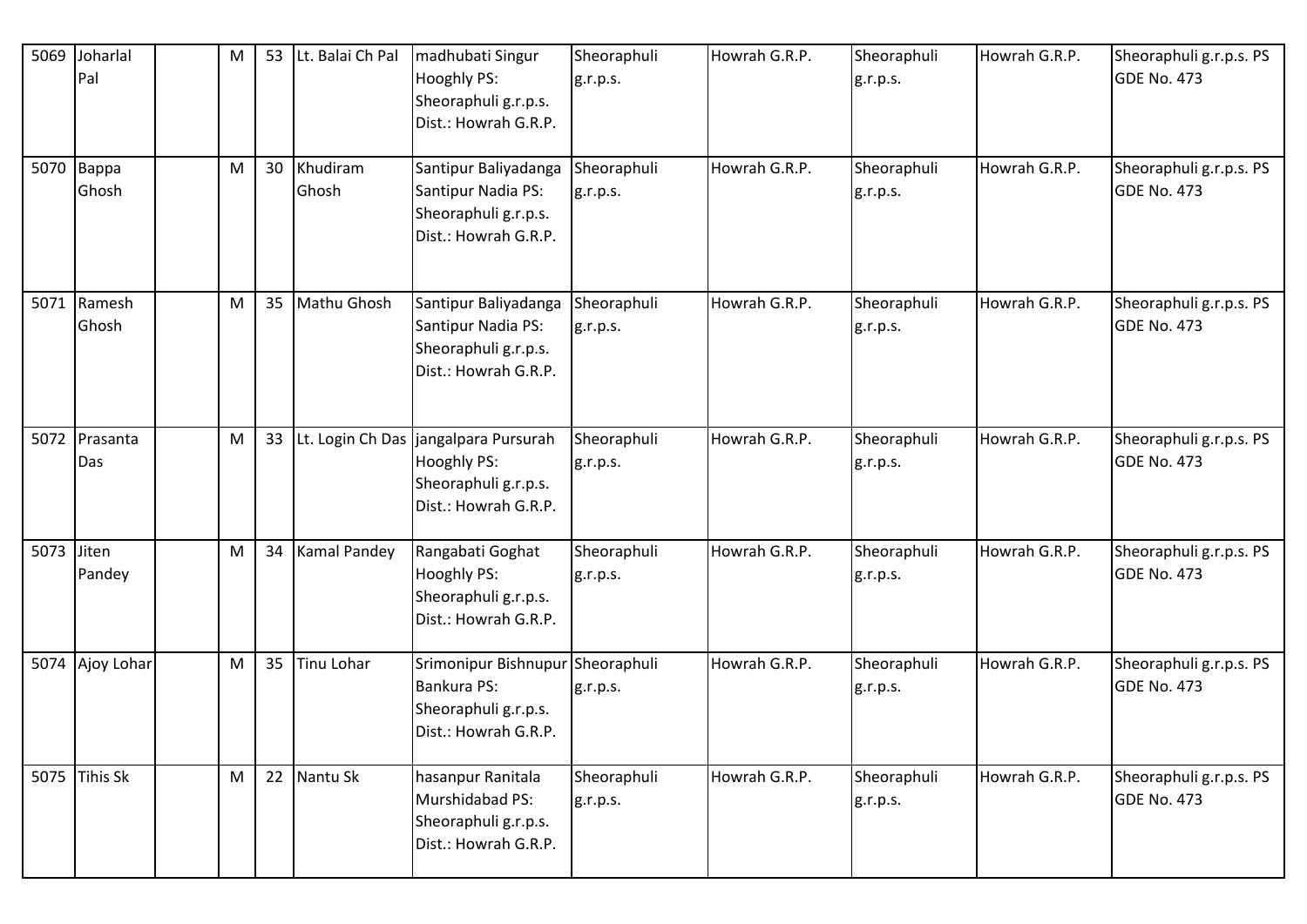|      | 5076 Saiful Sk          | M |    | 18 Jalaluddin         | memari Rasulpur<br>memari Burdwan PS:<br>Sheoraphuli g.r.p.s.<br>Dist.: Howrah G.R.P.        | Sheoraphuli<br>g.r.p.s. | Howrah G.R.P. | Sheoraphuli<br>g.r.p.s. | Howrah G.R.P. | Sheoraphuli g.r.p.s. PS<br>GDE No. 473        |
|------|-------------------------|---|----|-----------------------|----------------------------------------------------------------------------------------------|-------------------------|---------------|-------------------------|---------------|-----------------------------------------------|
|      | 5077 Atanu<br>Mukherje  | M |    | 24 Tarun<br>Mukherjee | Mohanpur Jamalpur<br>Burdwan PS:<br>Sheoraphuli g.r.p.s.<br>Dist.: Howrah G.R.P.             | Sheoraphuli<br>g.r.p.s. | Howrah G.R.P. | Sheoraphuli<br>g.r.p.s. | Howrah G.R.P. | Sheoraphuli g.r.p.s. PS<br>GDE No. 473        |
| 5078 | Tanmoy<br>Halder        | M | 20 | Tapan Halder          | Mankundu<br><b>Bhadreswar Hooghly</b><br>PS: Sheoraphuli<br>g.r.p.s. Dist.: Howrah<br>G.R.P. | Sheoraphuli<br>g.r.p.s. | Howrah G.R.P. | Sheoraphuli<br>g.r.p.s. | Howrah G.R.P. | Sheoraphuli g.r.p.s. PS<br><b>GDE No. 473</b> |
| 5079 | Karan<br>Kumar          | M |    | 18 Ajoy Kumar         | Mankundu<br><b>Bhadreswar Hooghly</b><br>PS: Sheoraphuli<br>g.r.p.s. Dist.: Howrah<br>G.R.P. | Sheoraphuli<br>g.r.p.s. | Howrah G.R.P. | Sheoraphuli<br>g.r.p.s. | Howrah G.R.P. | Sheoraphuli g.r.p.s. PS<br><b>GDE No. 473</b> |
| 5080 | Satyajit<br>Dey         | M |    | 28 Dera Ch Dey        | Katulpur Katulpur<br>Bankura PS:<br>Sheoraphuli g.r.p.s.<br>Dist.: Howrah G.R.P.             | Sheoraphuli<br>g.r.p.s. | Howrah G.R.P. | Sheoraphuli<br>g.r.p.s. | Howrah G.R.P. | Sheoraphuli g.r.p.s. PS<br><b>GDE No. 473</b> |
| 5081 | Asim Pal                | M |    | 28 Debendra Pal       | Mogra Mogra<br>Hooghly PS:<br>Sheoraphuli g.r.p.s.<br>Dist.: Howrah G.R.P.                   | Sheoraphuli<br>g.r.p.s. | Howrah G.R.P. | Sheoraphuli<br>g.r.p.s. | Howrah G.R.P. | Sheoraphuli g.r.p.s. PS<br><b>GDE No. 473</b> |
|      | 5082 Rudradee<br>p Saha | M |    | 24 Prabir Saha        | Serampore<br>Serampore Hooghly<br>PS: Sheoraphuli<br>g.r.p.s. Dist.: Howrah<br>G.R.P.        | Sheoraphuli<br>g.r.p.s. | Howrah G.R.P. | Sheoraphuli<br>g.r.p.s. | Howrah G.R.P. | Sheoraphuli g.r.p.s. PS<br><b>GDE No. 473</b> |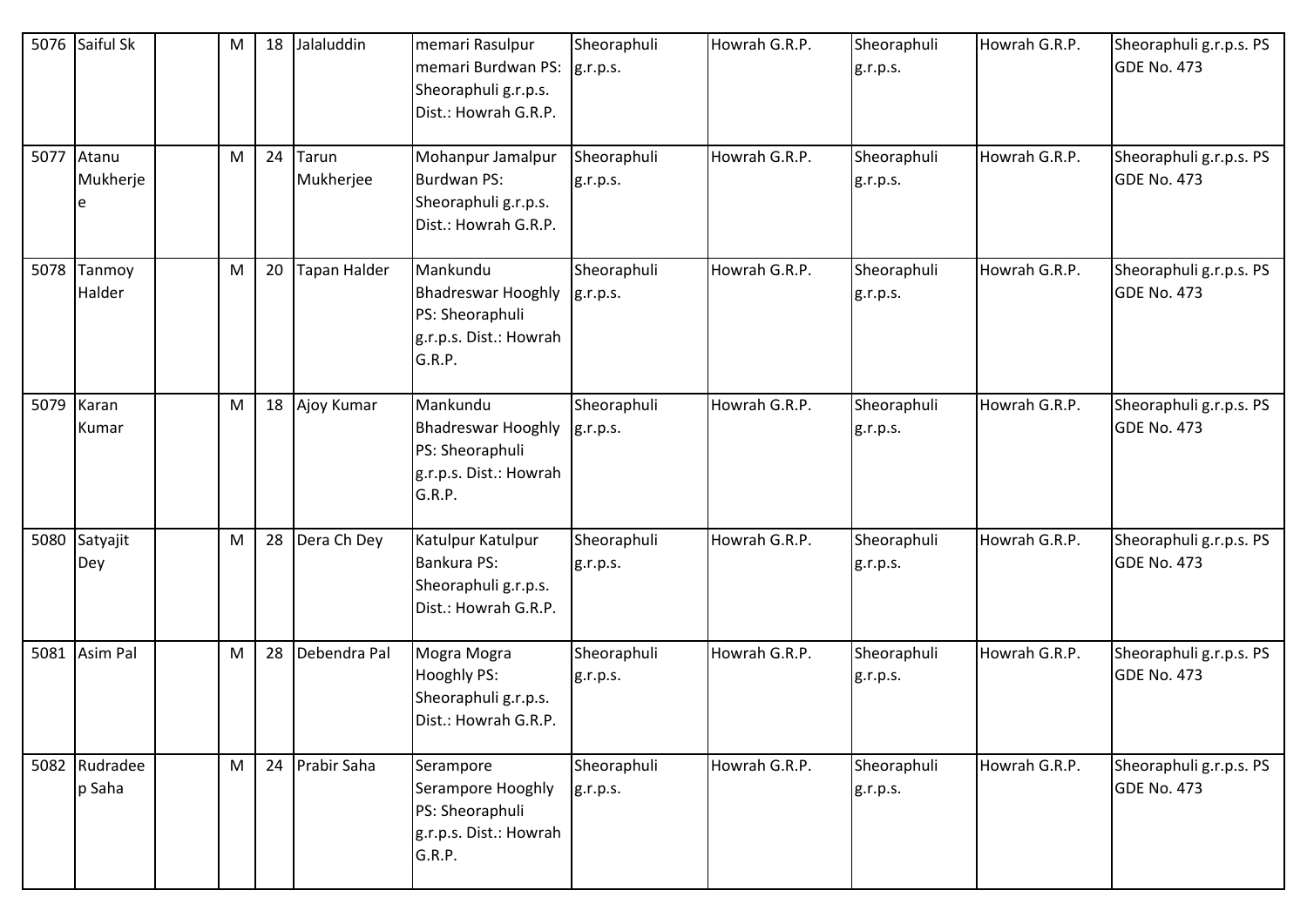| 5083 | Srikanta<br>Dey     | M | 22 | Shyam Sundar<br>Dey | Katulpur Katulpur<br>Bankura PS:<br>Sheoraphuli g.r.p.s.<br>Dist.: Howrah G.R.P.                    | Sheoraphuli<br>g.r.p.s. | Howrah G.R.P. | Sheoraphuli<br>g.r.p.s. | Howrah G.R.P. | Sheoraphuli g.r.p.s. PS<br>GDE No. 473        |
|------|---------------------|---|----|---------------------|-----------------------------------------------------------------------------------------------------|-------------------------|---------------|-------------------------|---------------|-----------------------------------------------|
| 5084 | Debnath<br>Ghosh    | M |    | 24 Lt. Asim Ghosh   | Katulpur Katulpur<br>Bankura PS:<br>Sheoraphuli g.r.p.s.<br>Dist.: Howrah G.R.P.                    | Sheoraphuli<br>g.r.p.s. | Howrah G.R.P. | Sheoraphuli<br>g.r.p.s. | Howrah G.R.P. | Sheoraphuli g.r.p.s. PS<br><b>GDE No. 473</b> |
|      | 5085 Vivek<br>Kumar | м |    | 21 Arbind Singh     | Rishra Rishra Hooghly Sheoraphuli<br>PS: Sheoraphuli<br>g.r.p.s. Dist.: Howrah<br>G.R.P.            | g.r.p.s.                | Howrah G.R.P. | Sheoraphuli<br>g.r.p.s. | Howrah G.R.P. | Sheoraphuli g.r.p.s. PS<br>GDE No. 473        |
|      | 5086 Saikat<br>Rana | M |    | 23 Mohan Rana       | Udaynarayanpur<br>Udaynarayanpur<br>Howrah PS:<br>Sheoraphuli g.r.p.s.<br>Dist.: Howrah G.R.P.      | Sheoraphuli<br>g.r.p.s. | Howrah G.R.P. | Sheoraphuli<br>g.r.p.s. | Howrah G.R.P. | Sheoraphuli g.r.p.s. PS<br>GDE No. 473        |
| 5087 | Samar Pal           | M | 46 | Kalipada Pal        | Balarambati Singur<br><b>Hooghly PS:</b><br>Sheoraphuli g.r.p.s.<br>Dist.: Howrah G.R.P.            | Sheoraphuli<br>g.r.p.s. | Howrah G.R.P. | Sheoraphuli<br>g.r.p.s. | Howrah G.R.P. | Sheoraphuli g.r.p.s. PS<br><b>GDE No. 473</b> |
| 5088 | Biswajit<br>Das     | M |    | 26 Shyamal Das      | Nawadeep Nabadeep Sheoraphuli<br>Nadia PS: Sheoraphuli g.r.p.s.<br>g.r.p.s. Dist.: Howrah<br>G.R.P. |                         | Howrah G.R.P. | Sheoraphuli<br>g.r.p.s. | Howrah G.R.P. | Sheoraphuli g.r.p.s. PS<br><b>GDE No. 473</b> |
| 5089 | Sk Mohim            | M |    | 28 Sk Rafik         | Mosagram Jamalpur<br>Purba Burdwan PS:<br>Sheoraphuli g.r.p.s.<br>Dist.: Howrah G.R.P.              | Sheoraphuli<br>g.r.p.s. | Howrah G.R.P. | Sheoraphuli<br>g.r.p.s. | Howrah G.R.P. | Sheoraphuli g.r.p.s. PS<br><b>GDE No. 473</b> |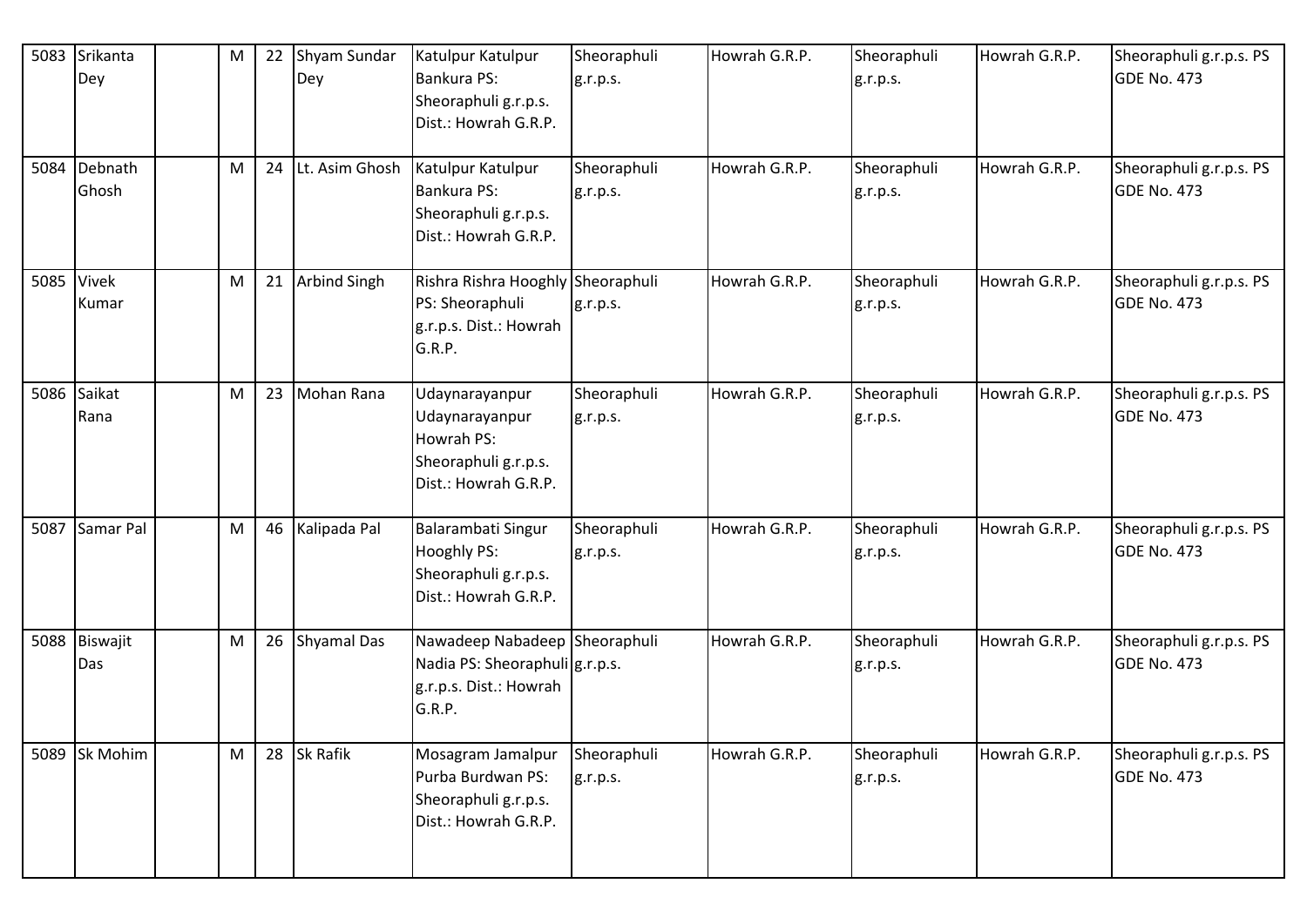| 5090 Sk    | Saituddin                       | M | 47 | Lt. Mokshad Ali Harippal Haripal | <b>Hooghly PS:</b><br>Sheoraphuli g.r.p.s.<br>Dist.: Howrah G.R.P.                                   | Sheoraphuli<br>g.r.p.s. | Howrah G.R.P. | Sheoraphuli<br>g.r.p.s. | Howrah G.R.P. | Sheoraphuli g.r.p.s. PS<br><b>GDE No. 473</b>                           |
|------------|---------------------------------|---|----|----------------------------------|------------------------------------------------------------------------------------------------------|-------------------------|---------------|-------------------------|---------------|-------------------------------------------------------------------------|
| 5091 Sk    | Sulaiman                        | M |    | 21 Sk Saifuddin                  | Harippal Haripal<br>Hooghly PS:<br>Sheoraphuli g.r.p.s.<br>Dist.: Howrah G.R.P.                      | Sheoraphuli<br>g.r.p.s. | Howrah G.R.P. | Sheoraphuli<br>g.r.p.s. | Howrah G.R.P. | Sheoraphuli g.r.p.s. PS<br><b>GDE No. 473</b>                           |
|            | 5092 Debabrata<br>Mukherje<br>e | M |    | 53 Lt. Saroj<br>Mukherjee        | Panchanantala Bally<br>Howrah PS:<br>Sheoraphuli g.r.p.s.<br>Dist.: Howrah G.R.P.                    | Sheoraphuli<br>g.r.p.s. | Howrah G.R.P. | Sheoraphuli<br>g.r.p.s. | Howrah G.R.P. | Sheoraphuli g.r.p.s. PS<br><b>GDE No. 473</b>                           |
| 5093       | Mintu<br>Mitra                  | M |    | 45   Prakesh Mitra               | nasibpur Singur<br>Hooghly PS:<br>Sheoraphuli g.r.p.s.<br>Dist.: Howrah G.R.P.                       | Sheoraphuli<br>g.r.p.s. | Howrah G.R.P. | Sheoraphuli<br>g.r.p.s. | Howrah G.R.P. | Sheoraphuli g.r.p.s. PS<br><b>GDE No. 473</b>                           |
| 5094 Sunil | <b>Balmiki</b>                  | M |    |                                  | 24 Lt. Dilip Balmiki Uluberia uluberia<br>Howrah PS:<br>Sheoraphuli g.r.p.s.<br>Dist.: Howrah G.R.P. | Sheoraphuli<br>g.r.p.s. | Howrah G.R.P. | Sheoraphuli<br>g.r.p.s. | Howrah G.R.P. | Sheoraphuli g.r.p.s. PS<br><b>GDE No. 473</b>                           |
|            | 5095 Tridip<br>Samanta          | M |    | 43 Jaganath<br>Samanta           | Kalikapur Tarakeswar<br>Hooghly PS:<br>Sheoraphuli g.r.p.s.<br>Dist.: Howrah G.R.P.                  | Sheoraphuli<br>g.r.p.s. | Howrah G.R.P. | Sheoraphuli<br>g.r.p.s. | Howrah G.R.P. | Sheoraphuli g.r.p.s. PS<br><b>GDE No. 473</b>                           |
|            | 5096 Somnath<br>Naskar          | M |    | Surat Bnkar                      | barrackpore Titagarh<br>24 Pgs(N) PS:<br>Sheoraphuli g.r.p.s.<br>Dist.: Howrah G.R.P.                | Sheoraphuli<br>g.r.p.s. | Howrah G.R.P. | Sheoraphuli<br>g.r.p.s. | Howrah G.R.P. | Sheoraphuli g.r.p.s. PS<br><b>Outpost Srirampur</b><br>GRPP GDE No. 181 |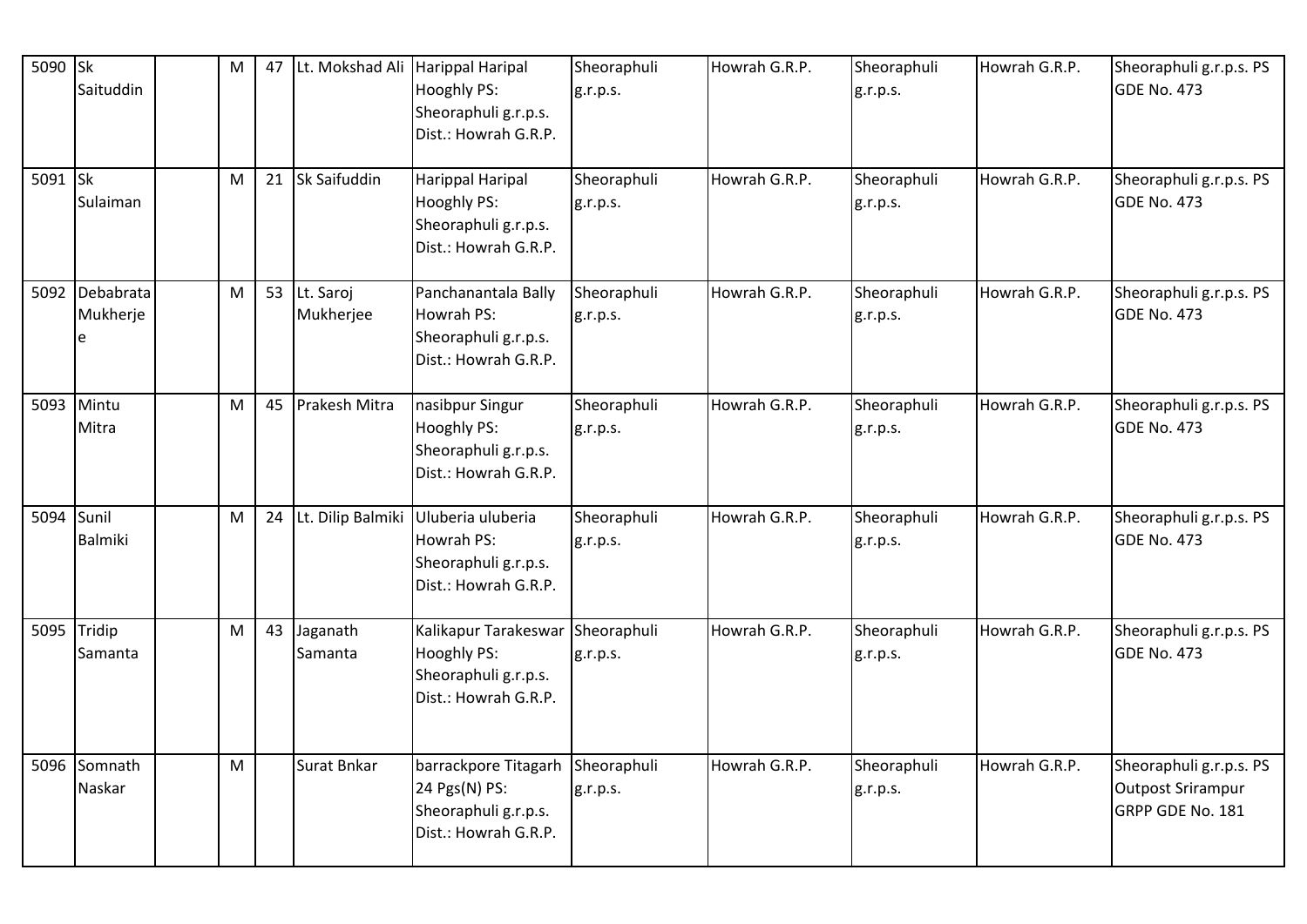| 5097 | Partha<br>Mohis          | M | 31 | <b>Mithun Mohis</b>    | Udaynarayanpur<br>Udaynarayanpur<br>Howrah PS:<br>Sheoraphuli g.r.p.s.<br>Dist.: Howrah G.R.P.                          | Sheoraphuli<br>g.r.p.s. | Howrah G.R.P. | Sheoraphuli<br>g.r.p.s. | Howrah G.R.P. | Sheoraphuli g.r.p.s. PS<br><b>Outpost Srirampur</b><br>GRPP GDE No. 181 |
|------|--------------------------|---|----|------------------------|-------------------------------------------------------------------------------------------------------------------------|-------------------------|---------------|-------------------------|---------------|-------------------------------------------------------------------------|
|      | 5098 Bablu<br>Sankar     | M |    | 46 Lt. Mohan<br>Sankar | Chowrangee More<br>Shyambazer Kol-34<br>PS: Sheoraphuli<br>g.r.p.s. Dist.: Howrah<br>G.R.P.                             | Sheoraphuli<br>g.r.p.s. | Howrah G.R.P. | Sheoraphuli<br>g.r.p.s. | Howrah G.R.P. | Sheoraphuli g.r.p.s. PS<br><b>Outpost Srirampur</b><br>GRPP GDE No. 181 |
|      | 5099 Sk Suraj            | M |    | 28 Sk Ataul            | Telinipara<br><b>Bhadreswar Hooghly</b><br>PS: Sheoraphuli<br>g.r.p.s. Dist.: Howrah<br>G.R.P.                          | Sheoraphuli<br>g.r.p.s. | Howrah G.R.P. | Sheoraphuli<br>g.r.p.s. | Howrah G.R.P. | Sheoraphuli g.r.p.s. PS<br>Outpost Chandannagar<br>GRPP GDE No. 181     |
|      | 5100 Pradip<br>Ghosh     | M |    | Raja Ghosh             | Chtra Serampore<br><b>Hooghly PS:</b><br>Sheoraphuli g.r.p.s.<br>Dist.: Howrah G.R.P.                                   | Sheoraphuli<br>g.r.p.s. | Howrah G.R.P. | Sheoraphuli<br>g.r.p.s. | Howrah G.R.P. | Sheoraphuli g.r.p.s. PS<br>Outpost Chandannagar<br>GRPP GDE No. 181     |
|      | 5101 Santosh<br>Karmakar | M |    |                        | 31 Rajen Karmakar Rajabagan Serampore Sheoraphuli<br><b>Hooghly PS:</b><br>Sheoraphuli g.r.p.s.<br>Dist.: Howrah G.R.P. | g.r.p.s.                | Howrah G.R.P. | Sheoraphuli<br>g.r.p.s. | Howrah G.R.P. | Sheoraphuli g.r.p.s. PS<br><b>Outpost Srirampur</b><br>GRPP GDE No. 181 |
| 5102 | Subodh<br>Malick         | M | 25 | Ram Krishna<br>Malik   | Rajgachi Monteswar<br>Purba Burdwan PS:<br>Sheoraphuli g.r.p.s.<br>Dist.: Howrah G.R.P.                                 | Sheoraphuli<br>g.r.p.s. | Howrah G.R.P. | Sheoraphuli<br>g.r.p.s. | Howrah G.R.P. | Sheoraphuli g.r.p.s. PS<br>Outpost Chandannagar<br>GRPP GDE No. 253     |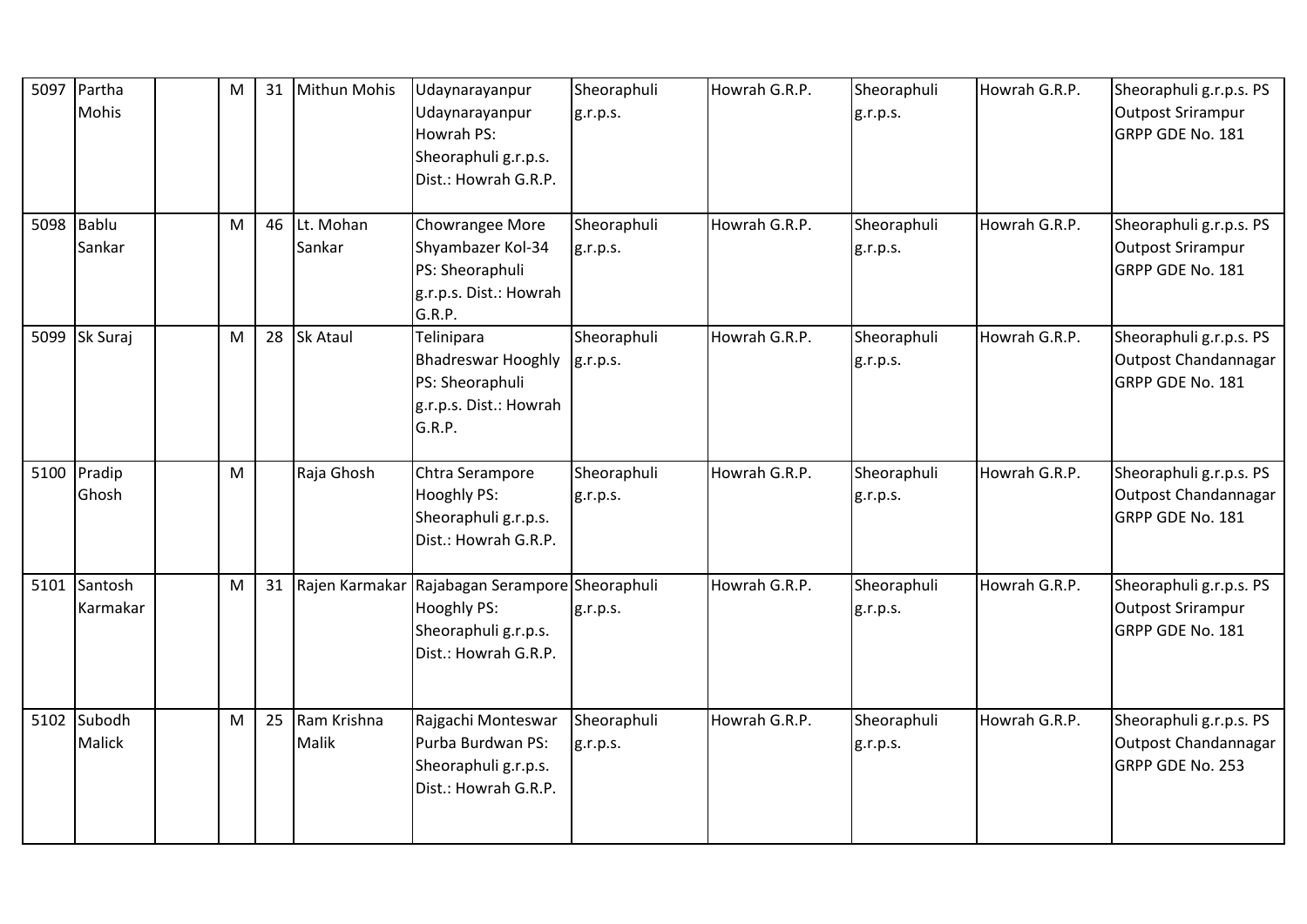| 5103       | Sib Prasad<br><b>Bag</b>   | ${\sf M}$ | 51 | Dasurathi Bag                  | Makhan Chatterjee<br>Lane Chandannagar<br>Hooghly PS:<br>Sheoraphuli g.r.p.s.<br>Dist.: Howrah G.R.P. | Sheoraphuli<br>g.r.p.s. | Howrah G.R.P. | Sheoraphuli<br>g.r.p.s. | Howrah G.R.P. | Sheoraphuli g.r.p.s. PS<br>Outpost Chandannagar<br>GRPP GDE No. 253        |
|------------|----------------------------|-----------|----|--------------------------------|-------------------------------------------------------------------------------------------------------|-------------------------|---------------|-------------------------|---------------|----------------------------------------------------------------------------|
| 5104 Sujit | Mukherje<br>le             | M         |    | 47 Lt. Atul Kr.<br>Mukherjee   | 43/C/7 Narayan Ray<br>Rd Thakurpukur kol-<br>8 PS: Sheoraphuli<br>g.r.p.s. Dist.: Howrah<br>G.R.P.    | Sheoraphuli<br>g.r.p.s. | Howrah G.R.P. | Sheoraphuli<br>g.r.p.s. | Howrah G.R.P. | Sheoraphuli g.r.p.s. PS<br>Outpost Chandannagar<br>GRPP GDE No. 253        |
|            | 5105 Saratendu<br>Mehera   | M         | 53 | Lt. Sudhirendu<br>Mehara       | Singur Singur Hooghly Sheoraphuli<br>PS: Sheoraphuli<br>g.r.p.s. Dist.: Howrah<br>G.R.P.              | g.r.p.s.                | Howrah G.R.P. | Sheoraphuli<br>g.r.p.s. | Howrah G.R.P. | Sheoraphuli g.r.p.s. PS<br>Outpost Chandannagar<br><b>GRPP GDE No. 253</b> |
|            | 5106 Samiruddi<br>n Sarkar | M         | 51 | Sabiruddin<br>Sarkar           | Katapukur<br>Tarakeswar Hooghly<br>PS: Sheoraphuli<br>g.r.p.s. Dist.: Howrah<br>G.R.P.                | Sheoraphuli<br>g.r.p.s. | Howrah G.R.P. | Sheoraphuli<br>g.r.p.s. | Howrah G.R.P. | Sheoraphuli g.r.p.s. PS<br>Outpost Chandannagar<br><b>GRPP GDE No. 253</b> |
| 5107       | Kundan<br>Singh            | M         | 21 | Raj Nandan<br>Singh            | Liluah Liluah Howrah<br>PS: Sheoraphuli<br>g.r.p.s. Dist.: Howrah<br>G.R.P.                           | Sheoraphuli<br>g.r.p.s. | Howrah G.R.P. | Sheoraphuli<br>g.r.p.s. | Howrah G.R.P. | Sheoraphuli g.r.p.s. PS<br>Outpost Chandannagar<br>GRPP GDE No. 253        |
|            | 5108 Mizanur<br>Sarkar     | M         | 30 | <b>Abdul Hassain</b><br>Sarkar | Matpur Tarakeswar<br>Hooghly PS:<br>Sheoraphuli g.r.p.s.<br>Dist.: Howrah G.R.P.                      | Sheoraphuli<br>g.r.p.s. | Howrah G.R.P. | Sheoraphuli<br>g.r.p.s. | Howrah G.R.P. | Sheoraphuli g.r.p.s. PS<br>Outpost Chandannagar<br>GRPP GDE No. 253        |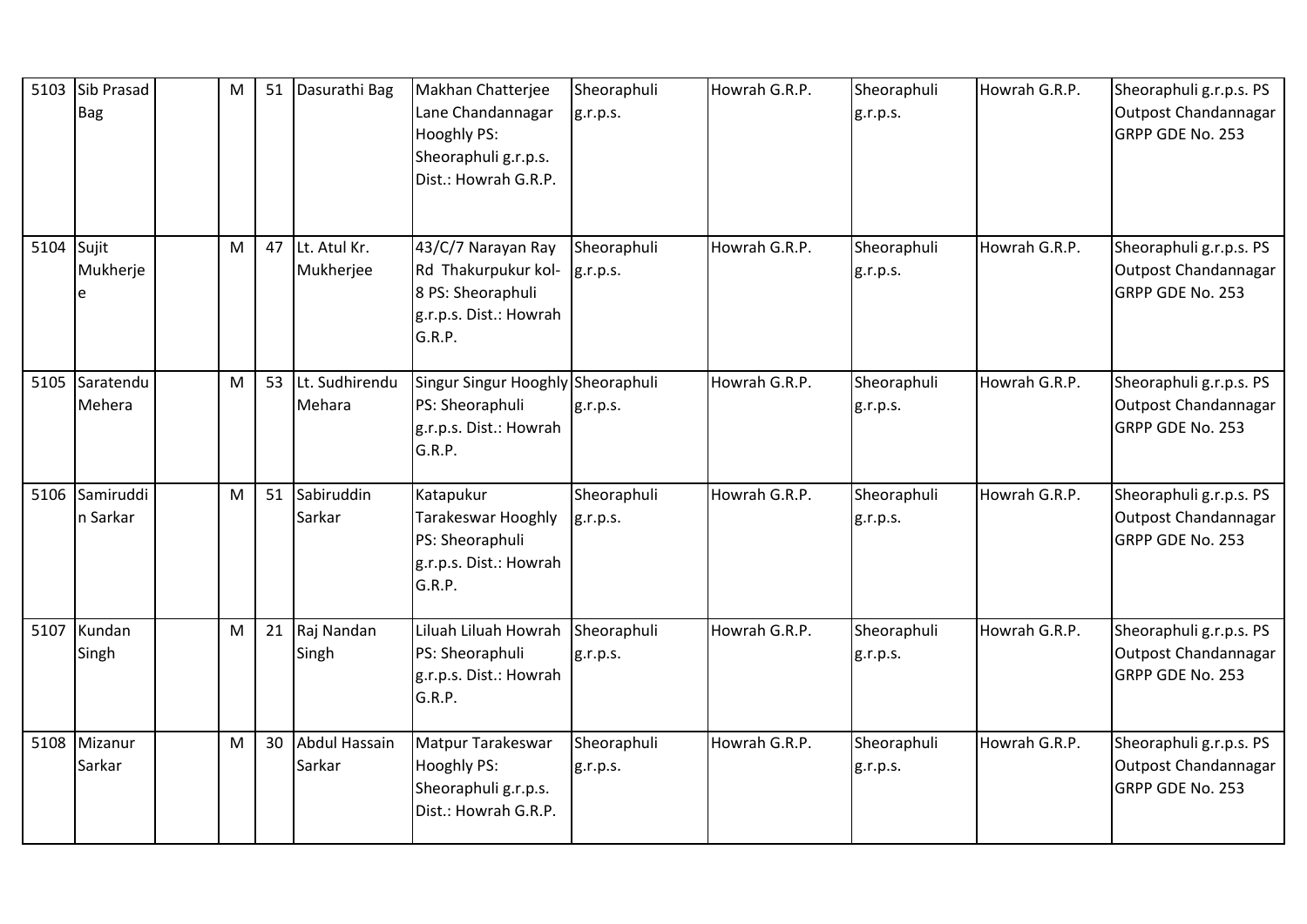|      | 5109 Sanjoy<br>Chawla     | M | 52 Om Prakesh<br>Chawla     | 5/135 Nir Ahonkari<br>Lane Mukherjeengar<br>Delhi PS: Sheoraphuli<br>g.r.p.s. Dist.: Howrah<br>G.R.P. | Sheoraphuli<br>g.r.p.s. | Howrah G.R.P. | Sheoraphuli<br>g.r.p.s. | Howrah G.R.P. | Sheoraphuli g.r.p.s. PS<br>Outpost Chandannagar<br>GRPP GDE No. 253 |
|------|---------------------------|---|-----------------------------|-------------------------------------------------------------------------------------------------------|-------------------------|---------------|-------------------------|---------------|---------------------------------------------------------------------|
| 5110 | <b>Joy Kumar</b><br>Tanti | M | 33 Arjun Tanti              | Kakinara Jagadal 24<br>Pgs(N) PS:<br>Sheoraphuli g.r.p.s.<br>Dist.: Howrah G.R.P.                     | Sheoraphuli<br>g.r.p.s. | Howrah G.R.P. | Sheoraphuli<br>g.r.p.s. | Howrah G.R.P. | Sheoraphuli g.r.p.s. PS<br>Outpost Chandannagar<br>GRPP GDE No. 253 |
| 5111 | Faiz<br>Ahmed             | M | 35 Sk Eisa                  | Howrah Howrah<br>Howrah PS:<br>Sheoraphuli g.r.p.s.<br>Dist.: Howrah G.R.P.                           | Sheoraphuli<br>g.r.p.s. | Howrah G.R.P. | Sheoraphuli<br>g.r.p.s. | Howrah G.R.P. | Sheoraphuli g.r.p.s. PS<br>Outpost Chandannagar<br>GRPP GDE No. 253 |
|      | 5112 Niranjan<br>Shaw     | M | 50 Monilalshaw              | Anada Bazer<br>Tarakeswar Hooghly<br>PS: Sheoraphuli<br>g.r.p.s. Dist.: Howrah<br>G.R.P.              | Sheoraphuli<br>g.r.p.s. | Howrah G.R.P. | Sheoraphuli<br>g.r.p.s. | Howrah G.R.P. | Sheoraphuli g.r.p.s. PS<br>Outpost Chandannagar<br>GRPP GDE No. 253 |
|      | 5113 Mahadev<br>Pakrey    | M | 47 Chandi Charan<br>Pakrey  | Bhurkunda Goghat<br>Hooghly PS:<br>Sheoraphuli g.r.p.s.<br>Dist.: Howrah G.R.P.                       | Sheoraphuli<br>g.r.p.s. | Howrah G.R.P. | Sheoraphuli<br>g.r.p.s. | Howrah G.R.P. | Sheoraphuli g.r.p.s. PS<br>Outpost Chandannagar<br>GRPP GDE No. 253 |
| 5114 | Bijoy<br>Chatterjee       | M | 38 Sabyasachi<br>Chatterjee | Banda Patra Sayar<br>Bankura PS:<br>Sheoraphuli g.r.p.s.<br>Dist.: Howrah G.R.P.                      | Sheoraphuli<br>g.r.p.s. | Howrah G.R.P. | Sheoraphuli<br>g.r.p.s. | Howrah G.R.P. | Sheoraphuli g.r.p.s. PS<br>Outpost Chandannagar<br>GRPP GDE No. 253 |
|      | 5115 Rohit Sk             | M | 18 Azid Sk                  | Bauri Sk Para Amta<br>Howrah PS:<br>Sheoraphuli g.r.p.s.<br>Dist.: Howrah G.R.P.                      | Sheoraphuli<br>g.r.p.s. | Howrah G.R.P. | Sheoraphuli<br>g.r.p.s. | Howrah G.R.P. | Sheoraphuli g.r.p.s. PS<br>Outpost Chandannagar<br>GRPP GDE No. 253 |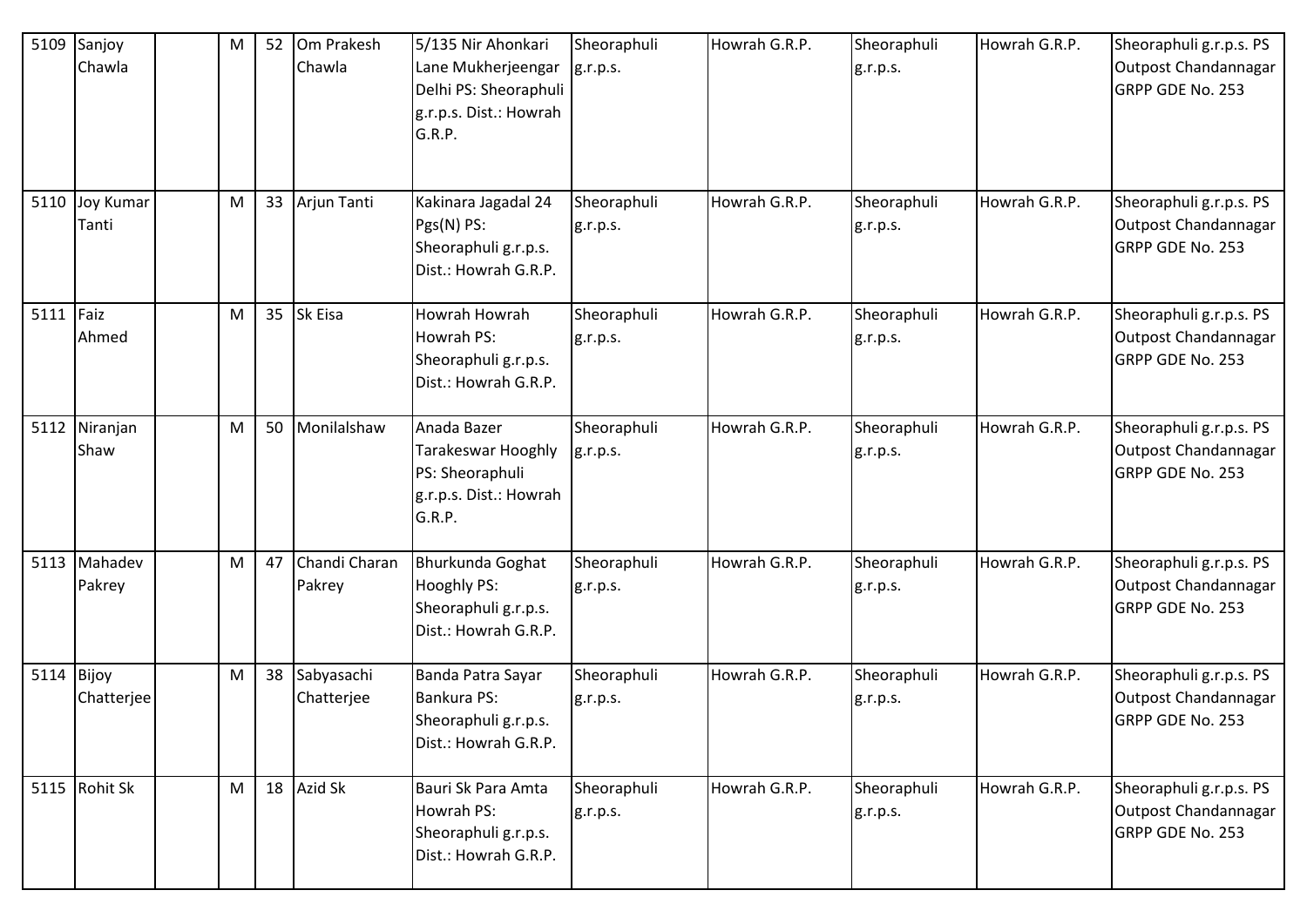|            | 5116 Arman Ali<br>5117 Rokeman<br>ur Sharma | M<br>M | 28 | Sajjad Hossain<br>Radha Shyam<br>Sharma | Bauri Sk Para Amta<br>Howrah PS:<br>Sheoraphuli g.r.p.s.<br>Dist.: Howrah G.R.P.<br>Bangobashi<br>Bangobashi Howrah<br>PS: Sheoraphuli<br>g.r.p.s. Dist.: Howrah<br>G.R.P. | Sheoraphuli<br>g.r.p.s.<br>Sheoraphuli<br>g.r.p.s. | Howrah G.R.P.<br>Howrah G.R.P. | Sheoraphuli<br>g.r.p.s.<br>Sheoraphuli<br>g.r.p.s. | Howrah G.R.P.<br>Howrah G.R.P. | Sheoraphuli g.r.p.s. PS<br>Outpost Chandannagar<br>GRPP GDE No. 257<br>Sheoraphuli g.r.p.s. PS<br>Outpost Chandannagar<br>GRPP GDE No. 257 |
|------------|---------------------------------------------|--------|----|-----------------------------------------|----------------------------------------------------------------------------------------------------------------------------------------------------------------------------|----------------------------------------------------|--------------------------------|----------------------------------------------------|--------------------------------|--------------------------------------------------------------------------------------------------------------------------------------------|
| 5118       | Uttam Bag                                   | M      |    | 18 Lt. Ajoy Bag                         | bara Singur Hooghly<br>PS: Sheoraphuli<br>g.r.p.s. Dist.: Howrah<br>G.R.P.                                                                                                 | Sheoraphuli<br>g.r.p.s.                            | Howrah G.R.P.                  | Sheoraphuli<br>g.r.p.s.                            | Howrah G.R.P.                  | Sheoraphuli g.r.p.s. PS<br>Outpost Chandannagar<br>GRPP GDE No. 257                                                                        |
| 5119       | Soumend<br>Banerjee                         | M      |    | 40 Prakesh<br>Banerjee                  | Liluah Liluah Howrah<br>PS: Sheoraphuli<br>g.r.p.s. Dist.: Howrah<br>G.R.P.                                                                                                | Sheoraphuli<br>g.r.p.s.                            | Howrah G.R.P.                  | Sheoraphuli<br>g.r.p.s.                            | Howrah G.R.P.                  | Sheoraphuli g.r.p.s. PS<br>Outpost Chandannagar<br>GRPP GDE No. 257                                                                        |
| 5120       | Partha<br>Sarathi<br>Samui                  | M      |    | 38 Ajodha Samui                         | 32 No Nandibagan By Sheoraphuli<br>Lane Golabari<br>Howrah PS:<br>Sheoraphuli g.r.p.s.<br>Dist.: Howrah G.R.P.                                                             | g.r.p.s.                                           | Howrah G.R.P.                  | Sheoraphuli<br>g.r.p.s.                            | Howrah G.R.P.                  | Sheoraphuli g.r.p.s. PS<br>Outpost Chandannagar<br>GRPP GDE No. 257                                                                        |
| 5121 Suraj | Gupta                                       | M      |    | 30 Lt. Nironjan<br>Prasad Gupta         | 326/B Rabindra<br>Sarani Girishpark kol-<br>6 PS: Sheoraphuli<br>g.r.p.s. Dist.: Howrah<br>G.R.P.                                                                          | Sheoraphuli<br>g.r.p.s.                            | Howrah G.R.P.                  | Sheoraphuli<br>g.r.p.s.                            | Howrah G.R.P.                  | Sheoraphuli g.r.p.s. PS<br>Outpost Chandannagar<br>GRPP GDE No. 257                                                                        |
| 5122 Arka  | Banerjee                                    | M      |    | 26 Sankar Banerjee Shibbati Haripal     | <b>Hooghly PS:</b><br>Sheoraphuli g.r.p.s.<br>Dist.: Howrah G.R.P.                                                                                                         | Sheoraphuli<br>g.r.p.s.                            | Howrah G.R.P.                  | Sheoraphuli<br>g.r.p.s.                            | Howrah G.R.P.                  | Sheoraphuli g.r.p.s. PS<br>Outpost Chandannagar<br>GRPP GDE No. 257                                                                        |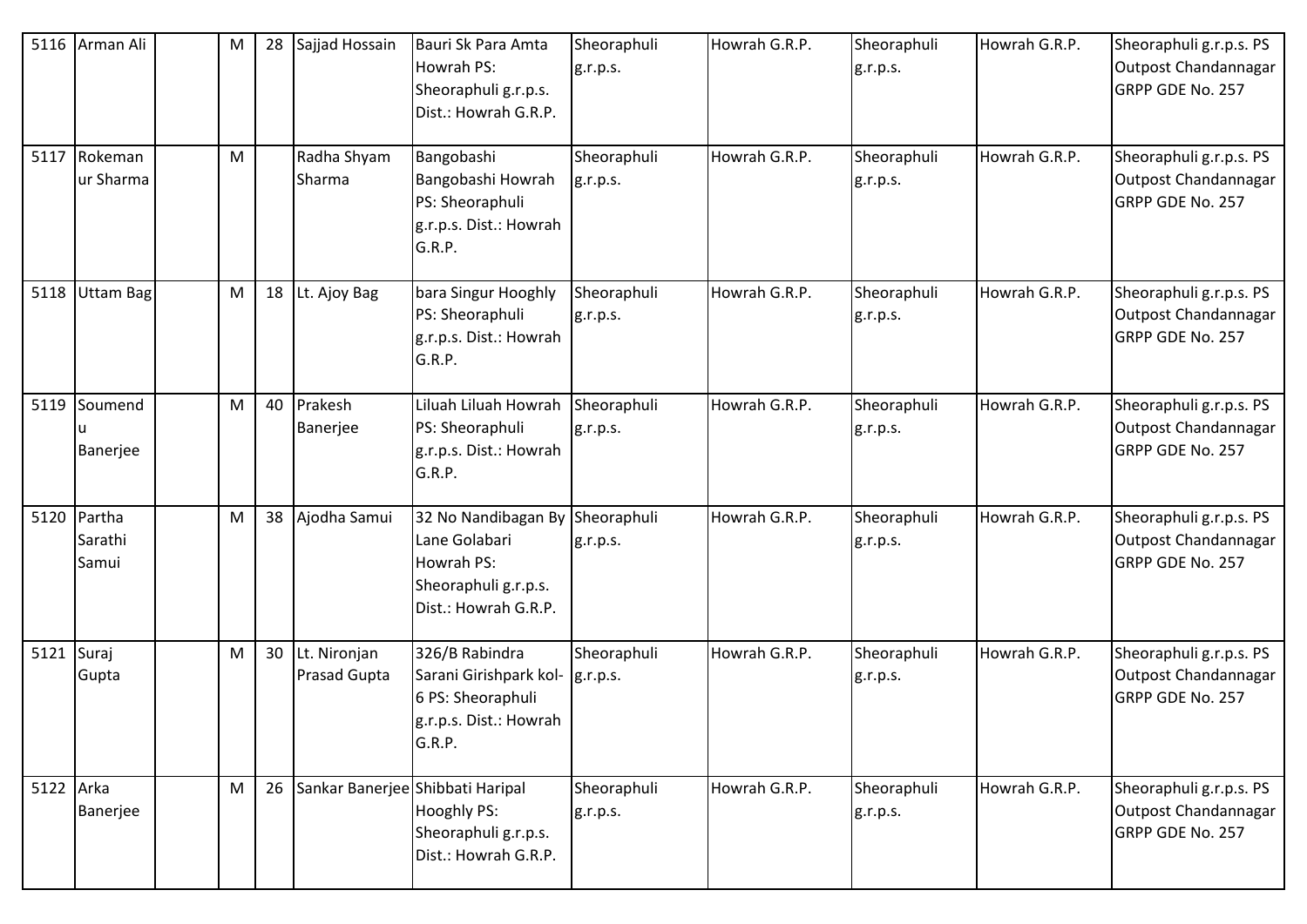|      | 5123 $S$ ayan<br>Mondal   | M | 25 | Samir Mondal          | Bagbazer<br>Chandannagar<br>Hooghly PS:<br>Sheoraphuli g.r.p.s.<br>Dist.: Howrah G.R.P.               | Sheoraphuli<br>g.r.p.s. | Howrah G.R.P. | Sheoraphuli<br>g.r.p.s. | Howrah G.R.P. | Sheoraphuli g.r.p.s. PS<br>Outpost Chandannagar<br>GRPP GDE No. 257 |
|------|---------------------------|---|----|-----------------------|-------------------------------------------------------------------------------------------------------|-------------------------|---------------|-------------------------|---------------|---------------------------------------------------------------------|
| 5124 | Prasenjit<br>Halder       | M | 30 |                       | Subal Ch Halder Raidighi Raidighi 24<br>Pgs(S) PS:<br>Sheoraphuli g.r.p.s.<br>Dist.: Howrah G.R.P.    | Sheoraphuli<br>g.r.p.s. | Howrah G.R.P. | Sheoraphuli<br>g.r.p.s. | Howrah G.R.P. | Sheoraphuli g.r.p.s. PS<br>Outpost Chandannagar<br>GRPP GDE No. 257 |
| 5125 | Aniket<br>Sarkar          | M | 18 | Pradip Sarkar         | Kakinara Jagadal 24<br>Pgs(N) PS:<br>Sheoraphuli g.r.p.s.<br>Dist.: Howrah G.R.P.                     | Sheoraphuli<br>g.r.p.s. | Howrah G.R.P. | Sheoraphuli<br>g.r.p.s. | Howrah G.R.P. | Sheoraphuli g.r.p.s. PS<br>Outpost Chandannagar<br>GRPP GDE No. 257 |
|      | 5126   Dip Kumar<br>Ghosh | м | 28 | Laxman Ch<br>Ghosh    | Nasibpur Singur<br><b>Hooghly PS:</b><br>Sheoraphuli g.r.p.s.<br>Dist.: Howrah G.R.P.                 | Sheoraphuli<br>g.r.p.s. | Howrah G.R.P. | Sheoraphuli<br>g.r.p.s. | Howrah G.R.P. | Sheoraphuli g.r.p.s. PS<br>Outpost Chandannagar<br>GRPP GDE No. 257 |
| 5127 | Samya<br>Ganguly          | M | 21 | Sourasish<br>Ganguly  | Chinsurah Chinsurah<br><b>Hooghly PS:</b><br>Sheoraphuli g.r.p.s.<br>Dist.: Howrah G.R.P.             | Sheoraphuli<br>g.r.p.s. | Howrah G.R.P. | Sheoraphuli<br>g.r.p.s. | Howrah G.R.P. | Sheoraphuli g.r.p.s. PS<br>Outpost Chandannagar<br>GRPP GDE No. 257 |
| 5128 | Md Arman                  | M | 28 | Year<br>Mahammad      | Shibpur Shibpur<br>Howrah PS:<br>Sheoraphuli g.r.p.s.<br>Dist.: Howrah G.R.P.                         | Sheoraphuli<br>g.r.p.s. | Howrah G.R.P. | Sheoraphuli<br>g.r.p.s. | Howrah G.R.P. | Sheoraphuli g.r.p.s. PS<br>Outpost Chandannagar<br>GRPP GDE No. 257 |
|      | 5129 Sejan<br>Answari     | M | 18 | Sahabuddin<br>Answari | <b>Babu Bazer</b><br><b>Bhadreswar Hooghly</b><br>PS: Sheoraphuli<br>g.r.p.s. Dist.: Howrah<br>G.R.P. | Sheoraphuli<br>g.r.p.s. | Howrah G.R.P. | Sheoraphuli<br>g.r.p.s. | Howrah G.R.P. | Sheoraphuli g.r.p.s. PS<br>Outpost Chandannagar<br>GRPP GDE No. 257 |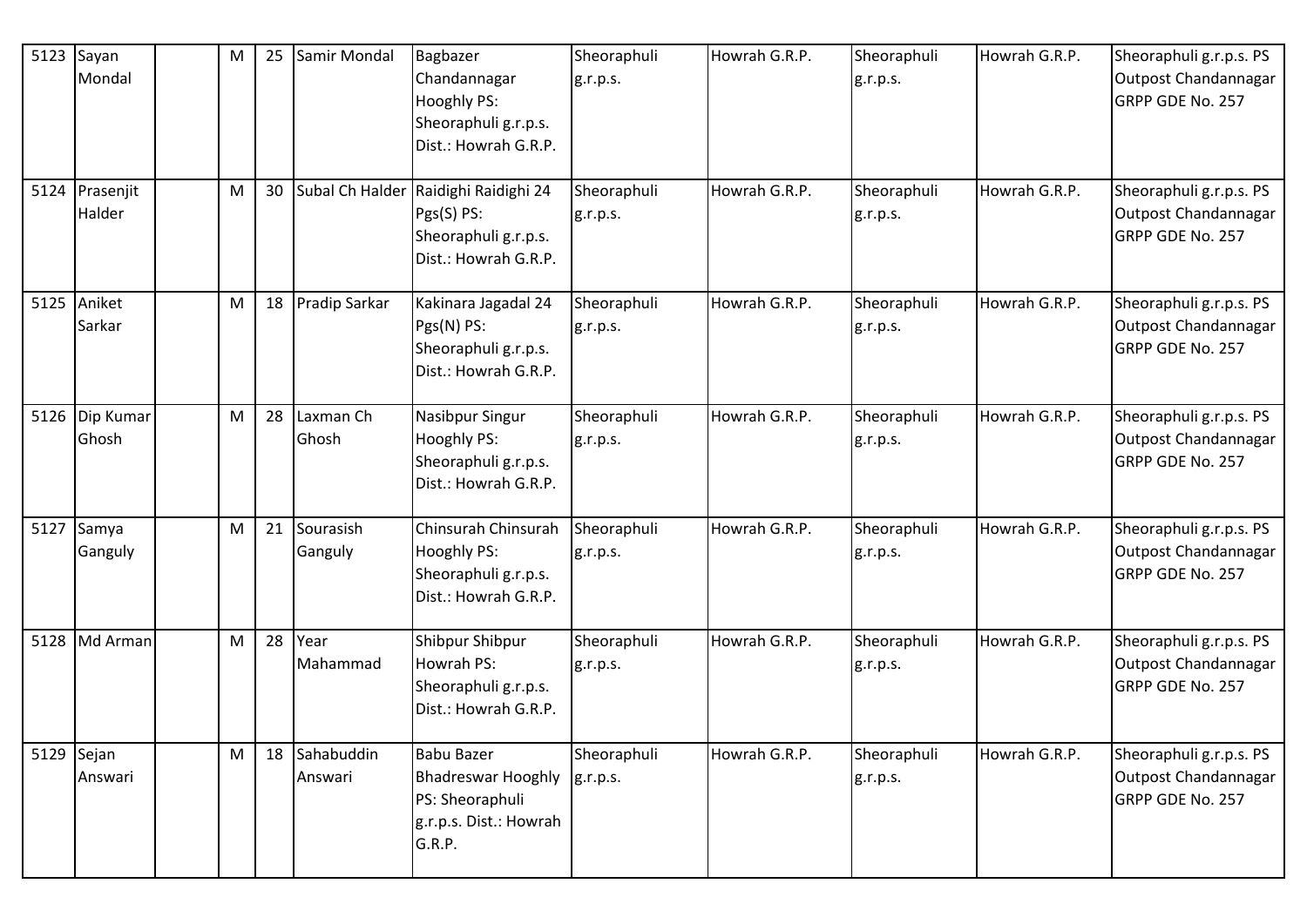|      | 5130 Dipak Kr                 | M | 38 | Gaya Rabidas          | <b>Buro shibtala</b>                                                                                 | Sheoraphuli             | Howrah G.R.P. | Sheoraphuli             | Howrah G.R.P. | Sheoraphuli g.r.p.s. PS                                             |
|------|-------------------------------|---|----|-----------------------|------------------------------------------------------------------------------------------------------|-------------------------|---------------|-------------------------|---------------|---------------------------------------------------------------------|
|      | Rabidas                       |   |    |                       | Chinsurah Hooghly<br>PS: Sheoraphuli<br>g.r.p.s. Dist.: Howrah<br>G.R.P.                             | g.r.p.s.                |               | g.r.p.s.                |               | Outpost Chandannagar<br>GRPP GDE No. 262                            |
|      | 5131 Bappa<br>Malo            | M | 23 | <b>Basudeb Malo</b>   | Kuntighat Balagharh<br><b>Hooghly PS:</b><br>Sheoraphuli g.r.p.s.<br>Dist.: Howrah G.R.P.            | Sheoraphuli<br>g.r.p.s. | Howrah G.R.P. | Sheoraphuli<br>g.r.p.s. | Howrah G.R.P. | Sheoraphuli g.r.p.s. PS<br>Outpost Chandannagar<br>GRPP GDE No. 262 |
|      | 5132 Subhajit<br>Modak        | M | 21 |                       | Swapan Modak Khanan Panduah<br><b>Hooghly PS:</b><br>Sheoraphuli g.r.p.s.<br>Dist.: Howrah G.R.P.    | Sheoraphuli<br>g.r.p.s. | Howrah G.R.P. | Sheoraphuli<br>g.r.p.s. | Howrah G.R.P. | Sheoraphuli g.r.p.s. PS<br>Outpost Chandannagar<br>GRPP GDE No. 262 |
|      | 5133 Rajarshi<br>Das          | M | 21 |                       | Udayranjan Das Jamalpur Burdwan<br>Purba Burdwan PS:<br>Sheoraphuli g.r.p.s.<br>Dist.: Howrah G.R.P. | Sheoraphuli<br>g.r.p.s. | Howrah G.R.P. | Sheoraphuli<br>g.r.p.s. | Howrah G.R.P. | Sheoraphuli g.r.p.s. PS<br>Outpost Chandannagar<br>GRPP GDE No. 262 |
|      | 5134 Md Junaid<br>Answari     | M | 18 | Md Aftab Alam         | Champdani<br><b>Bhadreswar Hooghly</b><br>PS: Sheoraphuli<br>g.r.p.s. Dist.: Howrah<br>G.R.P.        | Sheoraphuli<br>g.r.p.s. | Howrah G.R.P. | Sheoraphuli<br>g.r.p.s. | Howrah G.R.P. | Sheoraphuli g.r.p.s. PS<br>Outpost Chandannagar<br>GRPP GDE No. 262 |
| 5135 | Md<br>Mannan                  | M | 25 | Najimuddin<br>Answari | Champdani<br><b>Bhadreswar Hooghly</b><br>PS: Sheoraphuli<br>g.r.p.s. Dist.: Howrah<br>G.R.P.        | Sheoraphuli<br>g.r.p.s. | Howrah G.R.P. | Sheoraphuli<br>g.r.p.s. | Howrah G.R.P. | Sheoraphuli g.r.p.s. PS<br>Outpost Chandannagar<br>GRPP GDE No. 262 |
|      | 5136 Adarsh<br>Kumar<br>Singh | M | 22 | Ajit Kr Singh         | Champdani<br><b>Bhadreswar Hooghly</b><br>PS: Sheoraphuli<br>g.r.p.s. Dist.: Howrah<br>G.R.P.        | Sheoraphuli<br>g.r.p.s. | Howrah G.R.P. | Sheoraphuli<br>g.r.p.s. | Howrah G.R.P. | Sheoraphuli g.r.p.s. PS<br>Outpost Chandannagar<br>GRPP GDE No. 262 |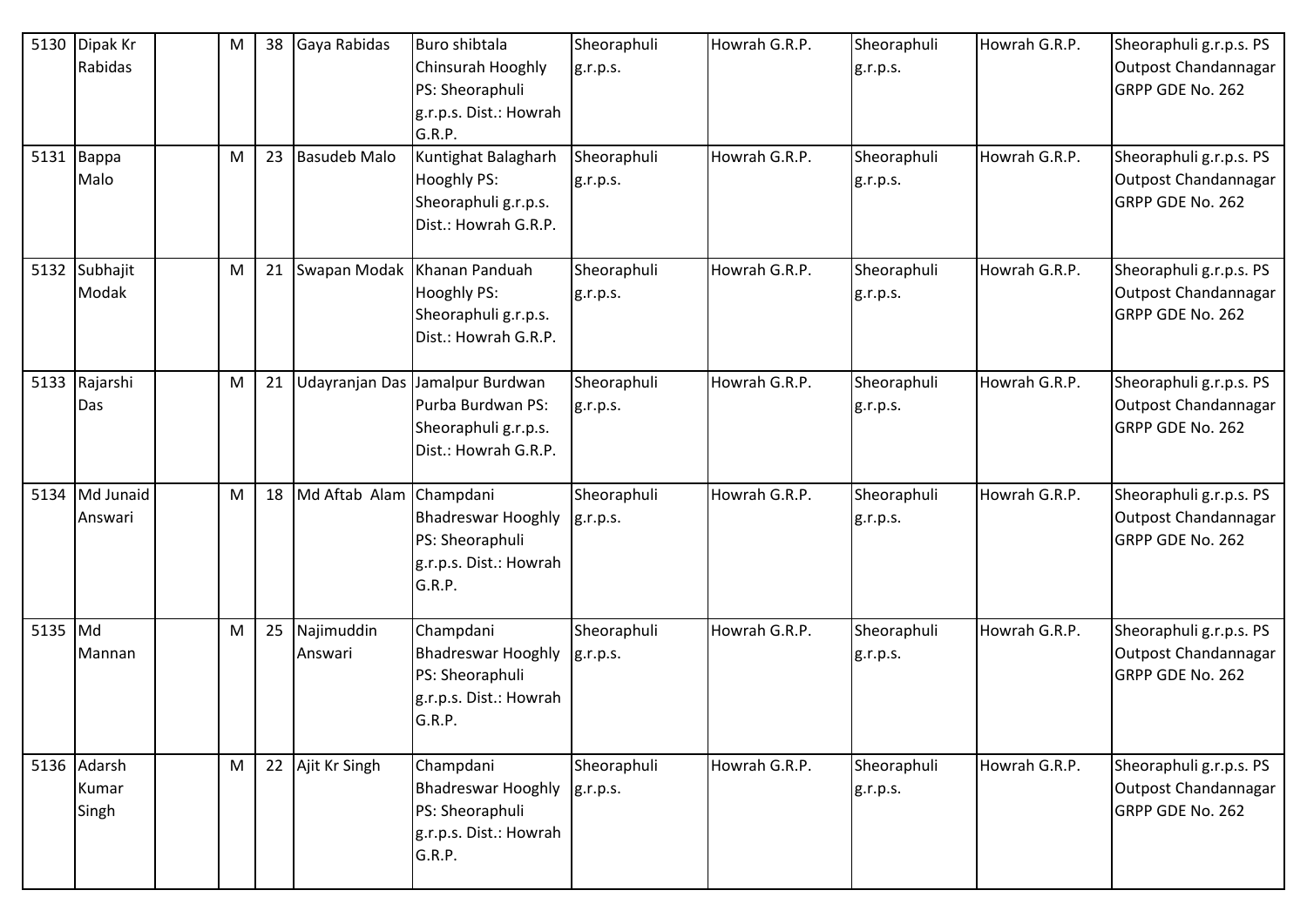| 5137 | Ashok<br>Hela          | M |    | 50 Akash Hela        | Kalupuur<br>Chandannagar<br>Hooghly PS:<br>Sheoraphuli g.r.p.s.<br>Dist.: Howrah G.R.P.       | Sheoraphuli<br>g.r.p.s. | Howrah G.R.P. | Sheoraphuli<br>g.r.p.s. | Howrah G.R.P. | Sheoraphuli g.r.p.s. PS<br>Outpost Chandannagar<br>GRPP GDE No. 262 |
|------|------------------------|---|----|----------------------|-----------------------------------------------------------------------------------------------|-------------------------|---------------|-------------------------|---------------|---------------------------------------------------------------------|
|      | 5138 Md Kaif           | M |    | 18 Md Ukil           | Lichubagan<br>Chandannagar<br>Hooghly PS:<br>Sheoraphuli g.r.p.s.<br>Dist.: Howrah G.R.P.     | Sheoraphuli<br>g.r.p.s. | Howrah G.R.P. | Sheoraphuli<br>g.r.p.s. | Howrah G.R.P. | Sheoraphuli g.r.p.s. PS<br>Outpost Chandannagar<br>GRPP GDE No. 262 |
| 5139 | Sanjit<br>Mehara       | M |    | 32 Basudeb<br>Mehara | Champdani<br><b>Bhadreswar Hooghly</b><br>PS: Sheoraphuli<br>g.r.p.s. Dist.: Howrah<br>G.R.P. | Sheoraphuli<br>g.r.p.s. | Howrah G.R.P. | Sheoraphuli<br>g.r.p.s. | Howrah G.R.P. | Sheoraphuli g.r.p.s. PS<br>Outpost Chandannagar<br>GRPP GDE No. 262 |
| 5140 | <b>Sumit Das</b>       | M |    | 28 Durga Das         | Shibpur Howrah<br>Howrah PS:<br>Sheoraphuli g.r.p.s.<br>Dist.: Howrah G.R.P.                  | Sheoraphuli<br>g.r.p.s. | Howrah G.R.P. | Sheoraphuli<br>g.r.p.s. | Howrah G.R.P. | Sheoraphuli g.r.p.s. PS<br>Outpost Chandannagar<br>GRPP GDE No. 262 |
| 5141 | <b>Sk Sukur</b><br>Ali | M |    | 44 Sk Sukur Ali      | konnagar Uttarpara<br>Hooghly PS:<br>Sheoraphuli g.r.p.s.<br>Dist.: Howrah G.R.P.             | Sheoraphuli<br>g.r.p.s. | Howrah G.R.P. | Sheoraphuli<br>g.r.p.s. | Howrah G.R.P. | Sheoraphuli g.r.p.s. PS<br>Outpost Chandannagar<br>GRPP GDE No. 262 |
|      | 5142 Santanu<br>Pal    | M | 39 | Tapan Kr Pal         | Jagadal Jagadal 24<br>Pgs(N) PS:<br>Sheoraphuli g.r.p.s.<br>Dist.: Howrah G.R.P.              | Sheoraphuli<br>g.r.p.s. | Howrah G.R.P. | Sheoraphuli<br>g.r.p.s. | Howrah G.R.P. | Sheoraphuli g.r.p.s. PS<br>Outpost Chandannagar<br>GRPP GDE No. 262 |
|      | 5143 Sahil Shaw        | M |    | 19 Dilip Shaw        | 114/1 Salkia Howrah<br>Howrah PS:<br>Sheoraphuli g.r.p.s.<br>Dist.: Howrah G.R.P.             | Sheoraphuli<br>g.r.p.s. | Howrah G.R.P. | Sheoraphuli<br>g.r.p.s. | Howrah G.R.P. | Sheoraphuli g.r.p.s. PS<br>Outpost Chandannagar<br>GRPP GDE No. 262 |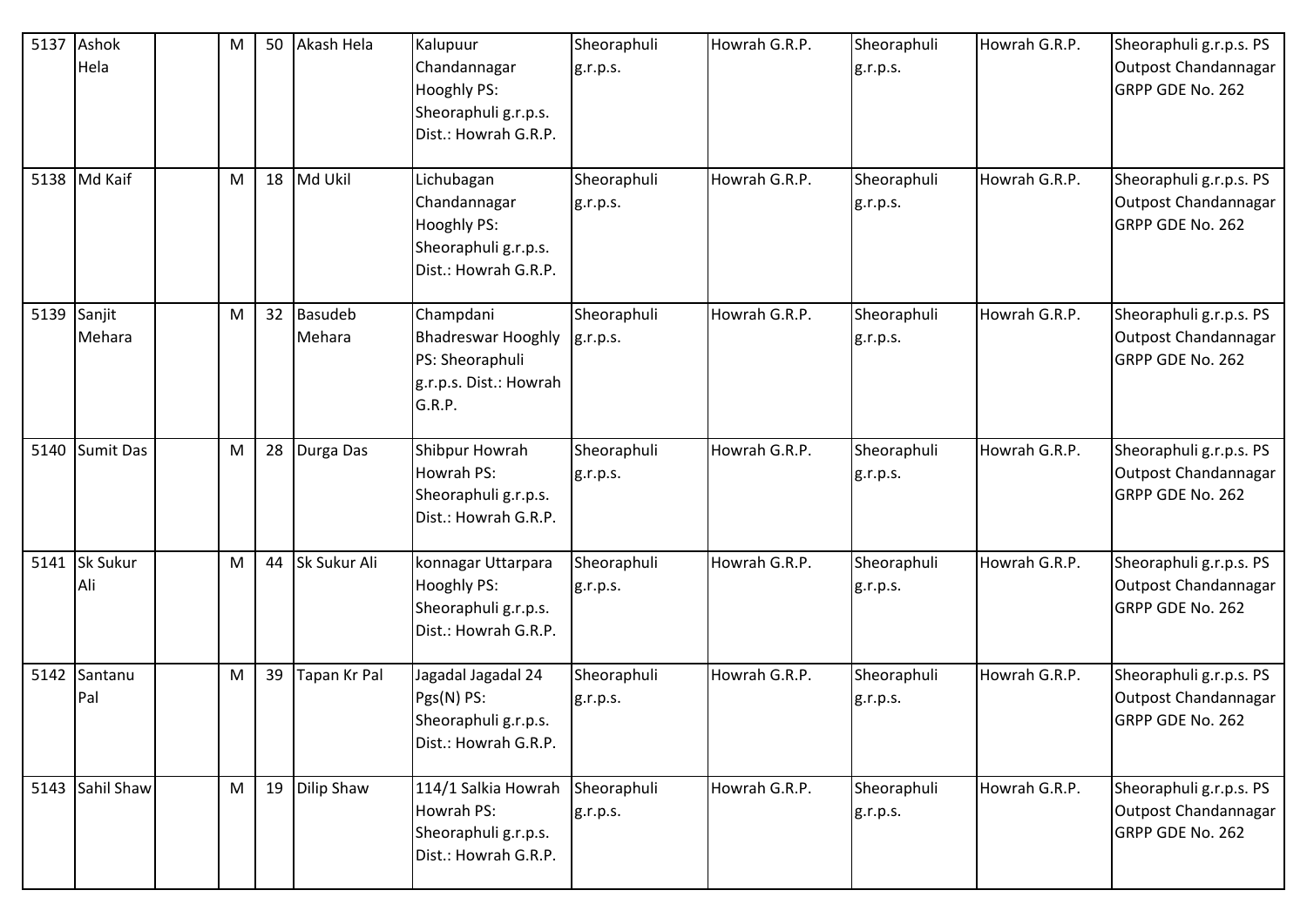|           | 5144 Nepal Ray | M | 29     | Lt. Nirapada      | <b>Uttar Subashpally</b>                     | Sheoraphuli | Howrah G.R.P.   | Sheoraphuli   | Howrah G.R.P. | Sheoraphuli g.r.p.s. PS  |
|-----------|----------------|---|--------|-------------------|----------------------------------------------|-------------|-----------------|---------------|---------------|--------------------------|
|           |                |   |        | Ray               | <b>Bhadreswar Hooghly</b><br>PS: Sheoraphuli | g.r.p.s.    |                 | g.r.p.s.      |               | <b>GDE No. 264</b>       |
|           |                |   |        |                   | g.r.p.s. Dist.: Howrah                       |             |                 |               |               |                          |
|           |                |   |        |                   | G.R.P.                                       |             |                 |               |               |                          |
|           |                |   |        |                   |                                              |             |                 |               |               |                          |
| 5145      | <b>Tarak</b>   | M | 48 Lt. |                   | Subashpally                                  | Sheoraphuli | Howrah G.R.P.   | Sheoraphuli   | Howrah G.R.P. | Sheoraphuli g.r.p.s. PS  |
|           | Mondal         |   |        | Khagendranath     | Purbapara                                    | g.r.p.s.    |                 | g.r.p.s.      |               | Outpost Chandannagar     |
|           |                |   |        | Mondal            | <b>Bhadreswar Hooghly</b>                    |             |                 |               |               | GRPP GDE No. 264         |
|           |                |   |        |                   | PS: Sheoraphuli                              |             |                 |               |               |                          |
|           |                |   |        |                   | g.r.p.s. Dist.: Howrah                       |             |                 |               |               |                          |
|           |                |   |        |                   | G.R.P.                                       |             |                 |               |               |                          |
| 5146      | Firoj Sk       | M |        | 28 Abu Salam Sk   | <b>Balighata PS:</b>                         | Raninagar   | Murshidabad     | Suri g.r.p.s. | Howrah G.R.P. | Suri g.r.p.s. PS GDE No. |
|           |                |   |        |                   | Raninagar Dist.:                             |             |                 |               |               | 411                      |
|           |                |   |        |                   | Murshidabad                                  |             |                 |               |               |                          |
|           | 5147 Hasanur   | M | 19     | Ataur Rahaman     | <b>Balighata PS:</b>                         | Raninagar   | Murshidabad     | Suri g.r.p.s. | Howrah G.R.P. | Suri g.r.p.s. PS GDE No. |
|           | Jaman          |   |        |                   | Raninagar Dist.:                             |             |                 |               |               | 411                      |
|           |                |   |        |                   | Murshidabad                                  |             |                 |               |               |                          |
| 5148      | Guru           | M |        | 24 Kumarish Bagdi | Hatikra PS: Panrui                           | Panrui      | Birbhum         | Suri g.r.p.s. | Howrah G.R.P. | Suri g.r.p.s. PS GDE No. |
|           | Charan         |   |        |                   | Dist.: Birbhum                               |             |                 |               |               | 411                      |
|           | <b>Bagdi</b>   |   |        |                   |                                              |             |                 |               |               |                          |
| 5149      | Kiran Sk       | M | 33     | Kamaluddin Sk     | Godadharpur PS:                              | Mallarpur   | Birbhum         | Suri g.r.p.s. | Howrah G.R.P. | Suri g.r.p.s. PS GDE No. |
|           |                |   |        |                   | Mallarpur Dist.:                             |             |                 |               |               | 411                      |
| 5150      | Swapan         | M |        | 40 Gangadhar Das  | <b>Birbhum</b><br>Godadharpur PS:            | Mallarpur   | <b>Birbhum</b>  | Suri g.r.p.s. | Howrah G.R.P. | Suri g.r.p.s. PS GDE No. |
|           | Das            |   |        |                   | Mallarpur Dist.:                             |             |                 |               |               | 411                      |
|           |                |   |        |                   | Birbhum                                      |             |                 |               |               |                          |
| 5151 Saim |                | M |        | 19 Safur Mia      | Of Tongra PS-Tongra                          |             | <b>Basirhat</b> | Suri g.r.p.s. | Howrah G.R.P. | Suri g.r.p.s. PS GDE No. |
|           | Ansari         |   |        |                   | Dist-TOngra                                  |             |                 |               |               | 427                      |
|           | 5152 Chandan   | M |        | 40 Hiralal Saha   | Lokpur PS: Lokpur                            | Lokpur      | Birbhum         | Suri g.r.p.s. | Howrah G.R.P. | Suri g.r.p.s. PS GDE No. |
|           | Saha           |   |        |                   | Dist.: Birbhum                               |             |                 |               |               | 427                      |
|           | 5153 Bahadur   | M |        | 25 Sishir Das     | Lokpur PS: Lokpur                            | Lokpur      | Birbhum         | Suri g.r.p.s. | Howrah G.R.P. | Suri g.r.p.s. PS GDE No. |
|           | Das            |   |        |                   | Dist.: Birbhum                               |             |                 |               |               | 427                      |
| 5154 Ali  |                | M | 30     | Lal Mohammad      | Of Dumka PS-Dumka                            |             | <b>Basirhat</b> | Suri g.r.p.s. | Howrah G.R.P. | Suri g.r.p.s. PS GDE No. |
|           | Hossain        |   |        |                   | Dist-Dumka                                   |             |                 |               |               | 431                      |
|           | 5155 Mustak    | M | 30     | Ibrahim Mia       | Of Dumka PS-Dumka                            |             | <b>Basirhat</b> | Suri g.r.p.s. | Howrah G.R.P. | Suri g.r.p.s. PS GDE No. |
|           | Ansari         |   |        |                   | Dist-Dumka                                   |             |                 |               |               | 431                      |
|           | 5156 Meghdut   | M |        | 38 Raju Nandi     | Of Dumka PS-Dumka                            |             | <b>Basirhat</b> | Suri g.r.p.s. | Howrah G.R.P. | Suri g.r.p.s. PS GDE No. |
|           | <b>Bishnu</b>  |   |        |                   | Dist-Dumka                                   |             |                 |               |               | 431                      |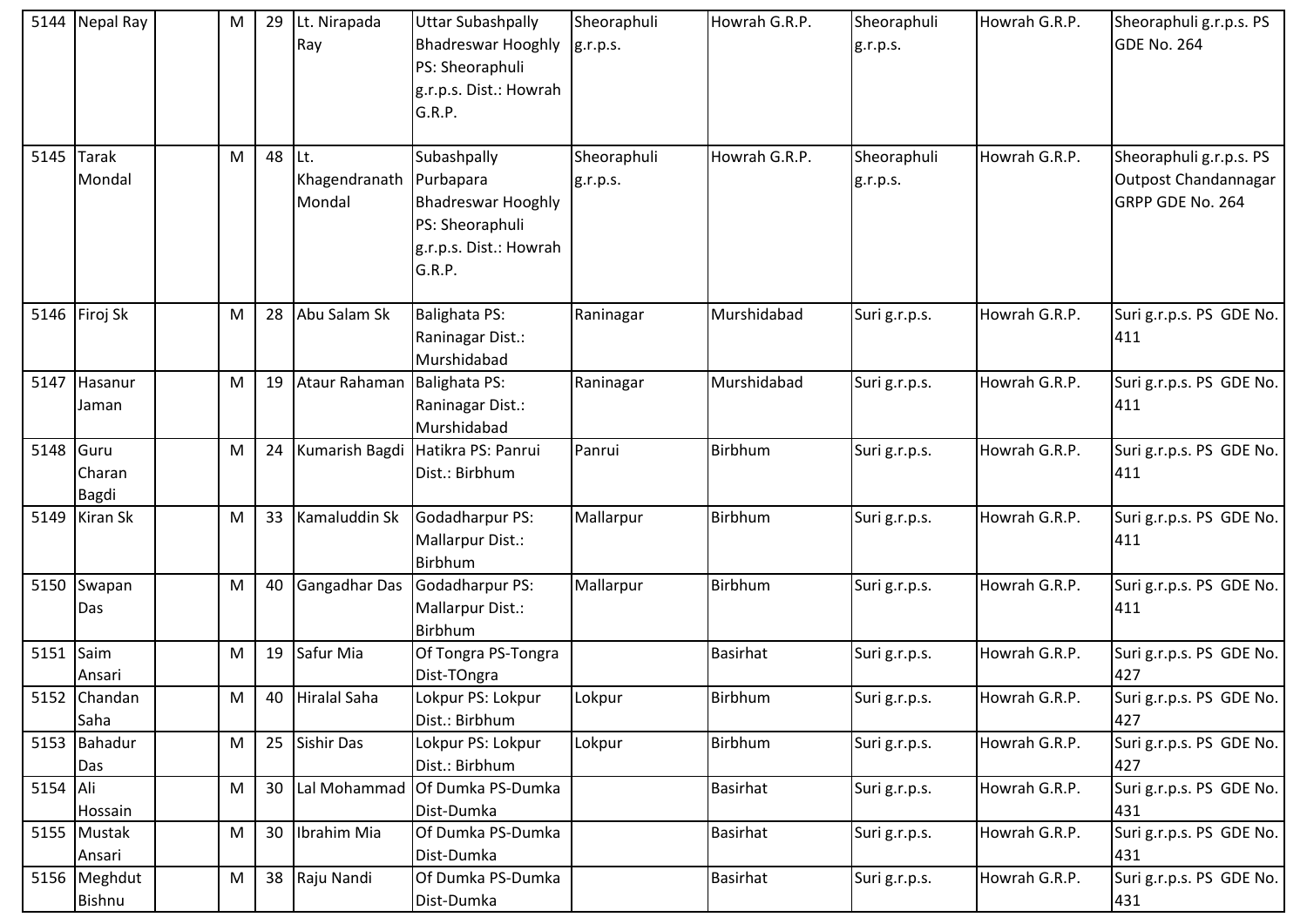|            | 5157 Suman<br>Ghosh        | M | 27 Swapan Ghosh            | Mala PS: Panrui Dist.: Panrui<br>Birbhum          |          | Birbhum         | Suri g.r.p.s.                            | Howrah G.R.P.                           | Suri g.r.p.s. PS GDE No.<br>439           |
|------------|----------------------------|---|----------------------------|---------------------------------------------------|----------|-----------------|------------------------------------------|-----------------------------------------|-------------------------------------------|
|            | 5158 Rajesh<br>Mondal      | M | 27 Gosai Mondal            | Mala PS: Panrui Dist.: Panrui<br>Birbhum          |          | Birbhum         | Suri g.r.p.s.                            | Howrah G.R.P.                           | Suri g.r.p.s. PS GDE No.<br>439           |
|            | 5159 Uttam<br><b>Basak</b> | M | 37 Ajit Basak              | Sainthia PS: Sainthia<br>Dist.: Birbhum           | Sainthia | Birbhum         | Suri g.r.p.s.                            | Howrah G.R.P.                           | Suri g.r.p.s. PS GDE No.<br>439           |
| 5160 Bipul | Karmakar                   | M | 42 Nilmoni<br>Karmakar     | Sainthia PS: Sainthia<br>Dist.: Birbhum           | Sainthia | <b>Birbhum</b>  | Suri g.r.p.s.                            | Howrah G.R.P.                           | Suri g.r.p.s. PS GDE No.<br>439           |
|            | 5161 Tufan<br>Mondal       | M | 22 Purna Chandra<br>Mondal | Sainthia PS: Sainthia<br>Dist.: Birbhum           | Sainthia | Birbhum         | Suri g.r.p.s.                            | Howrah G.R.P.                           | Suri g.r.p.s. PS GDE No.<br>439           |
| 5162 Ram   | Krishna<br>Mondal          | M | 21 Ram Prasad<br>Mondal    | Sainthia PS: Sainthia<br>Dist.: Birbhum           | Sainthia | Birbhum         | Suri g.r.p.s.                            | Howrah G.R.P.                           | Suri g.r.p.s. PS GDE No.<br>439           |
|            | 5163 Biswanath<br>Roy      |   | Lt. Mribhubhan<br>Roy      |                                                   |          | <b>Basirhat</b> | Ajc bose botanic Howrah Police<br>garden | Commissionerate                         | Ajc bose botanic garden<br>PS GDE No. 585 |
|            | 5164 Ajoy Shaw             |   | Lt. Birju Shaw             |                                                   |          | <b>Basirhat</b> | Ajc bose botanic Howrah Police<br>garden | Commissionerate                         | Ajc bose botanic garden<br>PS GDE No. 585 |
| 5165       | Ashok<br>Tiwari            |   | Lt. Ram Sabuj<br>Tewari    |                                                   |          | Basirhat        | Ajc bose botanic Howrah Police<br>garden | Commissionerate                         | Ajc bose botanic garden<br>PS GDE No. 585 |
| 5166 Shib  | Charan<br>Kurmi            |   | Lt. Dilip Kurmi            |                                                   |          | <b>Basirhat</b> | Ajc bose botanic Howrah Police<br>garden | Commissionerate                         | Ajc bose botanic garden<br>PS GDE No. 585 |
| 5167 Vicky | Jaiswal                    |   | Amar Jaiwal                |                                                   |          | <b>Basirhat</b> | Ajc bose botanic Howrah Police<br>garden | Commissionerate                         | Ajc bose botanic garden<br>PS GDE No. 585 |
|            | 5168 Bablu<br>Shaw         |   | Lt. Umashankar<br>Shaw     |                                                   |          | <b>Basirhat</b> | Ajc bose botanic Howrah Police<br>garden | Commissionerate  PS GDE No. 552         | Ajc bose botanic garden                   |
|            | 5169 Suresh<br>Shaw        |   | Lt. Mannu Shaw             |                                                   |          | <b>Basirhat</b> | Ajc bose botanic Howrah Police<br>garden | Commissionerate  PS GDE No. 552         | Ajc bose botanic garden                   |
|            | 5170 Sanjib<br>Singh       | M | 24 Ram Rajput<br>Singh     | Bally Durgapur,<br>Makal Tala Nischinda<br>Howrah |          | <b>Basirhat</b> | Bally                                    | <b>Howrah Police</b><br>Commissionerate | Bally PS GDE No. 739                      |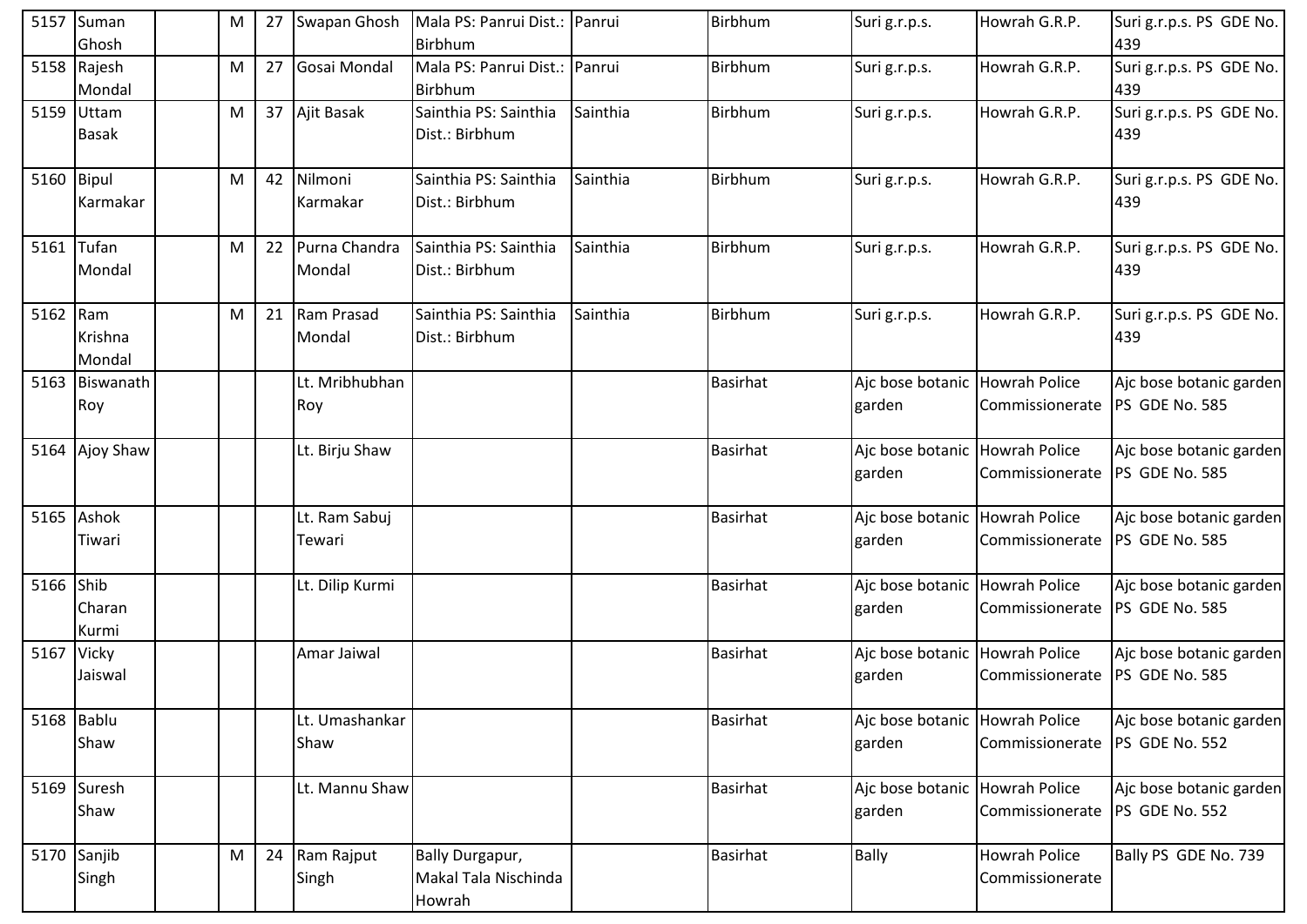|            | 5171 Bapi Shaw            | M | 33 | <b>Suresh Shaw</b>          | <b>Bally Boro Durgapur</b><br>Nischinda Howrah                          | <b>Basirhat</b> | <b>Bally</b> | <b>Howrah Police</b><br>Commissionerate | Bally PS GDE No. 740 |
|------------|---------------------------|---|----|-----------------------------|-------------------------------------------------------------------------|-----------------|--------------|-----------------------------------------|----------------------|
| 5172 Md    | Toshbir                   | M |    | 19 Md. Samsad               | <b>Bally Boro Durgapur</b><br>Nischinda Howrah                          | <b>Basirhat</b> | <b>Bally</b> | <b>Howrah Police</b><br>Commissionerate | Bally PS GDE No. 740 |
| 5173       | Swarnil<br>Bakshi         | M |    | 19 Satyajit Bakshi          | Vill. Bedi Bhuban<br>Near Goespar High<br>School Kallan                 | <b>Basirhat</b> | <b>Bally</b> | <b>Howrah Police</b><br>Commissionerate | Bally PS GDE No. 778 |
| 5174       | Sreyasree<br>Banerjee     | M |    |                             | 19 Moloy Banerjee 63/2, Khetra Mitra<br>Lane, Salkia Golabari<br>Howrah | <b>Basirhat</b> | <b>Bally</b> | <b>Howrah Police</b><br>Commissionerate | Bally PS GDE No. 778 |
| 5175       | Sourav<br>Kumar<br>Mistry | M |    | 35 Lt. Sukumar<br>Mistry    | 6/43, Rajkrishna<br>Kumar Street Belur<br>Howrah                        | <b>Basirhat</b> | <b>Bally</b> | <b>Howrah Police</b><br>Commissionerate | Bally PS GDE No. 787 |
| 5176 Sujit | Ghosh                     | M |    | 21 Anil Ghosh               | Gobra Shib Tala<br>Chanditala Hooghly                                   | <b>Basirhat</b> | <b>Bally</b> | <b>Howrah Police</b><br>Commissionerate | Bally PS GDE No. 787 |
| 5177 Rabi  | Prasad                    | M |    | 21 Suresh Prasad            | Dankuni Station Road<br>Dankuni Hooghly                                 | <b>Basirhat</b> | <b>Bally</b> | <b>Howrah Police</b><br>Commissionerate | Bally PS GDE No. 787 |
| 5178       | Kaushik<br>Ghosh          | M |    | 22 Krishna<br>Chandra Ghosh | Dankuni Lalbaba<br>Road Dankuni<br>Hooghly                              | <b>Basirhat</b> | <b>Bally</b> | <b>Howrah Police</b><br>Commissionerate | Bally PS GDE No. 787 |
| 5179       | <b>Subhangs</b><br>hu Roy | M |    | 21 Lt. Subratin Roy         | <b>North Station Polly</b><br>Dankuni Hooghly                           | <b>Basirhat</b> | <b>Bally</b> | <b>Howrah Police</b><br>Commissionerate | Bally PS GDE No. 787 |
| 5180       | Pradip<br>Kumar<br>Hansda | M |    | 35 Raghunath<br>Hansda      | Makhla Uttarpara,<br>Hari Sova Uttarpara<br>Hooghly                     | <b>Basirhat</b> | <b>Bally</b> | <b>Howrah Police</b><br>Commissionerate | Bally PS GDE No. 787 |
|            | 5181 Arnab Das            | M |    | 34 Prasanta Das             | Mkhla Maniktala<br>Uttarpara Hooghly                                    | <b>Basirhat</b> | <b>Bally</b> | <b>Howrah Police</b><br>Commissionerate | Bally PS GDE No. 787 |
|            | 5182 Arindam<br>Mondal    | M |    | 23 Dip Kumar<br>Mondal      | 63, Haren Banerjee<br>Lane Uttarpara<br>Hooghly                         | <b>Basirhat</b> | <b>Bally</b> | <b>Howrah Police</b><br>Commissionerate | Bally PS GDE No. 787 |
| 5183       | Santanu<br>Dutta          | M |    | 18 Koushik Dutta            | Vill. Dariala, PO:<br><b>Burarihat Kolaghat</b><br>Purba Mednip         | <b>Basirhat</b> | <b>Bally</b> | <b>Howrah Police</b><br>Commissionerate | Bally PS GDE No. 772 |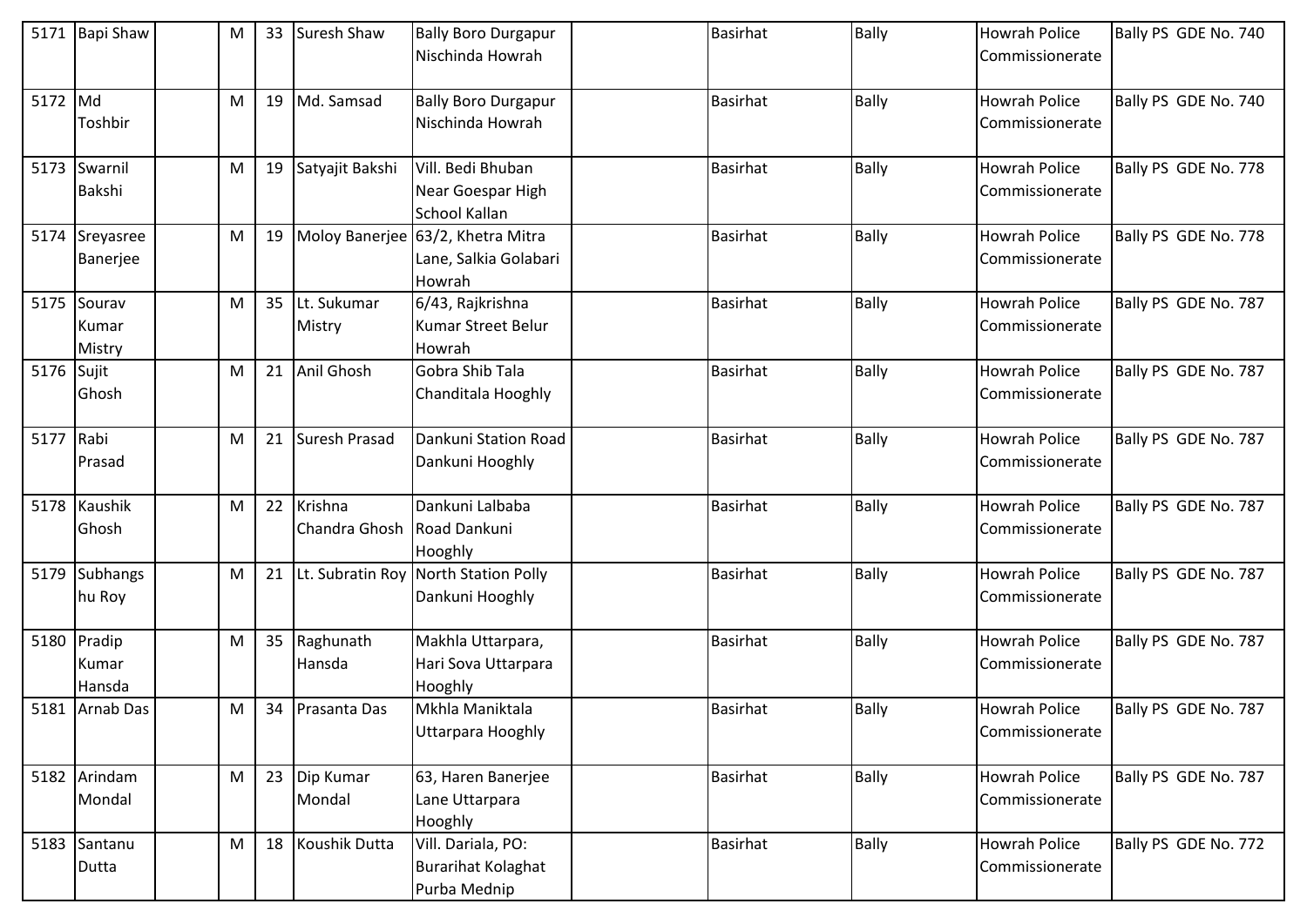| 5184     | Soumyadi       | M |    | 19 Samir Bera      | Mechada               |               | <b>Basirhat</b>      | <b>Bally</b>  | <b>Howrah Police</b> | Bally PS GDE No. 772  |
|----------|----------------|---|----|--------------------|-----------------------|---------------|----------------------|---------------|----------------------|-----------------------|
|          | p Bera         |   |    |                    | Ramchandrapur         |               |                      |               | Commissionerate      |                       |
|          |                |   |    |                    | Kolaghat Purba        |               |                      |               |                      |                       |
|          |                |   |    |                    | Mednipur              |               |                      |               |                      |                       |
| 5185     | Gourav         | M |    | 18 Goutam          | Mechada               |               | <b>Basirhat</b>      | Bally         | <b>Howrah Police</b> | Bally PS GDE No. 772  |
|          | <b>Bhuniya</b> |   |    | Bhuniya            | Ramchandrapur         |               |                      |               | Commissionerate      |                       |
|          |                |   |    |                    | Kolaghat Purba        |               |                      |               |                      |                       |
|          |                |   |    |                    | Mednipur              |               |                      |               |                      |                       |
| 5186     | <b>Bittu</b>   | M |    | 25 Ashoke Singh    | Vill. Khuniachak, PO: |               | <b>Basirhat</b>      | Bally         | <b>Howrah Police</b> | Bally PS GDE No. 736  |
|          | Singh          |   |    |                    | Bolpur A/P Tentul     |               |                      |               | Commissionerate      |                       |
|          |                |   |    |                    | Tala, Kona            |               |                      |               |                      |                       |
| 5187     | Guddu          | M | 40 | Lt. Shib Sankar    | PS: Bantra Dist.:     | <b>Bantra</b> | <b>Howrah Police</b> | <b>Bantra</b> | <b>Howrah Police</b> | Bantra PS GDE No. 591 |
|          | Sha            |   |    | <b>Sha</b>         | <b>Howrah Police</b>  |               | Commissionerate      |               | Commissionerate      |                       |
|          |                |   |    |                    | Commissionerate       |               |                      |               |                      |                       |
| 5188     | Sk. Salim      | M |    | 59 Lt. Sk. Asgar   | PS: Bantra Dist.:     | Bantra        | <b>Howrah Police</b> | <b>Bantra</b> | <b>Howrah Police</b> | Bantra PS GDE No. 591 |
|          |                |   |    |                    | <b>Howrah Police</b>  |               | Commissionerate      |               | Commissionerate      |                       |
|          |                |   |    |                    | Commissionerate       |               |                      |               |                      |                       |
| 5189     | Mangal         | M |    | 59 Lt. Ganga Shaw  | PS: Bantra Dist.:     | Bantra        | <b>Howrah Police</b> | <b>Bantra</b> | <b>Howrah Police</b> | Bantra PS GDE No. 591 |
|          | Shaw           |   |    |                    | <b>Howrah Police</b>  |               | Commissionerate      |               | Commissionerate      |                       |
|          |                |   |    |                    | Commissionerate       |               |                      |               |                      |                       |
| 5190 Md. |                | M |    | 32 Lt. Md. Tausif  | PS: Bantra Dist.:     | <b>Bantra</b> | <b>Howrah Police</b> | <b>Bantra</b> | <b>Howrah Police</b> | Bantra PS GDE No. 591 |
|          | Irshad         |   |    |                    | <b>Howrah Police</b>  |               | Commissionerate      |               | Commissionerate      |                       |
|          |                |   |    |                    | Commissionerate       |               |                      |               |                      |                       |
| 5191     | Md.            | M | 56 | Maharam Ali        | PS: Bantra Dist.:     | <b>Bantra</b> | Howrah Police        | <b>Bantra</b> | <b>Howrah Police</b> | Bantra PS GDE No. 591 |
|          | Aslam          |   |    |                    | <b>Howrah Police</b>  |               | Commissionerate      |               | Commissionerate      |                       |
|          |                |   |    |                    | Commissionerate       |               |                      |               |                      |                       |
| 5192     | Pappu          | M | 42 | Lt. Nanku          | PS: Bantra Dist.:     | Bantra        | <b>Howrah Police</b> | <b>Bantra</b> | <b>Howrah Police</b> | Bantra PS GDE No. 591 |
|          | Rajbhar        |   |    | Rajbhar            | <b>Howrah Police</b>  |               | Commissionerate      |               | Commissionerate      |                       |
|          |                |   |    |                    | Commissionerate       |               |                      |               |                      |                       |
| 5193     | Sk. Wajul      | M |    | Lt. Sk. Abul       | PS: Bantra Dist.:     | Bantra        | <b>Howrah Police</b> | <b>Bantra</b> | <b>Howrah Police</b> | Bantra PS GDE No. 591 |
|          | Haque          |   |    | Khayer             | <b>Howrah Police</b>  |               | Commissionerate      |               | Commissionerate      |                       |
|          |                |   |    |                    | Commissionerate       |               |                      |               |                      |                       |
|          | 5194 Monojit   | M |    | 44 Lt. Kuber Majhi | PS: Bantra Dist.:     | Bantra        | Howrah Police        | <b>Bantra</b> | <b>Howrah Police</b> | Bantra PS GDE No. 596 |
|          | Majhi          |   |    |                    | Howrah Police         |               | Commissionerate      |               | Commissionerate      |                       |
|          |                |   |    |                    | Commissionerate       |               |                      |               |                      |                       |
|          | 5195 Suresh    | M |    | 24 Lt. Birendar    | PS: Bantra Dist.:     | Bantra        | Howrah Police        | <b>Bantra</b> | <b>Howrah Police</b> | Bantra PS GDE No. 596 |
|          | Singh          |   |    | Singh              | <b>Howrah Police</b>  |               | Commissionerate      |               | Commissionerate      |                       |
|          |                |   |    |                    | Commissionerate       |               |                      |               |                      |                       |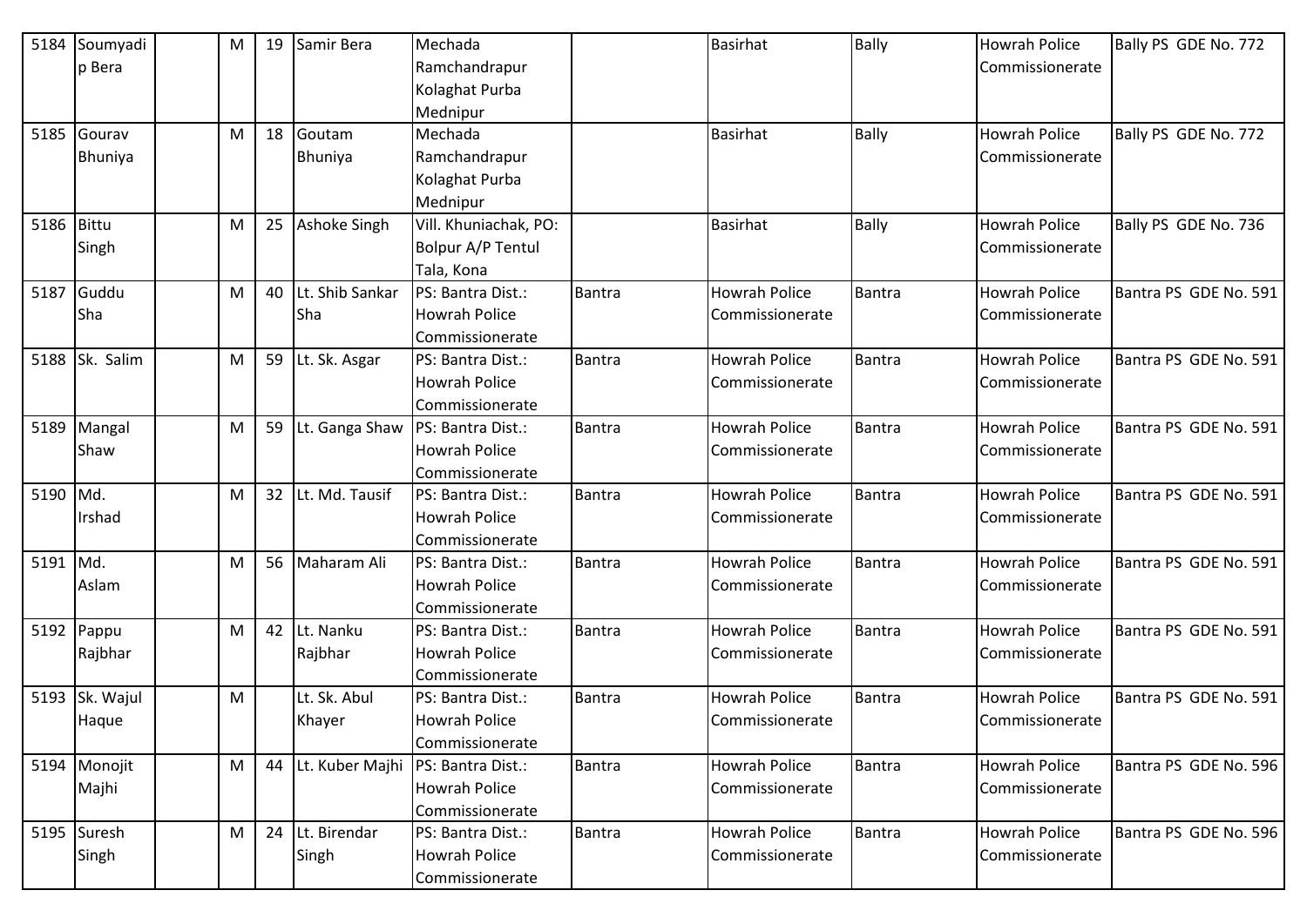|          | 5196 Md. Sahid  | M |    | 22 Lt. Md. Akbar   | PS: Bantra Dist.:    | Bantra        | <b>Howrah Police</b> | <b>Bantra</b> | Howrah Police        | Bantra PS GDE No. 596 |
|----------|-----------------|---|----|--------------------|----------------------|---------------|----------------------|---------------|----------------------|-----------------------|
|          |                 |   |    |                    | Howrah Police        |               | Commissionerate      |               | Commissionerate      |                       |
|          |                 |   |    |                    | Commissionerate      |               |                      |               |                      |                       |
|          | 5197 Sandip     | M |    | 23 Lt. Birju Singh | PS: Bantra Dist.:    | <b>Bantra</b> | <b>Howrah Police</b> | Bantra        | <b>Howrah Police</b> | Bantra PS GDE No. 647 |
|          | Singh           |   |    |                    | <b>Howrah Police</b> |               | Commissionerate      |               | Commissionerate      |                       |
|          |                 |   |    |                    | Commissionerate      |               |                      |               |                      |                       |
|          | 5198 Barkat Ali | M |    | 24 Lt. Altab       | PS: Bantra Dist.:    | Bantra        | <b>Howrah Police</b> | Bantra        | Howrah Police        | Bantra PS GDE No. 647 |
|          |                 |   |    | Hussein            | Howrah Police        |               | Commissionerate      |               | Commissionerate      |                       |
|          |                 |   |    |                    | Commissionerate      |               |                      |               |                      |                       |
| 5199     | Giyasuddi       | M |    | 45 Lt. Barkatulla  | PS: Bantra Dist.:    | Bantra        | <b>Howrah Police</b> | Bantra        | <b>Howrah Police</b> | Bantra PS GDE No. 647 |
|          | n Khan          |   |    | Khan               | <b>Howrah Police</b> |               | Commissionerate      |               | Commissionerate      |                       |
|          |                 |   |    |                    | Commissionerate      |               |                      |               |                      |                       |
| 5200     | Pawan           | M |    | 28 ILt. Nathuram   | PS: Bantra Dist.:    | Bantra        | <b>Howrah Police</b> | Bantra        | <b>Howrah Police</b> | Bantra PS GDE No. 647 |
|          | Kumar           |   |    | Samundar           | <b>Howrah Police</b> |               | Commissionerate      |               | Commissionerate      |                       |
|          |                 |   |    |                    | Commissionerate      |               |                      |               |                      |                       |
|          | 5201 Sabok Lal  | M |    | 38 Lt. Joy Prakash | PS: Bantra Dist.:    | Bantra        | <b>Howrah Police</b> | Bantra        | <b>Howrah Police</b> | Bantra PS GDE No. 647 |
|          | Gupta           |   |    | Gupta              | Howrah Police        |               | Commissionerate      |               | Commissionerate      |                       |
|          |                 |   |    |                    | Commissionerate      |               |                      |               |                      |                       |
| 5202 Sk. |                 | M |    | 50 Lt. Sk. Ajum    | PS: Bantra Dist.:    | Bantra        | <b>Howrah Police</b> | Bantra        | <b>Howrah Police</b> | Bantra PS GDE No. 647 |
|          | Hannan          |   |    |                    | <b>Howrah Police</b> |               | Commissionerate      |               | Commissionerate      |                       |
|          |                 |   |    |                    | Commissionerate      |               |                      |               |                      |                       |
| 5203     | Karia Das       | M | 40 | Lalchand Das       | PS: Bantra Dist.:    | Bantra        | <b>Howrah Police</b> | Bantra        | <b>Howrah Police</b> | Bantra PS GDE No. 655 |
|          |                 |   |    |                    | <b>Howrah Police</b> |               | Commissionerate      |               | Commissionerate      |                       |
|          |                 |   |    |                    | Commissionerate      |               |                      |               |                      |                       |
| 5204     | Ranjan          | M |    | 22 Lt. Salan Sk.   | PS: Bantra Dist.:    | Bantra        | <b>Howrah Police</b> | <b>Bantra</b> | <b>Howrah Police</b> | Bantra PS GDE No. 655 |
|          | Sk.             |   |    |                    | <b>Howrah Police</b> |               | Commissionerate      |               | Commissionerate      |                       |
|          |                 |   |    |                    | Commissionerate      |               |                      |               |                      |                       |
|          | 5205 Raju Sk.   | M |    | 20 Lt. Ilias Sk.   | PS: Bantra Dist.:    | Bantra        | <b>Howrah Police</b> | Bantra        | Howrah Police        | Bantra PS GDE No. 655 |
|          |                 |   |    |                    | <b>Howrah Police</b> |               | Commissionerate      |               | Commissionerate      |                       |
|          |                 |   |    |                    | Commissionerate      |               |                      |               |                      |                       |
| 5206 Sk. |                 | M |    | 42 Sk. Nazir       | PS: Bantra Dist.:    | Bantra        | <b>Howrah Police</b> | Bantra        | <b>Howrah Police</b> | Bantra PS GDE No. 658 |
|          | Mehbub          |   |    |                    | <b>Howrah Police</b> |               | Commissionerate      |               | Commissionerate      |                       |
|          |                 |   |    |                    | Commissionerate      |               |                      |               |                      |                       |
|          | 5207 Rambhaba   | M |    | Satyanarayan       | PS: Belur Dist.:     | <b>Belur</b>  | <b>Howrah Police</b> | Belur         | Howrah Police        | Belur PS GDE No. 644  |
|          | n Nishad        |   |    | Nishad             | <b>Howrah Police</b> |               | Commissionerate      |               | Commissionerate      |                       |
|          |                 |   |    |                    | Commissionerate      |               |                      |               |                      |                       |
|          | 5208 Nikhilesh  | M |    | 28 Lt Rajaram      | PS: Belur Dist.:     | <b>Belur</b>  | <b>Howrah Police</b> | Belur         | Howrah Police        | Belur PS GDE No. 644  |
|          | Nishad          |   |    | Nishad             | <b>Howrah Police</b> |               | Commissionerate      |               | Commissionerate      |                       |
|          |                 |   |    |                    | Commissionerate      |               |                      |               |                      |                       |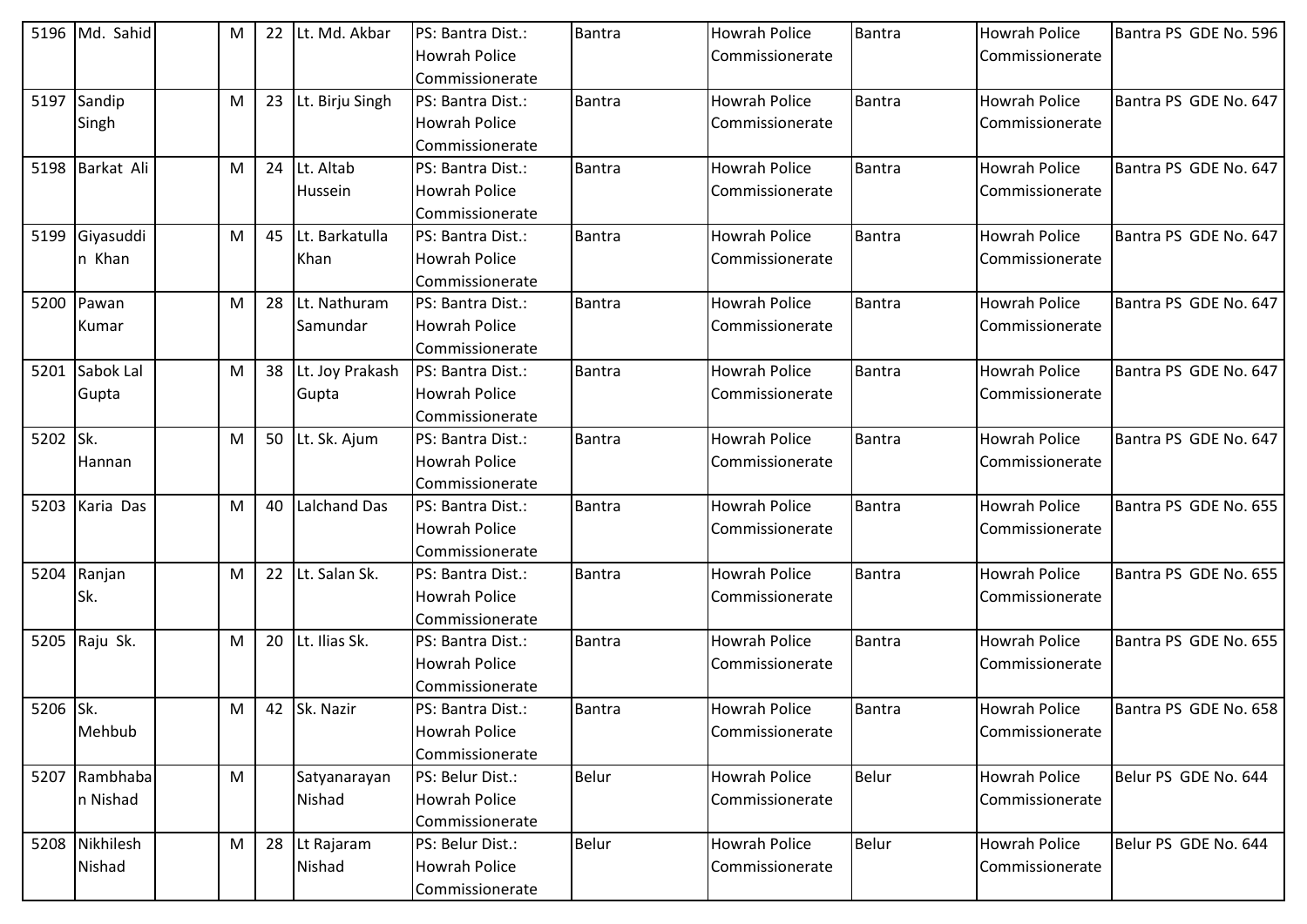| 5209 | <b>Bhola</b>   | M | 40 | Makabhikh                               | PS: Belur Dist.:     | <b>Belur</b> | <b>Howrah Police</b> | Belur | <b>Howrah Police</b> | Belur PS GDE No. 644 |
|------|----------------|---|----|-----------------------------------------|----------------------|--------------|----------------------|-------|----------------------|----------------------|
|      | Jaiswara       |   |    | Jaiswara                                | <b>Howrah Police</b> |              | Commissionerate      |       | Commissionerate      |                      |
|      |                |   |    |                                         | Commissionerate      |              |                      |       |                      |                      |
| 5210 | <b>Tapas</b>   | M | 46 | Lt Shmbhunath                           | PS: Belur Dist.:     | Belur        | <b>Howrah Police</b> | Belur | <b>Howrah Police</b> | Belur PS GDE No. 644 |
|      | Pauk           |   |    |                                         | Howrah Police        |              | Commissionerate      |       | Commissionerate      |                      |
|      |                |   |    |                                         | Commissionerate      |              |                      |       |                      |                      |
|      | 5211 Shambhu   | M |    | 35 Lt Lalu Kahar                        | PS: Belur Dist.:     | <b>Belur</b> | <b>Howrah Police</b> | Belur | <b>Howrah Police</b> | Belur PS GDE No. 644 |
|      | Kahar          |   |    |                                         | Howrah Police        |              | Commissionerate      |       | Commissionerate      |                      |
|      |                |   |    |                                         | Commissionerate      |              |                      |       |                      |                      |
| 5212 | Sushil         | M |    | 42 Lt Nintyanath                        | PS: Belur Dist.:     | Belur        | <b>Howrah Police</b> | Belur | Howrah Police        | Belur PS GDE No. 644 |
|      | Mohanti        |   |    | Mahanti                                 | Howrah Police        |              | Commissionerate      |       | Commissionerate      |                      |
|      |                |   |    |                                         | Commissionerate      |              |                      |       |                      |                      |
| 5213 | Azad           | M |    | 35 Kamruddin Mia                        | PS: Belur Dist.:     | Belur        | <b>Howrah Police</b> | Belur | <b>Howrah Police</b> | Belur PS GDE No. 644 |
|      | Hossain        |   |    |                                         | <b>Howrah Police</b> |              | Commissionerate      |       | Commissionerate      |                      |
|      |                |   |    |                                         | Commissionerate      |              |                      |       |                      |                      |
|      | 5214 Rajbabu   | M |    | 18 Zamir Khan                           | PS: Belur Dist.:     | Belur        | <b>Howrah Police</b> | Belur | <b>Howrah Police</b> | Belur PS GDE No. 644 |
|      | Khan           |   |    |                                         | <b>Howrah Police</b> |              | Commissionerate      |       | Commissionerate      |                      |
|      |                |   |    |                                         | Commissionerate      |              |                      |       |                      |                      |
|      | 5215 Ranjit    | M |    | 36   Lt Deben Haldar   PS: Belur Dist.: |                      | Belur        | <b>Howrah Police</b> | Belur | <b>Howrah Police</b> | Belur PS GDE No. 644 |
|      | Haldar         |   |    |                                         | <b>Howrah Police</b> |              | Commissionerate      |       | Commissionerate      |                      |
|      |                |   |    |                                         | Commissionerate      |              |                      |       |                      |                      |
| 5216 | Bikash Kr      | M |    | 25 Lt Bhola                             | PS: Belur Dist.:     | Belur        | <b>Howrah Police</b> | Belur | <b>Howrah Police</b> | Belur PS GDE No. 647 |
|      | Paswan         |   |    | Paswan                                  | <b>Howrah Police</b> |              | Commissionerate      |       | Commissionerate      |                      |
|      |                |   |    |                                         | Commissionerate      |              |                      |       |                      |                      |
| 5217 | 203/10,        | M |    | 25 Suraj Shaw                           | PS: Belur Dist.:     | Belur        | <b>Howrah Police</b> | Belur | <b>Howrah Police</b> | Belur PS GDE No. 647 |
|      | Girish         |   |    |                                         | <b>Howrah Police</b> |              | Commissionerate      |       | Commissionerate      |                      |
|      | Ghosh          |   |    |                                         | Commissionerate      |              |                      |       |                      |                      |
|      | Road Ps        |   |    |                                         |                      |              |                      |       |                      |                      |
|      | Belur          |   |    |                                         |                      |              |                      |       |                      |                      |
|      | Howrah         |   |    |                                         |                      |              |                      |       |                      |                      |
|      | 5218 Prasenjit | M |    | 35 Bikash Douli                         | PS: Belur Dist.:     | Belur        | <b>Howrah Police</b> | Belur | <b>Howrah Police</b> | Belur PS GDE No. 647 |
|      | Douli          |   |    |                                         | <b>Howrah Police</b> |              | Commissionerate      |       | Commissionerate      |                      |
|      |                |   |    |                                         | Commissionerate      |              |                      |       |                      |                      |
| 5219 | Sankar         | M |    | 42 Madhan Chand                         | PS: Belur Dist.:     | <b>Belur</b> | <b>Howrah Police</b> | Belur | <b>Howrah Police</b> | Belur PS GDE No. 647 |
|      | Gouri          |   |    | Gori                                    | Howrah Police        |              | Commissionerate      |       | Commissionerate      |                      |
|      |                |   |    |                                         | Commissionerate      |              |                      |       |                      |                      |
| 5220 | Narayan        | M |    | 25 Lt Nandu Rao                         | PS: Belur Dist.:     | <b>Belur</b> | <b>Howrah Police</b> | Belur | <b>Howrah Police</b> | Belur PS GDE No. 647 |
|      | Rao            |   |    |                                         | <b>Howrah Police</b> |              | Commissionerate      |       | Commissionerate      |                      |
|      |                |   |    |                                         | Commissionerate      |              |                      |       |                      |                      |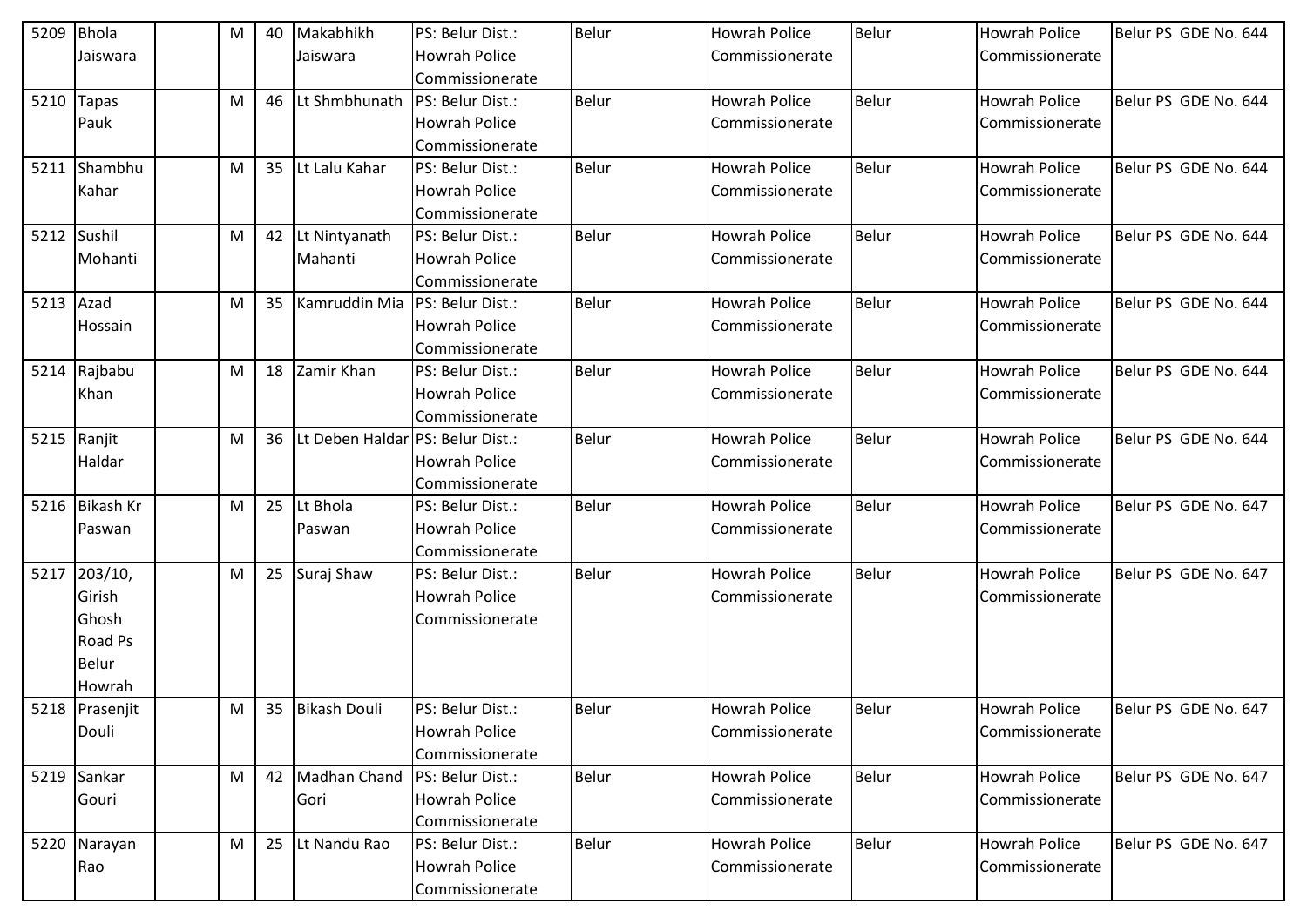| 5221 | Suraj          | M         | 25 | Atowari Paswan PS: Belur Dist.: |                       | Belur        | <b>Howrah Police</b> | Belur         | <b>Howrah Police</b> | Belur PS GDE No. 647 |
|------|----------------|-----------|----|---------------------------------|-----------------------|--------------|----------------------|---------------|----------------------|----------------------|
|      | Paswan         |           |    |                                 | <b>Howrah Police</b>  |              | Commissionerate      |               | Commissionerate      |                      |
|      |                |           |    |                                 | Commissionerate       |              |                      |               |                      |                      |
|      | 5222 Romit     | ${\sf M}$ |    | Animesh Roy                     | 281 Nrtaji Subhash    | Shibpur      | <b>Howrah Police</b> | Chatterjeehat | <b>Howrah Police</b> | Chatterjeehat PS GDE |
|      | Roy            |           |    |                                 | Road, PS Shibpur,     |              | Commissionerate      |               | Commissionerate      | No. 613              |
|      |                |           |    |                                 | Howrah PS: Shibpur    |              |                      |               |                      |                      |
|      |                |           |    |                                 | Dist.: Howrah Police  |              |                      |               |                      |                      |
|      |                |           |    |                                 | Commissionerate       |              |                      |               |                      |                      |
|      |                |           |    |                                 |                       |              |                      |               |                      |                      |
|      | 5223 Sthitashi | M         |    | 613 Souvik                      | 64/1 Kali Banerjee    | Howrah       | <b>Howrah Police</b> | Chatterjeehat | <b>Howrah Police</b> | Chatterjeehat PS GDE |
|      | Bhattacha      |           |    | Bhattacharjee                   | Lane, PS Howrah, Dist |              | Commissionerate      |               | Commissionerate      | No. 613              |
|      | rje            |           |    |                                 | Howrah PS: Howrah     |              |                      |               |                      |                      |
|      |                |           |    |                                 | Dist.: Howrah Police  |              |                      |               |                      |                      |
|      |                |           |    |                                 | Commissionerate       |              |                      |               |                      |                      |
|      |                |           |    |                                 |                       |              |                      |               |                      |                      |
| 5224 | Krishna        | M         | 21 | Gaga Minj                       | Baksara Borojmath,    | Santragachhi | <b>Howrah Police</b> | Chatterjeehat | <b>Howrah Police</b> | Chatterjeehat PS GDE |
|      | Minj           |           |    |                                 | Janagate, PS          |              | Commissionerate      |               | Commissionerate      | No. 613              |
|      |                |           |    |                                 | Santragachi, Howra    |              |                      |               |                      |                      |
|      |                |           |    |                                 | PS: Santragachhi      |              |                      |               |                      |                      |
|      |                |           |    |                                 | Dist.: Howrah Police  |              |                      |               |                      |                      |
|      |                |           |    |                                 | Commissionerate       |              |                      |               |                      |                      |
|      |                |           |    |                                 |                       |              |                      |               |                      |                      |
| 5225 | Sk Salman      | M         | 21 | Sk Mubarak Ali                  | 10 No Moukhali        | Jagachha     | <b>Howrah Police</b> | Chatterjeehat | <b>Howrah Police</b> | Chatterjeehat PS GDE |
|      | Hossain        |           |    |                                 | Mosjid Tala, PS       |              | Commissionerate      |               | Commissionerate      | No. 613              |
|      |                |           |    |                                 | Jagacha, Howrah PS:   |              |                      |               |                      |                      |
|      |                |           |    |                                 | Jagachha Dist.:       |              |                      |               |                      |                      |
|      |                |           |    |                                 | <b>Howrah Police</b>  |              |                      |               |                      |                      |
|      |                |           |    |                                 | Commissionerate       |              |                      |               |                      |                      |
| 5226 | Krishna        | M         | 18 | Ratan Orao                      | Baksara Borojmath,    | Jagachha     | <b>Howrah Police</b> | Chatterjeehat | <b>Howrah Police</b> | Chatterjeehat PS GDE |
|      | Orao           |           |    |                                 | Janagate, PS          |              | Commissionerate      |               | Commissionerate      | No. 613              |
|      |                |           |    |                                 | Santragachi, Howra    |              |                      |               |                      |                      |
|      |                |           |    |                                 | PS: Jagachha Dist.:   |              |                      |               |                      |                      |
|      |                |           |    |                                 | <b>Howrah Police</b>  |              |                      |               |                      |                      |
|      |                |           |    |                                 | Commissionerate       |              |                      |               |                      |                      |
|      |                |           |    |                                 |                       |              |                      |               |                      |                      |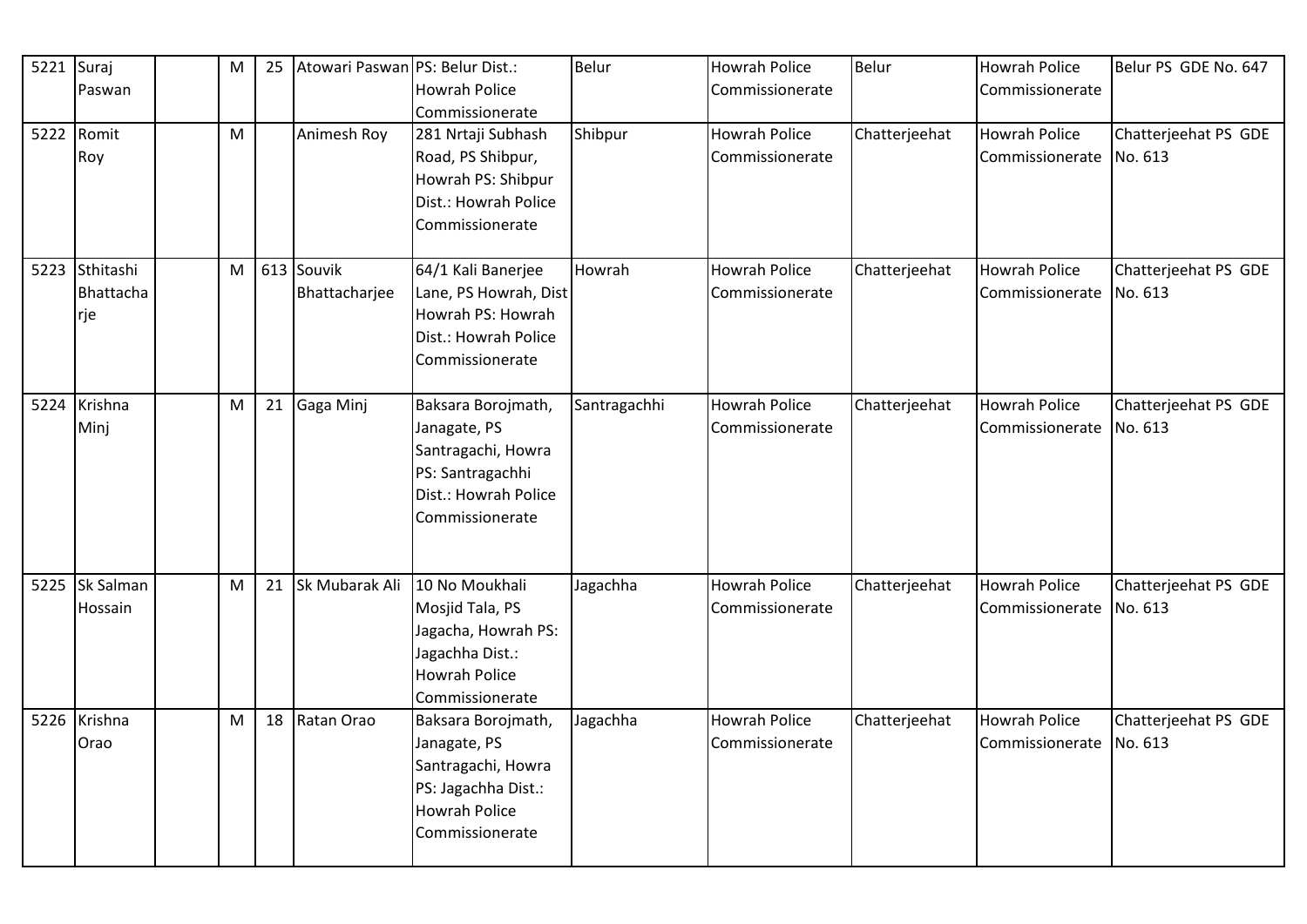| 5227       | Asim          | M | 18 | <b>Aktar Mondal</b> | Ankurhati Uttarpara,  | Domjur   | <b>Howrah Police</b> | Chatterjeehat | <b>Howrah Police</b>    | Chatterjeehat PS GDE |
|------------|---------------|---|----|---------------------|-----------------------|----------|----------------------|---------------|-------------------------|----------------------|
|            | Mondal        |   |    |                     | PS Domjur, Howrah     |          | Commissionerate      |               | Commissionerate No. 613 |                      |
|            |               |   |    |                     | PS: Domjur Dist.:     |          |                      |               |                         |                      |
|            |               |   |    |                     | <b>Howrah Police</b>  |          |                      |               |                         |                      |
|            |               |   |    |                     | Commissionerate       |          |                      |               |                         |                      |
|            |               |   |    |                     |                       |          |                      |               |                         |                      |
| 5228 Sahil |               | M |    | 18 Raja Khan        | 63/1 Molla Para, PS   | Shibpur  | <b>Howrah Police</b> | Chatterjeehat | <b>Howrah Police</b>    | Chatterjeehat PS GDE |
|            | Khan          |   |    |                     | Shibpur, Howrah PS:   |          | Commissionerate      |               | Commissionerate No. 613 |                      |
|            |               |   |    |                     | Shibpur Dist.: Howrah |          |                      |               |                         |                      |
|            |               |   |    |                     | Police                |          |                      |               |                         |                      |
|            |               |   |    |                     | Commissionerate       |          |                      |               |                         |                      |
| 5229       | Sk Soham      | M | 18 | Sk Abdulla          | Ankurhati Uttarpara,  | Shibpur  | <b>Howrah Police</b> | Chatterjeehat | Howrah Police           | Chatterjeehat PS GDE |
|            |               |   |    |                     | PS Domjur, Howrah     |          | Commissionerate      |               | Commissionerate         | No. 613              |
|            |               |   |    |                     | PS: Shibpur Dist.:    |          |                      |               |                         |                      |
|            |               |   |    |                     | Howrah Police         |          |                      |               |                         |                      |
|            |               |   |    |                     | Commissionerate       |          |                      |               |                         |                      |
|            |               |   |    |                     |                       |          |                      |               |                         |                      |
| 5230       | Sahi Khan     | M |    | 19 Riyaj Khan       | Bankra Munsi Danga,   | Domjur   | <b>Howrah Police</b> | Chatterjeehat | <b>Howrah Police</b>    | Chatterjeehat PS GDE |
|            |               |   |    |                     | Gaji Para, PS Domjur, |          | Commissionerate      |               | Commissionerate No. 614 |                      |
|            |               |   |    |                     | Howrah PS: Domjur     |          |                      |               |                         |                      |
|            |               |   |    |                     | Dist.: Howrah Police  |          |                      |               |                         |                      |
|            |               |   |    |                     | Commissionerate       |          |                      |               |                         |                      |
|            |               |   |    |                     |                       |          |                      |               |                         |                      |
|            | 5231 Sk Rahul | M |    | 21 Sk Raju          | 10 No Moukhali        | Domjur   | <b>Howrah Police</b> | Chatterjeehat | <b>Howrah Police</b>    | Chatterjeehat PS GDE |
|            |               |   |    |                     | Mosjid Tala, PS       |          | Commissionerate      |               | Commissionerate         | No. 614              |
|            |               |   |    |                     | Jagacha, Howrah PS:   |          |                      |               |                         |                      |
|            |               |   |    |                     | Domjur Dist.: Howrah  |          |                      |               |                         |                      |
|            |               |   |    |                     | Police                |          |                      |               |                         |                      |
|            |               |   |    |                     | Commissionerate       |          |                      |               |                         |                      |
|            | 5232 Md Jamal | M | 31 | Lt Ms Khalil        | 10 No Moukhali        | Jagachha | <b>Howrah Police</b> | Chatterjeehat | <b>Howrah Police</b>    | Chatterjeehat PS GDE |
|            |               |   |    |                     | Mosjid Tala, PS       |          | Commissionerate      |               | Commissionerate No. 614 |                      |
|            |               |   |    |                     | Jagacha, Howrah PS:   |          |                      |               |                         |                      |
|            |               |   |    |                     | Jagachha Dist.:       |          |                      |               |                         |                      |
|            |               |   |    |                     | <b>Howrah Police</b>  |          |                      |               |                         |                      |
|            |               |   |    |                     | Commissionerate       |          |                      |               |                         |                      |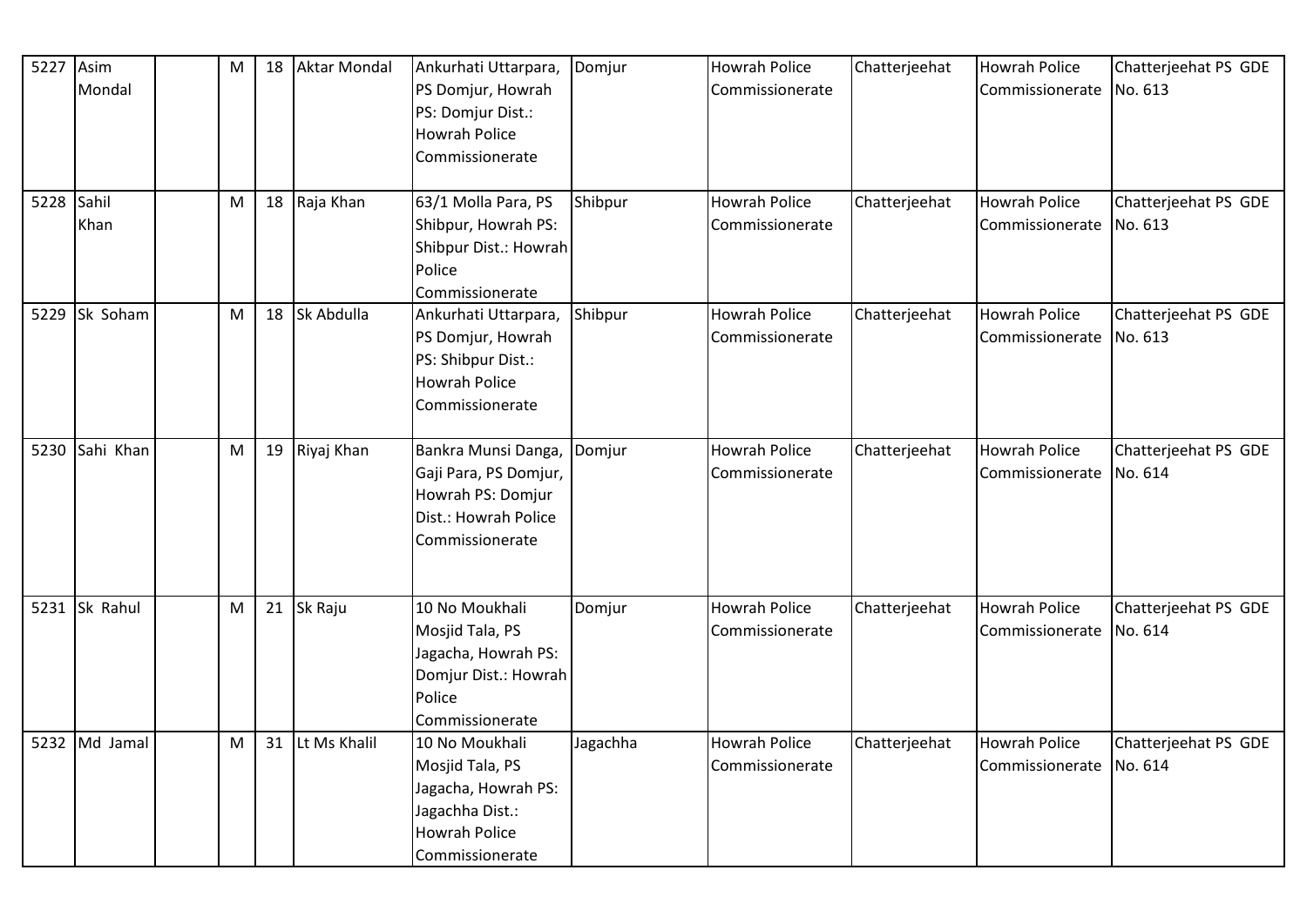| 5233 | Amit          | M |    | 18 Sani Munda | Baksara Borojmath,                | Jagachha | Howrah Police        | Chatterjeehat | <b>Howrah Police</b> | Chatterjeehat PS GDE |
|------|---------------|---|----|---------------|-----------------------------------|----------|----------------------|---------------|----------------------|----------------------|
|      | Munda         |   |    |               | Janagate, PS                      |          | Commissionerate      |               | Commissionerate      | No. 614              |
|      |               |   |    |               | Santragachi, Howra                |          |                      |               |                      |                      |
|      |               |   |    |               | PS: Jagachha Dist.:               |          |                      |               |                      |                      |
|      |               |   |    |               | <b>Howrah Police</b>              |          |                      |               |                      |                      |
|      |               |   |    |               | Commissionerate                   |          |                      |               |                      |                      |
|      |               |   |    |               |                                   |          |                      |               |                      |                      |
|      | 5234 Md Nayar | M | 25 |               | Mayeem Akhtar 63/1 Molla Para, PS | Jagachha | <b>Howrah Police</b> | Chatterjeehat | <b>Howrah Police</b> | Chatterjeehat PS GDE |
|      |               |   |    |               | Shibpur, Howrah PS:               |          | Commissionerate      |               | Commissionerate      | No. 614              |
|      |               |   |    |               | Jagachha Dist.:                   |          |                      |               |                      |                      |
|      |               |   |    |               | <b>Howrah Police</b>              |          |                      |               |                      |                      |
|      |               |   |    |               | Commissionerate                   |          |                      |               |                      |                      |
| 5235 | Faijeez       | M | 18 | Saued         | 63/1 Molla Para, PS               | Shibpur  | <b>Howrah Police</b> | Chatterjeehat | <b>Howrah Police</b> | Chatterjeehat PS GDE |
|      | Irfan         |   |    | Mohammad      | Shibpur, Howrah PS:               |          | Commissionerate      |               | Commissionerate      | No. 614              |
|      |               |   |    | Irfan         | Shibpur Dist.: Howrah             |          |                      |               |                      |                      |
|      |               |   |    |               | Police                            |          |                      |               |                      |                      |
|      |               |   |    |               | Commissionerate                   |          |                      |               |                      |                      |
| 5236 | Sahid         | M |    | 18 Suja Gazi  | Ankurhati Gazipara,               | Domjur   | Howrah Police        | Chatterjeehat | <b>Howrah Police</b> | Chatterjeehat PS GDE |
|      | Gazi          |   |    |               | PS Domjur, Howrah                 |          | Commissionerate      |               | Commissionerate      | No. 614              |
|      |               |   |    |               | PS: Domjur Dist.:                 |          |                      |               |                      |                      |
|      |               |   |    |               | <b>Howrah Police</b>              |          |                      |               |                      |                      |
|      |               |   |    |               | Commissionerate                   |          |                      |               |                      |                      |
|      |               |   |    |               |                                   |          |                      |               |                      |                      |
|      | 5237 Dipak    | M | 20 | Rannath Singh | Kalitala,                         | Domjur   | <b>Howrah Police</b> | Chatterjeehat | <b>Howrah Police</b> | Chatterjeehat PS GDE |
|      | Singh         |   |    |               | Ramkrishnapur, PS                 |          | Commissionerate      |               | Commissionerate      | No. 655              |
|      |               |   |    |               | Howrah, Dist Howrah               |          |                      |               |                      |                      |
|      |               |   |    |               | PS: Domjur Dist.:                 |          |                      |               |                      |                      |
|      |               |   |    |               | <b>Howrah Police</b>              |          |                      |               |                      |                      |
|      |               |   |    |               | Commissionerate                   |          |                      |               |                      |                      |
| 5238 | Amar          | M | 18 | Sanhay Prasad | 11 Ghoradanga,                    | Howrah   | <b>Howrah Police</b> | Chatterjeehat | <b>Howrah Police</b> | Chatterjeehat PS GDE |
|      | Prasad        |   |    |               | Mallick Phatak, PS                |          | Commissionerate      |               | Commissionerate      | No. 655              |
|      |               |   |    |               | Howrah, Dist How PS:              |          |                      |               |                      |                      |
|      |               |   |    |               | Howrah Dist.:                     |          |                      |               |                      |                      |
|      |               |   |    |               | <b>Howrah Police</b>              |          |                      |               |                      |                      |
|      |               |   |    |               |                                   |          |                      |               |                      |                      |
|      |               |   |    |               | Commissionerate                   |          |                      |               |                      |                      |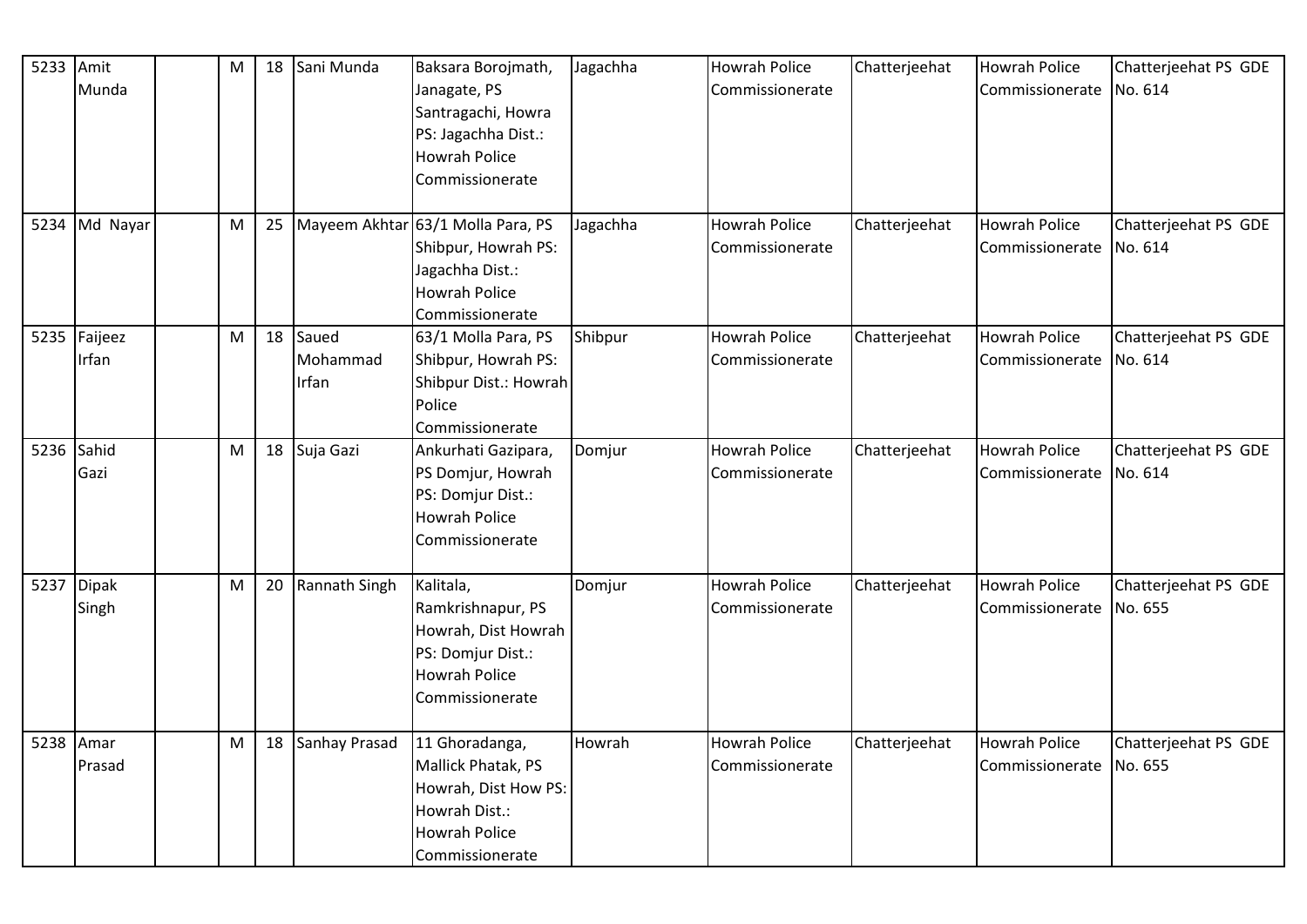| 5239 | Sanjit        | М | 18 | Santosh Kumar       | 15 Ghoradanga,                | Howrah        | <b>Howrah Police</b> | Chatterjeehat | <b>Howrah Police</b>    | Chatterjeehat PS GDE |
|------|---------------|---|----|---------------------|-------------------------------|---------------|----------------------|---------------|-------------------------|----------------------|
|      | Kumar         |   |    |                     | Mallick Phatak, PS            |               | Commissionerate      |               | Commissionerate         | No. 655              |
|      |               |   |    |                     | Howrah, Dist How PS:          |               |                      |               |                         |                      |
|      |               |   |    |                     | Howrah Dist.:                 |               |                      |               |                         |                      |
|      |               |   |    |                     | <b>Howrah Police</b>          |               |                      |               |                         |                      |
|      |               |   |    |                     | Commissionerate               |               |                      |               |                         |                      |
|      | 5240 Suvankar | M | 20 | <b>Bikash Hazra</b> | 44/5/3 Kasi Lane, PS          | <b>Bantra</b> | <b>Howrah Police</b> | Chatterjeehat | <b>Howrah Police</b>    | Chatterjeehat PS GDE |
|      | Hazra         |   |    |                     | Bantra, Howrah PS:            |               | Commissionerate      |               | Commissionerate         | No. 653              |
|      |               |   |    |                     | Bantra Dist.: Howrah          |               |                      |               |                         |                      |
|      |               |   |    |                     | Police                        |               |                      |               |                         |                      |
|      |               |   |    |                     | Commissionerate               |               |                      |               |                         |                      |
|      | 5241 Ankan    | M |    | Sanat               | 8/1/4 N. S. Road, PS          | <b>Bantra</b> | <b>Howrah Police</b> | Chatterjeehat | <b>Howrah Police</b>    | Chatterjeehat PS GDE |
|      | Bhattacha     |   |    | Bhattacharjee       | Bantra, Howrah PS:            |               | Commissionerate      |               | Commissionerate         | No. 20               |
|      | rjee          |   |    |                     | Bantra Dist.: Howrah          |               |                      |               |                         |                      |
|      |               |   |    |                     | Police                        |               |                      |               |                         |                      |
|      |               |   |    |                     | Commissionerate               |               |                      |               |                         |                      |
|      | 5242 Argha    | M | 18 | Jayanta Roy         | Bankra Indira Pally,          | Domjur        | Howrah Police        | Chatterjeehat | <b>Howrah Police</b>    | Chatterjeehat PS GDE |
|      | Roy           |   |    |                     | PS Domjur, Howrah             |               | Commissionerate      |               | Commissionerate         | No. 653              |
|      |               |   |    |                     | PS: Domjur Dist.:             |               |                      |               |                         |                      |
|      |               |   |    |                     | <b>Howrah Police</b>          |               |                      |               |                         |                      |
|      |               |   |    |                     | Commissionerate               |               |                      |               |                         |                      |
|      |               |   |    |                     |                               |               |                      |               |                         |                      |
| 5243 | Jeet Koley    | M | 18 | Achinta Koley       | Balitikuri Baman              | Dasnagar      | <b>Howrah Police</b> | Chatterjeehat | <b>Howrah Police</b>    | Chatterjeehat PS GDE |
|      |               |   |    |                     | Para, PS Dasnagar,            |               | Commissionerate      |               | Commissionerate No. 653 |                      |
|      |               |   |    |                     | Howrah PS: Dasnagar           |               |                      |               |                         |                      |
|      |               |   |    |                     | Dist.: Howrah Police          |               |                      |               |                         |                      |
|      |               |   |    |                     | Commissionerate               |               |                      |               |                         |                      |
|      |               |   |    |                     |                               |               |                      |               |                         |                      |
| 5244 | Samajit       | M | 18 | Monoj Kr            | Hatpukur GIP Colony, Jagachha |               | Howrah Police        | Chatterjeehat | <b>Howrah Police</b>    | Chatterjeehat PS GDE |
|      | Mondal        |   |    | Mondal              | PS Jagacha, Howrah            |               | Commissionerate      |               | Commissionerate         | No. 653              |
|      |               |   |    |                     | PS: Jagachha Dist.:           |               |                      |               |                         |                      |
|      |               |   |    |                     | <b>Howrah Police</b>          |               |                      |               |                         |                      |
|      |               |   |    |                     | Commissionerate               |               |                      |               |                         |                      |
|      |               |   |    |                     |                               |               |                      |               |                         |                      |
|      | 5245 Sayan    | M | 21 | Shailesh Dutta      | Hatpukur GIP Colony, Jagachha |               | Howrah Police        | Chatterjeehat | <b>Howrah Police</b>    | Chatterjeehat PS GDE |
|      | Dutta         |   |    |                     | PS Jagacha, Howrah            |               | Commissionerate      |               | Commissionerate No. 653 |                      |
|      |               |   |    |                     | PS: Jagachha Dist.:           |               |                      |               |                         |                      |
|      |               |   |    |                     | <b>Howrah Police</b>          |               |                      |               |                         |                      |
|      |               |   |    |                     | Commissionerate               |               |                      |               |                         |                      |
|      |               |   |    |                     |                               |               |                      |               |                         |                      |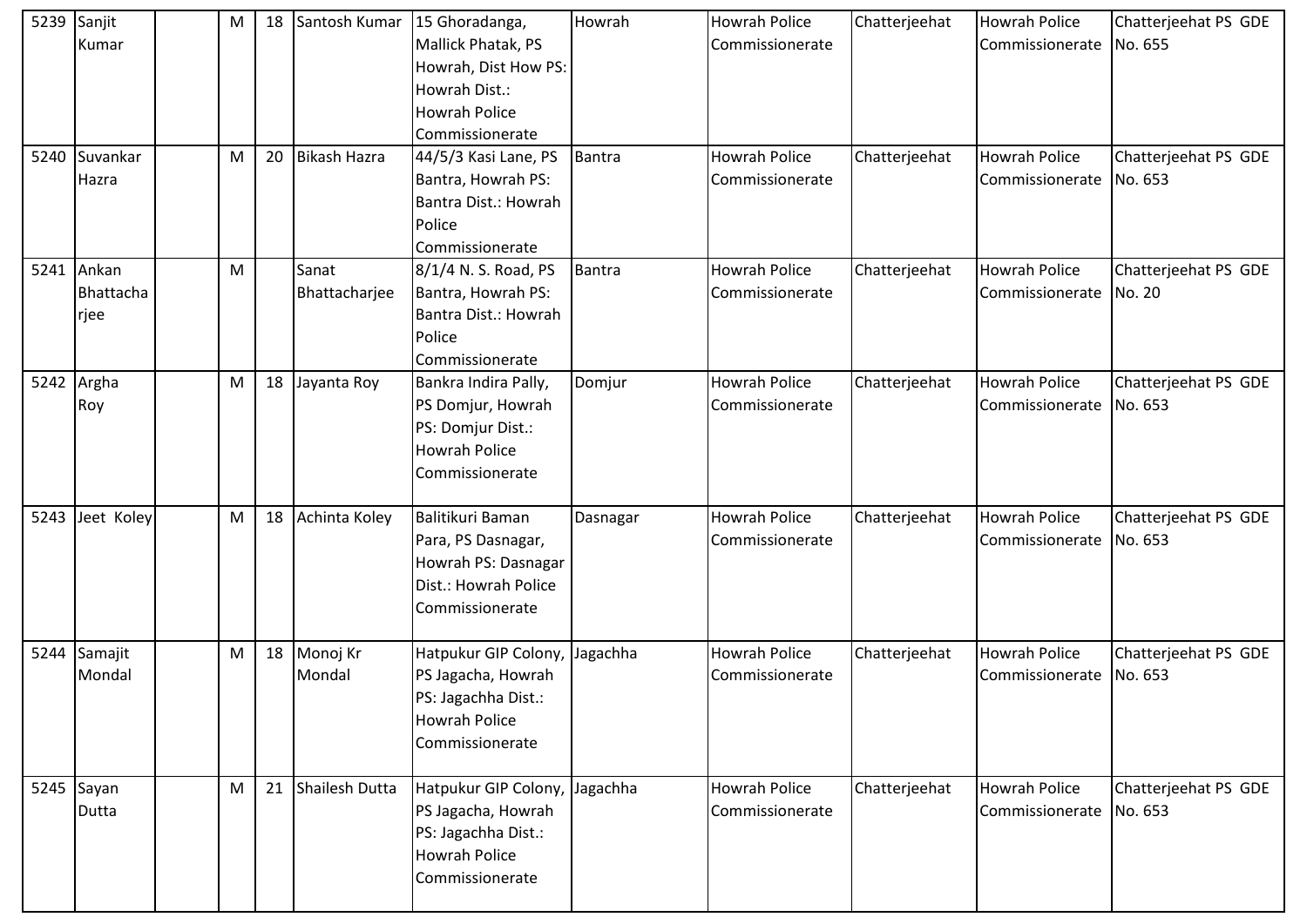|      | 5246 Manik<br>Mondal | M |                 | Tarapada<br>Mondal        |                                                                                                            |           | <b>Basirhat</b>                           | Dasnagar | <b>Howrah Police</b><br>Commissionerate | Dasnagar PS GDE No.<br>583 |
|------|----------------------|---|-----------------|---------------------------|------------------------------------------------------------------------------------------------------------|-----------|-------------------------------------------|----------|-----------------------------------------|----------------------------|
| 5247 | Sadanan<br>Pandey    | M |                 | Laxmi Pandey              |                                                                                                            |           | <b>Basirhat</b>                           | Dasnagar | <b>Howrah Police</b><br>Commissionerate | Dasnagar PS GDE No.<br>583 |
| 5248 | Debasish<br>Dutta    | M |                 | Lt. Satkori Dutta         |                                                                                                            |           | <b>Basirhat</b>                           | Dasnagar | Howrah Police<br>Commissionerate        | Dasnagar PS GDE No.<br>583 |
| 5249 | Anil Dutta           | M |                 | Lt. Lakshi Kanta<br>Dutta |                                                                                                            |           | <b>Basirhat</b>                           | Dasnagar | Howrah Police<br>Commissionerate        | Dasnagar PS GDE No.<br>583 |
| 5250 | Abhishek<br>Sardar   | M |                 | 25 Kartick Sardar         | Salap Dakhshin Pally<br>PS: Domjur Dist.:<br><b>Howrah Police</b><br>Commissionerate                       | Domjur    | <b>Howrah Police</b><br>Commissionerate   | Domjur   | <b>Howrah Police</b><br>Commissionerate | Domjur PS GDE No.<br>356   |
| 5251 | Ghentu<br>Naskar     | M | 32 <sup>2</sup> | Lt Narayan<br>Naskar      | Salap Dakhshin Pally<br>PS: Domjur Dist.:<br><b>Howrah Police</b><br>Commissionerate                       | Domjur    | <b>Howrah Police</b><br>Commissionerate   | Domjur   | <b>Howrah Police</b><br>Commissionerate | Domjur PS GDE No.<br>356   |
| 5252 | Md Riwan<br>Khan     | M | 23              | Md Samim<br>Khan          | Baltikuri Sk Para PS:<br>Domjur Dist.: Howrah<br>Police<br>Commissionerate                                 | Domjur    | <b>Howrah Police</b><br>Commissionerate   | Domjur   | <b>Howrah Police</b><br>Commissionerate | Domjur PS GDE No.<br>356   |
| 5253 | Ranjit<br>Joydev     | M | 19              | Khaga Joydev              | Chamrail PS: Liluah<br>Dist.: Howrah Police<br>Commissionerate                                             | Liluah    | <b>Howrah Police</b><br>Commissionerate   | Domjur   | <b>Howrah Police</b><br>Commissionerate | Domjur PS GDE No.<br>356   |
|      | 5254 Sk Mofijul      | M |                 | 18 Khairul                | Monirtar PS:<br>Bakultala Dist.:<br><b>Baruipur Police</b><br><b>District</b>                              | Bakultala | <b>Baruipur Police</b><br><b>District</b> | Domjur   | <b>Howrah Police</b><br>Commissionerate | Domjur PS GDE No.<br>780   |
|      | 5255 Suraj Shit      | M |                 |                           | 34 Subhash Ch Shit Domjur Near BDO PS: Bakultala<br>Bakultala Dist.:<br><b>Baruipur Police</b><br>District |           | <b>Baruipur Police</b><br>District        | Domjur   | <b>Howrah Police</b><br>Commissionerate | Domjur PS GDE No.<br>806   |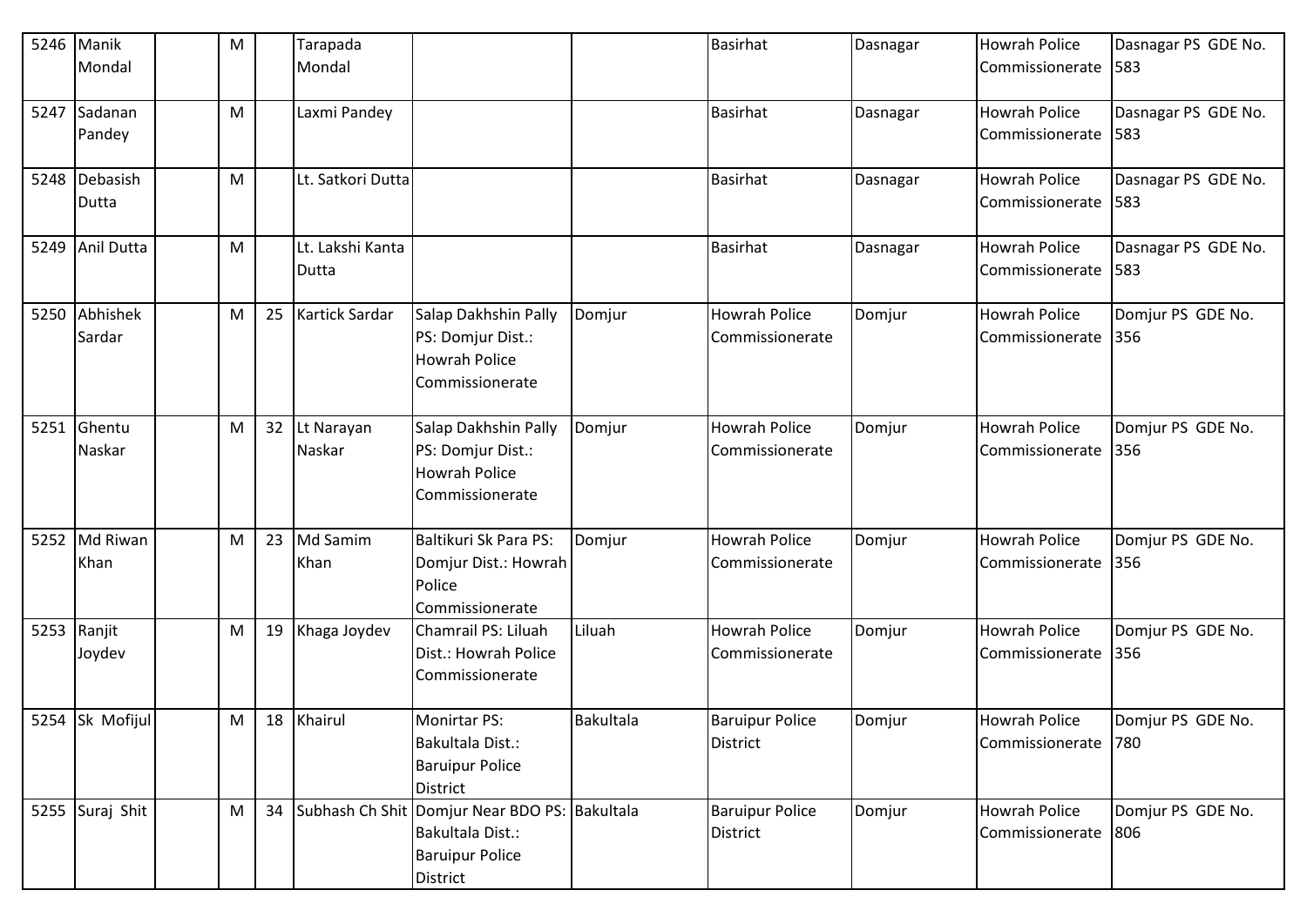| 5256      | Saikat         | М | 24              | <b>Bholanath Kaur</b> | Domjur Baruipara PS: Domjur     |        | <b>Howrah Police</b>       | Domjur | <b>Howrah Police</b> | Domjur PS GDE No. |
|-----------|----------------|---|-----------------|-----------------------|---------------------------------|--------|----------------------------|--------|----------------------|-------------------|
|           | Kaur           |   |                 |                       | Domjur Dist.: Howrah            |        | Commissionerate            |        | Commissionerate      | 806               |
|           |                |   |                 |                       | Police                          |        |                            |        |                      |                   |
|           |                |   |                 |                       | Commissionerate                 |        |                            |        |                      |                   |
|           | 5257 Raju Laha | M | 32 <sup>2</sup> | Sukumar Laha          | Balidarga Faridpur PS: Kaligunj |        | Krishnanagar Police Domjur |        | <b>Howrah Police</b> | Domjur PS GDE No. |
|           |                |   |                 |                       | Kaligunj Dist.:                 |        | <b>District</b>            |        | Commissionerate      | 806               |
|           |                |   |                 |                       | Krishnanagar Police             |        |                            |        |                      |                   |
|           |                |   |                 |                       | District                        |        |                            |        |                      |                   |
| 5258      | Palash         | M | 38              | Lt Arabindu           | <b>Wadipur PS: Domjur</b>       | Domjur | <b>Howrah Police</b>       | Domjur | <b>Howrah Police</b> | Domjur PS GDE No. |
|           | Karar          |   |                 | Karar                 | Dist.: Howrah Police            |        | Commissionerate            |        | Commissionerate      | 808               |
|           |                |   |                 |                       | Commissionerate                 |        |                            |        |                      |                   |
|           |                |   |                 |                       |                                 |        |                            |        |                      |                   |
| 5259      | Ranjit         | M | 50              | Lt Madan Karar        | Makardah PS: Domjur Domjur      |        | <b>Howrah Police</b>       | Domjur | <b>Howrah Police</b> | Domjur PS GDE No. |
|           | Karar          |   |                 |                       | Dist.: Howrah Police            |        | Commissionerate            |        | Commissionerate      | 810               |
|           |                |   |                 |                       | Commissionerate                 |        |                            |        |                      |                   |
|           |                |   |                 |                       |                                 |        |                            |        |                      |                   |
|           | 5260 Badal Das | M | 52              | Lt Bhupal Ch          | Rudrapur PS: Domjur             | Domjur | <b>Howrah Police</b>       | Domjur | <b>Howrah Police</b> | Domjur PS GDE No. |
|           |                |   |                 | Das                   | Dist.: Howrah Police            |        | Commissionerate            |        | Commissionerate      | 810               |
|           |                |   |                 |                       | Commissionerate                 |        |                            |        |                      |                   |
|           |                |   |                 |                       |                                 |        |                            |        |                      |                   |
| 5261 Asit |                | M | 52              | Lt Madan              | Katlia PS: Domjur               | Domjur | <b>Howrah Police</b>       | Domjur | <b>Howrah Police</b> | Domjur PS GDE No. |
|           | Manna          |   |                 | Manna                 | Dist.: Howrah Police            |        | Commissionerate            |        | Commissionerate      | 810               |
|           |                |   |                 |                       | Commissionerate                 |        |                            |        |                      |                   |
|           |                |   |                 |                       |                                 |        |                            |        |                      |                   |
| 5262      | Prasenjit      | M | 34              | <b>Bhudeb Naskar</b>  | Salap PS: Domjur                | Domjur | <b>Howrah Police</b>       | Domjur | <b>Howrah Police</b> | Domjur PS GDE No. |
|           | Naskar         |   |                 |                       | Dist.: Howrah Police            |        | Commissionerate            |        | Commissionerate      | 816               |
|           |                |   |                 |                       | Commissionerate                 |        |                            |        |                      |                   |
|           |                |   |                 |                       |                                 |        |                            |        |                      |                   |
| 5263      | Santu          | M | 42              | Lt Laxikhanta         | Salap PS: Domjur                | Domjur | <b>Howrah Police</b>       | Domjur | <b>Howrah Police</b> | Domjur PS GDE No. |
|           | Ghosh          |   |                 | Ghosh                 | Dist.: Howrah Police            |        | Commissionerate            |        | Commissionerate      | 816               |
|           |                |   |                 |                       | Commissionerate                 |        |                            |        |                      |                   |
|           |                |   |                 |                       |                                 |        |                            |        |                      |                   |
|           | 5264 Panchu    | M | 50              | Lt Sunil Kanrar       | Salap PS: Domjur                | Domjur | <b>Howrah Police</b>       | Domjur | <b>Howrah Police</b> | Domjur PS GDE No. |
|           | Kanrar         |   |                 |                       | Dist.: Howrah Police            |        | Commissionerate            |        | Commissionerate      | 816               |
|           |                |   |                 |                       | Commissionerate                 |        |                            |        |                      |                   |
|           |                |   |                 |                       |                                 |        |                            |        |                      |                   |
| 5265 Raju |                | M | 45              | Lt Prakash            | Salap bazar PS:                 | Domjur | <b>Howrah Police</b>       | Domjur | <b>Howrah Police</b> | Domjur PS GDE No. |
|           | Maity          |   |                 | Maity                 | Domjur Dist.: Howrah            |        | Commissionerate            |        | Commissionerate      | 817               |
|           |                |   |                 |                       | Police                          |        |                            |        |                      |                   |
|           |                |   |                 |                       | Commissionerate                 |        |                            |        |                      |                   |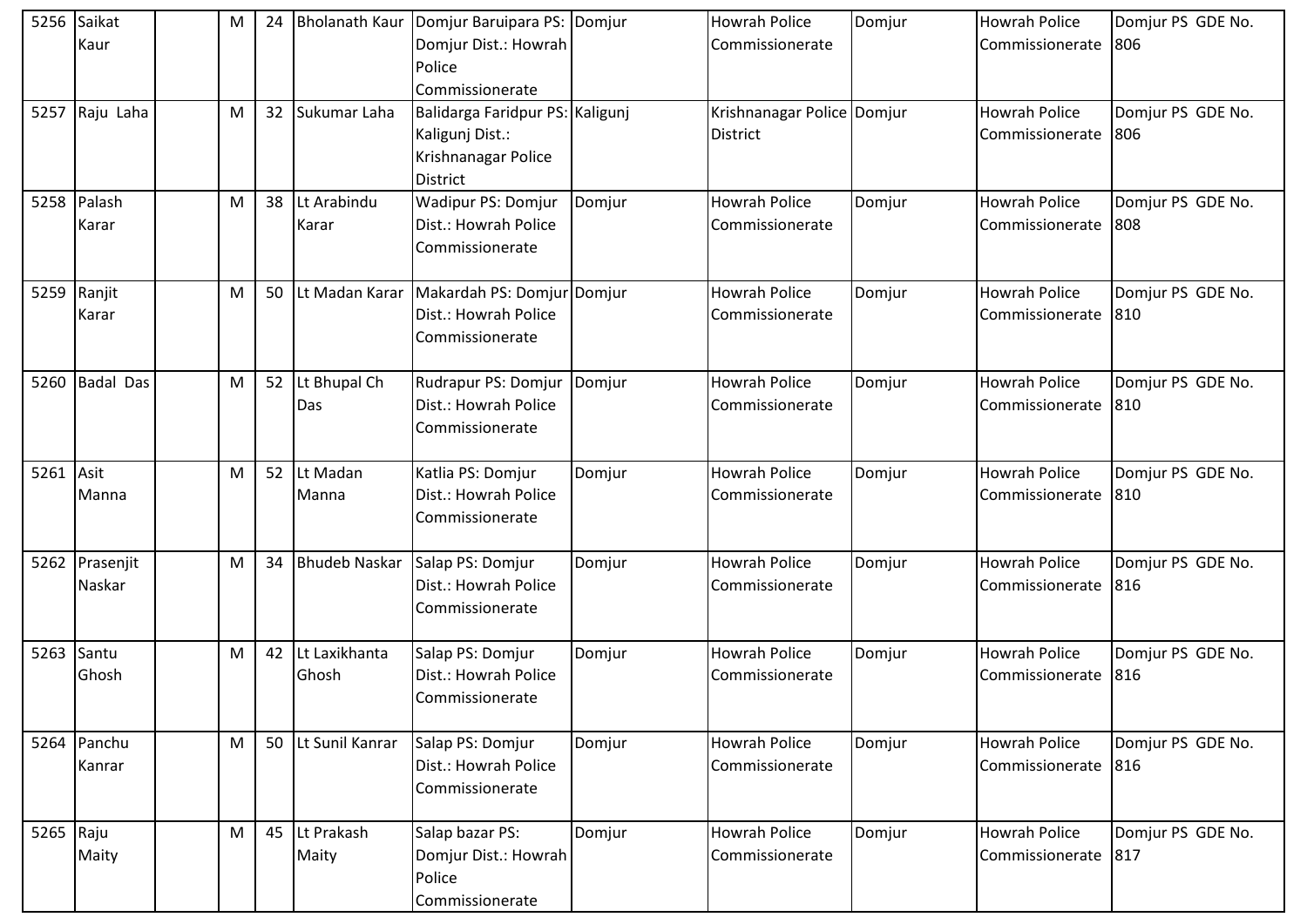| 5266     | Nemai           |     | M | 35 | Lt Bikash Das    | Salap Bazar PS:         | Domjur | <b>Howrah Police</b> | Domjur   | <b>Howrah Police</b> | Domjur PS GDE No.   |
|----------|-----------------|-----|---|----|------------------|-------------------------|--------|----------------------|----------|----------------------|---------------------|
|          | Das             |     |   |    |                  | Domjur Dist.: Howrah    |        | Commissionerate      |          | Commissionerate      | 817                 |
|          |                 |     |   |    |                  | Police                  |        |                      |          |                      |                     |
|          |                 |     |   |    |                  | Commissionerate         |        |                      |          |                      |                     |
| 5267     | Akash           |     | M |    | 35 Prasanta Roy  | Salap bazar PS:         | Domjur | <b>Howrah Police</b> | Domjur   | <b>Howrah Police</b> | Domjur PS GDE No.   |
|          | Roy             |     |   |    |                  | Domjur Dist.: Howrah    |        | Commissionerate      |          | Commissionerate      | 817                 |
|          |                 |     |   |    |                  | Police                  |        |                      |          |                      |                     |
|          |                 |     |   |    |                  | Commissionerate         |        |                      |          |                      |                     |
| 5268     | Sanjoy          |     | M | 38 | Ratan Das        | Salap bazar PS:         | Domjur | <b>Howrah Police</b> | Domjur   | <b>Howrah Police</b> | Domjur PS GDE No.   |
|          | Das             |     |   |    |                  | Domjur Dist.: Howrah    |        | Commissionerate      |          | Commissionerate      | 817                 |
|          |                 |     |   |    |                  | Police                  |        |                      |          |                      |                     |
|          |                 |     |   |    |                  | Commissionerate         |        |                      |          |                      |                     |
| 5269     | Sakti           |     | M | 37 | Lastopada        | Salap PS: Domjur        | Domjur | <b>Howrah Police</b> | Domjur   | <b>Howrah Police</b> | Domjur PS GDE No.   |
|          | Dhara           |     |   |    | <b>Dharat</b>    | Dist.: Howrah Police    |        | Commissionerate      |          | Commissionerate      | 818                 |
|          |                 |     |   |    |                  | Commissionerate         |        |                      |          |                      |                     |
|          |                 |     |   |    |                  |                         |        |                      |          |                      |                     |
|          | 5270 Biswajit   |     | M |    | 33 Sunil Hazra   | Salap PS: Domjur        | Domjur | <b>Howrah Police</b> | Domjur   | <b>Howrah Police</b> | Domjur PS GDE No.   |
|          | Hazar           |     |   |    |                  | Dist.: Howrah Police    |        | Commissionerate      |          | Commissionerate      | 818                 |
|          |                 |     |   |    |                  | Commissionerate         |        |                      |          |                      |                     |
|          |                 |     |   |    |                  |                         |        |                      |          |                      |                     |
| 5271 Md. |                 |     | M |    | 50  Lt. Arif     | Bankra Mondalpara       | Domjur | <b>Howrah Police</b> | Domjur   | <b>Howrah Police</b> | Domjur PS GDE No.   |
|          | Rahamat         |     |   |    |                  | Dotolamore PS:          |        | Commissionerate      |          | Commissionerate      | 365                 |
|          |                 |     |   |    |                  | Domjur Dist.: Howrah    |        |                      |          |                      |                     |
|          |                 |     |   |    |                  | Police                  |        |                      |          |                      |                     |
|          |                 |     |   |    |                  | Commissionerate         |        |                      |          |                      |                     |
|          |                 |     |   |    |                  |                         |        |                      |          |                      |                     |
| 5272     | Sourav          | Das | M | 29 | Haranidi Das     | Wadipur PS: Domjur      | Domjur | <b>Howrah Police</b> | Domjur   | <b>Howrah Police</b> | Domjur PS GDE No.   |
|          |                 |     |   |    |                  | Dist.: Howrah Police    |        | Commissionerate      |          | Commissionerate      | 808                 |
|          |                 |     |   |    |                  | Commissionerate         |        |                      |          |                      |                     |
|          |                 |     |   |    |                  |                         |        |                      |          |                      |                     |
|          | 5273 Ranjit     |     |   |    | Ram Chandra      | Shankarpur              |        | <b>Basirhat</b>      | Golabari | <b>Howrah Police</b> | Golabari PS GDE No. |
|          | Kushwaha        |     |   |    | Kushwaha         | Ghatampur Kanpur,       |        |                      |          | Commissionerate      | 945                 |
|          |                 |     |   |    |                  | UP                      |        |                      |          |                      |                     |
|          | 5274 Pawan      |     |   |    | Pappu            | Shankarpur              |        | <b>Basirhat</b>      | Golabari | <b>Howrah Police</b> | Golabari PS GDE No. |
|          | Kushwaha        |     |   |    | Kushwaha         | Ghatampur Kanpur,       |        |                      |          | Commissionerate      | 945                 |
|          |                 |     |   |    |                  | UP                      |        |                      |          |                      |                     |
|          | 5275 Tarik Aziz |     |   |    | Lt Diljan Ansari | <b>Bally Haftabazar</b> |        | <b>Basirhat</b>      | Golabari | Howrah Police        | Golabari PS GDE No. |
|          |                 |     |   |    |                  | Nischinda Howrah        |        |                      |          | Commissionerate      | 945                 |
|          |                 |     |   |    |                  |                         |        |                      |          |                      |                     |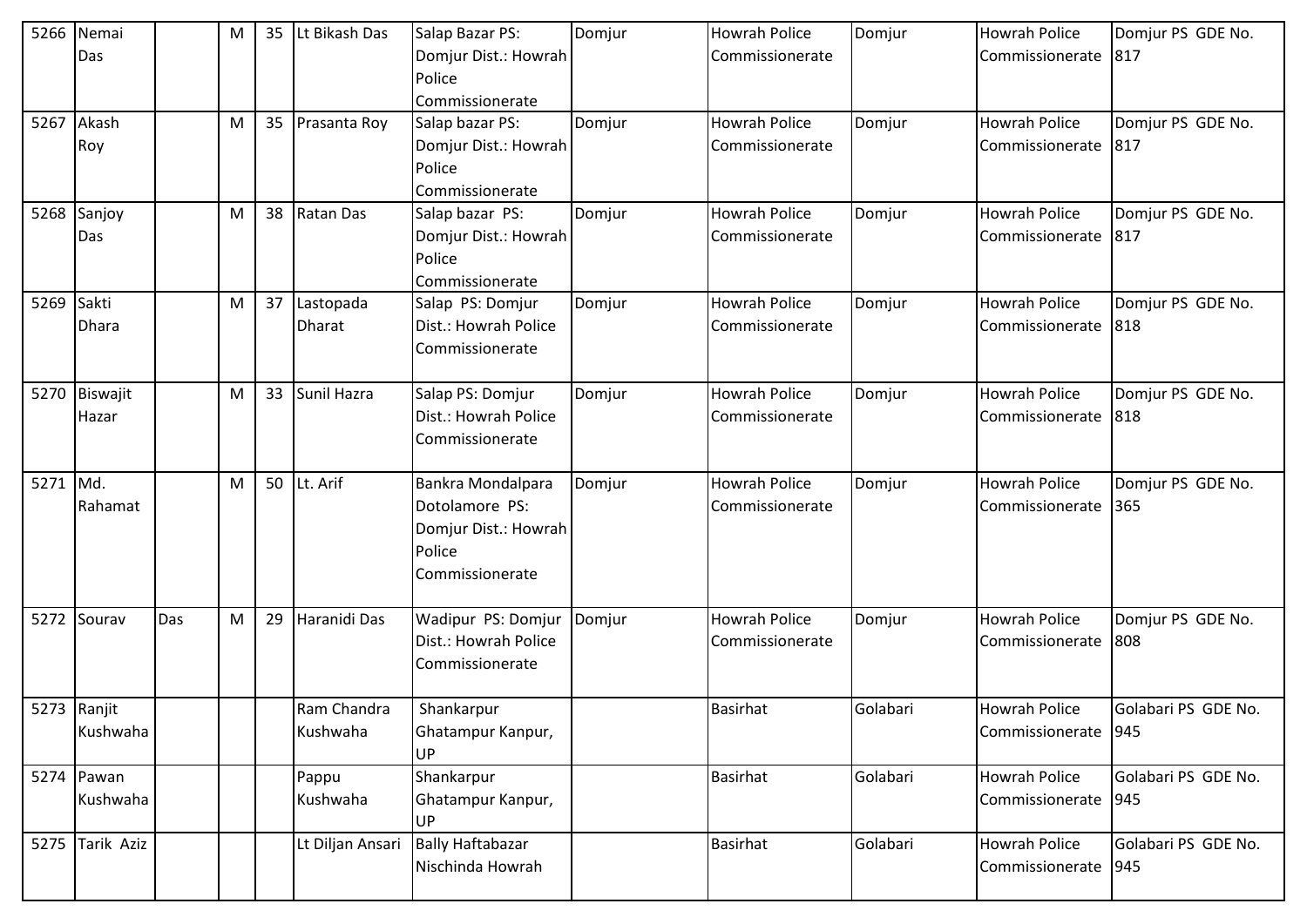|      | 5276 Md Firoz     | Lt Md Yunus    | Jamunia Pragata                     | <b>Basirhat</b> | Golabari | <b>Howrah Police</b> | Golabari PS GDE No. |
|------|-------------------|----------------|-------------------------------------|-----------------|----------|----------------------|---------------------|
|      | Alam              | Alam           | Bhagalpur, Bihar                    |                 |          | Commissionerate      | 945                 |
|      |                   |                |                                     |                 |          |                      |                     |
| 5277 | Tinku Das         | Lt Himangshu   | Debardhan                           | <b>Basirhat</b> | Golabari | <b>Howrah Police</b> | Golabari PS GDE No. |
|      |                   | Das            | Rajendrapur                         |                 |          | Commissionerate      | 945                 |
|      |                   |                | Karimgunj, Assam                    |                 |          |                      |                     |
|      | 5278 Ranjit       | Lt Mohan Mura  | Debardhan                           | <b>Basirhat</b> | Golabari | <b>Howrah Police</b> | Golabari PS GDE No. |
|      | Mura              |                | Rajendrapur                         |                 |          | Commissionerate      | 945                 |
|      |                   |                | Karimgunj, Assam                    |                 |          |                      |                     |
| 5279 | Pannalal          | Lt Ram Lal     | Pali Pali Korba,                    | <b>Basirhat</b> | Golabari | <b>Howrah Police</b> | Golabari PS GDE No. |
|      | Jatikal           | Jatikol        | Chhatishgarh                        |                 |          | Commissionerate      | 945                 |
|      |                   |                |                                     |                 |          |                      |                     |
| 5280 | Manharan          | Lt Bacchan     | Pali Pali Korba,                    | <b>Basirhat</b> | Golabari | <b>Howrah Police</b> | Golabari PS GDE No. |
|      | Chowhan           | Chowhan        | Chhatishgarh                        |                 |          | Commissionerate      | 945                 |
|      |                   |                |                                     |                 |          |                      |                     |
|      |                   |                |                                     |                 |          |                      |                     |
| 5281 | Karthik           | Bhagbali Koley | Pali Pali Korba,                    | <b>Basirhat</b> | Golabari | <b>Howrah Police</b> | Golabari PS GDE No. |
|      | Koley             |                | Chhatishgarh                        |                 |          | Commissionerate      | 945                 |
|      |                   |                |                                     |                 |          |                      |                     |
| 5282 | Chhotu            | Lt Mahesh      | Gopalpur Ghogha                     | <b>Basirhat</b> | Golabari | <b>Howrah Police</b> | Golabari PS GDE No. |
|      | Kumar             | Yadav          | Bhagalpur, Bihar                    |                 |          | Commissionerate      | 945                 |
|      |                   |                |                                     |                 |          |                      |                     |
| 5283 | <b>Dipak</b>      | Kirwa Yadav    | Gopalpur Ghogha                     | Basirhat        | Golabari | <b>Howrah Police</b> | Golabari PS GDE No. |
|      | Kumar             |                | Bhagalpur, Bihar                    |                 |          | Commissionerate      | 945                 |
|      |                   |                |                                     |                 |          |                      |                     |
| 5284 | Md                | Lt Md Ali      | 7, Watkings lane                    | <b>Basirhat</b> | Golabari | <b>Howrah Police</b> | Golabari PS GDE No. |
|      | Hossain           |                | Golabari Howrah                     |                 |          | Commissionerate      | 945                 |
|      |                   |                |                                     |                 |          |                      |                     |
| 5285 | <b>Sk Rafikul</b> | Sk Hossain     | Motipur Uluberia                    | <b>Basirhat</b> | Golabari | <b>Howrah Police</b> | Golabari PS GDE No. |
|      | Islam             |                | Howrah                              |                 |          | Commissionerate      | 979                 |
|      |                   |                |                                     |                 |          |                      |                     |
|      | 5286 Saidul       |                | Mansoor Molla Motipur Uluberia      | <b>Basirhat</b> | Golabari | <b>Howrah Police</b> | Golabari PS GDE No. |
|      | Molla             |                | Howrah                              |                 |          | Commissionerate      | 979                 |
|      |                   |                |                                     |                 |          |                      |                     |
|      | 5287 Vijay Sha    |                | Harishankar Sha Mohinath Porel lane | <b>Basirhat</b> | Golabari | <b>Howrah Police</b> | Golabari PS GDE No. |
|      |                   |                | MP Ghora Howrah                     |                 |          | Commissionerate 979  |                     |
|      |                   |                |                                     |                 |          |                      |                     |
|      | 5288 Manilal      | Lt Suraj Deo   | 26/16, Fakir Bagan                  | <b>Basirhat</b> | Golabari | <b>Howrah Police</b> | Golabari PS GDE No. |
|      |                   | Prasad         | Lane Golabari                       |                 |          | Commissionerate      | 979                 |
|      |                   |                | Howrah                              |                 |          |                      |                     |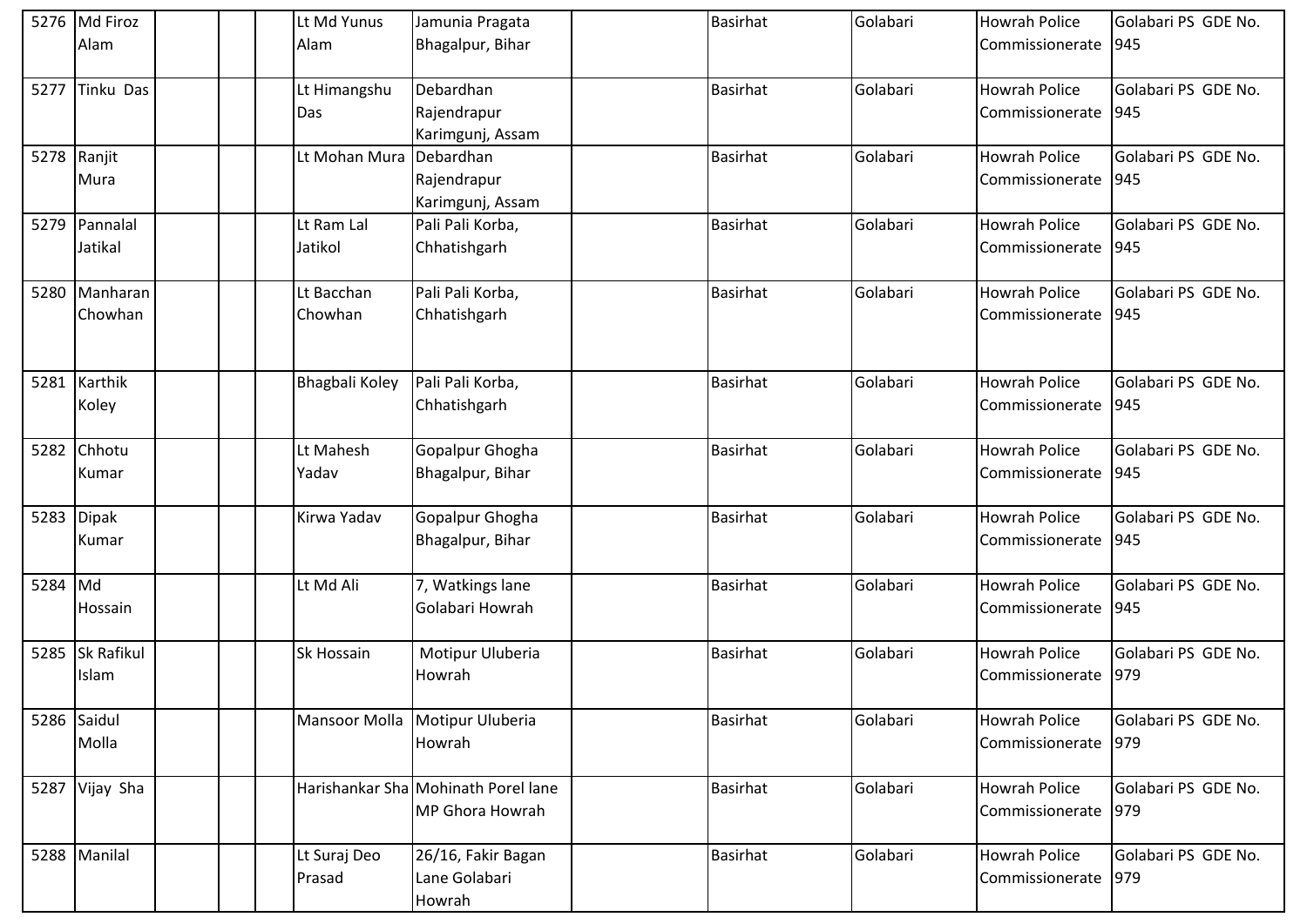| 5289       | Dhirendra   | Lt Suryanath                   | Bhurkunda Goh                    | <b>Basirhat</b> | Golabari | <b>Howrah Police</b> | Golabari PS GDE No. |
|------------|-------------|--------------------------------|----------------------------------|-----------------|----------|----------------------|---------------------|
|            | Kumar       | Paswan                         | Aurangabad, Bihar                |                 |          | Commissionerate      | 997                 |
| 5290       | Vijay       | Lala Paswan                    | Kokni Hassanpur                  | Basirhat        | Golabari | <b>Howrah Police</b> | Golabari PS GDE No. |
|            | Paswan      |                                | Samastipur, Bihar                |                 |          | Commissionerate      | 997                 |
|            | 5291 Chhote | Charpan                        | Kokni Hassanpur                  | <b>Basirhat</b> | Golabari | <b>Howrah Police</b> | Golabari PS GDE No. |
|            | Paswan      | Paswan                         | Samastipur, Bihar                |                 |          | Commissionerate      | 997                 |
|            | 5292 Dinesh | Lt Ram Vinod                   | Kokni Hassanpur                  | <b>Basirhat</b> | Golabari | <b>Howrah Police</b> | Golabari PS GDE No. |
|            | Paswan      | Paswan                         | Samastipur, Bihar                |                 |          | Commissionerate      | 997                 |
| 5293       | Rajesh      | Lt Fulan Yadav                 | Kokni Hassanpur                  | Basirhat        | Golabari | <b>Howrah Police</b> | Golabari PS GDE No. |
|            | Yadav       |                                | Samastipur, Bihar                |                 |          | Commissionerate      | 997                 |
|            | 5294 Pankaj | Biswanath Shah Shibhar Shibhar |                                  | Basirhat        | Golabari | <b>Howrah Police</b> | Golabari PS GDE No. |
|            | Kumar       |                                | Shibhar, BR                      |                 |          | Commissionerate      | 997                 |
| 5295       | Sourav      | Lt Radheshyam                  | Shibhar Shibhar                  | <b>Basirhat</b> | Golabari | <b>Howrah Police</b> | Golabari PS GDE No. |
|            | Kumar       | Singh                          | Shibhar, BR                      |                 |          | Commissionerate      | 997                 |
| 5296       | Satyendra   | Lt Anil Rajak                  | Shibhar Shibhar                  | <b>Basirhat</b> | Golabari | <b>Howrah Police</b> | Golabari PS GDE No. |
|            | Rajak       |                                | Shibhar, BR                      |                 |          | Commissionerate      | 997                 |
| 5297       | Pintu       | <b>Uday Prasad</b>             | Ghoshi Ghoshi                    | Basirhat        | Golabari | <b>Howrah Police</b> | Golabari PS GDE No. |
|            | Kumar       |                                | Jahanabad, BR                    |                 |          | Commissionerate      | 997                 |
| 5298       | Dhanesh     | Kameshwar                      | Gouravpur Prasbigha              | Basirhat        | Golabari | <b>Howrah Police</b> | Golabari PS GDE No. |
|            | <b>Bind</b> | <b>Bind</b>                    | Jahanabad, BR                    |                 |          | Commissionerate      | 997                 |
|            | 5299 Subodh | <b>Suren Bind</b>              | Gouravpur Prasbigha              | Basirhat        | Golabari | <b>Howrah Police</b> | Golabari PS GDE No. |
|            | <b>Bind</b> |                                | Jahanabad, BR                    |                 |          | Commissionerate      | 997                 |
|            | 5300 Mahesh | Sourav Behera                  | Ghanzam Rustampur                | <b>Basirhat</b> | Golabari | Howrah Police        | Golabari PS GDE No. |
|            | Behera      |                                | Ghanzam, OD                      |                 |          | Commissionerate      | 997                 |
| 5301 Sunil |             | Ram Chandra                    | Sahebpur Konal                   | Basirhat        | Golabari | Howrah Police        | Golabari PS GDE No. |
|            | Kumar       | Sharma                         | Sahebpur Konal<br>Begulsarai, BR |                 |          | Commissionerate      | 997                 |
|            |             |                                |                                  |                 |          |                      |                     |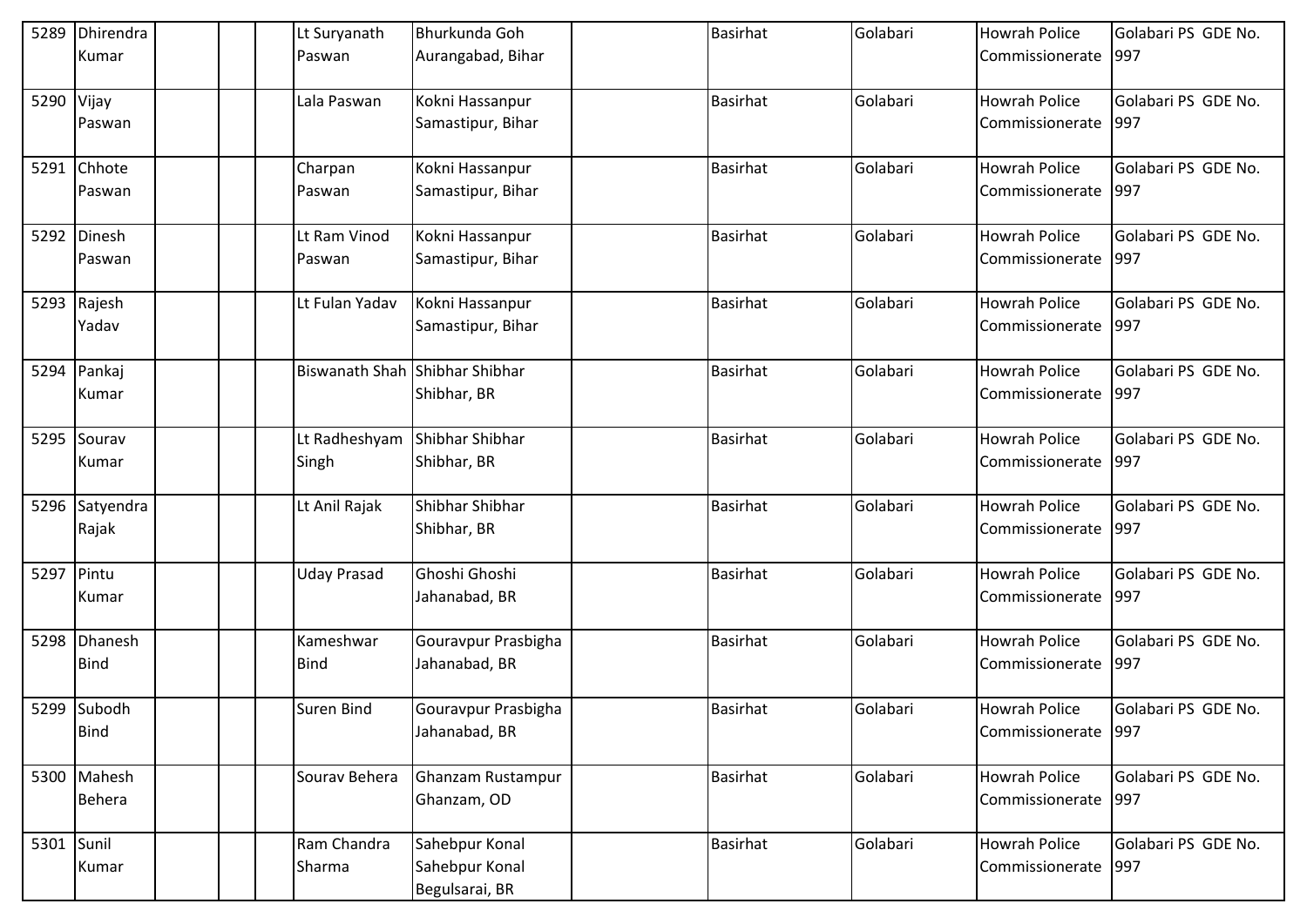| 5302       | Dayanand     |  | Anup Shah     | Nayatala, Keshavpur                 | <b>Basirhat</b> | Golabari | <b>Howrah Police</b> | Golabari PS GDE No. |
|------------|--------------|--|---------------|-------------------------------------|-----------------|----------|----------------------|---------------------|
|            | Kumar        |  |               | Jamalpur Munger, BR                 |                 |          | Commissionerate 997  |                     |
|            |              |  |               |                                     |                 |          |                      |                     |
|            |              |  |               |                                     |                 |          |                      |                     |
|            | 5303 Pawan   |  | Ram Lagan     | Nayatala, Keshavpur                 | <b>Basirhat</b> | Golabari | <b>Howrah Police</b> | Golabari PS GDE No. |
|            | Kumar        |  | Gupta         | Jamalpur Munger, BR                 |                 |          | Commissionerate      | 997                 |
|            | Gupta        |  |               |                                     |                 |          |                      |                     |
|            |              |  |               |                                     |                 |          |                      |                     |
|            | 5304 Sandip  |  |               | Lt Vijay Agarwal Kabir Chak Kotwali | <b>Basirhat</b> | Golabari | <b>Howrah Police</b> | Golabari PS GDE No. |
|            | Agarwal      |  |               | Raigarh, CH                         |                 |          | Commissionerate      | 997                 |
|            |              |  |               |                                     |                 |          |                      |                     |
|            | 5305 Mithul  |  | Lachan Parekh | Kabir Chak Kotwali                  | <b>Basirhat</b> | Golabari | <b>Howrah Police</b> | Golabari PS GDE No. |
|            | Parekh       |  |               | Raigarh, CH                         |                 |          | Commissionerate      | 997                 |
|            |              |  |               |                                     |                 |          |                      |                     |
|            | 5306 Kaushal |  | Ram Chandra   | Icharwa Alauli                      | <b>Basirhat</b> | Golabari | <b>Howrah Police</b> | Golabari PS GDE No. |
|            | Kumar        |  | Singh         | Khagaria, BR                        |                 |          | Commissionerate      | 997                 |
|            |              |  |               |                                     |                 |          |                      |                     |
| 5307       | Vikash       |  | Shaymdeo      | Icharwa Alauli                      | <b>Basirhat</b> | Golabari | <b>Howrah Police</b> | Golabari PS GDE No. |
|            | Singh        |  | Singh         | Khagaria, BR                        |                 |          | Commissionerate      | 997                 |
|            |              |  |               |                                     |                 |          |                      |                     |
| 5308 Rahul |              |  | Satrudhan Ram | Kalyanpur Jamui                     | <b>Basirhat</b> | Golabari | <b>Howrah Police</b> | Golabari PS GDE No. |
|            | Kumar        |  |               | Jamui, BR                           |                 |          | Commissionerate      | 997                 |
|            |              |  |               |                                     |                 |          |                      |                     |
| 5309       | Chittaranj   |  | Lolini Das    | <b>GR Road Golabari</b>             | <b>Basirhat</b> | Golabari | <b>Howrah Police</b> | Golabari PS GDE No. |
|            | an Das       |  |               | Howrah                              |                 |          | Commissionerate      | 997                 |
|            |              |  |               |                                     |                 |          |                      |                     |
| 5310       | Prasenjit    |  | Kashinath Das | <b>GR Road</b>                      | <b>Basirhat</b> | Golabari | <b>Howrah Police</b> | Golabari PS GDE No. |
|            | Das          |  |               |                                     |                 |          | Commissionerate      | 997                 |
|            |              |  |               |                                     |                 |          |                      |                     |
| 5311       | Ganesh       |  | Jambahadur    | <b>GR Road Golabari</b>             | Basirhat        | Golabari | <b>Howrah Police</b> | Golabari PS GDE No. |
|            | Chhetri      |  | Chhetri       | Howrah                              |                 |          | Commissionerate 997  |                     |
|            |              |  |               |                                     |                 |          |                      |                     |
|            | 5312 Pradip  |  |               | Lt Arpan Manna GR Road Golabari     | <b>Basirhat</b> | Golabari | <b>Howrah Police</b> | Golabari PS GDE No. |
|            | Manna        |  |               | Howrah                              |                 |          | Commissionerate 997  |                     |
|            |              |  |               |                                     |                 |          |                      |                     |
|            | 5313 Mahakal |  | Lt Mahadeb    | <b>GR Road Golabari</b>             | <b>Basirhat</b> | Golabari | <b>Howrah Police</b> | Golabari PS GDE No. |
|            | Yadav        |  | Yadav         | Howrah                              |                 |          | Commissionerate 997  |                     |
|            |              |  |               |                                     |                 |          |                      |                     |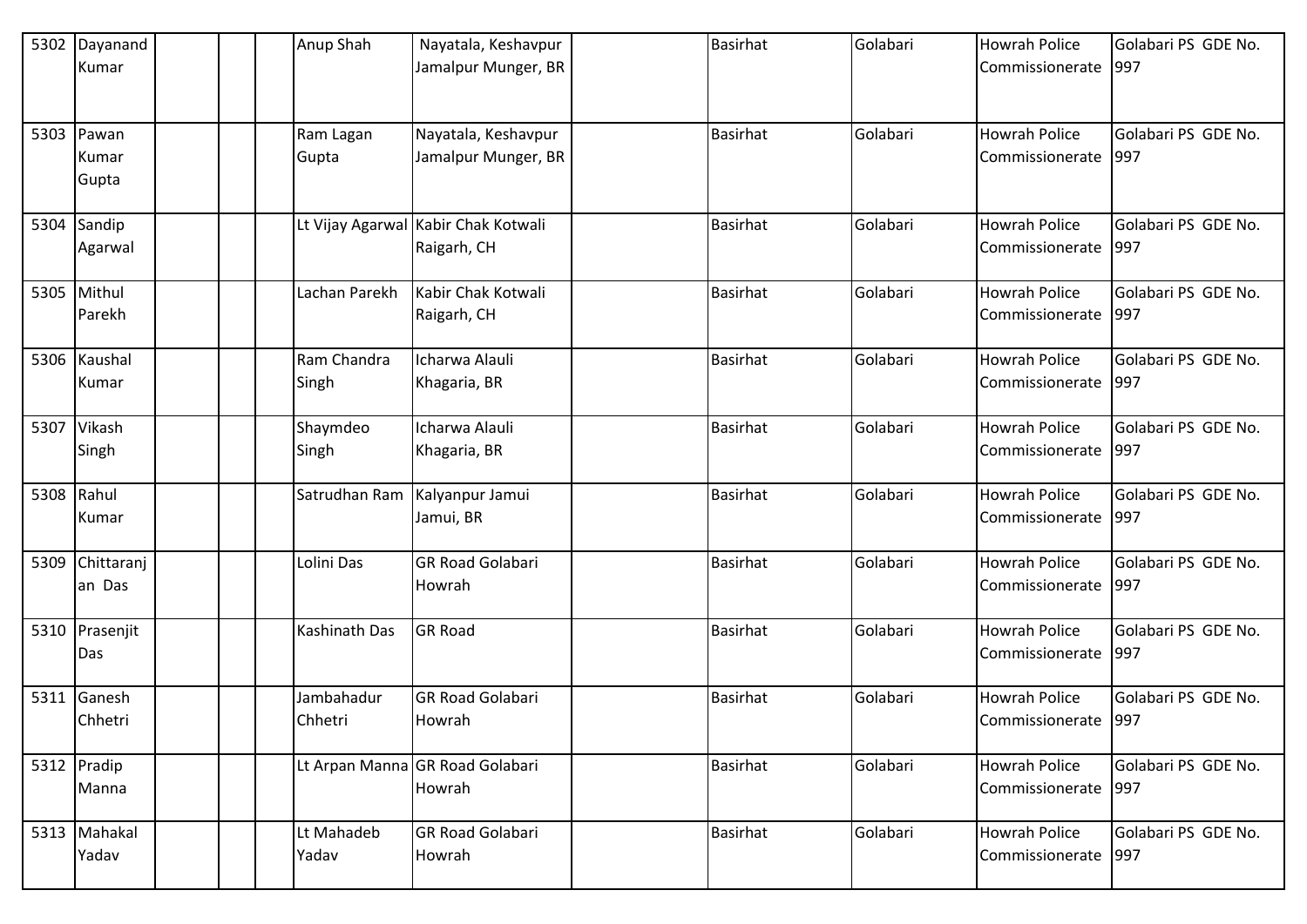|            | 5314 Guddu<br>Sonkar        |   | Jagdeo Sonkar            | <b>GR Road Golabari</b><br>Howrah                    | <b>Basirhat</b> | Golabari | <b>Howrah Police</b><br>Commissionerate | Golabari PS GDE No.<br>997 |
|------------|-----------------------------|---|--------------------------|------------------------------------------------------|-----------------|----------|-----------------------------------------|----------------------------|
|            | 5315 Upendra<br>Singh       |   | Lt Sarju Prasad<br>Singh | <b>GR Road Golabari</b><br>Howrah                    | <b>Basirhat</b> | Golabari | <b>Howrah Police</b><br>Commissionerate | Golabari PS GDE No.<br>997 |
|            | 5316 Naushad<br>Khan        |   | Jabbar Khan              | <b>GR Road Golabari</b><br>Howrah                    | <b>Basirhat</b> | Golabari | <b>Howrah Police</b><br>Commissionerate | Golabari PS GDE No.<br>997 |
|            | 5317 Arvind<br>Yadav        |   | Pramod Yadav             | <b>GR Road Golabari</b><br>Howrah                    | <b>Basirhat</b> | Golabari | Howrah Police<br>Commissionerate        | Golabari PS GDE No.<br>997 |
| 5318 Ajay  | Yadav                       |   | Rajdeb Yadav             | <b>GR Road Golabari</b><br>Howrah                    | <b>Basirhat</b> | Golabari | <b>Howrah Police</b><br>Commissionerate | Golabari PS GDE No.<br>997 |
|            | 5319 Birendra<br>Kr Hela    |   | Lt Gopal Hela            | <b>GR Road Golabari</b><br>Howrah                    | <b>Basirhat</b> | Golabari | <b>Howrah Police</b><br>Commissionerate | Golabari PS GDE No.<br>997 |
|            | 5320 Badal<br><b>Mondal</b> |   | Nimai Mondal             | <b>GR Road Golabari</b><br>Howrah                    | <b>Basirhat</b> | Golabari | <b>Howrah Police</b><br>Commissionerate | Golabari PS GDE No.<br>997 |
| 5321       | Loknath<br>Shaw             |   | Harinarayan<br>Shaw      | <b>GR Road Golabari</b><br>Howrah                    | <b>Basirhat</b> | Golabari | Howrah Police<br>Commissionerate        | Golabari PS GDE No.<br>997 |
| 5322 Saral | Shah                        |   | Raghubir Shah            | <b>GR Road Golabari</b><br>Howrah                    | <b>Basirhat</b> | Golabari | <b>Howrah Police</b><br>Commissionerate | Golabari PS GDE No.<br>997 |
| 5323       | Anand<br><b>Dubey</b>       |   |                          | Lt Kishan Dubey GR Road Golabari<br>Howrah           | Basirhat        | Golabari | Howrah Police<br>Commissionerate        | Golabari PS GDE No.<br>997 |
|            | 5324 Md Parvei<br>Alam      |   |                          | Md Kamruddin 39, Alam Mistri Lane<br>Golabari Howrah | Basirhat        | Golabari | <b>Howrah Police</b><br>Commissionerate | Golabari PS GDE No.<br>997 |
| 5325 Laltu | Banerjee                    | M | 41 Lt. Ratan<br>Banerjee | 27/1, K.R.C. Lane, PS.<br>Shibpur, Dist. Howrah      | <b>Basirhat</b> | Howrah   | Howrah Police<br>Commissionerate        | Howrah PS GDE No.<br>1045  |
|            | 5326 Anil Das               | M | 46 Lt. Kishun Das        | Vill. Kuchiyam, PS.<br>Lakhisaray, Bihar             | <b>Basirhat</b> | Howrah   | Howrah Police<br>Commissionerate        | Howrah PS GDE No.<br>1045  |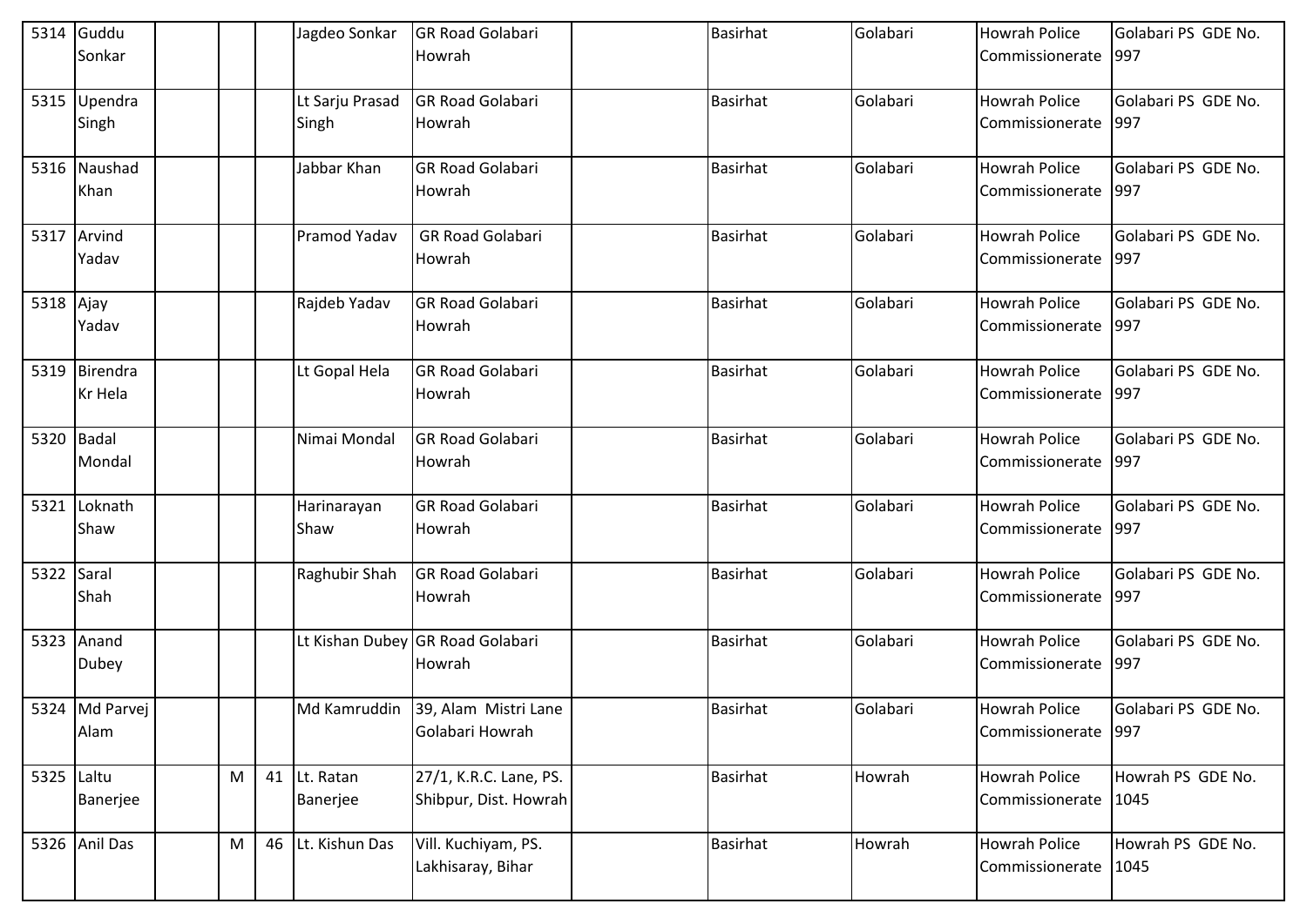| 5327 | Munna            | M | 40 | Lt. Akhatar                     | 44/4, Satkori                      |          | <b>Basirhat</b>      | Howrah   | <b>Howrah Police</b> | Howrah PS GDE No.   |
|------|------------------|---|----|---------------------------------|------------------------------------|----------|----------------------|----------|----------------------|---------------------|
|      | Khan             |   |    | Khan                            | Chatterjee Lane, PS &              |          |                      |          | Commissionerate      | 1045                |
|      |                  |   |    |                                 | Dist. Howrah                       |          |                      |          |                      |                     |
| 5328 | Sudev            | M | 24 | Sdunash Yadav                   | Bankim Park, PS &                  |          | <b>Basirhat</b>      | Howrah   | <b>Howrah Police</b> | Howrah PS GDE No.   |
|      | Yadav            |   |    |                                 | Dist. Howrah                       |          |                      |          | Commissionerate      | 1045                |
|      |                  |   |    |                                 |                                    |          |                      |          |                      |                     |
|      | 5329 Monindra    | M |    | 40 Lt. Manoranjan 12, Biharilal |                                    |          | <b>Basirhat</b>      | Howrah   | <b>Howrah Police</b> | Howrah PS GDE No.   |
|      | Mondal           |   |    | Mondal                          | Chakraborty Lane, PS               |          |                      |          | Commissionerate      | 1045                |
|      |                  |   |    |                                 | & Dist. Howrah                     |          |                      |          |                      |                     |
| 5330 | Jogeswar         | M | 38 | Lt. Sitaram                     | 329, Belilious Road,               |          | <b>Basirhat</b>      | Howrah   | <b>Howrah Police</b> | Howrah PS GDE No.   |
|      | Shaw             |   |    | Shaw                            | PS & Dist. Howrah                  |          |                      |          | Commissionerate      | 1045                |
|      |                  |   |    |                                 |                                    |          |                      |          |                      |                     |
|      | 5331 Ramjan Ali  | M | 35 | Aftar Ali                       | Vill. Kodabanna Pur,               |          | <b>Basirhat</b>      | Howrah   | <b>Howrah Police</b> | Howrah PS GDE No.   |
|      |                  |   |    |                                 | PS. Farakka, Dist.                 |          |                      |          | Commissionerate      | 1045                |
|      |                  |   |    |                                 | Mursidabad                         |          |                      |          |                      |                     |
|      | 5332 Mukubul     | M |    | 33 Nisan Hussain                | Vill. Jotsugan, PS.                |          | <b>Basirhat</b>      | Howrah   | <b>Howrah Police</b> | Howrah PS GDE No.   |
|      | Hussain          |   |    |                                 | Alaba, Dist.                       |          |                      |          | Commissionerate      | 1045                |
|      |                  |   |    |                                 | Mursidabad                         |          |                      |          |                      |                     |
| 5333 | Ram Ch.          | M |    | 40 Lt. Binelu                   | 10, Srinath Porel                  |          | <b>Basirhat</b>      | Howrah   | <b>Howrah Police</b> | Howrah PS GDE No.   |
|      | Paswan           |   |    | Paswan                          | Lane, PS & Dist.                   |          |                      |          | Commissionerate      | 1046                |
|      |                  |   |    |                                 | Howrah                             |          |                      |          |                      |                     |
| 5334 | Shi Kumar        | M |    | 42 Lt. Bindu                    | 76/1/2, Srinath Porel              |          | <b>Basirhat</b>      | Howrah   | <b>Howrah Police</b> | Howrah PS GDE No.   |
|      | Paswan           |   |    | Paswan                          | Lane, PS & Dist.                   |          |                      |          | Commissionerate      | 1046                |
|      |                  |   |    |                                 | Howrah                             |          |                      |          |                      |                     |
|      | 5335 Irfan Aktar | M |    | 40 Asraf Ali                    | 11, Srinath Porel                  |          | <b>Basirhat</b>      | Howrah   | <b>Howrah Police</b> | Howrah PS GDE No.   |
|      |                  |   |    |                                 | lane, PS & Dist.                   |          |                      |          | Commissionerate      | 1046                |
|      |                  |   |    |                                 | Howrah                             |          |                      |          |                      |                     |
| 5336 | Dipankar         | M | 42 |                                 | Dibakar Mondal PS: Jagachha Dist.: | Jagachha | <b>Howrah Police</b> | Jagachha | <b>Howrah Police</b> | Jagachha PS GDE No. |
|      | Mondal           |   |    |                                 | <b>Howrah Police</b>               |          | Commissionerate      |          | Commissionerate      | 647                 |
|      |                  |   |    |                                 | Commissionerate                    |          |                      |          |                      |                     |
|      | 5337 Ibrahim     | M |    | 28 Mannan Sk                    | PS: Jagachha Dist.:                | Jagachha | <b>Howrah Police</b> | Jagachha | <b>Howrah Police</b> | Jagachha PS GDE No. |
|      | Sk               |   |    |                                 | <b>Howrah Police</b>               |          | Commissionerate      |          | Commissionerate      | 647                 |
|      |                  |   |    |                                 | Commissionerate                    |          |                      |          |                      |                     |
|      | 5338 Pratap      | M |    | 31 Pradip Pal                   | PS: Jagachha Dist.:                | Jagachha | <b>Howrah Police</b> | Jagachha | Howrah Police        | Jagachha PS GDE No. |
|      | Pal              |   |    |                                 | <b>Howrah Police</b>               |          | Commissionerate      |          | Commissionerate      | 647                 |
|      |                  |   |    |                                 | Commissionerate                    |          |                      |          |                      |                     |
|      | 5339 Dilip Jana  | M |    | 31 Jitan Jana                   | PS: Jagachha Dist.:                | Jagachha | <b>Howrah Police</b> | Jagachha | Howrah Police        | Jagachha PS GDE No. |
|      |                  |   |    |                                 | <b>Howrah Police</b>               |          | Commissionerate      |          | Commissionerate      | 647                 |
|      |                  |   |    |                                 | Commissionerate                    |          |                      |          |                      |                     |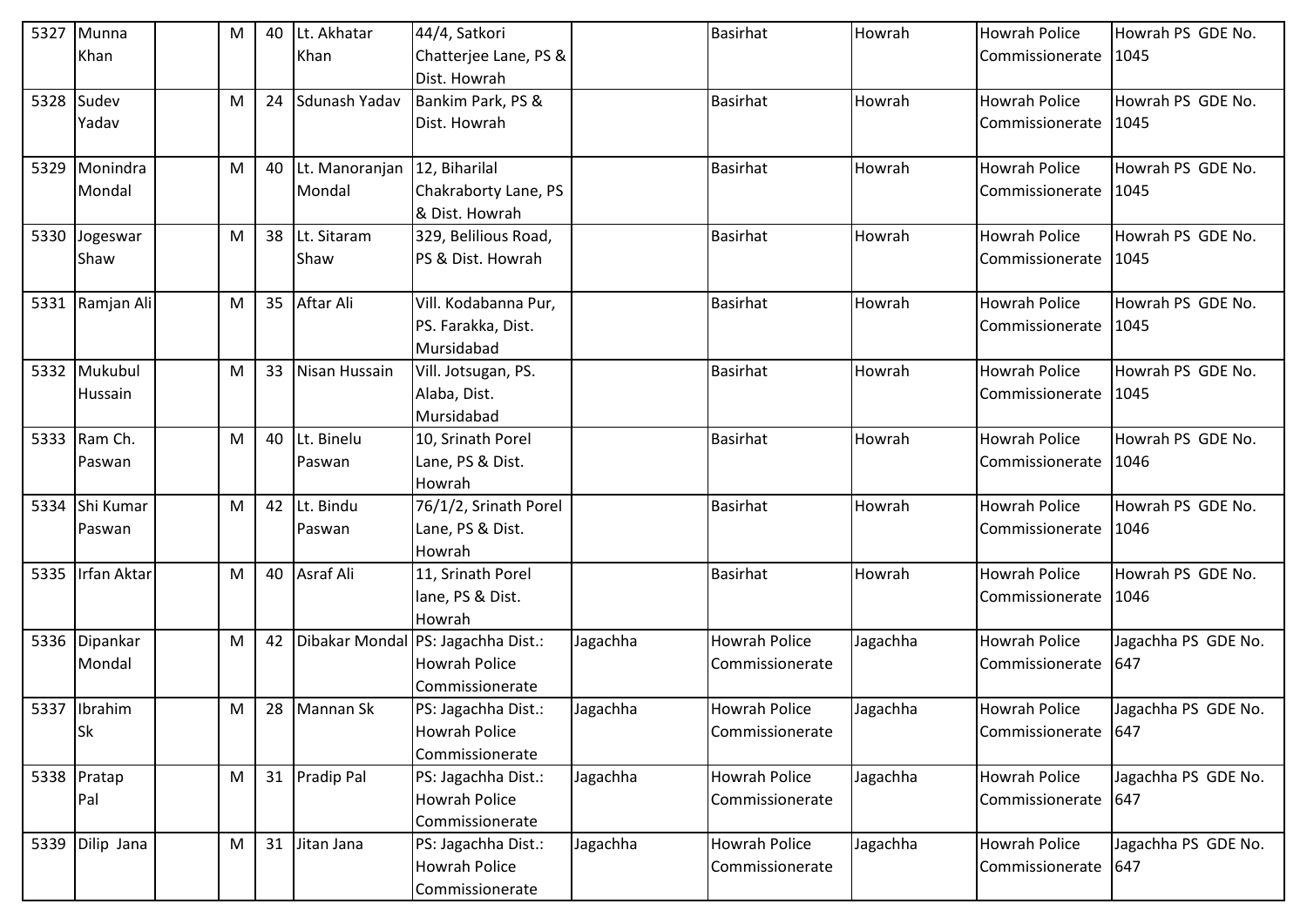| 5340 | Rabin Ray      | M |    | 32 Samir Ray   | PS: Jagachha Dist.:  | Jagachha | <b>Howrah Police</b> | Jagachha | <b>Howrah Police</b> | Jagachha PS GDE No.   |
|------|----------------|---|----|----------------|----------------------|----------|----------------------|----------|----------------------|-----------------------|
|      |                |   |    |                | <b>Howrah Police</b> |          | Commissionerate      |          | Commissionerate      | 642                   |
|      |                |   |    |                | Commissionerate      |          |                      |          |                      |                       |
| 5341 | Pratap         | M | 33 | Jiban Pal      | PS: Jagachha Dist.:  | Jagachha | <b>Howrah Police</b> | Jagachha | <b>Howrah Police</b> | Jagachha PS GDE No.   |
|      | Pal            |   |    |                | <b>Howrah Police</b> |          | Commissionerate      |          | Commissionerate      | 642                   |
|      |                |   |    |                | Commissionerate      |          |                      |          |                      |                       |
| 5342 | Jotin Roy      | M |    | 31 Jitesh Roy  | PS: Jagachha Dist.:  | Jagachha | <b>Howrah Police</b> | Jagachha | <b>Howrah Police</b> | Jagachha PS GDE No.   |
|      |                |   |    |                | <b>Howrah Police</b> |          | Commissionerate      |          | Commissionerate      | 642                   |
|      |                |   |    |                | Commissionerate      |          |                      |          |                      |                       |
| 5343 | Ranjan         | M |    | 46 Ratan Das   | PS: Jagachha Dist.:  | Jagachha | <b>Howrah Police</b> | Jagachha | <b>Howrah Police</b> | Jagachha PS GDE No.   |
|      | Das            |   |    |                | <b>Howrah Police</b> |          | Commissionerate      |          | Commissionerate      | 642                   |
|      |                |   |    |                | Commissionerate      |          |                      |          |                      |                       |
| 5344 | Imtihas        | M | 43 | brahim Sk      | PS: Jagachha Dist.:  | Jagachha | <b>Howrah Police</b> | Jagachha | <b>Howrah Police</b> | Jagachha PS GDE No.   |
|      | <b>Sk</b>      |   |    |                | <b>Howrah Police</b> |          | Commissionerate      |          | Commissionerate      | 643                   |
|      |                |   |    |                | Commissionerate      |          |                      |          |                      |                       |
| 5345 | Motiar Sk      | M |    | 25 Riyajul Sk  | PS: Jagachha Dist.:  | Jagachha | <b>Howrah Police</b> | Jagachha | <b>Howrah Police</b> | Jagachha PS GDE No.   |
|      |                |   |    |                | <b>Howrah Police</b> |          | Commissionerate      |          | Commissionerate      | 643                   |
|      |                |   |    |                | Commissionerate      |          |                      |          |                      |                       |
| 5346 | Ganesh         | M |    | 25 Sital Dey   | PS: Jagachha Dist.:  | Jagachha | <b>Howrah Police</b> | Jagachha | <b>Howrah Police</b> | Jagachha PS GDE No.   |
|      | Dey            |   |    |                | <b>Howrah Police</b> |          | Commissionerate      |          | Commissionerate      | 643                   |
|      |                |   |    |                | Commissionerate      |          |                      |          |                      |                       |
| 5347 | <b>Dilip</b>   | M |    | 45 Ratan Ghosh | PS: Jagachha Dist.:  | Jagachha | <b>Howrah Police</b> | Jagachha | <b>Howrah Police</b> | Jagachha PS GDE No.   |
|      | Ghosh          |   |    |                | <b>Howrah Police</b> |          | Commissionerate      |          | Commissionerate      | 644                   |
|      |                |   |    |                | Commissionerate      |          |                      |          |                      |                       |
| 5348 | Samar          | M |    | 35 Pradip Das  | PS: Jagachha Dist.:  | Jagachha | <b>Howrah Police</b> | Jagachha | <b>Howrah Police</b> | Jagachha PS GDE No.   |
|      | Das            |   |    |                | <b>Howrah Police</b> |          | Commissionerate      |          | Commissionerate      | 644                   |
|      |                |   |    |                | Commissionerate      |          |                      |          |                      |                       |
| 5349 | Nirmal         | M |    | 41 Sahadev Roy | PS: Jagachha Dist.:  | Jagachha | <b>Howrah Police</b> | Jagachha | <b>Howrah Police</b> | Jagachha PS GDE No.   |
|      | Roy            |   |    |                | Howrah Police        |          | Commissionerate      |          | Commissionerate      | 644                   |
|      |                |   |    |                | Commissionerate      |          |                      |          |                      |                       |
|      | 5350 Pintu Dey | M |    | 35 Rajib Dey   | PS: Jagachha Dist.:  | Jagachha | <b>Howrah Police</b> | Jagachha | <b>Howrah Police</b> | Jagachha PS GDE No.   |
|      |                |   |    |                | Howrah Police        |          | Commissionerate      |          | Commissionerate      | 644                   |
|      |                |   |    |                | Commissionerate      |          |                      |          |                      |                       |
|      | 5351 Bipllab   | M |    | 24 Samar Ray   | PS: Jagachha Dist.:  | Jagachha | Howrah Police        | Jagachha | <b>Howrah Police</b> | Jagachha PS GDE No.   |
|      | Ray            |   |    |                | Howrah Police        |          | Commissionerate      |          | Commissionerate      | 644                   |
|      |                |   |    |                | Commissionerate      |          |                      |          |                      |                       |
|      | 5352 Dharamjit | M |    | 39 Lt. Rajaram | 37/1, C Road, PS-    |          | Basirhat             | Liluah   | <b>Howrah Police</b> | Liluah PS GDE No. 814 |
|      | Prajapati      |   |    | Prajapati      | Liluah, Dist-Howrah  |          |                      |          | Commissionerate      |                       |
|      |                |   |    |                |                      |          |                      |          |                      |                       |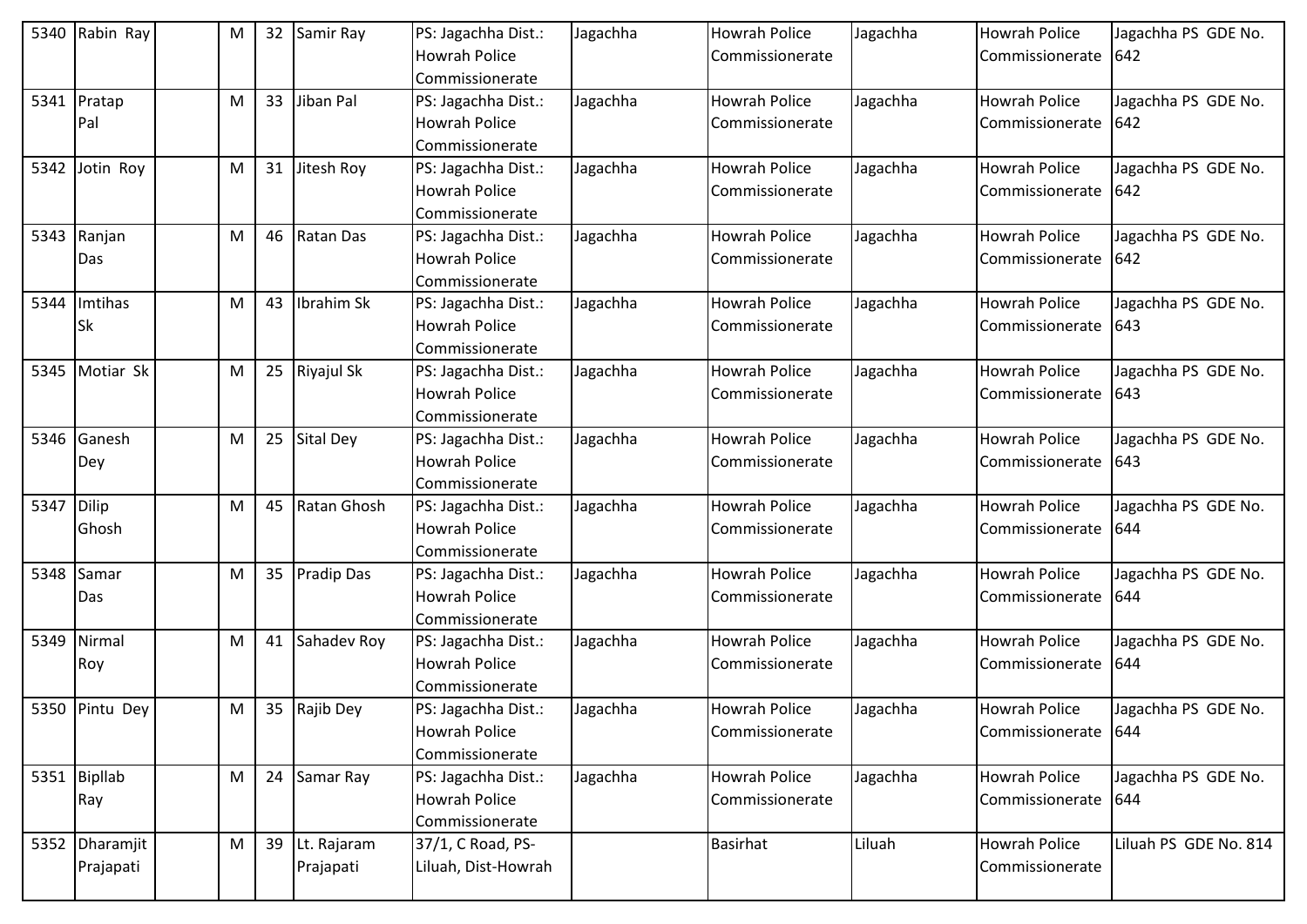|      | 5353 Makhan    | M | 55 | Lt. Mohan          | 163, C Road, PS-                   | <b>Basirhat</b> | Liluah | <b>Howrah Police</b> | Liluah PS GDE No. 814 |
|------|----------------|---|----|--------------------|------------------------------------|-----------------|--------|----------------------|-----------------------|
|      | Mahato         |   |    | Mahato             | Liluah, Dist-Howrah                |                 |        | Commissionerate      |                       |
|      | 5354 Soumen    | M | 27 | Subash Roy         | Pipilai Natunpara, PS-             | <b>Basirhat</b> | Liluah | <b>Howrah Police</b> | Liluah PS GDE No. 242 |
|      | Roy            |   |    |                    | Domjur, Dist-Howrah                |                 |        | Commissionerate      |                       |
|      | 5355 Pardip    | M |    | 26 Lt. Gopal Koley | Pipilai Natunpara, PS-             | <b>Basirhat</b> | Liluah | <b>Howrah Police</b> | Liluah PS GDE No. 242 |
|      | Koley          |   |    |                    | Domjur, Dist-Howrah                |                 |        | Commissionerate      |                       |
|      | 5356 Sanjay    | M |    | 40 Lt. Santosh     | 117/8, C Road, PS-                 | <b>Basirhat</b> | Liluah | <b>Howrah Police</b> | Liluah PS GDE No. 814 |
|      | Singha         |   |    | Singha             | Liluah, Dist-Howrah                |                 |        | Commissionerate      |                       |
| 5357 | Lakshi         | M |    | 50 Lt. Sasticharan | Kayalpara,                         | <b>Basirhat</b> | Liluah | <b>Howrah Police</b> | Liluah PS GDE No. 242 |
|      | Narayan        |   |    | Midday             | Bhagardhar, PS-                    |                 |        | Commissionerate      |                       |
|      | Midday         |   |    |                    | Liluah, Dist-Howrah                |                 |        |                      |                       |
|      | 5358 Sajay Das | M |    | 32 Biswajit Das    | 81/1, C Road, PS-                  | <b>Basirhat</b> | Liluah | <b>Howrah Police</b> | Liluah PS GDE No. 814 |
|      |                |   |    |                    | Liluah, Dist-Howrah                |                 |        | Commissionerate      |                       |
| 5359 | <b>Tarak</b>   | M | 54 | Ram Payeri         | Jagadishpur, Tanti                 | <b>Basirhat</b> | Liluah | <b>Howrah Police</b> | Liluah PS GDE No. 242 |
|      | Mondal         |   |    | Mondal             | Para, PS-Liluah,<br>Howrah         |                 |        | Commissionerate      |                       |
|      | 5360 Dinesh    | M |    | 36 Radheshyam      | 72/15, C Road, Auto                | <b>Basirhat</b> | Liluah | <b>Howrah Police</b> | Liluah PS GDE No. 842 |
|      | Singh          |   |    | Singh              | Stand, PS-Liluah, Dist-            |                 |        | Commissionerate      |                       |
|      |                |   |    |                    | Howrah                             |                 |        |                      |                       |
|      | 5361 Haru Bag  | M |    | 55 Ratan Bag       | Lakshmanpur,                       | <b>Basirhat</b> | Liluah | <b>Howrah Police</b> | Liluah PS GDE No. 242 |
|      |                |   |    |                    | Bagpara, PS-Domjur,<br>Dist-Howrah |                 |        | Commissionerate      |                       |
|      |                |   |    |                    |                                    |                 |        |                      |                       |
|      | 5362 Bidduder  | M |    | 68 Lt. Ram Ch.     | 72, Panchanandtala,                | <b>Basirhat</b> | Liluah | <b>Howrah Police</b> | Liluah PS GDE No. 842 |
|      | <b>Bahara</b>  |   |    | <b>Bahara</b>      | PS-Liluah, Dist-<br>Howrah         |                 |        | Commissionerate      |                       |
|      |                |   |    |                    |                                    |                 |        |                      |                       |
|      | 5363 Ratan     | M |    | 42 Rabin Dutta     | Majerhaut, PS-Liluah,              | <b>Basirhat</b> | Liluah | <b>Howrah Police</b> | Liluah PS GDE No. 242 |
|      | Dutta          |   |    |                    | Dist-Howrah                        |                 |        | Commissionerate      |                       |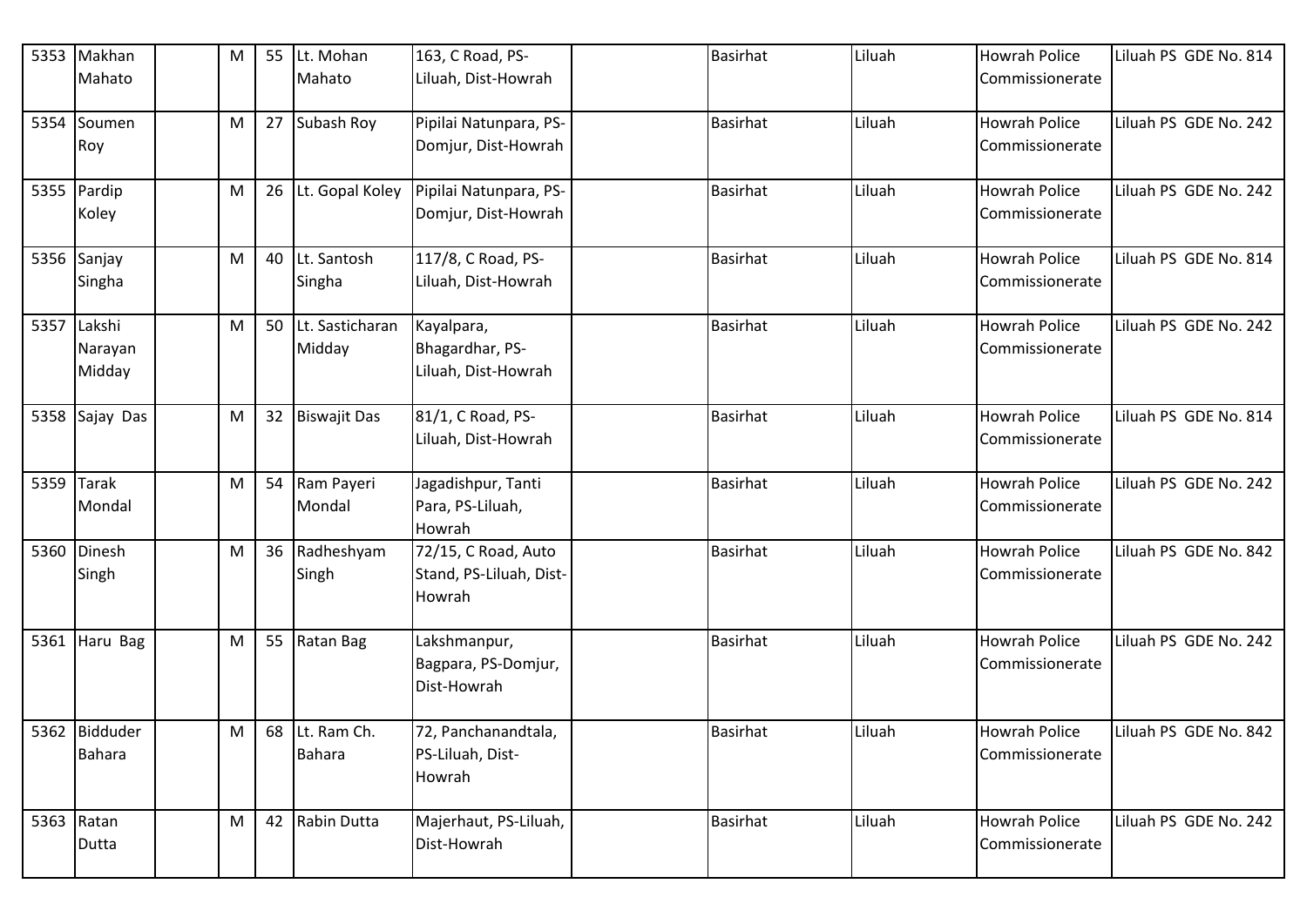| 5364      | Ramu<br>Nayak                   | M | 68 | Lt. Dhukhalal<br>Nayak     | Mandha colony,<br>Chakpara, PS-Liluah,<br>Dist-Howrah | <b>Basirhat</b> | Liluah | <b>Howrah Police</b><br>Commissionerate | Liluah PS GDE No. 842 |
|-----------|---------------------------------|---|----|----------------------------|-------------------------------------------------------|-----------------|--------|-----------------------------------------|-----------------------|
| 5365      | Rabi Das                        | M | 32 | Lt. Sattya Das             | Belgachia Road, PS-<br>Liluah, Dist-Howrah            | <b>Basirhat</b> | Liluah | <b>Howrah Police</b><br>Commissionerate | Liluah PS GDE No. 842 |
| 5366      | <b>Bharat</b><br>Sharma         | M | 42 | Lt. Shankar<br>Sharma      | Jagadishpur, Kayal<br>Para, PS-Liluah,<br>Howrah      | <b>Basirhat</b> | Liluah | <b>Howrah Police</b><br>Commissionerate | Liluah PS GDE No. 242 |
| 5367      | Gopal<br>Singh                  | M | 24 | Lt. Nagandar<br>Singha     | Dagabagan, PS-Liluah,<br>Dist-Howrah                  | <b>Basirhat</b> | Liluah | <b>Howrah Police</b><br>Commissionerate | Liluah PS GDE No. 842 |
| 5368 Raju | Hazra                           | M | 42 | Lt. Kamal Hazra            | Khaliapool, Daspara,<br>PS-Liluah, Dist-<br>Howrah    | <b>Basirhat</b> | Liluah | <b>Howrah Police</b><br>Commissionerate | Liluah PS GDE No. 242 |
|           | 5369 Rakesh<br>Paswan           | M | 27 | Sukder Paswan              | Belgachia, Bhagar, PS-<br>Liluah, Dist-Howrah         | <b>Basirhat</b> | Liluah | <b>Howrah Police</b><br>Commissionerate | Liluah PS GDE No. 842 |
|           | 5370 Babai<br>Mondal            | M | 33 | Lt. Sanjay<br>Mondal       | Jagadishpur, Kayal<br>Para, PS-Liluah,<br>Howrah      | <b>Basirhat</b> | Liluah | <b>Howrah Police</b><br>Commissionerate | Liluah PS GDE No. 242 |
|           | 5371 Biswajit<br>Dutta          | M | 44 | Lt. Ganesh<br>Dutta        | CMD, Bhagar, PS-<br>Liluah, Dist-Howrah               | <b>Basirhat</b> | Liluah | <b>Howrah Police</b><br>Commissionerate | Liluah PS GDE No. 842 |
|           | 5372 Mangal<br>Bhatachar<br>jee | M |    | 35 Biplab<br>Bhattacharjee | Kona High Road, PS-<br>Liluah, Howrah                 | <b>Basirhat</b> | Liluah | <b>Howrah Police</b><br>Commissionerate | Liluah PS GDE No. 242 |
| 5373      | Chttu Das                       | M | 28 | <b>Gopal Das</b>           | Kayal Para, PS-Liluah,<br>Howrah                      | <b>Basirhat</b> | Liluah | <b>Howrah Police</b><br>Commissionerate | Liluah PS GDE No. 242 |
|           | 5374 Sunil Das                  | M | 45 | Lt. Biswanath<br>Das       | CMD, Bhagar, PS-<br>Liluah, Dist-Howrah               | Basirhat        | Liluah | <b>Howrah Police</b><br>Commissionerate | Liluah PS GDE No. 842 |
|           | 5375 Akash<br>Sharma            | M | 23 | Pithebinath<br>Sharma      | Bhagar, PS-Liluah,<br>Dist-Howrah                     | Basirhat        | Liluah | Howrah Police<br>Commissionerate        | Liluah PS GDE No. 482 |
|           | 5376 Kartick<br>Mondal          | M | 42 | Lt. Mohan<br>Mondal        | Chamrail Porarmath,<br>PS-Liluah, Howrah              | Basirhat        | Liluah | <b>Howrah Police</b><br>Commissionerate | Liluah PS GDE No. 242 |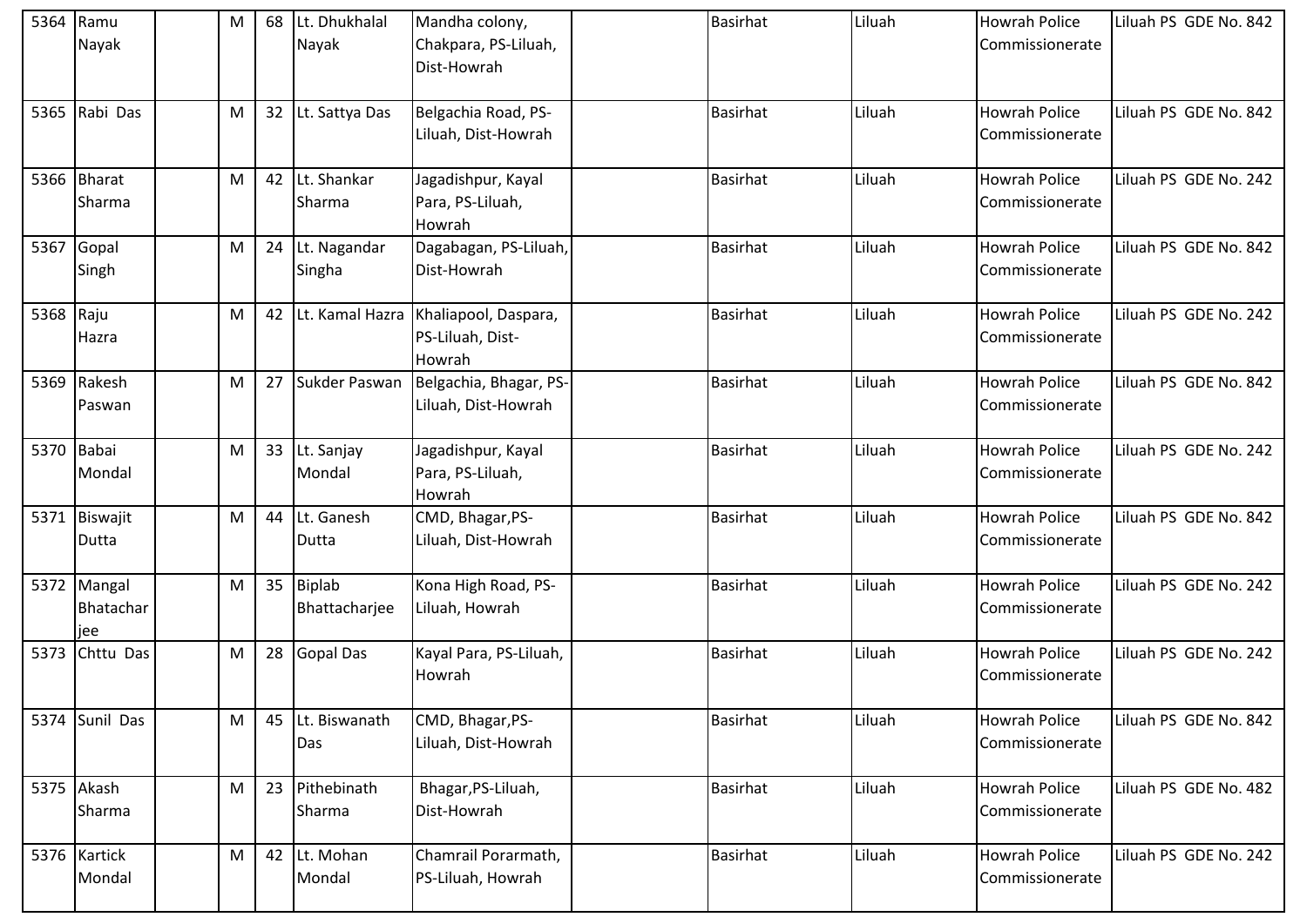| 5377       | Raj Kumar<br>Malik    | M | 58 | Lt. Mohan<br><b>Mallick</b>     | 2 No. Debipara, PS-<br>Liluah, Dist-Howrah                    | <b>Basirhat</b> | Liluah | <b>Howrah Police</b><br>Commissionerate | Liluah PS GDE No. 242 |
|------------|-----------------------|---|----|---------------------------------|---------------------------------------------------------------|-----------------|--------|-----------------------------------------|-----------------------|
| 5378 Raj   | Paswan                | M | 34 | Bira Paswan                     | Bhagar, PS-Liluah, Dist-<br>Howrah                            | <b>Basirhat</b> | Liluah | <b>Howrah Police</b><br>Commissionerate | Liluah PS GDE No. 842 |
| 5379 Bhola | Patra                 | M | 38 |                                 | Lt. Syamal Patra Natun Biswaspara, PS-<br>Domjur, Dist-Howrah | <b>Basirhat</b> | Liluah | <b>Howrah Police</b><br>Commissionerate | Liluah PS GDE No. 242 |
| 5380 Raju  | <b>Mallick</b>        | M |    | 40 Lt. Kishna<br><b>Mallick</b> | Bhagar, PS-Liluah, Dist-<br>Howrah                            | <b>Basirhat</b> | Liluah | <b>Howrah Police</b><br>Commissionerate | Liluah PS GDE No. 482 |
|            | 5381 Hariday<br>Dolui | M | 65 | Lt. Baribhadra<br>Dolui         | Madhaya Khalia,<br>Paschimpara, PS-<br>Liluah, Dist-Howra     | <b>Basirhat</b> | Liluah | <b>Howrah Police</b><br>Commissionerate | Liluah PS GDE No. 242 |
|            | 5382 Kartick<br>Rajak | M |    | 50 Lt. Sitaram<br>Rajak         | C Road, Bamungachi,<br>PS-Liluah, Dist-<br>Howrah             | <b>Basirhat</b> | Liluah | <b>Howrah Police</b><br>Commissionerate | Liluah PS GDE No. 842 |
| 5383       | Mintu<br>Das          | M | 60 | Lt. Kala Chand<br>Das           | Belgachia O Road, PS-<br>Liluah, Dist-Howrah                  | <b>Basirhat</b> | Liluah | <b>Howrah Police</b><br>Commissionerate | Liluah PS GDE No. 242 |
|            | 5384 Ashok<br>Das     | M |    | 51 Lt. Gopal Das                | Bhagar, PS-Liluah,<br>Dist-Howrah                             | <b>Basirhat</b> | Liluah | <b>Howrah Police</b><br>Commissionerate | Liluah PS GDE No. 842 |
|            | 5385 Basuki<br>Sharma | M |    | 38 Lt. Bhagabath<br>Sharma      | Sri Krishna Nagar<br>Naya Basti, PS-Rishra.<br>Dist-Hoog      | <b>Basirhat</b> | Liluah | <b>Howrah Police</b><br>Commissionerate | Liluah PS GDE No. 242 |
| 5386 Arun  | Shaw                  | M | 40 | Krishna Shaw                    | Bhagar, PS-Liluah,<br>Dist-Howrah                             | <b>Basirhat</b> | Liluah | <b>Howrah Police</b><br>Commissionerate | Liluah PS GDE No. 842 |
|            | 5387 Prakash<br>Khelo | M | 25 | <b>Mihilal Khelo</b>            | Tentukuli, Purbapara,<br>PS-Domjur, Dist-<br>Howrah           | Basirhat        | Liluah | <b>Howrah Police</b><br>Commissionerate | Liluah PS GDE No. 242 |
|            | 5388 Mitlal Das       | M |    | 52 Lt. Tika Das                 | F Road, PS-Liluah,<br>Dist-Howrah                             | <b>Basirhat</b> | Liluah | <b>Howrah Police</b><br>Commissionerate | Liluah PS GDE No. 842 |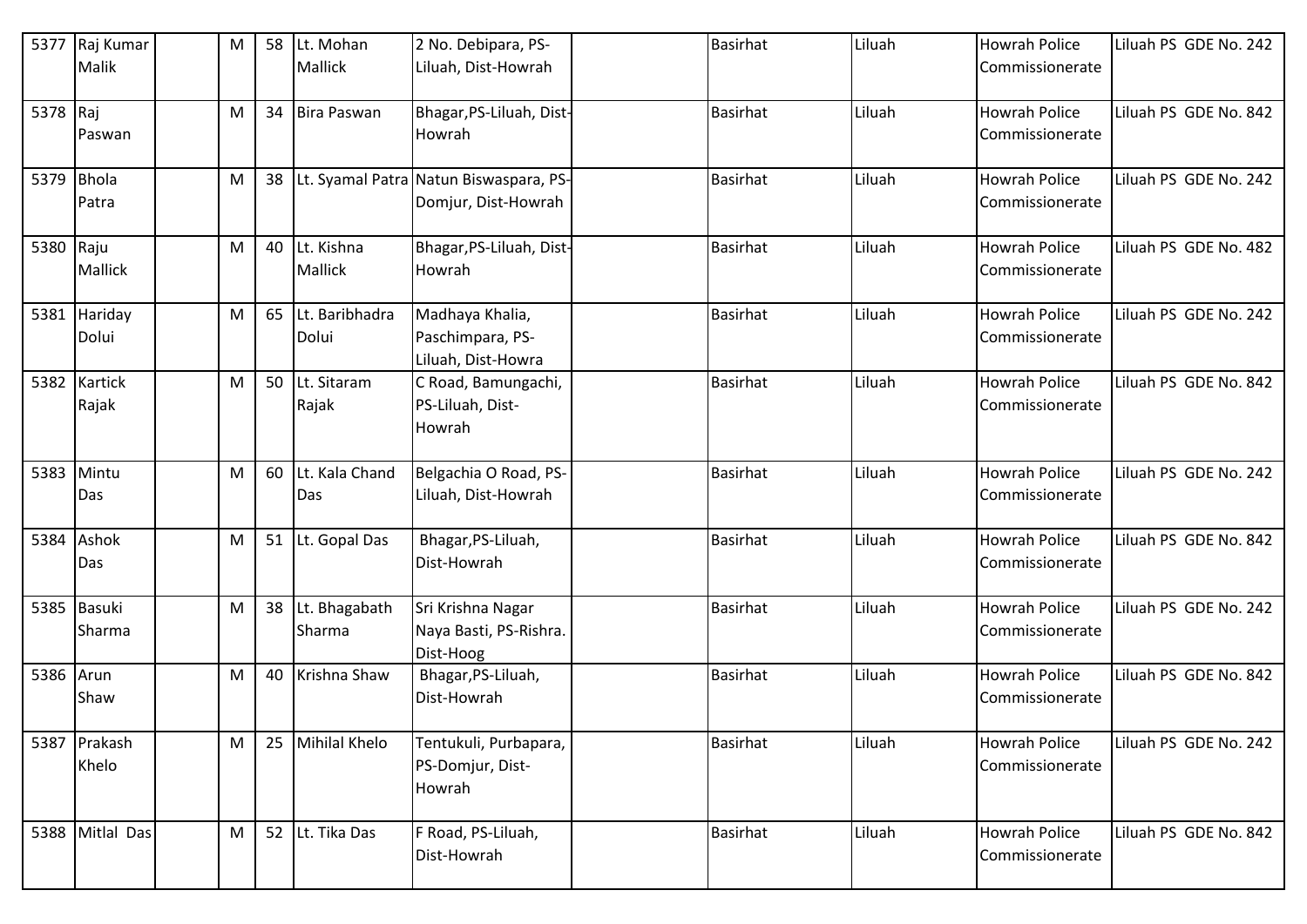| 5389      | Raju Paul                 | M |    | 31 Ranajit Paul                   | Chaksree Krishna, PS-<br>Sankrail, Dist-Howrah            | <b>Basirhat</b> | Liluah | <b>Howrah Police</b><br>Commissionerate | Liluah PS GDE No. 242 |
|-----------|---------------------------|---|----|-----------------------------------|-----------------------------------------------------------|-----------------|--------|-----------------------------------------|-----------------------|
| 5390      | Dilip<br>Paswan           | M |    | 31 Pouajdar<br>Paswan             | F Road, PS-Liluah,<br>Dist-Howrah                         | <b>Basirhat</b> | Liluah | <b>Howrah Police</b><br>Commissionerate | Liluah PS GDE No. 842 |
|           | 5391 Tarak<br>Thappa      | M |    | 48 Lt. Purno<br>Bahadur<br>Thappa | Daspara Sripally, PS-<br>Liluah, Dist-Howrah              | <b>Basirhat</b> | Liluah | <b>Howrah Police</b><br>Commissionerate | Liluah PS GDE No. 846 |
| 5392      | Karan<br>Routh            | M |    | 25 Pappu Routh                    | Daspara Sripally, PS-<br>Liluah, Dist-Howrah              | <b>Basirhat</b> | Liluah | Howrah Police<br>Commissionerate        | Liluah PS GDE No. 846 |
| 5393      | Naresh<br><b>Balmiki</b>  | M |    | 55 Ram Nayaj<br>Balmiki           | F Road, PS-Liluah,<br>Dist-Howrah                         | <b>Basirhat</b> | Liluah | <b>Howrah Police</b><br>Commissionerate | Liluah PS GDE No. 842 |
| 5394      | Tarak Das                 | M |    | 49 Mohan Das                      | 2 No.<br>Daspara, Sripally, PS-<br>Liluah, Dist-Howrah    | <b>Basirhat</b> | Liluah | <b>Howrah Police</b><br>Commissionerate | Liluah PS GDE No. 846 |
| 5395      | Sumon<br>Das              | M | 24 | Lt. Nirmal Das                    | 117/13, C Road,<br>Bamungachi, PS-<br>Liluah, Dist-Howrah | <b>Basirhat</b> | Liluah | <b>Howrah Police</b><br>Commissionerate | Liluah PS GDE No. 848 |
|           | 5396 Biswanath<br>Mallick | M |    | 44 Lt. Siaya Lal<br>Mallick       | Bhagar, PS-Liluah,<br>Dist-Howrah                         | <b>Basirhat</b> | Liluah | <b>Howrah Police</b><br>Commissionerate | Liluah PS GDE No. 842 |
|           | 5397 Babulal<br>Pandey    | M |    | 57 Lt. Hari Har<br>Pandey         | South Chakpara, PS-<br>Liluah, Dist-Howrah                | <b>Basirhat</b> | Liluah | <b>Howrah Police</b><br>Commissionerate | Liluah PS GDE No. 848 |
| 5398      | <b>Bhola</b><br>Dutta     | M |    | 48 Lt. Kalipada<br>Dutta          | Dagabagan, Chakpara<br>PS-Liluah, Dist-<br>Howrah         | <b>Basirhat</b> | Liluah | <b>Howrah Police</b><br>Commissionerate | Liluah PS GDE No. 848 |
| 5399 Lab  | Karmakar                  | M |    | 48 Lt. Binod<br>Karmakar          | Mirpara, Aswibad, PS-<br>Liluah, Dist-Howrah              | <b>Basirhat</b> | Liluah | Howrah Police<br>Commissionerate        | Liluah PS GDE No. 842 |
| 5400 Jitu | Srivastava                | M |    | 49 Lt. B.p<br>Srivastava          | Dakhin Chakpara, PS-<br>Liluah, Dist-Howrah               | <b>Basirhat</b> | Liluah | Howrah Police<br>Commissionerate        | Liluah PS GDE No. 848 |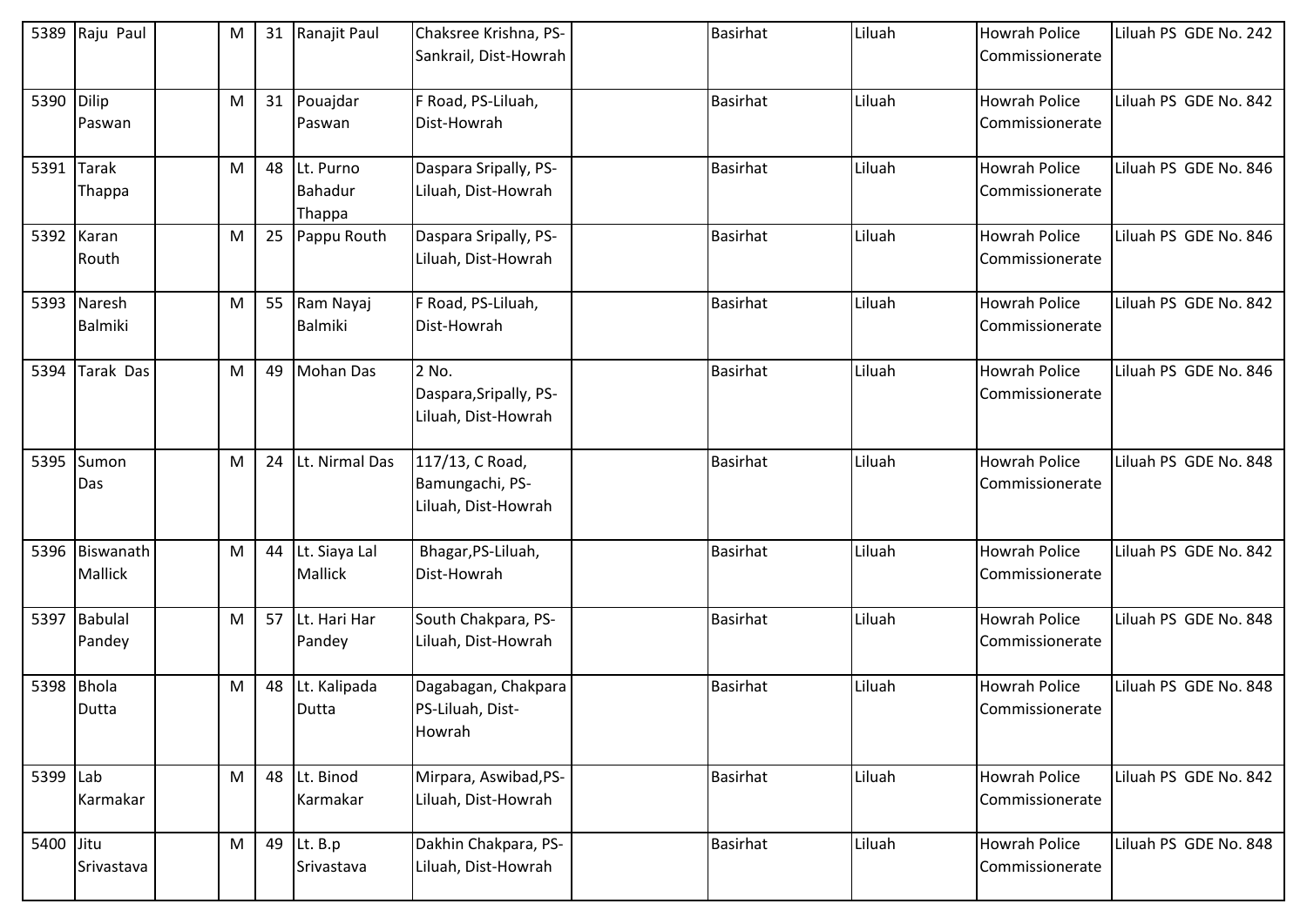| 5401     | Aditya<br>Jha          | M |                 | 19 Shivji Jha             | Ambagan,<br>Bhattanagar, PS-<br>Liluah, Dist-Howrah  |       | <b>Basirhat</b>                  | Liluah         | <b>Howrah Police</b><br>Commissionerate             | Liluah PS GDE No. 848 |
|----------|------------------------|---|-----------------|---------------------------|------------------------------------------------------|-------|----------------------------------|----------------|-----------------------------------------------------|-----------------------|
|          |                        |   |                 |                           |                                                      |       |                                  |                | <b>Howrah Police</b>                                |                       |
| 5402     | Sanu Jha               | M | 32 <sup>2</sup> | Lt. Harsh Jha             | Ambagan,<br>Bhattanagar, PS-<br>Liluah, Dist-Howrah  |       | <b>Basirhat</b>                  | Liluah         | Commissionerate                                     | Liluah PS GDE No. 848 |
| 5403     | Rahul<br>Paswan        | M |                 | 26 Rahgubansh<br>Paswan   | Sripally Daspara, PS-<br>Liluah, Dist-Howrah         |       | <b>Basirhat</b>                  | Liluah         | <b>Howrah Police</b><br>Commissionerate             | Liluah PS GDE No. 842 |
|          | 5404 Rakesh<br>Singh   | M |                 | 28 Lt. Haru Singh         | Chakpara Natunpally,<br>PS-Liluah, Dist-<br>Howrah   |       | <b>Basirhat</b>                  | Liluah         | <b>Howrah Police</b><br>Commissionerate             | Liluah PS GDE No. 848 |
| 5405     | Sudip<br>Ghosh         | M |                 | 31 Dilip Ghosh            | 70/2,<br>Panchanandtala, PS-<br>Liluah, Dist-Howrah  |       | Basirhat                         | Liluah         | <b>Howrah Police</b><br>Commissionerate             | Liluah PS GDE No. 848 |
| 5406     | Prem<br>Dolui          | M |                 | 35 Lt. Haradhan<br>Dolui  | Chakpara Natunpally,<br>PS-Liluah, Dist-<br>Howrah   |       | <b>Basirhat</b>                  | Liluah         | Howrah Police<br>Commissionerate                    | Liluah PS GDE No. 848 |
| 5407 Ram | Singh                  | M |                 | 45 Lt. Hari Lal<br>Singh  | Chakpara Natunpally,<br>PS-Liluah, Dist-<br>Howrah   |       | <b>Basirhat</b>                  | Liluah         | <b>Howrah Police</b><br>Commissionerate             | Liluah PS GDE No. 848 |
| 5408     | Sisir<br>Singha<br>Roy | M |                 | 38 Sambhu Singha<br>Roy   | 148, K Road, PS-<br>Liluah, Dist-Howrah              |       | <b>Basirhat</b>                  | Liluah         | <b>Howrah Police</b><br>Commissionerate             | Liluah PS GDE No. 848 |
|          | 5409 Somar<br>Mondal   | M |                 | 38 Lt. Pitambar<br>Mondal | Mansha colony,<br>Lalgate, PS-Liluah,<br>Dist-Howrah |       | <b>Basirhat</b>                  | Liluah         | <b>Howrah Police</b><br>Commissionerate             | Liluah PS GDE No. 848 |
| 5410     | Sri Kumar<br>Paswan    | M |                 | 45 Lt. Jogendra<br>Paswan | Mansha colony,<br>Lalgate, PS-Liluah,<br>Dist-Howrah |       | <b>Basirhat</b>                  | Liluah         | <b>Howrah Police</b><br>Commissionerate             | Liluah PS GDE No. 848 |
|          | 5411 Rayej<br>Ahmed    | M |                 | 32 Md Zumardi             | PS: Belur Dist.:<br>Howrah Police<br>Commissionerate | Belur | Howrah Police<br>Commissionerate | Malipanchghara | <b>Howrah Police</b><br>Commissionerate GDE No. 625 | Malipanchghara PS     |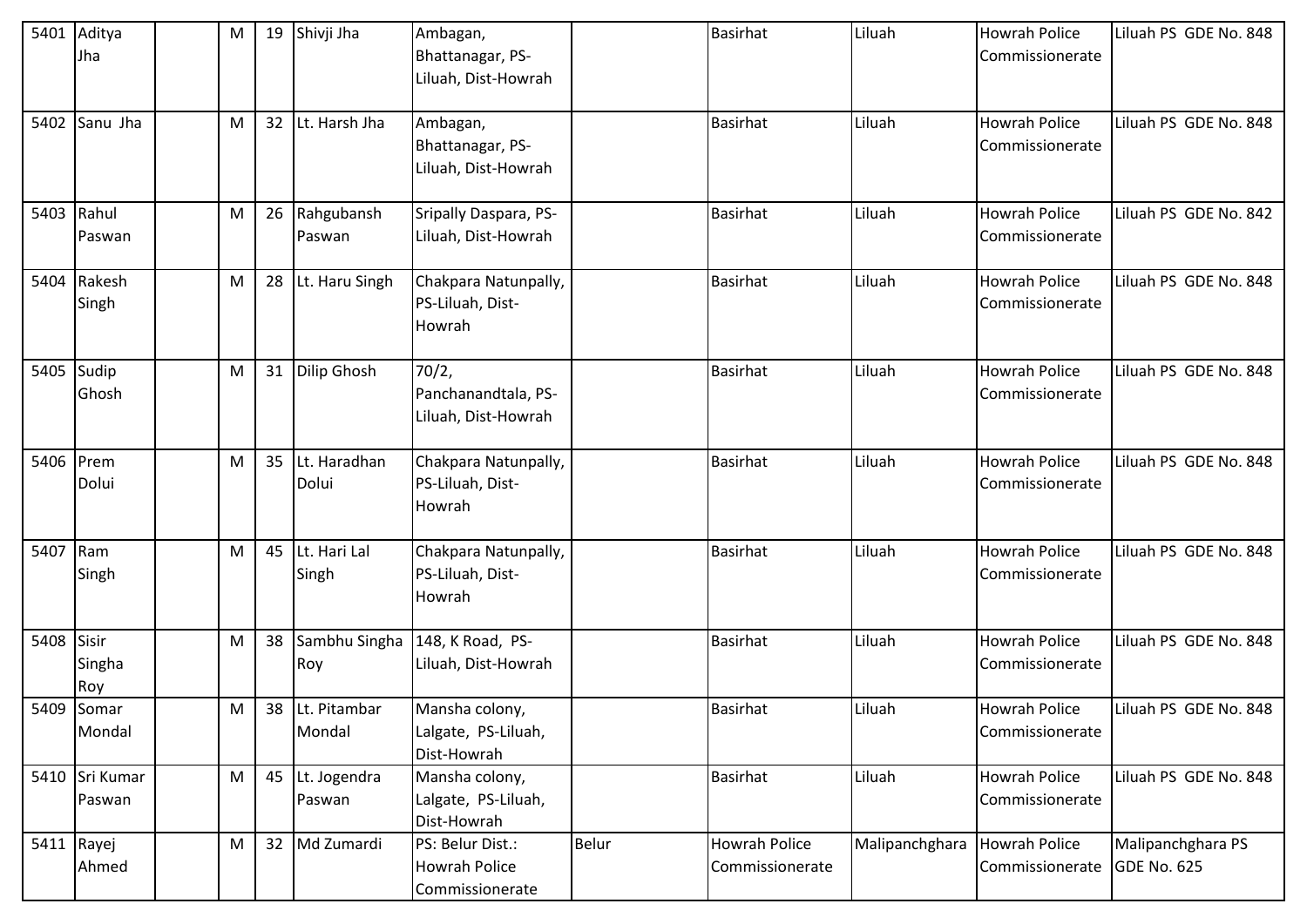| 5412       | Amit<br>Singh            | M | 24              | <b>Binod Singh</b>          | PS: Malipanchghara<br>Dist.: Howrah Police<br>Commissionerate                            | Malipanchghara             | <b>Howrah Police</b><br>Commissionerate | Malipanchghara | Howrah Police<br>Commissionerate        | Malipanchghara PS<br>GDE No. 625        |
|------------|--------------------------|---|-----------------|-----------------------------|------------------------------------------------------------------------------------------|----------------------------|-----------------------------------------|----------------|-----------------------------------------|-----------------------------------------|
| 5413       | Robin<br>Nandi           | M | 31              |                             | Bswanath Nandi PS: Ajc bose botanic<br>garden Dist.: Howrah<br>Police<br>Commissionerate | Ajc bose botanic<br>garden | Howrah Police<br>Commissionerate        | Malipanchghara | <b>Howrah Police</b><br>Commissionerate | Malipanchghara PS<br>GDE No. 625        |
| 5414 Sunil | Singh                    | M | 34              | Lt Sriniwas<br>Singh        | PS: Malipanchghara<br>Dist.: Howrah Police<br>Commissionerate                            | Malipanchghara             | <b>Howrah Police</b><br>Commissionerate | Malipanchghara | <b>Howrah Police</b><br>Commissionerate | Malipanchghara PS<br>GDE No. 625        |
| 5415       | Raja Shaw                | M | 34              | Jaharlal Shaw               | PS: Malipanchghara<br>Dist.: Howrah Police<br>Commissionerate                            | Malipanchghara             | <b>Howrah Police</b><br>Commissionerate | Malipanchghara | <b>Howrah Police</b><br>Commissionerate | Malipanchghara PS<br>GDE No. 668        |
| 5416       | Hiralal<br><b>Mallik</b> | M |                 | 52 Lt Kishore Lal<br>Mallik | PS: Liluah Dist.:<br><b>Howrah Police</b><br>Commissionerate                             | Liluah                     | <b>Howrah Police</b><br>Commissionerate | Malipanchghara | <b>Howrah Police</b><br>Commissionerate | Malipanchghara PS<br>GDE No. 668        |
| 5417       | Prasenjit<br>Das         | M |                 | 35 Biswajit Das             | PS: Malipanchghara<br>Dist.: Howrah Police<br>Commissionerate                            | Malipanchghara             | <b>Howrah Police</b><br>Commissionerate | Malipanchghara | <b>Howrah Police</b><br>Commissionerate | Malipanchghara PS<br><b>GDE No. 668</b> |
|            | 5418   Dipu Patra        | M | 30 <sup>°</sup> | Sanyasi Patra               | PS: Malipanchghara<br>Dist.: Howrah Police<br>Commissionerate                            | Malipanchghara             | <b>Howrah Police</b><br>Commissionerate | Malipanchghara | Howrah Police<br>Commissionerate        | Malipanchghara PS<br><b>GDE No. 668</b> |
| 5419 Raja  | Kumar                    | м | 24              | Pushudhar<br>Kumar          | PS: Jagachha Dist.:<br><b>Howrah Police</b><br>Commissionerate                           | Jagachha                   | <b>Howrah Police</b><br>Commissionerate | Malipanchghara | Howrah Police<br>Commissionerate        | Malipanchghara PS<br><b>GDE No. 668</b> |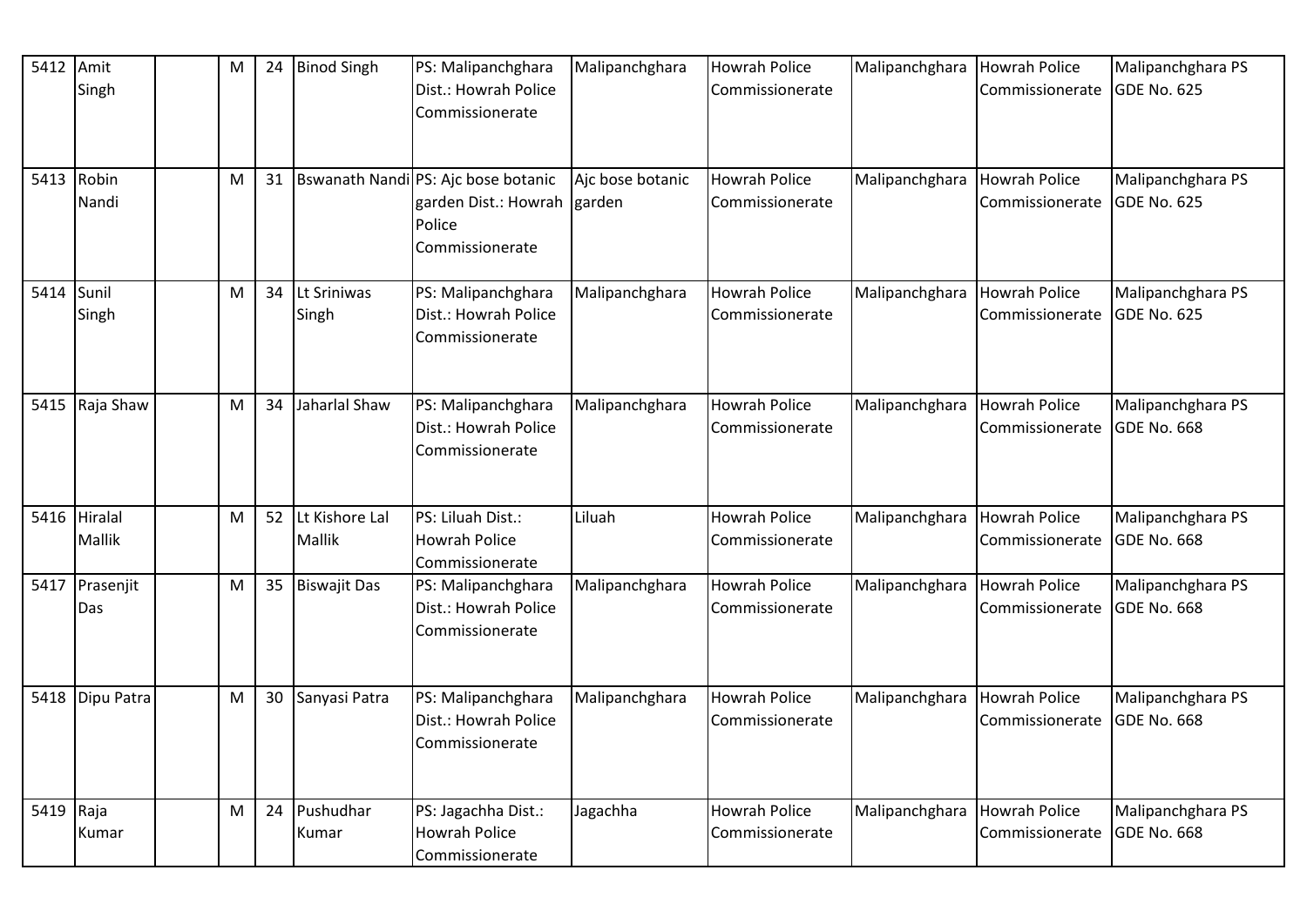| 5420       | Suvankar<br>Kharar | M | 28 | Lakhikanta<br>Kharar         | PS: Malipanchghara<br>Dist.: Howrah Police<br>Commissionerate | Malipanchghara | <b>Howrah Police</b><br>Commissionerate | Malipanchghara | Howrah Police<br>Commissionerate        | Malipanchghara PS<br>GDE No. 672 |
|------------|--------------------|---|----|------------------------------|---------------------------------------------------------------|----------------|-----------------------------------------|----------------|-----------------------------------------|----------------------------------|
| 5421 Pintu | Mallik             | M | 36 | Godra Mallik                 | PS: Malipanchghara<br>Dist.: Howrah Police<br>Commissionerate | Malipanchghara | <b>Howrah Police</b><br>Commissionerate | Malipanchghara | <b>Howrah Police</b><br>Commissionerate | Malipanchghara PS<br>GDE No. 672 |
|            | 5422 Sanjit Dey    | M |    | 35 Lt Narendar<br>Dey        | PS: Malipanchghara<br>Dist.: Howrah Police<br>Commissionerate | Malipanchghara | <b>Howrah Police</b><br>Commissionerate | Malipanchghara | <b>Howrah Police</b><br>Commissionerate | Malipanchghara PS<br>GDE No. 672 |
| 5423       | Ramesh<br>Sarkar   | M |    | 44 Shambhu<br>Sarkar         | PS: Malipanchghara<br>Dist.: Howrah Police<br>Commissionerate | Malipanchghara | <b>Howrah Police</b><br>Commissionerate | Malipanchghara | <b>Howrah Police</b><br>Commissionerate | Malipanchghara PS<br>GDE No. 672 |
| 5424       | Pritam<br>Patel    | M |    | 24 Lt Satya<br>Prakash Patel | PS: Malipanchghara<br>Dist.: Howrah Police<br>Commissionerate | Malipanchghara | <b>Howrah Police</b><br>Commissionerate | Malipanchghara | <b>Howrah Police</b><br>Commissionerate | Malipanchghara PS<br>GDE No. 672 |
| 5425 Md    | Imtiyaz            | M | 40 | Samsuddin<br>Ansari          | PS: Belur Dist.:<br><b>Howrah Police</b><br>Commissionerate   | Belur          | <b>Howrah Police</b><br>Commissionerate | Malipanchghara | <b>Howrah Police</b><br>Commissionerate | Malipanchghara PS<br>GDE No. 675 |
|            | 5426 Asgar Ali     | M |    | 50 Lt Abdul Rajjak           | PS: Belur Dist.:<br><b>Howrah Police</b><br>Commissionerate   | Belur          | <b>Howrah Police</b><br>Commissionerate | Malipanchghara | <b>Howrah Police</b><br>Commissionerate | Malipanchghara PS<br>GDE No. 675 |
| 5427       | Rahul Kr<br>Singh  | M |    | 27 Shyaml Singh              | PS: Malipanchghara<br>Dist.: Howrah Police<br>Commissionerate | Malipanchghara | <b>Howrah Police</b><br>Commissionerate | Malipanchghara | <b>Howrah Police</b><br>Commissionerate | Malipanchghara PS<br>GDE No. 675 |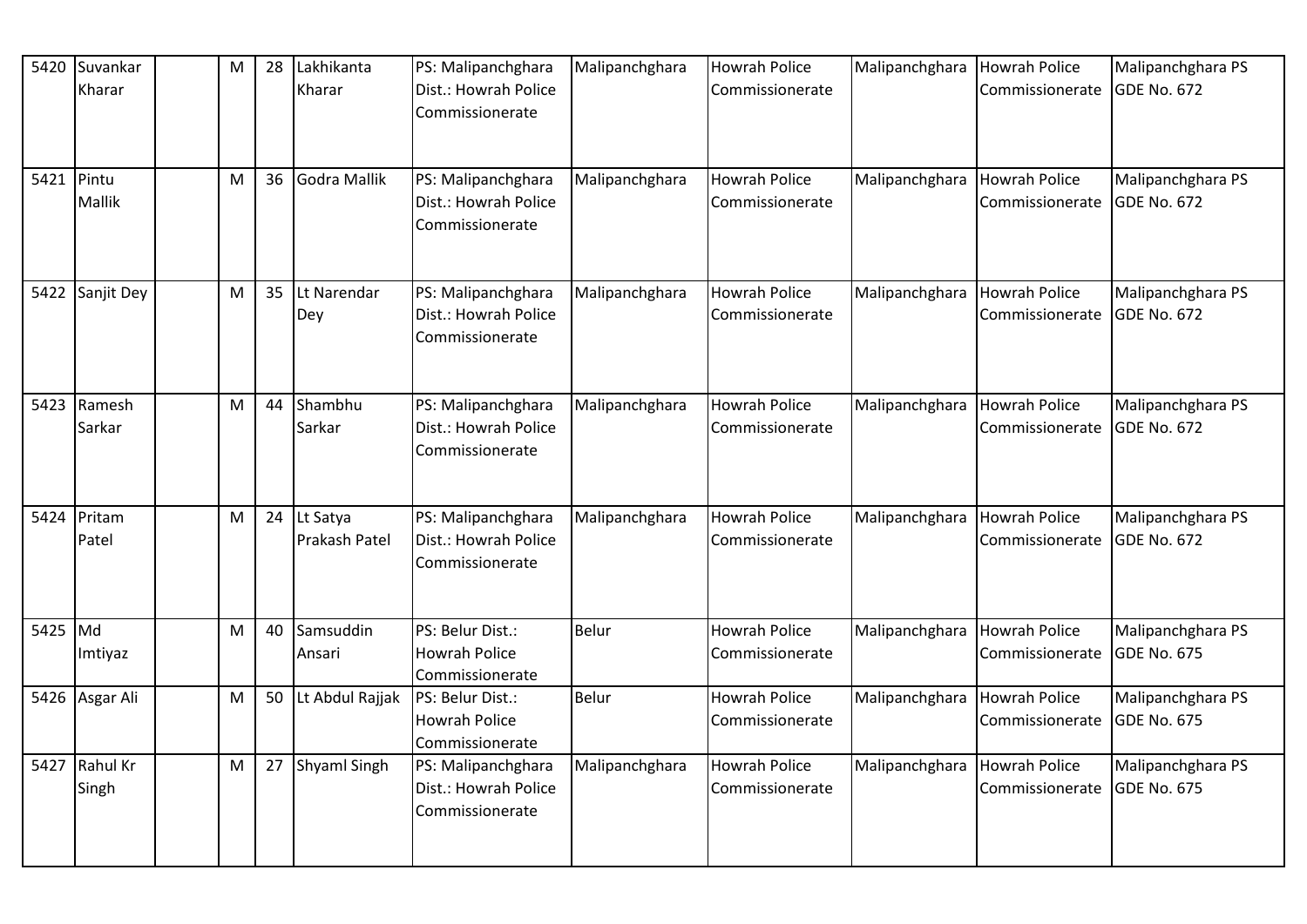| 5428     | Soumode<br>ep Ghosh       | M | 22 |                            | Randeep Ghosh   PS: Malipanchghara<br>Dist.: Howrah Police<br>Commissionerate | Malipanchghara  | <b>Howrah Police</b><br>Commissionerate | Malipanchghara | <b>Howrah Police</b><br>Commissionerate | Malipanchghara PS<br><b>GDE No. 675</b> |
|----------|---------------------------|---|----|----------------------------|-------------------------------------------------------------------------------|-----------------|-----------------------------------------|----------------|-----------------------------------------|-----------------------------------------|
| 5429     | Ankan Sen                 | M | 19 | Dipankar Sen               | PS: Golabari Dist.:<br><b>Howrah Police</b><br>Commissionerate                | Golabari        | <b>Howrah Police</b><br>Commissionerate | Malipanchghara | Howrah Police<br>Commissionerate        | Malipanchghara PS<br><b>GDE No. 675</b> |
| 5430     | Kinkar<br>Chakrabor<br>tv | M | 38 | Lt Dipankar<br>Chakraborty | PS: Bally Dist.:<br><b>Howrah Police</b><br>Commissionerate                   | <b>Bally</b>    | <b>Howrah Police</b><br>Commissionerate | Malipanchghara | <b>Howrah Police</b><br>Commissionerate | Malipanchghara PS<br><b>GDE No. 675</b> |
| 5431     | Ajoy Singh                | M | 31 | <b>Sukumar Singh</b>       | PS: Malipanchghara<br>Dist.: Howrah Police<br>Commissionerate                 | Malipanchghara  | <b>Howrah Police</b><br>Commissionerate | Malipanchghara | <b>Howrah Police</b><br>Commissionerate | Malipanchghara PS<br><b>GDE No. 675</b> |
|          | 5432 Rohan Das            | M | 18 | Samir Das                  | PS: Bandel g.r.p.s.<br>Dist.: Howrah G.R.P.                                   | Bandel g.r.p.s. | Howrah G.R.P.                           | Malipanchghara | <b>Howrah Police</b><br>Commissionerate | Malipanchghara PS<br><b>GDE No. 675</b> |
| 5433     | Koustav<br>Singh          | M | 19 | Lt Soumitra<br>Singh       | PS: Malipanchghara<br>Dist.: Howrah Police<br>Commissionerate                 | Malipanchghara  | <b>Howrah Police</b><br>Commissionerate | Malipanchghara | <b>Howrah Police</b><br>Commissionerate | Malipanchghara PS<br><b>GDE No. 675</b> |
| 5434     | <b>Rahit Das</b>          | M | 19 | Sujal Das                  | PS: Malipanchghara<br>Dist.: Howrah Police<br>Commissionerate                 | Malipanchghara  | Howrah Police<br>Commissionerate        | Malipanchghara | <b>Howrah Police</b><br>Commissionerate | Malipanchghara PS<br><b>GDE No. 675</b> |
| 5435     | Imran<br>Khan             | M | 40 | Lt Abdul<br>Razzaque       | PS: Belur Dist.:<br><b>Howrah Police</b><br>Commissionerate                   | <b>Belur</b>    | <b>Howrah Police</b><br>Commissionerate | Malipanchghara | <b>Howrah Police</b><br>Commissionerate | Malipanchghara PS<br><b>GDE No. 687</b> |
| 5436 Ali | Hossain                   | M | 45 | Lt Md Kitab<br>Ansari      | PS: Belur Dist.:<br>Howrah Police<br>Commissionerate                          | Belur           | <b>Howrah Police</b><br>Commissionerate | Malipanchghara | <b>Howrah Police</b><br>Commissionerate | Malipanchghara PS<br><b>GDE No. 687</b> |
|          | 5437 Sipahi<br>Ram        | M | 45 | Sudharsan Ram              | PS: Malipanchghara<br>Dist.: Howrah Police<br>Commissionerate                 | Malipanchghara  | <b>Howrah Police</b><br>Commissionerate | Malipanchghara | <b>Howrah Police</b><br>Commissionerate | Malipanchghara PS<br><b>GDE No. 687</b> |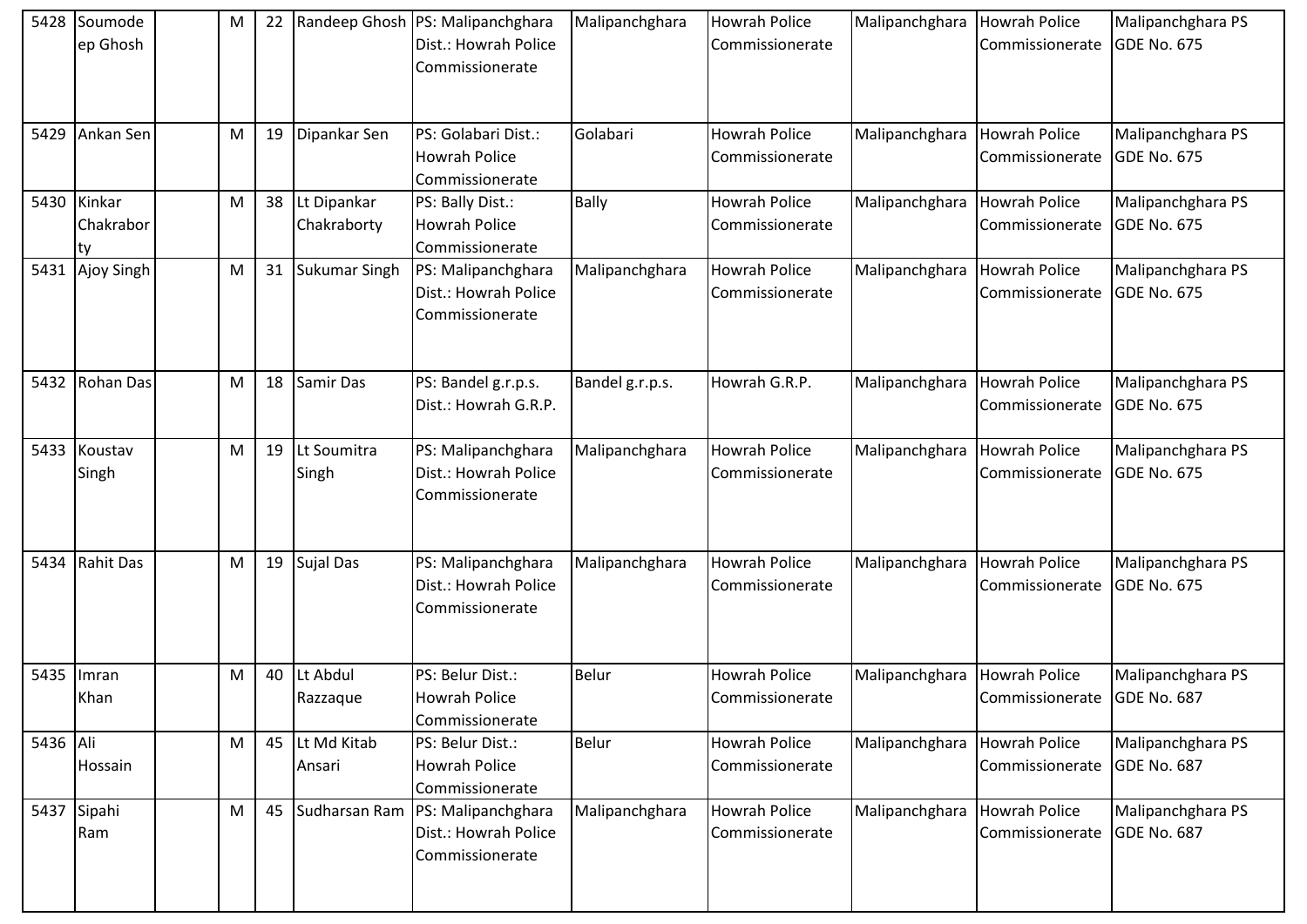|           | 5438 Abid Shah    | М | 27 | Lt Kuranudin<br>Shah        | PS: Malipanchghara<br>Dist.: Howrah Police<br>Commissionerate               | Malipanchghara | <b>Howrah Police</b><br>Commissionerate | Malipanchghara | <b>Howrah Police</b><br>Commissionerate | Malipanchghara PS<br><b>GDE No. 687</b> |
|-----------|-------------------|---|----|-----------------------------|-----------------------------------------------------------------------------|----------------|-----------------------------------------|----------------|-----------------------------------------|-----------------------------------------|
| 5439      | Kamal<br>Deo Giri | M | 56 | Lt Ramananda<br>Giri        | PS: Malipanchghara<br>Dist.: Howrah Police<br>Commissionerate               | Malipanchghara | <b>Howrah Police</b><br>Commissionerate | Malipanchghara | <b>Howrah Police</b><br>Commissionerate | Malipanchghara PS<br><b>GDE No. 687</b> |
| 5440      | Triloki Giri      | M | 60 | Lt<br>Jangabahadhur<br>Giri | PS: Malipanchghara<br>Dist.: Howrah Police<br>Commissionerate               | Malipanchghara | <b>Howrah Police</b><br>Commissionerate | Malipanchghara | <b>Howrah Police</b><br>Commissionerate | Malipanchghara PS<br><b>GDE No. 687</b> |
| 5441      | Mantu<br>Prasad   | M | 38 | Nagendra<br>Prasad          | PS: Malipanchghara<br>Dist.: Howrah Police<br>Commissionerate               | Malipanchghara | <b>Howrah Police</b><br>Commissionerate | Malipanchghara | <b>Howrah Police</b><br>Commissionerate | Malipanchghara PS<br><b>GDE No. 631</b> |
| 5442      | Bappa<br>Samui    | M | 40 | Ajoy Samui                  | PS: Malipanchghara<br>Dist.: Howrah Police<br>Commissionerate               | Malipanchghara | <b>Howrah Police</b><br>Commissionerate | Malipanchghara | Howrah Police<br>Commissionerate        | Malipanchghara PS<br><b>GDE No. 662</b> |
| 5443      | Tapan<br>Shaw     | M | 40 |                             | Bechuram Shaw PS: Malipanchghara<br>Dist.: Howrah Police<br>Commissionerate | Malipanchghara | <b>Howrah Police</b><br>Commissionerate | Malipanchghara | <b>Howrah Police</b><br>Commissionerate | Malipanchghara PS<br><b>GDE No. 662</b> |
| 5444 Lalu | Ghosh             | M |    | 30 Pancha Ghosh             | PS: Malipanchghara<br>Dist.: Howrah Police<br>Commissionerate               | Malipanchghara | <b>Howrah Police</b><br>Commissionerate | Malipanchghara | <b>Howrah Police</b><br>Commissionerate | Malipanchghara PS<br><b>GDE No. 662</b> |
| 5445      | Sohan<br>Rajak    | M | 59 | Raghunath<br>Rajak          | PS: Malipanchghara<br>Dist.: Howrah Police<br>Commissionerate               | Malipanchghara | <b>Howrah Police</b><br>Commissionerate | Malipanchghara | <b>Howrah Police</b><br>Commissionerate | Malipanchghara PS<br><b>GDE No. 662</b> |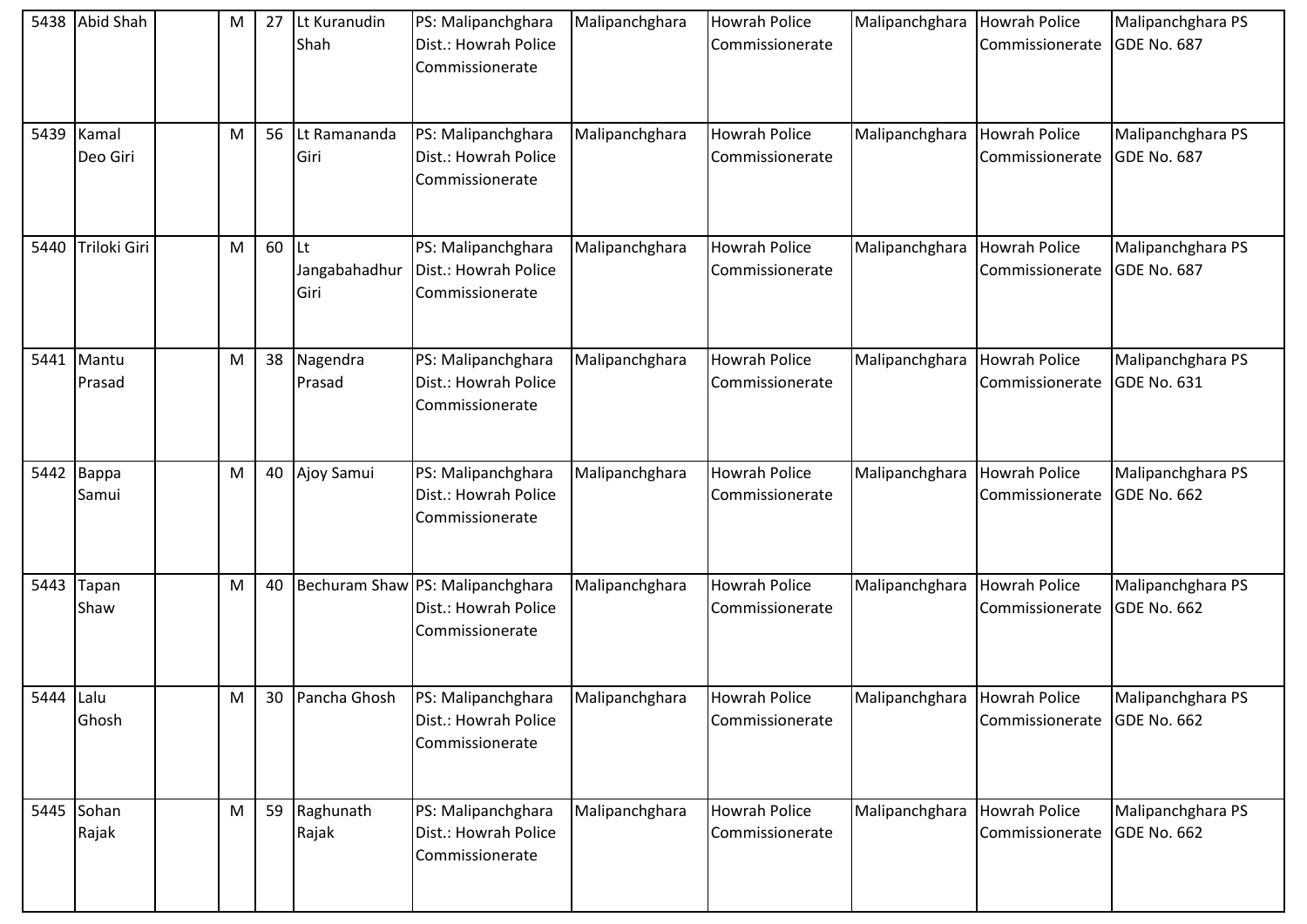| 5446 Sk | Mafijuddi<br>n           | M | 22 | Sk. Mukbul<br>Hossain      | Unsani, Notun Sana<br>para Jagacha Howrah<br>PS: Sankrail Dist.:<br><b>Howrah Police</b><br>Commissionerate                | Sankrail | <b>Howrah Police</b><br>Commissionerate | Sankrail | Howrah Police<br>Commissionerate        | Sankrail PS GDE No.<br>482 |
|---------|--------------------------|---|----|----------------------------|----------------------------------------------------------------------------------------------------------------------------|----------|-----------------------------------------|----------|-----------------------------------------|----------------------------|
| 5447    | Rahit<br>Khan            | M | 22 | Lt. Ananrul<br>Khan        | Unsani, sardar para<br>Jagacha Howrah PS:<br>Sankrail Dist.:<br><b>Howrah Police</b><br>Commissionerate                    | Sankrail | <b>Howrah Police</b><br>Commissionerate | Sankrail | Howrah Police<br>Commissionerate        | Sankrail PS GDE No.<br>482 |
|         | 5448 Jaruddin<br>Laskar  | M | 18 | Jalil Laskar               | Unsani, Laskar para<br>Jagacha Howrah PS:<br>Sankrail Dist.:<br><b>Howrah Police</b><br>Commissionerate                    | Sankrail | <b>Howrah Police</b><br>Commissionerate | Sankrail | Howrah Police<br>Commissionerate        | Sankrail PS GDE No.<br>482 |
| 5449    | Soheb<br>Akter           | M | 19 | Kalim Uddin                | New basti lichubagan<br>Sankrail Howrah PS:<br>Sankrail Dist.:<br><b>Howrah Police</b><br>Commissionerate                  | Sankrail | <b>Howrah Police</b><br>Commissionerate | Sankrail | Howrah Police<br>Commissionerate        | Sankrail PS GDE No.<br>482 |
| 5450    | Sukumar<br>Naskar        | M | 32 | <b>Badal Naskar</b>        | <b>Manikpur Ghosal</b><br>Para Sankrail Howrah<br>PS: Sankrail Dist.:<br><b>Howrah Police</b><br>Commissionerate           | Sankrail | <b>Howrah Police</b><br>Commissionerate | Sankrail | <b>Howrah Police</b><br>Commissionerate | Sankrail PS GDE No.<br>497 |
|         | 5451 Anower<br>Molla     | М | 40 | <b>Bahar Ali</b><br>Mollah | Nalpur Station Para<br>Sankrail Howrah PS:<br>Sankrail Dist.:<br><b>Howrah Police</b><br>Commissionerate                   | Sankrail | <b>Howrah Police</b><br>Commissionerate | Sankrail | Howrah Police<br>Commissionerate        | Sankrail PS GDE No.<br>497 |
|         | 5452 Biswanath<br>Naskar | M | 58 | Naskar                     | Lt. Tulshicharan Manikpur Ghosal<br>Para Sankrail Howrah<br>PS: Sankrail Dist.:<br><b>Howrah Police</b><br>Commissionerate | Sankrail | <b>Howrah Police</b><br>Commissionerate | Sankrail | Howrah Police<br>Commissionerate        | Sankrail PS GDE No.<br>497 |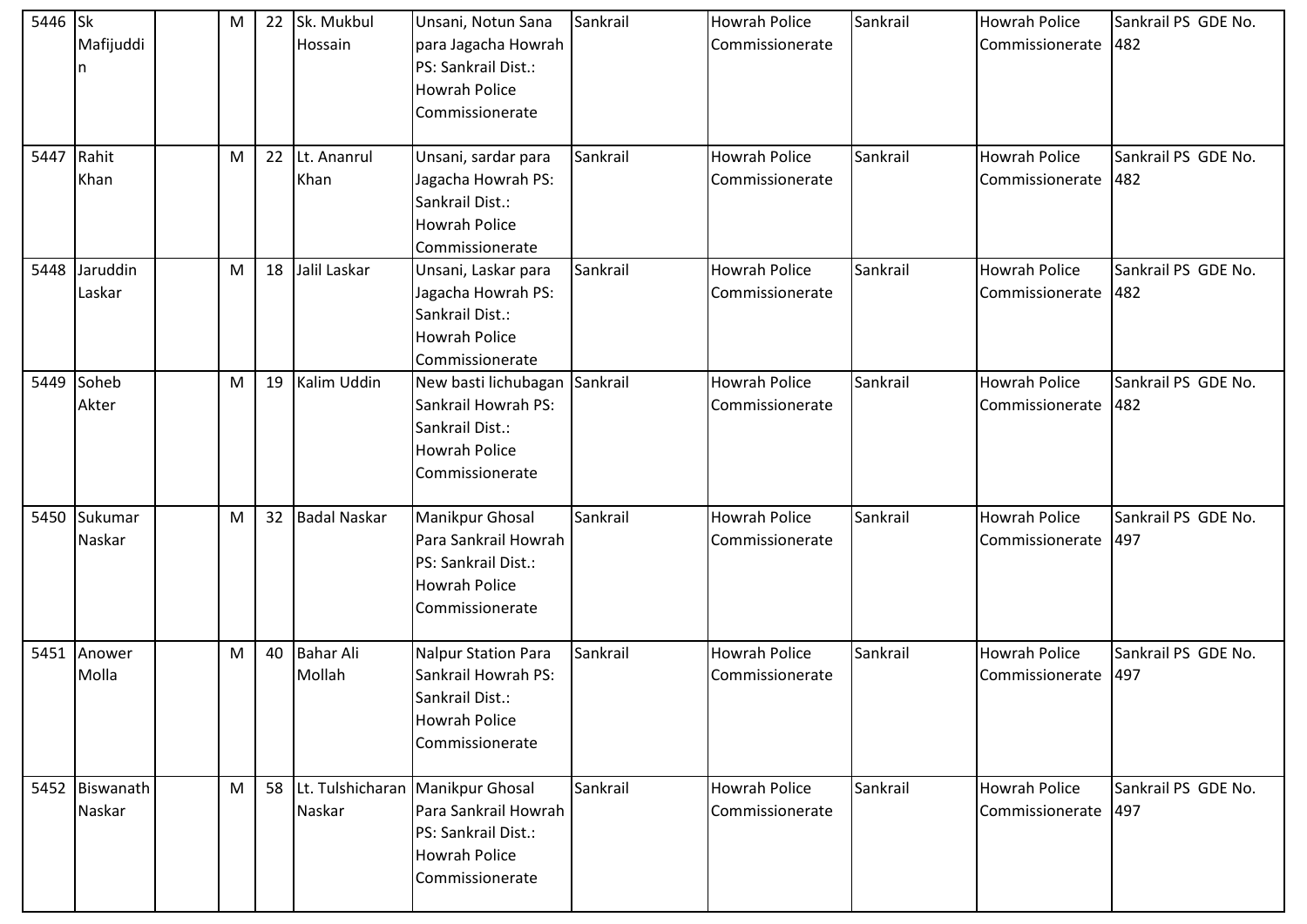| 5453 Asto |               | M | 40 Lt. Chunilal    | Manikpur Madhyeam Sankrail                 |          | <b>Howrah Police</b> | Sankrail | <b>Howrah Police</b> | Sankrail PS GDE No. |
|-----------|---------------|---|--------------------|--------------------------------------------|----------|----------------------|----------|----------------------|---------------------|
|           | Ghosh         |   | Ghosh              | Para Sankrail Howrah                       |          | Commissionerate      |          | Commissionerate 515  |                     |
|           |               |   |                    | PS: Sankrail Dist.:                        |          |                      |          |                      |                     |
|           |               |   |                    | <b>Howrah Police</b>                       |          |                      |          |                      |                     |
|           |               |   |                    | Commissionerate                            |          |                      |          |                      |                     |
|           |               |   |                    |                                            |          |                      |          |                      |                     |
|           | 5454 Sk Sayed | M | 46 Lt Tahir Sk     | Manikpur Parda Line                        | Sankrail | <b>Howrah Police</b> | Sankrail | <b>Howrah Police</b> | Sankrail PS GDE No. |
|           |               |   |                    | Sankrail Howrah PS:                        |          | Commissionerate      |          | Commissionerate      | 515                 |
|           |               |   |                    | Sankrail Dist.:                            |          |                      |          |                      |                     |
|           |               |   |                    | <b>Howrah Police</b>                       |          |                      |          |                      |                     |
|           |               |   |                    | Commissionerate                            |          |                      |          |                      |                     |
|           |               |   |                    |                                            |          |                      |          |                      |                     |
| 5455 Sk   |               | M | 22 Noor            | Manikpur Gorai                             | Sankrail | <b>Howrah Police</b> | Sankrail | <b>Howrah Police</b> | Sankrail PS GDE No. |
|           | Soleman       |   | Mahammed Sk        | Molla Line Sankrail                        |          | Commissionerate      |          | Commissionerate      | 515                 |
|           |               |   |                    | Howrah PS: Sankrail                        |          |                      |          |                      |                     |
|           |               |   |                    | Dist.: Howrah Police                       |          |                      |          |                      |                     |
|           |               |   |                    | Commissionerate                            |          |                      |          |                      |                     |
|           |               |   |                    |                                            |          |                      |          |                      |                     |
| 5456 Asto |               | M | 45 Lt Sotal Majhi  | Manikpur Gormonia                          | Sankrail | <b>Howrah Police</b> | Sankrail | <b>Howrah Police</b> | Sankrail PS GDE No. |
|           | Majhi         |   |                    | Sankrail Howrah PS:                        |          | Commissionerate      |          | Commissionerate      | 1515                |
|           |               |   |                    | Sankrail Dist.:                            |          |                      |          |                      |                     |
|           |               |   |                    | <b>Howrah Police</b>                       |          |                      |          |                      |                     |
|           |               |   |                    | Commissionerate                            |          |                      |          |                      |                     |
| 5457      | Amir          | M | 20 Lt Rohit Kuresi |                                            | Sankrail | <b>Howrah Police</b> | Sankrail | <b>Howrah Police</b> | Sankrail PS GDE No. |
|           | Kuresi        |   |                    | Manikpur Goyel Para<br>Sankrail Howrah PS: |          | Commissionerate      |          |                      | 515                 |
|           |               |   |                    | Sankrail Dist.:                            |          |                      |          | Commissionerate      |                     |
|           |               |   |                    | <b>Howrah Police</b>                       |          |                      |          |                      |                     |
|           |               |   |                    | Commissionerate                            |          |                      |          |                      |                     |
|           |               |   |                    |                                            |          |                      |          |                      |                     |
|           | 5458 Tara Sk  | M | 22 Lt Anawar Sk    | Manikpur Goyel Para                        | Sankrail | <b>Howrah Police</b> | Sankrail | <b>Howrah Police</b> | Sankrail PS GDE No. |
|           |               |   |                    | Sankrail Howrah PS:                        |          | Commissionerate      |          | Commissionerate      | 515                 |
|           |               |   |                    | Sankrail Dist.:                            |          |                      |          |                      |                     |
|           |               |   |                    | <b>Howrah Police</b>                       |          |                      |          |                      |                     |
|           |               |   |                    | Commissionerate                            |          |                      |          |                      |                     |
|           |               |   |                    |                                            |          |                      |          |                      |                     |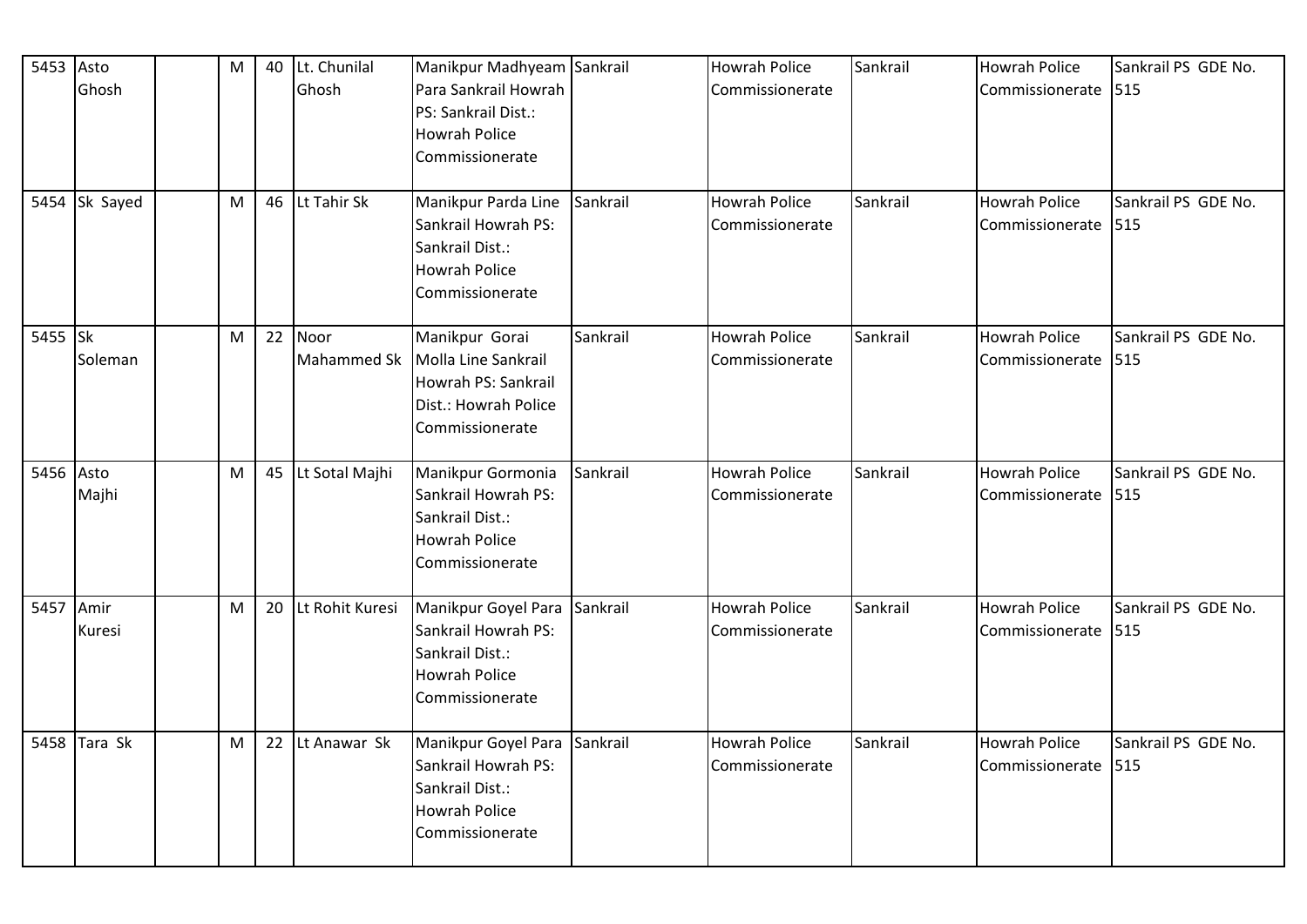| 5459      | Atsar Sk                | M |    | 24 Jabbar Sk      | Mankpur Durgha<br><b>Mandir Sankrail</b><br>Howrah PS: Sankrail<br>Dist.: Howrah Police<br>Commissionerate                 | Sankrail | <b>Howrah Police</b><br>Commissionerate | Sankrail | <b>Howrah Police</b><br>Commissionerate | Sankrail PS GDE No.<br>515  |
|-----------|-------------------------|---|----|-------------------|----------------------------------------------------------------------------------------------------------------------------|----------|-----------------------------------------|----------|-----------------------------------------|-----------------------------|
|           | 5460 ljajul Sk          | M |    | 19 Sk Sujal       | Sarenga Jattala<br>Sankrail Howrah PS:<br>Sankrail Dist.:<br><b>Howrah Police</b><br>Commissionerate                       | Sankrail | <b>Howrah Police</b><br>Commissionerate | Sankrail | <b>Howrah Police</b><br>Commissionerate | Sankrail PS GDE No.<br>515  |
| 5461 Ajoy | Sobar                   | M | 21 | Lt Gurba Sobar    | Manikpur Rajkhola<br>Sankrail Howrah PS:<br>Sankrail Dist.:<br><b>Howrah Police</b><br>Commissionerate                     | Sankrail | <b>Howrah Police</b><br>Commissionerate | Sankrail | <b>Howrah Police</b><br>Commissionerate | Sankrail PS GDE No.<br>515  |
| 5462      | <b>Bikiram</b><br>Sobar | M |    | 25 Soma Sobar     | Manikpur Rajkhola<br>Sankrail Howrah PS:<br>Sankrail Dist.:<br><b>Howrah Police</b><br>Commissionerate                     | Sankrail | <b>Howrah Police</b><br>Commissionerate | Sankrail | <b>Howrah Police</b><br>Commissionerate | Sankrail PS GDE No.<br>1515 |
| 5463      | Jitu Singh              | M |    | 35 Banamali Singh | "Balesar Orrisa A/P<br>Manikpur Vakur<br>Khola" Sankrail PS:<br>Sankrail Dist.:<br><b>Howrah Police</b><br>Commissionerate | Sankrail | <b>Howrah Police</b><br>Commissionerate | Sankrail | <b>Howrah Police</b><br>Commissionerate | Sankrail PS GDE No.<br>515  |
| 5464      | Sanjoy<br>Singh         | M |    | 35 Lt Volu Singh  | Mankpur Vakur Khola Sankrail<br>Sankrail Howrah PS:<br>Sankrail Dist.:<br><b>Howrah Police</b><br>Commissionerate          |          | <b>Howrah Police</b><br>Commissionerate | Sankrail | <b>Howrah Police</b><br>Commissionerate | Sankrail PS GDE No.<br>515  |
|           | 5465 Sk Salim           | M |    | 26 Sk Safik       | Sarenga Jattala<br>Sankrail Howrah PS:<br>Sankrail Dist.:<br>Howrah Police<br>Commissionerate                              | Sankrail | <b>Howrah Police</b><br>Commissionerate | Sankrail | Howrah Police<br>Commissionerate        | Sankrail PS GDE No.<br>526  |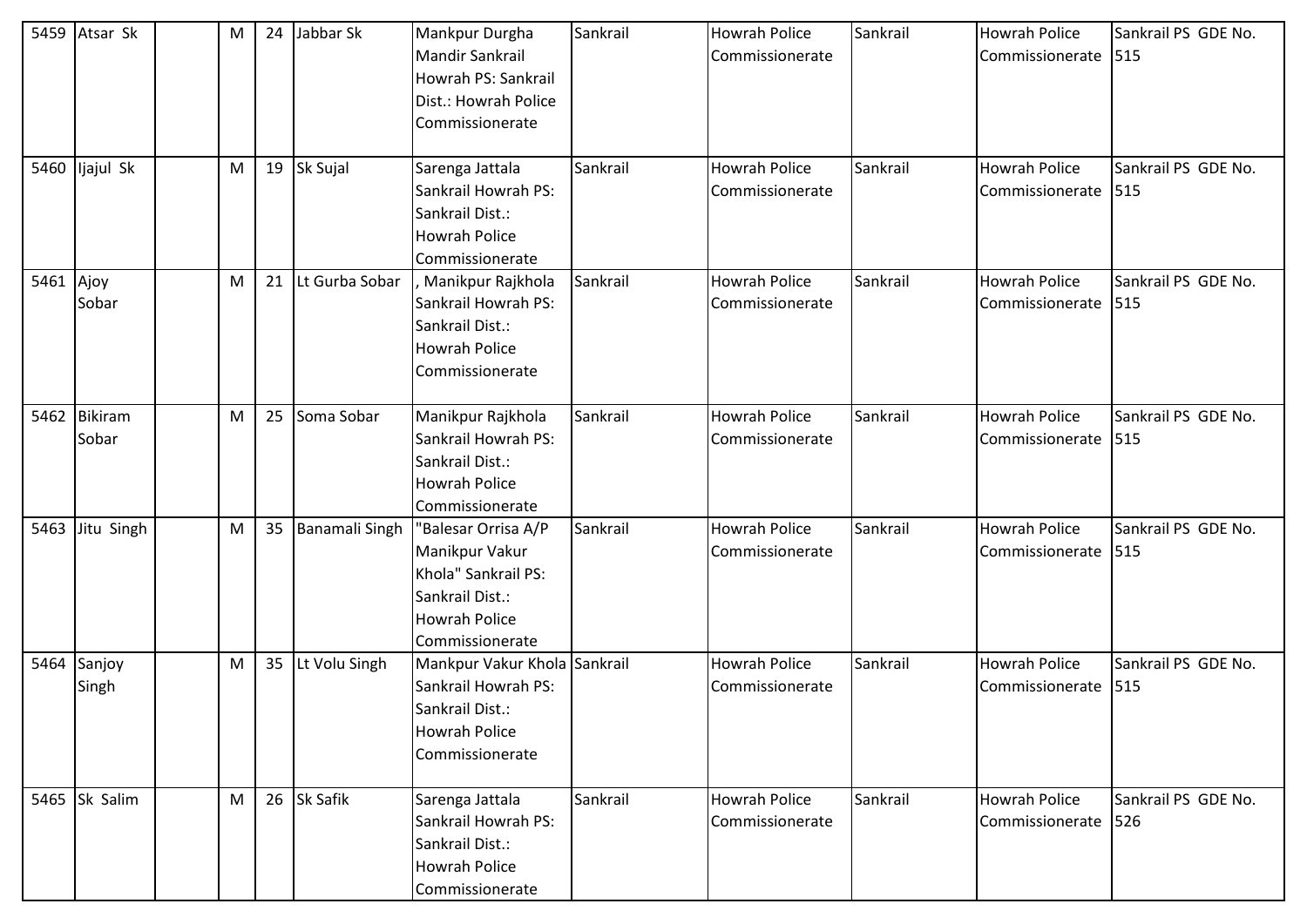|      | 5466 Sadhu<br>Chowdhur | M |    | 32 Lt. Arjun<br>Chowdhury | Rajganj Sankrail<br>Howrah PS: Sankrail<br>Dist.: Howrah Police<br>Commissionerate                         | Sankrail | <b>Howrah Police</b><br>Commissionerate | Sankrail     | <b>Howrah Police</b><br>Commissionerate           | Sankrail PS GDE No.<br>726         |
|------|------------------------|---|----|---------------------------|------------------------------------------------------------------------------------------------------------|----------|-----------------------------------------|--------------|---------------------------------------------------|------------------------------------|
| 5467 | Sanjay<br>Ghosh        | M |    | 26 Rajkumar<br>Ghosh      | Rajganj Sankrail<br>Howrah PS: Sankrail<br>Dist.: Howrah Police<br>Commissionerate                         | Sankrail | <b>Howrah Police</b><br>Commissionerate | Sankrail     | <b>Howrah Police</b><br>Commissionerate           | Sankrail PS GDE No.<br>726         |
| 5468 | Siraj<br>Mallick       | м | 38 | Lal Mallick               | Sankrail Mallick Para<br>Sankrail Howrah PS:<br>Sankrail Dist.:<br><b>Howrah Police</b><br>Commissionerate | Sankrail | <b>Howrah Police</b><br>Commissionerate | Sankrail     | <b>Howrah Police</b><br>Commissionerate           | Sankrail PS Outpost<br>GDE No. 726 |
| 5469 | Md<br>Wasim            | М |    | 25 Md. Yusuf              | Do Sankrail Howrah<br>PS: Sankrail Dist.:<br><b>Howrah Police</b><br>Commissionerate                       | Sankrail | <b>Howrah Police</b><br>Commissionerate | Sankrail     | <b>Howrah Police</b><br>Commissionerate           | Sankrail PS GDE No.<br>726         |
| 5470 | Biswanath<br>Guchait   | M |    | 41 Bistu Pada<br>Guchait  | Jhorehat Sankrail<br>Howrah PS: Sankrail<br>Dist.: Howrah Police<br>Commissionerate                        | Sankrail | <b>Howrah Police</b><br>Commissionerate | Sankrail     | <b>Howrah Police</b><br>Commissionerate           | Sankrail PS GDE No.<br>726         |
| 5471 | Ratan<br>Dey           | M |    | <b>Gopal Dey</b>          | Dakshin Baksara<br>Sukanta Place, PS-<br>Santragachi, How                                                  |          | <b>Basirhat</b>                         | Santragachhi | <b>Howrah Police</b><br>Commissionerate           | Santragachhi PS GDE<br>No. 485     |
| 5472 | Sharmila<br>Dey        | F |    | Subhas Dey                | Dakshin Baksara<br>Sukanta Place, PS-<br>Santragachi, How                                                  |          | <b>Basirhat</b>                         | Santragachhi | <b>Howrah Police</b><br>Commissionerate   No. 485 | Santragachhi PS GDE                |
|      | 5473 Raja Dey          | M |    | Subhas Dey                | Dakshin Baksara<br>Sukanta Place, PS-<br>Santragachi, How                                                  |          | Basirhat                                | Santragachhi | <b>Howrah Police</b><br>Commissionerate           | Santragachhi PS GDE<br>No. 485     |
|      | 5474 $K$ Mohan         | M |    | Lt. Jagha                 | Santragachi<br>Sahebpara, PS-<br>Santragachi, Howrah                                                       |          | <b>Basirhat</b>                         | Santragachhi | <b>Howrah Police</b><br>Commissionerate           | Santragachhi PS GDE<br>No. 495     |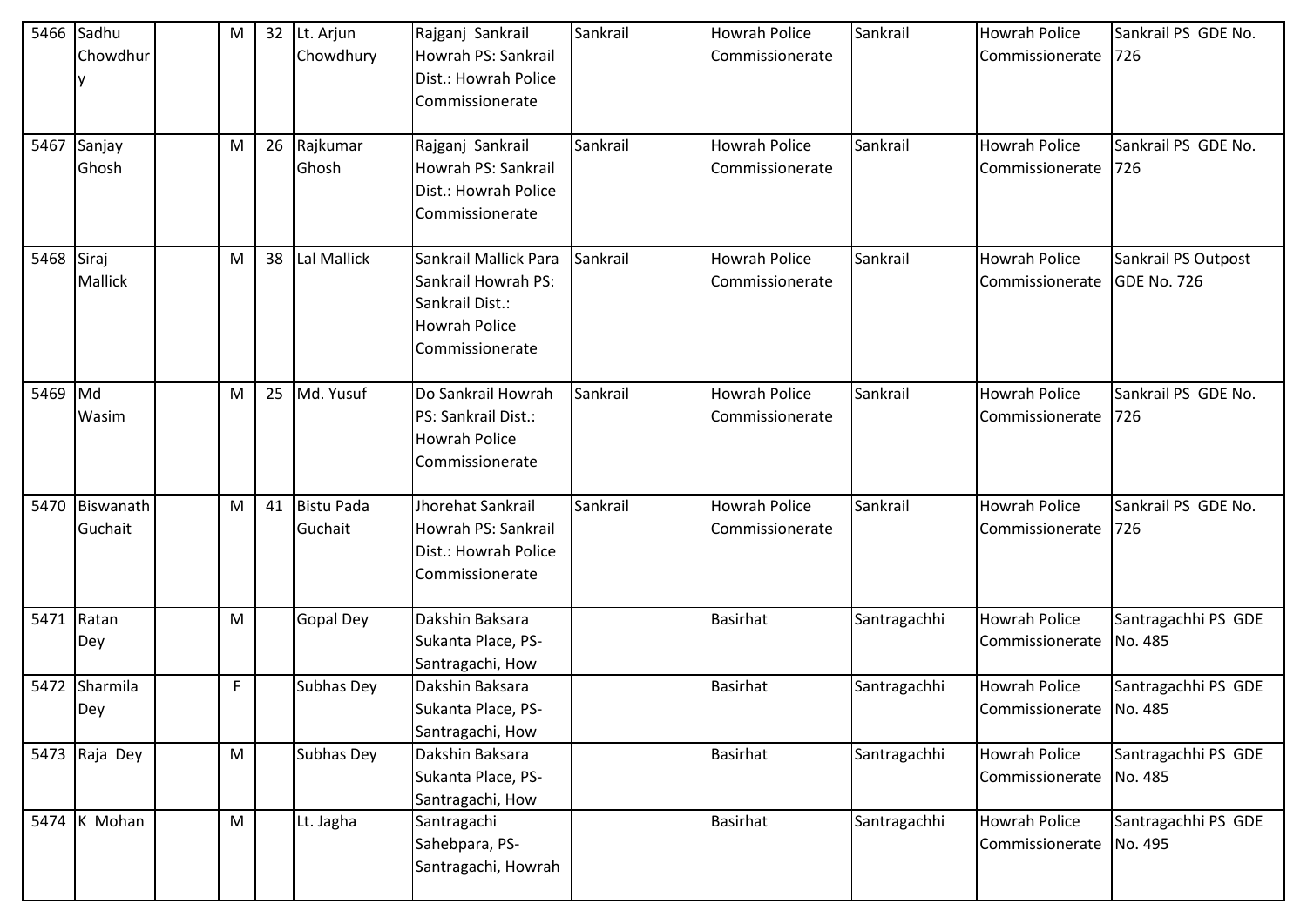| 5475 | Raju Rao                     | M | Lt. Asish Rao       | Santragachi<br>Sahebpara, PS-<br>Santragachi, Howrah       | <b>Basirhat</b> | Santragachhi | <b>Howrah Police</b><br>Commissionerate           | Santragachhi PS GDE<br>No. 495 |
|------|------------------------------|---|---------------------|------------------------------------------------------------|-----------------|--------------|---------------------------------------------------|--------------------------------|
|      | 5476 M Krishna<br>Rao        | M | M. Ganesh Rao       | Santragachi<br>Sahebpara, PS-<br>Santragachi, Howrah       | <b>Basirhat</b> | Santragachhi | <b>Howrah Police</b><br>Commissionerate           | Santragachhi PS GDE<br>No. 495 |
| 5477 | Ranjit<br><b>Biswas</b>      | M | Robi Biswas         | Santragachi<br>Sahebpara, PS-<br>Santragachi, Howrah       | <b>Basirhat</b> | Santragachhi | <b>Howrah Police</b><br>Commissionerate           | Santragachhi PS GDE<br>No. 495 |
| 5478 | Akash<br><b>Baspor</b>       | M | Gopal Baspor        | Santragachi<br>Sahebpara, PS-<br>Santragachi, Howrah       | <b>Basirhat</b> | Santragachhi | <b>Howrah Police</b><br>Commissionerate           | Santragachhi PS GDE<br>No. 495 |
|      | 5479 Suriya<br><b>Biswas</b> | M | Robi Biswas         | Santragachi<br>Sahebpara, PS-<br>Santragachi, Howrah       | <b>Basirhat</b> | Santragachhi | <b>Howrah Police</b><br>Commissionerate           | Santragachhi PS GDE<br>No. 495 |
| 5480 | Barun<br><b>Dhara</b>        | M | Lt. Lakhan<br>Dhara | 1 No. Sultanpur, PS-<br>Santragachi, Howrah                | <b>Basirhat</b> | Santragachhi | <b>Howrah Police</b><br>Commissionerate           | Santragachhi PS GDE<br>No. 495 |
| 5481 | Ranjit<br>Dhara              | M |                     | Biswanat Dhara 2 No. Sultanpur, PS-<br>Santragachi, Howrah | <b>Basirhat</b> | Santragachhi | <b>Howrah Police</b><br>Commissionerate           | Santragachhi PS GDE<br>No. 495 |
| 5482 | Tapan<br>Ghosh               | M | Anil Ghosh          | 2 No. Sultanpur, PS-<br>Santragachi, Howrah                | <b>Basirhat</b> | Santragachhi | <b>Howrah Police</b><br>Commissionerate           | Santragachhi PS GDE<br>No. 495 |
| 5483 | Bapan<br>Adak                | M | Ashim Adak          | 2 No. Sultanpur, PS-<br>Santragachi, Howrah                | <b>Basirhat</b> | Santragachhi | <b>Howrah Police</b><br>Commissionerate   No. 495 | Santragachhi PS GDE            |
|      | 5484 Subhas<br>Pal           | M | Swapan Pal          | Uttar Baksara Govt.<br>Colony, PS-<br>Santragachi, Howrah  | <b>Basirhat</b> | Santragachhi | <b>Howrah Police</b><br>Commissionerate           | Santragachhi PS GDE<br>No. 508 |
|      | 5485 Kartick<br><b>Bag</b>   | M | Rabin Bag           | Uttar Baksara Govt.<br>Colony, PS-<br>Santragachi, Howrah  | <b>Basirhat</b> | Santragachhi | <b>Howrah Police</b><br>Commissionerate No. 508   | Santragachhi PS GDE            |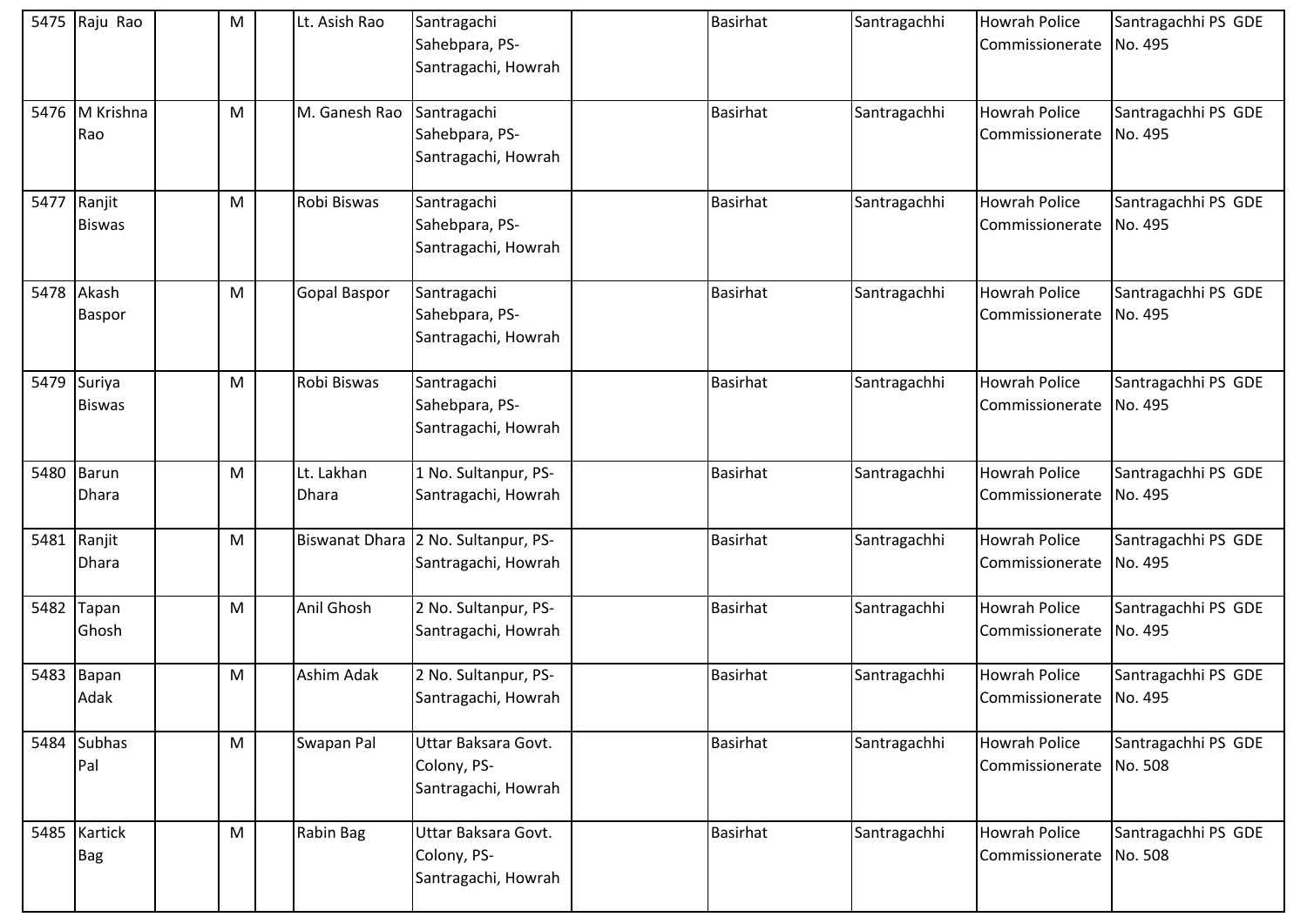|         | 5486 Dipak<br>Ghosh | M | Sunil Ghosh        | Uttar Baksara Govt.<br>Colony, PS-<br>Santragachi, Howrah      | <b>Basirhat</b> | Santragachhi | Howrah Police<br>Commissionerate                | Santragachhi PS GDE<br>No. 508 |
|---------|---------------------|---|--------------------|----------------------------------------------------------------|-----------------|--------------|-------------------------------------------------|--------------------------------|
| 5487    | Rajesh<br>Singh     | M | Suresh Singh       | Baksara Fish Market,<br>PS-Santragachi,<br>Howrah              | <b>Basirhat</b> | Santragachhi | <b>Howrah Police</b><br>Commissionerate         | Santragachhi PS GDE<br>No. 508 |
| 5488    | Ranjit<br>Dey       | M | <b>Tapan Dey</b>   | Baksara Fish Market,<br>PS-Santragachi,<br>Howrah              | <b>Basirhat</b> | Santragachhi | <b>Howrah Police</b><br>Commissionerate No. 508 | Santragachhi PS GDE            |
| 5489    | Netai<br>Saha       | M | Sukumar Saha       | Dakshin<br>BaksaraShibtala, PS-<br>Santragachi, Howrah         | <b>Basirhat</b> | Santragachhi | <b>Howrah Police</b><br>Commissionerate         | Santragachhi PS GDE<br>No. 508 |
|         | 5490 Bappa<br>Dhara | M | Asish Dhara        | Dakshin<br>BaksaraShibtala, PS-<br>Santragachi, Howrah         | <b>Basirhat</b> | Santragachhi | <b>Howrah Police</b><br>Commissionerate         | Santragachhi PS GDE<br>No. 508 |
| 5491    | Koushik<br>Das      | M | Sunil Das          | Dakshin<br>BaksaraShibtala, PS-<br>Santragachi, Howrah         | <b>Basirhat</b> | Santragachhi | <b>Howrah Police</b><br>Commissionerate         | Santragachhi PS GDE<br>No. 508 |
| 5492    | Bablu<br>Mondal     | M | Haradhan<br>Mondal | Baksara Thakurpukur,<br><b>PS-AJC Bose B</b><br>Garden, Howrah | <b>Basirhat</b> | Santragachhi | <b>Howrah Police</b><br>Commissionerate         | Santragachhi PS GDE<br>No. 508 |
| 5493    | Sukhen<br>Roy       | M | <b>Badal Roy</b>   | Baksara Thakurpukur,<br><b>PS-AJC Bose B</b><br>Garden, Howrah | <b>Basirhat</b> | Santragachhi | <b>Howrah Police</b><br>Commissionerate         | Santragachhi PS GDE<br>No. 508 |
| 5494 Md | Akarm               | M | Md. Javed          | 2 No. Sultanpur,<br>Bokopara, PS-<br>Santragachi, Howrah       | <b>Basirhat</b> | Santragachhi | <b>Howrah Police</b><br>Commissionerate         | Santragachhi PS GDE<br>No. 508 |
|         | 5495 Md Sahid       | M | Md. Kalim          | 2 No. Sultanpur,<br>Bokopara, PS-<br>Santragachi, Howrah       | <b>Basirhat</b> | Santragachhi | <b>Howrah Police</b><br>Commissionerate No. 508 | Santragachhi PS GDE            |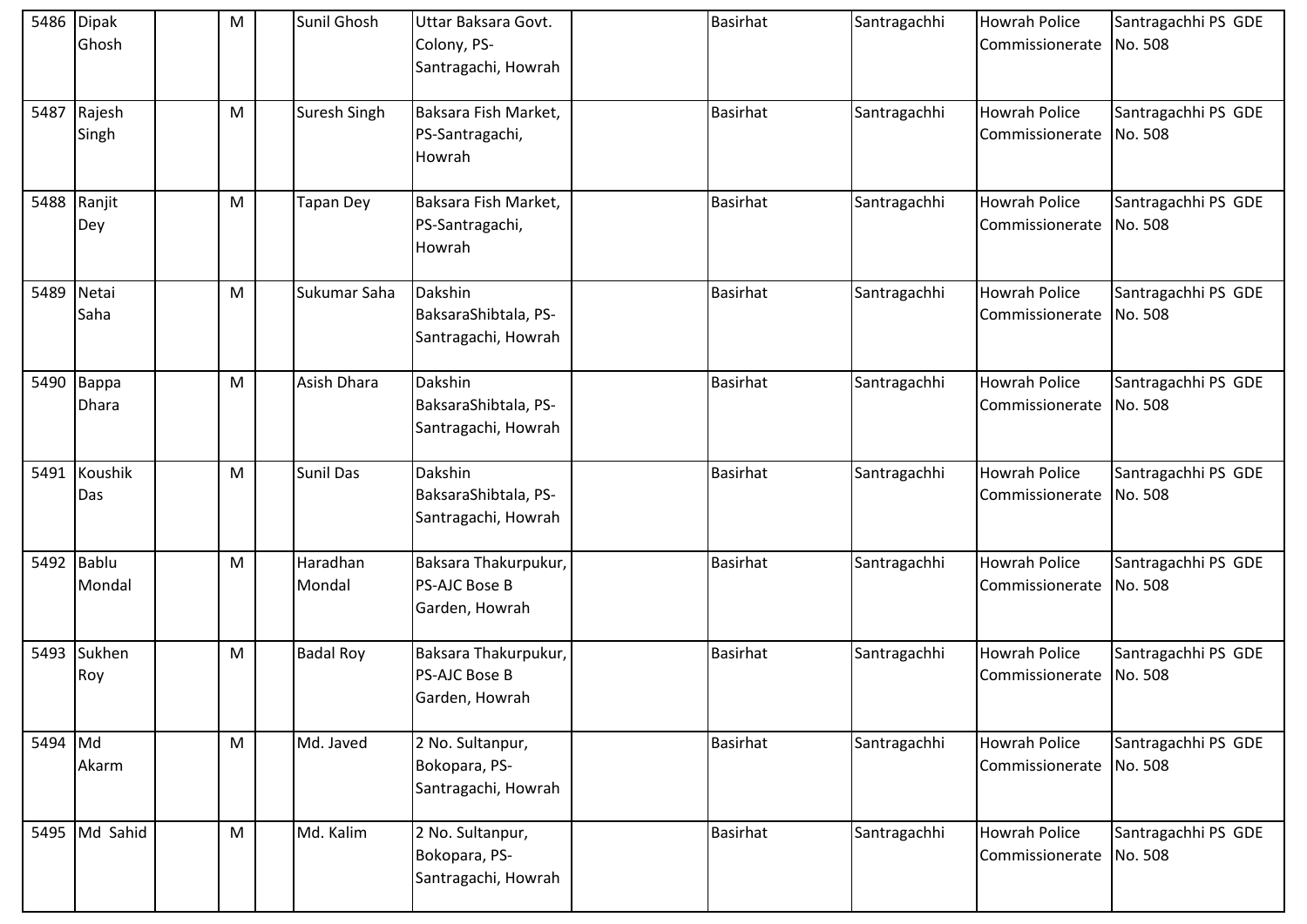|            | 5496 Sk Sabir        | M | Nijamuddin          | 2 No. Moukhali<br>Haldarpara, PS-<br>Santragachi, Howrah                      |            | <b>Basirhat</b> | Santragachhi | <b>Howrah Police</b><br>Commissionerate | Santragachhi PS GDE<br>No. 508 |
|------------|----------------------|---|---------------------|-------------------------------------------------------------------------------|------------|-----------------|--------------|-----------------------------------------|--------------------------------|
| 5497 Rafik | Haldar               | M | Nasir Haldar        | 2 No. Moukhali<br>Haldarpara, PS-<br>Santragachi, Howrah                      |            | <b>Basirhat</b> | Santragachhi | Howrah Police<br>Commissionerate        | Santragachhi PS GDE<br>No. 508 |
|            | 5498 Sk Firaj        | M | Sk. Nabin           | 2 No. Moukhali<br>Haldarpara, PS-<br>Santragachi, Howrah                      |            | <b>Basirhat</b> | Santragachhi | <b>Howrah Police</b><br>Commissionerate | Santragachhi PS GDE<br>No. 508 |
| 5499       | Meghnath<br>Pal      | M | Nirmal Pal          | Ramkrishna<br>Mandirpara, PS-<br>Santragachi, Howrah                          |            | <b>Basirhat</b> | Santragachhi | <b>Howrah Police</b><br>Commissionerate | Santragachhi PS GDE<br>No. 508 |
| 5500       | Sankar<br>Jana       | M | Subir Jana          | Ramkrishna<br>Mandirpara, PS-<br>Santragachi, Howrah                          |            | <b>Basirhat</b> | Santragachhi | Howrah Police<br>Commissionerate        | Santragachhi PS GDE<br>No. 508 |
| 5501       | Sambhu<br>Roy        | M | <b>Kartick Roy</b>  | Ramkrishna<br>Mandirpara, PS-<br>Santragachi, Howrah                          |            | <b>Basirhat</b> | Santragachhi | <b>Howrah Police</b><br>Commissionerate | Santragachhi PS GDE<br>No. 508 |
|            | 5502 Bikki Rao       | M | <b>Binod Rao</b>    | Sahebpara,<br>Swadeshpally, PS-<br>Santragachi, Howrah                        |            | <b>Basirhat</b> | Santragachhi | <b>Howrah Police</b><br>Commissionerate | Santragachhi PS GDE<br>No. 508 |
| 5503       | <b>Bhim</b><br>Shaw  | M | Suresh Shaw         | Sahebpara,<br>Swadeshpally, PS-<br>Santragachi, Howrah                        |            | <b>Basirhat</b> | Santragachhi | <b>Howrah Police</b><br>Commissionerate | Santragachhi PS GDE<br>No. 508 |
| 5504 Raja  | Nayak                | M | Ramchandra<br>Nayak | 1 No. Moukhali, PS-<br>Jagacha, Howrah PS:<br>Alipurduar Dist.:<br>Alipurduar | Alipurduar | Alipurduar      | Santragachhi | Howrah Police<br>Commissionerate        | Santragachhi PS GDE<br>No. 509 |
|            | 5505 Krishna<br>Shaw | M | Sudhir Shaw         | 1 No. Moukhali, PS-<br>Jagacha, Howrah                                        |            | Basirhat        | Santragachhi | Howrah Police<br>Commissionerate        | Santragachhi PS GDE<br>No. 509 |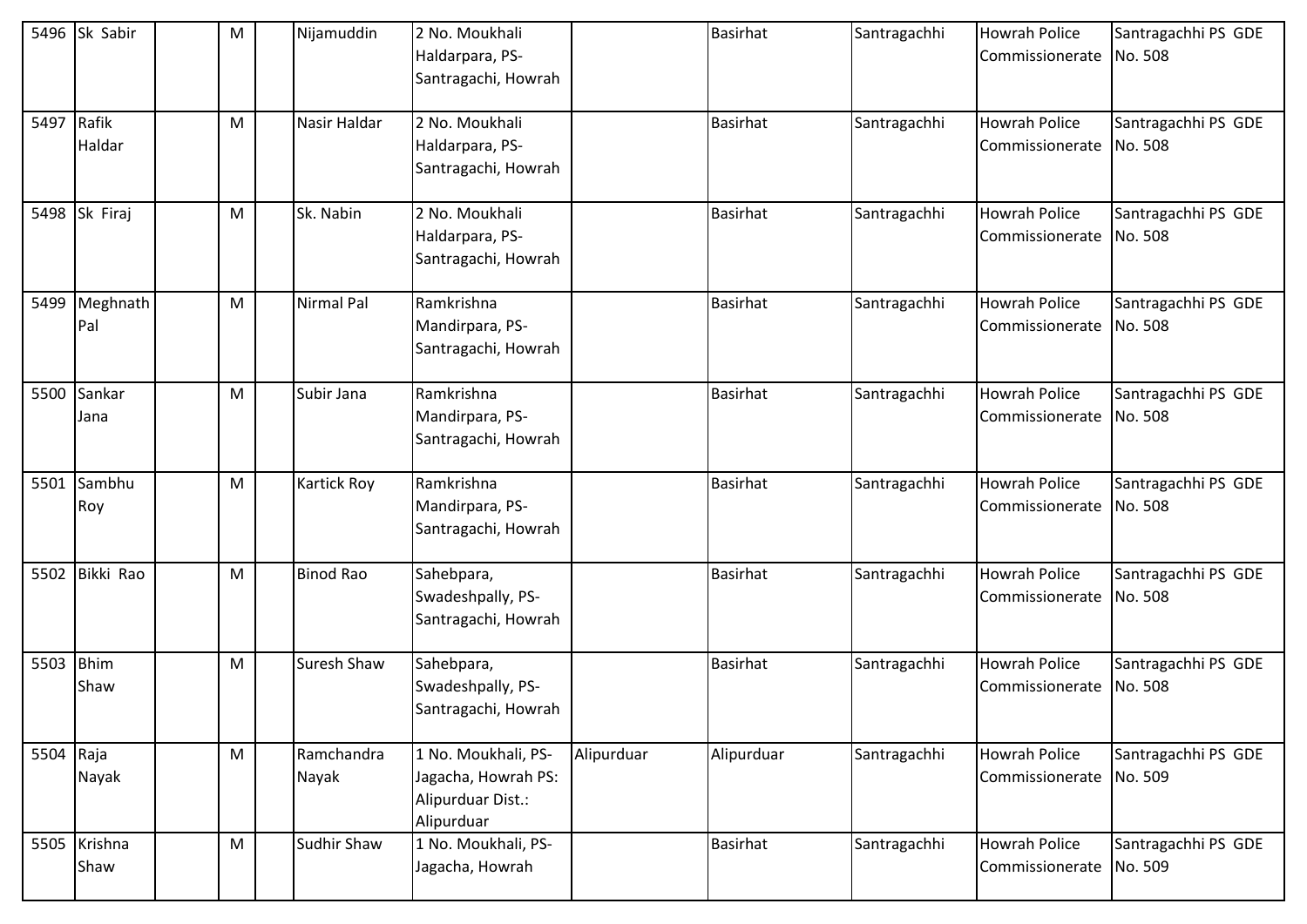| 5506 | Binod<br>Shaw           | M |    | Laxman Shaw                 | Santragachi<br>Sahebpara, PS-<br>Santragachi, Howrah                         |         | Basirhat                                       | Santragachhi | <b>Howrah Police</b><br>Commissionerate         | Santragachhi PS GDE<br>No. 509 |
|------|-------------------------|---|----|-----------------------------|------------------------------------------------------------------------------|---------|------------------------------------------------|--------------|-------------------------------------------------|--------------------------------|
|      | 5507 Rabin Dey          | M |    | Subir Dey                   | Santragachi<br>Sahebpara, PS-<br>Santragachi, Howrah                         |         | <b>Basirhat</b>                                | Santragachhi | <b>Howrah Police</b><br>Commissionerate         | Santragachhi PS GDE<br>No. 509 |
| 5508 | Rama Rao                | M |    | Lt. Sadhu Rao               | Santragachi<br>Sahebpara, PS-<br>Santragachi, Howrah                         |         | <b>Basirhat</b>                                | Santragachhi | <b>Howrah Police</b><br>Commissionerate No. 510 | Santragachhi PS GDE            |
| 5509 | Biswajit<br><b>Bose</b> | M |    | Lt. Jagadish<br><b>Bose</b> | Santragachi<br>Sahebpara, PS-<br>Santragachi, Howrah                         |         | <b>Basirhat</b>                                | Santragachhi | <b>Howrah Police</b><br>Commissionerate No. 510 | Santragachhi PS GDE            |
|      | 5510 Md Raj             | M |    | Md. Samim                   | Santragachi<br>Sahebpara, PS-<br>Santragachi, Howrah                         |         | <b>Basirhat</b>                                | Santragachhi | <b>Howrah Police</b><br>Commissionerate         | Santragachhi PS GDE<br>No. 510 |
| 5511 | Md<br>Sahabaz           | M |    | Md. Akbar                   | Santragachi<br>Sahebpara, PS-<br>Santragachi, Howrah                         |         | <b>Basirhat</b>                                | Santragachhi | <b>Howrah Police</b><br>Commissionerate         | Santragachhi PS GDE<br>No. 510 |
|      | 5512 Raju Bose          | M | 29 | Anup Bose                   | Bantra PS: Bantra<br>Dist.: Howrah Police<br>Commissionerate                 | Bantra  | Howrah Police<br>Commissionerate               | Shibpur      | <b>Howrah Police</b><br>Commissionerate         | Shibpur PS GDE No.<br>892      |
|      | 5513 Pradip<br>Mahato   | M | 25 |                             | Ganesh Mahato Shibpur PS: Shibpur<br>Dist.: Howrah Police<br>Commissionerate | Shibpur | <b>Howrah Police</b><br><b>Commissionerate</b> | Shibpur      | <b>Howrah Police</b><br>Commissionerate         | Shibpur PS GDE No.<br>892      |
|      | 5514 S.g. Rao           | M |    | 41 Ramrup Rao               | Shibpur PS: Shibpur<br>Dist.: Howrah Police<br>Commissionerate               | Shibpur | <b>Howrah Police</b><br>Commissionerate        | Shibpur      | <b>Howrah Police</b><br>Commissionerate         | Shibpur PS GDE No.<br>892      |
|      | 5515 Sk. Raja           | M |    | 28 Md. Ali Ansari           | Shibpur PS: Shibpur<br>Dist.: Howrah Police<br>Commissionerate               | Shibpur | Howrah Police<br>Commissionerate               | Shibpur      | <b>Howrah Police</b><br>Commissionerate 895     | Shibpur PS GDE No.             |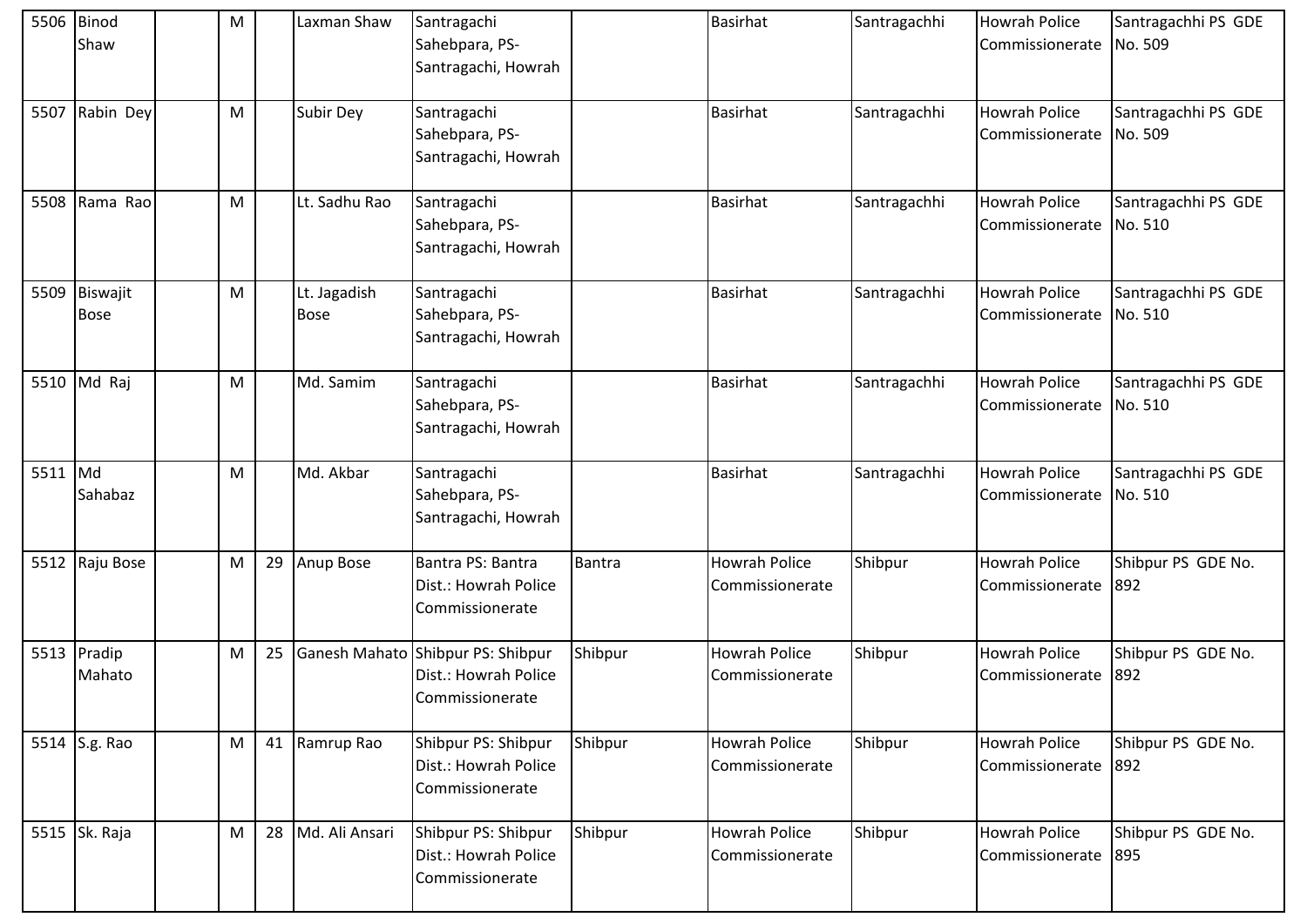| 5516     | Sunil<br>Yadav           | M | 29 | Bonila Yadav              | Shibpur PS: Shibpur<br>Dist.: Howrah Police<br>Commissionerate | Shibpur | <b>Howrah Police</b><br>Commissionerate | Shibpur | <b>Howrah Police</b><br>Commissionerate     | Shibpur PS GDE No.<br>895 |
|----------|--------------------------|---|----|---------------------------|----------------------------------------------------------------|---------|-----------------------------------------|---------|---------------------------------------------|---------------------------|
| 5517 Md. | Samsuddi                 | M | 23 | Md. Manager               | PS: Shibpur Dist.:<br><b>Howrah Police</b><br>Commissionerate  | Shibpur | <b>Howrah Police</b><br>Commissionerate | Shibpur | <b>Howrah Police</b><br>Commissionerate     | Shibpur PS GDE No.<br>895 |
| 5518     | Aman<br>Paswan           | M |    | 23 Ram Paswan             | Shibpur PS: Shibpur<br>Dist.: Howrah Police<br>Commissionerate | Shibpur | <b>Howrah Police</b><br>Commissionerate | Shibpur | <b>Howrah Police</b><br>Commissionerate     | Shibpur PS GDE No.<br>895 |
| 5519     | Suraj<br>Singh           | M | 33 | Harendra<br>Prasad        | Shibpur PS: Shibpur<br>Dist.: Howrah Police<br>Commissionerate | Shibpur | <b>Howrah Police</b><br>Commissionerate | Shibpur | <b>Howrah Police</b><br>Commissionerate     | Shibpur PS GDE No.<br>895 |
| 5520     | Gourab<br>Singh          | M | 26 | Mon Bahadur<br>Singh      | Bansberia Dist.:<br><b>Hooghly Rural</b>                       |         | <b>Hooghly Rural</b>                    | Shibpur | <b>Howrah Police</b><br>Commissionerate     | Shibpur PS GDE No.<br>895 |
| 5521     | Gourab<br>Kumar<br>Singh | M | 28 | Lal Babu Singh            | PS: Shibpur Dist.:<br><b>Howrah Police</b><br>Commissionerate  | Shibpur | <b>Howrah Police</b><br>Commissionerate | Shibpur | <b>Howrah Police</b><br>Commissionerate     | Shibpur PS GDE No.<br>895 |
| 5522     | Atul<br>Verma            | M | 28 | Alok Bihari<br>Verma      | Bantra PS: Bantra<br>Dist.: Howrah Police<br>Commissionerate   | Bantra  | <b>Howrah Police</b><br>Commissionerate | Shibpur | <b>Howrah Police</b><br>Commissionerate     | Shibpur PS GDE No.<br>895 |
| 5523     | Swapan<br>Dutta          | M |    | 52 Rabindra Nath<br>Dutta | Shibpur PS: Shibpur<br>Dist.: Howrah Police<br>Commissionerate | Shibpur | <b>Howrah Police</b><br>Commissionerate | Shibpur | <b>Howrah Police</b><br>Commissionerate     | Shibpur PS GDE No.<br>898 |
| 5524     | Gulam<br>Mohamm<br>lad   | M | 35 | Md. Murtaza               | Shibpur PS: Shibpur<br>Dist.: Howrah Police<br>Commissionerate | Shibpur | <b>Howrah Police</b><br>Commissionerate | Shibpur | <b>Howrah Police</b><br>Commissionerate 898 | Shibpur PS GDE No.        |
|          | 5525 Ajay Das            | M |    | 40 Okil Das               | Shibpur PS: Shibpur<br>Dist.: Howrah Police<br>Commissionerate | Shibpur | <b>Howrah Police</b><br>Commissionerate | Shibpur | <b>Howrah Police</b><br>Commissionerate 898 | Shibpur PS GDE No.        |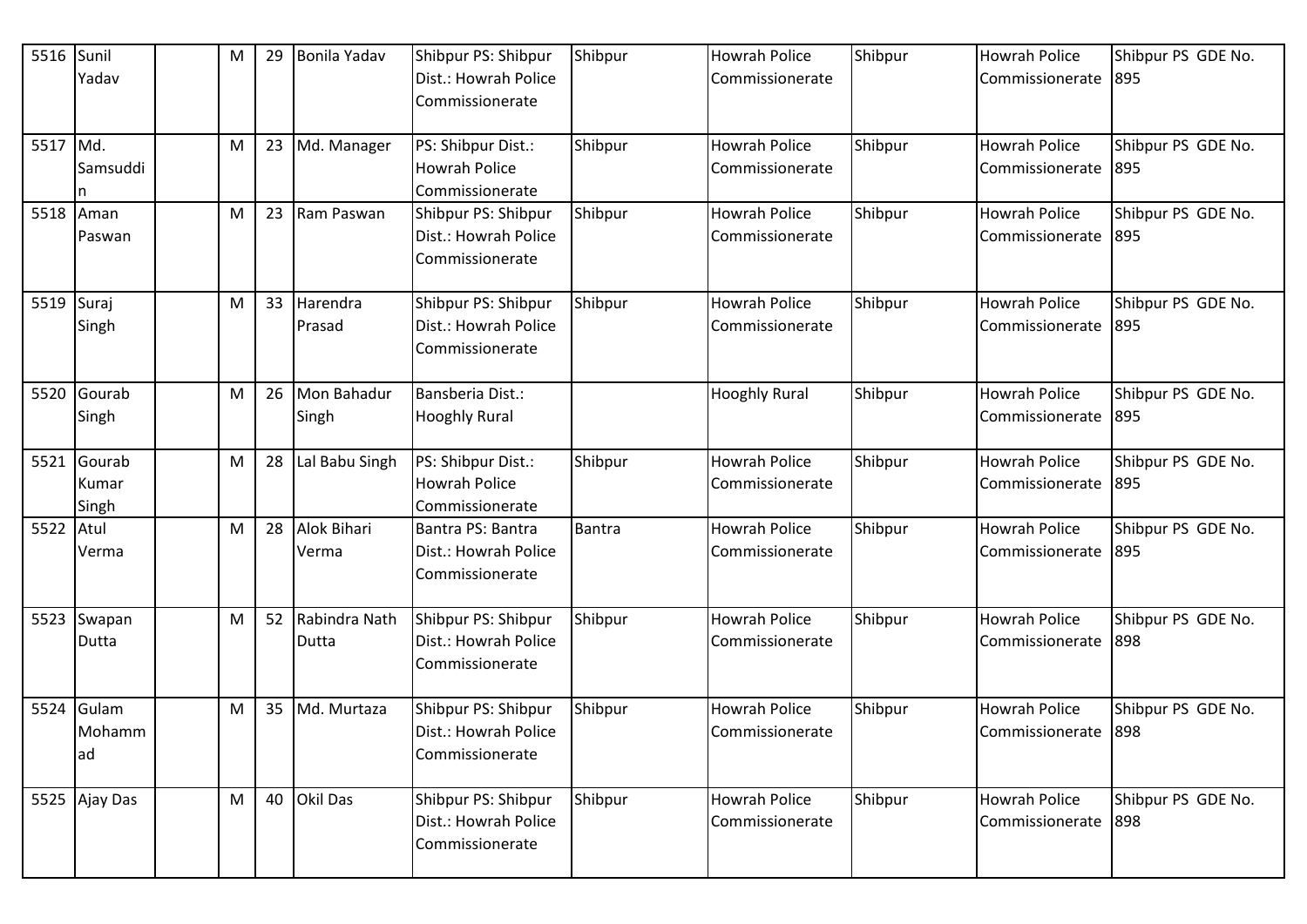| 5526 Dilip |                 | M | 60 | Sunil Poddar       | Sankrail PS: Sankrail | Sankrail | <b>Howrah Police</b> | Shibpur | <b>Howrah Police</b> | Shibpur PS GDE No.  |
|------------|-----------------|---|----|--------------------|-----------------------|----------|----------------------|---------|----------------------|---------------------|
|            | Poddar          |   |    |                    | Dist.: Howrah Police  |          | Commissionerate      |         | Commissionerate      | 898                 |
|            |                 |   |    |                    | Commissionerate       |          |                      |         |                      |                     |
|            |                 |   |    |                    |                       |          |                      |         |                      |                     |
|            | 5527 Sanju      | M |    | <b>Avijit Meur</b> | PS: Amta Dist.:       | Amta     | Howrah Rural         | Amta    | <b>Howrah Rural</b>  | Amta PS GDE No. 724 |
|            | Meur            |   |    |                    | Howrah Rural          |          |                      |         |                      |                     |
|            | 5528 Sudipta    | M |    | Pratap Paul        | PS: Amta Dist.:       | Amta     | Howrah Rural         | Amta    | <b>Howrah Rural</b>  | Amta PS GDE No. 724 |
|            | Paul            |   |    |                    | Howrah Rural          |          |                      |         |                      |                     |
|            | 5529 Akas Das   | M |    | <b>Goutam Das</b>  | PS: Amta Dist.:       | Amta     | Howrah Rural         | Amta    | <b>Howrah Rural</b>  | Amta PS GDE No. 724 |
|            |                 |   |    |                    | Howrah Rural          |          |                      |         |                      |                     |
|            | 5530 Argha Sia  | M |    | Achinta Sia        | PS: Amta Dist.:       | Amta     | <b>Howrah Rural</b>  | Amta    | <b>Howrah Rural</b>  | Amta PS GDE No. 725 |
|            |                 |   |    |                    | <b>Howrah Rural</b>   |          |                      |         |                      |                     |
| 5531       | Depan           | M |    | Rubens             | PS: Amta Dist.:       | Amta     | Howrah Rural         | Amta    | <b>Howrah Rural</b>  | Amta PS GDE No. 725 |
|            | <b>Bhowmick</b> |   |    | <b>Bhowmick</b>    | Howrah Rural          |          |                      |         |                      |                     |
|            |                 |   |    |                    |                       |          |                      |         |                      |                     |
|            | 5532 Sujan Sil  | M |    | <b>Nisith Sil</b>  | PS: Amta Dist.:       | Amta     | Howrah Rural         | Amta    | Howrah Rural         | Amta PS GDE No. 725 |
|            |                 |   |    |                    | Howrah Rural          |          |                      |         |                      |                     |
|            | 5533 Aninedra   | M |    | Anup Paehal        | PS: Amta Dist.:       | Amta     | Howrah Rural         | Amta    | <b>Howrah Rural</b>  | Amta PS GDE No. 725 |
|            | Paehal          |   |    |                    | <b>Howrah Rural</b>   |          |                      |         |                      |                     |
|            | Paehal          |   |    |                    |                       |          |                      |         |                      |                     |
|            | 5534 Sk. Rajesh | M |    | Sk Abdul           | PS: Amta Dist.:       | Amta     | Howrah Rural         | Amta    | <b>Howrah Rural</b>  | Amta PS GDE No. 262 |
|            | Ali             |   |    | Rahaman            | Howrah Rural          |          |                      |         |                      |                     |
|            |                 |   |    |                    |                       |          |                      |         |                      |                     |
| 5535 Sk.   |                 | M |    | Sk. Roshid         | PS: Amta Dist.:       | Amta     | <b>Howrah Rural</b>  | Amta    | <b>Howrah Rural</b>  | Amta PS GDE No. 262 |
|            | Chandbab        |   |    |                    | Howrah Rural          |          |                      |         |                      |                     |
|            |                 |   |    |                    |                       |          |                      |         |                      |                     |
|            | 5536 Koushik    | M |    | Sonnasi Bar        | PS: Amta Dist.:       | Amta     | Howrah Rural         | Amta    | <b>Howrah Rural</b>  | Amta PS GDE No. 262 |
|            | Bar             |   |    |                    | Howrah Rural          |          |                      |         |                      |                     |
| 5537       | Jeet Patra      | M |    | Sorav Patra        | PS: Amta Dist.:       | Amta     | Howrah Rural         | Amta    | Howrah Rural         | Amta PS GDE No. 262 |
|            |                 |   |    |                    | Howrah Rural          |          |                      |         |                      |                     |
|            | 5538 Nitranand  | M |    | Lt. Bijoy Bar      | PS: Amta Dist.:       | Amta     | Howrah Rural         | Amta    | <b>Howrah Rural</b>  | Amta PS GDE No. 262 |
|            | a Bar           |   |    |                    | <b>Howrah Rural</b>   |          |                      |         |                      |                     |
|            | 5539 Mahadeb    | M |    | 38 Lt Pachu Dalui  | Harinarayanpur, PS-   | Bagnan   | Howrah Rural         | Bagnan  | <b>Howrah Rural</b>  | Bagnan PS GDE No.   |
|            | Dalui           |   |    |                    | Bagnan, Howrah PS:    |          |                      |         |                      | 814                 |
|            |                 |   |    |                    | Bagnan Dist.: Howrah  |          |                      |         |                      |                     |
|            |                 |   |    |                    | Rural                 |          |                      |         |                      |                     |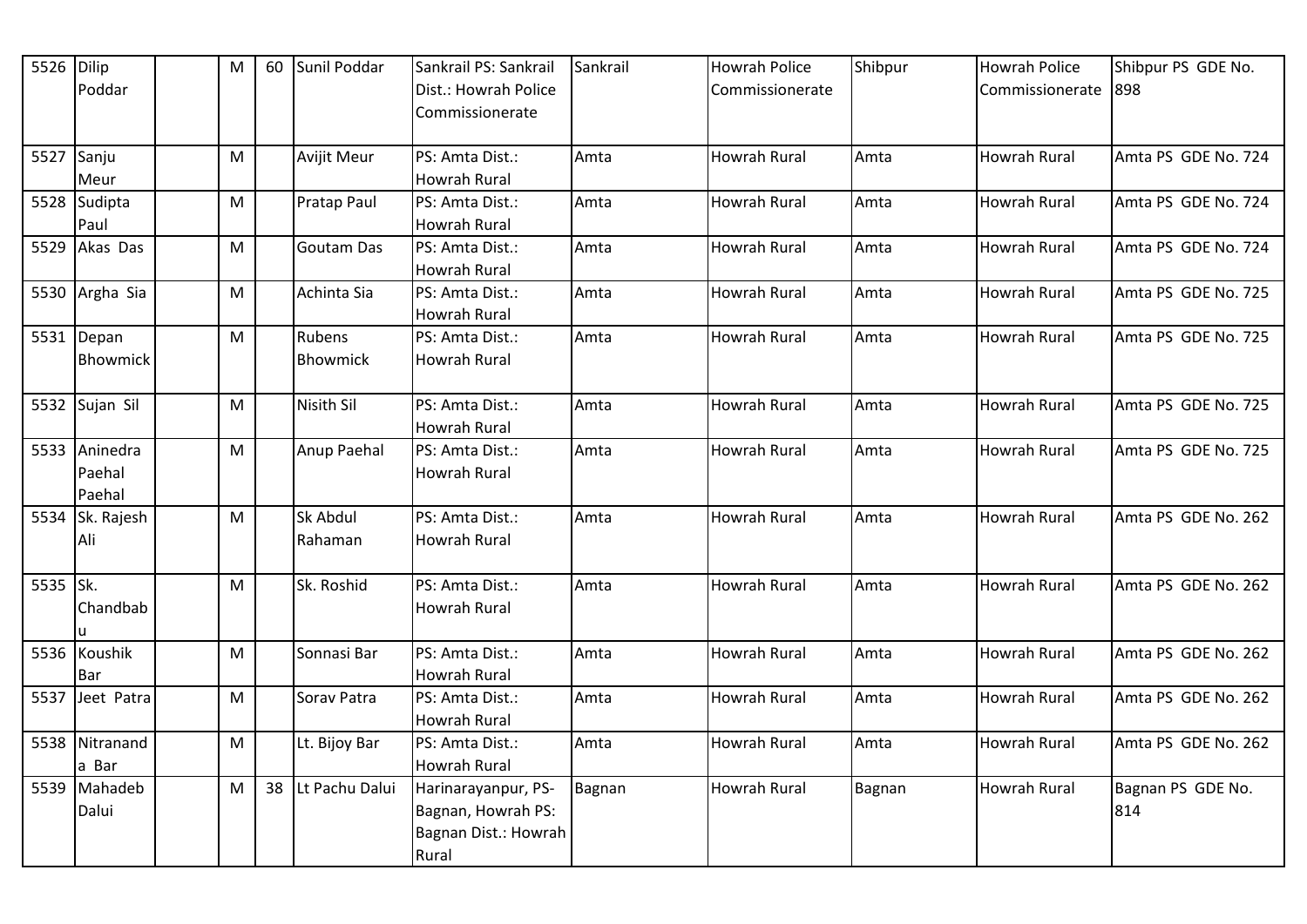| 5540        | Tapan        | M | 58 Lt Kalipada     | Kanipur, PS-Bagnan,                         | Bagnan   | <b>Howrah Rural</b> | Bagnan | Howrah Rural        | Bagnan PS GDE No. |
|-------------|--------------|---|--------------------|---------------------------------------------|----------|---------------------|--------|---------------------|-------------------|
|             | Mallick      |   | Mallick            | Dist-Howrah. PS:                            |          |                     |        |                     | 814               |
|             |              |   |                    | Bagnan Dist.: Howrah                        |          |                     |        |                     |                   |
|             |              |   |                    | Rural                                       |          |                     |        |                     |                   |
|             |              |   |                    |                                             |          |                     |        |                     |                   |
| 5541 Sk     |              | M | 20 Sk Rafick       | Saluk Para, PS-                             | Shyampur | <b>Howrah Rural</b> | Bagnan | Howrah Rural        | Bagnan PS GDE No. |
|             | Marejul      |   |                    | Shyampur, Dist-                             |          |                     |        |                     | 814               |
|             |              |   |                    | Howrah. PS:                                 |          |                     |        |                     |                   |
|             |              |   |                    | Shyampur Dist.:                             |          |                     |        |                     |                   |
|             |              |   |                    | Howrah Rural                                |          |                     |        |                     |                   |
| 5542 Sk     |              | M | 22 Sk Sahalam      | Guninpara, PS-                              | Bagnan   | <b>Howrah Rural</b> | Bagnan | <b>Howrah Rural</b> | Bagnan PS GDE No. |
|             | Anowar       |   |                    | Bagnan, Dist-Howrah                         |          |                     |        |                     | 814               |
|             |              |   |                    | PS: Bagnan Dist.:                           |          |                     |        |                     |                   |
|             |              |   |                    | <b>Howrah Rural</b>                         |          |                     |        |                     |                   |
|             | 5543 Mahosim | M | 28 Mafijul Mallick | Akubhag, PS-                                | Bagnan   | <b>Howrah Rural</b> | Bagnan | <b>Howrah Rural</b> | Bagnan PS GDE No. |
|             | Mallick      |   |                    | Bagnan, Dist-Howrah                         |          |                     |        |                     | 814               |
|             |              |   |                    | PS: Bagnan Dist.:                           |          |                     |        |                     |                   |
|             |              |   |                    | <b>Howrah Rural</b>                         |          |                     |        |                     |                   |
| 5544        | Sujay        | M | 24 Lt Goutam       | Nuntia, PS-Bagnan,                          | Bagnan   | <b>Howrah Rural</b> | Bagnan | Howrah Rural        | Bagnan PS GDE No. |
|             | Maity        |   | Maity              | Dist-Howrah PS:                             |          |                     |        |                     | 814               |
|             |              |   |                    | Bagnan Dist.: Howrah                        |          |                     |        |                     |                   |
|             |              |   |                    | Rural                                       |          |                     |        |                     |                   |
| 5545        | Chandu       | M | 33 Lt Haru Maji    | Amuria, PS-Bagnan,                          | Bagnan   | <b>Howrah Rural</b> | Bagnan | Howrah Rural        | Bagnan PS GDE No. |
|             | Maji         |   |                    | Dist-Howrah. PS:                            |          |                     |        |                     | 814               |
|             |              |   |                    | Bagnan Dist.: Howrah                        |          |                     |        |                     |                   |
|             |              |   |                    | Rural                                       |          |                     |        |                     |                   |
|             |              |   |                    |                                             |          |                     |        |                     |                   |
| 5546        | Pradip       | M | 48 Lt Satta        | Baganberia, PS-                             | Bagnan   | <b>Howrah Rural</b> | Bagnan | Howrah Rural        | Bagnan PS GDE No. |
|             | Ghorai       |   | Chandra Gharai     | Bagnan, Dist-Howrah                         |          |                     |        |                     | 814               |
|             |              |   |                    | PS: Bagnan Dist.:                           |          |                     |        |                     |                   |
|             |              |   |                    | <b>Howrah Rural</b>                         |          |                     |        |                     |                   |
| 5547        | Dulal Jana   | M |                    | 60   Lt Guniram Jana   Kanipur, PS- Bagnan, | Bagnan   | <b>Howrah Rural</b> | Bagnan | Howrah Rural        | Bagnan PS GDE No. |
|             |              |   |                    | Dist-Howrah PS:                             |          |                     |        |                     | 814               |
|             |              |   |                    | Bagnan Dist.: Howrah                        |          |                     |        |                     |                   |
|             |              |   |                    | Rural                                       |          |                     |        |                     |                   |
| 5548 Latfar |              | M | 52 Lt Akbar Ali    | Kalyanpur, PS-                              | Bagnan   | <b>Howrah Rural</b> | Bagnan | Howrah Rural        | Bagnan PS GDE No. |
|             | Rahaman      |   |                    | Bagnan, Dist-Howrah                         |          |                     |        |                     | 815               |
|             |              |   |                    | PS: Bagnan Dist.:                           |          |                     |        |                     |                   |
|             |              |   |                    | Howrah Rural                                |          |                     |        |                     |                   |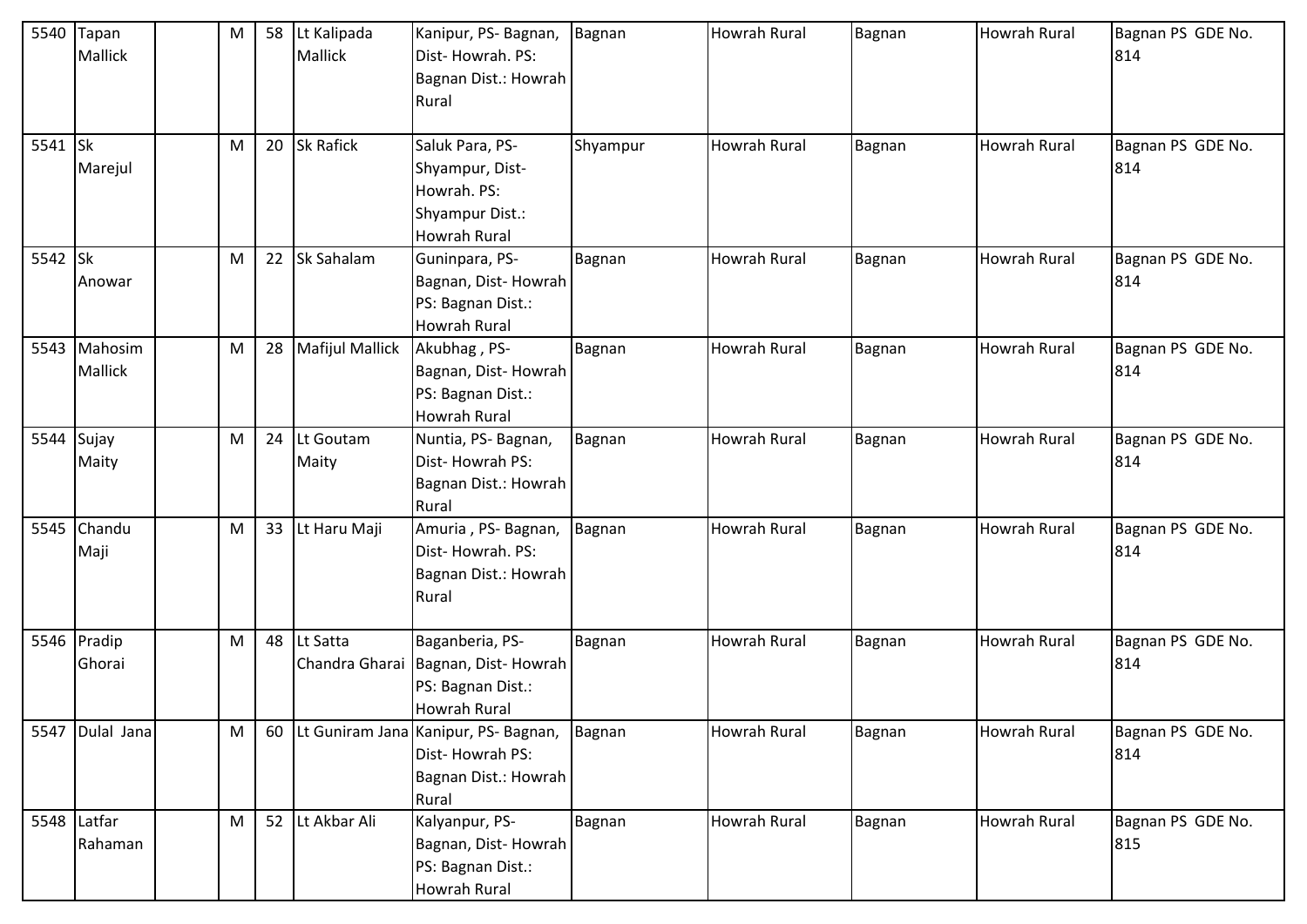| 5549 | Ganesh           | M | 30              | Raghunath Bera Kalyanpur, PS- |                                         | Bagnan   | <b>Howrah Rural</b> | Bagnan | <b>Howrah Rural</b> | Bagnan PS GDE No. |
|------|------------------|---|-----------------|-------------------------------|-----------------------------------------|----------|---------------------|--------|---------------------|-------------------|
|      | <b>Bera</b>      |   |                 |                               | Bagnan, Dist-Howrah                     |          |                     |        |                     | 815               |
|      |                  |   |                 |                               | PS: Bagnan Dist.:                       |          |                     |        |                     |                   |
|      |                  |   |                 |                               | <b>Howrah Rural</b>                     |          |                     |        |                     |                   |
| 5550 | Goutam           | M | 32              | Lt Nemai Paul                 | Madhanmohanpur,                         | Bagnan   | <b>Howrah Rural</b> | Bagnan | <b>Howrah Rural</b> | Bagnan PS GDE No. |
|      | Paul             |   |                 |                               | PS- Bagnan, Dist-                       |          |                     |        |                     | 815               |
|      |                  |   |                 |                               | Howrah PS: Bagnan                       |          |                     |        |                     |                   |
|      |                  |   |                 |                               | Dist.: Howrah Rural                     |          |                     |        |                     |                   |
|      | 5551 Sk Saiful   | M | 43              | Lt Sk Johed Ali               | Kalyanpur, PS-                          | Bagnan   | Howrah Rural        | Bagnan | <b>Howrah Rural</b> | Bagnan PS GDE No. |
|      |                  |   |                 |                               | Bagnan, Dist-Howrah                     |          |                     |        |                     | 815               |
|      |                  |   |                 |                               | PS: Bagnan Dist.:                       |          |                     |        |                     |                   |
|      |                  |   |                 |                               | <b>Howrah Rural</b>                     |          |                     |        |                     |                   |
| 5552 | <b>Bablu Bar</b> | M | 58              | Lt Sankar Bar                 | Mukunda Dighi, PS-                      | Bagnan   | <b>Howrah Rural</b> | Bagnan | <b>Howrah Rural</b> | Bagnan PS GDE No. |
|      |                  |   |                 |                               | Bagnan, Dist-Howrah                     |          |                     |        |                     | 815               |
|      |                  |   |                 |                               | PS: Bagnan Dist.:                       |          |                     |        |                     |                   |
|      |                  |   |                 |                               | <b>Howrah Rural</b>                     |          |                     |        |                     |                   |
| 5553 | $\mathsf{lsk}$   | M | 34              | Lt Sk Akbar                   | Kalyanur, PS- Bagnan, Bagnan            |          | <b>Howrah Rural</b> | Bagnan | <b>Howrah Rural</b> | Bagnan PS GDE No. |
|      | Morselim         |   |                 |                               | Dist – Howrah PS:                       |          |                     |        |                     | 815               |
|      |                  |   |                 |                               | Bagnan Dist.: Howrah                    |          |                     |        |                     |                   |
|      |                  |   |                 |                               | Rural                                   |          |                     |        |                     |                   |
| 5554 | Tanmoy           | M | 30 <sup>°</sup> | Jaydeb Hazra                  | Birampur, PS-Bagnan, Bagnan             |          | <b>Howrah Rural</b> | Bagnan | <b>Howrah Rural</b> | Bagnan PS GDE No. |
|      | Hazra            |   |                 |                               | Dist-Howrah PS:                         |          |                     |        |                     | 815               |
|      |                  |   |                 |                               | Bagnan Dist.: Howrah                    |          |                     |        |                     |                   |
|      |                  |   |                 |                               | Rural                                   |          |                     |        |                     |                   |
| 5555 | Aminuddi         | M | 62              |                               | Lt Israid Mallick   Bainan, PS- Bagnan, | Bagnan   | <b>Howrah Rural</b> | Bagnan | <b>Howrah Rural</b> | Bagnan PS GDE No. |
|      | n Mallick        |   |                 |                               | Dist-Howrah PS:                         |          |                     |        |                     | 815               |
|      |                  |   |                 |                               | Bagnan Dist.: Howrah                    |          |                     |        |                     |                   |
|      |                  |   |                 |                               | Rural                                   |          |                     |        |                     |                   |
|      | 5556 Sk Ishmail  | M | 45              | Lt Sk Abjel                   | Bainan, PS-Bagnan,                      | Bagnan   | Howrah Rural        | Bagnan | Howrah Rural        | Bagnan PS GDE No. |
|      |                  |   |                 |                               | Dist-Howrah. PS:                        |          |                     |        |                     | 815               |
|      |                  |   |                 |                               | Bagnan Dist.: Howrah                    |          |                     |        |                     |                   |
|      |                  |   |                 |                               | Rural                                   |          |                     |        |                     |                   |
|      |                  |   |                 |                               |                                         |          |                     |        |                     |                   |
| 5557 | Nisikanta        | M | 24              | Debasish Das                  | Purba Bauria, PS-                       | Uluberia | <b>Howrah Rural</b> | Bagnan | <b>Howrah Rural</b> | Bagnan PS GDE No. |
|      | Das              |   |                 |                               | Uluberia, Howrah PS:                    |          |                     |        |                     | 817               |
|      |                  |   |                 |                               | Uluberia Dist.:                         |          |                     |        |                     |                   |
|      |                  |   |                 |                               | Howrah Rural                            |          |                     |        |                     |                   |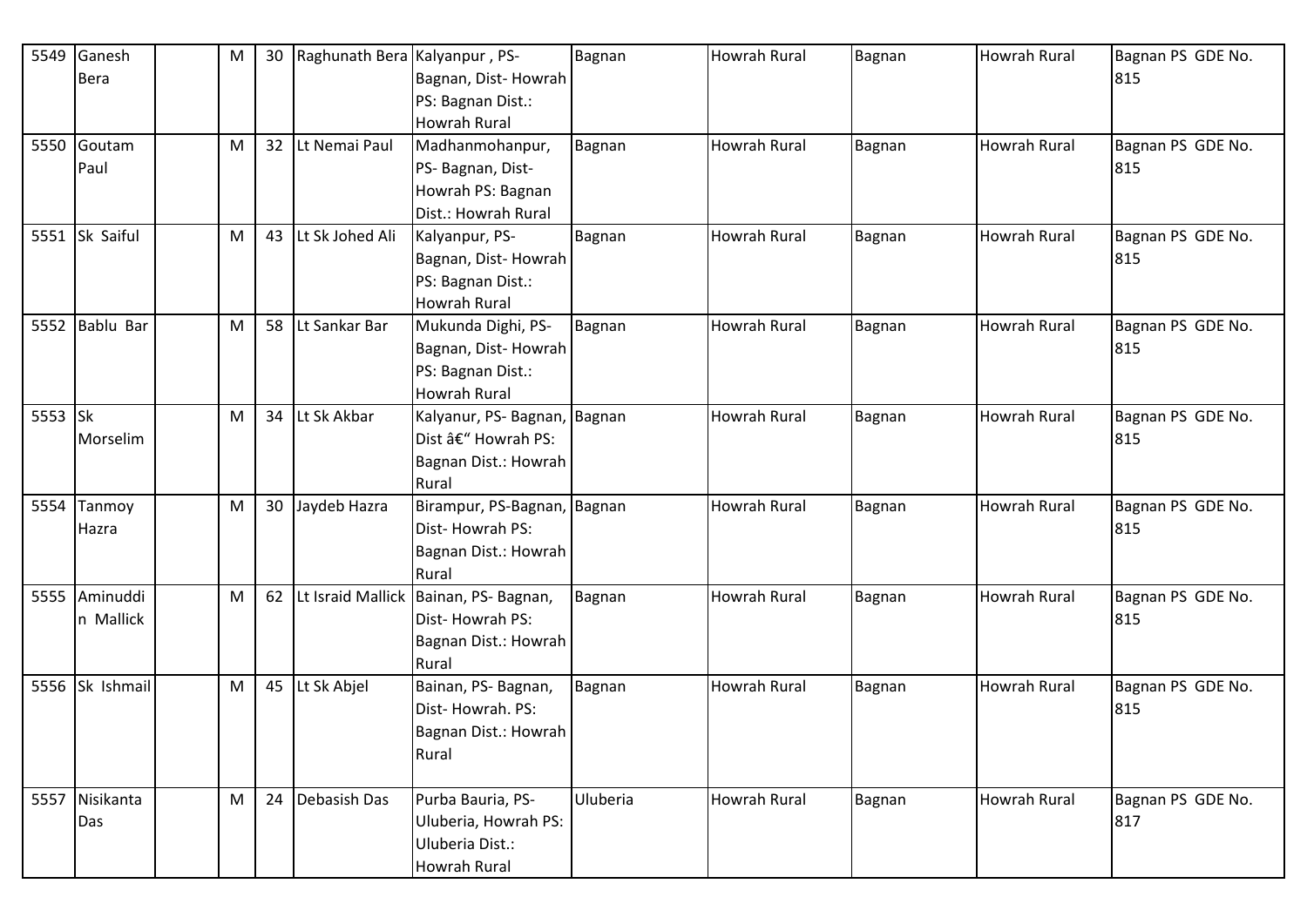| 5558       | Raju             | M | 22 | Nasir Hossain                         | Khadinan, PS-                     | Bagnan        | <b>Howrah Rural</b> | Bagnan        | Howrah Rural        | Bagnan PS GDE No.     |
|------------|------------------|---|----|---------------------------------------|-----------------------------------|---------------|---------------------|---------------|---------------------|-----------------------|
|            | Hossain          |   |    |                                       | Bagnan, Dist-Howrah               |               |                     |               |                     | 817                   |
|            |                  |   |    |                                       | PS: Bagnan Dist.:                 |               |                     |               |                     |                       |
|            |                  |   |    |                                       | <b>Howrah Rural</b>               |               |                     |               |                     |                       |
| 5559       | Panchu           | M | 32 | Gopal Purakait                        | 58 Gate, PS-                      | Shyampur      | <b>Howrah Rural</b> | Bagnan        | Howrah Rural        | Bagnan PS GDE No.     |
|            | Purakait         |   |    |                                       | Shyampur, Dist-                   |               |                     |               |                     | 817                   |
|            |                  |   |    |                                       | Howrah PS:                        |               |                     |               |                     |                       |
|            |                  |   |    |                                       | Shyampur Dist.:                   |               |                     |               |                     |                       |
|            |                  |   |    |                                       | Howrah Rural                      |               |                     |               |                     |                       |
|            | 5560 Sk Bapi     | M | 35 | Lt Sk Golam                           | Khadinan, PS-                     | Bagnan        | <b>Howrah Rural</b> | Bagnan        | Howrah Rural        | Bagnan PS GDE No.     |
|            |                  |   |    |                                       | Bagnan, Dist-Howrah               |               |                     |               |                     | 817                   |
|            |                  |   |    |                                       | PS: Bagnan Dist.:                 |               |                     |               |                     |                       |
|            |                  |   |    |                                       | <b>Howrah Rural</b>               |               |                     |               |                     |                       |
| 5561       | Sk Sariful       | M | 42 |                                       | Lt Sk Reyasat Ali Mohadevpur, PS- | Bagnan        | <b>Howrah Rural</b> | Bagnan        | <b>Howrah Rural</b> | Bagnan PS GDE No.     |
|            |                  |   |    |                                       | Bagnan, Dist-Howrah               |               |                     |               |                     | 817                   |
|            |                  |   |    |                                       | PS: Bagnan Dist.:                 |               |                     |               |                     |                       |
|            |                  |   |    |                                       | <b>Howrah Rural</b>               |               |                     |               |                     |                       |
| 5562       | Samar            | M | 28 | Kanai Mallick                         | Muralibar, PS-                    | Bagnan        | Howrah Rural        | Bagnan        | Howrah Rural        | Bagnan PS GDE No.     |
|            | <b>Mallick</b>   |   |    |                                       | Bagnan, Dist-                     |               |                     |               |                     | 817                   |
|            |                  |   |    |                                       | Howrah PS: Bagnan                 |               |                     |               |                     |                       |
|            |                  |   |    |                                       | Dist.: Howrah Rural               |               |                     |               |                     |                       |
|            | 5563 Pradip      | M |    | 58 S/o Lt Sudhir                      | Benapur, PS- Bagnan,              | Bagnan        | <b>Howrah Rural</b> | <b>Bagnan</b> | Howrah Rural        | Bagnan PS GDE No.     |
|            | Pramanick        |   |    | Pramanick                             | Dist-Howrah PS:                   |               |                     |               |                     | 817                   |
|            |                  |   |    |                                       | Bagnan Dist.: Howrah              |               |                     |               |                     |                       |
|            |                  |   |    |                                       | Rural                             |               |                     |               |                     |                       |
| 5564       | <b>Bijoy Pal</b> | M | 25 | Ramesh Pal                            | PS: Bauria Dist.:                 | Bauria        | <b>Howrah Rural</b> | Bauria        | <b>Howrah Rural</b> | Bauria PS GDE No. 399 |
|            |                  |   |    |                                       | Howrah Rural                      |               |                     |               |                     |                       |
| 5565       | Joy Das          | M | 22 | <b>Barun Das</b>                      | PS: Bauria Dist.:                 | Bauria        | <b>Howrah Rural</b> | <b>Bauria</b> | Howrah Rural        | Bauria PS GDE No. 399 |
|            |                  |   |    |                                       | <b>Howrah Rural</b>               |               |                     |               |                     |                       |
| 5566       | Sk. Farijul      | M | 21 | Lt. Sk.hamidul                        | PS: Bauria Dist.:                 | <b>Bauria</b> | Howrah Rural        | <b>Bauria</b> | Howrah Rural        | Bauria PS GDE No. 446 |
|            |                  |   |    |                                       | Howrah Rural                      |               |                     |               |                     |                       |
| 5567       | Ganesh           | M |    | 54 Lt. Kali Charan                    | PS: Bauria Dist.:                 | <b>Bauria</b> | <b>Howrah Rural</b> | <b>Bauria</b> | Howrah Rural        | Bauria PS GDE No. 446 |
|            | Debnath          |   |    | Debnath                               | Howrah Rural                      |               |                     |               |                     |                       |
| 5568 Sk.   |                  | M | 22 | Sk. Hasrat                            | PS: Bauria Dist.:                 | Bauria        | <b>Howrah Rural</b> | <b>Bauria</b> | Howrah Rural        | Bauria PS GDE No. 447 |
|            | Ibrahim          |   |    |                                       | Howrah Rural                      |               |                     |               |                     |                       |
|            | 5569 Raj Mollah  | M |    | 21 Najrul Mollah                      | PS: Bauria Dist.:                 | <b>Bauria</b> | <b>Howrah Rural</b> | <b>Bauria</b> | Howrah Rural        | Bauria PS GDE No. 447 |
|            |                  |   |    |                                       | <b>Howrah Rural</b>               |               |                     |               |                     |                       |
| 5570 Ashis |                  | M |    | 24 Lt. Raju Rajbhar PS: Bauria Dist.: |                                   | Bauria        | Howrah Rural        | <b>Bauria</b> | Howrah Rural        | Bauria PS GDE No. 425 |
|            | Rajbhar          |   |    |                                       | Howrah Rural                      |               |                     |               |                     |                       |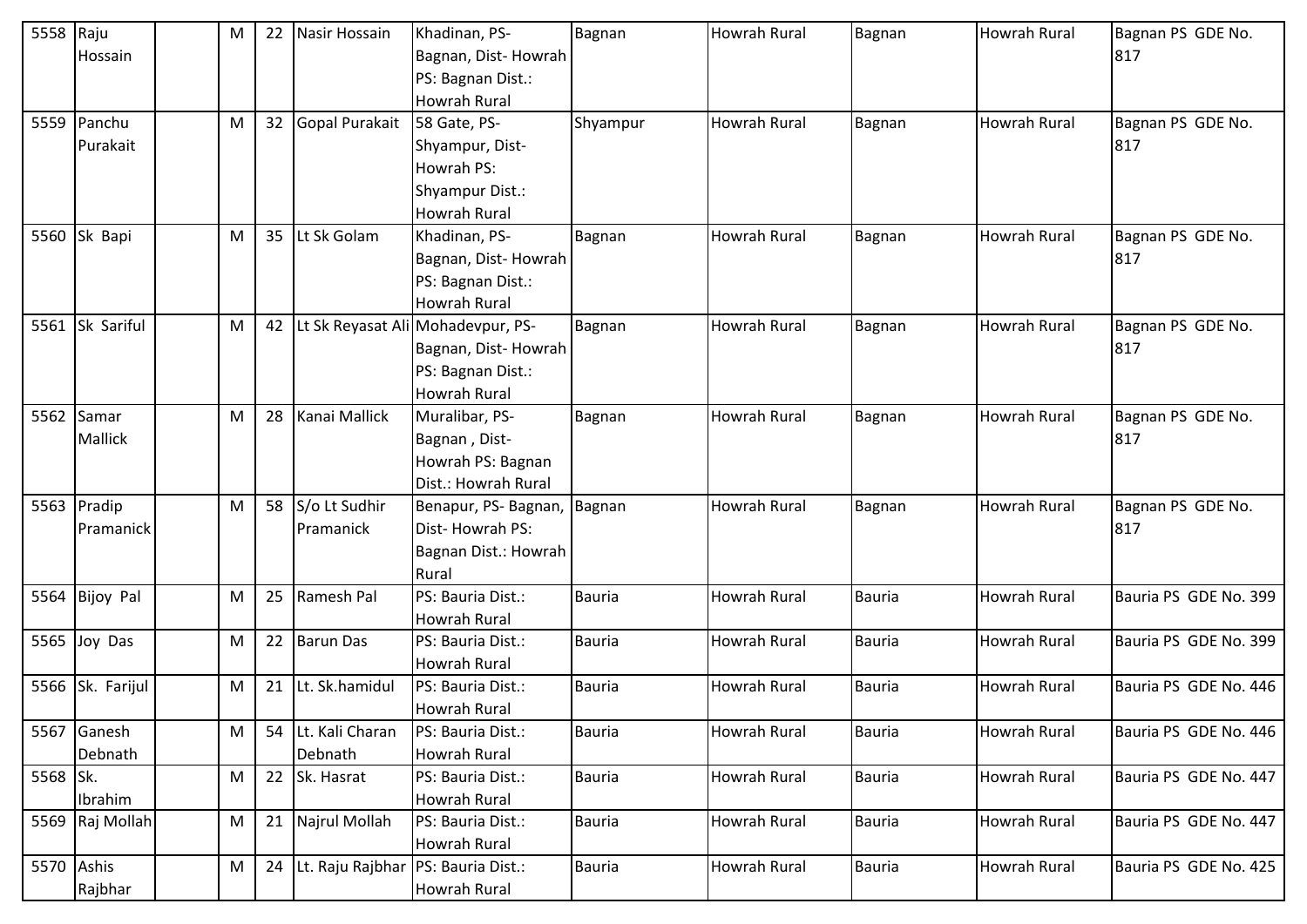| 5571 | Akash            | M | 24 | Lt. Biswnath         | PS: Bauria Dist.:                           | <b>Bauria</b> | <b>Howrah Rural</b> | Bauria | <b>Howrah Rural</b> | Bauria PS GDE No. 425 |
|------|------------------|---|----|----------------------|---------------------------------------------|---------------|---------------------|--------|---------------------|-----------------------|
|      | Chowdhur         |   |    | Chowdhury            | <b>Howrah Rural</b>                         |               |                     |        |                     |                       |
| 5572 | Ramij            |   |    | <b>Faruk Mallick</b> |                                             |               | <b>Howrah Rural</b> |        | <b>Howrah Rural</b> | Joypur PS GDE No. 508 |
|      | Mallick          | M |    |                      | Vill- Amoragori PS:<br>Joypur Dist.: Howrah | Joypur        |                     | Joypur |                     |                       |
|      |                  |   |    |                      | Rural                                       |               |                     |        |                     |                       |
|      | 5573 Rajesh      | M |    | 20 Mojaffar          | Do PS: Joypur Dist.:                        | Joypur        | Howrah Rural        | Joypur | <b>Howrah Rural</b> | Joypur PS GDE No. 508 |
|      | Mallick          |   |    | Mallick              | <b>Howrah Rural</b>                         |               |                     |        |                     |                       |
| 5574 | Sahadat          | M |    | 25 Mohammad          | Doi PS: Joypur Dist.:                       | Joypur        | <b>Howrah Rural</b> | Joypur | <b>Howrah Rural</b> | Joypur PS GDE No. 508 |
|      | Mallick          |   |    | Mallick              | <b>Howrah Rural</b>                         |               |                     |        |                     |                       |
|      | 5575 Mohan       | M | 24 | Lalmohammad          | Do PS: Joypur Dist.:                        | Joypur        | Howrah Rural        | Joypur | <b>Howrah Rural</b> | Joypur PS GDE No. 508 |
|      | Mallick          |   |    | Mallick              | <b>Howrah Rural</b>                         |               |                     |        |                     |                       |
| 5576 | <b>Bivas Kar</b> | M | 25 | Santosh Kar          | Vill- Nischintapur PS:                      | Joypur        | <b>Howrah Rural</b> | Joypur | <b>Howrah Rural</b> | Joypur PS GDE No. 498 |
|      |                  |   |    |                      | Joypur Dist.: Howrah                        |               |                     |        |                     |                       |
| 5577 | Rabin            | M | 45 | Gunadhar Bera        | Rural<br>Vill- Kamargoria PS:               | Joypur        | <b>Howrah Rural</b> | Joypur | <b>Howrah Rural</b> | Joypur PS GDE No. 498 |
|      | Bera             |   |    |                      | Joypur Dist.: Howrah                        |               |                     |        |                     |                       |
|      |                  |   |    |                      | Rural                                       |               |                     |        |                     |                       |
| 5578 | Chintu           | M | 27 | Harisadhan           | Vill- Kamargoria PS:                        | Joypur        | <b>Howrah Rural</b> | Joypur | <b>Howrah Rural</b> | Joypur PS GDE No. 498 |
|      | Maity            |   |    | Maity                | Joypur Dist.: Howrah                        |               |                     |        |                     |                       |
|      |                  |   |    |                      | Rural                                       |               |                     |        |                     |                       |
| 5579 | Raju             | M | 30 | Lt Haru Malik        | Kamargoria PS:                              | Joypur        | <b>Howrah Rural</b> | Joypur | Howrah Rural        | Joypur PS GDE No. 498 |
|      | Malik            |   |    |                      | Joypur Dist.: Howrah                        |               |                     |        |                     |                       |
|      |                  |   |    |                      | Rural                                       |               |                     |        |                     |                       |
|      | 5580 Mafaj       | M | 20 | Chiabul Mondal       | Dhainpur PS-Joypur                          | Joypur        | <b>Howrah Rural</b> | Joypur | <b>Howrah Rural</b> | Joypur PS GDE No. 498 |
|      | Mondal           |   |    |                      | Howrah PS: Joypur                           |               |                     |        |                     |                       |
|      |                  |   |    |                      | Dist.: Howrah Rural                         |               |                     |        |                     |                       |
|      | Suman            |   | 22 |                      | Vill- Amoragori PS:                         |               | Howrah Rural        |        | Howrah Rural        |                       |
| 5581 | Roy              | M |    | <b>Tarun Roy</b>     | Joypur Dist.: Howrah                        | Joypur        |                     | Joypur |                     | Joypur PS GDE No. 495 |
|      |                  |   |    |                      | Rural                                       |               |                     |        |                     |                       |
| 5582 | Sagar            | M |    | 19 Gurudas Koley     | Do PS: Joypur Dist.:                        | Joypur        | Howrah Rural        | Joypur | <b>Howrah Rural</b> | Joypur PS GDE No. 495 |
|      | Koley            |   |    |                      | Howrah Rural                                |               |                     |        |                     |                       |
| 5583 | Kalu Sekh        | M |    | 19 Kismot Sk         | Vill- Dhaipur PS:                           | Joypur        | Howrah Rural        | Joypur | <b>Howrah Rural</b> | Joypur PS GDE No. 495 |
|      |                  |   |    |                      | Joypur Dist.: Howrah                        |               |                     |        |                     |                       |
|      |                  |   |    |                      | Rural                                       |               |                     |        |                     |                       |
|      | 5584 Wasim       | M |    | 27 Nasir Khan        | Vill-Bahargram PS:                          | Panskura      | Purba Mednipore     | Joypur | <b>Howrah Rural</b> | Joypur PS GDE No. 327 |
|      | Khan             |   |    |                      | Panskura Dist.: Purba                       |               |                     |        |                     |                       |
|      |                  |   |    |                      | Mednipore                                   |               |                     |        |                     |                       |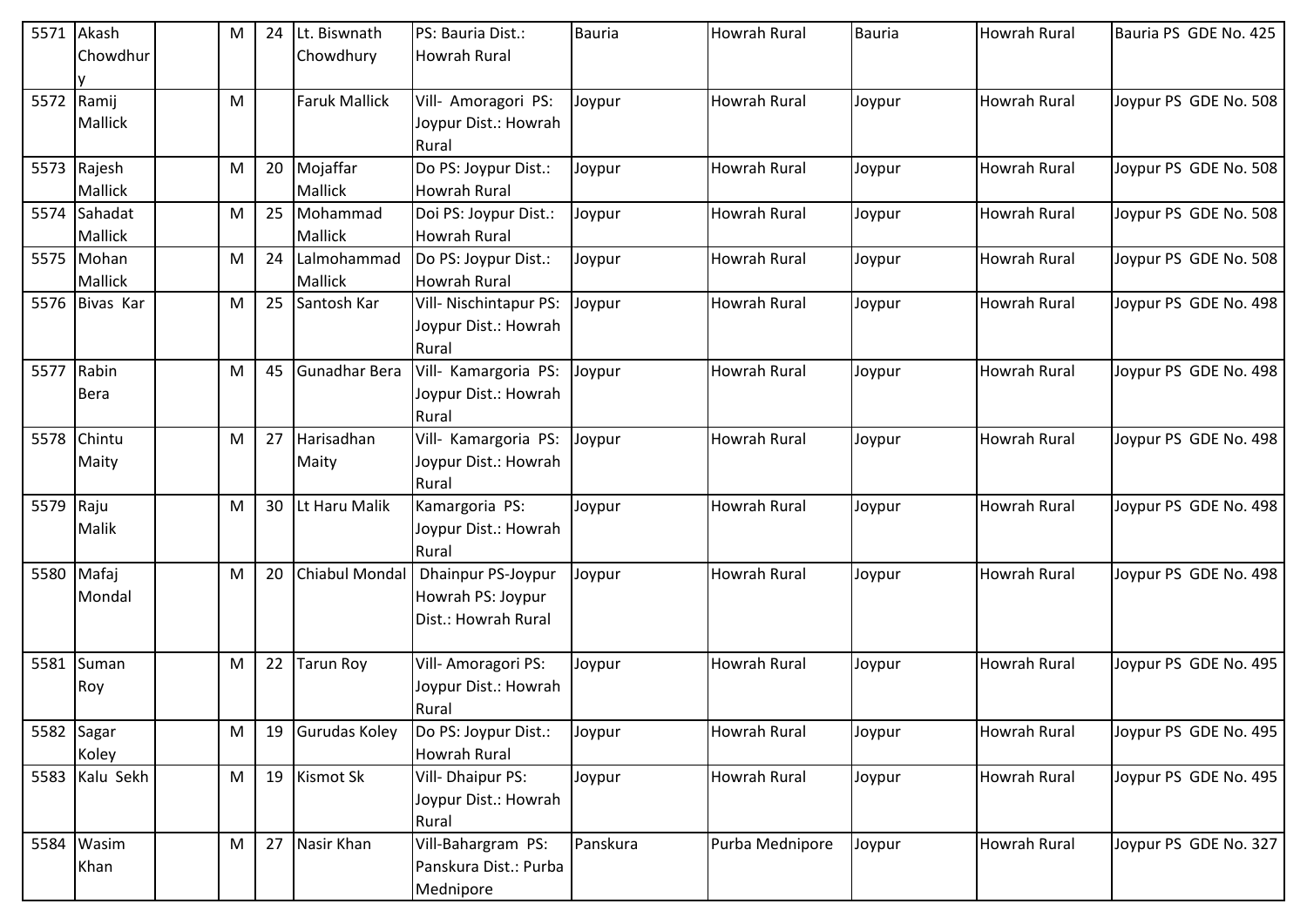| 5585       | Ajoy                          | M | 20 | ILt.                  | Vill-Keshiari PS:                         | Panskura | Purba Mednipore | Joypur | <b>Howrah Rural</b> | Joypur PS GDE No. 327 |
|------------|-------------------------------|---|----|-----------------------|-------------------------------------------|----------|-----------------|--------|---------------------|-----------------------|
|            | Nayak                         |   |    | Lakshmikanta<br>Nayak | Panskura Dist.: Purba<br>Mednipore        |          |                 |        |                     |                       |
|            | 5586 Bacchan                  | M | 28 | Habal Majhi           | Rajagram PS: Joypur                       | Joypur   | <b>Bankura</b>  | Joypur | <b>Bankura</b>      | Joypur PS GDE No. 710 |
|            | Majhi                         |   |    |                       | Dist.: Bankura                            |          |                 |        |                     |                       |
|            | 5587 Ujjwal                   | M | 25 | Bipad Bhanjan         | Salda PS: Joypur                          | Joypur   | Bankura         | Joypur | <b>Bankura</b>      | Joypur PS GDE No. 710 |
| 5588 Ajoy  | Batabyal                      | M | 19 | Chandan               | Dist.: Bankura<br>Namosalda PS:           | Joypur   | <b>Bankura</b>  | Joypur | <b>Bankura</b>      | Joypur PS GDE No. 710 |
|            | Lohar                         |   |    |                       | Joypur Dist.: Bankura                     |          |                 |        |                     |                       |
|            | 5589 Mahadeb<br>Achariya      | M |    | 22 Haru Achariya      | Routhkhanda PS:<br>Joypur Dist.: Bankura  | Joypur   | <b>Bankura</b>  | Joypur | <b>Bankura</b>      | Joypur PS GDE No. 710 |
|            | 5590 Chotan<br>Majhi          | M | 29 | Makar Majhi           | Rajagram PS: Joypur<br>Dist.: Bankura     | Joypur   | Bankura         | Joypur | <b>Bankura</b>      | Joypur PS GDE No. 711 |
| 5591 Saroj |                               | M | 25 |                       | Uttam Batabyal Routhkhnada PS:            | Joypur   | <b>Bankura</b>  | Joypur | <b>Bankura</b>      | Joypur PS GDE No. 711 |
|            | Batabyal                      |   |    |                       | Joypur Dist.: Bankura                     |          |                 |        |                     |                       |
|            | 5592 Ashok                    | M | 22 | Lt. Guiram            | Digpar PS: Joypur                         | Joypur   | Bankura         | Joypur | <b>Bankura</b>      | Joypur PS GDE No. 711 |
|            | Gorai                         |   |    | Gorai                 | Dist.: Bankura                            |          |                 |        |                     |                       |
| 5593 Amit  | Nandi                         | M | 22 | Ajit Nandi            | Gelia PS: Joypur<br>Dist.: Bankura        | Joypur   | Bankura         | Joypur | <b>Bankura</b>      | Joypur PS GDE No. 711 |
|            | 5594 Bappa<br><b>Bhandari</b> | M | 19 | Jhantu                | Brindabanpur PS:<br>Joypur Dist.: Bankura | Joypur   | <b>Bankura</b>  | Joypur | <b>Bankura</b>      | Joypur PS GDE No. 712 |
|            | 5595 Goutam<br>Mondal         | M | 54 | Lt. Pramatha          | Bramhangram PS:<br>Joypur Dist.: Bankura  | Joypur   | <b>Bankura</b>  | Joypur | <b>Bankura</b>      | Joypur PS GDE No. 712 |
|            |                               |   |    |                       |                                           |          |                 |        |                     |                       |
|            | 5596 Sanjoy                   | M |    | 23 Lt. Bholanath      | Tondighi PS: Joypur                       | Joypur   | <b>Bankura</b>  | Joypur | <b>Bankura</b>      | Joypur PS GDE No. 724 |
|            | Singha                        |   |    |                       | Dist.: Bankura                            |          |                 |        |                     |                       |
| 5597 Samir |                               |   |    | 28 Gadadhar           | Shasi More PS: Joypur Joypur              |          | Purulia         | Joypur | Purulia             | Joypur PS GDE No. 656 |
|            | Mahato                        |   |    | Mahato                | Dist.: Purulia                            |          |                 |        |                     |                       |
| 5598 Dilip |                               | M |    | 30 Gadadhar           | Shasi More PS: Joypur Joypur              |          | Purulia         | Joypur | Purulia             | Joypur PS GDE No. 656 |
|            | Mahato                        |   |    | Mahato                | Dist.: Purulia                            |          |                 |        |                     |                       |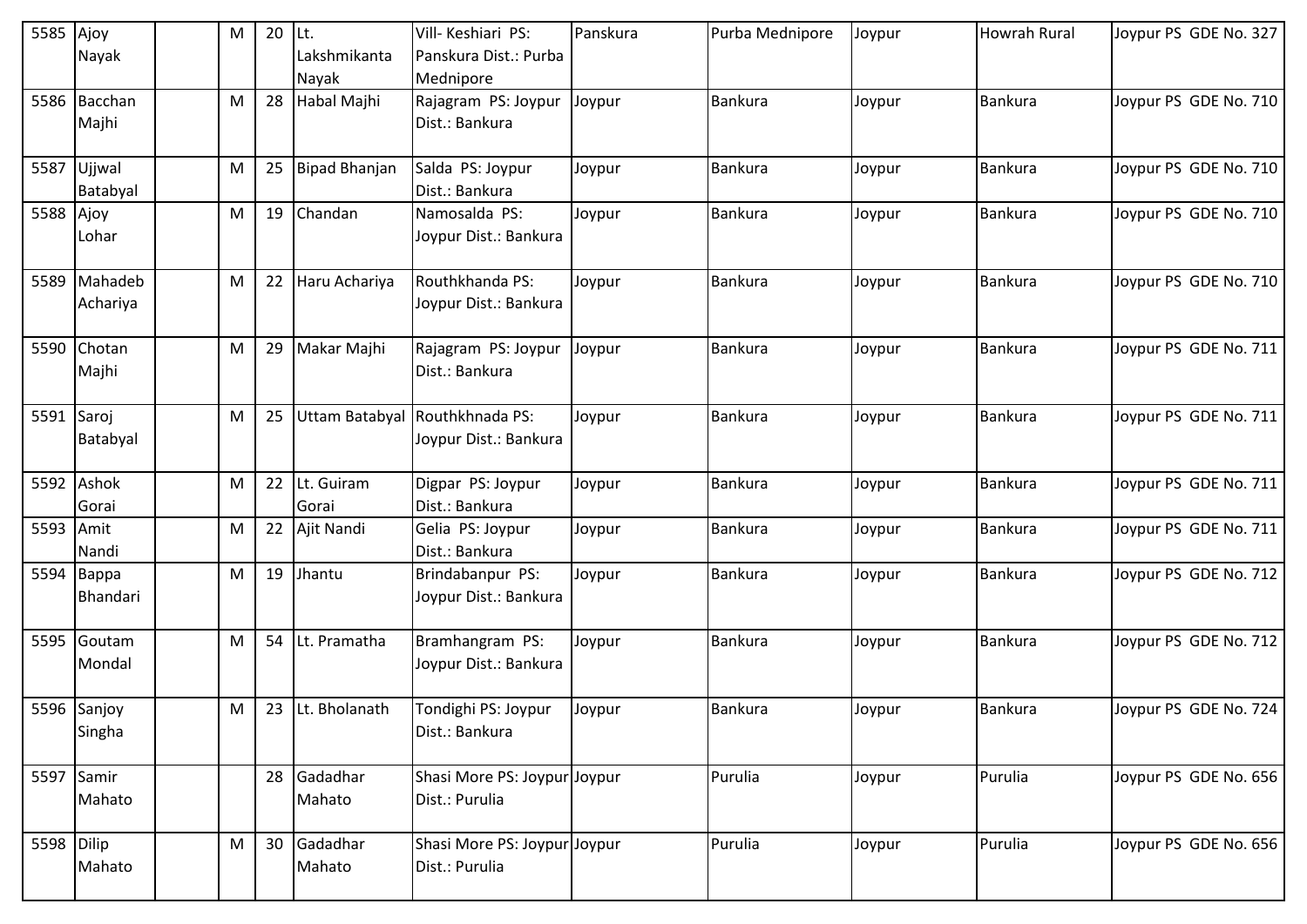|            | 5599 Chandi<br>Mahato           | M |    | <b>Gopal Mahato</b>     | Shasi More PS: Joypur Joypur<br>Dist.: Purulia |        | Purulia | Joypur | Purulia | Joypur PS GDE No. 656 |
|------------|---------------------------------|---|----|-------------------------|------------------------------------------------|--------|---------|--------|---------|-----------------------|
|            | 5600 Manik<br>Kumar<br>Mahato   | M | 23 | Lalu Mahato             | Shasi More PS: Joypur Joypur<br>Dist.: Purulia |        | Purulia | Joypur | Purulia | Joypur PS GDE No. 656 |
|            | 5601 Biswanath<br>Mahato        | M | 20 | Sasadhar<br>Mahato      | Shasi More PS: Joypur Joypur<br>Dist.: Purulia |        | Purulia | Joypur | Purulia | Joypur PS GDE No. 656 |
| 5602 Ujjal | Kaibartya                       | M |    | 25 Sitaram<br>Kaibartya | Shasi More PS: Joypur Joypur<br>Dist.: Purulia |        | Purulia | Joypur | Purulia | Joypur PS GDE No. 656 |
|            | 5603 Brindaban<br>Kumar         | M |    | 32 Ruhidas Kumar        | Shasi More PS: Joypur Joypur<br>Dist.: Purulia |        | Purulia | Joypur | Purulia | Joypur PS GDE No. 656 |
| 5604 Bipin | Mahato                          | M | 40 | Manuram<br>Mahato       | Shasi More PS: Joypur Joypur<br>Dist.: Purulia |        | Purulia | Joypur | Purulia | Joypur PS GDE No. 656 |
|            | 5605 Sourav<br>Karmakar         | M |    | 19 Ashok<br>Karmakar    | Shasi More PS: Joypur Joypur<br>Dist.: Purulia |        | Purulia | Joypur | Purulia | Joypur PS GDE No. 656 |
| 5606 Nitai | Rajwar                          | M | 22 | Sunil Rajwar            | Shasi More PS: Joypur Joypur<br>Dist.: Purulia |        | Purulia | Joypur | Purulia | Joypur PS GDE No. 656 |
|            | 5607 Rabindra<br>Kandu          | M |    | 19 Madhusudan<br>Kandu  | Shasi More PS: Joypur Joypur<br>Dist.: Purulia |        | Purulia | Joypur | Purulia | Joypur PS GDE No. 656 |
|            | 5608 Giridhari<br>Mahato        | M |    | 33 Dayal Ch,<br>Mahato  | Shasi More PS: Joypur Joypur<br>Dist.: Purulia |        | Purulia | Joypur | Purulia | Joypur PS GDE No. 656 |
|            | 5609 Manindra<br>nath<br>Mahato | M |    | 28 Kashinath<br>Mahato  | Agharpur More PS:<br>Joypur Dist.: Purulia     | Joypur | Purulia | Joypur | Purulia | Joypur PS GDE No. 678 |
| 5610 Anil  | Mahato                          | M | 44 | Lt. Basinath<br>Mahato  | Agharpur More PS:<br>Joypur Dist.: Purulia     | Joypur | Purulia | Joypur | Purulia | Joypur PS GDE No. 678 |
| 5611 Anup  | Mahato                          | M |    | 21 Ramnath<br>Mahato    | Agharpur More PS:<br>Joypur Dist.: Purulia     | Joypur | Purulia | Joypur | Purulia | Joypur PS GDE No. 678 |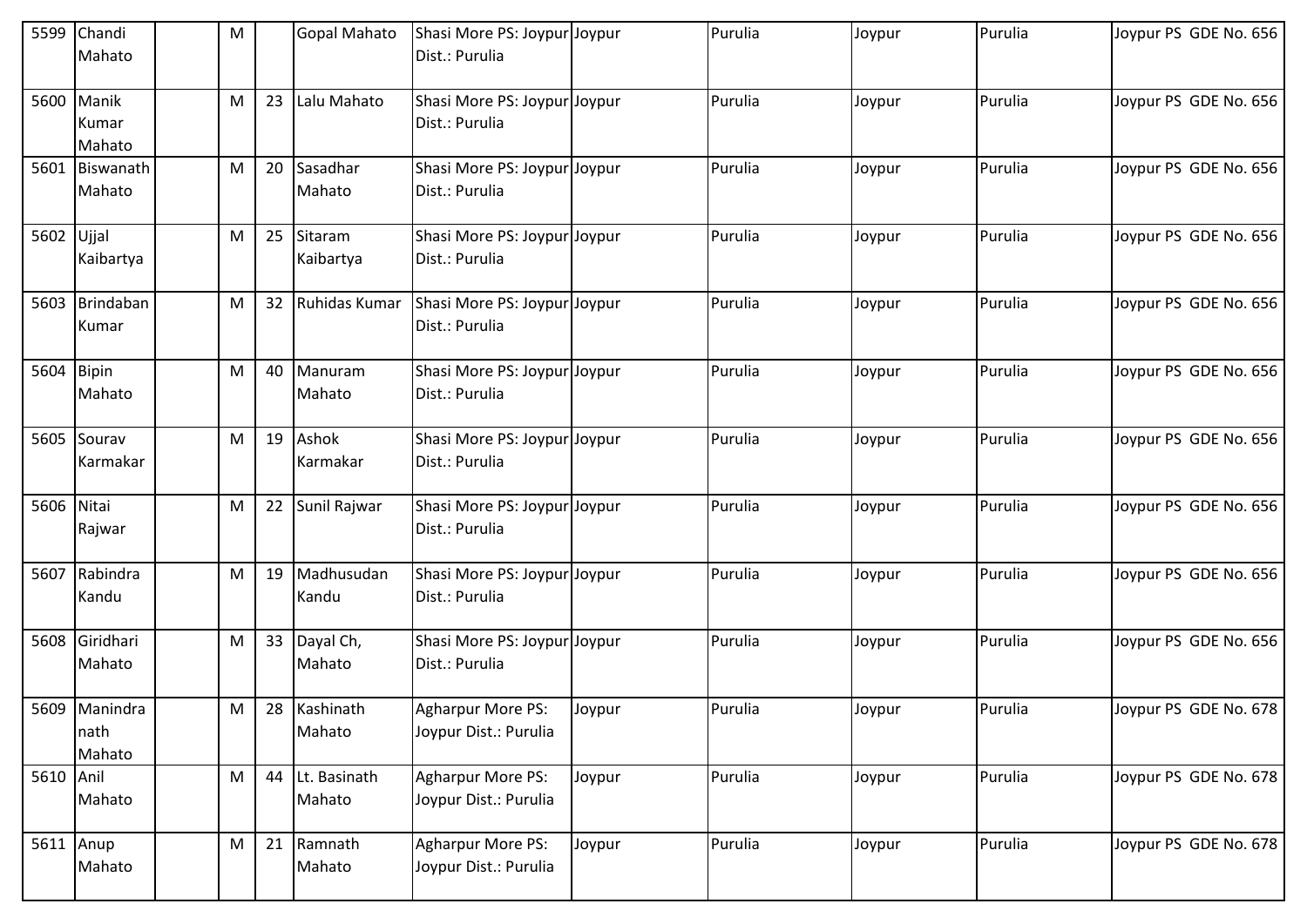| 5612 | <b>Bikash</b><br>Mahato   | M | 40 | Dubraj Mahato             | <b>Agharpur More PS:</b><br>Joypur Dist.: Purulia        | Joypur | Purulia | Joypur | Purulia | Joypur PS GDE No. 678 |
|------|---------------------------|---|----|---------------------------|----------------------------------------------------------|--------|---------|--------|---------|-----------------------|
| 5613 | Mansara<br>m<br>Mahato    | M | 29 | Santosh<br>Mahato         | Agharpur More PS:<br>Joypur Dist.: Purulia               | Joypur | Purulia | Joypur | Purulia | Joypur PS GDE No. 678 |
|      | 5614 Dipak<br>Majhi       | M | 25 | <b>Bhusan Majhi</b>       | Agharpur More PS:<br>Joypur Dist.: Purulia               | Joypur | Purulia | Joypur | Purulia | Joypur PS GDE No. 678 |
| 5615 | Rajib<br>Mahato           | M |    | 26 Kashinath<br>Mahato    | Agharpur More PS:<br>Joypur Dist.: Purulia               | Joypur | Purulia | Joypur | Purulia | Joypur PS GDE No. 678 |
| 5616 | Raju Sahis                | M |    | 29 Ranjit Sahis           | <b>Agharpur More PS:</b><br>Joypur Dist.: Purulia        | Joypur | Purulia | Joypur | Purulia | Joypur PS GDE No. 678 |
| 5617 | Fuleswar<br>Mahato        | M |    | 26 Jogendranath<br>Mahato | Dumurdih More PS:<br>Joypur Dist.: Purulia               | Joypur | Purulia | Joypur | Purulia | Joypur PS GDE No. 676 |
|      | 5618 Madhu<br>Sardar      | M | 22 | <b>Hiralal Sardar</b>     | Dumurdih More PS:<br>Joypur Dist.: Purulia               | Joypur | Purulia | Joypur | Purulia | Joypur PS GDE No. 676 |
| 5619 | Krishnapa<br>da<br>Mahato | M | 30 | Laxmipada<br>Mahato       | Dumurdih More PS:<br>Joypur Dist.: Purulia               | Joypur | Purulia | Joypur | Purulia | Joypur PS GDE No. 676 |
| 5620 | Ramdas<br>Mahato          | M | 26 | Thakurdas<br>Mahato       | Dumurdih More PS:<br>Joypur Dist.: Purulia               | Joypur | Purulia | Joypur | Purulia | Joypur PS GDE No. 676 |
| 5621 | Dushad<br>Kumar           | M | 40 |                           | Chandan Kumar Dumurdih More PS:<br>Joypur Dist.: Purulia | Joypur | Purulia | Joypur | Purulia | Joypur PS GDE No. 676 |
|      | 5622 Bidyut<br>Mahato     | M | 28 | <b>Dilip Mahato</b>       | Dumurdih More PS:<br>Joypur Dist.: Purulia               | Joypur | Purulia | Joypur | Purulia | Joypur PS GDE No. 676 |
|      | 5623 Ganapati<br>Mahato   | M |    | 33 Babulal Mahato         | Dumurdih More PS:<br>Joypur Dist.: Purulia               | Joypur | Purulia | Joypur | Purulia | Joypur PS GDE No. 676 |
| 5624 | Kanchan<br>Kumar          | M |    | 36 Madhusudan<br>Kumar    | Forest More PS:<br>Joypur Dist.: Purulia                 | Joypur | Purulia | Joypur | Purulia | Joypur PS GDE No. 661 |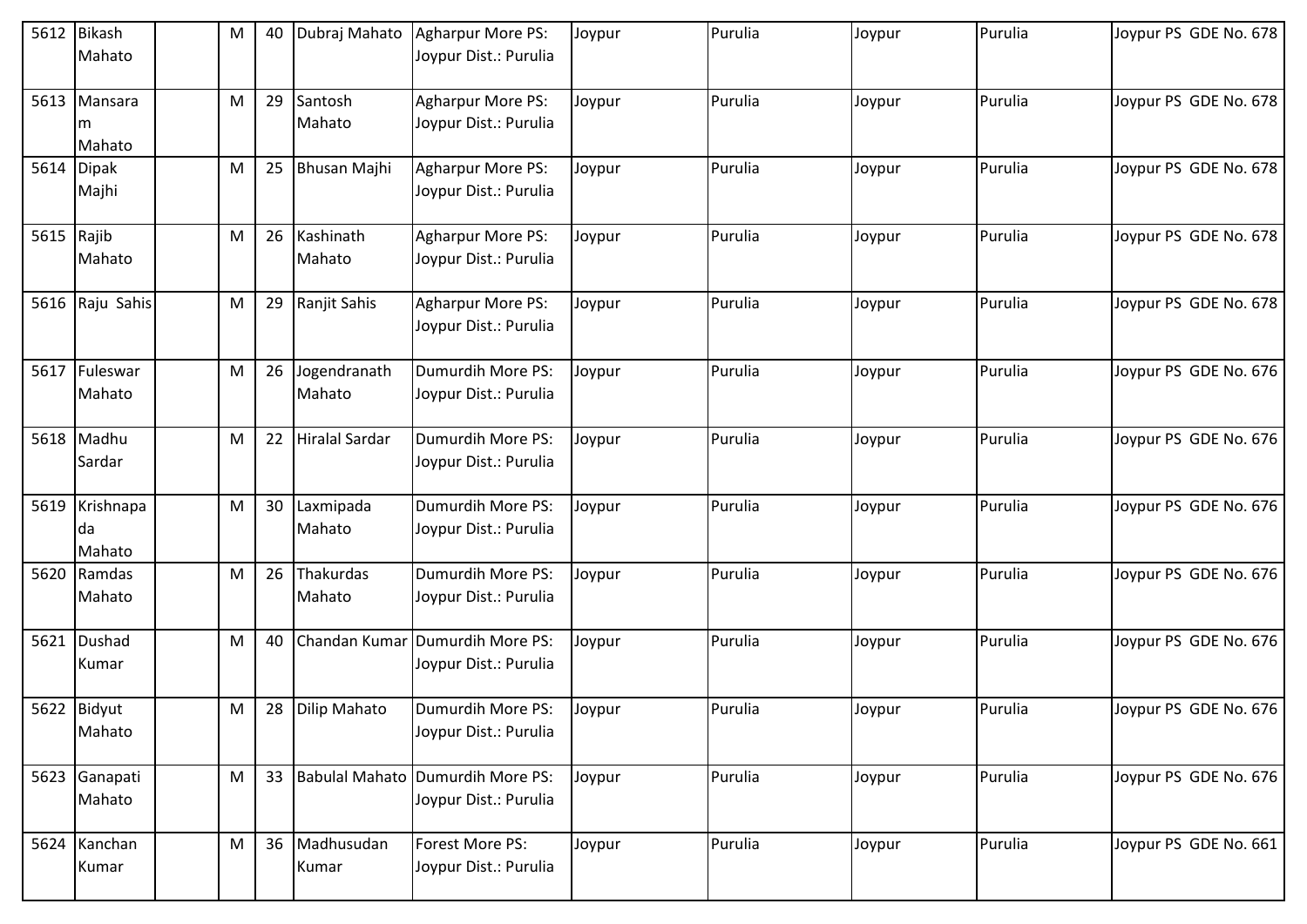| 5625       | Bhairav<br>Kumar          | M | 21 | Biswanath<br>Kumar             | Forest More PS:<br>Joypur Dist.: Purulia                                         | Joypur | Purulia | Joypur | Purulia | Joypur PS GDE No. 661 |
|------------|---------------------------|---|----|--------------------------------|----------------------------------------------------------------------------------|--------|---------|--------|---------|-----------------------|
|            |                           |   |    |                                |                                                                                  |        |         |        |         |                       |
| 5626 Biren | Mahato                    | M | 25 | Anil Mahato                    | Forest More PS:<br>Joypur Dist.: Purulia                                         | Joypur | Purulia | Joypur | Purulia | Joypur PS GDE No. 661 |
|            | 5627 Sk Samim             | M |    | 21 Sk Kamal                    | Forest More PS:<br>Joypur Dist.: Purulia                                         | Joypur | Purulia | Joypur | Purulia | Joypur PS GDE No. 661 |
|            | 5628 Suklal<br>Mahato     | M |    | 30 Kalipada<br>Mahato          | Forest More PS:<br>Joypur Dist.: Purulia                                         | Joypur | Purulia | Joypur | Purulia | Joypur PS GDE No. 661 |
| 5629       | Tapan<br>Mahato           | M |    | 27 Binoy Mahato                | Forest More PS:<br>Joypur Dist.: Purulia                                         | Joypur | Purulia | Joypur | Purulia | Joypur PS GDE No. 661 |
|            | 5630 Mehetab<br>Hussain   | M |    | 26 Mehebub<br>Ansary           | Forest More PS:<br>Joypur Dist.: Purulia                                         | Joypur | Purulia | Joypur | Purulia | Joypur PS GDE No. 661 |
|            | 5631 Kalyan<br>Kumar      | M | 34 | Harendra<br>Kumar              | Forest More PS:<br>Joypur Dist.: Purulia                                         | Joypur | Purulia | Joypur | Purulia | Joypur PS GDE No. 661 |
|            | 5632 Rejaul<br>Ansary     | M | 26 | Sajid Ansary                   | Near R.B.B High<br><b>School Football</b><br>Ground PS: Joypur<br>Dist.: Purulia | Joypur | Purulia | Joypur | Purulia | Joypur PS GDE No. 661 |
|            | 5633 Padma<br>Mahato      | M | 30 | <b>Dhiren Mahato</b>           | Near R.B.B High<br><b>School Football</b><br>Ground PS: Joypur<br>Dist.: Purulia | Joypur | Purulia | Joypur | Purulia | Joypur PS GDE No. 661 |
|            | 5634 Amulya<br>Mahato     | M | 34 | Lt. Makam<br>Mahato            | <b>Bartard Hat PS:</b><br>Joypur Dist.: Purulia                                  | Joypur | Purulia | Joypur | Purulia | Joypur PS GDE No. 669 |
|            | 5635 Binenda<br>Paramanik | M |    | 47 Lt. Baidyanath<br>Paramanik | <b>Bartard Hat PS:</b><br>Joypur Dist.: Purulia                                  | Joypur | Purulia | Joypur | Purulia | Joypur PS GDE No. 669 |
| 5636 Alim  | Ansary                    | M |    | 26 Siddik Ansary               | <b>Bartard Hat PS:</b><br>Joypur Dist.: Purulia                                  | Joypur | Purulia | Joypur | Purulia | Joypur PS GDE No. 669 |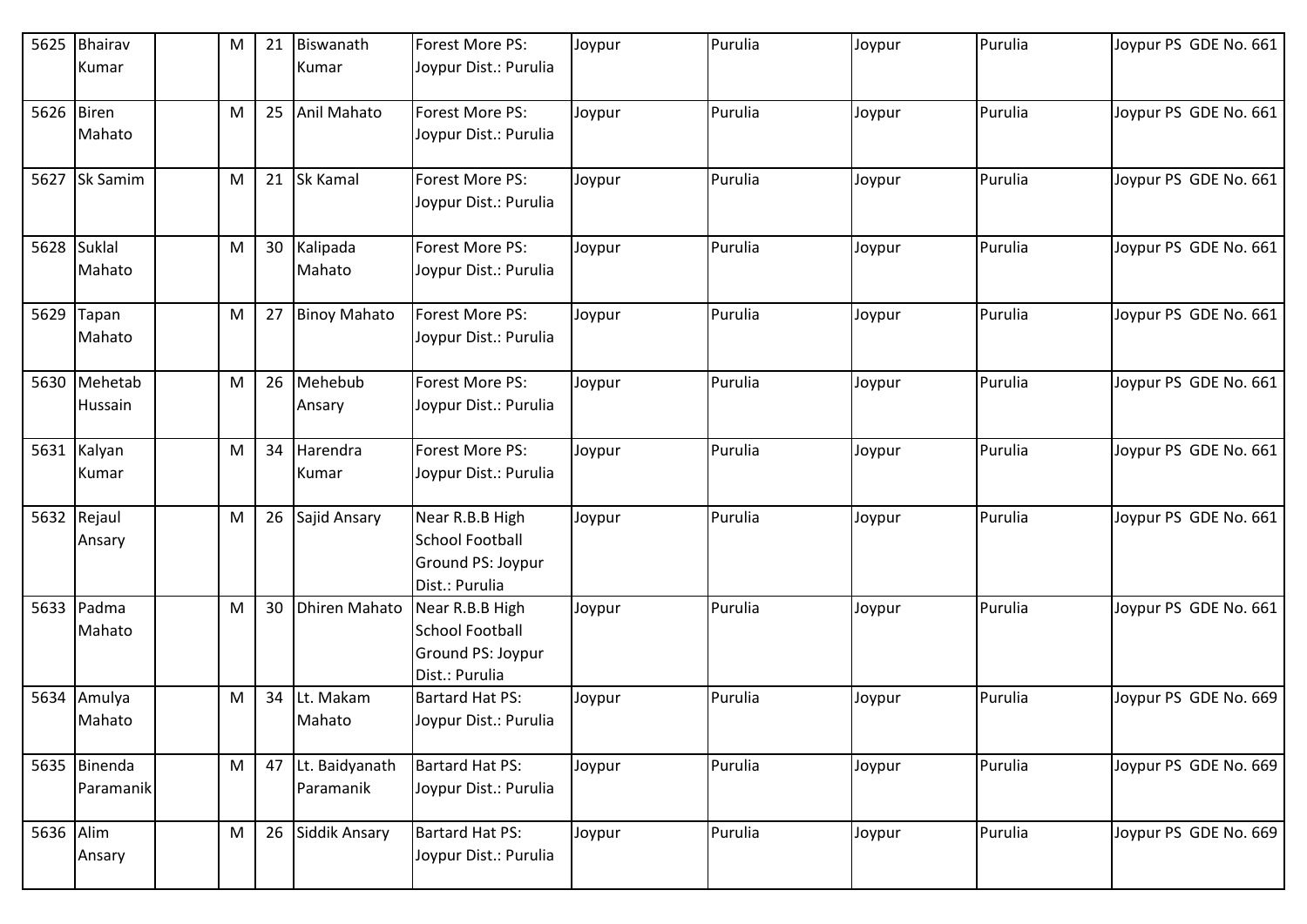| 5637       | Mintu<br>Dey                    | M | 32              | Lt. Ramani Dey           | Bartard Hat PS:<br>Joypur Dist.: Purulia        | Joypur | Purulia | Joypur | Purulia | Joypur PS GDE No. 669 |
|------------|---------------------------------|---|-----------------|--------------------------|-------------------------------------------------|--------|---------|--------|---------|-----------------------|
|            | 5638 Ananda<br>Mahato           | M | 48              | Ashutosh<br>Mahato       | <b>Bartard Hat PS:</b><br>Joypur Dist.: Purulia | Joypur | Purulia | Joypur | Purulia | Joypur PS GDE No. 669 |
|            | 5639 Bhaskar<br>Kumar           | M | 23              | Dinabandhu<br>Kumar      | <b>Bartard Hat PS:</b><br>Joypur Dist.: Purulia | Joypur | Purulia | Joypur | Purulia | Joypur PS GDE No. 669 |
|            | 5640 Minaj<br>Ansary            | M | 25              | <b>Saktar Ansary</b>     | Forest More PS:<br>Joypur Dist.: Purulia        | Joypur | Purulia | Joypur | Purulia | Joypur PS GDE No. 669 |
| 5641       | Tarit<br>Mahato                 | M | 21              | Santosh<br>Mahato        | Forest More PS:<br>Joypur Dist.: Purulia        | Joypur | Purulia | Joypur | Purulia | Joypur PS GDE No. 669 |
|            | 5642 Hariram<br>Majhi           | M |                 | 55 Lt. Ganesh<br>Majhi   | Ropo More PS:<br>Joypur Dist.: Purulia          | Joypur | Purulia | Joypur | Purulia | Joypur PS GDE No. 379 |
| 5643 Dayal | Majhi                           | M | 37              | Sridam Majhi             | Ropo More PS:<br>Joypur Dist.: Purulia          | Joypur | Purulia | Joypur | Purulia | Joypur PS GDE No. 379 |
|            | 5644 Pashupati<br>Mahato        | M | 42              | Lalu Mahato              | Koshangi More PS:<br>Joypur Dist.: Purulia      | Joypur | Purulia | Joypur | Purulia | Joypur PS GDE No. 376 |
|            | 5645 Amrit<br>Mahato            | M | 29              | Lt. Lakhikanta<br>Mahato | Koshangi More PS:<br>Joypur Dist.: Purulia      | Joypur | Purulia | Joypur | Purulia | Joypur PS GDE No. 376 |
|            | 5646 Chandi<br>Charan<br>Mahato | M |                 | 46 Lt. Shambhu<br>Mahato | Koshangi More PS:<br>Joypur Dist.: Purulia      | Joypur | Purulia | Joypur | Purulia | Joypur PS GDE No. 376 |
|            | 5647 Lakhikant<br>a Soren       | M |                 | 42 Lt. Lalu Soren        | Pundag Bazar PS:<br>Joypur Dist.: Purulia       | Joypur | Purulia | Joypur | Purulia | Joypur PS GDE No. 374 |
|            | 5648 Sahadeb<br>Mahato          | M | 35 <sub>2</sub> | Joy Mahato               | Pundag Bazar PS:<br>Joypur Dist.: Purulia       | Joypur | Purulia | Joypur | Purulia | Joypur PS GDE No. 374 |
|            | 5649 Birendran<br>ath<br>Gorain | M |                 | 42 Manpuran<br>Gorain    | Pundag Bazar PS:<br>Joypur Dist.: Purulia       | Joypur | Purulia | Joypur | Purulia | Joypur PS GDE No. 374 |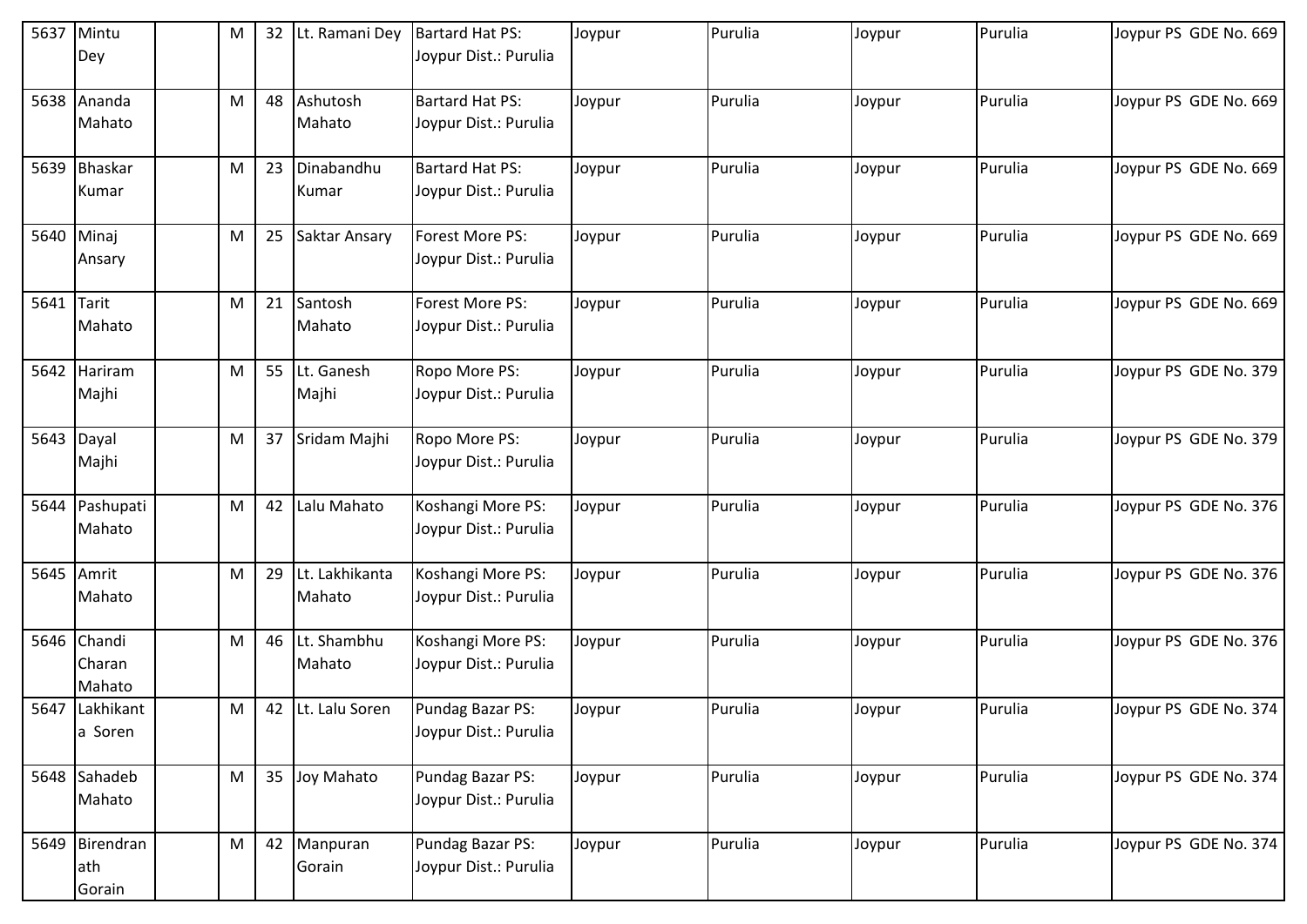| 5650        | Suroj         | M |    | 24 Tapas Dalui    | Vill- Kumaria, P.S-                     | Amta  | <b>Howrah Rural</b> | Penro | <b>Howrah Rural</b> | Penro PS GDE No. 459 |
|-------------|---------------|---|----|-------------------|-----------------------------------------|-------|---------------------|-------|---------------------|----------------------|
|             | Dalui         |   |    |                   | Amta, Dist-Howrah                       |       |                     |       |                     |                      |
|             |               |   |    |                   | PS: Amta Dist.:                         |       |                     |       |                     |                      |
|             |               |   |    |                   | <b>Howrah Rural</b>                     |       |                     |       |                     |                      |
|             | 5651 Karno    | M | 19 | Dharma Santra     | Vill- Kumaria, P.S-                     | Amta  | <b>Howrah Rural</b> | Penro | <b>Howrah Rural</b> | Penro PS GDE No. 459 |
|             | Santra        |   |    |                   | Amta, Dist-Howrah                       |       |                     |       |                     |                      |
|             |               |   |    |                   | PS: Amta Dist.:                         |       |                     |       |                     |                      |
|             |               |   |    |                   | <b>Howrah Rural</b>                     |       |                     |       |                     |                      |
| 5652 Surjo  |               | M |    | 19 Bapi Malick    | Vill.- Kastasangra,                     | Penro | <b>Howrah Rural</b> | Penro | Howrah Rural        | Penro PS GDE No. 507 |
|             | <b>Malick</b> |   |    |                   | P.O.- Khashalpur, PS.-                  |       |                     |       |                     |                      |
|             |               |   |    |                   | Penro, D PS: Penro                      |       |                     |       |                     |                      |
|             |               |   |    |                   | Dist.: Howrah Rural                     |       |                     |       |                     |                      |
|             |               |   |    |                   |                                         |       |                     |       |                     |                      |
|             | 5653 Paresh   | M |    | 27 Pankaj Patra   | Vill.- Kastasangra,                     | Penro | <b>Howrah Rural</b> | Penro | <b>Howrah Rural</b> | Penro PS GDE No. 507 |
|             | Patra         |   |    |                   | P.O.- Khashalpur, PS.-                  |       |                     |       |                     |                      |
|             |               |   |    |                   | Penro, D PS: Penro                      |       |                     |       |                     |                      |
|             |               |   |    |                   | Dist.: Howrah Rural                     |       |                     |       |                     |                      |
|             |               |   |    |                   |                                         |       |                     |       |                     |                      |
| 5654 Avijit |               | M |    | 18 Astopada Malik | Vill Kastosangra, P.O.- Penro           |       | <b>Howrah Rural</b> | Penro | Howrah Rural        | Penro PS GDE No. 514 |
|             | Malik         |   |    |                   | Khoshalpur, P.S. -                      |       |                     |       |                     |                      |
|             |               |   |    |                   | Penro, PS: Penro                        |       |                     |       |                     |                      |
|             |               |   |    |                   | Dist.: Howrah Rural                     |       |                     |       |                     |                      |
|             |               |   |    |                   |                                         |       |                     |       |                     |                      |
| 5655 Ajijul |               | M |    | 28 Nur            | Vill.- Basantapur                       | Penro | <b>Howrah Rural</b> | Penro | <b>Howrah Rural</b> | Penro PS GDE No. 514 |
|             | <b>Banka</b>  |   |    | Mahammad          | Majherpara, P.O.-                       |       |                     |       |                     |                      |
|             |               |   |    | <b>Banka</b>      | <b>Basantapur Hat PS:</b>               |       |                     |       |                     |                      |
|             |               |   |    |                   | Penro Dist.: Howrah                     |       |                     |       |                     |                      |
|             |               |   |    |                   | Rural                                   |       |                     |       |                     |                      |
|             | 5656 Biswajit | M |    | 24 Surjo Pandit   | Vill-Sahachak, PO .-                    | Penro | <b>Howrah Rural</b> | Penro | <b>Howrah Rural</b> | Penro PS GDE No. 514 |
|             | Pandit        |   |    |                   | Balickak, P.S. - Penro,                 |       |                     |       |                     |                      |
|             |               |   |    |                   | Dist- PS: Penro Dist.:                  |       |                     |       |                     |                      |
|             |               |   |    |                   | Howrah Rural                            |       |                     |       |                     |                      |
|             |               |   |    |                   |                                         |       |                     |       |                     |                      |
|             | 5657 Somnath  | M |    |                   | 24 Becharam Koley Vill+P.O.- Harishpur, | Penro | <b>Howrah Rural</b> | Penro | <b>Howrah Rural</b> | Penro PS GDE No. 515 |
|             | Koley         |   |    |                   | PS.-Penro, Dist.-                       |       |                     |       |                     |                      |
|             |               |   |    |                   | Howrah PS: Penro                        |       |                     |       |                     |                      |
|             |               |   |    |                   | Dist.: Howrah Rural                     |       |                     |       |                     |                      |
|             |               |   |    |                   |                                         |       |                     |       |                     |                      |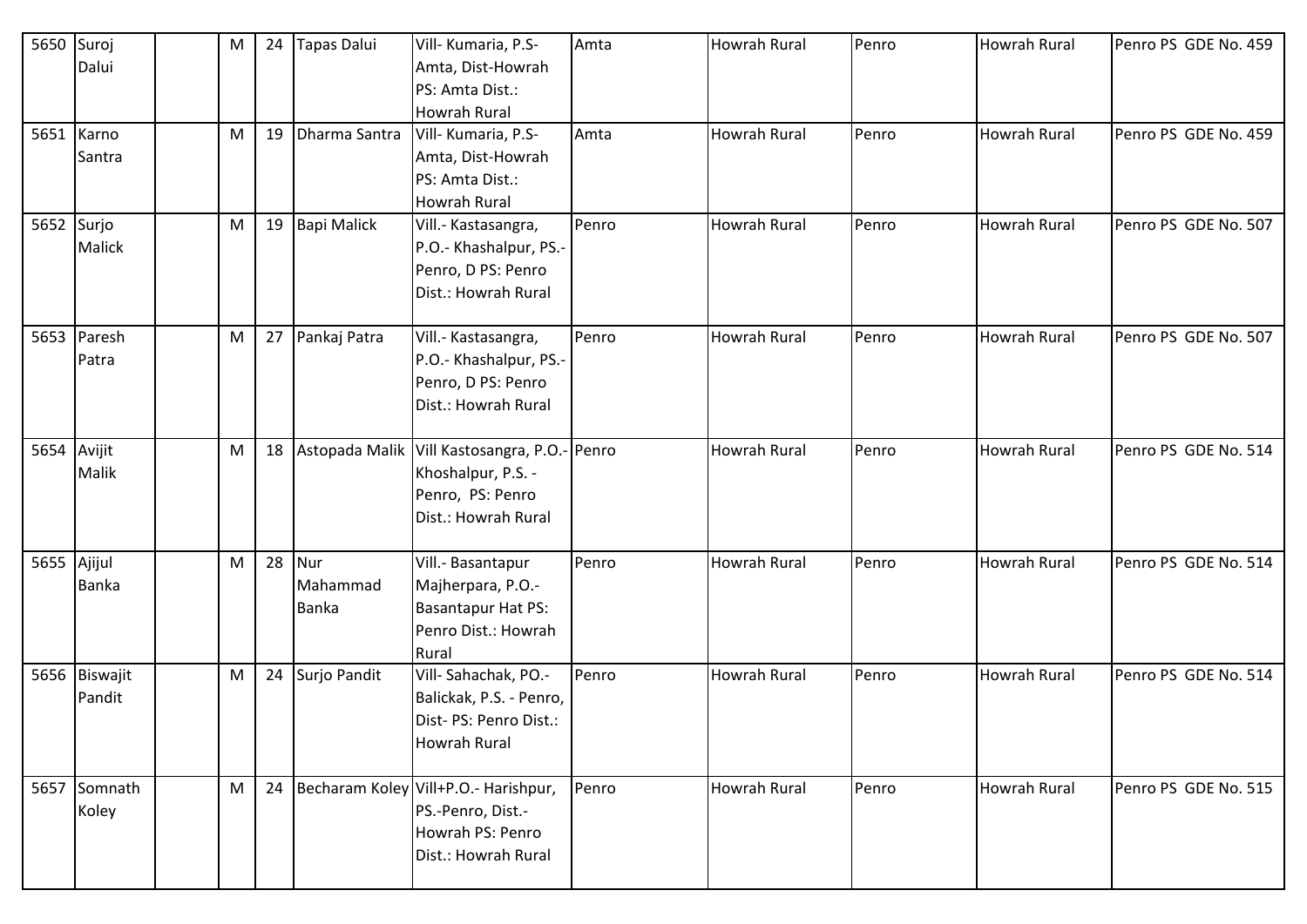|            | 5658 Prasenjit |        | M |    | 33 Astam Maity    | Vill.- Khanakul                | Khanakul | <b>Hooghly Rural</b> | Penro   | <b>Howrah Rural</b> | Penro PS GDE No. 515 |
|------------|----------------|--------|---|----|-------------------|--------------------------------|----------|----------------------|---------|---------------------|----------------------|
|            | Maity          |        |   |    |                   | Jaganathpur, PS.-              |          |                      |         |                     |                      |
|            |                |        |   |    |                   | Khanakul, Dist.-H PS:          |          |                      |         |                     |                      |
|            |                |        |   |    |                   | Khanakul Dist.:                |          |                      |         |                     |                      |
|            |                |        |   |    |                   | <b>Hooghly Rural</b>           |          |                      |         |                     |                      |
| 5659       | Hasibul        |        | M | 26 | Hassen Jamal      | Vill.- Basantapur              | Penro    | Howrah Rural         | Penro   | Howrah Rural        | Penro PS GDE No. 515 |
|            | <b>Mallick</b> |        |   |    |                   | Paschimpara, PS.-              |          |                      |         |                     |                      |
|            |                |        |   |    |                   | Penro, Dist.- PS:              |          |                      |         |                     |                      |
|            |                |        |   |    |                   | Penro Dist.: Howrah            |          |                      |         |                     |                      |
|            |                |        |   |    |                   | Rural                          |          |                      |         |                     |                      |
| 5660       | Ajijul         |        | M |    | 27 Lt. Nurhuda    | Vill.- Basantapur              | Penro    | Howrah Rural         | Penro   | Howrah Rural        | Penro PS GDE No. 518 |
|            | <b>Mallick</b> |        |   |    | Mondal            | Paschimpara, PS.-              |          |                      |         |                     |                      |
|            |                |        |   |    |                   | Penro, Dist.- PS:              |          |                      |         |                     |                      |
|            |                |        |   |    |                   | Penro Dist.: Howrah            |          |                      |         |                     |                      |
|            |                |        |   |    |                   | Rural                          |          |                      |         |                     |                      |
| 5661       | Joydip         | Kanrar | M |    | 22 Jayanta Kanrar | Vill.- Khila Nayachak,         | Penro    | <b>Howrah Rural</b>  | Penro   | <b>Howrah Rural</b> | Penro PS GDE No. 518 |
|            |                |        |   |    |                   | P.O.- Khila, PS.- Penro        |          |                      |         |                     |                      |
|            |                |        |   |    |                   | D PS: Penro Dist.:             |          |                      |         |                     |                      |
|            |                |        |   |    |                   | <b>Howrah Rural</b>            |          |                      |         |                     |                      |
|            |                |        |   |    |                   |                                |          |                      |         |                     |                      |
| 5662 Rintu |                |        | M |    | 26 Anil Ghosh     | Vill.- Khila, PS.- Penro Penro |          | <b>Howrah Rural</b>  | Penro   | <b>Howrah Rural</b> | Penro PS GDE No. 518 |
|            | Ghosh          |        |   |    |                   | Dist.- Howrah. PS:             |          |                      |         |                     |                      |
|            |                |        |   |    |                   | Penro Dist.: Howrah            |          |                      |         |                     |                      |
|            |                |        |   |    |                   | Rural                          |          |                      |         |                     |                      |
| 5663       | Laxman         |        | M |    | 23 Lt. Astam      | Vill.-Sahachak, P.O.-          | Penro    | Howrah Rural         | Penro   | Howrah Rural        | Penro PS GDE No. 518 |
|            | <b>Dhank</b>   |        |   |    | <b>Dhank</b>      | Balichak, PS.- Penro,          |          |                      |         |                     |                      |
|            |                |        |   |    |                   | Dist.- PS: Penro Dist.:        |          |                      |         |                     |                      |
|            |                |        |   |    |                   | <b>Howrah Rural</b>            |          |                      |         |                     |                      |
|            |                |        |   |    |                   |                                |          |                      |         |                     |                      |
| 5664       | Ganesh         |        |   |    | Sri Satya Gayen   | PS: Rajapur Dist.:             | Rajapur  | Howrah Rural         | Rajapur | Howrah Rural        | Rajapur PS GDE No.   |
|            | Gayen          |        |   |    |                   | <b>Howrah Rural</b>            |          |                      |         |                     | 593                  |
|            | 5665 Nakul     |        | M |    | Lt Asto Mondal    | PS: Rajapur Dist.:             | Rajapur  | <b>Howrah Rural</b>  | Rajapur | <b>Howrah Rural</b> | Rajapur PS GDE No.   |
|            | Mondal         |        |   |    |                   | <b>Howrah Rural</b>            |          |                      |         |                     | 593                  |
|            | 5666 Tarak     |        | M |    | Lt Jugal Mondal   | PS: Rajapur Dist.:             | Rajapur  | <b>Howrah Rural</b>  | Rajapur | <b>Howrah Rural</b> | Rajapur PS GDE No.   |
|            | Mondal         |        |   |    |                   | <b>Howrah Rural</b>            |          |                      |         |                     | 593                  |
|            | 5667 Koushik   |        | M |    | Sri Pashupati     | PS: Rajapur Dist.:             | Rajapur  | Howrah Rural         | Rajapur | Howrah Rural        | Rajapur PS GDE No.   |
|            | Hazra          |        |   |    | Hazra             | Howrah Rural                   |          |                      |         |                     | 593                  |
| 5668 Pintu |                |        | M |    | Sri Biswanath     | PS: Rajapur Dist.:             | Rajapur  | <b>Howrah Rural</b>  | Rajapur | <b>Howrah Rural</b> | Rajapur PS GDE No.   |
|            | <b>Dhara</b>   |        |   |    | <b>Dhara</b>      | Howrah Rural                   |          |                      |         |                     | 593                  |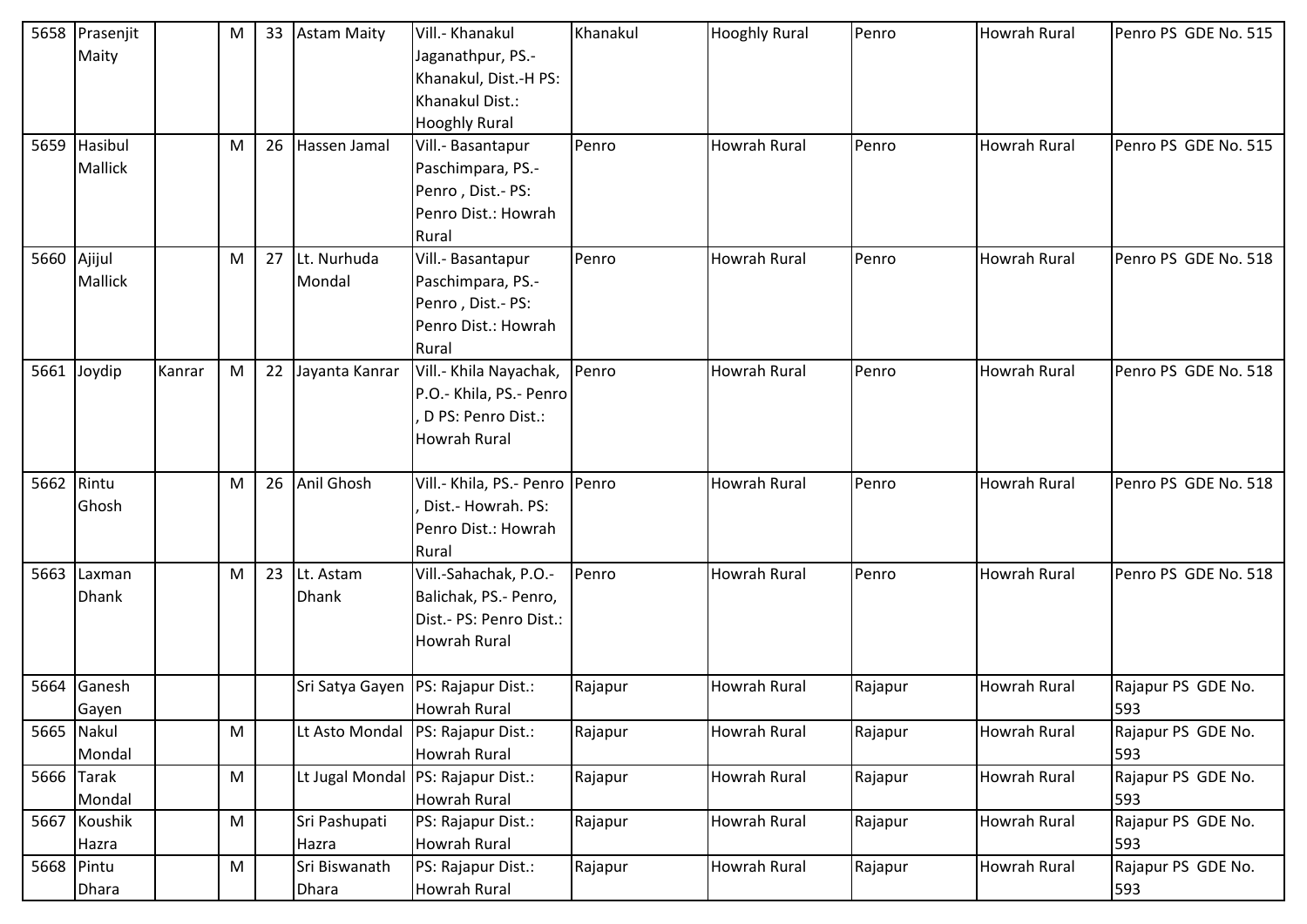| 5669      | Subhankar<br>Adak        | M | Adak                         | Sri Monoranjan   PS: Rajapur Dist.:<br><b>Howrah Rural</b> | Rajapur | Howrah Rural        | Rajapur  | <b>Howrah Rural</b> | Rajapur PS GDE No.<br>593  |
|-----------|--------------------------|---|------------------------------|------------------------------------------------------------|---------|---------------------|----------|---------------------|----------------------------|
| 5670      | Sujit Adak               | M | Sri Sushil Adak              | PS: Rajapur Dist.:<br><b>Howrah Rural</b>                  | Rajapur | <b>Howrah Rural</b> | Rajapur  | <b>Howrah Rural</b> | Rajapur PS GDE No.<br>597  |
| 5671      | Chottu<br>Dolui          | M | Lt Kalipada<br>Dolui         | PS: Rajapur Dist.:<br><b>Howrah Rural</b>                  | Rajapur | Howrah Rural        | Rajapur  | Howrah Rural        | Rajapur PS GDE No.<br>597  |
| 5672      | Sk. Kalim                |   | Sk. Boker Ali                |                                                            |         | <b>Basirhat</b>     | Shyampur | <b>Howrah Rural</b> | Shyampur PS GDE No.<br>705 |
|           | 5673 Rafikul Ali         |   | Lt. Sk. Sayed Ali            |                                                            |         | <b>Basirhat</b>     | Shyampur | <b>Howrah Rural</b> | Shyampur PS GDE No.<br>705 |
| 5674 Sk.  | Mahamm<br>ad Rashid      |   | Sk. Akter<br>Hossian         |                                                            |         | <b>Basirhat</b>     | Shyampur | <b>Howrah Rural</b> | Shyampur PS GDE No.<br>705 |
| 5675      | Sanchay<br>Pramanick     |   | Mahananda<br>Pramanik        |                                                            |         | <b>Basirhat</b>     | Shyampur | <b>Howrah Rural</b> | Shyampur PS GDE No.<br>705 |
| 5676      | Indrajit<br><b>Barik</b> |   | Madan Barik                  |                                                            |         | <b>Basirhat</b>     | Shyampur | <b>Howrah Rural</b> | Shyampur PS GDE No.<br>705 |
| 5677      | Rabiram<br>Poria         |   | <b>Tapan Poria</b>           |                                                            |         | <b>Basirhat</b>     | Shyampur | <b>Howrah Rural</b> | Shyampur PS GDE No.<br>708 |
| 5678      | Sujay<br>Mondal          |   | Lt.<br>Shyamsundar<br>Mondal |                                                            |         | <b>Basirhat</b>     | Shyampur | Howrah Rural        | Shyampur PS GDE No.<br>708 |
| 5679 Amit | Pramanick                |   | Srikanta<br>Pramanick        |                                                            |         | <b>Basirhat</b>     | Shyampur | <b>Howrah Rural</b> | Shyampur PS GDE No.<br>240 |
| 5680      | Surajit<br>Kayal         |   | Nandalal Kayal               |                                                            |         | <b>Basirhat</b>     | Shyampur | <b>Howrah Rural</b> | Shyampur PS GDE No.<br>240 |
|           | 5681 Sk. Jahurul         |   | Sk. Enayet                   |                                                            |         | <b>Basirhat</b>     | Shyampur | <b>Howrah Rural</b> | Shyampur PS GDE No.<br>240 |
|           | 5682 Ranjit<br>Mondal    |   | Ashoke Mondal                |                                                            |         | <b>Basirhat</b>     | Shyampur | <b>Howrah Rural</b> | Shyampur PS GDE No.<br>237 |
|           | 5683 Sk. Rakib           |   | Toffajjel<br>Hossian         |                                                            |         | <b>Basirhat</b>     | Shyampur | <b>Howrah Rural</b> | Shyampur PS GDE No.<br>237 |
| 5684 Raju | Pradhan                  |   | Lt. Swapan<br>Pradhan        |                                                            |         | <b>Basirhat</b>     | Shyampur | <b>Howrah Rural</b> | Shyampur PS GDE No.<br>237 |
| 5685      | <b>Dipak</b><br>Majai    |   | Madan Maji                   |                                                            |         | <b>Basirhat</b>     | Shyampur | <b>Howrah Rural</b> | Shyampur PS GDE No.<br>719 |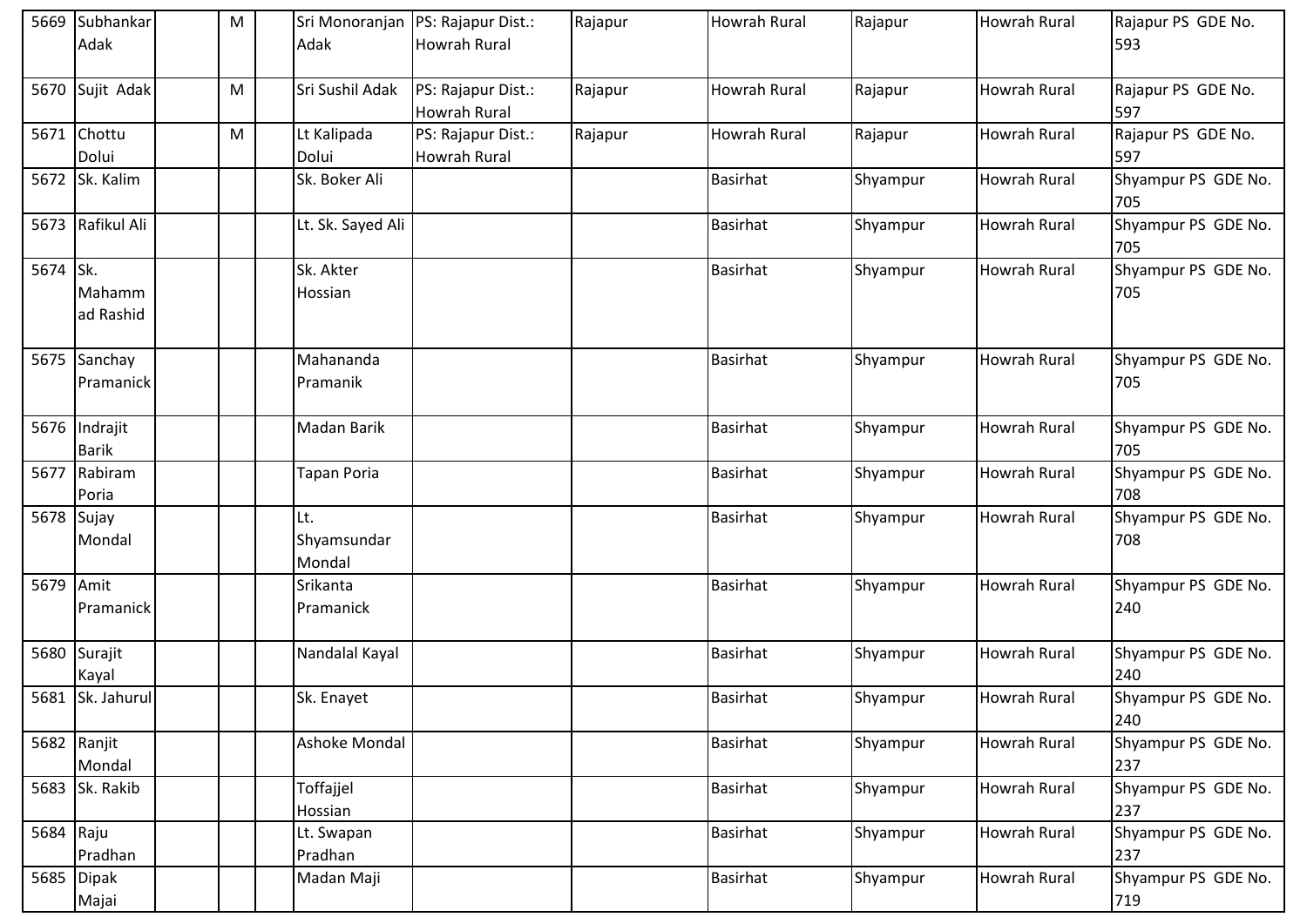| 5686       | Akkash<br>Maji        |         |   | Debasis Maji                    |                                                                            |                | <b>Basirhat</b>     | Shyampur                    | Howrah Rural        | Shyampur PS GDE No.<br>719              |
|------------|-----------------------|---------|---|---------------------------------|----------------------------------------------------------------------------|----------------|---------------------|-----------------------------|---------------------|-----------------------------------------|
| 5687       | Bappa<br>Pramanik     |         | M | Lt.<br>Laxminarayan<br>Pramanik | Udaynarayanpur PS:<br>Udaynarayanpur<br>Dist.: Howrah Rural                | Udaynarayanpur | <b>Howrah Rural</b> | Udaynarayanpur Howrah Rural |                     | Udaynarayanpur PS<br>GDE No. 503        |
| 5688       | Kashinath<br>Samanta  |         | M |                                 | Nirmal Samanta Udaynarayanpur PS:<br>Udaynarayanpur<br>Dist.: Howrah Rural | Udaynarayanpur | <b>Howrah Rural</b> | Udaynarayanpur Howrah Rural |                     | Udaynarayanpur PS<br><b>GDE No. 503</b> |
| 5689       | Pratap<br>Singh       |         | M | Jagannath Singh Shibpur PS:     | Udaynarayanpur<br>Dist.: Howrah Rural                                      | Udaynarayanpur | <b>Howrah Rural</b> | Udaynarayanpur Howrah Rural |                     | Udaynarayanpur PS<br>GDE No. 503        |
| 5690       | Sanat<br>Patra        |         | M | Lt. Nandalal<br>Patra           | Shibpur PS:<br>Udaynarayanpur<br>Dist.: Howrah Rural                       | Udaynarayanpur | <b>Howrah Rural</b> | Udaynarayanpur Howrah Rural |                     | Udaynarayanpur PS<br><b>GDE No. 503</b> |
| 5691 Hiru  | Malik                 |         | M | Lt. Kanai Malik                 | <b>Avirampur PS:</b><br>Udaynarayanpur<br>Dist.: Howrah Rural              | Udaynarayanpur | <b>Howrah Rural</b> | Udaynarayanpur Howrah Rural |                     | Udaynarayanpur PS<br><b>GDE No. 504</b> |
| 5692       | Shibnath<br>Hudati    |         | M | Madan Mohan<br>Hudati           | Singti PS:<br>Udaynarayanpur<br>Dist.: Howrah Rural                        | Udaynarayanpur | Howrah Rural        | Udaynarayanpur              | Howrah Rural        | Udaynarayanpur PS<br>GDE No. 504        |
| 5693       | Sandip<br>Maity       |         | M | Shyam Sundar<br>Maity           | <b>Hodal PS:</b><br>Udaynarayanpur<br>Dist.: Howrah Rural                  | Udaynarayanpur | <b>Howrah Rural</b> | Udaynarayanpur Howrah Rural |                     | Udaynarayanpur PS<br>GDE No. 504        |
| 5694 Atish | Mondal                |         | M | <b>Uttam Mondal</b>             | Asanda PS:<br>Udaynarayanpur<br>Dist.: Howrah Rural                        | Udaynarayanpur | <b>Howrah Rural</b> | Udaynarayanpur Howrah Rural |                     | Udaynarayanpur PS<br><b>GDE No. 504</b> |
| 5695       | Sk Sabir              | @ Kochi |   | Lt. Sk Khairul<br>Basar         | Sijberia Moyrapara<br>PS: Uluberia Dist.:<br>Howrah Rural                  | Uluberia       | <b>Howrah Rural</b> | Uluberia                    | <b>Howrah Rural</b> | Uluberia PS GDE No.<br>2445             |
|            | 5696 Saddam<br>Sareng |         | M | <b>Islam Sareng</b>             | Garuhata Bridge PS:<br>Uluberia Dist.:<br><b>Howrah Rural</b>              | Uluberia       | <b>Howrah Rural</b> | Uluberia                    | Howrah Rural        | Uluberia PS GDE No.<br>2456             |
|            | 5697 Sk Soyel         |         | M | Sk Jahir Ali                    | Gangarampur PS:<br>Uluberia Dist.:<br>Howrah Rural                         | Uluberia       | <b>Howrah Rural</b> | Uluberia                    | <b>Howrah Rural</b> | Uluberia PS GDE No.<br>2456             |
|            | 5698 Babai<br>Mondal  |         | M | Hemmanta<br>Mondal              | Garuhata PS:<br>Uluberia Dist.:<br>Howrah Rural                            | Uluberia       | <b>Howrah Rural</b> | Uluberia                    | Howrah Rural        | Uluberia PS GDE No.<br>2458             |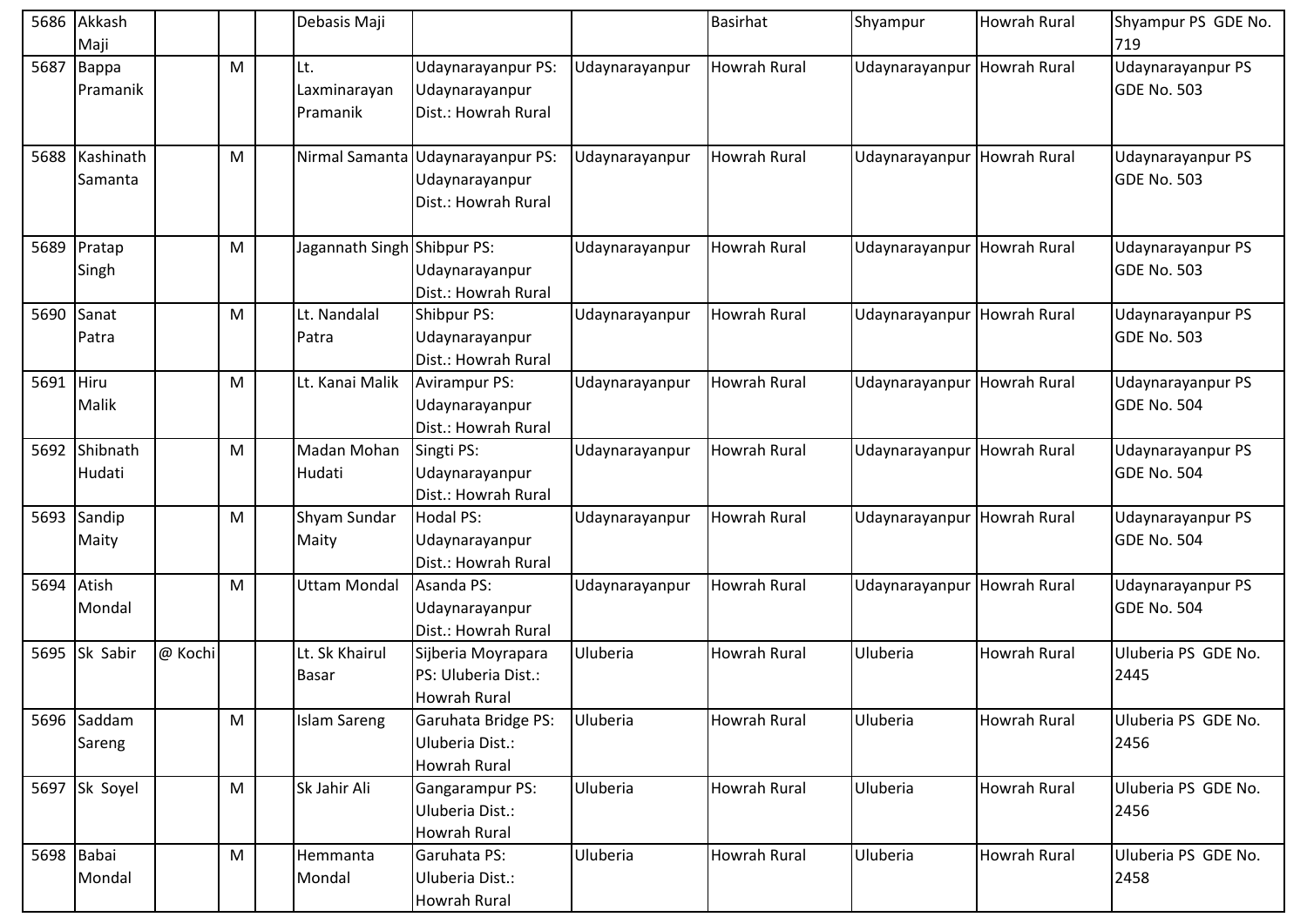| 5699       | Pravas<br><b>Bag</b>    | M | Lt. Ratan<br>Chandra Bag      | Kainagar Paschimpara Uluberia<br>PS: Uluberia Dist.:                                |          | <b>Howrah Rural</b> | Uluberia | <b>Howrah Rural</b> | Uluberia PS GDE No.<br>2458 |
|------------|-------------------------|---|-------------------------------|-------------------------------------------------------------------------------------|----------|---------------------|----------|---------------------|-----------------------------|
|            |                         |   |                               | Howrah Rural                                                                        |          |                     |          |                     |                             |
|            | 5700 Chinku<br>Makhal   | M | Madhu Makhal                  | Garuhata PWD PS:<br>Uluberia Dist.:<br><b>Howrah Rural</b>                          | Uluberia | <b>Howrah Rural</b> | Uluberia | <b>Howrah Rural</b> | Uluberia PS GDE No.<br>2462 |
| 5701       | Hiran<br><b>Biswas</b>  | M |                               | Poritosh Biswas   PS: Uluberia Dist.:<br><b>Howrah Rural</b>                        | Uluberia | <b>Howrah Rural</b> | Uluberia | <b>Howrah Rural</b> | Uluberia PS GDE No.<br>2462 |
| 5702       | Banshi<br>Marik         | M | Lt. Madan<br>Marik            | Vill Mahespur PS:<br>Uluberia Dist.:<br>Howrah Rural                                | Uluberia | <b>Howrah Rural</b> | Uluberia | <b>Howrah Rural</b> | Uluberia PS GDE No.<br>2457 |
| 5703       | Ashoke<br>Sardar        | M | Tarapada<br>Sardar            | Kaijuri 1 no. Colony<br>PS: Uluberia Dist.:<br><b>Howrah Rural</b>                  | Uluberia | <b>Howrah Rural</b> | Uluberia | <b>Howrah Rural</b> | Uluberia PS GDE No.<br>2457 |
| 5704       | <b>Bharat</b><br>Sardar | M | Lt. Bablu Sardar              | Kaijuri 1 no. Colony<br>PS: Uluberia Dist.:<br><b>Howrah Rural</b>                  | Uluberia | <b>Howrah Rural</b> | Uluberia | <b>Howrah Rural</b> | Uluberia PS GDE No.<br>2457 |
| 5705 Ashit | <b>Brambha</b>          | M | Lt. Judistri<br><b>Brabha</b> | Mahesour 4 no.<br>Colony, Birshibpur<br>PS: Uluberia Dist.:<br><b>Howrah Rural</b>  | Uluberia | <b>Howrah Rural</b> | Uluberia | <b>Howrah Rural</b> | Uluberia PS GDE No.<br>2457 |
| 5706       | Biren<br>Sardar         | M | Banamali<br>Sardar            | Mahespur PS:<br>Uluberia Dist.:<br><b>Howrah Rural</b>                              | Uluberia | Howrah Rural        | Uluberia | <b>Howrah Rural</b> | Uluberia PS GDE No.<br>2457 |
|            | 5707 Sk Akram           | M | Sk Mojid Ali                  | Benapur, PO<br>Chandannagar PS:<br>Bagnan Dist.: Howrah<br>Rural                    | Bagnan   | <b>Howrah Rural</b> | Uluberia | <b>Howrah Rural</b> | Uluberia PS GDE No.<br>2457 |
|            | 5708 Sk Jakir           | M | Lt. Sk Soleman                | Chandipur Patuapara, Uluberia<br>PS Uluberia PS:<br>Uluberia Dist.:<br>Howrah Rural |          | <b>Howrah Rural</b> | Uluberia | <b>Howrah Rural</b> | Uluberia PS GDE No.<br>2457 |
|            | 5709 Sk Kalo            | M | Sk Hasimuddin                 | Vill Bhimpur, PO<br>Malda, PS Chanhol<br>PS: Chanchal Dist.:<br>Malda               | Chanchal | Malda               | Uluberia | <b>Howrah Rural</b> | Uluberia PS GDE No.<br>2457 |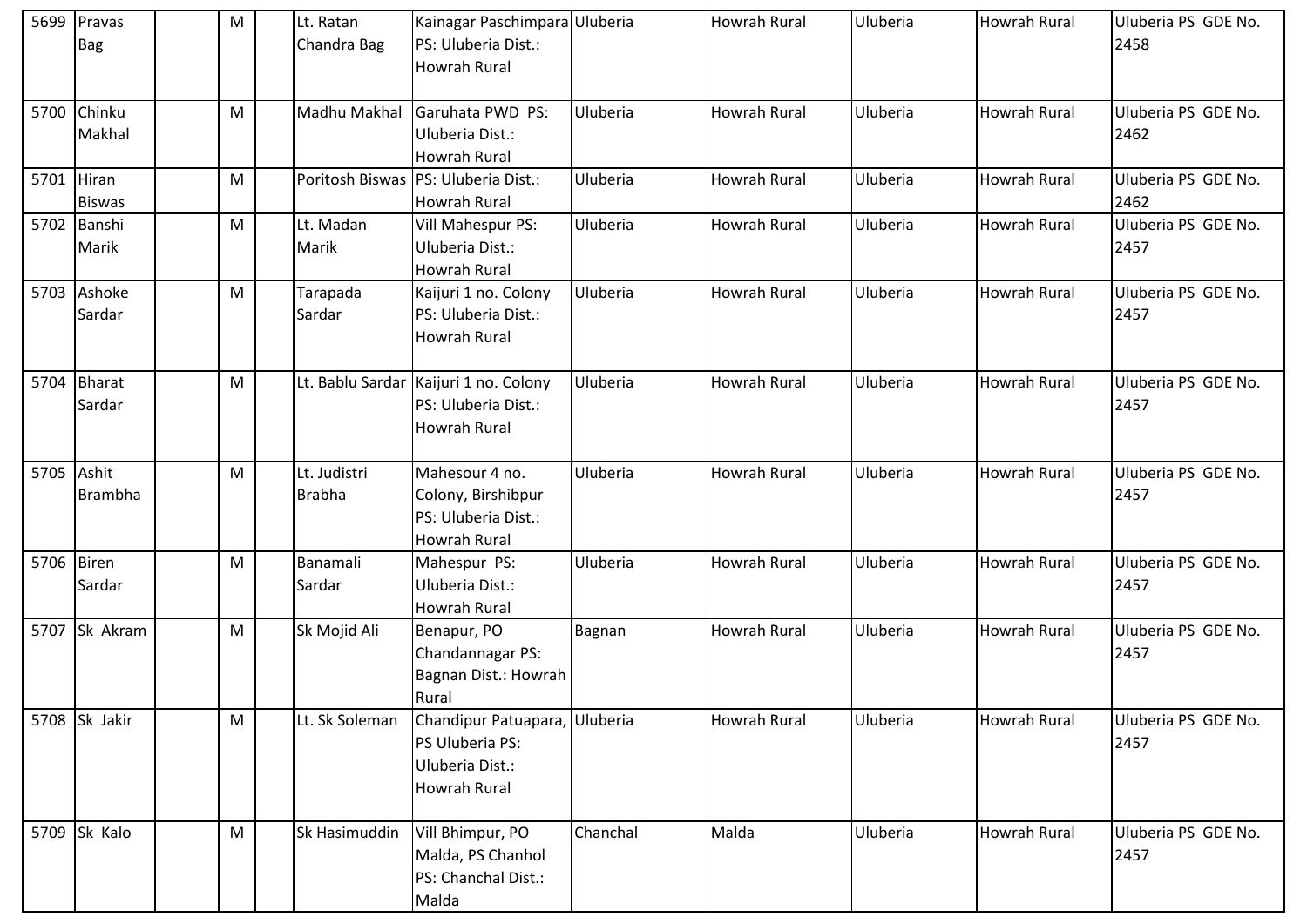| 5710 Sk   | Sahadat                         | M | Lt. Sk Ajij                 | Kulgachia Manikpur<br>PS: Chanchal Dist.:<br>Malda                | Chanchal | Malda                                     | Uluberia | <b>Howrah Rural</b>                       | Uluberia PS GDE No.<br>2457 |
|-----------|---------------------------------|---|-----------------------------|-------------------------------------------------------------------|----------|-------------------------------------------|----------|-------------------------------------------|-----------------------------|
|           | 5711 Ullash<br>Roy              | M | Lt. Joydeb Roy              | Gangarampur PS:<br>Uluberia Dist.:<br><b>Howrah Rural</b>         | Uluberia | <b>Howrah Rural</b>                       | Uluberia | <b>Howrah Rural</b>                       | Uluberia PS GDE No.<br>2450 |
| 5712      | Madhu<br>Roy                    | M | Lt. Joydeb Roy              | Gangarampur PS:<br>Uluberia Dist.:<br><b>Howrah Rural</b>         | Uluberia | <b>Howrah Rural</b>                       | Uluberia | <b>Howrah Rural</b>                       | Uluberia PS GDE No.<br>2450 |
| 5713      | Mita Roy                        | F | Kochi                       | Gangarampur PS:<br>Uluberia Dist.:<br>Howrah Rural                | Uluberia | Howrah Rural                              | Uluberia | <b>Howrah Rural</b>                       | Uluberia PS GDE No.<br>2450 |
| 5714      | <b>Debasis</b><br>Mukherje<br>e | M | Lt. Baidyanath<br>Mukherjee | Fatepur PS: Uluberia<br>Dist.: Howrah Rural                       | Uluberia | <b>Howrah Rural</b>                       | Uluberia | <b>Howrah Rural</b>                       | Uluberia PS GDE No.<br>2450 |
| 5715 Tusi | Mukherje                        | F | <b>Debasis</b><br>Mukherjee | Fatepur PS: Uluberia<br>Dist.: Howrah Rural                       | Uluberia | <b>Howrah Rural</b>                       | Uluberia | Howrah Rural                              | Uluberia PS GDE No.<br>2450 |
| 5716      | Sasanka<br>Santra               | M | Nantu Santra                | Kaijuri, Berapara PS:<br>Uluberia Dist.:<br>Howrah Rural          | Uluberia | <b>Howrah Rural</b>                       | Uluberia | <b>Howrah Rural</b>                       | Uluberia PS GDE No.<br>1862 |
| 5717      | Sanat<br>Santra                 | M | Madan Ch.<br>Santra         | Kaijuri, Berapara PS:<br>Uluberia Dist.:<br>Howrah Rural          | Uluberia | <b>Howrah Rural</b>                       | Uluberia | <b>Howrah Rural</b>                       | Uluberia PS GDE No.<br>1862 |
|           | 5718 Surojit<br>Santra          | M | Sanat Santra                | Kaijuri, Berapara PS:<br>Uluberia Dist.:<br><b>Howrah Rural</b>   | Uluberia | <b>Howrah Rural</b>                       | Uluberia | <b>Howrah Rural</b>                       | Uluberia PS GDE No.<br>1862 |
| 5719      | Saddam<br>Hussain               | м | Md. Nazir                   | Barodia PS: Chakulia<br>Dist.: Islampur Police<br><b>District</b> | Chakulia | <b>Islampur Police</b><br><b>District</b> | Chakulia | <b>Islampur Police</b><br><b>District</b> | Chakulia PS GDE No.<br>422  |
|           | 5720 Amaluddi<br>In             | M | Lt. Abdul Latif             | Hatwar PS: Chakulia<br>Dist.: Islampur Police<br><b>District</b>  | Chakulia | <b>Islampur Police</b><br><b>District</b> | Chakulia | <b>Islampur Police</b><br><b>District</b> | Chakulia PS GDE No.<br>422  |
|           | 5721 Md Sajid<br>Alam           | M | Nazimuddin                  | Gochhra PS: Chakulia<br>Dist.: Islampur Police<br><b>District</b> | Chakulia | <b>Islampur Police</b><br><b>District</b> | Chakulia | <b>Islampur Police</b><br><b>District</b> | Chakulia PS GDE No.<br>424  |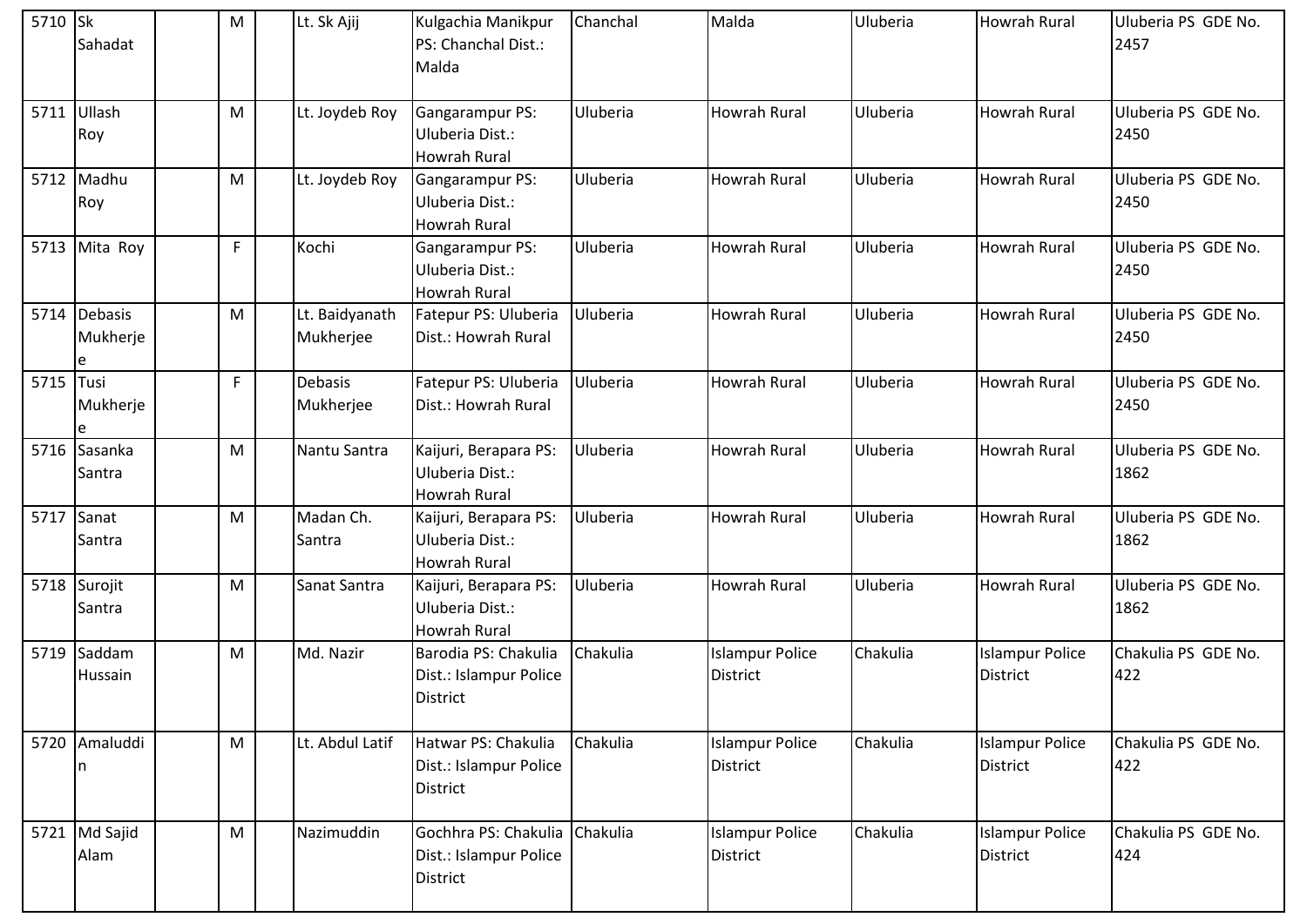| 5722 | Krishna<br>Barman      | M | Nirmal Barman        | Uttar Satalia, PS-<br><b>Islampur PS:</b><br>Islampore Dist.:<br><b>Islampur Police</b><br><b>District</b>             | Islampore | <b>Islampur Police</b><br><b>District</b> | Islampore | <b>Islampur Police</b><br><b>District</b> | Islampore PS GDE No.<br>145 |
|------|------------------------|---|----------------------|------------------------------------------------------------------------------------------------------------------------|-----------|-------------------------------------------|-----------|-------------------------------------------|-----------------------------|
| 5723 | Sha Badrul<br>Islam    | M | Sha Pasiruddin       | Buhujagaon, PS-<br><b>Islampur PS:</b><br>Islampore Dist.:<br><b>Islampur Police</b><br><b>District</b>                | Islampore | <b>Islampur Police</b><br><b>District</b> | Islampore | <b>Islampur Police</b><br><b>District</b> | Islampore PS GDE No.<br>145 |
| 5724 | Tamij                  | M | Rafijuddin           | Nanda laru Khawa, PS-Islampore<br><b>Islampur PS:</b><br>Islampore Dist.:<br><b>Islampur Police</b><br><b>District</b> |           | <b>Islampur Police</b><br>District        | Islampore | <b>Islampur Police</b><br><b>District</b> | Islampore PS GDE No.<br>145 |
| 5725 | Saharab<br>Ansar       | M | Lt. Askali           | Puthia, PS- Islampur<br>PS: Islampore Dist.:<br><b>Islampur Police</b><br><b>District</b>                              | Islampore | <b>Islampur Police</b><br>District        | Islampore | <b>Islampur Police</b><br><b>District</b> | Islampore PS GDE No.<br>145 |
|      | 5726 Md Sabir          | M | Lt. Yousuf Ali       | Islampur, U/D PS:<br>Islampore Dist.:<br><b>Islampur Police</b><br><b>District</b>                                     | Islampore | <b>Islampur Police</b><br><b>District</b> | Islampore | <b>Islampur Police</b><br><b>District</b> | Islampore PS GDE No.<br>145 |
| 5727 | Suman<br>Haldar        | M | Lt. Subhas<br>Haldar | Raghugachh, PO+PS-<br><b>Islampur PS:</b><br>Islampore Dist.:<br><b>Islampur Police</b><br><b>District</b>             | Islampore | <b>Islampur Police</b><br><b>District</b> | Islampore | <b>Islampur Police</b><br><b>District</b> | Islampore PS GDE No.<br>147 |
| 5728 | Subho<br>Singha        | M | Aghan Lal<br>Singha  | Gannabari, PS-<br><b>Islampur PS:</b><br>Islampore Dist.:<br><b>Islampur Police</b><br>District                        | Islampore | <b>Islampur Police</b><br><b>District</b> | Islampore | <b>Islampur Police</b><br><b>District</b> | Islampore PS GDE No.<br>147 |
|      | 5729 Prakash<br>Singha | M | Fagu Singha          | Kamarvita, PS-<br><b>Islampur PS:</b><br>Islampore Dist.:<br><b>Islampur Police</b><br>District                        | Islampore | <b>Islampur Police</b><br>District        | Islampore | <b>Islampur Police</b><br><b>District</b> | Islampore PS GDE No.<br>147 |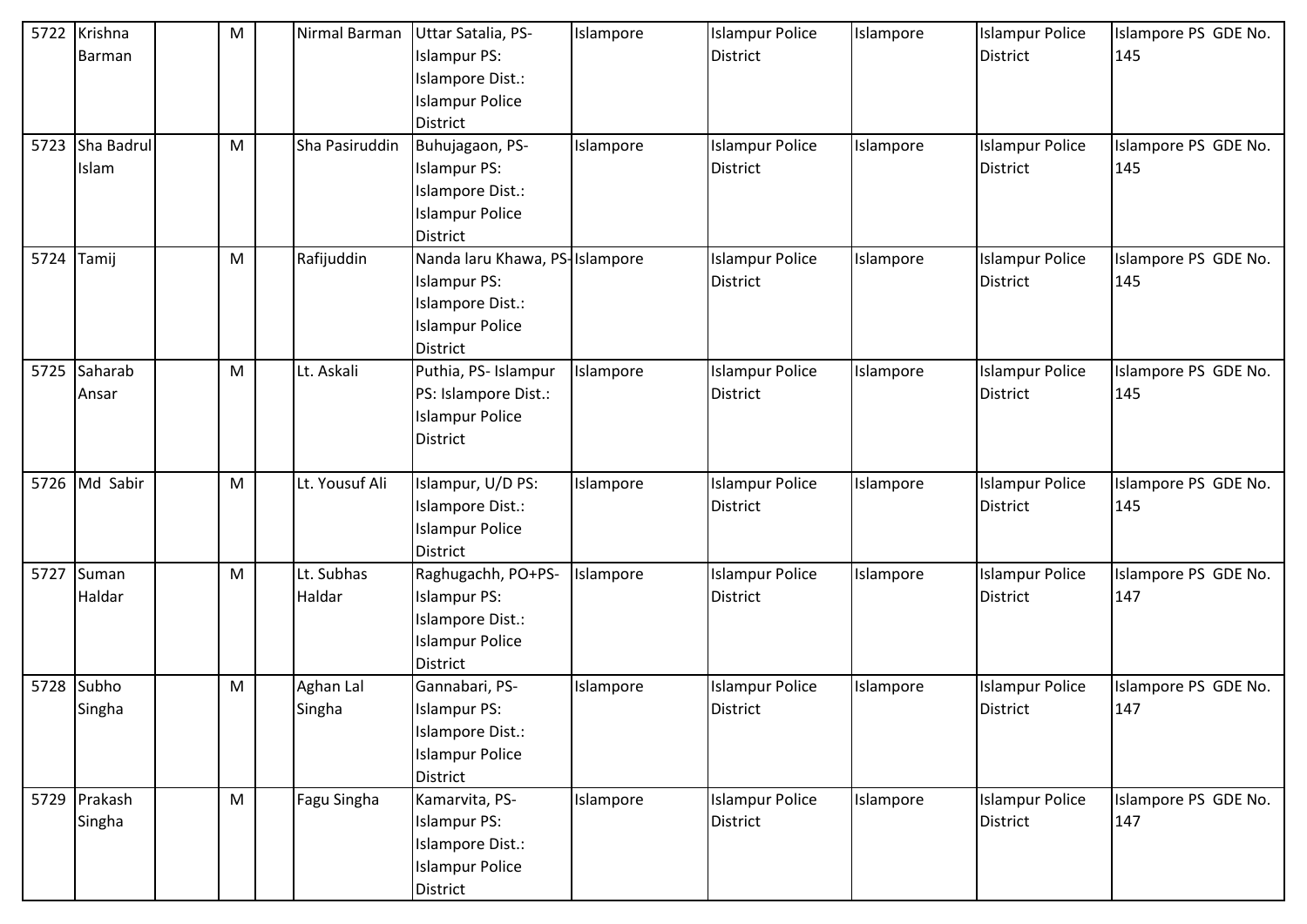| 5730 | Sanjib<br>Singha              | M | <b>Bhabun Singha</b>        | Sonahara, PO-<br>Jagtagaon, PS-<br><b>Islampur PS:</b><br>Islampore Dist.:                                               | Islampore | <b>Islampur Police</b><br><b>District</b> | Islampore | <b>Islampur Police</b><br><b>District</b> | Islampore PS GDE No.<br>147 |
|------|-------------------------------|---|-----------------------------|--------------------------------------------------------------------------------------------------------------------------|-----------|-------------------------------------------|-----------|-------------------------------------------|-----------------------------|
|      |                               |   |                             | <b>Islampur Police</b><br>District                                                                                       |           |                                           |           |                                           |                             |
|      | 5731 Shambhu<br>Singha        | M | Ashupi Singha               | Chikanmati, PS-<br>Phasidewa, Dist-<br>Darjeeling PS:<br>Islampore Dist.:<br><b>Islampur Police</b><br>District          | Islampore | <b>Islampur Police</b><br><b>District</b> | Islampore | <b>Islampur Police</b><br><b>District</b> | Islampore PS GDE No.<br>147 |
|      | 5732 Rajesh<br>Horizone       | M | Lt. Goria<br>Horizone       | Sastrinagar, PO-<br>Ramganj, PS-<br><b>Islampur PS:</b><br>Islampore Dist.:<br><b>Islampur Police</b><br><b>District</b> | Islampore | <b>Islampur Police</b><br><b>District</b> | Islampore | <b>Islampur Police</b><br>District        | Islampore PS GDE No.<br>147 |
|      | 5733 Pradum<br><b>Basak</b>   | M | <b>Hiralal Basak</b>        | Basakpara, PO-<br>Ramganj, PS- Islampur<br>PS: Islampore Dist.:<br><b>Islampur Police</b><br><b>District</b>             | Islampore | <b>Islampur Police</b><br>District        | Islampore | <b>Islampur Police</b><br><b>District</b> | Islampore PS GDE No.<br>147 |
| 5734 | <b>Bishnu</b><br><b>Basak</b> | M | Lt. Bhanglu<br><b>Basak</b> | Basakpara, PO-<br>Ramganj, PS-<br><b>Islampur PS:</b><br>Islampore Dist.:<br><b>Islampur Police</b><br><b>District</b>   | Islampore | <b>Islampur Police</b><br><b>District</b> | Islampore | <b>Islampur Police</b><br><b>District</b> | Islampore PS GDE No.<br>147 |
|      | 5735 Joydev<br>Roy            | M | Lt. Alain Roy               | Kalagachh, PS- Chopra Islampore<br>PS: Islampore Dist.:<br><b>Islampur Police</b><br>District                            |           | <b>Islampur Police</b><br><b>District</b> | Islampore | <b>Islampur Police</b><br>District        | Islampore PS GDE No.<br>147 |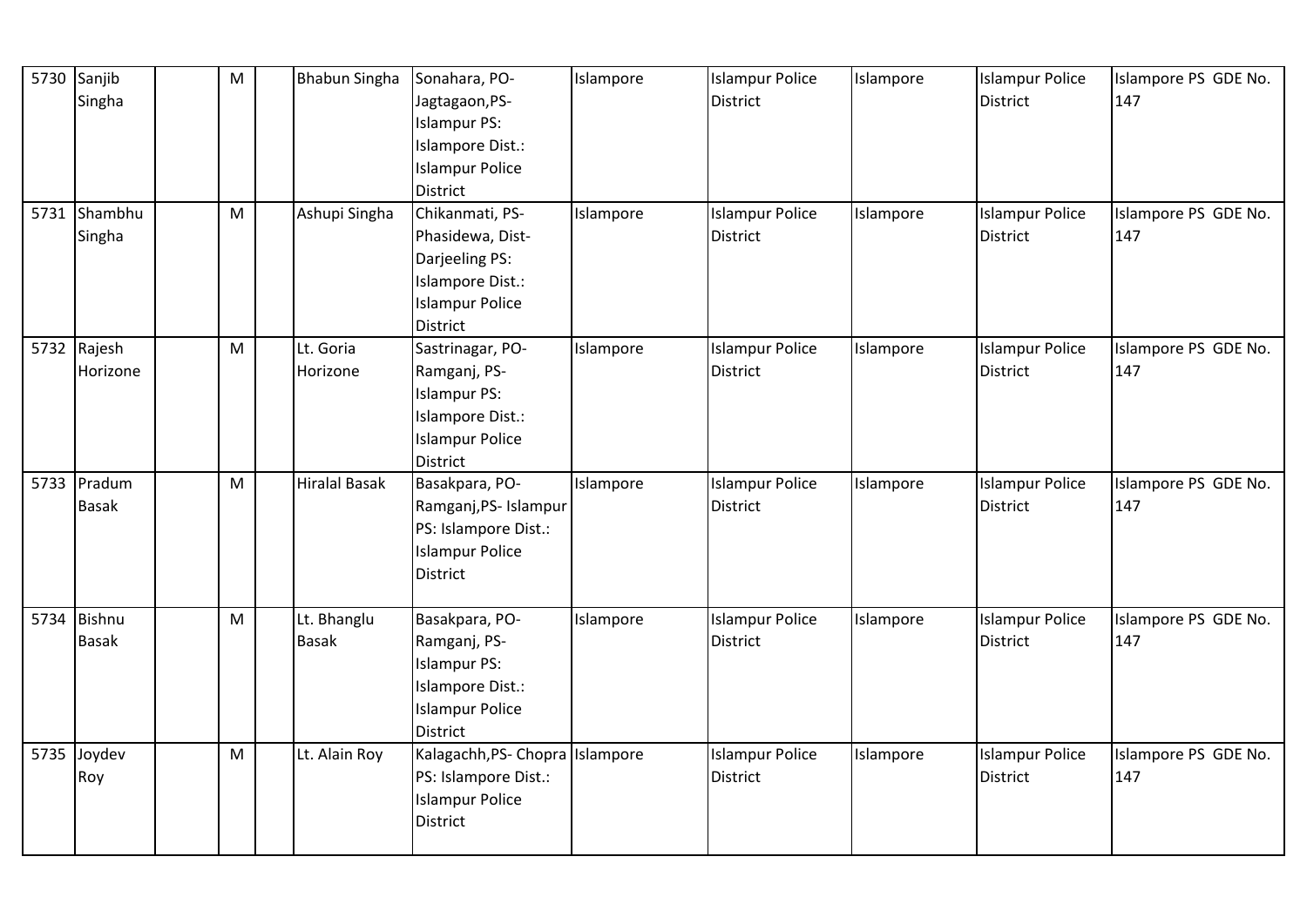| 5736      | Jiban<br>Saha         | M | Lt. Prabir Saha                       | Sahapara, PO-<br>Ramganj, PS-<br><b>Islampur PS:</b><br>Islampore Dist.:<br><b>Islampur Police</b><br>District               | Islampore | <b>Islampur Police</b><br><b>District</b> | Islampore | <b>Islampur Police</b><br><b>District</b> | Islampore PS GDE No.<br>147 |
|-----------|-----------------------|---|---------------------------------------|------------------------------------------------------------------------------------------------------------------------------|-----------|-------------------------------------------|-----------|-------------------------------------------|-----------------------------|
| 5737      | <b>Dibakar</b><br>Roy | M | Dipu Roy                              | Collegemore, PS-<br><b>Islampur PS:</b><br>Islampore Dist.:<br><b>Islampur Police</b><br><b>District</b>                     | Islampore | <b>Islampur Police</b><br><b>District</b> | Islampore | <b>Islampur Police</b><br><b>District</b> | Islampore PS GDE No.<br>150 |
| 5738      | Sonu Ram              | M | Ramesh Ram                            | Collegepara, PS-<br><b>Islampur PS:</b><br>Islampore Dist.:<br><b>Islampur Police</b><br><b>District</b>                     | Islampore | <b>Islampur Police</b><br><b>District</b> | Islampore | <b>Islampur Police</b><br><b>District</b> | Islampore PS GDE No.<br>150 |
| 5739      | Prem Kr<br>Paul       | M | Paul                                  | Morali Madhob Chotrish Pal Para, PS-<br><b>Islampur PS:</b><br>Islampore Dist.:<br><b>Islampur Police</b><br><b>District</b> | Islampore | <b>Islampur Police</b><br><b>District</b> | Islampore | <b>Islampur Police</b><br><b>District</b> | Islampore PS GDE No.<br>150 |
| 5740 Kalu | <b>Biswas</b>         | M | <b>Birendra Nath</b><br><b>Biswas</b> | chopra, PS- Chopra<br>PS: Islampore Dist.:<br><b>Islampur Police</b><br><b>District</b>                                      | Islampore | <b>Islampur Police</b><br><b>District</b> | Islampore | <b>Islampur Police</b><br><b>District</b> | Islampore PS GDE No.<br>150 |
| 5741      | Hazrat                | M |                                       | Anisul Rahaman Birpara, PO- Dhalu<br>Hat, PS- Pothia PS:<br>Islampore Dist.:<br><b>Islampur Police</b><br><b>District</b>    | Islampore | <b>Islampur Police</b><br><b>District</b> | Islampore | <b>Islampur Police</b><br><b>District</b> | Islampore PS GDE No.<br>150 |
|           | 5742 Manjur<br>Alam   | M | Tafijul Alam                          | Bhaispitua, Ps- Chopra   Islampore<br>PS: Islampore Dist.:<br><b>Islampur Police</b><br><b>District</b>                      |           | <b>Islampur Police</b><br><b>District</b> | Islampore | <b>Islampur Police</b><br><b>District</b> | Islampore PS GDE No.<br>150 |
|           | 5743 Faruk<br>Alam    | M | Labaluddin                            | Tikramgachh, PS-<br><b>Islampur PS:</b><br>Islampore Dist.:<br><b>Islampur Police</b><br>District                            | Islampore | <b>Islampur Police</b><br><b>District</b> | Islampore | <b>Islampur Police</b><br>District        | Islampore PS GDE No.<br>150 |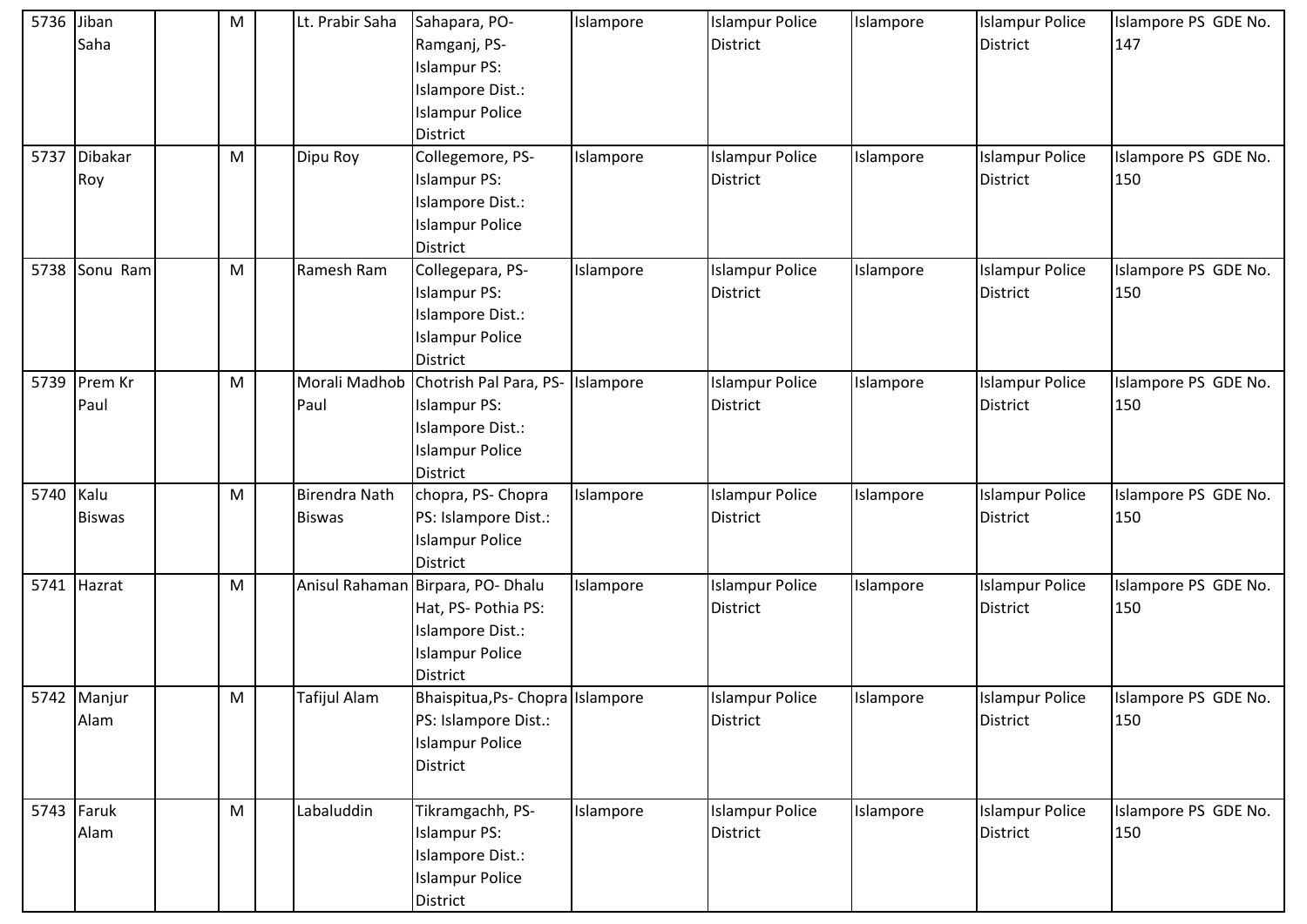| 5744      | Saddam<br>Hussain    | $\mathsf{M}% _{T}=\mathsf{M}_{T}\!\left( a,b\right) ,\ \mathsf{M}_{T}=\mathsf{M}_{T}\!\left( a,b\right) ,$ | Anamul Haque        | Durgapur, Kathalbari, Islampore<br>PS- Islampur PS:<br>Islampore Dist.:<br><b>Islampur Police</b><br><b>District</b> |           | <b>Islampur Police</b><br><b>District</b> | Islampore | <b>Islampur Police</b><br><b>District</b> | Islampore PS GDE No.<br>150 |
|-----------|----------------------|------------------------------------------------------------------------------------------------------------|---------------------|----------------------------------------------------------------------------------------------------------------------|-----------|-------------------------------------------|-----------|-------------------------------------------|-----------------------------|
|           | 5745 Isarul<br>Haque | M                                                                                                          | Mafijuddin          | Durgapur, Kathalbari, Islampore<br>PS-Islampur PS:<br>Islampore Dist.:<br><b>Islampur Police</b><br><b>District</b>  |           | <b>Islampur Police</b><br><b>District</b> | Islampore | <b>Islampur Police</b><br><b>District</b> | Islampore PS GDE No.<br>150 |
| 5746 Arun | Singh                | M                                                                                                          | Baduriya Singh      | Ojhapokhor, PS-<br><b>Islampur PS:</b><br>Islampore Dist.:<br><b>Islampur Police</b><br><b>District</b>              | Islampore | <b>Islampur Police</b><br><b>District</b> | Islampore | <b>Islampur Police</b><br><b>District</b> | Islampore PS GDE No.<br>150 |
| 5747      | Jainuddin            | M                                                                                                          | Maijiruddin         | Jodagachh, PS-<br><b>Islampur PS:</b><br>Islampore Dist.:<br><b>Islampur Police</b><br>District                      | Islampore | <b>Islampur Police</b><br><b>District</b> | Islampore | <b>Islampur Police</b><br><b>District</b> | Islampore PS GDE No.<br>151 |
| 5748 Azad |                      | M                                                                                                          | Mafil               | PO+PS- Chopra PS:<br>Islampore Dist.:<br><b>Islampur Police</b><br>District                                          | Islampore | <b>Islampur Police</b><br>District        | Islampore | <b>Islampur Police</b><br>District        | Islampore PS GDE No.<br>151 |
|           | 5749 Monna<br>Muktar | M                                                                                                          | Ahesin Afak<br>Alam | Berasthan Bazar, PS-<br>Goalpokhor PS:<br>Islampore Dist.:<br><b>Islampur Police</b><br><b>District</b>              | Islampore | <b>Islampur Police</b><br><b>District</b> | Islampore | <b>Islampur Police</b><br><b>District</b> | Islampore PS GDE No.<br>150 |
|           | 5750 Ansar Ali       | M                                                                                                          | Yunush Ali          | Kalikapur, PO- Sujali,<br>PS- Islampur PS:<br>Islampore Dist.:<br><b>Islampur Police</b><br><b>District</b>          | Islampore | <b>Islampur Police</b><br>District        | Islampore | <b>Islampur Police</b><br><b>District</b> | Islampore PS GDE No.<br>151 |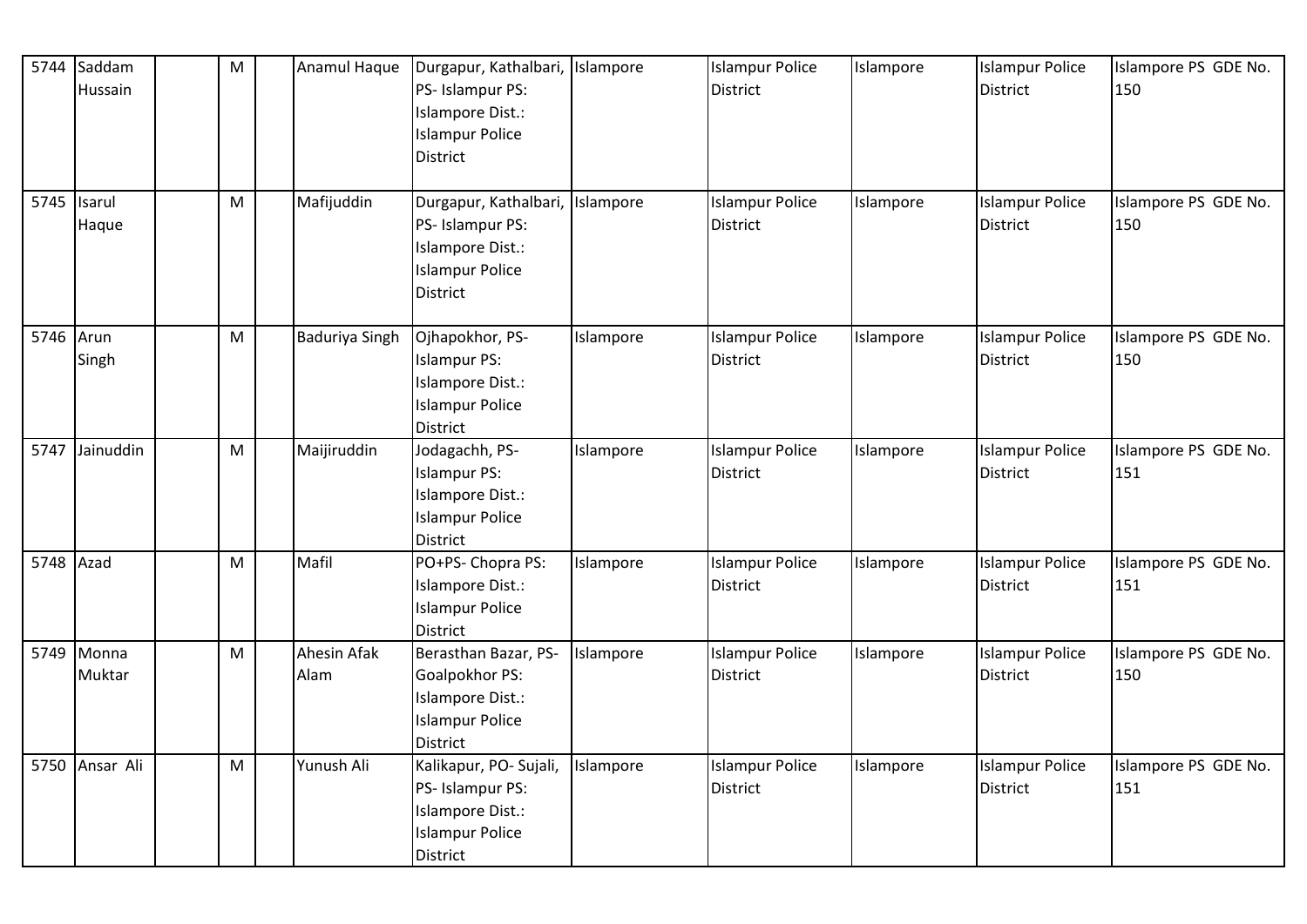| 5751 | Dinesh           | ${\sf M}$ |    | Gopinath Sarkar Ramganj, PS- |                        | Islampore | <b>Islampur Police</b> | Islampore | <b>Islampur Police</b> | Islampore PS GDE No. |
|------|------------------|-----------|----|------------------------------|------------------------|-----------|------------------------|-----------|------------------------|----------------------|
|      | Sarkar           |           |    |                              | <b>Islampur PS:</b>    |           | <b>District</b>        |           | District               | 151                  |
|      |                  |           |    |                              | Islampore Dist.:       |           |                        |           |                        |                      |
|      |                  |           |    |                              | <b>Islampur Police</b> |           |                        |           |                        |                      |
|      |                  |           |    |                              | <b>District</b>        |           |                        |           |                        |                      |
| 5752 | Anisur           | M         | 20 | <b>Kurman Sk</b>             | <b>PAHARPUR PS:</b>    | Islampore | Murshidabad            | Islampore | Murshidabad            | Islampore PS GDE No. |
|      | Rahaman          |           |    |                              | Islampore Dist.:       |           |                        |           |                        | 785                  |
|      |                  |           |    |                              | Murshidabad            |           |                        |           |                        |                      |
| 5753 | Iman Sk          | M         | 26 | Rejaul Islam                 | <b>PAHARPUR PS:</b>    | Islampore | Murshidabad            | Islampore | Murshidabad            | Islampore PS GDE No. |
|      |                  |           |    |                              | Islampore Dist.:       |           |                        |           |                        | 785                  |
|      |                  |           |    |                              | Murshidabad            |           |                        |           |                        |                      |
| 5754 | Raju Sk          | M         | 27 | Ersad Sk                     | <b>GOPALPUR PS:</b>    | Islampore | Murshidabad            | Islampore | Murshidabad            | Islampore PS GDE No. |
|      |                  |           |    |                              | Islampore Dist.:       |           |                        |           |                        | 785                  |
|      |                  |           |    |                              | Murshidabad            |           |                        |           |                        |                      |
| 5755 | Selim Sk         | M         | 33 | Nowsad Sk                    | <b>HERAMPUR PS:</b>    | Islampore | Murshidabad            | Islampore | Murshidabad            | Islampore PS GDE No. |
|      |                  |           |    |                              | Islampore Dist.:       |           |                        |           |                        | 783                  |
|      |                  |           |    |                              | Murshidabad            |           |                        |           |                        |                      |
| 5756 | Nowsad           | M         | 57 | Samser Ali                   | <b>HERAMPUR PS:</b>    | Islampore | Murshidabad            | Islampore | Murshidabad            | Islampore PS GDE No. |
|      | Ali              |           |    |                              | Islampore Dist.:       |           |                        |           |                        | 783                  |
|      |                  |           |    |                              | Murshidabad            |           |                        |           |                        |                      |
| 5757 | Amsur Sk         | М         | 37 | Gofur Sk                     | <b>HERAMPUR PS:</b>    | Islampore | Murshidabad            | Islampore | Murshidabad            | Islampore PS GDE No. |
|      |                  |           |    |                              | Islampore Dist.:       |           |                        |           |                        | 783                  |
|      |                  |           |    |                              | Murshidabad            |           |                        |           |                        |                      |
| 5758 | Saidul           | M         | 60 | <b>Aredul Mondal</b>         | <b>HERAMPUR PS:</b>    | Islampore | Murshidabad            | Islampore | Murshidabad            | Islampore PS GDE No. |
|      | Mondal           |           |    |                              | Islampore Dist.:       |           |                        |           |                        | 783                  |
|      |                  |           |    |                              | Murshidabad            |           |                        |           |                        |                      |
| 5759 | Nasiruddi        | M         | 34 | Mustafa Sarkar               | <b>HERAMPUR PS:</b>    | Islampore | Murshidabad            | Islampore | Murshidabad            | Islampore PS GDE No. |
|      | n Sarkar         |           |    |                              | Islampore Dist.:       |           |                        |           |                        | 783                  |
|      |                  |           |    |                              | Murshidabad            |           |                        |           |                        |                      |
| 5760 | <b>Asadul Sk</b> | M         | 50 | Abdur Rashid                 | <b>DIGHALKANDI PS:</b> | Islampore | Murshidabad            | Islampore | Murshidabad            | Islampore PS GDE No. |
|      |                  |           |    |                              | Islampore Dist.:       |           |                        |           |                        | 790                  |
|      |                  |           |    |                              | Murshidabad            |           |                        |           |                        |                      |
|      | 5761 Abdul       | M         | 50 | Refatulla Sk                 | <b>DIGHALKANDI PS:</b> | Islampore | Murshidabad            | Islampore | Murshidabad            | Islampore PS GDE No. |
|      | Hasan            |           |    |                              | Islampore Dist.:       |           |                        |           |                        | 790                  |
|      |                  |           |    |                              | Murshidabad            |           |                        |           |                        |                      |
|      | 5762 Amirul      | M         | 27 | Mojibur                      | <b>DIGHALKANDI PS:</b> | Islampore | Murshidabad            | Islampore | Murshidabad            | Islampore PS GDE No. |
|      | Islam            |           |    | Rahaman                      | Islampore Dist.:       |           |                        |           |                        | 790                  |
|      |                  |           |    |                              | Murshidabad            |           |                        |           |                        |                      |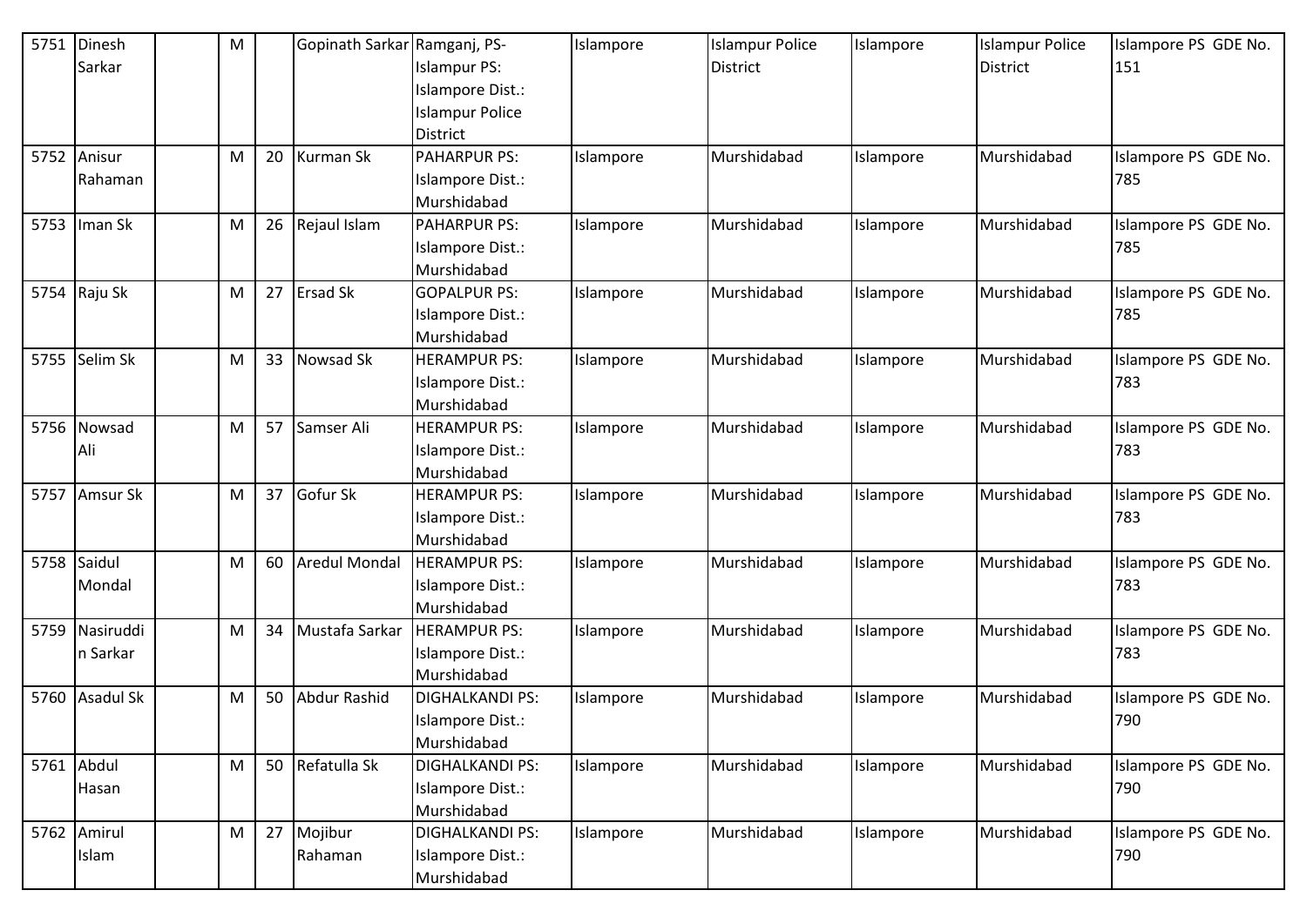| 5763       | <b>Rabiul Sk</b> | M | 48              | Kadir Sk            | <b>DIGHALKANDI PS:</b> | Islampore  | Murshidabad | Islampore | Murshidabad | Islampore PS GDE No. |
|------------|------------------|---|-----------------|---------------------|------------------------|------------|-------------|-----------|-------------|----------------------|
|            |                  |   |                 |                     | Islampore Dist.:       |            |             |           |             | 790                  |
|            |                  |   |                 |                     | Murshidabad            |            |             |           |             |                      |
| 5764       | <b>Matin Sk</b>  | M | 32 <sup>2</sup> | Wayaj Sk            | <b>DIGHALKANDI PS:</b> | Islampore  | Murshidabad | Islampore | Murshidabad | Islampore PS GDE No. |
|            |                  |   |                 |                     | Islampore Dist.:       |            |             |           |             | 790                  |
|            |                  |   |                 |                     | Murshidabad            |            |             |           |             |                      |
|            | 5765 Sayed Sk    | M | 29              | Anish Sk            | <b>HERAMPUR PS:</b>    | Islampore  | Murshidabad | Islampore | Murshidabad | Islampore PS GDE No. |
|            |                  |   |                 |                     | Islampore Dist.:       |            |             |           |             | 785                  |
|            |                  |   |                 |                     | Murshidabad            |            |             |           |             |                      |
|            | 5766 Bablu Sk    | M | 27              | Julfikakar Sk       | MAJIRPUR PS:           | Islampore  | Murshidabad | Islampore | Murshidabad | Islampore PS GDE No. |
|            |                  |   |                 |                     | Islampore Dist.:       |            |             |           |             | 785                  |
|            |                  |   |                 |                     | Murshidabad            |            |             |           |             |                      |
| 5767       | <b>Ismail Sk</b> | M | 58              | Naimuddin Sk        | <b>THANAPARA PS:</b>   | Islampore  | Murshidabad | Islampore | Murshidabad | Islampore PS GDE No. |
|            |                  |   |                 |                     | Islampore Dist.:       |            |             |           |             | 785                  |
|            |                  |   |                 |                     | Murshidabad            |            |             |           |             |                      |
| 5768       | Kabalulla        | M | 30              | Iman Sk             | <b>GIRINAGAR PS:</b>   | Daulatabad | Murshidabad | Islampore | Murshidabad | Islampore PS GDE No. |
|            | Smondal          |   |                 |                     | Daulatabad Dist.:      |            |             |           |             | 785                  |
|            |                  |   |                 |                     | Murshidabad            |            |             |           |             |                      |
| 5769       | Morjem           | M | 55              | Sayed Sk            | <b>GIRINAGAR PS:</b>   | Daulatabad | Murshidabad | Islampore | Murshidabad | Islampore PS GDE No. |
|            | Sk               |   |                 |                     | Daulatabad Dist.:      |            |             |           |             | 785                  |
|            |                  |   |                 |                     | Murshidabad            |            |             |           |             |                      |
| 5770       | Mustakim         | M | 27              | <b>Bablu Sk</b>     | <b>HULASHPUR PS:</b>   | Daulatabad | Murshidabad | Islampore | Murshidabad | Islampore PS GDE No. |
|            | Sk               |   |                 |                     | Daulatabad Dist.:      |            |             |           |             | 785                  |
|            |                  |   |                 |                     | Murshidabad            |            |             |           |             |                      |
| 5771       | Aminul           | M | 62              | Samser Ali          | <b>GOBINDAPUR PS:</b>  | Daulatabad | Murshidabad | Islampore | Murshidabad | Islampore PS GDE No. |
|            | Islam            |   |                 | Mondal              | Daulatabad Dist.:      |            |             |           |             | 785                  |
|            |                  |   |                 |                     | Murshidabad            |            |             |           |             |                      |
| 5772       | Abdul            | M | 28              | Nowsad Ali          | <b>GOBINDAPUR PS:</b>  | Daulatabad | Murshidabad | Islampore | Murshidabad | Islampore PS GDE No. |
|            | Alem             |   |                 |                     | Daulatabad Dist.:      |            |             |           |             | 785                  |
|            |                  |   |                 |                     | Murshidabad            |            |             |           |             |                      |
|            | 5773 Muklesur    | М |                 | 33 Abdul Majit      | <b>CHHAIGHARI PS:</b>  | Daulatabad | Murshidabad | Islampore | Murshidabad | Islampore PS GDE No. |
|            | Rahaman          |   |                 |                     | Daulatabad Dist.:      |            |             |           |             | 791                  |
|            |                  |   |                 |                     | Murshidabad            |            |             |           |             |                      |
|            | 5774 Baharul     | M |                 | 30 Hasan Ali        | <b>KALADANGA PS:</b>   | Daulatabad | Murshidabad | Islampore | Murshidabad | Islampore PS GDE No. |
|            | Islam            |   |                 | Mondal              | Daulatabad Dist.:      |            |             |           |             | 791                  |
|            |                  |   |                 |                     | Murshidabad            |            |             |           |             |                      |
| 5775 Fasal |                  | M | 22              | <b>Hanif Mondal</b> | HITANPUR PS:           | Domkal     | Murshidabad | Islampore | Murshidabad | Islampore PS GDE No. |
|            | Mondal           |   |                 |                     | Domkal Dist.:          |            |             |           |             | 791                  |
|            |                  |   |                 |                     | Murshidabad            |            |             |           |             |                      |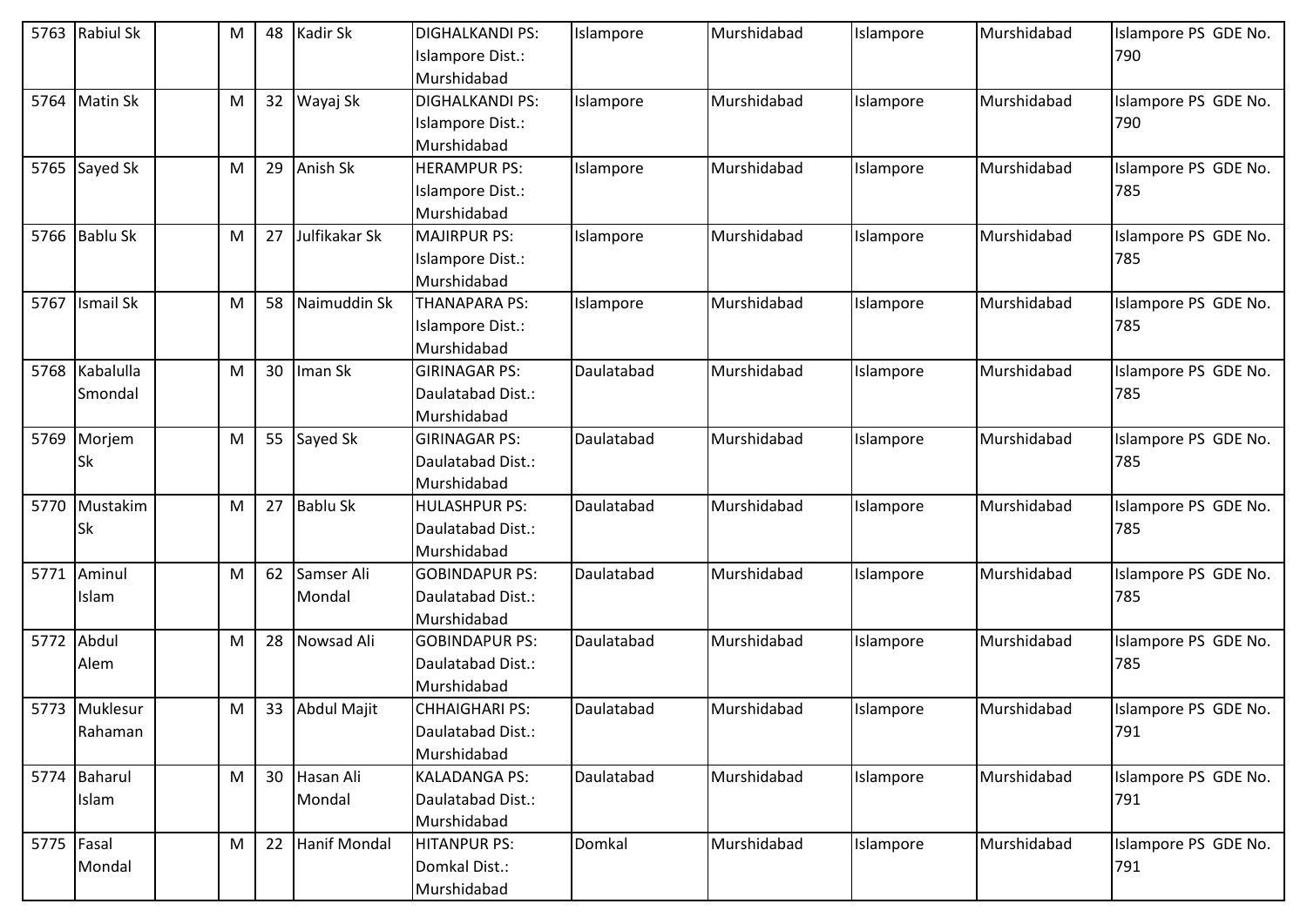| 5776       | Sushanta        | М | 21 | Nepal Pramanik BHARSALA PS: |                           | Domkal    | Murshidabad | Islampore | Murshidabad | Islampore PS GDE No. |
|------------|-----------------|---|----|-----------------------------|---------------------------|-----------|-------------|-----------|-------------|----------------------|
|            | Pramanik        |   |    |                             | Domkal Dist.:             |           |             |           |             | 791                  |
|            |                 |   |    |                             | Murshidabad               |           |             |           |             |                      |
| 5777 Farik |                 | M | 21 | Fajlul Hoque                | <b>HITANPUR PS:</b>       | Domkal    | Murshidabad | Islampore | Murshidabad | Islampore PS GDE No. |
|            | Ahamed          |   |    |                             | Domkal Dist.:             |           |             |           |             | 791                  |
|            |                 |   |    |                             | Murshidabad               |           |             |           |             |                      |
| 5778       | Rabiul          | M | 23 | Sattar Mondal               | <b>ETBARNAGAR PS:</b>     | Domkal    | Murshidabad | Islampore | Murshidabad | Islampore PS GDE No. |
|            | Mondal          |   |    |                             | Domkal Dist.:             |           |             |           |             | 791                  |
|            |                 |   |    |                             | Murshidabad               |           |             |           |             |                      |
| 5779       | Noor Nabi       | м | 25 | <b>Allal Sk</b>             | <b>GANGADASPARA PS:</b>   | Domkal    | Murshidabad | Islampore | Murshidabad | Islampore PS GDE No. |
|            |                 |   |    |                             | Domkal Dist.:             |           |             |           |             | 791                  |
|            |                 |   |    |                             | Murshidabad               |           |             |           |             |                      |
| 5780       | Mafijul         | м | 21 | Sajed Ali                   | <b>GOPALPUR PS:</b>       | Islampore | Murshidabad | Islampore | Murshidabad | Islampore PS GDE No. |
|            | Islam           |   |    |                             | Islampore Dist.:          |           |             |           |             | 791                  |
|            |                 |   |    |                             | Murshidabad               |           |             |           |             |                      |
|            | 5781 Samjat Ali | м | 24 | Mahatab Ali                 | <b>GOPALPUR PS:</b>       | Islampore | Murshidabad | Islampore | Murshidabad | Islampore PS GDE No. |
|            |                 |   |    |                             | Islampore Dist.:          |           |             |           |             | 791                  |
|            |                 |   |    |                             | Murshidabad               |           |             |           |             |                      |
| 5782       | Rana Sha        | м | 21 | Ansar Sha                   | <b>NASHIPUR PS:</b>       | Islampore | Murshidabad | Islampore | Murshidabad | Islampore PS GDE No. |
|            |                 |   |    |                             | Islampore Dist.:          |           |             |           |             | 791                  |
|            |                 |   |    |                             | Murshidabad               |           |             |           |             |                      |
| 5783       | Koyes Sk        | м | 22 | Jolil Sk                    | <b>GOAS PS: Islampore</b> | Islampore | Murshidabad | Islampore | Murshidabad | Islampore PS GDE No. |
|            |                 |   |    |                             | Dist.: Murshidabad        |           |             |           |             | 791                  |
|            |                 |   |    |                             |                           |           |             |           |             |                      |
| 5784       | <b>Buddhade</b> | M | 31 | Sukhen Ranu                 | <b>CHAK PS: Islampore</b> | Islampore | Murshidabad | Islampore | Murshidabad | Islampore PS GDE No. |
|            | b Ranu          |   |    |                             | Dist.: Murshidabad        |           |             |           |             | 791                  |
|            |                 |   |    |                             |                           |           |             |           |             |                      |
|            | 5785 Raskil Sk  | M | 32 | <b>Babar Ali</b>            | <b>RANINAGAR PS:</b>      | Raninagar | Murshidabad | Islampore | Murshidabad | Islampore PS GDE No. |
|            |                 |   |    |                             | Raninagar Dist.:          |           |             |           |             | 791                  |
|            |                 |   |    |                             | Murshidabad               |           |             |           |             |                      |
| 5786 Ali   |                 | M | 22 | Wajimuddin Sk               | JITPUR PS: Jalangi        | Jalangi   | Murshidabad | Islampore | Murshidabad | Islampore PS GDE No. |
|            | Hossain         |   |    |                             | Dist.: Murshidabad        |           |             |           |             | 791                  |
|            | 5787 Mobarak    | M |    | 22 Safiuddin Khan           | KALIGANJ PS: Jalangi      | Jalangi   | Murshidabad | Islampore | Murshidabad | Islampore PS GDE No. |
|            | Khan            |   |    |                             | Dist.: Murshidabad        |           |             |           |             | 791                  |
|            |                 |   |    |                             |                           |           |             |           |             |                      |
|            | 5788 Manik      | M |    | 21 Sarafat Sk               | KALIGANJ PS: Jalangi      | Jalangi   | Murshidabad | Islampore | Murshidabad | Islampore PS GDE No. |
|            | Mondal          |   |    |                             | Dist.: Murshidabad        |           |             |           |             | 791                  |
|            |                 |   |    |                             |                           |           |             |           |             |                      |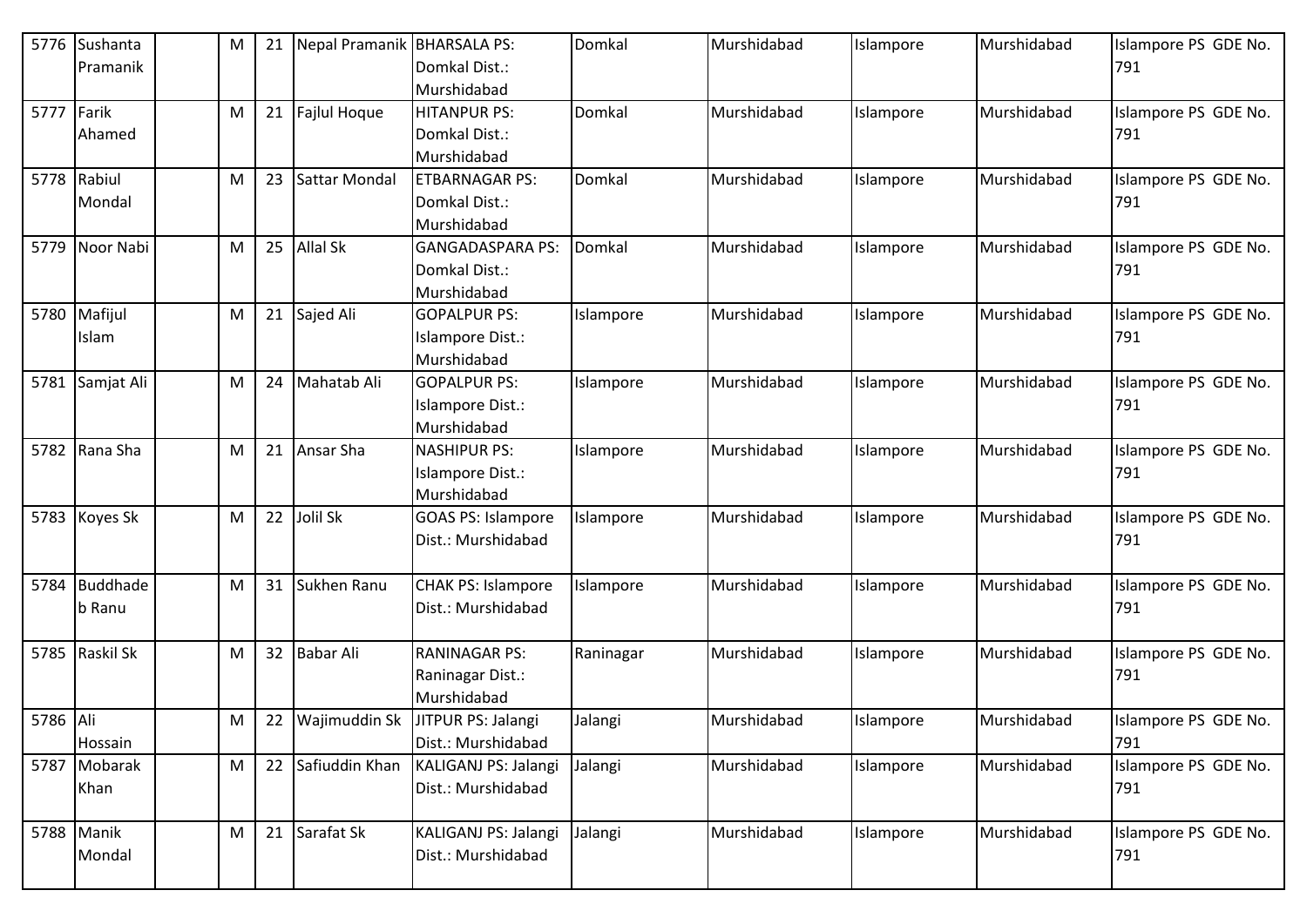| 5789       | Sunil<br>Sarkar     | M | Manoranjan<br>Sarkar  | Of W. No. 16, PS.<br>DPG, Dist. JPG. PS:<br>Dhubguri Dist.:<br>Jalpaiguri                         | Dhubguri | Jalpaiguri | Dhubguri | Jalpaiguri | Dhubguri PS GDE No.<br>796 |
|------------|---------------------|---|-----------------------|---------------------------------------------------------------------------------------------------|----------|------------|----------|------------|----------------------------|
|            | 5790 Sujoy<br>Dutta | M | Manoranjan<br>Dutta   | Of Madhyapara, W.<br>No. 12, PS. DPG, Dist.<br>JPG PS: Dhubguri<br>Dist.: Jalpaiguri              | Dhubguri | Jalpaiguri | Dhubguri | Jalpaiguri | Dhubguri PS GDE No.<br>796 |
|            | 5791 Ranjit Das     | M | Lt. Shi Prasad<br>Das | Of Mahakalpara, W.<br>No. 14, PS. DPG, Dist.<br>JPG. PS: Dhubguri<br>Dist.: Jalpaiguri            | Dhubguri | Jalpaiguri | Dhubguri | Jalpaiguri | Dhubguri PS GDE No.<br>796 |
| 5792 Sanu  | <b>Biswas</b>       | M | <b>Binoyk Biswas</b>  | Of Millpara, W. NO.<br>03, PS. DPG, Dist. JPG<br>PS: Dhubguri Dist.:<br>Jalpaiguri                | Dhubguri | Jalpaiguri | Dhubguri | Jalpaiguri | Dhubguri PS GDE No.<br>801 |
| 5793 Bijay | <b>Bisws</b>        | M |                       | Narayan Biswas Of Millpara, W. No.<br>03, PS. DPG, Dist. JPG<br>PS: Dhubguri Dist.:<br>Jalpaiguri | Dhubguri | Jalpaiguri | Dhubguri | Jalpaiguri | Dhubguri PS GDE No.<br>801 |
| 5794       | Himanshu<br>Barman  | M | Nikhil Barman         | Of Kalirhat, PS. DPG,<br>Dist. JPG. PS:<br>Dhubguri Dist.:<br>Jalpaiguri                          | Dhubguri | Jalpaiguri | Dhubguri | Jalpaiguri | Dhubguri PS GDE No.<br>801 |
|            | 5795 Bhaskar<br>Sen | M | Khagen Sen            | Of Dakshin<br>Dangapara, PS. DPG,<br>Dist. JPG PS:<br>Dhubguri Dist.:<br>Jalpaiguri               | Dhubguri | Jalpaiguri | Dhubguri | Jalpaiguri | Dhubguri PS GDE No.<br>801 |
|            | 5796 Rajesh<br>Roy  | M | Jagar Roy             | Of Netajipara, PS.<br>DPG, Dist. JPG PS:<br>Dhubguri Dist.:<br>Jalpaiguri                         | Dhubguri | Jalpaiguri | Dhubguri | Jalpaiguri | Dhubguri PS GDE No.<br>801 |
|            | 5797 Babu Sha       | M | <b>Biswanath Sah</b>  | Of Uttar Boragari, PS.<br>DPG, Dist. JPG PS:<br>Dhubguri Dist.:<br>Jalpaiguri                     | Dhubguri | Jalpaiguri | Dhubguri | Jalpaiguri | Dhubguri PS GDE No.<br>801 |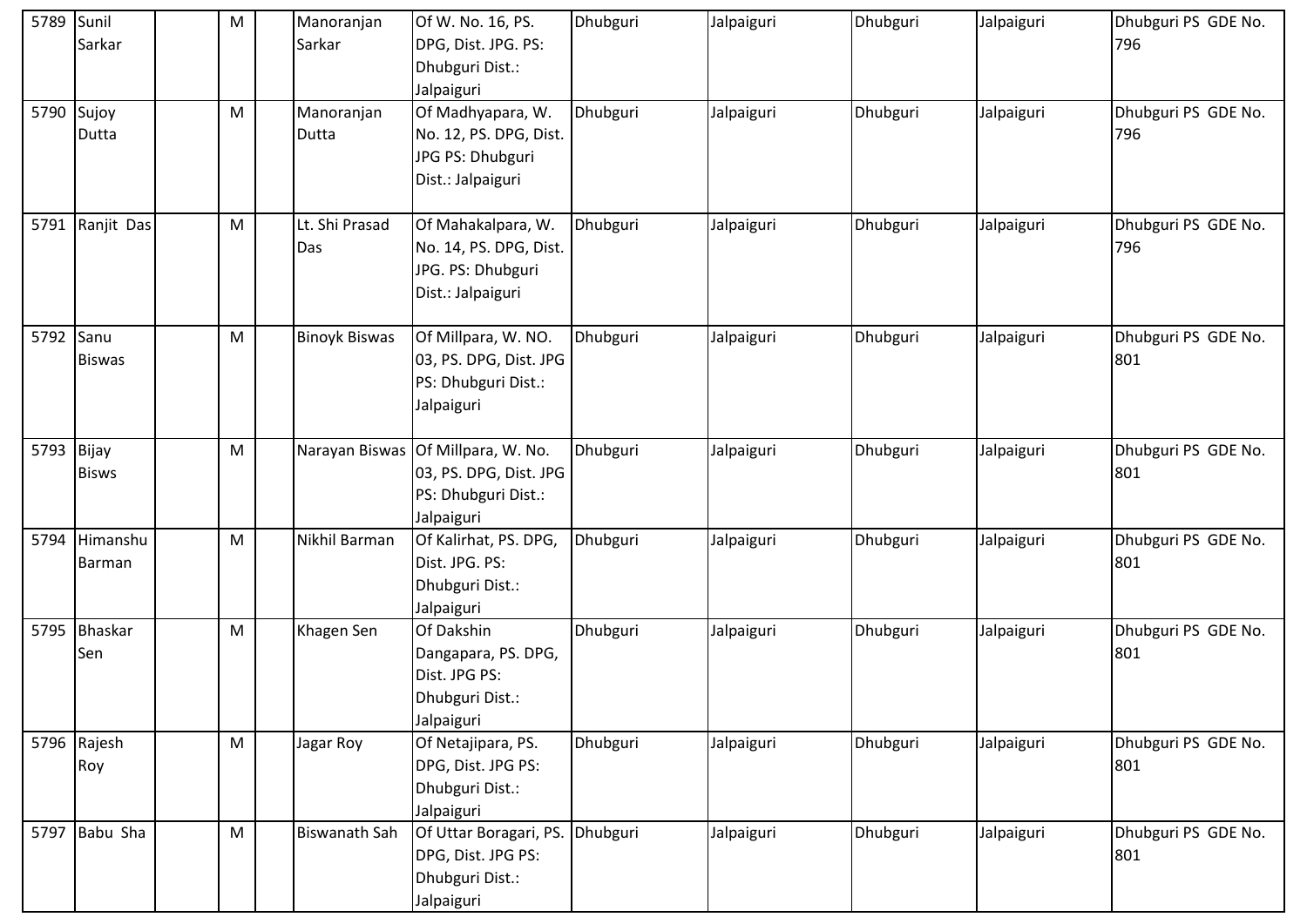| 5798      | Kamal<br>Gope           |       | M         | Lt. Monoranjan<br>Gope              | Of Netajipara, W. No.<br>14, PS. DPG, Disdt.<br>JPG. PS: Dhubguri<br>Dist.: Jalpaiguri              | Dhubguri | Jalpaiguri | Dhubguri | Jalpaiguri | Dhubguri PS GDE No.<br>807 |
|-----------|-------------------------|-------|-----------|-------------------------------------|-----------------------------------------------------------------------------------------------------|----------|------------|----------|------------|----------------------------|
|           | 5799 Subrata<br>Mahanta |       | M         |                                     | Budhu Mahanta Of Netajipara, W. No.<br>14, PS. DPG, Dist.<br>JPG. PS: Dhubguri<br>Dist.: Jalpaiguri | Dhubguri | Jalpaiguri | Dhubguri | Jalpaiguri | Dhubguri PS GDE No.<br>807 |
| 5800      | Kalyan<br>Roy           |       | M         | Takhaya Mohon Of Kumlai, PO.<br>Roy | Bhandani, PS. DPG,<br>Dist. JPG. PS:<br>Dhubguri Dist.:<br>Jalpaiguri                               | Dhubguri | Jalpaiguri | Dhubguri | Jalpaiguri | Dhubguri PS GDE No.<br>807 |
| 5801 Raju | Madak                   |       | ${\sf M}$ | Paran Madak                         | Of Gobindapally, W.<br>No. 15, PS. DPG, Dist.<br>JPG. PS: Dhubguri<br>Dist.: Jalpaiguri             | Dhubguri | Jalpaiguri | Dhubguri | Jalpaiguri | Dhubguri PS GDE No.<br>807 |
|           | 5802 Gobinda<br>Sarkar  |       | M         | Paresh Sarkar                       | Of Purba Daukimari,<br>PS. DPG, Dist. JPG PS:<br>Dhubguri Dist.:<br>Jalpaiguri                      | Dhubguri | Jalpaiguri | Dhubguri | Jalpaiguri | Dhubguri PS GDE No.<br>807 |
| 5803      | Soumen<br>Sarkar        | Nakul | M         | Suresh Sarkar                       | Of Purba Daukimari,<br>PS. DPG, Dist. JPG PS:<br>Dhubguri Dist.:<br>Jalpaiguri                      | Dhubguri | Jalpaiguri | Dhubguri | Jalpaiguri | Dhubguri PS GDE No.<br>807 |
|           | 5804 Satish<br>Sarkar   |       | M         | Lt. Ambika<br>Sarkar                | Of Maynatali,<br>Poschim Mallickpara,<br>PS. DPG, Dist. PS:<br>Dhubguri Dist.:<br>Jalpaiguri        | Dhubguri | Jalpaiguri | Dhubguri | Jalpaiguri | Dhubguri PS GDE No.<br>804 |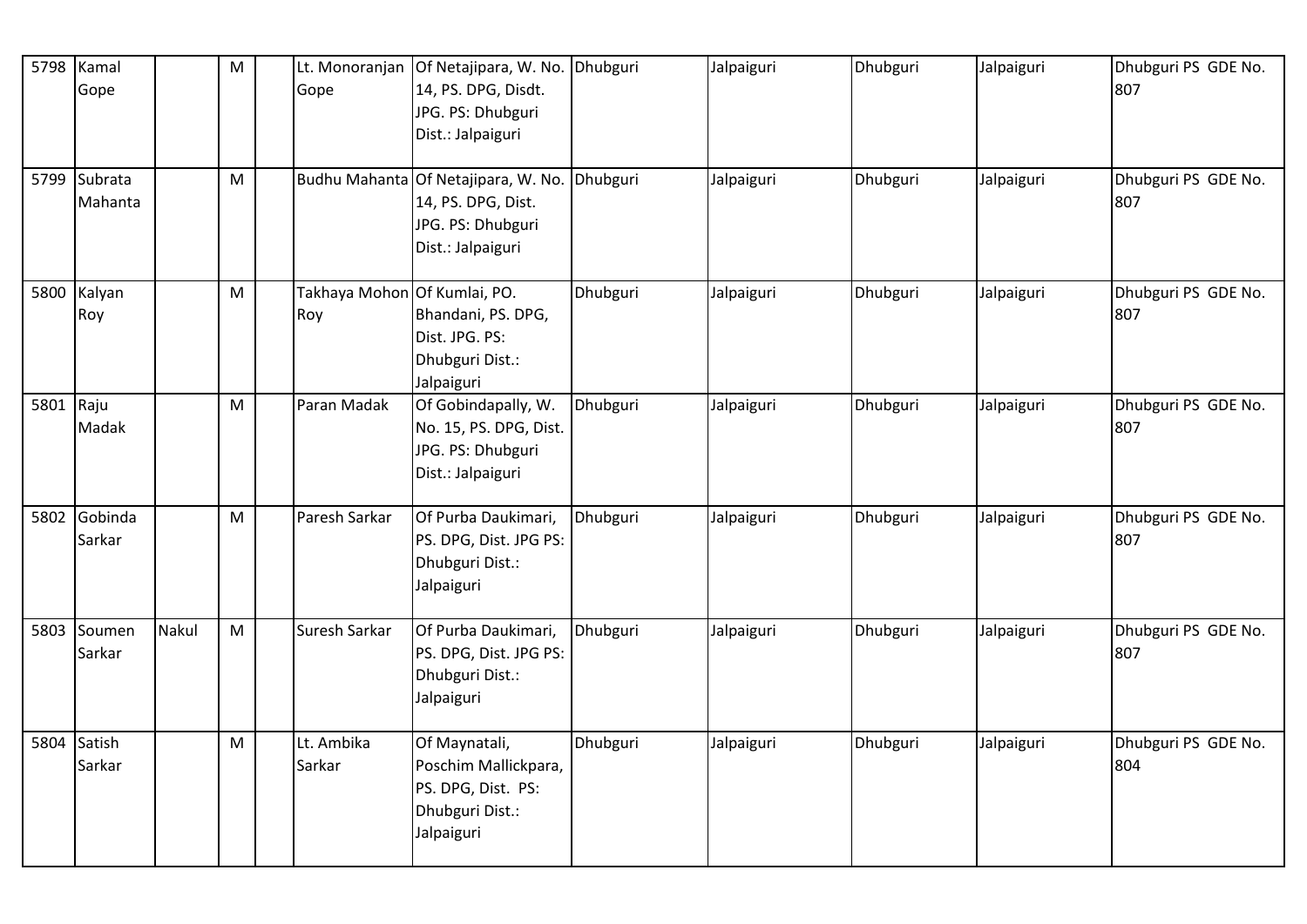| 5805 | Prafullya<br>Roy       | M | Lt. Binod Roy              | Of Maynatali,<br>Poschim Mallickpara,<br>PS. DPG, Dist. PS:<br>Dhubguri Dist.:<br>Jalpaiguri  | Dhubguri | Jalpaiguri | Dhubguri | Jalpaiguri | Dhubguri PS GDE No.<br>804 |
|------|------------------------|---|----------------------------|-----------------------------------------------------------------------------------------------|----------|------------|----------|------------|----------------------------|
|      | 5806 Balaram<br>Haldar | M | <b>Dulal Halder</b>        | Of Maynatali,<br>Poschim Mallickpara,<br>PS. DPG, Dist. PS:<br>Dhubguri Dist.:<br>Jalpaiguri  | Dhubguri | Jalpaiguri | Dhubguri | Jalpaiguri | Dhubguri PS GDE No.<br>804 |
| 5807 | Sourav<br>Mandal       | M | Shaankar<br>Mandal         | Of Maynatali,<br>Poschim Mallickpara,<br>PS. DPG, Dist. PS:<br>Dhubguri Dist.:<br>Jalpaiguri  | Dhubguri | Jalpaiguri | Dhubguri | Jalpaiguri | Dhubguri PS GDE No.<br>804 |
| 5808 | Subhash<br>Roy         | M | Lt. Janadhan<br>Roy        | Of Maynatali,<br>Poschim Mallickpara,<br>PS. DPG, Dist. PS:<br>Dhubguri Dist.:<br>Jalpaiguri  | Dhubguri | Jalpaiguri | Dhubguri | Jalpaiguri | Dhubguri PS GDE No.<br>804 |
| 5809 | Subhajit<br>Sah        | M | Haridas Sah                | Of Champasari, PS.<br>Pradhannagar, Dist.<br>Darjeeling. PS:<br>Dhubguri Dist.:<br>Jalpaiguri | Dhubguri | Jalpaiguri | Dhubguri | Jalpaiguri | Dhubguri PS GDE No.<br>793 |
| 5810 | Ukil Roy               | M | Lt.<br>Mahindranath<br>Roy | Of Uttar Gossairhat,<br>PS. DPG, Dist. JPG.<br>PS: Dhubguri Dist.:<br>Jalpaiguri              | Dhubguri | Jalpaiguri | Dhubguri | Jalpaiguri | Dhubguri PS GDE No.<br>793 |
|      | 5811 Biswajit<br>Roy   | M | Jhantu Roy                 | Of Parkumali, PS.<br>DPG Dist. JPG PS:<br>Dhubguri Dist.:<br>Jalpaiguri                       | Dhubguri | Jalpaiguri | Dhubguri | Jalpaiguri | Dhubguri PS GDE No.<br>793 |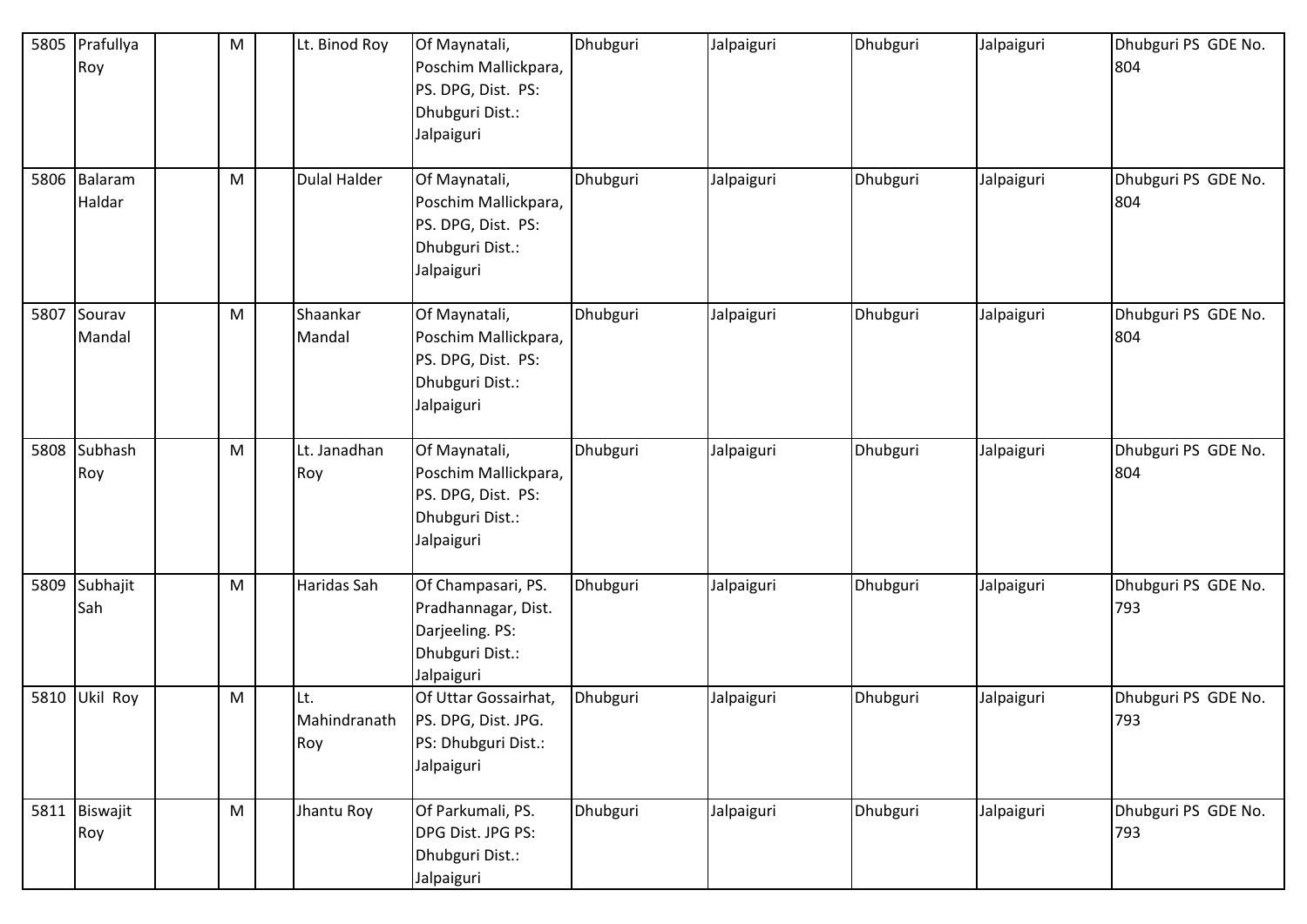| 5812       | Prodip<br>Roy            | M | Sonatan Roy             | Of W. No. 06, PS.<br>DPG, Dist. JPG. PS:<br>Dhubguri Dist.:                                         | Dhubguri | Jalpaiguri | Dhubguri | Jalpaiguri | Dhubguri PS GDE No.<br>793 |
|------------|--------------------------|---|-------------------------|-----------------------------------------------------------------------------------------------------|----------|------------|----------|------------|----------------------------|
| 5813 Aijul | Rahaman                  | M | Ranaruddin<br>Rahaman   | Jalpaiguri<br>Of Dakshin<br>Gossairhat, PS. DPG,<br>Dist. JPG. PS:<br>Dhubguri Dist.:<br>Jalpaiguri | Dhubguri | Jalpaiguri | Dhubguri | Jalpaiguri | Dhubguri PS GDE No.<br>793 |
| 5814       | Basudeb<br>Das           | M | Subas Das               | Of Gobinda Pally, W.<br>No. 05, PS. DPG, Dist.<br>JPG PS: Dhubguri<br>Dist.: Jalpaiguri             | Dhubguri | Jalpaiguri | Dhubguri | Jalpaiguri | Dhubguri PS GDE No.<br>810 |
| 5815       | Gopal<br><b>Basak</b>    | M | <b>Dulal Basak</b>      | Of Netajipara, W. No.<br>03, PS. DPG, Dist.<br>JPG. PS: Dhubguri<br>Dist.: Jalpaiguri               | Dhubguri | Jalpaiguri | Dhubguri | Jalpaiguri | Dhubguri PS GDE No.<br>810 |
|            | 5816 Biswajit<br>Sarkar  | M | Khitish Sarkar          | Of W. No. 09, PS. DPG Dhubguri<br>Dist. JPG. PS:<br>Dhubguri Dist.:<br>Jalpaiguri                   |          | Jalpaiguri | Dhubguri | Jalpaiguri | Dhubguri PS GDE No.<br>810 |
| 5817       | <b>Taigar</b><br>Rahaman | M | Abubakkar<br>Siddhik    | Of Parsadanga PS:<br>Dhubguri Dist.:<br>Jalpaiguri                                                  | Dhubguri | Jalpaiguri | Dhubguri | Jalpaiguri | Dhubguri PS GDE No.<br>799 |
|            | 5818 Khokan<br>Saha      | M | Pasuram Saha            | Of Netajipara, W. No.<br>14, PS. DPG, Dist.<br>JPG. PS: Dhubguri<br>Dist.: Jalpaiguri               | Dhubguri | Jalpaiguri | Dhubguri | Jalpaiguri | Dhubguri PS GDE No.<br>799 |
|            | 5819 Safikul<br>Rahaman  | M | Khairul<br>Rahaman      | Of Barogharia, PS.<br>DPG, Dist. JPG. PS:<br>Dhubguri Dist.:<br>Jalpaiguri                          | Dhubguri | Jalpaiguri | Dhubguri | Jalpaiguri | Dhubguri PS GDE No.<br>799 |
| 5820 Krish | Barman                   | M | Rabindra Nath<br>Barman | Of Purba Salbari, PO.<br>Jurapani, PS. DPG,<br>Dist. JPG PS:<br>Dhubguri Dist.:<br>Jalpaiguri       | Dhubguri | Jalpaiguri | Dhubguri | Jalpaiguri | Dhubguri PS GDE No.<br>793 |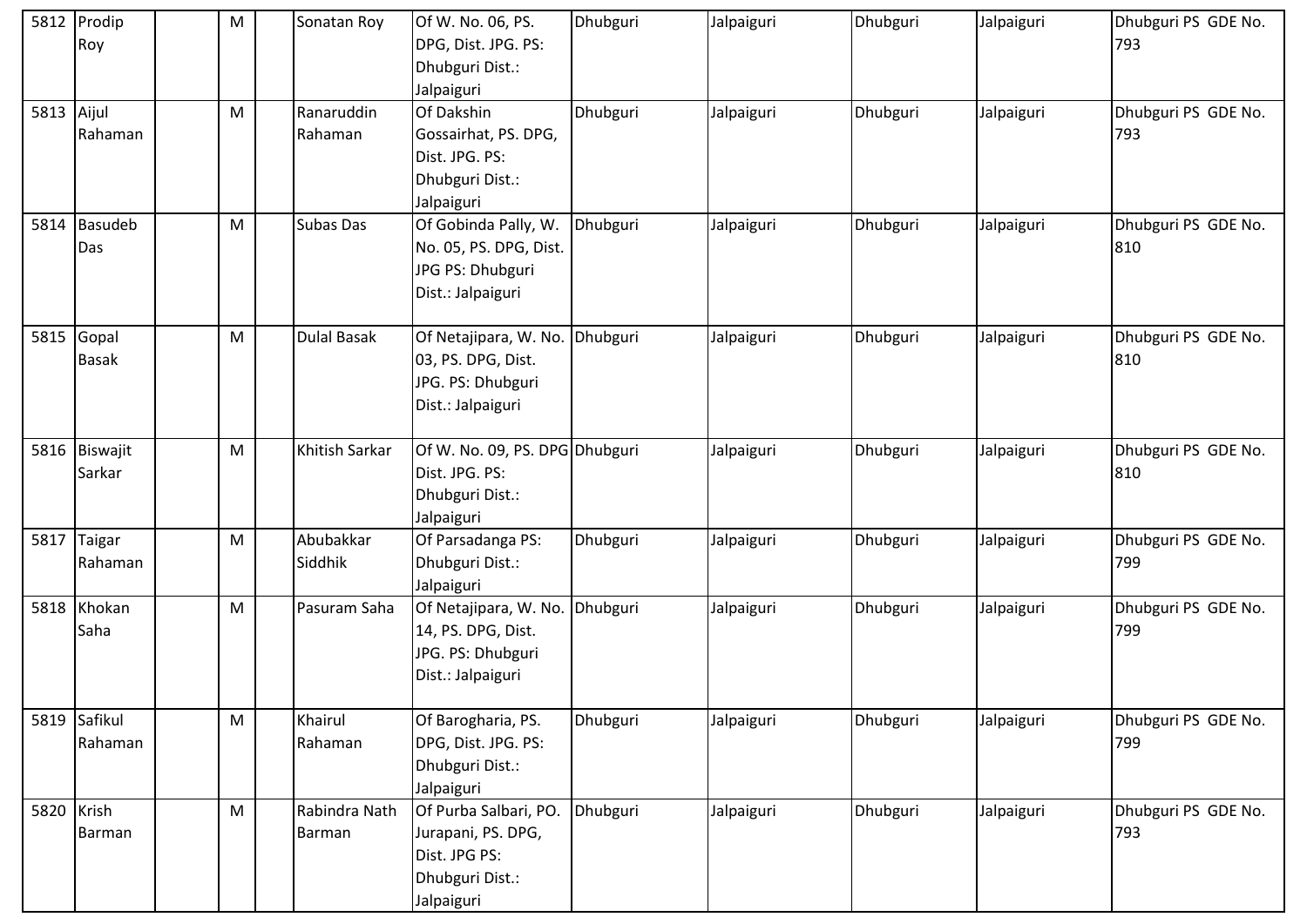| 5821 | Baidya<br>Das          | M | Lt. Ram Ch. Das        | Of Jurapani, PS. DPG,<br>Dist. JPG. PS:<br>Dhubguri Dist.:                                                  | Dhubguri | Jalpaiguri | Dhubguri | Jalpaiguri | Dhubguri PS GDE No.<br>793 |
|------|------------------------|---|------------------------|-------------------------------------------------------------------------------------------------------------|----------|------------|----------|------------|----------------------------|
| 5822 | Bappa<br><b>Biswas</b> | M | Sanatan Biswas         | Jalpaiguri<br>Of Purba salbari, PO.<br>Jurapani, PS. DPG,<br>Dist. JPG PS:<br>Dhubguri Dist.:<br>Jalpaiguri | Dhubguri | Jalpaiguri | Dhubguri | Jalpaiguri | Dhubguri PS GDE No.<br>793 |
| 5823 | Ujjal<br>Sarkar        | M | Kamal Sarkar           | Of Jurapani, PS. DPG,<br>Dist. JPG. PS:<br>Dhubguri Dist.:<br>Jalpaiguri                                    | Dhubguri | Jalpaiguri | Dhubguri | Jalpaiguri | Dhubguri PS GDE No.<br>793 |
| 5824 | Jatin Roy              | M | Lt. Harilal Roy        | Of Jurapani, PS. DPG,<br>Dist. JPG. PS:<br>Dhubguri Dist.:<br>Jalpaiguri                                    | Dhubguri | Jalpaiguri | Dhubguri | Jalpaiguri | Dhubguri PS GDE No.<br>793 |
| 5825 | Ruhi Das<br>Sutradhar  | M | Lt. Dulal<br>Sutradhar | Of Jurapani, PS. DPG,<br>Dist. JPG. PS:<br>Dhubguri Dist.:<br>Jalpaiguri                                    | Dhubguri | Jalpaiguri | Dhubguri | Jalpaiguri | Dhubguri PS GDE No.<br>793 |
| 5826 | Manik<br>Sarkar        | M | Mantu Sarkar           | Kalirhat, PS. DPG,<br>Dist. JPG. PS:<br>Dhubguri Dist.:<br>Jalpaiguri                                       | Dhubguri | Jalpaiguri | Dhubguri | Jalpaiguri | Dhubguri PS GDE No.<br>793 |
| 5827 | Shambhu<br>Roy         | M | Birkanta Roy           | Kalirhat, PS. DPG,<br>Dist. JPG. PS:<br>Dhubguri Dist.:<br>Jalpaiguri                                       | Dhubguri | Jalpaiguri | Dhubguri | Jalpaiguri | Dhubguri PS GDE No.<br>793 |
| 5828 | Nirmal<br>Das          | M | Lt. Nilai Das          | Of Rabindranagar<br>Colony, W. No. 13,<br>PS. DPG, Dist. PS:<br>Dhubguri Dist.:<br>Jalpaiguri               | Dhubguri | Jalpaiguri | Dhubguri | Jalpaiguri | Dhubguri PS GDE No.<br>793 |
|      | 5829 Aliyar<br>Rahaman | M | Khacharuddin<br>Miya   | Of College Para, W.<br>No. 01, PS. DPG, Dist.<br>JPG PS: Dhubguri<br>Dist.: Jalpaiguri                      | Dhubguri | Jalpaiguri | Dhubguri | Jalpaiguri | Dhubguri PS GDE No.<br>793 |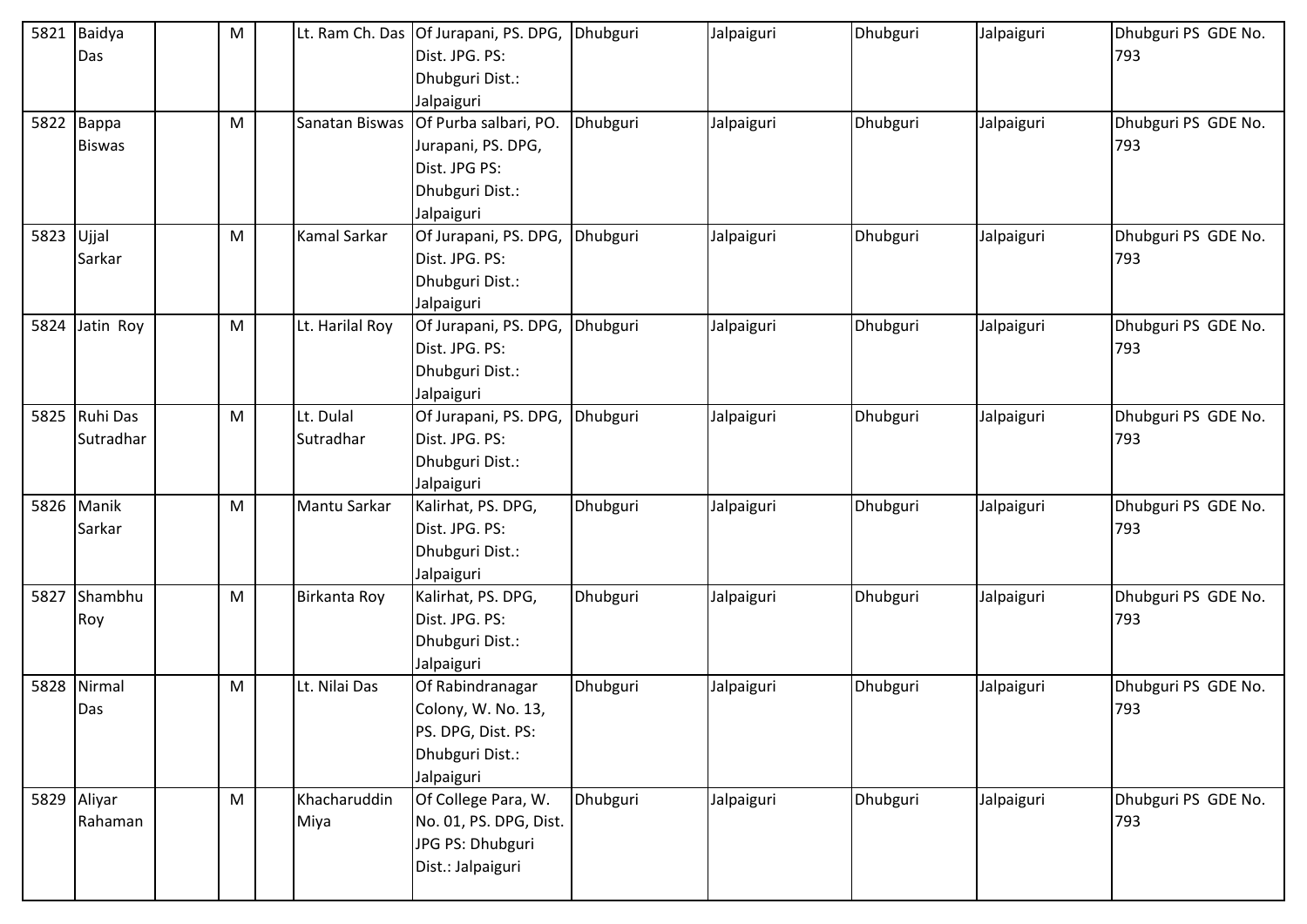| 5830 | Manik          | M | Lt. Narayan Ch.       | Of Thanapara, W. No. Dhubguri |          | Jalpaiguri | Dhubguri | Jalpaiguri | Dhubguri PS GDE No. |
|------|----------------|---|-----------------------|-------------------------------|----------|------------|----------|------------|---------------------|
|      | Saha           |   | Saha                  | 13, PS. DPG, Dist.            |          |            |          |            | 793                 |
|      |                |   |                       | JPG. PS: Dhubguri             |          |            |          |            |                     |
|      |                |   |                       | Dist.: Jalpaiguri             |          |            |          |            |                     |
|      |                |   |                       |                               |          |            |          |            |                     |
|      | 5831 Sabir Ali | M | Lt. Safiyar Ali       | Of Uttar Altagram,            | Dhubguri | Jalpaiguri | Dhubguri | Jalpaiguri | Dhubguri PS GDE No. |
|      |                |   |                       | PS. DPG, Dist. JPG.           |          |            |          |            | 793                 |
|      |                |   |                       | PS: Dhubguri Dist.:           |          |            |          |            |                     |
|      |                |   |                       | Jalpaiguri                    |          |            |          |            |                     |
|      | 5832 Siddhi    | M | Rabindra Nath         | Of Kalirhat, PS. DPG,         | Dhubguri | Jalpaiguri | Dhubguri | Jalpaiguri | Dhubguri PS GDE No. |
|      | Ghosh          |   | Ghosh                 | Dist. JPG. PS:                |          |            |          |            | 793                 |
|      |                |   |                       | Dhubguri Dist.:               |          |            |          |            |                     |
|      |                |   |                       | Jalpaiguri                    |          |            |          |            |                     |
|      | 5833 Bhadra    | M | Iswar Roy             | Of Kalirhat, PS. DPG,         | Dhubguri | Jalpaiguri | Dhubguri | Jalpaiguri | Dhubguri PS GDE No. |
|      | Mohon          |   |                       | Dist. JPG. PS:                |          |            |          |            | 793                 |
|      | Roy            |   |                       | Dhubguri Dist.:               |          |            |          |            |                     |
|      |                |   |                       | Jalpaiguri                    |          |            |          |            |                     |
| 5834 | Rabi Roy       | M | Lt. Jogen Roy         | Of Purba Daukimari,           | Dhubguri | Jalpaiguri | Dhubguri | Jalpaiguri | Dhubguri PS GDE No. |
|      |                |   |                       | PO. Daukimari, PS.            |          |            |          |            | 793                 |
|      |                |   |                       | DPG, Dist. PS:                |          |            |          |            |                     |
|      |                |   |                       | Dhubguri Dist.:               |          |            |          |            |                     |
|      |                |   |                       | Jalpaiguri                    |          |            |          |            |                     |
|      |                |   |                       |                               |          |            |          |            |                     |
|      | 5835 Biplab    | M | Lt. Suman Das         | Of Rabindra Nagar,            | Dhubguri | Jalpaiguri | Dhubguri | Jalpaiguri | Dhubguri PS GDE No. |
|      | Das            |   |                       | W. No. 13, PS. DPG,           |          |            |          |            | 793                 |
|      |                |   |                       | Dist. JPG PS:                 |          |            |          |            |                     |
|      |                |   |                       | Dhubguri Dist.:               |          |            |          |            |                     |
|      |                |   |                       | Jalpaiguri                    |          |            |          |            |                     |
|      | 5836 Badal Roy | M | Upan Roy              | Of Barogharia, PS.            | Dhubguri | Jalpaiguri | Dhubguri | Jalpaiguri | Dhubguri PS GDE No. |
|      |                |   |                       | DPG, Dist. JPG PS:            |          |            |          |            | 793                 |
|      |                |   |                       | Dhubguri Dist.:               |          |            |          |            |                     |
|      |                |   |                       | Jalpaiguri                    |          |            |          |            |                     |
|      | 5837 Bijan     | M | <b>Bhajon Shingha</b> | Of Srinagar Colony,           | Dhubguri | Jalpaiguri | Dhubguri | Jalpaiguri | Dhubguri PS GDE No. |
|      | Singha         |   | Roy                   | W. No. 13, PS. DPG,           |          |            |          |            | 793                 |
|      | Roy            |   |                       | Dist. JPG PS:                 |          |            |          |            |                     |
|      |                |   |                       | Dhubguri Dist.:               |          |            |          |            |                     |
|      |                |   |                       | Jalpaiguri                    |          |            |          |            |                     |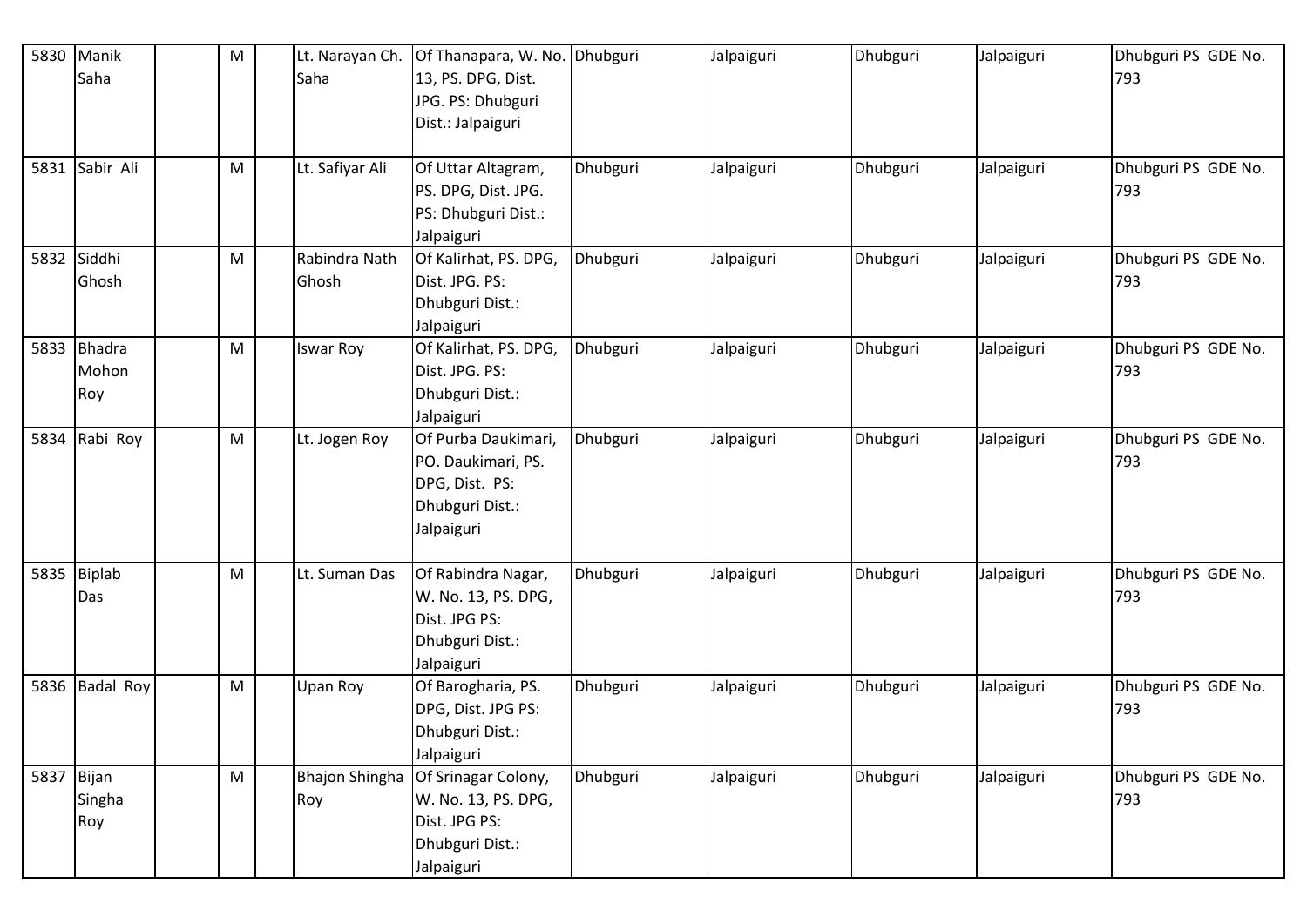| 5838 | <b>Bipul Sen</b>         | M |    | Kalipada Sen            | Of Srinagar Colony,<br>W. No. 13, PS. DPG,<br>Dist. JPG PS:<br>Dhubguri Dist.:<br>Jalpaiguri | Dhubguri         | Jalpaiguri      | Dhubguri            | Jalpaiguri | Dhubguri PS GDE No.<br>793                |
|------|--------------------------|---|----|-------------------------|----------------------------------------------------------------------------------------------|------------------|-----------------|---------------------|------------|-------------------------------------------|
| 5839 | Kanchan<br>Barman        | M |    | Khoka Barman            | Of Srinagar Colony,<br>W. No. 13, PS. DPG,<br>Dist. JPG PS:<br>Dhubguri Dist.:<br>Jalpaiguri | Dhubguri         | Jalpaiguri      | Dhubguri            | Jalpaiguri | Dhubguri PS GDE No.<br>793                |
| 5840 | Kumbu<br>Roy             | M |    |                         | 54 Lt. Lakkhin Dhar Panga saheb bari PS:<br>Jalpaiguri women<br>Dist.: Jalpaiguri            | Jalpaiguri women | Jalpaiguri      | Jalpaiguri<br>women | Jalpaiguri | Jalpaiguri women PS<br><b>GDE No. 478</b> |
| 5841 | Dayal Roy                | M | 38 | Lt.jogen Roy            | Panga Saheb bari, PS-<br>Kotwali PS: Jalpaiguri<br>women Dist.:<br>Jalpaiguri                | Jalpaiguri women | Jalpaiguri      | Jalpaiguri<br>women | Jalpaiguri | Jalpaiguri women PS<br>GDE No. 478        |
| 5842 | Subhankar<br>Ghosh       | M |    | 36 Narayan Ch.<br>Ghosh | PS: Jalpaiguri women<br>Dist.: Jalpaiguri                                                    | Jalpaiguri women | Jalpaiguri      | Jalpaiguri<br>women | Jalpaiguri | Jalpaiguri women PS<br><b>GDE No. 485</b> |
| 5843 | <b>Bikram</b><br>Sen     | M | 20 | <b>Bishnu Sen</b>       | PS: Jalpaiguri women<br>Dist.: Jalpaiguri                                                    | Jalpaiguri women | Jalpaiguri      | Jalpaiguri<br>women | Jalpaiguri | Jalpaiguri women PS<br><b>GDE No. 485</b> |
| 5844 | Pankaj<br>Sen            | M | 20 | Krishna Sen             | PS: Jalpaiguri women<br>Dist.: Jalpaiguri                                                    | Jalpaiguri women | Jalpaiguri      | Jalpaiguri<br>women | Jalpaiguri | Jalpaiguri women PS<br><b>GDE No. 485</b> |
| 5845 | Sanjoy<br>Sen            | M | 21 | Haripada Sen            | PS: Jalpaiguri women<br>Dist.: Jalpaiguri                                                    | Jalpaiguri women | Jalpaiguri      | Jalpaiguri<br>women | Jalpaiguri | Jalpaiguri women PS<br><b>GDE No. 485</b> |
|      | 5846 Samantar<br>Tikader |   |    | 35 Bimal Tikader        | South Bidhan Pally                                                                           |                  | <b>Basirhat</b> | Malbazar            | Jalpaiguri | Malbazar PS GDE No.<br>1036               |
| 5847 | Rahul<br>Bhowmik         |   |    | 33 Rabin Bhowmik        | Oodlabari South<br>Bidhan Pally, PS:<br>Malbazar Dist.:<br>Jalpaiguri                        | Malbazar         | Jalpaiguri      | Malbazar            | Jalpaiguri | Malbazar PS GDE No.<br>1036               |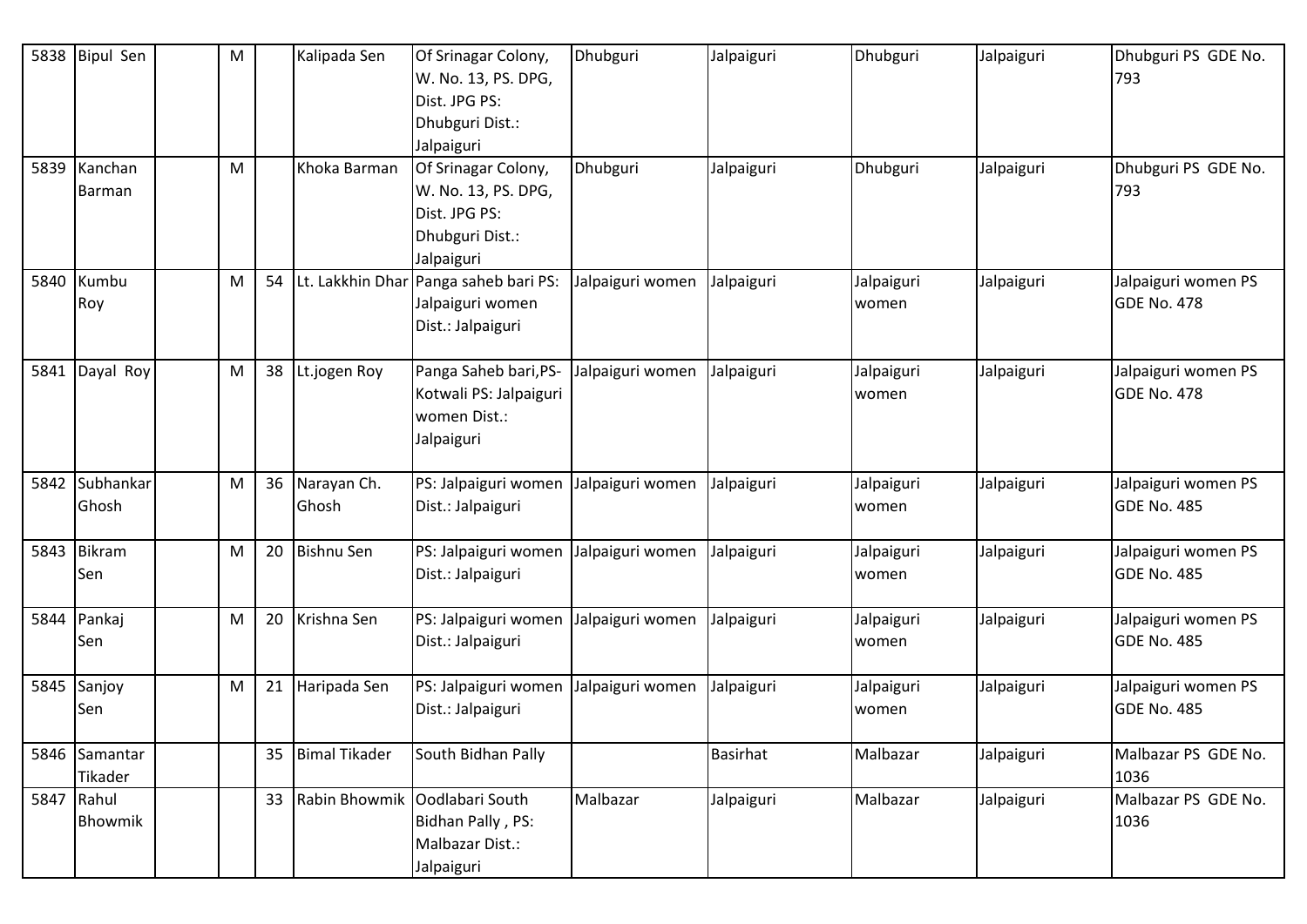| 5848 | Arup<br>Mandal         | 34 | <b>Badol Mandal</b>       | Oodlabari South<br>Bidhan Pally, PS:<br>Malbazar Dist.:<br>Jalpaiguri                  | Malbazar | Jalpaiguri | Malbazar | Jalpaiguri | Malbazar PS GDE No.<br>1036 |
|------|------------------------|----|---------------------------|----------------------------------------------------------------------------------------|----------|------------|----------|------------|-----------------------------|
|      | 5849 Prokash<br>Ghosh  | 56 |                           | Lt. Shanti Ghosh Dakshin Colony W/No Malbazar<br>09, PS: Malbazar<br>Dist.: Jalpaiguri |          | Jalpaiguri | Malbazar | Jalpaiguri | Malbazar PS GDE No.<br>1036 |
| 5850 | Subrota<br>Roy         |    | 24 Subhash Roy            | Chuwa Khala, PS:<br>Malbazar Dist.:<br>Jalpaiguri                                      | Malbazar | Jalpaiguri | Malbazar | Jalpaiguri | Malbazar PS GDE No.<br>1036 |
| 5851 | Nittaranja<br>n Sarkar | 33 |                           | Lt. Gopal Sarkar Falakata, Chuwa<br>Khala, PS: Malbazar<br>Dist.: Jalpaiguri           | Malbazar | Jalpaiguri | Malbazar | Jalpaiguri | Malbazar PS GDE No.<br>1036 |
| 5852 | Kishor<br>Dom          |    | 21 Inrajit Dom            | Mal W/No 05, PS:<br>Malbazar Dist.:<br>Jalpaiguri                                      | Malbazar | Jalpaiguri | Malbazar | Jalpaiguri | Malbazar PS GDE No.<br>1036 |
| 5853 | Serajul<br>Hoque       |    | 40 Abdul Hapish           | Demkajhora Thapa<br>Busty PS: Malbazar<br>Dist.: Jalpaiguri                            | Malbazar | Jalpaiguri | Malbazar | Jalpaiguri | Malbazar PS GDE No.<br>1036 |
|      | 5854 Abdul Alif        | 30 | Abdul Rahaman             | PS: Malbazar Dist.:<br>Jalpaiguri                                                      | Malbazar | Jalpaiguri | Malbazar | Jalpaiguri | Malbazar PS GDE No.<br>1036 |
| 5855 | <b>Bishnu</b><br>Roy   | 45 | Laxkhi Kanta<br>Roy       | South Oodlabari, PS: Malbazar<br>Malbazar Dist.:<br>Jalpaiguri                         |          | Jalpaiguri | Malbazar | Jalpaiguri | Malbazar PS GDE No.<br>1036 |
| 5856 | Mustafa<br>Pradhan     |    | 49 Lt. Sahajan<br>Pradhan | Teshimla Hai hai<br>Pathar, PS: Malbazar<br>Dist.: Jalpaiguri                          | Malbazar | Jalpaiguri | Malbazar | Jalpaiguri | Malbazar PS GDE No.<br>1036 |
|      | 5857 Bijay Roy<br>27   |    | <b>Biren Roy</b>          | Ashram Para, PS:<br>Malbazar Dist.:<br>Jalpaiguri                                      | Malbazar | Jalpaiguri | Malbazar | Jalpaiguri | Malbazar PS GDE No.<br>1036 |
|      | 5858 Sumitra<br>Roy    |    | 21 Jaydev Roy             | Nech Chalsa, PS:<br>Malbazar Dist.:<br>Jalpaiguri                                      | Malbazar | Jalpaiguri | Malbazar | Jalpaiguri | Malbazar PS GDE No.<br>1036 |
| 5859 | Arindom<br>Dey         | 34 | Lt. Badal Ch.<br>Dey      | New Electric Office,<br>PS: Malbazar Dist.:<br>Jalpaiguri                              | Malbazar | Jalpaiguri | Malbazar | Jalpaiguri | Malbazar PS GDE No.<br>1036 |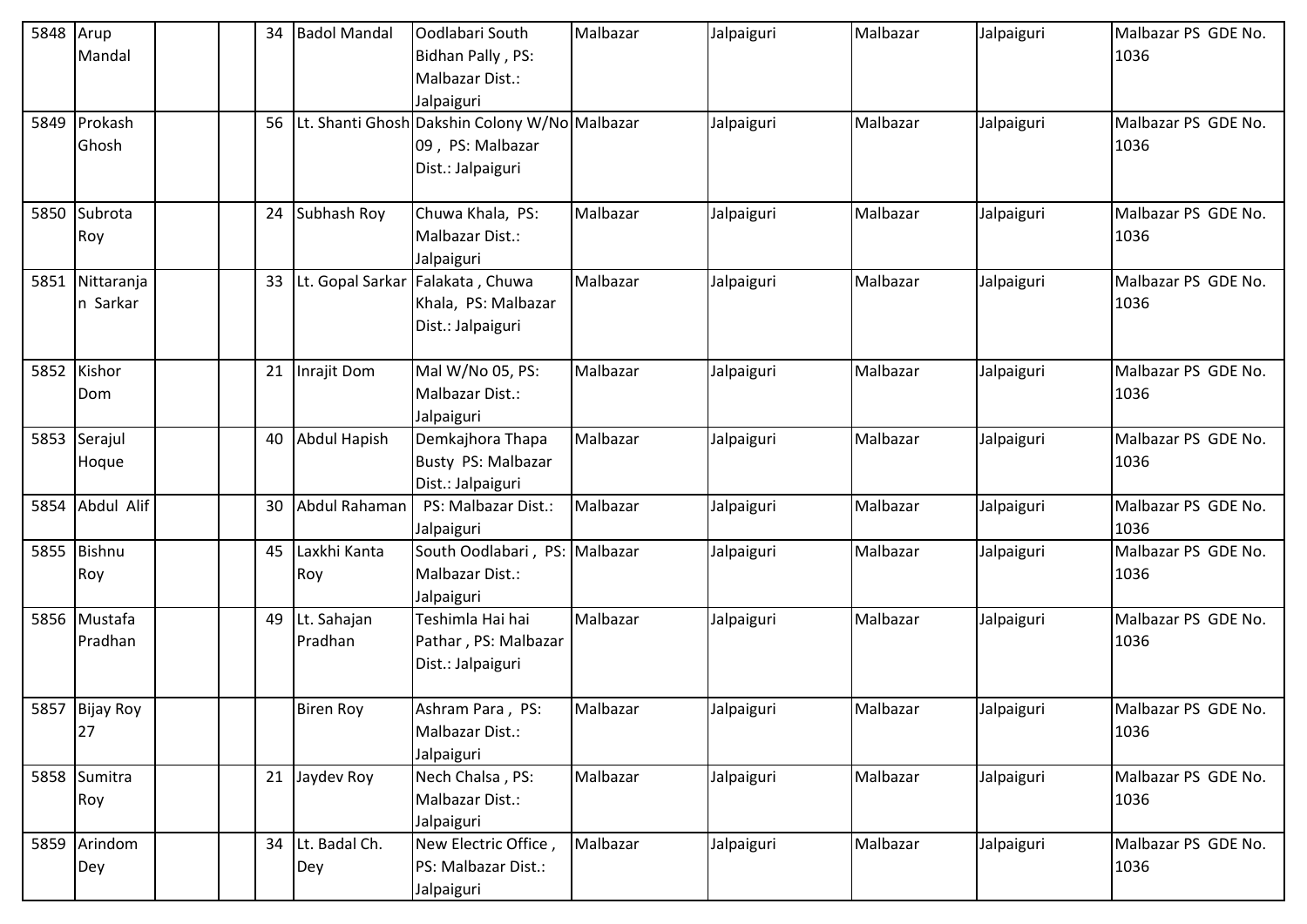| 5860       | Dhiraj<br>Mahali          |    | 28 Ranglal Mahali        | Mahakal Para W/No<br>03 PS: Malbazar Dist.:<br>Jalpaiguri           | Malbazar | Jalpaiguri | Malbazar | Jalpaiguri | Malbazar PS GDE No.<br>1036 |
|------------|---------------------------|----|--------------------------|---------------------------------------------------------------------|----------|------------|----------|------------|-----------------------------|
| 5861 Isku  | Toppo                     |    | 32 Lt. Janadhan<br>Toppo | Mahakal Para W/No<br>02 PS: Malbazar Dist.:<br>Jalpaiguri           | Malbazar | Jalpaiguri | Malbazar | Jalpaiguri | Malbazar PS GDE No.<br>1036 |
| 5862       | Tinku<br>Kharia           |    | 27 Rajesh Kharia         | PS: Malbazar Dist.:<br>Jalpaiguri                                   | Malbazar | Jalpaiguri | Malbazar | Jalpaiguri | Malbazar PS GDE No.<br>1036 |
| 5863       | Sushil<br>Manki<br>Munda  | 41 | Konla Munda              | Toonbari More, PS:<br>Malbazar Dist.:<br>Jalpaiguri                 | Malbazar | Jalpaiguri | Malbazar | Jalpaiguri | Malbazar PS GDE No.<br>1044 |
| 5864       | Sankha<br><b>Nag</b>      |    | 72 Moloy Nag             | Caltex More, PS:<br>Malbazar Dist.:<br>Jalpaiguri                   | Malbazar | Jalpaiguri | Malbazar | Jalpaiguri | Malbazar PS GDE No.<br>1344 |
|            | 5865 Nabin<br><b>Naik</b> |    | 33 Panchan Naik          | Nich Chalsa, PS:<br>Malbazar Dist.:<br>Jalpaiguri                   | Malbazar | Jalpaiguri | Malbazar | Jalpaiguri | Malbazar PS GDE No.<br>1044 |
| 5866       | Sonu<br>Munda             | 18 | Golok Munda              | PS: Malbazar Dist.:<br>Jalpaiguri                                   | Malbazar | Jalpaiguri | Malbazar | Jalpaiguri | Malbazar PS GDE No.<br>1044 |
| 5867 Sonu  | Oraon                     |    | 31 Kalu Oraon            | Sylee Hat, PS:<br>Malbazar Dist.:<br>Jalpaiguri                     | Malbazar | Jalpaiguri | Malbazar | Jalpaiguri | Malbazar PS GDE No.<br>1036 |
|            | 5868 Rajen Roy            |    | 29 Karen Roy             | Oodlabari, PS:<br>Malbazar Dist.:<br>Jalpaiguri                     | Malbazar | Jalpaiguri | Malbazar | Jalpaiguri | Malbazar PS GDE No.<br>1036 |
| 5869       | Siril Minj                |    | 50 Lt. Tanj Minj         | New Glance TG, PS:<br>Malbazar Dist.:<br>Jalpaiguri                 | Malbazar | Jalpaiguri | Malbazar | Jalpaiguri | Malbazar PS GDE No.<br>1041 |
| 5870 Sonu  | Munda                     |    | 20 Gopal Munda           | PS: Malbazar Dist.:<br>Jalpaiguri                                   | Malbazar | Jalpaiguri | Malbazar | Jalpaiguri | Malbazar PS GDE No.<br>1041 |
| 5871 Sujit | Sarkar                    |    | 28 Anat Sarkar           | PS: Malbazar Dist.:<br>Jalpaiguri                                   | Malbazar | Jalpaiguri | Malbazar | Jalpaiguri | Malbazar PS GDE No.<br>1041 |
| 5872 Ajay  | Oraon                     | 38 | Lt. Babulal<br>Oraon     | Rungamattee TG, 22<br>No Line, PS:<br>Malbazar Dist.:<br>Jalpaiguri | Malbazar | Jalpaiguri | Malbazar | Jalpaiguri | Malbazar PS GDE No.<br>1041 |
| 5873 Sunil | Oraon                     |    | 26 Rajen Oraon           | PS: Malbazar Dist.:<br>Jalpaiguri                                   | Malbazar | Jalpaiguri | Malbazar | Jalpaiguri | Malbazar PS GDE No.<br>1041 |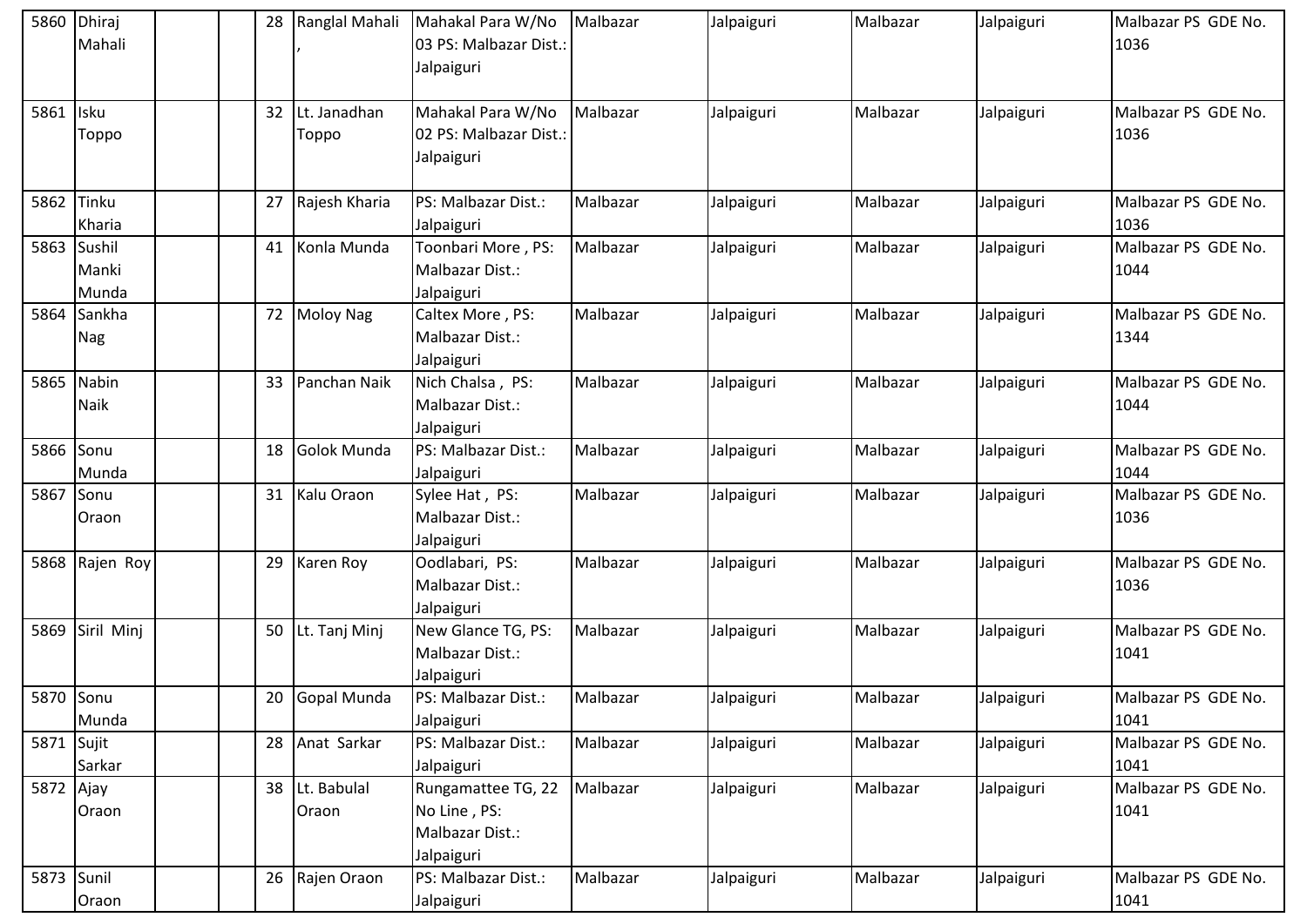| 5874 | <b>Bikash</b>   |  | Nimai Sha<br>35     | Damdim Nichabazar    | Malbazar | Jalpaiguri | Malbazar | Jalpaiguri | Malbazar PS GDE No. |
|------|-----------------|--|---------------------|----------------------|----------|------------|----------|------------|---------------------|
|      | Sha             |  |                     | PS: Malbazar Dist.:  |          |            |          |            | 1036                |
|      |                 |  |                     | Jalpaiguri           |          |            |          |            |                     |
|      |                 |  |                     |                      |          |            |          |            |                     |
| 5875 | Pintu Roy       |  | 52 Lt. Punai Roy    | Barodighi Bazar, PS: | Malbazar | Jalpaiguri | Malbazar | Jalpaiguri | Malbazar PS GDE No. |
|      |                 |  |                     | Malbazar Dist.:      |          |            |          |            | 1036                |
|      |                 |  |                     | Jalpaiguri           |          |            |          |            |                     |
|      | 5876 Ajit Lohar |  | 21<br>Santosh Lohar | Baintguri TG Somra   | Malbazar | Jalpaiguri | Malbazar | Jalpaiguri | Malbazar PS GDE No. |
|      |                 |  |                     | Line, PS: Malbazar   |          |            |          |            | 1036                |
|      |                 |  |                     | Dist.: Jalpaiguri    |          |            |          |            |                     |
|      | 5877 Md. Asraf  |  | $19$ As             | Moulani PS:          | Malbazar | Jalpaiguri | Malbazar | Jalpaiguri | Malbazar PS GDE No. |
|      |                 |  |                     | Malbazar Dist.:      |          |            |          |            | 1036                |
|      |                 |  |                     | Jalpaiguri           |          |            |          |            |                     |
| 5878 | Gobinda         |  | 25 Jatia Roy        | Haria More, PS:      | Malbazar | Jalpaiguri | Malbazar | Jalpaiguri | Malbazar PS GDE No. |
|      | Roy             |  |                     | Malbazar Dist.:      |          |            |          |            | 1036                |
|      |                 |  |                     | Jalpaiguri           |          |            |          |            |                     |
| 5879 | Prakash         |  | 37 Harka Kumar      | New Glance TG, PS:   | Malbazar | Jalpaiguri | Malbazar | Jalpaiguri | Malbazar PS GDE No. |
|      | Kumar           |  |                     | Malbazar Dist.:      |          |            |          |            | 1036                |
|      |                 |  |                     | Jalpaiguri           |          |            |          |            |                     |
| 5880 | Ranjit Roy      |  | Gandicharan<br>49   | Saptibari, PS:       | Malbazar | Jalpaiguri | Malbazar | Jalpaiguri | Malbazar PS GDE No. |
|      |                 |  | Roy                 | Malbazar Dist.:      |          |            |          |            | 1036                |
|      |                 |  |                     | Jalpaiguri           |          |            |          |            |                     |
| 5881 | Bikram          |  | 33 Lt. Labarush     | Sylee Hat, PS:       | Malbazar | Jalpaiguri | Malbazar | Jalpaiguri | Malbazar PS GDE No. |
|      | <b>Bhagat</b>   |  | <b>Bhagat</b>       | Malbazar Dist.:      |          |            |          |            | 1044                |
|      |                 |  |                     | Jalpaiguri           |          |            |          |            |                     |
|      | 5882 Rajush     |  | 28 Lt. Ilias Toppo  | New Glance TG, PS:   | Malbazar | Jalpaiguri | Malbazar | Jalpaiguri | Malbazar PS GDE No. |
|      | Toppo           |  |                     | Malbazar Dist.:      |          |            |          |            | 1044                |
|      |                 |  |                     | Jalpaiguri           |          |            |          |            |                     |
| 5883 | Jagadish        |  | 47 Lt. Pabitra Roy  | New Glance TG, PS:   | Malbazar | Jalpaiguri | Malbazar | Jalpaiguri | Malbazar PS GDE No. |
|      | Roy             |  |                     | Malbazar Dist.:      |          |            |          |            | 1044                |
|      |                 |  |                     | Jalpaiguri           |          |            |          |            |                     |
| 5884 | Sanjay          |  | 25 Sukura           | Changmari PS:        | Malbazar | Jalpaiguri | Malbazar | Jalpaiguri | Malbazar PS GDE No. |
|      | Oraon           |  |                     | Malbazar Dist.:      |          |            |          |            | 1044                |
|      |                 |  |                     | Jalpaiguri           |          |            |          |            |                     |
| 5885 | Kanai Roy       |  | 40 Anil Roy         | Anandapur T.G PS     | Malbazar | Jalpaiguri | Malbazar | Jalpaiguri | Malbazar PS GDE No. |
|      |                 |  |                     | Mal, JPG PS:         |          |            |          |            | 1044                |
|      |                 |  |                     | Malbazar Dist.:      |          |            |          |            |                     |
|      |                 |  |                     | Jalpaiguri           |          |            |          |            |                     |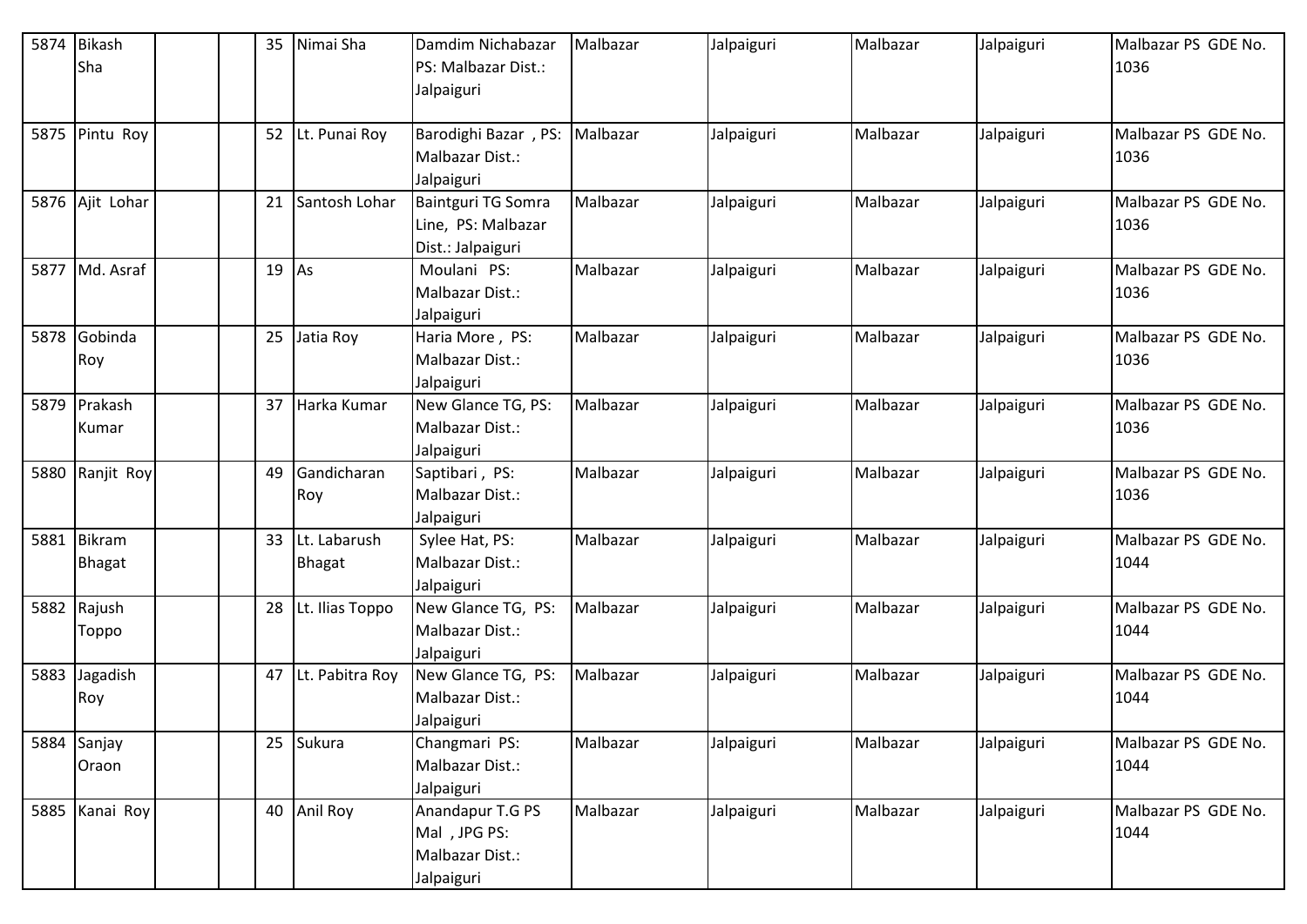|          | 5886 Mukul<br>Sharma |  | Dhulu Sharma<br>26      | Baragharia, PS:<br>Malbazar Dist.:                             | Malbazar | Jalpaiguri | Malbazar | Jalpaiguri | Malbazar PS GDE No.<br>1044 |
|----------|----------------------|--|-------------------------|----------------------------------------------------------------|----------|------------|----------|------------|-----------------------------|
| 5887     | Madhab<br>Roy        |  | 28<br>Shribash Roy      | Jalpaiguri<br>Baragharia, PS:<br>Malbazar Dist.:<br>Jalpaiguri | Malbazar | Jalpaiguri | Malbazar | Jalpaiguri | Malbazar PS GDE No.<br>1044 |
|          | 5888 Pradip<br>Roy   |  | 32<br>Dipak Roy         | Anandapur T.G PS:<br>Malbazar Dist.:<br>Jalpaiguri             | Malbazar | Jalpaiguri | Malbazar | Jalpaiguri | Malbazar PS GDE No.<br>1044 |
|          | 5889 Sandi<br>More   |  | 30<br>Anil More         | Kranti Bazar PS:<br>Malbazar Dist.:<br>Jalpaiguri              | Malbazar | Jalpaiguri | Malbazar | Jalpaiguri | Malbazar PS GDE No.<br>1044 |
|          | 5890 Asraf Ali       |  | Abu Taleb<br>55         | Purba Dolaigaon PS:<br>Malbazar Dist.:<br>Jalpaiguri           | Malbazar | Jalpaiguri | Malbazar | Jalpaiguri | Malbazar PS GDE No.<br>1044 |
|          | 5891 Siraj Ali       |  | 23<br>Motiar<br>Rahaman | Nagardanga PS:<br>Malbazar Dist.:<br>Jalpaiguri                | Malbazar | Jalpaiguri | Malbazar | Jalpaiguri | Malbazar PS GDE No.<br>1041 |
|          | 5892 Kamal<br>Roy    |  | 34<br>Niren Roy         | Garial Tari PS:<br>Malbazar Dist.:<br>Jalpaiguri               | Malbazar | Jalpaiguri | Malbazar | Jalpaiguri | Malbazar PS GDE No.<br>1041 |
| 5893     | Shamdhu<br>Roy       |  | 42<br>Lt. Domai Roy     | Majhgram PS Mal,<br>JPG PS: Malbazar<br>Dist.: Jalpaiguri      | Malbazar | Jalpaiguri | Malbazar | Jalpaiguri | Malbazar PS GDE No.<br>1041 |
| 5894 Md. | Nasirul<br>Islam     |  | 32<br>Rohidul Alam      | PS: Malbazar Dist.:<br>Jalpaiguri                              | Malbazar | Jalpaiguri | Malbazar | Jalpaiguri | Malbazar PS GDE No.<br>1041 |
| 5895 Joy | Prakash<br>Roy       |  | 36 Keder Roy            | PS: Malbazar Dist.:<br>Jalpaiguri                              | Malbazar | Jalpaiguri | Malbazar | Jalpaiguri | Malbazar PS GDE No.<br>1041 |
|          | 5896 Milan Das       |  | 45 Ratan Das            | D/ Khalpara PS Mal,<br>JPG PS: Malbazar<br>Dist.: Jalpaiguri   | Malbazar | Jalpaiguri | Malbazar | Jalpaiguri | Malbazar PS GDE No.<br>1041 |
| 5897 Md. | Habibulla            |  | 43<br>Abdul Hassaikn    | PS: Malbazar Dist.:<br>Jalpaiguri                              | Malbazar | Jalpaiguri | Malbazar | Jalpaiguri | Malbazar PS GDE No.<br>1041 |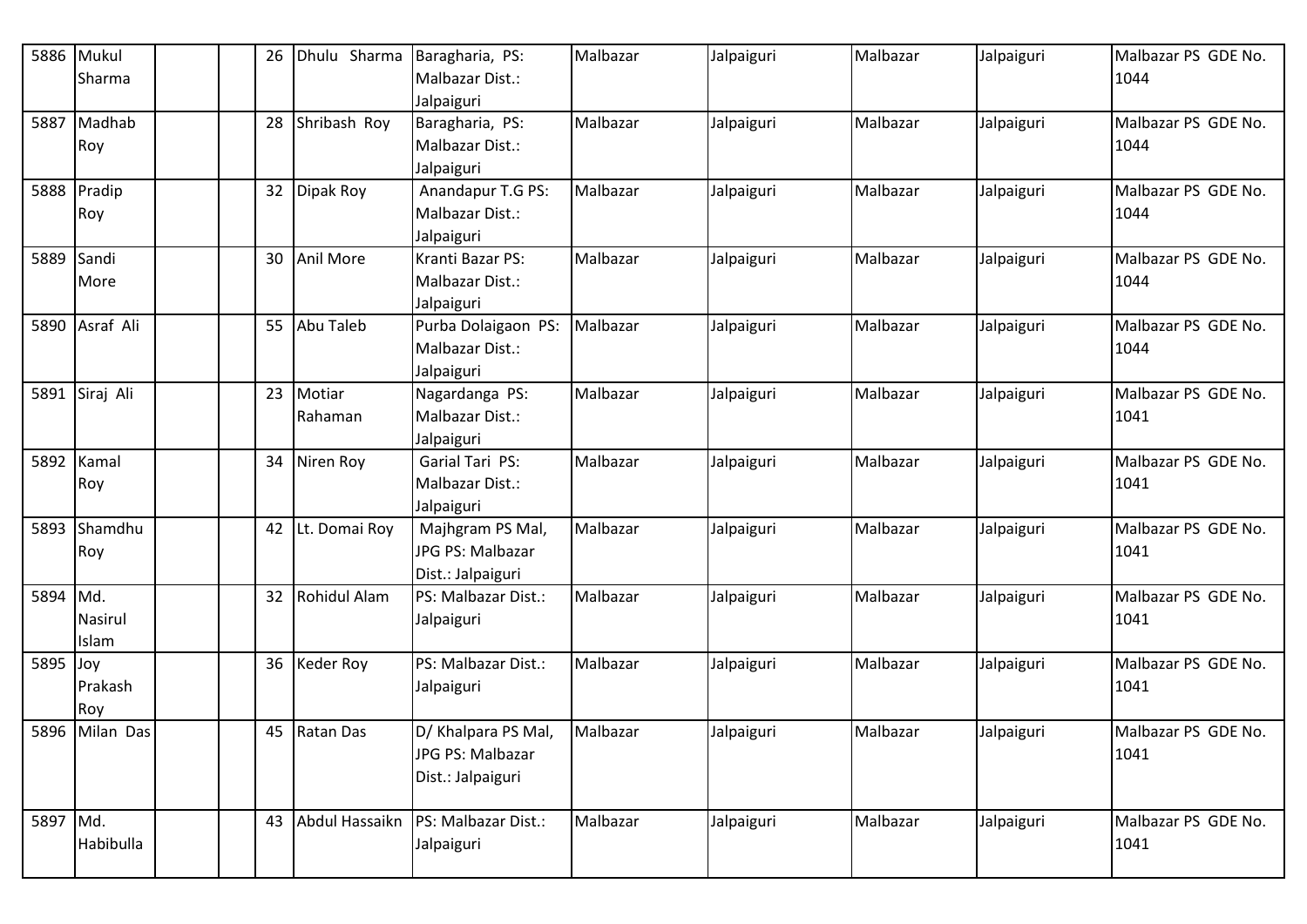| 5898      | Dipak Roy               | 40 | Mukunda Roy               | Dholabari Po<br>Rajadang PS:<br>Malbazar Dist.:<br>Jalpaiguri         | Malbazar | Jalpaiguri | Malbazar | Jalpaiguri | Malbazar PS GDE No.<br>1041 |
|-----------|-------------------------|----|---------------------------|-----------------------------------------------------------------------|----------|------------|----------|------------|-----------------------------|
| 5899      | Abdul<br>Kader          |    | 26<br>Azijul Hoque        | Barogharia Majhgram Malbazar<br>PS: Malbazar Dist.:<br>Jalpaiguri     |          | Jalpaiguri | Malbazar | Jalpaiguri | Malbazar PS GDE No.<br>1036 |
| 5900      | Goutam<br>Roy           |    |                           | 32 Ganesh Ch. Roy D/ Chak Moulan PS:<br>Malbazar Dist.:<br>Jalpaiguri | Malbazar | Jalpaiguri | Malbazar | Jalpaiguri | Malbazar PS GDE No.<br>1036 |
| 5901      | Sajen Roy               | 36 | <b>Toton Roy</b>          | Lataguri PS Mal, JPG<br>PS: Malbazar Dist.:<br>Jalpaiguri             | Malbazar | Jalpaiguri | Malbazar | Jalpaiguri | Malbazar PS GDE No.<br>1036 |
| 5902      | Dinesh<br>Roy           | 29 | <b>Kartik Roy</b>         | Lataguri PS Mal, JPG<br>PS: Malbazar Dist.:<br>Jalpaiguri             | Malbazar | Jalpaiguri | Malbazar | Jalpaiguri | Malbazar PS GDE No.<br>1036 |
| 5903      | Lalu Roy                | 41 | Rohini Roy                | Lataguri PS:<br>Malbazar Dist.:<br>Jalpaiguri                         | Malbazar | Jalpaiguri | Malbazar | Jalpaiguri | Malbazar PS GDE No.<br>1036 |
| 5904      | Zahiruddi<br>n Md.      |    | 56 Sapratu Md.            | Korai Bari PO<br>Changmari PS:<br>Malbazar Dist.:<br>Jalpaiguri       | Malbazar | Jalpaiguri | Malbazar | Jalpaiguri | Malbazar PS GDE No.<br>1036 |
| 5905      | Gurupada<br>Joydhar     | 46 | Lt.mahendra<br>Joydhar    | U/ Khalpara PS:<br>Malbazar Dist.:<br>Jalpaiguri                      | Malbazar | Jalpaiguri | Malbazar | Jalpaiguri | Malbazar PS GDE No.<br>1036 |
| 5906 Rabi | Soren                   |    | 25 Hopon Soren            | Korai Bari PS:<br>Malbazar Dist.:<br>Jalpaiguri                       | Malbazar | Jalpaiguri | Malbazar | Jalpaiguri | Malbazar PS GDE No.<br>1036 |
|           | 5907 Goutam<br>Adhikary |    | 45 Hari Mohan<br>Adhikary | D/ Khalpara PS:<br>Malbazar Dist.:<br>Jalpaiguri                      | Malbazar | Jalpaiguri | Malbazar | Jalpaiguri | Malbazar PS GDE No.<br>1036 |
|           | 5908 Ajay Roy           |    | 50 Jiten Roy              | Saripakuri<br>Chapadanga PS:<br>Malbazar Dist.:<br>Jalpaiguri         | Malbazar | Jalpaiguri | Malbazar | Jalpaiguri | Malbazar PS GDE No.<br>1036 |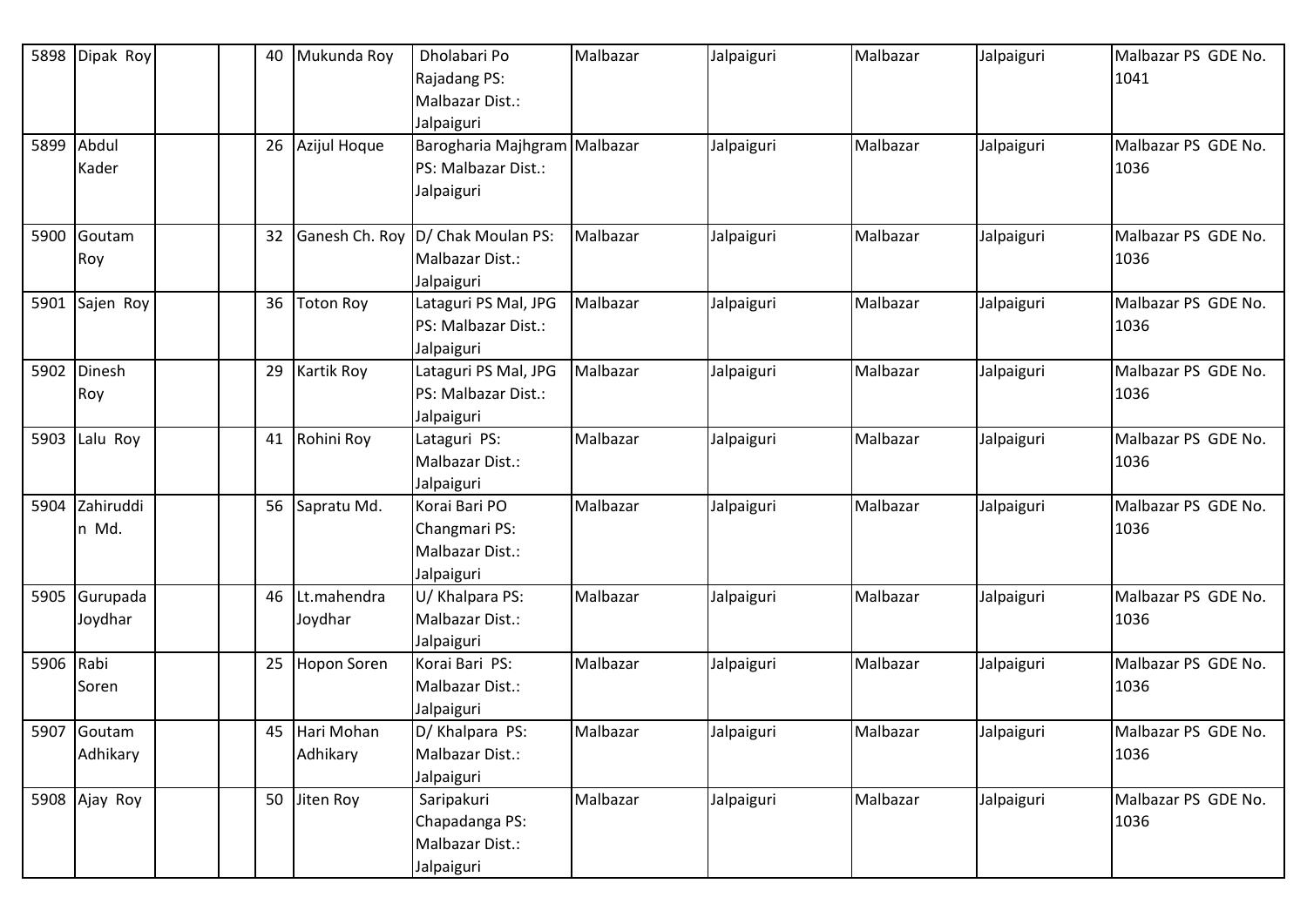|           | 5909 Ajgar Ali         |   | 27 | Tajmal                   | Dhalabari,<br>RajadangaPS Mal, JPG<br>PS: Malbazar Dist.:<br>Jalpaiguri | Malbazar  | Jalpaiguri      | Malbazar  | Jalpaiguri | Malbazar PS GDE No.<br>1036 |
|-----------|------------------------|---|----|--------------------------|-------------------------------------------------------------------------|-----------|-----------------|-----------|------------|-----------------------------|
|           | 5910 Sahajan<br>Ali.   |   |    | 28 Mojaha Ali            | U/ Khalpara PS:<br>Malbazar Dist.:<br>Jalpaiguri                        | Malbazar  | Jalpaiguri      | Malbazar  | Jalpaiguri | Malbazar PS GDE No.<br>1036 |
| 5911 Raju | Sharma                 |   |    | 36 Papai Sharma          | U/ Khalpara PS Mal,<br>JPG PS: Malbazar<br>Dist.: Jalpaiguri            | Malbazar  | Jalpaiguri      | Malbazar  | Jalpaiguri | Malbazar PS GDE No.<br>1036 |
|           | 5912 Sumanto<br>Roy    |   | 30 | <b>Token Roy</b>         | UttarKhalpara PS:<br>Malbazar Dist.:<br>Jalpaiguri                      | Malbazar  | Jalpaiguri      | Malbazar  | Jalpaiguri | Malbazar PS GDE No.<br>1041 |
|           | 5913 Manjil<br>Hoque   |   | 35 | Anarul Hoque             | Uttar Khalpara PS:<br>Malbazar Dist.:<br>Jalpaiguri                     | Malbazar  | Jalpaiguri      | Malbazar  | Jalpaiguri | Malbazar PS GDE No.<br>1041 |
|           | 5914 Bakul Md.         |   | 41 | Abdul Alim               | D/ Majhgram PS:<br>Malbazar Dist.:<br>Jalpaiguri                        | Malbazar  | Jalpaiguri      | Malbazar  | Jalpaiguri | Malbazar PS GDE No.<br>1041 |
|           | 5915 Anamul<br>Hoque   | M | 20 | Safin Rahaman            | Chanjhugi Para,<br>Gouripur, Dist Dhubri                                |           | <b>Basirhat</b> | Moynaguri | Jalpaiguri | Moynaguri PS GDE No.<br>632 |
|           | 5916 Sanjay<br>Yadav   | M | 40 | Unknown                  | Pilkhawa, PS<br>Rajnagar, Bihar                                         |           | <b>Basirhat</b> | Moynaguri | Jalpaiguri | Moynaguri PS GDE No.<br>632 |
|           | 5917 Bhaboy<br>Dey     | M |    | 40 Sankar Dey            | Mahakal Para PS:<br>Moynaguri Dist.:<br>Jalpaiguri                      | Moynaguri | Jalpaiguri      | Moynaguri | Jalpaiguri | Moynaguri PS GDE No.<br>632 |
|           | 5918 Biplab<br>Saha    | M | 40 | <b>Hepalal Saha</b>      | Mahakalpara PS:<br>Moynaguri Dist.:<br>Jalpaiguri                       | Moynaguri | Jalpaiguri      | Moynaguri | Jalpaiguri | Moynaguri PS GDE No.<br>632 |
|           | 5919 Ranjit Roy        | M | 28 | Amal Roy                 | Husludanga PS:<br>Moynaguri Dist.:<br>Jalpaiguri                        | Moynaguri | Jalpaiguri      | Moynaguri | Jalpaiguri | Moynaguri PS GDE No.<br>629 |
|           | 5920 Sourav<br>Mandal  | M |    | 21 Sufal Mandal          | Dakshin Khagrabari<br>PS: Moynaguri Dist.:<br>Jalpaiguri                | Moynaguri | Jalpaiguri      | Moynaguri | Jalpaiguri | Moynaguri PS GDE No.<br>629 |
|           | 5921 Ruhidas<br>Sarkar | M |    | 62 Lt. Gurudas<br>Sarkar | Bangkandi PS:<br>Moynaguri Dist.:<br>Jalpaiguri                         | Moynaguri | Jalpaiguri      | Moynaguri | Jalpaiguri | Moynaguri PS GDE No.<br>629 |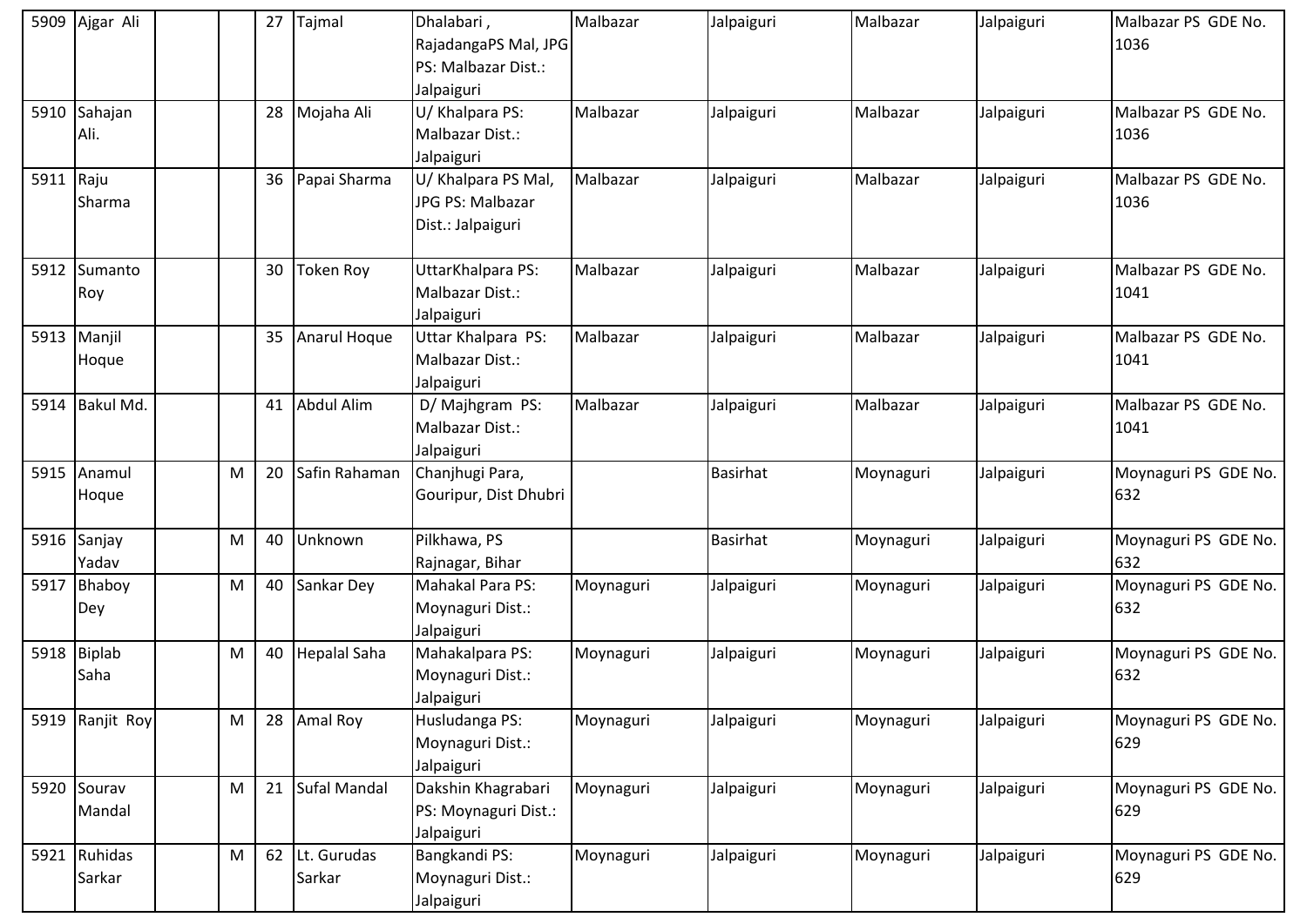| 5922 | Dipankar     | M | 33 | Ratikanta Roy    | 182 Sarobani,                    | Mekhliganj | Coochbehar | Moynaguri | Jalpaiguri | Moynaguri PS GDE No. |
|------|--------------|---|----|------------------|----------------------------------|------------|------------|-----------|------------|----------------------|
|      | Roy          |   |    |                  | Solmani PS:                      |            |            |           |            | 629                  |
|      |              |   |    |                  | Mekhliganj Dist.:                |            |            |           |            |                      |
|      |              |   |    |                  | Coochbehar                       |            |            |           |            |                      |
| 5923 | Anekul       | M | 45 | Amor Singh Roy   | Barman Para, Amguri              | Moynaguri  | Jalpaiguri | Moynaguri | Jalpaiguri | Moynaguri PS GDE No. |
|      | Roy          |   |    |                  | PS: Moynaguri Dist.:             |            |            |           |            | 629                  |
|      |              |   |    |                  | Jalpaiguri                       |            |            |           |            |                      |
|      |              |   |    |                  |                                  |            |            |           |            |                      |
| 5924 | Bablu Roy    | M | 46 | Deben Roy        | Kathalbari PS:                   | Moynaguri  | Jalpaiguri | Moynaguri | Jalpaiguri | Moynaguri PS GDE No. |
|      |              |   |    |                  | Moynaguri Dist.:                 |            |            |           |            | 629                  |
|      |              |   |    |                  | Jalpaiguri                       |            |            |           |            |                      |
| 5925 | Samar        | M | 26 | Nimai Sen        | Jalpesh PS:                      | Moynaguri  | Jalpaiguri | Moynaguri | Jalpaiguri | Moynaguri PS GDE No. |
|      | Sen          |   |    |                  | Moynaguri Dist.:                 |            |            |           |            | 629                  |
|      |              |   |    |                  | Jalpaiguri                       |            |            |           |            |                      |
| 5926 | Goutam       | M | 21 | Mangalu Roy      | Jalpesh PS:                      | Moynaguri  | Jalpaiguri | Moynaguri | Jalpaiguri | Moynaguri PS GDE No. |
|      | Roy          |   |    |                  | Moynaguri Dist.:                 |            |            |           |            | 629                  |
|      |              |   |    |                  | Jalpaiguri                       |            |            |           |            |                      |
| 5927 | Shyamal      | M | 30 | Tampu Roy        | Jalpesh PS:                      | Moynaguri  | Jalpaiguri | Moynaguri | Jalpaiguri | Moynaguri PS GDE No. |
|      | Roy          |   |    |                  | Moynaguri Dist.:                 |            |            |           |            | 629                  |
|      |              |   |    |                  | Jalpaiguri                       |            |            |           |            |                      |
| 5928 | Dinesh       | M | 63 | Lt. Ram Ch. Das  | Ulladabri Daspara PS:            | Moynaguri  | Jalpaiguri | Moynaguri | Jalpaiguri | Moynaguri PS GDE No. |
|      | Das          |   |    |                  | Moynaguri Dist.:                 |            |            |           |            | 623                  |
|      |              |   |    |                  | Jalpaiguri                       |            |            |           |            |                      |
| 5929 | Dilip Das    | M | 47 | Lt. Sundor Das   | Ulladabri, Daspara PS: Moynaguri |            | Jalpaiguri | Moynaguri | Jalpaiguri | Moynaguri PS GDE No. |
|      |              |   |    |                  | Moynaguri Dist.:                 |            |            |           |            | 623                  |
|      |              |   |    |                  | Jalpaiguri                       |            |            |           |            |                      |
| 5930 | Rafik        | M |    | 32 Ashidul       | D/ Khagrabari PS:                | Moynaguri  | Jalpaiguri | Moynaguri | Jalpaiguri | Moynaguri PS GDE No. |
|      | Mohamm       |   |    | Mohammad         | Moynaguri Dist.:                 |            |            |           |            | 634                  |
|      | ad           |   |    |                  | Jalpaiguri                       |            |            |           |            |                      |
| 5931 | Rejak        | M | 22 | Ajish Md.        | D/ Khagrabari PS:                | Moynaguri  | Jalpaiguri | Moynaguri | Jalpaiguri | Moynaguri PS GDE No. |
|      | Khan         |   |    |                  | Moynaguri Dist.:                 |            |            |           |            | 634                  |
|      |              |   |    |                  | Jalpaiguri                       |            |            |           |            |                      |
|      | 5932 Sahidul | M |    | 45 Abdul Chhttar | D/ Khagrabari PS:                | Moynaguri  | Jalpaiguri | Moynaguri | Jalpaiguri | Moynaguri PS GDE No. |
|      | Mohamm       |   |    |                  | Moynaguri Dist.:                 |            |            |           |            | 634                  |
|      | ad           |   |    |                  | Jalpaiguri                       |            |            |           |            |                      |
| 5933 | Bijay Roy    | M |    | 51 Peru Roy      | Tekatuli PS:                     | Moynaguri  | Jalpaiguri | Moynaguri | Jalpaiguri | Moynaguri PS GDE No. |
|      |              |   |    |                  | Moynaguri Dist.:                 |            |            |           |            | 640                  |
|      |              |   |    |                  | Jalpaiguri                       |            |            |           |            |                      |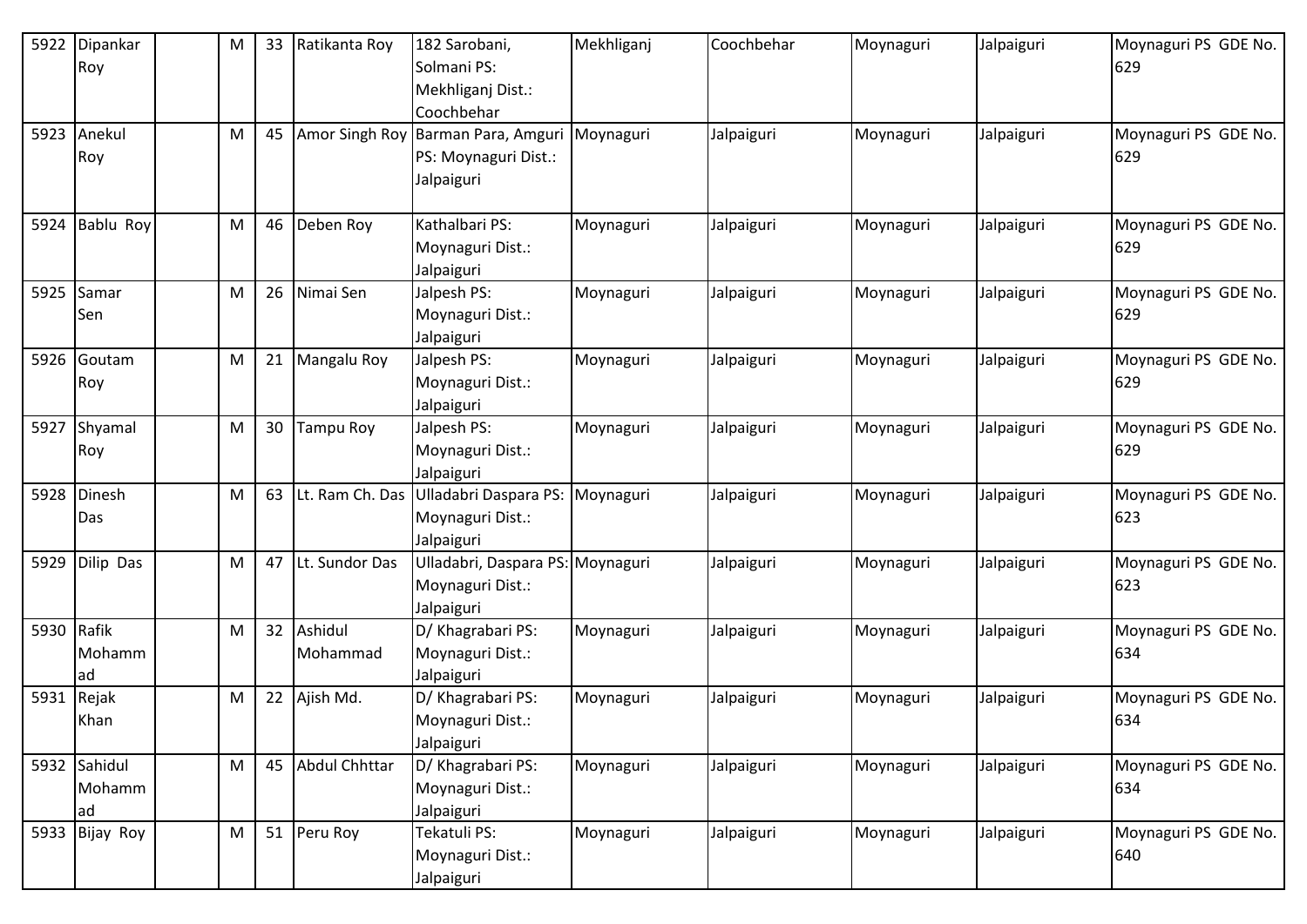| 5934 | Chintamu      | M | 40 | Lt. Shyam Kisku                | Chadar Line, PS           | Nagrakata | Jalpaiguri | Moynaguri | Jalpaiguri | Moynaguri PS GDE No. |
|------|---------------|---|----|--------------------------------|---------------------------|-----------|------------|-----------|------------|----------------------|
|      | ni Kisku      |   |    |                                | Nagrakata PS:             |           |            |           |            | 640                  |
|      |               |   |    |                                | Nagrakata Dist.:          |           |            |           |            |                      |
|      |               |   |    |                                | Jalpaiguri                |           |            |           |            |                      |
|      | 5935 Sankar   | M | 44 | Lt. Ananda                     | Ward No. 09, PS           | Malbazar  | Jalpaiguri | Moynaguri | Jalpaiguri | Moynaguri PS GDE No. |
|      | Sikdar        |   |    | Gopal Sikdar                   | Malabazar PS:             |           |            |           |            | 640                  |
|      |               |   |    |                                | Malbazar Dist.:           |           |            |           |            |                      |
|      |               |   |    |                                | Jalpaiguri                |           |            |           |            |                      |
| 5936 | <b>Dulal</b>  | M | 32 | Swadesh Sarkar                 | PS: Malbazar Dist.:       | Malbazar  | Jalpaiguri | Moynaguri | Jalpaiguri | Moynaguri PS GDE No. |
|      | Sarkar        |   |    |                                | Jalpaiguri                |           |            |           |            | 640                  |
| 5937 | Man           | M |    | 36 Ram Bahadur                 | Uttar Khagrabari PS:      | Malbazar  | Jalpaiguri | Moynaguri | Jalpaiguri | Moynaguri PS GDE No. |
|      | Bahadur       |   |    | Rana                           | Malbazar Dist.:           |           |            |           |            | 640                  |
|      | Rana          |   |    |                                | Jalpaiguri                |           |            |           |            |                      |
|      | 5938 Rajkumar | M |    | 26 Gajen Roy                   | Dwarikamari PS:           | Moynaguri | Jalpaiguri | Moynaguri | Jalpaiguri | Moynaguri PS GDE No. |
|      | Roy           |   |    |                                | Moynaguri Dist.:          |           |            |           |            | 640                  |
|      |               |   |    |                                | Jalpaiguri                |           |            |           |            |                      |
|      | 5939 Dhiman   | M |    | 18 Mahesh                      | Uttar Bhuska Danga        | Moynaguri | Jalpaiguri | Moynaguri | Jalpaiguri | Moynaguri PS GDE No. |
|      | Adhikary      |   |    | Adhikary                       | PS: Moynaguri Dist.:      |           |            |           |            | 640                  |
|      |               |   |    |                                | Jalpaiguri                |           |            |           |            |                      |
|      |               |   |    |                                |                           |           |            |           |            |                      |
|      | 5940 Raju Das | M |    | 33 Raghu Das                   | Harinath Pur,             | Falakata  | Alipurduar | Moynaguri | Jalpaiguri | Moynaguri PS GDE No. |
|      |               |   |    |                                | Falakata PS: Falakata     |           |            |           |            | 640                  |
|      |               |   |    |                                | Dist.: Alipurduar         |           |            |           |            |                      |
|      |               |   |    |                                |                           |           |            |           |            |                      |
| 5941 | Babon         | M | 20 | <b>Pradip Roy</b>              | <b>Uttar Mouamari PS:</b> | Moynaguri | Jalpaiguri | Moynaguri | Jalpaiguri | Moynaguri PS GDE No. |
|      | Roy           |   |    |                                | Moynaguri Dist.:          |           |            |           |            | 640                  |
|      |               |   |    |                                | Jalpaiguri                |           |            |           |            |                      |
| 5942 | Dashrath      | M |    | 56 Lt. Jayhari                 | Charer Bari PS:           | Moynaguri | Jalpaiguri | Moynaguri | Jalpaiguri | Moynaguri PS GDE No. |
|      | Majumdar      |   |    | Majumdar                       | Moynaguri Dist.:          |           |            |           |            | 640                  |
|      |               |   |    |                                | Jalpaiguri                |           |            |           |            |                      |
|      | 5943 Symamal  | M |    | 33 Khagen Roy                  | <b>Bhotepatty PS:</b>     | Moynaguri | Jalpaiguri | Moynaguri | Jalpaiguri | Moynaguri PS GDE No. |
|      | Roy           |   |    |                                | Moynaguri Dist.:          |           |            |           |            | 653                  |
|      |               |   |    |                                | Jalpaiguri                |           |            |           |            |                      |
|      | 5944 Chandra  | M |    | 38 Khagendra Nath Chapgarh PS: |                           | Moynaguri | Jalpaiguri | Moynaguri | Jalpaiguri | Moynaguri PS GDE No. |
|      | Deb Roy       |   |    | Roy                            | Moynaguri Dist.:          |           |            |           |            | 653                  |
|      |               |   |    |                                | Jalpaiguri                |           |            |           |            |                      |
|      | 5945 Kilash   | M |    | 42 Nehu Roy                    | Indira More PS:           | Moynaguri | Jalpaiguri | Moynaguri | Jalpaiguri | Moynaguri PS GDE No. |
|      | Roy           |   |    |                                | Moynaguri Dist.:          |           |            |           |            | 653                  |
|      |               |   |    |                                | Jalpaiguri                |           |            |           |            |                      |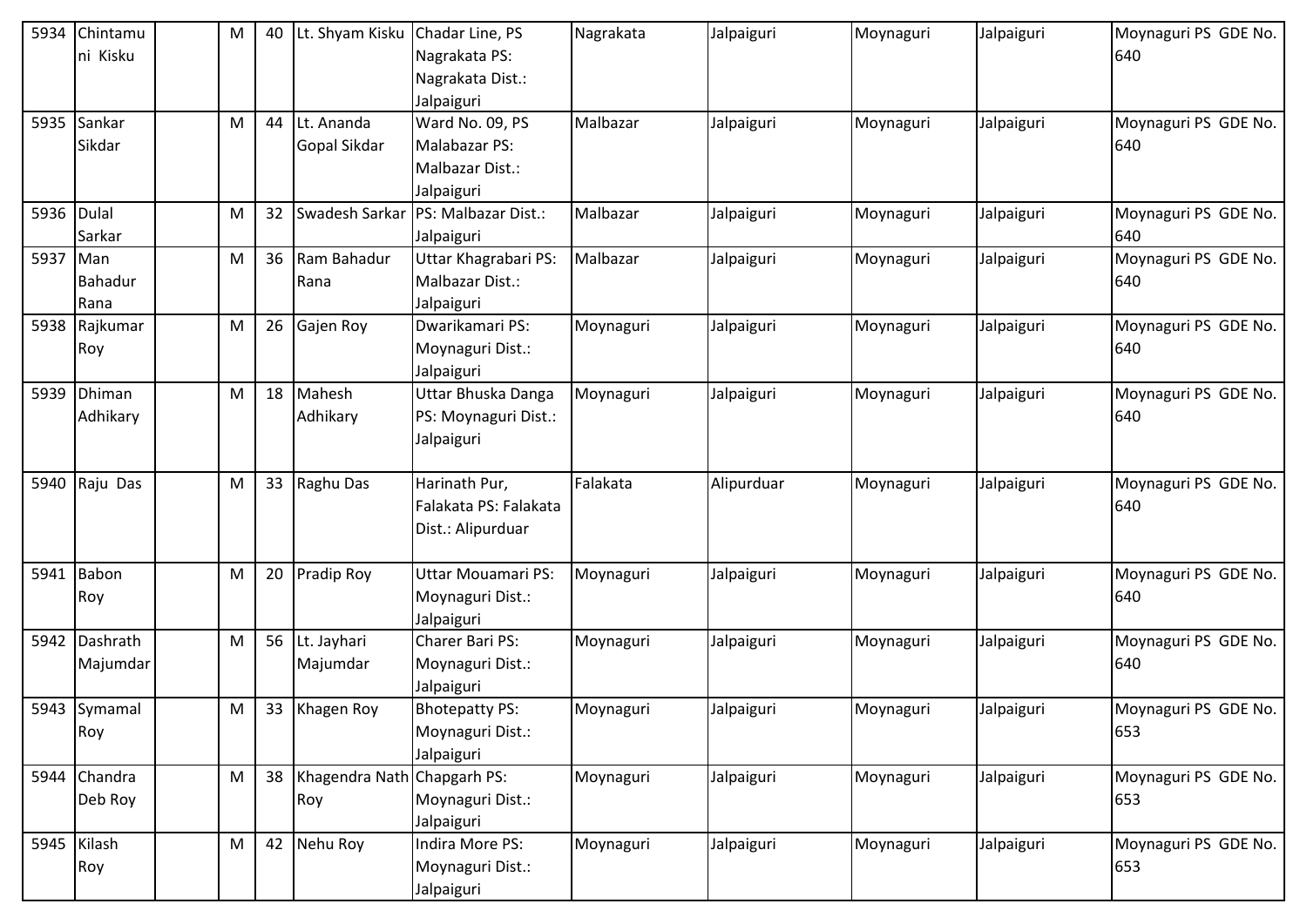| 5946      | Jitesh Kr.       | M | 38 | Jiban Krishna     | Tekatuli PS:                          | Moynaguri | Jalpaiguri | Moynaguri | Jalpaiguri | Moynaguri PS GDE No. |
|-----------|------------------|---|----|-------------------|---------------------------------------|-----------|------------|-----------|------------|----------------------|
|           | Das              |   |    | Das               | Moynaguri Dist.:                      |           |            |           |            | 653                  |
|           |                  |   |    |                   | Jalpaiguri                            |           |            |           |            |                      |
| 5947      | Dolon            | M | 20 | Chityamohan       | Jalpesh Melar Math,                   | Moynaguri | Jalpaiguri | Moynaguri | Jalpaiguri | Moynaguri PS GDE No. |
|           | Roy              |   |    | Roy               | PS MNG, PS:                           |           |            |           |            | 653                  |
|           |                  |   |    |                   | Moynaguri Dist.:                      |           |            |           |            |                      |
|           |                  |   |    |                   | Jalpaiguri                            |           |            |           |            |                      |
| 5948      | Dulal Roy        | M |    | 55 Mukunda Roy    | D/ Mouamari PS:                       | Moynaguri | Jalpaiguri | Moynaguri | Jalpaiguri | Moynaguri PS GDE No. |
|           |                  |   |    |                   | Moynaguri Dist.:                      |           |            |           |            | 653                  |
|           |                  |   |    |                   | Jalpaiguri                            |           |            |           |            |                      |
|           | 5949 Pradip      | M | 48 | Lt. Jatish Roy    | School Sahidgarh PS:                  | Moynaguri | Jalpaiguri | Moynaguri | Jalpaiguri | Moynaguri PS GDE No. |
|           | Roy              |   |    |                   | Moynaguri Dist.:                      |           |            |           |            | 653                  |
|           |                  |   |    |                   | Jalpaiguri                            |           |            |           |            |                      |
|           | 5950 Sanjay      | M | 27 | Prafulla Roy      | Paschim Salbari PS:                   | Moynaguri | Jalpaiguri | Moynaguri | Jalpaiguri | Moynaguri PS GDE No. |
|           | Roy              |   |    |                   | Moynaguri Dist.:                      |           |            |           |            | 653                  |
|           |                  |   |    |                   | Jalpaiguri                            |           |            |           |            |                      |
| 5951 Arun |                  | M | 31 | Drabonath         | PS: Moynaguri Dist.:                  | Moynaguri | Jalpaiguri | Moynaguri | Jalpaiguri | Moynaguri PS GDE No. |
|           | Adhikary         |   |    | Adhikary          | Jalpaiguri                            |           |            |           |            | 617                  |
| 5952      | Moumita          | M | 26 | Janak Roy         | Saltali Jalpesh Mandir Moynaguri      |           | Jalpaiguri | Moynaguri | Jalpaiguri | Moynaguri PS GDE No. |
|           | Roy              |   |    |                   | PS: Moynaguri Dist.:                  |           |            |           |            | 617                  |
|           |                  |   |    |                   | Jalpaiguri                            |           |            |           |            |                      |
|           |                  |   |    |                   |                                       |           |            |           |            |                      |
| 5953 Sube |                  | M |    | 36 Lt. Emil Toppo | Of Fatinga, PO-                       | Rajganj   | Jalpaiguri | Rajganj   | Jalpaiguri | Rajganj PS GDE No.   |
|           | Toppo            |   |    |                   | Shikarpur, PS-Rajganj,                |           |            |           |            | 594                  |
|           |                  |   |    |                   | Dist- Jalpa PS: Rajganj               |           |            |           |            |                      |
|           |                  |   |    |                   | Dist.: Jalpaiguri                     |           |            |           |            |                      |
|           |                  |   |    |                   |                                       |           |            |           |            |                      |
| 5954      | Ajirul Md. Najir | M | 38 | Lt. Alior         | Of Baniyapara, PO-                    | Rajganj   | Jalpaiguri | Rajganj   | Jalpaiguri | Rajganj PS GDE No.   |
|           |                  |   |    | Rahaman           | Futkipara, PS-                        |           |            |           |            | 594                  |
|           |                  |   |    |                   | Rajganj, Dist- J PS:                  |           |            |           |            |                      |
|           |                  |   |    |                   | Rajganj Dist.:                        |           |            |           |            |                      |
|           |                  |   |    |                   | Jalpaiguri                            |           |            |           |            |                      |
|           | 5955 Haripada    | M |    |                   | 46 Lt. Kamalakanta Of Baniyapara, PO- | Rajganj   | Jalpaiguri | Rajganj   | Jalpaiguri | Rajganj PS GDE No.   |
|           | Roy              |   |    | Roy               | Futkipara, PS-                        |           |            |           |            | 594                  |
|           |                  |   |    |                   | Rajganj, Dist- J PS:                  |           |            |           |            |                      |
|           |                  |   |    |                   | Rajganj Dist.:                        |           |            |           |            |                      |
|           |                  |   |    |                   | Jalpaiguri                            |           |            |           |            |                      |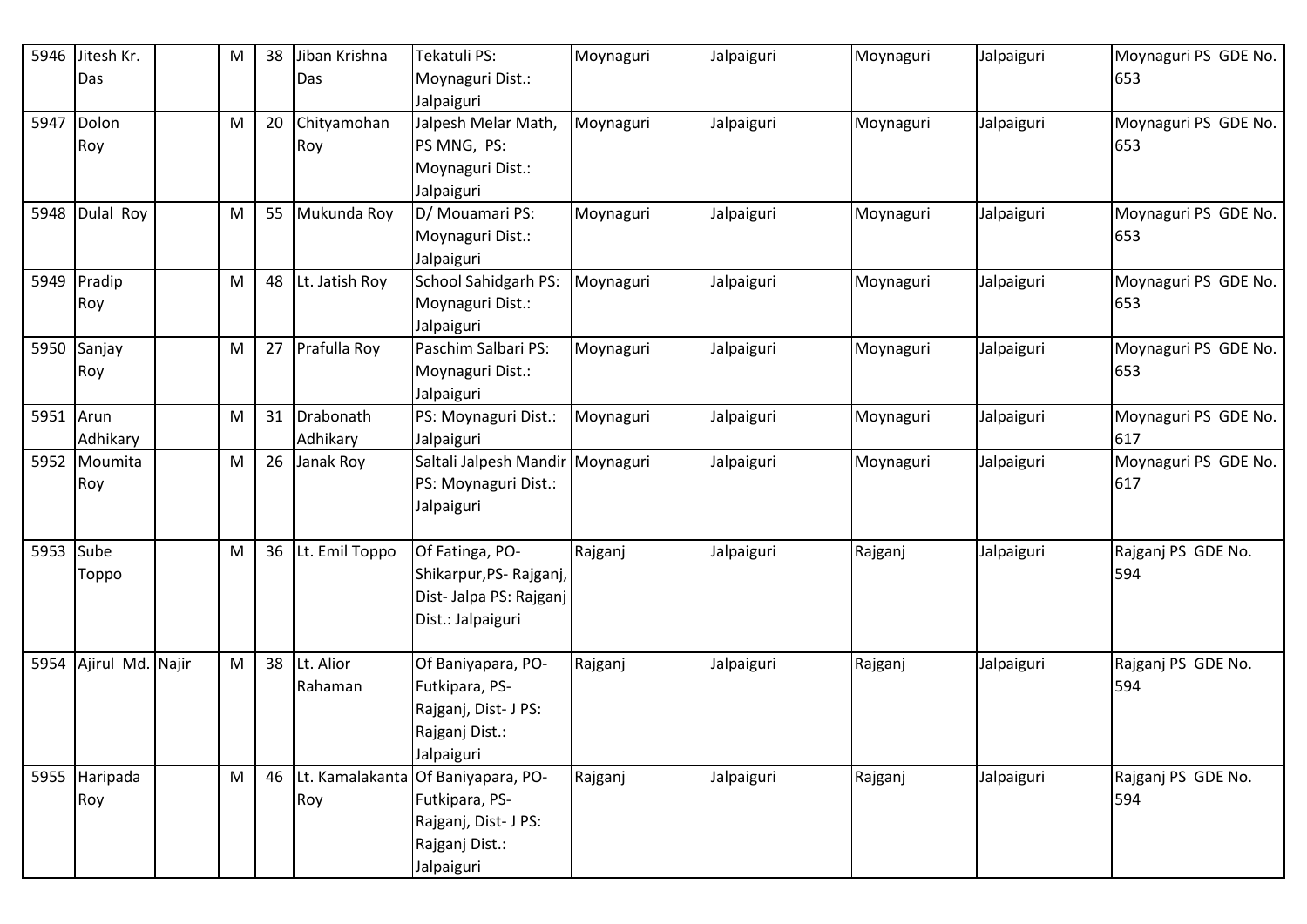| 5956      | Prabir          | M |    | 21 Subal Acharya | Of Baniyapara, PO-     | Rajganj    | Jalpaiguri | Rajganj | Jalpaiguri | Rajganj PS GDE No. |
|-----------|-----------------|---|----|------------------|------------------------|------------|------------|---------|------------|--------------------|
|           | Acharya         |   |    |                  | Futkipara, PS-         |            |            |         |            | 594                |
|           |                 |   |    |                  | Rajganj, Dist- J PS:   |            |            |         |            |                    |
|           |                 |   |    |                  | Rajganj Dist.:         |            |            |         |            |                    |
|           |                 |   |    |                  | Jalpaiguri             |            |            |         |            |                    |
| 5957      | Nirmal          | M | 45 | Lt. Nobanu Roy   | Of Baniyapara, PO-     | Rajganj    | Jalpaiguri | Rajganj | Jalpaiguri | Rajganj PS GDE No. |
|           | Roy             |   |    |                  | Futkipara, PS-         |            |            |         |            | 594                |
|           |                 |   |    |                  | Rajganj, Dist- J PS:   |            |            |         |            |                    |
|           |                 |   |    |                  | Rajganj Dist.:         |            |            |         |            |                    |
|           |                 |   |    |                  | Jalpaiguri             |            |            |         |            |                    |
| 5958 Uday |                 | M | 62 | Lt. Radhakanta   | Of Belakoba College    | Rajganj    | Jalpaiguri | Rajganj | Jalpaiguri | Rajganj PS GDE No. |
|           | Sankar          |   |    | <b>Banik</b>     | more, PO-              |            |            |         |            | 218                |
|           | <b>Banik</b>    |   |    |                  | Prasannagar, PS_Raj    |            |            |         |            |                    |
|           |                 |   |    |                  | PS: Rajganj Dist.:     |            |            |         |            |                    |
|           |                 |   |    |                  | Jalpaiguri             |            |            |         |            |                    |
| 5959      | Najrul          | M |    | 42 Lt. Pachu Md. | Of Belakoba College    | Rajganj    | Jalpaiguri | Rajganj | Jalpaiguri | Rajganj PS GDE No. |
|           | Islam           |   |    |                  | more, PO-              |            |            |         |            | 218                |
|           |                 |   |    |                  | Prasannagar, PS_Raj    |            |            |         |            |                    |
|           |                 |   |    |                  | PS: Rajganj Dist.:     |            |            |         |            |                    |
|           |                 |   |    |                  | Jalpaiguri             |            |            |         |            |                    |
| 5960      | Bhabesh         | M |    | 45 Lt. Jogeswar  | PS: Jalpaiguri Dist.:  | Jalpaiguri | Jalpaiguri | Rajganj | Jalpaiguri | Rajganj PS GDE No. |
|           | Roy             |   |    | Roy              | Jalpaiguri             |            |            |         |            | 219                |
| 5961      | <b>Budhuram</b> | M |    | 33 Fakra Roy     | Of Dangapara, PS-      | Jalpaiguri | Jalpaiguri | Rajganj | Jalpaiguri | Rajganj PS GDE No. |
|           | Roy             |   |    |                  | Kotwali, Dist-         |            |            |         |            | 219                |
|           |                 |   |    |                  | Jalpaiguri PS:         |            |            |         |            |                    |
|           |                 |   |    |                  | Jalpaiguri Dist.:      |            |            |         |            |                    |
|           |                 |   |    |                  | Jalpaiguri             |            |            |         |            |                    |
| 5962      | Ratan Roy       | M |    | 27 Dhiren Roy    | Of Darjipara, PO-      | Rajganj    | Jalpaiguri | Rajganj | Jalpaiguri | Rajganj PS GDE No. |
|           |                 |   |    |                  | Chaulhati, PS-         |            |            |         |            | 596                |
|           |                 |   |    |                  | Rajganj, Dist- Jal PS: |            |            |         |            |                    |
|           |                 |   |    |                  | Rajganj Dist.:         |            |            |         |            |                    |
|           |                 |   |    |                  | Jalpaiguri             |            |            |         |            |                    |
|           | 5963 Satyajit   | M |    | 25 Prahlad Roy   | Of Darjipara, PO-      | Rajganj    | Jalpaiguri | Rajganj | Jalpaiguri | Rajganj PS GDE No. |
|           | Roy             |   |    |                  | Chaulhati, PS-         |            |            |         |            | 596                |
|           |                 |   |    |                  | Rajganj, Dist- Jal PS: |            |            |         |            |                    |
|           |                 |   |    |                  | Rajganj Dist.:         |            |            |         |            |                    |
|           |                 |   |    |                  | Jalpaiguri             |            |            |         |            |                    |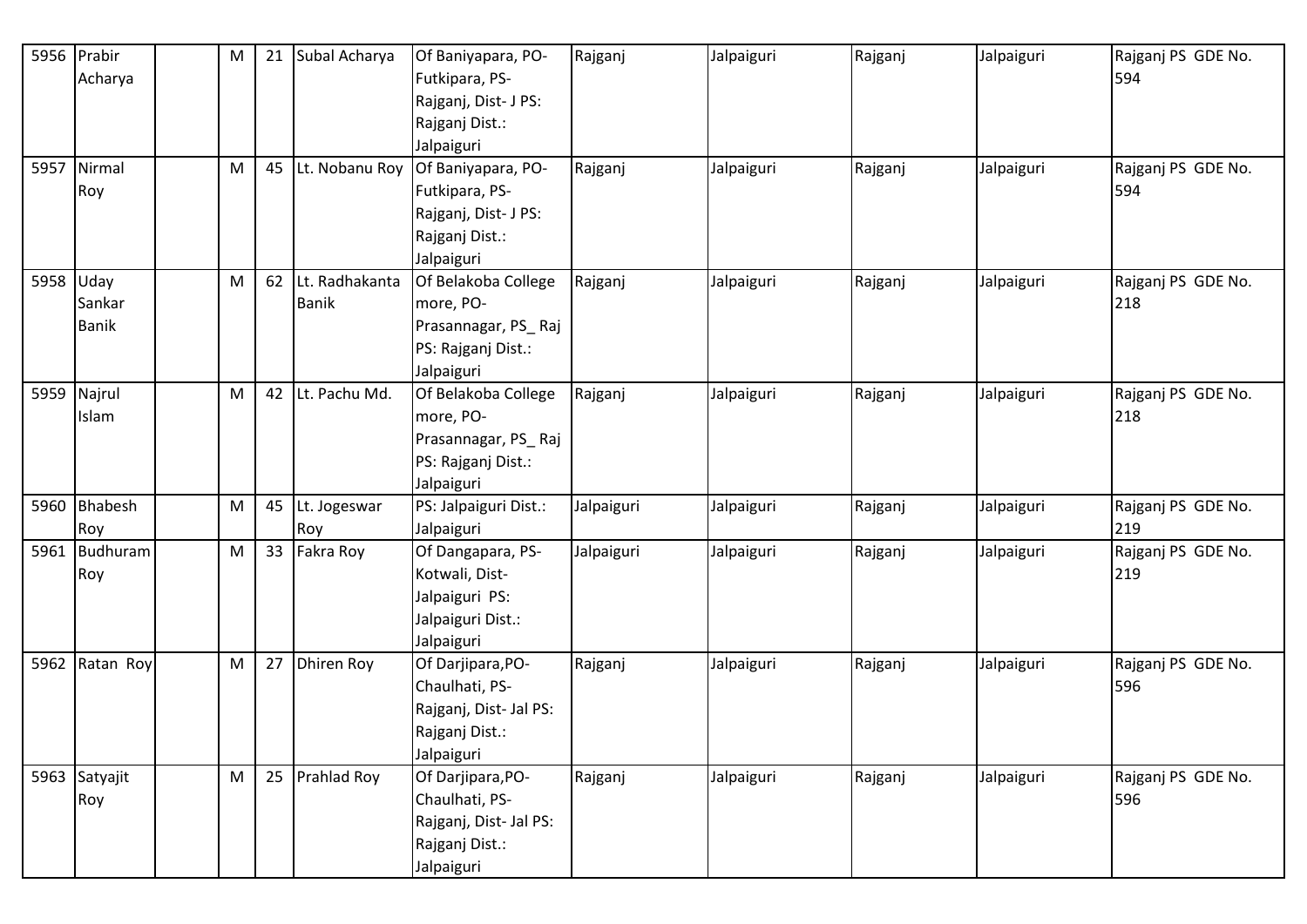| 5964 | Anil Roy                       | M |    | 42 Lt. Purna Roy     | Of Mannapara, PO-PS-Rajganj<br>Rajganj, Dist-<br>Jalpaiguri PS: Rajganj<br>Dist.: Jalpaiguri |         | Jalpaiguri      | Rajganj | Jalpaiguri | Rajganj PS GDE No.<br>596 |
|------|--------------------------------|---|----|----------------------|----------------------------------------------------------------------------------------------|---------|-----------------|---------|------------|---------------------------|
| 5965 | <b>Bibhas</b><br>Saha          | M | 27 | Nipen Saha           | Of Telipara, PS-<br>Rajganj, Dist-<br>Jalpaiguri PS: Rajganj<br>Dist.: Jalpaiguri            | Rajganj | Jalpaiguri      | Rajganj | Jalpaiguri | Rajganj PS GDE No.<br>596 |
|      | 5966 Uttam<br>Sarkar           | м |    | 42 Lt. Ranjit Sarkar | Of Telipara, PS-<br>Rajganj, Dist-<br>Jalpaiguri PS: Rajganj<br>Dist.: Jalpaiguri            | Rajganj | Jalpaiguri      | Rajganj | Jalpaiguri | Rajganj PS GDE No.<br>596 |
| 5967 | Sunil Roy                      | M | 46 | Lt. Nanimohan<br>Roy | Of Mahanvita, PS-<br>Rajganj, Dist-<br>Jalpaiguri PS: Rajganj<br>Dist.: Jalpaiguri           | Rajganj | Jalpaiguri      | Rajganj | Jalpaiguri | Rajganj PS GDE No.<br>596 |
| 5968 | Labo Roy                       | M | 25 | Baidhyanath<br>Roy   | Of Mahanvita, PS-<br>Rajganj, Dist-<br>Jalpaiguri PS: Rajganj<br>Dist.: Jalpaiguri           | Rajganj | Jalpaiguri      | Rajganj | Jalpaiguri | Rajganj PS GDE No.<br>596 |
| 5969 | Maiyaram<br>Gujar              | M | 28 | Ramdeb Gujar         | Of Barbora, PS- Sadar<br>Tonk, State-Rajasthan                                               |         | <b>Basirhat</b> | Rajganj | Jalpaiguri | Rajganj PS GDE No.<br>596 |
| 5970 | Darasing<br>Gujar              | M | 28 | Laduram Gujar        | Of Borbora, PS-<br>Madhupur, Dist-<br>Tonk, State-Rajasth                                    |         | <b>Basirhat</b> | Rajganj | Jalpaiguri | Rajganj PS GDE No.<br>596 |
|      | 5971 Jayanta<br>Chandra<br>Roy | M |    | 23 Purna Ch. Roy     | Of Gachbari, PO-<br>Payachari, PS-<br>Rajganj, Dist- Jal PS:<br>Rajganj Dist.:<br>Jalpaiguri | Rajganj | Jalpaiguri      | Rajganj | Jalpaiguri | Rajganj PS GDE No.<br>596 |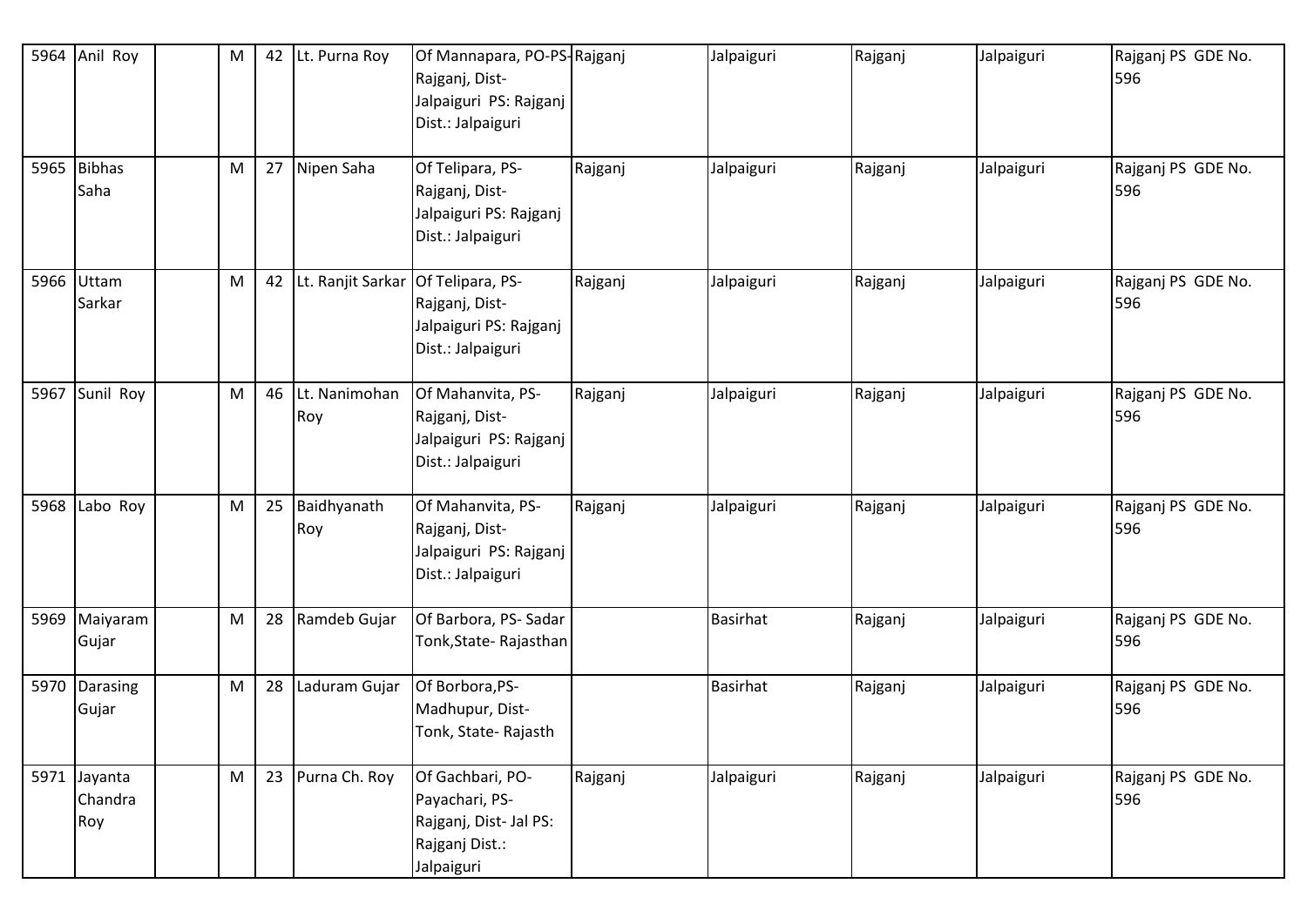|            | 5972 Rabi Sing<br>Roy        | M         | 33 | Lohasing Roy         | Of Balaigachh, PS-<br>Rajganj, Dsit-                                                             | Rajganj | Jalpaiguri      | Rajganj | Jalpaiguri | Rajganj PS GDE No.<br>596 |
|------------|------------------------------|-----------|----|----------------------|--------------------------------------------------------------------------------------------------|---------|-----------------|---------|------------|---------------------------|
|            |                              |           |    |                      | Jalpaiguri PS: Rajganj<br>Dist.: Jalpaiguri                                                      |         |                 |         |            |                           |
|            | 5973 Swapan<br><b>Biswas</b> | ${\sf M}$ | 21 | Sadhin Biswas        | Of Malipara more, PO-Rajganj<br>Payachari, PS-Rajganj,<br>Dist- PS: Rajganj Dist.:<br>Jalpaiguri |         | Jalpaiguri      | Rajganj | Jalpaiguri | Rajganj PS GDE No.<br>596 |
| 5974       | Antar<br>Mondal              | M         | 21 | <b>Bidhan Mondal</b> | Of Mogradangi, PO-<br>Payachari, PS-<br>Rajganj, Dist- J PS:<br>Rajganj Dist.:<br>Jalpaiguri     | Rajganj | Jalpaiguri      | Rajganj | Jalpaiguri | Rajganj PS GDE No.<br>596 |
| 5975       | Samu Das                     | M         | 30 | Syamal Das           | Of Babupara, PS-<br>Rajganj, Dist-<br>Jalpaiguri PS: Rajganj<br>Dist.: Jalpaiguri                | Rajganj | Jalpaiguri      | Rajganj | Jalpaiguri | Rajganj PS GDE No.<br>596 |
|            | 5976 B Iswajit<br>Das        | M         |    | 31 Lt. Paritosh Das  | Of Subhashpally, PS-<br>Rajganj Dist-<br>Jalpaiguri PS: Rajganj<br>Dist.: Jalpaiguri             | Rajganj | Jalpaiguri      | Rajganj | Jalpaiguri | Rajganj PS GDE No.<br>596 |
|            | 5977 Rakesh<br>Kumar         | M         | 20 | Bhagirath<br>Kumar   | Of Napasar, Dist-<br>Bikaner(Rajasthan)                                                          |         | <b>Basirhat</b> | Rajganj | Jalpaiguri | Rajganj PS GDE No.<br>596 |
| 5978 Bipin | Patel                        | M         | 23 | Rajendra Patel       | Of Dumara, PS-Bhore,<br>Dist-Gopalganj,<br>(Bihar)                                               |         | <b>Basirhat</b> | Rajganj | Jalpaiguri | Rajganj PS GDE No.<br>596 |
| 5979       | Shibprash<br>ad<br>Bhowmik   | ${\sf M}$ | 29 | Gora Bhowmik         | Of Chandarbari, PO-<br>Prasannagar, PS-<br>Rajganj, Dist PS:<br>Rajganj Dist.:<br>Jalpaiguri     | Rajganj | Jalpaiguri      | Rajganj | Jalpaiguri | Rajganj PS GDE No.<br>596 |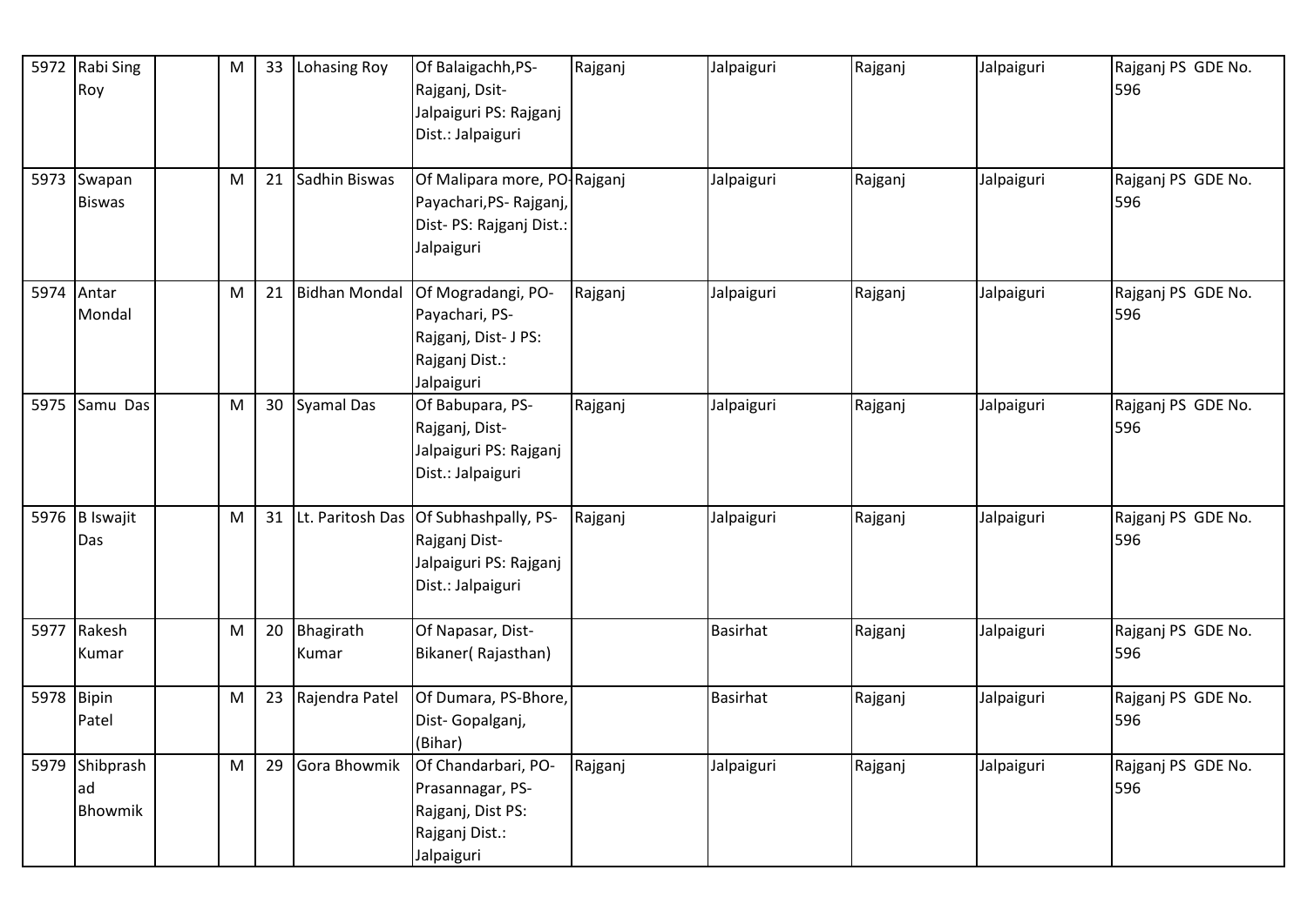| 5980 | Naresh<br>Munda        | ${\sf M}$ | 24 |                         | S/o- Biki Munda Of Schoolpara, PS-<br>Rajganj, Dist-<br>Jalpaiguri PS: Rajganj<br>Dist.: Jalpaiguri | Rajganj | Jalpaiguri | Rajganj | Jalpaiguri | Rajganj PS GDE No.<br>596 |
|------|------------------------|-----------|----|-------------------------|-----------------------------------------------------------------------------------------------------|---------|------------|---------|------------|---------------------------|
| 5981 | Abinash<br>Paul        | M         | 37 | /o- Lt. Baghuya<br>Paul | Of Nishab Para, PS-<br>Rajganj, Dist-<br>Jalpaiguri PS: Rajganj<br>Dist.: Jalpaiguri                | Rajganj | Jalpaiguri | Rajganj | Jalpaiguri | Rajganj PS GDE No.<br>596 |
| 5982 | Dinesh<br>Das          | M         | 52 | Lt. Mahendra<br>Das     | Of Gadra, PS-Rajganj,<br>Dist-Jalpaiguri PS:<br>Rajganj Dist.:<br>Jalpaiguri                        | Rajganj | Jalpaiguri | Rajganj | Jalpaiguri | Rajganj PS GDE No.<br>219 |
| 5983 | Joydeb<br>Hajra        | M         | 26 | Lt. Gopal Hajra         | Of Kebalpara, PO-<br>Prasannagar, PS-<br>Rajganj, Dist- PS:<br>Rajganj Dist.:<br>Jalpaiguri         | Rajganj | Jalpaiguri | Rajganj | Jalpaiguri | Rajganj PS GDE No.<br>219 |
| 5984 | <b>Binay</b><br>Barman | M         | 35 | Khageswar<br>Barman     | Of Kebalpara, PO-<br>Prasannagar, PS-<br>Rajganj, Dist- PS:<br>Rajganj Dist.:<br>Jalpaiguri         | Rajganj | Jalpaiguri | Rajganj | Jalpaiguri | Rajganj PS GDE No.<br>219 |
| 5985 | Sudhir<br>Roy          | M         | 54 | Pachketu Roy            | Of Kebalpara, PO-<br>Prasannagar, PS-<br>Rajganj, Dist- PS:<br>Rajganj Dist.:<br>Jalpaiguri         | Rajganj | Jalpaiguri | Rajganj | Jalpaiguri | Rajganj PS GDE No.<br>219 |
|      | 5986 Bangru<br>Roy     | M         |    | 58 Lt. Setui Roy        | Of Pradhanpara, PO-<br>Kundardighi, PS-<br>Rajganj, Dist PS:<br>Rajganj Dist.:<br>Jalpaiguri        | Rajganj | Jalpaiguri | Rajganj | Jalpaiguri | Rajganj PS GDE No.<br>219 |
|      | 5987 Dilip Roy         | M         |    | 56 Lt. Anko Roy         | Of Kundardighi, PO-<br>Kundardighi, PS-<br>Rajganj, Dist PS:<br>Rajganj Dist.:<br>Jalpaiguri        | Rajganj | Jalpaiguri | Rajganj | Jalpaiguri | Rajganj PS GDE No.<br>219 |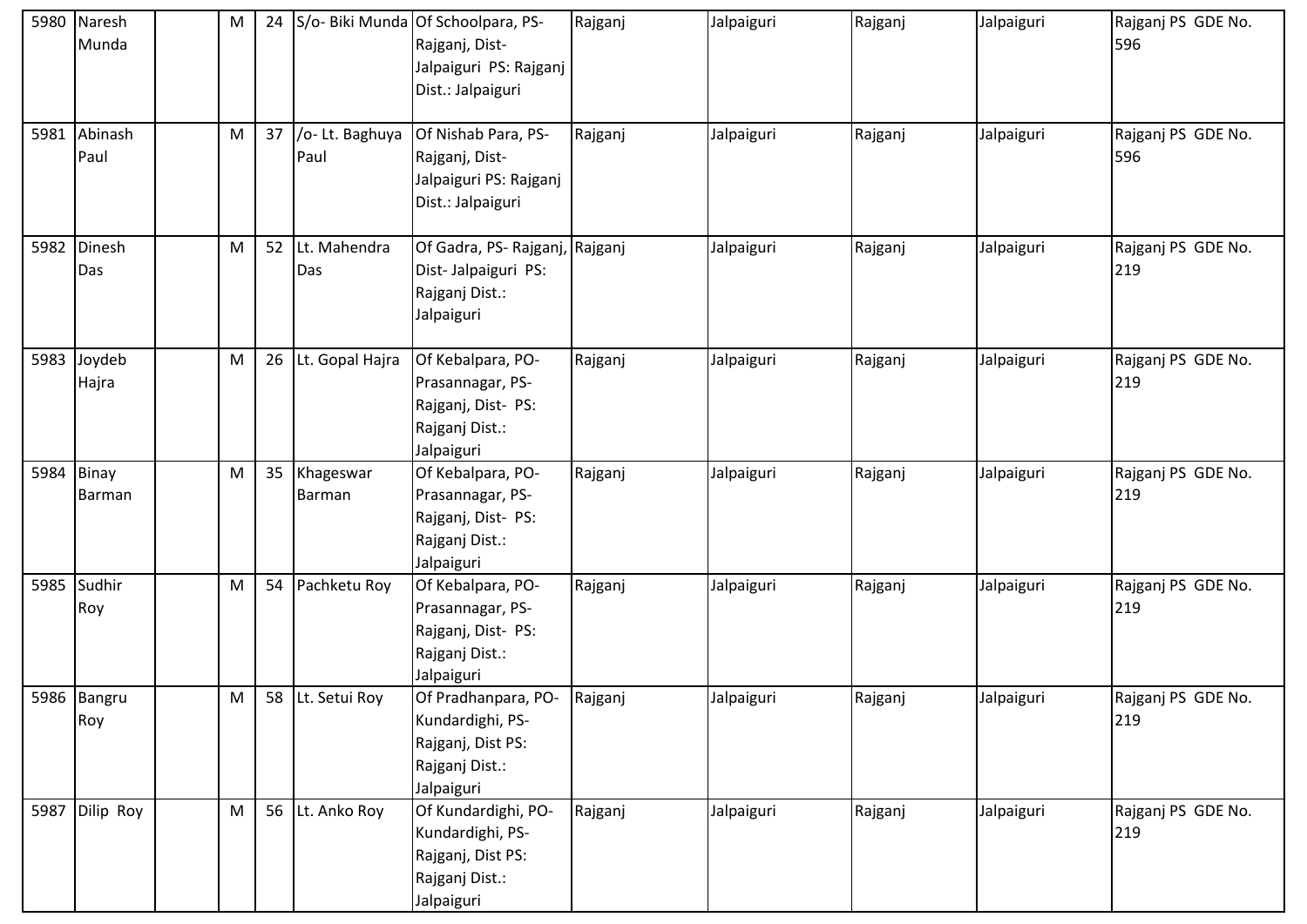| 5988        | Surath      | M | 49 | Lt. Heremba         | Of Rajmatarbari, PO-   | Rajganj | Jalpaiguri      | Rajganj | Jalpaiguri      | Rajganj PS GDE No. |
|-------------|-------------|---|----|---------------------|------------------------|---------|-----------------|---------|-----------------|--------------------|
|             | Roy         |   |    | Roy                 | Prasannagar, PS-       |         |                 |         |                 | 219                |
|             |             |   |    |                     | Rajganj, Dis PS:       |         |                 |         |                 |                    |
|             |             |   |    |                     | Rajganj Dist.:         |         |                 |         |                 |                    |
|             |             |   |    |                     | Jalpaiguri             |         |                 |         |                 |                    |
| 5989        | Sukumar     | M |    | 58 Lt. Jogesh Roy   | Of Khalakerbari, PO-   | Rajganj | Jalpaiguri      | Rajganj | Jalpaiguri      | Rajganj PS GDE No. |
|             | Roy         |   |    |                     | Prasannagar, PS-       |         |                 |         |                 | 219                |
|             |             |   |    |                     | Rajganj, Dis PS:       |         |                 |         |                 |                    |
|             |             |   |    |                     | Rajganj Dist.:         |         |                 |         |                 |                    |
|             |             |   |    |                     | Jalpaiguri             |         |                 |         |                 |                    |
|             | 5990 Manta  | M |    | 32 Lt. Robi Oraon   | Of Fulatipara, PO-     | Rajganj | Jalpaiguri      | Rajganj | Jalpaiguri      | Rajganj PS GDE No. |
|             | Oraon       |   |    |                     | Shikarpur, PS-         |         |                 |         |                 | 219                |
|             |             |   |    |                     | Rajganj, Dist- J PS:   |         |                 |         |                 |                    |
|             |             |   |    |                     | Rajganj Dist.:         |         |                 |         |                 |                    |
|             |             |   |    |                     | Jalpaiguri             |         |                 |         |                 |                    |
| 5991 Lalsai |             | м | 46 | <b>Bandhu Oraon</b> | Of Rajmatarbari, PO-   | Rajganj | Jalpaiguri      | Rajganj | Jalpaiguri      | Rajganj PS GDE No. |
|             | Oraon       |   |    |                     | Prasannagar, PS-       |         |                 |         |                 | 219                |
|             |             |   |    |                     | Rajganj, Dis PS:       |         |                 |         |                 |                    |
|             |             |   |    |                     | Rajganj Dist.:         |         |                 |         |                 |                    |
|             |             |   |    |                     | Jalpaiguri             |         |                 |         |                 |                    |
| 5992        | Bapi Das    | M | 46 | Lt. Manaranjan      | Of Belakoba Station    | Rajganj | Jalpaiguri      | Rajganj | Jalpaiguri      | Rajganj PS GDE No. |
|             |             |   |    | Das                 | Colony, PO-            |         |                 |         |                 | 219                |
|             |             |   |    |                     | Prasanngar, PS-Ra      |         |                 |         |                 |                    |
|             |             |   |    |                     | PS: Rajganj Dist.:     |         |                 |         |                 |                    |
|             |             |   |    |                     | Jalpaiguri             |         |                 |         |                 |                    |
| 5993        | Mostafa     | M | 50 | Samaun Sk           | Sahapur PS: Farakka    | Farakka | Jangipur Police | Farakka | Jangipur Police | Farakka PS GDE No. |
|             | Sk          |   |    |                     | Dist.: Jangipur Police |         | <b>District</b> |         | <b>District</b> | 206                |
|             |             |   |    |                     | <b>District</b>        |         |                 |         |                 |                    |
|             |             |   |    |                     |                        |         |                 |         |                 |                    |
| 5994        | Alam Sk     | M | 35 | Sahamuddin          | Kuligram PS: Farakka   | Farakka | Jangipur Police | Farakka | Jangipur Police | Farakka PS GDE No. |
|             |             |   |    |                     | Dist.: Jangipur Police |         | <b>District</b> |         | District        | 206                |
|             |             |   |    |                     | District               |         |                 |         |                 |                    |
|             | 5995 Moktar | M |    | 57 Giasuddin Sk     | Sikarpur PS: Farakka   | Farakka | Jangipur Police | Farakka | Jangipur Police | Farakka PS GDE No. |
|             | Sk          |   |    |                     | Dist.: Jangipur Police |         | <b>District</b> |         | <b>District</b> | 206                |
|             |             |   |    |                     | District               |         |                 |         |                 |                    |
|             |             |   |    |                     |                        |         |                 |         |                 |                    |
|             |             |   |    |                     |                        |         |                 |         |                 |                    |